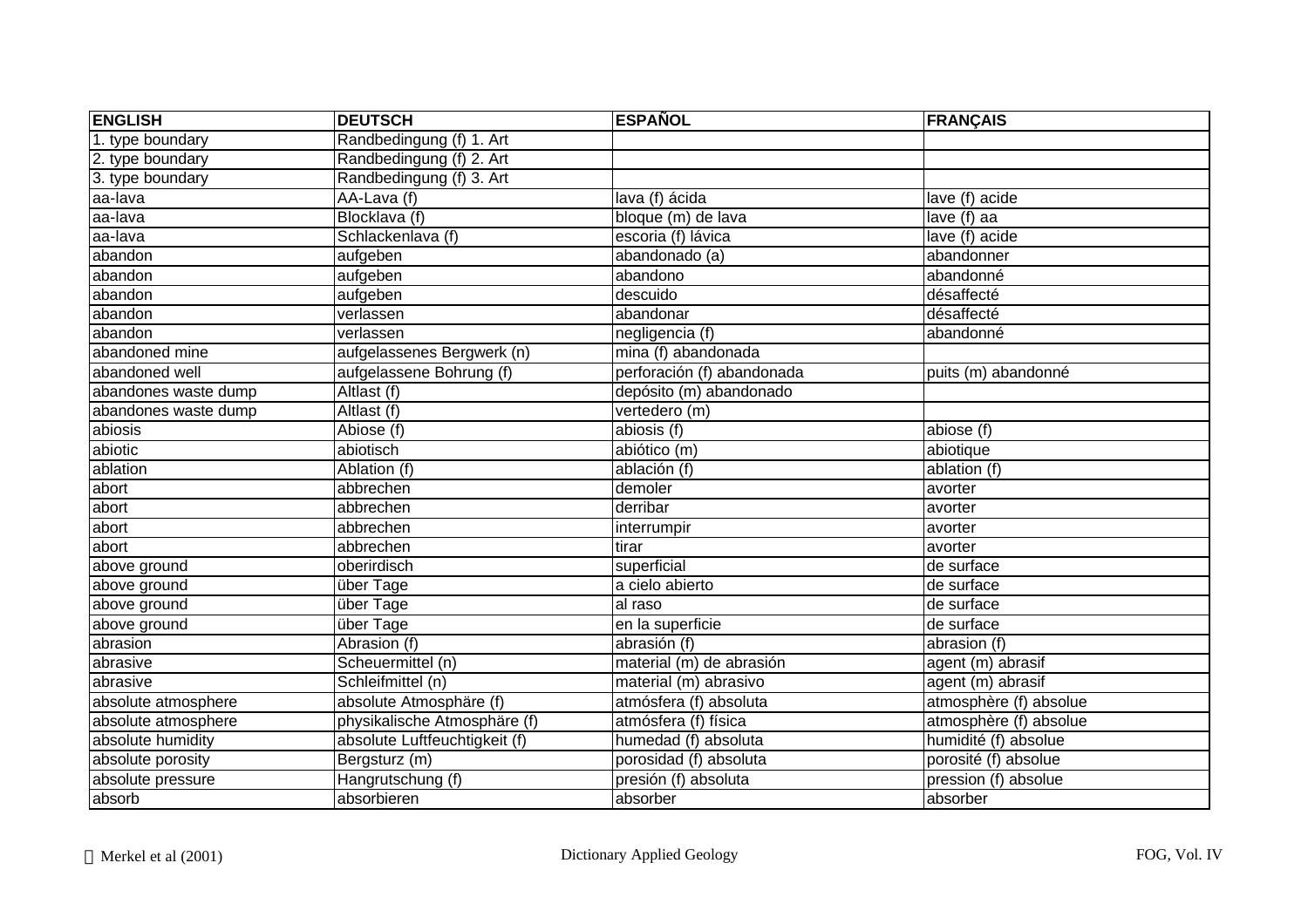| <b>ENGLISH</b>                | <b>DEUTSCH</b>                   | <b>ESPAÑOL</b>                   | <b>FRANÇAIS</b>                       |
|-------------------------------|----------------------------------|----------------------------------|---------------------------------------|
| absorbate                     | absorpierte Substanz (f)         | sustancia (f) absorvente         | substance (f) absorbée                |
| absorbate                     | Absorptiv (n)                    | absorción (f)                    | absorbate (m)                         |
| absorbent                     | Absorbens (n)                    | absorbente (m)                   | absorbant (m)                         |
| absorbent                     | Absorbens (n)                    | medio (m) absorbente             | absorbant (m)                         |
| absorbing well                | Schluckbrunnen (m)               | pozo (m) de absorción            | boit-tout (m)                         |
| absorbing well                | Schluckbrunnen (m)               | pozo (m) de absorción            | puits (m) absorbant                   |
| absorption                    | Absorption (f)                   | absorción (f)                    | absorption (f)                        |
| absorptive surface            | absorbierende Oberfläche (f)     | área (m) de absorción            | surface (f) d'absorption              |
| abstraction fees              | Entnahmegebühren (fpl)           | cuotas (fpl) de abstracción      | redevances (fpl) de prélèvement       |
| abstraction of water          | Wasserentnahme (f)               | abstracción (f) de agua          | captage (m) d'eau                     |
| abundance                     | Häufigkeit (f)                   | abundancia (f)                   | abondance (f)                         |
| abundance                     | Häufigkeit (f)                   | cadencia (f)                     | abondance (f)                         |
| abundance                     | Häufigkeit (f)                   | frecuencia (f)                   | abondance (f)                         |
| abutment                      | Widerlager (n)                   | estribo (m)                      | culée (f)                             |
| abyss                         | Abgrund (m)                      | abismo (m)                       | gouffre (m)                           |
| abyss                         | Schlund (m)                      | sima (f)                         | $ab$ îme $(m)$                        |
| Abyssinian well               | abessinischer Brunnen (m)        | pozo (m) abisinio                | puits (m) abyssinien                  |
| Abyssinian well               | abessinischer Brunnen (m)        | pozo (m) abisinio                | puits (m) instantané                  |
| Abyssinian well               | abessinischer Brunnen (m)        | pozo (m) abisinio                | puits (m) tubulaire                   |
| accelerate                    | beschleunigen                    | acelerar                         | accélérere                            |
| acceleration due to gravity   | Schwerkraftbeschleunigung (f)    | acelarción (f) de gravedad       | accélération (f) due à la pesanteur   |
| acceptable                    | zulässig                         | admisible                        | admissible                            |
| acceptable daily intake (ADI) | duldbare tägliche Aufnahme (f)   | absorción (f) admisible diaria   | absorption (f) journalière admissible |
| acceptable daily intake (ADI) | duldbare tägliche Aufnahme (f)   | dosis (f) admisible diaria       | dose (f) journalière admissible (DJA) |
| acceptance certificate        | Annahmebescheinigung (f)         | certificado (m) de recepción     | attestation (f) de prise en charge    |
| access                        | Eingang (m)                      | entrada (f)                      | accès (m)                             |
| access                        | Zugang (m)                       | acceso (m)                       | accès (m)                             |
| access                        | Zugriff (m)                      | acceso (m)                       | accès (m)                             |
| accessory mineral             | Begleitmineral                   | mineral (m) accesorio            | minéral (m) accessoire                |
| accidental pollution          | Abfallwirtschaft                 | contaminación (f) por accidental | pollution (f) accidentelle            |
| accidental pollution          | unfallbedingte Verschmutzung (f) | contaminación (f) por accidente  | pollution (f) due à un accident       |
| accidental pollution          | unfallbedingte Verschmutzung (f) | contaminación (f) por averia     | pollution (f) par avarie              |
| accidental spill              | Auslaufen durch Unfall (m)       | escurrimiento (m) accidental     | déversement (m) accidentel            |
| accidental spill              | unfallbedingtes Verschütten (m)  | derrame (m) accidental           | déversement (m) accidentel            |
| accidental spill              | verschütten                      | escurrimiento (m) accidental     | déversement (m) accidentel            |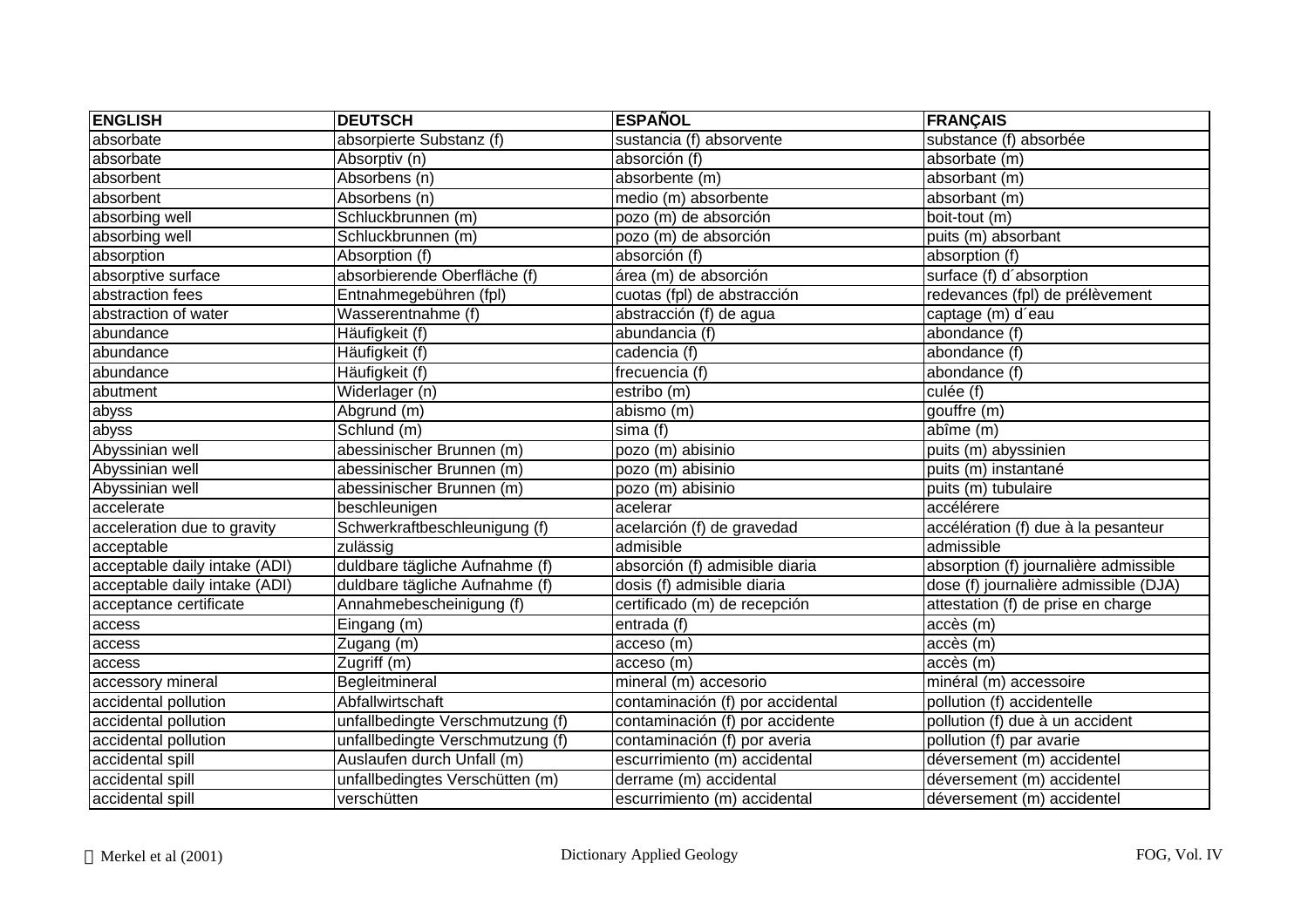| <b>ENGLISH</b>            | <b>DEUTSCH</b>                  | <b>ESPAÑOL</b>                 | <b>FRANÇAIS</b>                        |
|---------------------------|---------------------------------|--------------------------------|----------------------------------------|
| acclivity                 | ansteigender Hang (m)           | pendiente (f)                  | pente (f) ascendente                   |
| accretion                 | Akkumulation (fluviatile) (f)   | acumulación (f)                | exhaussement (m)                       |
| accretion                 | Studie (f) zur Lebensdauer (f)  | acreción (f)                   | remblaiement (m)                       |
| accumulate                | akkumulieren                    | acumular                       | accumuler                              |
| accumulated deficiency    | aufsummierter Fehlbetrag (m)    | deficiencia (f) acumulada      | déficit (m) cumulatif                  |
| accumulated excess        | Überschußsumme (f)              | exceso (m) acumulado           | excédent (m) cumulatif                 |
| accumulated precipitation | Niederschlagssumme (f)          | precipitación (f) acumulada    | précipitations (fpl) cumulées          |
| accumulated precipitation | Niederschlagssumme (f)          | precipitación (f) acumulada    | précipitations (fpl) cumulées          |
| accumulation              | Akkumulation (f)                | acumulación (f)                | accumulation (f)                       |
| accumulation              | Anhäufung (f)                   | aglomeración (f)               | remplissage (f)                        |
| accumulation rate         | Akkumulationsrate (f)           | proporción (f) acumulada       | taux (m) d'accumulation                |
| accumulation rate         | Zuwachsrate (f)                 | tasa (f) de crecimiento        | taux (m) d'accumulation                |
| accupational disease      | Berufskrankheit (f)             | enfermedad (f) ocupacional     | maladie (f) dûe à l'emploi             |
| accupational disease      | Berufskrankheit (f)             | enfermedad (f) ocupacional     | maladie (f) occupationnelle            |
| accuracy                  | Genauigkeit (f)                 | exactitud (f)                  | exactitude (f)                         |
| acenaphthene              | Naphthacen (n)                  | Naphthacen                     | naphtacène (m)                         |
| acenaphthylene            | Naphthylenacen (n)              | Naphthylenacen                 | naphthylèneacène (m)                   |
| acetic acid               | Essigsäure (f)                  | ácido (m) acético              | acide (f) acétique                     |
| acetone                   | alpha-Rückstoß                  | acetona (f)                    | acétone(m)                             |
| acid                      | Säure (f)                       | ácido (m)                      | acide (f)                              |
| acid mine drainage        | saure Grubenwässer (npl)        | aguas (fpl) acidas de mineria  | effluent (m) acide (venant d'une mine) |
| acid mine drainage        | saures Grubenwasser (n)         | aguas (fpl) acidas de mineria  | exhaures (mpl) acides                  |
| acid rain                 | saurer Regen (m)                | Iluvia ácida                   | pluie (f) acide                        |
| acid rain                 | saurer Regen (m)                | precipitación ácida            | pluie (f) acide                        |
| acid resistant            | säureresistent                  | acido resistente               | antiacide                              |
| acid water                | saures Wasser (n)               | agua (f) ácida                 | eau (f) acidulée                       |
| acidic seep water         | saures Sickerwasser (n)         |                                |                                        |
| acidify                   | säuern                          | acidificar                     | acidifier                              |
| acidity                   | Azidität (f)                    | acidez (f)                     | acidité (f)                            |
| acidity                   | $m-Wert(m)$                     |                                |                                        |
| acidity                   | Säuregrad (m)                   | grado (m) de acidez            | acidité (f)                            |
| acidizing of wells        | Säurebehandlung (f) von Brunnen | tratamiento (m) ácido de pozos | traitement (m) acide des puits         |
| acoustic log              | Geschwindigkeitslog (n)         | diafrágma (f) de sonidos       | diagraphe (f) sonique                  |
| acratotherm               | Akratotherme (f)                | acratotermia (f)               | acratothermes (fpl)                    |
| acratotherm               | Wildbad (n)                     | acratotermas                   | acratothermes (fpl)                    |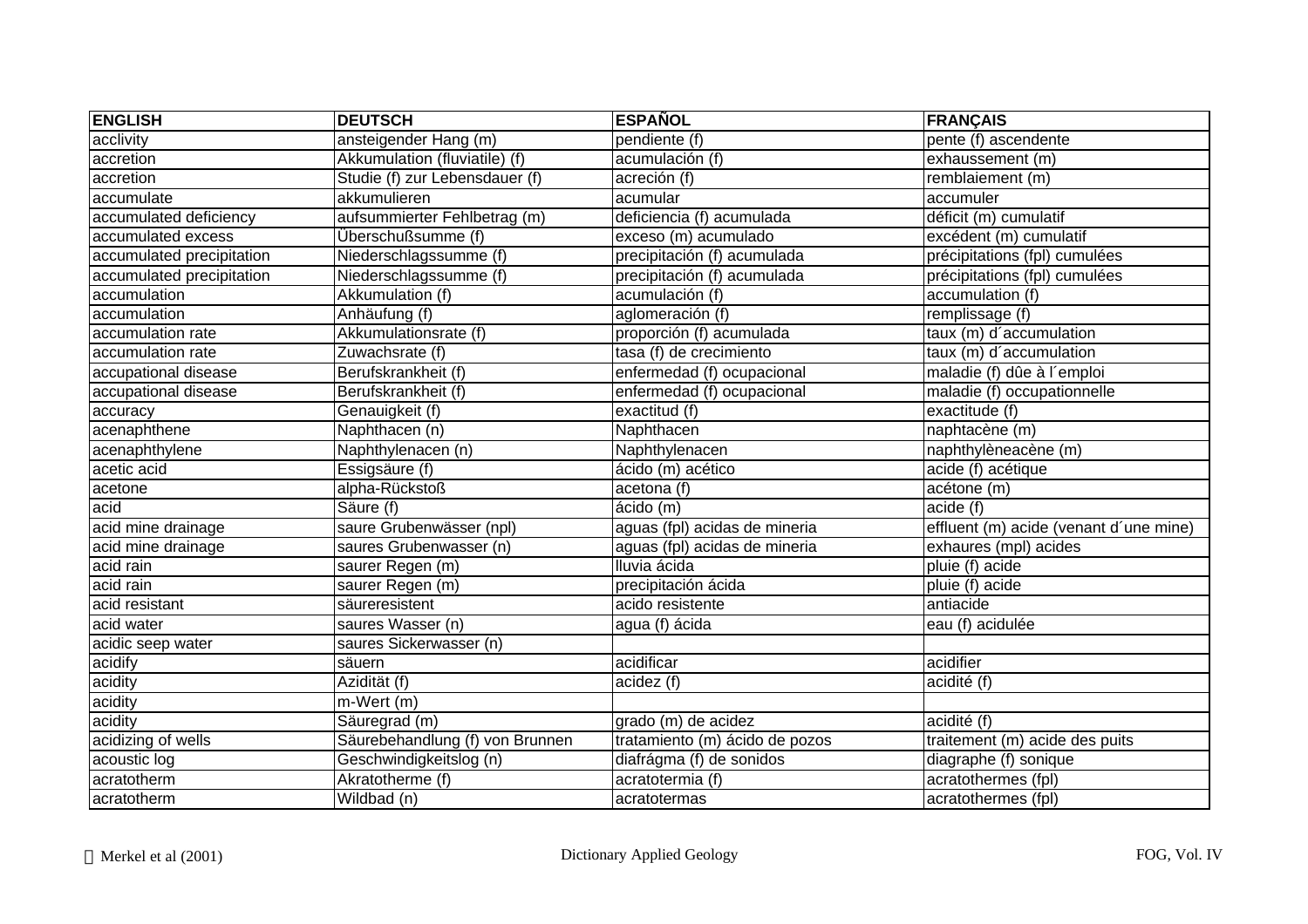| <b>ENGLISH</b>               | <b>DEUTSCH</b>                      | <b>ESPAÑOL</b>                  | <b>FRANÇAIS</b>                  |
|------------------------------|-------------------------------------|---------------------------------|----------------------------------|
| act                          | einwirken                           | actuar                          | agir                             |
| act                          | einwirken                           | incidir                         | agir                             |
| act                          | einwirken                           | influenciar                     | agir                             |
| act                          | wirken                              | actuar                          | agir                             |
| actinograph                  | Aktinograph (m)                     | actinógrafo (m)                 | actinomètre (m)                  |
| activated carbon             | Aktivkohle (f)                      | carbón (m) activado             | charbon (m) actif                |
| activated sludge             | Aktivschlamm (m)                    | lodo (m) activado               | boues (fpl) activées             |
| activated sludge             | Belebtschlamm (m)                   | lodo(cieno) (m) activado        | boues (fpl) activées             |
| activated sludge             | Belebtschlamm (m)                   | tierra (f) activada             | boues (fpl) activées             |
| active agent                 | aktivierende Substanz (f)           | sustancia (f) activada          | molécule (f) actif               |
| active ingredient            | Wirkstoff (m)                       | activador (m) agente            | molécule (f) actif               |
| active water                 | Aktivwässer (npl)                   | agua (f) activa                 | eau (f) active                   |
| active water                 | korrosive Wässer (npl)              | agua (f) corrosiva              | eau (f) corrosive                |
| activity coefficient         | Aktivitätskoeffizient (m)           | coeficiente (m) de actividad    | coefficient (m) d'acitivité      |
| actual evaporation           | tatsächliche Evaporation (f)        | evaporación (f) efectiva        | évaporation (f) effective        |
| actual evaporation           | tatsächliche Evaporation (f)        | evaporación (f) real            | évaporation (f) réelle           |
| actual evapotranspiration    | tatsächliche Evapotranspiration (f) | evapotranspiración (f) efectiva | évapotranspiration (f) effective |
| actual evapotranspiration    | tatsächliche Evapotranspiration (f) | evapotranspiración (f) real     | évapotranspiration (f) réelle    |
| acute angle                  | spitzer Winkel (m)                  | ángulo (m) agudo                | $angle (m)$ aigu                 |
| adaptation                   | Anpassung (f)                       | acomodación (f)                 | adaptation (f)                   |
| adaptation                   | Anpassung (f)                       | ajustamiento (m)                | adaptation (f)                   |
| adaptation                   | Anpassung (f)                       | soporte (m)                     | adaptation (f)                   |
| adapter                      | Adapter                             | adaptador                       | adaptateur (m)                   |
| adapter                      | Verbindungsstück                    | pieza (f) de conector           | pièce (f) d'ajustage             |
| adapter                      | Verbindungsstück                    | pieza (f) de conexción          | pièce (f) d'ajustage             |
| adapter                      | Verbindungsstück                    | pieza (f) de enlace             | pièce (f) d'ajustage             |
| addition                     | Zusatz (m)                          | adición $(f)$                   | amendement (m)                   |
| addition                     | Zusatz (m)                          | suplemento (m)                  | amendement (m)                   |
| additive                     | Additiv (n)                         | aditivo (m)                     | additif (m)                      |
| additive                     | $\overline{Z}$ usatz (m)            | adición (f)                     | additif (m)                      |
| additive                     | Zusatz (m)                          | agente (m) de adición           | additif (m)                      |
| additive                     | Zuschlagstoff (m)                   | agregado (m)                    | adjuvant (m)                     |
| add-on                       | zusätzlich                          | adicional                       | additionnel                      |
| add-on                       | zusätzlich                          | suplementario                   | qui s'ajoute au procédé          |
| adenosine triphosphate (ATP) | Adenosintriphosphat (n)             | Adenosintrifosfato              | adénosine (f) triphosphate       |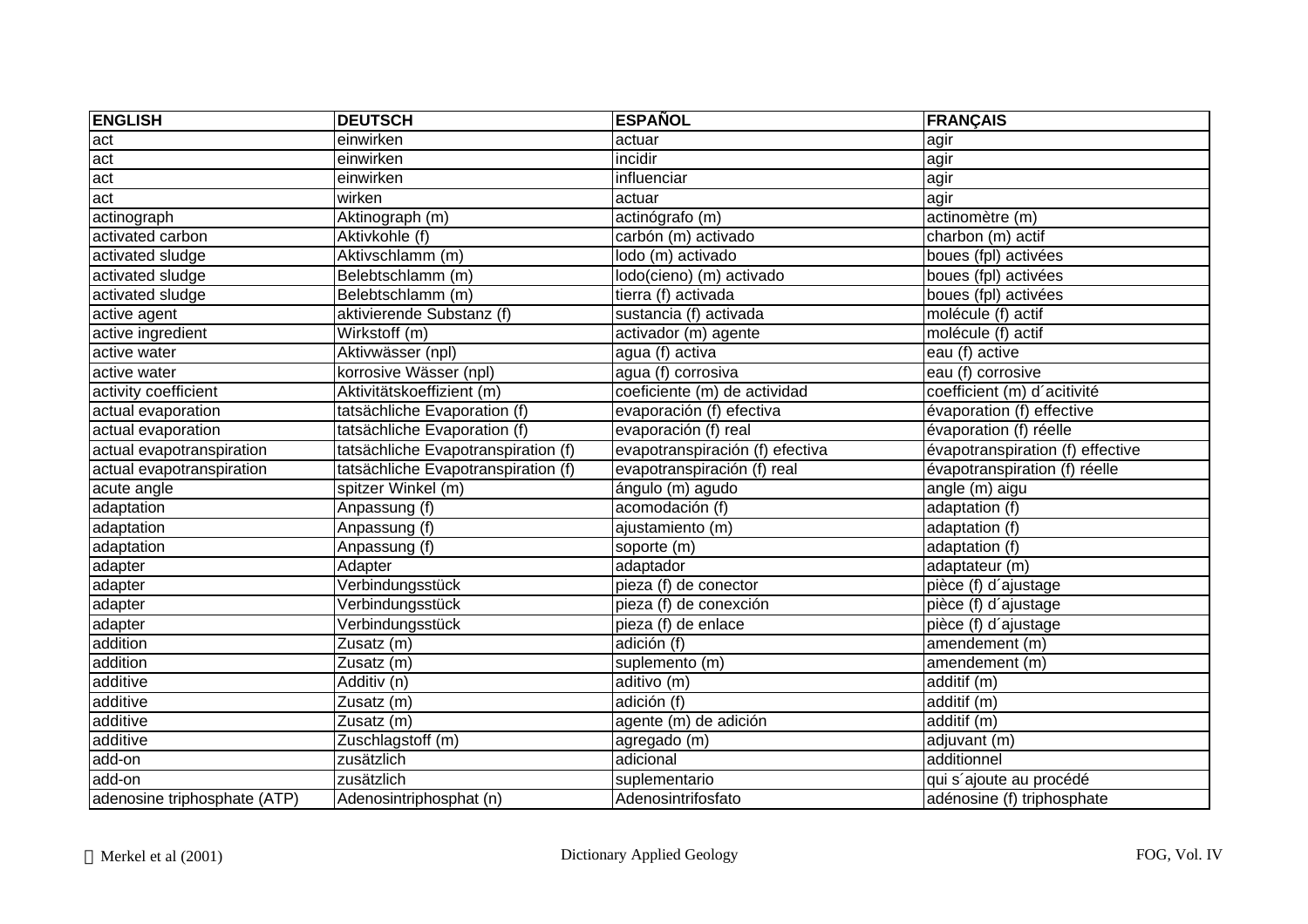| <b>ENGLISH</b>     | <b>DEUTSCH</b>                     | <b>ESPAÑOL</b>                         | <b>FRANÇAIS</b>                |
|--------------------|------------------------------------|----------------------------------------|--------------------------------|
| adhesion           | Adhäsion (f)                       | adhesión (f)                           | adhérence (f)                  |
| adhesion           | Adhäsion (f)                       | adhesión (f)                           | adhésion (f)                   |
| adhesive           | Klebemittel (n)                    | adhesivo                               | adhésif (m)                    |
| adhesive           | Kleber (m)                         | adhesivo                               | adhésif (m)                    |
| adhesive water     | Haftwasser (n)                     | agua (f) adhesiva                      | eau (f) adhésive               |
| adhesive water     | Haftwasser (n)                     | agua (f) congénita (ocluida)           | eau (f) d'adhésion             |
| adhesive water     | Haftwasser (n)                     | agua (f) congénita (ocluida)           | eau (f) pelliculaire           |
| adit               | abgedeckte Karte (f)               | $t$ únel (m)                           | galerie (f) de puits           |
| adjust             | Anpassung (f)                      | ajuste (m)                             | adaptation (f)                 |
| adjustment         | entwickeln (~Brunnen)              | regulador (m)                          | réglage (m)                    |
| adjustment         | Mammutpumpe                        | ajustación (f)                         | réglage (m)                    |
| adjustment         | verschleppen (~Spuren)             | compensación (f)                       | compensation (f)               |
| adjustment curve   | entsanden (~Brunnen)               | curva (f) de ajustación (f)            | courbe (f) d'ajustage          |
| admissbile         | Krümmer (m)                        | admisible                              | admissible                     |
| admixture          | Abstandshalter                     | mezcla (f)                             | mélange (f)                    |
| admixture          | Brunnenhaus (m)                    | adición (f)                            | addition (f)                   |
| admixture          | Brunnenhaus (m)                    | adición (f)                            | addition (f)                   |
| adsorb             | Horizontlbohrung (f)               | absorber                               | encaisser                      |
| adsorbate          | hydrogeologische Systemanalyse (f) | adsorbato (m), sustancia (f) adsorbida | adsorbat (m)                   |
| adsorbate          | Hyer-Versuch                       | sustancia (f) adsorbada                | substance (f) adsorbée         |
| adsorbate          | Marmorlöseversuch                  | especie (f) absorbida                  | espèces (fpl) adsorbées        |
| adsorbent          | Kalk-Kohlensäure-Gleichgwicht      | adsorbente (m)                         | adsorbant (m)                  |
| adverse effect     | Randbedingung 3. Art               | efecto (m) adverso                     | effet (m) adverse              |
| aeolian deposit    | äolosche Ablagerung                | deposito (m) eólico                    | depôts (mpl) éoliens           |
| aeration           | Belüftung (f)                      | ventilación (f)                        | aération (f)                   |
| aeration tanks     | Belüftungsbecken (n)               | estanque (m) aireado                   | bassin (m) d'aération          |
| aeration tanks     | Belüftungsbecken (n)               | Tanque de ventilación                  | bac (m) d'aération             |
| aerator            | Belüfter (m)                       | aireador (m)                           | aérateur (m)                   |
| aerial photograph  | Luftbildaufnahme (f)               | levantamiento (m) aerofotográfico      | photographie(f) aérienne       |
| aerial survey      | Luftvermessung (f)                 | aerotopografía (f)                     | levé (m) aérien                |
| aerobic            | aerobisch                          | aeróbico                               | aérobique                      |
| aerometer          | Aerometer (n)                      | aerómetro (m)                          | aéromètre (m)                  |
| aerosol            | Aerosol (n)                        | aerosol (m)                            | aérosol (m)                    |
| aerosol propellant | Treibmittel (n) für Spays          | aerosol (m)                            | agent (m) dispersant d'aérosol |
| affinity           | Affinität (f)                      | afinidad (f)                           | affinité (f)                   |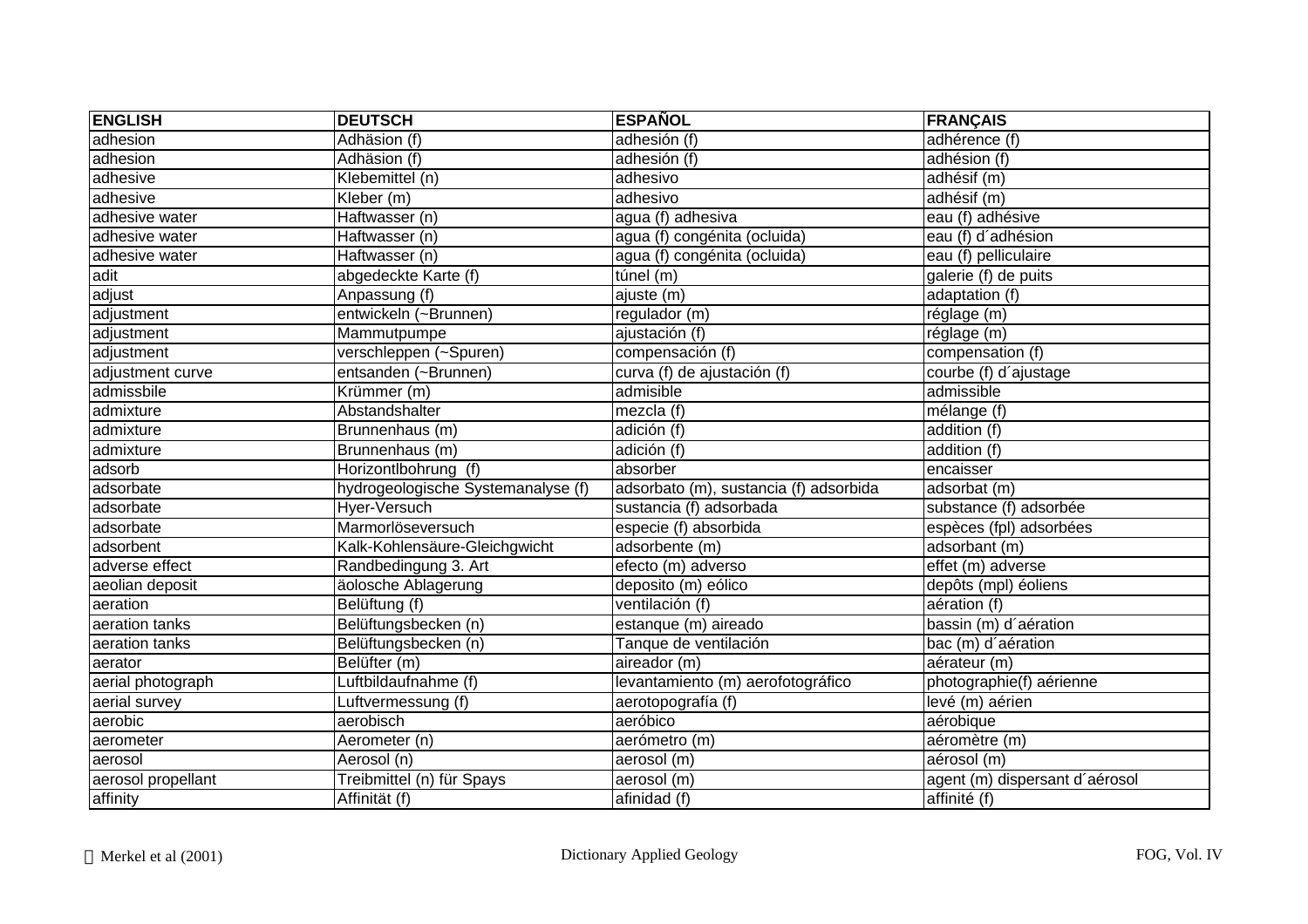| <b>ENGLISH</b>           | <b>DEUTSCH</b>                     | <b>ESPAÑOL</b>                             | <b>FRANÇAIS</b>                          |
|--------------------------|------------------------------------|--------------------------------------------|------------------------------------------|
| afforestation            | Aufforstung (f)                    | reforestación (f)                          | reboisement (m)                          |
| afforestation            | Aufforstung (f)                    | repoblación (f) forestal                   | reboisement (m)                          |
| aftershocks              | Nachbeben (npl)                    | réplicas (fpl)                             |                                          |
| agar                     | Agar (n)                           | agar                                       | gélose (f)                               |
| age (of groundwater)     | Alter (Grundwasser~) (n)           | edad (f) (de agua subterránea)             | âge (m) (de l'eau souterraine)           |
| age distribution         | Altersverteilung (f)               | distribución (f) de edad                   | distribution (f) des âges                |
|                          |                                    |                                            |                                          |
| age distribution         | Altersverteilung (f)               | distribución (f) de Itiempos de residencia | distribution (f) des temps de résidences |
| agent                    | Mittel (n)                         | Agente (m)                                 | agent (m)                                |
| agent                    | Wirkungsmittel (n)                 | Agente (m) de acción                       | agent (m)                                |
| agglomeration            | Agglomeration (f)                  | aglomeración (f)                           | agglomération (f)                        |
| agglomeration            | Zusammenballung (f)                | aglomeración (f)                           | agglomération (f)                        |
| aggradation              | Akkumulation (f)                   | acumulación (f)                            | remblaiement (m)                         |
| aggradation              | Aufschüttung (f)                   | relleno (m), terraplén (m)                 | alluvionnnement (m)                      |
| aggrading river          | akkumulierender Fluß (m)           | represa (f), embalse (m), estanque (m)     | rivière (f) remblayante                  |
| aggregate                | Aggregat (n)                       | agregado (m)                               | agrégat (m)                              |
| aggregate                | zusammenballen                     | aglomerar                                  | agglomérer                               |
| aggregate                | Zuschlag (m)                       | adición (f)                                |                                          |
| aggressive to concrete   | betonangreifend                    | agresivo para concreto                     | agressif à beton                         |
| aggressive water         | aggressives Wasser (n)             | agua (f) agresiva                          | eau (f) aggressive                       |
| aging                    | altern                             | envejecer                                  | vieillissement (m)                       |
| aging                    | Alterung (f)                       | envejecimiento (m)                         | vieillissement (m)                       |
| agitate                  | rühren                             | agitar                                     | agiter                                   |
| agricultural drainage    | Dränage (f)                        | drenaje (f)                                | drainage (m) agricole                    |
| agricultural drainage    | Dränierung (f)                     | drenaje (f)                                | drainage (m) agricole                    |
| agricultural engineering | Kulturtechnik (f)                  | ingeniería (f) de agricultura              | hydraulique (f) agricole                 |
| agricultural engineering | landwirtschaftlicher Wasserbau (m) | riego (m) agrícola                         | hydraulique (f) agricole                 |
| agricultural water       | Ackerwasser (n)                    | agua (m) agrícola                          | eau (f) agricole                         |
| agriculture              | Landwirtschaft (f)                 | agricultura (f)                            | agriculture (f)                          |
| agrochemicals            | Agrochemikalien (fpl)              | agroquímicos (mpl)                         | produits (mpl) agrochimiques             |
| agrohydrology            | Agrohydrologie (f)                 | Agrohidrología (f)                         | hydrologie (f) appliquée á l'agriculture |
| A-horizon                | A-Horizont (m)                     | horizonte (m) aluvial                      | horizon (m) éluvial                      |
| aid                      | Hilfsmittel (n)                    | medio (m) auxiliar                         | aide (f)                                 |
| air                      | Luft (f)                           | aire (m)                                   | air (m)                                  |
| air content              | Luftgehalt (m)                     | contenido (n) de aire (m)                  | indice (m) d'aération                    |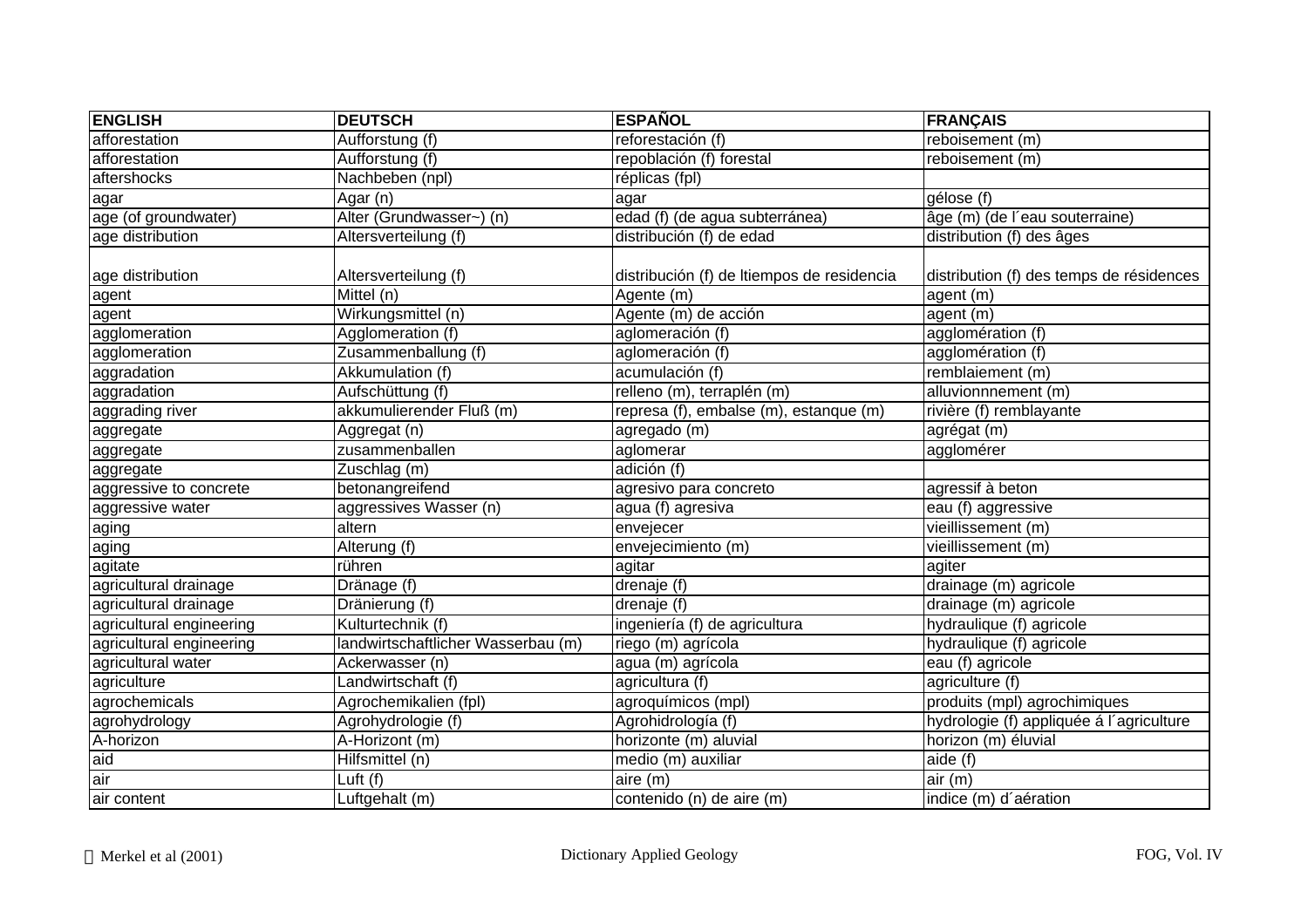| <b>ENGLISH</b>      | <b>DEUTSCH</b>                 | <b>ESPAÑOL</b>                         | <b>FRANÇAIS</b>                              |
|---------------------|--------------------------------|----------------------------------------|----------------------------------------------|
| air drag            | Luftwiderstand (m)             | arrastrar                              | résistance (f) de l'air                      |
| air drilling        | Bohren (n) mit Luftspülung (f) | perforar con aire (m)                  | forage (m) à l'air                           |
| air entry pressure  | Lufteintrittsdruck             | Presión de entrada de aire             | pression (f) d'entrée de l'air               |
| air entry pressure  | Luftverdrängungsdruck          | presion (f) de desplazamiento del aire | pression (f) d'entrée de l'air               |
| air hammer          | Preßlufthammer (m)             | martillo (m) pneumático                | marteau (m) pneumatique                      |
| air lift            | Lufthebeverfahren (n)          | proceso (m) elevador por aire          | air-lift (m)                                 |
| air lift pumping    | Lufthebeverfahren (n)          | bombeo (m) a base de aire              | pompage (m) par émulsion                     |
| air line            | Luftseil (n)                   | Línea (f) de aire (m)                  | câble (m) exondé                             |
| air permeability    | Luftdurchlässigkeit (f)        | permeabilidad (f) del aire             | perméabilité (f) à l'air                     |
| air pollutant       | Luftschadstoff (m)             | contaminante (m) del aire              | matière (f) polluante de l'air               |
| air pollutant       | luftverunreinigender Stoff (m) | contaminante (m) atmosférico           | matière (f) polluante de l'air               |
| air pressure        | Luftdruck (m)                  | presión (f) del aire (m)               | pression (f) d'air                           |
| air release valve   | Luftauslaßventil (n)           | válvula (f) de liberación de aire (m)  | clapet (m) à echappement d'air               |
| air separation tank | _uftabscheider (m)             | separador (m) de aire (m)              | séparateur (f) de l'air                      |
| air temperature     | Lufttemperatur (f)             | temperatura (f) de aire (m)            | température (f) de l'air                     |
| airborne            | luftfrächtig                   |                                        | emporté par l'air                            |
| airborne pollutant  | Luftverschmutzer (m)           | contaminante (m) atmosférico           | polluant (m) atmosphérique                   |
| airborne pollution  | luftbürtige Verschmutzung (f)  | contaminación (f) atmosférica          | pollution (f) par voie atmosphérique         |
| air-dry             | lufttrocken                    | secado al aire                         | sec à l'air                                  |
| air-lift pump       | Druckluftheber (m)             | bomba (f) de aire (m) comprimido       | élévateur (m) à air comprimé                 |
| air-lift pump       | Luftmischheber (m)             | elevador (m) de aire comprimido        | élévateur (m) à air comprimé                 |
| air-vent            | Entlüftungsöffnung (f)         | respiradero (m)                        | trou (m) d'echappement                       |
| air-vent            | Entlüftungsöffnung (f)         | Venteo de aire                         | trou (m) d'aération                          |
| alachlor            | Alachlor (n)                   | alaclor (m)                            | alachlore (m)                                |
| albedo              | Albedo (n)                     | albedo (m)                             | albédo(m)                                    |
| aldicarb            | Aldikarb (n)                   | aldicarb (m)                           | aldicarbe (m)                                |
| aldicarb sulfone    | Aldikarbsulfonat (n)           | sulfonato (m) aldicarbico              | aldicarbe (m) sulfoné                        |
| aldicarb sulfoxid   | Aldikarbschwefeloxid (n)       | oxido (m) de azufre aldicarbico        | aldicarbe (m) sulfoxyde                      |
| aldrin              | Aldrin (n)                     | aldrin (m)                             | aldrine (f)                                  |
| alert               | wachsam                        |                                        |                                              |
| alert               | Warnung (f)                    |                                        |                                              |
| algae               | Algen (fpl)                    | alga (f)                               | algues (fpl)                                 |
| algae control       | Algenbekämpfung (f)            | control (m) de algas                   | lutte (f) contre la prolifération des algues |
| algae control       | Algenbekämpfung (f)            | control (m) de algas                   | mesures (fpl) contre les algues              |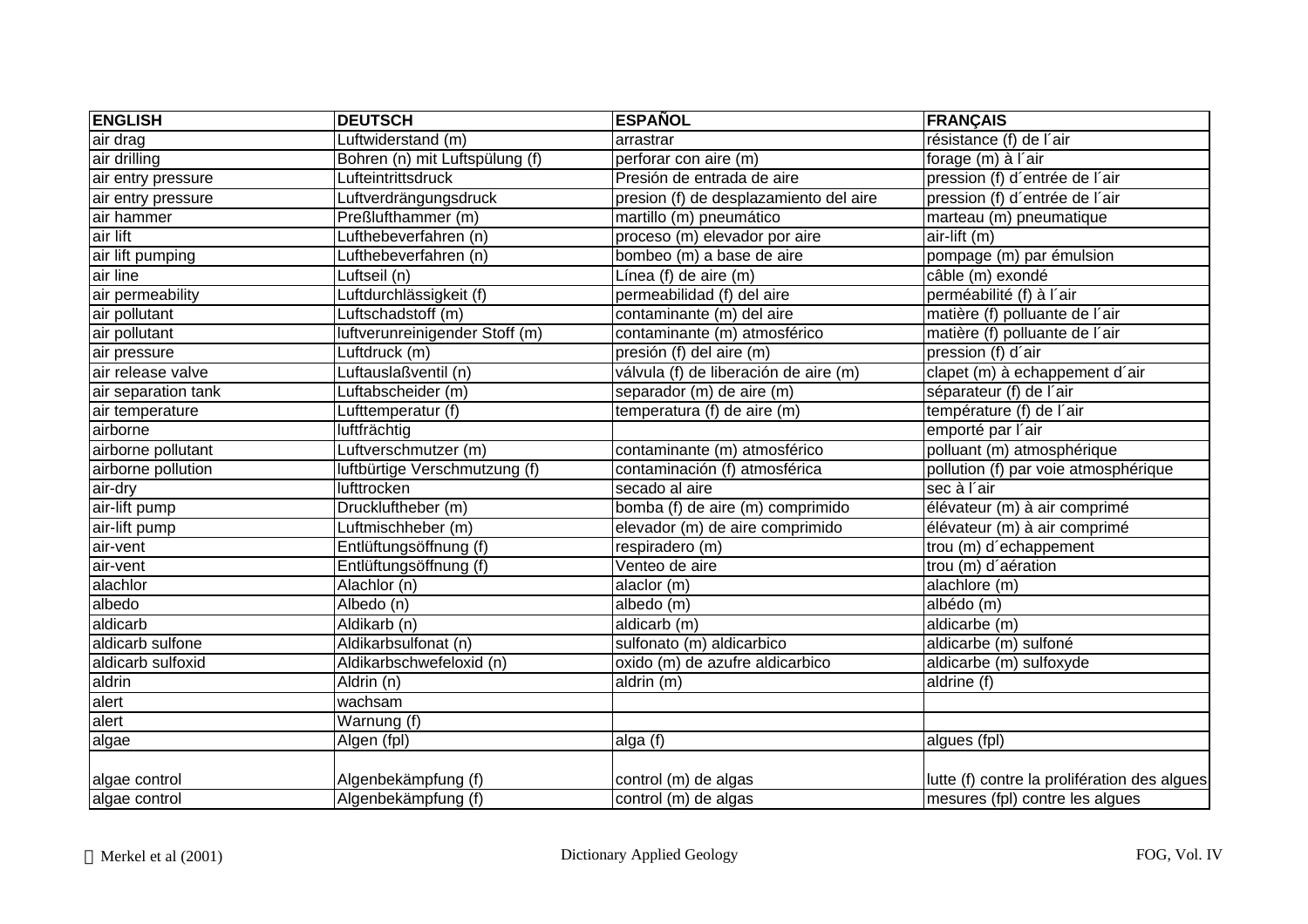| <b>ENGLISH</b>                | <b>DEUTSCH</b>                        | <b>ESPAÑOL</b>                 | <b>FRANÇAIS</b>                  |
|-------------------------------|---------------------------------------|--------------------------------|----------------------------------|
| algal boom                    | Algenblüte (f)                        | proliferación (f) de algas     | fleur (f) d'eau                  |
| algal boom                    | Wasserblüte (f)                       | flor de agua                   | fleur (f) d'eau                  |
|                               |                                       |                                |                                  |
| aliphatic hydrocarbons        | aliphatische Kohlenwasserstoffe (mpl) | hidrocarburos (mpl) alifáticos | hydrocarbures (mpl) aliphatiques |
| aliquote                      | Aliquot (n)                           | alícuota (f)                   |                                  |
| alkali flat                   | Salzpfanne (f)                        | salinas (fpl)                  | salina (f)                       |
| alkali flat                   | Salzpfanne (f)                        |                                | chott (m)                        |
| alkali metal                  | Alkalimetall (n)                      | metal (m) alcalino             | métal (m) alcalin                |
| alkali strength               | Alkalität (f)                         | Fuerza (f) alcalina (f)        | titre (m) alcalimétrique         |
| alkaline earth metal          | Erdalkalimetall (n)                   | Metal (m) alcalinotérreo       | métal (m) alcaliterruginuex      |
| alkalinity                    | $p-Wert$ (m)                          |                                |                                  |
| alkalinity                    | Alkalinität (f)                       | alcalinidad (f)                | alcalininté (f)                  |
| alkalinity                    | Alkalität (f)                         | alcalinidad (f)                | alcalininté (f)                  |
| alkalinity                    | Basenkapazität (f)                    | alcalinidad (f)                | basicité (f)                     |
| alkaloid                      | Alkaloid (n)                          | Alcaloide                      | alcalo'de (m)                    |
| alkane                        | Alkan (n)                             | Alcano                         | $alcane$ (f)                     |
| alkene                        | Alken (n)                             | Alqueno                        | alcène (f)                       |
| alkyd                         | Alkyd (n)                             | alquídico                      | alkyd                            |
| alkyd                         | Alkyd (n)                             | resina (f) alquídia            | résine (f) polyester             |
| alkyl                         | $\overline{Alkyl(n)}$                 | Aquil                          | alkyle (f)                       |
| alkyl benzene sulfonate (ABS) | Alkylbenzensulfonat (n)               | Alquilbencensulfonato (m)      | alkylbenzènesulfonate (m)        |
| allergenic agent              | Allergieerreger (m)                   | agente alérgico                | allergène (m)                    |
| allochthonous                 | allochthon                            | Alóctonos                      | allochtone                       |
| allochthonous                 | angeschwemmt                          | aluvial (m)                    | allogène                         |
| allochthonous                 | bodenfremd                            | halógeno (m)                   | allogène                         |
| allochthonous                 | nicht bodenständig                    | halógeno (m)                   | allogène                         |
| allotment                     | Parzellierung (f)                     | parcelación de la tierra       | lotissement (m)                  |
| allowable                     | zulässig                              | admisible                      | admissible                       |
| alloy                         | Legierung (f)                         | aleación (f)                   | alliage (m)                      |
| alluvial apron                | alluviale Gleschterablagerung         | depositos glaciares            | cône (m) d'alluvions             |
| alluvial apron                | Sander                                | arenas                         | cône (m) d'alluvions             |
| alluvial channel              | alluviale Rinne (f)                   | canal (m) aluvial              | $chemical$ (m) alluvial          |
| alluvial channel              | alluviale Rinne (f)                   | canal (m) aluvial              | lit (m) alluvial                 |
| alluvial clay                 | Auenton (m)                           | arcilla (f) aluvial            | argile (f) aluviale              |
| alluvial clay                 | Auenton (m)                           | arcilla (f) de inundación (f)  | argile (f) d'inondation          |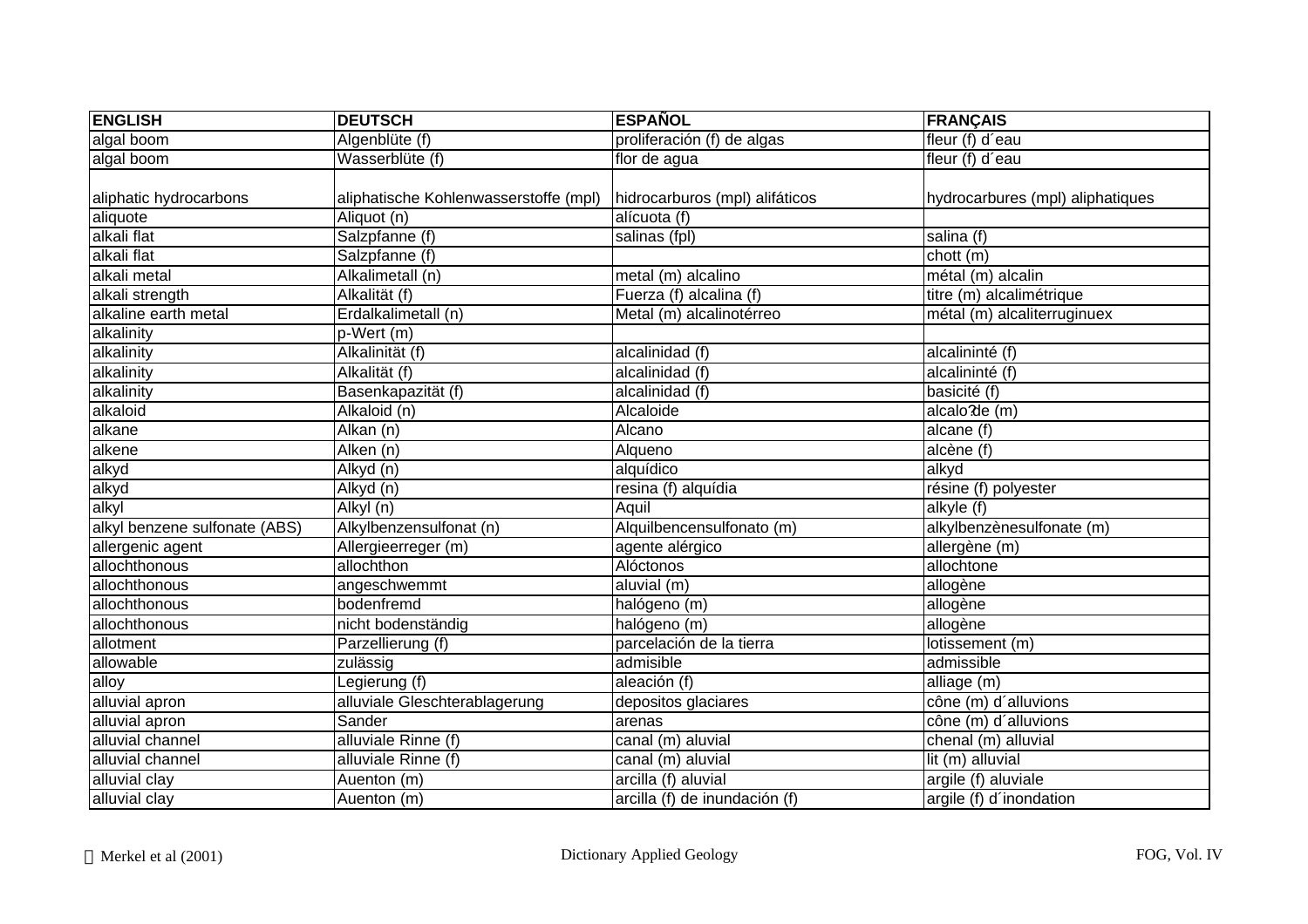| <b>ENGLISH</b>            | <b>DEUTSCH</b>                   | <b>ESPAÑOL</b>                            | <b>FRANÇAIS</b>                  |
|---------------------------|----------------------------------|-------------------------------------------|----------------------------------|
| alluvial fan              | alluvialer Schuttfächer (m)      | abanico (m) aluvial                       | éventail (m) d'alluvions         |
| alluvial fan              | alluvialer Schuttfächer (m)      | cono (m) aluvial                          | cône (m) d'alluvions             |
| alluvial fan deposit      | Fanglomerat (n)                  | fanglomerado (m)                          | dépôt (m) d'éboulis              |
| alluvial plain            | alluviale Aufschüttungsebene (f) | plano (m) aluvial                         | plaine (f) alluviale             |
| alluvial veneer           | dünner Schuttmantel (m)          | capa (f) aluvial                          | pelllicule (f) alluviale         |
| alluvium                  | Alluvium (n)                     | sedimentos (mpl)                          | alluvion (f)                     |
| allyl chloride            | Allylchlorid (n)                 | cloruro (m) de alilo (m)                  | chlorure (m) allylique           |
| alpha radiation           | Alphastrahlung (f)               | Radiación alfa                            | rayons (mpl) alpha               |
| alpha-recoil              | alpha-Rückstoß (m)               |                                           |                                  |
| alteration                | Veränderung (f)                  | alteración (f)                            | dégradation (f)                  |
| alteration                | Verschlechterung (f)             | alteración (f)                            | dégradation (f)                  |
| altered                   | alteriert                        | alterado                                  | altéré                           |
| alternating current       | Wechselstrom (m)                 | corriente (f) alterna                     | courant (m) alternatif           |
| altimeter                 | Höhenmesser (m)                  | altímetro (m)                             | altimètre (m)                    |
| altitude                  | Höhe (f) (über Bezugsniveau)     | altura (f)                                | altitude (f)                     |
| altitude benchmark        | Höhenmarkierung (f)              | referencia (f) de altura (f)              | repère (m) de niveau             |
| altitude difference       | Höhenunterschied (m)             | diferencia (f) de altura (f)              | dénivelée (f)                    |
| alum                      | Alaun (n)                        | sulfato (m) de aluminio (m), alumbre (m)  | alun (m)                         |
| aluminium                 | Aluminium (n)                    | aluminio (m)                              | aluminium (m)                    |
| alumino-silicate minerals | Aluminosilikatminerale (npl)     | minerales (mpl) de aluminosilicatos (mpl) | minéraux (mpl) alumino-silicatés |
| alumino-silicate minerals | Tonerdesilikat (n)               | minerales (mpl) de aluminosilicatos (mpl) | minéraux (mpl) alumino-silicatés |
| alveolar                  | wabenförmig                      | alveolar                                  | alvéolaire                       |
| ambient temperature       | Umgebungstemperatur (f)          | temperatura (f) ambiente                  | température (f) ambiante         |
| amino acid                | Aminosäure (f)                   | aminoácido (m)                            | acide (f) aminé                  |
| ammeter                   | Amperemeter (n)                  | amperímetro (m)                           | ampèremètre (m)                  |
| ammeter                   | Strommesser (m)                  | amperímetro (m)                           | ampèremètre (m)                  |
| ammonia                   | Ammoniak (m)                     | amoníaco (m)                              | ammoniaque (m)                   |
| ammonia nitrogen          | Ammoniakstickstoff (m)           | nitrógeno (m) de amoniaco (m)             | azote (m) ammonité               |
| ammonification            | Ammoniumfreisetzung (f)          | amonización (f)                           | ammonification (f)               |
| ammonium sulfate          | Ammoniumsulfate (n)              | sulfato (m) de amonio (m)                 | sulfate (m) d'ammonium           |
| ammonium sulfate          | schwefelsaurer Ammoniak (m)      | sulfato (m) amónico (m)                   | sulfate (m) d'ammonium           |
| amoeba                    | Amöbe (f)                        | ameba (f)                                 | amibe(f)                         |
| amorphous silica          | amorphe Kieselsäure (f)          | sílice (m) amórfo                         | silice (m) amorphe               |
| amortization              | Stoßdämpfung (f)                 | amortización $(f)$                        | amortissement (m)                |
| amphoteric                | amphoter                         | anfótero (m)                              | amphotère                        |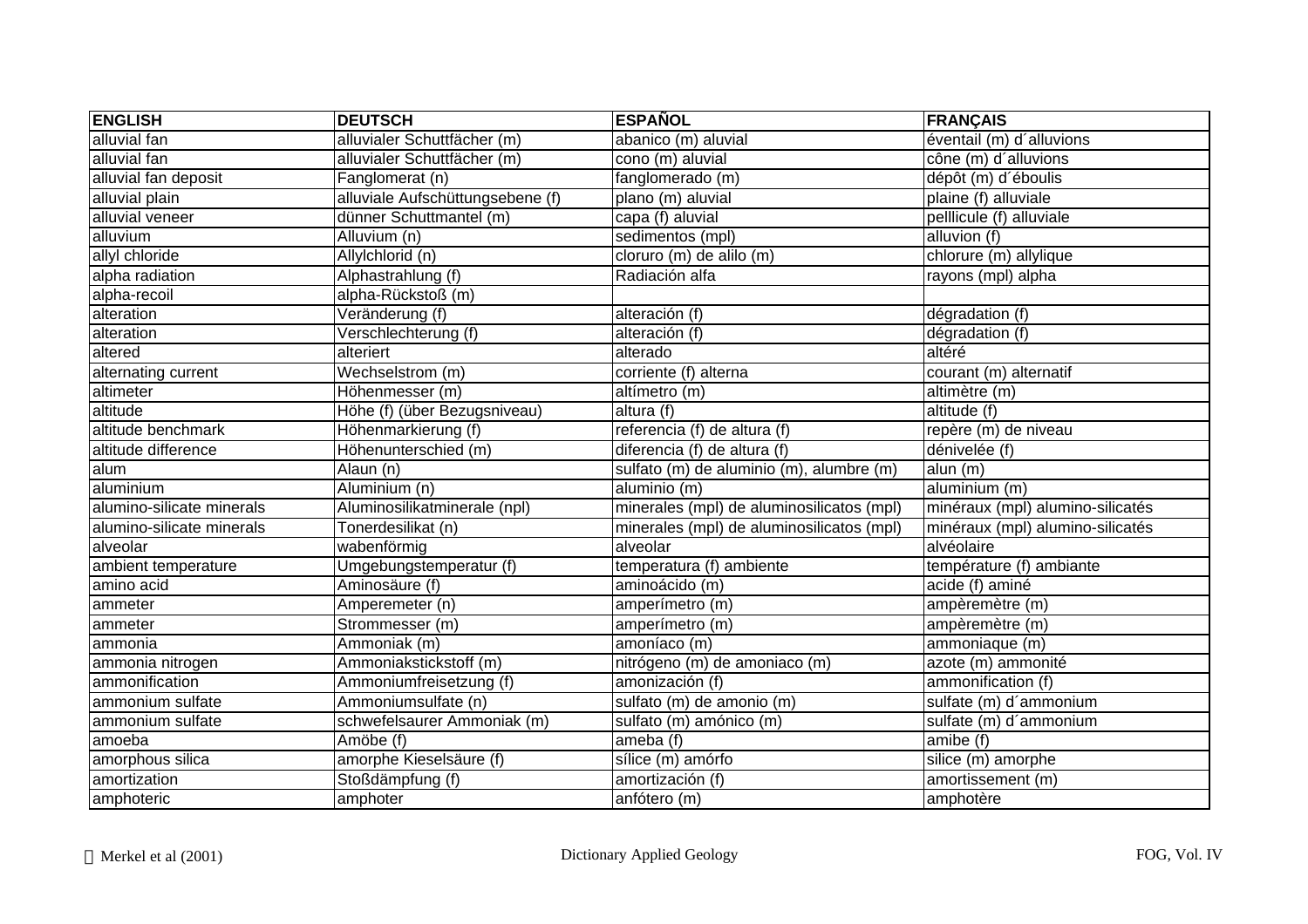| <b>ENGLISH</b>                | <b>DEUTSCH</b>                 | <b>ESPAÑOL</b>                               | <b>FRANÇAIS</b>                |
|-------------------------------|--------------------------------|----------------------------------------------|--------------------------------|
| amplitude                     | Amplitude (f)                  | amplituda (f)                                | amplitude (f)                  |
| amplitude                     | Schwingungsweite (f)           | amplitud (f)                                 | amplitude (f)                  |
| anaerobic                     | anaerobisch                    | anaeróbico                                   | anaérobie                      |
| analog model                  | Analogmodell (n)               | modelo (m) analógo                           | modèle (m) analogique          |
| analog solution               | Analoglösung (f)               | solución (f) analóga                         | solution (f) analogique        |
| analyse                       | analysieren                    | analizar                                     | analyser                       |
| analysis                      | Analyse (f)                    | análisis (m)                                 | analyse (f)                    |
| analysis                      | Untersuchung (f)               | análisis (m)                                 | analyse (f)                    |
| analytical solution           | analytische Lösung (f)         | solucíon (m) analitíca                       | solution (f) analytique        |
| analytisches Modell           | analytisches Modell            | modelo (m) análítico                         |                                |
| analyze                       | analysieren                    | analizar                                     | analyser                       |
| anchor ice                    | Grundeis (n)                   | hielo $(m)$ de fondo $(m)$ o de anclas (fpl) | glace (f) de fond              |
| anchorages                    | Anker (m)                      | ancladeros (mpl)                             | ancre (f)                      |
| anemometer                    | Anemometer (n)                 | anemómetro (m)                               | anémomètre (m)                 |
| anemometer                    | Windgeschwindigkeitsmesser (m) | anemómetro (m)                               | anémomètre (m)                 |
| angle de reflexion            | Reflexionswinkel (m)           | ángulo (m) de reflexión (f)                  | angle (m) de réflexion         |
| angle of contact              | Kontaktwinkel (m)              | ángulo (m) de contacto (m)                   | angle (m) de contact           |
| angle of incidence            | Einfallswinkel (m)             | ángulo de incidencia                         | angle (m) d'incidence          |
| angle of refraction           | Brechungswinkel (m)            | angulo (m) de refracción (f)                 | angle (m) de réfraction        |
| angle of repose               | Böschungswinkel (m)            | ángulo de reposo                             | angle (m) de repos             |
| angle of rotation             | Drehungswinkel (m)             | ángulo (m) de rotación (f)                   | angle (m) de rotation          |
| angular discordance           | Diskordanz (f)                 | discordancia (f)                             | discordance (f)                |
| angular unconformitiy         | Diskordanz (f)                 | discordancia (f)                             | discordance (f)                |
| anhedral                      | xenomorph                      |                                              |                                |
| anhydride                     | Anhydrit (m)                   | anhídrido (m)                                | anhydrite (m)                  |
| anhydrite                     | schwefelsaurer Kalk (m)        | anhidrita (f), sulfato anhidro de calcio (m) | sulfate (m) de calcium anhydre |
| animal waste                  | Tierabfall(m)                  | desecho (m) animal (m)                       | déchets (mpl) animaux          |
| animal waste                  | tierisches Abprodukt (n)       | desperdicio (m) animal (m)                   | déchets (mpl) animaux          |
| anion                         | Anion (n)                      | anion(f)                                     |                                |
| anion exchange capacity (AEC) | Anionenaustauschkapazität (f)  | capacidad (f) de intercambio (m) aniónico    |                                |
| anisotropic                   | anisotrop                      | anisotrópico (m)                             | anisotropique                  |
| anisotropic                   | richtungsabhängig              | anisotrópico (m)                             | anisotropique                  |
| annoyance                     | Beeinträchtigung (f)           | disgusto (m)                                 | gêne (f)                       |
| annoyance                     | Behinderung (f)                | molestia (f)                                 | désagrément (m)                |
| annual flood                  | Jahreshochwasser (n)           | inundación (f) anual                         | crue (f) annuelle              |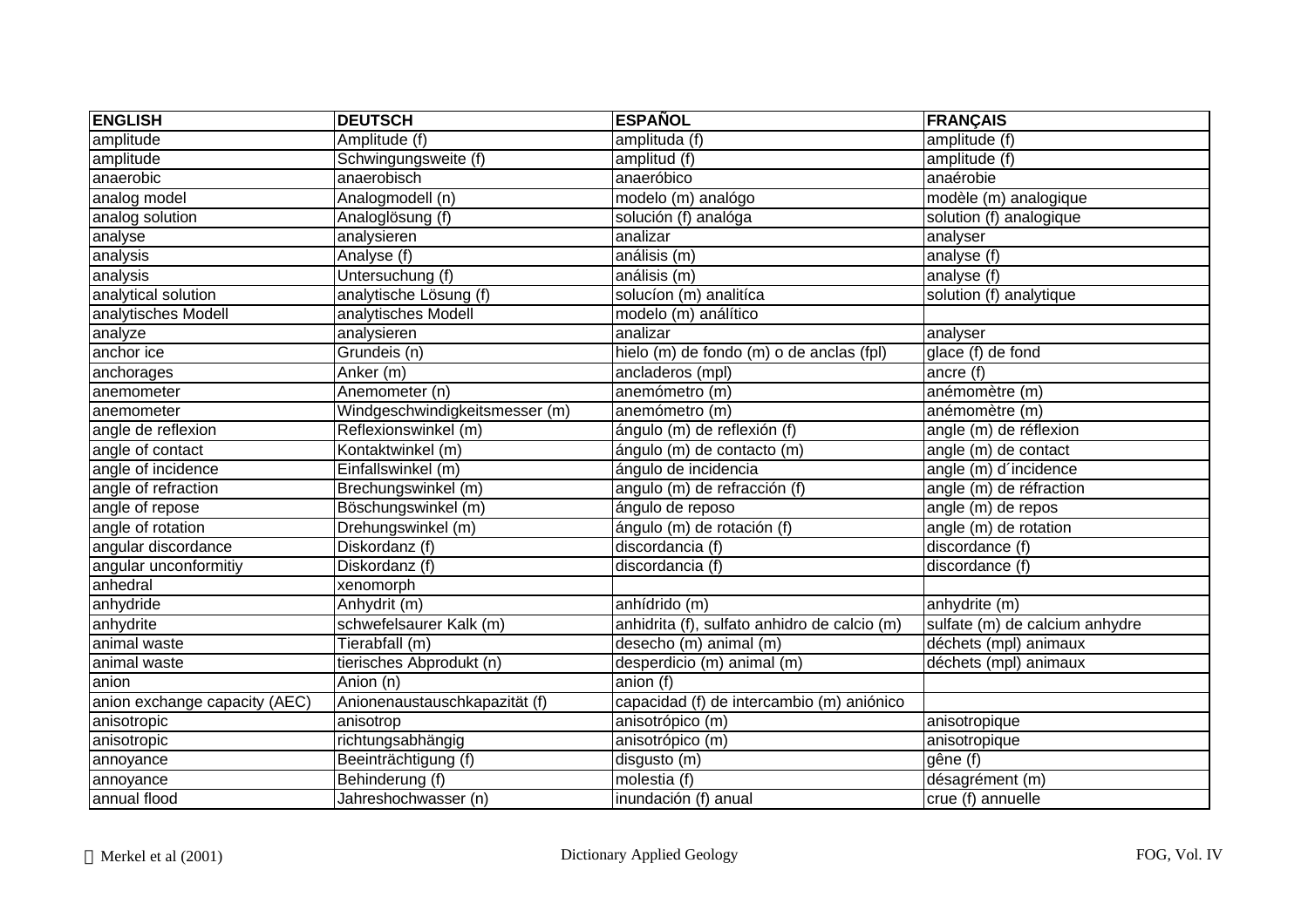| <b>ENGLISH</b>                 | <b>DEUTSCH</b>                      | <b>ESPAÑOL</b>                              | <b>FRANÇAIS</b>                          |
|--------------------------------|-------------------------------------|---------------------------------------------|------------------------------------------|
| annual flow                    | Jahresabfluß (m)                    | caudal (m) anual                            | écoulement (m) annuel                    |
| annual flow                    | Jahresabfluß (m)                    | flujo (m) anual                             | abondance (f) annuelle                   |
| annual frost zone              | jährliche Gefrierzone (f)           | zona (f) de hielo (m) anual                 | zone (f) du gel annuel                   |
| annual mean                    | Jahresdurchschnitt (m)              | promedio (m) anual                          | moyenne (f) annuelle                     |
| anomaly                        | Abweichung (f)                      | anomalía (f)                                | anomalie (f)                             |
| anomaly                        | Abweichung (f)                      | anomalía (f)                                | anomalie (f)                             |
| anomaly                        | Anomalie (f)                        | anormalidad (f)                             | anomalie (f)                             |
| anoxic                         | anoxisch                            | exento (m) de oxígeno (m)                   | anoxique                                 |
| anoxic                         | sauerstoffreich                     | libre de oxígeno (m)                        | exempt d'oxygène                         |
| antecedent precipitation index | Vorregenindex (m)                   | indice (m) de precipitación (f) antecedente | indice (f) de précipitation antécédente  |
| antecedent precipitation index | Vorwetterbeiwert (m)                | indice (m) de precipitación (f) previo      | indice (f) de saturation                 |
|                                | vorhergehender Bodenwassergehalt    |                                             |                                          |
| antecedent soil-moisture       | (m)                                 | agente (m) de humedad (f) del suelo (m)     | teneur (f) d'eau antécédente dans le sol |
| anthodite                      | Gipsrose (f)                        | $\overline{\text{ros}}$ a (f) de yeso       | fleur (f) de gypse                       |
| anthracene                     | Anthracen (n)                       | antraceno (m)                               | anthracène (m)                           |
| anthropogenic                  | anthropogen                         | antropogénico                               | anthropogène                             |
|                                |                                     |                                             |                                          |
| anthropogenic incremental load | anthropogene Zusatzlast (f)         | carga (f) antropogénica adicional           | charge (f) additionnelle anthropogénique |
| anticline                      | Anticlinale (f)                     | anticlinorio (m)                            | croupe (f)                               |
| anticline                      | Sattel (m)                          | anticlinorio (m)                            | crête (f)                                |
| antifouling                    | bewuchshindernd                     | anti-ensuciamiento (m)                      | antisalissure                            |
| antifreeze                     | Frostschutzmittel (n)               | anticongelante (m)                          | antigel (m)                              |
| anti-knock                     | Klopfschutzmittel (n)               | contra-golpe (m)                            | antidétonnants (mpl)                     |
| antimony                       | Antimon (n)                         | antimonio (m)                               | antimoine (m)                            |
| apatite                        | Apatit (m)                          | apatita (f)                                 | apatite (m)                              |
| aperture                       | Öffnung (f)                         | orificio (m)                                | ouverture (f)                            |
| apex                           | Scheitelpunkt (m)                   | ápice (m)                                   | sommet (m)                               |
| aphotic                        | aphotisch                           | afótico (m)                                 | aphotique                                |
| aphotic                        | aphotisch                           | obscuro                                     | obscur                                   |
| aphotic                        | dunkel                              | $sin$ luz (f)                               | aphotique                                |
| aphotic                        | lichtlos                            | carente de luz (f)                          | obscur                                   |
| apparent groundwater flow      |                                     | velocidad (f) aparente del agua (f)         |                                          |
| velocity                       | Grundwassergeschwindigkeit (f)      | subterránea                                 | vitesse (f) apparente de filtration      |
|                                | scheinbarer spezifischer Widerstand |                                             |                                          |
| apparent resistivity           | (m)                                 | resistividad (f) aparente                   | résistivité (f) apparente                |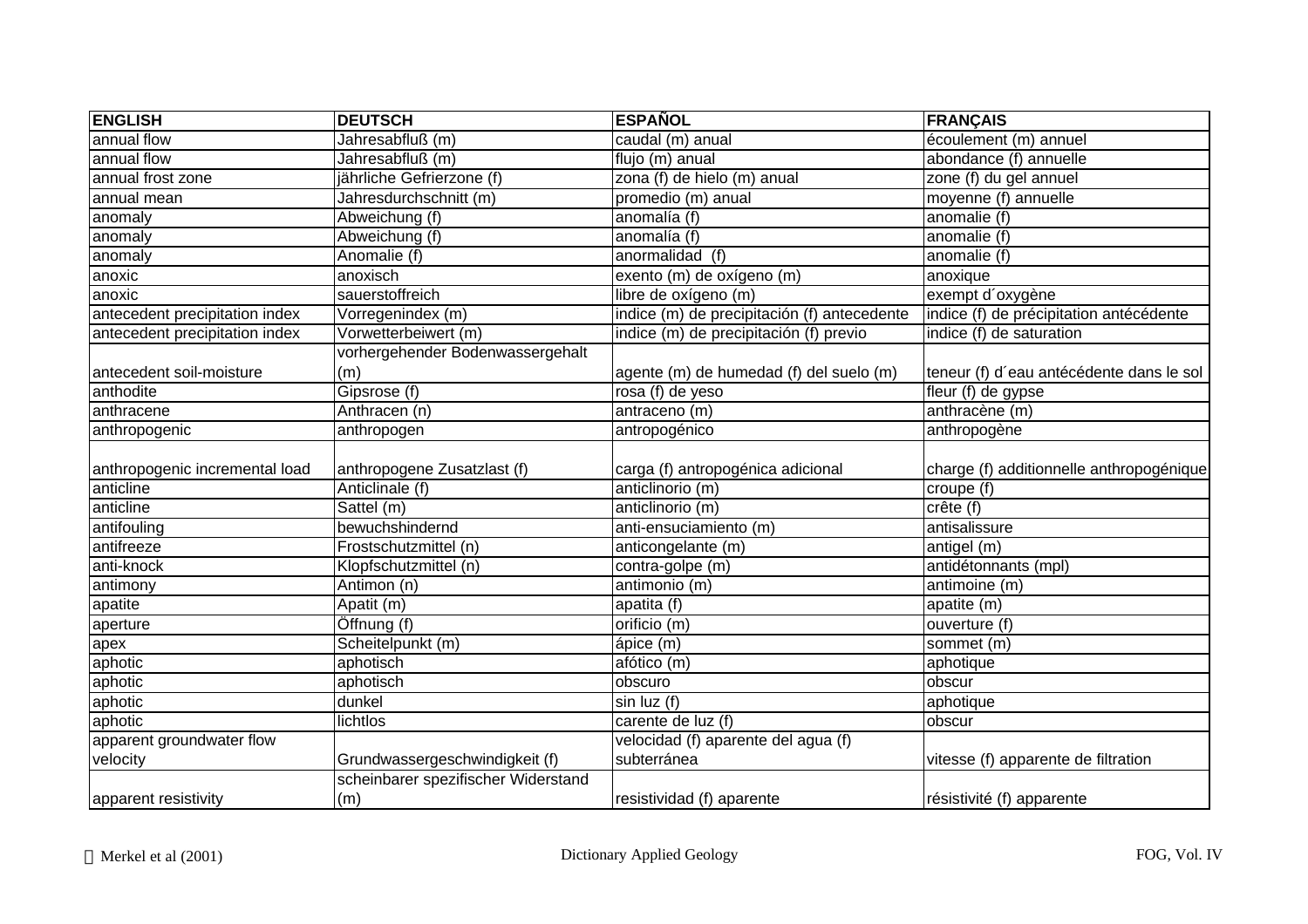| <b>ENGLISH</b>                   | <b>DEUTSCH</b>                      | <b>ESPAÑOL</b>                            | <b>FRANÇAIS</b>                     |
|----------------------------------|-------------------------------------|-------------------------------------------|-------------------------------------|
| apparent velocity                | Filtergeschwindigkeit (f)           | velocidad (f) aparente (f)                | vitesse (f) de filtration           |
| apparent velocity                | Filtergeschwindigkeit (f)           | velocidad (f) de Darcy                    | vitesse (f) de Darcy                |
| apparent velocity                | Filtergeschwindigkeit (f)           | velocidad (f) visible                     | vitesse (f) massive                 |
| application                      | Anwendung (f)                       | aplicación (f)                            | application $(f)$                   |
| application                      | Anwendungsprogramm (n)              | programa (m) de aplicación (f)            | application (f)                     |
| application                      | Auftragung (f)                      | utilitario (m)                            | application (f)                     |
|                                  |                                     |                                           | segment (m) non-influencé de        |
| approach segment                 | angepaßter Kurvenast (m)            | segmento (m) de aproximación (f)          | l'hydrogramme                       |
| approval (of equipment)          | Zulassung (f)                       | aprobación (f) de equipo (m)              | homologation (f)                    |
| approximation                    | Näherung (f)                        | aproximación (f)                          | approximation (f)                   |
| approximation measurement        | Näherungsmessung (f)                | medición (f) aproximada                   | mesure (f) approximative            |
| aqua regia                       | Königswasser (n)                    | agua (f) regia                            | eau (f) régale                      |
| aquatic environment              | agatisches Milieu (n)               | ambiente (m) acuático                     | milieu (f) aquatique                |
| aquatic vegetation               | aquatische Vegetation (f)           | vegetación (f) acuática                   | végétation (f) aquatique            |
| aqueduct                         | Aquädukt (n)                        | acueducto (m)                             | aqueduc (m)                         |
| aqueous                          | wässrig                             | acuoso                                    | aqueux                              |
| aquiclude                        | Aquiclude (m)                       | acuiclusa (f)                             | aquiclude (m)                       |
| aquiclude                        | Grundwasserstauer (m)               | acuicierre                                | aquiclude (m)                       |
| aquifer                          | Aquifer (m)                         | capa (f) freática (f)                     | milieu (f) aquifère                 |
| aquifer                          | Grundwasserleiter (m)               | acuífero (m)                              | couche (f) aquifère                 |
| aquifer loss                     | Druckverlust (m) im Aquifer         | pérdida (f) de carga (f) del acuífero (m) | perte (f) de charge de l'aquifère   |
|                                  |                                     |                                           | stockage (m) de gaz dans une couche |
| aquifer storage                  | Gasspeicherung (f) im Aquifer       | almacenaje (m) del acuífero (m)           | aquifère                            |
| aquifer system                   | geohydrologisches Aquifersystem (n) | sistema (m) del acuífero (m)              | système aquifère                    |
| aquifer test                     | Aquifertest (m)                     | ensayo (m) del acuífero (m)               | essai (m) de nappe                  |
| aquifuge                         | Aquifuge (m)                        | acuifuga (f)                              | aquifuge (m)                        |
| aquifuge                         | Grundwassernichtleiter              | fuga (f) de agua (f) del acuífero (m)     | aquifuge (m)                        |
| aquitard                         | Aquitarde (m)                       | aquitardo (m)                             | aquitard (m)                        |
| aquitard                         | Geringleiter (Grundwasser)          | aquitardo (m)                             | couche (f) semi-perméable           |
| aquitard                         | Grundwasserhemmschicht (f)          | aquitardo (m)                             | aquitard (m)                        |
| aragonite                        | Aragonit (m)                        | aragonita (f)                             | aragonite (f)                       |
|                                  | willkürliches                       |                                           |                                     |
| arbitrary elemental volume (AEV) | Elementarvolumenelement             | volumen (m) elemental arbitrario          | volume (m) élémentaire arbitraire   |
| area                             | Fläche (f)                          | superficie (f)                            | aire (f)                            |
| area                             | Flächeninhalt (m)                   | área (f)                                  | aire (f)                            |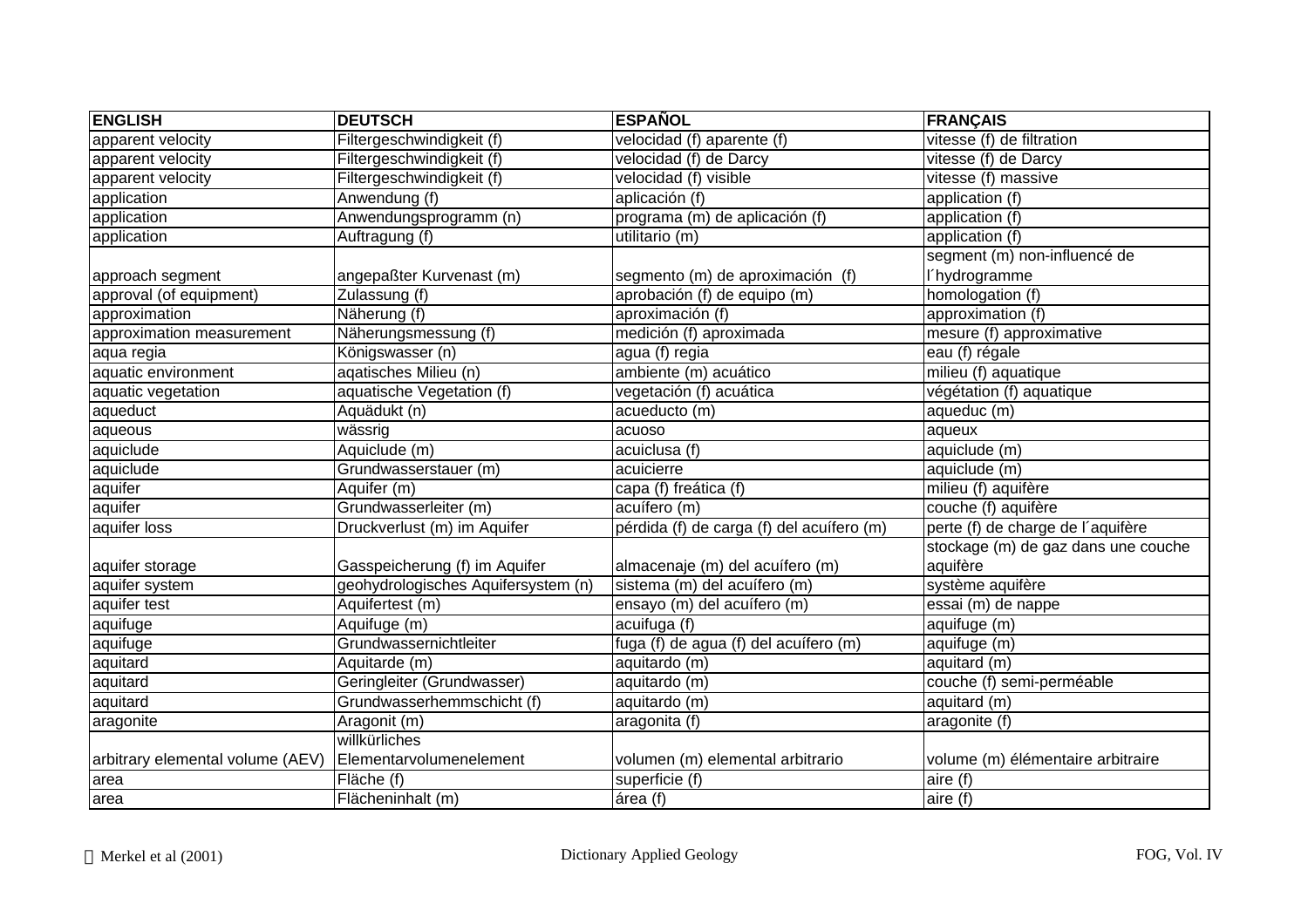| <b>ENGLISH</b>                 | <b>DEUTSCH</b>                      | <b>ESPAÑOL</b>                   | <b>FRANÇAIS</b>                    |
|--------------------------------|-------------------------------------|----------------------------------|------------------------------------|
| area concerned                 | beeinflußtes Gebiet (n)             | zona (f) afectada                | zone (f) affectée                  |
| area concerned                 | beeinflußtes Gebiet (n)             | zona (f) impactada               | zone (f) concernée                 |
| area elevation distribution    | Höhenverteilung (f)                 |                                  | répartition (f) hypsmétrique       |
| area of catchment (by pumping) | Entnahmegebiet (n)                  | zona (f) de descarga (f)         | zone (f) d'appel                   |
| area of diversion              | Absenkungsfläche (f)                | zona (f) de descenso             | zone (f) de diversion              |
| area of diversion              | Absenkungsfläche (f)                | zona (f) de hundimiento          | zone (f) d'action                  |
| area of influence              | Einflußbereich (m)                  | área (f) de influencia           | aire (f) d'influence               |
| area of influence              | Einwirkungsbereich (m)              | área (f) de influencia           | aire (f) d'influence               |
| areal precipitation            | Gebietsniederschlag (m)             | precipitación (f) del área (m)   | précipitation (f) surfacique       |
| argillaceous                   | tonhaltig                           | arcilloso                        | argileux                           |
| argillaceous limestone         | Mergelstein (m)                     | arcilla (f) calcárea, lutita (f) | marle (m)                          |
| argillaceous limestone         | toniger Kalkstein (m)               | caliza (f) arcillosa             | calcaire (m) argileux              |
| argon                          | Argon (n)                           | argón (m)                        |                                    |
| arheic                         | abflußlos                           | sin escurrimiento                | aréique                            |
| arid                           | arid                                | árido                            | aride                              |
| arid                           | trocken                             | seco                             | aride                              |
| arid zone                      | Trockengebiet (n)                   | zona (f) árida                   | zone (f) aride                     |
| aridity                        | Aridität (f)                        | aridez (f)                       | aridité (f)                        |
| aridity                        | Trockenheit (f)                     | aridez (f)                       | aridité (f)                        |
| arithmetic mean                | arithmetisches Mittel (n)           | media (f) aritmética             | moyenne (f) arithmétique           |
| arkose                         | Arkose (f)                          | arcosa (f)                       | arcose (f)                         |
| aromatic                       | aromatisch                          | aromático                        | aromatique                         |
| aromatics                      | Ringverbindungen (fpl)              | junta (f) de anillo              | composés (mpl) aromatiques         |
| array                          | Feld (n)                            | campo (m),                       | tableau (m)                        |
| array                          | Matrixfeld (n)                      | arreglo                          | tableau (m)                        |
| arrival point                  | Ankunftspunkt (m)                   | punto de arribo                  | point (m) d'arrivée                |
| arrival time                   | Ankunftszeit (f)                    | tiempo (m) de llegada (f)        | temps (m) d'arrivée                |
|                                | Zeitdauer bis zum ersten Eintreffen |                                  |                                    |
| arrival time                   | einer Substanz                      | tiempo (m) de arribo (m)         | instant (m) de la première arrivée |
| arsenic                        | Arsen (n)                           | arsénico (m)                     | arsenic (m)                        |
| arsine                         | Arsin (n)                           | arsina (f)                       |                                    |
| artesian aquifer               | artesischer Grundwasserleiter (m)   | acuífero artesiano               | couche (f) aquifère artésien       |
| artesian basin                 | artesisches Becken (n)              | cuenca artesiana                 | bassin (m) arésian                 |
| artesian discharge             | artesische Schüttung (f)            | descarga artesiana               | débit (m) d'éruption               |
| artesian discharge             | artesische Schüttung (f)            | emanación (f) artesiana          | débit (m) par jaillissement        |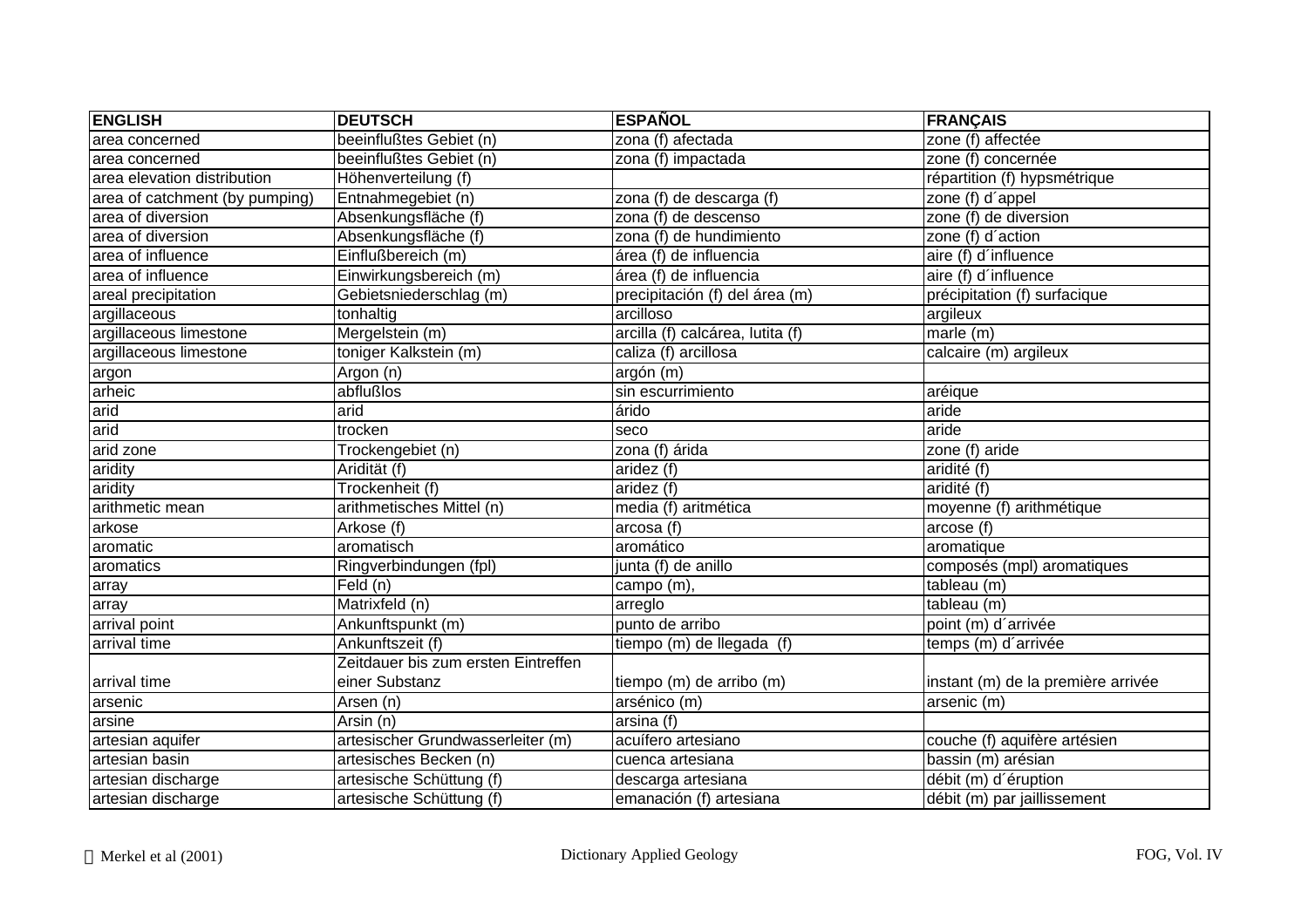| <b>ENGLISH</b>           | <b>DEUTSCH</b>                       | <b>ESPAÑOL</b>                                                 | <b>FRANÇAIS</b>                         |
|--------------------------|--------------------------------------|----------------------------------------------------------------|-----------------------------------------|
| artesian groundwater     | artesisches Grundwasser (n)          | agua subterránea artesiana                                     | nappe (f) artésienne                    |
| artesian pressure        | artesisches Druckhöhe (f)            | presión artesiana                                              | pression (f) artésienne                 |
| artesian spring          | artesische Quelle (f)                | fuente (f) artesiana                                           | source (f) artésienne                   |
| artesian well            | artesischer Brunnen (m)              | pozo artesiano                                                 | puits (m) artésien                      |
| artificial discharge     | künstliche Grundwasserspende (f)     | descarga artesiana                                             | exutoire (m) artificiel                 |
| artificial recharge      | künstliche Grundwasserneubildung (f) | recarga artesiana                                              | recharge (f) artificielle               |
|                          | künstliche Grundwasseranreicherung   |                                                                |                                         |
| artificial replenishment | (f)                                  | realimentación (f) del manto freático                          | réalimentation (f) artificielle         |
| asbestos                 | Asbest (m)                           | asbesto (m)                                                    | amiante (f)                             |
| ash                      | Asche (f)                            | ceniza (f)                                                     | cendres (fpl)                           |
| ash content              | Aschegehalt (m)                      | contenido (m) de ceniza (f)                                    | teneur (f) en cendres                   |
| asphalt                  | Asphalt (m)                          | asfalto (m)                                                    | asphalte (m)                            |
| asphalt application      | Asphaltierung (f)                    | asfaltar                                                       | asphaltage (m)                          |
| asphalt application      | Asphaltierung (f)                    | capa (f) de asfalto                                            | goudronnage (m)                         |
| asphalt application      | Asphaltierung (f)                    | pavimentar                                                     | bituminage (m)                          |
| asphaltic lining         | Asphaltauskleidung                   | revestimiento (m) de asfalto                                   | revêtement (m) d'asphalte               |
| asphalting plant         | Asphaltmischanlage (f)               | planta asfáltica                                               | centrale (f) d'asphalte                 |
| assart                   | Rodeland (n)                         | desmonte (m)                                                   | terrain (m) défriché                    |
| assay                    | Versuch (m)                          | ensayo $(m)$                                                   | essai (m)                               |
| assessment               | Auswertung (f)                       | evaluación (f), interpretación (f)                             | appréciation (f)                        |
| assessment               | Begutachtung (f)                     | estimación (f)                                                 | estimation (f)                          |
| assessment               | Begutachtung (f)                     | evaluación (f)                                                 | évaluation (f)                          |
| assessment               | Begutachtung (f)                     | peritación (f)                                                 | approchée (f)                           |
| assessment               | Bewertung (f)                        | valoración (f), validación (f), ponderación (f) estimation (f) |                                         |
| assessment               | Einschätzung (f)                     | estimación (f)                                                 | estimation (f)                          |
| assessment               | Einschätzung (f)                     | evaluación (f)                                                 | évaluation (f)                          |
| assimilation capacity    | Assimilationsvermögen (n)            | capacidad (f) de asimilación (f)                               | capacité (f) d'assimilation             |
| atmometer                | Verdunstungsmesser (m)               | evaporímetro (m), evaporómetro (m)                             | atmomètre (m)                           |
| atmosphere               | Atmosphäre (f)                       | atmósfera (f)                                                  | atmosphère (m)                          |
| atmospheric pressure     | Luftdruck (m)                        | presión (f) del aire (m)                                       | pression (f) atmosphérique              |
| atomic absorption        |                                      | espectrofotometría (f) de absorción (f)                        |                                         |
| spectrophotometry        | Atomabsorptionsspektrometrie (f)     | atómica                                                        | spectrométrie (f) d'absorption atomique |
| atomic mass              | Atommasse (f)                        | masa (f) atómica                                               | $masse$ (f) atomique                    |
| atomic numer             | Atomzahl (f)                         | número (m) atómico                                             | numéro (m) atomique                     |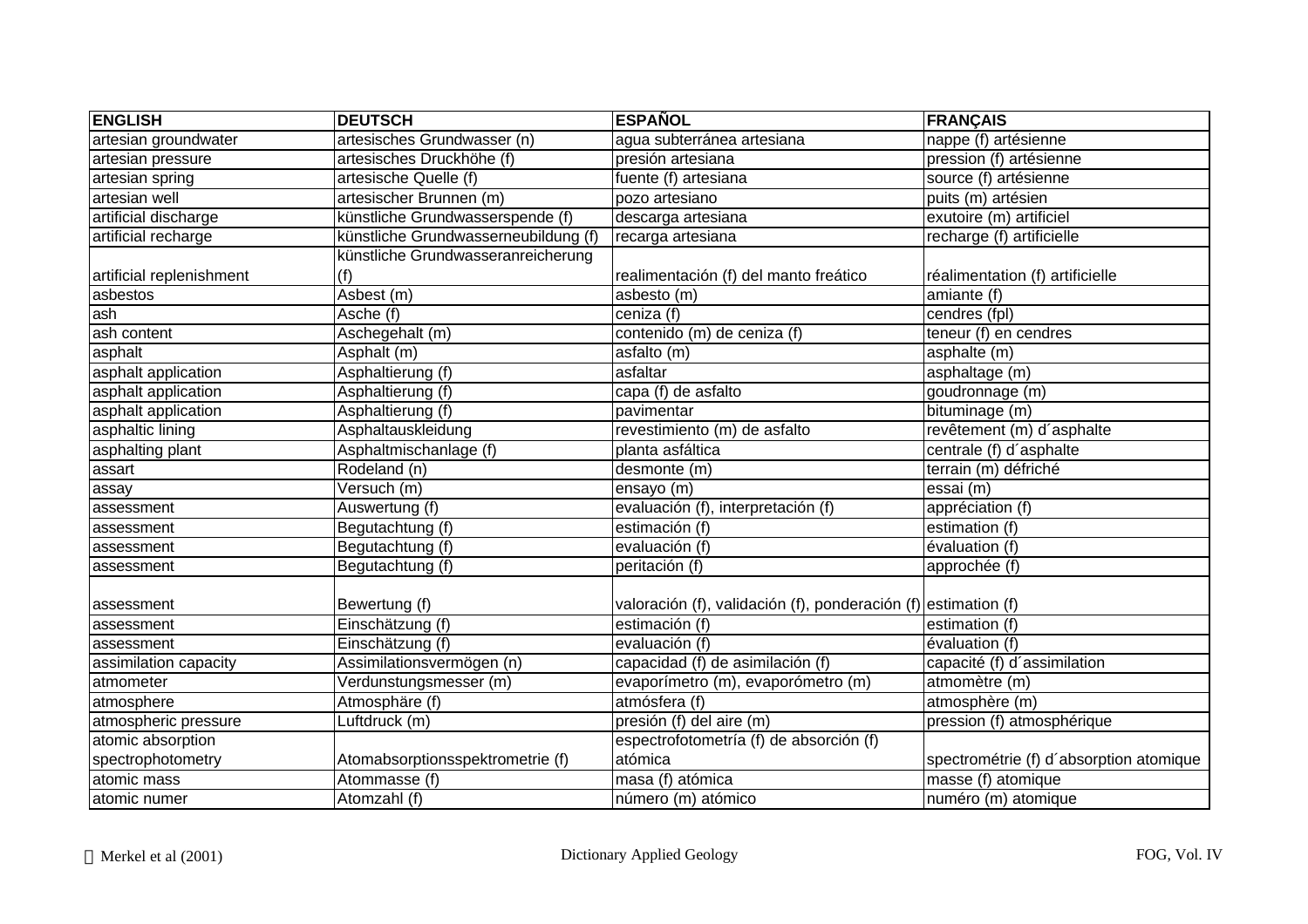| <b>ENGLISH</b>                | <b>DEUTSCH</b>                    | <b>ESPAÑOL</b>                          | <b>FRANÇAIS</b>                          |
|-------------------------------|-----------------------------------|-----------------------------------------|------------------------------------------|
| atomize                       | pulverisieren                     | pulverizar                              | pulvériser                               |
| atomize                       | zerstäuben                        | atomizar                                | atomiser                                 |
| atrazine                      | Atrazin (n)                       | atrazina                                | atrazine (m)                             |
| attenuation                   | Dämpfung (f)                      | atenuación (f)                          | atténuation (f)                          |
| attenuation zone              | engere Schutzzone                 | zona (f) de atenuación (f)              | périmètre (m) de protection rapproché    |
| attenuation zone              | Schutzzone II                     | zona (f) de protección (f)              | périmètre (m) de protection rapproché    |
| attitude                      | Stellung (f)                      |                                         |                                          |
| attrition                     | Abrieb (m)                        | abrasión $(f)$                          | attrition (f)                            |
| attrition                     | Abrieb (m)                        | desgaste (m)                            | usure (f)                                |
| auger                         | Erdbohrer (m)                     | barrena (f) de cateo                    | tarière (f)                              |
| lauger                        | Schneckenbohrer (m)               | barrena (f) helicoidal                  | tarière (f)                              |
| auger hole                    | Erdbohrloch (n)                   | sondaje (m)                             | trou (m) de tarière                      |
| augite                        | Augit (m)                         | augita (f)                              | augite (m)                               |
| authorization                 | Bewilligung (f)                   | autorización (f)                        | autorisation (f)                         |
| authorization                 | Genehmigung (f)                   | autorización (f)                        | autorisation (f)                         |
| autochthonous                 | autochthon                        | autóctono (m)                           | autochtone                               |
| autochthonous                 | bodenständig                      | aborigen (m)                            | autochtone                               |
| autocorrelation               | Autokorrelation (f)               | autocorrelación                         | autocorrélation (f)                      |
| autocorrelation function      | Autokorrelationsfunktion (f)      | funcción (f) de autocorrelación         | fonction (f) autocorrélatrice            |
| automatic                     | automatisch                       | automático                              | automatique                              |
| automatic                     | selbsttätig                       | automático                              | automatique                              |
| autopurification              | Selbstreinigung (f)               | autopurificación (f)                    | auto-épuration (f)                       |
| autotrophic organism          | autotrophe Organismen (mpl)       | organismo autotrófico                   | organisme (m) autotrophe                 |
| availability of nutrients     | Verfügbarkeit (f) von Nährstoffen | disponibilidad (f) de nutrientes (mpl)  | disponibilité (f) des éléments nutritifs |
| available drawdown            | nutzbare Absenkung (f)            | abatimiento (m) disponible              | rabattement (m) disponible               |
| available water               | nutzbare Kapazität (f)            | agua (f) disponible                     | eau (f) disponible                       |
| available water               | pflanzennutzbares Wasser (n)      | agua (f) aprovechable                   | eau (f) disponible                       |
| avalanche                     | Lawine (f)                        | avalancha (f)                           | avalanche (f)                            |
| average interstitial velocity | Abstandsgeschwindigkeit (f)       | velocidad (f) promedio (f) intersticial | vitesse (f) effective                    |
| average interstitial velocity | Porenfließgeschwindigkeit (f)     | velocidad (f) promedio (f) intersticial | vitesse (f) effective                    |
| average year                  | Durchschnittsjahr (n)             | promedio (m) anual                      | année (f) moyenne                        |
| avulsion                      | Mäanderdurchbruch (m)             | avulsión (f), extirpación (f)           | changement (m) de lit                    |
| avulsion                      | Mäanderdurchbruch (m)             | corte (m) de meandro                    | coupure (f) de méandre                   |
| award                         | Zuweisung (f)                     | asignación (f)                          | adjugation (f)                           |
| axis of symmetry              | Symmetrieachse (f)                | eje (m) de simetría (f)                 | axe (m) de symétrie                      |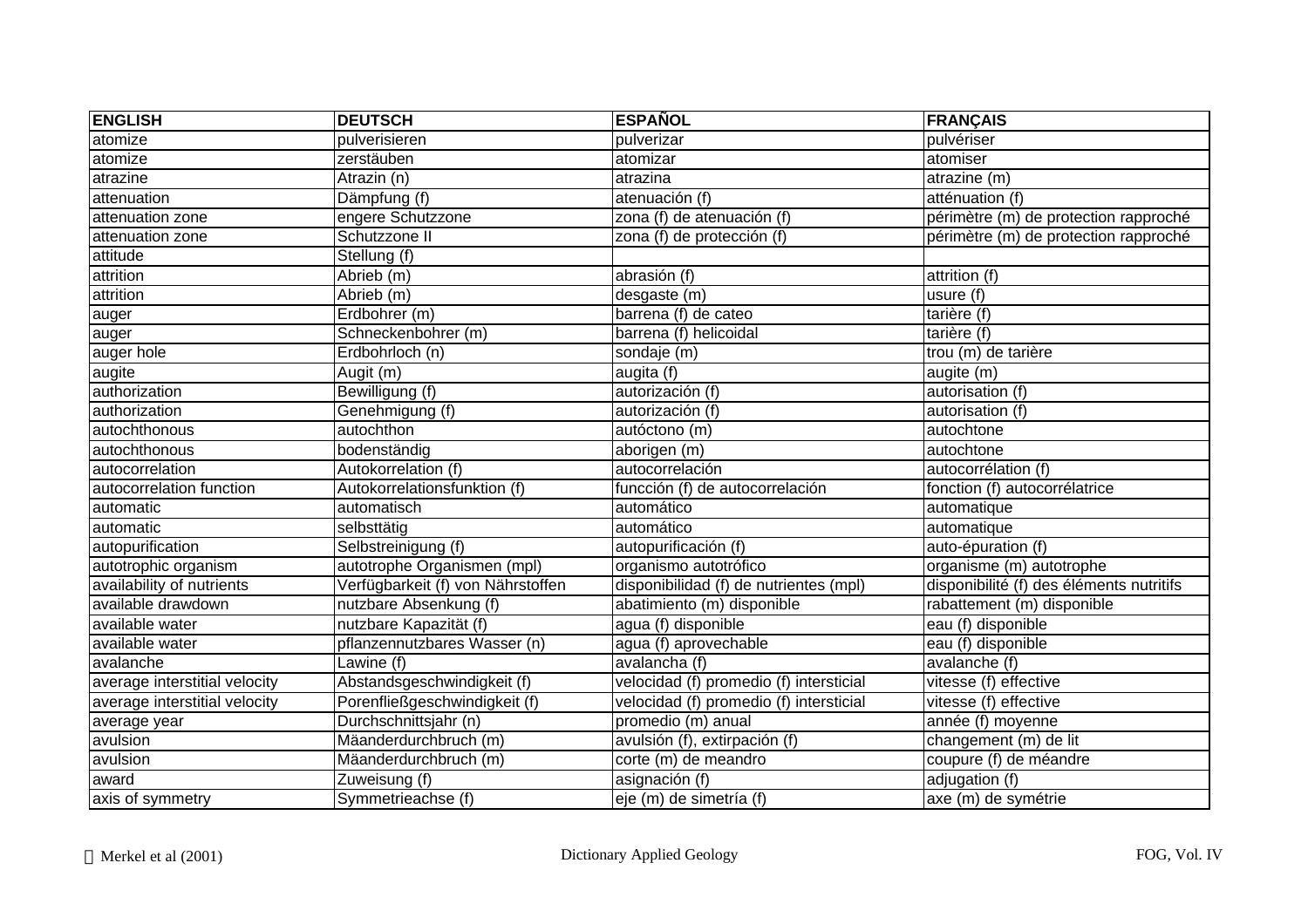| <b>ENGLISH</b>           | <b>DEUTSCH</b>                | <b>ESPAÑOL</b>                                                                | <b>FRANÇAIS</b>                        |
|--------------------------|-------------------------------|-------------------------------------------------------------------------------|----------------------------------------|
| azonal soil              | azonales Bodenprofil (n)      | corte (m) de suelo azonal                                                     | sol (m) azonal                         |
| backbeach                | trockener Strand (m)          |                                                                               | haute plage (f)                        |
| backfill                 | Auffüllung (f)                | relleno (m)                                                                   | remblai (m)                            |
| backfill                 | Aufschüttung (f)              | terraplén (m)                                                                 | remblayage (m)                         |
| backfill                 | Hinterfüllung (f)             | relleno (m)                                                                   | remblaiement (m) en arrière            |
| backfill                 | Verfüllung (f)                | relleno(m)                                                                    | remblai (m)                            |
| backflow                 | Gegenstrom (m)                | contra corriente (m)                                                          | contre-courant (m)                     |
| backflow                 | Rückfluß (m)                  | contraflujo (m)                                                               | reflux(m)                              |
| background concentration | Hintergrundkonzentration (f)  | concentración (f) de base (f)                                                 | concentration (f) de fond              |
| background level         | natürliche Grundbelastung (f) | nivel de fondo (m)                                                            | charge (f) de base naturelle           |
| background noise         | Störgeräusch (n)              | ruido (m) de fondo (m)                                                        | bruit $(m)$ de fond                    |
| backpressure             | Gegendruck (m)                | contra presión (f)                                                            | contre-pression (f)                    |
| backscattering           | Zurückwerfung (f)             | reflección (f)                                                                | rétrodiffusion (f)                     |
| backshore                | trockener Strand (m)          |                                                                               | haute plage (f)                        |
| backswamp                | Hinterwasser (n)              | depresión (f) lateral                                                         | dépression (f) latérale                |
| backwash water           | Spülwasser (n)                | lavado (m) con corriente (f) de agua (f)                                      | eau (f) de rinçage                     |
| backwashing              | Rückspülungsmethode (f)       | enjuague                                                                      | nettoyage (m) par circulation inversée |
| backwater                | Rückstau (m) (von Wasser)     | retención (f)                                                                 | eaux (fpl) de remous                   |
| backwater                | Rückstauwasser (m)            | agua (f) retenida                                                             | eaux (fpl) de remous                   |
| backwater curve          | Rückstaukurve (f) (~Wasser)   | curva (f) de acumulación                                                      | courbe (f) de remous                   |
| backwater curve          | Rückstaukurve (f) (~Wasser)   | curva (f) de retención                                                        | courbe (f) der retenue                 |
| bacterial                | bakteriell                    | bacterial                                                                     | bactérien                              |
| bacterial activity       | bakterielle Aktivität (f)     | actividad (f) bacterial                                                       | action (f) bactérienne                 |
| bacterium                | Bakterium (n)                 | bacteria (f)                                                                  | bactérie (f)                           |
| bacterium                | Bazillus (m)                  | bacilo (m)                                                                    | bactérie (f)                           |
| bacterium coli           | Kolibazillus (m)              | bacilo coli                                                                   | colibacille (m)                        |
|                          |                               |                                                                               | essai (m) de rabattement en puits      |
| bail test                |                               | Entnahmeversuch (m) im Brunnenrohr   rebatimiento (f) experimental de un pozo | unique                                 |
| bailer                   | Sandpumpe (f)                 | fiador (m)                                                                    | cuiller (f)                            |
| bailing line             | Schöpfseil (n)                | achicador (m) de cuerda                                                       | câble (m) de curage                    |
| baking soda              | Natriumbicarbonat (n)         | bicarbonato (m) de sodio (m)                                                  | bicarbonate (m) de soude               |
| ball valve               | Kugelventil (n)               | válvula (f) esférica                                                          | clapet (m) à billes                    |
| balneology               | Balneologie (f)               | termalismo (m)                                                                | thermalisme (m)                        |
| balneology               | Heilbadkunde (f)              | termalismo (m)                                                                | thermalisme (m)                        |
| band pass filter         | Durchlaßfilter (m)            | filtro (m) de pase                                                            | filtre (m) passe-bande                 |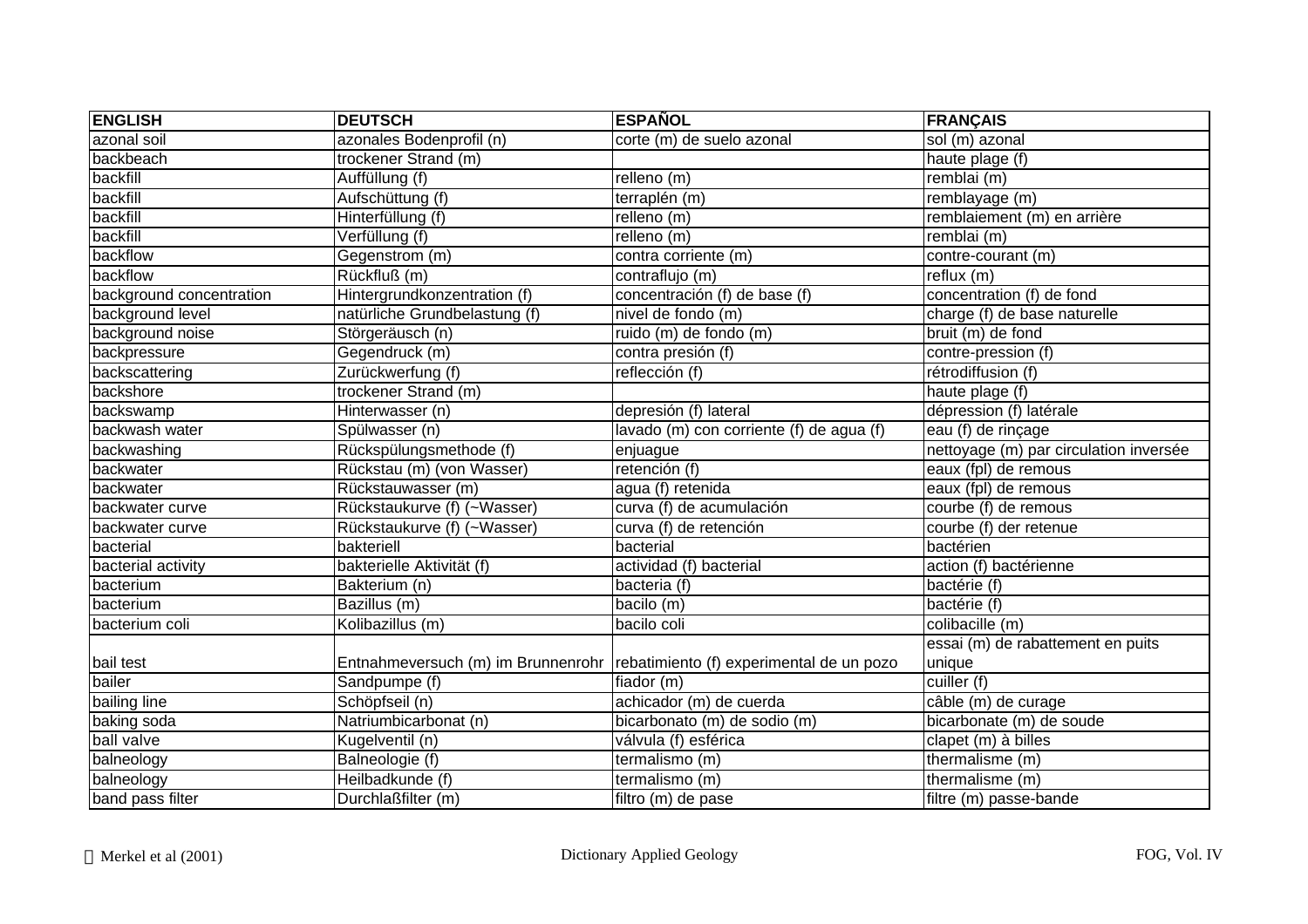| <b>ENGLISH</b>          | <b>DEUTSCH</b>                  | <b>ESPAÑOL</b>                           | <b>FRANÇAIS</b>                 |
|-------------------------|---------------------------------|------------------------------------------|---------------------------------|
| banding                 | Bänderung (f)                   | bandas (fpl)                             | $rbannement (m)$                |
| bank                    | Ufer (n)                        | orilla (f)                               | berge (f)                       |
| bank                    | Ufer (n)                        | rivera (f)                               | rive (f)                        |
| bank erosion            | Seitenerosion (f)               | erosión (f) del borde (m)                | érosion (f) de la rive          |
| bank erosion            | Ufererosion (f)                 | erosión (f) de la playa (f)              | érosion (f) de la rive          |
| bank -filtered water    | Uferfiltrat (n)                 | filtracion (f) de la rivera              | filtrat (m) de rive             |
| bank storage            | Uferfiltration (f)              | almacenamiento (m) de la playa (f)       | emmagasinement (m) dans la rive |
| bank storage            | <b>Uferfiltration (f)</b>       | filtración (f) de la playa (f)           | emmagasinement (m) dans la rive |
| bar                     | Barre (f)                       | barra (f)                                | barre (f)                       |
| bar                     | Untiefe (f)                     | banco (m)                                | haut-fond $(m)$                 |
| bar graph               | Säulendiagramm (n)              | diagrama (m) de columnas (fpl)           | graphique (m) à barres          |
| barium                  | Barium (n)                      | bario (m)                                | baryum (m)                      |
| barograph               | Barograph (m)                   | barógrafo (m)                            | barographe (m)                  |
| barograph               | Druckschreiber (m)              | barógrafo (m)                            | barographe (m)                  |
| barometer               | Barometer (n)                   | barómetro (m)                            | baromètre (m)                   |
| barometric efficiency   | barometrische Effizienz (f)     | eficiencia (f) barométrica               | efficacité (f) barométrique     |
| barometric efficiency   | barometrischer Wirkungsgrad (m) | coeficiente (m) barométrico              | coefficient (m) barométrique    |
| barometric pressure     | barometrischer Druck (m)        | presión (f) barométrica                  | pression (f) barométrique       |
| barrier                 | Barriere (f)                    | barrera (f)                              | barrière (f)                    |
| barrier                 | Sperre (f)                      | bloqueo (m)                              | barrière (f)                    |
| barrier boundary        | undurchlässiger Rand (m)        | borde (m) impermiable                    | limite (f) étanche              |
| barrier boundary        | undurchlässiger Rand (m)        | frontera (f) barrera (f)                 | frontière (f) ètanche           |
| barrier spring          | Stauquelle (f)                  | manantial (m) estancado                  | source (f) de débordement       |
| basal complex           | Grundgebirge (kristallin) (n)   | basamento (m) montan(~)oso               | soubassement (m)                |
| basal complex           | Grundgebirge (kristallin) (n)   | complejo (m) basal                       | socle (m)                       |
| basal conglomerate      | Basalkonglomerat (n)            | conglomerado (m) basal                   | conglomérat (m) basal           |
| basalt                  | Basalt (m)                      | basalto (m)                              | basalte (m)                     |
| base                    | Base (f)                        | base (f)                                 | base (f)                        |
| base exchange           | Basenaustausch (m)              | intercambio (m) de bases (mpl)           | échange (m) de base             |
| base flow               | Basisabfluß (m)                 | flujo (m) basal                          | flot (m) de base                |
| base flow               | Trockenwetterabfluß (m)         | salida (f) de aire seco                  | flot (m) de base                |
| base level (of erosion) | Erosionsbasis (f)               | nivel (m) del base (f) de la erosión (f) | niveau (m) de base d'érosion    |
| base line               | Basislinie (f)                  | linia (f) basal                          | ligne (f) de base               |
| base load               | Grundlast (f)                   | carga (f) principal                      | charge (f) normale              |
| base plate              | Fußplatte (f)                   | plataforma (f)                           | plaque (f) de base              |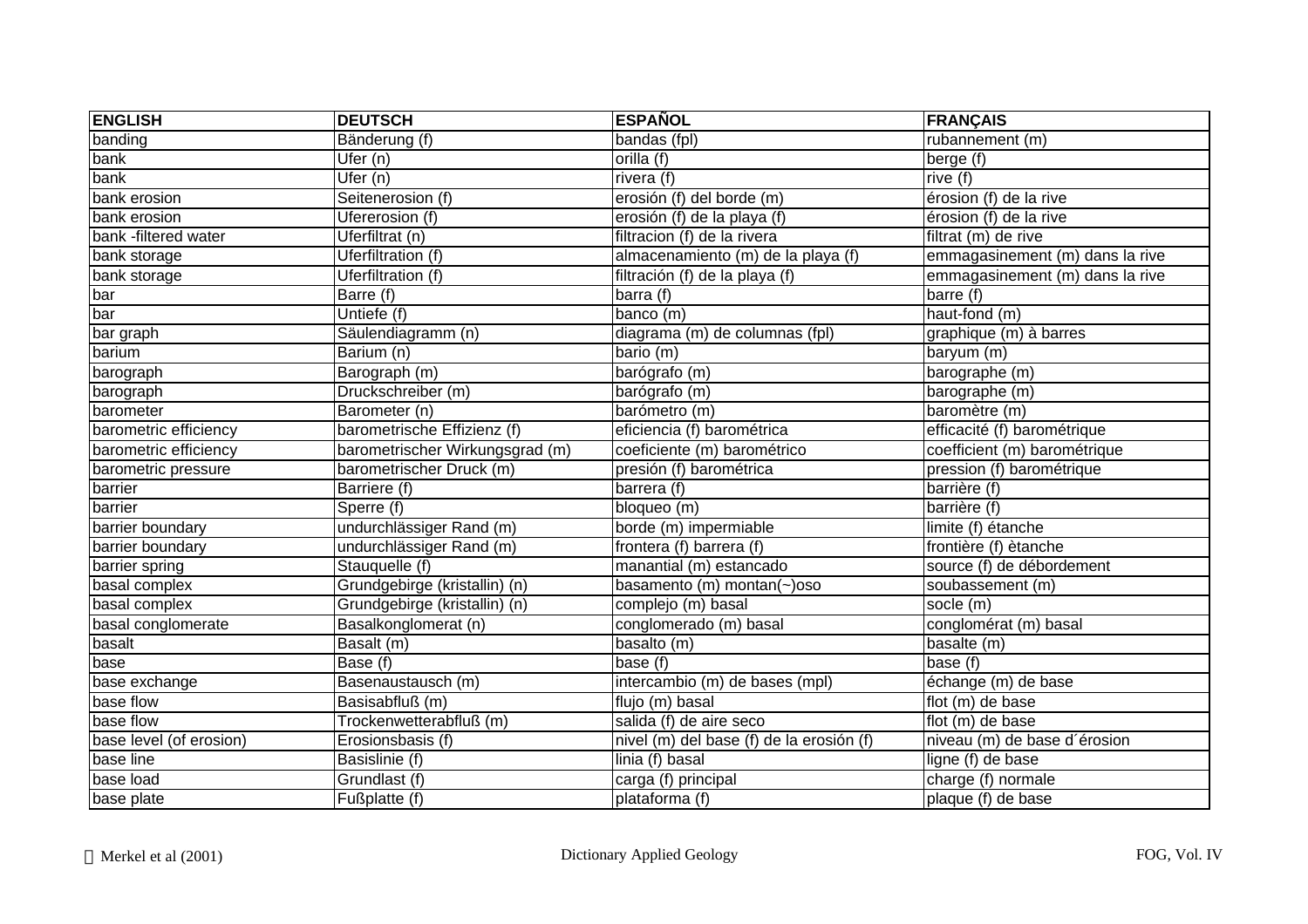| <b>ENGLISH</b>              | <b>DEUTSCH</b>                  | <b>ESPAÑOL</b>                          | <b>FRANÇAIS</b>                        |
|-----------------------------|---------------------------------|-----------------------------------------|----------------------------------------|
| base runoff                 | Basisabfluß (m)                 | escurrimiento (m) principal             | débit (m) de base                      |
| base runoff                 | Trockenwetterabfluß (m)         | escorrentia base                        | débit (m) de base                      |
| base runoff recession curve | Trockenwetterlinie (f)          |                                         | courbe (f) de tarissement              |
| base station                | Basismeßstation (f)             | estación (f) de medida                  | station (f) de base                    |
| basement complex            | kristallines Grundgebirge (n)   | basamento (m) cristalino montan(~)oso   | socle (m) cristallin                   |
| basin                       | Becken (n)                      | cuenca (f)                              | bassin (m) versant                     |
| basin characteristics       | Beckeneigenschaften (fpl)       | características (fpl) de la cuenca (f)  | caractéristiques (mpl) du bassin       |
|                             |                                 | método (m) de infiltración por medio de |                                        |
| basin method                | Sickerbeckenmethode (f)         | embalse                                 | méthode (f) par bassins d'infiltration |
|                             | Mündung (f) eines               |                                         |                                        |
| basin mouth                 | Entwässerungsgebietes           | estuario (m)                            | exutoire (m) du bassin                 |
| basin perimeter             | Beckenumfang (m)                | perímetro (m) de la cuenca (f)          | périmètre (m) du bassin                |
| basin shape                 | Beckenform (f)                  | forma (f) de la cuenca (f)              | forme (f) du bassin                    |
| basin shape                 | Form (f) des Einzugsgebietes    | forma (f) de la zona (f) de recarga (f) | forme (f) du bassin                    |
| basin transfer              | Wasserüberleitung (f)           | transconexión (f) de agua               | transfert (m) d'eau                    |
| batch experiment            | Schüttelversuch (m)             |                                         |                                        |
| batch mode                  | Stapelverarbeitung (f)          | modo (m) de procesamiento por lotes     | mode (m) par lots                      |
| batch process               | Chargenverfahren (n)            | proceso (m) discontinuo                 | procédé (m) discontinu                 |
| batch process               | diskontinuierlicher Betrieb (m) | producción (f) en lotes                 | procédé (m) discontinu                 |
| bathymetry                  | Bathymetrie (f)                 | batimetría (f)                          | bathymétrie (f)                        |
| bathymetry                  | Tiefenmessung (f)               | batimetria (f)                          | bathymétrie (f)                        |
| battery                     | Akkumulator (m)                 | pila(f)                                 | accumulateur (m)                       |
| battery                     | Batterie (f)                    | batería (f)                             | batterie (f)                           |
| beach                       | Strand (m)                      | playa (f)                               | grève (f)                              |
| beach                       | Strand (m)                      | playa (f)                               | plage (f)                              |
| beach cusp                  | Strandhorn (n)                  | punta (f) de playa                      | croissant (m) de plage                 |
| beach cusp                  | Strandspitze (f)                | arco (m) de playa                       | croissant (m) de plage                 |
| beach face                  | nasser Strand (m)               | playa (f) humeda                        | basse plage (f)                        |
| beach ridge                 | Strandwall (m)                  | cresta (f) de playa                     | crête (f) de plage                     |
| beaker                      | Becherglas (n)                  |                                         |                                        |
| bearing behaviour           | Tragverhalten (n)               | comportamiento (m) de carga (f)         |                                        |
| bearing capacity            | Grundbruch (m)                  | corte (m) de base                       |                                        |
| bearing capacity            | Tragfähigkeit (f)               | capacidad (f) portante                  | capacité (f) portante                  |
| bed                         | Schicht (f)                     | capa (f)                                | couche (f)                             |
| bed                         | Schicht (f)                     | estrato (m)                             | lit $(m)$                              |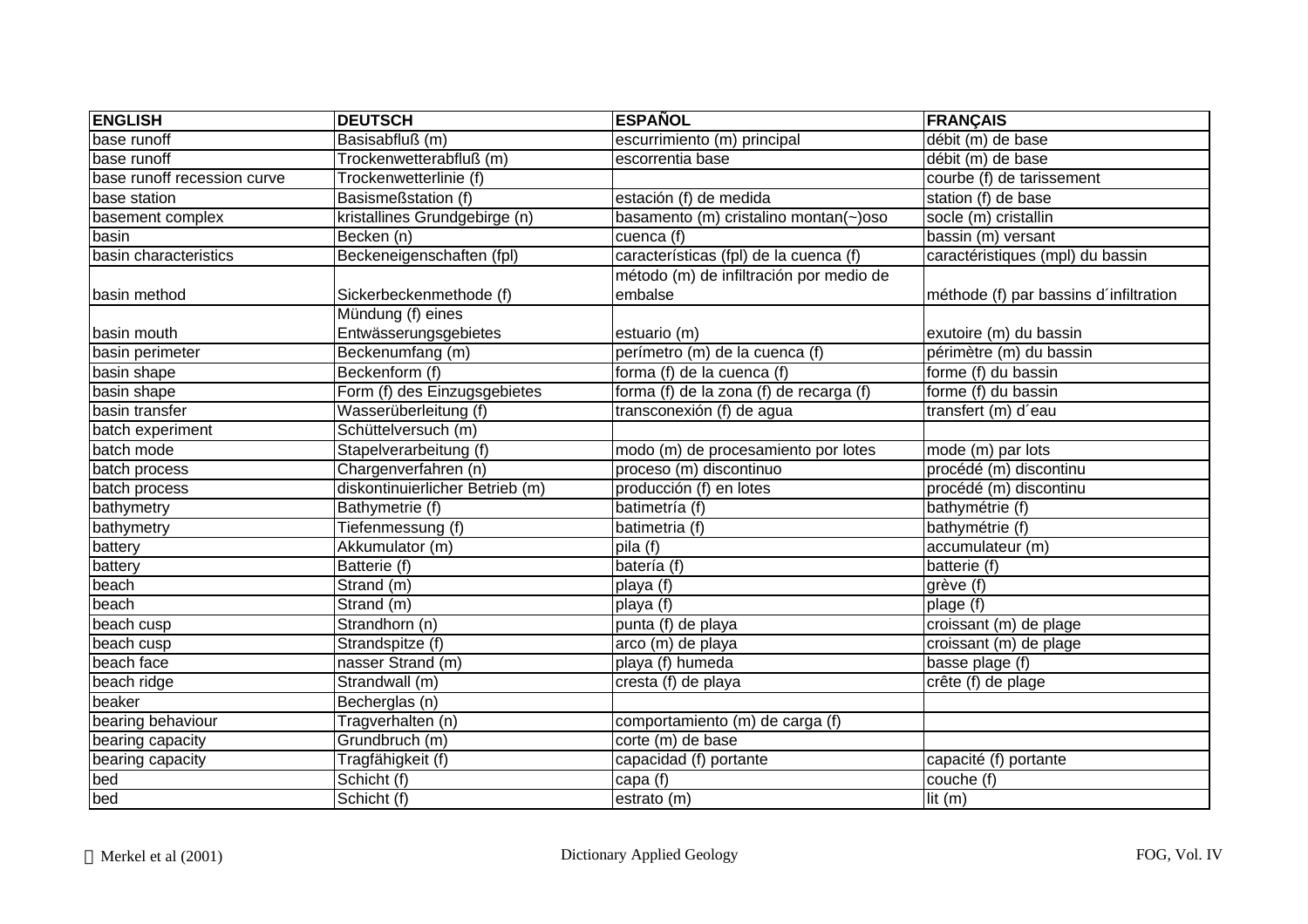| <b>ENGLISH</b>         | <b>DEUTSCH</b>                    | <b>ESPAÑOL</b>                    | <b>FRANÇAIS</b>                    |
|------------------------|-----------------------------------|-----------------------------------|------------------------------------|
| bed load               | Geschiebefracht (f)               | deyección (f)                     | charge (m) du lit                  |
| bed load               | Geschiebefracht (f)               | escombro (m)                      | charriage (m)                      |
| bed roughness          | Bettrauhigkeit (f)                | rugosidad (f) de lecho            | rugosité (f) du lit                |
| bed slope              | Sohlengefälle (n)                 | caida (f) de fondo                | pente (f) du fond                  |
| bedding                | Schichtlagerung (f)               | estratificación (f)               |                                    |
| bedding joint          | Schichtfuge (f)                   | superficie (f) de estratificación | joint (m) de stratification        |
| bedding plane          | Bankungsfuge (f)                  | plano (m) de estratificación (f)  | plan (m) de stratification         |
| bedding plane          | Schichtungsebene (f)              | plano (m) de estratificación (f)  | plan (m) de stratification         |
| bed-load material      | Geschiebefracht (f)               | deyección (f)                     | charge (m) du lit                  |
| bed-load material      | Geschiebefracht (f)               | deyección (f)                     | charriage (m)                      |
| bedrock                | anstehendes Gestein (n)           | roca $(f)$                        | assise (f) rocheuse                |
| bedrock                | anstehendes Gestein (n)           | roca (f) sólida                   | roche (f) solide                   |
| bedrock                | Ausgangsgestein (n)               | roca (f) madre                    | roche (f) mère                     |
| bedrock                | Grundgebirge (n)                  | basamento (m) montan(~)oso        |                                    |
| bedrock aquifer        | Festgesteinsgrundwasserleiter (m) | aquifero (m) derocas consolidadas | aquifère (m) en roches consolidées |
| begin of the product   | vorsorgender Umweltschutz (m)     |                                   |                                    |
| bell socket            | Fangglocke (f)                    | freno (m) de seguridad (Bgb)      | cloche (f) de repêchage            |
| belt of fluctuation    | Schwankungsbereich (m)            | zona (f) de fluctuación (f)       | zone (f) de fluctuation            |
| belt of fluctuation    | Schwankungsbereich (m)            | zona (f) de oscilación            | zone (f) de balancement            |
| belt of weathering     | Verwitterungszone (f)             | zona (f) de alteración (f)        | zone (f) altérée                   |
| bench mark             | Bezugsmarke (f)                   | punto (m) de identificación       | brone (f) repère                   |
| bench mark             | Bezugsmarke (f)                   | punto (m) de referencia           | point (m) fixe                     |
| bench mark             | Höhenmarkierung (f)               | acotación (f)                     | point (m) fixe                     |
| bench scale experiment | Kleinversuch (m)                  | ensayo (m) pequen(~)o             | essai (m) en petit                 |
| benchmark basin        | Testgebiet (n)                    | zona (f) de pruebas               | bassin (m) témoin                  |
| bend                   | Umbiegung (f)                     | deformación (f)                   | charnière (f)                      |
| bending test           | Biegeversuch (m)                  | ensayo (m) de flexión             |                                    |
| benign                 | umweltfreundlich                  | anticontaminante                  | sans danger pour l'environment     |
| benign                 | umweltfreundlich                  | limpio                            | sans danger pour l'environment     |
| benign                 | umweltfreundlich                  | no contaminante                   | sans danger pour l'environment     |
| beno(b)fluoranthene    | Benzo(b)fluoranthen (n)           | benzofluroanteno (m)              | benzo(b)fluoroanthène (m)          |
| benthos                | Benthos (m)                       | bentón (m)                        | benthos (m)                        |
| bentonitic shale       | benthonischer Schiefer (m)        | argilita (f) bentónitica          | argilite (f) bentonique            |
| benzene                | Benzol (n)                        | benceno (m)                       | benzène (m)                        |
| benzo(a)anthracene     | Benz(a)anthracen (n)              | benzoantraceno (m)                | benzo(a)anthracène (m)             |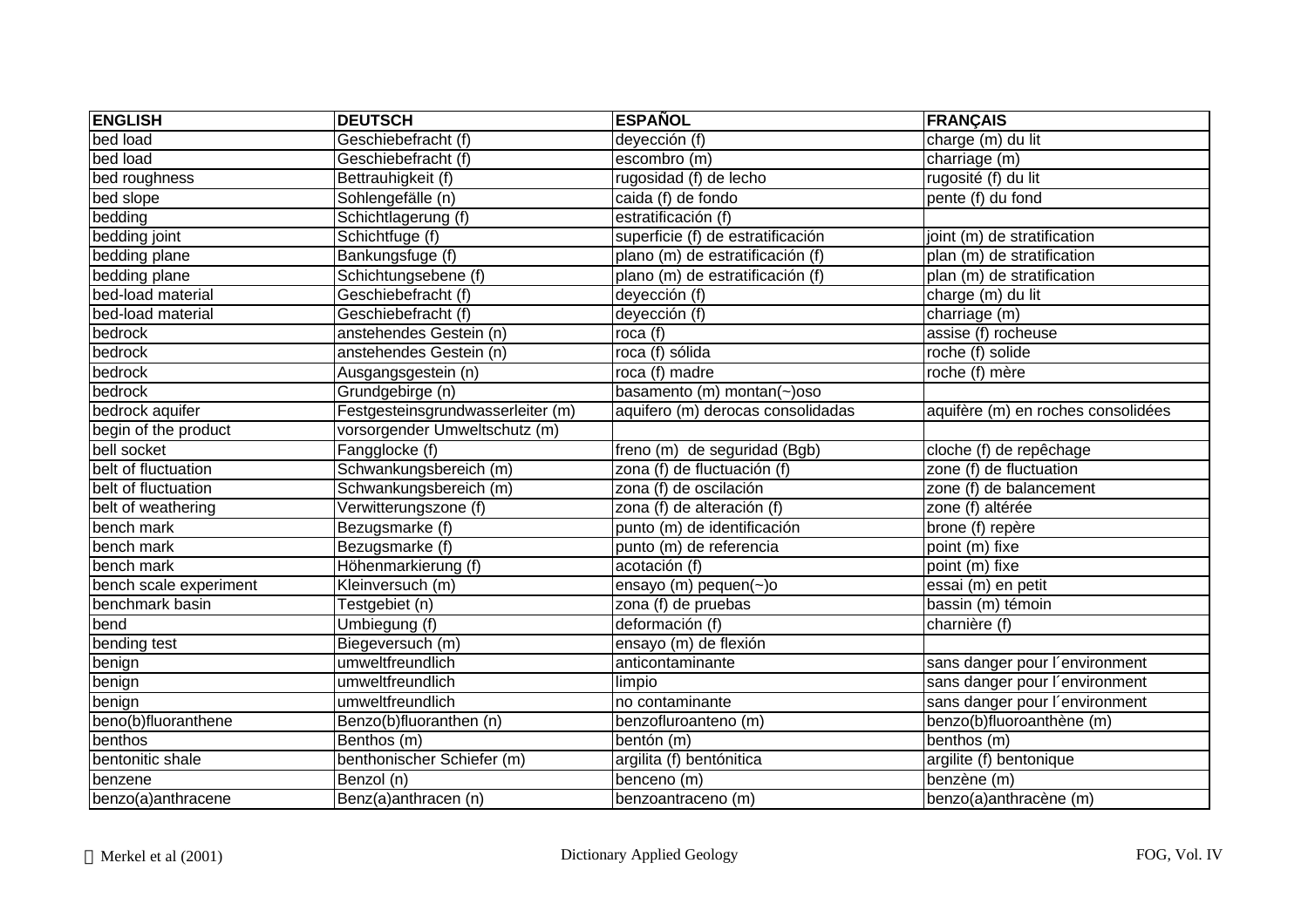| <b>ENGLISH</b>               | <b>DEUTSCH</b>                                              | <b>ESPAÑOL</b>                            | <b>FRANÇAIS</b>                    |
|------------------------------|-------------------------------------------------------------|-------------------------------------------|------------------------------------|
| $\overline{benzo(a)}$ pyrene | Benzpyren (n)                                               | benzopireno (m)                           | benzo(a)pyrène (m)                 |
| benzo(a)pyrene               | Benzpyren (n)                                               | benzpireno (m)                            | pyrène (m) benzo?que               |
| benzo(g,h,i)perylene         | Benzo(g,h,i)perylen (n)                                     | benzopirilina (f)                         | benzo(g,h,i)perylène (m)           |
| beryllium                    | Beryll (n)                                                  | berilio (m)                               | béryllium (m)                      |
| beta radiation               | Betastrahlung (f)                                           | radiación (f) beta                        | rayons (mpl) bêta                  |
| B-horizon                    | Ausfällungszone (f)                                         | horizonte (m) alluvial                    | horizon (m) illuvial               |
| B-horizon                    | B-Horizont (m)                                              | horizonte (m) alluvial                    | horizon (m) illuvial               |
| <b>B-horizon</b>             | Illuvialhorizont (m)                                        | horizonte (m) alluvial                    | horizon (m) illuvial               |
| bias                         | systematische Fehlerabweichung (f)                          | desviación (f) sistemática                | biais (m)                          |
| bias                         | Tendenz (f)                                                 | tendencia (f)                             | biais (m)                          |
| bias                         | Verzerrung (f)                                              | distorción (f), deformación (f)           | biais (m)                          |
| bicarbonate                  | Hydrogencarbonat (m)                                        | bicarbonato (m)                           | bicarbonate (m)                    |
| bicarbonate alcalinity       | Bicarbonatalkalität (f)                                     | alcalinidad (f) bicarbonatada             | alcalinité (f) bicabonatée         |
| bifurcation                  | Flußverzweigung (f)                                         | bifurcación (f)                           | bifurcation (f)                    |
| bifurcation                  | Gabelung (f)                                                | bifurcación (f)                           | bifurcation (f)                    |
| bifurcation ratio            | Verzweigungsverhältnis (n)                                  | indice (m) de bifurcación (f)             | indice (m) de bifurcation          |
| binder                       | Bindemittel (n)                                             | aglomerante (m), , fijador (m)            | liant (m)                          |
| binder agent                 | Bindemittel (n)                                             | aglutinante (m), ligador (m), ligante (m) | agent (m) liant                    |
| bioaccumulation              | Bioakkumulation (f)                                         | bioacumulación (f)                        | bioaccumulation (f)                |
|                              |                                                             |                                           |                                    |
| bioassay                     | biologische Testreihenuntersuchung (f) ensayo (m) biológico |                                           | dosage (m) biologique              |
| bioassay                     | Biotest (m)                                                 | test (m) biológico                        | boitest (m)                        |
| bioassay                     | Toxizitätstest (m)                                          | test (m) de toxicidad                     | test (m) de toxicité               |
| biocenosis                   | Biozönose (f)                                               | biocenosis (f)                            | biocénose (f)                      |
| biocenosis                   | Lebensgemeinschaft (f)                                      | biocenosis (f)                            | communauté (f) biotique            |
| biochemical oxygen demand    | biochemischer Sauerstoffbedarf (BSB)                        |                                           | demande (f) biochimique en oxygène |
| (BCD)                        | (m)                                                         | demanda bioquímica de oxígeno             | (DBO)                              |
| biocides                     | Biozid (n)                                                  | biocida (m)                               | biocide (m)                        |
| biodegradability             | Biodegradierbarkeit (f)                                     | biodegradabilidad                         | biodégradabilité (f)               |
| biodegradability             | biologische Abbaubarkeit (f)                                | biodegradibilidad (f)                     | biodégradabilité (f)               |
| biodegradation               | biologischer Abbau (m)                                      | biodegradación (f)                        | biodégradation (f)                 |
| biodegradation               | biologischer Abbau (m)                                      | decomposición (f) biológica               | décomposition (f) biologique       |
| bio-film                     | Biofilm (m)                                                 | película bacteriana                       | pellicule (f) bactérienne          |
| bio-film                     | Biofilm (m)                                                 | película biológica                        | film (m) biologique                |
| biogenic                     | biogen                                                      | biogénico (m)                             | d'origine biologique               |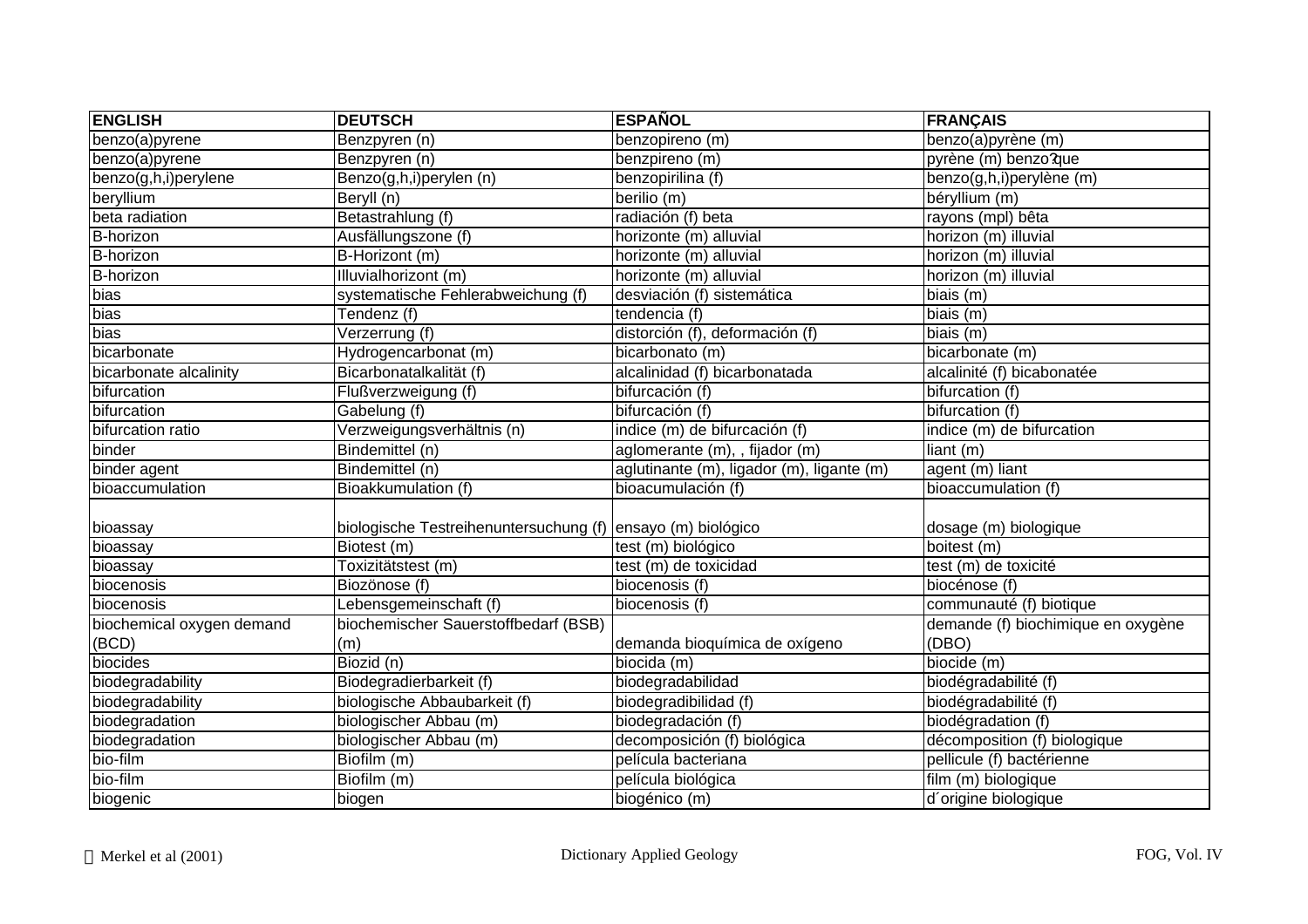| <b>ENGLISH</b>    | <b>DEUTSCH</b>                | <b>ESPAÑOL</b>                  | <b>FRANÇAIS</b>                     |
|-------------------|-------------------------------|---------------------------------|-------------------------------------|
| biogenic sediment | biogene Sedimente (npl)       | sedimento biogénico             | sédiment (m) biogénétique           |
| biomagnification  | biologische Verstärkung (f)   | biomagnificación                | bioamplification (f)                |
| biomanipulation   | Biomanipulation (f)           | biomanipulación (f)             | biomanipulation (f)                 |
| biomass           | Biomasse (f)                  | biomasa (f)                     | biomasse (f)                        |
| biosphere         | Biosphäre (f)                 | biósfera (f)                    | biosphère (f)                       |
| biota             | Lebensgemeinschaft (f)        | biota (f)                       | biote (m)                           |
|                   |                               |                                 | ensemble (m) des êtres vivants d'un |
| biota             | Lebensgemeinschaft (f)        | conjunto (m) de seres vivientes | endroit donné                       |
| biotite           | Biotit (m)                    | biotita (f)                     | biotite (f)                         |
| biotope           | Biotop (n)                    | biotopo (m)                     | biotope (m)                         |
| biotope           | Lebenraum (m)                 | espacio (m) de vivir            | espace (m) vital                    |
| biphenyl          | Biphenyl (n)                  | bifenil (m)                     | diphényle (m)                       |
| bit               | Bohrkrone (f)                 | corona (f) de perforación       | trépan (m)                          |
| bit               | Bohrmeißel (m)                | barrena (f), broca (f)          | outil (m) à forage                  |
| bit clearance     | Meißelspiel (n)               | cincel(m)                       | jeu (m) du trépan                   |
| bit weight        | Bohrdruck (m)                 | presión (f) de taladro          | charge (f) sur l'outil              |
| bitumen           | Bitumen (n)                   | betún (m), asfalto (m)          | bitume (m)                          |
| bivariate         | bivariat                      | bivariante                      |                                     |
| blank casing      | Vollrohr (n)                  | tuboliso (m)                    | tube (m) plein                      |
| blank casing      | Vollverrohrung (f)            | tubo (m) de entibación          | tubage (m) plein                    |
| blanket           | Sintervorhang (m)             | cortina (f) estalactitas        | draperie (f) stalagmitique          |
| blast             | sprengen                      | volar                           |                                     |
| blast furnace     | Hochofen (m)                  | alto horno (m)                  | haut fourneau (m)                   |
| blasting cap      | Sprengkapsel (f)              | detonador (m)                   | détonateur (m)                      |
| bleached          | gebleicht                     | decolorado                      | blanchi                             |
| blind drainage    | abflußloses Einzugsgebiet (n) | cuenca (f) hidrográfica         | bassin (m) hydrographic intérieur   |
| blind sample      | Blindprobe (f)                | analísis (m) blanco             | analyse (f) à blanc                 |
| blind valley      | Blindtal (n)                  | valle (m) sin salida            | vallée (f) aveugle                  |
| blind valley      | Kesseltal (n)                 | caldera (f)                     | vallée (f) fermée                   |
| block and tackle  | Flaschenzug (m)               | polispasto (m), aparejo (m)     | palan (m)                           |
| block field       | Felsenmeer (n)                |                                 | éboulis (mpl)                       |
| block lava        | Blocklava (f)                 | lava (f) en bloque              | lave (f) à blocaux                  |
| block move        | Blocktransfer (m)             | traslado (m) de bloques         | transfert (m) de bloc               |
| block-fall        | Blockmeer (n)                 | mar (m) de bloques              | chaos (m) de blocs                  |
| block-fall        | Blockmeer (n)                 | seccionamiento (m)              | champ (m) de pierres                |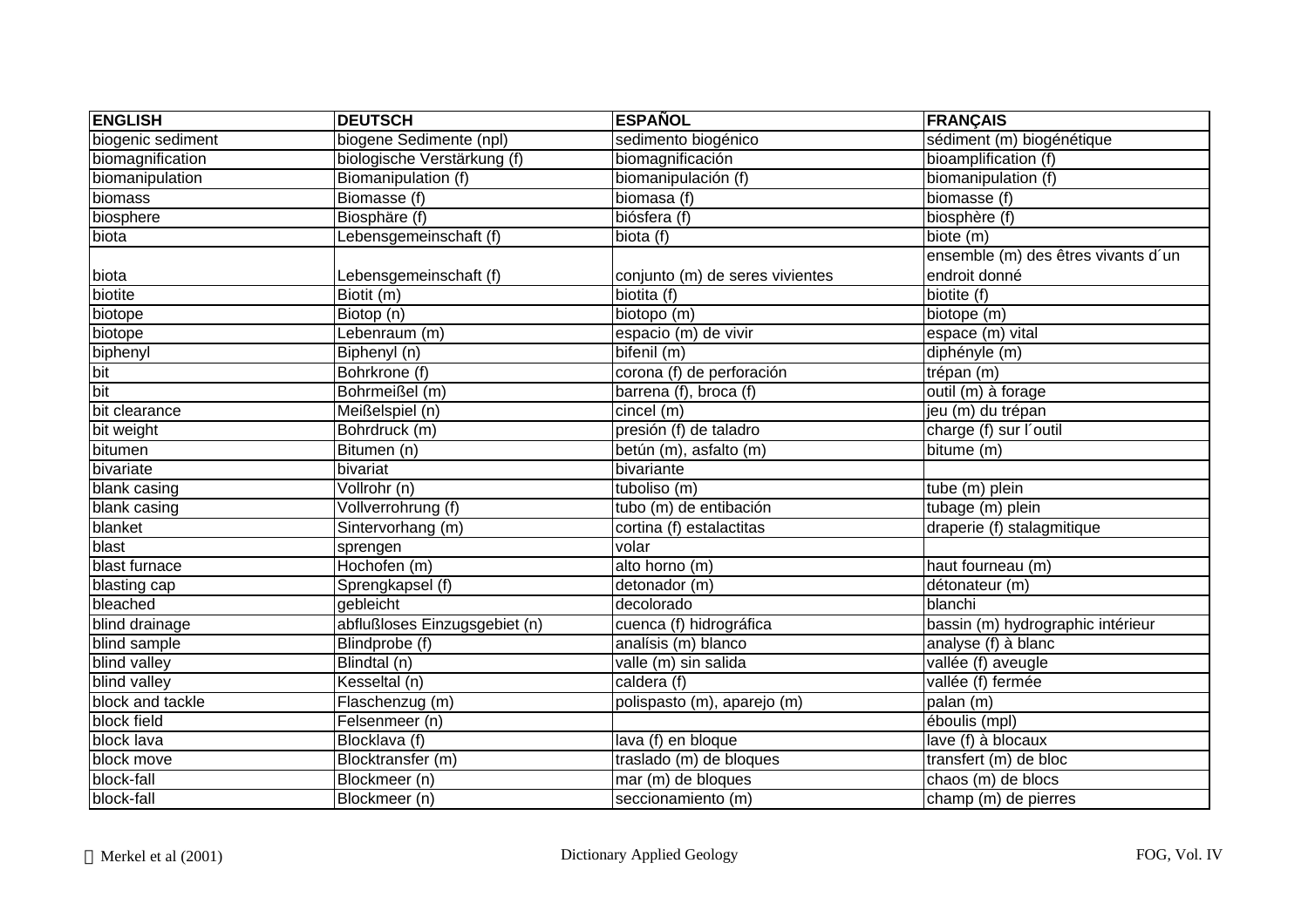| <b>ENGLISH</b>              | <b>DEUTSCH</b>                   | <b>ESPAÑOL</b>                    | <b>FRANÇAIS</b>                         |
|-----------------------------|----------------------------------|-----------------------------------|-----------------------------------------|
| blocking                    | Blockierung (f)                  | bloqueo (m)                       | blocage (f)                             |
| blocking                    | Verriegelung (f)                 | bloqueo (m), cerrojo (m)          | blocage (f)                             |
| blue algae                  | Blaualgen (fpl)                  | alga (f) azul                     | cyanophycées (fpl)                      |
| body forces                 | Massenkräfte (fpl)               | fuerzas (fpl) de masa             | forces (fpl) massiques                  |
| body of water               | Gewässer (n)                     | cuerpo $(m)$ de agua (f)          | masses (fpl) d'eau naturelle            |
| body wave                   | Raumwelle (f)                    | onda (f) espacial                 |                                         |
| bog                         | Moor                             | pantano (m), fango (m)            | marcéage (m)                            |
| bog                         | Torfmoor                         | turba (f) fangosa                 | tourbière (f)                           |
| boiling spring              | Siedequelle (f)                  | hervidero (m)                     | source (f) bouillante                   |
| bond                        | Anhaftung (f)                    | enlace (m)                        | adhérence (f)                           |
| booster pump                | Druckerhöhungspumpe (f)          | bomba (f) de aumento de presión   | pompe (f) de supression                 |
| booster station             | Zwischenpumpwerk (n)             | estación (f) intermedia de bombeo | station (f) de pompage intermédiare     |
| border ice                  | Ufereis (n)                      | orilla (f) de hielo               | glace (f) de rive                       |
| border spring               | Überlaufquelle (f)               | fuente (f) de reboso              | source (f) de trop-plein                |
| border spring               | Überlaufquelle (f)               | manantial (m) de escorrentia      | source (f) de débordement               |
| bore                        | Bohrung (f)                      | perforación (f)                   | forage (m)                              |
| bore head                   | Brunnenkopf (m)                  | cabezal (m) del pozo (m)          | entrée (f) du puits                     |
| bored piles                 | Bohrpfähle (mpl)                 | pilote (m) de excavación          |                                         |
| bored well                  | Bohrbrunnen (m)                  | pozo (m) perforado (m)            | puits (m) foré à la tarière             |
| borehole                    | Bohrloch (n)                     | barreno (m)                       | trou (m) de forage                      |
| borehole dilution technique | Bohrlochverdünnungsverfahren (n) | técnica (f) de dilución en pozos  | méthode (f) de dilution en puits unique |
| boron                       | $\overline{B}$ or (n)            | boro (m)                          | bore (m)                                |
| borrow pit                  | Entnahmegrube (f)                | fosa (f) de extracción            | ballastière (f)                         |
| bottled water               | Tafelwasser (n)                  | agua (f) de mesa (f)              | eau (f) de table                        |
| bottled water               | Tafelwasser (n)                  | agua (f) embotellada              | eau (f) en bouteille                    |
| bottom hole                 | Bohrlochsohle (f)                | fondo $(m)$ de pozo               | fond $(m)$ du forage                    |
| bottom pressure             | Sohldruck (m)                    | presión (f) del fondo (m)         | pression (f) sur le fond                |
| bottom water                | Liegendwasser (n)                | agua (f) yacente                  | eau (f) de fond                         |
| bottomland                  | Flußniederung (f)                | plano (m)                         | plaine (f) basse                        |
| boulder                     | Felsblock (m)                    | bloque (m) rocoso                 | bloc (m) de roche                       |
| boulder clay                | Geschiebelehm (m)                | arcilla (f) de bloques            | argile (f) à blocaux                    |
| boundary                    | Begrenzung (f)                   | Iímite(f)                         | limite (f)                              |
| boundary                    | Berandung (f)                    | Iímite(f)                         | limite (f)                              |
| boundary                    | Grenze (f)                       | frontera (f)                      | limite (f)                              |
| boundary conditions         | Randbedingungen (fpl)            | condiciones (fpl) limitantes      | conditions (fpl) à la limite            |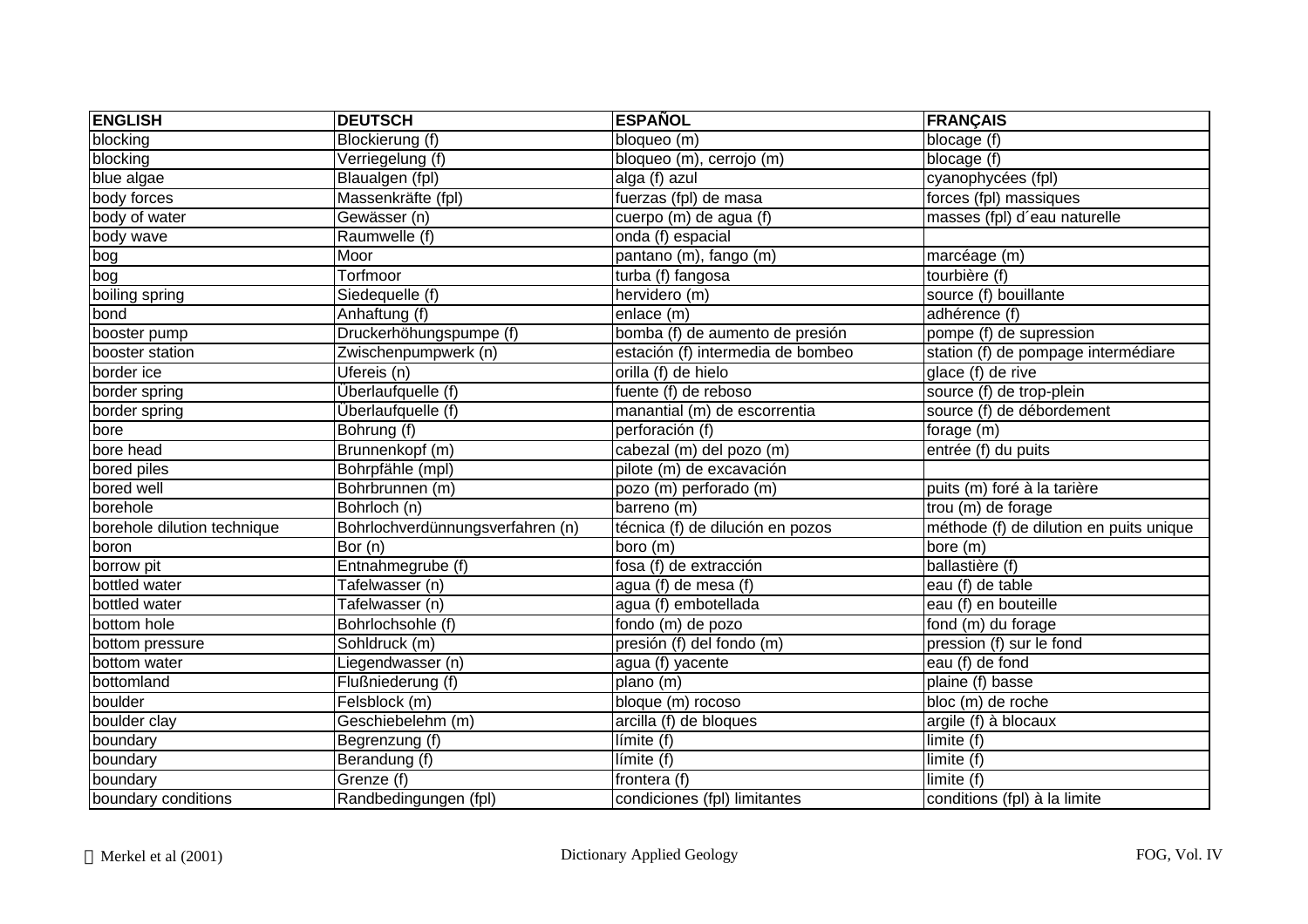| <b>ENGLISH</b>            | <b>DEUTSCH</b>             | <b>ESPAÑOL</b>                              | <b>FRANÇAIS</b>                    |
|---------------------------|----------------------------|---------------------------------------------|------------------------------------|
| boundary element          | Randelement (n)            | elemento (m) límite                         | élément (m) aux limites            |
| boundary element method   | Randelementmethode (f)     | método (m) de elementolímite                | méthode (f) d'éléments aux limites |
| boundary layer            | Grenzschicht (f)           | capa (f) límite                             | couche (f) limite                  |
| boundary spring           | Schichtquelle (f)          | capa (f) aquífera                           | source (f) de bordure              |
| boundary spring           | Schichtquelle (f)          | fuente (f) de reboso                        | source (f) de déversement          |
| brackish water            | Brackwasser (n)            | aguas (fpl) salinas                         | eau (f) saumâtre                   |
| braided river             | fluovio-glazialer Fluß (m) | cruce (m) de ríos (mpl)                     | rivière (f) anastomosée            |
| braided river             | verzweigter Fluß (m)       | ramificación (f) fluvial                    | rivière (f) anastomosée            |
|                           |                            |                                             | cours (m) d'eau à chenaux          |
| braided stream            | verwilderter Strom (m)     | corriente (f) turbulenta                    | anastomosés                        |
| branching                 | Sprung (m)                 | salto (m)                                   | saut (m)                           |
| branching                 | Verzweigung (f)            | ramificación (f)                            | branchement (m)                    |
| brass                     | Messing (n)                | latón (m)                                   | laiton (m)                         |
| breach                    | durchbrechen (Damm, usw.)  | romper                                      | briser                             |
| breach                    | durchbrechen (Damm, usw.)  | romper                                      | rompre                             |
| breadths of working space | Arbeitsraumbreite (f)      | amplitud (f) del espacio (m) de trabajo (m) |                                    |
| breaking strength         | Bruchfestigkeit (f)        | resistencia $(f)$ a la ruptura $(f)$        | résistance (f) à la rupture        |
| breakthrough              | Durchbruch (m)             | innovación (f)                              | percée (f)                         |
| breakwater                | Brandung (f)               | rompeolas (m)                               | brise-lames (m)                    |
| breakwater                | Brandung (f)               |                                             |                                    |
| breccia                   | Brekzie (f)                | breccia (f)                                 | brèche (f)                         |
| bremsstrahlung            | Bremsstrahlung (f)         |                                             | rayonnement (m) de freinage        |
| brick lining              | Brunnenvermauerung (f)     | revestimiento (m) de ladrillo (m)           | muraillement (m)                   |
| bridge-slot-filter        | Schlitzbrückenfilter (m)   |                                             | crépine (f) à nervures repousseés  |
| bridging effect           | Brückenbildung (f)         | efecto (m) de arco                          | effet (m) de voûte                 |
| bridging effect           | Brückenbildung (f)         | efecto (m) de puente                        | effet (m) d'arc-boutement          |
| brine                     | Lauge (f)                  | agua (f) salada                             | eau (f) sursalée                   |
| brine                     | Lauge (f)                  | salmuera (f)                                | saumure (f)                        |
| brine                     | Salzwasser (n)             | salmuera (f)                                | eau (f) salée                      |
| brine                     | Sole (f)                   | agua (f) salina                             | eau (f) saline                     |
| brine                     | Sole (f)                   | agua (f) salobre                            | saumure (f)                        |
| brittle failure           | Sprödbruch (m)             | falla (f) frágil                            | cassure (f) fragile                |
| broad crested weir        | breitkroniges Meßwehr (n)  | presa (f) de cresta ancha (f)               | déversoir (m) à seuil épais        |
| bromine                   | Brom (n)                   | bromo (m)                                   | brome (m)                          |
| bromodichloromethane      | Bromodichlormethan (n)     | bromodiclorometano                          | bromodichlorométhane (m)           |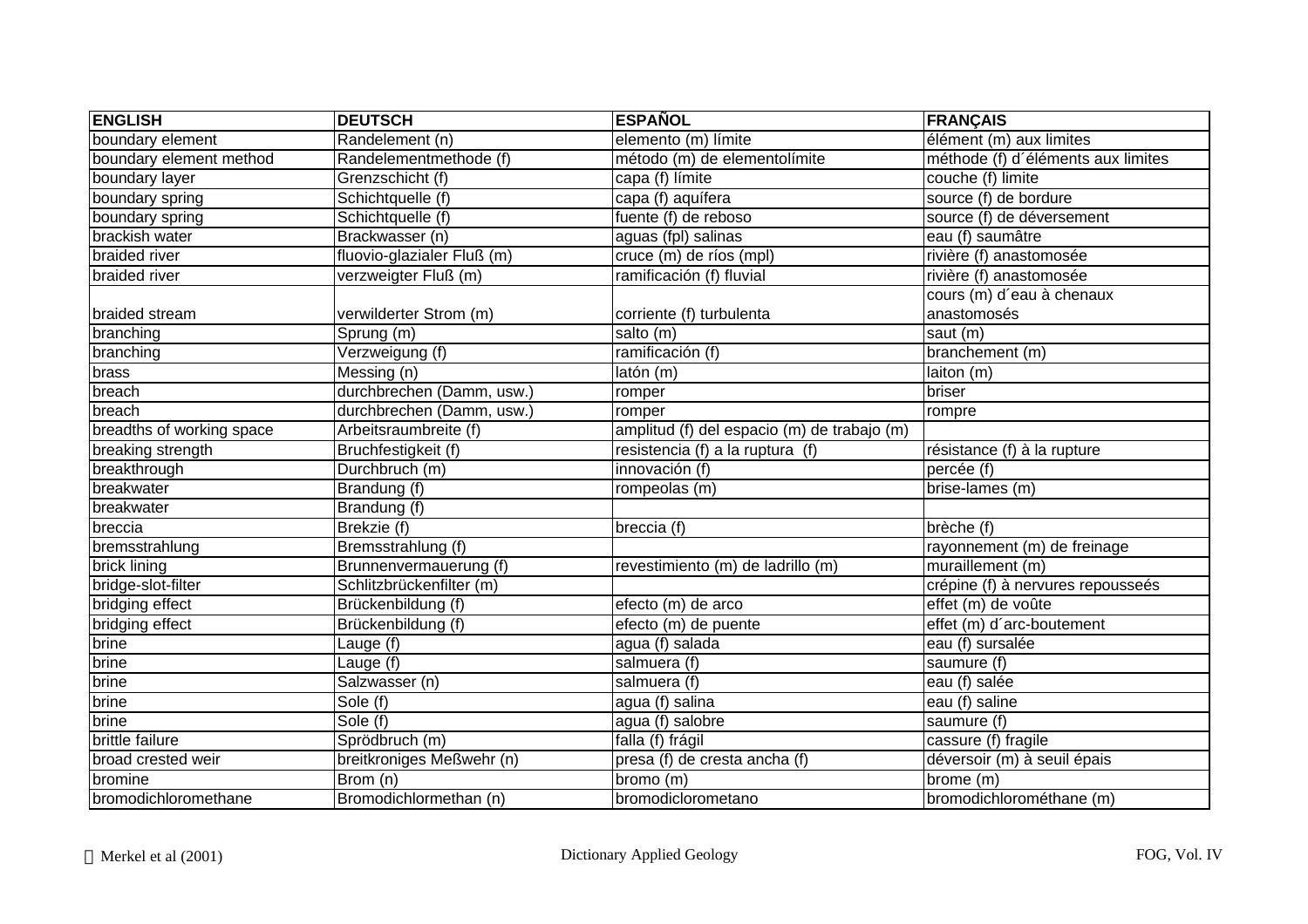| <b>ENGLISH</b>    | <b>DEUTSCH</b>                | <b>ESPAÑOL</b>                         | <b>FRANÇAIS</b>                  |
|-------------------|-------------------------------|----------------------------------------|----------------------------------|
| bromoforme        | Bromoform (n)                 | bromoformo (m)                         | bromoforme (m)                   |
| bromoforme        | Bromoform (n)                 | bromoformo (m)                         | tribromométhane (m)              |
| bromomethane      | Bromomethan (n)               | bromometano                            | bromométhane (m)                 |
| bromomethane      | Methylbromid (n)              | bromuro de metano                      | bromure (m) de méthyle           |
| bronze            | Bronze (f)                    | bronce (m)                             | bronze (m)                       |
| brook             | $\overline{$                  | arroyo (m)                             | ruisseau (m)                     |
| brown coal        | Braunkohle (f)                | lignita (f)                            | lignite (m)                      |
| brown coal        | Braunkohle (f)                | $\overline{\mathsf{lignito}}$ (m)      | lignite (m)                      |
| bubble gage       | Druckluftpegel (m)            | calibrador (m) de burbuja (f)          | limnigraphe (m) à bulles         |
| bubble memory     | Blasenspeicher (m)            | memoria (f) de burbujas (fpl)          | mémoire (f) à bulles             |
| bubble washer     | Glockenbodenwäscher (m)       | lavador (m) de burbujas (fpl)          | laveur (m) à plateau à cloches   |
| bucket            | Eimer (m)                     | bote (m)                               | seau (m)                         |
| buffer            | Puffer (m)                    | amortiguar                             | tampon (m)                       |
| buffer            | Pufferspeicher (m)            | amortiguador (m)                       | mémoire (f) tampon               |
| buffer            | Zwischenspeicher (m)          | tampón                                 | mémoire (f) tampon               |
| buffer capacity   | Pufferkapazität (f)           | capacidad (f) de amortiguamiento       | pouvoir (m) tampon               |
| buffer solution   | Pufferlösung (f)              | solución (f) buffer                    | solution (f) tampon              |
| bug               | Fehler (m) (~in Programm)     | falla (f), error (m)                   | incident (m)                     |
| building site     | Baustelle (f)                 | sitio (m) de construcción (f)          | chantier $(m)$                   |
| buildup (of head) | Druckaufbau (m)               | aumento (m)                            | relèvement (m)                   |
| bulk density      | Raumdichte (f)                | densidad (f) del material (m)          | poids (m) spécifique du matériau |
| bulk density      | Raumgewicht (n)               | peso (m) del material (m)              | poids (m) spécifique du matériau |
| bulk density      | Raumgewicht (n)               | peso (m) específico                    | poids (m) spécifique apparent    |
| bulk density      | Schüttgewicht (n)             | densidad aparente (f) del material (m) | poids (m) spécifique du matériau |
| bulk material     | Massengut (n)                 | $material(m)$ a granel                 | matériaux (mpl) en vrac          |
| bulk material     | Sperrgut (n)                  | material (m) a granel                  | matériaux (mpl) en vrac          |
| bulk modulus      | Kompressionmodul (n)          | módulo (m) de compresión (f)           | module (m) de compression        |
| bulk volume       | Gesamtvolumen (n)             | volumen (m) total                      | volume (m) total                 |
| bulk volume       | Schüttvolumen (n)             | volumen (m) aparente                   | volume (m) apparent              |
| bulk waste        | Grobmüll (m)                  | desperdicio (m) a granel               | déchets (mpl) encombrants        |
| bulk waste        | Sperrmüll (m)                 | desecho (m) a granel                   | déchets (mpl) encombrants        |
| bulkhead          | $\overline{\text{Schott}}(n)$ | muro de contención (m)                 | cloison (f) étanche              |
| bulkhead          | Spundwand (f)                 | compuerta $(f)$                        |                                  |
| bull wheel        | Bohrtrommel (f)               | malacate (m)                           | tambour (m) de forage            |
| bulldozer         | Plannierraupe (f)             | caterpilar (m)                         | bouteur (m)                      |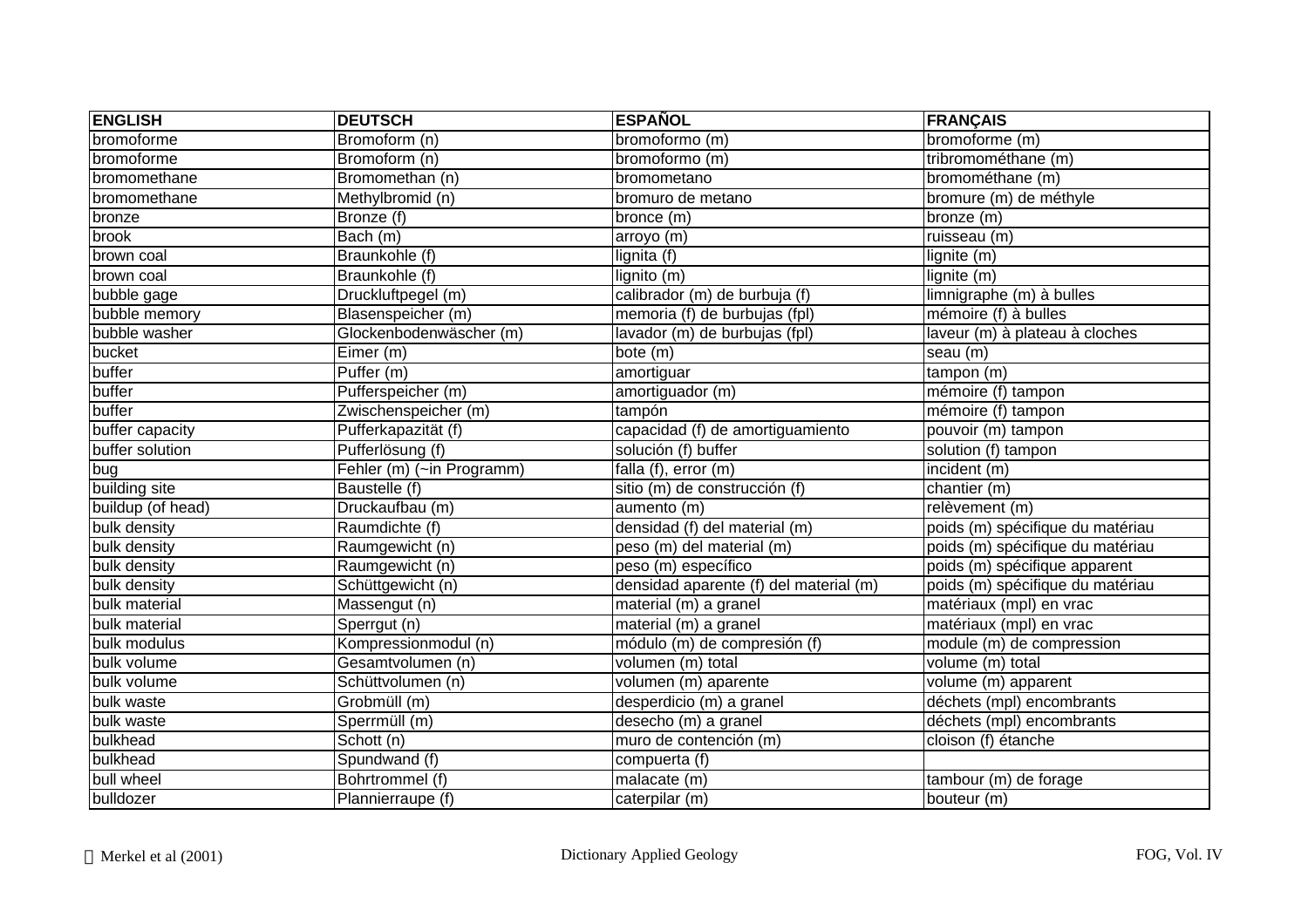| <b>ENGLISH</b>                 | <b>DEUTSCH</b>                 | <b>ESPAÑOL</b>                            | <b>FRANÇAIS</b>                        |
|--------------------------------|--------------------------------|-------------------------------------------|----------------------------------------|
| bulldozer                      | Plannierraupe (f)              | máquina niveladora (f)                    | bouteur (m)                            |
| buoyancy                       | Auftrieb (m)                   | flotabilidad (f)                          | poussée (f) d'Archimède                |
| buoyancy                       | Auftriebskraft (f)             | sustentación (f)                          | poussée (f) verticale                  |
| buoyancy                       | Wasserauftrieb (m)             | flotación (f)                             | poussée (f) d'Archimède                |
| burden                         | Altlast (f)                    | área de roca a ser dinamitada (f)         |                                        |
| buried valley                  | verdecktes Tal (n)             | shattered in blasting                     | vallée (f) enterrée                    |
| burst                          | Wolkenbruch (m)                | chaparrón (m)                             | pluie (f) torrentielle                 |
| bury                           | eingraben                      | enterrar                                  | enterrer                               |
| bury                           | vergraben                      | sepultar                                  | enfouiller                             |
| butterfly valve                | Drosselventil (n)              | válvula (f) de mariposa                   | vanne-papillon (f)                     |
| butylat (m)                    | Butylat (n)                    | Butilato (m)                              | butylate (m)                           |
| butyric acid                   | Butylsäure (f)                 | ácido (m) butírico                        | acide (m) butyrique                    |
| bypass                         | Umleitung (f)                  | desviación (f)                            | dérivation (f)                         |
| bypass                         | Umleitung (f)                  | tubo de desvío (m)                        | by-pass (m)                            |
| bypass canal                   | Umleitungskanal (m)            | canal (m) de desviación (f)               | canal (m) de dérivation                |
| bypass canal                   | Umleitungskanal (m)            | canal (m) de desvío                       | canal (m) d'évacuation                 |
| by-product                     | Nebenprodukt (n)               | subproducto (m)                           | sous-produit (m)                       |
| cable                          | Kabel (n)                      | cable (m)                                 | câble (m)                              |
| cable drilling                 | Seilbohren (n)                 | barrena de cable (f)                      | forage (m) au câble                    |
| cable eye                      | Kausche (f)                    |                                           | cosse (f)                              |
| cable reel                     | Seiltrommel (f)                | carrete (m)                               | tambour (m) du câble                   |
| cable splicing                 | $\overline{\text{SpleiS}}$ (m) | ayustadora (f)                            | épissure (f) de câble                  |
| cable tool                     | Seilschlagbohrer (m)           | herramienta de percusión (f)              | installation (f) de forage par battage |
| cable tool drilling            | Seilschlagbohren (n)           | sonda (f) de perforación (f) reciprocante | forage (m) par battage au câble        |
| cable tool percussion drilling | Im-Loch-Bohrhammer (m)         | perforación (f) por percusión (f)         | forage (m) par battage                 |
| cable trench                   | Kabelgraben (m)                | foso (m) para cable (m)                   | tranchée (f) à câble                   |
| cadastral map                  | Katasterkarte (f)              | plan (m) catastral                        | plan (m) cadastral                     |
| cadmium                        | Cadmium (n)                    | cadmio (m)                                | cadmium (m)                            |
| cage                           | Förderkorb (m)                 | jaula (f)                                 |                                        |
| caisson                        | Senkkasten (m)                 | arcón (m)                                 | caisson (m)                            |
| calcareous                     | kalkig                         | calcáreo                                  | calcareux                              |
| calcareous tuff                | Kalktuff (m)                   | toba (f) calcárea                         | tuf (m) calcaire                       |
| calcareous tuff                | Quelltuff (m)                  | toba (f) de cascada (f)                   | tuf (m) de cascade                     |
| calcite                        | Calcit (m)                     | calcita (f)                               | calcite (m)                            |
| calcium                        | Calcium (n)                    | calcio (m)                                | calcium (m)                            |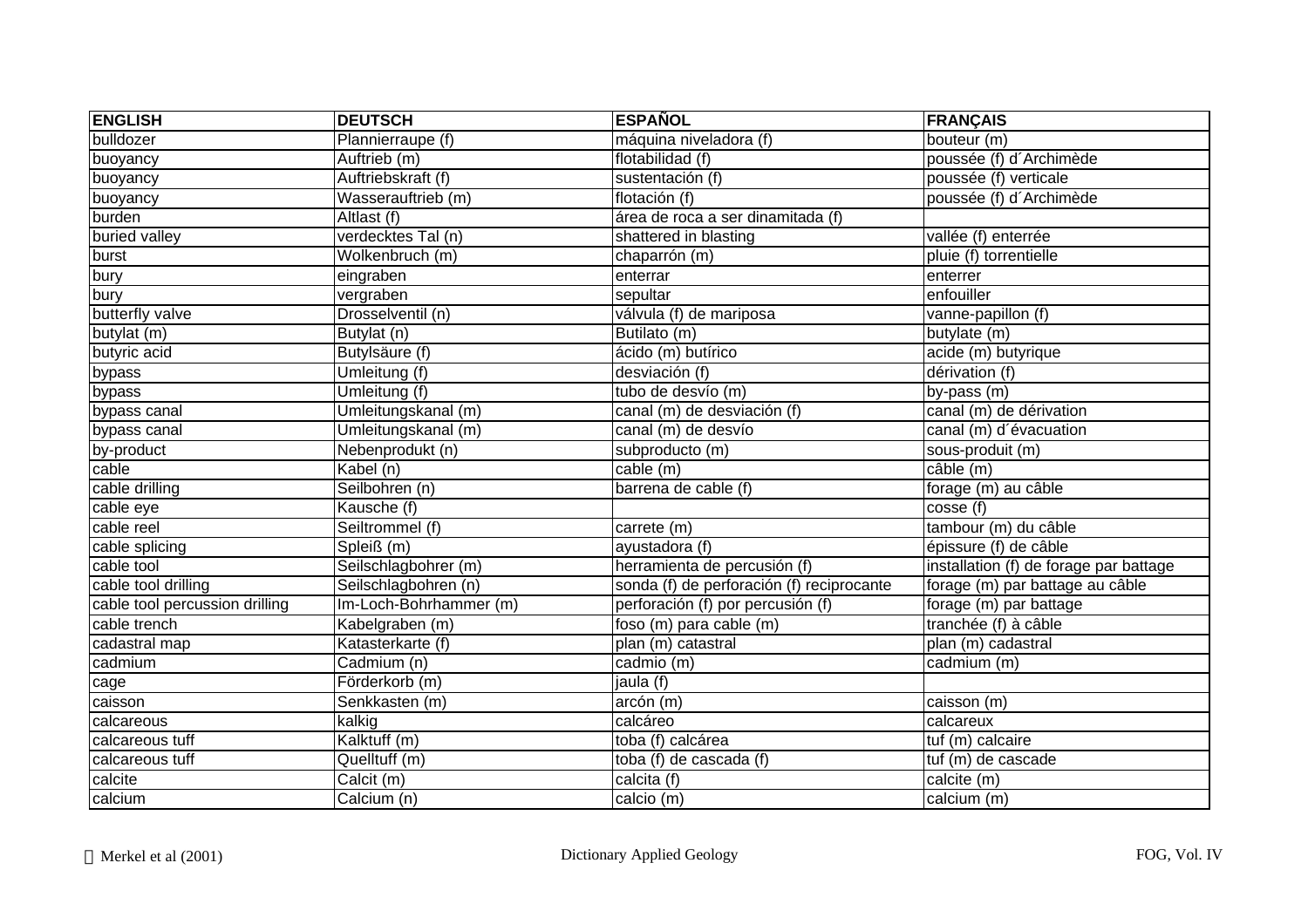| <b>ENGLISH</b>        | <b>DEUTSCH</b>           | <b>ESPAÑOL</b>                   | <b>FRANÇAIS</b>            |
|-----------------------|--------------------------|----------------------------------|----------------------------|
| calcium hardness      | Kalkhärte (f)            | dureza de calcio                 | dureté (f) calcaire        |
| caldera               | Auswurfskegel (m)        | caldera (f)                      | caldère (m)                |
| caldera               | Caldera (f)              | caldera (f)                      | caldère (m)                |
| calibrate             | Kalibrieren              | adsorpción (f)                   | adsorption (f)             |
| calibrate             | kalibrieren              |                                  |                            |
| calibration           | Eichung (f)              | calibración (f)                  | calibration (f)            |
| calibration           | Kalibrierung (f)         | calibración (f)                  | calibration (f)            |
| calibration curve     | Eichkurve (f)            | curva (f) de calibración (f)     | courbe (f) d'étalonnage    |
| calibration mark      | Eichmarke (f)            | marca (f) de calibración         | repère (m) de calibrage    |
| calibration standard  | Eichstandard (m)         | estándar (m) de calibración (f)  | étalon (m)                 |
| caliche               | Caliche (f)              | caliza (f)                       | concrétion (f)             |
| caliche               | Kalkkruste (f)           | caliza (f)                       | croûte (f) calcaire        |
| caliche               | Krustenüberzug (m)       | caliza (f)                       | encroûtement (m)           |
| caliper               | Abstandsmeßgerät (n)     | calibrador (m)                   | diamétreur (m)             |
| calorific value       | Heizwert (m)             | valor calorífico                 | pouvoir (m) calorifique    |
| calving               | Kalben (n)               | parto (m)                        | vélage (m)                 |
| canal                 | Kanal (m)                | canal (m)                        | canal $(m)$                |
| canal seepage loss    | Seihverlust (m)          | pérdida (f) por infiltración (f) | perte (f) par infiltration |
| canyon                | Canyon (m)               | barranca (f)                     | canon (m)                  |
| cap                   | abdecken                 | tapar                            | couvrir                    |
| cap                   | Abdeckung                | cubierta (f)                     |                            |
| cap                   | bedecken                 | cubrir                           | couvrir                    |
| cap                   | Deckel (m)               | cachucha (f)                     | couvercle (m)              |
| cap                   | Deckel (m)               | tapa(f)                          | capuchon (m)               |
| cap                   | Verschluß (m)            | taponar                          | fermeture (f)              |
| capacity              | Aufnahmefähigkeit (f)    | capacidad (f)                    | capacité (f)               |
| capacity              | Fassungsvermögen (n)     | habilidad (f)                    | capacité (f)               |
| capillarity           | Kapillarität (f)         | capilaridad (f)                  | capillarité (f)            |
| capillary capacity    | Feldkapazität (f)        | capacidad (f) capilar            | capacité (f) capillaire    |
| capillary capacity    | Kapillarkapazität (f)    | habilidad (f) capilar            | capacité (f) capillaire    |
| capillary diffusivity | Kapillardiffusivität (f) | difusividad (f) capilar          | diffusivité (f) capillaire |
| capillary drainage    | Kapillarentwässerung (f) | drenaje (m) capilar              | drainage (m) primaire      |
| capillary force       | Kapillarkraft (f)        | fuerza (f) capilar               | force (f) de capillarité   |
| capillary fringe      | Kapillarsaum (m)         | franja (f) capilar               | frange (f) capillaire      |
| capillary fringe      | Saugsaum (m)             | franja (f) capilar               | frange (f) capillaire      |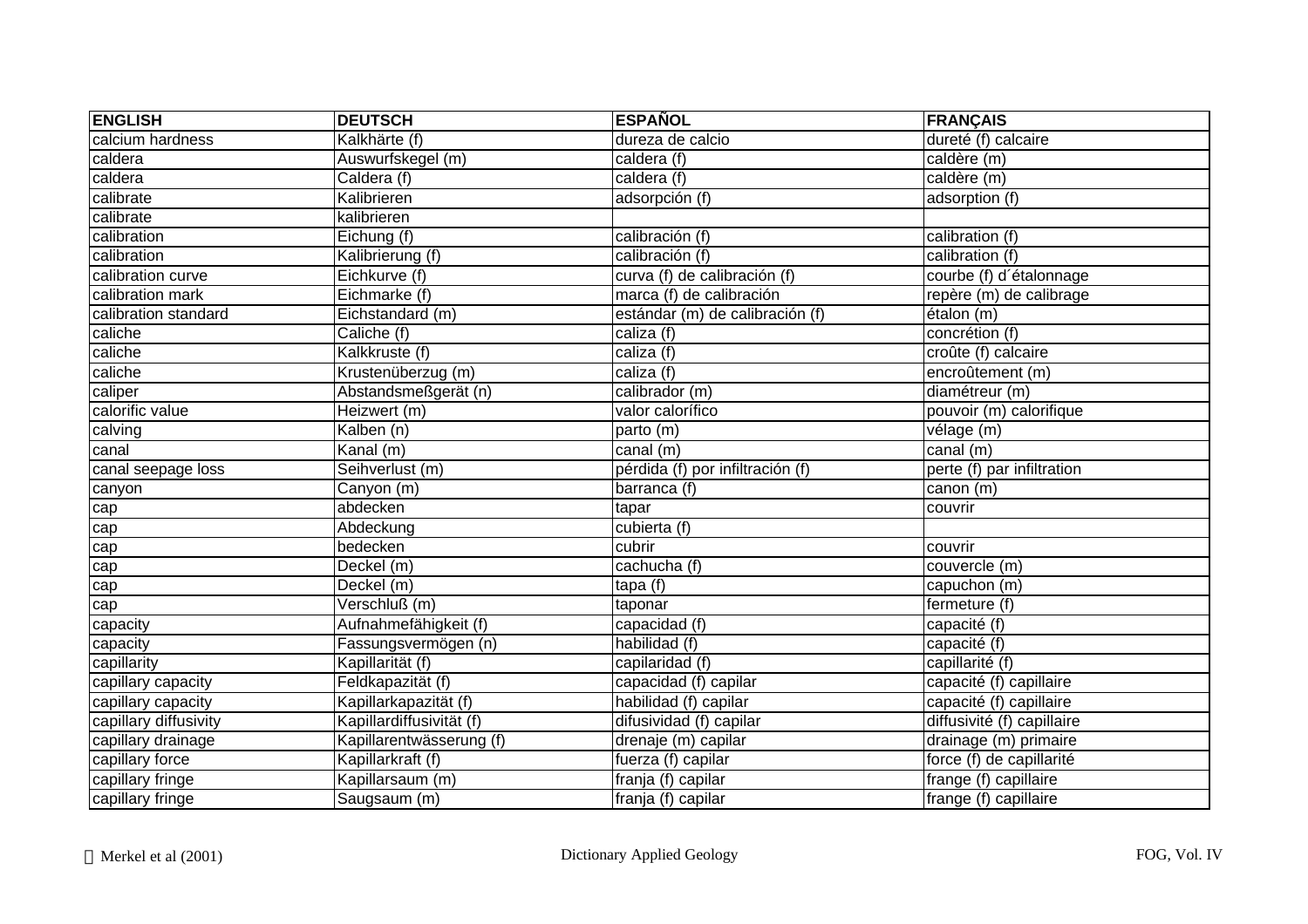| <b>ENGLISH</b>       | <b>DEUTSCH</b>            | <b>ESPAÑOL</b>                  | <b>FRANÇAIS</b>                       |
|----------------------|---------------------------|---------------------------------|---------------------------------------|
| capillary hysteresis | Kapillarhysterese (f)     | histéresis (f) capilar          | hystéresis (f) capillaire             |
| capillary hysteresis | Kapillarhysterese (f)     | histéresis (f) capilar          | hystéresis (f) de mouillage           |
| capillary interstice | Kapillarzwickel (m)       | intersticio (m) capilar         | interstice (m) capillaire             |
| capillary migration  | kapillare Migration (m)   | migración (f) capilar           | migration (f) capillaire              |
| capillary movement   | Kapillardiffusion (f)     | difusión (f) capilar            | diffusion (f) capillaire              |
| capillary pressure   | Kapillardruck (m)         | presión (f) capilar             | pression (f) capillaire               |
| capillary pycnometer | Kapillarpyknometer (n)    | picnómetro (m) capilar          |                                       |
| capillary rise       | Kapillaranstieg (m)       | subida (f) capilar              | ascension (f) capillaire              |
| capillary rise       | kapillare Steighöhe (f)   | ascensión (f) capilar           | ascension (f) capillaire              |
| capillary space      | Kapillarraum (m)          | espacio (m) capilar             | espace (m) capillaire                 |
| capillary suction    | kapillare Saugwirkung (f) | succión (f) capilar             | succion (f) capillaire                |
| capillary tube       | Kapillare (f)             | tubo (m) capilar                | capillaire (m)                        |
| capillary tube       | Kapillare (f)             | tubo (m) capilar                | tube (m) capillaire                   |
| capillary water      | Kapillarwasser (n)        | agua (f) capilar                | eau (f) capillaire                    |
| capping              | Abdeckung (f)             | cubierta (f)                    | recouvrement (m)                      |
| capping              | Abdeckung (f)             | protección (f)                  | protection (f)                        |
| capping              | Abdeckung (f)             | revestimiento (m)               | revêtement (m)                        |
| caprock              | Abdachung (f)             | capa (f)                        | cap (m)                               |
| capstan              | Winde (f)                 | cabestrante (m)                 | cabestan (m)                          |
| capture              | Einfang (m)               | captación (f)                   | capture (f)                           |
| capture zone         | Entnahmebereich (m)       | zona (f) de captación (f)       | zone (f) d'appel                      |
| carbamate            | Carbamat (n)              | carbamato (m)                   | carbamate (m)                         |
| carbaryl             | Carbaryl (n)              | Carbaril                        | carbaryle (m)                         |
| carbofuran           | Carbofuran (n)            | carbofurano (m)                 | carbofurane (m)                       |
| carbohydrates        | Karbohydrate (npl)        | carbohidratos (m)               | glucides (mpl)                        |
| carbohydrates        | Karbohydrate (npl)        | carbohidratos (m)               | hydrates (mpl) de carbone             |
| carbon               | Kohlenstoff (m)           | carbono (m)                     | carbone (m)                           |
| carbon cycle         | Kohlenstoffkreislauf (m)  | ciclo (m) de carbono (m)        | cycle (m) de carbon                   |
| carbon dioxide       | Kohlendioxid (n)          | dióxido (m) de carbono          | dioxyde (m) carbonique                |
| carbon dioxide       | Kohlendioxid (n)          | dióxido (m) de carbono          | dioxyde (m) de carbon                 |
| carbon tetrachloride | Tetrachlorkohlenstoff (m) | tetracloruro (m) de carbono (m) | tétrachlorométhane (m)                |
| carbon tetrachloride | Tetrachlorkohlenstoff (m) | tetracloruro (m) de carbono (m) | tétrachlorure (f) de carbone          |
| carbonate            | Carbonat (n)              | carbonato (m)                   | carbonate (m)                         |
| carbonate rocks      | Carbonatgestein (n)       | roca (f) carbonatada            | roches (fpl) carbonatées              |
| carbonate spring     | Kohlensäurequelle (f)     | manantial (m) carbonatado       | source (f) gazeuse naturelle (en CO2) |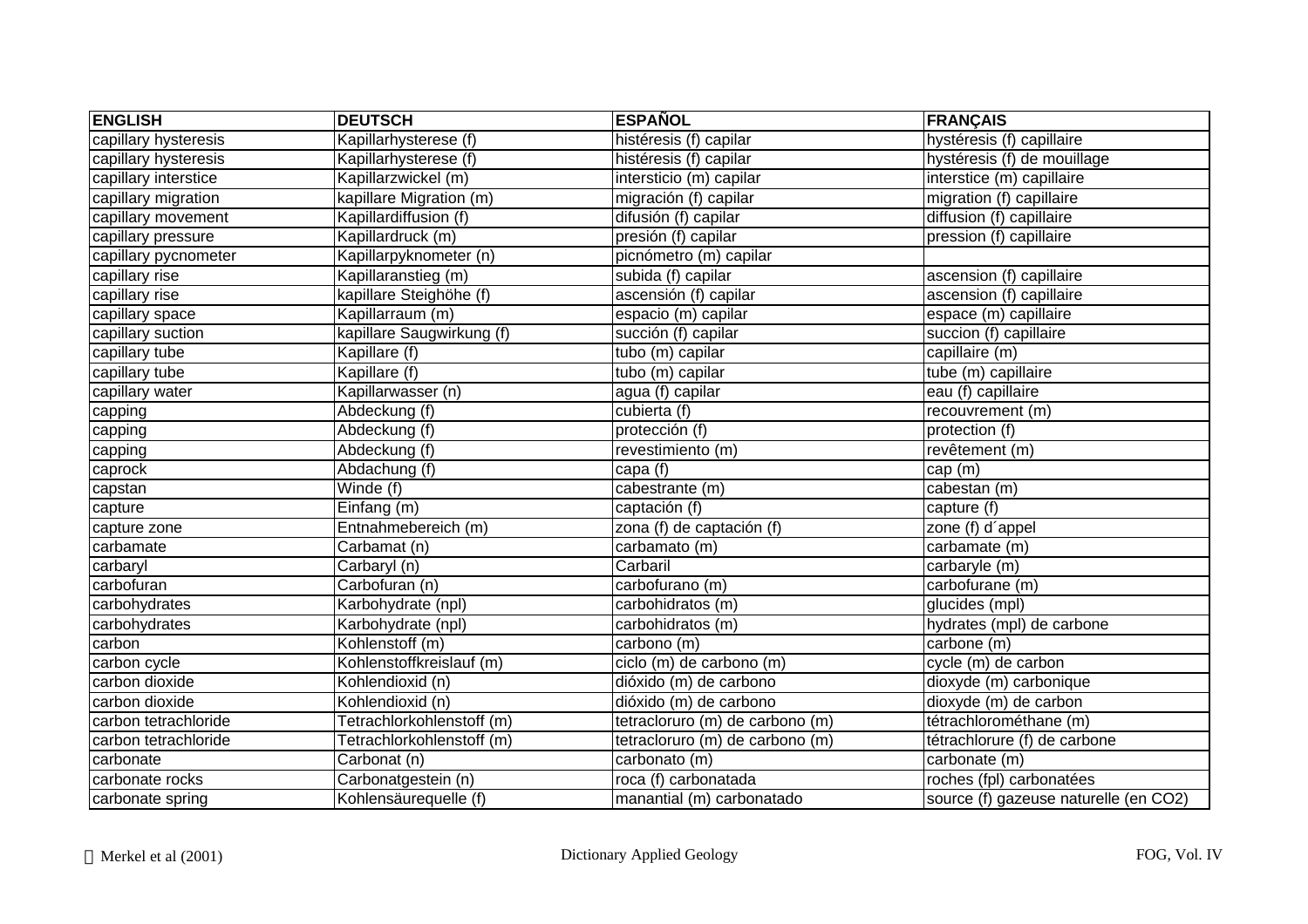| <b>ENGLISH</b>       | <b>DEUTSCH</b>                     | <b>ESPAÑOL</b>                                                              | <b>FRANÇAIS</b>                       |
|----------------------|------------------------------------|-----------------------------------------------------------------------------|---------------------------------------|
| carbonate spring     | Säuerling (m)                      | manantial (m) carbonatado                                                   | source (f) gazeuse naturelle (en CO2) |
| carbonic acid        | Kohlensäure (f)                    | ácido (m) carbónico                                                         | acide (m) carbonique                  |
| carcinogene          | Krebserreger (m)                   | carcinógeno (m)                                                             | carcinogène (m)                       |
| carcinogenic         | krebserregend                      | cancerígeno                                                                 | cancérigène                           |
| carcinogenic         | krebserregend                      | carcinogenético                                                             | carcinogénétique                      |
| carrier              | Träger (m)                         | soporte (m), larguero (m), portador (m)                                     | porteur (m)                           |
| carrier              | Trägerstoff (m)                    | agente (m) portador                                                         | agent (m) porteur                     |
| carrier              | Trägerstoff (m)                    | meterial (m) de soportes                                                    | matière (f) de support                |
| carrier cable        | Tragseil (n)                       | cable (m) portador                                                          | câble (m) porteur                     |
| carrying capacity    | Belastbarkeit (f)                  | capacidad (f) de carga (f)                                                  | capacité (f) de charge                |
| carrying capacity    | Biotkapazität (f)                  | capacidad (f) biogénica                                                     | capacité (f) biogénique               |
| carrying capacity    | Transportfähigkeit (f)             | capacidad (f) de transporte                                                 | capacité (f) de transport             |
| carrying capacity    | Transportkapazität (f)             | capacidad (f) de transporte (m)                                             | capacité (f) de transport             |
| carry-over storage   | Jahresrücklage (f)                 | agua (f) almacenada (f) del año (m) anterior emmagasinement (m) interannuel |                                       |
| cartridge            | Kartusche (f)                      |                                                                             |                                       |
| cascade              | Kaskade (f)                        | cascada (f)                                                                 | cascade (f)                           |
| cascade              | Wasserfall (m)                     | cascada (f)                                                                 | cascade (f)                           |
| case study           | Fallstudie (f)                     | estudio (m) ejemplo                                                         | étude (f) de cas                      |
| cased well           | verrohrter Brunnen                 | pozo (m) entubado                                                           | puits (m) tubé                        |
| casing               | $\overline{\text{Verrohrung}}$ (f) | entubación (f), entubamiento (m)                                            | tubage (m)                            |
| casing joint         | Futterrohrverbinder (m)            | acople (m) de acero                                                         | manchon (m) de tubage                 |
| casing line          | Rohrförderseil (m)                 | cable (m) de extracción tubular                                             | câble (m) de tubage                   |
| casing shoe          | Rohrschuh (m)                      | cubierta (f) tubular                                                        | sabot (m) de tubage                   |
| cast iron            | Gußeisen (n)                       | hierro (m) fundido (colado)                                                 | fonte (f)                             |
| catalyst             | Katalysator (m)                    | catalizador (m)                                                             | catalyseur (m)                        |
| catalytic conversion | katalytische Umwandlung (f)        | transformación catalítica                                                   | transformation (f) catalytique        |
| cataract             | Stromschnelle (f)                  | catarata (f)                                                                | cataracte (m)                         |
| catastrophe          | Katastrophe (f)                    | catastrofe                                                                  | catastrophe (f)                       |
| catchment            | Einzugsgebiet (n)                  | zona (f) de recarga (f)                                                     | bassin (m) versant                    |
| catchment            | Flußgebiet (n)                     | cuenca (f) fluvial                                                          | bassin (m) versant                    |
| catchment area       | Wassereinzugsgebiet (n)            | cuenca (f) de alimentación (f)                                              | bassin (m) d'alimentation             |
| catchworks           | Fassung $(f)$                      | captación (f)                                                               | captage (m)                           |
| cathodic protection  | Kathodenschutz (m)                 | protección (f) de cátodos                                                   | protection (f) cathodique             |
| cation               | Kation (n)                         | catión (m)                                                                  |                                       |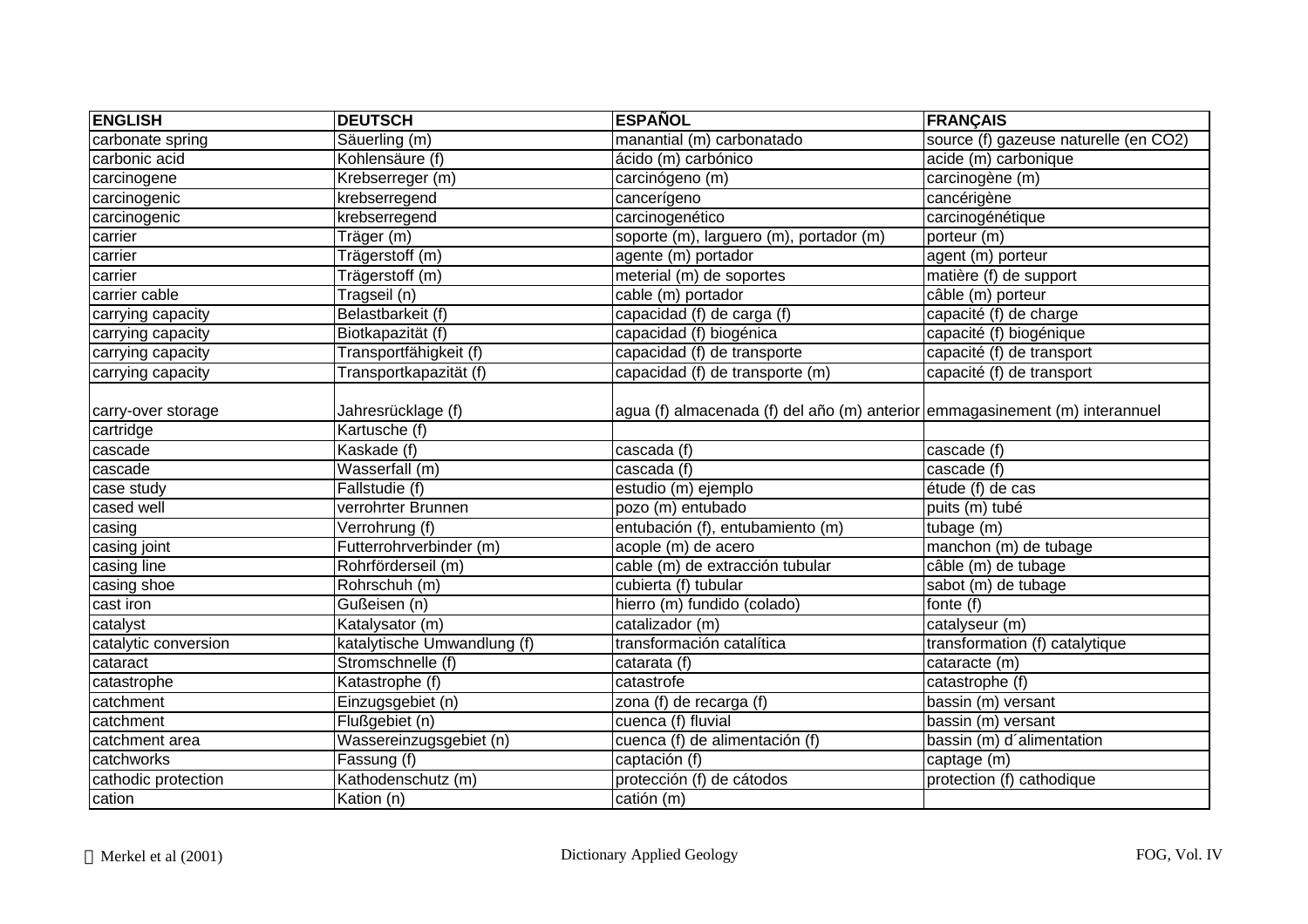| <b>ENGLISH</b>                 | <b>DEUTSCH</b>                       | <b>ESPAÑOL</b>                             | <b>FRANÇAIS</b>                         |
|--------------------------------|--------------------------------------|--------------------------------------------|-----------------------------------------|
| cation exchange capacity       | Kationenaustauschvermögen (n)        | poder (m) de intercambio catiónico         | pouvoir (m) d'échange de cations        |
|                                |                                      |                                            |                                         |
| cation exchange capacity (CEC) | Kationenaustauschkapazität (f) (KAK) | capacidad (f) de intercambio (m) catiónico | capacité (f) d'échange de cations       |
| catline                        | Sillseil (n)                         | cable (m) de cabestan                      | câble (m) de cabestan                   |
| cattle feed lot                | Rindermastanlage (f)                 | cebadero (m) vacuno                        | parc (m) à bovins                       |
| caulking                       | Abdichtung (f)                       | sellado (m), taponamiento (m)              | calfatage (m)                           |
| caulking                       | Kalfatern (n)                        | calafatear, calfatear, retacar             | calfatage (m)                           |
| caustic                        | ätzend                               | caústico                                   | caustique                               |
| caustic soda                   | Atznatron (m)                        | hidróxido de sodio                         | hydroxyde (m) de sodium                 |
| caustic soda                   | Atznatron (m)                        | sosa caústica                              | soude (f) caustique                     |
| cave                           | einfallen                            | caer, inclinarse, buzar, incidir           | s'écrouler                              |
| cave                           | einstürzen                           | derrumbarse                                | s'effondrer                             |
| cave                           | einstürzen                           | hundirse                                   | s'ébouler                               |
| cave                           | Höhle (f)                            | cueva (f)                                  | cavité (f)                              |
| cave deposit                   | Höhlenablagerung (f)                 | depósito (m) de caverna                    | remplissage (m) de cavité               |
| cave fill                      | Höhlenausfüllung (f)                 | lleno (m) de caverna                       | remplissage (m) de cavité               |
| cave flower                    | Gipsrose (f)                         | rosa (f) de yeso                           | fleur $(f)$ de gypse                    |
| cave formation                 | Höhlenausfüllung (f)                 | relleno (m) de caverna                     | remplissage (m) de cavité               |
| cave pearl                     | Höhlenperle                          | perla (f) de cavernas                      | perle (f) des cavernes                  |
| cave pisolite                  | Pisolith                             | pisolita(f)                                | perle (f) des cavernes                  |
| cave-in                        | Einsturz (m)                         | derrumbe (m), desplome (m)                 | effondrement (m)                        |
| cave-in                        | Versturz (m)                         | hundimiento (m)                            | incasion (f)                            |
| cavern                         | Grotte (f)                           | caverna (f)                                | caverne (f)                             |
| cavern                         | Grotte (f)                           | gruta (f)                                  | grotte (f)                              |
| cavern water                   | Höhlenwasser (n)                     | agua (f) de caverna                        | eaux (fpl) de cavernes                  |
| caverning index                | Hohlraumindex (~Karst)               | grado de sinterización subterránea         | degré (m) de karstification souterraine |
| caverning index                | Hohlraumindex (~Karst)               | índice de sinterización subterránea        | indice (m) de cavernement               |
| caverning index                | Hohlraumindex (~Karst)               | porosidad cárstica existente               | porosité (f) karstique                  |
| cavernous medium               | kavernöses Medium (n)                | medio (m) cavernoso                        | milieu (m) caverneux                    |
| cavernous porosity             | kavernöse Porosität (f)              | porosidad cárstica                         | cavosité (f)                            |
| cavernous rock                 | kavernöses Gestein (n)               | roca cavernosa                             | roche (f) caverneuse                    |
| caving                         | Nachfall (m)                         | cavidad (f)                                | éboulement (m)                          |
| cavity                         | Hohlraum (m)                         | cavidad (f)                                | cavité (f)                              |
| cavity                         | Höhlung (f)                          | cavidad (f)                                | cavité (f)                              |
| ceiling                        | Wolkendecke (f)                      | capa (f) de nubes (fpl)                    | couche (f) de nuages                    |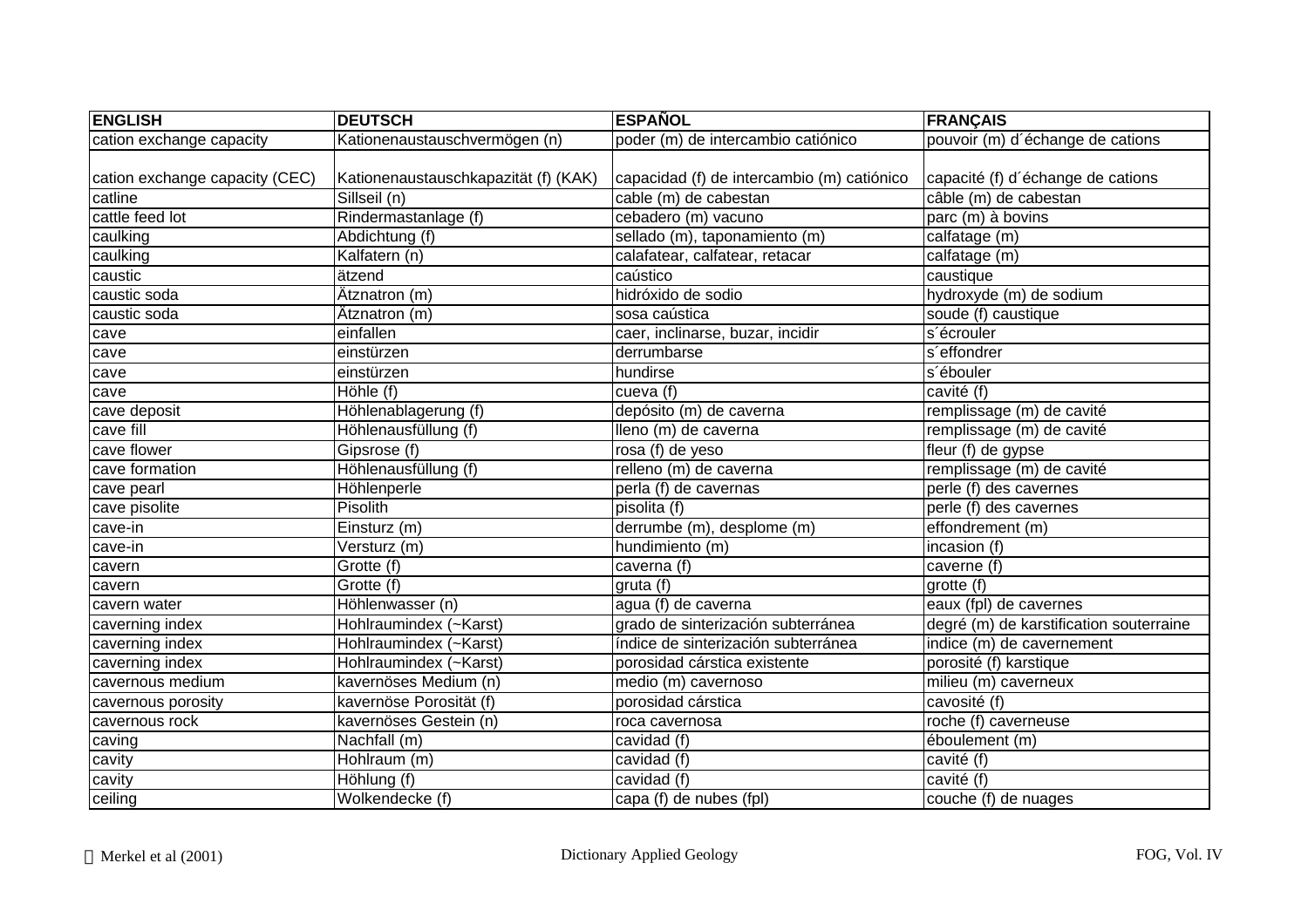| <b>ENGLISH</b>             | <b>DEUTSCH</b>                       | <b>ESPAÑOL</b>                                       | <b>FRANÇAIS</b>                          |
|----------------------------|--------------------------------------|------------------------------------------------------|------------------------------------------|
| ceiling pocket             | Deckenkolke (f)                      | techo (m) socavado                                   | coupole (f)                              |
| ceiling pocket             | Druckkolk (m)                        | techo (m) hueco (m)                                  | marmite (f) de voûte                     |
| ceiling tube               | Wirbelkanalgang (m)                  | canal (m) de remolino                                | chenal (m) de voûte                      |
| cement                     | Zement (m)                           | cemento (m)                                          | ciment (m)                               |
| cement                     | zementieren                          | cementar                                             | cimenter                                 |
| cement bond                | Zementhaftung (f)                    | adherencia (f) de cemento                            | adhérence (f) du ciment                  |
| cement grout               | Einpreßzement (m)                    | zemento (m) de injección                             | ciment (m) d'injection                   |
| cement grout               | Einpreßzement (m)                    | zemento (m) de injección                             | coulis (m) de ciment                     |
| cement grout injection     | Zementinjektion (f)                  | injección (f) de cemento                             | injection (f) d'un coulis de ciment      |
| cement seal                | Zementabdichtung (f)                 | sello (m) de cemento (m)                             | étanchéité (f) de ciment                 |
| cement slurry              | Zementbrühe (f)                      | lodo (m) de cemento                                  | laitier (m) de ciment                    |
| cementation                | Verkittung (f)                       | enmasilla (f), cementación (f)                       | cimentation (f)                          |
| cementation                | Zementation (f)                      | cementación (f)                                      | cimentation (f)                          |
| Cenozoic                   | Känozoikum (n)                       | Cenozóico (m)                                        | Cénozo?que (m)                           |
| center of gravity          | Schwerpunkt (m)                      | centro (m) de gravedad                               | centre (m) de masse                      |
| centigrade                 | Grad Celsius (n)                     | centigrado                                           | degré (m) centésimal                     |
| centralizer                | Zentrierkorb (m)                     | centralizar                                          | stablisateur (m)                         |
| centrifugal pump           | Kreiselpumpe (f)                     | bomba (f) centrifuga                                 | pompe (f) centrifuge                     |
| centrifugate               | Zentrifugat (n)                      | centriguga (f)                                       | centrifugat (m)                          |
| centrifugate               | Zentrifugenablauf (m)                | efluente (m) centrifugal                             | centrifugat (m)                          |
|                            | Flächenzentrum (n) des               |                                                      |                                          |
| centroid of storm rainfall | Niederschlages                       | epicentro (m) de presipitación                       | centre (m) de gravité d'une pluie        |
| cesspool                   | Abortgrube (f)                       | fosa $(f)$                                           | fosse (f) d'aisance                      |
| chain gage                 | Kettenpegel (m)                      | circuito (m) de limnímetros                          | jauge (f) à chaîne                       |
| chain of custody record    | Abfallbegleitschein (m)              | tarjeta (f) para el deposito de desechos             | bordereau (m) de suivi de déchets        |
| chalk                      | Kreide (f)                           | creta (f), tiza (f)                                  | craie (f)                                |
| chambers                   | Fassungen (Brunnen-, Quellen-) (fpl) | zona (f) de captación                                |                                          |
| channel                    | Kanal (m)                            | canal $(m)$                                          | canal (m)                                |
|                            |                                      | características (mpl) de la cama (f) del río         |                                          |
| channel characteristics    | Flußbettbeschaffenheit (f)           | (m)                                                  | caractéristiques (mpl) du lit            |
|                            | Niederschläge (mpl) auf              |                                                      | précipitation (f) sur les surfaces d'eau |
| channel precipitation      | Wasserflächen                        | precipitación (f) sobre la superficie aquática libre |                                          |
| channel spring             |                                      | conducto (m) de un manantial (m)                     | soure (f) de fossette                    |
|                            |                                      | reflujo (m), retorno (m), movimiento (m)             |                                          |
| channel storage            | Speicherung (f) im Kanal             | contrario                                            | stockage (m) dans le cours d'eau         |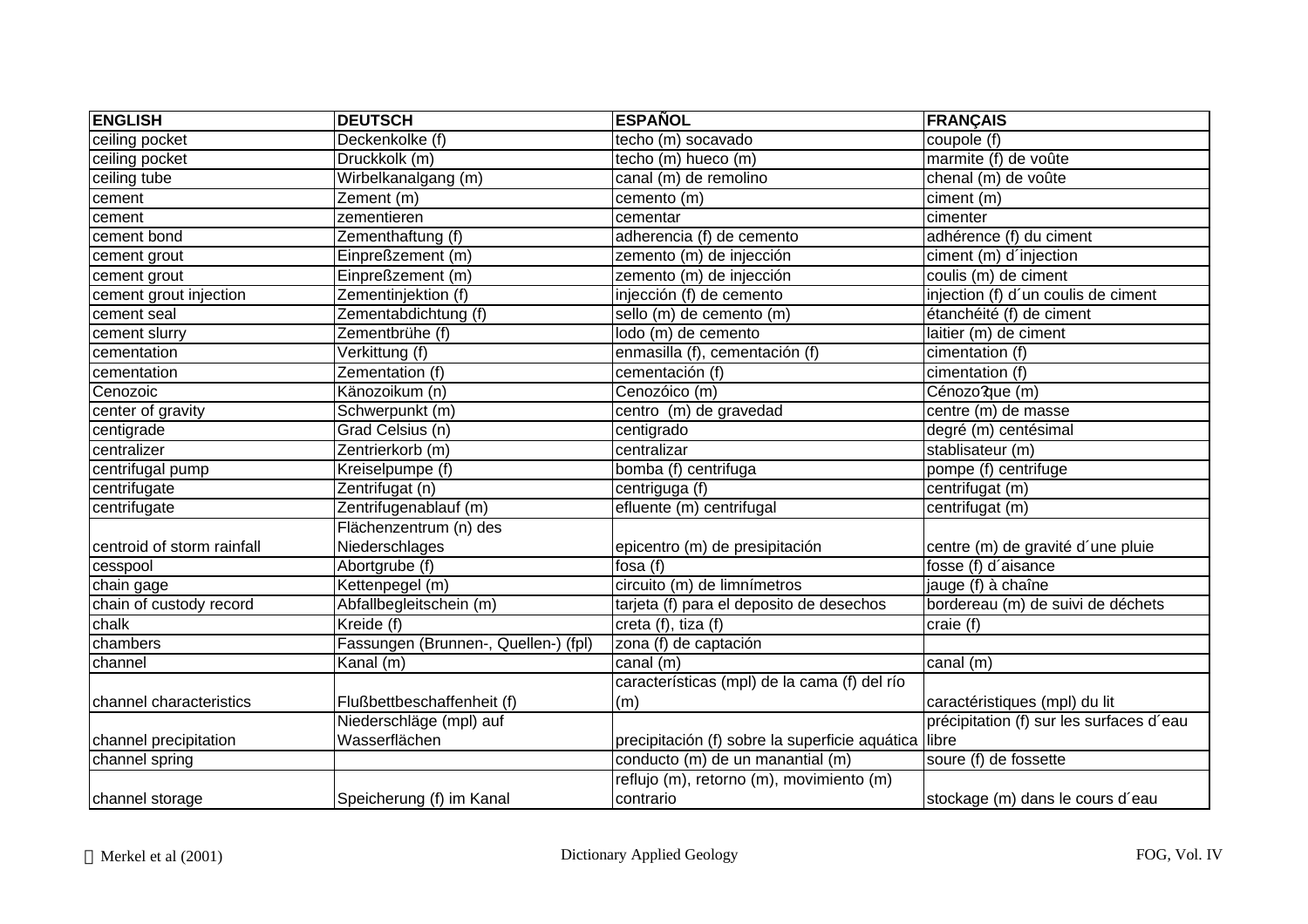| <b>ENGLISH</b>                | <b>DEUTSCH</b>                                                     | <b>ESPAÑOL</b>                        | <b>FRANÇAIS</b>                    |
|-------------------------------|--------------------------------------------------------------------|---------------------------------------|------------------------------------|
| characteristic curve          | Kennlinie (f)                                                      | curva característica                  | courbe (f) type                    |
|                               | charakteristischer Korndurchmesser                                 |                                       | diamètre (m) caractéristique       |
| characteristic grain diameter | (m)                                                                | diámetro (m) característico del grano | granulométrique                    |
|                               |                                                                    |                                       | diamètre (m) caractéristique       |
| characteristic grain diameter | Kennkorn (n)                                                       | diámetro (m) característico del grano | granulométrique                    |
| characteristic hydrograph     | Indikatorhydrograph (m)                                            | indicador (m) hidrográfico            | hydrogramme (m) indiciel           |
| charge                        | belasten                                                           | cargar                                | imputer                            |
| check                         | hindern                                                            | obstaculizar                          | réduire                            |
| checksum                      | Kontrollsumme (f)                                                  | suma (f) de control (m)               | somme (f) de contrôle              |
| checksum                      | Kontrollsumme (f)                                                  | suma (f) total                        | total (m) de contrôle              |
| checkvalve                    | Absperrventil (n)                                                  | válvula (f) de cierre                 | clapet (m) de fermeture            |
| chelating agent               | Komplexbildner (m)                                                 | agente (m) complejo                   | chélateur (m)                      |
| chelation                     | Chaelatisierung (f)                                                | compuesto (m) organometálico          | chélation (f)                      |
|                               |                                                                    |                                       |                                    |
| chelation                     | organo-metallische Komplexbildung (f) compuesto (m) organometálico |                                       | complexation (f) organo-métallique |
| chemical analysis             | chemische Analyse (f)                                              | análisis (m) químico                  | analyse (f) chimique               |
| chemical benchmark            | Vergleichssubstanz (f)                                             | sustancia (f) comparativa             | substance (f) comparative          |
| chemical bond                 | chemische Bindung (f)                                              | enlace (m) químico                    | liaison (f) chimique               |
| chemical compound             | chemische Verbindung (f)                                           | compuesto químico (m)                 | composé (m) chimique               |
| chemical deposit              | chemische Ausfällung (f)                                           | depósito (m) químico (m)              | dépôt (m) chimique                 |
| chemical equivalent           | chemisches Äquivalent (n)                                          | equivalente químico (m)               | $équivalent (m)$ chimique          |
| chemical formulation          | chemisches Präparat (n)                                            | formulación química (f)               | préparation (f) chimique           |
| chemical mobility             | chemische Mobilität (f)                                            | movilidad (f) química                 | mobilité (f) chimique              |
|                               | chemischer Sauerstoffbedarf (CSB)                                  |                                       |                                    |
| chemical oxygen demand (COD)  | (m)                                                                | demanda química de oxígeno (DQO)      | demande (f) chimique en oxygène    |
|                               |                                                                    |                                       | sédiments (mpl) par précipitation  |
| chemical sediments            | chemische Sedimente (npl)                                          | sedimentos (mpl) químicos             | chimique                           |
| chemical water treatment      | chemische Wasseraufbereitung (f)                                   | tratamiento (m) químico de agua (f)   | traitement (m) chimique de l'eau   |
| chemicals                     | Chemikalien (npl)                                                  | productos químicos                    | produits (mpl) chimiques           |
| chemisorption                 | Chemiesorption (f)                                                 | sorción (f) química                   | chimisorption (f)                  |
| chert                         | Feuerstein (m)                                                     | pedernal (m)                          | pierre (f) à feu                   |
| chert                         | Hornstein (m)                                                      | pedernal (m)                          | chaille $(f)$                      |
| chert                         | Hornstein (m)                                                      | pedernal (m)                          | silex $(m)$ impur                  |
| chimney                       | Kamin (m)                                                          | chimenea (f)                          | cheminée (f)                       |
| chimney                       | Schlot (m)                                                         | chimenea (f)                          | cheminée (f)                       |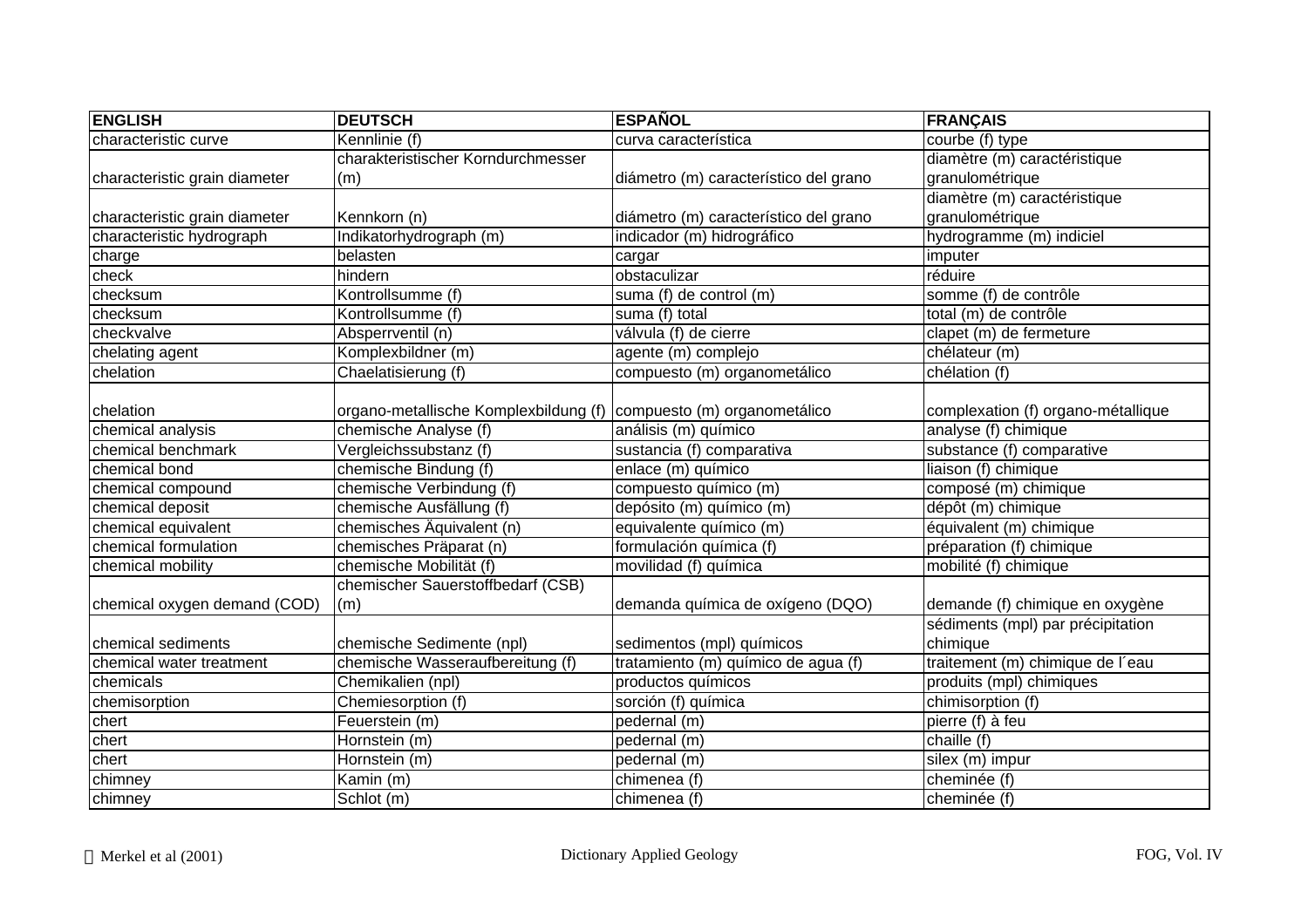| <b>ENGLISH</b>          | <b>DEUTSCH</b>                    | <b>ESPAÑOL</b>                           | <b>FRANÇAIS</b>                   |
|-------------------------|-----------------------------------|------------------------------------------|-----------------------------------|
| chisel edge             | Meißelschneide (f)                | corte (m) de cincel                      | tranchant (m) de l'outil          |
| chloramben              | Chloramben (n)                    | cloramben                                | chloramben (m)                    |
| chlordane               | Chlordan (n)                      | clordano (m)                             | chlordane (m)                     |
| chloride                | Chlorid (n)                       | cloruro (m)                              | chlorure (m)                      |
| chlorinated hydrocarbon | chlorierter Kohlenwasserstoff (m) | hidrocarburos (mpl) clorurados           | hydrocarbure (m) chloré           |
| chlorinated hydrocarbon | Chlorkohlenwasserstoff (m)        | hidrocarburo (m) clorado                 | hydrocarbure (m) chloré           |
| chlorinated hydrocarbon | <b>CKW</b>                        | hidrocarburo (m) clorado                 |                                   |
| chlorination            | Chlorierung (f)                   | cloración (f)                            | verdunisation (f)                 |
| chlorination            | Chlorung (f)                      | cloración (f)                            | chloration (f)                    |
| chlorine                | Chlor (n)                         | cloro (m)                                | chlore (m)                        |
| chlorine-free           | chlorfrei                         | cloruro libre                            | sans chlore                       |
| chlorite                | $\overline{Ch}$ lorit (n)         | clorita (f)                              | chlorite (m)                      |
| chlorobenzene           | Chlorbenzol (n)                   | clorobenceno (m)                         | monochlorobenzène (m)             |
| chlorodibromomethane    | Chlordibromomethan (n)            | clorodibromometano (m)                   | chlorodibromométhane (m)          |
| chloroethane            | Chlorethan (n)                    | cloroetano (m)                           | chloroéthane (m)                  |
| chloroethylvinyl ether  | Chlorethylvinyläther (m)          | cloroetilvinil eter                      | éther (m) chloroéthylvinylique    |
| chloroform              | Chloroform (n)                    | cloroformo (m)                           | chloroforme (m)                   |
| chloroform              | Chloroform (n)                    | cloroformo (m)                           | trichlorométhane (m)              |
| chloromethane           | Chlormethan (n)                   | clorometano                              | chlorométhane                     |
| chloromethane           | Chlormethan (n)                   | clorometano $(m)$ , metilcloruro $(m)$   | chlorure (m) de méthyle           |
| chlorophyll             | Blattgrün $(n)$                   | clorofila (f)                            | chlorophylle (f)                  |
| chlorophyll             | Chlorophyll (n)                   | clorofila (f)                            | chlorophylle (f)                  |
| chloropyrifos           | Chlorpyrifos (n)                  | cloropirífo (m)                          | chloropyrifose (m)                |
| C-horizon               | C-Horizont (m)                    | zona de alteración rocosa                | horizon-C (m)                     |
|                         |                                   |                                          | zone (f) de la roche mère en voie |
| C-horizon               | C-Horizont (m)                    | zona de alteración rocosa                | d'altération                      |
|                         | Zone (f) der angewitterten        |                                          |                                   |
| C-horizon               | Ausgangsgesteins                  | zona de alteración rocosa                | zone (f) de départ                |
| chromatogram            | Chromatogramm (n)                 | cromatograma (m)                         | chromatogramme (m)                |
| chromium                | Chrom (n)                         | chromo (m)                               | chrome (m)                        |
| chronic exposure        | Dauerexponierung (f)              | exposición (f) persistente               | exposition (f) chronique          |
|                         |                                   | taladro (m) de percusión, barrena (f) de |                                   |
| chrun drill             | Schlagbohrer (m)                  | percusión                                | foreuse (f) à percussion          |
| chrysene                | Chrysen (n)                       | criseno                                  | chrysène (m)                      |
| chute                   | Auslaufstutzen (m)                | tubo (m) de salida                       | chute (f)                         |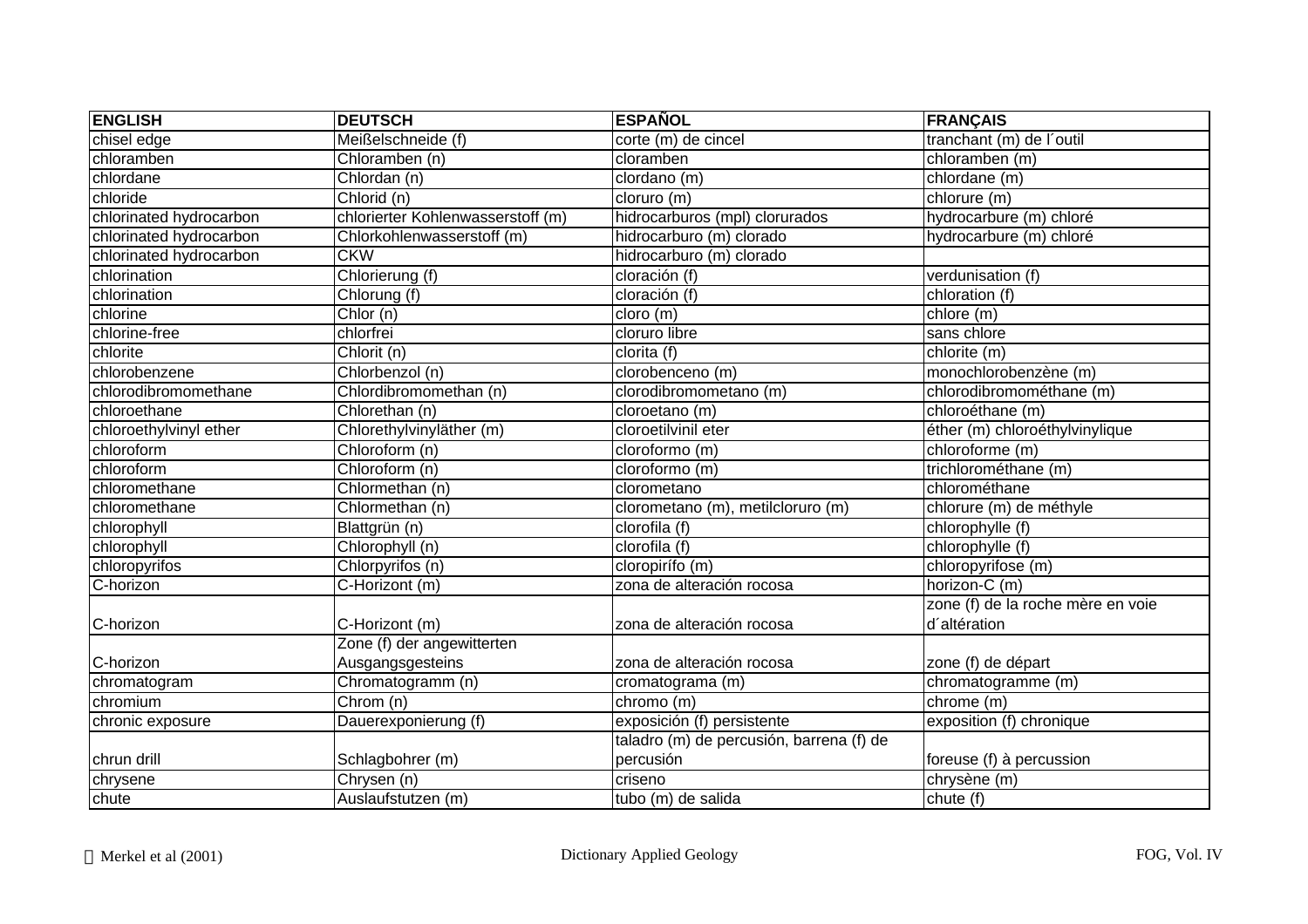| <b>ENGLISH</b>        | <b>DEUTSCH</b>            | <b>ESPAÑOL</b>                   | <b>FRANÇAIS</b>              |
|-----------------------|---------------------------|----------------------------------|------------------------------|
| cinder tuff           | Aschentuff (m)            | toba $(f)$                       | tuf (m) à cendres            |
| cinnabar              | Zinnober (n)              | cinabrio (m)                     | cinabre (m)                  |
| circle of influence   | Absenkungsbereich (m)     | descenso (m) de la capa freática | cercle (m) d'influence       |
| circle of influence   | Absenkungsbereich (m)     | perímetro (m) de asentamiento    | périmètre (m) d'appel        |
| circle of influence   | Absenkungsbereich (m)     | perímetro (m) de hundimiento     | périmètre (m) d'alimentation |
| circulate             | im Kreislauf führen       | dirigir en circuito              | faire circuler               |
| circulate             | im Kreislauf führen       | guiar en circuito                | cycler                       |
| circulate             | umwälzen                  | rodaje(m)                        | faire circuler               |
| circulate             | zirkulieren               | circular                         | cycler                       |
| cirque glacier        | Kargletscher (m)          | glaciar (m) hueco                | glacier (m) de cirque        |
| cistern               | Zisterne (f)              | cisterna (f)                     | citerne (f)                  |
| cladding              | Verkleidung (f)           | blindado (m)                     |                              |
| clam shell            | Greifbagger (m)           | concha (f) de almeja (f)         | drague (f) à grappin         |
| clarification         | Klärung (f)               | clarificación (f)                | clarification (f)            |
| clastic rock          | klastisches Gestein (n)   | rocas (fpl) clásticas            | roche (f) détritique         |
| clay                  | Ton(m)                    | arcilla(f)                       | argile (f)                   |
| clay liner            | Tonschichtauskleidung (f) | ademe (m) arcilloso              | sous-couche (f) d'argile     |
| clay liner            | Tonschichtauskleidung (f) | revestimiento (m) arcilloso      | écran (m) argileux           |
| clay mineral          | Tonmineral (n)            | mineral (m) arcilloso            | minéraux (mpl) argileux      |
| clay mineral analyzes | Tonmineralanalyse (f)     |                                  |                              |
| clay pan              | Lehmschicht (f)           | capa (f) de lodo (m)             | banc (m) de glaise           |
| clay pan              | Tonschicht (f)            | capa (f) de arcilla (f)          | banc (m) de glaise           |
| clay particle         | Tonteilchen (n)           | partícula (f) arcillosa          | particule (f) d'argile       |
| clay pit              | Tongrube (f)              | mina (f) de arcilla (f)          | glaisière (f) argillière     |
| clay plug             | Tonpfropfen (m)           | tapón (m) arcilloso              | bouchon (m) argileux         |
| clay size             | Tonkornfraktion (f)       | extensión (f) arcillosa          | argile (f)                   |
| clayey sand           | toniger Sand (m)          | arena (f) arcillosa              | sable (m) argileux           |
| claystone             | Tonstein (m)              | piedra (f) arcillosa             | roche (f) argileuse          |
| clean sand            | reiner Sand $(m)$         | arena (f) limpia (f)             | sable (m) propre             |
| clean sand            | reiner Sand (m)           | arena (f) pura (f)               | sable $(m)$ pur              |
| clean technique       | aktiver Gletscher (m)     | glaciar (m) activo               | glacier (m) actif            |
| clean technique       | Reinraumtechnik (f)       |                                  |                              |
| cleanout drain        | Ablaßöffnung (f)          | registro de drenaje (m)          | trou (m) de vidange          |
| clear                 | klar                      | claro                            | clair                        |
| clear                 | löschen                   | transparente                     | effacer                      |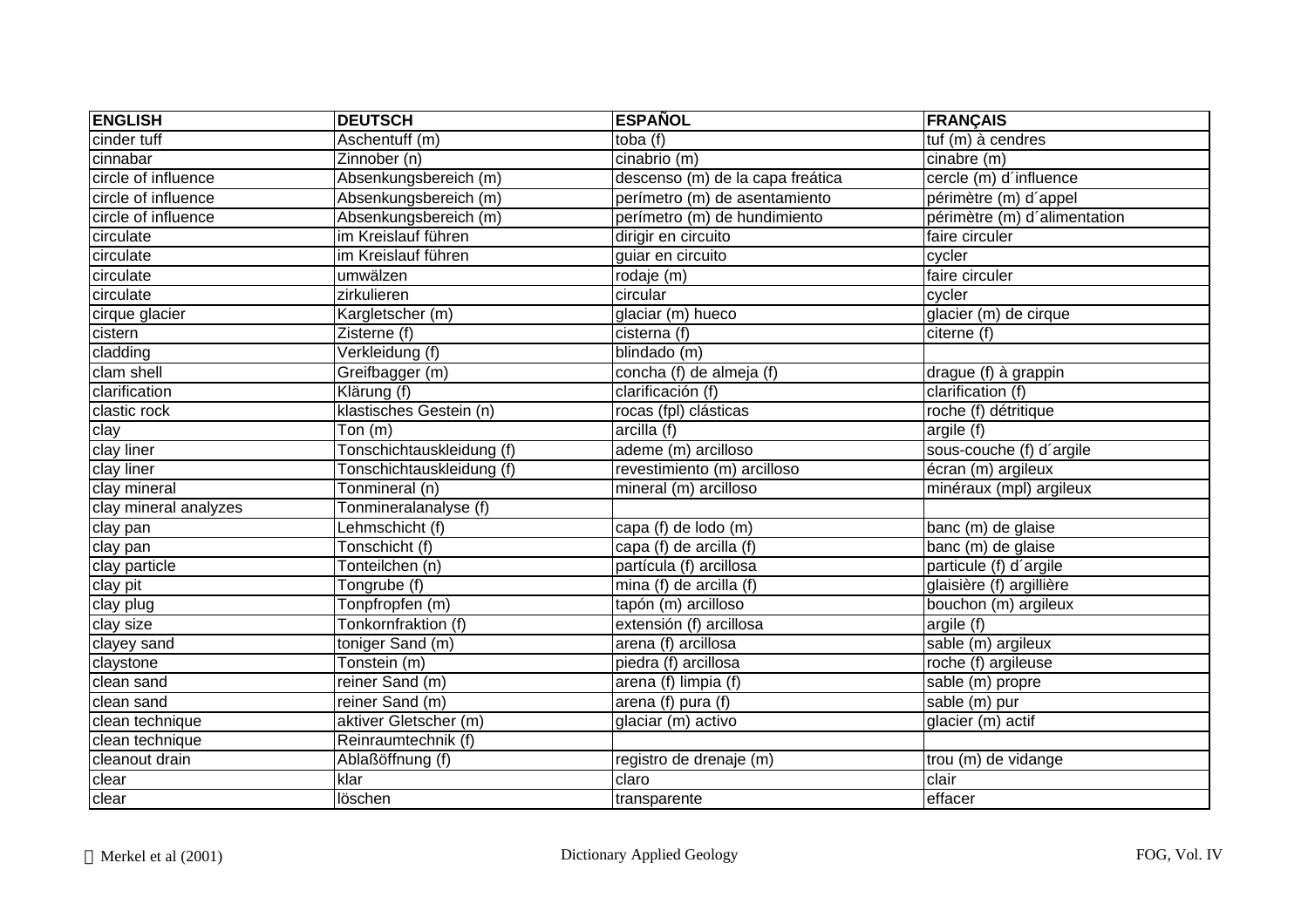| <b>ENGLISH</b>                | <b>DEUTSCH</b>                   | <b>ESPAÑOL</b>                     | <b>FRANÇAIS</b>              |
|-------------------------------|----------------------------------|------------------------------------|------------------------------|
| clear                         | zurückstellen                    | aclarar                            | rappeler à zéro              |
| clear                         | zurückstellen                    | aclarar                            | remmettre à zéro             |
| clear cutting                 | Kahlschlag (m)                   | corte (m) limpio                   | coupe (f) à blanc estoc      |
| clearwell                     | Trinkwasservorratsbehälter (m)   | depósito (m) de agua (f) clara (f) | réservoir (m) d'eau portable |
| cleavage                      | Klüftung (f)                     | hendidura (f)                      | clivage (m)                  |
| cleavage                      | Spaltbarkeit (f)                 | resquebrajadura (f)                | clivage (m)                  |
| cliff                         | Klippe (f)                       | barranca (f)                       | écueil (m)                   |
| climate                       | Klima $(n)$                      | clima(m)                           | climat(m)                    |
| climatic change               | Klimaänderung (f)                | cambio (m) del clima (m)           | modification (f) du climat   |
| climatic factor               | Klimafaktor (m)                  | factor (m) del clima (m)           | facteur (m) climatique       |
| climax state                  | Klimaxstadium (n)                | condición (f) culminante           | stade (m) climacique         |
| clints                        | Schratten (mpl)                  |                                    | lapiaz (m)                   |
| clints                        | Schratten (mpl)                  |                                    | lapiés (mpl)                 |
| clippings                     | Verschnitt (m)                   | recortes (mpl)                     | résidu (m) de coupage        |
| clock                         | Schrittimpuls (m)                | reloj (m)                          | horloge (m)                  |
| clock                         | Taktgeber (m)                    | cronometrar                        | horloge (m)                  |
| clod                          | Klumpen (m)                      | terrón (m)                         | motte (f)                    |
| clod                          | Scholle (f)                      | terruño (m)                        | motte (f)                    |
| clog                          | verkleben                        | obtrucción                         | colmater                     |
| clog                          | verstopfen                       | tapar                              | colmater                     |
| cloggy                        | klumpig                          | pegajoso (m)                       | grumeleux                    |
| closed basin                  | abflußloses Becken (n)           | cuenca (f) sin desagüe (m)         | bassin (m) clos              |
| closed boundary               | undurchlässige Berandung (f)     | frontera (f) cerrada               | limite (f) étanche           |
| closed depression             | geschlossenes Becken (n)         | cuenca (f) cerrada                 | bassin (m) fermé             |
| closed lake                   | abflußloser See (m)              | lago (m) sin desagüe (m)           | lac (m) fermé                |
| closed lake                   | Endsee (m)                       | lago (m) cerrado                   | lac (m) fermé                |
| clots                         | Klümpchen (n)                    | coágulos (m)                       |                              |
| cloud                         | Wolke $(f)$                      | nube (f)                           | nuage (m)                    |
| cloudburst                    | Wolkenbruch (m)                  | chaparrón (m)                      | averse (f) torrentielle      |
| cloudburst                    | Wolkenbruch (m)                  | chaparrón (m)                      | pluie (f) torrentielle       |
| cluster                       | Gruppe                           | grupo (m)                          |                              |
| cluster analysis              | Clusteranalyse (f)               | análisis de grupo (m)              | analyse (f) groupe           |
| cluster analysis (automatic)  | Clusteranalyse (f) (automatisch) |                                    |                              |
| cluster analysis (supervised) | Clusteranalyse (f) (überwacht)   |                                    |                              |
| coagulation                   | Koagulation (f)                  | coagulación (f)                    | caogulation (f)              |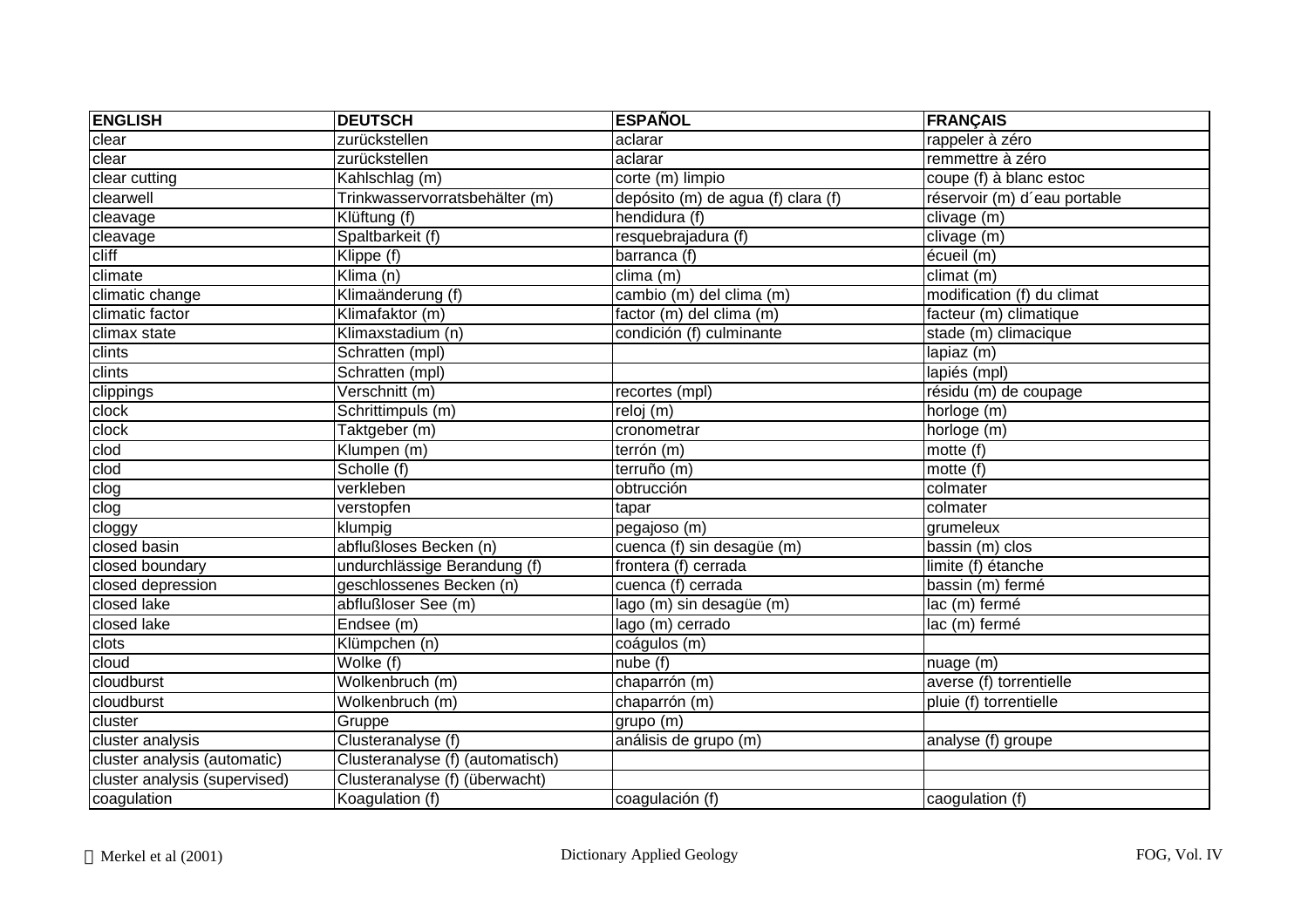| <b>ENGLISH</b>              | <b>DEUTSCH</b>                    | <b>ESPAÑOL</b>                       | <b>FRANÇAIS</b>                 |
|-----------------------------|-----------------------------------|--------------------------------------|---------------------------------|
| coagulation                 | Zusammenballung (f)               | coagulación (f)                      | caogulation (f)                 |
| coal                        | Kohle (f)                         | carbón (m)                           | charbon (m)                     |
| coal                        | Kohle (f)                         | carbón (m)                           | houille (f)                     |
| coal seam                   | Kohleflöz (n)                     | veta (f) de carbón (m)               | couche (f) de houille           |
| coal tar                    | Steinkohleteer (m)                | brea (f) de carbón (m)               | goudron (m) d'houille           |
| coarse sand                 | Grobsand (m)                      | arena (f) gruesa (f)                 | sable (m) grossier              |
| coarseness                  | Grobkörnigkeit (f)                | grosor (m)                           | grossièreté (f)                 |
| coastal aquifer             | küstennaher Grundwasserleiter (m) | acuífero (m) costero                 | couche (f) aquifer litoral      |
| coastal plain               | Küstenebene (f)                   | plano (m) costera                    | plaine (f) côtière              |
| coastal plain               | Küstenebene (f)                   | valle costero (m)                    | plaine (f) littorale            |
| coastal pollution           | Verunreinigung (f) der Küste      | contaminación costera                | pollution (f) côtière           |
| coastline                   | Küstenlinie (f)                   | línea de costa                       | ligne (f) de côte               |
| coating                     | Auskleidung (f)                   | revestimiento                        | revêtement (m)                  |
| coating                     | Überzug (m)                       | cubierta (f)                         | revêtement (m)                  |
| cobalt                      | Kobalt (n)                        | cobalto (m)                          | cobalt (m)                      |
| co-disposal                 | Mischverkippung (f)               | co-disposición (f)                   | enfouillement (m) conjoint      |
| coefficient of permeability | Durchlässigkeitsbeiwert (m)       | coeficiente (m) de permeabilidad (f) | coefficient (m) de perméabilité |
| coefficient of variation    | relative Streuung (f)             | coeficiente (m) de variación         | indice (m) de variation         |
| cohesion                    | Bindigkeit (f)                    | coherencia (f)                       | cohésion (f)                    |
| cohesion                    | Haftfestigkeit (f)                | cohesión                             | cohérence (f)                   |
| cohesion                    | Kohärenz (f)                      | adhesión                             | cohérence (f)                   |
| cohesion                    | Kohäsion (f)                      | cohesión (f)                         | cohésion (f)                    |
| cold box                    | Kühlbox (f)                       |                                      |                                 |
| cold front                  | Kaltfront (f)                     | frente (m) frío                      |                                 |
| coliform organism           | Kolibakterium                     | organismos coliformes                | colibacille (m)                 |
| collapse                    | Einsturz (m)                      | colapso (m)                          | écrasement (m)                  |
| collapse                    | Zusammenbruch (m)                 | colapso(m)                           | écrasement (m)                  |
| collapse doline             | Einsturzdoline (f)                | colapso (m) doline                   | doline (f) d'effondrement       |
| collapse sinkhole           | Einsturzschlund (m)               | abertura (f) del colapso (m)         | gouffre (m) d'effondrement      |
| collapse sinkhole           | Erdfall (m)                       | drene (m) del colapso (m)            | gouffre (m) d'effondrement      |
| collecting main             | Sammelleitung (f)                 | colector (m) principal               | collectuer (m) principal        |
| collector well              | Horizontalfilterbrunnen (m)       | pozo (m) colector                    | puits (m) collecteur            |
| collector well              | Sammelbrunnen (m)                 | pozo (m) recolector                  | puits (m) collecteur            |
| colliery                    | Steinkohlebergwerk (n)            | mina (f) de carbón (m)               | houillère (f)                   |
| colling water               | Kühlwasser (n)                    | agua (f) de enfriamiento (m)         | eau (f) de refroidissement      |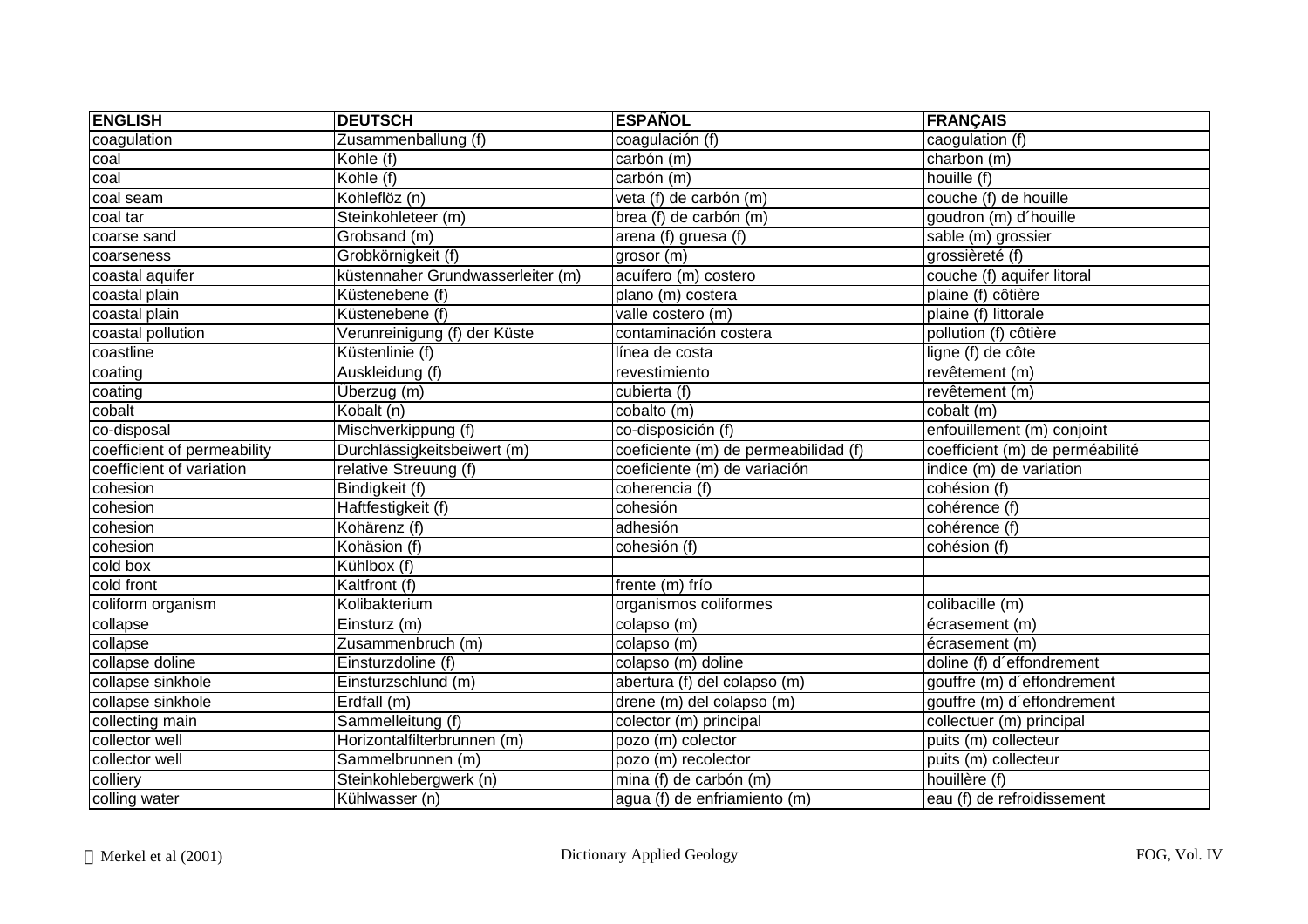| <b>ENGLISH</b>                            | <b>DEUTSCH</b>                                      | <b>ESPAÑOL</b>                                                                    | <b>FRANÇAIS</b>                                                  |
|-------------------------------------------|-----------------------------------------------------|-----------------------------------------------------------------------------------|------------------------------------------------------------------|
| collision                                 | Kollision (f)                                       | colisión (f)                                                                      | collision (f)                                                    |
| colloid                                   | Kolloid (n)                                         | coloide (m)                                                                       | collo de (m)                                                     |
| coloration                                | $\overline{\mathsf{F}}$ ärbung (f)                  | coloración (f)                                                                    | coloration (f)                                                   |
| colorimeter                               | Colorimeter (n)                                     | colorímetro (m)                                                                   | colorimètre (m)                                                  |
| columnar jointing                         | Klüftung (f) der Säulen (~Basalt)                   | unión (f) columnar                                                                | disjonction (f) en colonnes                                      |
| combined ammonia                          | Summe (f) der Stickstoffverbindungen                | amonio combinado                                                                  | azote (m) albumino?de                                            |
| combined sewer                            | Mischkanalsystem (n)                                |                                                                                   |                                                                  |
| combined sewer system                     | Mischkanalisation (f)                               | sistema (m) combinado de alcantarilla (f)                                         | système (m) unitaire                                             |
| combined sewerage                         | Mischentwässerung (f)                               | sistema (m) combinado de alcantarillas (fpl) réseau (m) unitaire d'assainissement |                                                                  |
|                                           |                                                     | sistema (m) combinado de aguas negras                                             |                                                                  |
| combined sewerage<br>combustible material | Mischsystem (f) (~Kanal)<br>brennbares Material (n) | (fpl)<br>material combustible                                                     | réseau (m) unitaire d'assainissement<br>matériau (m) combustible |
| commercial waste                          | Gewerbemüll (m)                                     | desperdicio (m) comercial                                                         | déchets (mpl) commerciaux                                        |
| commercial waste                          | Industrieabfälle (mpl)                              | desecho (m) comercial                                                             | déchets (mpl) commerciaux                                        |
| comminution                               | Zerkleinerung (f)                                   | división (f) de partículas (fpl) diminutas                                        | comminution (f)                                                  |
| comminution                               | Zerkleinerung (f)                                   | pulverización (f)                                                                 | broyage (m)                                                      |
| comminution                               | Zerkleinerung (f)                                   | trituración (f)                                                                   | concassage (m)                                                   |
| common salt                               | Kochsalz (n)                                        | sal (f) común                                                                     | sel (m) ordinaire                                                |
| communicating vessels                     | kommunizierende Gefäße (npl)                        | vasos (mpl) comunicantes                                                          | vases (mpl) communicants                                         |
| community                                 | Artengemeinschaft (f)                               | asociación (f) ecológica                                                          | association (f) écologique                                       |
| community                                 | Artengemeinschaft (f)                               | comunidad                                                                         | communauté (f) d'organismes                                      |
| compact structure                         | dichtes Gefüge (n)                                  | estructura (f) compacta                                                           |                                                                  |
| compaction                                | Kompaktion (f)                                      | compactación (f)                                                                  | compaction (f)                                                   |
| compaction                                | Verdichtung (f)                                     | consolidación (f)                                                                 | compaction (f)                                                   |
| compass                                   | Kompaß (m)                                          | brújula (f)                                                                       | compas (m)                                                       |
| compass                                   | Kompaß (m)                                          | compás (m)                                                                        | boussole (f)                                                     |
| compatibility                             | Verträglichkeit (f)                                 | compatibilidad (f)                                                                | compatibilité (f)                                                |
| compensation water                        | Zuschußwasser (n)                                   | agua (f) de compensación                                                          | eau (f) de compensation                                          |
| compilation                               | Zusammentrag (m)                                    | compilación                                                                       | compilation (f)                                                  |
| compile                                   | zusammentragen                                      | compilar                                                                          | compiler                                                         |
| complete penetration of well              | vollkommener Brunnen (m)                            | pozo de penetración completa                                                      | pénétration (f) complète d'un puits                              |
| complete water analysis                   | Vollanalyse (f)                                     | análisis (m) completo                                                             | analyse (f) complète                                             |
| complex                                   | Komplex (m)                                         | complejo (m)                                                                      | complexe (m)                                                     |
| complexation                              | Komplexierung (f)                                   | complicación (f)                                                                  | complexation (f)                                                 |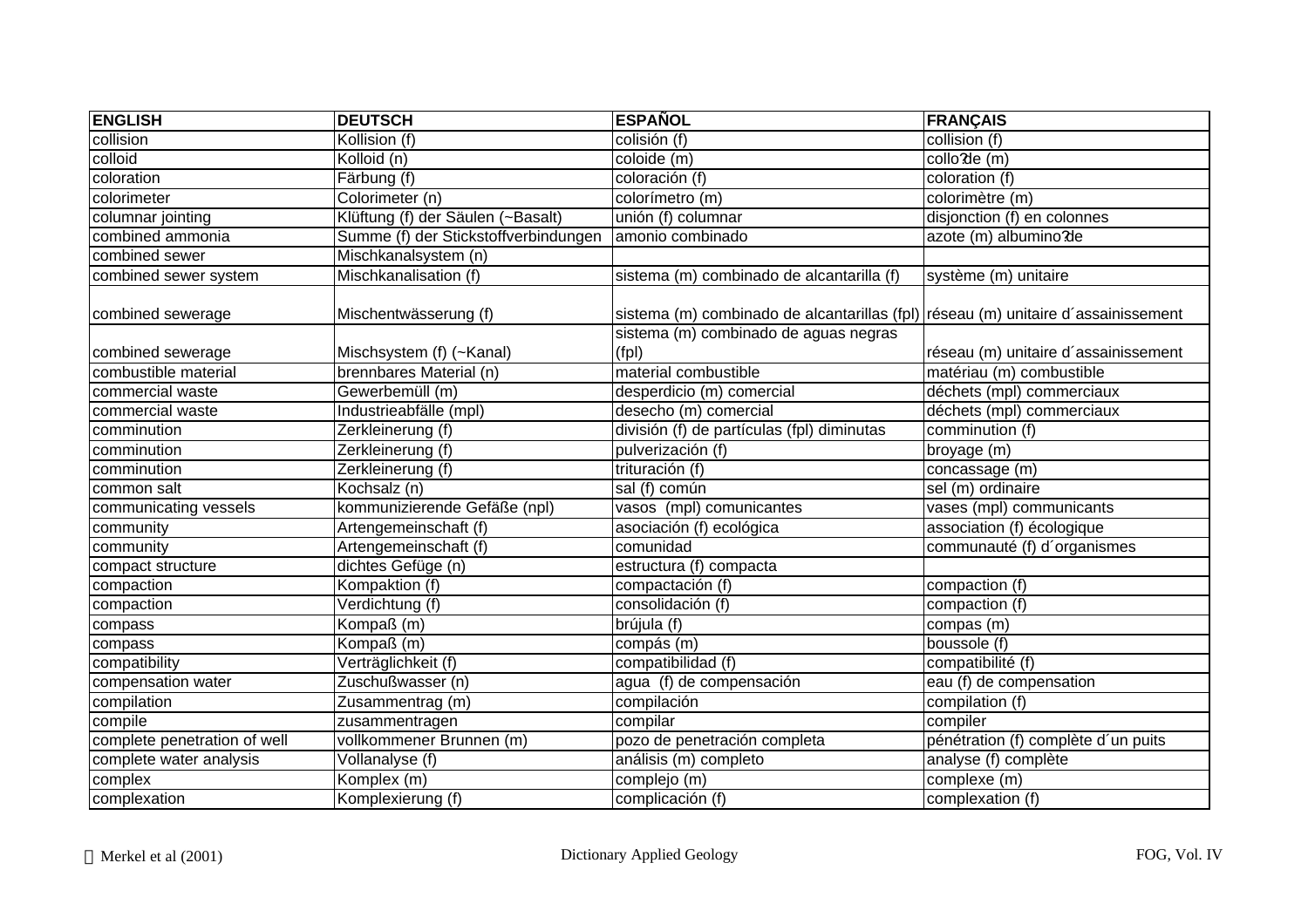| <b>ENGLISH</b>           | <b>DEUTSCH</b>                  | <b>ESPAÑOL</b>                             | <b>FRANÇAIS</b>                      |
|--------------------------|---------------------------------|--------------------------------------------|--------------------------------------|
| complexation constant    | akute Vergiftung (f)            | intoxicación (f) aguda                     | intoxication (f) aigüe               |
| complexation constant    | Komplexbildungskonstante (f)    |                                            |                                      |
| complexing               | Komplexierung (f)               | complicación (f)                           | complexation (f)                     |
| component                | Komponente (f)                  | componente (m)                             | composante (f)                       |
| composite piles          | Verbundpfähle (mpl)             | pilotes (mpl) compuestos                   |                                      |
| composite sample         | Mischprobe (f)                  | muestra (f) compuesta                      | échantillon (m) composite            |
| composite sample         | Sammelprobe (f)                 | especimen (m) compuesto                    | échantillon (m) composite            |
| composition              | Zusammensetzung (f)             | composición (f)                            | composition (f)                      |
| compostable waste        | kompostierbarer Abfall (m)      | desperdicio (m) para acondicionar          | déchet (m) compostable               |
|                          |                                 | acondicionamiento de material (m)          |                                      |
| composting               | Kompostierung (f)               | putrefacto (m)                             | compostage (m)                       |
| compound hydrograph      | Dichtes Gefüge (n)              | hidrógrafo combinado (m)                   | hydrogramme (m) complexe             |
| comprehensive law        | Rahmengesetzgebung (f)          | ley comprensiva (f)                        | loi-cadre (f)                        |
| compressed air           | Druckluft (f)                   | aire (m) comprimido                        | air (m) comprimé                     |
| compressed air           | Preßluft (f)                    | aire (m) a presión                         | air (m) comprimé                     |
| compressibility          | Kompressibilität (f)            | compresibilidad (f)                        | compressibilité (f)                  |
| compression wave         | Druckwelle (f)                  | onda (f) de compresión                     | onde (f) de compression              |
| compressional water      | Kompressionswasser (n)          | agua (f) compresional                      | eau (f) de compression               |
| compressive strength     | Druckfestigkeit (f)             | onda (f) de compresiva                     | résistance (f) à la compression      |
| compressor               | Kompressor (m)                  | condensado (m)                             | condensat (m)                        |
| concentration            | Gehalt (m)                      | contenido (m)                              | teneur (f)                           |
| concentration            | Konzentration (f)               | concentración (f)                          | concentration (f)                    |
| conceptual framework     | konzeptionelles Modell (n)      | modelo (m) conceptual                      | modèle (m) conceptuel                |
| concrete                 | Beton (m)                       | concreto (m)                               | béton (m)                            |
| concrete mixer           | Zementmischmaschine (f)         | mezcladora (f) de concreto                 | bétonniére (f)                       |
| concretion               | Konkretion (f)                  | concreción (f)                             | concrétion (f)                       |
| concurrency              | gleichzeitige Ausführung (f)    | concurrencia                               | exécution (f) simultanée             |
| condensate               | Kondensat (n)                   | condensado (m)                             | condensat (m)                        |
| condensation nucleus     | Kondensationskern (m)           | núcleo (m) de condensación (f)             | noyau (m) de condensation            |
| conditioning process     | Aufbereitungsverfahren (n)      | proceso (m) de preparación (f)             | procédé (m) de préparation           |
|                          | Analogmodell (n) mit elektrisch |                                            |                                      |
| conductive-liquid analog | leitender Flüssigkeit           | analogía (f) de líquido (m) conductivo (m) | analogie (f) par cuve électrolytique |
|                          | Analogmodell (n) mit elektrisch |                                            |                                      |
| conductive-sheet analog  | leitender Schicht               | analogía (f) de lámina (f) conductiva (f)  | analogie (f) tissu conducteur        |
| conductivity             | Leitfähigkeit (f)               | conductividad (f)                          | conductibilité (f)                   |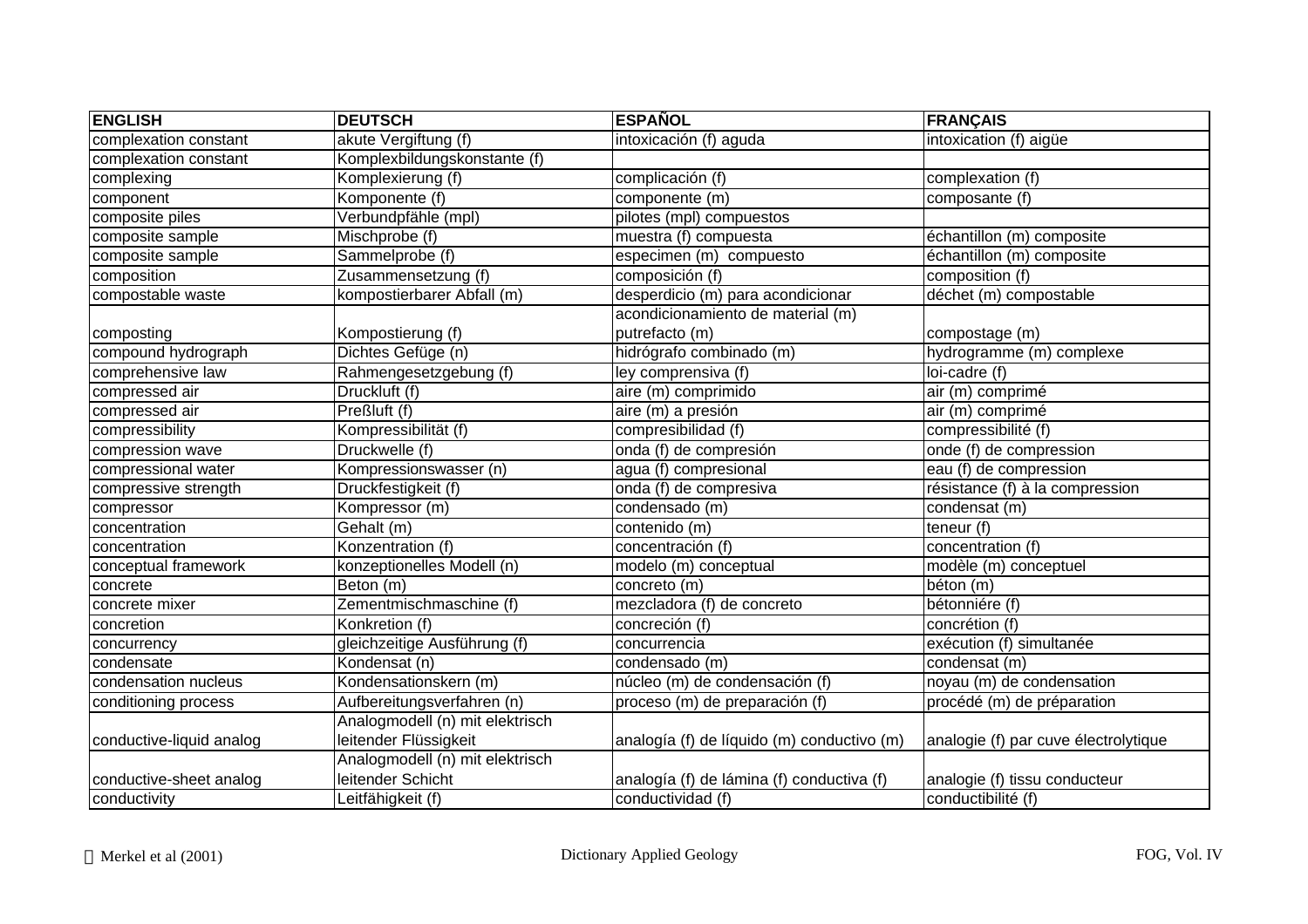| <b>ENGLISH</b>        | <b>DEUTSCH</b>                   | <b>ESPAÑOL</b>                    | <b>FRANÇAIS</b>                    |
|-----------------------|----------------------------------|-----------------------------------|------------------------------------|
| conductivity detector | Leitfähigkeitsdetektor (m)       |                                   |                                    |
| conductor             | Leiter (m)                       | conductor (m)                     | conducteur (m)                     |
| conduit               | Leitung (f)                      | conducto                          | conduite (f)                       |
| cone karst            | Kegelkarst (m)                   | cono kárstico                     | karst (m) à pitons                 |
| cone of depression    | Absenkungstrichter (m)           | cono (m) de depresión (f)         | cône (m) de dépression             |
| cone of depression    | Absenkungstrichter (m)           | cono (m) de depresión (f)         | cône (m) de rabattement            |
| cone of impression    | Auffülltrichter (m)              | cono (m) de impresión (f)         | cône (m) de relèvement             |
| cone of influence     | Absenkungstrichter (m)           | cono (m) de influencia            | cône (m) d'appel                   |
| cone of influence     | Einflußtrichter (m)              | cono (m) de afectación            | cône (m) d'appel                   |
| cone of recharge      | Auffülltrichter (m)              | cono (m) de recarga (f)           | cône (m) de recharge               |
| confidence interval   | Vertrauensbereich (m)            | intervalo (m) de confianza        | intervalle (f) de confiance        |
| confined              | gespannt                         | confinado                         | captif                             |
| confined aquifer      | gespannter Grundwasserleiter (m) | acuífero (m) confinado            | aquifère (m) à nappe captive       |
|                       | Fließen (n) von gespanntem       |                                   |                                    |
| confined flow         | Grundwasser                      | flujo (m) confinado               | écoulement (m) de la nappe captive |
| confining bed         | Grundwassersperrschicht (f)      | capa (f) confinada                | couche (f) imperméable             |
| confining bed         | undurchlässige Schicht (f)       | capa (f) impermeable              | couche (f) imperméable             |
| confining stratum     | undurchlässige Schicht (f)       | sello (m)                         | couche (f) imperméable             |
| confluence            | Zusammenfluß (m)                 | confluencia (f)                   | confluent (m)                      |
| conformal mapping     | konforme Abbildung (f)           | cartografía (f) conformante       | transformation (f) conforme        |
| conformal mapping     | konforme Abbildung (f)           | cartografía (f) de ajuste         | représentation (f) conforme        |
| congealed lava crust  | Erstarrungskruste (f)            | corteza (f) congelada (f) de lava | carapace (f) figée                 |
| congealing process    | Erkaltung (f)                    | proceso (m) de congelación (f)    | congélation (f)                    |
| congealing process    | Erstarrungsprozeß (m)            | método (m) de congelación (f)     | congélation (f)                    |
| congealing process    | Gefrierprozeß (m)                | congelación (f)                   | congélation (f)                    |
| conglomerate          | Konglomerat (m)                  | conglomerado (m)                  | conglomérat (m)                    |
| congruent solution    | kongruente Lösung (f)            | solución (f) congruente           | solution (f) congruente            |
| coniferous forest     | Nadelwald (m)                    | bósque de coníferas               | forêt (f) résineuse                |
| conjunctive use       | Verbundwirtschaft (f)            | uso conjunto                      | utilisation (f) jointe             |
| connate water         | ursprüngliches Porenwasser (n)   | agua (f) conata                   | eaux (fpl) connées                 |
| connection            | Verbindung (f)                   | conección (f)                     | connexion $(f)$                    |
| consequent river      | konsequenter Fluß (m)            | río (m) consecuente               | rivière (f) conséquente            |
| conservation          | Konservierung (f)                | conservación (f)                  | conservation (f)                   |
| conservation equation | Erhaltungsgleichung (f)          | ecuación (f) de conservación (f)  | équation (f) de conservation       |
| conservation law      | Erhaltungssatz (m)               | ley (f) de conservación           | loi (f) de conservatiom            |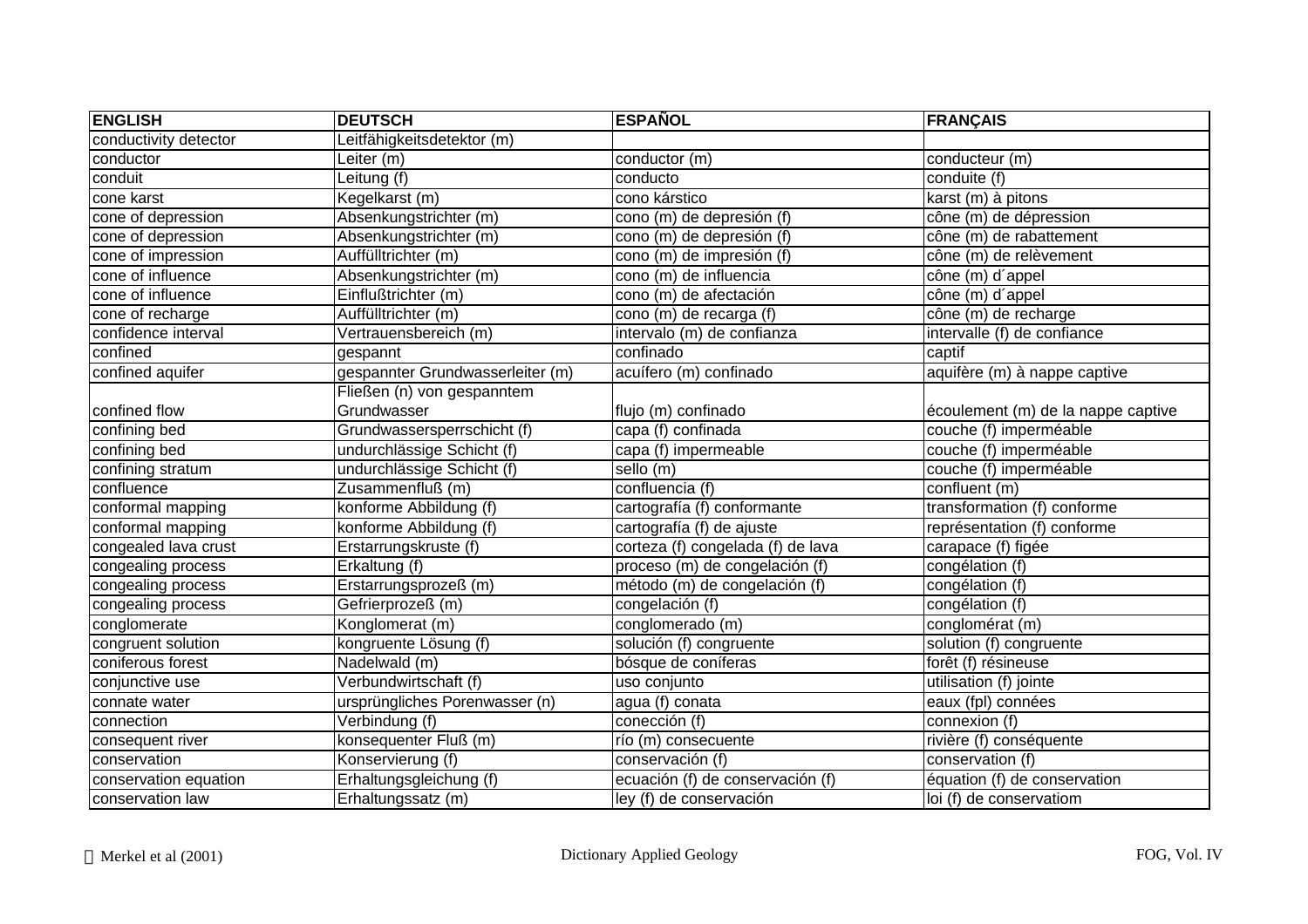| <b>ENGLISH</b>         | <b>DEUTSCH</b>                                                  | <b>ESPAÑOL</b>                      | <b>FRANÇAIS</b>                    |
|------------------------|-----------------------------------------------------------------|-------------------------------------|------------------------------------|
| conservative           | konservativ                                                     | conservador                         | conservatif                        |
| conservative tracer    | inerter Tracer (m)                                              | trazador (m) inerte                 | traceur (m) non-réactif            |
| consistency limits     | Konsistenzgrenzen (fpl)                                         | límite (m) de consistencia (f)      |                                    |
| consolidated rock      | verfestigtes Gestein (n)                                        | roca (f) consolidada                | roche (f) lapidifiée               |
| consolidation          | Verfestigung (f)                                                | compactación (f)                    | lapidification (f)                 |
| consolidation          | Verfestigung (f)                                                | consolidación (f)                   | consolidation (f)                  |
| constant               | Festwert (m)                                                    | constante (m)                       | constante (f)                      |
| constant               | Konstante (f)                                                   | permanente (m)                      | constante (f)                      |
| constant head boundary | Festpotentialberandung (f)                                      | límite de calor constante           | limite (f) à potentiel constant    |
| constant head boundary | Randbedingung 1. Art                                            | irrigación (f) de reserva (f)       | irrigation (f) de réserve          |
| constant head test     | Versuch (m) mit konstanter Druckhöhe  prueba de calor constante |                                     | test (m) en charge constante       |
| constituent            | Bestandteil (m)                                                 | componente (m)                      | composant (m)                      |
| constraints            | Eingrenzungen (fpl)                                             | restricción (f)                     | contraintes (fpl)                  |
| constraints            | Spannungen (fpl)                                                | $coto$ (m)                          | contraintes (fpl)                  |
| constriction           | Einschnürung (f)                                                | constricción (f)                    | étranglement (m)                   |
| constriction           | Einschnürung (f)                                                | estrangulamiento                    | section (f) étranglée              |
| construct              | bauen                                                           | construir                           | construire                         |
| construction site      | Baustelle (f)                                                   | sitio (m) de construcción (f)       | chantier (m)                       |
| construction waste     | Bauschutt (m)                                                   | escombros (mpl)                     | décombres (mpl)                    |
| construction waste     | Trümmer (f)                                                     | desperdicio (m) de construcción (f) | décombres (mpl)                    |
| consumers              | heterotrophe Lebewesen (npl)                                    | consumidores (mpl)                  | hétérotrophs (mpl)                 |
| consumers              | Konsumenten (mpl)                                               | consumidores (mpl)                  | consommateurs (mpl)                |
| consumption            | Verbrauch (m)                                                   | consumo (m)                         | consommation (f)                   |
| consumptive use        | Gesamtrverbrauch (m)                                            | consumo (m) total                   | consommation (f) totale            |
| contact angle          | Randwinkel (m)                                                  | ángulo (m) contacto (m)             | angle (m) de raccordement          |
| contact load           | Geschiebelast (f)                                               | carga (f) de contacto               | charge (f) de la couche du lit     |
| contact log            | Kontaktlog (n)                                                  | diagrafía (f) de contacto           | diagraphie (f) de contact          |
| contact log            | Kontaktlog (n)                                                  | diagrafía (f) de contacto           | diagraphie (f) de paroi            |
| contact log            | Mikrolog (n)                                                    | diagrafía (g) de microresistividad  | diagraphie (f) de microrésistivité |
| contact plane          | Berührungsfläche (f)                                            | plano de contacto                   | surface (f) de contact             |
| contact plane          | Grenzfläche (f)                                                 | plano (m) de contacto (m)           | surface (f) de séparation          |
| contact plane          | Kontaktfläche (n)                                               | superficie (f) de contacto (m)      | surface (f) de contact             |
| contact potential      | Eigenpotential (n)                                              | tensión (m) de contacto (m)         | potentiel (m) de contact           |
| contact potential      | Kontaktpotential (n)                                            | potencial (m) de contacto (m)       | potentiel (m) de contact           |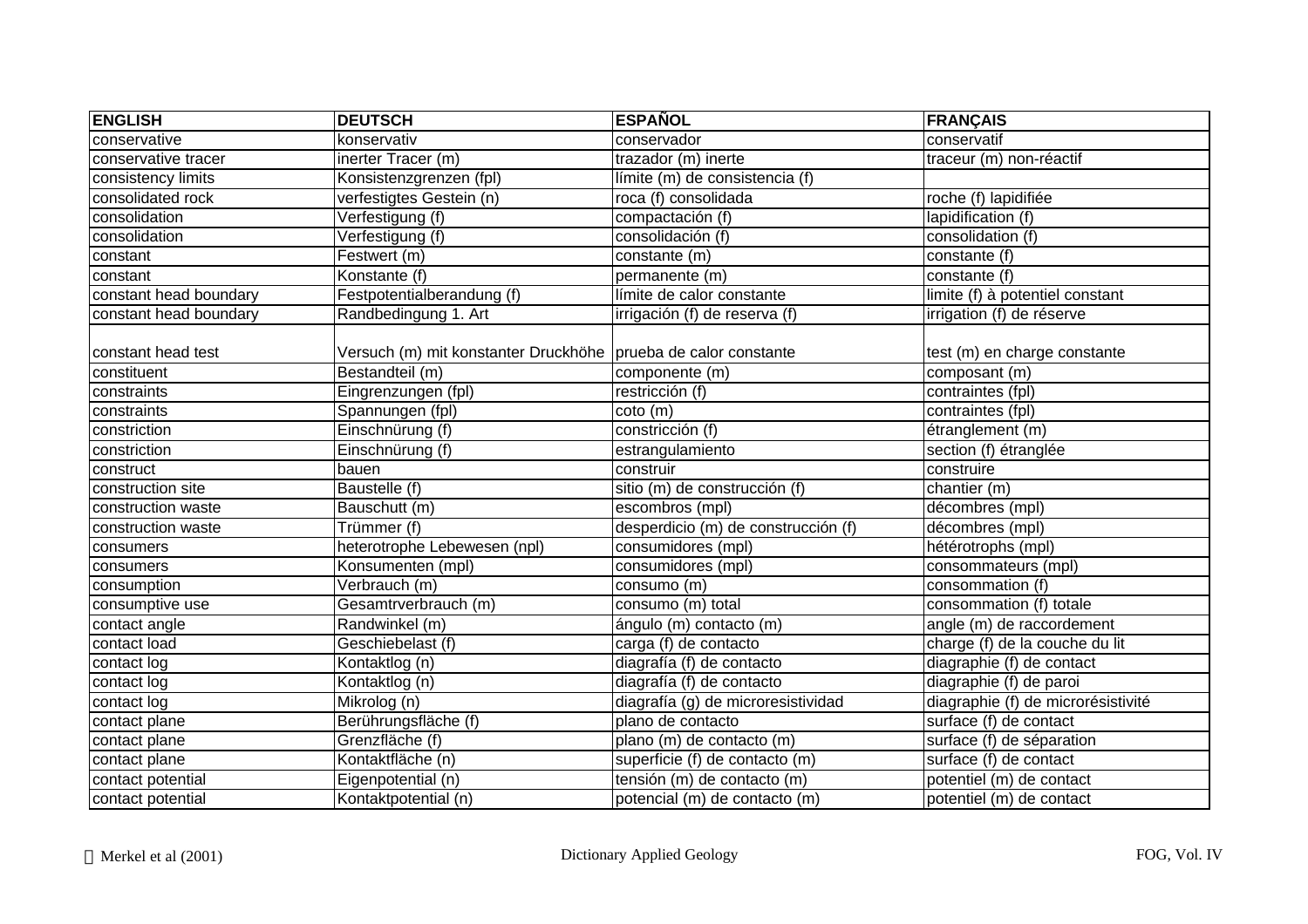| <b>ENGLISH</b>                | <b>DEUTSCH</b>                | <b>ESPAÑOL</b>                                 | <b>FRANÇAIS</b>                        |
|-------------------------------|-------------------------------|------------------------------------------------|----------------------------------------|
|                               |                               | distribución (f) de la presión (f) de contacto |                                        |
| contact pressure distribution | Sohldruckverteilung (f)       | (m)                                            |                                        |
| contact spring                | Kontaktquelle (f)             | fuente (f) de contacto (m)                     | source (f) de déversement              |
| contact spring                | Überlaufquelle (f)            | manantial (m) resurgente                       | source (f) de déversement              |
| contact time                  | Einwirkungsdauer (f)          | duración (f) de la reacción (f)                | durée (f) de réaction                  |
| contact time                  | Einwirkungszeit (f)           | tiempo (m) de contacto (m)                     | temps (m) de contact                   |
| contact time                  | Kontaktzeit (f)               | tiempo (m) de contacto (m)                     | temps (m) de contact                   |
| contaminant                   | Schadstoff (m)                | contaminante (m)                               | matière (f) contaminante               |
| contaminant front             | Schadstofffront (f)           | frente (m) de contaminación                    | front (m) de contamination             |
| contaminated soil             | Altlast (f)                   | tierra (f) contaminada                         |                                        |
| contaminated soil             | Bodenverunreinigung           | suelo (m) contaminado                          | contamination (f) du sol               |
| contamination                 | Verschmutzung (f)             | contaminación (f)                              | contamination (f)                      |
| content                       | Gehalt (m)                    | contenido (m)                                  | teneur (f)                             |
| content                       | Gehalt (m)                    | contenido (m)                                  | titre (m)                              |
| contingency plan              | Einsatzplan (m)               | plan (m) de eventualidad                       | plan (m) d'intervention                |
| contingency plan              | Einsatzplanung (f)            | plan (m) de contingencia                       | dispositifs (mpl) d'intervention       |
| contingency plan              | Rettungsplan (m)              | plan (m) de seguridad                          | plan (m) de secours                    |
| continuity equation           | Kontinuitätsgleichung (f)     | ecuación (f) de continuidad                    | équation (f) de continuité             |
| continuous covering           | Zwischenabdeckung (f)         | cobertura (f) continua                         | couverture (f) journalière             |
| continuous function           | stetige Funktion (f)          | función (f) continua                           | fonction (f) continue                  |
| continuous injection          | kontinuierliche Injektion (f) | inyección (f) continua                         | injection (f) continue                 |
| continuous slot screen        | Profil-Wickeldrahtfilter (m)  | támiz (m) de ranura (f) continua               | crépine (f) à fil hélico dal           |
| continuous stream             | durchgehender Fluß (m)        | corriente (f) continua                         | rivière (f) continue                   |
| contour                       | Umriß (m)                     | contorno (m)                                   | contour (m)                            |
| contour interval              | Höhenlinienunterschied (m)    | intervalo (m) de contorno                      | équidistance (f) des courbes de niveau |
| contour line                  | Höhenlinie (f)                | línea (f) contorno                             | courbe (f) de niveau                   |
|                               | Meßwehr (n) mit seitlicher    |                                                |                                        |
| contracted weir               | Einschnürung                  | vertedero (m) con contracción (f)              | déversoir (m) à contraction latérale   |
| contraction coefficient       | Kontraktionszahl (f)          | coeficiente (m) de contracción                 | coefficient (m) de contraction         |
| contraction joint             | Kontraktionsriß (m)           | junta (f) de contracción (f)                   | joint (m) de contraction               |
| contraction joint             | Schrumpfriß (m)               | junta (f) para contracción (f)                 | joint (m) de contraction               |
| contributing region           | Entnahmefläche (f)            | región (m) de contribución (f)                 | zone (f) d'appel                       |
| contributing region           | Entnahmegebiet (n)            | región (m) de cooperación (f)                  | zone (f) d'appel                       |
| control                       | Einflußfaktoren (mpl)         | factores (mpl) de influencia (f)               | facteurs (mpl) d'influence             |
| control                       | Regelung (f)                  | regulación (f)                                 | contrôle (m)                           |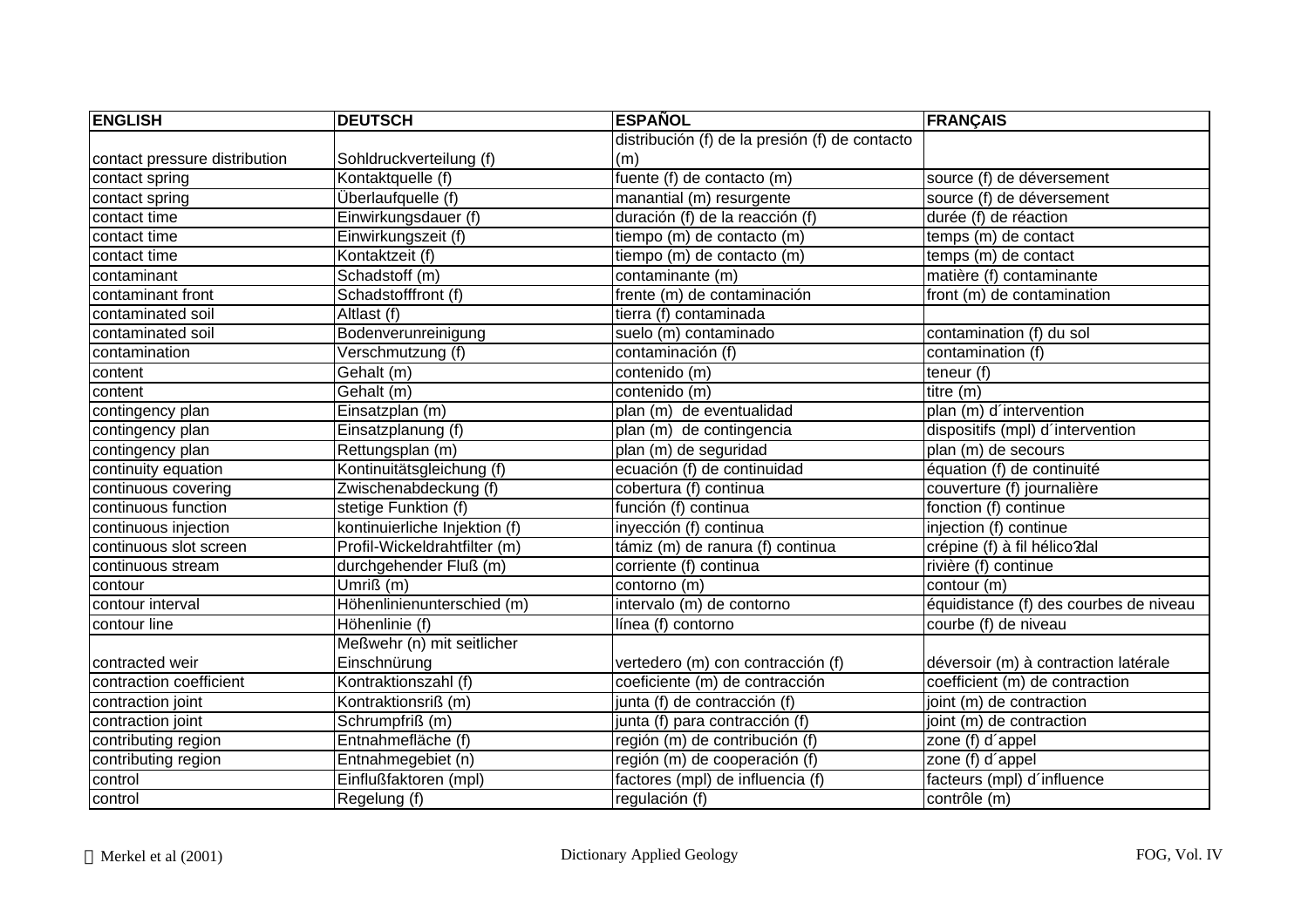| <b>ENGLISH</b>           | <b>DEUTSCH</b>               | <b>ESPAÑOL</b>                          | <b>FRANÇAIS</b>                 |
|--------------------------|------------------------------|-----------------------------------------|---------------------------------|
| control                  | Regelung (f)                 | regulación (f)                          | régulation (f)                  |
| control                  | Steuerung (f)                | control (m)                             | commande (f)                    |
| control gate             | Kontrollschieber (m)         | compuerta (f) de control                | vanne (f) de contrôle           |
| control measure          | Bekämpfungsmaßnahme (f)      | medida (f) de erradicación              | mesure (f) de contrôle          |
| control measure          | Gegenmaßnahme (f)            | medida (f) de prevención                | mesure (f) de contrôle          |
| control measure          | Kontrollmaßnahme (f)         | medida (f) de control                   | mesure (f) de contrôle          |
| control valve            | Regelventil (n)              | válvula (f) reguladora                  | vanne (f) de réglage            |
| control valve            | Steuerventil (n)             | válvula (f) distribuidora               | soupape (f) de commande         |
| control well             | Überwachungsbrunnen (m)      | pozo (m) de control (m)                 | puits (m) de contrôle           |
| control well             | Überwachungsbrunnen (m)      | pozo (m) de monitoreo (m)               | puits (m) de contrôle           |
| control well             | Versuchsbrunnen (m)          | pozo (m) de prueba                      | puits (m) d'essai               |
| convective precipitation | konvektiver Niederschlag (m) | precipitación (f) convectiva            | précipitation (f) de convection |
| conventional power plant | Kraftwerk (n)                | central (f) eléctrica                   | centrale (f) thermique          |
| convergence              | Konvergenz (f)               | convergencia (f)                        | convergence (f)                 |
| conversion factor        | Umrechnungsfaktor (m)        | factor (m) de conversión (f)            | facteur (m) de conversion       |
| conveyance               | Durchlässigkeit (f)          | penetrabilidad (f)                      | capacité (f) de transport       |
| conveyance               | Durchlässigkeit (f)          | permeabilidad (f)                       | capacité (f) de transport       |
| conveyance               | Durchlässigkeit (f)          | porosidad (f)                           | capacité (f) de transport       |
| conveyance               | Transportfähigkeit (f)       | capacidad (f) de tranporte              | capacité (f) de transport       |
| conveyor belt            | Förderband (n)               | bandda (f) transportadora               |                                 |
| conveyor equipment       | Förderanlage (f)             | maquinaria (f) de extracción            |                                 |
| cool spring              | Arkatopege (f)               | fuente (f) fría                         | source (f) de refroidissement   |
| coolant                  | Kühlmittel (n)               | refrigerante (m)                        | réfrigérant (m)                 |
| cooling joint            | Abkühlungskluft (f)          | junta (f) de enfriamiento (m)           | joint (m) de refroidissement    |
| cooling joint            | Erstarrungskluft (f)         | junta (f) de enfriamiento (m)           | joint (m) de refroidissement    |
| cooling tower            | Kühlturm (m)                 | torre (f) de enfriamiento (m)           | tour (f) de refroidissement     |
| coordination number      | Koordinationszahl (f)        | número (m) de coordinación (f)          | coordinance (f)                 |
| copper                   | Kupfer (n)                   | cobre (m)                               | curve(m)                        |
| coquina                  | Muschelkalk (m)              | coquina (f)                             | lumachelle (f)                  |
|                          |                              | caliza (f) derivada de conchas (fpl) de |                                 |
| coquina                  | Schillkalk (m)               | moluscos (mpl)                          | lumachelle (f)                  |
| coral reef               | Korallenriff (n)             | arrecife (m) de coral                   | récif (m) corallien             |
| core                     | Bohrkern (m)                 | núcleo (m)                              | carotte (f)                     |
| core analysis            | Bohrkernuntersuchung (f)     | análisis (m) de núcleo (m)              | analyse (f) de carotte          |
| core barrel              | Kernrohr (n)                 | extractor (m) de núcleos (mpl)          | tube (m) carottier              |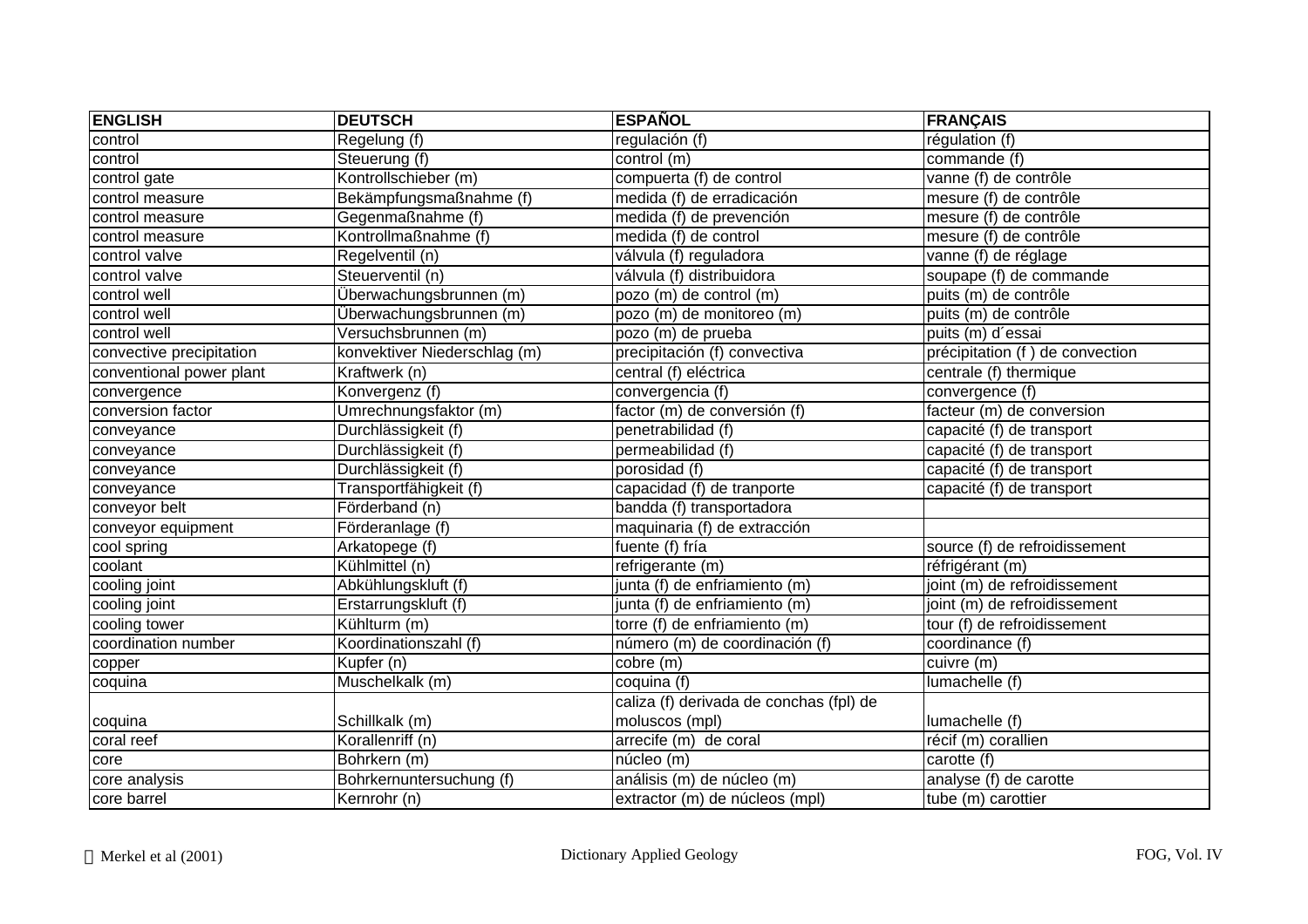| <b>ENGLISH</b>        | <b>DEUTSCH</b>                  | <b>ESPAÑOL</b>                  | <b>FRANÇAIS</b>                    |
|-----------------------|---------------------------------|---------------------------------|------------------------------------|
| core bit              | Kernbohrkrone (f)               | barrena (f) cortanúcleos        | tête de carottier                  |
| core catcher          | Kernfänger (m)                  | atrapanúcleos (mpl)             | arrache-carotte (m)                |
| core drilling         | Kernbohren (n)                  | núcleo (m) de perforación       | carottage (m)                      |
| corrasion             | Korrasion (f)                   |                                 | corrasion (f)                      |
| corrode               | korrodieren                     | corroer                         |                                    |
| corrosion             | Korrosion (f)                   | corrosión (f)                   | corrosion (f)                      |
| corrosion inhibitor   | Anti-Korrosiva (npl)            | anticorrosiva (f)               | anticorrosif (m)                   |
| corrosion inhibitor   | Korrosionsverhütungsmittel (n)  | inhibidor de corrosión (m)      | inhibiteur (m) de corrosion        |
| corrosive             | korrosiv                        | corrosivo                       | corrosif                           |
| corrugated pipe       | Wellrohr (n)                    | tubería (f) corrugada           | tuyau (m) ondulé                   |
| cost accounting       |                                 |                                 |                                    |
| cost comparison       | Kostenvergleich (m)             | comparación (f) de costos (mpl) | comparaison (f) des frais          |
| cost estimate         | Kostenanschlag (m)              | costo estimado                  | évaluation (f)                     |
| cost-benefit analysis | Kosten-Nutzen-Vergleich (m)     | análsisi de costo-beneficio     | analyse (f) des frais er bénéfices |
| counter               | Anzeigewerk (n)                 | contra                          | compteur (m)                       |
| counter               | Zähler (m)                      | contador (m)                    | compteur (m)                       |
| countercurrent        | Gegenstrom (m)                  | contracorriente                 | contre-courant (m)                 |
| countercurrent        | Gegenströmung (f)               | contraflujo                     | contre-courant (m)                 |
| counterpressure       | Gegendruck (m)                  | contrapresión                   | contre-pression (f)                |
| country rock          | Nebengestein (n)                | roca madre (f)                  | roche (f) encaissante              |
| course of a river     | Flußlauf (m)                    | transcurso (m) de un río (m)    | cours (m) d'une rivière            |
| course of study       | Studiengang                     | curso de estudio                | cours (m) des études               |
| cover                 | abdecken                        | cubrir                          | couvrir                            |
| cover                 | Deckschicht (f)                 | cubierta (f)                    | couverture (f)                     |
| cover material        | Abdeckmaterial (n)              | material de cubierta            | couverture (f)                     |
| crack                 | $\overline{Kluft}$ (f)          | fractura (f)                    | cassure (f)                        |
| crack                 | $Ri\Omega(m)$                   | grieta (f)                      | cassure (f)                        |
| crank                 | Kurbel (f)                      | manivela (f)                    | manivelle (f)                      |
| crater lake           | Kratersee (m)                   | lago (m) de cráter (m)          | lac (m) de cratère                 |
| creek                 | Bach (m)                        | arroyo (m)                      | ruisseau (m)                       |
| creep                 | Kriechen (n)                    | deslizamiento (m)               | fluage (m)                         |
| creep                 | plastische Verformung (f)       | escurrimiento (m)               | $fluage$ (m)                       |
| creep flow            | sehr langsame Fließbewegung (f) | flujo del escurrimiento (m)     | écoulement (m) très lent           |
| crest                 | Gipfelpunkt (m)                 | cresta $(\overline{f})$         | sommet (m)                         |
| crest                 | Höhepunkt (m)                   | $\overline{\text{cima}}$ (f)    | sommet (m)                         |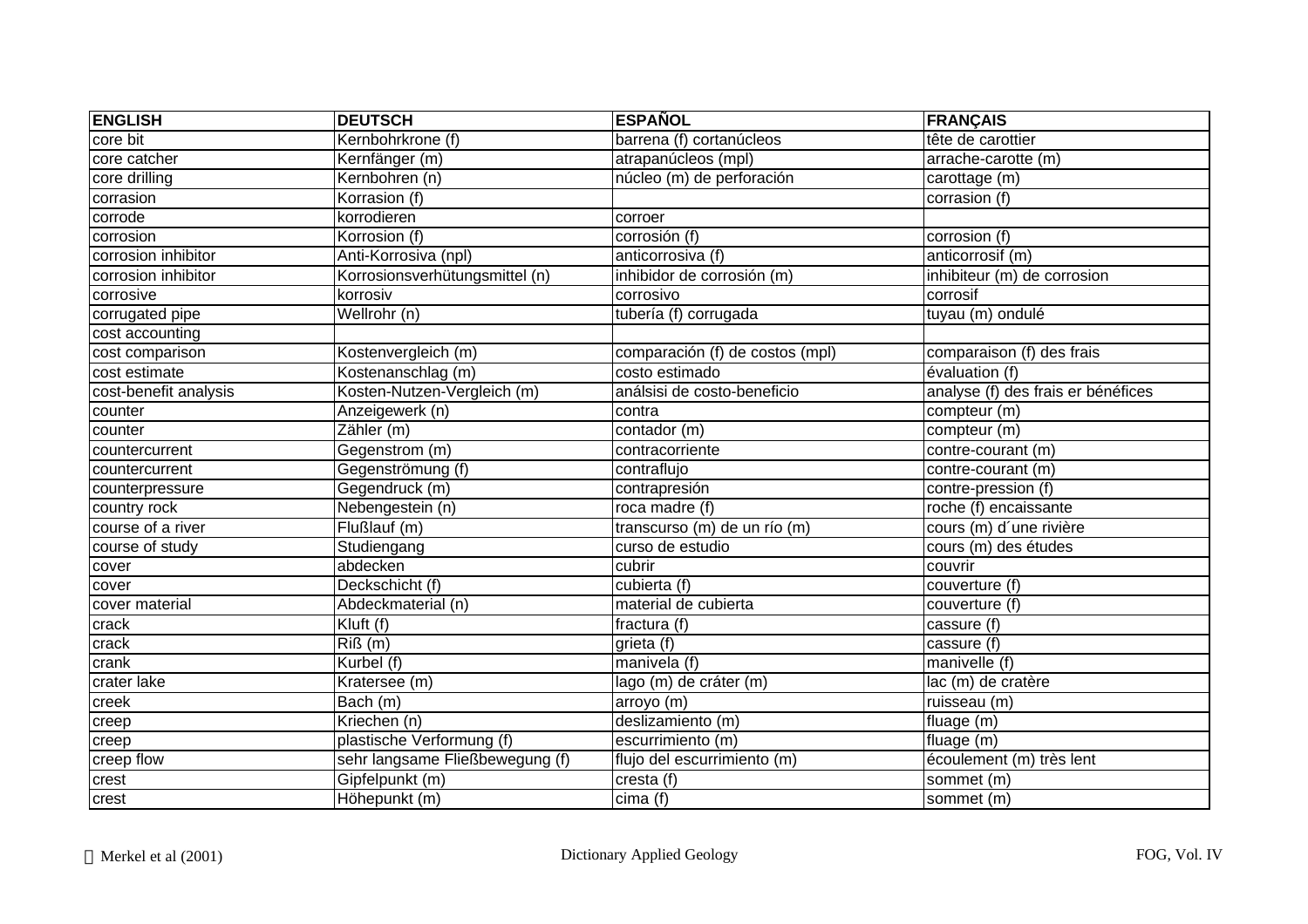| <b>ENGLISH</b>        | <b>DEUTSCH</b>                     | <b>ESPAÑOL</b>                           | <b>FRANÇAIS</b>                 |
|-----------------------|------------------------------------|------------------------------------------|---------------------------------|
| crest                 | Kamm (m)                           | cumbre (f)                               | sommet (m)                      |
| crest gauge           | Maximalpegel (m)                   | cima (f) máxima                          | échelle (f) à maximums          |
| crest line            | Gipfellinie (f)                    | línea (f) de cresta                      | ligne (f) de crête              |
| crest segment         | Spitzensegment (n)                 | segmento (m) de la cresta (f)            | pointe (f)                      |
| crest-stage indicator | Spitzenwertanzeiger (m)            | indicador (m) de altura (f) máxima       | échelle (f) à maximums          |
| crest-stage indicator | Spitzenwertanzeiger (m)            | registrador (m) de altura (f) máxima     | indicateur (m) de pointe        |
| Cretaceous            | Kreidezeit (f)                     | Cretácico (m)                            | Crétacé (m)                     |
| crevasse              | Gletscherspalte (f)                | brecha (f)                               | crevasse (f)                    |
| crevice               | Spalte (f)                         | grieta (f)                               | fente (f)                       |
| crevice spring        | Spaltenquelle (f)                  | vertiente (f) de la grieta (f)           | source (f) vauclusienne         |
| cribbing              | Ausbau (m)                         | plagiar                                  | cuvelage (m)                    |
| cribbing              | Auskleidung (f)                    | encubado (m)                             | cuvelage (m)                    |
| cribbing              | Verschalung (f)                    | encerrado (m)                            | cuvelage (m)                    |
| criterion             | Berwertungsgrundlage (f)           | criterio (m)                             | critère (m)                     |
| critical depth        | kritische Wassertiefe (f)          | profundidad (f) crítica                  | profondeur (f) critique         |
| critical depth flume  | Venturikanal (m)                   | profundidad (f) crítica de la cañada (f) | jaugeur (m) Parshall            |
| critical discharge    | kritischer Fluß (m)                | descarga (f) crítica                     | débit (m) critique              |
| critical flow         | kritische Fließgeschwindigkeit (f) | velocidad (f) crítica                    | écoulement (m) critique         |
| crop area             | Anbaufläche (f)                    | campo (m) de cultivación (f)             | surface (f) cultivée            |
| crop cover            | Fruchtdecke (f)                    | cobertura de plantas                     | couverture (f) de plantes       |
| crop failure          | Mißernte (f)                       | falla (f) del corte (m)                  | récolte (f) déficitaire         |
| crop residues         | Ernterückstände (mpl)              | residuos (m) de cosecha (f)              | résidues (mpl) de récoltes      |
| crop residues         | Getreiderückstände (mpl)           | residuos (m) de humedad                  | résidues (mpl) de moisson       |
| crop rotation         | Fruchtfolge (f)                    | rotación (f) del corte (m)               | successif des cultures          |
| crop rotation         | Fruchtwechsel (m)                  | rotación (f) de la cosecha (f)           | assolement $(m)$                |
| crop rotation         | Fruchtwechsel (m)                  | rotación (f) de la cosecha (f)           | rotation (f) culturale          |
| cross bedding         | Kreuzschichtung (f)                | estratificaciones (fpl) cruzadas         | stratification (f) entrecroisée |
| cross bit             | Kreuzmeißel (m)                    | barrena (f) de cruz (f)                  | outil (m) à section en croix    |
| cross current         | Querstrom (m)                      | corriente (f) transversal                | courant (m) transversier        |
| cross current         | Querstrom (m)                      | corriente cruzada (f)                    | courant (m) transversal         |
| cross fault           | Querverwerfung (f)                 | falla (f) transversal                    | faille (f) perpendiculaire      |
| cross section         | Querprofil (n)                     | perfil (m) transversal                   | profil (m) en travers           |
| cross section         | Querschnitt (m)                    | corte (m) transversal                    | coupe (f) transversale          |
| cross section         | Saigerriß (m)                      | sección transversal                      | section (f) transversale        |
| crosscorrelation      | Kreuzkorrelation                   | correlación (f) transversal              |                                 |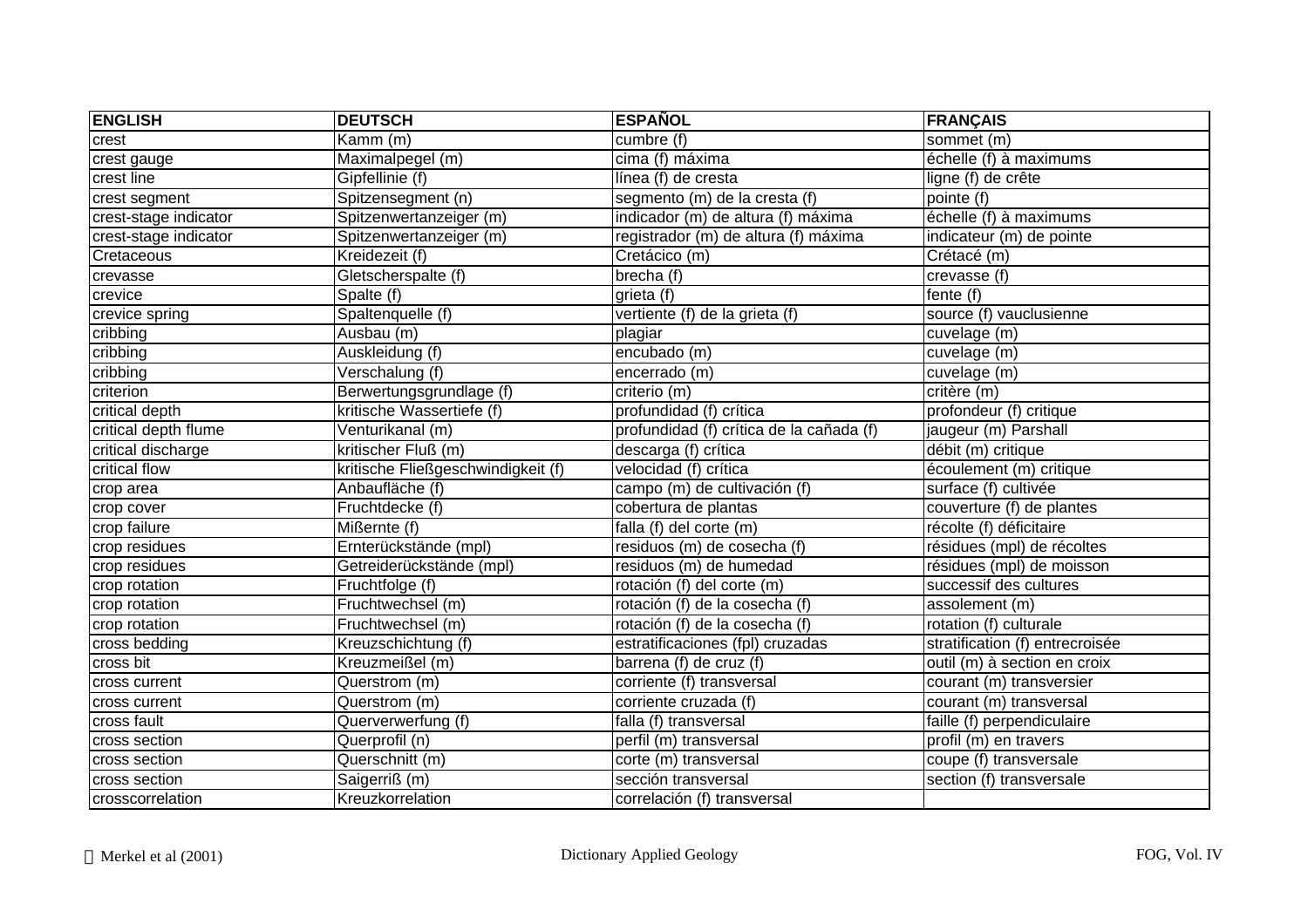| <b>ENGLISH</b>             | <b>DEUTSCH</b>                      | <b>ESPAÑOL</b>                       | <b>FRANÇAIS</b>                        |
|----------------------------|-------------------------------------|--------------------------------------|----------------------------------------|
|                            | Verschmutzung (f) aus verschiedenen |                                      |                                        |
| cross-media pollution      | Bereichen                           | polución (m) multimedia              | pollution (f) multimilieux             |
|                            |                                     | área (f) de flujo (m) de sección (f) |                                        |
| cross-sectional flow area  | Durchflußfläche (f)                 | transversal                          | section (f) du flux                    |
| crude oil                  | Rohöl (n)                           | aceite (m) bruto                     | huile (f) brute de pétrole             |
| crude oil                  | Rohöl (n)                           | petróleo (m) crudo                   | pétrole (m) naturel                    |
| crushed gravel             | Grobsplitt (m)                      | grava triturada (f)                  | gravillon (m) concassé                 |
| crust                      | Erdkruste (f)                       | corteza (f)                          | croûte (f) terrestre                   |
| crust                      | Erdkruste (f)                       | costra (f)                           | écorce (f)                             |
| cryology                   | Cryologie (f)                       | criología (f)                        | crologie (f)                           |
| cryoturbation              | Froststauchung (f)                  | crioturbación (f)                    | cryoturbation (f)                      |
| crystalline rock           | kristallines Gestein (n)            | roca (f) cristalina                  | roche (f) cristalline                  |
| cubic packing              | kubisch dichteste Packung (f)       | empacamiento cúbico (m)              |                                        |
| cuesta                     | Schichtstufe (f)                    | pendiente (f)                        | côte (f)                               |
| cultivated land            | Kulturland (n)                      | tierra (f) cultivada                 | terres (fpl) cultivées                 |
| cultivation farming        | Anbau (m)                           | cultivación (f)                      | culture (f)                            |
| cultivation farming        | landwirtschaftliche Nutzung (f)     | agricultura (f)                      | agriculture (f)                        |
| culvert                    | Durchlaß (m)                        | alcantarilla (f)                     | ponceau (m)                            |
| cumene                     | Cumen (n)                           | cumene (m)                           | cumène (m)                             |
| cumulative frequency       | Summenhäufigkeit (f)                | frecuencia acumulada (f)             | répartition (f) statistique            |
| cumulative frequency       | Summenhäufigkeit (f)                | frecuencia acumulativa (f)           | fréquence (f) cumulée                  |
| cumulative frequency curve | Summenkurve (f)                     | curva de frecuencia acumulada (f)    | courbe (f) des fréquences (f) cumulées |
| cumulative production      | Gesamtproduktion (f)                | producción (f) acumulativa           | production (f) cumulée                 |
| cup-current meter          | Vertikalmeßflügel (m)               | medidor o molinete (m) de copa (f)   | moulinet (m) à axe vertical            |
| curb                       | Einfassung (f)                      | cuneta (f)                           | revêtement (m)                         |
| current                    | Strom (m)                           | $r$ ío (m)                           | courant (m)                            |
| current                    | Strömung (f)                        | corriente (f)                        | fil (m) de l'eau                       |
| current electrode          | Stromelektrode (f)                  | electrodo de corriente               | électrode (f) de courant               |
| current meter              | Flügelmeßgerät (n)                  | molinete (m) hidrométrico            | moulinet (m) hydrométrique             |
| current meter              | Stromgeschwindigkeitsmesser (m)     | medidor (m) de corriente (f)         | moulinet (m) hydrométrique             |
| current meter              | Strommeßflügel (m)                  | fluviómetro (m)                      | moulinet (m) hydrométrique             |
| current meter              | Universalmeßflügel (m)              | contador (m) de corriente (f)        | moulinet (m) hydrométrique             |
| current ripple             | Strömungsrippel (m)                 | onda de corriente (f)                |                                        |
| curtain                    | Sinterfahne (f)                     | cortina (f)                          | draperie (f) stalagmitique             |
| curtain                    | Sintervorhang (m)                   | muro(m)                              | draperie (f) stalagmitique             |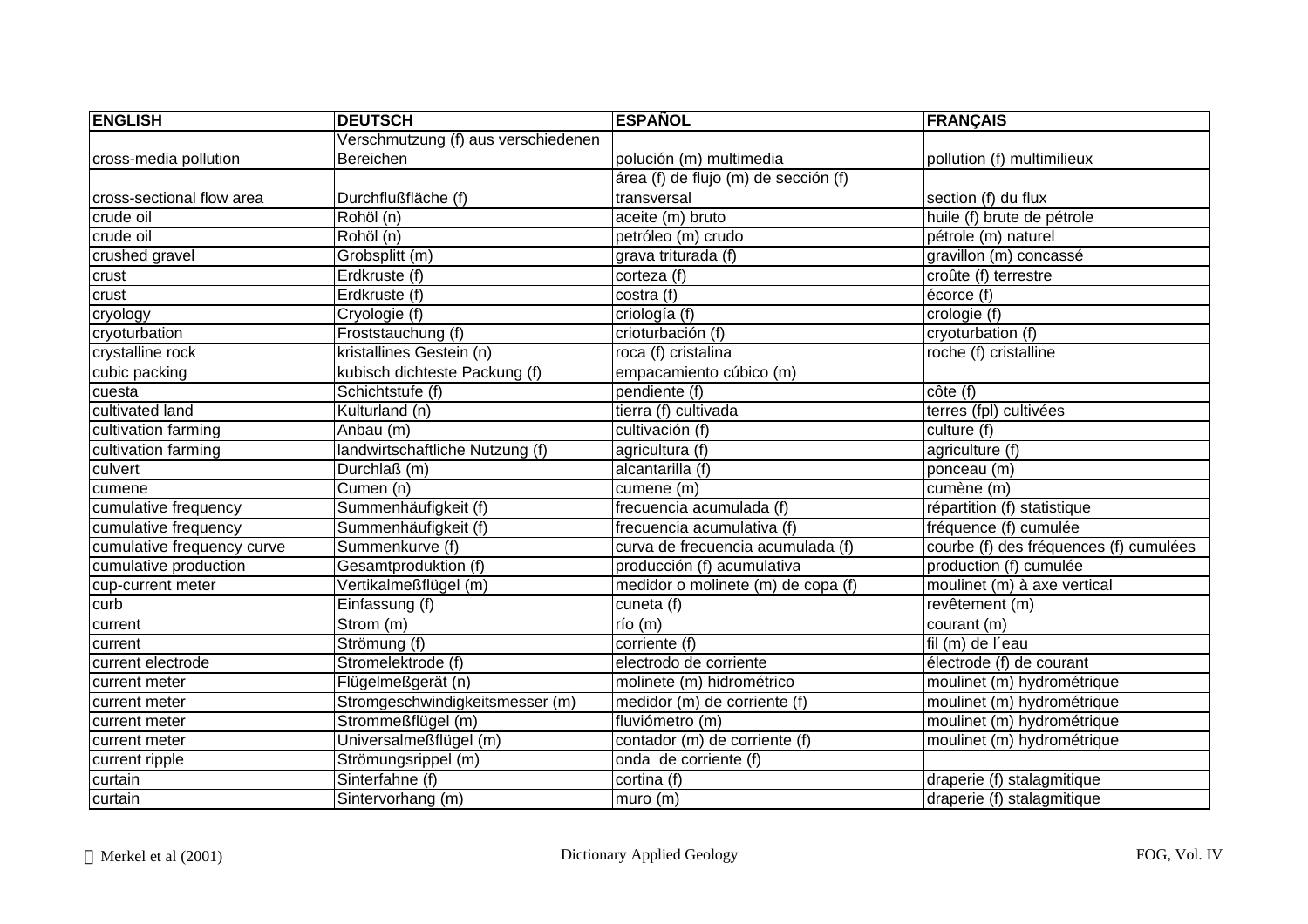| <b>ENGLISH</b>                   | <b>DEUTSCH</b>                 | <b>ESPAÑOL</b>                         | <b>FRANÇAIS</b>                      |
|----------------------------------|--------------------------------|----------------------------------------|--------------------------------------|
| curtain                          | Tropfsteinvorhang (m)          | cortina (f)                            | draperie (f) stalagmitique           |
| curvature of capillary interface | Oberflächenkrümmung (f)        | curvatura (f) de interface capilar     | courbure (f) d'interface             |
| curvature of capillary interface | Trennflächenkrümmung (f)       | curvatura (f) de interconexión capilar | courbure (f) d'interface             |
| curve fitting                    | Ausgleichen (n) der Kurve      | ajuste de curva                        | lissage (m)                          |
| curvilinear                      | Kurvenlinear (m)               | curvilinear                            | curviligne                           |
| cuticular transpiration          | kutikuläre Transpiration (f)   | transpiración (f) cuticular            | transpiration (f) cuticulaire        |
| cutoff trench                    | Abfanggraben (m)               | zanja interceptora (f)                 | tranchée (f) parafouille             |
| cutting blade                    | Schneide (f)                   | hoja (f) de corte (m)                  | lame (f) coupante                    |
| cuttings                         | Bohrklein (n)                  | recortes (mpl)                         | déblai (m) de forage                 |
| cyanazine                        | Cyanazin (n)                   | cianazina (f)                          | cyanazine (m)                        |
| cyanide                          | Zyanid (n)                     | cianida (f)                            | cyanure (m)                          |
| cycle                            | Zyklus (m)                     | ciclo (m)                              | cycle (m)                            |
| cyclonic precipitation           | zyklonaler Niederschlag (m)    | precipitación ciclónica                | précipitation (f) cyclonique         |
| daily discharge                  | Tagesabfluß (m)                | descarga (f) diaria                    | débit (m) journalier                 |
|                                  |                                |                                        | consommation (f) par habitant et par |
| daily per capita consumption     | Verbrauch (m) pro Kopf und Tag | consumo diario por habitante           | iour                                 |
| daily storage                    | Tagesrückhalt (m)              | reserva (f) diaria                     | réserve (f) journalière              |
| daily storage                    | Tagesspeicherung (m)           | almacenamiento (m) diario              | réserve (f) journalière              |
| daily storage                    | Tagesvorratshaltung (f)        | almacenamiento (m) cotidiano           | réserve (f) journalière              |
| dam                              | Staudamm (m)                   | presa (f)                              | barrage (m)                          |
| dam                              | Talsperre (f)                  | embalse (m)                            | barrage (m)                          |
| dam                              | abdämmen                       | barrera (f)                            | barrer                               |
| damage                           | Beschädigung (f)               | avería (f)                             | dommage (m)                          |
| damage                           | Schaden (m)                    | daños (mpl)                            | dommage (m)                          |
| damping                          | Dämpfung (f)                   | amortiguamiento (m)                    | amortissement (m)                    |
| damping depth                    | Dämpfungstiefe (f)             | profundidad de amortiguamiento (m)     | profondeur (f) d'atténuation         |
| damping effect                   | Dämpfungseffekt (m)            | efecto de amortiguamiento (m)          | effet (m) d'amortissement            |
| danger                           | Gefahr (f)                     | peligro (m)                            | danger (m)                           |
| dangerous                        | gefährlich                     | peligroso                              | dangereux                            |
| Darcy velocity                   | Darcy-Geschwindigkeit (f)      | velocidad (f) aparente                 | $v$ itesse (f) apparente             |
| Darcy velocity                   | Darcy-Geschwindigkeit (f)      | velocidad (f) de Darcy                 | vitesse (f) de Darcy                 |
| Darcy's law                      | Darcy Gesetz (n)               | ley de Darcy                           | loi (f) de Darcy                     |
| data aquisition                  | Datenerfassung (f)             | adquisición de datos                   | saisie (f) de données                |
| data aquisition                  | Datengewinnung (f)             | adquisición de datos                   | assemblage (m) de données            |
| data aquisition                  | Datensammlung (f)              | colección (f) de datos (mpl)           | collection (f) des données           |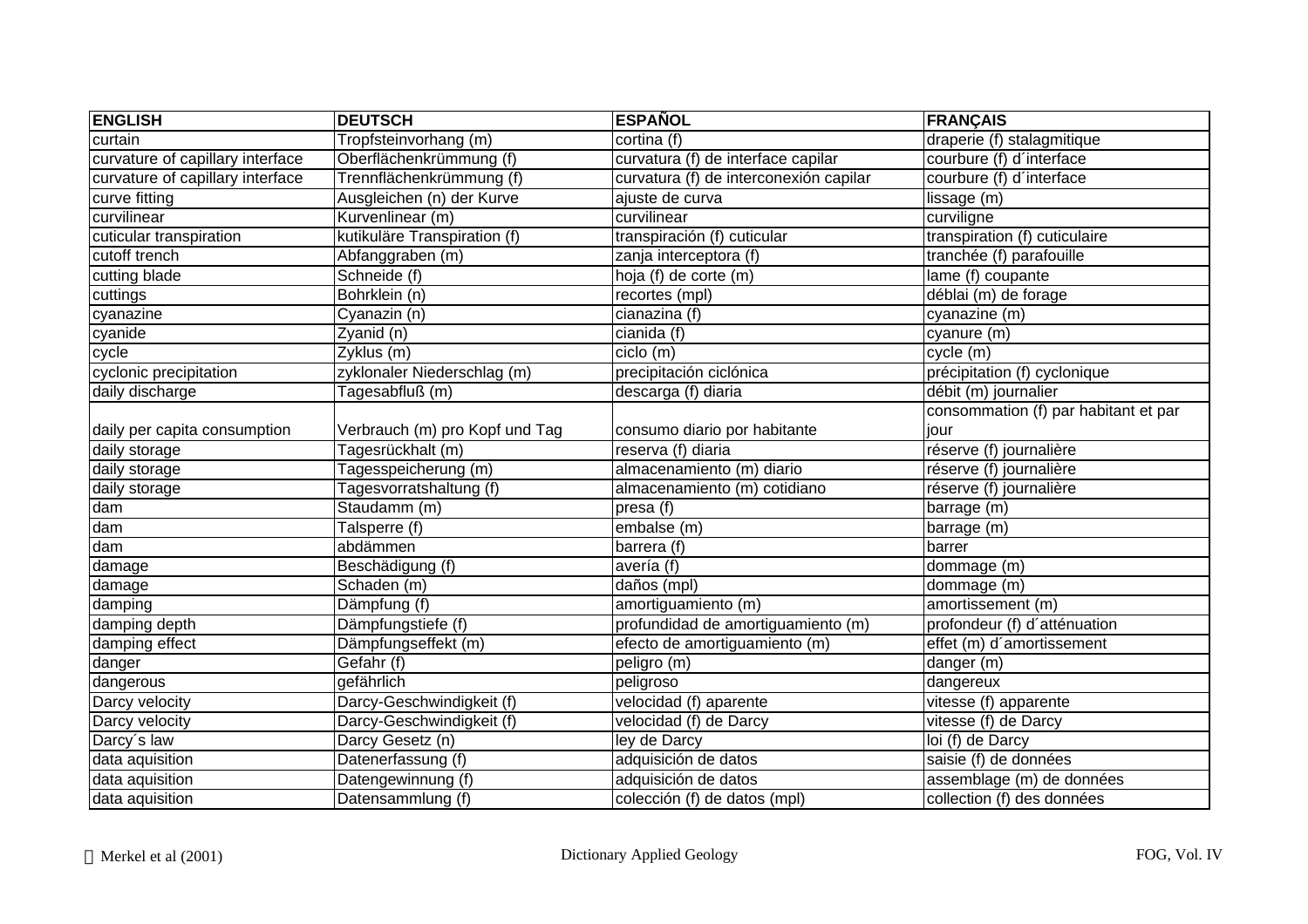| <b>ENGLISH</b>        | <b>DEUTSCH</b>                  | <b>ESPAÑOL</b>                                                            | <b>FRANÇAIS</b>                 |
|-----------------------|---------------------------------|---------------------------------------------------------------------------|---------------------------------|
| data bank             | Datenbank (f)                   | banco de datos                                                            | banque (f) de données           |
| data collection       | Datensammlung (f)               | colección (f) de datos (mpl)                                              | collection (f) des données      |
| data handling         | Datenverarbeitung (f)           | manejo de datos                                                           | exploitation (f) des données    |
| data logger           | Datenlogger (m)                 | registrador (m) de datos (mpl)                                            | enregistreur (m) des données    |
| data logger           | Datenspeicher (m)               | adquisitor (m) de datos (mpl)                                             | enregistreur (m) des données    |
| data logging          | Datenaufzeichnung (f)           | registro de datos (mpl)                                                   | enregistrement (m) des données  |
| data processing       | Datenverarbeitung (f)           | procesamiento (m) de datos (mpl)                                          | dépouillement (m) des données   |
| data processing       | Datenverarbeitung (f)           | procesamiento (m) de datos (mpl)                                          | traitement (m) des données      |
| data reduction        | Datenreduktion (f)              | reducción (f) de datos (mpl)                                              | réduction (f) des données       |
| dating                | Altersbestimmung (f)            | fechamiento (m)                                                           | datation (f)                    |
| dating of groundwater | Grundwasseraltersbestimmung (f) | fechamiento (m) de agua (f) subterránea                                   | datation (f) d'eau souterraine  |
| datum plane           | Bezugsebene (f)                 | plano (m) de referencia (f)                                               | plan (m) de comparaison         |
| datum plane           | Bezugsniveau (n)                | nivel (m) de referencia (f)                                               | niveau (m) de référence         |
| daughter product      | Spaltprodukt (n)                | producto de decaimiento (m)                                               | produit (m) de fission          |
| daughter product      | Tochterprodukt (n)              | producto (m) de fisión (f)                                                | produit (m) de fission          |
| daughter product      | Zerfallsprodukt (n)             | producto (m) de desintegración (f) nuclear                                | produit (m) de fission          |
| dead ice              | Toteis (n)                      | hielo muerto (m)                                                          | glace (f) morte                 |
| dead rock             | taubes Gestein (n)              | roca (f) esteril                                                          | roche (f) stérile               |
| dead storage          | Speichertotraum (m)             | almacenaje inactivo (m)                                                   | réserve (f) inutisable          |
| dead storage          | Speichertotraum (m)             | almacenaje muerto (m)                                                     | culot (m)                       |
| dead storage          | Speichertotraum (m)             | almacenaje sin movimiento (m)                                             | volume (m) mort                 |
| dead water            | stagnierendes Wasser (n)        | agua (f) estancada (f)                                                    | eaux (fpl) mortes               |
| dead water            | stehendes Gewässer (n)          | agua (f) muerta                                                           | eaux (fpl) stagnantes           |
|                       | Poren ohne durchgehende         |                                                                           |                                 |
| dead-end pore         | Verbdindung                     | poro (m) terminal                                                         | pore (m) en cul-de-sac          |
| deaerate              | entlüften                       | desaerear                                                                 | désaérer                        |
| debris                | Schutt (m)                      | escombros (mpl)                                                           | débris (m)                      |
| decant                | abgießen                        | decantar                                                                  | décanter                        |
| decant                | dekantieren                     | sedimentar                                                                | décanter                        |
| decay                 | Auflösung (f)                   | descomposición (f)                                                        | désintégration (f)              |
| decay                 | Verfall (m)                     | decaimiento (m)                                                           | désintégration (f)              |
| decay                 | Zerfall (m)                     | desintegración (f)                                                        | désintégration (f)              |
| decay constant        | Zerfallskonstante (f)           | constante (m) de decaimiento (m)                                          | constante (f) de désintégration |
| decay constant        | Zerfallskonstante (f)           | constante (m) de decaimiento (m)                                          | période (f)                     |
| decay product         | Zerfallsprodukt (n)             | producto (m) de desintegración, producto (m produit (m) de désintégration |                                 |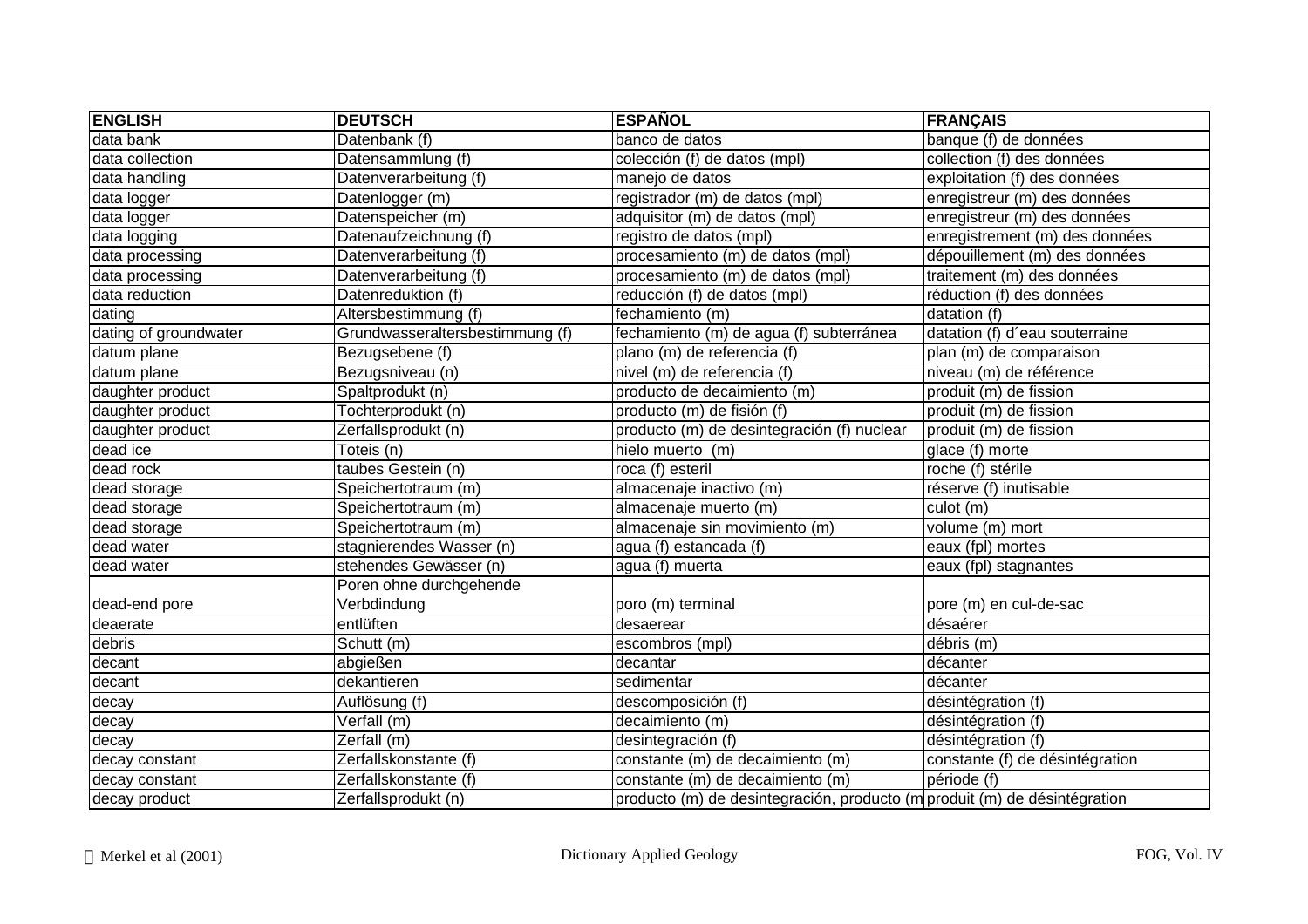| <b>ENGLISH</b>         | <b>DEUTSCH</b>                       | <b>ESPAÑOL</b>                              | <b>FRANÇAIS</b>                           |
|------------------------|--------------------------------------|---------------------------------------------|-------------------------------------------|
| decay product          | Zerfallsprodukt (n)                  | producto de decaimiento                     | produit (m) de désintégration radioactive |
| deciduous forest       | Laubwald (m)                         | bosque (m) caducifolio                      | forêt (f) feuille                         |
| declination            | <b>Deklination</b>                   | declinación (f)                             | déclination (f)                           |
|                        |                                      |                                             | nettoyage (m) de la paroi colmatée d'un   |
| declogging             |                                      | desobturar                                  | puits                                     |
| declogging             |                                      | destapar                                    | décolmatage (m)                           |
| decompose              | verwesen                             | descomponer                                 | décomposer                                |
| decompose              | zerkleinern                          | pudrirse                                    | décomposer                                |
| decompose              | zersetzen                            | corromperse                                 | décomposer                                |
| decomposition          | Zerfall (m) chemisch                 | descomposición (f)                          | décomposition                             |
| decomposition product  | Abbauprodukt (n)                     | producto (m) de descomposición (f)          | produit (m) de décomposition              |
| decomposition product  | Zerfallsprodukt (n)                  | producto (m) en putrefacción (f)            | produit (m) de décomposition              |
| decomposition product  | Zersetzungsprodukt (n)               | producto (m) de descomposición (f)          | produit (m) de décomposition              |
| decontamination        | Dekontamination (f)                  | descontaminación (f)                        | décontamination (f)                       |
| decontamination        | Dekontaminierung (f)                 | descontaminación (f)                        | décontamination (f)                       |
| decontamination        | Detaktivierung (f)                   | descontaminación (f)                        | désactivation (f)                         |
| decontamination        | Entsorgung (f)                       | descontaminación (f)                        | décontamination (f)                       |
| decrease               | vermindern                           | disminuir                                   | diminuer                                  |
| decrease               | verringern                           | reducir                                     | diminuer                                  |
| decrement              | Verringerung (f)                     | decremento                                  | décrément (n)                             |
| deep                   | tief                                 | profundo                                    | profond                                   |
| deep karst             | Tiefenkarst (m)                      | karst profundo                              | holokarst (m)                             |
|                        | Mülleinlagerung (f) in aufgelassenen |                                             |                                           |
| deep mine disposal     | Bergwerken                           | eliminación (f) en mina (f) profunda (f)    | évacuation (f) en mine souterraine        |
|                        | Mülleinlagerung (f) in aufgelassenen |                                             |                                           |
| deep mining storage    | Bergwerken                           | almacenamiento (f) en mina (f) profunda (f) | stockage (m) en mine souterraine          |
| deep well drilling     | Tiefbohrung (f)                      | perforación (f) profunda de pozos (mpl)     | forage (m) profond                        |
|                        |                                      | bomba de turbina (f) para pozo profundo     |                                           |
| deep well turbine pump | Unterwasserturbinenpumpe (f)         | (m)                                         | pompe (f) à turbine immergée              |
| default value          | voreingestellter Wert (m)            | valor implícito (m)                         | valeur (f) implicite                      |
| deficiency             | Mangel (m)                           | falta $(f)$                                 | carence (f)                               |
| deficit                | Defizit (n)                          | déficit (m)                                 | déficit (m)                               |
| deficit                | Fehlmenge (f)                        | faltante (m)                                | déficit (m)                               |
| deficit irrigation     | Defizitbewässerung (f)               | falta (f) de irrigación (f)                 | sous-irrigation (f)                       |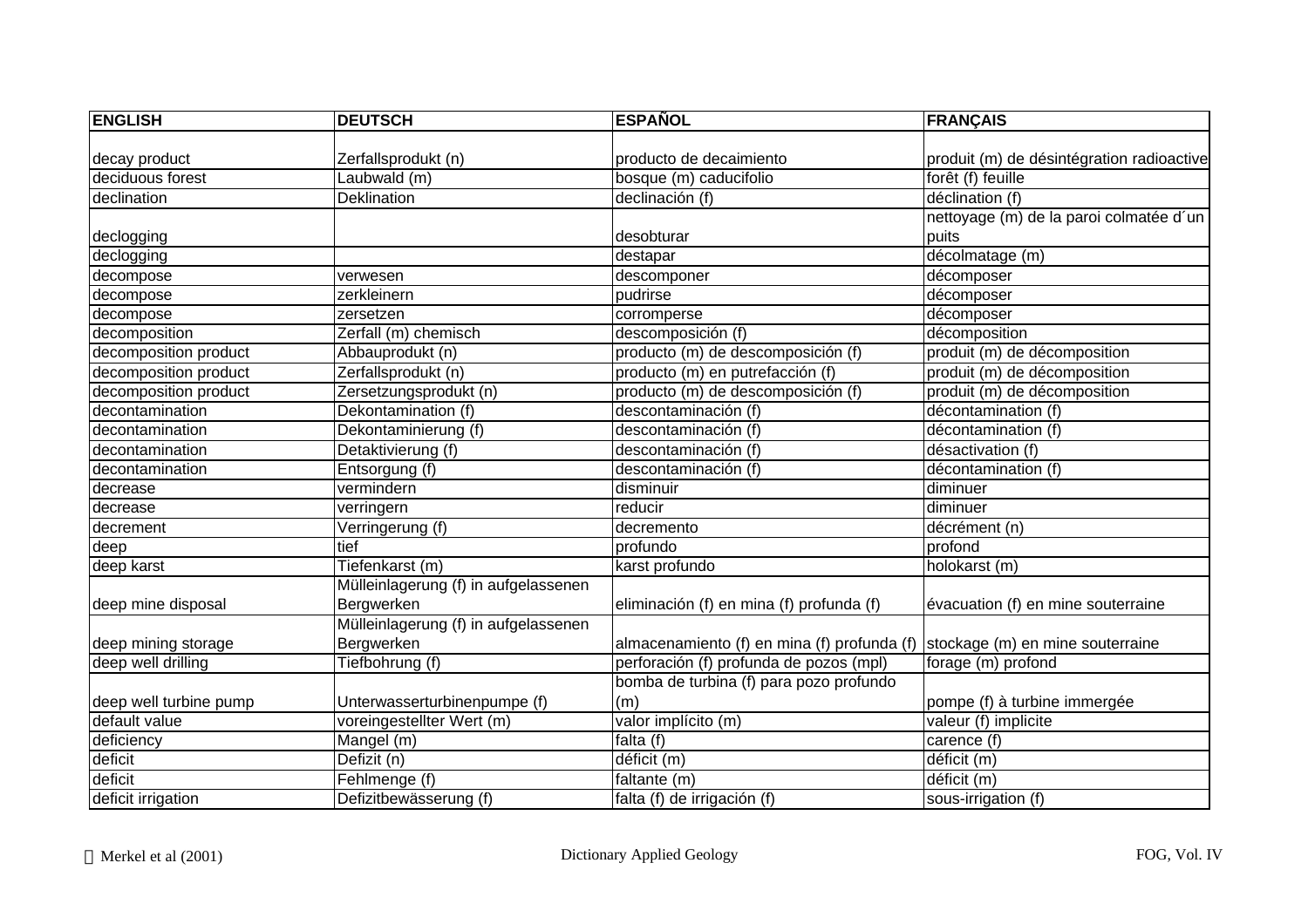| <b>ENGLISH</b>                 | <b>DEUTSCH</b>                                            | <b>ESPAÑOL</b>                        | <b>FRANÇAIS</b>               |
|--------------------------------|-----------------------------------------------------------|---------------------------------------|-------------------------------|
| deficit irrigation             | Unterbewässerung (f)                                      | déficit (f) de irrigación (f)         | sous-irrigation (f)           |
| deflation                      | Deflation (f)                                             | erosión (f)                           | érosion (f) éolienne          |
| deflation                      | Winderosion (f)                                           | deflación (f)                         | érosion (f) éolienne          |
| deflation hollow               | Deflationswanne (f)                                       | hueco (m) por erosión (f)             |                               |
| deforestation                  | Abholzung (f)                                             | deforestación (f)                     | déboisement (m)               |
| deforestation                  | Entwalden (n)                                             | despoblación (f) forestal             | déboisement (m)               |
| deformation                    | Formveränderung (f)                                       | deformación (f)                       | déformation (f)               |
| deformation                    | Verformung (f)                                            | distorsión (f)                        | déformation (f)               |
| defrost                        | auftauen                                                  | descongelar                           | dégeler                       |
| defuse an ecological time bomb | ökologische Zeitbombe (f) entschärfen resistente a acidos |                                       | résistant aux acides          |
| degassing                      | Entgasung (f)                                             | degasificación                        | dégazage (m)                  |
| degassing device               | Ausgaser (m)                                              | dispositivo (m) desgasificador (m)    | dégazeur (m)                  |
| degassing device               | Entgasungsanlage (f)                                      | dispositivo (m) para eliminar gas (m) | unité (f) de dégazage         |
| degassing device               | Gasabscheider (m)                                         | eliminador (m) de gas (m)             | dégazeur (m)                  |
| degradation                    | Verschlechterung (f)                                      | degradación (f)                       | dégradation (f)               |
| degreasing                     | Entfettung (f)                                            | desengrasar                           | dégraissage (m)               |
| degree of aeration             | Belüftungsgrad (m)                                        | grado de aereación                    | degré (m) d'aération          |
| degree of cementation          | Verfestigungsgrad (m)                                     | grado (m) de compactación (f)         | degré (m) de lapidification   |
| degree of cementation          | Zementationsgrad (m)                                      | grado (m) de cementación (f)          | degré (m) de lapidification   |
| degree of compactness          | Kompaktheit (f)                                           | grado (m) de compactación (f)         | compacité (f)                 |
| degree of penetration          | Eindringunngsgrad (m)                                     | grado (m) de penetración (f)          | degré (m) de pénétration      |
| degree of purity               | Reinheitsgrad (m)                                         | grado (m) de pureza                   | degré (m) de pureté           |
| degree of roughness            | Rauhigkeitsgrad (m)                                       | grado (m) de rugosidad                | degré (m) de rugosité         |
| degree of saturation           | Sättigungsgrad (m)                                        | grado (m) de saturación (f)           | degré (m) de saturation       |
| dehydration                    | Dehydratation (f)                                         | deshidratación (f)                    | déshydratation (f)            |
| dehydration                    | Dehydrierung (f)                                          | deshidratación (f)                    | déshydratation (f)            |
| de-icing agent                 | Enteisungsmittel (n)                                      | agente (m) antiescarcha (f)           | agent (m) de déneigement      |
| deionized water                | entionisiertes Wasser (n)                                 | agua (f) desionizada                  | eau (f) déionisées            |
| deionized water                | entmineralisiertes Wasser (n)                             | agua (f) libre de iones (mpl)         | eau (f) démineralisée         |
| delay                          | Verzögerung (f)                                           | retardación (f)                       | retard (m)                    |
| delayed yield                  | verzögerte Entleerung (f)                                 | producción (f) demorada (f)           | vidange (m) par débit retardé |
| deleterious                    | abträglich                                                | nocivo (m)                            | nuisible                      |
| deleterious                    | schädlich                                                 | destructivo (m)                       | délétère                      |
| deliverables                   | Ergebnisse (npl)                                          |                                       |                               |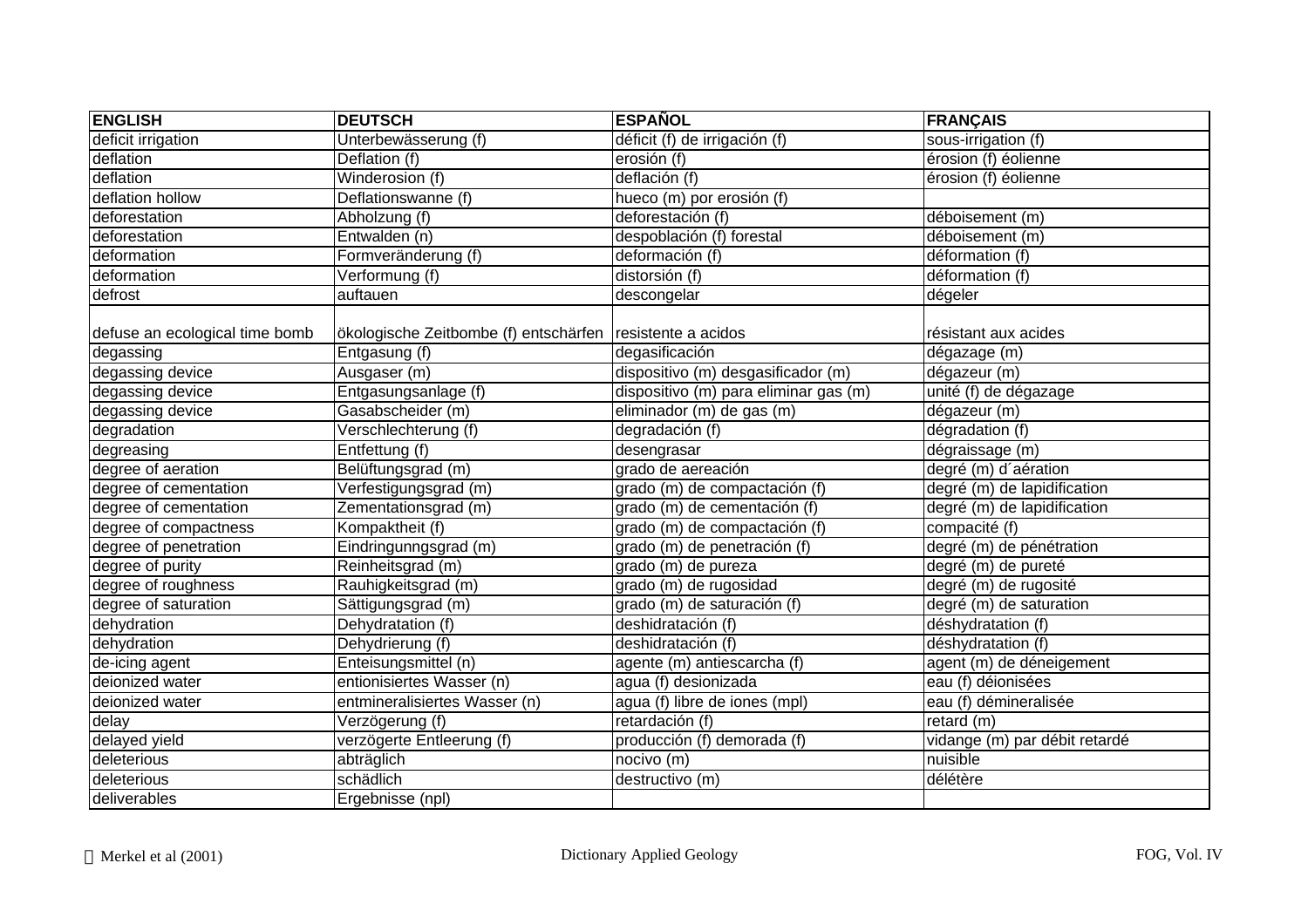| <b>ENGLISH</b>                 | <b>DEUTSCH</b>                     | <b>ESPAÑOL</b>                     | <b>FRANÇAIS</b>                                   |
|--------------------------------|------------------------------------|------------------------------------|---------------------------------------------------|
| delivery rate                  | Zuführungsrate (f)                 | velocidad (f) de descarga (f)      | taux (m) d'apport                                 |
| delta                          | Delta (n)                          | delta (f)                          | delta (m)                                         |
| delta                          | Flußmündungsgebiet (n)             | delta (f)                          | delta (m)                                         |
| deltaic deposits               | Deltaablagerungen (fpl)            | depósito (m) deltáico              | dépôts (mpl) delta?ques                           |
| demand                         | Bedarf (m)                         | demanda (f)                        | demande (f)                                       |
| demineralization               | Entmineralisierung (f)             | desmineralización (f)              | démineralisation                                  |
| dendritic                      | dentritisch                        | dendítrico (m)                     | dendritique                                       |
| dendritic                      | verästelt                          | dendítrico (m)                     | arborescent                                       |
| denitrification                | Denitrifikation (f)                | desnitrificación (f)               | dénitrification (f)                               |
| denitrification                | Denitrifizierung (f)               | desnitrificación (f)               | dénitrification (f)                               |
| dense non aqueous phase liquid | schwere nicht mit Wasser mischbare |                                    |                                                   |
| (DNAPL)                        | Phase                              |                                    |                                                   |
| density                        | Dichte (f)                         | densidad (f)                       | densité (f)                                       |
| density current                | Dichteströmung (f)                 | corriente (f) convectiva (f)       | courant (m) de densité                            |
| density current                | konvektive Strömung (f)            | corriente (f) densa (f)            | courant (m) de densité                            |
| density of solid particles     | Korndichte (f)                     | densidad (f) de granos (mpl)       |                                                   |
| denudation                     | Abtragung (f)                      | denudación (f)                     | dénudation (f)                                    |
| denudation                     | Denudation (f)                     | denudación (f)                     | dénudation (f)                                    |
| denudation                     | Landerniedrigung (f)               | denudación (f)                     | dénudation (f)                                    |
| denudation                     | Massenabtrag (m)                   | denudación (f)                     | dénudation (f)                                    |
| depiction                      | Beschreibung (f)                   |                                    | description (f)                                   |
| depleted                       | verarmt                            | agotado (m)                        | appauvri                                          |
| depletion                      | Erschöpfung (f)                    | agotamiento (m)                    | épuisement (m)                                    |
| depletion                      | Vorrat (m) aufbrauchen             | agotamiento (m)                    | vidange (f)                                       |
| depletion                      | Vorratsverminderung (f)            | disminución (f)                    | diminution (f) de réserve                         |
| deposit                        | Ablagerung (f)                     | depósito (m)                       | dépôt (m)                                         |
| deposit                        | Lagerstätte (f)                    | vacimiento (m)                     |                                                   |
| deposition factor              | Depositionsfaktorfaktor (m)        | factor de depositación             | facteur (m) de déposition                         |
| depression                     | Vertiefung (f)                     | hondonada (f)                      | dépression (f)                                    |
| depression head                | abgesenkter Wasserspiegel (m)      | depresión (f)                      | dépression (f)                                    |
| depression head                | abgesenkter Wasserspiegel (m)      | depresión (f) principal            | hauteur (f) de rabattement                        |
| depression head                | abgesenkter Wasserspiegel (m)      | hondonada (f) principal            | rabattement (m)                                   |
| depression spring              |                                    | fuente (f) de la depresión (f)     | source (f) de dépression                          |
| depression storage             | Muldenspeicherung (f)              | almacenaje (f) de la depresión (f) | emmagasinement (m) dans les<br>dépressions du sol |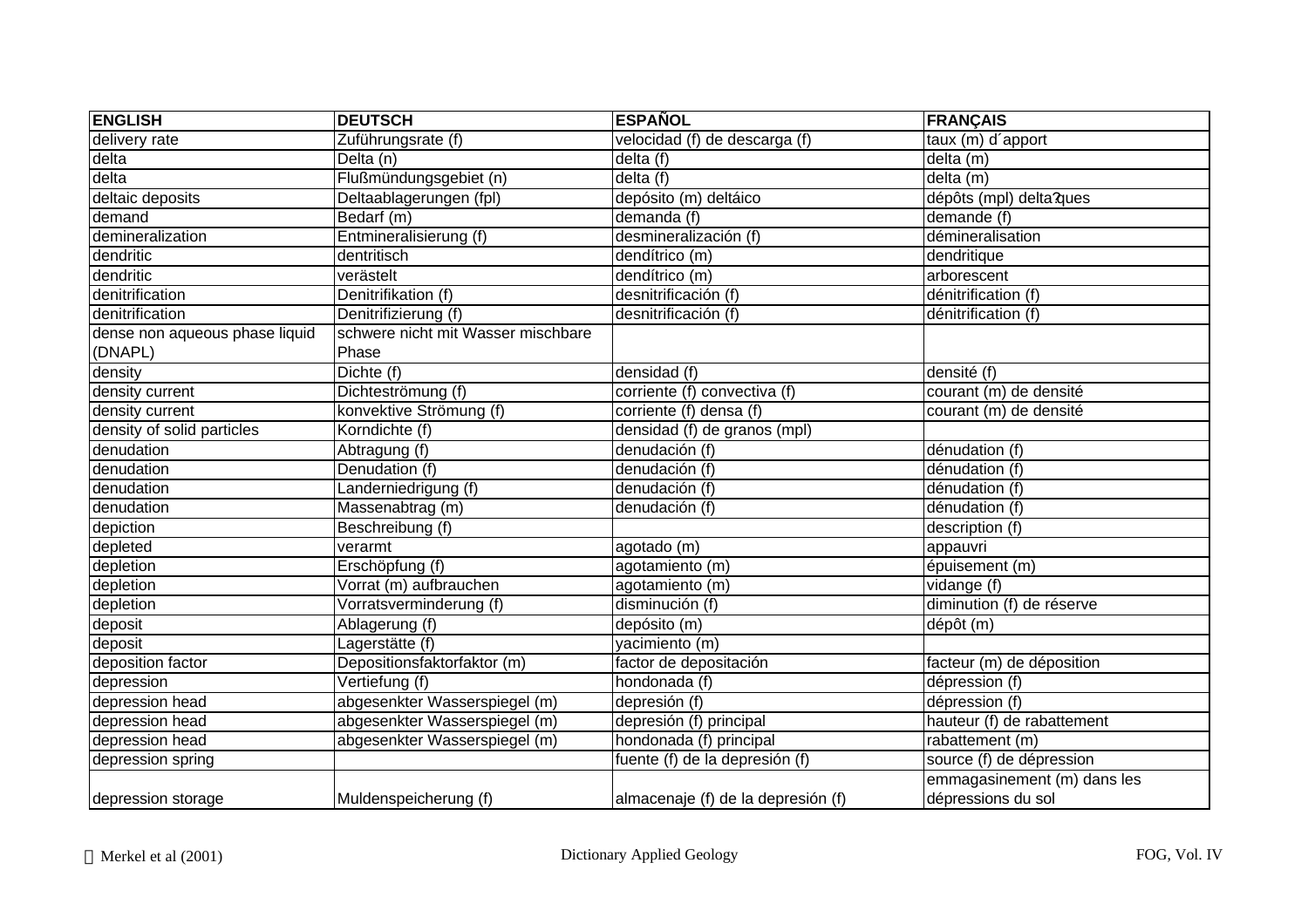| <b>ENGLISH</b>         | <b>DEUTSCH</b>                     | <b>ESPAÑOL</b>                      | <b>FRANÇAIS</b>                        |
|------------------------|------------------------------------|-------------------------------------|----------------------------------------|
| depth                  | Teufe (f)                          | profundidad (f)                     | profondeur (f)                         |
| depth                  | Tiefe (f)                          | fondo (m)                           | profondeur (f)                         |
| depth contour          | Tiefenlinie (f)                    | contorno (m) profundo (m)           | courbe (f) bathymétrique               |
| depth contour          | Tiefenlinie (f)                    | perfil (m) profundo (m)             | ligne (f) de profondeur                |
| depth gage             | Pegel (m)                          | escala (f) hidrométrica (f)         | jauge (f) fluviale                     |
| depth gage             | Tiefenanzeiger (m)                 | calibrador (m) de profundidad (f)   | jauge (f) de profondeur                |
| depth of discharge     | Abflußhöhe (f)                     | altura (f) de descarga (f)          | lame (f) d'eau équivalente écoulée     |
| depth of evaporation   | Verdunstungshöhe (f)               | altura (f) de evaporación (f)       | hauteur (f) d'évaporation              |
| depth of infiltration  | Infiltrationshöhe (f)              | altura (f) de infiltración (f)      | hauteur (f) d'infiltration             |
| depth of infiltration  | Infiltrationshöhe (f)              | profundidad (f) de infiltración (f) | hauteur (f) de la lame d'eau infiltrée |
| depth of penetration   | Eindringtiefe (f)                  | profundidad (f) de penetración (f)  | profondeur (f) de pénétration          |
| depth of precipitation | Niederschlagshöhe (f)              | altura (f) de la precipitación (f)  | hauteur (f) de précipitation           |
| depth of rainfall      | Regenhöhe (f)                      | altura (f) pluviometría (f)         | hauteur (f) pluviométrique             |
| depth of runoff        | Abflußhöhe (f)                     | profundidad (f) de desempate (m)    | lame (f) d'eau de ruissellement        |
| depth of snow          | Schneehöhe (f)                     | altura (f) de la nieve (f)          | hauteur (f) de la neige                |
| depth of snow          | Schneemächtigkeit (f)              | espesor (m) de la nieve (f)         | épaisseur (f) du manteau nival         |
| depth of snow          | Schneetiefe (f)                    | altura (f) de la nieve (f)          | profondeur (f) de la neige             |
| depth of water         | Wassertiefe (f)                    | profundidad (f) del agua (f)        | profondeur (f) d'eau                   |
| depth to water         | Abstich (m)                        | tirante (m) de agua (f)             | profondeur (f) du plan d'eau           |
| depth to water table   | Flurabstand (m)                    | espejo (m) de agua (f)              | profondeur (f) du niveau de l'eau      |
| depth to water table   | Flurabstand (m)                    | nivel freático (m) del agua (f)     | profondeur (f) de la nappe phréatique  |
| derivation             | Ableitung (f)                      | subproducto (m)                     | dérivation                             |
| derivative             | Derivat (n)                        | derivado (m)                        | dérivé (m)                             |
| derrick                | Bohrturm (m)                       | torre (f) de perforación (f)        | derrick (m)                            |
| desalination           | Entsalzung (f)                     | desalación (f)                      | désalination (f)                       |
| desalination           | Entsalzung (f)                     | desalación (f)                      | dessalement (m)                        |
| desalination           | Entsalzung (f)                     | eliminación (f) de sal (f)          | dessalage (m)                          |
| desander               | Sandabscheider (m)                 | desarenador (m)                     | dessablateur (m)                       |
| desert                 | Wüste (f)                          | desierto                            | désert (m)                             |
| desertification        | Wüstenausbreitung (f)              |                                     | désertification (f)                    |
| desiccation            | Austrocknung (f)                   | desecación (f)                      | dessiccation (f)                       |
| desiccation            | Austrocknung (f)                   | deshidratación (f)                  | séchage (m)                            |
| desiccation crack      | Trockenriß (m)                     | grieta (f) por desecación (f)       | joint (m) de dessiccation              |
| design flood           | Bemessungshochwasser (n)           | inundación (f) estimada (f)         | crue (f) utilisée pour un calcul       |
| design flood           | Hochwasserberechnungsgrundlage (f) | inundación (f) proyectada (f)       | crue (f) utilisée pour un calcul       |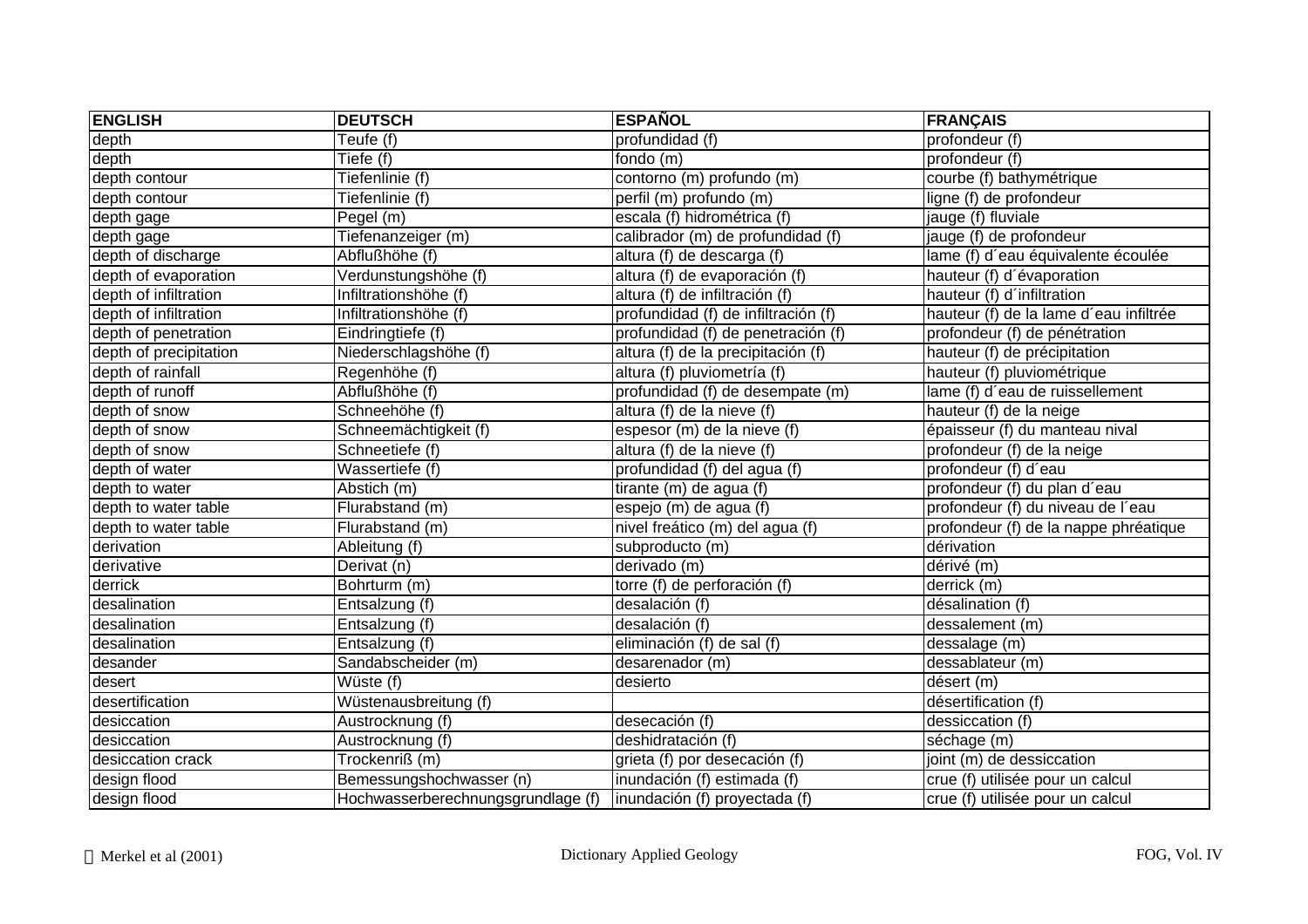| <b>ENGLISH</b>          | <b>DEUTSCH</b>                      | <b>ESPAÑOL</b>                 | <b>FRANÇAIS</b>                      |
|-------------------------|-------------------------------------|--------------------------------|--------------------------------------|
| design storm            | Bemessungsniederschlag (m)          | precipitación (f) estimada (f) | averse (f) utilisée dans les calculs |
| design storm            | Bemessungsniederschlag (m)          | tormenta (f) estimada (f)      | averse (f) nominale                  |
| desorption              | Desorption (f)                      | desorpción (f)                 | désorption (f)                       |
| destratification        | Destratifikation (f)                | desestratificació (f)          | déstratification (f)                 |
| detection limit         | Nachweisgrenze (f)                  | límite (m) de detección        | limite (f) de décélabilité           |
| detection limit         | Nachweisgrenze (f)                  | límite (m) de detección        | limite (f) de détection              |
| detection limit         | Nachweisgrenze (f)                  | límite (m) de detección        | limite (f) de sensibilité            |
| detector                | Detektor (m)                        | detector (m)                   | détecteur (m)                        |
| detector                | Nachweisgerät (n)                   | indicador (m)                  | détecteur (m)                        |
| detention of flow       | Rückhaltung (f)                     | retención (f) de flujo (m)     | rétention (f) de l'écoulement        |
| detention storage       | Oberflächenrückhaltespeicherung (f) | depósito de (m) retención (f)  | emmagasinement (m) temporaire        |
| detention storage       | Rückhaltespeicherung (f)            | almacén de (m) retención (f)   | emmagasinement (m) temporaire        |
| detergent               | Waschmittel (n)                     | detergente                     | détergent (m)                        |
| determine               | bestimmen                           | determinar                     | déterminer                           |
| deterministic model     | deterministisches Modell (n)        | modelo (m) determinístico      | modèle (m) déterministique           |
| detonator               | Sprengkapsel (f)                    | detonador (m)                  | détonateur (m)                       |
| detoxification          | Entgiftung (f)                      | destoxificación (f)            | détoxification (f)                   |
| detoxification          | Entseuchung (f)                     | desintoxicación (f)            | désintoxication (f)                  |
| detrimental             | abträglich                          | perjudicial                    | dommageable                          |
| detrimental             | schädlich                           | perjudicante                   | dommageable                          |
| detritus                | Detritus (m)                        | detrito (m)                    | détritus (m)                         |
| detritus                | Schutt (m)                          | detritus (m)                   | détritus (m)                         |
| detritus chamber        | Entsandungsbecken (n)               | cámara (f) de detritos         | bassin (m) de déssablage             |
| detritus chamber        | Sandabsetzbecken (n)                | cámara (f) de detritos         | bassin (m) de déssablage             |
| development             | Ausbildung (f)                      | crecimiento (m)                | aménagement (m)                      |
| development             | Entwicklung (f)                     | desarrollo (m)                 | développement (m)                    |
| development of the well | Brunnenentwicklung (f)              | desarrollo (m) del pozo (m)    |                                      |
| deviation               | Abweichung (f)                      | desviación (f)                 | déviation (f)                        |
| deviation               | Abweichung (f) von der Norm         | desvío                         | tolérance (f)                        |
| deviation               | Mißweisung                          | descarrío                      |                                      |
| deviation               | Toleranzbereich (f)                 | divergencia (f)                | tolérance (f)                        |
| device                  | Vorrichtung (f)                     | dispositivo (m)                | dispositif (m)                       |
| dew                     | Tau $(m)$                           | rocío $(m)$                    | rosée (f)                            |
| dew formation           | Taubildung (f)                      | formación (f) del rocío (m)    | formation (f) de rosée               |
| dewater                 | entwässern                          | agotar                         | épuiser                              |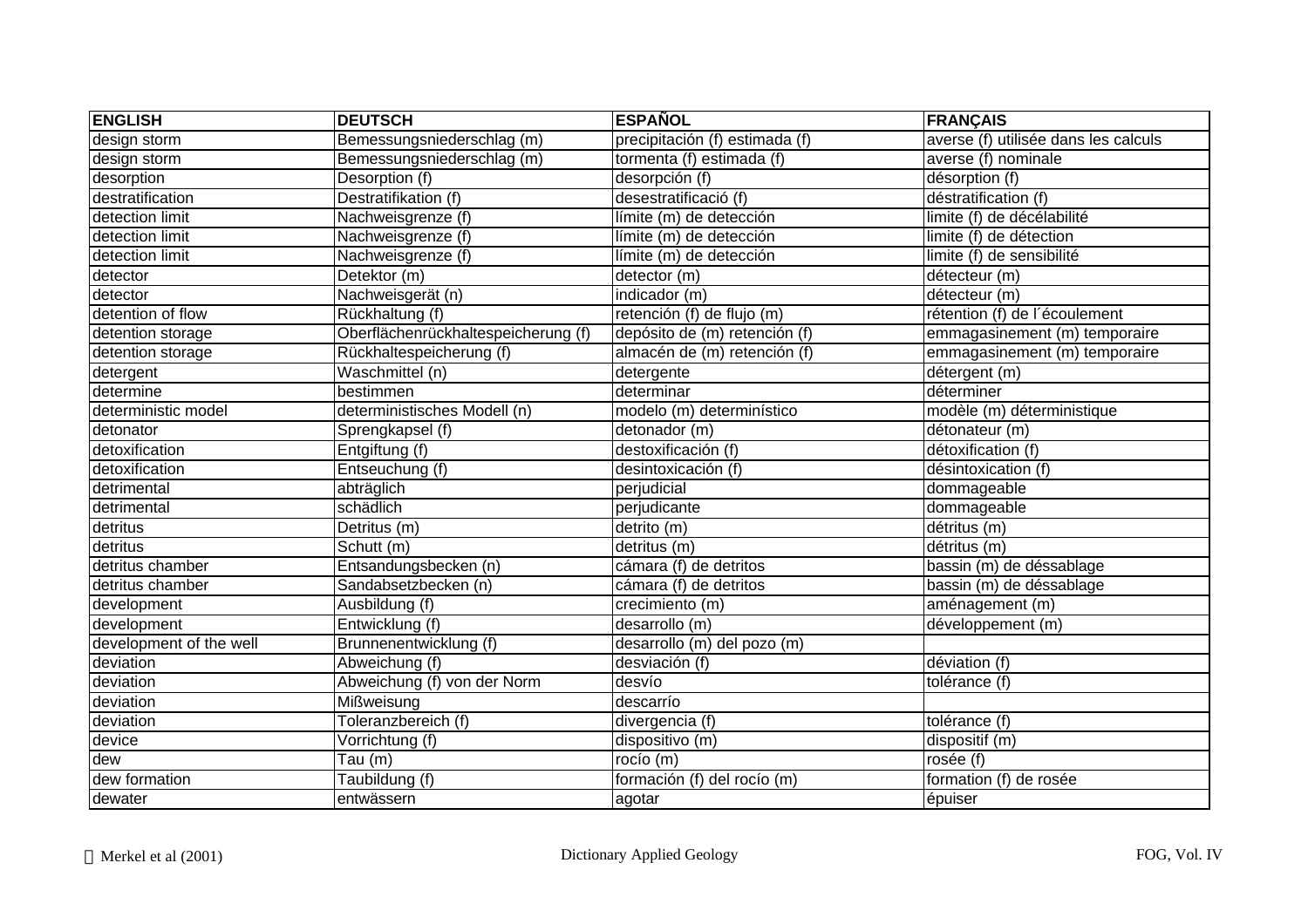| <b>ENGLISH</b>          | <b>DEUTSCH</b>                 | <b>ESPAÑOL</b>                   | <b>FRANÇAIS</b>             |
|-------------------------|--------------------------------|----------------------------------|-----------------------------|
| dewater                 | entwässern                     | avenar                           | dénoyer                     |
| dewater                 | entwässern                     | desaguar                         | désaturer                   |
| dewater                 | entwässern                     | drenar                           | drainer                     |
| dewatering              | Entwässerung (f)               | desaguamiento (m)                | désaturation (f)            |
| dewatering              | Entwässerung (f)               | desagüe (m)                      | assèchement (m)             |
| dewatering bores        | Entwässerungsbohrungen (fpl)   |                                  |                             |
| dew-point               | Taupunkt (m)                   | punto (m) de descongelación      | point (m) de rosée          |
| diabase                 | Diabas (m)                     | diabasa (f)                      | diabase (m)                 |
| diagenesis              | Diagenese (f)                  | diagénesis (f)                   | diagenèse (f)               |
| diagnostic flag         | Prüfhinweis (m)                | bandera (f) de diagnóstico (m)   | index (m) de diagnostic     |
| diagnostic flag         | Prüfhinweis (m)                | índice (f) de diagnóstico (m)    | indication (f) d'examen     |
| diameter                | Durchmesser (m)                | diámetro (f)                     | diamètre (m)                |
| diamond drilling        | Diamantbohren (n)              | perforación (f) con diamante (m) | forage (m) au diamant       |
|                         |                                | barrena (f) de diamante (m) para |                             |
| diamond drilling bit    | Diamantbohrkrone (f)           | perforación (f)                  | trépan (m) au diamant       |
| diaphragm wall          | Schlitzwand (f)                | muro (m) de diafragma (f)        |                             |
| diatomaceous earth      | Diatomeenerde (f)              | tierra (f) de diatomeas (f)      | silice (f) pulvérulente     |
| diatomaceous earth      | Diatomeenerde (f)              | tierra (f) de diatomeas          | terre (f) diatomée          |
| diatomite               | Diatomit (m)                   | diatomita (f)                    | diatomite (m)               |
| dibenzo(a,h)anthracene  | Dibenzo(a,h)anthracen (n)      | dibenceantroceno (m)             | dibenzo(a,h)anthracène (m)  |
| dibromomethane          | Dibromomethan (n)              | dibromometano (m)                | dibromométhane (m)          |
| dichloroacetonitrile    | Dichloroacetonitril (n)        | dicloroacetonitrilo (m)          | dichloroacétonitrile (m)    |
| dichlorobenzene         | Dichlorbenzol (n)              | diclorobenceno (m)               | dichlorobenzène (m)         |
| dichlorodifluoromethane | Dichlordifluormethan (n)       | diclorodifluorometano (m)        | dichlorodifluorométhane (m) |
| dichloroethane          | Dichlorethan (n)               | dicloroetano (m)                 | dichloroéthane (m)          |
| dichloroethene          | Dichlorethen (n)               | dicloroeteno (m)                 | dichloroéthène (m)          |
| dichlorofluoromethane   | Dichlorfluormethan (n)         | diclorofluorometano (m)          | dichlorofluorométhane (m)   |
| dichloropropane         | Dichlorpropan (n)              | dicloropropano (m)               | dichloropropane (m)         |
| dichloropropene         | Dichlorpropen (n)              | dicloropropeno (m)               | dichloropropène (m)         |
| dieldrin                | Dieldrin (n)                   | dieldrina (f)                    | dieldrine (m)               |
| dielectric constant     | Dielektrizitätskonstante (f)   | constante (f) dieléctrica        | constante (f) diélectrique  |
| dielectric constant     | Dielektrizitätskonstante (f)   | constante (f) dieléctrica        | permittivité (f)            |
| dielectric loss         | dielektrische Verschiebung (f) | pérdida (f) dieléctrica          | perte (f) diélectrique      |
| diesel oil              | Dieselkraftstoff (m)           | aceite (m) diesel (m)            | gaz-oil (m)                 |
| diesel oil              | Dieselöl (n)                   | diesel (m)                       | gaz-oil (m)                 |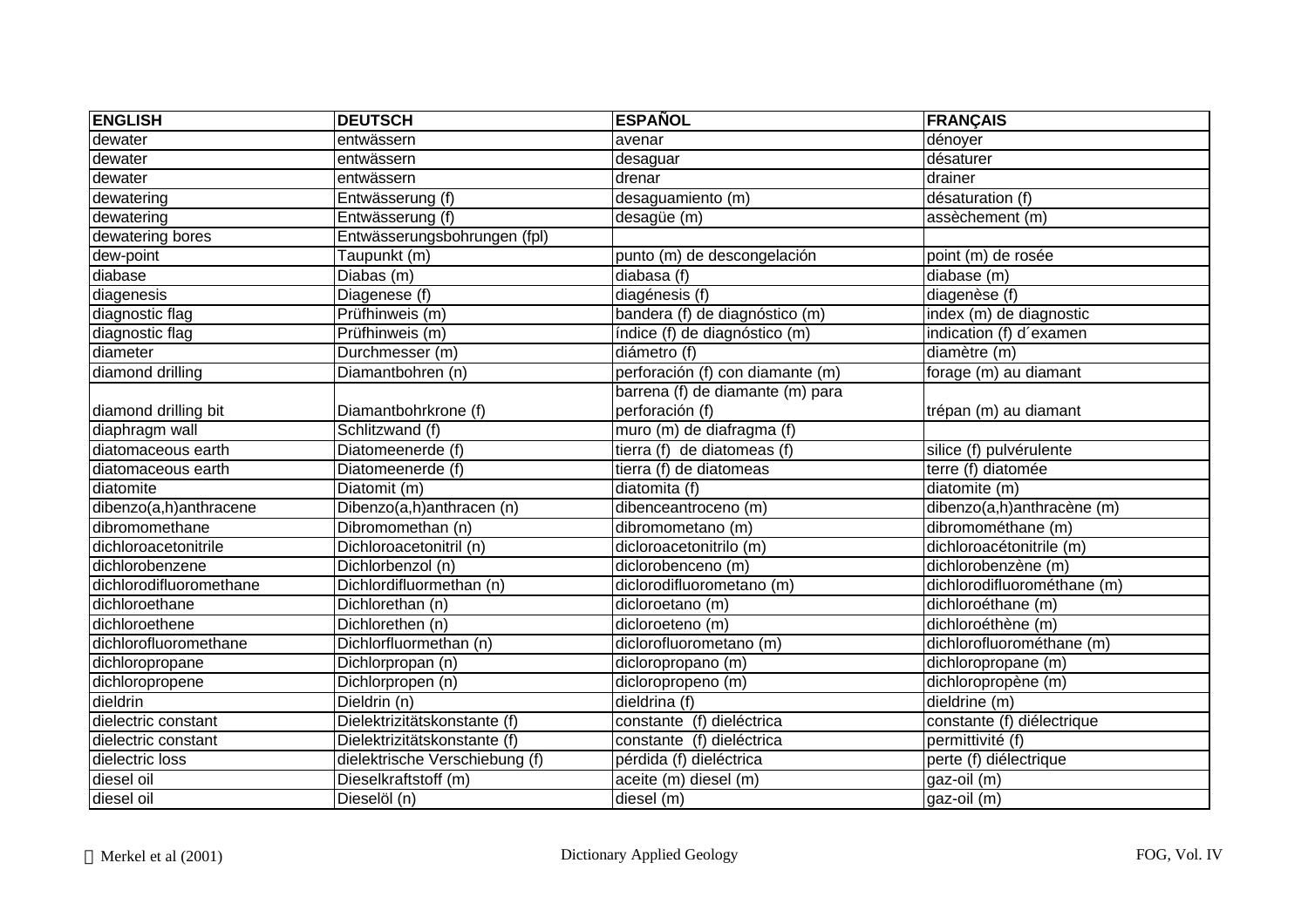| <b>ENGLISH</b>              | <b>DEUTSCH</b>                   | <b>ESPAÑOL</b>                         | <b>FRANÇAIS</b>                        |
|-----------------------------|----------------------------------|----------------------------------------|----------------------------------------|
| differential pressure       | Differentialdruck (m)            | presión (f) diferencial                | pression (f) différentielle            |
| differential pressure       | Druckunterschied (m)             | diferencial (m) de presión (f)         | pression (f) différentielle            |
| differentiate               | differenzieren                   | diferenciar                            | différencier                           |
| differentiate               | unterscheiden                    | distinguir                             | différencier                           |
| diffuse double layer        |                                  |                                        |                                        |
| diffuse source of pollution | diffuse Verschmutzungsquelle (f) | fuente (f) difusa de contaminación (f) | source (f) de pollution diffuse        |
| diffuse source of pollution | diffuse Verschmutzungsquelle (f) | fuente (f) difusa de contaminación (f) | source (f) de pollution non ponctuelle |
| diffuser                    | Leitrad (n)                      | $\overline{difusor}$ (m)               | diffuseur (m)                          |
| diffusion                   | Diffusion (f)                    | difusión (f)                           | diffusion (f)                          |
| diffusion constant          | Diffusionskonstante (f)          | constante (f) de difusión              | coefficient (m) de diffusion           |
| dig                         | ausschachten                     | cavar                                  | creuser                                |
| dig                         | graben                           | excavar                                | creuser                                |
| digested sludge             | Faulschlamm (m)                  | lodo (m) digerido                      | boues (fpl) d'égout digérées           |
| digested sludge             | Faulschlamm (m)                  | lodo (m) metabolisado                  | boue (f) digérée                       |
| dike                        | Deich (m)                        | $\overline{dique}$ (m)                 | digue (f)                              |
| dike                        | Gang (m)                         | malecón (m)                            | filon $(m)$                            |
| dilation                    | Ausdehnung (f)                   | dilatación (f)                         | dilatation (f)                         |
| dilation                    | Erweiterung (f)                  | dilación (f)                           | élargissement (f)                      |
| dilute                      | verdünnen                        | diluido                                | diluer                                 |
| dilution                    | Verdünnung (f)                   | dilución (f)                           | dilution (f)                           |
| dilution method             | Verdünnungsverfahren (n)         | método (m) de dilución                 | méthode (f) par dilution               |
| dimension                   | Ausmaß (n)                       | dimensión (f)                          | dimension (f)                          |
| dimension                   | Dimension (f)                    | dimensión (f)                          | dimension (f)                          |
| dimensionless               | dimensionslos                    | adimensional                           | adimensionnel                          |
| dimethoate                  | Dimethoat (n)                    | dimetoato (m)                          | diméthoate (m)                         |
| dimictic lake               | dimiktischer See (m)             | lago (m) de Dimitic                    | lac (m) dimictique                     |
| dimple spring               | Punktquelle (f)                  | fuente (f) puntual                     | source (f) ponctuelle                  |
| dioxin                      | Dioxin (n)                       | dioxina (m)                            | dioxine (f)                            |
| dip                         | Einfallen (n)                    | remojo                                 | pendage (m)                            |
| dip                         | Fallen (n)                       | inclinación (f)                        | pendage (m)                            |
| dipmeter survey             | Schichtneigungsmesser (m)        | inclinómetro (m)                       | pendagemétrie (f)                      |
| dipper                      | Schöpfbecher (m)                 | cucharón (m)                           | godet (m)                              |
| dipper                      | Schöpfer (m)                     | cazo (m)                               | godet (m)                              |
| direct access               | direkter Zugriff (m)             | avalúo (m) directo                     | accès (m) sélectif                     |
| direct current              | Gleichstrom (m)                  | corriente (f) directa (f)              | courant (m) direct                     |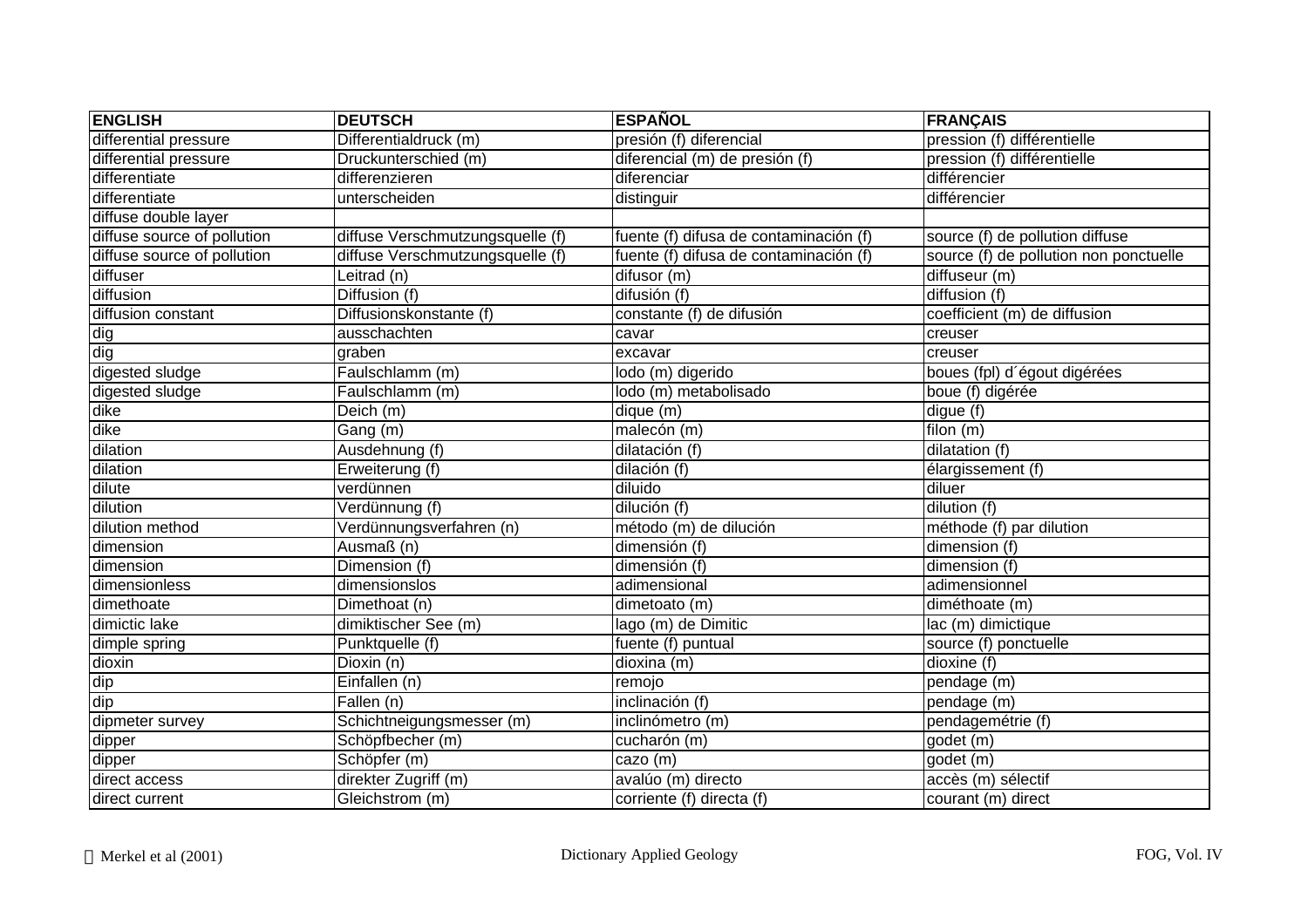| <b>ENGLISH</b>                     | <b>DEUTSCH</b>                     | <b>ESPAÑOL</b>                                                                      | <b>FRANÇAIS</b>                     |
|------------------------------------|------------------------------------|-------------------------------------------------------------------------------------|-------------------------------------|
| direct discharge                   | direkter Abfluß (m)                | descarga (f) directa (f)                                                            | rejets (mpl) directs                |
| direct runoff                      | Direktabfluß (m)                   | escorrentia (f) directa                                                             | ruissellement (m) direct            |
| direct surface runoff              | direkter Oberflächenabfluß (m)     | escorrentia (f) superficial directa                                                 | ruissellement (m) de surface direct |
| directional derivative             | richtungsgebundene Ableitung (f)   | derivado (m) direccional                                                            | dérivée (f) directionnelle          |
| directional hydraulic conductivity |                                    | richtungsabhängige Durchlässigkeit (f) conductividad (f) hidráulica (f) direccional | perméabilité (f) directionnelle     |
| directional hydraulic conductivity |                                    | richtungsgebundene Durchlässigkeit (f) conductividad (f) hidráulica (f) direccional | perméabilité (f) directionnelle     |
| disaster                           | Unglück (n)                        | desastre (m)                                                                        | désastre (m)                        |
| disaster event                     | Katastrophenfall (m)               | evento (f) de desastre (m)                                                          | cas (m) de catastrophe              |
| disaster event                     | Katastrophenfall (m)               | evento (f) de siniestro (m)                                                         | événement (m) catastrophique        |
| discharge                          | Abfluß (m)                         | caudal (m)                                                                          | écoulement (m)                      |
| discharge                          | ausfließen                         | vaciada (f)                                                                         | s'écouler                           |
| discharge                          | Ausfluß (m)                        | disparo (m)                                                                         | écoulement (m)                      |
| discharge                          | Durchfluß (m)                      | $\overline{\text{descarg}}$ a (f)                                                   | déchargement (m)                    |
| discharge                          | spenden                            | gasto (m)                                                                           | débiter                             |
| discharge area                     | Abflußfläche (f)                   | área (m) de descarga (f)                                                            | superficie (f) d'écoulement         |
| discharge area                     | Ausflußgebiet (n)                  | área (m) de descarga (f)                                                            | aire (f) d'émergence                |
| discharge boundary                 | Abflußberandung (f)                | borde (m) del caudal (m)                                                            | limite (f) d'émergence              |
| discharge boundary                 | Abflußrand (m)                     | frontera (f) de descarga (f)                                                        | limite (f) d'émergence              |
| discharge coefficient              | Entleerungskoeffizient (m)         | coeficiente (m) de descarga                                                         | coefficient (m) de tarissement      |
| discharge control                  | Abflußregelung (f)                 | control (m) de descarga                                                             | réglage (m) des débits              |
| discharge control                  | Durchflußregelung (f)              | control (m) de descarga                                                             | réglage (m) des débits              |
| discharge hydrograph               | Abflußganglinie (f)                | hidrograma (m) de descarga                                                          | hydrogramme (m) d'écoulement        |
| discharge mass curve               | Abflußsummenkurve (f)              | curva (f) de descarga (f) másica                                                    | courbe (f) des débits cumulés       |
| discharge meter                    | Abflußmesser (m)                   | medidor (m) de caudal (m)                                                           | débitmètre (m)                      |
| discharge pressure                 | Förderdruck (m)                    | presión (f) de descarga (f)                                                         | pression (f) de refoulement         |
|                                    |                                    | curva (m) de abatimiento (m) del caudal                                             |                                     |
| discharge-drawdown curve           | Leistungs/ Absenkungs-Diagramm (n) | (m)                                                                                 | courbe (f) débits/ rabattements     |
| disconformity                      | Schichtlücke (f)                   | disconformidad (f)                                                                  | discontinuité (f) stratigraphique   |
| discontinuity                      | Diskontinuität (f)                 | discontinuidad (f)                                                                  | discontinuité (f)                   |
| discontinuity surface              | Trennfläche (f)                    | plano (f) de discontinuidad (f)                                                     | surface (f) de séparation           |
| discontinuity surface              | Trennfläche (f)                    | superficie (f) de discontinuidad (f)                                                | surface (f) de discontinuité        |
| discrete value                     | diskrete Größe (f)                 | valor (m) discreto                                                                  | valeur (f) discontinue              |
| disease control                    | Seuchenbekämpfung (f)              | control (m) de enfermedad (f)                                                       | contrôle (m) des maladies           |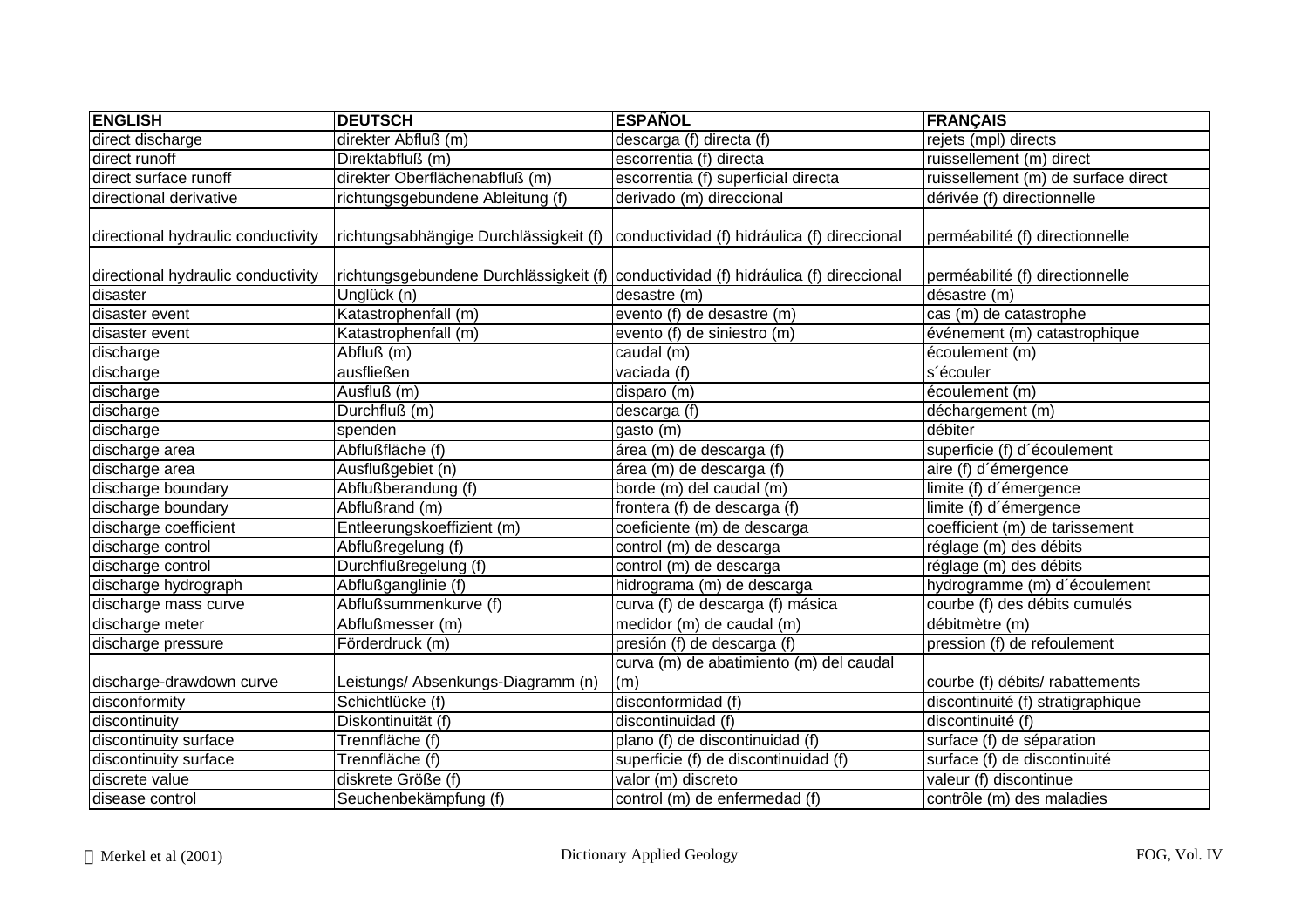| <b>ENGLISH</b>           | <b>DEUTSCH</b>                       | <b>ESPAÑOL</b>                    | <b>FRANÇAIS</b>                           |
|--------------------------|--------------------------------------|-----------------------------------|-------------------------------------------|
| disinfectant             | Desinfektionsmittel (n)              | desinfectante (m)                 | désinfectant (m)                          |
| disintegration           | Zerfall (m) radioaktiv               | desintegración (f)                | désintégration                            |
| disk auger               | Tellerbohrer (m)                     | taladro (m) de discos (mpl)       | sonde (f) à disques                       |
| disperse phase           | disperse Phase (f)                   | fase (f) dispersa                 | phase (f) dispersée                       |
| dispersing agent         | Dispergator (m)                      | dispersador                       | dispersif (m)                             |
| dispersing agent         | Dispergiermittel (n)                 | agente (m) de dispersión          | agent (m) de dispersion                   |
| dispersion               | Dispersion (f)                       | dispersión                        | dispersion (f)                            |
| dispersion zone          | Dispersionszone (f)                  | zona (f) de dispersión            | zone (f) de dispersion                    |
| dispersion zone          | Mischungszone (f)                    | zona (f) de dispersión            | zone (f) de dispersion                    |
| dispersivity             | Dispersivität (f)                    | dispersividad (f)                 | coefficient (m) de dispersion intrinsèque |
| dispersivity             | Dispersivität (f)                    | dispersividad (f)                 | dispersivité (f)                          |
| displacement             | Verdrängung (f)                      | desplazamiento (m)                | déplacement (m)                           |
| displacement of water    | Wasserverdrängung (f)                | desplazamiento (m) de agua        | déplacement (m) d'eau                     |
| displacement pump        | Verdrängungspumpe (f)                | bomba (f) de desplazamiento (m)   | pompe (f) foulante                        |
| displacement pump        | Verdrängungspumpe (f)                | bomba (f) de desplazamiento (m)   | pompe (f) volumétrique                    |
| disposal                 | Beseitigung (f)                      | disposición (f)                   | élimination (f)                           |
| disposal well            | Injektionsbrunnen (m)                | pozo (m) de evacuación (f)        | puits (m) d'injection                     |
| disposal well            | Versenkbrunnen (m)                   | pozo (m) de absorción (f)         | puits (m) absorbant                       |
| dissipation              | Dissipation (f)                      | disipación (f)                    | dissipation (f)                           |
| dissipation              | Umwandlung (f)                       | disolución (f)                    | dissipation (f)                           |
| dissipation pathway      | Umwandlungspfad (m)                  | trayectoria (f) de disipación     | parcours (m) de dissipation               |
| dissociation constant    | Dissoziationskonstante (f)           |                                   |                                           |
| dissolution              | Lösung (f)                           | solución (f)                      | solution (f)                              |
| dissolve                 | auflösen                             | disolver                          | dissoudre                                 |
| dissolved gas            | gelöstes Gas (n)                     | gas (m) disuelto                  | gaz (m) dissous                           |
| dissolved matter         | gelöste Stoffe (mpl)                 | materia (f) disuelta              | matière (m) dissoute                      |
| dissolved organic carbon | gelöster organischer Kohlenstoff (m) | carbono (m) orgánico disuelto     | carbone (m) organique en solution         |
| dissolved organic carbon | gelöster organischer Kohlenstoff (m) | carbono (m) orgánico (m) disuelto | carbone (m) organique en solution         |
| dissolved oxygen         | gelöster Sauerstoff (m)              | oxígeno (m) disuelto              | oxygène (m) dissous                       |
| dissolved oxygen (DO)    | gelöster Sauerstoff (m)              | oxígeno (m) disuelto              | oxygène (m) dissous                       |
| dissoziate               | Anpassung (f)                        | adaptación (f)                    | adaptation (f)                            |
| dissoziate               | dissozieren                          |                                   |                                           |
| dissoziation             | anpassen                             | ajustar                           | adapter                                   |
| dissoziation             | Dissoziation (f)                     |                                   |                                           |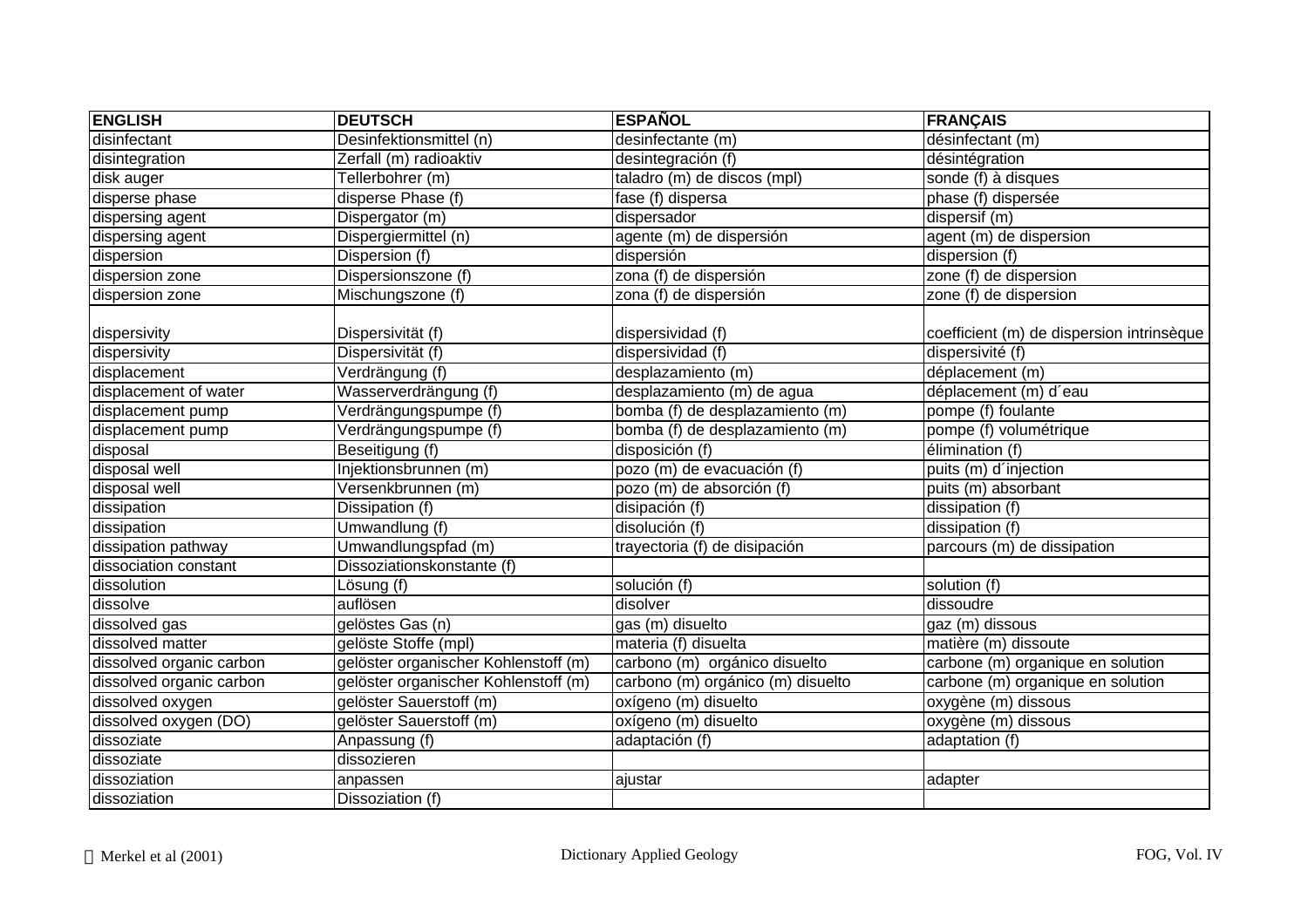| <b>ENGLISH</b>             | <b>DEUTSCH</b>                      | <b>ESPAÑOL</b>                                                            | <b>FRANÇAIS</b>                       |
|----------------------------|-------------------------------------|---------------------------------------------------------------------------|---------------------------------------|
| distance between fractures | Kluftabstand (m)                    | distancia (f) entre fracturas                                             | distance (f) entre fissures           |
| distance-drawdown curve    | Abstandsabsenkungskurve (f)         | curva (f) de abatimiento (f) por distancia (f)                            | courbe (f) rabattement-distance       |
| distillated water          | destilliertes Wasser (n)            | agua (f) destilada                                                        |                                       |
| distribution               | Verteilung (f)                      | distribución (f)                                                          | distribution (f)                      |
| distribution               | Verteilung (f)                      | distribución (f)                                                          | répartition (f)                       |
| distribution coefficient   | Verteilungskoeffizient (m)          | coeficiente (m) de distribución (f)                                       | coefficient (m) de distribution       |
| distribution graph         | Verteilungskurve (f)                | gráfica (f) de distribución (f)                                           | graphique (m) de distribution         |
| distribution network       | Verteilungsnetz (n)                 | red (f) de distribución (f)                                               | réseau (m) de distribution            |
| distribution of fluids     | Flüssigkeitsverteilung (f)          | distribución (f) de fluidos                                               | répartition (f) des fluides           |
| distribution of fluids     | räumliche Verteilung (f) der Fluide | repartición (f) de fluidos                                                | répartition (f) des fluides           |
| distribution system        | Verteilungssystem (n)               | sistema (m) de distribución (f)                                           | réseau (m) de distribution            |
| disturbance                | Störung (f)                         | disturbancia (f)                                                          | accident (m)                          |
| disturbed sample           | gestörte Probe (f)                  | especimen (m) alterado (m)                                                | échantillon (m) remanié               |
| disturbed sample           | gestörte Probe (f)                  | muestra (f) alterada (f)                                                  | échantillon (m) pertubé               |
| disturbed sample           | gestörte Probe (f)                  | muestra (f) disturbada (f)                                                | échantillon (m) dérangé               |
|                            |                                     |                                                                           | échantillon (m) de sol à structure    |
| disturbed soil sample      | Beutelprobe (f)                     | muestra (f) de suelo (m) alterado (m)                                     | dérangée                              |
|                            |                                     |                                                                           | échantillon (m) de sol à structure    |
| disturbed soil sample      | gestörte Bodenprobe (f)             | especimen (m) de suelo (m) alterado (m)                                   | dérangée                              |
|                            |                                     |                                                                           |                                       |
| disturbed soil sample      | gestörte Bodenprobe (f)             | especimen (m) de suelo (m) perturbado (m) echantillon (m) de sol perturbé |                                       |
| disulfoton                 | Disulfoton (n)                      | dissulfoton (m)                                                           | disulfotone (m)                       |
| ditch                      | Graben (m)                          | zanja (f)                                                                 | fossé (m)                             |
| ditch method               | Rieselgrabenverfahren (n)           | método (m) de trinchera (f)                                               | méthode (f) d'infiltration par fossés |
| diurnal                    | täglich                             | diurno                                                                    | diurne                                |
| diversion dam              | Umleitungsdamm (m)                  | presa (f) de derivación (f)                                               | barrage (m) de dérivation             |
| divert                     | ableiten                            | desviar                                                                   | dériver                               |
| divert                     | ableiten                            | distraer                                                                  | déverser                              |
| divert                     | umleiten                            | difractar                                                                 | dériver                               |
| divide                     | Scheide (f)                         | dividir                                                                   | ligne (f) de partage                  |
| divide                     | Wasserscheide (f)                   | parteaguas                                                                | ligne (f) de séparation (des eaux)    |
| diving rod                 | Wünschelrate (f)                    | varilla (f) de buceo (m)                                                  | baguette (f) divinatoire              |
| doline                     | Doline (f)                          | doline                                                                    | doline (f)                            |
| doline                     | Karsttrichter (m)                   | doline                                                                    | doline (f)                            |
| doline karst               | Dolinenkarst (m)                    | Karst de doline                                                           | karst (m) à dolines                   |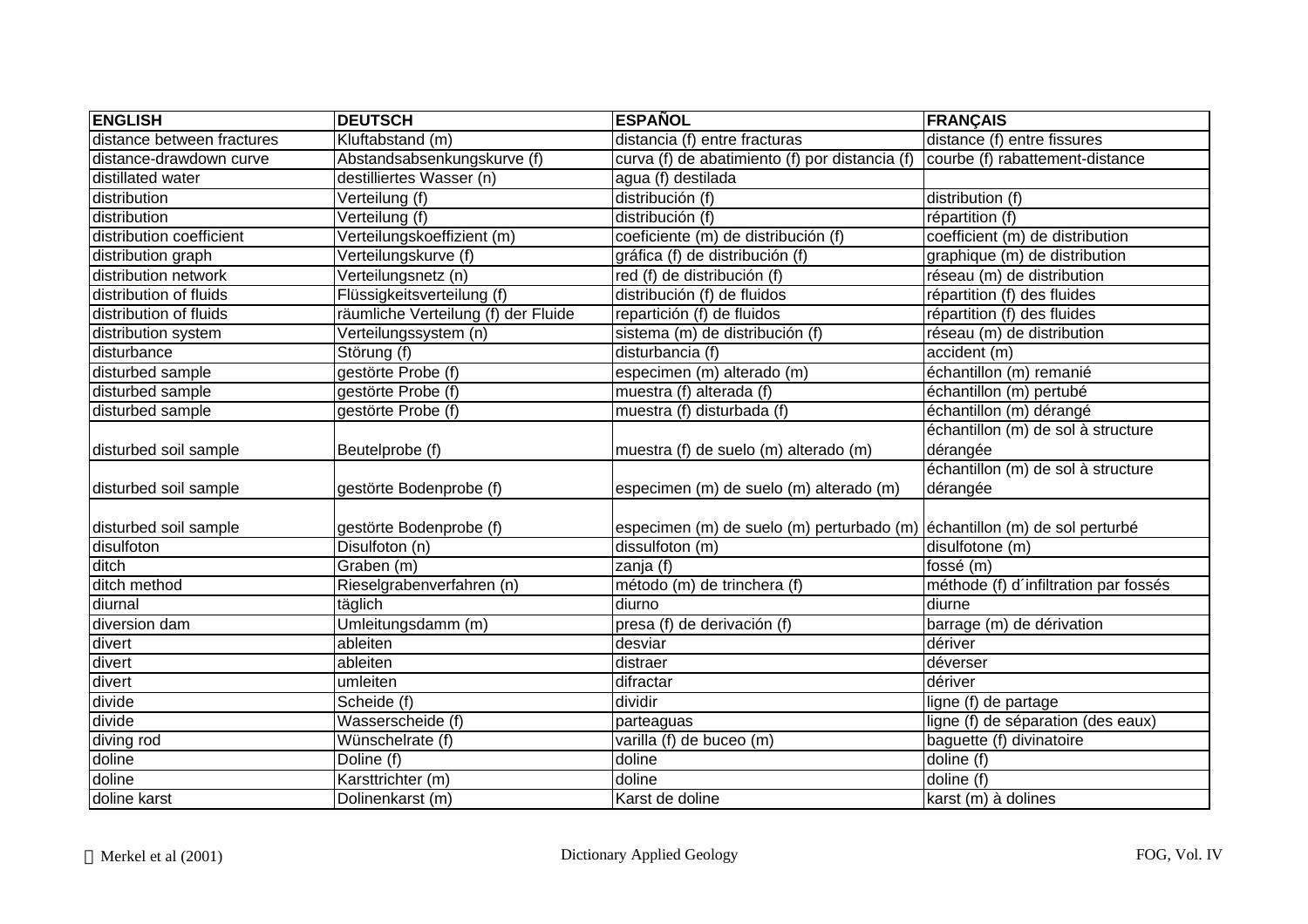| <b>ENGLISH</b>        | <b>DEUTSCH</b>                      | <b>ESPAÑOL</b>                       | <b>FRANÇAIS</b>                 |
|-----------------------|-------------------------------------|--------------------------------------|---------------------------------|
| dolomite              | Dolomit (m)                         | dolomita (f)                         | dolomite (f)                    |
| dome                  | Gewölbe (n)                         | domo(m)                              | salle (f) en cloche             |
| dome pit              | Gewölbe (n)                         | foso (m) de campana (f)              | salle (f) en dôme               |
| domestic              | häuslich                            | doméstico                            | domestique                      |
| domestic              | häuslich                            | doméstico                            | domestique                      |
| domestic effluent     | Haushaltsabwässer (npl)             | aguas (fpl) residuales domésticas    | effluents (mpl) domestiques     |
| domestic waste water  | Haushaltsabwässer (npl)             | aguas (fpl) residuales domésticas    | eaux (fpl) domestiques usées    |
| domestic water supply | häusliche Trinkwasserversorgung (f) | suministro (m) nacional de agua (f)  | alimentation (f) en eau potable |
| dormant volcano       | schlafender Vulkan (m)              | volcán (m) inactivo (m)              |                                 |
| dose                  | Dosierung (f)                       | dosis (f)                            | dose (f)                        |
| dose                  | Dosis (f)                           | dosificación (f)                     | dose (f)                        |
| dosing pump           | Dosierpumpe (f)                     | bomba (f) dosificadora (f)           | pompe (f) doseuse               |
| double acting pump    | doppelt wirkende Pumpe (f)          | bomba (f) de doble efecto (m)        | pompe (f) à double effet        |
| double precision      | doppelte Genauigkeit (f)            | doble precisión (f)                  | double précision (f)            |
| double-mass curve     | Doppelsummenkurve (f)               | curva (f) bimásica (f)               | courbe (f) des doubles cumuls   |
| doublet               | Doublette (f)                       | doblete                              | couplet (m) de forage           |
| doublet               | Doublette (f)                       | par                                  | doublet (m) de forage           |
| down time             | Totzeit (f)                         | tiempo muerto                        | temps (m) mort                  |
| downslope             | hangabwärts                         | $\overline{\text{cuesta}}$ (f) abajo |                                 |
| downstream            | flußabwärts                         | corriente (f) abajo                  | en aval                         |
| downwarping           | Eindellung (f)                      | pliegue (m) sinclinal                | ploiement (m) vers le bas       |
| downwarping           | Einmuldung (f)                      | pliegue (m) sinclinal                | ploiement (m) vers le bas       |
| downwind              | windabwärts                         | con viento $\overline{(m)}$ a favor  | sous le vent                    |
| dowser                | Wünschelrutengänger (m)             | Zahorí                               | baguettisant (m)                |
| dowser                | Wünschelrutengänger (m)             | Zahorí                               | radiesthésiste (m)              |
| dowser                | Wünschelrutengänger (m)             | Zahorí                               | rhabdomancien (m)               |
| dowser                | Wünschelrutengänger (m)             | Zahorí                               | sourcier (m)                    |
|                       | Wassermutung (f) durch              |                                      |                                 |
| dowsing               | Wünschelrutengänger                 | hidromansia (f)                      | hydromancie (f)                 |
| dowsing               | Wünschelrutenmutung (f)             | búsqueda de agua (f) con vara (f)    | hydromancie (f)                 |
| draft                 | Zeichnung                           | borrador (m)                         | dessin (m)                      |
| drafting board        | Zeichenbrett                        | $r$ estirador (m)                    | planche (f) à dessin(er)        |
| draftsman             | Zeichner                            | dibujante (m)                        | dessinateur (m)                 |
| $\overline{drag}$     | Wiederstand (m)                     |                                      |                                 |
| drag                  | Strömungswiderstand (m)             | pliegue (m)                          | résistance (f) à l'écoulement   |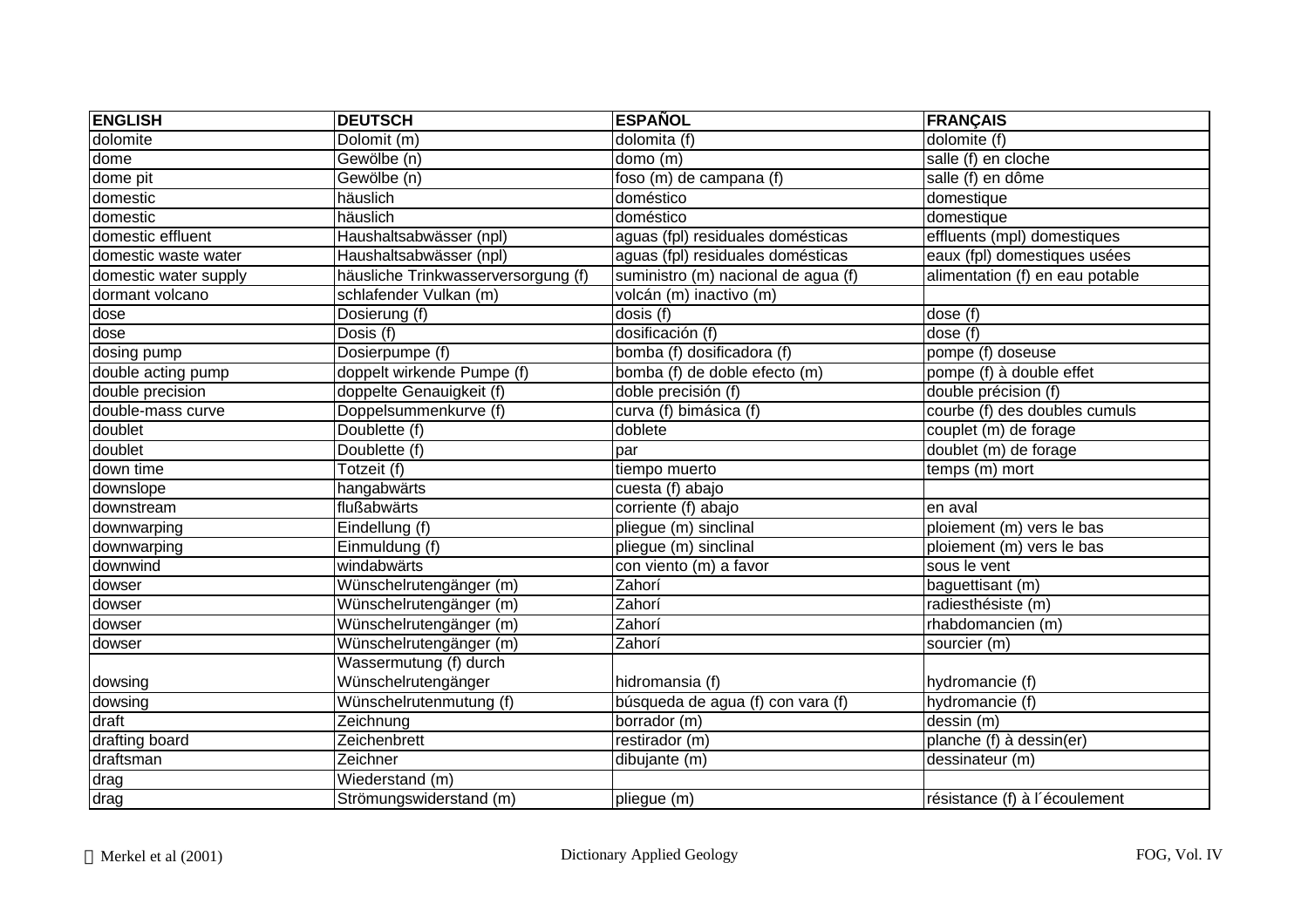| <b>ENGLISH</b>             | <b>DEUTSCH</b>                 | <b>ESPAÑOL</b>                              | <b>FRANÇAIS</b>                       |
|----------------------------|--------------------------------|---------------------------------------------|---------------------------------------|
| drag                       | Strömungswiderstand (m)        | resistencia (f)                             | traînée (f)                           |
| drag bit                   | Blattmeißel (m)                | barrena (f) de fricción (f)                 | outil (m) à lames                     |
| drag coefficient           | Widerstandsbeiwert (m)         | coeficiente (m) de retardo                  | coefficient (m) de traînée            |
| drag line excavator bucket | Zugkübelbagger (m)             | excavadora (f) de cable (m) de tracción (f) | pelle (f) mécanique à benne traînante |
| drain                      | Ablaß (m)                      | alcantarilla (f)                            | vidange (m)                           |
| drain                      | Ablaßöffnung (f)               | atarjea (f)                                 | vidange (m)                           |
| drain                      | Ablaßrohr (n)                  | purga                                       | vidange (m)                           |
| drain                      | Drainagegraben (m)             | drene (m)                                   | drain (m)                             |
| drain                      | Drainagerohr (n)               | drenaje (m)                                 | drain (m)                             |
| drain                      | drainieren                     | desagüe (m)                                 | drainer                               |
| drain pipe                 | Drainrohr (n)                  | tubería (f) de drenaje (m)                  | tuyau (m) de drainage                 |
| drain plug                 | Entleerungsstöpsel (m)         | tapón (m) de drenaje (m)                    | bouchon (m) de vidange                |
| drain tile                 | Drainagerohr (n)               | losa (f) de drenaje (m)                     | tuyau (m) de drainage                 |
| drain valve                | Ablaßhahn (m)                  | vávula (f) de drene                         | robinet (m) de vidange                |
| drainage                   | Drainage (f)                   | desagüe (m)                                 | drainage (m)                          |
| drainage area              | Abflußgebiet (n)               | área (f) de drenaje (m)                     | aire (f) de drainage                  |
| drainage area              | Einzugsgebiet (n)              | área (f) de colectora (f)                   | aire (f) de drainage                  |
| drainage area              | Entwässerungsgebiet (n)        | área (f) de escurrimiento (m)               | aire (f) de drainage                  |
| drainage basin             | Niederschlagsgebiet (n)        | cuenca (f) de captación (f)                 | bassin (m) versant                    |
| drainage coefficient       | Entwässerungsbeiwert (m)       | coeficiente (m) de drenaje                  | coefficient (m) de déversement        |
| drainage density           | Flußdichte (f)                 | densidad (f) de captación (f)               | densité (f) du réseau                 |
| drainage density           | Flußdichte (f)                 | densidad (f) de drenaje                     | densité (f) de drainage               |
| drainage ditch             | Entwässerungsgraben (m)        | cuneta (f) de captación (f)                 | fossé (m) de drainage                 |
| drainage divide            | Wasserscheide (f)              | vertiente (f) de captación (f)              | ligne (m) de partage                  |
| drainage divide            | Wasserscheide (f)              | vertiente (f) de drenaje (m)                | ligne (m) de crête                    |
| drainage factor            | Dränfaktor (m)                 | factor (m) de captación (f)                 | facteur (m) d'égouttement             |
| drainage gallery           | Entwässerungsstollen (m)       | galería (f) de drenaje (m)                  | galerie (f) de drainage               |
| drainage network           | Abflußnetz (n)                 | red (f) de alcantarillado                   | réseau (m) hydrographique             |
| drainage network           | Abflußnetz (n)                 | red (f) de drenaje (m)                      | réseau (m) de drainage                |
| drainage network           | Gewässernetz (n)               | red (f) de captación (f)                    | réseau (m) de drainage                |
| drainage network           | Gewässernetz (n)               | sistema (m) de drenaje (m)                  | réseau (m) hydrographique             |
| drainage pattern           | Entwässerungsanordnung (f)     | patrón (m) de drenaje (m)                   | configuration (f) de drainage         |
| drainage pattern           | Entwässerungsnetzmuster (n)    | formato (m) de drenaje (m)                  | trace (f) du réseau hydrographique    |
| drainage pattern           | Entwässerungsnetzmuster (n)    | norma (f) de drenaje (m)                    | structure (f) du réseau               |
| drainage radius            | Radius (m) des Einzugsgebietes | radio (m) de drenaje                        | rayon (m) d'appel                     |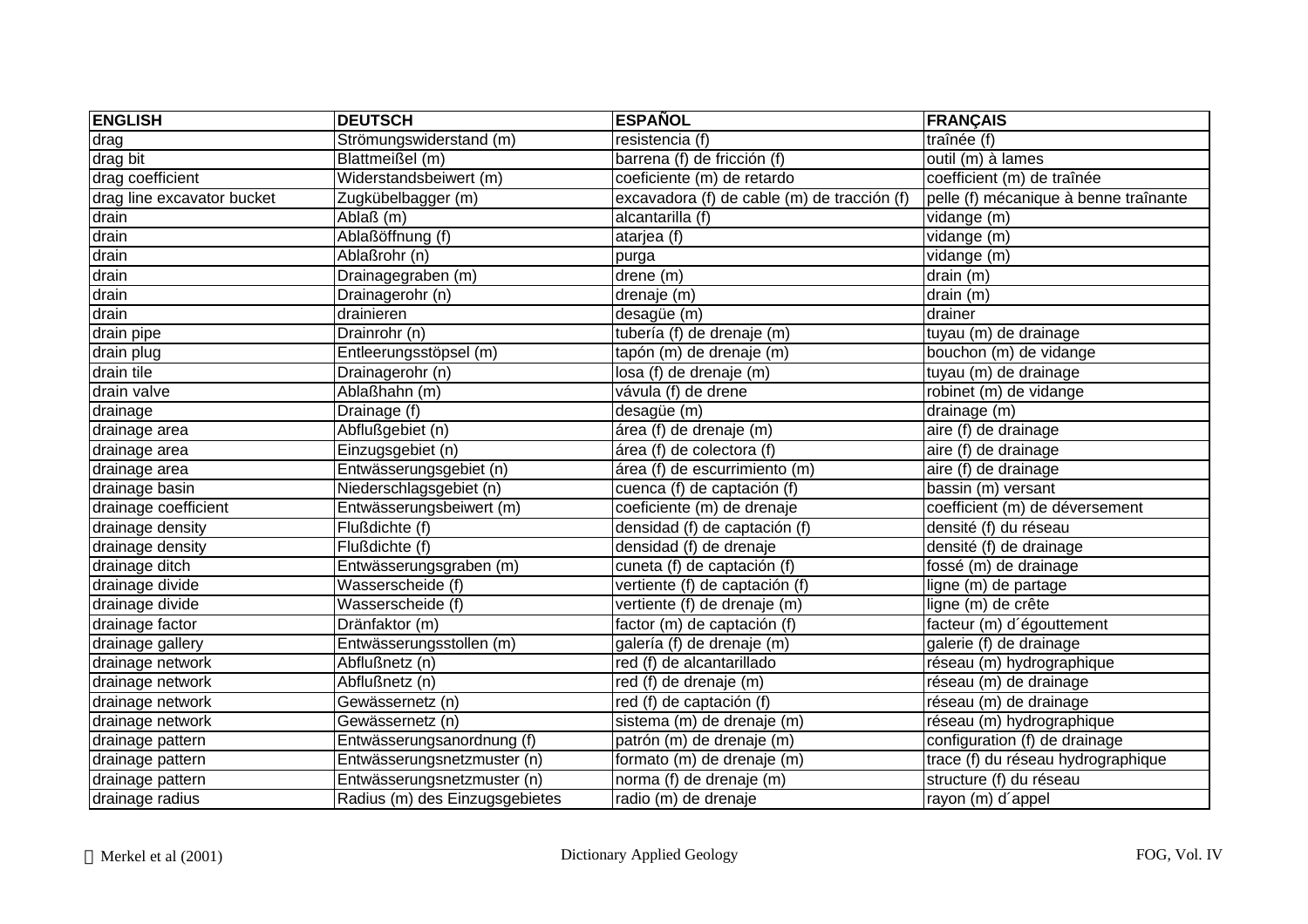| <b>ENGLISH</b>    | <b>DEUTSCH</b>           | <b>ESPAÑOL</b>                          | <b>FRANÇAIS</b>                  |
|-------------------|--------------------------|-----------------------------------------|----------------------------------|
| drainage ration   | Abflußfaktor (m)         | cuota (f) de drenaje (m)                | coefficient (m) de ruissellement |
| drainage ration   | Abflußverhältnis (n)     | ración (f) de drenaje (m)               | coefficient (m) d'écoulement     |
| drainage system   | Entwässerungsnetz (n)    | sistema (f) de drenaje (m)              | réseau (m) de drainage           |
| drainage system   | Entwässerungsnetz (n)    | sistema (m) de alcantarillado (m)       | réseau (m) hydrographique        |
| drainage well     | Entwässerungsbrunnen (m) | pozo (m) colector (m)                   | puits (m) perdu                  |
| drainage well     | Entwässerungsbrunnen (m) | pozo (m) de absorción (f)               | puits (m) absorbant              |
| drainage well     | Schluckbrunnen (m)       | pozo (m) de captación (f)               | puits (m) absorbant              |
| drainfield        | Auslauf (m)              | campo (m) de captación (f)              | fosse (f) d'épandage             |
| drainfield        | Auslauf (m)              | fosa (f) de drenaje (m)                 | élément (m) épurateur            |
| draw              | Delle (f)                | hundimiento (m)                         | dépression (f) de la surface     |
| draw well         | Ziehbrunnen (m)          | pozo (m) excavado (m)                   | puits (m) à poulie               |
| draw works        | Hebewerk (n)             | malacate (m)                            | treuil (m) de forage             |
| drawdown          | Absenkung (f)            | descenso (m) del nivel (m)              | rabattement (m)                  |
| drawdown          | Absenkung (f)            | extracción (f)                          | baisse (f) du niveau dynamique   |
| drawdown          | Absenkungsbetrag (m)     | abatimiento (m)                         | hauteur (f) de rabattement       |
| drawdown contour  | Absenkungsgleiche (f)    | perfil (m) de abatimiento (m)           | ligne (f) d'égal rabattement     |
| drawdown curve    | Absenkungskurve (f)      | curva (f) de abatimiento (m)            | profil (m) de rabattement        |
| drawdown curve    | Absenkungskurve (f)      | curva (f) de depresión                  | courbe (f) de dépression         |
| drawdown curve    | Absenkungskurve (f)      | curva (f) de descenso (m) del nivel (m) | courbe (f) rabattement-distance  |
| drawing           | Schöpfen (n)             | dibujo (m)                              | puisage (m)                      |
| drawing           | Wasserentnahme (f)       | delineación $(f)$                       | puisage (m)                      |
| dredge            | Schürfbagger (m)         | draga(f)                                | drague (f)                       |
| dredge spoil      | Aushub (m)               | desechos (mpl) de la excavación (f)     | matériaux (mpl) de draggage      |
| dredge spoil      | Baggeraushub (m)         | escombros (mpl) del dragado (m)         | rejets (mpl) de dragage          |
| dredge spoil      | Baggergut (n)            | desechos (mpl) del dragado (m)          | déblais (mpl)                    |
| dredged material  | Baggeraushub (m)         | material (m) del dragado (m)            | matériaux (mpl) de draggage      |
| dredged material  | Baggergut (n)            | material (m) del dragado (m)            | rejets (mpl) de dragage          |
| drift ice         | Treibeis (n)             | témpano (m)                             | banc (m) de glace                |
| drift sand        | Treibsand (m)            | arena (f) movediza (f)                  | sable (m) éolien                 |
| drill             | bohren                   | perforar                                | forer                            |
| drill             | Bohrer (m)               | barrenar                                | tréphan (m)                      |
| drill             | Bohrer (m)               | taladrar                                | tréphan (m)                      |
| drill collar      | Schwerstange (f)         | collar (m) de perforación (f)           | masse (f) tige                   |
| drill pipe string | Bohrstrang (m)           | tubería (f) de perforación (f)          | train (m) de tiges               |
| drill stem        | Bohrgestänge (n)         | barra (f) de perforación (f)            | tiges (fpl) de forage            |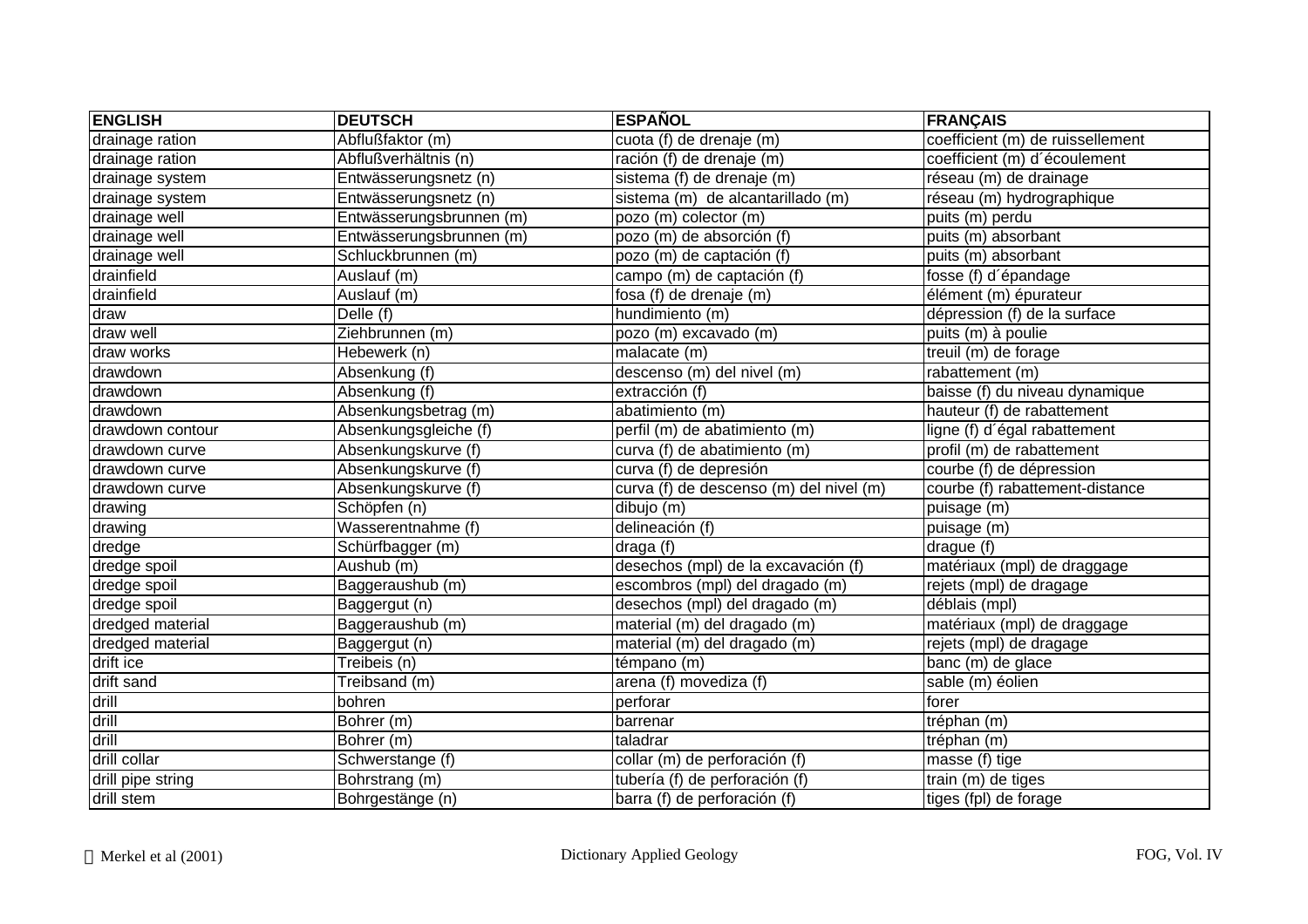| <b>ENGLISH</b>          | <b>DEUTSCH</b>            | <b>ESPAÑOL</b>                               | <b>FRANÇAIS</b>                      |
|-------------------------|---------------------------|----------------------------------------------|--------------------------------------|
| drill stem test         | Gestängetest (m)          | barra (f) de prueba (f) para perforación (f) | drill-stem-test (m)                  |
| drill string            | Bohrstrang (m)            | sarta (f) de perforación (f)                 |                                      |
| drilled well            | gebohrter Brunnen (m)     | pozo (m) perforado                           | puits (m) foré au trépan             |
| driller's log           | Bohrprotokoll (n)         | registro (m) del perforador (m)              | diagraphie (f) du foreur             |
| driller's log           | Bohrprotokoll (n)         | reporte (m) del perforador (m)               | rapport (m) de forage                |
| drill-hole              | Bohrloch (n)              | agujero (m) de perforación                   | forure (f)                           |
| drilling                | Bohren (n)                | horadación (f)                               | foraison (f)                         |
| drilling                | Bohren (n)                | perforación (f)                              | forage (m)                           |
| drilling bit            | Bohrkrone (f)             | broca (f) de perforación (f)                 | trépan (m)                           |
| drilling bit            | Bohrmeißel (m)            | barrena (f) de perforación (f)               | outil (m) à forage                   |
| drilling cable          | Bohrseil (n)              | cable (m) de perforación (f)                 | câble (m) de manœuvre                |
| drilling crew           | Bohrmannschaft (f)        | cuadrilla (f) de perforación (f)             | équipe (f) de foreurs                |
| drilling dust           | Bohrstaub (m)             | polvo (m) de perforación                     | poussière (f) de forage              |
| drilling fluid          | Bohrflüssigkeit (f)       | fluido (m) de perforación                    | fluide (m) de forage                 |
| drilling fluid          | Bohrspülung (f)           | lodo (m) de perforación (f)                  | fluide (m) de forage                 |
| drilling foreman        | Bohrmeister (m)           | responsable (m) de la perforación (f)        | chef (m) foreur                      |
| drilling hook           | Bohrhaken (m)             | gancho (m) de perforación (f)                | crochet (m) de forage                |
| drilling line           | Bohrseil (n)              | cable (m) de perforación (f)                 | câble (m) de forage                  |
| drilling mud            | Bohrschlamm (m)           | lodo (m) de perforación (f)                  | boue (f) de forage                   |
| drilling mud            | Bohrschmand (m)           | fango (m) de perforación (f)                 | boue (f) de forage                   |
| drilling rate           | Bohrfortschritt (m)       | velocidad (f) de perforación (f)             | vitesse (f) de forage                |
| drilling rate           | Bohrgeschwindigkeit (f)   | relación (f) de perforación (f)              | vitesse (f) de forage                |
| drilling rig            | Bohrgerüst (n)            | malacate (m) de perforación (f)              | installations (fpl) de forage        |
| drilling rig            | Bohrturm (m)              | equipo (m) de sondeo (m)                     | installations (fpl) de forage        |
| drilling vessel         | Bohrschiff (n)            | recipiente (m) de perforación (f)            | navire (m) de forage                 |
|                         |                           | registro (m) del tiempo (m) de perforación   |                                      |
| drilling-time log       | Bohrzeitprotokoll (n)     | (f)                                          | diagraphie (f) de l'avancement       |
| drinkability limit      | Trinkbarkeitsgrenze (f)   | límite de potabilidad (f)                    | limite (f) de potabilité             |
| drinkable               | trinkbar                  | potable                                      | potable                              |
| drinking water          | Trinkwasser (n)           | agua (f) de beber                            | eau (f) potable                      |
| drinking water          | Trinkwasser (n)           | agua (f) potable                             | eau (f) de boisson                   |
| drinking water standard | Trinkwassernorm (f)       | agua (f) potable estándar                    | norme (m) de potabilité              |
| drinking water supply   | Trinkwasserversorgung (f) | abastecimiento (m) de agua (f) potable       | approvisionnement (m) en eau potable |
| drip                    | abtropfen                 | gotear                                       | s'égoutter                           |
| drip                    | tropfen                   | gotero (m)                                   | s'égoutter                           |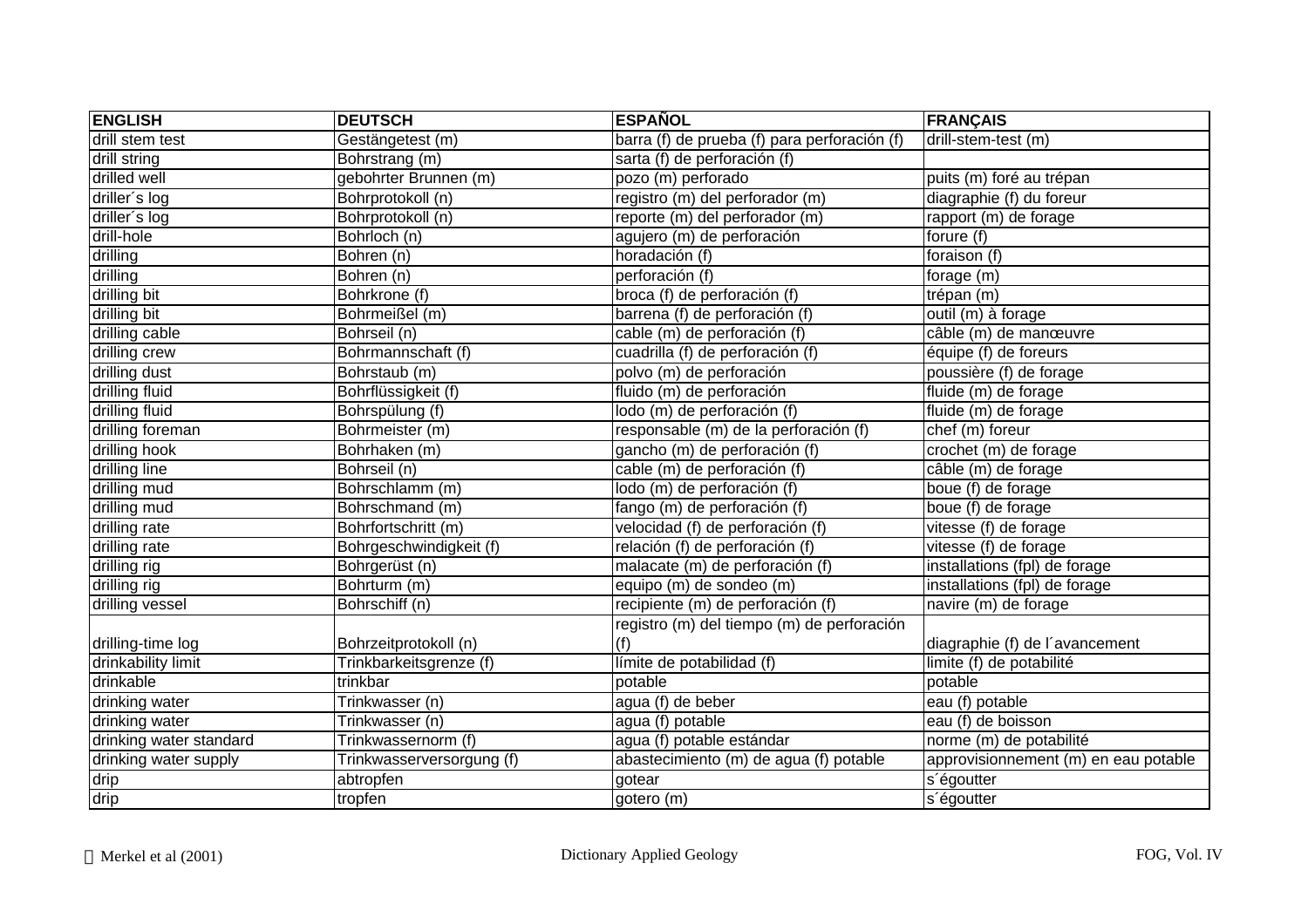| <b>ENGLISH</b>          | <b>DEUTSCH</b>                   | <b>ESPAÑOL</b>                      | <b>FRANÇAIS</b>                      |
|-------------------------|----------------------------------|-------------------------------------|--------------------------------------|
| drip irrigation         | Tröpchenbewässerung (f)          | riego (m) por goteo (m)             |                                      |
| dripping                | Abtropfen (n)                    | goteo (m)                           | égouttement (m)                      |
| dripping                | Austropfen (n)                   | escurrimiento (m)                   | égouttement (m)                      |
|                         |                                  |                                     | colonne (f) de pierre formée par des |
| dripstone               | Tropfstein (m)                   | vertedero (m)                       | concrétions calcaires                |
| drive cap               | Treibkappe (f)                   | tapa (f) de flotación (f)           | casque (m) de battage                |
| drive clamp             | Treibschelle (f)                 | grapa (f) golpeadora (f)            | collier (m) de battage               |
| drive point             | Bohrspitze (f)                   | cuña (f) de sondeo (m)              | cône (m) de sondage                  |
| drive point             | Rammspitze (f)                   | punto (m) de transmisión (f)        | cône (m) de sondage                  |
| drive point             | Treibspitze (f)                  | punto (m) de conducción (f)         | cône (m) de sondage                  |
| driven piles            | Rammpfähle (mpl)                 | postes (mpl) de impulso (m)         |                                      |
| driven well             | Rammbrunnen (m)                  | pozo (m) entubado (m)               | puits (m) foré à la trousse          |
| driven well             | Schlagbrunnen (m)                | $\overline{pozo(m)}$ perforado (m)  | puits (m) enfoncé                    |
| driver                  | Ramme (f)                        | conductor (m)                       | sonnette (f)                         |
| driving bar             | Treibstange (f)                  | barra (f) de conducción (f)         | colonne (f) de battage               |
| driving head            | Triebkraft (f)                   | cabeza (f) de transmisión (f)       | charge (f) motrice                   |
| drizzle                 | Sprühregen (m)                   | Iloviznar                           | bruine (f)                           |
| drop                    | Fall(m)                          | caída (f)                           | chute (f)                            |
| drop                    | Tropfen (m)                      | gota (f)                            | goutte $(f)$                         |
| drop hammer             | Rammbär (m)                      | martinete $(m)$                     | mouton (m)                           |
| drought                 | Dürre (f)                        | sequía (f)                          | sécheresse (f)                       |
| drowned                 | ersoffen                         | anegado (m)                         | inondé                               |
| drowned spring          | Grundquelle (f)                  | fuente (f) anegada                  | source (f) noyée                     |
| drum                    | Trommel (f)                      | tambor (m)                          | tambour (m)                          |
| drum                    | Walze (f)                        | bidón (m)                           | tambour(m)                           |
| drumlin                 | Drumlin (m)                      | colina (f) redondeada (f)           | drumlin (m)                          |
| drumlin                 | Rundhöcker (m)                   | colina (f) redondeada (f)           | drumlin (m)                          |
| dry atmospheric fallout | Trockenniederschlag (m)          | Iluvia (f) atmosférica (f) seca (f) | retombée (f) atmosphérique sèche     |
| dry cell                | Trockenbatterie (f)              | pila (f) seca $(f)$                 | pile (f) sèche                       |
| dry cleaning            | Trockenreinigung (f)             | limpieza (f) en seco (m)            | épuration (f) sèche                  |
| dry cleaning            | Trockenreinigung (f)             | limpieza (f) en seco (m)            | nettoyage (m) à sec                  |
| dry deposition          | trockene Ablagerung (f)          | deposición (m) seca (f)             | dépôt (m) sec                        |
| dry deposition          | trockene Ablagerung (f)          | sedimento (m) seco (m)              | sédiment (m) sec                     |
|                         | Ackerbau (m) ohne Bewässerung in |                                     |                                      |
| dry farming             | Trockengebieten                  | cultivo (m) en seco (m)             | ardiculture (f)                      |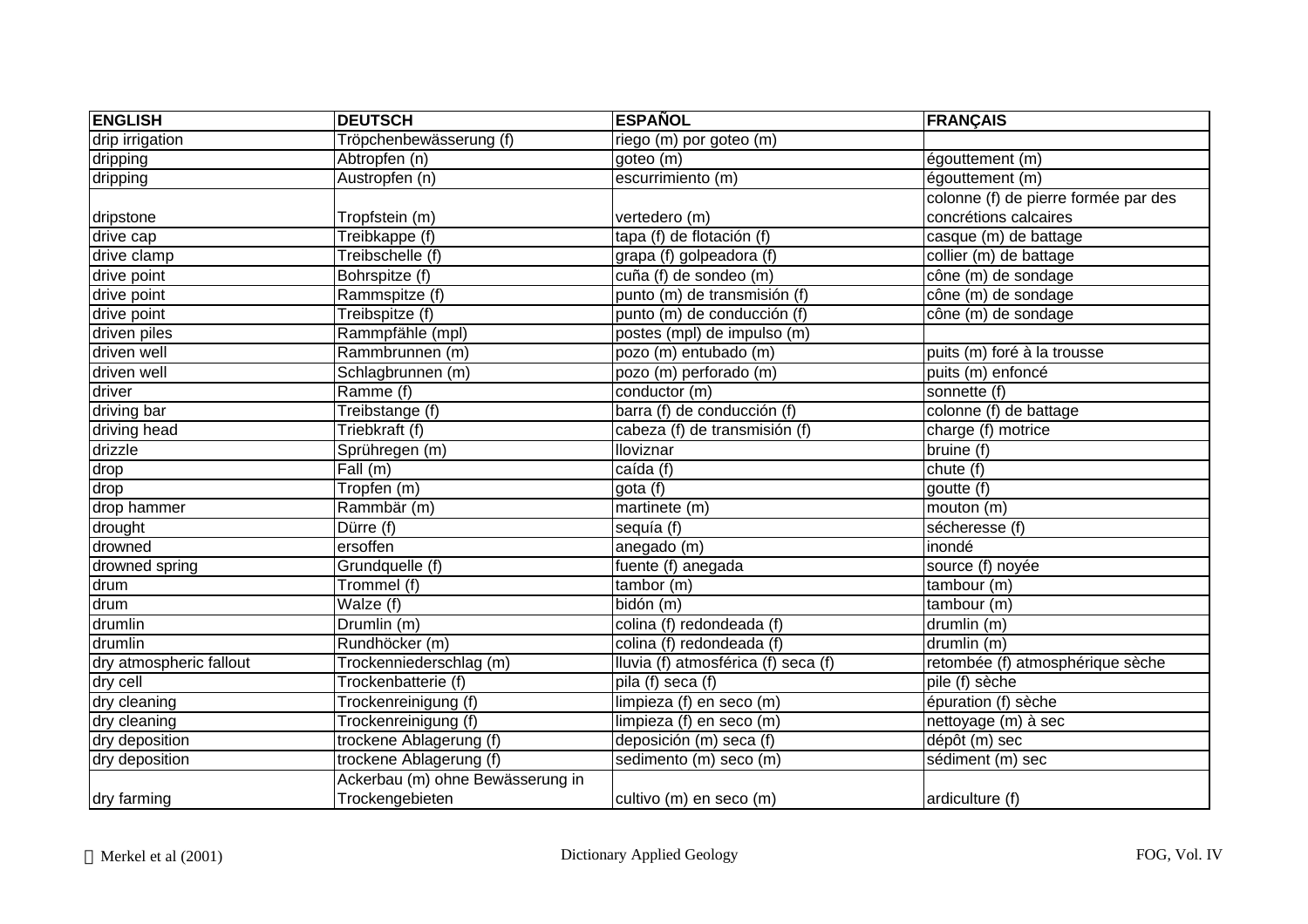| <b>ENGLISH</b>       | <b>DEUTSCH</b>                  | <b>ESPAÑOL</b>                      | <b>FRANÇAIS</b>                  |
|----------------------|---------------------------------|-------------------------------------|----------------------------------|
| dry farming          | Dryfarming (n)                  | agricultura (f) sin agua (f)        | dry farming (f)                  |
| dry farming          | Trockenfeldbau (m)              | cultivo (m) sin riego (m)           | culture (f) sèche                |
| dry farming          | Trockenlandwirtschaft (f)       | cultivación (f) sin agua (f)        | culture (f) sèche                |
| dry hole             | Fehlbohrung (f)                 | hoyo (m) seco (m)                   | puits (m) sec                    |
| dry hole             | trockene Bohrung (f)            | agujero (m) seco (m)                | puits (m) sec                    |
| dry ice              | Trockeneis (n)                  | hielo (m) seco (m)                  | glace (f) carbonique             |
| dry ice              | Trockeneis (n)                  | hielo (m) seco (m)                  | neige (f) carbonique             |
| dry lake             | Trockensee (m)                  | lago (m) seco (m)                   | lac (m) assèché                  |
| dry precipitation    | trockene Deposition (f)         | Iluvia (f) atmosférica (f) seca (f) | retombée (f) atmosphérique sèche |
| dry residue          | Abdampfrückstand (m)            | residuo (m) seco (m)                | résidu (m) sec                   |
| dry residue          | Trockenrückstand (m)            | residuo (m) seco (m)                | résidu (m) sec                   |
| dry sieving          | Trockensiebung (f)              | tamizado (m) en seco (m)            | tamisage (m) sec                 |
| dry weather flow     | Trockenwetterabfluß (m)         | sequía (f)                          | débit (m) d'étiage               |
| dry year             | Trockenjahr (n)                 | año (m) seco (m)                    | année (f) sèche                  |
| drying oven          | Trockenofen (m)                 | horno (m) de secado (m)             | étuve (f)                        |
| drying oven          | Trockenschrank (m)              | horno (m) de desecación (f)         | étuve (f)                        |
| drying-up of a river | Austrocknen (n) eines Flusses   | secamiento (m) del río (m)          | tarissement (m) de rivière       |
| drying-up of a river | Trockenfallen (n) eines Flusses | sequía (f) del río (m)              | tarissement (m) de rivière       |
| dug well             | gegrabener Brunnen (m)          | pozo (m) excavado (m)               | puits (m) creusé                 |
| dug well             | Kesselbrunnen (m)               | pozo (m) de brocal                  | puits (m) creusé                 |
| dug well             | Schachtbrunnen (m)              | pozo (m) chino                      | puits (m) creusé                 |
| dull bit             | stumpfer Meißel (m)             | barrena (f) desgastada (f)          | outil (m) usé                    |
| dump                 | Abfallhalde (f)                 | botadero (m)                        | décharge (f)                     |
| dump                 | Abfallhalde (f)                 | escombrero (m)                      | dépotoir (m)                     |
| dump                 | Deponie (f)                     | terrero (m)                         | décharge (f)                     |
| dump                 | Deponie (f)                     | vaciadero (m)                       | dépotoir (m)                     |
| dump                 | Halde (f)                       | tiradero (m)                        | teril $(m)$                      |
| dump                 | Speicherentleerung (f)          | vertedero (m)                       | vidage (m)                       |
| dune                 | Düne (f)                        | duna (f)                            | dune $(f)$                       |
| dune sand            | Dünensand (m)                   | duna de arena                       | sable (m) de dune                |
| dung                 | Mist (m)                        | estiércol (m)                       | fumier (m)                       |
| dung                 | Mist (m)                        | excrementos (mpl)                   | fumier (m)                       |
| duplicate            | Doppelbestimmung (f)            | determinación (f) duplicado         | double détermination (f)         |
| Dupuit's assumption  | Dupuit'sche Annahmen (fpl)      | suposición de Dupuit                | hypothèses (fpl) de Dupuit       |
| duration             | Dauer (f)                       | duración (f)                        | durée (f)                        |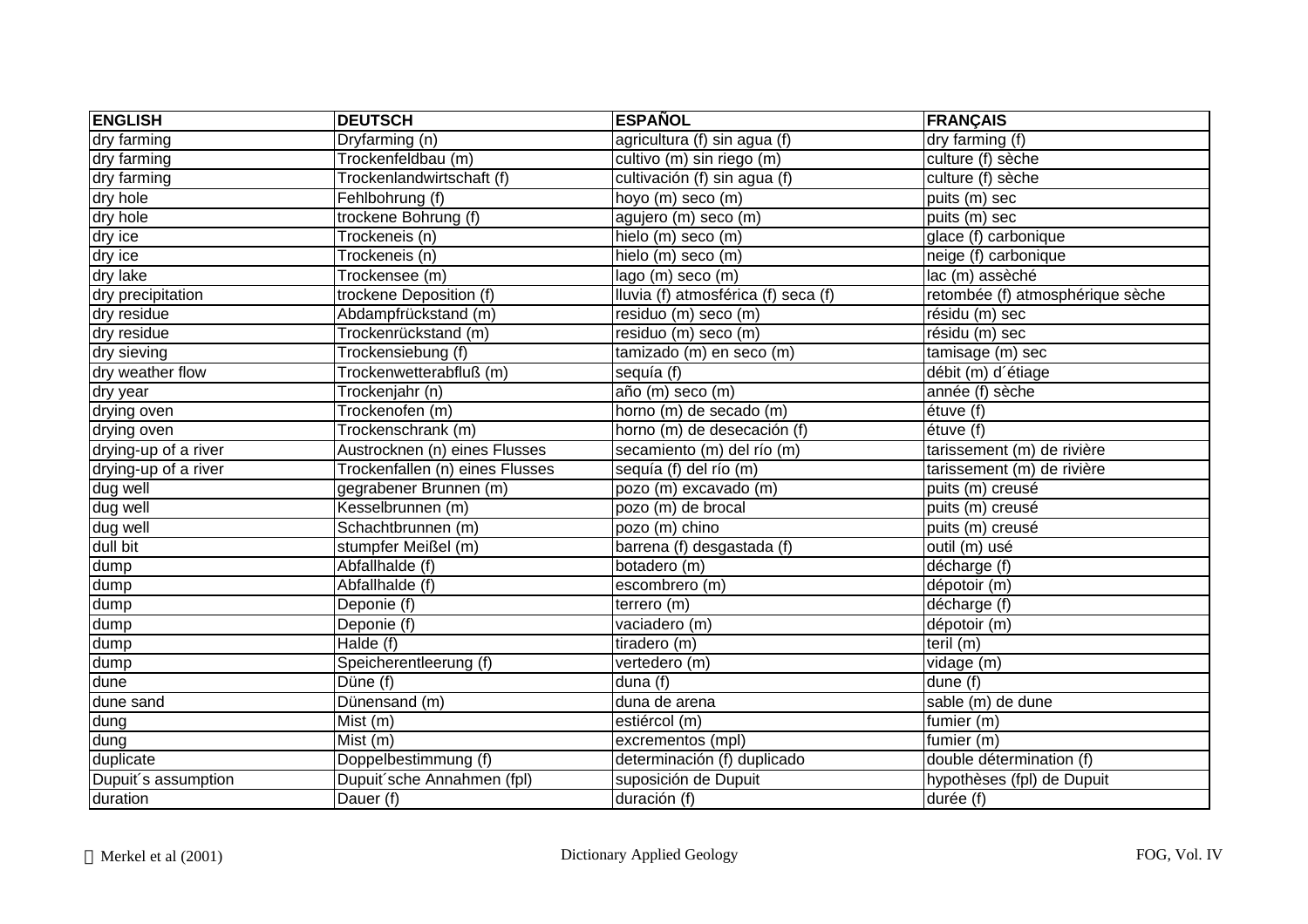| <b>ENGLISH</b>      | <b>DEUTSCH</b>                | <b>ESPAÑOL</b>                     | <b>FRANÇAIS</b>                   |
|---------------------|-------------------------------|------------------------------------|-----------------------------------|
| dust particle       | Staubpartikel (m)             | partícula (f) de polvo (m)         | particule (f) de poussière        |
| dust particle       | Staubteilchen (n)             | partícula (f) de polvo (m)         | particule (f) de poussière        |
| duty of water       | Bewässerungsbedarf (m)        | agua sucia                         | demande (f) en eau d'irrigation   |
| dye                 | Farbstoff (m)                 | colorante (m)                      | colorant (m)                      |
| dye tracer          | Farbtracer (m)                | trazador colorimétrico             | traceur (m) colorimétrique        |
| dynamic equilibrium | dynamisches Gleichgewicht (n) | equilibrio dinámico                | équilibre (m) dynamique           |
| dynamic equilibrium | Fließgleichgewicht (n)        | equilibrio dinámico                | équilibre (m) dynamique           |
| dynamic porosity    | effektive Porosität (f)       | porosidad cinemática               | porosité (f) mobile               |
| dynamic porosity    | kinematische Porosität (f)    | porosidad dinámica                 | porosité (f) cinétique            |
| dynamic pressure    | dynamischer Druck (m)         | presión dinámica                   | pression (f) de courant           |
| dynamic pressure    | dynamischer Druck (m)         | presión dinámica                   | pression (f) dynamique            |
| dynamic similarity  | dynamische Ähnlichkeit (f)    | similitud dinámica                 | similitude (f) dynamique          |
| dynamic viscosity   | dynamische Viskosität (f)     | viscosidad dinámica                | viscosité (f) dynamique           |
| dynamic water level | Betriebswasserspiegel (m)     | nivel (m) dinámico (m) de agua (f) | niveau (m) influencé              |
| dynamic water level | dynamischer Wasserspiegel (m) | nivel (m) dinámico (m) de agua (f) | niveau (m) dynamique (de pompage) |
| dynamite charge     | Dynamitladung (f)             | carga de dinamita                  | charge (f) de dynamite            |
| dynamometer         | Dynamometer (n)               | dinamómetro (m)                    | dynamomètre (m)                   |
| dynamometer         | Fließdruckmesser (m)          | dinamómetro (m)                    | dynamomètre (m)                   |
| dynamometer         | Kraftmesser (m)               | dinamómetro (m)                    | dynamomètre (m)                   |
| dystrophic soil     | dystrophischer Boden (m)      | suelo (m) distrófico (m)           | sol (m) dystrophique              |
| dystrophic soil     | verarmter Boden (m)           | suelo (m) distrófico (m)           | sol (m) dystrophique              |
| dystrophy           | Dystrophie (f)                | distrofía (f)                      | dystrophie (f)                    |
| earth current       | Erdstrom (m)                  | movimiento (m) de tierra (f)       | courant (m) tellurique            |
| earth current       | tellurischer Strom (m)        | movimiento (m) telúrico (m)        | courant (m) tellurique            |
| earth dam           | Erddamm (m)                   | dique (m) de tierra (f)            | barrage (m) en terre              |
| earth fill          | Erdaufschüttung (f)           | relleno (m)                        | comblement (m)                    |
| earth fill          | Erdaufschüttung (f)           | terraplén (m)                      | remblai (m)                       |
| earth tide          | Erdgezeitenbewegung (f)       | onda (f) telúrica (f)              | marée (f) terrestre               |
| earth tide          | Erdtide (f)                   | onda (f) telúrica (f)              | marée (f) terrestre               |
| earthflow           | Bodenfließen (n)              | deslizamiento (m) de tierra (f)    | glissement (m) de terrain         |
| earthquake          | Erdbeben (n)                  | temblor (m)                        | séisme (m)                        |
| earthquake          | Erdbeben (n)                  | terremoto (m)                      | tremblement (m) de terre          |
|                     | durch Erdbeben verursachte    |                                    |                                   |
| earthquake flood    | Überschwemmung (f)            | avenida (f) por terremoto (m)      | crue (f) séismique                |
| earthwork           | Erdarbeiten (fpl)             | terraplén (m)                      | terrassements (mpl)               |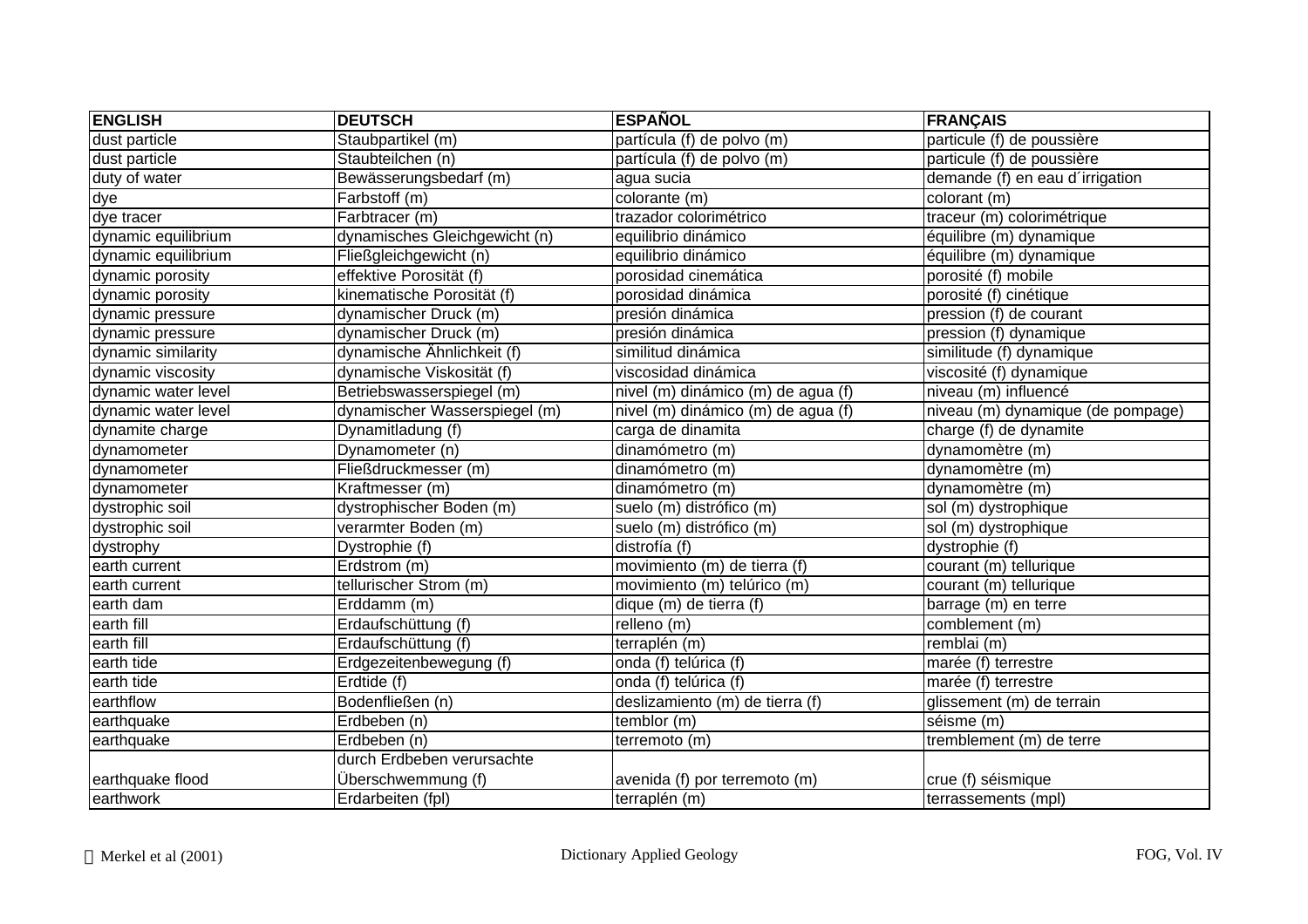| <b>ENGLISH</b>                   | <b>DEUTSCH</b>                        | <b>ESPAÑOL</b>                                | <b>FRANÇAIS</b>                         |
|----------------------------------|---------------------------------------|-----------------------------------------------|-----------------------------------------|
| ebb                              | Ebbe (f)                              | bajamar (f)                                   | reflux (m)                              |
| ebb                              | Ebbe (f)                              | marea (f) baja                                | jusant (m)                              |
| ebb                              | Ebbe (f)                              | marea (f) baja                                | maré (f) descendante                    |
| ebb-channel                      | Ebbrinne (f)                          | canal (m) de bajada (f)                       | chenal (m) de jusant                    |
| ebb-tide current                 | Gezeitenstrom (m)                     | corriente (f) de reflujo (m)                  | courant (m) de jusant                   |
| ebb-tide current                 | Tidenstrom (m)                        | corriente (f) de marea (f) menguada (f)       | courant (m) de jusant                   |
| eccentric well                   | exzentrischer Brunnen (m)             | pozo (m) excéntrico (m)                       | puits (m) excentrique                   |
| echosounder                      | Echolot (n)                           | sonda (f) acústica (f)                        | sondeur (m) à ultra-sons                |
| echosounder                      | Echolot (n)                           | sonda (f) por sonido (m)                      | sondeur (m) à écho                      |
| echosounder                      | Echolot (n)                           | sondeador (f) por sonido (m)                  | sonde (f) à écho                        |
| ecoclimate                       | Ökoklima (n)                          | clima (m) ecológico (m)                       | climat (m) écologique                   |
| ecoclimate                       | Ökoklima (n)                          | ecoclima (m)                                  | $\overline{\text{e}}$ coclimat (m)      |
| ecological damage                | ökologische Schädigung (f)            | daño (m) ecológico (m)                        | dégradation (f) écologique              |
| ecological diversity             | ökologische Diversität (f)            | diversidad (f) ecológica (f)                  | diversité (f) écologique                |
|                                  |                                       |                                               | mesures (fpl) prises en vue de          |
| ecological recovery              | ökologische Sanierung (f)             | recuperación (f) ecológica (f)                | 'assainissement de l'environnement      |
|                                  |                                       |                                               | mesures (fpl) visant à l'assainissement |
| ecological recovery              | ökologische Verbesserung (f)          | reactivación (f) ecológica (f)                | de l'environnement                      |
| ecology                          | Ökologie (f)                          | ecología (f)                                  | écologie (f)                            |
| economic yield                   | wirtschaftliche Ausbeute (f)          | producción (f) económica (f)                  | débit (m) économiquement captable       |
| ecosphere                        | Ökosphäre (f)                         | ecósfera (f)                                  | écosphère (f)                           |
| ecosystem                        | Ökosystem (n)                         | ecosistema (m)                                | écosystème (m)                          |
| ecosystem element                | Ökosystemglied (n)                    | elemento (m) del ecosistema (m)               | composant (m) de l'écosystem            |
| edaphon                          | Edaphon (n)                           | edafono (m)                                   | $\overline{\text{édaphone}}$ (m)        |
| eddy                             | Strudel (m)                           | remolino (m)                                  | tourbillon (m) mobile                   |
| eddy                             | Walze (f)                             | torbellino (m)                                | tourbillon (m) mobile                   |
| eddy                             | Wasserwalze (f)                       | contracorriente (f)                           | tourbillon (m) mobile                   |
| eddy flux device                 | Eddy Flux Anlage                      | contraflujo (m)                               |                                         |
| edge                             | Hangkante (f)                         | borde (m)                                     | bord (m) du plateau                     |
| edge                             | Plateaurand (m)                       | arista (f)                                    | bord (m) du plateau                     |
| effective abstractions           | effektive Rückhaltung (f)             | abstracciones (fpl) efectivas (fpl)           | pertes (fpl) par adsoprtion             |
| effective capillary conductivity | effektive kapillare Leitfähigkeit (f) | conductividad (f) hidráulica (f) efectiva (f) | conductivité (f) capillaire effective   |
| effective diameter               | wirksamer Korndurchmesser (m)         | diámetro (m) efectivo (m)                     | diamètre (m) effectif                   |
| effective drainage porosity      | entwässerbare Porosität (f)           | porosidad (f) efectiva (f) de drene (m)       | capacité (f) de libre écoulement        |
| effective drainage porosity      | Nutzporosität (f)                     | porosidad (f) efectiva (f) de purga (f)       | porosité (f) utile                      |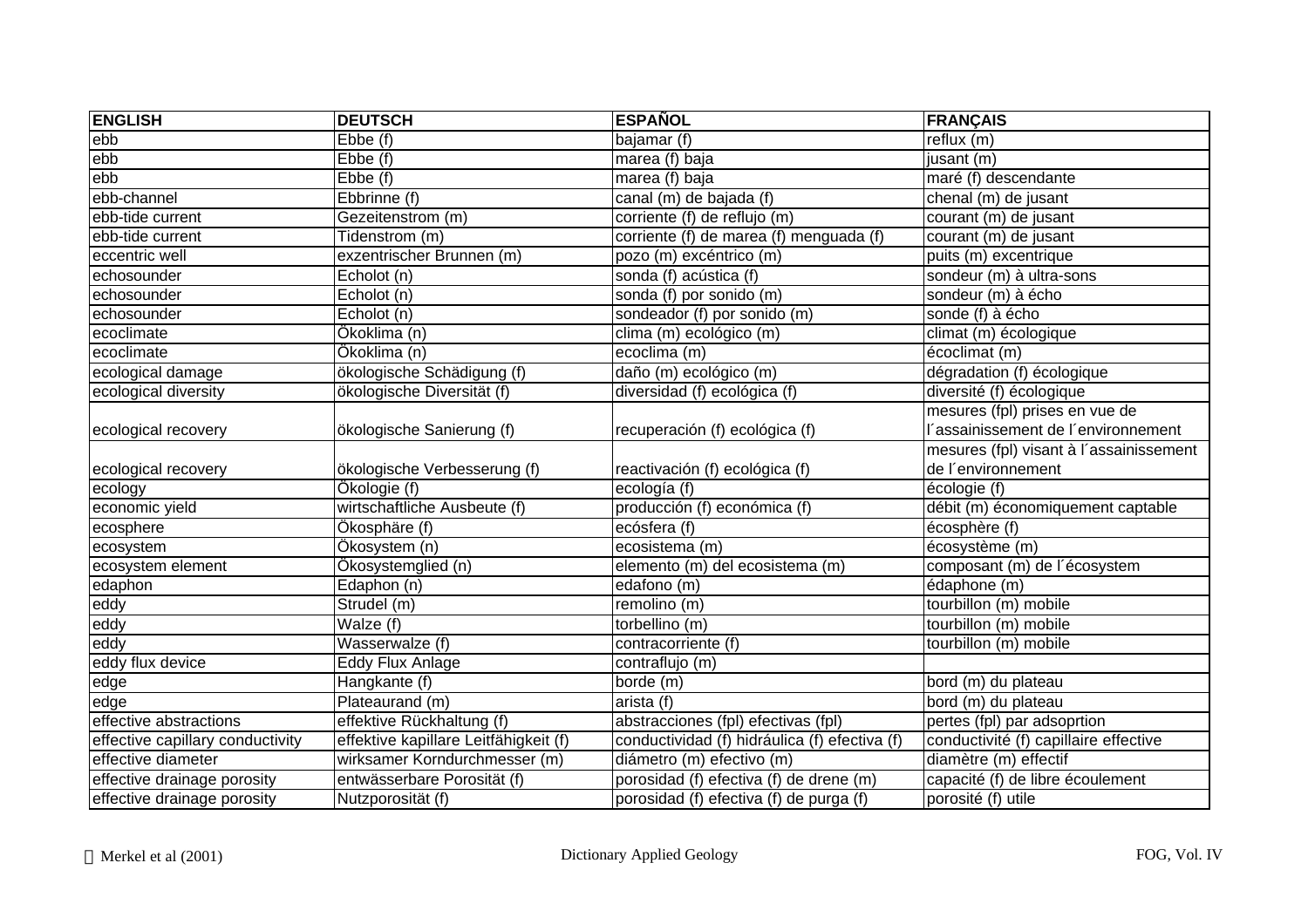| <b>ENGLISH</b>              | <b>DEUTSCH</b>                   | <b>ESPAÑOL</b>                               | <b>FRANÇAIS</b>                     |
|-----------------------------|----------------------------------|----------------------------------------------|-------------------------------------|
| effective drainage porosity | wirksame Porosität (f)           | porosidad (f) efectiva (f) de desecación (f) | porosité (f) efficace               |
| effective evaporation       | effektive Verdunstung (f)        | evaporación (f) efectiva (f)                 | évaporation (f) efficace            |
| effective permeability      | effektive Durchlässigkeit (f)    | permeabilidad (f) efectiva (f)               | perméabilité (f) effective          |
| effective porosity          | effektive Porosität (f)          | porosidad (f) efectiva (f)                   | capacité (f) effective d'absorption |
| effective porosity          | effektive Porosität (f)          | porosidad (f) libre                          | porosité (f) effective              |
| effective porosity          | nutzbare Porosität (f)           | capacidad (f) efectiva (f) de absorción (f)  | porosité (f) utile                  |
| effective porosity          | wirksame Porosität (f)           | capacidad (f) efectiva (f) de absorción (f)  | porosité (f) libre                  |
| effective precipitation     | abflußwirksamer Niederschlag (m) | precipitación (f) efectiva (f)               | précipitation (f) efficace          |
| effective precipitation     | effektiver Niederschlag (m)      | precipitación (f) efectiva (f)               | précipitation (f) efficace          |
| effective rainfall          | effektiver Regen (m)             | precipitación (f) efectiva (f)               | pluie (f) efficace                  |
| effective stress            | tatsächlicher Stress (m)         | esfuerzo (m) efectivo (m)                    | contrainte (f) effective            |
| effective velocity          | Bahngeschwindigkeit (f)          | velocidad (f) efectiva (f)                   | vitesse (f) effective               |
|                             | durchschnittliche                |                                              |                                     |
| effective velocity          | Porenfließgeschwindigkeit (f)    | velocidad (f) efectiva (f)                   | vitesse (f) effective               |
| effective well diameter     | wirksamer Brunnendurchmesser (m) | diámetro (m) efectivo (m) del pozo (m)       | diamètre (m) efficace d'un puits    |
| effective well radius       | wirksamer Brunnenradius (m)      | radio (m) efectivo (m) del pozo (m)          | rayon (m) efficace d'un puits       |
| effects                     | Auswirkungen (fpl)               | efectos (mpl)                                | incidences (fpl)                    |
| effects                     | Auswirkungen (fpl)               | repercusiones (m)                            | incidences (fpl)                    |
| efficiency                  | Effizienz (f)                    | eficiencia (f)                               | rendement (m)                       |
| efficiency                  | Wirkungsgrad (m)                 | eficacia (f)                                 | rendement (m)                       |
| effluent                    | Ausfluß (m)                      | efluente (m)                                 | effluent (m)                        |
| effluent seepage            | Sickerwasseraustritt (m)         | infiltración (f) del efluente (m)            | effluence (f)                       |
| effluent seepage            | Sickerwasseraustritt (m)         | percolación (f) del efluente (m)             | suintement (m)                      |
| effluent seepage            | Sickerwasseraustritt (m)         | percolación (f) del efluente (m)             | venue (f) d'eau                     |
| effluent standard           | Einleitungsgrenzwert (m)         | efluente (m) estándar                        | norme (f) pour les effluents        |
| effluent stream             | wasseraufnehmender Fluß (m)      | corriente (f) del efluente (m)               | rivière (f) alimentée par la nappe  |
| effusion                    | Effusion (f)                     | efusión (f)                                  | effusion (f)                        |
| effusion                    | Erguß (m)                        | derrame (m)                                  | épanchement (m)                     |
| effusive rock               | Effusivgestein (n)               | roca (f) expansiva (f)                       | roches (fpl) effusives              |
| effusive rock               | Ergußgestein (n)                 | roca $(f)$ extrusiva $(f)$                   | roche (f) extrusive                 |
| eH value                    | eH-Wert                          | valor (m) del potencial (m) de oxidación (f) |                                     |
| elastic properties          | elastische Eigenschaften (fpl)   | propiedades (fpl) elásticas (fpl)            | propriétés (fpl) élastiques         |
| elasticity                  | Elastitzität (f)                 | elasticidad (f)                              | élasticité (f)                      |
| electric log                | elektrisches Log (n)             | perfil (m) eléctrico (m)                     | diagraphie (f) électrique           |
| electric log                | elektrisches Log (n)             | registro (m) eléctrico (m)                   | carottage (m) électrique            |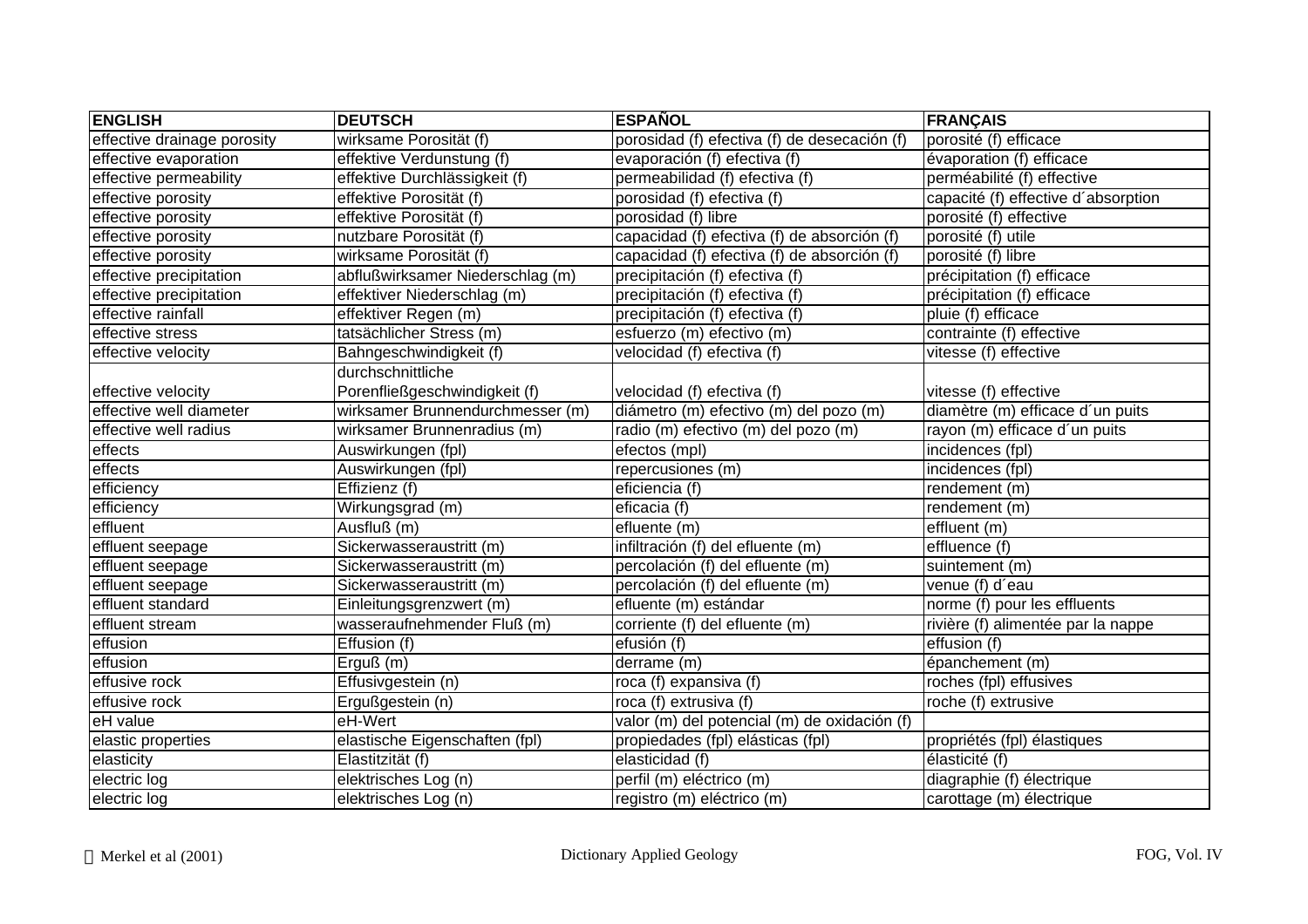| <b>ENGLISH</b>                   | <b>DEUTSCH</b>                  | <b>ESPAÑOL</b>                                                                        | <b>FRANÇAIS</b>                      |
|----------------------------------|---------------------------------|---------------------------------------------------------------------------------------|--------------------------------------|
| electric power station           | Elektrizitätswerk (n)           | central (f) eléctrica (f)                                                             | centrale (f) électrique              |
|                                  |                                 |                                                                                       |                                      |
| electrical conductivity of water |                                 | elektrische Leitfähigkeit (f) von Wasser conductividad (f) eléctrica (f) del agua (f) | conductivité (f) électrique de l'eau |
| electrical double layer          | elektrische Doppelschicht (f)   | doble capa (f) eléctrica (f)                                                          | double couche (f) électrique         |
| electrical resistivity           | elektrischer Widerstand (m)     | resistividad (f) eléctrica (f)                                                        | résistivité (f) électrique           |
| electrochemical gaging           | Verdünnungsmethode (f)          | calibraje (m) electroquímico (m)                                                      | jaugeage (m) chimique                |
| electrochemical potential        | elektrochemisches Potential (n) | potencial (m) electroquímico (m)                                                      | potentiel (f) électrochimique        |
| electrode separation             | Elektrodenabstand (m)           | separación (f) por electrodos (mpl)                                                   | séparation (f) des électrodes        |
| electrode spacing                | Elektrodenabstand (m)           | espaciamiento (m) entre electrodos (mpl)                                              | espacement (m) des électrodes        |
| electrofiltration                | Elektrofiltration (f)           | electrofiltración (f)                                                                 | électrofiltration (f)                |
| electrokinetic effect            | elektrokinetischer Effekt (m)   | efecto (m) electrocinético (m)                                                        | effet (m) électrocinétique           |
| electrolyte                      | Elektrolyt (m)                  | electrólito (m)                                                                       | électrolyte (m)                      |
| electrolytic corrosion           | Elektrolytkorrosion (f)         | corrosión (f) electrolítica (f)                                                       | corrosion (f) électrolytique         |
| electrometry                     | Elektrometrie (f)               | electrometría (f)                                                                     | électrométrie (f)                    |
|                                  |                                 | detector (m) de captura (f) de electrones                                             |                                      |
| electron capture detector        | Elektroneneinfangdetektor (m)   | (mpl)                                                                                 | détecteur (m) de captage d'électrons |
| electroplating                   | Galvanotechnik (f)              | depositación (f) electrolítica (f)                                                    | galvanoplastie (f)                   |
|                                  |                                 | desperdicios (mpl) de baño (m) electrolítico                                          |                                      |
| electroplating bath waste        | verbrauchtes Galvanikbad (n)    | (m)                                                                                   | bain (m) galvanique usé              |
|                                  |                                 |                                                                                       |                                      |
| electroplating bath waste        | verbrauchtes Galvanikbad (n)    | residuos (mpl) de baño (m) electrolítico (m)                                          | bain (m) galvanique usé              |
| electrostatic attraction         | elektrostatische Anziehung (f)  | atracción (f) electrostática (f)                                                      | attraction (f) électrostatique       |
| element                          | Element (n)                     | elemento (m)                                                                          | corps (m) simple                     |
| element                          | Element (n)                     | elemento (m)                                                                          | élément (m)                          |
| elemental nitrogen               | elementarer Stickstoff (m)      | nitrógeno elemental                                                                   | azote (m) élémentaire                |
| elevation                        | Erhebung (f)                    | elevación (f)                                                                         | élévation (f)                        |
| elevation                        | Höhenlage (f)                   | levantamiento (f)                                                                     | élévation (f)                        |
| elevation head                   | Druckhöhe (f)                   | carga (f) hidrostática (f)                                                            | charge (f) altimétrique              |
| elevation head                   | Druckhöhe (f)                   | desnivel (m)                                                                          | énergie (f) de position              |
| elevation of measuring point     | Meßpunkthöhe (f)                | cota (f) de elevación (f)                                                             | cote (m) du repère                   |
|                                  |                                 | punto (m) de medición (f) del levantamiento                                           |                                      |
| elevation of measuring point     | Meßpunkthöhe (f)                | (m)                                                                                   | niveau (m) du point de mesure        |
| eliminate                        | eliminieren                     | eliminar                                                                              | éliminer                             |
| eliminate                        | entfernen                       | suprimir                                                                              | éliminer                             |
| elutent                          | Eluent (m)                      | eluente (m)                                                                           | éluant (m)                           |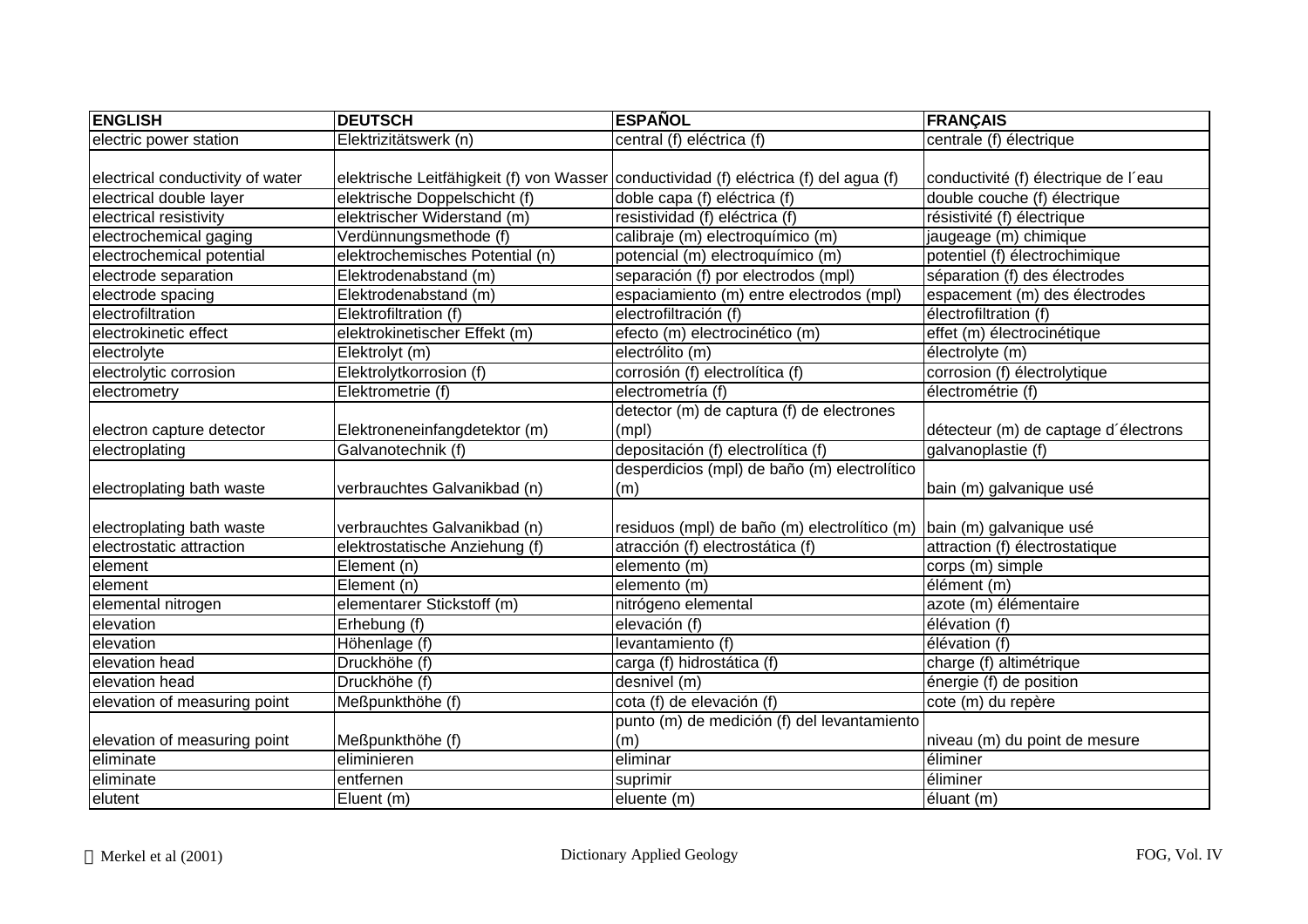| <b>ENGLISH</b>        | <b>DEUTSCH</b>            | <b>ESPAÑOL</b>                   | <b>FRANÇAIS</b>                     |
|-----------------------|---------------------------|----------------------------------|-------------------------------------|
| elutent               | Fließmittel (n)           | eluente (m)                      | éluant (m)                          |
| elution               | Elution (f)               | elución (f)                      | élution (f)                         |
| elutriation           | Aufschlämmen (n)          | arrastre (m)                     | élutriation (f)                     |
| elutriation           | Auslaugung (f)            | disolución (f)                   | élutriation (f)                     |
| elutriation           | Auswaschung (f)           | dilución (f)                     | élutriation (f)                     |
| elutriation           | Schlämmen (n)             | acarreo (m)                      | élutriation (f)                     |
| elutriation           | Schlämmen (n)             | transporte (m)                   | lixiviation (f)                     |
| elutriator            | Schlämmapparat (m)        | elutriador (m)                   | élutriteur (m)                      |
| eluviation            | Auswaschung (f)           | arrastre (m) por fluido (m)      | entraînement (m) par l'eau          |
| eluviation            | Auswaschung (f)           | eluviación (f)                   | $\overline{\text{élu}}$ viation (m) |
| eluviation            | Eluviation (f)            | erosión (f) por agua (f)         | éluviation(m)                       |
| embankment            | Ufer $(n)$                | malecón (m)                      | berge (f)                           |
| embankment            | Uferböschung (f)          | terraplén (m)                    | berge (f)                           |
| embouchure            | Mündung (f)               | desembocadura (f)                | embouchure (f)                      |
| emergency repair      | Notreparatur (f)          | reparación (f) de emergencia (f) | réparation (f) de secours           |
| emission              | Emission (f)              | emisión (f)                      | émission (f)                        |
| emission charges      | Emissionsgebühren (fpl)   | inculpación (f) por emisión (f)  | redevances (fpl) sur les émissions  |
| emission spectrometry | Emissionspektrometrie (f) | espectroscopía (f) de emisión    |                                     |
| emission standards    | Emissionsnormen (fpl)     | estándares (m) de emisión (f)    | normes (fpl) d'émission             |
| empenage              | Leitwerk (n)              |                                  |                                     |
| empirical findings    | empirische Befunde (mpl)  |                                  |                                     |
| empirical model       | Erfahrungsmodell (n)      | modelo (m) empírico (m)          | modèle (m) empirique                |
| emulation             | Emulation (f)             | emulación (f)                    | émulation (f)                       |
| emulation             | Nachahmung (f)            | copia (f)                        | émulation (f)                       |
| emulsifier            | Emulgator (m)             | emulsificante (m)                | émulsificant (m)                    |
| emulsifier            | Emulgator (m)             | emulsionador (m)                 | émulgateur (m)                      |
| emulsion              | Emulsion (f)              | emulsión (f)                     | émulsion (f)                        |
| emulsion breaker      | Emulsionsspalter (m)      | desemulsificante (m)             | désémulsifiant (m)                  |
| enabling legislation  | Rahmengesetzgebung (f)    | legislación (f) habilitada (f)   | loi (f) cadre                       |
| encapsulate           | einkapseln                | encapsular                       | encapsuler                          |
| encroachment          | Eindringen (n)            | intrusión (f)                    | envahissement (m)                   |
| encroachment          | Vordringen (n)            | invasión (f)                     | envahissement (m)                   |
| encrustation          | Inkrustation (f)          | incrustación (f)                 |                                     |
| end effect            | Endeffekt (m)             | efecto (m) final                 | effet (m) de bouts                  |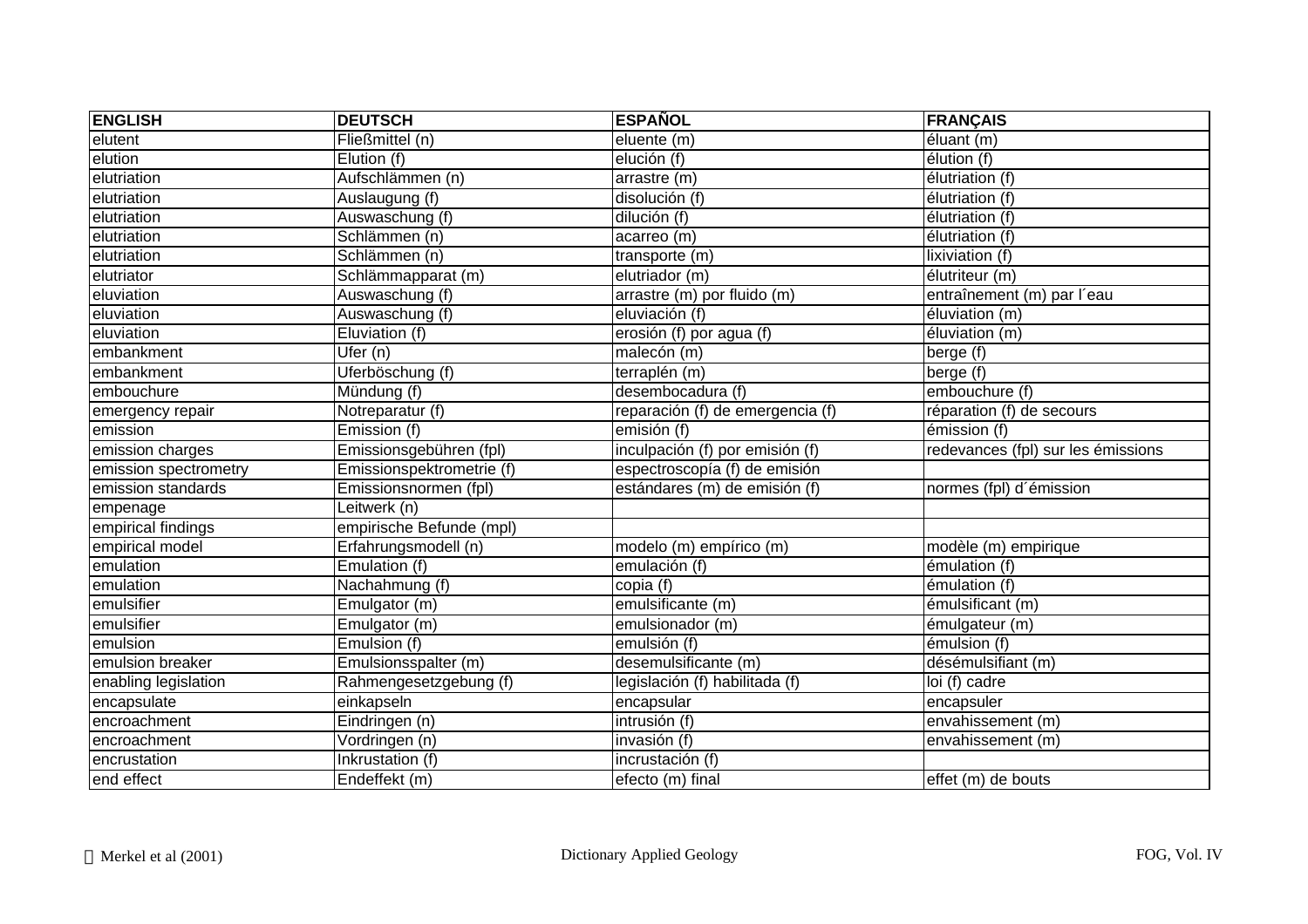| <b>ENGLISH</b>                     | <b>DEUTSCH</b>                   | <b>ESPAÑOL</b>                   | <b>FRANÇAIS</b>                 |
|------------------------------------|----------------------------------|----------------------------------|---------------------------------|
| end of the pipe environmental      |                                  |                                  |                                 |
| protection                         | nachsorgender Umweltschutz (m)   |                                  |                                 |
| end point (in titration chemistry) | Umschlagspunkt                   | punto (m) de viraje (m)          | point (m) de virage             |
| end product                        | Endprodukt (n)                   | producto final                   | produit (m) terminal            |
| endanger                           | gefährden                        | sobreexponer                     | mettre en danger                |
| endangered species                 | gefährdete Art (f)               | especies (fpl) en peligro (m)    | espèces (fpl) menacées          |
| endogenic                          | endogen                          | endogénico (m)                   | endogène                        |
| endogenic                          | innenbürtig                      | endogénico (m)                   | endogène                        |
| endorheic                          | abflußlos                        | endorreico (m)                   | endoréique                      |
| endrin                             | Endrin (n)                       | endrina (f)                      | endrine (m)                     |
| end-use                            | Endverwertung (f)                | uso (m) final                    | usage (m) final                 |
| energy balance                     | Energiebilanz (f)                | balance (m) de energía (f)       | bilan (m) énergétique           |
| energy dissipation                 | Energieumwandlung (f)            | disipación (f) de energía (f)    | dissipation (f) de l'énergie    |
| energy gradient                    | Energiegefälle (n)               | pendiente (m) de energía (f)     | pente (f) de la ligne de charge |
| energy gradient                    | Energiegradient (m)              | gradiente (m) de energía (f)     | gradient (m) énergétique        |
| energy head                        | Energieniveau (m)                | carga (f) de energía (f)         | charge (f) totale               |
| energy line                        | Energielinie (f)                 | línea (f) de energía (f)         | ligne (f) de charge             |
| energy resource                    | <b>Energie Ressource</b>         | fuente (f) de energía (f)        | ressource (f) d'énergie         |
| energy resource                    | Energievorrat (m)                | fuente (f) de energía (f)        | ressource (f) d'énergie         |
| energy transfer                    | <b>Energie Transfer</b>          | transferencia (f) de energía (f) | transfert (m) d'énergie         |
| energy transfer                    | Energieumsatz (m)                | transferencia (f) de energía (f) | transfert (m) d'énergie         |
| engineering                        | Bautechnik (f)                   | ingeniería (f)                   |                                 |
| engineering                        | Ingenieurwesen (m)               | ingeniería (f)                   |                                 |
| enhanced natural attenuation       | stimulierte natürliche Reinigung |                                  |                                 |
| enrich                             | anreichern                       | enriquecer                       | enrichir                        |
| enrichment                         | Anreicherung (f)                 | enriquecimiento (m)              | enrichissement (m)              |
| enroll                             | einschreiben (als Student)       | enrolar                          | enregistrer                     |
| enrollment                         | Einschreibung (f) (an Uni)       | enrolamiento (m)                 | enregistrement (f)              |
| enter into                         | eindringen                       | ingresar                         | effluer                         |
| enter into                         | einlaufen                        | adentrarse                       | effluer                         |
| enter into                         | einmünden                        | entrar                           | déboucher                       |
| enthalpy                           | Enthalpie (f)                    | entalpia (f)                     | enthalpie (f)                   |
| enthalpy                           | Wärmeinhalt (m)                  | entalpía $(f)$                   | enthalpie (f)                   |
| entrainment                        | Mitreißen (n)                    | arrastre (m)                     | entraînement (m)                |
| entrainment                        | Schleppen (n)                    | arrastre (m)                     | entraînement (m)                |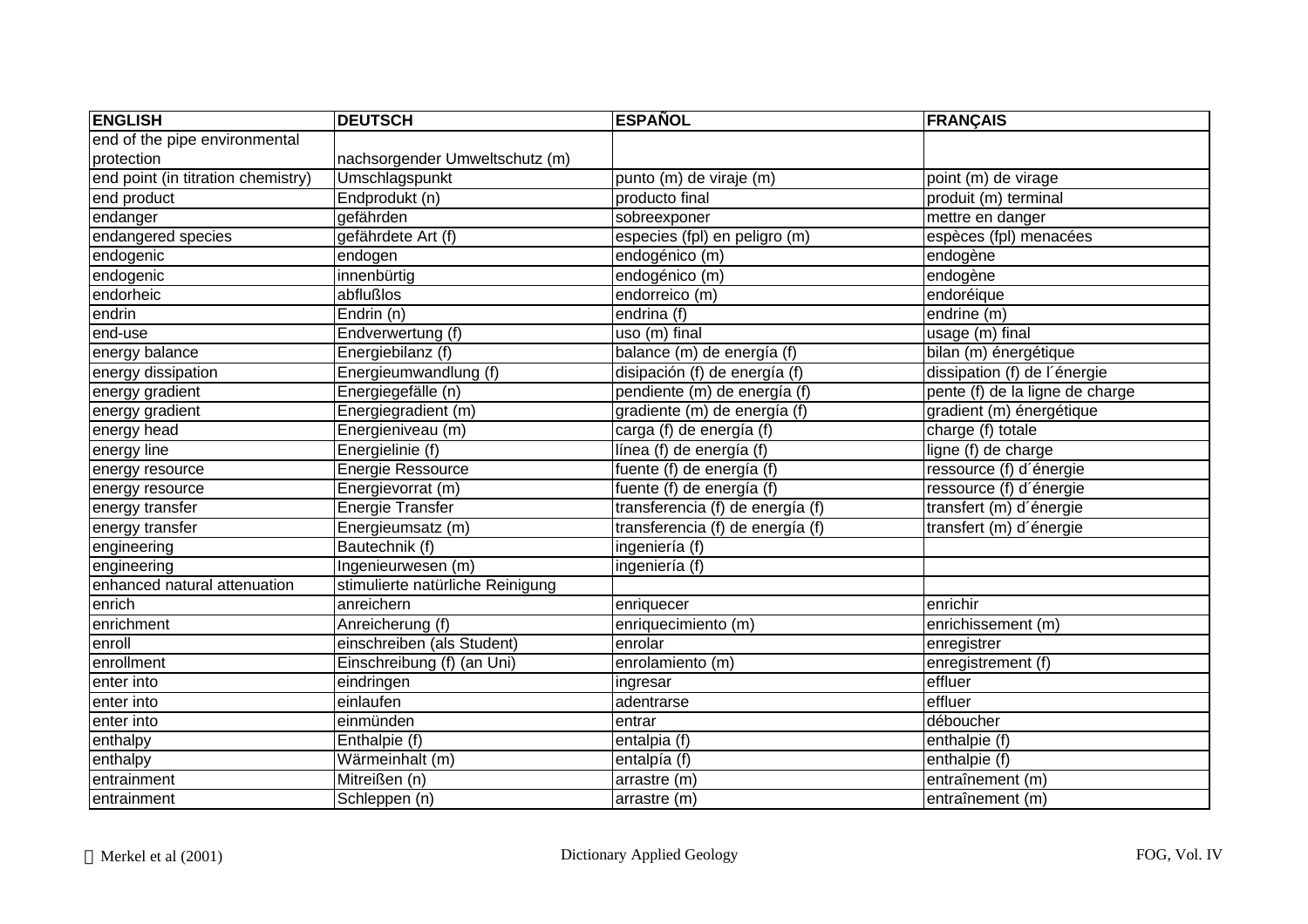| <b>ENGLISH</b>                   | <b>DEUTSCH</b>                      | <b>ESPAÑOL</b>                              | <b>FRANÇAIS</b>                      |
|----------------------------------|-------------------------------------|---------------------------------------------|--------------------------------------|
| entrance capacity                | Eindringkapazität (f)               | capacidad (f) de penetración (f)            | capacité (f) de pénétration          |
| entrance velocity                | Eintrittsgeschwindigkeit (f)        | velocidad (f) de admisión (f)               | vitesse (f) d'entrée                 |
| entropy                          | Entropie (f)                        | entropía (f)                                | entropie (f)                         |
| entry                            | Eintrag (m)                         | entrada (f)                                 | entrée (f)                           |
| environment                      | Umwelt (f)                          | entorno $(m)$                               | milieu $(m)$                         |
| environment                      | Umwelt (f)                          | medio (m) ambiente (m)                      | environnement $(m)$                  |
| environmental assets             | Umweltgut (n)                       | bienes (mpl) del medio (m) ambiente (m)     | patrimoine (m) naturel               |
|                                  |                                     |                                             | capacité (f) d'accueil de            |
| environmental carrying capacity  | ökologische Belastungsfähigkeit (f) | capacidad (f) de acarreo (m) ambiental      | <i>environnement</i>                 |
| environmental control            | Umweltschutz (n)                    | control (m) ambiental                       | action (f) sur le milieu             |
| environmental control            | Umweltschutz (n)                    | monitoreo (m) ambiental                     | modification (f) du milieu           |
|                                  |                                     |                                             | mesures (fpl) de protection de       |
| environmental control            | Umweltschutz (n)                    | regulación (f) ambiental                    | <i>environment</i>                   |
|                                  | Verbleib (m) eines chemischen       | destino (m) de un químico (m) al medio (m)  | destin (m) d'un produit dans         |
| environmental fate of a chemical | Produktes in der Umwelt             | ambiente (m)                                | l'environnement                      |
| environmental geology            | Umweltgeologie (f)                  | geología (f) ambiental                      | écogéologie (f)                      |
| environmental geology            | Umweltgeologie (f)                  | geología (f) del medio (m) ambiente (m)     | géologie (f) de l'environnement      |
| environmental health             | Gesundheit (f) der Umwelt (f)       | salud (f) ambiental                         | salubrité de l'environnement         |
| environmental impact             | Umweltbeeinflussung (f)             | afectación (f) al medio (m) ambiente (m)    | incidences (fpl) sur l'environnement |
| environmental impact             | Umweltbeeinflussung (f)             | impacto (m) ambiental                       | impact (m) sur l'environnement       |
| environmental isotope            | Umweltisotop (n)                    | isótopo (m) ambiental                       | isotope (m) du milieu                |
| environmental monitoring system  | Umweltkontrollsystem (n)            | sistema (f) de monitoreo ambiental          | contrôle (m) de l'environnement      |
|                                  |                                     | sistema (f) de vigilancia (f) del medio (m) |                                      |
| environmental monitoring system  | Umweltkontrollsystem (n)            | ambiente (m)                                | système (m) de contrôle du milieu    |
|                                  |                                     | red (f) de monitoreo (m) del medio (m)      |                                      |
| environmental monitoring system  | Umweltüberwachungssystem (n)        | ambiente (m)                                | système (m) de surveillance          |
| environmental pollutant          | Umweltkontaminant (m)               | contaminante (m) ambiental                  | pollutant (f) de l'environnement     |
| environmental pollution          | Umweltkontamination (f)             | contaminación (f) ambiental                 | pollution (f) de l'environnement     |
| environmental pollution          | Umweltverschmutzung (f)             | contaminación (f) ambiental                 | pollution (f) de l'environnement     |
| environmental protection         | Umweltschutz (n)                    | protección (f) ambiental                    | protection (f) de l'environnement    |
| environmental protection         | Umweltschutz (n)                    | protección (f) del medio (m) ambiente (m)   | protection (f) du milieu             |
| environmental standards          | Umweltnormen (fpl)                  | estándares ambientales (mpl)                | normes (fpl) d'environnement         |
| environmental tracer             | natürlicher Umwelttracer (m)        | trazador (m) ambiental                      | traceur (m) du milieu naturel        |
| enzyme                           | Enzym (n)                           | enzima (f)                                  | enzyme (f)                           |
| enzyme                           | Ferment (n)                         | enzima (f)                                  | ferment (m)                          |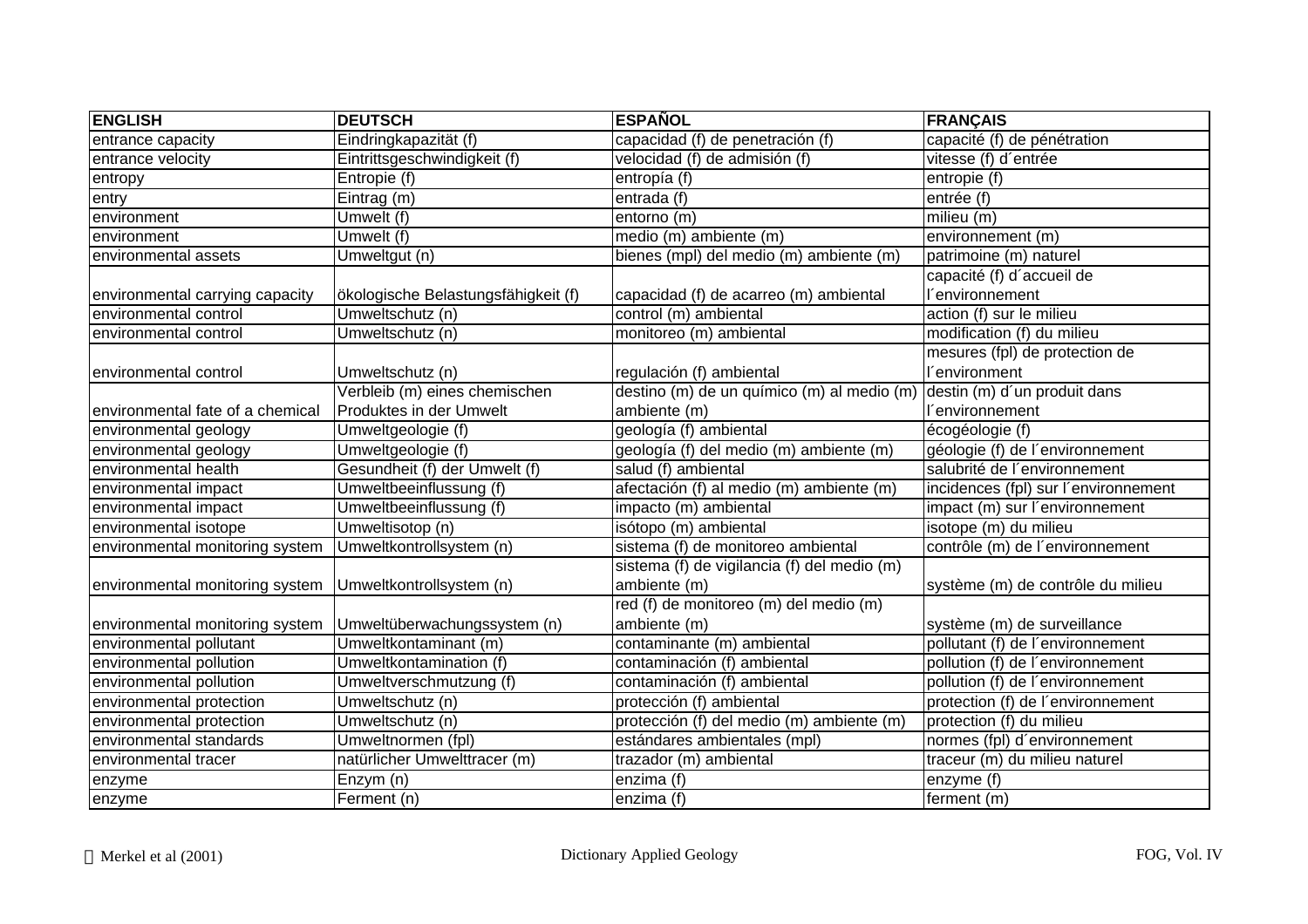| <b>ENGLISH</b>                     | <b>DEUTSCH</b>                   | <b>ESPAÑOL</b>                                 | <b>FRANÇAIS</b>              |
|------------------------------------|----------------------------------|------------------------------------------------|------------------------------|
| Eocene                             | Eozän (n)                        | eoceno (m)                                     | Eocène (m)                   |
| eolian deposit                     | Windablagerung (f)               | depósito (m) eólico (m)                        | dépôt (m) éolien             |
| ephemeral stream                   | periodisch fließender Fluß (m)   | río (m) efímero (m)                            | riviére (f) éphémère         |
|                                    |                                  | capa (f) superior de agua tibia (f) de un lago |                              |
| epilimnion                         | Epilimnion (n)                   | (m)                                            | épilimnion (m)               |
| episodic spring                    | Hungerquelle (f)                 | fuente (f) episódica (f)                       | source (f) épisodique        |
|                                    |                                  | ecuación (f) de equilibrio (m) hidrológico     |                              |
| equation of hydrologie equilibrium | Gebietsbilanz (f)                | (m)                                            | blian (m) régional           |
| equation of motion                 | Bewegungsgleichung (f)           | ecuación (f) de movimiento (m)                 | équation (f) du mouvement    |
| equation of state                  | Zustandsgleichung (f)            | ecuación (f) de estado (m)                     | équation (f) d'état          |
| equilibrium                        | Gleichgewicht (m)                | equilibrio (m)                                 | stationnaire                 |
| equipment                          | Ausrüstung (f)                   | aparato (m)                                    | matériel (m)                 |
| equipment                          | Ausrüstung (f)                   | equipo (m)                                     | équipement (m)               |
| equipotential line                 | Äquipotentiallinie (f)           | línea (f) equipotencial (f)                    | équipotentielle (f)          |
| equipotential surface              | Äquipotentiallfläche (f)         | superficie (f) equipotencial (f)               | surface (f) équipotentielle  |
|                                    |                                  |                                                | diamètre (m) granulométrique |
| equivalent diameter                | Äquivalentdurchmesser (m)        | diámetro (m) equivalente                       | équivalent                   |
| erasable                           | löschbar                         | borrable                                       | effaçable                    |
| eroded surface                     | Erosionsoberfläche (f)           | superficie (f) erosianada (f)                  |                              |
| erodibility                        | Erodierbarkeit (f)               | desgastabilidad (f)                            |                              |
| erodible                           | erodierbar                       | desgastable                                    | érodible                     |
| erosion                            | Abtragung (f)                    | erosión (f)                                    | érosion (f)                  |
| erosion                            | Erosion (f)                      | desgaste (m)                                   | érosion (f)                  |
| erosion hollow                     | Felskessel (m)                   | hueco (m) por erosión (f)                      | marmite (f) de géant         |
| erosion surface                    | Erosionsfläche (f)               | superficie (f) erosionada (f)                  | surface (f) d'érosion        |
| erosiveness                        | Erosionsfähigkeit (f)            | erosividad (f)                                 | pouvoir (m) érosif           |
| erosiveness                        | Erosionsneigung (f)              | erosividad (f)                                 | pouvoir (m) érosif           |
| erratic block                      | erratischer Block (m)            | bloque (m) errático (m)                        | bloc (m) erratique           |
| erratic block                      | Findling (m)                     | bloque (m) impredecible                        | bloc (m) erratique           |
| erratic block                      | Rollstein (m)                    | bloque (m) caprichoso (m)                      | galet (m) roulé              |
| erratic boulder                    | $\overline{\text{Finding}}$ (m)  | canto rodado (m) errático (m)                  | bloc (m) erratique           |
| escarpment                         | Steilabfall (m)                  | acantilado (m)                                 | escarpement (m)              |
| escarpment                         | Steilstufe (f)                   | escarpadura (f)                                | escarpement (m)              |
| esker                              | Oser(m)                          | esker (m)                                      | esker (m)                    |
| esker                              | $\overline{\text{Wallberg}}$ (m) | esker (m)                                      | esker (m)                    |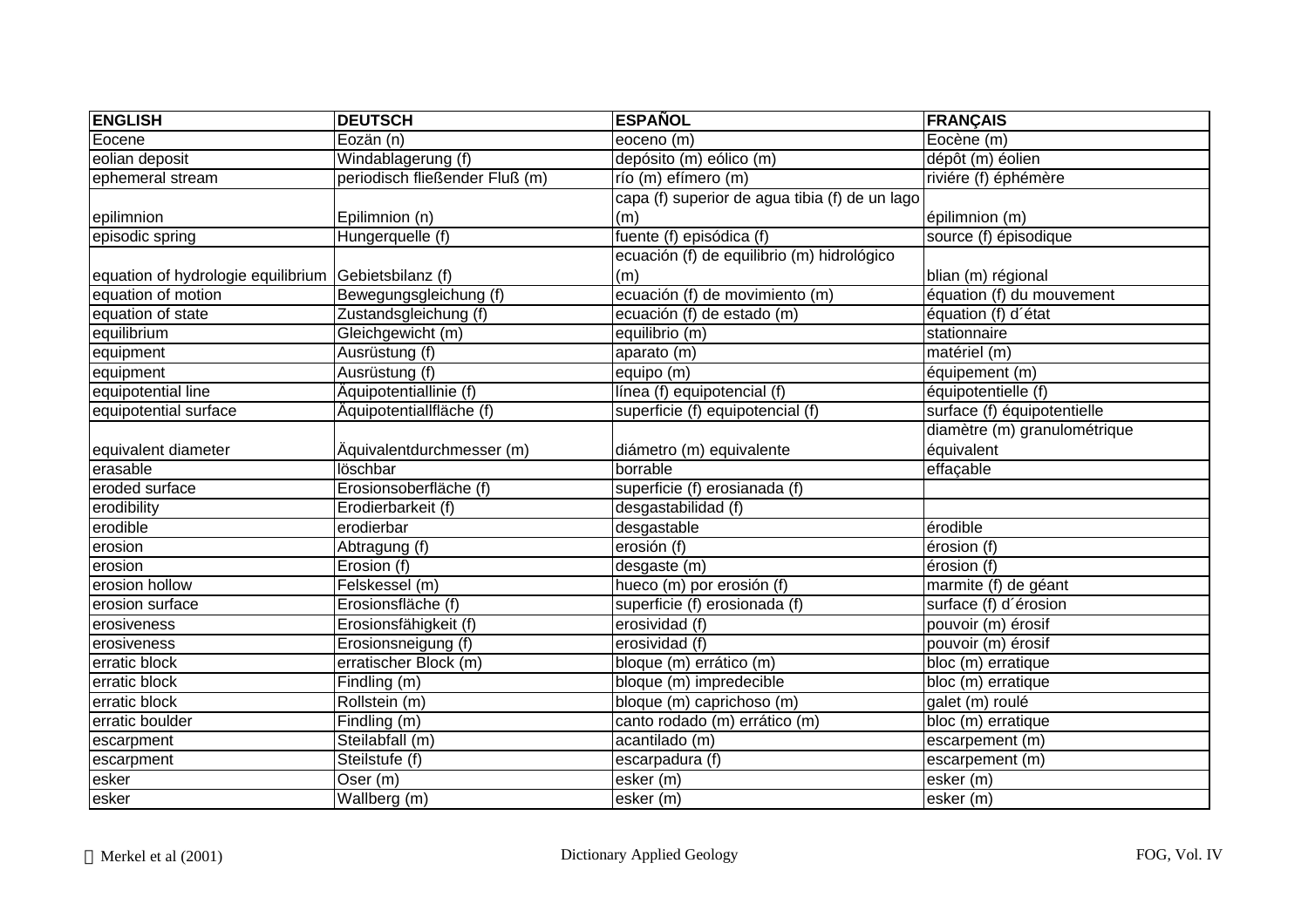| <b>ENGLISH</b>          | <b>DEUTSCH</b>                        | <b>ESPAÑOL</b>                        | <b>FRANÇAIS</b>                  |
|-------------------------|---------------------------------------|---------------------------------------|----------------------------------|
| essential trace element | essentielles Spurenelement (n)        | elemento (m) traza (f) esencial       | élément (m) de trace de base     |
| essential trace element | notwendiges Spurenelement (n)         | elemento (m) traza (f) esencial       | élément (m) de trace de base     |
| estimate                | Schätzung (f)                         | estimación (f)                        | estimation (f)                   |
| estuary                 | Mündung (f)                           | estuario (m)                          | estuaire (m)                     |
| ethyl benzene           | Äthylbenzol (n)                       | etil (m) benceno (m)                  | benzène éthylique                |
| ethyl ether             | Äthyläther (m)                        | etil (m) éter (m)                     | éther (m) éthylique              |
| euhedral                | idiomorph                             | idiomórfico (m)                       |                                  |
|                         |                                       | enriquecimiento (m) de agua (f) por   |                                  |
| eutrophication          | Eutrophierung (f)                     | nutrientes (mpl) de plantas (fpl)     | eutrophication (f)               |
| eutrophy                | Eutrophie (f)                         | eutrofía (f)                          | eutrophie (f)                    |
| euxinic                 | euxinisch                             | euxínico (m)                          |                                  |
| evaluation              | Auswertung (f)                        | evaluación (f)                        | interprétation (f)               |
| evaporation             | Evaporation (f)                       | evaporación (f)                       | évaporation (f)                  |
| evaporation             | Verdunstung (f)                       | evaporación (f)                       | évaporation (f)                  |
| evaporation loss        | Verdunstungsverlust (m)               | pérdida (f) por evaporación (f)       | perte (f) d'évaporation          |
| evaporation meter       | Evaporimeter (n)                      | medidor (m) de la evaporación (f)     | évaporomètre (m)                 |
| evaporation pan         | Verdunstungskessel (m)                | cacerola (f) de evaporación (f)       | bac (m) évaporatoire             |
| evaporation reduction   | Verdunstungsverminderung (f)          | disminución (f) de la evaporación (f) | réduction (f) de l'évaporation   |
| evaporation suppression | Verdunstungsunterdrückung (f)         | supresión (f) de la evaporación (f)   | suppression (f) de l'évaporation |
| evaporativity           | Verdunstungsvermögen (n)              | potencial (m) de evaporación (f)      | pouvoir (m) évaporant            |
| evaporite               | Evaporit (m)                          | evaporita (f)                         | évaporite (m)                    |
| evaporite               | Salzgestein (n)                       | evaporita (f)                         | évaporite (m)                    |
| evaporite rocks         | Eindampfungsgestein (n)               | rocas (fpl) de evaporita (f)          | roche (f) hydratogène            |
| evaporite rocks         | Salzgestein (n)                       | rocas (fpl) de evaporita (f)          | roche (f) hydratogène            |
| evapotranspiration      | Evapotranspiration (f)                | evapotranspiración (f)                | évapotranspiration (f)           |
| evapotranspiration      | Gesamtverdunstung (f)                 | evapotranspiración (f)                | évapotranspiration (f)           |
| event                   | Ereignis (n)                          | evento (m)                            | événement (m)                    |
| excavate                | ausgraben                             | excavar                               | creuser                          |
| excavate                | auskoffern                            | socavar                               |                                  |
| excavate                | graben                                | escarbar                              | creuser                          |
| excavation              | Ausschachtung (f)                     | socavón (m)                           |                                  |
| excavation              | Schürfe (mpl)                         | excavación (f)                        | prospection (f)                  |
| exceeding probability   | Überschreitungswahrscheinlichkeit (f) | probabilidad (f) excedente            | probabilité (f) d'excédance      |
| excess                  | Überschuß (m)                         | exceso (m)                            | excès (m)                        |
| excess rainfall         | Regenüberschuß (m)                    | precipitación (f) en demasía          | pluie (f) excessive              |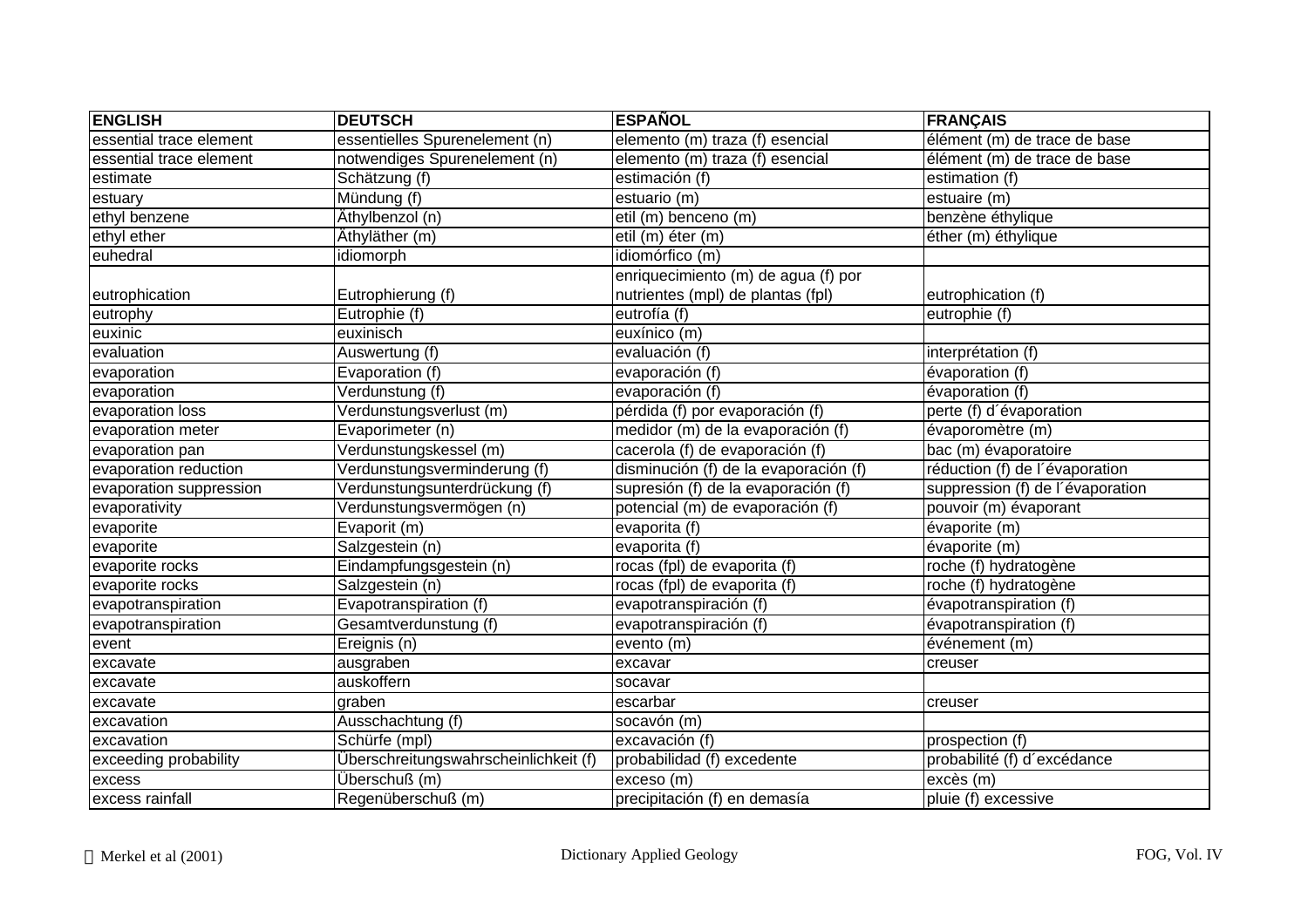| <b>ENGLISH</b>        | <b>DEUTSCH</b>                                                            | <b>ESPAÑOL</b>                     | <b>FRANÇAIS</b>               |
|-----------------------|---------------------------------------------------------------------------|------------------------------------|-------------------------------|
| exchange capacity     | Austauschfähigkeit (f)                                                    | capacidad (f) de intercambio (m)   | pouvoir (m) d'echange         |
| exchange capacity     | Austauschkapazität (f)                                                    | capacidad (f) de intercambio (m)   | pouvoir (m) d'echange         |
| exchange capacity     | Austauschvermögen (n)                                                     | capacidad (f) de intercambio (m)   | pouvoir (m) d'echange         |
| excitation            | Anregung (f)                                                              | excitación (f)                     | excitation (f)                |
| excitation            | Erregung (f)                                                              | activación (f)                     | excitation (f)                |
| execute               | ausführen                                                                 | ejecutar                           | exécuter                      |
| exfiltration          | Exfiltration (f)                                                          | exfiltración (f)                   | exfiltration (f)              |
| exfoliation           | Exfoliation (f)                                                           | exfoliación (f)                    | exfoliation (f)               |
| exhalation            | Exhalation (f)                                                            | exhalación (f)                     | exhalation (f)                |
| exhaust gas           | Abgas (n)                                                                 | gas (m) de escape                  | gaz (m) d'échappement         |
| exhaust gas           | Auspuffgas (n)                                                            | gas (m) de escape                  | gaz (m) d'échappement         |
| exogenic              | außenbürtig                                                               | exógeno (m)                        | exogène                       |
| exogenic              | exogen                                                                    | exógeno (m)                        | exogène                       |
| exorheic              | exorheisch                                                                | exórico (m)                        | exoréique                     |
| exorheic              | in den Ozean abfließend                                                   | exórico (m)                        | exoréique                     |
| exorheic basin        | exorheisches Einzugsgebiet (n)                                            | cuenca (f) exórica (f)             | exoréisme (m)                 |
| expansion             | Ausdehnung (f)                                                            | expansión (f)                      | expansion (f)                 |
| expansion joint       | Dehnungskluft (f)                                                         | junta (f) de expansión (f)         | joint (m) d'expansion         |
| experiment            | Experiment (n)                                                            | experimento (m)                    | expérience (f)                |
| experimental basin    | Versuchsbecken (n)                                                        | cuenca (f) experimental            | bassin (m) échantillon        |
| exploitable reserves  | gewinnbare Vorräte (mpl)                                                  | reservas (fpl) explotables         | ressources (fpl) exploitables |
| exploration           | Erkundung (f)                                                             | exploración (f)                    | exploration (f)               |
| exploration drilling  | Aufschlußbohrung (f)                                                      | perforación (f) de exploración (f) | forage (m) de reconnaissance  |
| exploration drilling  | Schürfbohrung (f)                                                         | perforación (f) exploratoria (f)   | forage (m) de reconnaissance  |
| explosion             | Explosion (f)                                                             | explosión (f)                      | explosion (f)                 |
| explosion             | Sprengung (f)                                                             | estallido (m)                      | explosion (f)                 |
| explosive             | Sprengstoff (m)                                                           | explosivo (m)                      | explosif (m)                  |
|                       |                                                                           |                                    |                               |
| explosive gas mixture | explosionsgefährliches Gasgemisch (n) mezcla (f) de gas (m) explosivo (m) |                                    | mélange (m) de gaz explosifs  |
| exposure              | Aussetzung (f)                                                            | exposición (f)                     | exposition (f)                |
| exposure              | Exposition (f)                                                            | riesgo (m)                         | exposition (f)                |
| exposure site         | Messstelle (f)                                                            | sitio (m) de riesgo (m)            | endroit (m) exposé            |
| extensiometer         | Deformationsmesser (m)                                                    | extensómetro (m)                   | extensomètre (m)              |
| extent                | Ausdehnung (f)                                                            | extensión (f)                      | étendu (m)                    |
| external diameter     | Außendurchmesser (m)                                                      | diámetro (m) externo               | diamètre (m) extérieur        |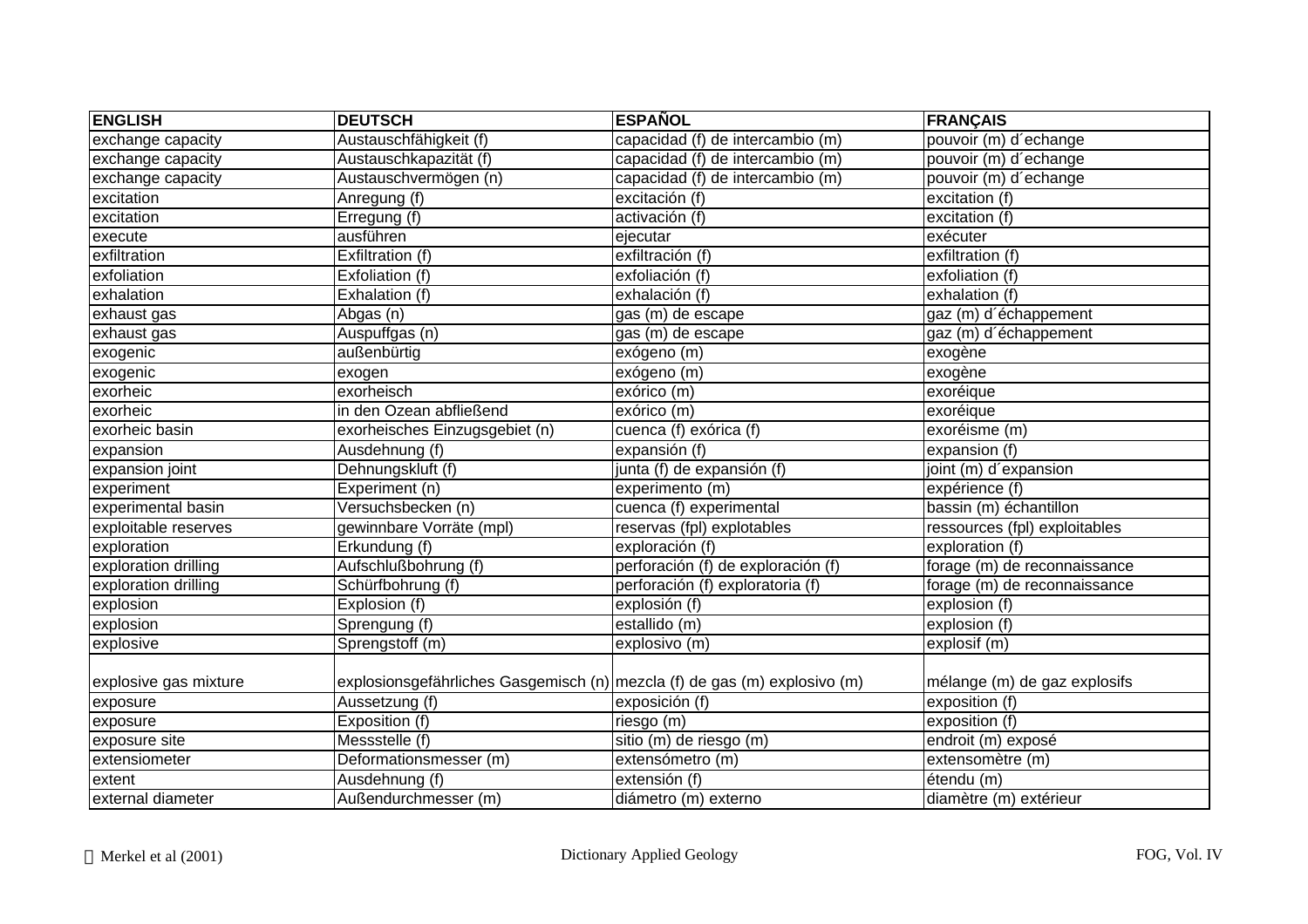| <b>ENGLISH</b>         | <b>DEUTSCH</b>                                                        | <b>ESPAÑOL</b>                              | <b>FRANÇAIS</b>                    |
|------------------------|-----------------------------------------------------------------------|---------------------------------------------|------------------------------------|
| external loads         | externe Belastung (f)                                                 | $\overline{\text{cargas}}$ (f) externas (f) | charge (f) extérieure              |
| external loads         | Fremdbelastung (f)                                                    | cargas (f) externas (f)                     | charge (f) accidentelle            |
| extinct volcano        | erloschener Vulkan (m)                                                | volcán (m) extinto (m)                      |                                    |
| extinction coefficient | Extinktionskoeffizient (m)                                            | coeficiente (m) de extinción (f)            | coefficient (m) d'extinction       |
| extract                | entziehen                                                             | extracto (m)                                | extraire                           |
| extrusive rock         | Ergußgestein (n)                                                      | roca (f) extrusiva (f)                      | roche (f) extrusive                |
| extrusive rock         | Extrusivgestein (n)                                                   | roca (f) extrusiva (f)                      | roche (f) extrusive                |
| fabric                 | Gefüge (n)                                                            | tela $(f)$                                  | pétrofabrique (m)                  |
| facies                 | Fazies (f)                                                            | facies (fpl)                                | faciès (m)                         |
| facies change          | Fazieswechsel (m)                                                     | cambio (m) de facies (fpl)                  | changement (m) de faciès           |
| facility               | Anlage (f)                                                            | facilidad                                   | dispositif (m)                     |
| facility               | Anlage (f)                                                            | facilidad                                   | équipement (m)                     |
| facility               | Anlage $(t)$                                                          | facilidad                                   | installation (f)                   |
| factor analysis        | Faktorenanalyse                                                       | factor (m) de análisis (m)                  |                                    |
| faeces                 | Fäkalien (npl)                                                        | materia (f) fecal                           | matières (fpl) fécales             |
| faeces                 | Kot(m)                                                                | materia (f) fecal                           | matières (fpl) fécales             |
| failing well           | versiegender Brunnen (m)                                              | pozo (m) fallido (m)                        | puits (m) tarissant                |
| fall                   | Fall $(m)$                                                            | caída (f)                                   | chute $(f)$                        |
| fall velocity          | Fallgeschwindigkeit (f)                                               | velocidad (f) de descenso (m)               | vitesse (f) de chute               |
| falling stage          | fallende Ganglinie (f) des Hochwassers etapa (f) declinante (f)       |                                             | décrue (f)                         |
| falling stage          | fallende Ganglinie (f) des Hochwassers etapa (f) descendente (f)      |                                             | baisse (f) des eaux                |
| falling stage          | Fall-Linie (f)                                                        | etapa (f) de colapso (m)                    | décrue (f)                         |
| fallow land            | Brachland (n)                                                         | tierra (f) sin utilizar                     | jachère (f)                        |
| fan                    | Schuttfächer (m)                                                      | ventilador (m)                              |                                    |
| far field              | Fernfeld (n)                                                          | campo (m) distante                          | champ (m) éloigné                  |
| farm                   | Bauernhof (m)                                                         | granja (f)                                  | exploitation (f) agricole          |
| farm                   | landwirtschaftlicher Betrieb (m)                                      | granja (f)                                  | exploitation (f) agricole          |
| farm                   | Landwirtschaftsbetrieb (m)                                            | hacienda (f)                                | ferme (f)                          |
|                        | Fast Fourier Transformation (FFT) schnelle Fourier Transformation (f) | transformación (f) rápida (f) de Fourier    |                                    |
| fathometer             | Wassertiefenmeßgerät (n)                                              | sonda (f)                                   | sondeur (m) de la profondeur d'eau |
| fatigue                | Ermüdung (f)                                                          |                                             |                                    |
| fatty acid             | Fettsäure (f)                                                         | ácido (m) graso                             |                                    |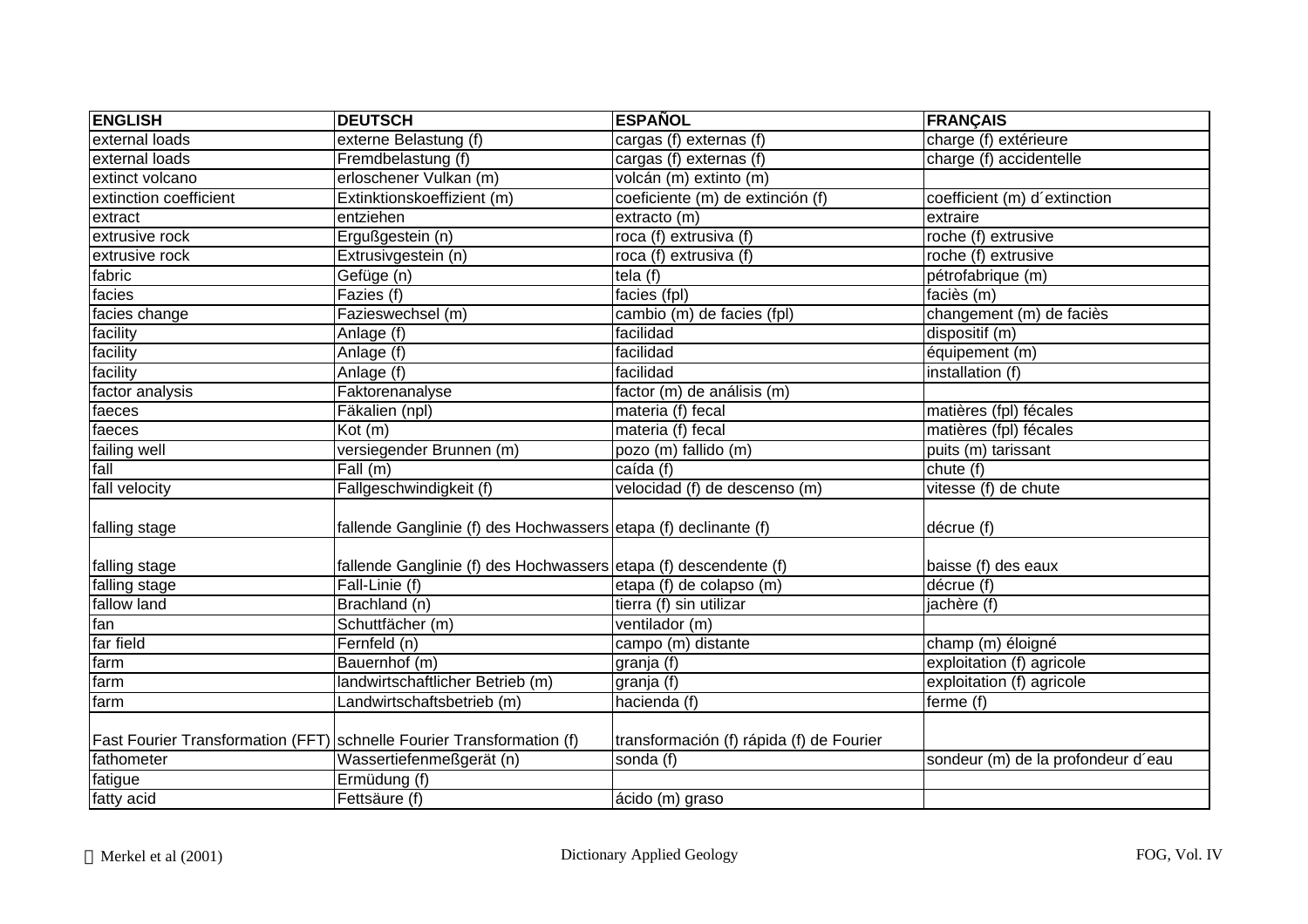| <b>ENGLISH</b>     | <b>DEUTSCH</b>             | <b>ESPAÑOL</b>                      | <b>FRANÇAIS</b>              |
|--------------------|----------------------------|-------------------------------------|------------------------------|
| fatty acids        | Fettsäuren (fpl)           | ácidos (mpl) grasos (mpl)           | acides (mpl) gras            |
| fault              | Sprung (m)                 | falla (f)                           | faille (f)                   |
| fault              | Störung (f)                | fallamiento (m)                     | faille (f)                   |
| fault              | Verwerfung (f)             | dislocación (f)                     | faille (f)                   |
| fault block        | Bruchscholle (f)           | bloque (m) de fallas (fpl)          | bloc $\overline{(m)}$ faillé |
| fault line         | Verwerfungslinie (f)       | línea (f) de dislocación (f)        | ligne (f) de faille          |
| fault plane        | Verwerfungsebene (f)       | plano (m) de falla (f)              | plan (m) de faille           |
| fault scarp        | Bruchstufe (f)             | falla (f) escarpada (f)             | escarpement (m) de faille    |
| fault scarp        | Verwerfungsstufe (f)       | barranca (f) de falla (f)           | escarpement (m) de faille    |
| fault spring       | Verwerfungsquelle (f)      | fuente (f) de falla (f)             | source (f) de faille         |
| fault zone         | Störungszone (f)           | zona (f) de falla (f)               | zone $(f)$ de failles        |
| fault zone         | Störungszone (f)           | zona (f) de falla (f)               | zone (f) failleuse           |
| fault zone         | Verwerfungszone (f)        | zona (f) de dislocación (f)         | zone (f) de failles          |
| fault zone         | Verwerfungszone (f)        | zona (f) de dislocación (f)         | zone (f) failleuse           |
| feasibility        | Ausführbarkeit (f)         | viabilidad (f)                      | faisabilité (f)              |
| feasibility        | Durchführbarkeit (f)       | factibilidad (f)                    | faisabilité (f)              |
| feasibility        | Machbarkeit (f)            | practicabilidad (f)                 | faisabilité (f)              |
| feasibility        | Machbarkeit (f)            | viabilidad (f)                      | viabilité (f)                |
| feasibility study  | Machbarkeitsstudie (f)     | estudio (m) de factibilidad (f)     |                              |
| feasible           | durchführbar               | factible                            | faisible                     |
| feasible           | machbar                    | practicable                         | practicable                  |
| feasible           | machbar                    | viable                              | viable                       |
| fecal coliform     | fäkale Koliforme (npl)     | coliforme (m) fecal                 | coliformes (fpl) fécaux      |
| fecal coliform     | Fäkalkoli (n)              | coliforme (m) fecal                 | coliformes (fpl) fécaux      |
| fecal matter       | Fäkalien (npl)             | materia (f) fecal                   | matières (fpl) fécales       |
| fecal streptococci | fäkale Streptokokken (mpl) | estreptococo (m) fecal              | streptocoques (mpl) fécaux   |
| feed               | speisen                    | alimentar                           | alimenter                    |
| feed               | zuführen                   | nutrir                              | alimenter                    |
| feed lot           | Mastanlage (f)             | lote (m) de alimento (m)            | parc (m) d'animaux           |
| feed lot           | Mastanlage (f)             | porción (f) de alimento (m)         | parc (m) à bestiaux          |
| feeding device     | Dosiergerät (n)            | dispositivo (m) de alimentación (f) | doseur (m)                   |
| fellowship         | Forschungsstipendium (m)   | coparticipación (f)                 |                              |
| fen                | Niedermoor (n)             | pantano (m)                         | tourbière (f) base           |
| fence diagramme    | Fence-Diagramm (n)         | alambrada (f)                       |                              |
| fermentation       | Gärung (f)                 | fermentación (f)                    | fermentation (f)             |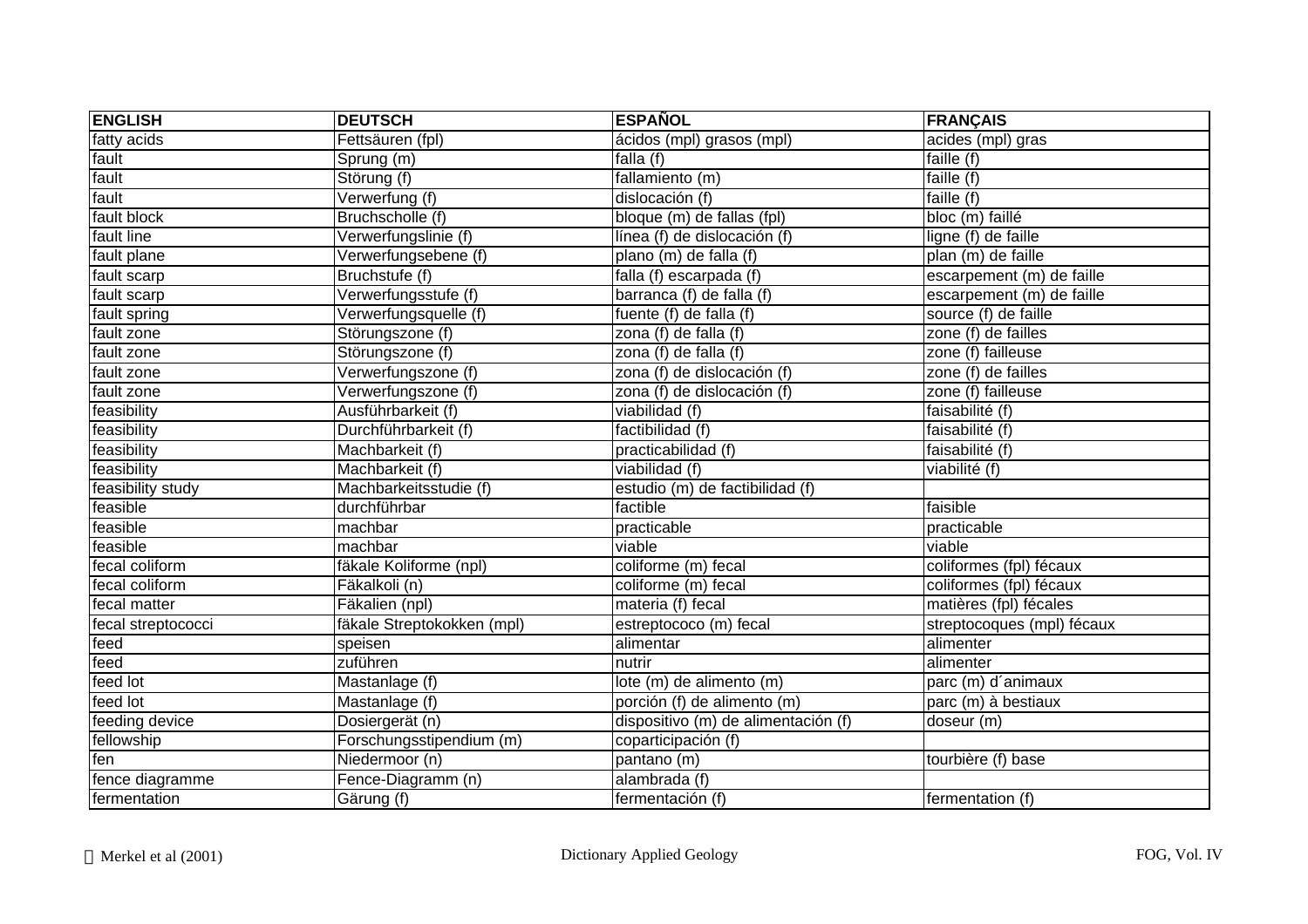| <b>ENGLISH</b>      | <b>DEUTSCH</b>                      | <b>ESPAÑOL</b>                      | <b>FRANÇAIS</b>                         |
|---------------------|-------------------------------------|-------------------------------------|-----------------------------------------|
| ferric oxide        | Eisenoxyd (n)                       | óxido (m) de hierro (m)             | oxyde (m) ferrique                      |
| ferric oxide        | Eisenrost (m)                       | óxido (m) de hierro (m)             | oxyde (m) ferrique                      |
| ferrite zone        | eisenhaltige Ausfällungszone (f)    | sector (m) de ferrita (f)           | horizon (m) ferrugineux                 |
| ferrite zone        | eisenhaltige Ausfällungszone (f)    | zona (f) de ferrita (f)             | alios (m) ferrugineux                   |
| ferruginous         | eisenhaltig                         | ferruginoso (m)                     | ferrugineux                             |
| ferruginous water   | Eisenwasser (n)                     | agua (f) ferruginosa (f)            | eau (f) ferrugineuse                    |
| fertility           | Fertilität (f)                      | fecundidad (f)                      | fertilité (f)                           |
| fertility           | Fruchtbarkeit (f)                   | fertilidad (f)                      | fécondité (f)                           |
| fertilize           | düngen                              | fertilizar                          | fertiliser                              |
| fertilizer          | Dünger (m)                          | fertilizante (m)                    | engrais (m)                             |
| fiber               | Faser (f)                           | fibra $(f)$                         | fibre (f)                               |
| fiber               | Faser (f)                           | fibrosidad (f)                      | fibre (f)                               |
| fiberglass          | Glasfasermaterial (n)               | fibra (f) de vidrio (m)             | fibre (f) de verre                      |
| fiberglass filter   | Glasfaserfilter (m)                 | filtro (m) fibra (f) de vidrio (m)  | filtre (m) à fibre de verre             |
| field               | Feld (n)                            | campo (m)                           | champ (m)                               |
| field capacity      | Feldkapazität (f)                   | capacidad (f) de campo (m)          | capacité (f) au champ                   |
| field investigation | Felduntersuchung (f)                | investigación (f) de campo (m)      | examen (m) sur le champ                 |
| field map           | Arbeitskarte (f)                    | carta (f) del campo (m)             | document (m) cartographique de travail  |
| field map           | Feldkarte (f)                       | $\overline{mapa}$ (f) del campo (m) | carte (f) de terrain                    |
| field measurement   | Feldmessung $(f)$                   | medición (f) de campo (m)           | levée (f) sur le terrain                |
| field measurement   | Freilandmessung (f)                 | aforo (m) del campo (m)             | levée (f) sur le terrain                |
| field measurement   | in situ-Messung (f)                 | medida (f) del campo (m)            | levée (f) sur le terrain                |
| field survey        | Felduntersuchung (f)                | prospección (f) de campo (m)        | étude (f) sur le terrain                |
| field survey        | Geländeerkundung (f)                | reconocimiento (m) de campo (m)     | prospection (f) sur le terrain          |
| field test          | Feldversuch (m)                     | prueba (f) de campo (m)             | essai (m) sur le terrain                |
|                     | tatsächliche                        |                                     |                                         |
| field velocity      | Grundwasserfließgeschwindigkeit (f) | rapidez (f) de campo (m)            | vitesse (f) de terrain                  |
| field work          | Feldarbeit (f)                      | trabajo (m) de campo (m)            | traveaux (mpl) de terrain               |
| filament velocity   | Bahngeschwindigkeit (f)             | vida (f) del filamento (m)          | vitesse (f) apparente d'un filet fluide |
| filamentous         | fadenförmig                         | filamento (m)                       | filamenteux                             |
| fill                | Auffüllung (f)                      | <b>Ilenar</b>                       | remblayage (m)                          |
| fill                | füllen                              | relleno (m)                         | remplir                                 |
| fill                | Verfüllung (f)                      | rellenar                            | remblayage (m)                          |
| fill terrace        | Aufschotterungsterrasse (f)         | terraza (f) de relleno              | terrasse (f) d'accumulation             |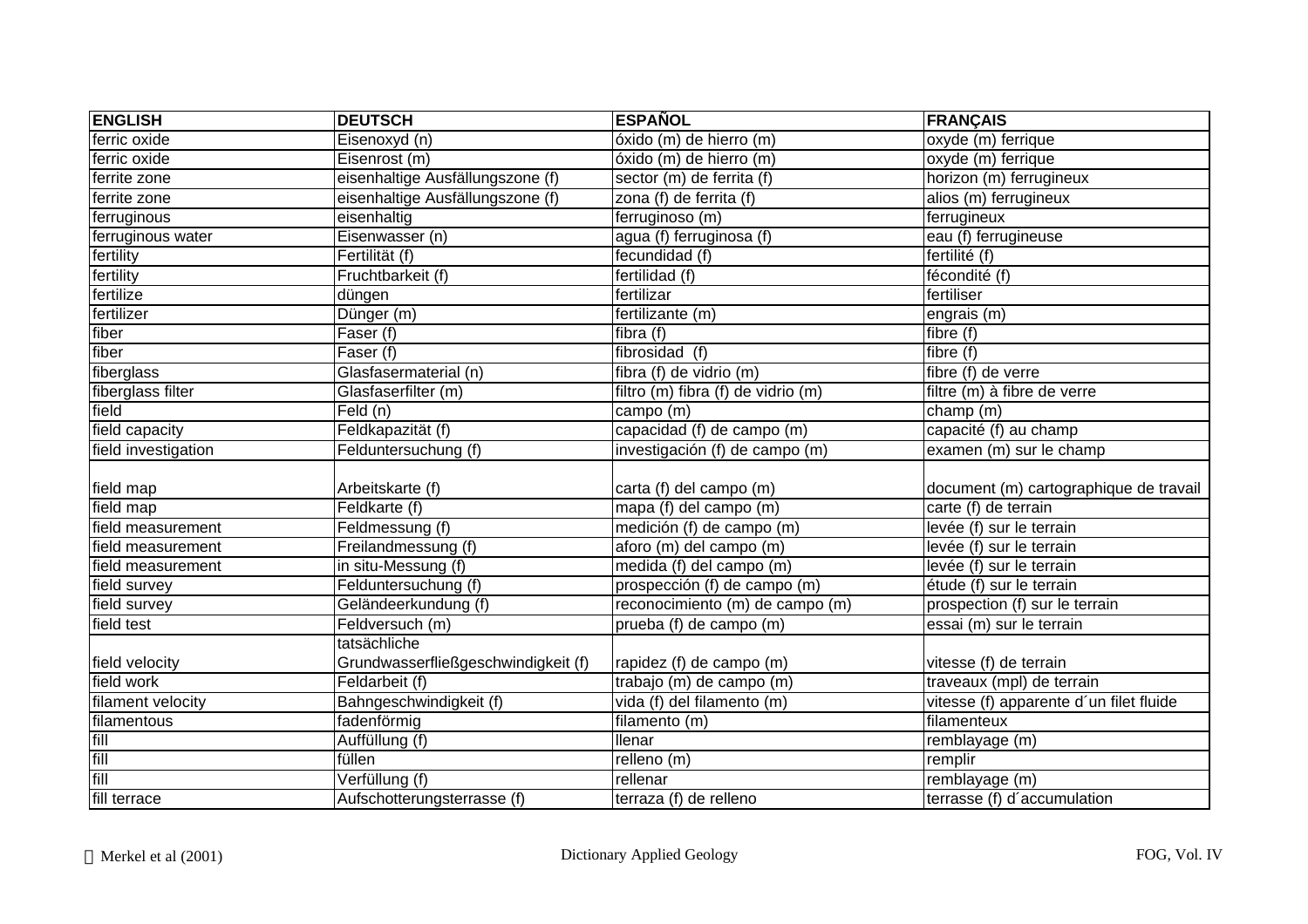| <b>ENGLISH</b>            | <b>DEUTSCH</b>                      | <b>ESPAÑOL</b>                              | <b>FRANÇAIS</b>                       |
|---------------------------|-------------------------------------|---------------------------------------------|---------------------------------------|
| fill terrace              | Aufschotterungsterrasse (f)         | terraza (f) de relleno                      | terrasse (f) de remblaiement          |
| fill terrace              | Aufschüttungsterrasse (f)           | filtro (m)                                  | terrasse (f) de remblaiement          |
| fill terrace              | Aufschüttungsterrasse (f)           | terraza (f) de acumulación                  | terrasse (f) d'accumulation           |
| filter                    | Filter (m)                          | filtrar                                     | filtre (m)                            |
| filter                    | filtern                             | filtrador (m)                               | filtrer                               |
| filter                    | filtrieren                          | filtro (m)                                  | filtrer                               |
| filter cake               | Filterkuchen (m)                    | costra (f) de lodo (m)                      | dépôt (m) de filtration               |
| filter cake               | Filterkuchen (m)                    | enjarre (m) de lodo (m)                     | cake (m) de boue                      |
| filter cake               | Filterkuchen (m)                    | torta (f) de filtro (m)                     | gâteau (m) de boue                    |
| filter element            | Filtereinsatz (m)                   | elemento (m) del filtro (m)                 | élément (m) du filtre                 |
| filter element            | Filterelement (n)                   | material (m) filtrante                      | élément (m) du filtre                 |
| filter entrance velocity  | Filtereintrittsgeschwindigkeit (f)  | velocidad (f) de entrada (f) del filtro (m) | vitesse (f) d'entrée dans la crépine  |
| filter pack               | Kiesfilter (m)                      | paquete (m) de filtro (m)                   | massif (m) filtrant                   |
| filter pipe               | Filterrohr (n)                      | tubo (m) filtrante (m)                      | crépine (f)                           |
| filter plant              | Filteranlage (f)                    | planta (f) de filtros (mpl)                 | installation (f) de filtration        |
| filtrate                  | Filtrat (n)                         | filtrado                                    | filtrat (m)                           |
| filtration                | Filtrierung (f)                     | filtración (f)                              | filtration (f)                        |
| final deposition          | Endlagerung (f)                     | deposición (f) final                        | décharge (f) finale                   |
| final deposition          | Endlagerung (f)                     | depositación (f) final                      | décharge (f) finale                   |
| fine grained sand         | Feinsand (m)                        | arena (f) de grano (m) fino (m)             | sable (m) fin                         |
| fine gravel               | feiner Kies (m)                     | grava (f) fina $(f)$                        | sable (m) très gros                   |
| fine grinding             | Feinmahlen (n)                      | molienda (f) fina (f)                       | broyage (m) fin                       |
| fine grinding             | Feinzerkleinerung (f)               | pulverización (f) fina (f)                  | broyage (m) fin                       |
| fine sand                 | Feinsand (m)                        | arena (f) fina (f)                          | sable (m) fin                         |
| fines                     | Feinkorn (n)                        | finos (mpl)                                 | fines (mpl)                           |
| fingering                 | fingerförmige Ausbreitung (f)       | adiabático                                  | adiabatique                           |
| fingering                 | fingerförmige Ausbreitung (f)       |                                             |                                       |
| finished map              | Reinkarte (f)                       | mapa (f) terminado (m)                      | document (m) cartographique définitif |
| finite differences method | Differenzenverfahren (n)            | método (m) de diferencias (fpl) finitas     | méthode (f) par différences finies    |
| finite differences method | Methode (f) der finiten Differenzen | método (m) de diferencias (fpl) finitas     | méthode (f) par différences finies    |
| finite element method     | Finite-Elemente-Methode (f)         | método (m) del elemento (m) finito          | méthode (f) des éléments finis        |
| finite element method     | Methode (f) der finiten Elemente    | método (m) del elemento (m) finito          | méthode (f) des éléments finis        |
| finite series             | endliche Reihe (f)                  | progresión (f) finita                       | série (f) finie                       |
| finite series             | endliche Reihe (f)                  | series (fpl) finitas                        | progression (f) finie                 |
| firn                      | Firn (m)                            | escarcha (f)                                | névé (m)                              |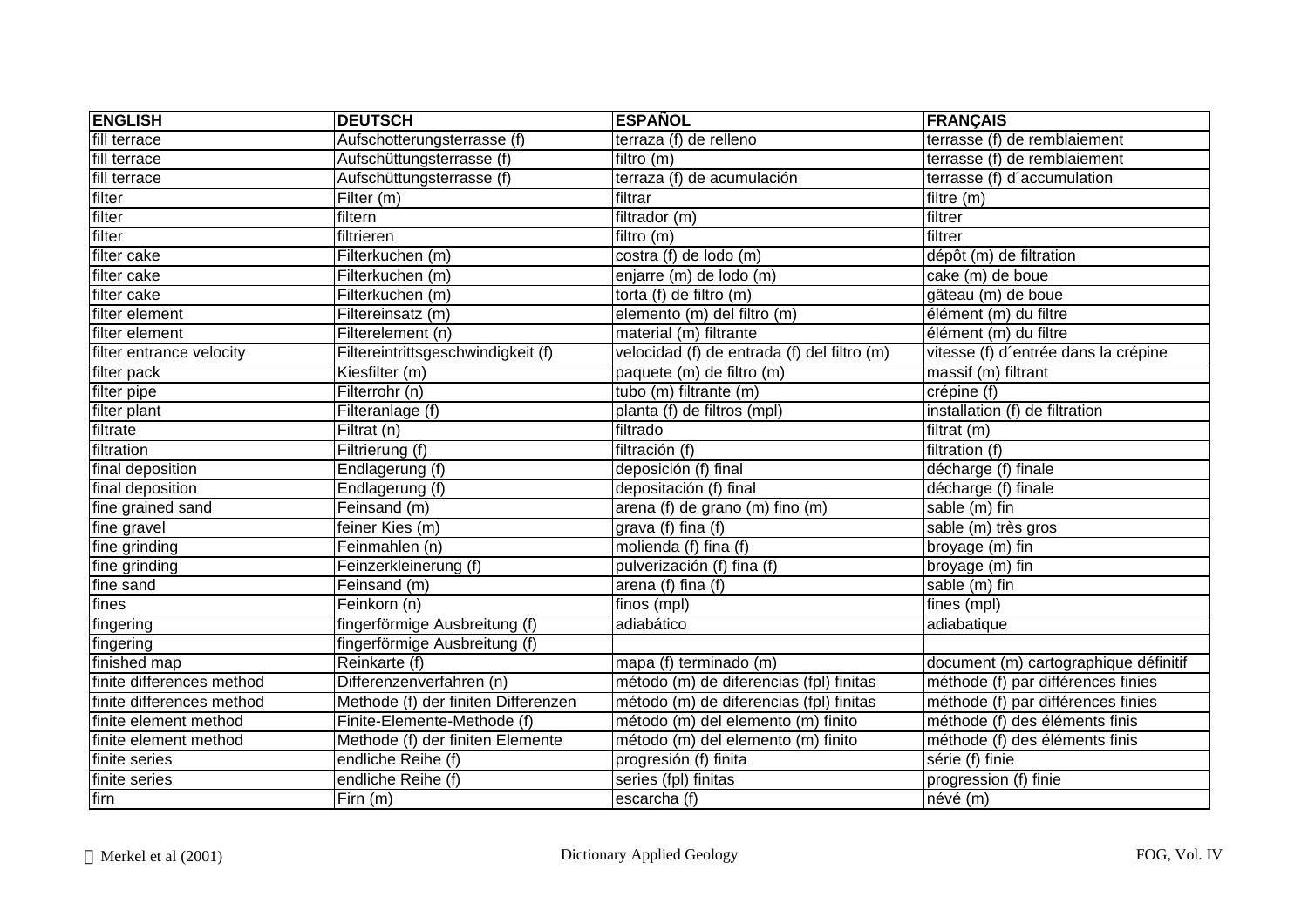| <b>ENGLISH</b>                  | <b>DEUTSCH</b>                        | <b>ESPAÑOL</b>                              | <b>FRANÇAIS</b>                      |
|---------------------------------|---------------------------------------|---------------------------------------------|--------------------------------------|
| first order kinetics            | Kinetik (f) erster Ordnung            | cinética (f) de primer orden                | cinétique (f) de réaction linéaire   |
| first order kinetics            | lineare Reaktionskinetik (f)          | cinética (f) de primer orden                | cinétique (f) de réaction linéaire   |
| fishing tool                    | Fangwerkzeug (n)                      | herramienta (f) de pesca (f)                | outil (m) de repêchage               |
| fishtail                        | Fischschwanzmeißel (m)                | barrena (f) cola (f) de pescado (m)         | outil (m) bilame                     |
| fissure                         | Fuge (f)                              | grieta (f)                                  | fissure (f)                          |
| fissure                         | Kluft (f)                             | hendidura (f)                               | fissure (f)                          |
| fissure                         | Spalte (f)                            | fisura (f)                                  | crevasse (f)                         |
| fissure eruption                | Spalteneruption (f)                   | cuarteadura (f) por erupción (m)            |                                      |
| fissure water                   | Kluftwasser (n)                       | agua (f) de fisura (f)                      | eau (f) de fissure                   |
| fissure water                   | Spaltenwasser (n)                     | agua (f) de fisura (f)                      | eau (f) de fissure                   |
| fissured                        | zerklüftet                            | fisurada (f)                                | fissuré                              |
| fit                             | anpassen                              | ajustar                                     | ajuster                              |
| fittings                        | Armaturen (fpl)                       | accesorios (mpl)                            | armatures (fpl)                      |
| fixed boundary                  | festgelegte Grenze (f)                | frontera (f) fija (f)                       | limite (f) fixe                      |
| fixed heads                     | Festpotential (n)                     |                                             |                                      |
| fixed-bed filter                | ruhendes Schichtfilter (n)            | filtro (m) de lecho (m) fijo                | filtre (m) à lit solide              |
| fkame ionization detektor (FID) | Flammenionisationsdetektor (m)        | detector (m) de ionización (f) de flama (f) | détecteur (m) à ionisation de flamme |
| flame ionization detector       | Flammenionisationsdetektor (m)        | detector (m) de ionización (f) de flama (f) | détecteur (m) à ionisation de flamme |
| flange                          | Flansche (m)                          | brida(f)                                    | bride (f)                            |
| flank                           | Flanke (f)                            | flanco (m)                                  | flanc (m)                            |
| flank                           | Schenkel (m)                          | costado (m)                                 | flanc (m)                            |
| flank of an artesian structure  | Flanke (f) einer artesischen Struktur | flanco (m) de estructura (f) artesiana (f)  | monoclinal (m) artésien              |
| flaser bedding                  | Flaserschichtung (f)                  | lecho (f) rayado (m)                        |                                      |
| flash flood                     | Sturzflut (f)                         | inundación (f) repentina (f)                | torrent (m)                          |
| flashflood                      | Sturzflut (f)                         |                                             |                                      |
| flashpoint                      | Zündpunkt (m)                         | punto (m) de inflamación (f)                | point (m) d'éclair                   |
| flexible hose                   | biegsamer Schlauch (m)                | manga (f) flexible                          | tuyau (m) flexible                   |
| flexible hose                   | biegsamer Schlauch (m)                | manguera (f) flexible                       | flexible (m)                         |
| flexure                         | Flexur (f)                            | flexión (f)                                 | flexure $(f)$                        |
| float                           | Schwimmer (m)                         | flotar                                      | flotteur (m)                         |
|                                 | Flüssigkeitsstandanzeiger (m) mit     |                                             |                                      |
| float gage                      | Schwimmer                             | nivel (m) de flotador (m)                   | niveau (m) à flotteur                |
| float gage                      | Schwimmerschreibpegel (m)             | indicador (m) de nivel (m)                  | limnigraphe (m) à flotteur           |
| floating pan                    | Floßverdunstungskessel (m)            | plato (m) de flotación (f)                  | bac (m) flottant                     |
| floc                            | Flocke (f)                            | floculo(m)                                  | floc $(m)$                           |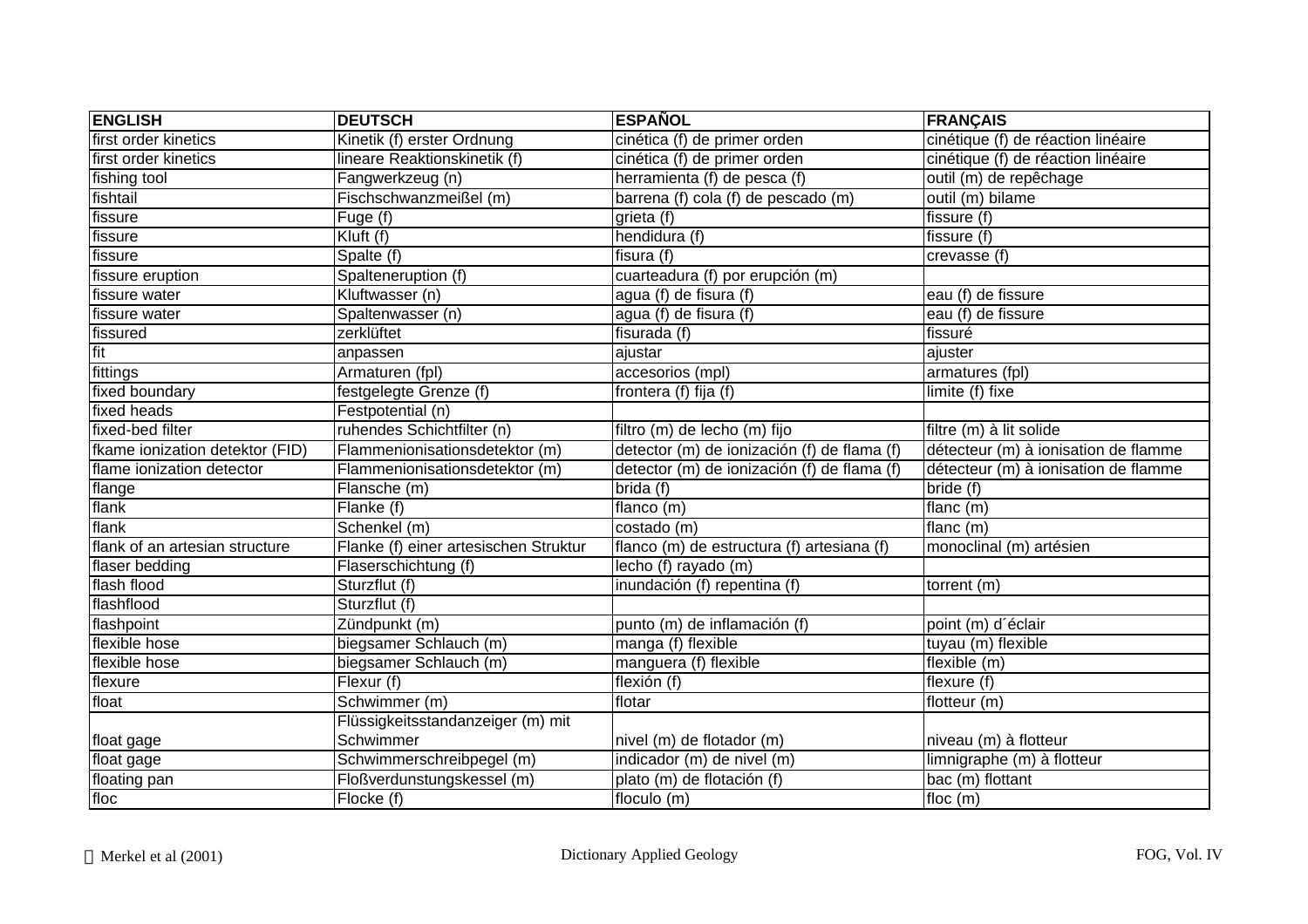| <b>ENGLISH</b>          | <b>DEUTSCH</b>                | <b>ESPAÑOL</b>                       | <b>FRANÇAIS</b>                           |
|-------------------------|-------------------------------|--------------------------------------|-------------------------------------------|
| flocculation            | Ausfällung (f)                | floculación (f)                      | floculation                               |
| flocculation            | Ausflockung (f)               | floculación (f)                      | floculation                               |
| flood                   | Flut(f)                       | inundación (f)                       | inondation (f)                            |
| flood channel           | Flutrinne (f)                 | canal (m) de torrente (m)            | chenal (m) de flot                        |
| flood control           | Hochwasserschutz (m)          | depósito control (m) de torrente (m) | protection (f) contre les crues           |
| flood control reservoir | Hochwasserrückhaltebecken (n) | embalse (m) de torrente (m)          | barrage (m) d'écrêtement                  |
| flood crest             | Hochwasserscheitel (m)        | cresta (f) de inundación (f)         | pointe (f) de crue                        |
| flood duration          | Hochwasserdauer (f)           | duración (f) de inundación (f)       | durée (f) de crue                         |
| flood frequency         | Hochwasserfrequenz (f)        | frecuencia (f) de inundación (f)     | fréquence (f) des crues                   |
| flood hydrograph        | Hochwasserganglinie (f)       | hidrógrafo (m) de inundación (f)     | hydrogramme (f) de crue                   |
| flood irrigation        | Berieselung (f)               | riego (m) por inundación (f)         | irrigation (f) par ruissellement          |
| flood irrigation        | Rieselbewässerung (f)         | irrigación (f) de inundación (f)     | irrigation (f) par ruissellement          |
| flood plain             | Ausuferungsgebiet (n)         | llanura (f) de inundación (f)        | zone (f) inondable                        |
| flood plain             | Überschwemmungsgebiet (n)     | planicie (f) de inundación (f)       | plaine (f) d'inondation                   |
| flood plain             | Überschwemmungsgebiet (n)     | zona (f) de inundación (f)           | zone (f) inondable                        |
| flood plain             | Überschwemmungsgebiet (n)     |                                      |                                           |
| flood profile           | Hochwasserlängsschnitt (m)    | perfil (m) de inundación (f)         | profil (m) de crue                        |
| flood routing           | Hochwasserberechnung (f)      | ruta (f) de inundación (f)           | propagation (f) de crues                  |
| flood routing           | Hochwasserweiterleitung (f)   | vía (f) de inundación (f)            | propagation (f) de crues                  |
| flood routing           | Hochwasserwellenablauf (m)    | camino (m) de inundación (f)         | propagation (f) de crues                  |
| flood stage             | Hochwasserstand (m)           | fase (m) de inundación (f)           | niveau (m) d'inondation                   |
| flood subsidence        | Hochwasserabfall (m)          | hundimiento (m) por inundación (f)   | décrue (f)                                |
| flood water             | steigendes Wasser (n)         | agua (f) de inundación (f)           | eaux $(f)$ en crue                        |
| flood wave              | Flutwelle $(f)$               | marea (f) creciente                  | onde (f) de crue                          |
| flood wave              | Hochwasserwelle (f)           | influjo (m)                          | onde (f) de crue                          |
| flooding methode        | Überschwemmungsmethode (f)    | método (m) de inundación (f)         | méthode (f) d'infiltration par inondation |
| floodmarks              | Hochwasserspuren (fpl)        | marcas (fpl) de inundación (f)       | délaissés (mpl) de crue                   |
| floodwall               | Hochwassermauer (f)           | muro (f) de contención (f)           | digue (f) de défense contre les crues     |
| floor                   | Höhlensohle (f)               | piso (m)                             | plancher (m)                              |
| floor                   | Sohle (f)                     | suelo (m)                            | sol (m)                                   |
| flotation               | Flotieren (n)                 | flotación (f)                        | flottation (f)                            |
| flotsam                 | Schwimmstoffe (mpl)           | material (m) flotante                | matière (f) flottante                     |
| flow                    | Ausfließen (n)                | caudal (m)                           | écoulement (m)                            |
| flow                    | fließen                       | fluir                                | couler                                    |
| flow                    | Fluß(m)                       | corriente (f)                        | flux $(m)$                                |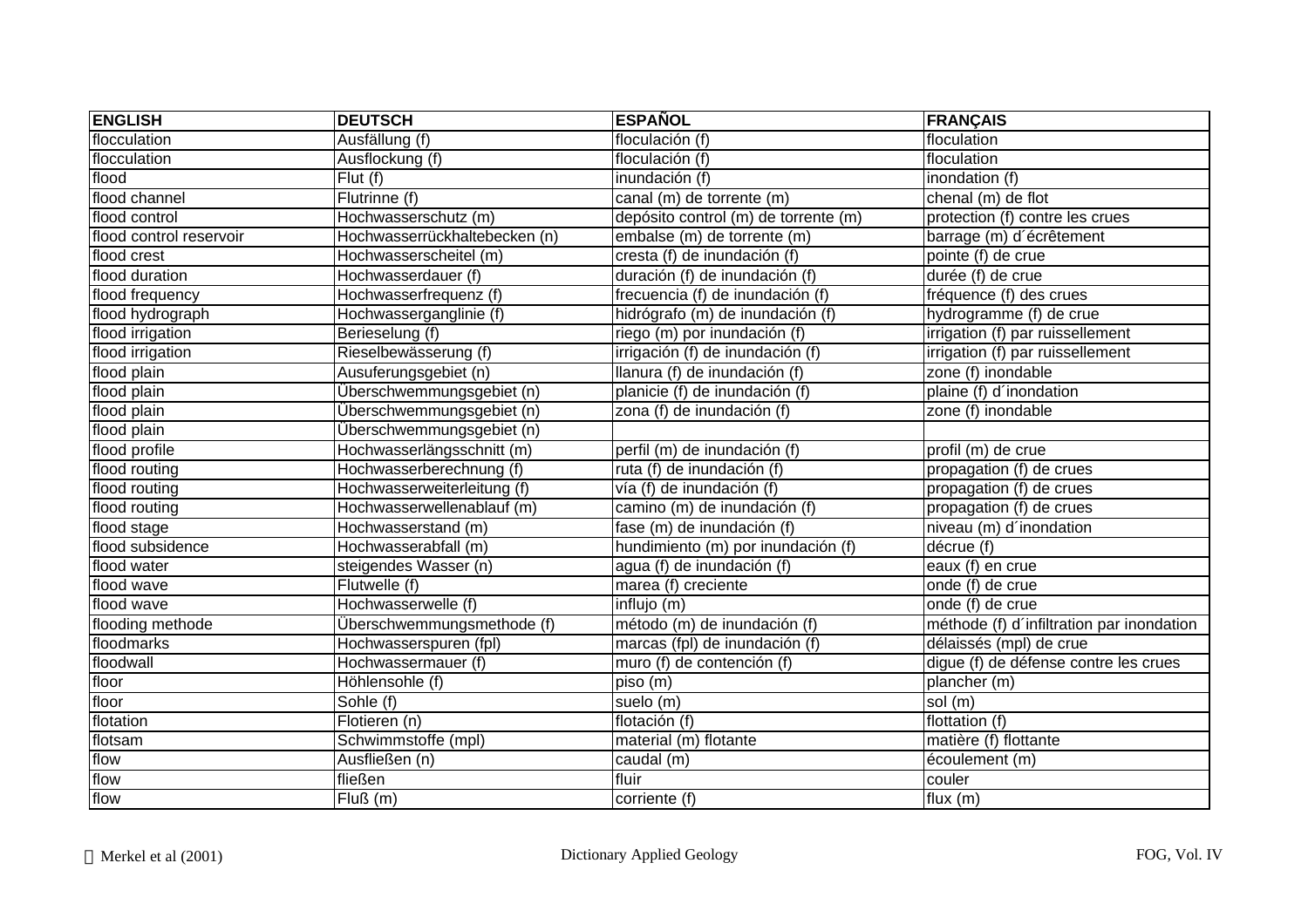| <b>ENGLISH</b>        | <b>DEUTSCH</b>                                                                | <b>ESPAÑOL</b>                          | <b>FRANÇAIS</b>                      |
|-----------------------|-------------------------------------------------------------------------------|-----------------------------------------|--------------------------------------|
| flow                  | Strömen (n)                                                                   | flujo (m)                               | courant (m)                          |
| flow boundary         | Randbedingung 2. Art                                                          | advección (f)                           | advection (f)                        |
| flow chart            | Flußdiagramm (n)                                                              | organigrama (f)                         | organigramme (m)                     |
| flow conditions       | Fließbedingungen (fpl)                                                        | condiciones (fpl) de flujo (m)          |                                      |
| flow control          | Abflußregelung (f)                                                            | control (m) de flujo (m)                | réglage (m) des débits               |
| flow control          | Durchflußregelung (f)                                                         | regulador (m) de flujo (m)              | réglage (m) des débits               |
| flow diagram          | Fließschema (n)                                                               | diagrama (f) de corriente (f)           | schéma (m) de traitement             |
| flow diagram          | Verfahrensdiagramm (n)                                                        | diagrama (f) de flujo (m)               | schéma (m) de principe               |
| flow direction        | Fließrichtung (f)                                                             | dirección (f) del flujo (m)             | direction (f) de l'écoulement        |
| flow direction        | Strömungsrichtung (f)                                                         | dirección (f) de la corriente (f)       | direction (f) de l'écoulement        |
| flow duration curve   | Dauerlinie (f) der Abflußmenge                                                | curva (f) de duración (f) del flujo (m) | courbe (f) de durée des débits       |
|                       |                                                                               |                                         | réseau (m) orthogonal des lignes de  |
| flow net              | Strom- und Potentialliniennetz (n)                                            | flujo (m) neto (m)                      | courant et des courbes isopièzes     |
|                       |                                                                               |                                         | réseau (m) orthogonal des lignes de  |
| flow net              | Strömungsnetz (n)                                                             | flujo (m) neto (m)                      | courant et des courbes isopièzes     |
|                       |                                                                               |                                         | analyse (f) du réseau des lignes de  |
| flow net analysis     | Strömungsnetzanalyse (f)                                                      | análisis (f) del flujo (m) neto (m)     | courant                              |
| flow path             | Fließweg (m)                                                                  | ruta (f) del flujo (m)                  | parcours (m) d'écoulement            |
| flow pattern          | Strömungsbild (n)                                                             | modelo (m) del flujo (m)                | réseau (m) d'écoulement              |
| flow pattern          | Strömungsbild (n)                                                             | muestra (f) del flujo (m)               | courantologie (f)                    |
| flow pattern          | Strömungsbild (n)                                                             | patrón (m) de flujo (m)                 | configuration (f) d'écoulement       |
| flow rate             | Fließrate (f)                                                                 | rapidez (f) del flujo (m)               | débit (m)                            |
| flow rate             | Spende (f)                                                                    | razón (m) del flujo (m)                 | débit (m)                            |
| flow resistance       | Fließwiderstand (m)                                                           | resistencia (f) al flujo (m)            | résistance (f) à l'écoulement        |
| flow sheet            | Fließbild (n)                                                                 | hoja (f) de flujo (m)                   | rhéogramme (m)                       |
| flow simulator        | Strömungssimulator (m)                                                        | simulador (m) del flujo (m)             | simulateur (m) d'écoulement          |
| flow trajectory       | Fließweg (m)                                                                  | trayectoria (f) del flujo (m)           | trajectoire (f) d'écoulement         |
| flow velocity         | Fließgeschwindigkeit (f)                                                      | velocidad (f) del flujo (m)             | vitesse (f) d'écoulement             |
|                       | Grundwasserfluß (m) mit freier                                                |                                         |                                      |
| flow with water table | Oberfläche                                                                    | flujo (m) con espejo (m) de agua (f)    | écoulement (m) en nappe phréatique   |
|                       |                                                                               |                                         |                                      |
| flowing artesian well | frei fließender artesischer Brunnen (m)   flujo (m) de pozo (m) artesiano (m) |                                         | source (f) artésienne en libre débit |
| flow-mass curve       | Summengangslinie (f)                                                          | curva (f) de flujo (m) másico (m)       | courbe (f) du débit cumulé           |
| flowmeter             | Fließgeschwindigkeitsmeßgerät (n)                                             | medidor (m) de flujo (m)                | débitmètre (m)                       |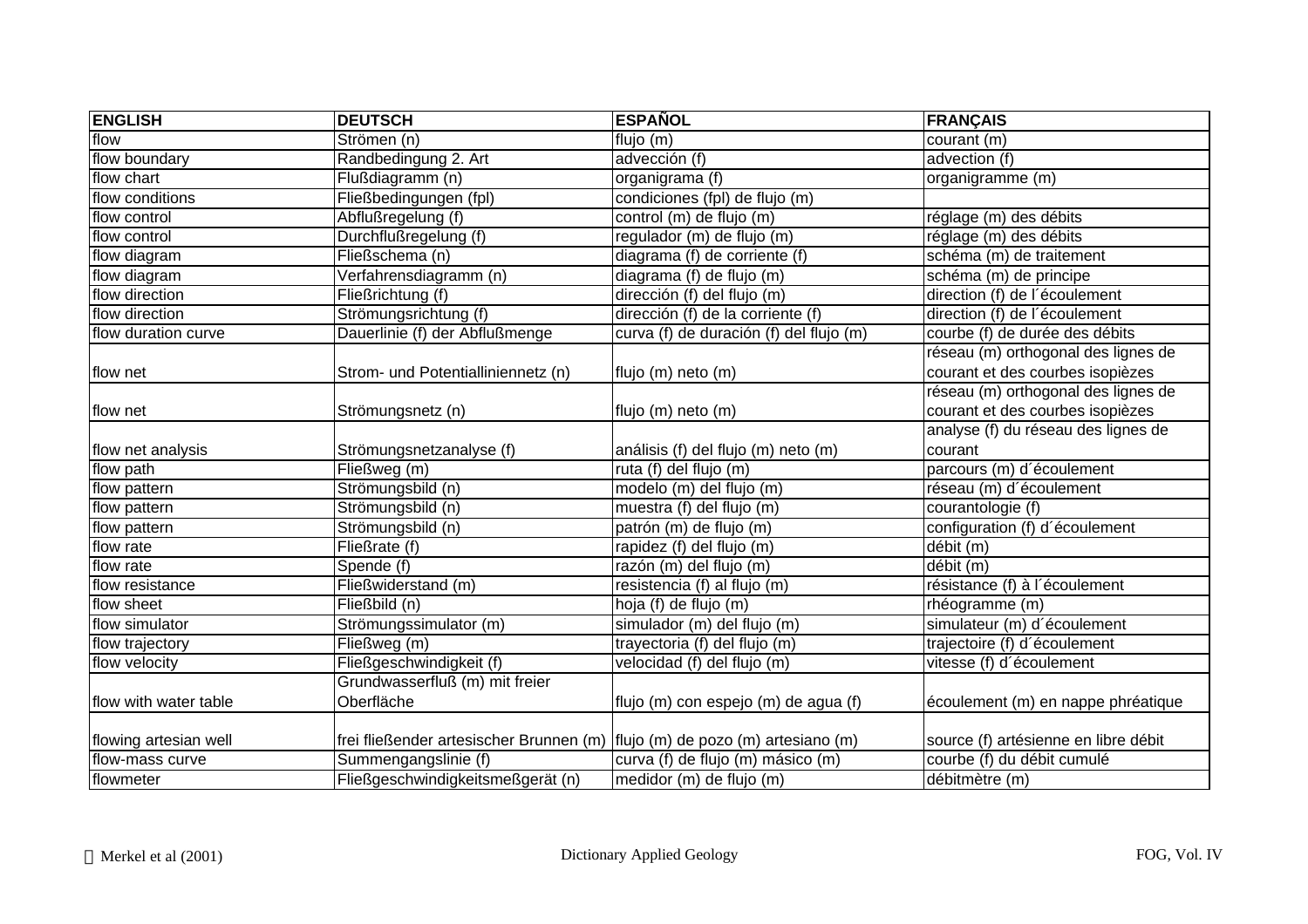| <b>ENGLISH</b>             | <b>DEUTSCH</b>                   | <b>ESPAÑOL</b>                                                                  | <b>FRANÇAIS</b>                      |
|----------------------------|----------------------------------|---------------------------------------------------------------------------------|--------------------------------------|
|                            |                                  |                                                                                 | diagraphie (f) hydraulique par       |
| flowmeter logging          |                                  | Aufzeichnung der Fließgeschwindigkeit registro (m) del medidor (m) de flujo (m) | micromoulinet                        |
|                            |                                  |                                                                                 |                                      |
| flowmeter logging          |                                  | Aufzeichnung der Fließgeschwindigkeit registro (m) del medidor (m) de flujo (m) | diagraphie (f) hydrométrique         |
| flowstone formation        | Sinter(wasser)fall (m)           | cascada (f) de estalagmitas (fpl)                                               | cascade (f) stalagmitique            |
| flow-through cell          | Durchflußmeßzelle (f)            | celda (f) de flujo (m)                                                          | cellule (f) d'écoulement             |
| fluctuate                  | fluktuieren                      | fluctuar                                                                        | fluctuer                             |
| fluctuate                  | schwanken                        | oscilar                                                                         | fluctuer                             |
| fluctuation of water table | Grundwasserspiegelschwankung (f) | fluctuación (f) del espejo (m) de agua (f)                                      | fluctuations (fpl) de niveau         |
| fluctuation of water table | Grundwasserspiegelschwankung (f) | oscilación (f) del espejo (m) de agua (f)                                       | fluctuations (fpl) phréatiques       |
| flue gas                   | Ofenabgas (n)                    | gas (m) de combustión (f)                                                       | gaz (m) résiduaire                   |
| fluid                      | Fluid (n)                        | fluido (m)                                                                      | fluide (m)                           |
| fluid                      | Flüssigkeit (f)                  | líquido (m)                                                                     | fluide (m)                           |
|                            |                                  |                                                                                 | porduits (mpl) additifs au fluide de |
| fluid additive             | Spülungszusatz (m)               | aditivo (m) fluido (m)                                                          | circulation                          |
| fluid inclusion            | Flüssigkeitseinschluß (m)        | inclusión (f) fluida (f)                                                        | inclusion (f) de fluide              |
| fluid particle             | Flüssigkeitsteilchen (n)         | partícula (f) fluida (f)                                                        | particule (f) fluide                 |
| fluid pressure             | Flüssigkeitsdruck (m)            | presión (m) del fluido (m)                                                      | pression (f) fluide                  |
| fluid pressure             | Flüssigkeitsdruck (m)            | presión (m) hidraúlica (f)                                                      | pression (f) neutre                  |
| fluidity                   | Fluidität (f)                    | fluidez $(f)$                                                                   | fluidité (f)                         |
|                            |                                  |                                                                                 | diagraphie (f) de la vitesse         |
| fluid-velocity log         | Fließgeschwindigkeitslog (n)     | registro (m) de la velocidad (f) del fluido (m) d'écoulement                    |                                      |
| flume                      | Gerinne (n)                      | separador (m) de gas (m)                                                        | rigole (f)                           |
| flume                      | Meßrinne (f)                     | caño (m)                                                                        | canal (m) de mesure                  |
| flume                      | Rinne (f)                        | canal (m)                                                                       | canal (m) de flottage                |
| fluoranthene               | Fluoranthen (n)                  | flúoranteno (m)                                                                 | fluoranthène (m)                     |
| fluorene                   | Fluoren (n)                      | difenilenemetano (m)                                                            | fluorène (m)                         |
| fluoresce                  | fluoreszieren                    | fluorescente                                                                    | fluorescer                           |
| fluorescein                | Fluoreszein (n)                  | 1-3 dihidroxibenceno ftaleína (f)                                               | fluorescéine (f)                     |
| fluorescence               | Fluoreszenz (f)                  | fluorescencia (f)                                                               | fluorescence (f)                     |
| fluoridation               | Fluorbehandlung (f)              | fluorización (f)                                                                | fluoration (f)                       |
| fluoridation               | Fluoridierung (f)                | fluorización (f)                                                                | fluoration (f)                       |
| fluoride                   | Fluorid (n)                      | fluoruro (m)                                                                    | fluorure (m)                         |
| fluorimetry                | Fluorometrie (f)                 | fluorimetría (f)                                                                | fluorimétrie (f)                     |
| fluorimetry                | Fluorometrie (f)                 | fluorimetría (f)                                                                | fluorométrie (f)                     |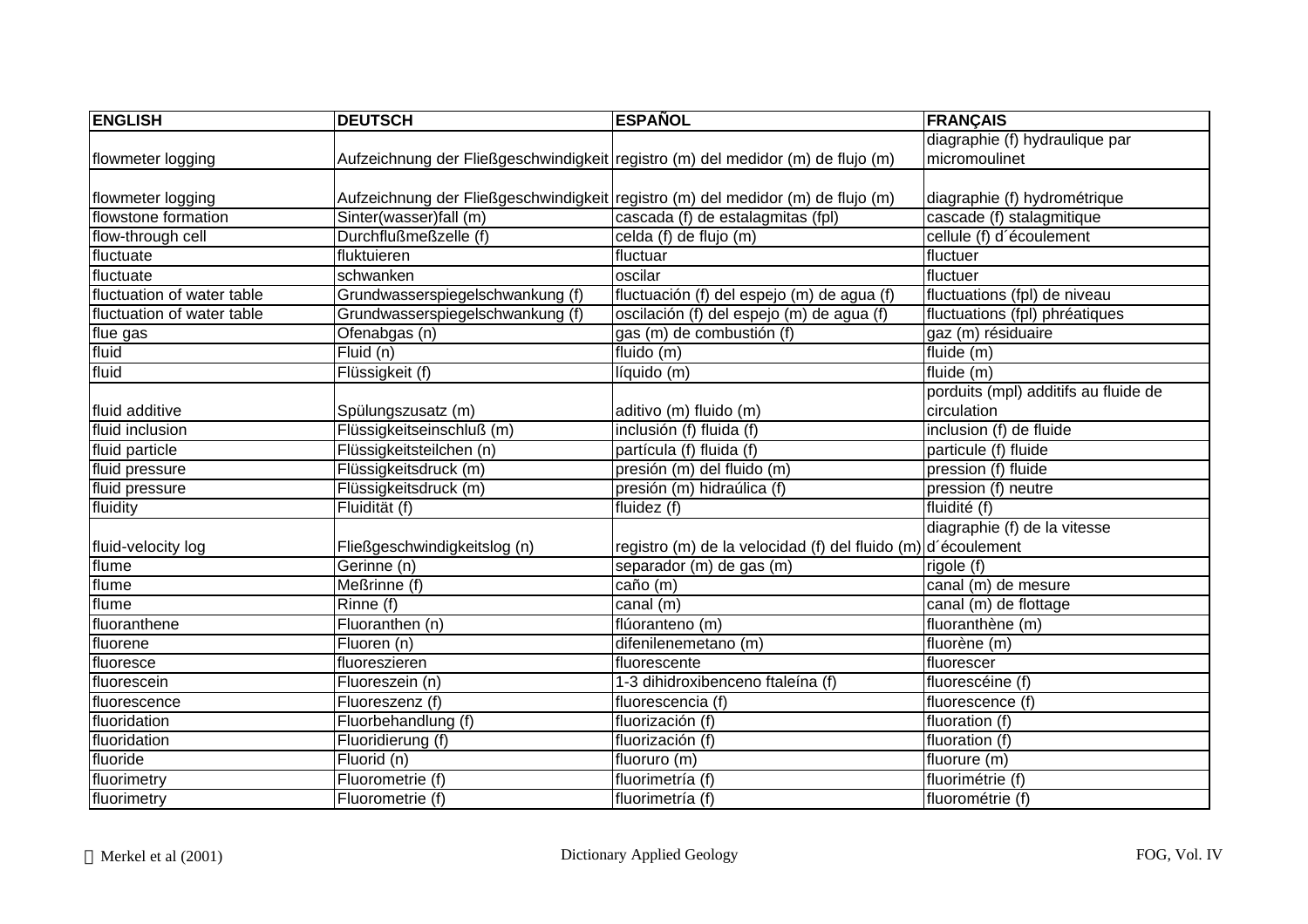| <b>ENGLISH</b>    | <b>DEUTSCH</b>               | <b>ESPAÑOL</b>                        | <b>FRANÇAIS</b>                |
|-------------------|------------------------------|---------------------------------------|--------------------------------|
| fluorine          | Fluor (n)                    | flúor (m)                             | fluor $(m)$                    |
| fluorite          | Flußspat (m)                 | fluorita (f)                          | fluorine (f)                   |
| flush             | ausspülen                    | limpiar con agua (f) a presión (f)    | évacuer                        |
| flush             | spülen                       | limpiar con agua (f) a presión (f)    | chasser                        |
| flush             | spülen                       | limpiar con agua (f) a presión (f)    | rincer                         |
| flush             | Wasserspülung (f)            | chorro (m) de agua (f)                | chasse (f) d'eau               |
| flushed zone      | geflutete Zone (f)           | zona (f) de limpieza (f) con agua (f) | zone (f) envahie               |
| fluting           | Riffelung (f)                | acanalado (m)                         | cannelure (f)                  |
| fluvial deposit   | Flußablagerung (f)           | depósito (m) aluvial                  | dépôts (mpl) fluviatiles       |
| fluvisols         | Alluvailböden (mpl)          | soles (mpl) de aluvión (m)            | sols (mpl) aux alluviaux       |
| fluvisols         | Aueböden (mpl)               | soles (mpl) de aluvión (m)            | sols (mpl) aux alluviaux       |
| flux              | Fluß(m)                      | flux                                  | flux $(m)$                     |
| Fluxgate compass  | Fluxgate Kompaß (m)          | brújula (f)                           |                                |
| fly ash           | Flugasche (f)                | ceniza (f) volátil                    | cendres (fpl) volantes         |
| flysch            | Flysch(m)                    | sedimentos (mpl)                      | flysch (m)                     |
| foam              | Schaum (m)                   | espuma (f)                            | écume (f)                      |
| foam              | Schaum (m)                   | espuma (f)                            | mousse (f)                     |
| $\overline{f}$ og | Nebel (m)                    | niebla (f)                            | brouillard (m)                 |
| fold              | Falte (f)                    | pliegue (m)                           | pli (m)                        |
| foliation         | Faltung $(f)$                | plegamiento (m)                       | plissage (f)                   |
| food chain        | Nahrungskette (f)            | cadena (f) alimentaria (f)            | chaîne (f) trophique           |
| food chain        | Nahrungskette (f)            | cadena (f) alimenticia (f)            | chaîne (f) alimentaire         |
| food cycle        | Nahrungskreislauf (m)        | ciclo (m) alimentario                 | cycle (m) alimentaire          |
| food poisoning    | Nahrungsmittelvergiftung (f) | envenenamiento (m) de alimento (m)    | empoisonnement (m) alimentaire |
| food web          | Nahrungsmittelkette (f)      | red (m) de alimento (m)               | maille (f) alimentaire         |
| food web          | Nahrungsmittelkette (f)      | red (m) de alimento (m)               | réseau (m) trophique           |
| foot valve        | Bodenventil (n)              | válvula (f) de pie (m)                | clapet (m) de fond             |
| force             | Kraft (f)                    | fuerza (f)                            | force (f)                      |
| force potential   | Kraftpotential (n)           | potencial (f) de fuerza (f)           | potentiel (m) de force         |
| forecast          | Vorhersage (f)               | pronosticar                           | prédiction (f)                 |
| forecasting       | Prognose (f)                 | pronóstico (m)                        | prévision (f)                  |
| foreground        | Vordergrund (m)              | primer plano (m)                      | avant-plan (m)                 |
| foreground        | Vorrangigkeit (f)            | delantera (f)                         | avant-plan (m)                 |
| foreshocks        | Vorbeben (npl)               | sismo (m) precursor (m)               |                                |
| foreshore         | nasser Strand (m)            | banda (f) costera (f)                 | basse plage (f)                |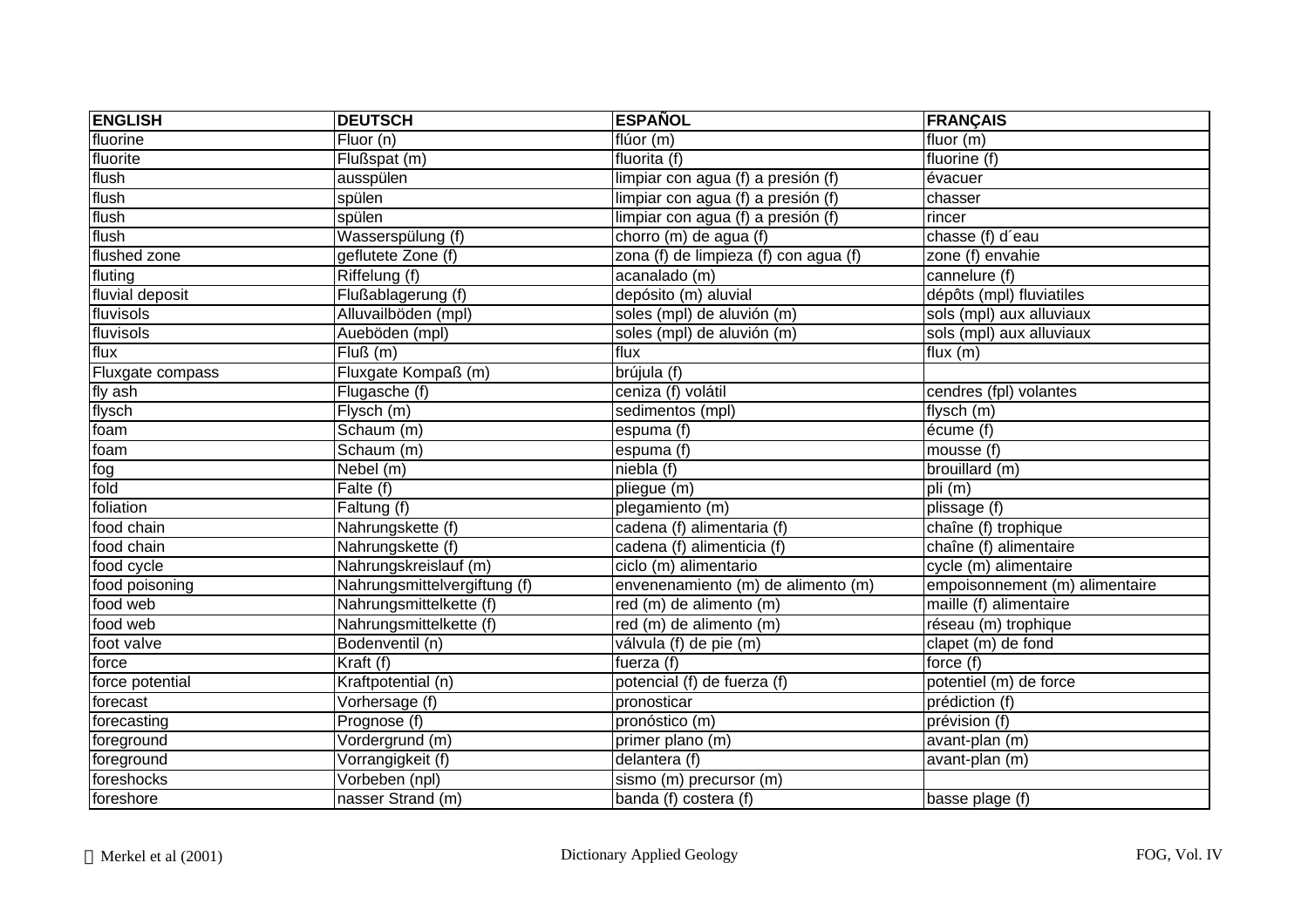| <b>ENGLISH</b>               | <b>DEUTSCH</b>                  | <b>ESPAÑOL</b>                                 | <b>FRANÇAIS</b>                    |
|------------------------------|---------------------------------|------------------------------------------------|------------------------------------|
| forest floor                 | Bodenstreu (m)                  | suelo (m) de bosque                            | litière (f) forrestière            |
| forest floor                 | Streudecke (f)                  | cubierta (f) forestal                          | couverture (f)                     |
| forest floor                 | Streudecke (f)                  | piso (m) de bosque                             | litière (f) forrestière            |
| forest floor                 | Wildstreu (m)                   | suelo (m) de bosque                            | litière (f) forrestière            |
| formation loss               | Druckverlust (m) im Aquifer     | pérdida (f) de formación (f)                   | perte (f) de charge de l'aquifère  |
| formation of rain            | Regenbildung (f)                | formación (f) de lluvia (f)                    | formation (f) de pluie             |
| formation stabilizer         | Formationsstabilisator (m)      | estabilizador (m) de la formación (f)          | stabilisateur (m) de formation     |
| formation temperature        | Formationstemperatur (f)        | temperatura (f) de la formación (f)            | température (f) de formation       |
|                              |                                 | factor (m) de resistividad (f) de la formación |                                    |
| formation-resistivity factor | Formationswiderstandsfaktor (m) | (f)                                            | facteur (m) de formation           |
| formula                      | Formel (f)                      | $f$ órmula $(f)$                               | formule (f)                        |
| fossil karst                 | fossiler Karst (m)              | fósil (m) Karst                                | karst (m) fossile                  |
| fossil water                 | fossiles Wasser (n)             | agua (f) fósil (m)                             | eau (f) fossile                    |
| fouling                      | Verschleimung (f)               | atascamiento (m)                               | formation (f) d'une strate         |
| fouling                      | Verschleimung (f)               | ensuciamiento (m)                              | encrassage (m)                     |
| foundation                   | Fundament (n)                   | cimentación (f)                                | fondement (m)                      |
| foundation                   | Gründung (f)                    | basamento (m)                                  | fondation (f)                      |
| foundations                  | Grundbau (m)                    |                                                |                                    |
| foundry                      | Gießerei (f)                    | fundidora (f)                                  | fonderie (f)                       |
| fountain                     | Quelle (f)                      | fuente $(t)$                                   | fontaine (f)                       |
| fountain                     | Springbrunnen (m)               | manantial (m)                                  | fontaine (f)                       |
| fractional volume content    | Volumenanteil (m)               | contenido (m) fraccional en volumen (m)        | teneur (f) fractionnaire volumique |
| fracture                     | Bruch (m)                       | disyunción (m)                                 | fracture (f)                       |
| fracture                     | Fuge (f)                        | fractura (f)                                   | fissure (f)                        |
| fracture                     | Kluft (f)                       | rotura (f)                                     | fissure (f)                        |
| fracture index               | Klüftigkeitsziffer (f)          | índice (m) de fractura (f)                     | indice (m) de fissuration          |
| fracture intersection        | Fugenkreuzung (f)               | intersección (f) de la fractura (f)            | croisement (m) de fissure          |
| fracture joints              | Kluftfugen (fpl)                | empalmes (mpl) de fractura (f)                 | diaclases (mpl)                    |
| fracture opening             | Öffnungsweite (f)               | abertura (f) de la fractura (f)                | largeur (f) d'une fissure          |
| fracture orientation         | Kluftstellung (f)               | orientación (f) de la fractura (f)             | orientation (f) des fissures       |
| fracture permeability        | Kluftpermeabilität (f)          | permeabilidad (f) de la fractura (f)           | perméabilité (f) de fissuration    |
| fracture porosity            | Klufthohlraumanteil (m)         | porosidad (f) de la fractura (f)               | porosité (f) de fissures           |
| fracture porosity            | Kluftporosität (f)              | porosidad (f) de la fractura (f)               | fissuration (f)                    |
| fracture spring              | Kluftquelle (f)                 | fuente (f) de la fractura (f)                  | source (f) de fissures             |
| fracture voids               | Fugenhohlraum (m)               | espacios (mpl) de fractura (f)                 | vides (mpl) en milieu fissuré      |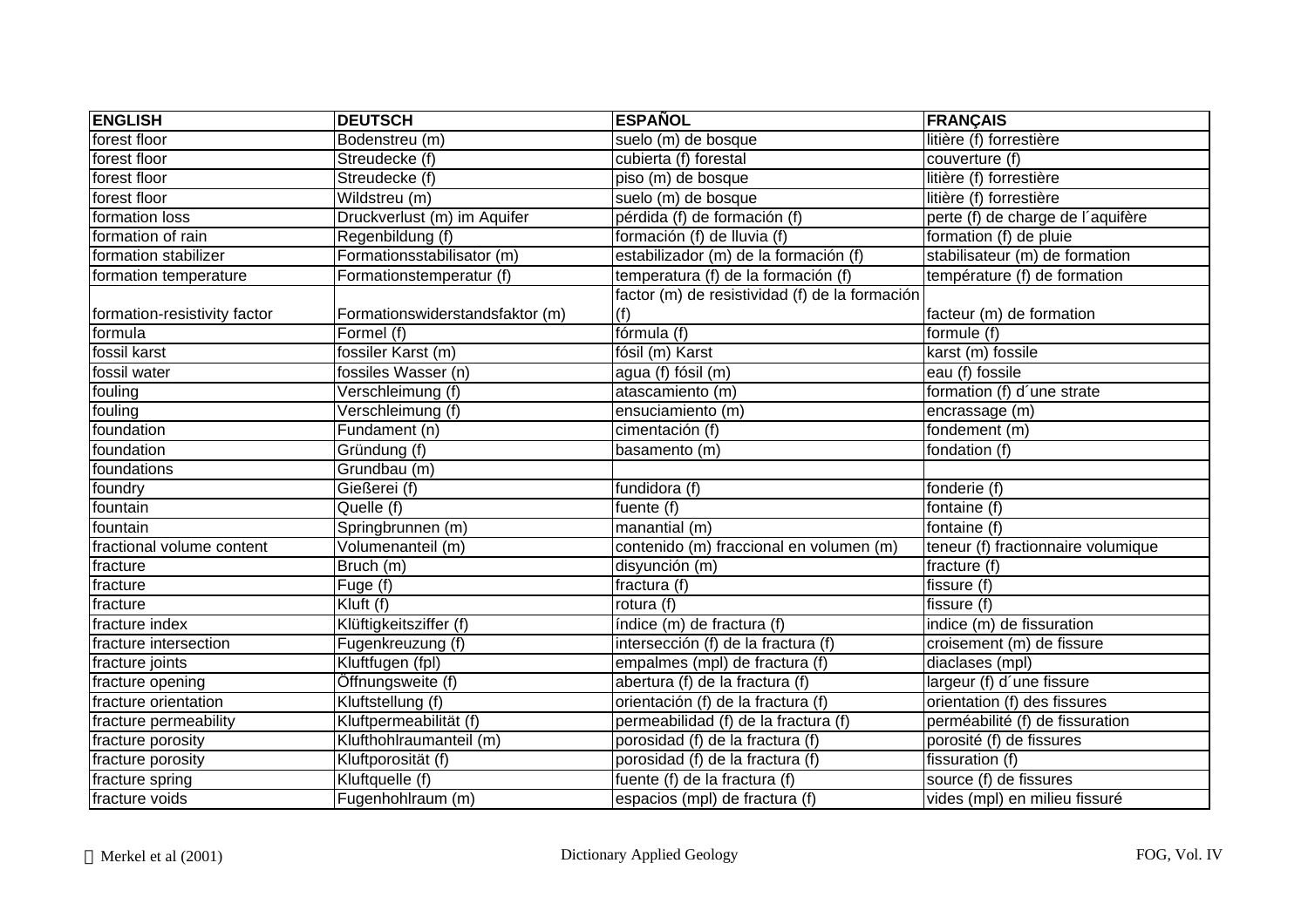| <b>ENGLISH</b>          | <b>DEUTSCH</b>                        | <b>ESPAÑOL</b>                      | <b>FRANÇAIS</b>                          |
|-------------------------|---------------------------------------|-------------------------------------|------------------------------------------|
| fracture width          | Kluftöffnungsweite (f)                | amplitud (f) de la fractura (f)     | largeur (f) de fissure                   |
| fracture zone           | Kluftzone (f)                         | sector (m) de la fractura (f)       | zone (f) fracturée                       |
| fracture zone           | Kluftzone (f)                         | zona (f) de la fractura (f)         | zone (f) fissurée                        |
| fractured               | geklüftet                             | fracturada (f)                      | fissuré                                  |
| fractured               | zerbrochen                            | fracturado (m)                      | diaclasé                                 |
| fractured               | zerklüftet                            | fracturada (f)                      | fracturé                                 |
| fractured medium        | zerklüftetes Medium (n)               | medio (m) fracturado (m)            | milieu (m) fissuré                       |
| fracturing              | Bruchbildung (f)                      | fracturamiento (m)                  | fracturation (f)                         |
| frame                   | Gestell (n)                           | estructura (f)                      | monture (f)                              |
| frazil                  | Eisbrei (m)                           | chispas (fpl) de hielo (m)          | frazil (m)                               |
| free aquifer            | ungespannter Grundwasserleiter (m)    | acuífero (m) libre                  | aquifère (m) à nappe libre               |
| free energy of reaction | freie Reaktionsenergie (f)            | energía (f) libre de reacción (f)   | énergie (f) libre normale de le réaction |
| free groundwater        | Grundwasser (n) mit freier Oberfläche | agua (f) subterránea (f) libre      | nappe (f) libre                          |
| free groundwater        | Grundwasser (n) mit freier Oberfläche | agua (f) subterránea (f) libre      | nappe (f) phréatique                     |
| free oscillation        | Eigenschwingung (f)                   | oscilación (f) libre                | oscillation (f) propre                   |
| free settling           | gravitative Sedimentation (f)         | sedimentación (f) libre             | sédimentation (f) en chute libre         |
| free surface energy     | freie Oberflächenenergie (f)          | energía (f) libre de superficie (f) | énergie (f) libre du surface             |
| freeze                  | Frost (m)                             | congelamiento (m)                   | gelée (f)                                |
| freeze                  | Frost(m)                              | helada (f)                          | $\overline{gel}$ (m)                     |
| freeze-thaw-cycling     | Frost-Tau-Wechsel (m)                 | ciclo (m) de deshielo (m)           |                                          |
| freezing                | Gefrieren (n)                         | congelación (f)                     | congélation (f)                          |
| freezing                | Gefrieren (n)                         | congelamiento (m)                   | gel (m)                                  |
| freezing point          | Gefrierpunkt (m)                      | punto (m) de congelación (m)        | point (m) de fusion                      |
| freezing point          | Gefrierpunkt (m)                      | punto (m) de congelamiento (m)      | point (m) de congélation                 |
| frequence analysis      | Frequenzanalyse                       | análisis (f) de frecuencia (f)      |                                          |
| frequency               | Frequenz (f)                          | frecuencia (f)                      | fréquence (f)                            |
| frequency               | Häufigkeit (f)                        | periodicidad (f)                    | fréquence (f)                            |
| frequency analysis      | Häufigkeitsanalyse (f)                | análisis (f) de frecuencia (f)      | analyse (f) fréquentielle                |
| frequency distribution  | Häufigkeitsverteilung (f)             | distribución (f) de frecuencia (f)  | distribution (f) de fréquence            |
| fresh water             | Frischwasser (n)                      | agua (f) dulce (f)                  | eau (f) douce                            |
| fresh water             | Süßwasser (n)                         | agua (f) dulce (f)                  | eau (f) douce                            |
| fresh water barrier     | Süßwasserbarriere (f)                 | barrera (f) de agua (f) dulce (f)   | barrage (m) souterrain en eau douce      |
| fresh water barrier     | Süßwasserbarriere (f)                 | barrera (f) de agua (f) dulce (f)   | barrière (f) en eau douce                |
| fresh water lens        | Frischwasserlinse (f)                 | lente (f) de agua (f) dulce (f)     | lentille (f) d'eau douce                 |
| friability              | Krümelungsneigung (f)                 | deleznabilidad (f)                  | friabilité (f                            |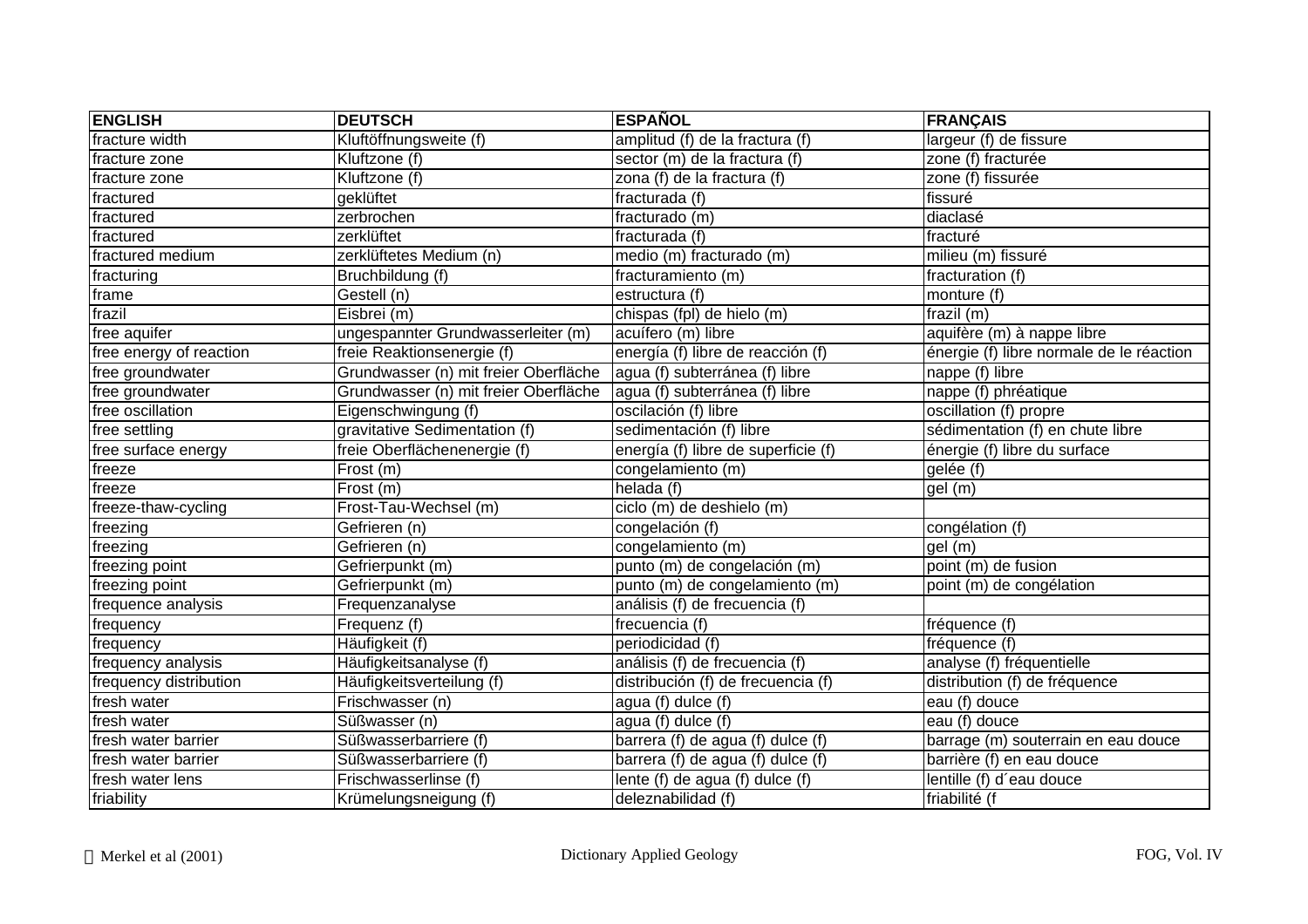| <b>ENGLISH</b>         | <b>DEUTSCH</b>            | <b>ESPAÑOL</b>                                             | <b>FRANÇAIS</b>                   |
|------------------------|---------------------------|------------------------------------------------------------|-----------------------------------|
| friability             | Zerdrückbarkeit (f)       | desintegrabilidad (f)                                      | friabilité (f                     |
| friable                | brüchig                   | deleznable                                                 | fragile                           |
| friable                | krümelig                  | desintegrable                                              | friable                           |
| friction               | Friktion (f)              | fricción $(f)$                                             | friction (f)                      |
| friction               | Reibung (f)               | rozamiento (f)                                             | frottement (m)                    |
| friction coefficient   | Reibungsbeiwert (m)       | coeficiente (m) de fricción (f)                            | coefficient (m) de frottement     |
| friction drive         | Reibungsantrieb (m)       | accionamiento (m) por fricción (f)                         | entraînement (m) par friction     |
| friction feed          | Friktionsvorschub (m)     | avance (m) por fricción (f)                                | alimentation (f) par friction     |
| friction force         | Reibungskraft (f)         |                                                            |                                   |
| friction head          | Reibungsverlust (m)       | carga (f) por fricción (f)                                 | perte (f) de charge               |
| friction loss          | Reibungsverlust (m)       | pérdida (f) por fricción (f)                               | perte (f) de charge               |
| front                  | Front (f)                 | frente (m)                                                 | front (m)                         |
| front range            | Vorgebirge (n)            | alcance (m) frontal                                        | avant-montagne (f)                |
| frost                  | Vereisung (f)             | escarcha (f)                                               | givre (m)                         |
| frost heave            | Frosthebung (f)           | levantamiento (m) por congelación (f)                      | soulèvement (m) dû au gel         |
| frost in the soil      | Bodenfrost (m)            | helada (f) del suelo                                       | gel (m) dans le sol               |
| frost line             | Frostgrenze (f)           | nivel (m) de penetración (f) del hielo (m)                 | ligne (f) de pénétration du gel   |
| frost wedging          | Frostsprengung (f)        | acuñado (m) para tierra (f) helada (f)                     |                                   |
| fuel ash               | Brennstoffasche (f)       | cenizas (fpl) de combustible (m)                           | cendres (fpl) de combustibles     |
| fuel oil               | Heizöl (n)                | aceite (m) combustible (m)                                 | fuel-oil (m)                      |
| fuel oil               | Heizöl (n)                | petróleo (m) combustible                                   | huile (f) à brûler                |
| fuel oil               | Heizöl (n)                | petróleo (m) combustible                                   | mazout (m)                        |
| fully penetrating well | vollkommener Brunnen (m)  | pozo (m) completamente (m) perforado (m) puits (m) complet |                                   |
| fulvic acid            | Fulvinsäure (f)           | ácido (m) fúlvico (m)                                      |                                   |
| fumarole               | Fumarole (f)              | fumarola (f)                                               | fumerolle (f)                     |
|                        |                           | campana (f) de extracción (f) de gases                     |                                   |
| fume hood              | Abzugshaube (f)           | (mpl)                                                      | hotte (f) d'évacuation des fumées |
| fungicide              | Fungizid (n)              | fungicida (f)                                              | fungicide (m)                     |
| fungicide              | Pilzbekämpfungsmittel (n) | fungicida (f)                                              | fungicide (m)                     |
| funnel                 | Trichter (m)              | embudo (m)                                                 | entonnoir (m)                     |
| gage                   | Eichmaß (n)               | calibrador (m)                                             | jauge (f)                         |
| gage                   | Eichmaß (n)               | calibrar (m)                                               | etalon(m)                         |
| gage                   | Kaliber (n)               | calibre (m)                                                | calibre (m)                       |
| gage flow              | Eichfluß (m)              | calibrador (m)                                             | débit (m) jaugé                   |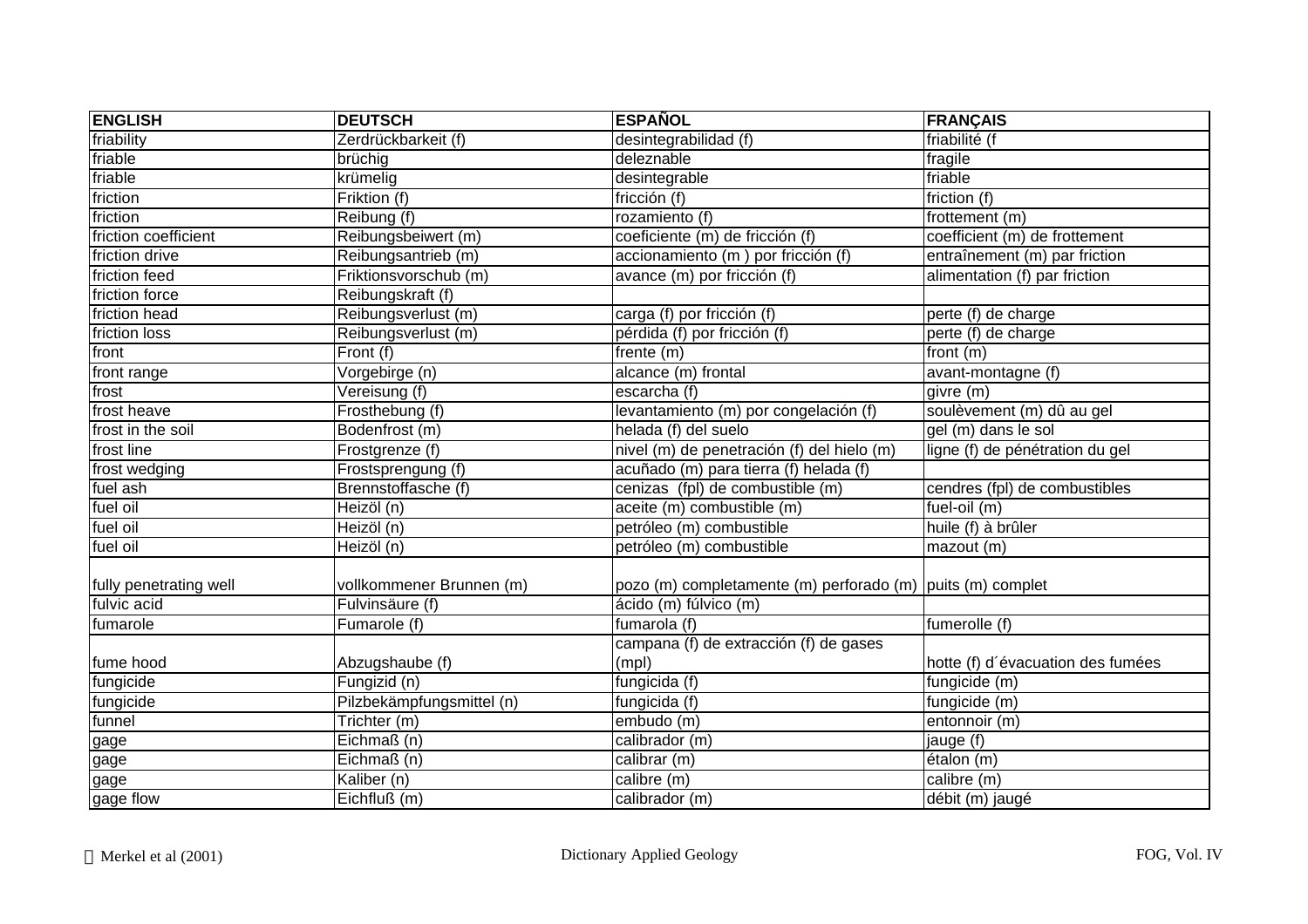| <b>ENGLISH</b>       | <b>DEUTSCH</b>                                 | <b>ESPAÑOL</b>                         | <b>FRANÇAIS</b>                        |
|----------------------|------------------------------------------------|----------------------------------------|----------------------------------------|
| gage pressure        | Atmosphärenüberdruck (m)                       | presión (f) manométrica (f)            | suppression (f) atmosphérique          |
| gage tank            | Meßtank (m)                                    | tanque (m) de aforo (m)                | bac (m) de jaugeage                    |
| gage tank            | Meßtank (m)                                    | tanque (m) de aforo (m)                | réservoir-jaugeur (m)                  |
| gage well            | Meßschacht (m)                                 | pozo (m) de aforo (m)                  | puits (m) de limnigraphe               |
| gage well            | Meßschacht (m)                                 | pozo (m) de aforo (m)                  | puits (m) de mesure                    |
| gage well            | Schwimmerschacht (m)                           | pozo (m) de aforo (m)                  | puits (m) de limnigraphe               |
| gage zero            | Pegelnullpunkt (m)                             | calibrado (m) a cero (m)               | zéro (m) de l'échelle                  |
| gage zero            | Skalennullpunkt (m)                            | calibrado (m) a cero (m)               | zéro (m) à l'échelle                   |
| gage-datum           | Pegelnullpunkt (m)                             | dato (m) de calibración (f)            | côte (f) du zéro d'échelle             |
| gaging station       | Meßstation (f)                                 | estación (f) de calibración (f)        | station (f) de jaugeage                |
| gaging station       | Meßwarte (f)                                   | estación (f) de calibración (f)        | station (f) de jaugeage                |
| gaining stream       | wasseraufnehmender Fluß (m)                    | rivera (f) absorbente                  | rivière (f) absorbante                 |
| gallery              | Galerie (f)                                    | galería (f)                            | galerie (f)                            |
| gallery              | Stollen (m)                                    | corredor (m)                           | galerie (f)                            |
| galvanize            | galvanisieren                                  | galvanizar                             | galvaniser                             |
| galvanometer         | Galvanometer (n)                               | galvanómetro (m)                       | galvanomètre (m)                       |
| gamma log            | Gammalog (n)                                   | registro (m) gama                      | diagraphie (f) de rayons gamma         |
| gamma radiation      | Gammastrahlung (f)                             | radiación (f) gama                     | rayons (mpl) gamma                     |
| garbage              | Abfälle (mpl)                                  | basura (f)                             | déchets (mpl) de cuisine               |
| garbage disposer     | Müllbrecher (m)                                | bote (m) de basura (f)                 | dilacérateur (m)                       |
| garbage disposer     | Müllwolf (m)                                   | depósito (m) de basura (f)             | triturateur (m)                        |
| garbage grinder      | Müllbrecher (m)                                | triturador (m) de basura (f)           | triturateur (m)                        |
| garbage grinder      | Müllwolf (m)                                   | triturador $(m)$ de basura (f)         | dilacérateur (m)                       |
| gas                  | $\overline{Gas}$ (n)                           | gas(m)                                 | gaz (m)                                |
| gas bearing          | gasführend                                     |                                        | gazéifère                              |
| gas bubbles          | Gasblasen (fpl)                                | burbujas (fpl) de gas (m)              | $b$ ulle (f) de gaz                    |
| gas carrier          | Trägergas (n)                                  | acarreador (m) de gas (m)              | vecteur (m)                            |
| gas carrier          | Trägergas (n)                                  | portador (m) de gas (m)                | gaz (m) porteur                        |
| gas chromatography   | Gaschromatographie (f)                         | cromatografía (f) de gas (m) capilar   | chromatographie (f) de gaz             |
| gas chromatography   | Gaschromatographie (f)                         | cromatografía (f) de gases (mpl)       | chromatographie (f) gazeuse            |
| gas constant         | Gaskonstante (f)                               | constante (f) de gas (m)               | constante (f) de gaz                   |
| gas cushion          | Gaspolster (n)                                 | amortiguador (m) de gas (m)            | matelas (m) de gaz                     |
| gas exchange         | Gasaustausch (m)                               | intercambio (m) de gas (m)             | échange (m) de gaz                     |
| gas expansion method | Gasausdehnungsmethode (f) (Boyle-<br>Mariotte) | método (m) de expansión (f) de gas (m) | méthode (f) par compression (Mariotte) |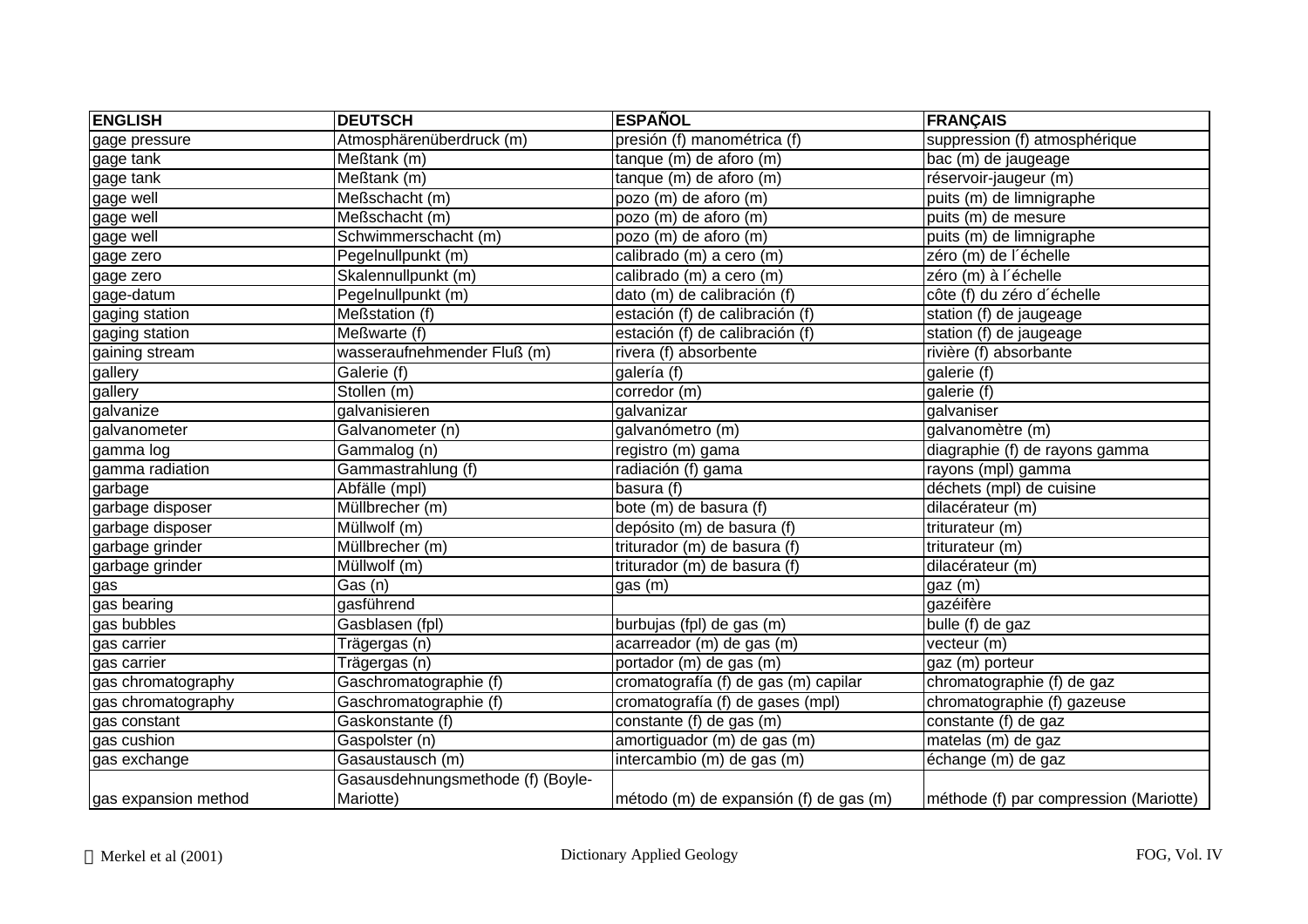| <b>ENGLISH</b>        | <b>DEUTSCH</b>                    | <b>ESPAÑOL</b>                         | <b>FRANÇAIS</b>                  |
|-----------------------|-----------------------------------|----------------------------------------|----------------------------------|
|                       | Gasausdehnungsmethode (f) (Boyle- |                                        |                                  |
| gas expansion method  | Mariotte)                         | método (m) de expansión (f) de gas (m) | méthode (f) par expansion de gaz |
| gas extraction        | Entgasung (f)                     | extracción (f) de gas (m)              | dégazage (m)                     |
| gas laser system      | Gaslasersystem (n)                | sistema (f) láser de gas (m)           | système (m) laser au gaz         |
| gas pipe line         | Gasfernleitung (f)                | sistema (f) de gas (m) entubado        | gazoduc (m)                      |
| gas pipe line         | Gasleitung (f)                    | sistema (f) de gas (m) entubado        | gazoduc (m)                      |
| gas saturation        | Gassättigung (f)                  | saturación (f) de gas (m)              | saturation (f) en gaz            |
| gas trap              | Gasabscheider (m)                 | trampa (f) de gas (m)                  | séparateur (m) de gaz            |
| gas works             | Gaswerk (n)                       | planta (f) de gas (m)                  | usine (f) à gaz                  |
| gaseous               | gasförmig                         | gaseoso (m)                            | gazeux                           |
| gasket                | Dichtung (f)                      | empaque (m)                            | étanchéité (f)                   |
| gasket                | Dichtung (f)                      | empaque (m)                            | joint (m)                        |
| gasket                | Dichtung (f)                      | junta (f)                              | garniture (f)                    |
| gasoline              | Benzin (n)                        | gasolina (f)                           | essence (f)                      |
| gasoline              | Ottokraftstoff (m)                | gasolina (f)                           | essence (f)                      |
| gasoline              | Vergaserkraftstoff (m)            | gasolina (f)                           | essence (f)                      |
| gate valve            | Hauptschieber (m)                 | válvula (f) de compuerta (f)           | vanne (f) principale             |
| gate valve            | Schieber (m)                      | válvula (f) de compuerta (f)           | vanne (f) principale             |
| Gaussian distribution | Gauss'sche Verteilung (f)         | distribución (f) Gaussiana             | distribution (f) de Gauss        |
| gear pump             | Getriebepumpe (f)                 | bomba (f) de engranes (mpl)            | pompe (f) à engrenage            |
| gear pump             | Zahnradpumpe (f)                  | bomba (f) de engranes (mpl)            | pompe (f) à engrenage            |
| generation            | Erzeugung (f)                     | generación (f)                         | génération (f)                   |
| generator             | Generator (m)                     |                                        | générateur (m)                   |
| gentle dip            | flaches Einfallen (n)             | remojar suavemente                     |                                  |
| gently sloping        | leicht einfallend                 | inclinado suave                        | en pente douce                   |
| gently sloping        | schwach geneigt                   | inclinado suave                        | faiblement incliné               |
| gently sloping        | schwach geneigt                   | pendiente (f) suave                    | en pente faible                  |
| geo radar             | Georadar (n)                      |                                        |                                  |
| geochemistry          | Geochemie (f)                     | geoquímica (f)                         | géochimie (f)                    |
| geocode               | geokodieren                       | geocódigo (m)                          |                                  |
| geocoding             | Geocodierung (f)                  | geocodificación (f)                    |                                  |
| geodesy               | Geodäsie (f)                      | geodesia (f)                           | géodésie (f)                     |
| geodesy               | Vermessungskunde (f)              | geodesia (f)                           | géodésie (f)                     |
| geoelectric           | Geoelektrik (f)                   |                                        |                                  |
| geogenic              | geogen                            | geogenético (m)                        | géogène                          |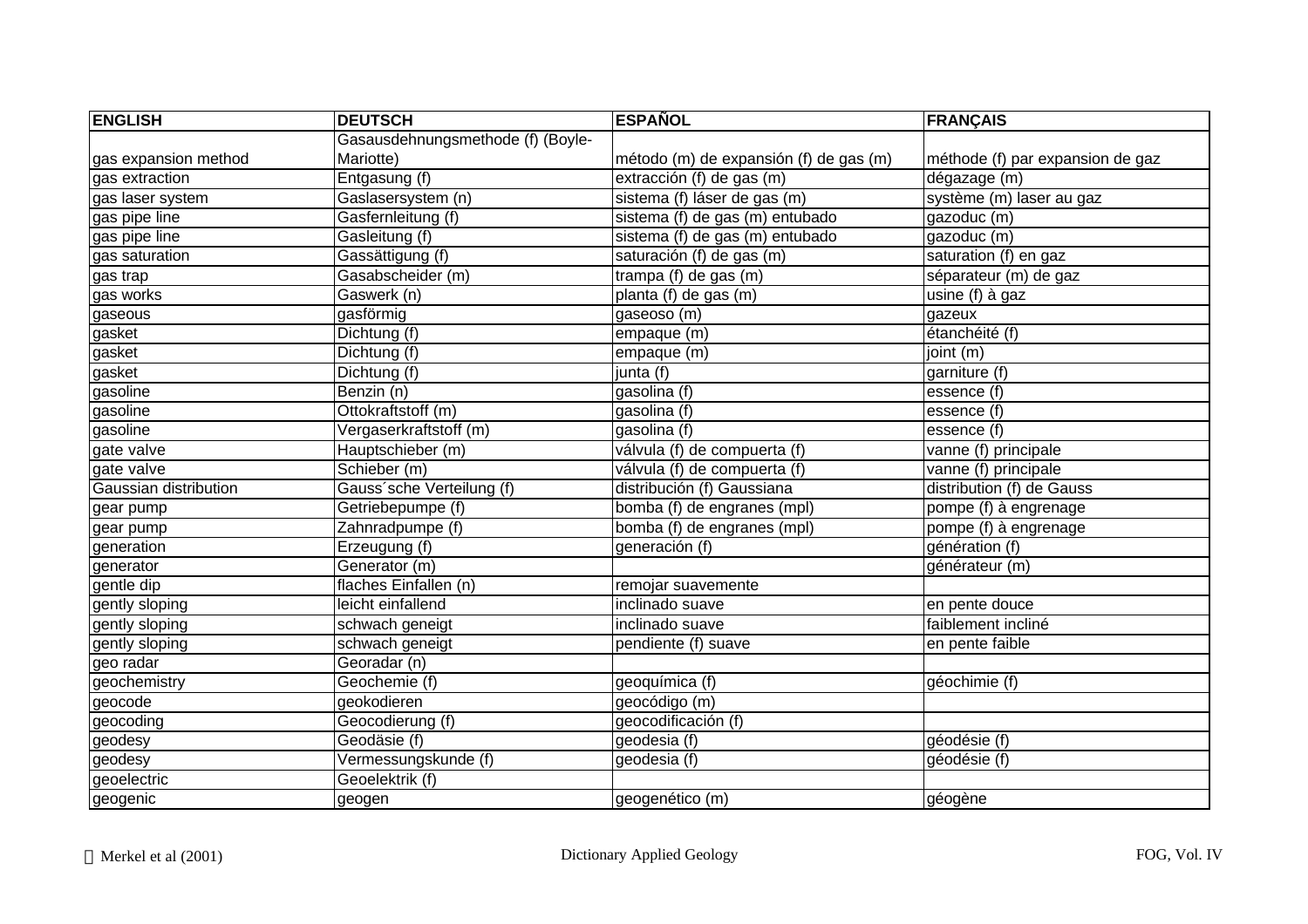| <b>ENGLISH</b>                | <b>DEUTSCH</b>                    | <b>ESPAÑOL</b>                                | <b>FRANÇAIS</b>               |
|-------------------------------|-----------------------------------|-----------------------------------------------|-------------------------------|
| geographic information system | Geographisches Informationssystem |                                               |                               |
| (GIS)                         | (GIS)                             | sistema (f) de información (f) geográfica (f) |                               |
| geohydraulic unit             | geohydraulische Einheit (f)       | unidad (f) geohidráulica (f)                  | groupe (m) géohydrologique    |
| geohydrology                  | Geohydrologie (f)                 | geohidrología (f)                             | géohydrologie (f)             |
| geologic log                  | geologische Bohrlochaufnahme (f)  | registro (m) geológico (m)                    | coupe (f) géologique          |
| geologic log                  | geologische Bohrlochaufnahme (f)  | registro (m) geológico (m)                    | coupe (f) lithologique        |
| geologic log                  | geologische Bohrlochaufnahme (f)  | registro (m) geológico (m)                    | diagraphie (f) géologique     |
| geological column             | Schichtprofil (n)                 | columna (f) geológica (f)                     | coupe (f) lithologique        |
| geological section            | geologischer Schnitt (m)          | sección (f) geológica (f)                     | coupe (f) géologique          |
| geomembrane                   | Geofolie (f)                      | geomembrana (f)                               | feuille (f) plastique         |
| geomembrane                   | Geotextil (n)                     | geomembrana (f)                               | feuille (f) plastique         |
| geometric mean                | geometrisches Mittel (n)          | media (f) geométrica (f)                      | moyenne (f) géométrique       |
| geomorphic process            | landschaftsformender Vorgang (m)  | proceso (m) geomórfico (m)                    | procédé (m) géomorphique      |
| geomorphology                 | Geomorphologie (f)                | geomorfología (f)                             | géomorphologie (f)            |
| geopedology                   | Bodenkunde (f)                    | geopedología (f)                              | géopédologie (f)              |
| geophone                      | Geophon (n)                       | geófono (m)                                   | séismomètre (m)               |
| geophysical exploration       | geophysikalische Erkundung (f)    | exploración (f) geofísica (f)                 | exploration (f) géophysique   |
| geophysical prospection       | geophysikalische Prospektion (f)  |                                               |                               |
| geophysics                    | Geophysik (f)                     | geofisica $(t)$                               | géophysique (f)               |
| geosciences                   | Geowissenschaften (fpl)           | geociencias (fpl)                             | sciences (fpl) de la terre    |
| geostationary satellite       | geostationärer Satellit (m)       | satélite (m) geoestacionario (m)              | satellite (m) géostationnaire |
| geostatistical methods        | geostatistische Methoden          | métodos (mpl) geoestadísticos (mpl)           |                               |
| geostatistics                 | Geostatistik                      | geoestadística (f)                            |                               |
| geosyncline                   | Geosynklinale (f)                 | geosinclinal                                  | géosynclinal (m)              |
| geosyncline                   | Mulde (f)                         | geosinclinal                                  | géosynclinal (m)              |
| geotechnique                  | Geotechnik (f)                    | geotécnica (f)                                | géotechnique                  |
| geotechnique                  | Grundbau (m)                      | geotécnia (f)                                 | géotechnique                  |
| geothermal                    | geothermisch                      | geotérmia (f)                                 | géothermique                  |
| geothermal energy             | Geothermalenergie (f)             | energía (f) geotérmica (f)                    | énergie (f) géothermal        |
| geothermal gradient           | geothermische Tiefenstufe (f)     | gradiente (m) geotérmico (m)                  | gradient (m) géothermique     |
| geothermal gradient           | geothermischer Gradient (m)       | gradiente (m) geotérmico (m)                  | gradient (m) géothermique     |
| geothermal power plant        | Erdwärmekraftwerk (n)             | central (f) geotérmica (f)                    | centrale (f) géothermique     |
| geothermal power plant        | Geothermalkraftwerk (n)           | central (f) geotérmica (f)                    | centrale (f) géothermique     |
| geothermal zone               | Geothermalzone (f)                |                                               |                               |
| germanium                     | Germanium (n)                     | germanio (m)                                  | germanium (m)                 |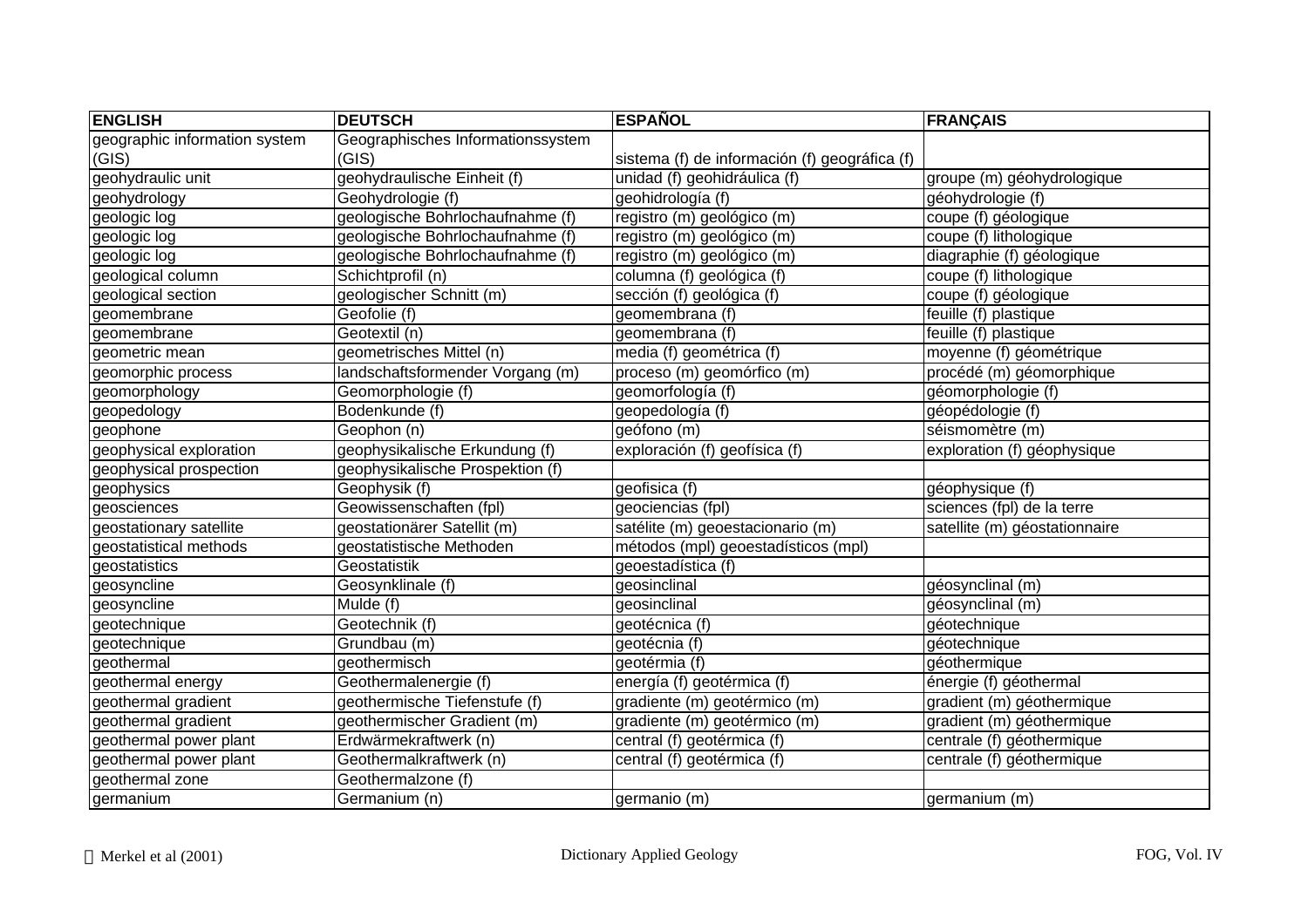| <b>ENGLISH</b>             | <b>DEUTSCH</b>                       | <b>ESPAÑOL</b>                       | <b>FRANÇAIS</b>                     |
|----------------------------|--------------------------------------|--------------------------------------|-------------------------------------|
| geyser                     | Geysir (m)                           | géiser (m)                           | geyser (m)                          |
| geyser                     | Springquelle (f)                     | géiser (m)                           | source (f) geyérisienne             |
|                            | Ghyben-Herzberg'sche Bedingungen     |                                      |                                     |
| Ghyben-Herzberg conditions | (fp)                                 | condiciones (fpl) Ghyben-Herzberg    | conditions (fpl) de Ghyben-Herzberg |
| Ghyben-Herzberg lens       | Frischwasserlinse (f)                | lentillas (fpl) Ghyben-Herzberg      | lentille (f) d'eau douce            |
| glacial deposit            | Glazialablagerung (f)                | depósito (m) glacial (m)             | dépôt (m) glaciaire                 |
| glacial drift              | Gletscherschutt (m)                  | acarreos (mpl) de glacial (m)        | éboulis (m) glaciaire               |
| glacial epoch              | Eiszeit (f)                          | época (m) glacial (m)                | période (f) glaciaire               |
| glacial groove             | Gletscherfurche (f)                  | ranura (f) glacial (m)               | cannelure (f) glaciaire             |
| glacial till               | Geschiebemergel (m)                  | morena (f) glacial (m)               | argile (f) à blocaux                |
| glaciation                 | Vergletscherung (f)                  | glaciación (f)                       | glaciation (f)                      |
| glacier                    | Gletscher (m)                        | glacial (m)                          | glacier (m)                         |
| glacier advance            | Gletschervorstoß (m)                 | avance del glacial (m)               |                                     |
| glacier cave               | Gletscherhöhle (f)                   | caverna glacial (m)                  | cavité (f) de glacier               |
| glacier lake               | Gletschersee (m)                     | lago glacial (m)                     | lac (m) glacier                     |
| glacier milk               | Gletschermilch (f)                   | lecho (m) del glacial (m)            | lait (m) de glacier                 |
| glacier recession          | Gletscherrückzug (m)                 | depresión (f) glacial (m)            |                                     |
| glacier shaft              | Eisbrunnen (m)                       | eje (m) glacial (m)                  | moulin (m) de glacier               |
| glacier shaft              | Gletschermühle (f)                   | eje (m) glacial (m)                  | moulin (m) de glacier               |
| glacier tongue             | Gletscherzunge (f)                   | lengua (f) del glacial (m)           | lobe (m) du glacier                 |
| glaciofluvial              | fluvioglazial                        | glaciofluvial (f)                    | fluvio-glaciaire                    |
| glaciology                 | Glaziologie (f)                      | glaciología (f)                      | glaciologie (f)                     |
| glass                      | $\overline{Glas}$ (n)                | vidrio (m)                           | verre (m)                           |
| glass bottle               | Glasflasche (f)                      | botella (f) de vidrio (m)            | bouteille (f) de verre              |
| glass electrode            | Glaselektrode (f)                    | electrodo (m) de vidrio (m)          | électrode (f) de verre              |
| glass recovery             | Glasrückgewinnung (f)                | recuperación (f) del vidrio (m)      | récupération (f) de verre           |
| glauconite                 | Glaukonit (m)                        | glauconita (f)                       | glauconite (m)                      |
| gleyed                     | vergleit                             | anegado (m)                          | gleyfié                             |
| global geochemical cycle   | globaler geochemischer Kreislauf (m) | ciclo (m) global geoquímico (m)      | cycle (m) global géochimique        |
| global model               | Globalmodell (n)                     | modelo (m) global                    | modèle (m) global                   |
| glued                      | verleimt                             | engomado (m)                         |                                     |
| glued gravel wall screen   | Kiesklebefilter (m)                  | muro (m) de grava (f) aglutinada (f) | crépine (f) à gravier agglutiné     |
| gneiss                     | Gneis (m)                            | gneis                                | gneiss (m)                          |
| gold                       | Gold (n)                             | oro(m)                               | or $(m)$                            |
| goose neck                 | Spülkopfkrümmer (m)                  | cuello (m) de ganso (m)              | col (m) de cygne                    |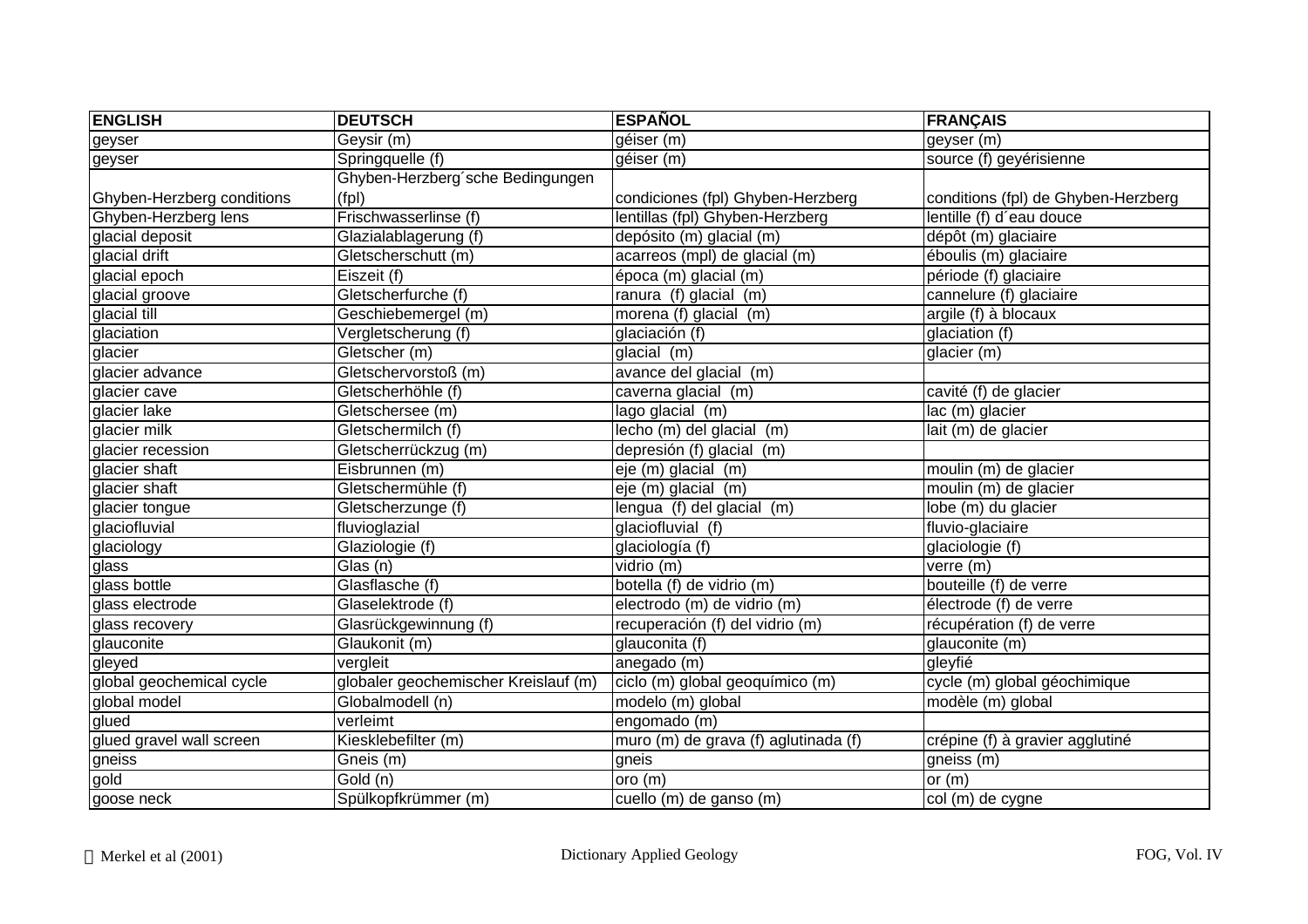| <b>ENGLISH</b>          | <b>DEUTSCH</b>                   | <b>ESPAÑOL</b>                            | <b>FRANÇAIS</b>                              |
|-------------------------|----------------------------------|-------------------------------------------|----------------------------------------------|
| gorge                   | Schlucht (f)                     | barranco (m)                              | aven (m)                                     |
| gorge                   | Schlucht (f)                     | cañada (f)                                | gouffre (m)                                  |
| gorge                   | Schlucht (f)                     | desfiladero (m)                           | gorge (f)                                    |
| gour                    | Sinterwanne (f)                  |                                           | gour (m)                                     |
| government agency       | Behörde (f)                      | agencia (f) de gobierno (m)               | organisme (m) officiel                       |
| government agency       | Behörde (f)                      | agencia (f) oficial                       | organisme (m) public                         |
| grab sample             | Einzelprobe (f)                  | muestra (f) al azar                       | échantillon (m) pris au hazard               |
| grab sample             | Stichprobe (f)                   | especimen (m) al azar                     | échantillon (m) pris au hazard               |
| graben                  | Graben (m)                       |                                           | bloc (m) affaissé                            |
| graben-like             | grabenartig                      |                                           |                                              |
| gradation               | Einebnung (f)                    | gradación (f)                             | aplanissement (m)                            |
| gradation               | Einebnung (f)                    | nivelación (f)                            | nivellement (m)                              |
| grade                   | Gütegrad (m)                     | nivel (m)                                 | qualité (f)                                  |
| grade                   | Neigung (f)                      | grado (m)                                 | degré (m)                                    |
| grade                   | Reinheitsgrad (m)                | calidad (f)                               | degré (m) de pureté                          |
| grade                   | Steigung (f)                     | pureza (f)                                | degré (m)                                    |
| grade of %              | Gehalt (m) von %                 | grado (m) de pureza (f) %                 | teneur (f) en $\overline{\cdot\cdot\cdot}$ % |
| grade of oxidation      | Oxidationsstufe (f)              | grado (m) de oxidación (f)                |                                              |
| graded                  | gradiert                         | clasificado (m)                           | granoclassé                                  |
| graded stream           | Fluß (m) im Gleichgewichtsprofil | corriente (f) escalonada (f)              | cours (m) d'eau à profil d'équilibre         |
| gradient                | Gradient (m)                     | gradiente (m)                             | gradient (m)                                 |
| grading                 | Gradierung (f)                   | nivelación (f)                            |                                              |
| grain fraction          | Kornklasse (f)                   | fracción (f) de grano (m)                 | fraction (f) granulométrique                 |
| grain packing           | Kornpackung (f)                  | empaque (m) de granos (mpl)               | arrangement (m) des grains                   |
| grain packing           | Kornpackung (f)                  | empaque (m) de granos (mpl)               | tassement (m) des grains                     |
| grain shape             | Kornform (f)                     | forma (f) del grano (m)                   | forme (f) d'une particule                    |
| grain shape             | Korngestalt (f)                  | forma (f) del grano (m)                   | forme (f) d'une particule                    |
| grain size              | Korngröße (f)                    | tamaño (m) del grano (m)                  | taille (f) des grains                        |
|                         |                                  | distribución (f) del tamaño (m) del grano |                                              |
| grain size distribution | Korngrößenverteilung (f)         | (m)                                       | distribution (f) granulométrique             |
| grain skeleton          | Korngerüst (n)                   | esqueleto (f) del grano (m)               | assemblage (f) des grains                    |
| grain skeleton          | Korngerüst (n)                   | esqueleto (f) del grano (m)               | ossature (f) des grains                      |
| granite                 | Granit (m)                       | granito (m)                               | granite (m)                                  |
| granite dome            | Granit-Dom (m)                   | domo (m) de granito (m)                   |                                              |
| grannular aquifer       | Porengrundwasserleiter (m)       |                                           |                                              |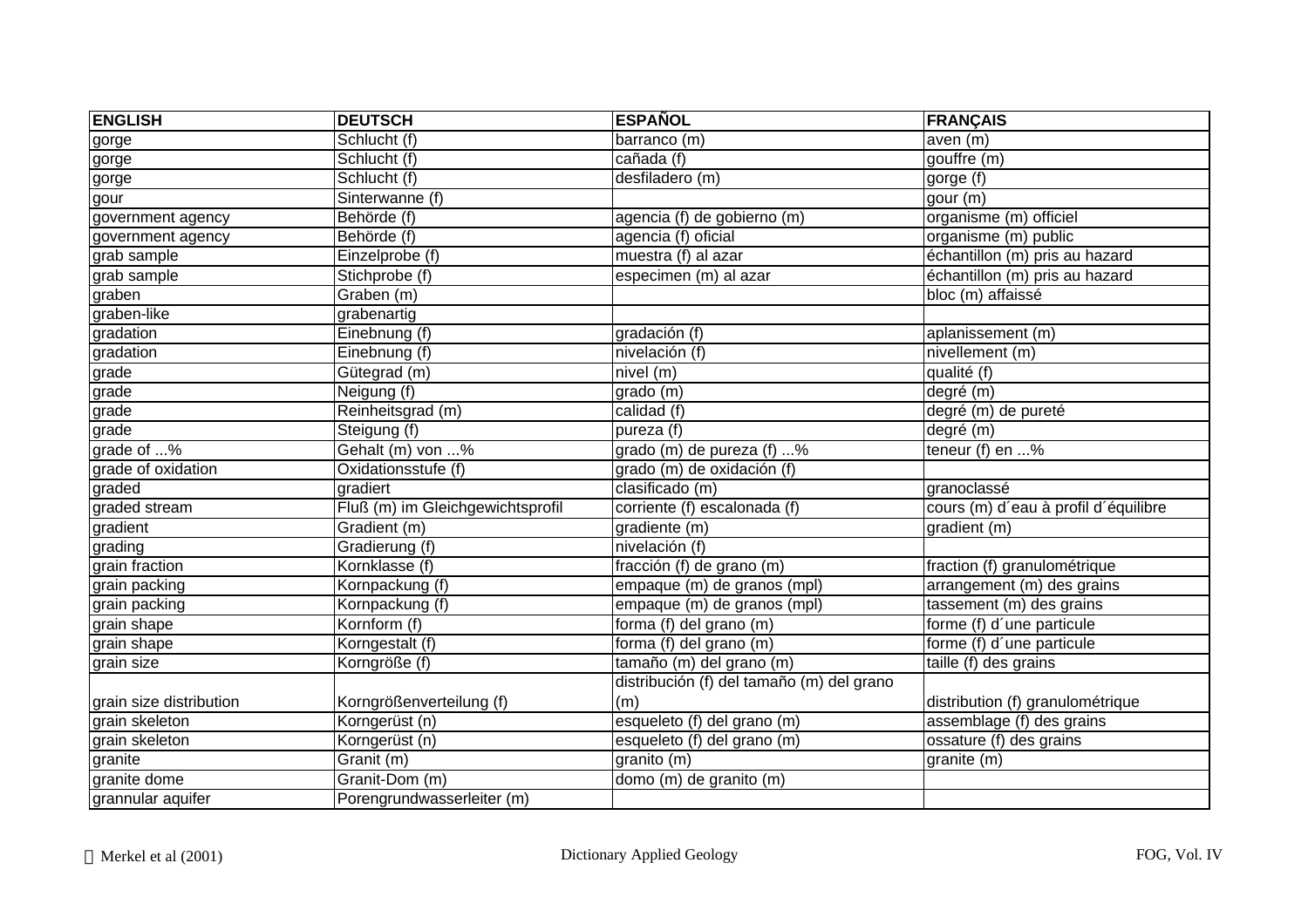| <b>ENGLISH</b>               | <b>DEUTSCH</b>                    | <b>ESPAÑOL</b>                            | <b>FRANÇAIS</b>                        |
|------------------------------|-----------------------------------|-------------------------------------------|----------------------------------------|
| granular                     | körnig                            | granular                                  | granuleux                              |
| granular ash                 | Staubasche (f)                    | ceniza (f) granular                       | cendres (fpl) pulvérulentes            |
| granular rock                | körniges Gestein (n)              | roca (f) granular                         | roche (f) grenue                       |
| granular structure           | Korngefüge (n)                    | estructura (f) granular                   | structure (f) granulaire               |
| granular structure           | körnige Struktur (f)              | estructura (f) granular                   | structure (f) grenue                   |
| granulated fertilizer        | granuliertes Düngemittel (n)      | fertilizante (m) granulado (m)            | engrais (m) granulé                    |
| granule                      | Korn (n)                          | gránulo (m)                               | granule (f)                            |
| granule                      | Körnchen (n)                      | gránulo (m)                               | $granule$ (f)                          |
| granulometry                 | Granulometrie (f)                 | granulometría (f)                         | granulométrie (f)                      |
| granulometry                 | Teilchengrößenmeßtechnik (f)      | granulometría (f)                         | granulométrie (f)                      |
| graphite furnace             | Graphitrohr (m) (~für AAS)        | horno (m) de grafito (m)                  | four (m) à recuire                     |
| grassland                    | Grasland (n)                      | hierbal (m)                               | prairies (fpl)                         |
| grassland                    | Grasland (n)                      | pastizal (m)                              | herbages (mpl)                         |
| grassland                    | Grünland (n)                      | prado (m)                                 | pâturages (mpl)                        |
| gravel                       | Kies (m)                          | grava (f)                                 | gravier (m)                            |
| gravel envelope              | Kiesmantel (m)                    | cubierta (f) de grava (f)                 | enveloppe (f) de gravier               |
| gravel fill                  | Schotterfüllung (f)               | relleno (m) de grava (f)                  | remblai (m) de gravier                 |
| gravel filter                | Kiesfilter (m)                    | filtro (m) de grava (f)                   | filtre (m) en graviers                 |
| gravel mining                | Kiesgewinnung (m)                 | grava (f) de mina (f)                     | extraction (f) des graviers            |
| gravel packing               | Kiesschüttung (f)                 | cubierta (f) de grava (f)                 | filtre (m) de gravier                  |
| gravel packing               | Kiesschüttung (f)                 | grava (f) empaquetada (f)                 | couronne (f) de gravier                |
| gravel pit                   | Kiesgrube (f)                     | cantera (f) de grava (f)                  | gravière (f)                           |
| gravel wall                  | Kiesfilter (m)                    | muro (m) de grava (f)                     | filtre $\overline{(m)}$ de gravier     |
| gravimeter                   | Gravimeter (n)                    | gravímetro (m)                            | gravimètre (m)                         |
| gravimeter                   | Schweremesser (m)                 | gravímetro (m)                            | gravimètre (m)                         |
|                              |                                   | contenido (m) gravimétrico (m) de humedad |                                        |
| gravimetric moisture content | gravimetrischer Feuchtegehalt (m) | (f)                                       | teneur (f) en humidité par gravimétrie |
| gravimetry                   | Gewichtsanalyse (f)               | gravimetría (f)                           | gravimétrie (f)                        |
| gravimetry                   | Gravimetrie (f)                   | gravimetría (f)                           | gravimétrie (f)                        |
| gravimetry                   | gravimetrische Analyse (f)        | gravimetría (f)                           | analyse (f) gravimétrique              |
| gravitational water          | Gravitationswasser (n)            | agua (f) de gravitación (f)               | eau (f) gravifique                     |
| gravitational water          | Gravitationswasser (n)            | agua (f) gravitacional                    | eau (f) de gravité                     |
| gravity                      | Schwerkraft (f)                   | gravedad (f)                              | gravité (f)                            |
| gravity acceleration         | Erdbeschleunigung (f)             | aceleración (f) de la gravedad (f)        | accélération (f) de la pesanteur       |
| gravity acceleration         | Fallbeschleunigung (f)            | aceleración (f) de la gravedad (f)        | accélération (f) de la pesanteur       |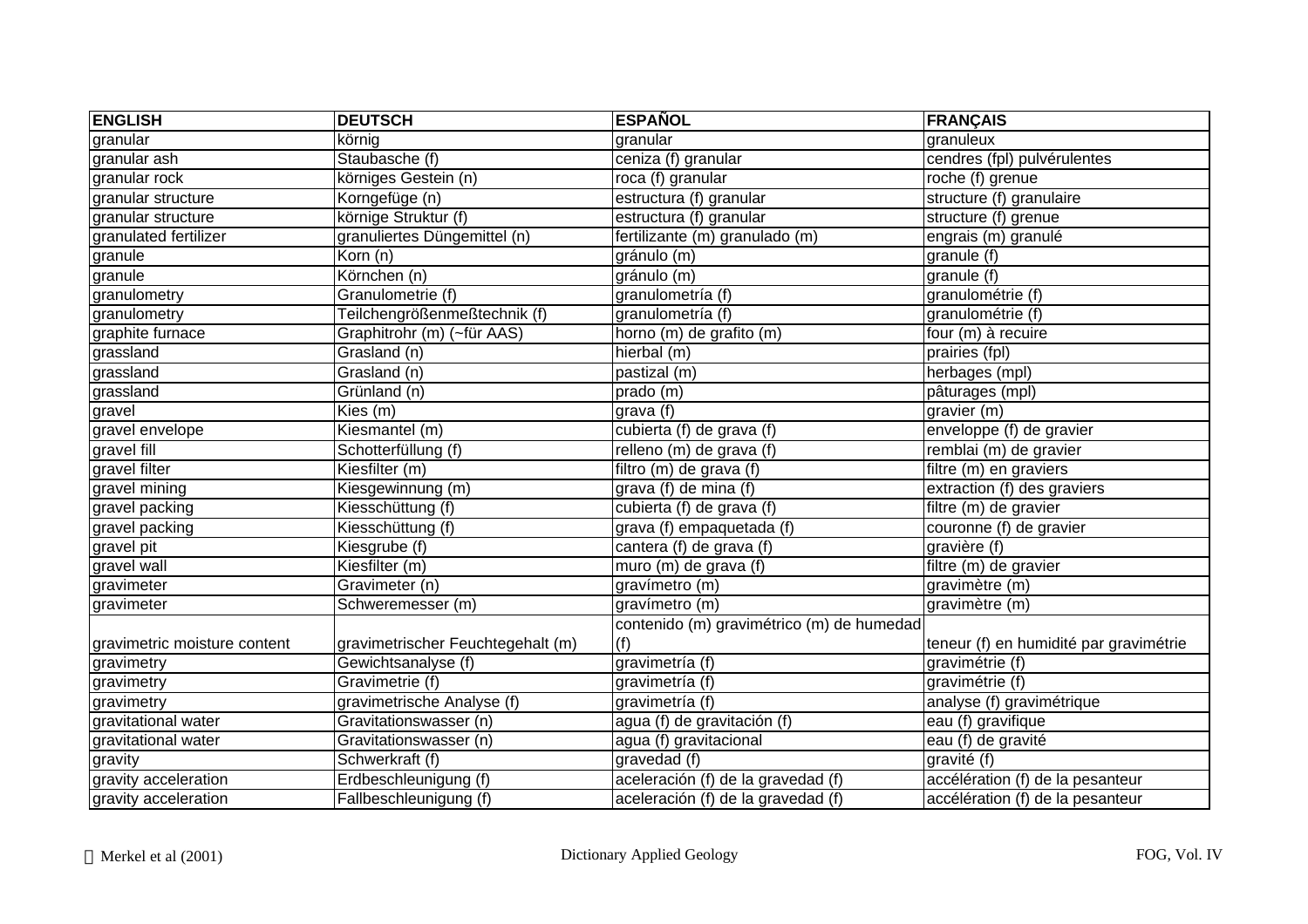| <b>ENGLISH</b>    | <b>DEUTSCH</b>               | <b>ESPAÑOL</b>                       | <b>FRANÇAIS</b>                |
|-------------------|------------------------------|--------------------------------------|--------------------------------|
| gravity anomalie  | Schwereanomalie (f)          | anomalía (f) gravimétrica (f)        | anomalie (f) de la gravité     |
| gravity component | Schwerekomponente (f)        | componente (m) de la gravedad (f)    | composante (f) de gravitation  |
| gravity drainage  | gravitative Entwässerung (f) | drene (m) por gravedad (f)           | drainage (m) par gravité       |
| gravity drainage  | gravitative Entwässerung (f) | purga (f) por gravedad (f)           | drainage (m) par gravité       |
| gravity force     | Gravitation (f)              | fuerza (f) gravitacional (f)         | pesanteur (f)                  |
| gravity force     | Schwerkraft (f)              | fuerza (f) de la gravedad (f)        | force (f) de gravité           |
| gravity head      | Schwerepotential (n)         | carga (f) altimétrica (f)            | charge (f) altimétrique        |
| gravity head      | Schwerepotential (n)         | carga (f) por gravedad (f)           | charge (f) de position         |
| graywacke         | Grauwacke (f)                | grauvaca (f)                         | grauwacke (m)                  |
| grease            | Fett (n)                     | grasa (f)                            | graisse (f)                    |
| grease trap       | Fettabscheider (m)           | colector (m) de grasa (f)            | boîte (f) à graisse            |
| green algae       | Chlorophyceen (npl)          | alga (f) verde                       | chlorophycées (fpl)            |
| green algae       | Grünalgen (fpl)              | alga (f) verde                       | algues (fpl) vertes            |
| green revolution  | grüne Revolution (f)         | revolución (m) verde                 | révolution (f) verte           |
| greenhouse effect | Treibhauseffekt (m)          | efecto (m) invernadero               | $effet(m)$ de serre            |
| greensand         | Grünsand (m)                 | arenisca (f) verde                   | sable (m) vert                 |
| greenschist       | Grünschiefer (m)             | esquisto (m) verde                   | schiste (m) vert               |
| grey-water        | häusliche Abwässer (npl)     | agua (f) gris                        | eaux (fpl) ménagères           |
| grid              | Gitter (n)                   | cuadrícula (f)                       | maille $(f)$                   |
| grid              | Rasternetz (n)               | malla (f)                            | quadrillage (m)                |
| grid resolution   | Rasterauflösung (f)          | resolución (f) de la malla (f)       | maillage (m)                   |
| grid size         | Gitterdimension (f)          | tamaño (m) de malla (f)              | dimension (f) des mailles      |
| grike             | Kluftkarren (m)              | fisura (f) en calizas (fpl)          | fente (f) de lapiaz            |
| grike             | Kluftkarren (m)              | fisura (f) en calizas (fpl)          | fissure (f) de lapiaz          |
| grit              | Grobsand (m)                 | gravilla (f)                         | gravillon (m)                  |
| grit              | Grus (m)                     | granitos (mpl) de arena (f)          | gravier (m) anguleux           |
| grit              | Schotter (m)                 | grava (f)                            | cailloutis (m)                 |
| grit              | Schotter (m)                 | grava (f)                            | gravier (m) anguleux           |
| grit              | Schotter (m)                 | ripio (m)                            | pierraille (f)                 |
| ground            | an die Masse anschließen     | terreno (m)                          | mettre à la masse              |
| ground            | erden                        | suelo (m)                            | mettre à la terre              |
| ground anchorages | Verpreßanker (m)             | anclajes (mpl) de terreno (m)        |                                |
| ground cover      | Bodenflora (f)               | capa (f) del terreno (m)             | tapis (m) végétal              |
| ground cover      | Bodenvegetation (f)          | cubierta (f) del terreno (m)         | couverture (f) végétale du sol |
| ground cover      | lebende Bodendecke (f)       | cubierta (f) vegetal del terreno (m) | couverture (f) végétale du sol |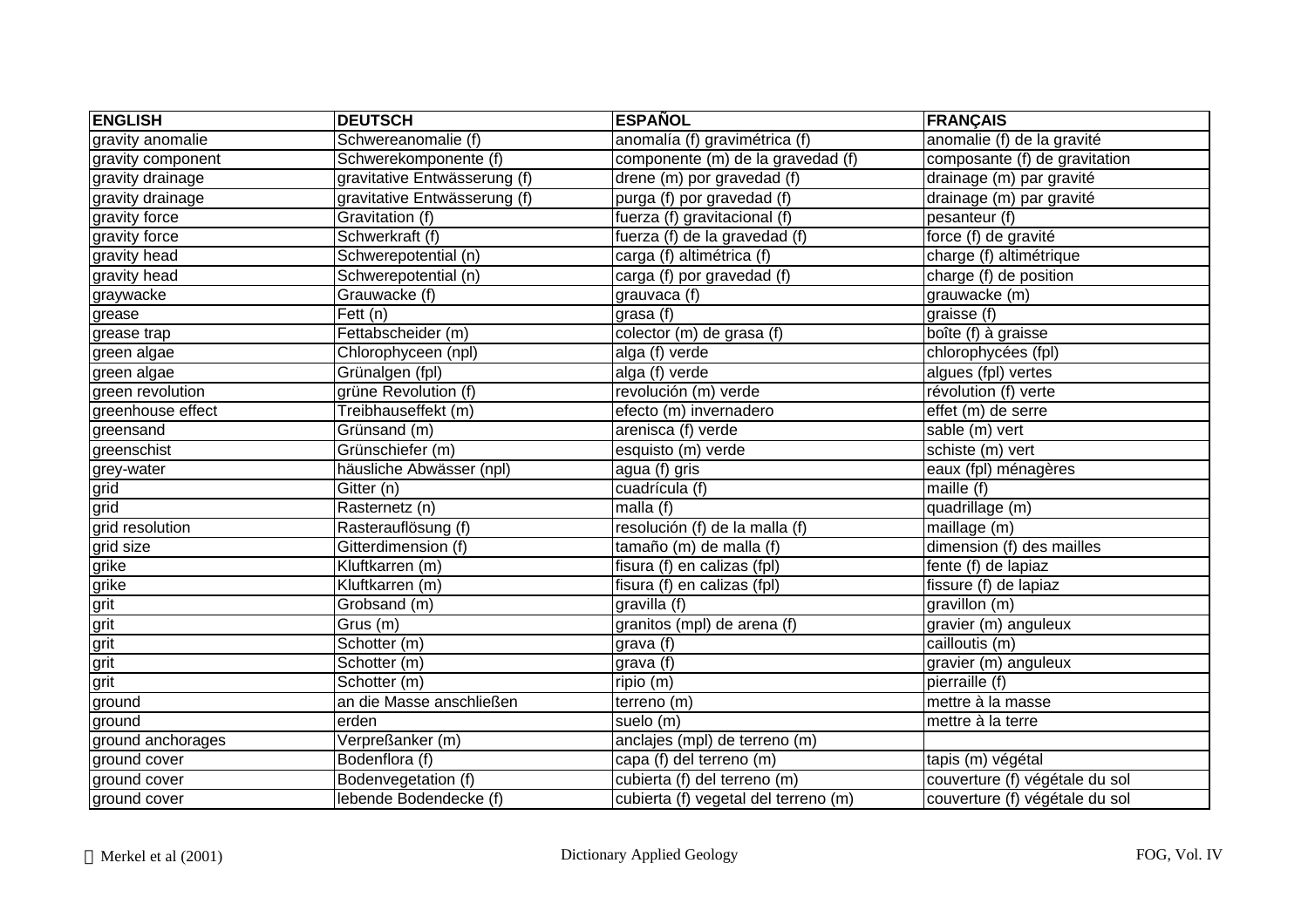| <b>ENGLISH</b>           | <b>DEUTSCH</b>                  | <b>ESPAÑOL</b>                            | <b>FRANÇAIS</b>                         |
|--------------------------|---------------------------------|-------------------------------------------|-----------------------------------------|
| ground frost             | Bodenfrost (m)                  | terreno (m) congelado (m)                 | gelée (f) au sol                        |
|                          |                                 |                                           | gel (m) en surface ou en profondeur du  |
| ground frost             | Bodenfrost (m)                  | terreno (m) escarchado (m)                | sol                                     |
| ground ice               | Grundeis (n)                    | glacial (m) profundo (m)                  | glace (f) profonde                      |
| ground level             | Geländeoberfläche (f)           | nivel (m) del terreno (m)                 | niveau (m) du sol                       |
| ground moraine           | Grundmoräne (f)                 | morena (f) de fondo (m)                   | moraine (f) de fond                     |
| ground slope             | Geländeneigung (f)              | pendiente (m) del terreno (m)             | inclinaison (f) du terrain              |
| ground surface           | Oberfläche (f)                  |                                           |                                         |
| ground terminal          | Erdungsanschluß (m)             | terreno (m) terminal                      | borne (f) de mise à la terre            |
| ground terminal          | Erdungsanschluß (m)             | terreno (m) terminal                      | mise (f) à la terre                     |
| ground truth             | Geländedaten (fpl)              | terreno (m) real                          | vérité-terrain                          |
| ground truth             | Geländekontrolle (f)            | terreno (m) real                          | réalité (f) de terrain                  |
| ground truth             | Geländekontrolle (f)            | terreno (m) real                          | vérité-terrain                          |
| ground water occurrence  | Auftreten (m) von Grundwasser   |                                           |                                         |
| grounding                | Erdung (f)                      | aterrizado                                | mise (f) à la terre                     |
| groundwater              | Grundwasser (n)                 | agua (f) subterránea                      | eaux (fpl) souterraines                 |
| groundwater abstraction  | Grundwasserentnahme (f)         | repliegue (f) del agua (f) subterránea    | prélèvement (m) de l'eau souterraine    |
| groundwater artery       | Grundwasserader (f)             | arteria (f) de agua (f) subterránea       | veine (f) d'eau                         |
| groundwater balance      | Grundwasserbilanz (f)           | balance (m) de agua (f) subterránea       | bilan (m) d'eau d'une nappe             |
| groundwater barrier      | Grundwasserbarriere (f)         | barrera (f) de agua (f) subterránea       | barrage (m) souterrain                  |
| groundwater barrier      | Grundwasserbarriere (f)         | barrera (f) de agua (f) subterránea       | barrière (f) naturelle dans un aquifère |
| groundwater basin        | Grundwasserbecken (n)           | cuenca (f) de agua (f) subterránea        | bassin (m) hydrogéologique              |
| groundwater basin        | Grundwassereinzugsgebiet (n)    | depresión (f) de agua (f) subterránea     | bassin (m) hydrogéologique              |
| groundwater body         | Grundwasserkörper (m)           | cuerpo (m) de agua (f) subterránea        | nappe (f)                               |
| groundwater body         | Grundwasserkörper (m)           | cuerpo (m) de agua (f) subterránea        | nappe (f) d'eau souterraine             |
| groundwater body         | Grundwasserkörper (m)           | cuerpo (m) de agua (f) subterránea        | nappe (f) souterraine                   |
| groundwater budget       | Grundwasserbestandsaufnahme (f) | presupuesto (m) para agua (f) subterránea | bilan (m) d'eau d'une nappe             |
| groundwater budget       | Grundwasserbilanz (f)           | presupuesto (m) para agua (f) subterránea | bilan (m) hydraulique                   |
| groundwater capture      | Grundwassererschließung (f)     | captación (f) de agua (f) subterránea     | captage (m) des eaux souterraines       |
| groundwater capture      | Grundwasserfassung (f)          | captación (f) de agua (f) subterránea     | captage (m) des eaux souterraines       |
| groundwater cascade      | Grundwasserüberfall (m)         | catarata (f) de agua (f) subterránea      | cascade (f) souterraine                 |
| groundwater cement       | Ausfällungszement (m)           | cemento (m) para agua (f) subterránea     | ciment (m) illuvial                     |
| groundwater cement       | Grundwasserzement (m)           | cemento (m) para agua (f) subterránea     | ciment (m) illuvial                     |
| groundwater conservation | Grundwasserbewirtschaftung (f)  | conservación (f) de agua (f) subterránea  | conservation (f) des eaux souterraines  |
| groundwater conservation | Grundwassererhaltung (f)        | conservación (f) de agua (f) subterránea  | conservation (f) des eaux souterraines  |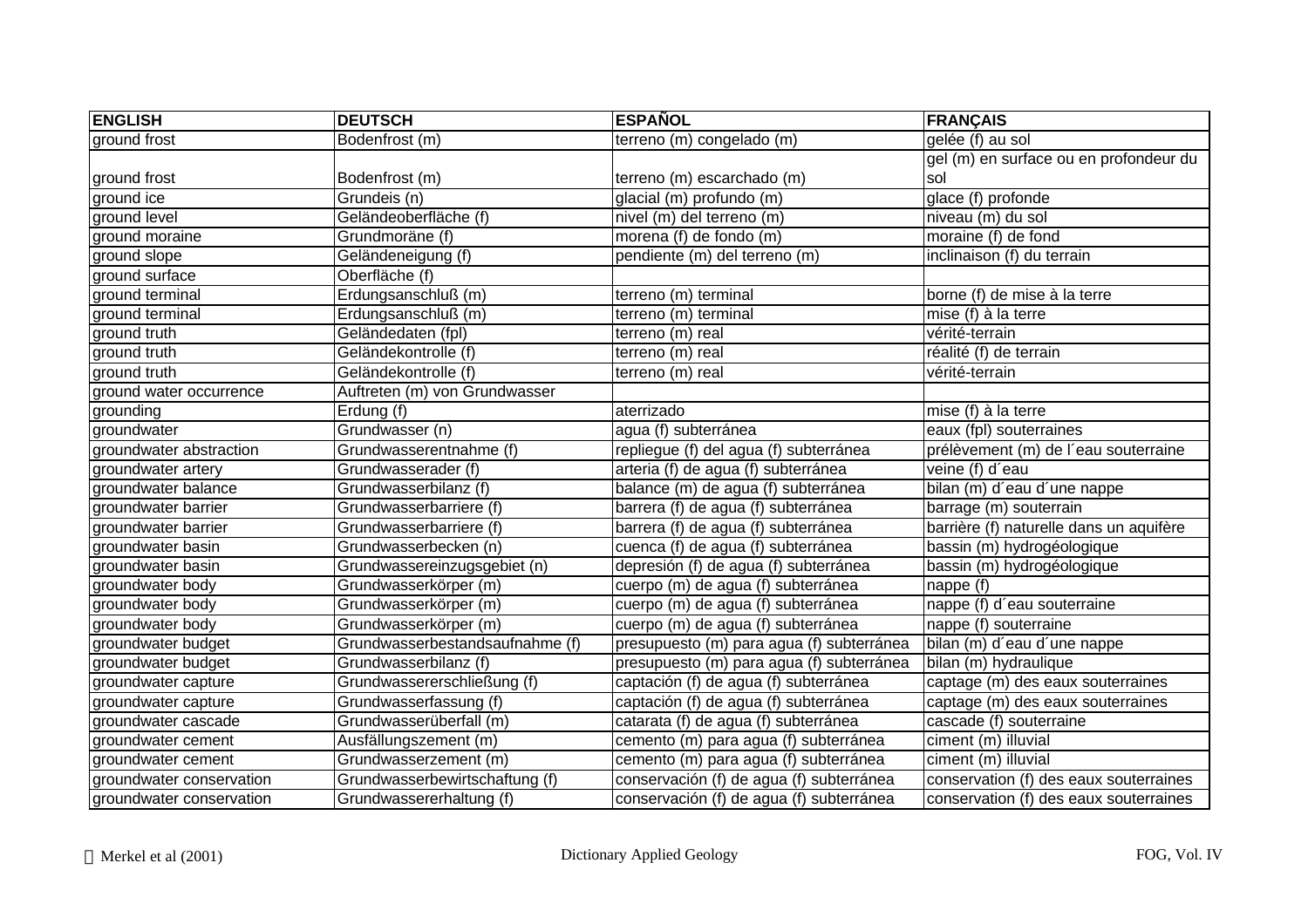| <b>ENGLISH</b>              | <b>DEUTSCH</b>                                                             | <b>ESPAÑOL</b>                              | <b>FRANÇAIS</b>                          |
|-----------------------------|----------------------------------------------------------------------------|---------------------------------------------|------------------------------------------|
| groundwater conservation    | Grundwasserkonservierung (f)                                               | conservación (f) de agua (f) subterránea    | conservation (f) des eaux souterraines   |
| groundwater dam             | Grundwassersperre (f)                                                      | dique (m) de agua (f) subterránea           | barrage (m) souterrain naturel           |
| groundwater dam             | Grundwassersperre (f)                                                      | embalse (m) de agua (f) subterránea         | seuil (m) hydraulique                    |
| groundwater dam             | Grundwassersperre (f)                                                      | represa (f) de agua (f) subterránea         | barrière (f) naturelle dans un aquifère  |
| groundwater dam             | Untergrundsperre (f)                                                       | presa (f) de agua (f) subterránea           | barrage (m) souterrain naturel           |
|                             |                                                                            |                                             |                                          |
| groundwater dating          | Altersbestimmung (f) von Grundwasser datación (f) del agua (f) subterránea |                                             | datation (f) des eaux souterraines       |
|                             |                                                                            | curva (f) de abatimiento (f) del agua (f)   |                                          |
| groundwater depletion curve | Entwässerungskurve (f)                                                     | subterránea                                 | courbe (f) de tarissement                |
| groundwater depression      | Grundwasserdelle (f)                                                       | decaimiento (f) del agua (f) subterránea    | dépression (f) de la nappe               |
| groundwater development     | Grundwasserausbeutung (f)                                                  | desarrollo (m) del agua (f) subterránea     | exploitation (f) des eaux souterraines   |
| groundwater discharge       | Gesamtgrundwasserabfluß (m)                                                | disminución (f) del agua (f) subterránea    | sorties (fpl) d'eau                      |
| groundwater discharge       | Grundwasserabfluß (m)                                                      | decremento (m) del agua (f) subterránea     | débit (m) global d'une nappe             |
| groundwater discharge       | Grundwasseraustrag (m)                                                     | reducción (f) del agua (f) subterránea      | passif (m) du bilan d'eau                |
| groundwater discharge       | Grundwasserspende (f)                                                      | descarga (f) del agua (f) subterránea       | débit (m) en eau souterraine             |
|                             |                                                                            |                                             | ligne (f) de partage entre deux bassins  |
| groundwater divide          | Grundwasserscheide (f)                                                     | vertiente (f) del agua (f) subterránea      | hydrogéologiques                         |
| groundwater extraction      | Grundwasserentnahme (f)                                                    | repliegue (f) del agua (f) subterránea      | prélèvement (m) de l'eau souterraine     |
| groundwater flow            | Grundwasserabfluß (m)                                                      | caudal (m) del agua (f) subterránea         | écoulement (m) souterrain                |
| groundwater geology         | Geologie (f) des Grundwassers                                              | geología (f) del agua (f) subterránea       | géologie (f) des eaux souterraines       |
| groundwater hydraulics      | Grundwasserhydraulik (f)                                                   | hidráulica (f) del agua (f) subterránea     | hydraulique (f) d'eau souterraine        |
| groundwater inflow          | Grundwasserzustrom (m)                                                     | afluencia (f) del agua (f) subterránea      | afflux (m) souterrain                    |
| groundwater inflow          | Grundwasserzustrom (m)                                                     | afluencia (f) del agua (f) subterránea      | apport (m) d'eau                         |
| groundwater inventory       | Grundwasserbestand (m)                                                     | inventario (m) del agua (f) subterránea     | inventaire (m) des eaux souterraines     |
| groundwater inventory       | Grundwasserbestandsaufnahme (f)                                            | inventario (m) del agua (f) subterránea     | bilan (m) des nappes souterraines        |
| groundwater lowering        | Grundwasserabsenkung (f)                                                   | amaine (m) del agua (f) subterránea         | dénoyage (m) local                       |
| groundwater lowering        | Grundwasserabsenkung (f)                                                   | descenso (m) del agua (f) subterránea       | rabattement (m) (artificiel) de la nappe |
| groundwater management      | Grundwasserbewirtschaftung (f)                                             | administración (f) del agua (f) subterránea | aménagement (m) d'eau souterraine        |
|                             |                                                                            |                                             | exploitation (f) des réserves en eau     |
| groundwater mining          | Grundwasserabbau (m)                                                       | explotación (f) del agua (f) subterránea    | souterraine                              |
| groundwater mound           | Grundwasseraufhöhung (f)                                                   | terraplén (m) del agua (f) subterránea      | crête (f) piézometrique                  |
| groundwater mound           | Grundwasserhügel (m)                                                       | terraplén (m) del agua (f) subterránea      | crête (f) de la nappe phréatique         |
| groundwater mound           | Grundwasserkuppe (f)                                                       | terraplén (m) del agua (f) subterránea      | crête (f) de la nappe phréatique         |
| groundwater mound           | Grundwasserspiegelerhöhung (f)                                             | terraplén (m) del agua (f) subterránea      | protubérance (f) de la nappe             |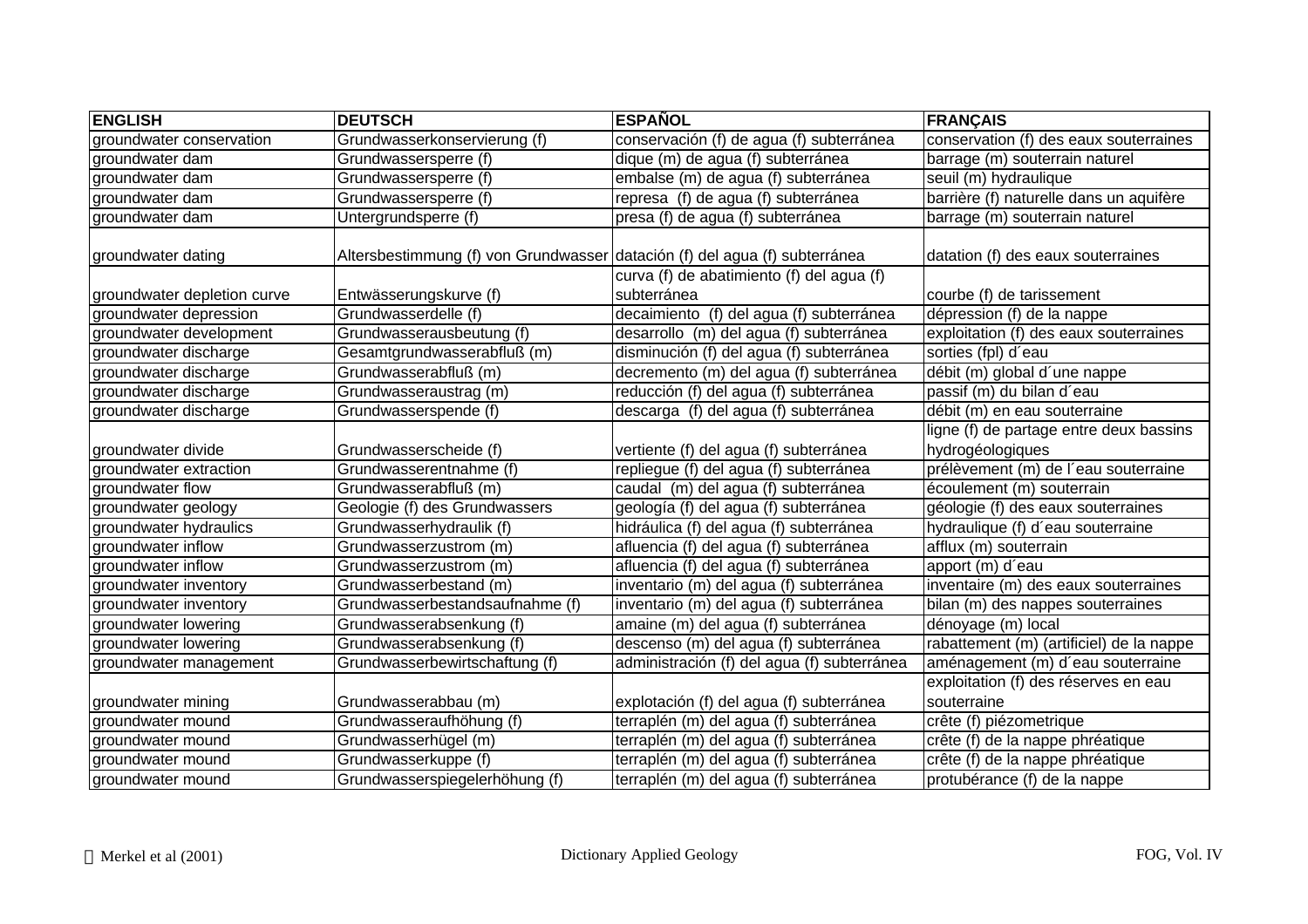| <b>ENGLISH</b>               | <b>DEUTSCH</b>                   | <b>ESPAÑOL</b>                             | <b>FRANÇAIS</b>                       |
|------------------------------|----------------------------------|--------------------------------------------|---------------------------------------|
|                              |                                  |                                            | protubérance (f) de la surface        |
| groundwater mounding         | Grundwasseraufhöhung (f)         | protuberancia (f) del agua (f) subterránea | isopiéstique                          |
|                              |                                  |                                            | intumescence (f) de la surface        |
| groundwater mounding         | Grundwassererhebung (f)          | protuberancia (f) del agua (f) subterránea | isopiéstique                          |
| groundwater outflow          | Grundwasserabstrom (m)           | brote (m) del agua (f) subterránea         | sous-écoulement (m)                   |
| groundwater outflow          | Grundwasserabstrom (m)           | derrame (m) del agua (f) subterránea       | fuite (f) souterraine                 |
| groundwater outflow          | Grundwasserabstrom (m)           | emanación (f) del agua (f) subterránea     | débit (m) souterrain sortant          |
| groundwater outlet           | Grundwasseraustrittsstelle (f)   | salida (f) del agua (f) subterránea        | exutoire (m) d'une nappe              |
| groundwater pollution        | Grundwasserverschmutzung (f)     | contaminación (f) del agua (f) subterránea | pollution (f) des eaux souterraines   |
| groundwater pollution        | Grundwasserverunreinigung (f)    | contaminación (f) del agua (f) subterránea | pollution (f) des eaux souterraines   |
| groundwater production       | Grundwasserförderung (f)         | producción (f) del agua (f) subterránea    | exploitation (f) de l'eau souterraine |
|                              |                                  | zona (f) protegida (f) de agua (f)         |                                       |
| groundwater protection zone  | Grundwasserschutzzone (f)        | subterránea                                | zone (f) de protection des nappes     |
| groundwater province         | Grundwasserprovinz (f)           | provincia (f) de agua (f) subterránea      | province (f) des eaux souterraines    |
| groundwater recession        | Grundwasserabsenkung (f)         | decrecimiento (f) de agua (f) subterránea  | décrue (f) souterraine                |
|                              |                                  |                                            |                                       |
| groundwater recession        | Grundwasserabsenkung (f)         | recesión (f) de agua (f) subterránea       | abaissment (m) de la nappe phréatique |
|                              |                                  | curva (f) recesión (f) de agua (f)         |                                       |
| groundwater recession curve  | Grundwasserabsenkungskurve (f)   | subterránea                                | courbe (f) d'abaissement              |
|                              |                                  | curva (f) recesión (f) de agua (f)         |                                       |
| groundwater recession curve  | Grundwasserabsenkungskurve (f)   | subterránea                                | courbe (f) de tarissement             |
| groundwater recharge         | Grundwasserneubildung (f)        | recarga (f) de agua (f) subterránea        | alimentation (f) d'une nappe          |
| groundwater recharge         | Grundwasserneubildung (f)        | recarga (f) de agua (f) subterránea        | apports (ml) en eau souterraine       |
| groundwater recharge         | Grundwasserneubildung (f)        | recarga (f) de agua (f) subterránea        | entrées (fpl) d'eau                   |
|                              | förderbare Grundwasserressourcen |                                            | ressources (fpl) en eaux souterraines |
| groundwater reserves         | (fpl)                            | reservas (fpl) de agua (f) subterránea     | exploitables                          |
| groundwater resevoir         | Grundwasserspeicher (m)          | reservorio (m) de agua (f) subterránea     | résevoir (m) en eaux souterraines     |
| groundwater resources        | Grundwasserressourcen (fpl)      | recursos (mpl) de agua (f) subterránea     | ressources (fpl) en eau souterraine   |
| groundwater resources        | Grundwasservorkommen (n)         | recursos (mpl) de agua (f) subterránea     | ressources (fpl) en eau souterraine   |
|                              | Untersuchung (f) der             | prospección (f) de recursos (mpl) de agua  |                                       |
| groundwater resources survey | Grundwasserressourcen            | (f) subterránea                            | inventaire (m) hydrogéologique        |
| groundwater runoff           | grundwasserbürtiger Abfluß (m)   | escurrimiento (m) de agua (f) subterránea  | écoulement (m) souterrain             |
|                              |                                  |                                            | appareil (m) de sondage de la nappe   |
| groundwater sounder          | Grundwasserlot (n)               | sonda (f) de agua (f) subterránea          | aquifère                              |
| groundwater storage          | Grundwasservorräte (mpl)         | almacenaje (m) de agua (f) subterránea     | volume (m) d'une nappe                |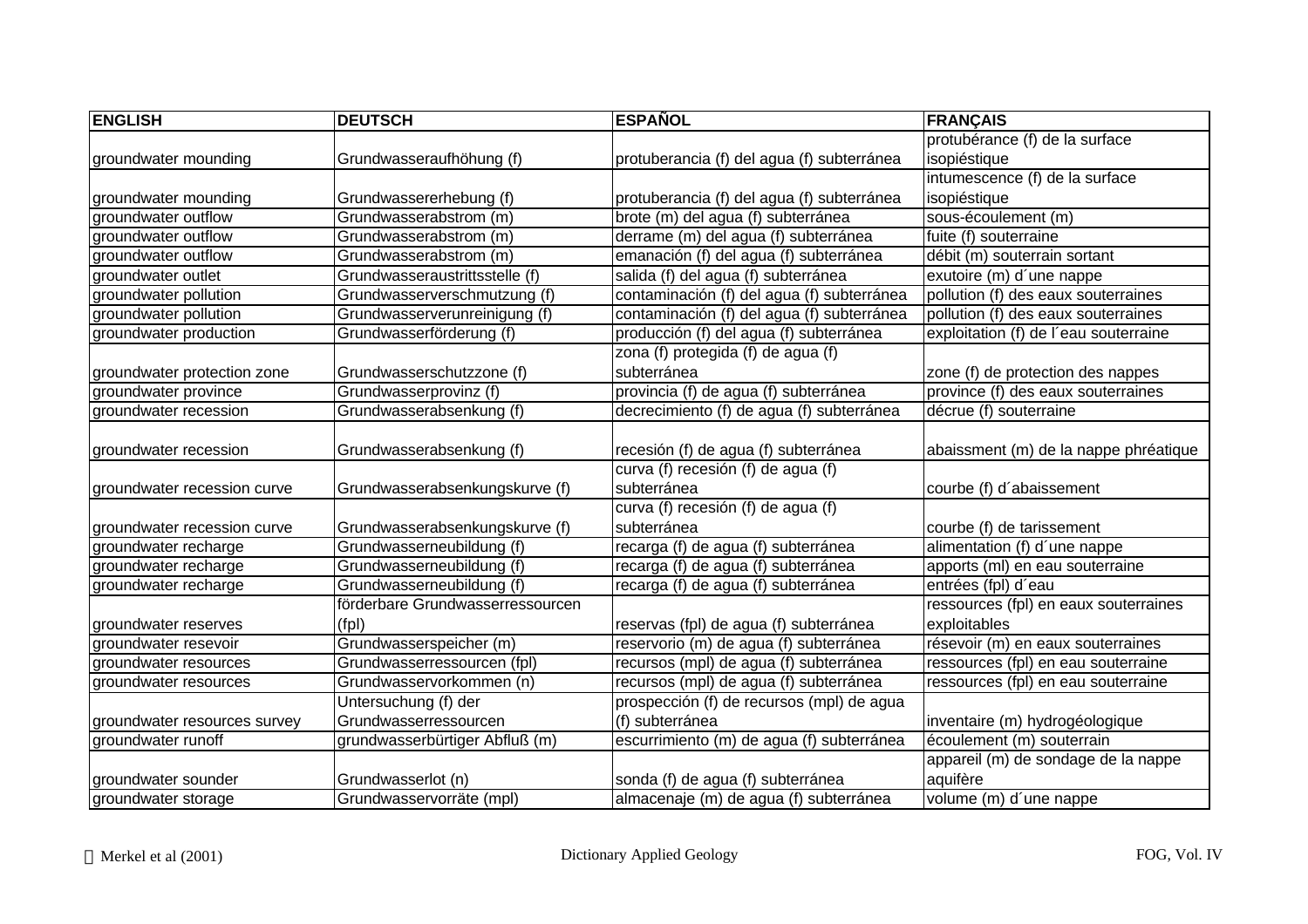| <b>ENGLISH</b>         | <b>DEUTSCH</b>                   | <b>ESPAÑOL</b>                               | <b>FRANÇAIS</b>                      |
|------------------------|----------------------------------|----------------------------------------------|--------------------------------------|
|                        |                                  | almacenamiento (m) de agua (f)               |                                      |
| groundwater storage    | Grundwasservorräte (mpl)         | subterránea                                  | réserve (f)                          |
| groundwater survey     | Grundwasserbestandsaufnahme (f)  | prospección (f) de agua (f) subterránea      | lever hydrogéologique                |
| groundwater withdrawal | Grundwasserentnahme (f)          | repliegue (f) del agua (f) subterránea       | prélèvement (m) de l'eau souterraine |
| grout curtain          | Dichtwand (f)                    | cortina (f) de lechada (f)                   | parafouille (f)                      |
| grout curtain          | Injektionsschirm (m)             | cortina (f) de lechada (f)                   | parafouille (f)                      |
| grout curtain          | Zementinjektionsschleier (m)     | cortina (f) de inyección (f)                 | voile (f)                            |
| grouting               | Zementeinpressung (f)            | inyección (f) de lechada (f)                 | injection (f) de coulis              |
| grouting of subsoil    | Einpressen (n) in den Untergrund | inyección (f) de lechada (f) al subsuelo (m) |                                      |
| growth curve           | Wachstumskurve (f)               | curva (f) de crecimiento (m)                 | courbe (f) de croissance             |
| growth rate            | Vermehrungsrate (f)              | Tasa (f) de crecimiento (m)                  | taux (m) de reproduction             |
| growth rate            | Wachstumsrate (f)                | rapidez (f) de crecimiento (m)               | taux (m) de reproduction             |
| growth rate            | Wachstumsrate (f)                | velocidad (f) de crecimiento (m)             | vitesse (f) de croissance            |
| growth-limiting-factor | wachstumsbegrenzender Faktor (m) | factor (m) limitante (m) de crecimiento (m)  | facteur (m) limitant la croissance   |
| gryphon                | Quellort (m)                     | grifo (m)                                    | griffon (m)                          |
| guard                  | Abschirmung (f)                  | guardia (f)                                  | dispositif (m) de protection         |
| guard                  | Schutzvorrichtung (f)            | guardar                                      | dispositif (m) de protection         |
| guard                  | Schutzvorrichtung (f)            | vigilante (m)                                | écran (m)                            |
| guard electrode        | Schirmelektrode (f)              | funda (f) protectora (f) electrodo (m)       | électrode (f) écran                  |
| guide level            | Richtwert (m)                    | nivel (m) de indicación                      | niveau (m) indicatif                 |
| guide level            | Richtwert (m)                    | nivel (m) guía                               | principe (m) directeur               |
| guide level            | Richtwert (m)                    | plano (m) de indicación                      | taux (m) indicatif                   |
| guide shoe             | Führungsschuh (m)                | zapata (f) guía                              | sabot (m) de guidage                 |
| guideline              | Leitfaden (m)                    | línea (f) guía                               | niveau (m) guide                     |
| guideline              | Leitwert (m)                     | línea (f) guía                               | niveau (m) guide                     |
| guideline              | Richtlinie (f)                   | línea (f) guía                               | ligne (f) directrice                 |
| gully                  | Erosionsrinne (f)                | barranca (f)                                 | chenal $(m)$                         |
| gully                  | Erosionsrinne (f)                | barranquera (f)                              | petit ravin (m)                      |
| gully                  | Rinne (f)                        | barranco (m)                                 | petit ravin (m)                      |
| gully                  | Rinne (f)                        | hondonada (f)                                | chenal (m)                           |
| gun perforator         | Kugelschußapparat (m)            | pistola (f) perforadora (f)                  | perforateur (m) à balles             |
| gush                   | entspringen                      | borbotones (mpl)                             | jaillir                              |
| gushing spring         | Karstquelle (f)                  | manantial (m) de borbotones (mpl)            | source (f) de trop-plein             |
| gushing spring         | Riesenquelle (f)                 | fuente (f) de borbollones (mpl)              | source (f) déversante                |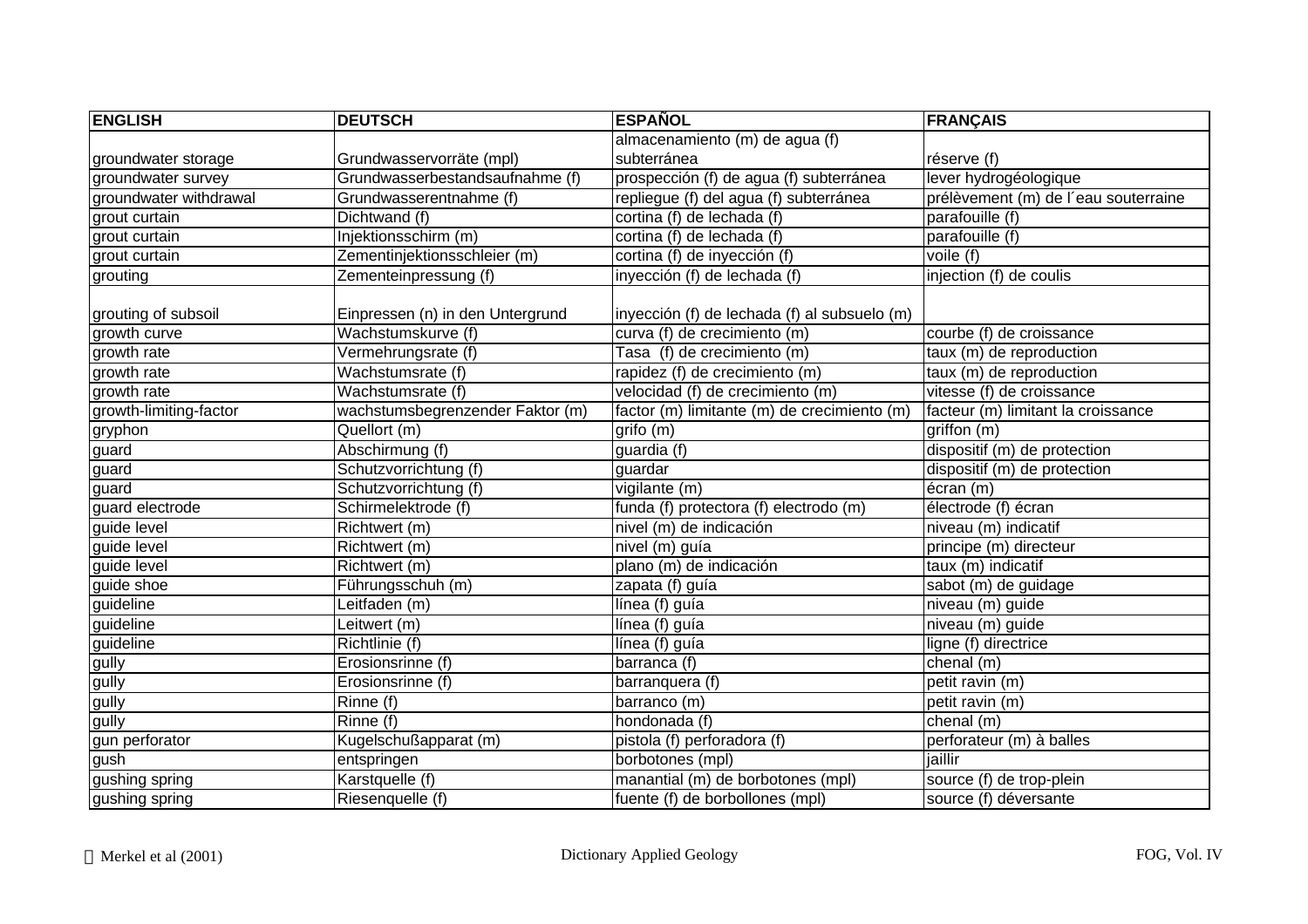| <b>ENGLISH</b>      | <b>DEUTSCH</b>                | <b>ESPAÑOL</b>                     | <b>FRANÇAIS</b>           |
|---------------------|-------------------------------|------------------------------------|---------------------------|
| gushing spring      | sprudeInde Quelle (f)         | manantial (m) de borbollones (mpl) | source (f) jailissante    |
| gutter              | Gosse (f)                     | cuneta $(f)$                       | caniveau (m)              |
| guy wire            | Halteseil (n)                 | cable (m) de anclaje               | câble (m) d'ancrage       |
| gypsum              | Gips (m)                      | yeso (m)                           | gypse (m)                 |
| gypsumflower        | Gipsrose (f)                  | flor (m) de yeso (m)               | fleur (f) de gypse        |
| gyroscopic compass  | <b>Kreiselkompaß</b>          | compás (m) de giróscopo (m)        | compas (m) gyroscopique   |
| gyttja              | Gyttja (n)                    | gyttja (f)                         | gytja (f)                 |
| gyttja              | Mudde (f)                     | gyttja (f)                         | gytja (f)                 |
| habitat             | Habitat (n)                   | hábitat                            | habitat (m)               |
| habitat             | Standort (m)                  | hábitat                            | habitat (m)               |
| hail                | Hagel (m)                     | pedrisca (f)                       | grêle (f)                 |
| hailstone           | Hagelkörner (npl)             | granizo (m)                        | grêlon (m)                |
| hair crack          | Haarriß (m)                   | fisura (f) capilair                | fissure (f) capillaire    |
| half-life           | Halbwertszeit (f)             | media vida (f)                     | demi-vie (f)              |
| half-life           | Halbwertszeit (f)             | media vida (f)                     | période (f)               |
| halite              | Steinsalz (n)                 | halita (f)                         | sel $(m)$ gemme           |
| halocarbon          | Halogenkohlenwasserstoff (m)  | hidrocarburo (m) halógeno (m)      | hydrocarbure (m) halogéné |
| halocline           | Salzsprungschicht (f)         | haloclina (f)                      | halocline (f)             |
| halogen derivatives | Halogenderivate (npl)         | derivados (mpl) de halógeno (m)    | dérivés (mpl) d'halogène  |
| halogens            | Halogene (npl)                | halógenos (mpl)                    | halogènes (mpl)           |
| halomorphic soil    | salzhaltiger Boden (m)        | suelo (m) halomórfico (m)          | sol (m) halomorphe        |
| hand sorting        | Aussortieren (n) mittels Hand | clasificación (f) manual           | triage (m) manuel         |
| hanging channel     | Hanggraben (m)                |                                    |                           |
| hanging valley      | hängendes Tal (n)             | valle (m) colgante                 | valleuse (f)              |
| hard coal           | Steinkohle (f)                | hulla (f), antracita (f)           | houille (f)               |
| hard water          | hartes Wasser (n)             | agua (f) dura (f)                  | eau (f) dure              |
| hardening           | Verhärtung (f)                | endurecimiento (m)                 | endurcissement (m)        |
| hardness of water   | Härte (f)                     | dureza (f) del agua (f)            | dureté (f)                |
| hardness of water   | Wasserhärte (f)               | dureza (f) del agua (f)            | dureté (f)                |
| hardpan             | Felspanzerbildung (f)         | terreno (m) firme                  | horizon (m) durci         |
| hardpan             | Ortstein (m)                  | terreno (m) firme                  | horizon (m) induré        |
| harmful             | schädlich                     | nocivo (m)                         | nocif                     |
| harmless            | harmlos                       | inofensivo (m)                     | inoffensif                |
| harmonic mean       | harmonisches Mittel (n)       | media (f) armónica (f)             | moyenne (f) harmonique    |
| hazard              | Unglück (n)                   | peligro (m)                        | désastre (m)              |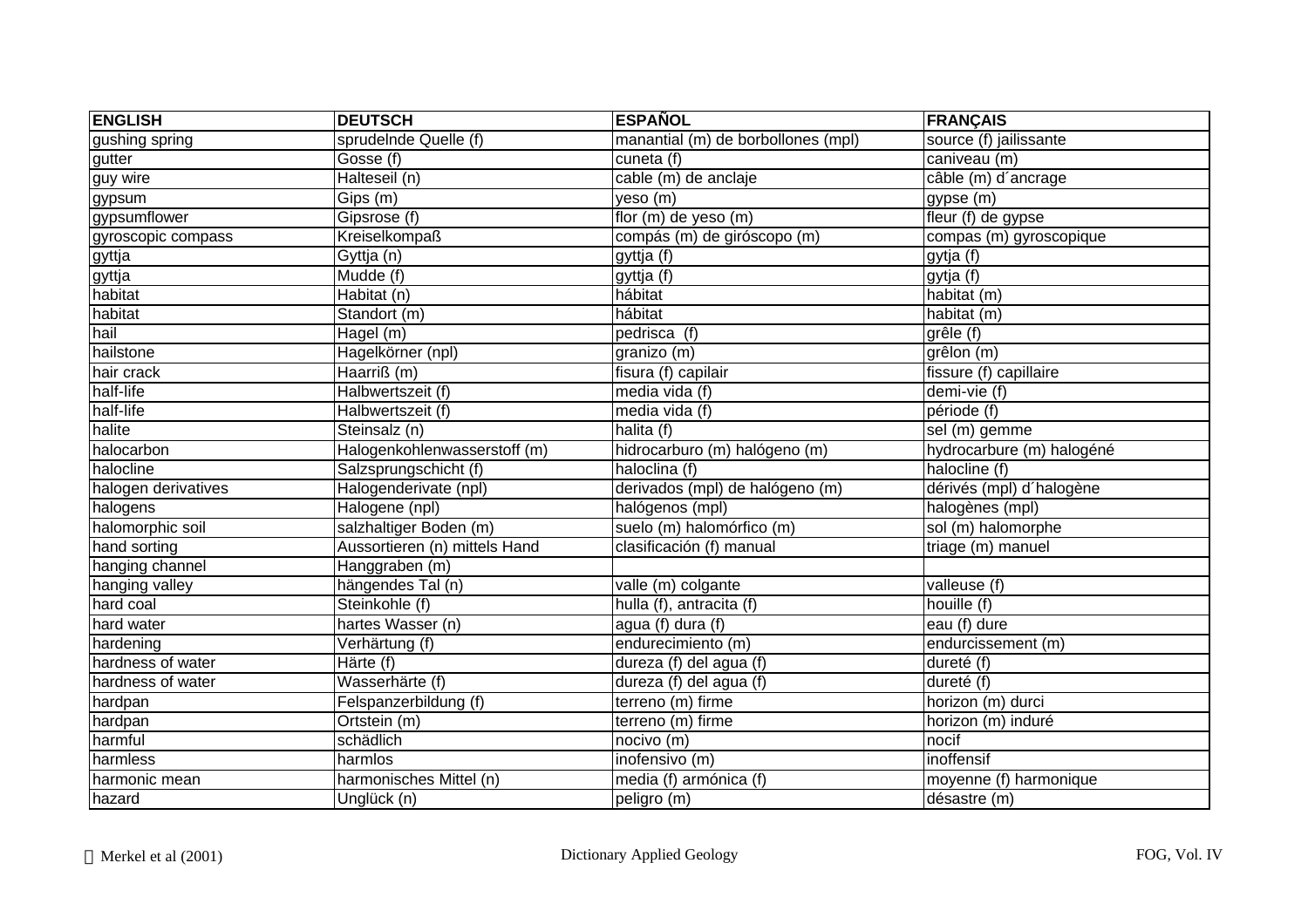| <b>ENGLISH</b>            | <b>DEUTSCH</b>                  | <b>ESPAÑOL</b>                              | <b>FRANÇAIS</b>                   |
|---------------------------|---------------------------------|---------------------------------------------|-----------------------------------|
| hazard rating             | Gefahrenschwelle (f)            | valuación (f) del riesgo (m)                | seuil (m) de danger               |
| hazard rating             | Gefahrenstufe (f)               | valuación (f) del peligro (m)               | seuil (m) de danger               |
| hazardous                 | gefährlich                      | peligroso (m)                               | dangereux                         |
| hazardous products        | gefährliche Erzeugnisse (npl)   | productos (mpl) riesgosos (mpl)             | produits (mpl) dangereux          |
| hazardous products        | Schadstoff (m)                  | productos (mpl) peligrosos (mpl)            | produits (mpl) dangereux          |
| hazardous waste           | gefährlicher Abfall (m)         | desperdicios (mpl) peligrosos (mpl)         | substances (fpl) dangereuses      |
| hazardous waste           | Sondermüll (m)                  | desechos (mpl) riesgosos (mpl)              | déchets (mpl) dangereux           |
| hazardous waste           | Sondermüll (m)                  | residuos (mpl) riesgosos (mpl)              | substances (fpl) dangereuses      |
| hazardous waste landfill  | Sondermülldeponie (f)           | descarga (f) residuos (mpl) riesgosos (mpl) | décharge (f) de déchets dangereux |
| haze                      | Dunst (m)                       | bruma (f)                                   | brume (f) sèche                   |
| haze                      | Nebel (m)                       | neblina (f)                                 | brume (f) sèche                   |
| head                      | Druckhöhe (f)                   | carga (f)                                   | charge (f)                        |
| head                      | Höhe (f)                        | cabeza (f)                                  | charge (f)                        |
| head                      | Standrohrspiegelhöhe (f)        | desnivel (m)                                |                                   |
| head loss                 | Druckverlust (m)                | pérdida (f) de carga (f)                    | perte (f) de charge               |
| head water                | Oberlauf (m)                    | columna (f) de agua (f)                     | cours (m) supérieur               |
| head water                | Quellgebiet (n)                 | carga (f) hidrostática (f)                  | cours (m) supérieur               |
| headrace                  | Einlaufkanal (m)                | canal (m) de abastecimiento (m)             | canal (m) d'amenée                |
| headrace                  | Einlaufrinne (f)                | canal (m) de alimentación (f)               | canal (m) d'amenée                |
| headward erosion          | rückwärtige Erosion (f)         | guarda (f) contra erosión (f)               |                                   |
| health angle              | Gesundheitsgesichtspunkt(m)     |                                             |                                   |
| heat                      | erwärmen                        | calentar                                    | chauffer                          |
| heat                      | heizen                          | calentar                                    | chauffer                          |
| heat                      | Wärme (f)                       | calor (m)                                   | chaleur (f)                       |
| heat balance              | Wärmebilanz (f)                 | balance (m) térmico                         | bilan (m) thermique               |
| heat capacity             | Wärmekapazität (f)              | capacidad (f) térmico                       | capacité (f) thermique            |
| heat conductance detector | Wärmeleitfähigkeitsdetektor (m) |                                             |                                   |
| heat exchange             | Wärmeaustausch (m)              | intercambio (m) de calor (m)                | échange (m) de chaleur            |
| heat flow                 | Wärmefluß (m)                   | flujo (m) de calor (m)                      | flux (m) de chaleur               |
| heat of condensation      | Kondensationswärme (f)          | calor (m) de condensación (f)               | chaleur (f) de condensation       |
| heat of vaporization      | Verdampfungswärme (f)           | calor (m) de vaporisación (f)               | chaleur (f) de vaporisation       |
| heat pump                 | Wärmepumpe (f)                  | bomba (f) de calor (m)                      | pompe (f) à chaleur               |
| heat recovery             | Wärmerückgewinnung (f)          | récuperación (f) de calor (m)               | récupération (f) de la chaleur    |
| heat storage              | Wärmespeicherung (f)            | almacenamiento (m) de calor (m)             | stockage (m) de chaleur           |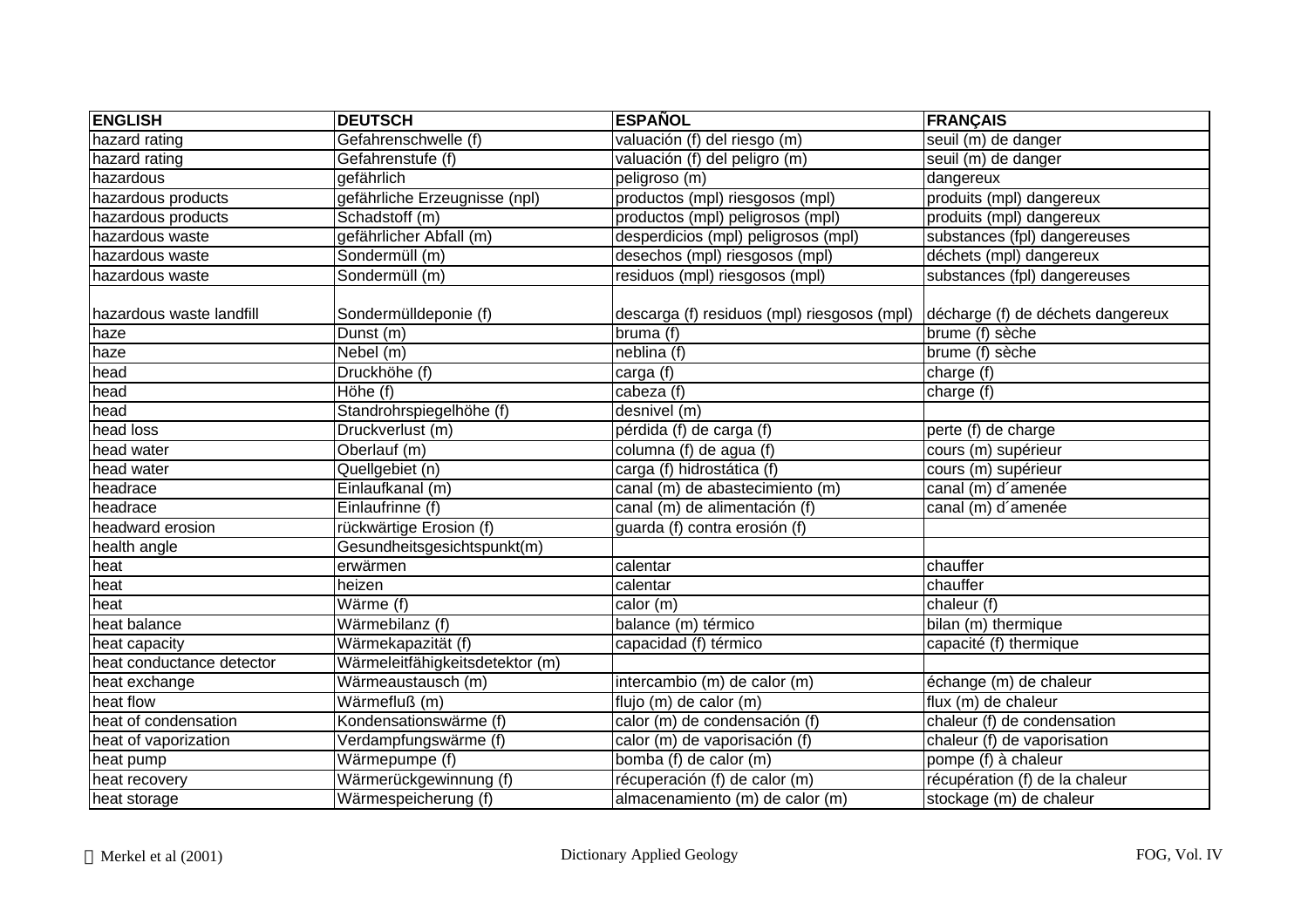| <b>ENGLISH</b>           | <b>DEUTSCH</b>                 | <b>ESPAÑOL</b>                                | <b>FRANÇAIS</b>                      |
|--------------------------|--------------------------------|-----------------------------------------------|--------------------------------------|
| heat transfer            | Wärmeumsatz (m)                | transferencia (f) de calor (m)                | transfert (m) de chaleur             |
| heath                    | Heide (f)                      | matorral (f)                                  | bruyères (fpl)                       |
| heath                    | Heideland (n)                  | arbustos (mpl)                                | bruyères (fpl)                       |
| heating oil              | Heizöl (n)                     | aceite (m) de calentamiento (m)               | mazout (m)                           |
| heave                    | Horizontalversatz (m)          | dislocación (f)                               | rejet (m) horizontal                 |
| heavy metals             | Schwermetalle (npl)            | metales (mpl) pesados (mpl)                   | métaux (mpl) lourds                  |
| heavy water              | schweres Wasser (n)            | agua (f) pesada (f)                           | eua (f) lourde                       |
| hebicide                 | Herbizid (n)                   | herbicida (f)                                 | herbicide (m)                        |
| hematite                 | Hämatit (m)                    | hematita (f)                                  |                                      |
| Henry's law constant     | Henry Konstante (f)            | constante (f) de la ley (f) de Henry (m)      |                                      |
| heptane                  | Heptan (n)                     | heptano (m)                                   | heptane (m)                          |
| herbicide                | Unkrautbekämpfungsmittel (n)   | herbicida (f)                                 | herbicide (m)                        |
| heterocyclic             | heterozyklisch                 | heterocíclico (m)                             | hétérocyclique                       |
| heterogeneous            | heterogen                      | heterogéneo (m)                               | hétérogène                           |
| heterogeneous            | ungleichförmig                 | heterogéneo (m)                               | hétérogène                           |
| heterotrophic bacteria   | heterotrophe Bakterien (npl)   | bacteria (f) heterotrófica (f)                | bactéries (mpl) hétérotrophes        |
| hexachlorobenzene        | Hexachlorbenzol (n)            | hexaclorobenceno (m)                          | hexachlorobenzène (m)                |
| hexachlorocyclohexane    | Hexachlorzyklohexan (n)        | hexaclorociclohexano (m)                      | cyclohexane (m) d'hexachlorure       |
| hexane                   | Hexan(n)                       | hexano (m)                                    | hexane (m)                           |
| hexavalent chromium      | hexavalentes Chrom (n)         | cromo (m) hexavalente                         | chrome (m) hexavalent                |
| hexchlorobutadiene       | Hexchlorbutadien (n)           | hexaclorobutadieno (m)                        | hexchlorobutadiène (m)               |
| hidden dam               | versteckter Damm (m)           |                                               |                                      |
| hidden dam               | Zusatz (m)                     | carga (f)                                     | amendement (m)                       |
| high bank                | Steilufer (n)                  | ribera (f) alta (f)                           | rive (f) haute                       |
| high flow                | Hochwasserabfluß (m)           | flujo (m) alto (m)                            | débit (m) de crue                    |
|                          |                                |                                               |                                      |
| high level nuclear waste | hochradioaktives Abprodukt (n) | desechos (mpl) de alta (f) radioactividad (f) | déchets (mpl) à haute radio-activité |
| high moor                | Hochmoor (n)                   | brezal (m) alto (m)                           | tourbière (f) haute                  |
| high moor                | Hochmoor (n)                   | páramo (m)                                    | fagne (m)                            |
| high permeable corridor  | hochdurchlässige Zone (f)      |                                               |                                      |
| high pressure system     | Hochdruckgebiet (n)            |                                               |                                      |
| high tide                | $\overline{Flut}$ (f)          | marea (f) creciente (f)                       | marée (f)<br>montante                |
| high water               | Hochwasser (n)                 | aguas altas (fpl)                             | hautes-eaux (fpl)                    |
| high water               | Hochwasser (n)                 | marea alta (f)                                | crue (f)                             |
| high watermark           | Hochwassermarkierung (f)       | marca (f) de aguas altas (fpl)                | laissée (f) des hautes eaux          |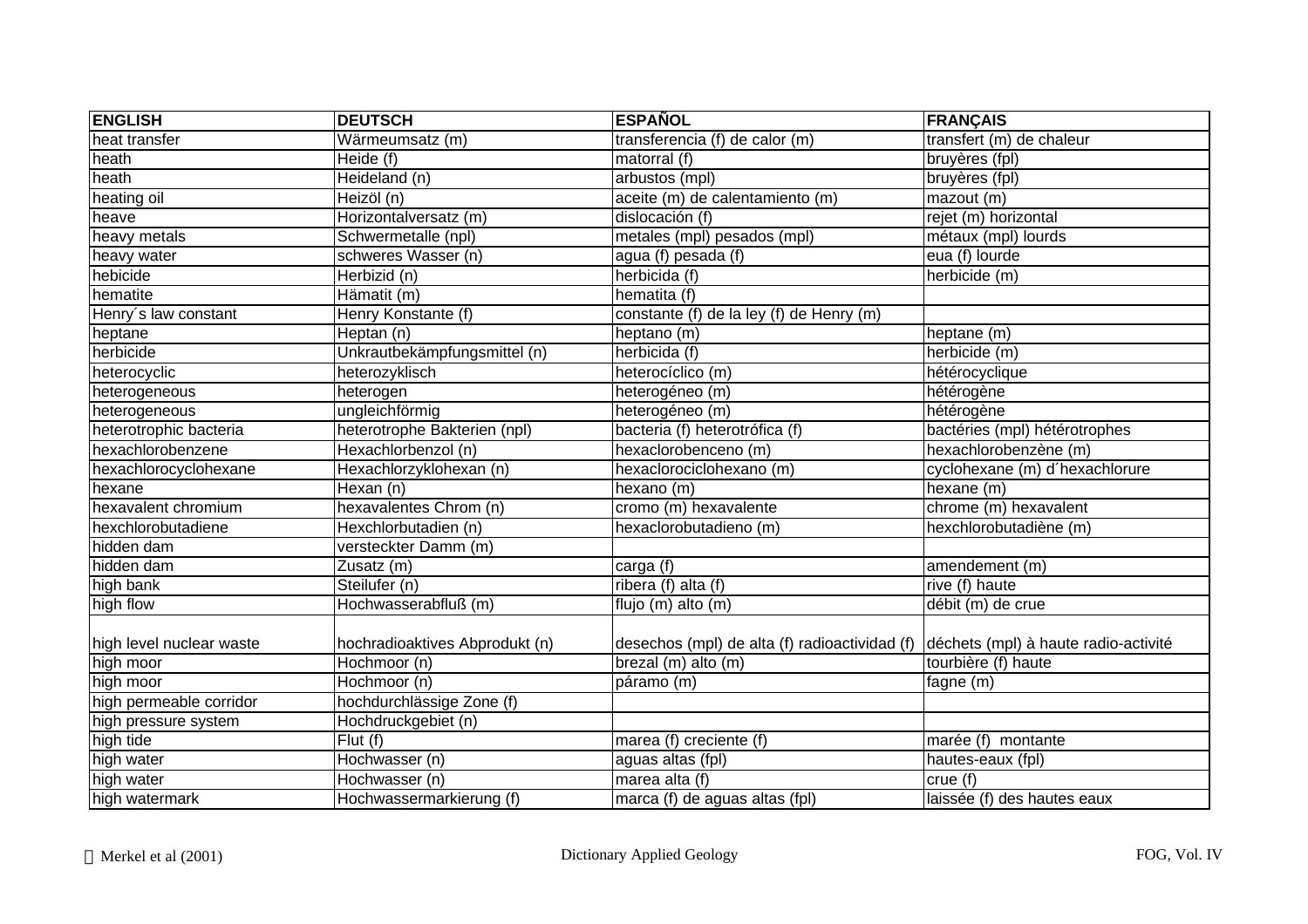| <b>ENGLISH</b>     | <b>DEUTSCH</b>                | <b>ESPAÑOL</b>                   | <b>FRANÇAIS</b>                    |
|--------------------|-------------------------------|----------------------------------|------------------------------------|
| hillslope          | Abhang (m)                    | declive (m)                      | versant $(m)$                      |
| hillslope          | Berghang (m)                  | pendiente (m)                    | pente (f)                          |
| hillslope          | Hang (m)                      | pendiente (m)                    | pente (f)                          |
| hinge line         | Scharnier (n)                 | línea (f) sin fin                | ligne (f) charnière                |
| hinge line         | Scharnierlinie (f)            | bisagra $\overline{(f)}$         | ligne (f) charnière                |
| hoarfrost          | Rauhreif (m)                  | escarcha (f)                     | gelée (f) blanche                  |
| hoarfrost          | Rauhreif (m)                  | escarcha (f)                     | givre (m)                          |
| hog feed lot       | Schweinemastanlage (f)        | forraje (m) para cerdos (mpl)    | parc (m) à porcins                 |
| hoist              | Hebewerk (n)                  | elevador (m)                     | treuil (m) de levage               |
| hoist              | Hebewinde (f)                 | montacargas (m)                  | treuil (m) de levage               |
| hoisting cable     | Förderseil (n)                | cable (m) de elevación (f)       | $c$ âble $(m)$ de levage           |
| hoisting cap       | Hebekappe (f)                 | tapa (f) de elevación (f)        | tête (f) de levage                 |
| hoisting crane     | Hebekran (m)                  | grúa (f) de elevación (f)        | grue (f) de levage                 |
| holding tank       | Auffangbehälter (m)           | tanque (m) de retención (f)      | bac (m) intercepteur               |
| hole               | Bohrung (f)                   | pozo (m)                         | trou (m) de forage                 |
| hole               | $\overline{\text{Loch}}$ (n)  | cavidad (f)                      | cavité (f)                         |
| hole               | Loch (n)                      | foso (m)                         | trou (m)                           |
| hole               | Sonde (f)                     | agujero (m)                      | sonde (f)                          |
| hole caliber       | Bohrlochkaliber (n)           | calibre (m) del agujero (m)      | calibre (m) de forure              |
| hole making        | Bohren (n)                    | perforación (f)                  | forage (m)                         |
| Holocene           | Holozän (n)                   | holoceno (m)                     |                                    |
| homogeneous        | gleichförmig                  | homogéneo (m)                    | homogène                           |
| homogeneous        | homogen                       | homogéneo (m)                    | homogène                           |
| homogeneous fluid  | homogene Flüssigkeit (f)      | fluido (m) homogéneo (m)         | fluide (m) homogène                |
| homologous series  | homologe Verbindungsreihe (f) | serie (f) homóloga               | série (f) homologue                |
| hook gage          | Hakenstechpegel (m)           | escala (f) de gancho (m)         | pointe (f) limnimétrique recourbée |
| horizontal         | horizontal                    | horizontal                       | horizontal                         |
| horizontal         | waagrecht                     | horizontal                       | horizontal                         |
| horizontal passage | Galerie (f)                   | galería (f)                      | galerie $(t)$                      |
| horst              | Hochscholle (f)               | bloque (m) elevado (m)           | bloc (m) surélevé                  |
| horst              | Horst (m)                     | bloque (m) elevado (m)           | bloc (m) surélevé                  |
| Horton number      | Horton-Zahl (f)               | número (m) de Horton             | nombre (m) de Horton               |
| hose               | Schlauch (m)                  | manga (f)                        | tuyau (m) souple                   |
| hose               | Schlauch (m)                  | manguera (f)                     | tuyau (m)                          |
| hot dry rock (HDR) | heißes trockenes Gestein      | roca (f) seca (f) caliente (HDR) |                                    |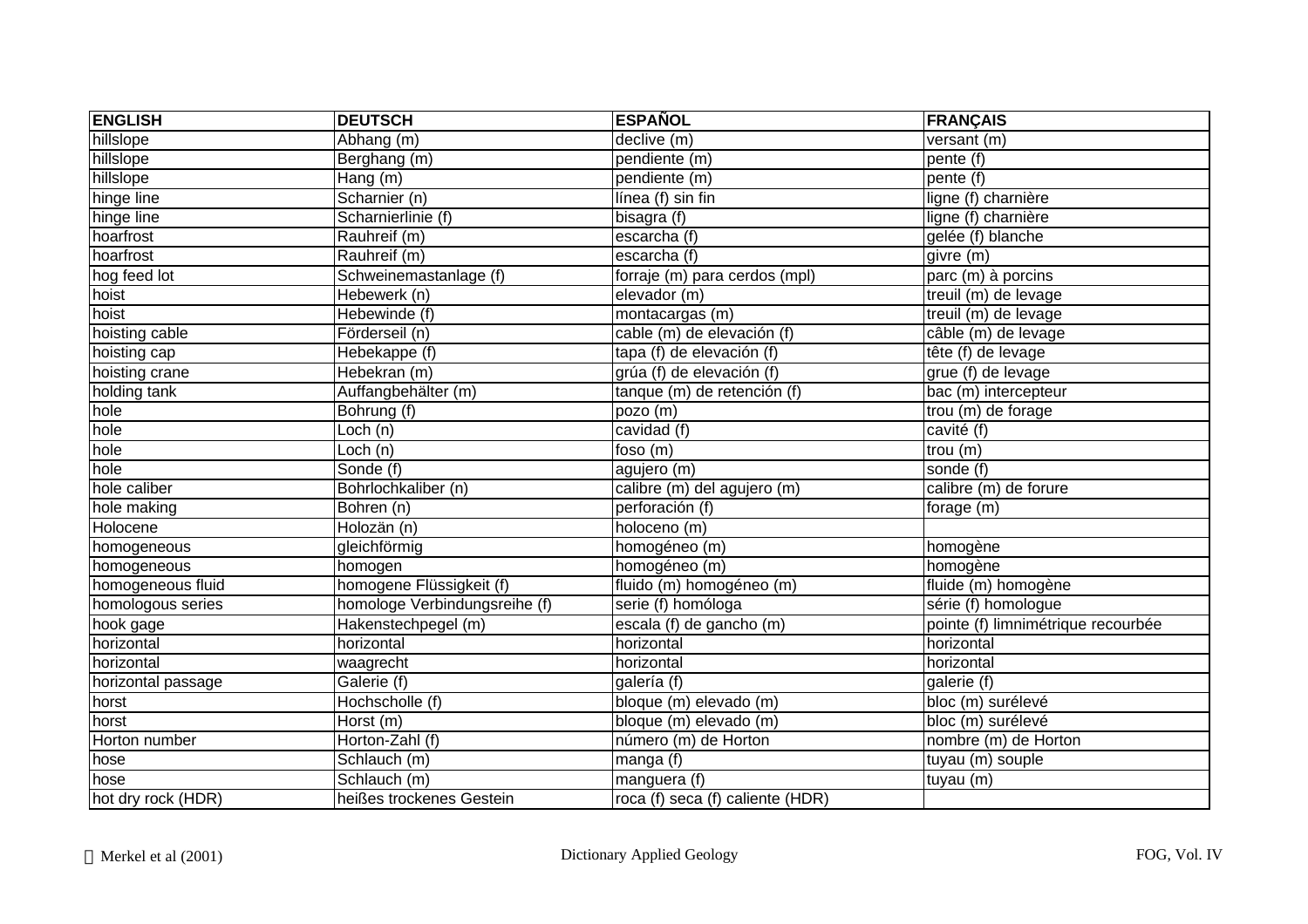| <b>ENGLISH</b>         | <b>DEUTSCH</b>                 | <b>ESPAÑOL</b>                    | <b>FRANÇAIS</b>               |
|------------------------|--------------------------------|-----------------------------------|-------------------------------|
| hotwire current meter  | Hitzdrahtstrommesser (m)       | medidor (m) de hilo (m) caliente  | courantomètre (m) à fil chaud |
| household refuse       | Hausmüll (m)                   | residuos (mpl) domésticos (mpl)   | ordures (fpl) domestiques     |
| household waste        | Haushaltsabfälle (mpl)         | desechos (mpl) domésticos (mpl)   | déchets (mpl) domestiques     |
| housing                | Gehäuse (n)                    | cárter (m)                        | carter (m)                    |
| hub                    | Nabe (f)                       | cubo (m)                          | moyeu (m)                     |
| humic acid             | Huminsäure (f)                 | ácido (m) húmico                  | acide (f) humique             |
| humic layer            | Humusschicht (f)               | manto (m) húmico                  |                               |
| humidity               | Feuchte (f)                    | humedad (f)                       | humidité (f)                  |
| humidity               | Feuchtigkeit (f)               | humedad (f)                       | humidité (f)                  |
| hummock                | Buckel (m)                     | morón (m)                         | butte (f)                     |
| hummock                | Erdhügel (m)                   | morón (m)                         | bosse (f)                     |
| hummock                | Höcker (m)                     | morón (m)                         | bosse (f)                     |
| humus                  | Humus (m)                      | humus (m)                         | humus (m)                     |
| hurricane              | Orkan (m)                      | huracán (m)                       | ouragan (m)                   |
| hydrant                | Hydrant (m)                    | borne (f) d'incendie              | borne (f) d'incendie          |
| hydrate                | Hydrat (n)                     | hidrante (m)                      | hydrate (m)                   |
| hydration              | Hydratation (f)                | hidratación (f)                   | hydration (f)                 |
| hydraulic              | hydraulisch                    | hidráulica (f)                    | hydraulique                   |
| hydraulic conductivity | Gesteinsdurchlässigkeit (f)    | conductividad (f) hidráulica (f)  | conductivité (f) hydraulique  |
| hydraulic conductivity | hydraulische Leitfähigkeit (f) | conductividad (f) hidráulica (f)  | conductivité (f) hydraulique  |
| hydraulic conductivity | Wasserwegsamkeit (f)           | conductividad (f) hidráulica (f)  | conductivité (f) hydraulique  |
| hydraulic conductivity | Wasserwegsamkeit (f)           | perméabilidad (f) de Darcy        | perméabilité (f) de Darcy     |
| hydraulic connection   | hydraulische Verbindung (f)    | conexión (m) hidráulica (f)       | liaison (f) hydraulique       |
| hydraulic fracturing   | hydraulische Rißbildung (f)    | fracturamiento (m) hidráulico (m) | fracturation (f) hydraulique  |
| hydraulic gradient     | hydraulischer Gradient (m)     | gradiente (m) hidráulico (m)      | gradient (m) hydraulique      |
| hydraulic head         | hydraulische Druckhöhe (f)     | cabeza (f) hidrostática           | charge (f) hydraulique        |
| hydraulic head         | hydraulische Druckhöhe (f)     | cabeza (f) hidrostática           | hauteur (f) hydraulique       |
| hydraulic head         | hydraulische Druckhöhe (f)     | carga (f) hidráulica (f)          | charge (f) hydraulique        |
| hydraulic head         | hydraulische Druckhöhe (f)     | energía (f) hidráulica (f)        | énergie (f) hydraulique       |
| hydraulic jump         | hydraulischer Sprung (m)       | salto (m) hidráulico (m)          | ressaut (m) hydraulique       |
| hydraulic parameters   | hydraulische Prparameter (mpl) | parametros (mpl) hidráulico (mpl) | paramètres (mpl) hydrauliques |
| hydraulic profile      | hydraulisches Profil (n)       | perfil (m) hidráulico (m)         | section (f) hydraulique       |
| hydraulic profile      | hydraulisches Profil (n)       | sección (m) hidráulico (m)        | profil (m) de dépression      |
| hydraulic radius       | hydraulischer Radius (m)       | radio (m) hidráulico (m)          | rayon (m) hydraulique         |
| hydraulic radius       | Profilradius (m)               | radio (m) hidráulico (m)          | rayon (m) hydraulique         |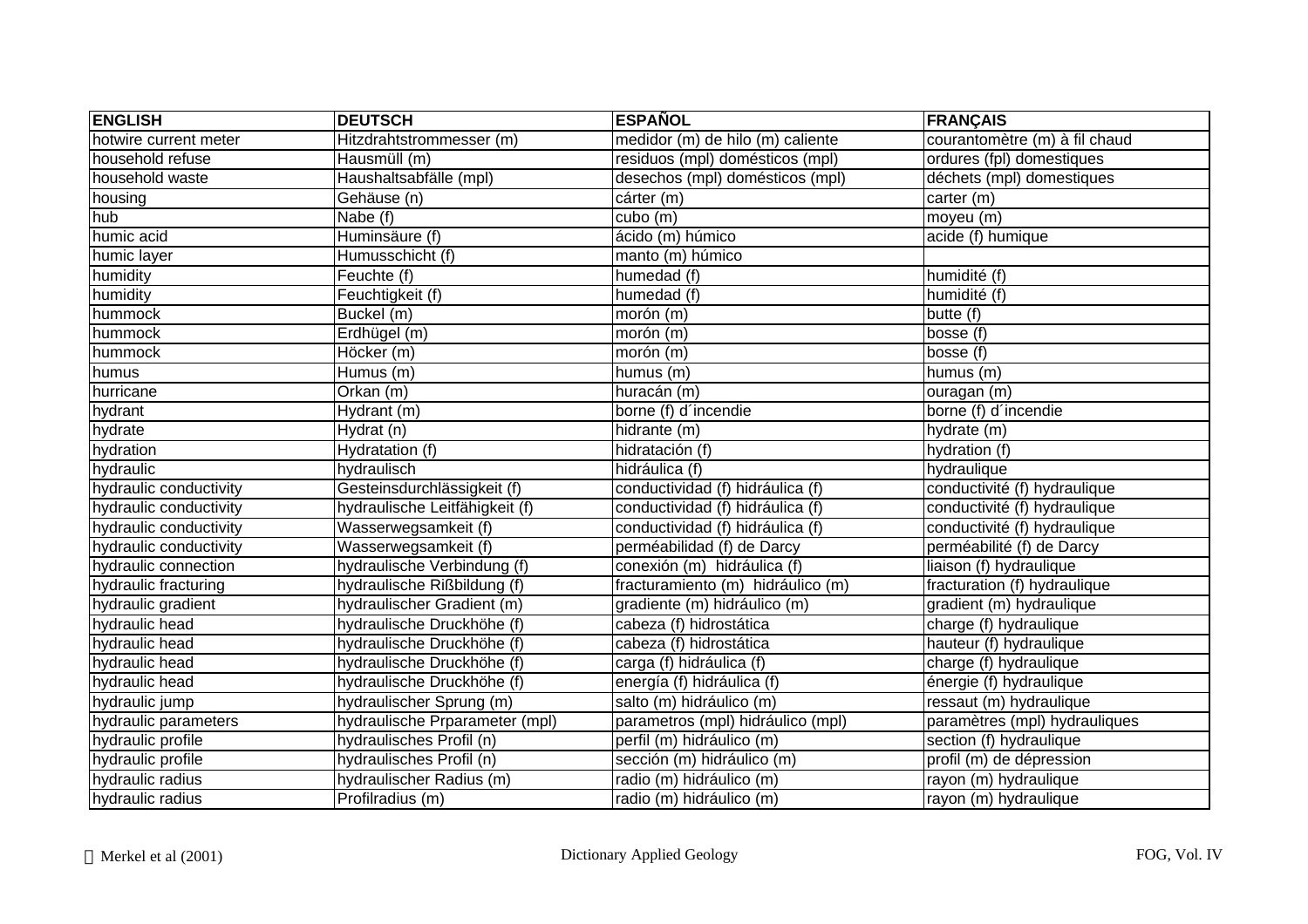| <b>ENGLISH</b>              | <b>DEUTSCH</b>                    | <b>ESPAÑOL</b>                              | <b>FRANÇAIS</b>                       |
|-----------------------------|-----------------------------------|---------------------------------------------|---------------------------------------|
| hydraulic resistance        | hydraulischer Widerstand (m)      | resistencia (f) hidráulica (f)              | perte (f) de charges hydraulique      |
| hydraulic rotary            | Rotarybohrverfahren (n)           | rotaria (f) hidráulica (f)                  | rotary (m) à commande hydraulique     |
| hydraulic sorting           | hydraulisches Klassieren (n)      | clasificación (f) hidráulica (f)            | classement (m) hydraulique            |
| hydraulic structure         | Wasserbauwerk (n)                 | estructura (f) hidráulica (f)               | ouvrage (f) hydraulique               |
| hydraulics                  | Hydraulik (f)                     | hidráulica (f)                              | hydraulique (f)                       |
| hydrocarbon                 | Kohlenwasserstoff (m)             | hydrocarburo (m)                            | hydrocarbure (m)                      |
| hydrochemical facies        | hydrochemische Fazies (f)         | facies (fpl) hidroquímica (f)               | faciès (m) hydrochminique             |
| hydrochloric acid           | Salzsäure (f)                     | ácido (m) clorhídrico                       | acide (f) chlorhydrique               |
| hydrochloric acid           | Salzsäure (f)                     | ácido (m) muriático                         | acide (f) muriatique                  |
| hydrochlorous acid          | Chlorsäure (f)                    | ácido (m) hidroclórico                      | acide (f) hydrochlorique              |
| hydrochronology             | Hydrochronologie (f)              | hidrocronología (f)                         | hydrochronologie (f)                  |
| hydrodynamic conductibility | hydrodynamische Leitfähigkeit (f) | conductibilidad (f) hidrodinámica (f)       | conductibilité (f) hydrodynamique     |
| hydrodynamic dispersion     | hydrodynamische Dispersion (f)    | dispersión (f) hidrodinámica (f)            | dispersion (f) hydrodynamique         |
| hydroelectric power plant   | Wasserkraftwerk (n)               | central (f) hidroeléctrica                  | usine (f) hydraulique                 |
| hydrogen                    | Wasserstoff (m)                   | hidrógeno (m)                               | hydrogène (m)                         |
| hydrogen bonding            | Wasserstoffbrückenbindung (f)     | enlace (m) de hidrógeno (m)                 | liaison (f) hydrogène                 |
| hydrogen sulfide            | Schwefelwasserstoff (m)           | sulfuro (m) de hidrógeno (m)                | hydrogène (m) sulfuré                 |
| hydrogen-ion concentration  | Wasserstoffionenkonzentration (f) | concentración (f) del ión (m) hidrógeno (m) | concentration (f) en ions d'hydrogène |
| hydrogeochemistry           | Hydrogeochemie (f)                | hidrogeoquímica (f)                         | hydrogéochimie (f)                    |
| hydrogeologic map           | hydrogeologische Karte (f)        | carta (f) hidrogeológica (f)                | carte (f) hydrogéologique             |
| hydrogeologic map           | hydrogeologisches Kartenwerk (n)  | plano (m) hidrogeológico (m)                | carte (f) hydrogéologique             |
| hydrogeology                | Hydrogeologie (f)                 | hidrogeología (f)                           | hydrogéologie (f)                     |
| hydrogeomorphology          | Hydrogeomorphologie (f)           | hidrogeomorfología (f)                      | hydrogéomorphologie (f)               |
| hydrograph                  | Abflußganglinie (f)               | hidrográfica (f)                            | hydrogramme (m)                       |
| hydrograph                  | Ganglinie (f) des Wasserstandes   | hidrograma (f)                              | hydrogramme (m)                       |
| hydrograph                  | Hydrograph (m)                    | hidrograma (f)                              | hydrogramme (m)                       |
| hydrologic barrier          | Grundwasserbarriere (f)           | barrera (f) hidrológica (f)                 | barrière (f) hydrologique             |
| hydrologic budget           | Wasserhaushalt (m)                | presupuesto (m) hidrológico (m)             | bilan (m) hydrologique                |
| hydrologic cycle            | hydrologischer Kreislauf (m)      | ciclo (m) hidrológico (m)                   | cycle (m) hydrologqie                 |
| hydrologic equation         | hydrologische Grundgleichung (f)  | ecuación (f) hidrológica (f)                | équation (f) hydrologique             |
| hydrological year           | hydrologisches Jahr (n)           | año (m) hidrológico (m)                     | année (f) hydrologique                |
| hydrology                   | Gewässerkunde (f)                 | hidrología (f)                              | hydrologie (f)                        |
| hydrology                   | Hydrologie (f)                    | hidrología (f)                              | hydrologie (f)                        |
| hydrolysis                  | Hydrolyse (f)                     | hidrólisis (f)                              | hydrolyse (f)                         |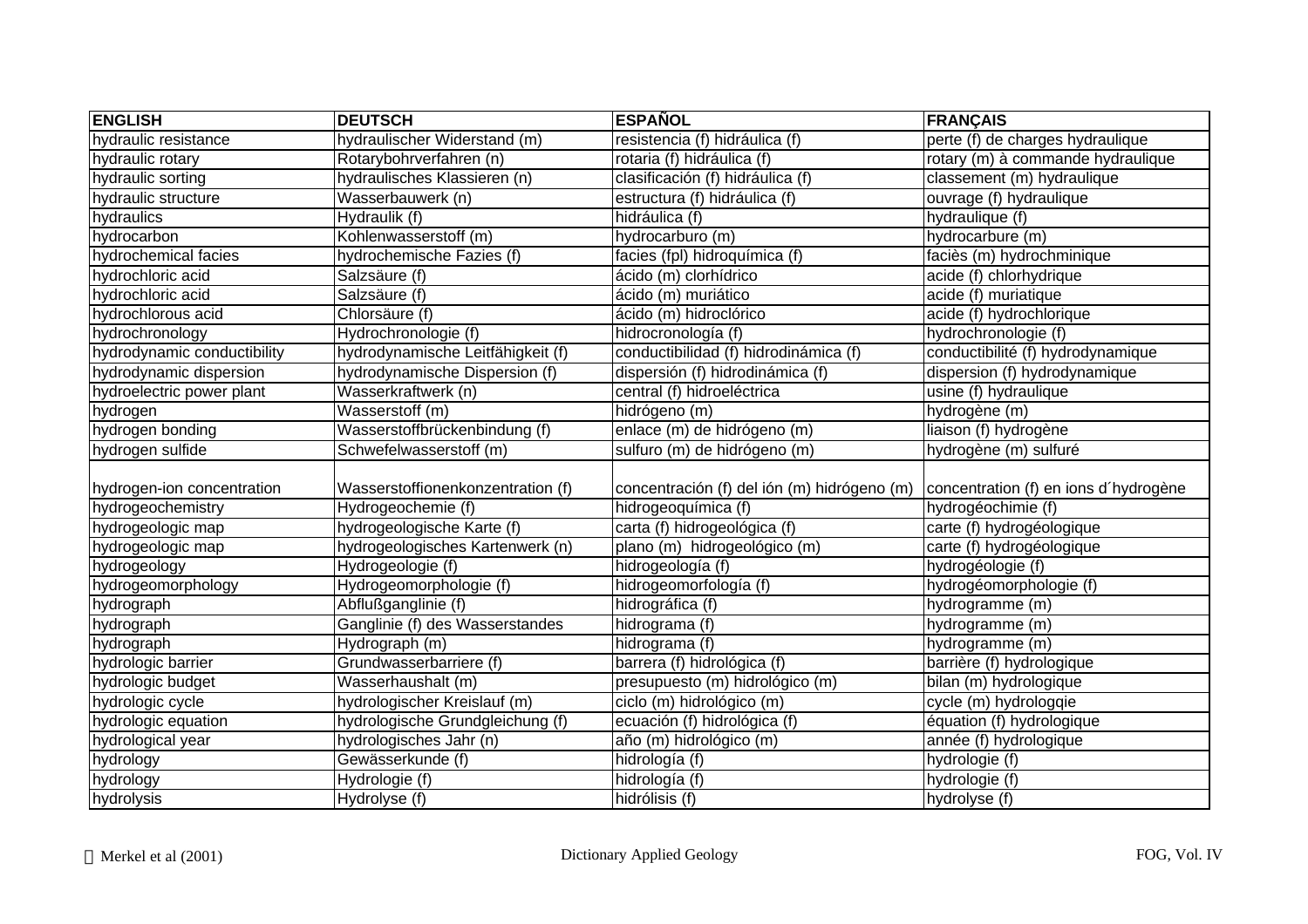| <b>ENGLISH</b>          | <b>DEUTSCH</b>               | <b>ESPAÑOL</b>                   | <b>FRANÇAIS</b>               |
|-------------------------|------------------------------|----------------------------------|-------------------------------|
| hydrometeorology        | Hydrometeorologie (f)        | hidrometeorología (f)            | hydrométéorologie (f)         |
| hydrometer              | Hydrometer (n)               | hidrómetro (m)                   | hydromètre (m)                |
| hydrometrix network     | hydrometrische Meßstelle (f) | red (f) hidrometríca (f)         | réseau (m) hydrométrique      |
| hydrometry              | Hydrometrie (f)              | hidrometría (f)                  | hydrométrie (f)               |
| hydrophilic             | hydrophil                    | hidrofílica (f)                  | hydrophile                    |
| hydrophilic             | wasseranziehend              | hidrofílico (m)                  | hydrophile                    |
| hydrophobic             | hydrophob                    | hidrofóbica (f)                  | hydrophobe                    |
| hydrophobic             | wasserabstoßend              | hidrofóbico (m)                  | hydrophobe                    |
| hydrophyte              | Hydrophyte (f)               | hidrófita (f)                    | hydrophyte (f)                |
| hydrophyte              | Wasserpflanze (f)            | hidrófita (f)                    | hydrophyte (f)                |
| hydrosphere             | Hydrosphäre (f)              | hidrosfera (f)                   | hydrosphère (f)               |
| hydrostatic head        | hydrostatische Druckhöhe (f) | carga (f) hidrostática (f)       | charge (f) hydrostatique      |
| hydrostatic pressure    | hydrostatischer Druck (m)    | presión (f) hidrostática (f)     | pression (f) hydrostatique    |
| hydrous silicates       | Hydrosilikate (npl)          | silicatos (mpl) hidratados (mpl) |                               |
|                         | Ganglinie (f) der            |                                  |                               |
| hyetograph              | Niederschlagsintensität      | hietógrafo (m)                   | hyétogramme (m)               |
| hygrometer              | Hygrometer (n)               | higrómetro (m)                   | hygromètre (m)                |
| hygroscopic coefficient | Hygroskopizität (f)          | coeficiente (m) higroscópico (m) | coefficient (m) hygroscopique |
| hygroscopic nucleus     | hygroskopischer Kern (m)     | núcleo (m) higroscópico (m)      | noyau (m) hygroscopique       |
| hygroscopic water       | hygroskopisches Wasser (n)   | agua (f) higroscópica (f)        | eau (f) hygroscopique         |
| hygroscopicity          | Hygroskopizität (f)          | higroscopicidad (f)              | pouvoir (m) hygroscopique     |
| hygroscopicity          | Wasseranziehungskraft (f)    | higroscopicidad (f)              | pouvoir (m) hygroscopique     |
| hypochloration          | Starkchlorung (f)            | hipocloración (f)                | javellisation (f)             |
| hypochloration          | Überchlorung (f)             | hipocloración (f)                | javellisation (f)             |
| hypolimnion             | Hypolimnio (n)               | hipolimnion (m)                  | hypolimnion (m)               |
| hysteresis              | Hysterese (f)                | histéresis (f)                   | hystérésis (f)                |
| ice                     | Eis(n)                       | hielo (m)                        | glace (f)                     |
| ice age                 | Eiszeit (f)                  | era (f) glacial                  | époque (f) glaciaire          |
| ice box                 | anpassen                     | adaptar                          | adapter                       |
| ice box                 | Eis-Box (f)                  |                                  |                               |
| ice cap                 | Eiskappe (f)                 | casquete glacial (m)             | calotte (f) glacière          |
| ice cap                 | polare Eiskalotte (f)        | nieve (f) perpetua (f)           | calotte (f) glacière          |
| ice cave                | Eishöhle (f)                 | cueva (f) de hielo (m)           | glacière (f) naturelle        |
| ice cave                | Eishöhle (f)                 | gruta (f) de hielo (f)           | grotte (f) glacée             |
| ice cover               | Eisdecke (f)                 | cubierta (f) de hielo (f)        | couverture (f) de glace       |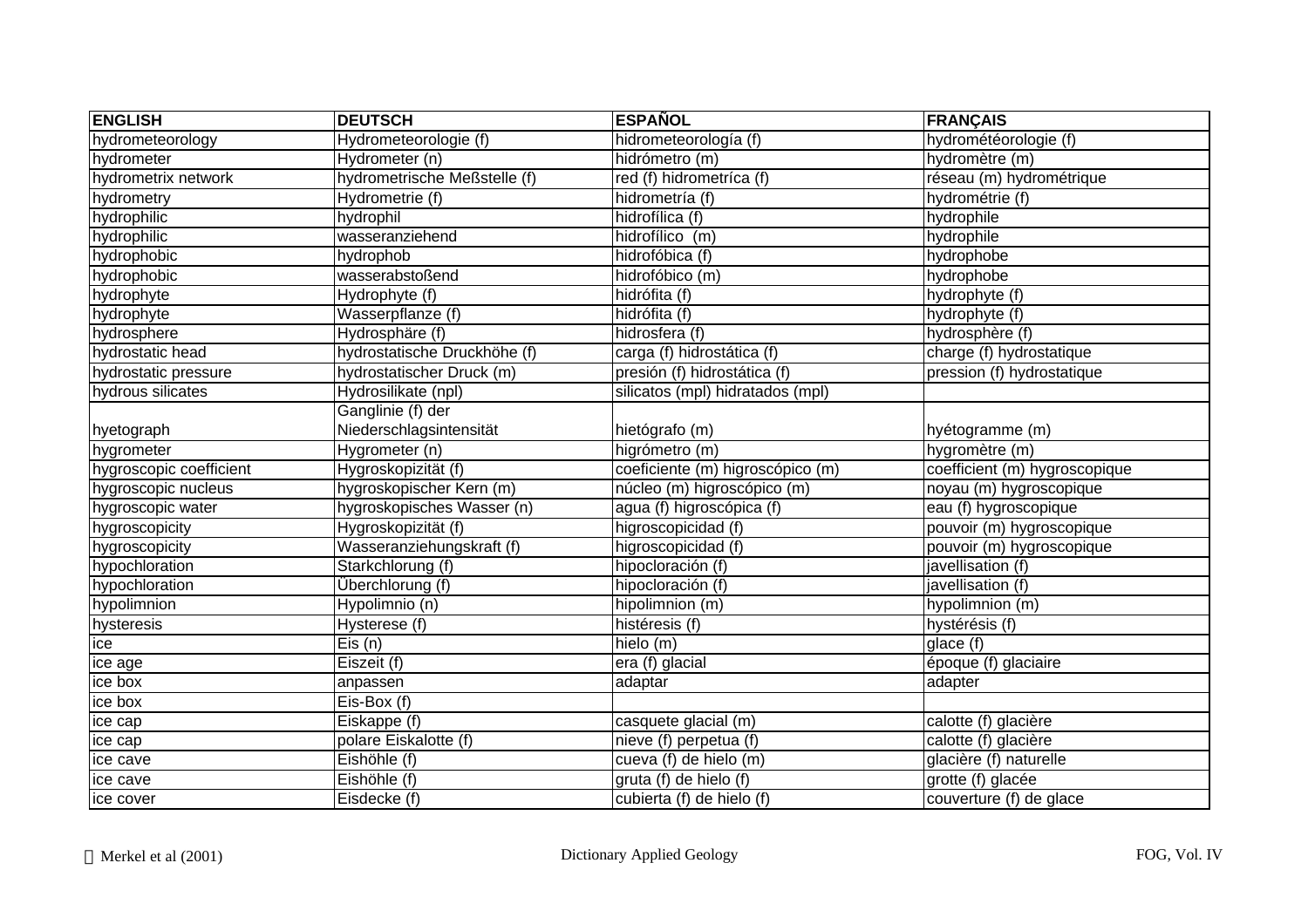| <b>ENGLISH</b>          | <b>DEUTSCH</b>                     | <b>ESPAÑOL</b>                             | <b>FRANÇAIS</b>             |
|-------------------------|------------------------------------|--------------------------------------------|-----------------------------|
| ice floe                | Treibeis (n)                       | témpano (m)                                | banc (m) de glace           |
| ice jam                 | Eisstau (m)                        | atascamiento (m) de hielo (m)              | embacle (m)                 |
| ice sheet               | Inland-Eis (n)                     | capa (f) o manto glacial (m)               | inlandsis (m)               |
| iceberg                 | Eisberg (m)                        | témpano (m) de hielo flotante (m)          | iceberg (m)                 |
| icefield                | Eisfeld (n)                        | banco (m) o masa (f) de hielo flotante (m) | champ (m) de glace          |
| ideal concentration     | Idealkonzentration (f)             | concentración ideal (f)                    | concentration (f) idéalisée |
| ideal solution          | Ideallösung (f)                    | solución ideal (f)                         | solution (f) idéale         |
| ideal tracer            | idealer Tracer (m)                 | trazador ideal (m)                         | traceur (m) parfait         |
| idiomorphic             | idiomorph                          | idiomórfico (m)                            |                             |
| igneous activity        | Magmatismus (m)                    | actividad ígnea (f)                        | activité (f) magmatique     |
| igneous activity        | Vulkanismus (m)                    | actividad eruptiva (f)                     | volcanisme (f)              |
| igneous rock            | Magmagestein (n)                   | roca ígnea (f)                             | roche (f) ignée             |
| ignimbrite              | Ignimbrit (m)                      | ignimbrita (f)                             | ignimbrite (m)              |
| ignition loss           | Glühverlust (m)                    | pérdida (f) por ignición (m)               |                             |
| ill supplied with water | wasserarm                          | carente (m) de agua (f)                    | pauvre en eau               |
| illite                  | Illit $(m)$                        | illita (f)                                 | illite (m)                  |
| illuviation             | Einschlämmung (f)                  | illuviation (f)                            | illuviation (f)             |
| illuviation             | Einwaschung (f)                    | illuviation (f)                            | illuviation (f)             |
| illuviation             | Illuviation (f)                    | illuviation (f)                            | illuviation (f)             |
| image well              | fiktiver Brunnen (m)               | imagen (f) ficticia (f) del pozo (m)       | puits (m) fictif            |
| image well              | imaginärer Brunnen (m)             | imagen (f) del pozo (m)                    | puits-image (m)             |
| image well              | virtueller Brunnen (m)             | imagen (f) virtual del pozo (m)            | puits (m) virtuel           |
| imbibition              | kapillarer Verdrängungsvorgang (m) | humidificación (f)                         | humidification (f)          |
| imbrication             | Dachziegellagerung (f)             | superposición (f)                          |                             |
| immerse                 | eintauchen                         | inmerso (m)                                | immerger                    |
| immiscible              | nicht mischbar                     | inmiscible (m)                             | immiscible                  |
| immiscible              | unmischbar                         | inmiscible (m)                             | immiscible                  |
| immission               | Immission (f)                      | immisión (f)                               | immission (f)               |
| immission               | Immission (f)                      | impacto (m)                                | impact (m)                  |
| immission               | Immission (f)                      | recepción (f)                              | réception (f)               |
| immobilization          | Immobilisierung (f)                | inmobilización (m)                         | immobilisation (f)          |
| impact                  | Belastung (f)                      | impacto (m)                                | atteinte (f)                |
| impact                  | Impakt (m)                         | colisión (m)                               | conséquence (f)             |
| impact                  | Impakt (m)                         | impacto (m)                                | impact (m)                  |
| impact                  | Impakt (m)                         | incidencia (f)                             | incidence (f)               |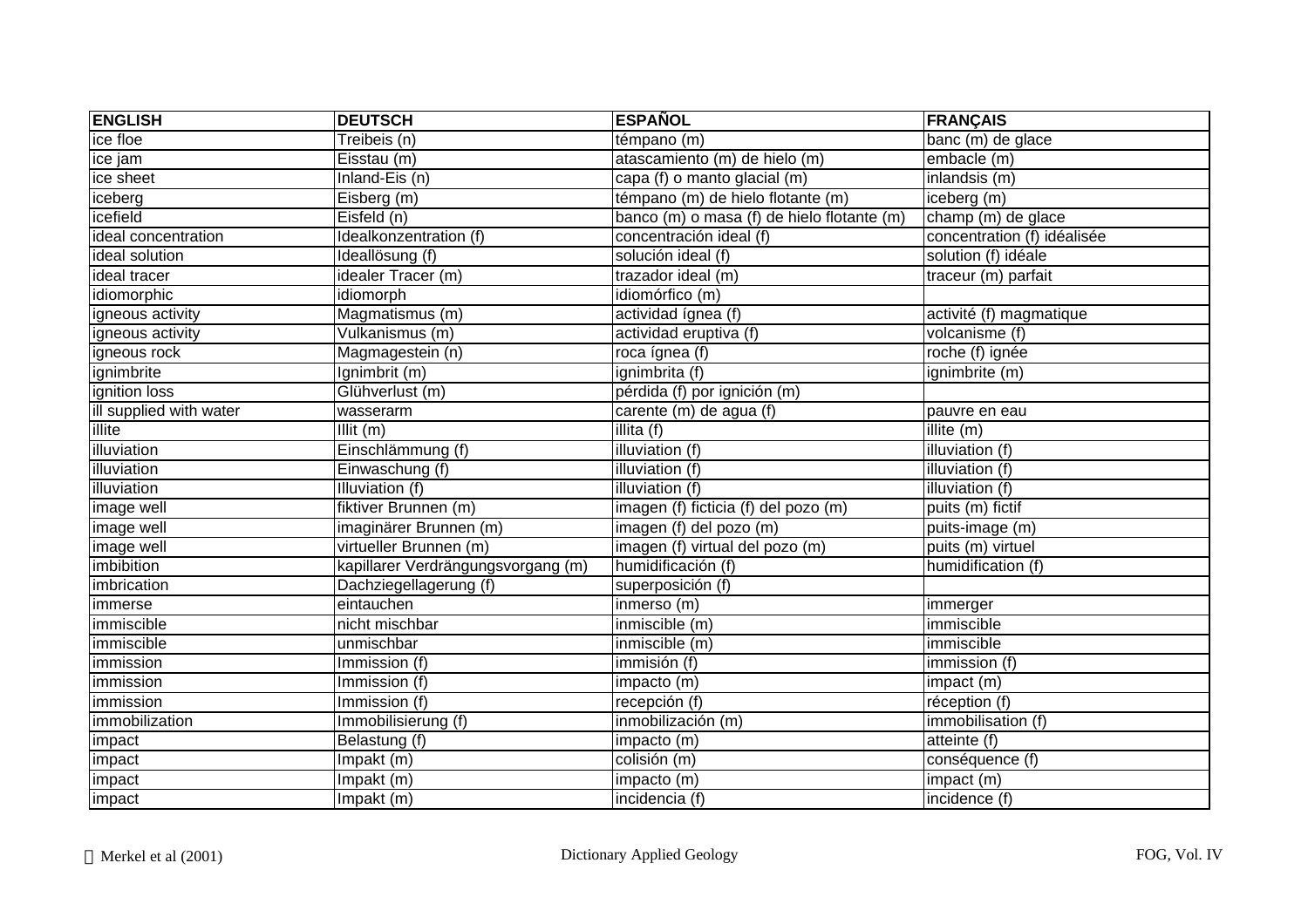| <b>ENGLISH</b>                 | <b>DEUTSCH</b>                      | <b>ESPAÑOL</b>                              | <b>FRANÇAIS</b>                         |
|--------------------------------|-------------------------------------|---------------------------------------------|-----------------------------------------|
| impact                         | Stoß(m)                             | choque (m)                                  | choc(m)                                 |
| impedance                      | induktiver Widerstand (m)           | impedancia (f)                              | impédance (f)                           |
| impeller                       | Laufrad (n)                         | turbina (m)                                 | turbine (f)                             |
| impeller                       | Schaufelrad (n)                     | impulsor (m)                                | roue (f) à aubes                        |
| imperfect well                 | unvollkommener Brunnen (m)          | pozo (m) sin terminar                       | puits $(m)$ incomplet                   |
| imperfect well                 | unvollkommener Brunnen (m)          | pozo imperfecto (m)                         | puits (m) à pénétration partielle       |
| impermeable                    | undurchlässig                       | a prueba (f) de agua (f)                    | étanche                                 |
| impermeable                    | undurchlässig                       | contra agua $(f)$                           | imperméable                             |
| impermeable                    | undurchlässig                       | impermeable                                 | aquifuge                                |
| impermeable base               | undurchlässige Grundwassersohle (f) | base impermeable (m)                        | couche (f) imperméable                  |
|                                | undurchlässige                      |                                             |                                         |
| impermeable bed                | Grundwasserdeckfläche (f)           | lecho impermeable (m)                       | toit (m) imperméable                    |
| impermeable boundary           | undurchlässige Berandung (f)        | límite impermeable (m)                      | limite (f) imperméable                  |
| impervious                     | undurchlässig                       | impenetrable                                | non-perméable                           |
| impervious lens                | undurchlässige Linse (f)            | lentilla (f) impenetrable                   | lentille (f) imperméable                |
| implementation                 | Implementierung (f)                 | implementación (f)                          | application (f) practique               |
| implementation                 | praktische Anwendung (f)            | implementación (f)                          | application (f) practique               |
| implementation                 | praktische Ausführung (f)           | aplicación (f) práctica                     | application (f) practique               |
| imported water                 | Fremdwasser (n)                     | agua (f) de importación (f)                 | eaux (fpl) d'importation                |
| imported water                 | importiertes Wasser (n)             | agua (f) importada (f)                      | eaux (fpl) d'importation                |
| impound                        | eindämmen                           | confiscar                                   | emmagasiner                             |
| impound                        | stauen                              | embargar                                    | refouler                                |
| impoundment                    | Rückhaltebecken (n)                 | confiscación (f)                            | réservoir (m) de retenue                |
| impoverishment of forest soils | Aushagerung (f) von Waldböden       | empobrecimiento (m) del suelo (m) vegetal   | appauvrissement (m) des sols forestiers |
| impregnate                     | durchtränken                        | impregnado (m)                              | imprégner                               |
| impregnate                     | imprägnieren                        | impregnado (m)                              | imprégner                               |
| improvement                    | Verbesserung (f)                    | mejoramiento (m)                            | amélioration (f)                        |
|                                | Verbesserung (f) der                |                                             |                                         |
| improvement of water quality   | Wasserbeschaffenheit                | mejoramiento (m) de la calidad del agua (f) | amélioration (f) de la qualité de l'eau |
| impurity                       | Unreinheit (f)                      | impureza (f)                                | impureté (f)                            |
| impurity                       | Verunreinigung (f)                  | contaminante (f)                            | impureté (f)                            |
| in situ                        | am Ort                              | en el lugar (m)                             | sur place                               |
| in situ                        | an Ort und Stelle                   | en el lugar $(m)$                           | sur place                               |
| in situ                        | in situ                             | en el sitio (m)                             | in situ                                 |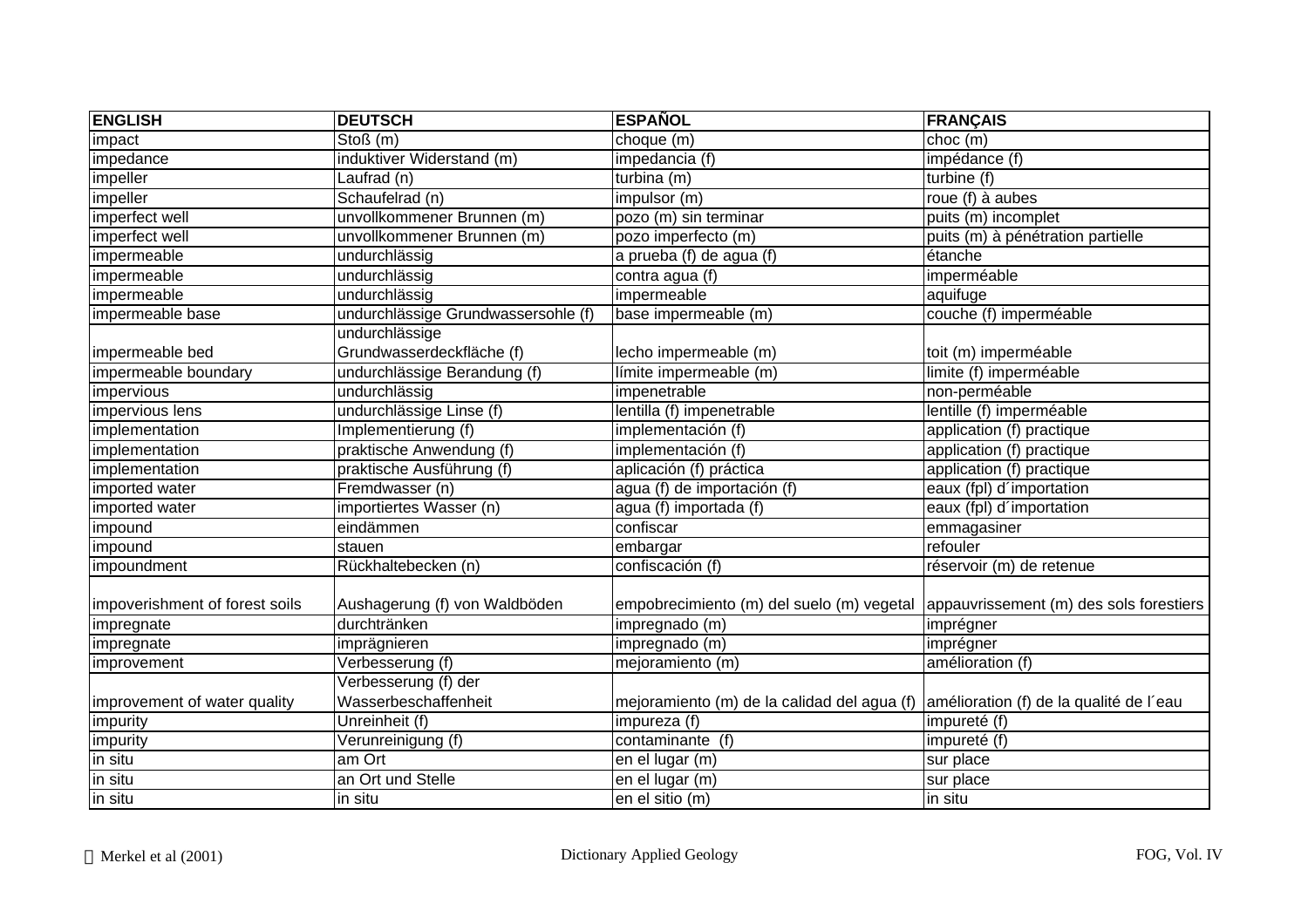| <b>ENGLISH</b>                     | <b>DEUTSCH</b>                   | <b>ESPAÑOL</b>                               | <b>FRANÇAIS</b>                     |
|------------------------------------|----------------------------------|----------------------------------------------|-------------------------------------|
| in situ concrete                   | Ortbeton (m)                     | en un lugar (m) en específico (m)            |                                     |
| inappropriate                      | unsachgemäß                      | inapropiado (m)                              | inapproprié                         |
| incineration point                 | Verbrennungsanlage (f)           | punto (m) de incineración (m)                | installation (f) d'incinération     |
|                                    |                                  |                                              | installation (f) de combustion des  |
| incineration point                 | Verbrennungsanlage (f)           | punto (m) de incineración (m)                | ordures                             |
| incinerator                        | Verbrennungsanlage (f)           | incinerador (m)                              | incinérateur (m)                    |
| incinerator                        | Verbrennungsofen (m)             | quemadero (m)                                | incinérateur (m)                    |
| inclination                        | Inklination                      | inclinación (f)                              |                                     |
| inclinometer                       | Neigungsmesser (m)               | inclinómetro (m)                             | inclinomètre (m)                    |
| inclusions                         | Einschlüsse (mpl)                | inclusiones (m)                              | inclusion (f)                       |
| incoherent material                | loses Material (n)               | material incoherente (m)                     | matériel (m) non-consolidé          |
|                                    | nicht zusammenhängendes Material |                                              |                                     |
| incoherent material                | (n)                              | material ilógico (m)                         | matériel (m) non-consolidé          |
| incoherent material                | rolliges Material (n)            | material (m) incongruente                    | matériel (m) non-consolidé          |
| incompressible                     | inkompressibel                   | incompresible (m)                            | incompressible                      |
| incongruent solution               | inkongruente Lösung (f)          | solución incongruente (f)                    | dissolution (f) incongruente        |
| increase                           | Anstieg (m)                      | aumentar (m)                                 | augmentation (f)                    |
| increase                           | Erhöhung (f)                     | incrementar (m)                              | augmentation (f)                    |
| increase                           | Vermehrung (f)                   | aumentación (f)                              | augmentation (f)                    |
| increment                          | Inkrement (n)                    | alza (f)                                     | incrément (m)                       |
| increment                          | Zuwachs (m)                      | incremento (m)                               | accroissement (m)                   |
| increment                          | Zuwachsrate (f)                  | aumento (m)                                  | accroissement (m)                   |
| incrustation                       | Inkrustation (f)                 | incrustación (f)                             | incrustation                        |
| incrustation                       | Krustenbildung (f)               | depositación (f)                             | incrustation                        |
| incrustation                       | Verkrustung (f)                  | depositación (f)                             | incrustation                        |
| incrustation                       | Wassersteinbildung (f)           | sarro (m)                                    | incrustation                        |
| incubation                         | Inkubation (f)                   | incubación (f)                               | incubation (f)                      |
|                                    | Index (m) der unterirdischen     |                                              |                                     |
| index of subsurface karstification | Verkarstung                      | índice (m) de karstification subterránea (f) | densité (f) d'ouvertures karstiques |
| indicator organisms                | Indikatororganismen (mpl)        | indicador (m) de organismos (m)              | organismes (mpl) indicateurs        |
| indicator organisms                | eitorganismen (mpl)              | indicador (m) de organismos (m)              | organismes (mpl) indicateurs        |
| indicator plant                    | Indikatorpflanze (f)             | indicador (m) de plantas (m)                 | indicateur (m) géobotanique         |
| indirect discharge                 | indirekte Abfälle (mpl)          | descarga (f) indirecta (f)                   | rejets (mpl) indirects              |
| induced activity                   | induzierte Aktivität (f)         | actividad (f) inducida (f)                   | activité (f) induite                |
| induced infiltration               | künstliche Infiltration (f)      | filtración (f) inducida (f)                  | infiltration (f) provoquée          |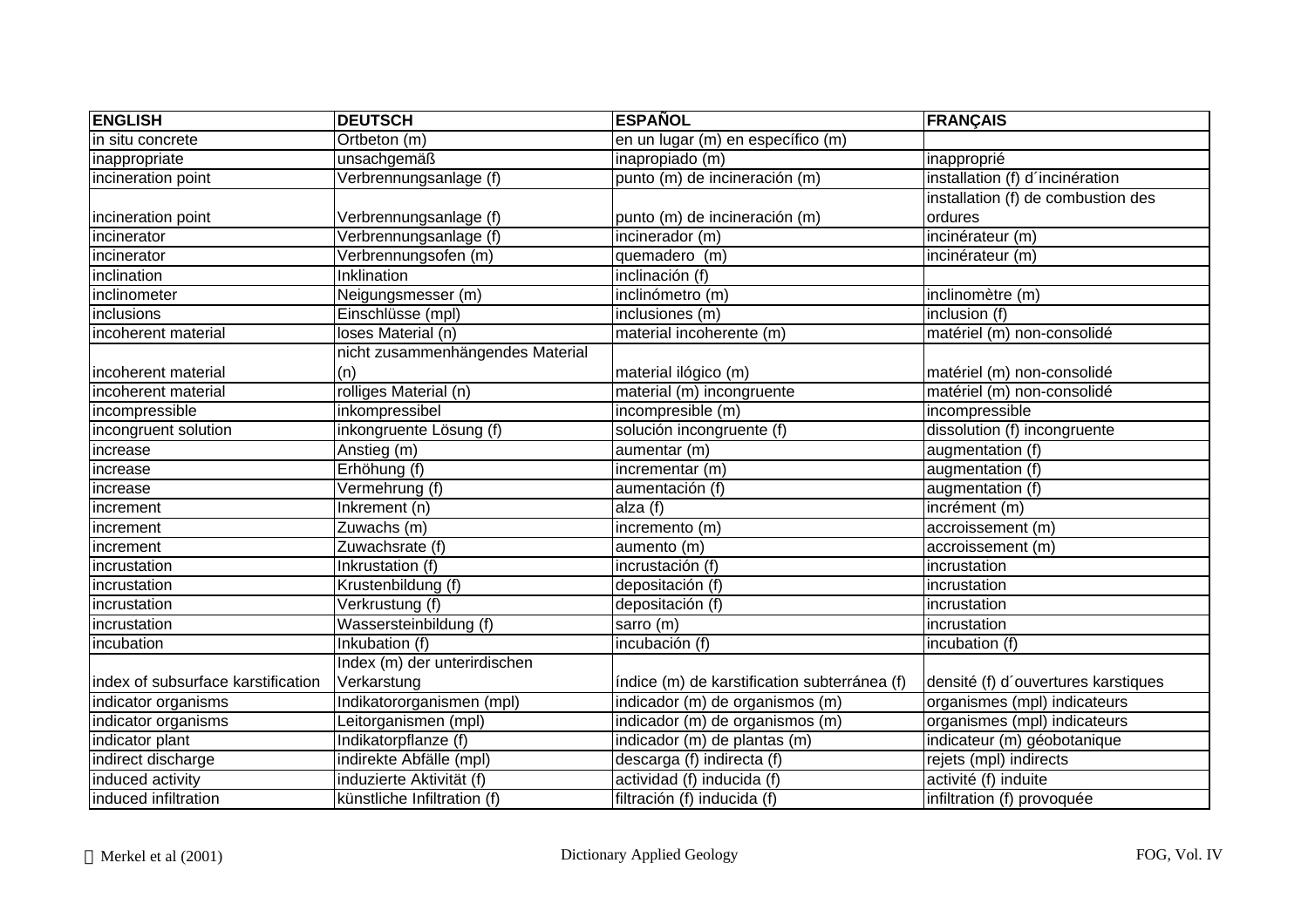| <b>ENGLISH</b>           | <b>DEUTSCH</b>                      | <b>ESPAÑOL</b>                     | <b>FRANÇAIS</b>                         |
|--------------------------|-------------------------------------|------------------------------------|-----------------------------------------|
|                          | induzierte Grundwassernanreicherung |                                    |                                         |
| induced recharge         | (f)                                 | recarga (f) inducida (f)           | alimentation (f) initiée                |
|                          | künstliche Grundwassernanreicherung |                                    |                                         |
| induced recharge         | (†)                                 | alimentación (f) provocada (f)     | alimentation (f) provoquée              |
| induction                | Induktion (f)                       | inducción (m)                      | induction (f)                           |
| induction log            | Induktionslog (n)                   | registro de inducción (m)          | diagraphie (f) par induction            |
| indurated rock           | Festgestein (n)                     | roca (f) endurecida (f)            | roche (f) endurcie                      |
| indurated rock           | verfestigtes Gestein (n)            | roca (f) endurecida (f)            | roche (f) endurcie                      |
| induration               | Konsolidation (f)                   | consolidación (f)                  | consolidation (f)                       |
| induration               | Verfestigung (f)                    | induración (f)                     | induration $(f)$                        |
| industrial diamond       | Industriediamant (m)                | diamante industrial (m)            | diamant (m) industriel                  |
| industrial water         | Brauchwasser (n)                    | agua industrial (f)                | eaux (fpl) d'usage                      |
| industrial water         | Nutzwasser (n)                      | agua de calidad industrial (f)     | eaux (fpl) d'usage                      |
| inertia                  | Trägheit (f)                        | inercia (f)                        | inertie (f)                             |
| infiltrability           | Eindringkapazität (f)               | infiltrabilidad (f)                | capacité (f) d'infiltration             |
| infiltration             | Einsickerung (f)                    | infiltración (f)                   | infiltration (f)                        |
| infiltration             | Infiltration (f)                    | infiltración (f)                   | infiltration (f)                        |
| infiltration             | Versickerung (f)                    | penetración (f)                    | infiltration (f)                        |
| infiltration basin       | Versickerungsbecken (n)             | cuenca (f) de infiltración (f)     | bassin (m) d'épandage                   |
| infiltration capacity    | Einsickerfähigkeit (f)              | capacidad de infiltración (f)      | capacité (f) d'infiltration             |
| infiltration capacity    | Infiltrationskapazität (f)          | capacidad de penetración (f)       | capacité (f) d'infiltration             |
| infiltration coefficient | Infiltrationsindex (m)              | coeficiente de infiltración (f)    | taux (m) d'infiltration                 |
| infiltration ditch       | Einsickerungsgraben (m)             | foso (m) de infiltración (f)       | tranchée (f) filtrante                  |
| infiltration ditch       | Einsickerungsgraben (m)             | zanja (f) de infiltración (f)      | fossé (m) filtrant                      |
| infiltration gallery     | Infiltrationsstrecke (f)            | galería (f) de infiltración (f)    | galerie (f) d'infiltration              |
| infiltration gallery     | Versickerungsstollen (m)            | galería (f) de penetración (f)     | galerie (f) de captage                  |
| infiltration index       | Infiltrationsindex (m)              | indíce (m) de infiltración (m)     | indice (m) d'infiltration               |
| infiltration rate        | Eindringungsrate (f)                | velocidad (f) de infiltración (f)  | capacité (f) d'infiltration             |
| infiltration rate        | Infiltrationsrate (f)               | razón (m) de infiltración (m)      | taux (m) d'infiltration                 |
| infiltration rate        | Infiltrationsspende (f)             | razón (m) de infiltración (m)      | taux (m) d'infiltration                 |
|                          |                                     |                                    | hauteur (f) d'infiltration par unité de |
| infiltration rate        | Sickerrate (f)                      | rapidez (f) de infiltración (f)    | temps                                   |
| infiltration rate        | Sickerrate (f)                      | razón (m) de infiltración (m)      | module (m) spécifique d'infiltration    |
| infiltration rate        | Sickerwasserspende (f)              | proporción (m) de infiltración (m) | module (m) spécifique d'infiltration    |
| infiltration rate        | Sickerwasserspende (f)              | razón (m) de infiltración (m)      | taux (m) d'infiltration                 |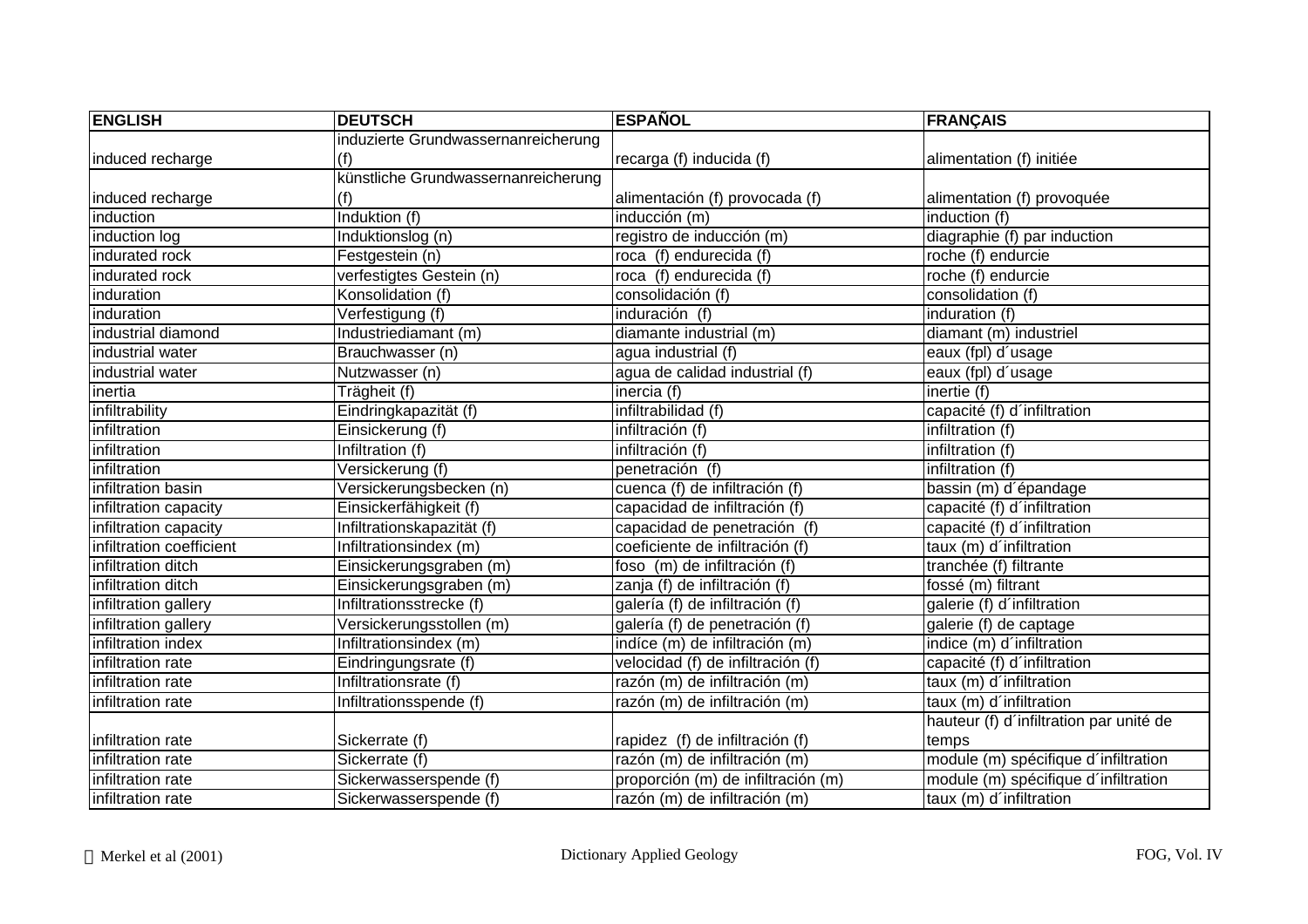| <b>ENGLISH</b>        | <b>DEUTSCH</b>                | <b>ESPAÑOL</b>                  | <b>FRANÇAIS</b>                         |
|-----------------------|-------------------------------|---------------------------------|-----------------------------------------|
|                       |                               |                                 | hauteur (f) d'infiltration par unité de |
| infiltration rate     | Sickerwasserspende (f)        | tasa (f) de infiltración (f)    | temps                                   |
| infiltration test     | Infiltrometerversuch (m)      | ensayo de infiltración (m)      | $\overline{essai(m)}$ par absorption    |
| infiltration test     | Infiltrometerversuch (m)      | prueba de infiltración (f)      | essai (m) de perméabilité du sol        |
| infiltration water    | Sickerwasser (n)              | agua de infiltración (f)        | eaux (fpl) d'infiltration               |
| infiltration well     | Versickerungsbrunnen (m)      | pozo (m) de infiltración        | puits (m) de recharge                   |
| infiltration well     | Versickerungsbrunnen (m)      | pozo de infiltración (m)        | puits (m) d'infiltration                |
| infiltrometer         | Infiltrometer (n)             | infiltrómetro (m)               | infiltromètre (m)                       |
| infiltrometer test    | Infiltrometeruntersuchung (f) | infiltrómetro (m) de prueba (f) | essai (m) d'infiltromètre               |
| inflated              | aufgeblasen                   | inflado (m)                     | gonflé                                  |
| inflow                | Zufluß (m)                    | afluente (m)                    | affluence (f)                           |
| inflow                | Zufluß (m)                    | afluente (m)                    | afflux(m)                               |
| influence             | Beeinflussung (f)             | influencia (f)                  | influence (f)                           |
| influent seepage      | Sickerverlust (m)             | percolación (f) afluente (m)    | pertes (fpl) par infiltration           |
| influent stream       | wasserabgebender Fluß (m)     | corriente (f) de afluente (m)   | rivière (f) alimentant la nappe         |
| infrared spectrometry | Infrarotspektrometrie (f)     | espectrometría infrarroja (f)   | spectrométrie (f) intrarouge            |
| infrastructure        | Infrastruktur (f)             | infraestructura (f)             | infrastructure (f)                      |
| ingestion             | Einnahme (f)                  | ingestión (f)                   | ingestion (f)                           |
| ingress of water      | Wassereinbruch (m)            | admisión (m) de agua (f)        | venue (f) d'eau                         |
| initial abstraction   | Anfangsverluste (mpl)         | abstracción (f) inicial         | pertes (fpl) initiales                  |
| initial conditions    | Anfangsbedingungen (fpl)      | condiciones iniciales (f)       | conditions (fpl) initiales              |
| initial detention     | Anfangsspeicherung (f)        | detención inicial (m)           | rétention (f) initiale                  |
| initial pressure      | Anfangsdruck (m)              | presión inicial (f)             | pression (f) initiale                   |
| inject                | einpressen                    | inyectar (f)                    | injecter                                |
| injection             | Einpressung (f)               | inyección (f)                   | injection (f)                           |
| injection             | Injektion (f)                 | inyección (f)                   | injection (f)                           |
| injection head        | Spülkopf (m)                  | cabeza de inyección (f)         | tête (f) d'injection                    |
| injection piles       | Verpreßpfähle (mpl)           | inyección (f) de pilotes (mpl)  |                                         |
| injection well        | Injektionsbohrung (f)         | pozo de inyección (m)           | puits (m) d'injection                   |
| injection well        | Schluckbohrung (f)            | pozo de recarga (m)             | puits (m) d'injection                   |
| injectivity           | Aufnahmefähigkeit (f)         | inyectividad (f)                | absorptivité (f)                        |
| injectivity           | Schluckfähigkeit (f)          | absortividad (f)                | injectivité (f)                         |
| inland lake           | Binnensee (m)                 | lago (m)                        | lac (m) intérieur                       |
| inland waters         | Binnengewässer (npl)          | aguas (fpl) continentales       | eaux (fpl) continentales                |
| inland waters         | Binnengewässer (npl)          | aguas (fpl) interiores          | eaux (fpl) intérieures                  |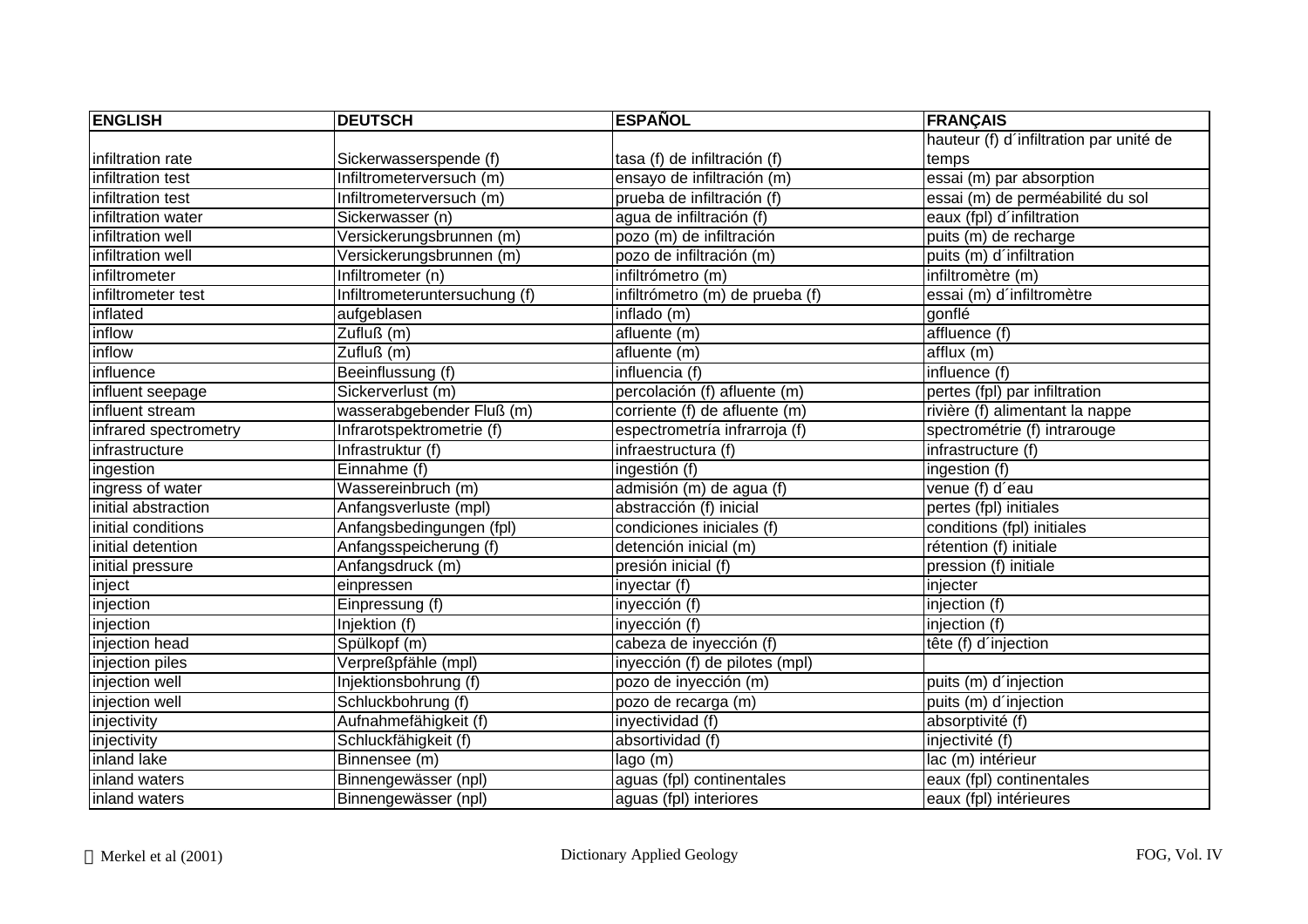| <b>ENGLISH</b>          | <b>DEUTSCH</b>                 | <b>ESPAÑOL</b>                         | <b>FRANÇAIS</b>             |
|-------------------------|--------------------------------|----------------------------------------|-----------------------------|
| inlet chamber           | Saugraum (m)                   | cámara interna (f)                     | chambre (f) d'aspiration    |
| inlet opening           | Einflußöffnung (f)             | abertura de entrada (f)                | orifice (f) d'adduction     |
| inlet opening           | Einlauföffnung (f)             | orificio (m) de entrada (f)            | orifice (f) d'adduction     |
| inodorous               | geruchlos                      | inodoro (m)                            | inodore                     |
| inoffensive             | ungefährlich                   | inofensivo (m)                         | inoffensif                  |
| inorganic               | anorganisch                    | inorgánico (m)                         | inorganique                 |
| in-pit bores            | Bohrungen (fpl) in einer Grube |                                        |                             |
| input                   | Eingabe (f)                    | entrada                                | données (fpl) de départ     |
| insecticide             | Insektenbekämpfungsmittel (n)  | insecticida (f)                        | inseciticide (m)            |
| insecticide             | Insektizid (n)                 | veneno (m) contra insectos (m)         | inseciticide (m)            |
| inselberg               | Inselberg (m)                  | cerro (m)                              |                             |
| Inselberg karst         | Kegelkarst (m)                 | Karst de cerro (m)                     | karst (m) à pitons          |
| inside coating          | Futter (n)                     | cubierta interior (f)                  | revêtement (m) intérieur    |
| inside coating          | Innenauskleidung (f)           | recubrimiento interior (m)             | revêtement (m) intérieur    |
| inside diameter         | Innendruchmesser (m)           | diámetro interno (m)                   | diamètre (m) intérieur      |
| inside diameter         | lichte Weite (f)               | diámetro interior (m)                  | diamètre (m) intérieur      |
| insolation              | Insolation (f)                 | insolación (f)                         | insolation (f)              |
| insolation              | Sonnenbestrahlung (f)          | insolación (f)                         | insolation (f)              |
| insoluble               | unlöslich                      | insoluble (m)                          | insoluble                   |
| instability phenomenon  | Instabilitätserscheinung (f)   | fenómeno (m) de inestabilidad (m)      | phénomène (m) d'instabilité |
| instantaneous injection | impulsartige Injektion (f)     | inyección (f) instantánea (f)          | impulsion (f)               |
| instantaneous injection | impulsartige Injektion (f)     | inyección (f) repentina (f)            | injection (f) instantanée   |
| instantaneous injection | impulsartige Injektion (f)     | inyección (f) súbita (f)               | injection (f) instantanée   |
|                         | Fluß (m) ohne Anschluß ans     |                                        |                             |
| insulated stream        | Grundwasser                    | chorro (m) aislado (m)                 | rivière (f) isolée          |
|                         | Fluß (m) ohne Anschluß ans     |                                        |                             |
| insulated stream        | Grundwasser                    | flujo (m) aislado (m)                  | cours (m) d'eau indépendant |
|                         | Fluß (m) ohne Anschluß ans     |                                        |                             |
| insulated stream        | Grundwasser                    | flujo (m) de corriente (f) aislada (m) | cours (m) d'eau indépendant |
| insulating material     | Dämmstoff (m)                  | material (m) aislante (m)              |                             |
| insulating sleeve       | Isolierhülle (f)               | manga (m) aislante (f)                 | gaine (f) isolante          |
| insulating sleeve       | Schutzhülle (f)                | manga (f) de aislamiento (f)           | gaine (f) isolante          |
| intake                  | Einlaß $(m)$                   | toma (f) de corriente (f)              | prise (f) d'eau             |
| intake                  | Wassereinlaß (m)               | entrada (f) de corriente (f)           | prise (f) d'eau             |
| intake area             | Einzugsgebiet (n)              | área (f) de tomacorriente (f)          | surface (f) d'alimentation  |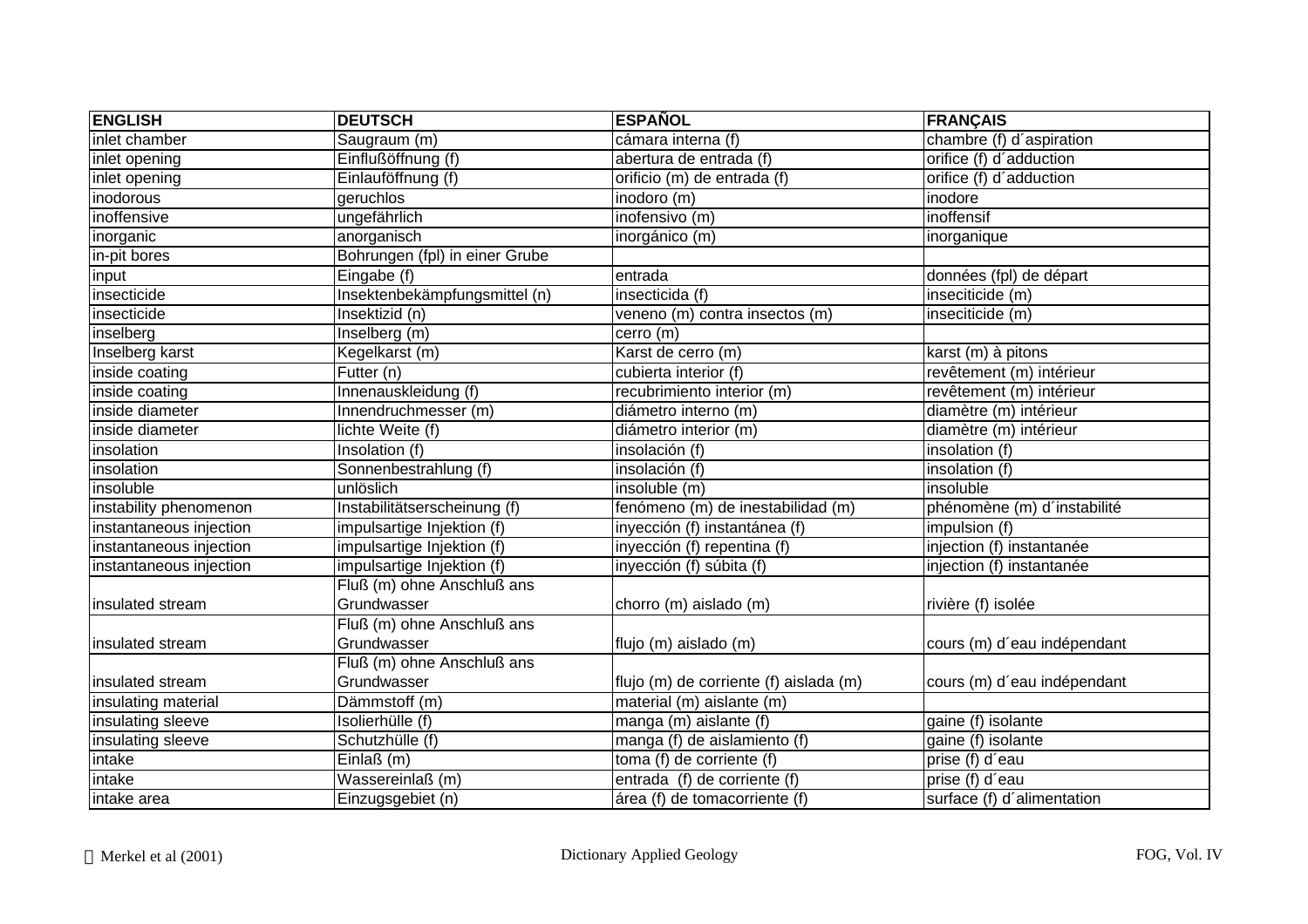| <b>ENGLISH</b>          | <b>DEUTSCH</b>                     | <b>ESPAÑOL</b>                  | <b>FRANÇAIS</b>                     |
|-------------------------|------------------------------------|---------------------------------|-------------------------------------|
| integrated circuit      | integrierte Schaltung (f)          | circuito (m) integrado (m)      | circuit (m) intégré                 |
| integrating circuit     | Integratorschaltung (f)            | circuito (m) de integración (m) | circuit (m) intégrant               |
| interaction             | Interaktion (f)                    | interacción (m)                 | interaction (f)                     |
| interaction             | Wechselbeziehung (f)               | contacto (m)                    | interaction (f)                     |
| interactive             | interaktiv                         | interactivo (m)                 | interactif                          |
| interactive             | wechselseitig                      | interactivo (m)                 | interactif                          |
| interaquifer flow       | Zwischenfluß (m)                   | flujo (m) entre acuíferos (m)   | exutoire (m) souterrain             |
| interaquifer leakage    | Grundwasserübertritt (m)           | fuga (f) entre acuíferos (m)    | drainanc (f) inter-aquifère         |
| interbedded             | mit Schichteinschaltungen versehen | intercalado (m)                 | intercalé                           |
| interbedded             | wechsellagernd                     | intercalado (m)                 | intercalé                           |
| intercalated bed        | Zwischenmittel (n)                 | lecho (m) intercalado (m)       | couche (f) intercalaire             |
| intercalated bed        | Zwischenmittel (n)                 | lecho (m) intercalado (m)       | couche (f) intercalée               |
| intercept               | Schnittpunkt (m)                   | interceptar (f)                 | point (m) d'interception            |
| intercept               | Schnittpunkt (m)                   | intercepto (m)                  | intercepte (m)                      |
| intercept               | Schnittpunkt (m)                   | intersectar (f)                 | point (m) d'intersection            |
| intercepting furrow     | Abfanggraben (m)                   | surco (m) interceptor (m)       | rigole (f) d'absorption             |
| interception            | Interzeption (f)                   | intersección (f)                | interception (f)                    |
| interception loss       | Interzeptionsverlust (m)           | pérdida (f) de intersección (m) | perte (f) d'interception            |
| interceptour well field | Vorfeldentwässerung (f)            |                                 |                                     |
| interconnected wells    | Brunnengalerie (f)                 | pozos (m) interconectados (m)   | puits (m) interconnectés            |
| interdependency         | wechselseitige Abhängigkeit (f)    |                                 |                                     |
| interdigitation         | fingerförmiges Eingreifen (n)      | interdigitalización (f)         | interdigitation (f)                 |
| interdigitation         | Verzahnung (f)                     | interdigitación (f)             | interdigitation (f)                 |
| interface               | Berührungsfläche (f)               | interfase (f)                   | interface (f)                       |
| interface               | Grenzfläche (f)                    | zona (f) de contacto (m)        | interface (f)                       |
| interface               | Interface (n)                      | interconexión (f)               | interface $(f)$                     |
| interface               | Trennfläche (f)                    | interfaz (f)                    | interface (f)                       |
| interfacial tension     | Grenzflächenspannung (f)           | tensión (m) de interfase (f)    | tension (f) interfacial             |
| interference            | Beeinflussung (f)                  | interferencia (f)               | interférence (f)                    |
|                         |                                    |                                 | écoulement (m) hypodermique latéral |
| interflow               | hypodermischer Abfluß (m)          | interflujo (m)                  | dans le sol                         |
|                         |                                    |                                 | écoulement (m) hypodermique latéral |
| interflow               | Interflow (m)                      | interflujo (m)                  | dans le sol                         |
|                         |                                    |                                 | écoulement (m) hypodermique latéral |
| linterflow              | Zwischenabfluß (m)                 | interflujo (m)                  | dans le sol                         |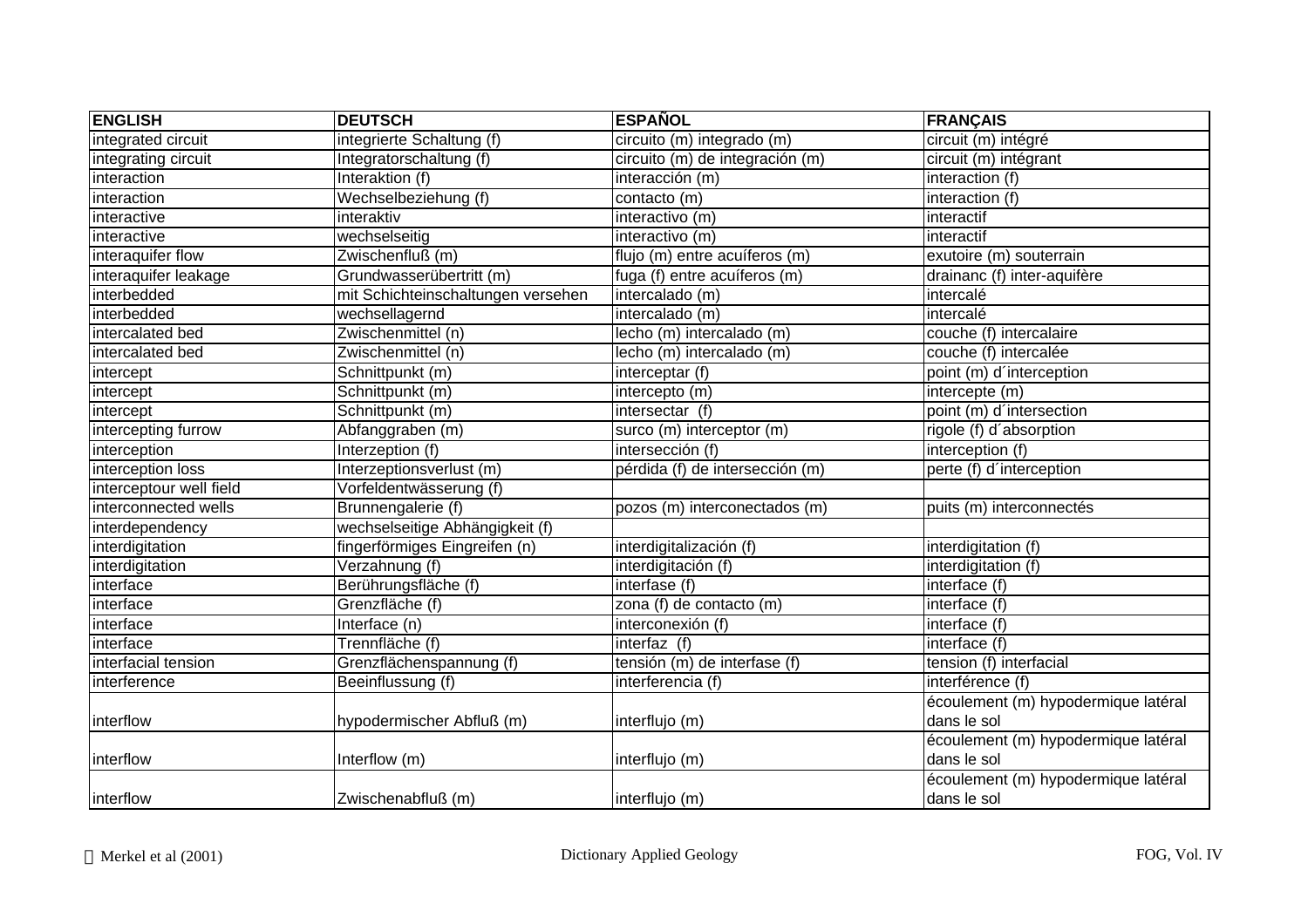| <b>ENGLISH</b>         | <b>DEUTSCH</b>                     | <b>ESPAÑOL</b>                         | <b>FRANÇAIS</b>                    |
|------------------------|------------------------------------|----------------------------------------|------------------------------------|
| intergranular porosity | Zwischenkornporosität (f)          | porosidad intergranular (f)            | porosité (f) intergranulaire       |
| intergranulat stress   | Zwischenkornspannung (f)           | esfuerzo intergranular (m)             | tension (f) intergranulaire        |
| intermediate           | intermediär                        | intermedio (m)                         |                                    |
| intermediate belt      | Übergangszone (f)                  | cinturón intermedio (m)                | zone (f) de transition             |
| intermediate belt      | Übergangszone (f)                  | zona (f) intermedia (f)                | zone (f) intermédiaire             |
| intermittent spring    | intermittierende Quelle (f)        | resorte intermitente (m)               | source (f) intermittente           |
| intermittent stream    | intermittierender Fluß (m)         | flujo intermitente (m)                 | fleuve (m) intermittent            |
| intermittent stream    | periodisch fließender Fluß (m)     | flujo continuo (m)                     | fleuve (m) intermittent            |
| intermontane basin     | Zwischengebirgsbecken (n)          | cuenca (f) entremontes (mpl)           | bassin (m) d'entremont             |
| internal drainage      | interner Abfluß (m)                | drene interno (m)                      | drainage (m) endoréique            |
| interpretative map     | interpretierende Karte (f)         | carta (f) interpretativa (f)           | carte (f) d'interprétation         |
| interpretative map     | interpretierende Karte (f)         | mapa (m) interpretativo (m)            | carte (f) d'interprétation         |
| interrupted stream     | Flußschwinde (f)                   | flujo interrumpido (m)                 | rivière (f) interrompue            |
| interstice             | Porenraum (m)                      | intersticio (m)                        | espace (m) interstititel           |
| interstice             | Zwischenraum (m)                   | espacio (m) intersticial               | espace (m) interstititel           |
| interstitial ice       | Poreneis (n)                       | hielo intersticial (m)                 | glace (f) interstitielle           |
| interstitial porosity  | Gesteinsporosität (f)              | porosidad (f) entre intersticios (mpl) | porosité (f) matricielle           |
| interstitial porosity  | Zwickelporosität (f)               | porosidad intersticial (f)             | porosité (f) interstice            |
| interstitial velocity  | Porenfließgeschwindigkeit (f)      | velocidad (f) entre intersticios (mpl) | vitesse (f) intergranulaire        |
| interstitial velocity  | Porenfließgeschwindigkeit (f)      | velocidad (f) intergranular            | vitesse (f) réelle                 |
| interstitial velocity  | Porenfließgeschwindigkeit (f)      | velocidad intersticial (f)             | vitesse (f) de pore                |
| interstitial water     | Porenwinkelwasser (n)              | agua (f) intersticial (f)              | eau (f) angulaire                  |
| interstitial water     | Zwickelwasser (n)                  | agua (f) cuñeiforme                    | eau (f) cunéiforme                 |
| interstorm hiatus      | niederschlagsfreies Intervall (n)  | intervalo (m) sin precipitación (f)    | intervalle (f) sans precipitation  |
| intractable            | undurchführbar                     | intratable                             | inabordable                        |
|                        |                                    | agua (f) de zona permanentemente       |                                    |
| intrapermafrost water  | Wasser (n) im Permaforstbereich    | congelada (f)                          | eau (f) dans la zone du pergélisol |
| intrinsic permeability | intrinsische Durchlässigkeit (f)   | permeabilidad (f) intrínseca (f)       | perméabilité (f) géométrique       |
| intrinsic permeability | intrinsische Porosität (f)         | permeabilidad (f) esencial             | perméabilité (f) intrinsèque       |
| intrusion              | Eindringen (m)                     | intrusión (f)                          | intrusion (f)                      |
| intrusion              | Intrusion (f)                      | intrusión (f)                          | intrusion (f)                      |
| intrusive rock         | Intrusivgestein (n)                | roca intrusiva (f)                     | roche (f) intrusive                |
| intumescence           | Anschwellen (n) des Wasserspiegels | intumescencia (f)                      | montée (f) du niveau d'eau         |
| intumescence           | Anschwellung (f)                   | intumescencia (f)                      | montée (f) du niveau d'eau         |
| inundation             | Überschwemmung (f)                 | inundación (f)                         | inondation (f)                     |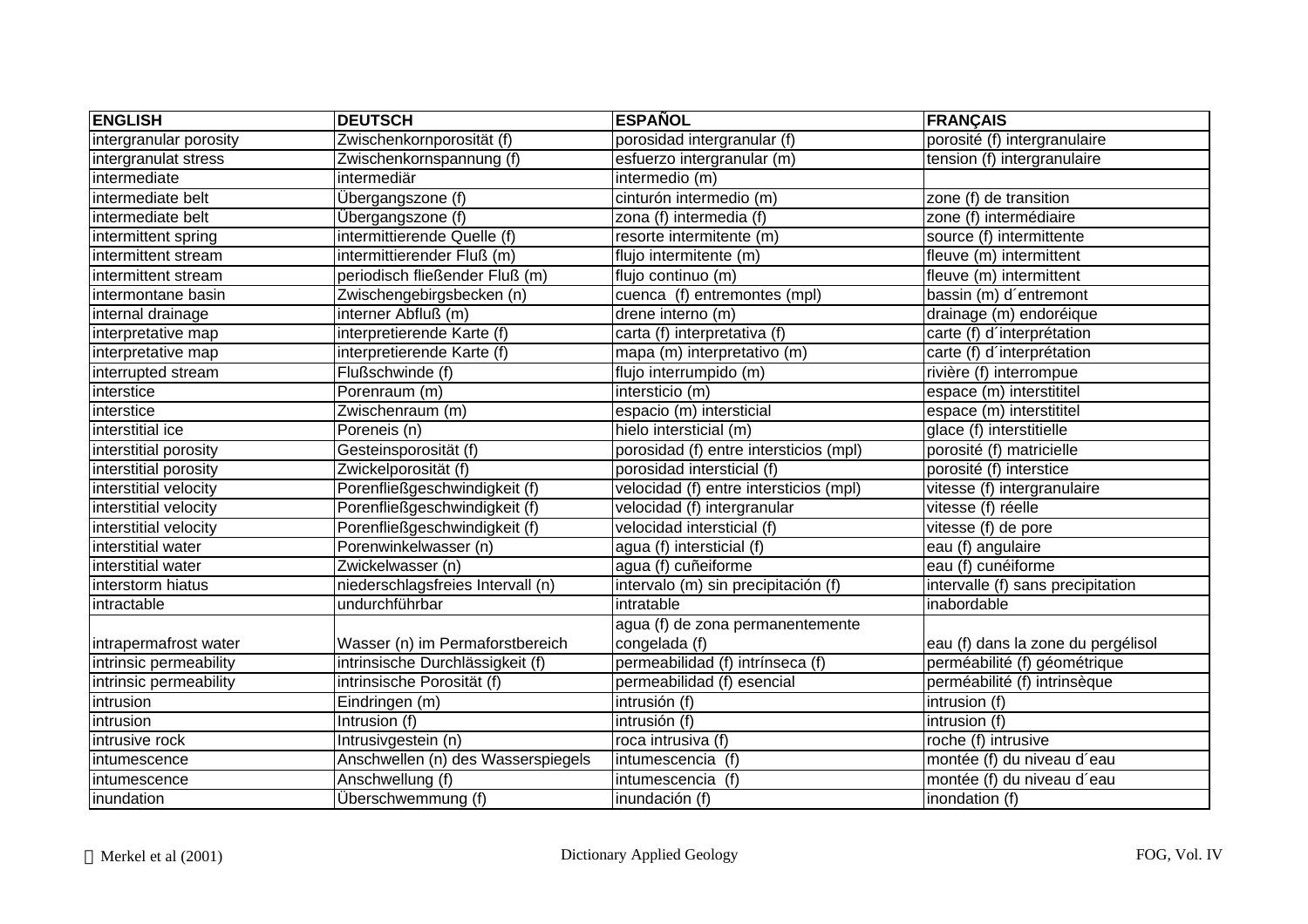| <b>ENGLISH</b>          | <b>DEUTSCH</b>                 | <b>ESPAÑOL</b>                               | <b>FRANÇAIS</b>                 |
|-------------------------|--------------------------------|----------------------------------------------|---------------------------------|
| invade                  | eindringen                     | invadir (f)                                  | envahir                         |
| invaded zone            | geflutete Zone (f)             | zona invadida (f)                            | zone (f) envahie                |
| invasion                | Eindringen (n)                 | invasión (f)                                 | invasion (f)                    |
| invasion depth          | Eindringungstiefe (f)          | profundidad (f) de invasión (f)              | profondeur (f) envahie          |
| inversion               | Inversion (f)                  | inversión (f)                                | inversion (f)                   |
| inversion               | Temperaturumkehr (f)           | inversión (f)                                | inversion (f)                   |
| invert                  | Bodenplatte (f)                | invertir (f)                                 | radier (m)                      |
| invert                  | Kanalsohle (f)                 | invertido (m)                                | radier $(m)$                    |
| invert                  | Sohle (f)                      | inverso (m)                                  | radier (m)                      |
| inverted capacity       | Schluckfähigkeit (f)           | capacidad (f) invertida (f)                  | capacité (f) d'absorption       |
| inverted well           | Senkbrunnen (m)                | pozo (m) invertido (m)                       | puits (m) de recharge           |
| investigation           | Untersuchung (f)               | investigación (f)                            | examen (m)                      |
| iodide                  | Jodid (n)                      |                                              |                                 |
| iodine                  | Jod (n)                        | Yodo (m)                                     | iode (m)                        |
| ion                     | lon (n)                        | ión (m)                                      |                                 |
| ion actitvity           | Ionenaktivität (f)             | actividad (f) del ión (m)                    | activité (f) ionique            |
| ion actitvity product   | lonenaktivitätsprodukt (n)     | producto (m) de la actividad (f) del ión (m) | produit (m) d'actitvité ionique |
| ion exchange            | Ionenaustausch (m)             | intercambio (m) del ión (m)                  | échange (f) d'ion               |
| ion exchanger           | Ionenaustauscher (m)           | intercambiador (m) de ión (m)                |                                 |
| ion filtration          | Ionenfiltration (f)            | filtración (f) del ión (m)                   | filtration (f) d'ions           |
| ion mobility            | Ionenmobilität (f)             | movilidad (f) del ión (m)                    | mobilité (f) des ions           |
| ion selective electrode | ionenselektive Elektrode (f)   | electrodo (m) de ión (m) selectivo (m)       | électrode (f) sélective         |
| ion selective electrode | ionenspezifische Elektrode (f) | electrodo (m) de ión (m) específico (m)      | électrode (f) spécifique        |
| ionic strength          | lonenstärke (f)                | resistencia iónica (f)                       | force (f) ionique               |
| ionization              | Ionisierung (f)                | ionización (f)                               | ionisation (f)                  |
| ionize                  | ionisieren                     | ionizar (f)                                  |                                 |
| iridium                 | Iridium (n)                    | iridio (m)                                   |                                 |
| iron                    | Eisen (n)                      | fierro (m)                                   | fer $(m)$                       |
| iron                    | Eisen (n)                      | hierro (m)                                   | fer $(m)$                       |
| iron bacteria           | Ferrobakterien (npl)           | bacteria (f) de fierro (f)                   | bactéries (fpl) ferrugineuses   |
| iron clogging           | Verockerung (f)                | taponamiento (m) de fierro (m)               | incrustation (f) ferrique       |
| iron removal            | Eisenentfernung (f)            | eliminación (f) del fierro (m)               | déferrisation (f)               |
| ironstone crust         | Lateritkruste (f)              | corteza (f) de piedra ferrosa (f)            | croûte (f) ferrugineuse         |
| ironstone crust         | Lateritpanzer (m)              | corteza (f) de mineral (m) de hierro (f)     | cuirasse (f) ferralitique       |
| ironstone crust         | Sesquioxidpanzer (m)           | mineral (m) de hierro (f)                    | pétroplinthite (f)              |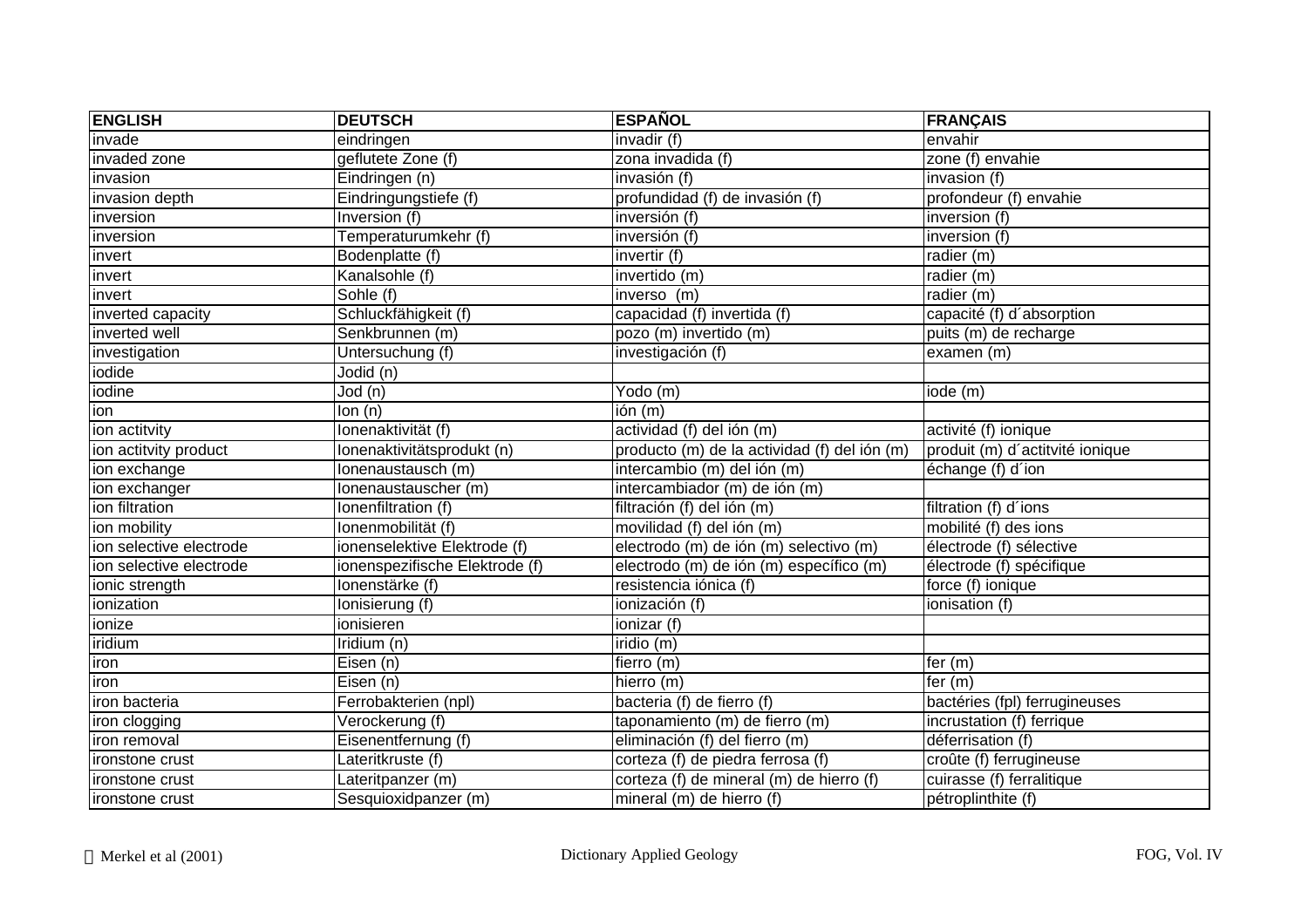| <b>ENGLISH</b>          | <b>DEUTSCH</b>                   | <b>ESPAÑOL</b>              | <b>FRANÇAIS</b>                  |
|-------------------------|----------------------------------|-----------------------------|----------------------------------|
| irradiance              | Strahlung (f)                    | irradiación (f)             | rayonnement (f)                  |
| irradiance              | Strahlung (f)                    | radiación (f)               | radiation $(f)$                  |
| irreducible saturation  | nicht reduzierbare Sättigung (f) | saturación (f) irreductible | saturation (f) irréductible      |
| irregularity            | Unregelmäßigkeit (f)             | irregularidad (f)           | irrégularité (f)                 |
| irrigate                | bewässern                        | irrigar (f)                 | arroser                          |
| irrigate                | bewässern                        | regar(f)                    | <i>irriguer</i>                  |
| irrigation              | Berieselung (f)                  | irrigación (f)              | irrigation (f)                   |
| irrigation              | Bewässerung (f)                  | riego (m)                   | irrigation (f)                   |
| irrigation equipment    | Bewässerungsbedarf (m)           | necesidad (f) de riego (f)  | demande (f) en eau d'irrigation  |
| irrigation pump         | Bewässerungspumpe (f)            | bomba (f) de riego (m)      | pompe (f) d'irrigation           |
| irrigation water        | Bewässerungswasser (n)           | agua de riego (f)           | eau (f) d'arrosage               |
| irrotational flow       | wirbelfreie Strömung (f)         | flujo (m) irrotacional      | écoulement (m) irrotationnel     |
| irrotational flow       | wirbelfreier Fluß (m)            | flujo (m) irrotacional      | écoulement (m) irrotationnel     |
| island                  | Insel $(f)$                      | isla(f)                     | île (f)                          |
| isobath                 | Isobathe (f)                     | isóbato (m)                 | isobathe (f)                     |
| isobath                 | Tiefenlinie (f)                  | isóbato (m)                 | isobathe (f)                     |
| isochrone               | Isochrone (f)                    | isócrona (f)                | isochrone (f)                    |
| isochrone               | Linie (f) gleicher Zuströmdauer  | isócrono (m)                | isochrone (f)                    |
| isochrone               | Zeitgleiche (f)                  | isócrona (f)                | isochrone (f)                    |
| isocon                  | Konzentrationsgleiche (f)        | isócono (m)                 | courbe (f) d'égale concentration |
| isocon                  | Konzentrationsgleiche (f)        | isócono (m)                 | isochone (f)                     |
| isohyet                 | Isohyete (f)                     | isohieta (f)                | courbe (f) isohyète              |
| isohyet                 | Regengleiche (f)                 | isohieta (f)                | ligne (f) ioshyète               |
| isohypse                | Höhengleiche (f)                 | isohipsa (f)                | isohypse (f)                     |
| isohypse                | Isohypse (f)                     | isohipsa (f)                | isohypse (f)                     |
| isolated porosity       | isolierte Porosität (f)          | porosidad (f) aislada (f)   | porosité (f) close               |
| isolated porosity       | isolierte Porosität (f)          | porosidad (f) separada (f)  | porosité (f) vacuolaire          |
| isoline                 | Gleiche (f)                      | isolínea (f)                | ligne (f) à valeurs égales       |
| isomorphic substitution | Isomorphsubstitution (f)         | substitución isomórfica (f) | substitution (f) isomorphe       |
| isopach                 | Isopache (f)                     | isopaca (f)                 | isopaque (f)                     |
| isopach                 | Mächtigkeitslinie (f)            | isopaca (f)                 | isopaque (f)                     |
| isopiestic line         | Grundwassergleiche (f)           | línea (f) isopiécica (f)    | hydro-isohypse (f)               |
| isopiestic line         | Grundwassergleiche (f)           | línea (f) isopiécica (f)    | iospièze (f)                     |
| isopleth                | Gleiche (f)                      | isopletha (f)               | isoplèthe (f)                    |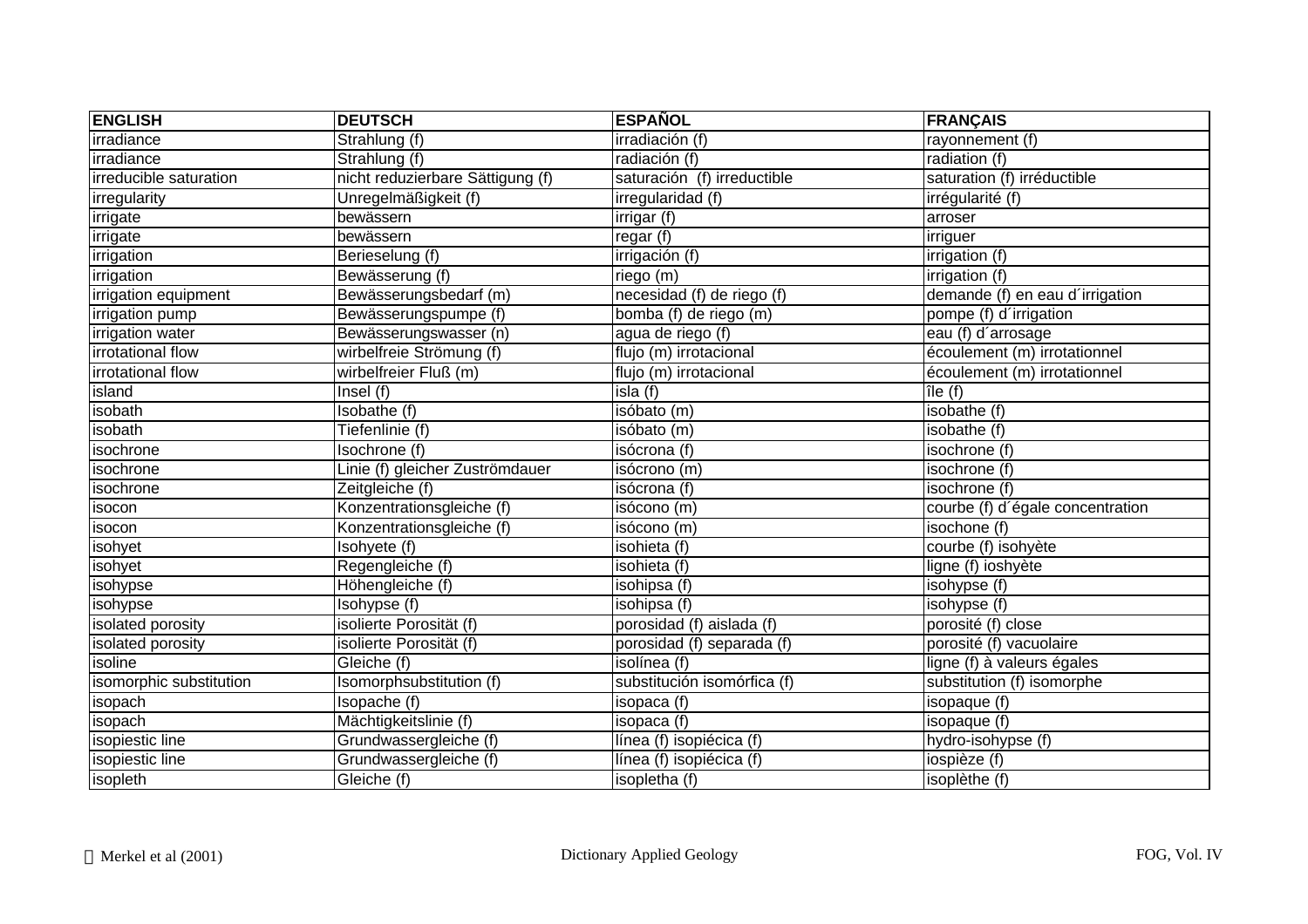| <b>ENGLISH</b>     | <b>DEUTSCH</b>                                                     | <b>ESPAÑOL</b>                             | <b>FRANÇAIS</b>                 |
|--------------------|--------------------------------------------------------------------|--------------------------------------------|---------------------------------|
|                    |                                                                    |                                            |                                 |
| isopotal line      | Linie (f) gleicher Eindringungskapazität   línea (f) isopletha (f) |                                            | ligne (f) isopotale             |
| isotherm           | Isotherme (f)                                                      | isoterma (f)                               | isotherme (f)                   |
| isotherm           | Temperaturgleiche (f)                                              | isoterma (f)                               | isotherme (f)                   |
| isotope            | Isotop (n)                                                         | isótopo (m)                                | isotope (m)                     |
| isotopic pattern   | isotopisches Muster                                                |                                            |                                 |
| isotropic          | isotropisch                                                        | isotrópico (m)                             | isotropique                     |
| isthmus            | Landenge (f)                                                       | istmo (m)                                  | isthme (m)                      |
| iterative          | iterativ                                                           | iterativo (m)                              | itérativment                    |
| iterative          | schrittweise                                                       | repetitivo (m)                             | par itérations                  |
| jack               | Hebevorrichtung (f)                                                | receptáculo (m)                            | $cric$ (m)                      |
| jack               | Stecker (m)                                                        | chaqueta (f)                               | connecteur male (m)             |
| jack               | Stecker (m)                                                        | gato (m)                                   | jack (m)                        |
| jack               | Winde (f)                                                          | crique (m)                                 | cric (m)                        |
| jade               | Jade (f)                                                           | jade (m)                                   |                                 |
| jasper             | Jaspis (m)                                                         | jaspe (m)                                  |                                 |
| jaw crusher        | Backenbrecher (m)                                                  | trituradora (f) de mandíbulas (f)          | broyeur (m) à mâchoires         |
| jet                | Düse (f)                                                           | surtidor (m)                               | jet (m)                         |
| jet                | Pechkohle (f)                                                      | chorro $(m)$                               | jais (m)                        |
| jet                | Strahl (m)                                                         | $\overline{chiflón}$ (m)                   | jet (m)                         |
| jet bit            | Düsenmeißel (m)                                                    | barrena (f) de chorro (m)                  | outil (m) à jet                 |
| jet fuel           | Düsenbrennstoff (m)                                                | Combustible (m) a chorro (m)               | carburéacteur (m)               |
| jet fuel           | Düsenkraftstoff (m)                                                | Combustible (m) por reacción (f)           | carburéacteur (m)               |
| jet pump           | Düsenstrahlpumpe (f)                                               | bomba (f) de chorro (m)                    | pompe (f) à jet                 |
|                    |                                                                    | pozo (m) limpiado (m) con chorros (mpl) de |                                 |
| jetted well        | Spülbohrung (f)                                                    | agua (f)                                   | puits (m) creusé par jets d'eau |
| joint              | Kluft (f)                                                          | abismo (m)                                 | crevasse (f)                    |
| joint              | Kluft (f)                                                          | empalme (m)                                | diaclase (f)                    |
| joint              | Kluft (f)                                                          | unión (f)                                  | joint (m)                       |
| joint              | Verbindung (f)                                                     | junta (f)                                  | joint (m)                       |
| joint filling      | Kluftfüllung (f)                                                   | relleno (m) de junta (f)                   | remplissage (m) de diaclase     |
| joint filling      | Kluftfüllung (f)                                                   | relleno (m) de junta (f)                   | remplissage (m) de joint        |
| joint plane        | Kluftfläche (f)                                                    | plano (m) de unión (f)                     | plan (m) de diaclase            |
| jointed            | zerklüftet                                                         | $\overline{\text{undo}}$ (m)               | fissuré                         |
| junction potential | Berührungspotential (n)                                            | potencial (m) de unión (f)                 | potentiel (m) de jonction       |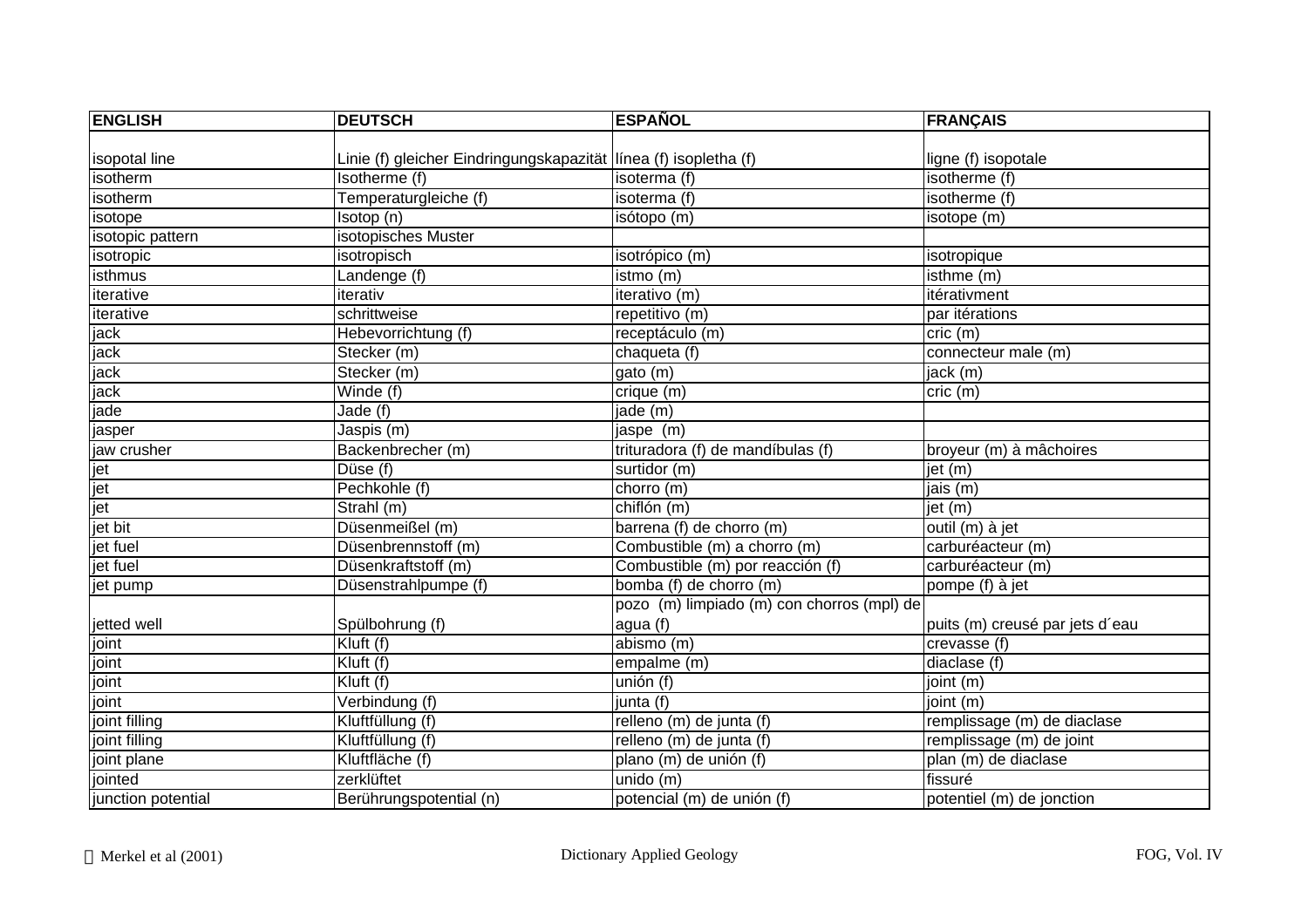| <b>ENGLISH</b>      | <b>DEUTSCH</b>                  | <b>ESPAÑOL</b>                                               | <b>FRANÇAIS</b>                     |
|---------------------|---------------------------------|--------------------------------------------------------------|-------------------------------------|
| Jurassic            | Jura (n)                        | Jurásico (m)                                                 | Jurassique (m)                      |
| juvenile water      | juveniles Wasser (n)            | agua juvenil (f)                                             | eaux (fpl) juvéniles                |
| kaolin              | Kaolin (m)                      | caolín (m)                                                   | kaolin (m)                          |
| kaolinite           | Kaolinit (m)                    | caolinita (f)                                                | kaolinite (m)                       |
| karst               | Karst (m)                       | carst (m)                                                    | karst (m)                           |
| karst conduit       | Wasserwegsamkeit (f) im Karst   | conducto (m) carst (m)                                       | conduit (m) karstique               |
| karst deposit       | Karstsediment (n)               | depósito (m) carst (m)                                       | remplissage (m) karstique           |
| karst depression    | Karstwanne (f)                  | depresión (f) carst (f)                                      | dépression (f) karstique            |
| karst features      | Karstformen (fpl)               | características (fpl) carst (f)                              | forme (f) karstique                 |
| karst hydrogeology  | Karsthydrogeologie (f)          | hidrogeología (f) del karst                                  | hydrogéologie (f) karstique         |
| karst index         | Verkarstungsindex (m)           | índice (m) de karst                                          | densité (f) d'ouvertures karstiques |
| karst lake          | Höhlensee (m)                   | lago (m) karst                                               | lac (m) karstique                   |
| karst lake          | Karstsee (m)                    | laguna (f) karst                                             | lac (m) souterrain                  |
| karst region        | Karstgebiet (n)                 | región (f) karst                                             | région (m) karstique                |
| karst sediment      | Karstsediment (n)               | sedimento (m) karst                                          | remplissage (m) karstique           |
| karst spring        | Karst Quelle (f)                |                                                              |                                     |
| karst water table   | Karstwasserspiegel (m)          | espejo (m) de agua (f) karst                                 | nappe (f) karstique                 |
| karstic aquifer     | Karstaquifer (m)                | acuífero (m) karst                                           | aquifère (m) karstique              |
| karstic depression  | Karstdepression (f)             | depresión (f) karst                                          | dépression (f) karstique            |
| karstifiable        | verkarstungsfähig               | karstifiable                                                 | karstifiable                        |
| kelley              | Mitnehmerstange (f)             | tige (f) carrée                                              | tige (f) carrée                     |
| keratophyre         | Keratophyr (m)                  | kératophyre (m)                                              | kératophyre (m)                     |
| kerosene            | Kerosin (n)                     | queroseno (m)                                                | kérosène (m)                        |
| kerosene            | Kerosin (n)                     | queroseno (m)                                                | pétrole (m) lampant                 |
| ketone              | Keton (m)                       | acetona (f)                                                  | cétone (f)                          |
| kieserite           | Kieserit $(m)$                  | kieserita (f)                                                | kiesérite (f)                       |
| kinematic porosity  | durchflußwirksame Porosität (f) | porosidad (f) cinemática (f)                                 | porosité (f) cinématique            |
| kinematic porosity  | effektive Porosität (f)         | porosidad (f) cinemática (f)                                 | porosité (f) cinématique            |
| kinematic viscosity | kinematische Viskosität (f)     | viscosidad (f) cinemática (f)                                | viscosité (f) cinématique           |
| Kjeldahl nitrogen   | Kjeldahl-Stickstoff (m)         | nitrógeno Kjeldhal (m)                                       | nitrogène (m) Kjeldahl              |
| Klinkenberg effect  | Klinkenbergeffekt (m)           | efecto (m) Klinkenberg                                       | effet (m) Klinkenberg               |
| knobstone           | Knöpfchensinter (m)             | perilla (f) de piedra (f)                                    | choux-fleurs (mpl)                  |
|                     |                                 |                                                              |                                     |
| kriging             | Kriging (n)                     | cálculo (m) de reservas (fpl) minerales (fpl)   krigeage (m) |                                     |
| labelling           | Markierung (f)                  | etiquetado (f)                                               | marquage (m)                        |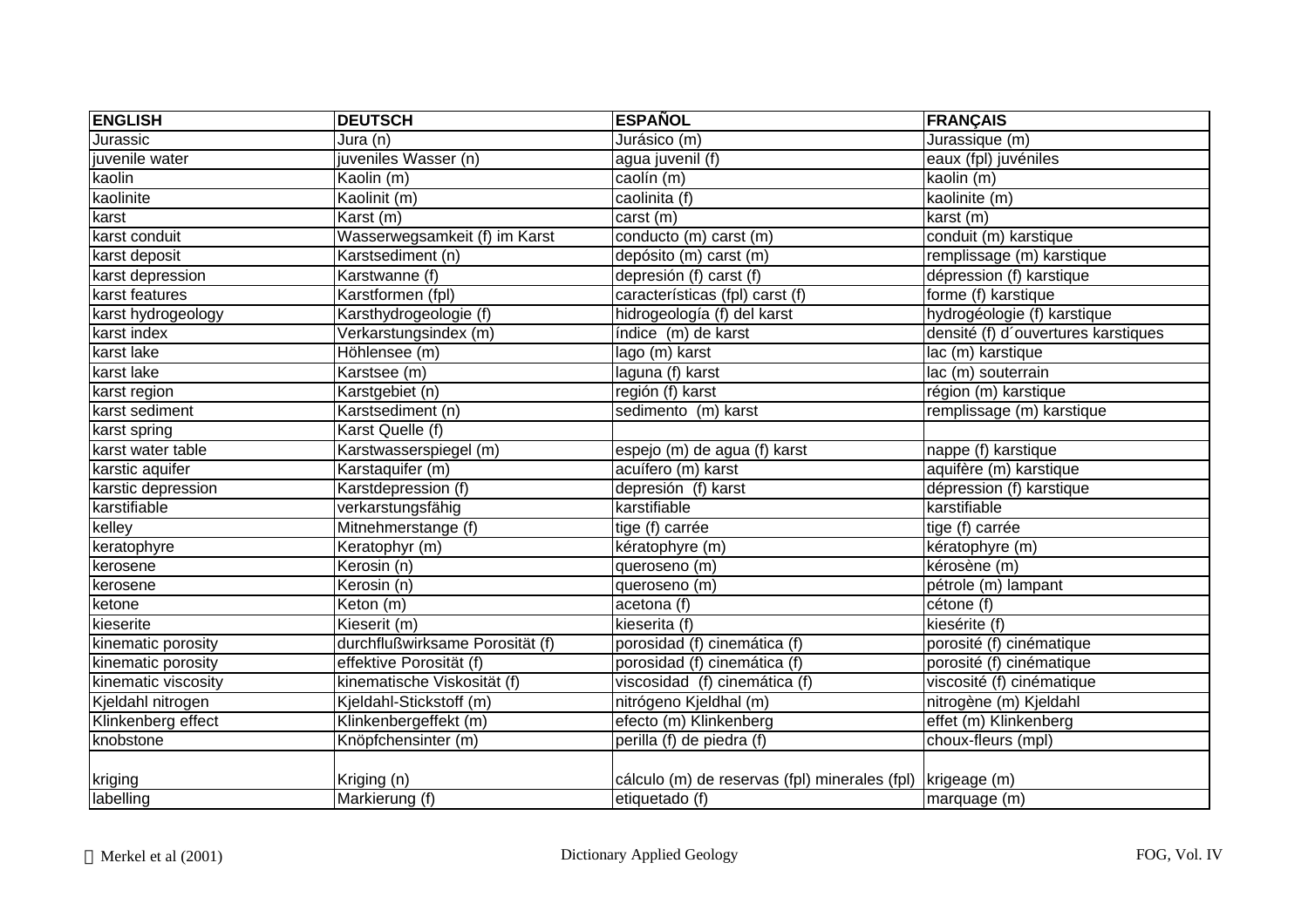| <b>ENGLISH</b>            | <b>DEUTSCH</b>                    | <b>ESPAÑOL</b>                          | <b>FRANÇAIS</b>                      |
|---------------------------|-----------------------------------|-----------------------------------------|--------------------------------------|
| laboratory coefficient of |                                   | coeficiente (m) de permeabilidad (f) de | coefficient (m) de perméabilité du   |
| permeability              | Labor-Durchlässigkeitsbeiwert (m) | laboratorio (m)                         | laboratoire                          |
| laboratory data           | Labordaten (fpl)                  | datos (mpl) de laboratorio (m)          | données (fpl) de laboratoire         |
| laboratory data           | Labordaten (fpl)                  | datos (mpl) de laboratorio (m)          | données (fpl) expérimentales         |
| laboratory test           | _aborversuch (m)                  | prueba (f) de laboratorio (f)           | essai (m) à l'échelle de laboratoire |
| laccolith                 | Lakkolith (m)                     | lacolito (m)                            | laccolith (m)                        |
| lacustrine                | lakustrin                         | lacustre (m)                            | lacustre                             |
| lacustrine                | seebürtig                         | lacustro                                | lacustre                             |
| lacustrine formation      | lakustrine Bildung (f)            | formación lacustre (f)                  | formation (f) lacustre               |
| lacustrine formation      | Seeablagerung (f)                 | formación lacustre (f)                  | formation (f) lacustre               |
| ladder                    | Leiter (f)                        | escalera (f)                            |                                      |
| lag time                  | Verzögerung (f)                   | demora $(f)$                            | temps (m) de réponse                 |
| lag time                  | Verzögerung (f)                   | retraso (m)                             | retard (m)                           |
| lagoon                    | Haff (n)                          | laguna (f)                              | étang (m)                            |
| lagoon                    | Lagune (f)                        | enlagunar (f)                           | lagune (f)                           |
| lake                      | $\overline{\text{See}}$ (m)       | lago (m)                                | lac(m)                               |
| lake bed                  | Seebecken (n)                     | lecho (m) del lago (m)                  | lit (m) d'un lac                     |
| lake management           | Seebewirtschaftung (f)            | manejo (m) del lago (m)                 | gestion (f) des lacs                 |
| lake retention            | Seerückhalt (m)                   | retención (m) del lago (m)              | rétention (f) du lac                 |
| lake surface              | Seeoberfläche (f)                 | superficie (f) del lago (m)             | superficie (f) d'un lac              |
| lake system               | Binnenseesystem (n)               | sistema (m) del lago (m)                | système (m) lacustre                 |
| lake volume               | Seevolumen (n)                    | volumen (m) del lago (m)                | volume (m) d'un lac                  |
| lake water                | Seewasser (n)                     | agua (f) del lago (f)                   | eau (f) lacustre                     |
| lake watershed            | Einzugsgebiet (n) eines Sees      | cuenca (f) del lago (f)                 | bassin (m) lacustre                  |
| lake watershed            | Seeeinzugsgebiet (n)              | cuenca (f) lacustre                     | bassin (m) lacustre                  |
| laminar                   | laminar                           | laminar (f)                             | laminaire                            |
| laminar boundary layer    | laminare Grenzschicht (f)         | capa (f) límite (m) laminar             | couche (f) laminaire                 |
| laminar flow              | laminare Strömung (f)             | flujo laminar (m)                       | écoulement (m) laminaire             |
| laminar flow              | Laminarströmung (f)               | flujo laminar (m)                       | écoulement (m) laminaire             |
| laminated clay            | Bänderton (m)                     | arcilla laminada (f)                    | argile (f) varvée                    |
| lamination                | Lamination (f)                    | laminación (f)                          | lamination (f)                       |
| lamination                | Schichtung (f)                    | laminación (f)                          | lamination (f)                       |
| land improvement          | Bodenverbeserung (f)              | mejoramiento (m) de la tierra (f)       | amélioration (f)                     |
| land improvement          | Melioration (f)                   | mejora (f) de tierra (f)                | amélioration (f) des terres          |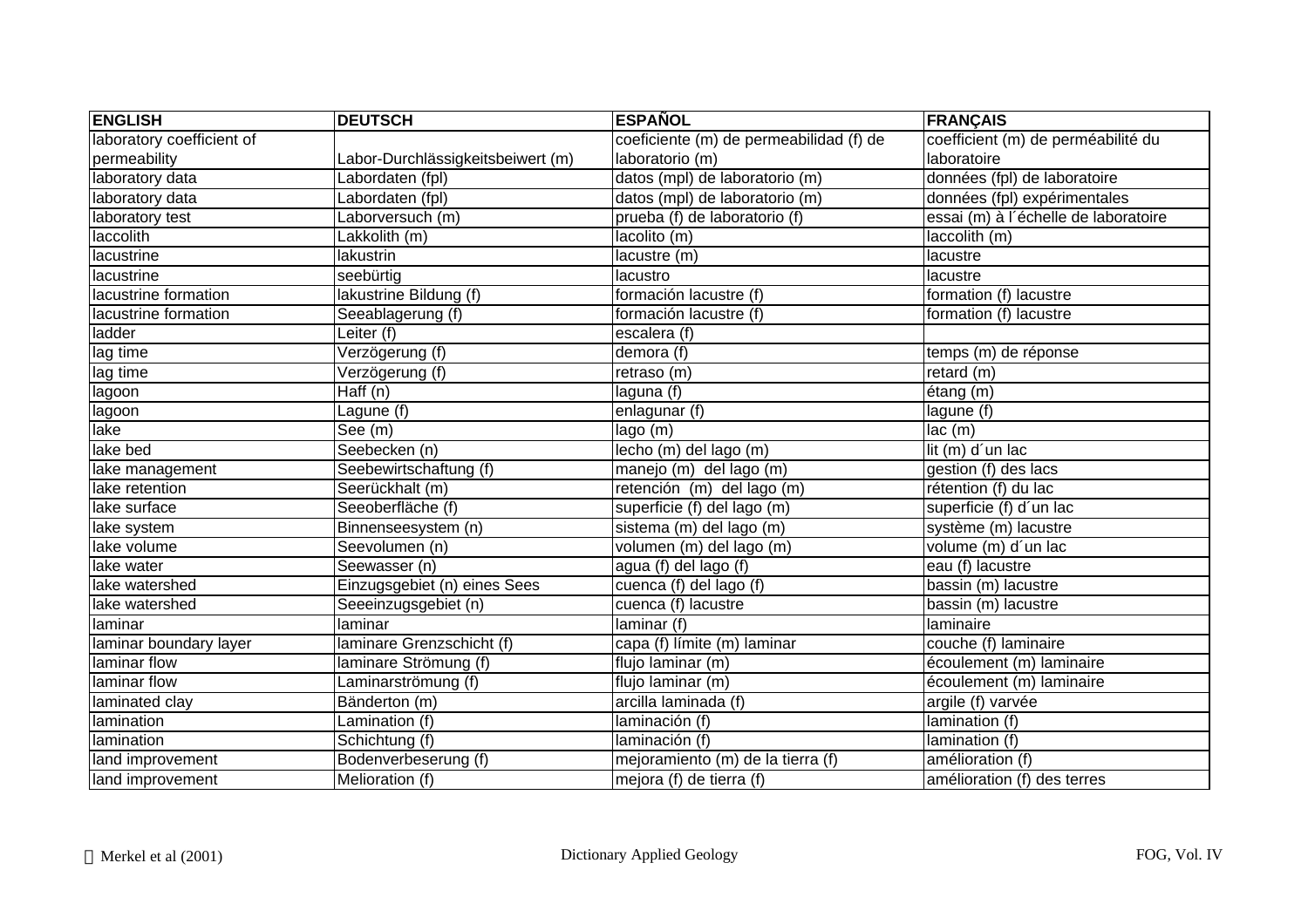| <b>ENGLISH</b>              | <b>DEUTSCH</b>                                             | <b>ESPAÑOL</b>                               | <b>FRANÇAIS</b>                         |
|-----------------------------|------------------------------------------------------------|----------------------------------------------|-----------------------------------------|
|                             |                                                            |                                              | bac (m) d'évaporation au dessus du      |
| land pan                    | Landverdunstungskessel (m)                                 | cacerola (f) de evaporación sobre tierra (f) | terrain                                 |
| land subsidence             | Bodensenkung (f)                                           | hundimiento (m) de la superficie (f)         | affaissement (m) de la surface          |
| land subsidence             | Landsenkung (f)                                            | hundimiento (m) del terreno (m)              | tassement (m) de terrain                |
| land subsidence             | Oberflächenabsenkung (f)                                   | subsidencia (f) de la superficie (f)         | subsidence (f) de la surface            |
| land surface                | Landoberfläche (f)                                         | superficie (f) de tierra (f)                 | surface (f) terrestre                   |
| land use                    | Bodennutzung (f)                                           | uso (m) de tierra (m)                        | utilisation (f) des sols                |
| land use                    | Landnutzung (f)                                            | utilización (f) de tierra (m)                | utilisation (f) des terres              |
| land use planing            | Raumordnung (f)                                            | planeación (f) del uso (m) de la tierra (f)  | aménagement (m) du territoire           |
|                             |                                                            | planeación (f) del aprovechamiento (m) del   |                                         |
| land use planing            | Raumordnungsplan (m)                                       | terreno (m)                                  | aménagement (m) du territoire           |
| landfill                    | Deponie (f)                                                | relleno (m) de tierra (m)                    | dépôt (m) d'ordures                     |
| landfill                    | Deponie (f)                                                | terraplén (m)                                | dépotoir (m)                            |
| landform                    | Geländeform (f)                                            | forma (f) morfológica (f)                    | forme (f) morphologique                 |
| landform                    | Landform (f)                                               | forma (f) morfológica (f)                    | forme (f) morphologique                 |
| landform                    | Landschaftsform (f)                                        | forma (f) morfológica (f)                    | forme (f) morphologique                 |
| landscape                   | Landschaft (f)                                             | paisaje (m)                                  | paysage (m)                             |
| landscape in original state | Urlandschaft (f)                                           | paisaje (m) en estado original (m)           | paysage (m) primitif                    |
| landslide                   | Bergsturz (m)                                              |                                              |                                         |
| landslide                   | Hangrutsch (m)                                             | derrumbe (m)                                 | glissement (m) de terrain               |
| landslide                   | Hangrutschung (f)                                          |                                              |                                         |
| landslide                   | Landrutsch (m)                                             | alud (m)                                     | glissement (m) de terrain               |
|                             |                                                            |                                              | gradient (m) vertical de la température |
| lapse rate                  | vertikaler Temperaturgradient (m)                          | velocidad (f) de lapso (m)                   | atmosphérique                           |
| latency period              | Latenzzeit (f)                                             | período (m) de latencia (f)                  | période (f) de latence                  |
| latent heat                 | latente Wärme (f)                                          | calor (m) latente (m)                        | chaleur (f) latente                     |
| latent heat of vaporization | latente Verdampfungswärme (f)                              | calor (m) latente (m) de vaporización (m)    | chaleur (f) de vaporisation latente     |
| lateral                     | lateral                                                    | lateral                                      | latéral                                 |
| lateral                     | seitlich                                                   | costado                                      | latéral                                 |
|                             |                                                            |                                              |                                         |
| lateral coring              | Probenahme (f) aus der Bohrlochwand   nucleado (m) lateral |                                              | prélèvement (m) latéral                 |
| lateral curve               | Laterologaufnahme (f)                                      | curva (f) lateral                            | diagramme (m) latéral                   |
| lateral gradation           | seitliche Einebnung (f)                                    | nivelación (f) lateral                       | nivellement (m) latéral                 |
| lateral inflow              | seitlicher Zufluß (m)                                      | afluencia (f) lateral                        | afflux (m) latéral                      |
| lateral moraine             | Seitenmoräne (f)                                           | morena (f) lateral                           | moraine (f) latéral                     |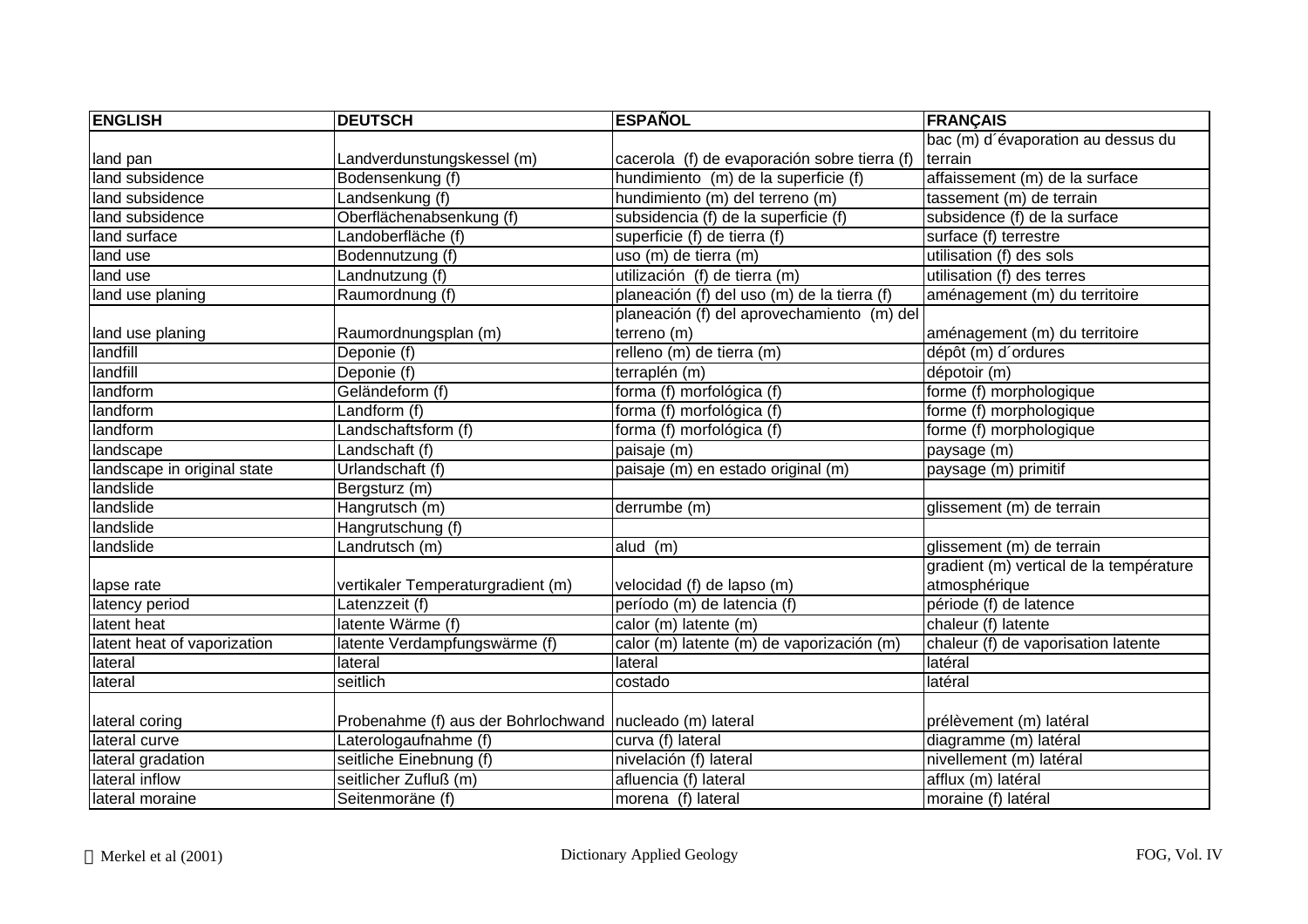| <b>ENGLISH</b>      | <b>DEUTSCH</b>           | <b>ESPAÑOL</b>                     | <b>FRANÇAIS</b>              |
|---------------------|--------------------------|------------------------------------|------------------------------|
| laterite            | Laterit (m)              | laterita (f)                       | latérite (f)                 |
| lateritic soil      | Lateriterde (f)          | suelo (m) laterítico (m)           | sol (m) latéritique          |
| latitude            | Breitengrad (m)          | latitud (f)                        | latitude (f)                 |
| lava bed            | Lavaschicht (f)          | lecho (m) de lava (f)              | couche (f) de lave           |
| lava flow           | Lavenstrom (m)           | flujo $(m)$ de lava (f)            | coulée (f) de lave           |
| lava flow plateau   | Ergußtafel (f)           | placa (f) de flujo (m) de lava (f) | plateforme (f) d'effusion    |
| lava tube           | Lavaröhre (f)            | túnel (m) de lava (f)              | $tunnel(m)$ de lave          |
| law                 | Gesetz (n)               | ley(f)                             | Ioi(f)                       |
| law of mass action  | Massenwirkungsgesetz (n) | ley (f) de acción (f) de masas (f) |                              |
| layer               | Lage (f)                 | capa (f)                           | couche (f)                   |
| layer               | Schicht (f)              | estrato (m)                        | couche (f)                   |
| layered             | geschichtet              | estratificado (m)                  |                              |
| leach               | auslaugen                | deslavar                           | lixivier                     |
| leach               | auslaugen                | lixiviar                           | lessiver                     |
| leach               | auswaschen               | percolar                           | lessiver                     |
| leach residue       | Laugungsrückstand (m)    | residuo (m) lixiviado (m)          | résidu (m) de lixiviation    |
| leachable           | auslaugbar               | lixiviable                         | lixiviable                   |
| leachate            | Auslaugungsprodukt (n)   | producto (m) de lixiviado (m)      | produit (m) de lixiviation   |
| leaching            | Auslaugung (f)           | lixiviación (f)                    | lessivage (m)                |
| leaching            | Laugung (f)              | lixiviación (f)                    | lixiviation (f)              |
| lead                | Blei (n)                 | plomo (m)                          | plomb (m)                    |
| lead                | Lot $(n)$                | plomada (f)                        | fil (m) á plomb              |
| lead poisoning      | Bleivergiftung (f)       | envenenamiento (m) con plomo (m)   | saturnisme (m)               |
| lead shielding      | Bleiabschirmung $(f)$    | blindaje (m) de plomo (m)          | blindage (m) en plomb        |
| lead shielding      | Bleiabschirmung (f)      | forro (m) de plomo (m)             | écran (m) de plomb           |
| leak                | Leck (n)                 | escape (m)                         | fuite (f)                    |
| leak                | lecken                   | fuga (f)                           | fuir                         |
| leak                | Undichtigkeit (f)        | chorreo (m)                        | fuite (f)                    |
| leak detector       | Suchgerät (n)            | detector (m) de fugas (f)          | détecteur (m) de fuites      |
| leakage coefficient | Leakage-Koeffizient (m)  | coeficiente (m) de fugas (f)       | coefficient (m) de drainance |
| leakage coefficient | Leakage-Koeffizient (m)  | parámetro (m) de drene (m)         | paramètre (m) de drainance   |
| leakage factor      | Leakage-Faktor (m)       | factor (m) de drene (m)            | facteur (m) de fuite         |
| leakage factor      | Sickerfaktor (m)         | factor (m) de fugas (fpl)          | facteur (m) de drainance     |
| leaky aquifer       | Leaky-Aquifer (m)        | acuífero (m) permeable             | couche (f) aquifère à fuites |
| leaky-confining     | halbleitend              | semi-permeable                     | semi-perméable               |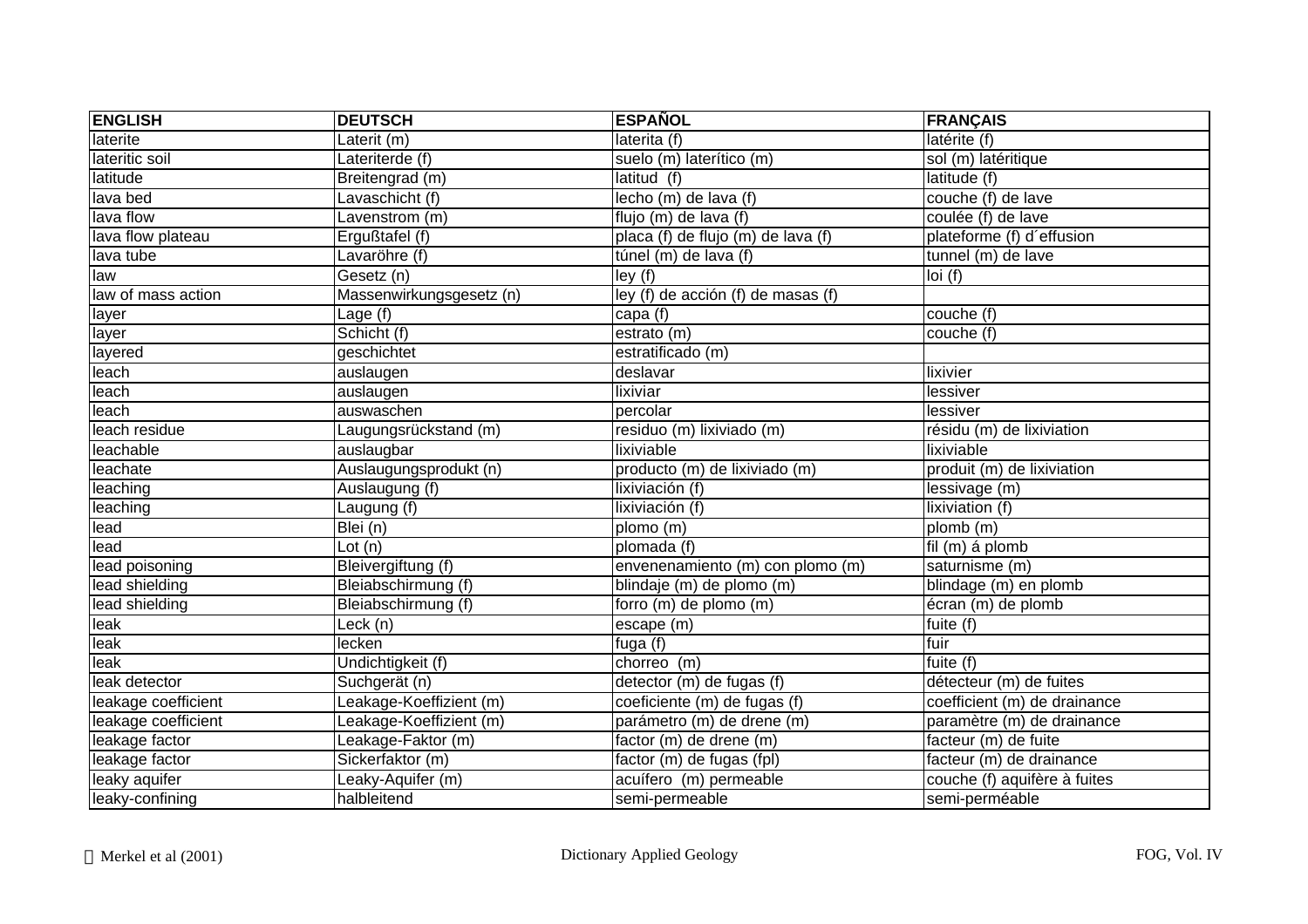| <b>ENGLISH</b>        | <b>DEUTSCH</b>                      | <b>ESPAÑOL</b>                 | <b>FRANÇAIS</b>             |
|-----------------------|-------------------------------------|--------------------------------|-----------------------------|
| leaky-confining       | semipermeabel                       | semi-permeable                 | semi-perméable              |
|                       | halbdurchlässige Begrenzungsschicht |                                |                             |
| leaky-confining bed   | (f)                                 | estrato (m) semi-permeable     | éponte (f) semi-perméable   |
| leaky-confining bed   | halbdurchlässige Deckschicht (f)    | lecho (m) semi-permeable       | couche (f) semi-perméable   |
| lee side              | Lee (n)                             | marea (f) sotavento (m)        | côté (m) sous le vent       |
| lens                  | Linse (f)                           | lentes (m)                     | amas (m) lenticulaire       |
| lenticular bedding    | Linsenschichtung (f)                | cama (f) lenticular            |                             |
| $l$ entil             | linsenförmiger Körper (m)           | lentilla (f)                   | lentille (f)                |
| lethal dose           | tödliche Dosis (f)                  | dosis (f) letal                | tolérance (f) moyenne       |
| lethal dose           | tödliche Dosis (f)                  | dosis (f) mortal               | dose (f) léthale            |
| levee                 | Damm (m)                            | malecón (m)                    | levée (f)                   |
| levee                 | Deich (m)                           | dique (m)                      | digue (f)                   |
| level                 | Höhe (f)                            | nivel (m)                      | niveau (m)                  |
| level                 | Spiegel (m)                         | nivelar (m)                    | niveau (m)                  |
| level benchmark       | Niveaumarkierung (f)                | banco (m) de nivel (m)         | repère (m) de niveau        |
| licensing             | Bewilligung (f)                     | licensiado (m)                 | autorisation (f)            |
| licensing             | Genehmigung (f)                     | autorizado (m)                 | autorisation (f)            |
| licensing             | Lizenzierung (f)                    | licencia (f)                   | autorisation (f)            |
| life cycle assessment | Studie (f) zur Lebensdauer (f)      |                                |                             |
| lift                  | Förderhöhe (f)                      | elevador (m)                   | hauteur (f) de refoulement  |
| lift                  | Saughöhe (f)                        | levantar                       | hauteur (f) d'aspiration    |
| ligand                | Ligand (m)                          | enlace (m)                     | ligand (m)                  |
| light indicator       | Lichtlot                            | indicador (m) de luz (f)       |                             |
| light spot            | Lichtpunkt (m)                      | punto (m) de luz (f)           | spot (m) lumineux           |
| lignite               | Braunkohle (f)                      | lignita (m)                    | lignite (m)                 |
| lignite mining        | Braunkohlenbergbau (m)              | explotación (f) de lignito (m) | exploitation (f) du lignite |
| lily pool             | Sinterwanne (f)                     | estanque (m) de lirio          | gour (m)                    |
| lime                  | Kalk (m)                            | cal(f)                         | chaux $(f)$                 |
| lime                  | ungelöschter Kalk (m)               | cal viva (f)                   | chaux $(f)$                 |
| limestone             | Kalkstein (m)                       | piedra (f) caliza (f)          | calcaire (m)                |
| liming                | Aufkalkung (f)                      | encalar                        | chaulage (m)                |
| liming                | Kalkdüngung (f)                     | encalar                        | chaulage (m)                |
| liming                | Kalken (n)                          | encalar                        | chaulage (m)                |
| liming                | Kalkung (f)                         | encalar                        | chaulage (m)                |
| limit                 | Grenze (f)                          | límite (m)                     | limite (f)                  |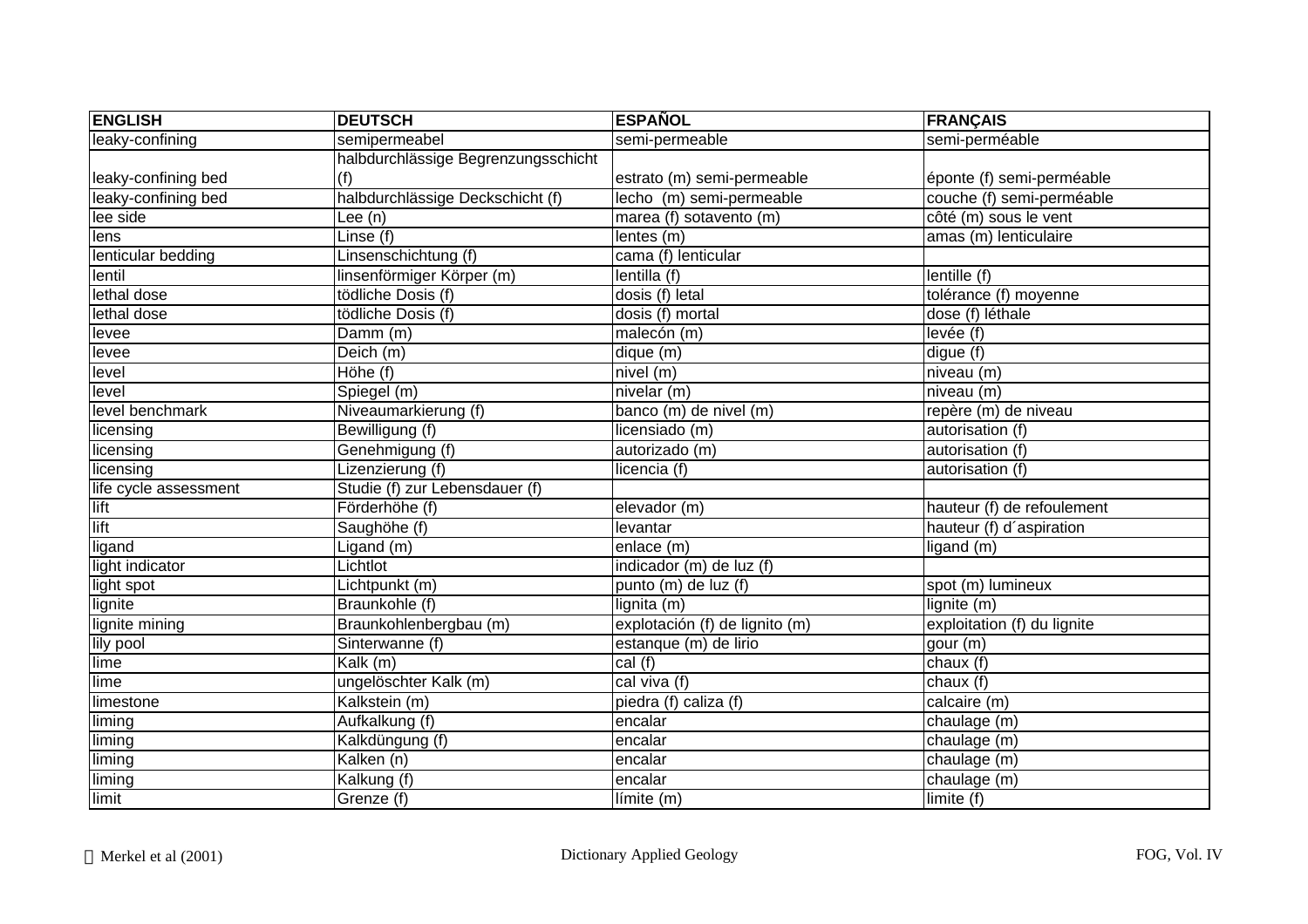| <b>ENGLISH</b>         | <b>DEUTSCH</b>             | <b>ESPAÑOL</b>                  | <b>FRANÇAIS</b>             |
|------------------------|----------------------------|---------------------------------|-----------------------------|
| limit of determination | Bestimmungsgrenze (f)      | limite (m) de determinación (f) | limite (d) de détermination |
| limited resources      | begrenzte Ressourcen (fpl) |                                 |                             |
| limiting value         | begrenzender Wert (m)      | valor (m) limitante             | valeur (f) limite           |
| limnology              | Limnologie (f)             | liminología (f)                 | limnologie (f)              |
| limpid                 | klar                       | límpido (m)                     | limpide                     |
| lindane                | Lindan (n)                 | lindano (m)                     | lindane (m)                 |
| line voltage           | Netzspannung (f)           | línea (f) de voltaje            | tension (f) du secteur      |
| lineament              | Lineament (m)              | característica (m)              | linéament (m)               |
| lineament              | Linear (n)                 | lineamiento (m)                 | alignement (m) structural   |
| lining                 | Auskleidung (f)            | alineación (f)                  | revêtement (m) intérieur    |
| linuron                | Linuron (n)                | linuron (m)                     | linuron (m)                 |
| liquefaction           | Verflüssigung (f)          | licuefacción (f)                | liquéfaction (f)            |
| liquid                 | Flüssigkeit (f)            | líquido (m)                     | liquide (m)                 |
| liquid limit           | Fließgrenze (f)            | límite (m) líquido (m)          |                             |
| liquid manure          | Flüssigmist (m)            | abono (m) líquido (m)           | engrais (m)                 |
| liquid manure          | Gülle (f)                  | majadal (f) líquido (m)         | purin (m)                   |
| liquid manure          | Jauche (f)                 | estiércol (m) líquido (m)       | lisier (m)                  |
| lithium                | Lithium(n)                 | litio(m)                        | lithium (m)                 |
| lithofacies            | Lithofazies (f)            | litofacies (mpl)                | lihtofaciès (m)             |
| lithologic factor      | lithologischer Faktor (m)  | factor (m) litológico (m)       | facteur (m) lithologique    |
| lithological boundary  | lithologische Grenze (f)   | límite (m) litológico (m)       |                             |
| lithology              | Gesteinsbeschaffenheit (f) | litología (f)                   | lithologie (f)              |
| lithology              | Lithologie (f)             | litología (f)                   | lithologie (f)              |
| lithosol               | Felsboden (m)              | litosol (m)                     | sol (m) rocheux             |
| lithosol               | Steinboden (m)             | litosol (m)                     | sol (m) rocheux             |
| lithosphere            | Gesteinshülle (f)          | litósfera (f)                   | lithosphère (f)             |
| lithosphere            | Lithosphäre (f)            | litósfera (f)                   | lithosphère (f)             |
| litter                 | Kehrricht (m)              | basura (f)                      | litière (f) du sol          |
| litter                 | Kehrricht (m)              | litera (f)                      | balyures (mpl)              |
| littoral zone          | Küstenbereich (m)          | zona (f) litoral                | littoral (m)                |
| littoral zone          | Litoral (n)                | litoral (m)                     | littoral (m)                |
| littoral zone          | Uferzone (f)               | litoral (m)                     | littoral (m)                |
| load                   | Last (f)                   | carga (f)                       | charge (f)                  |
| load cast              | Belastungsmarke (f)        | marca (f) única (f)             | marque (f) de chargement    |
| loading factor         | Belastungsfaktor (m)       | factor (m) de carga (f)         | facteur (m) de charge       |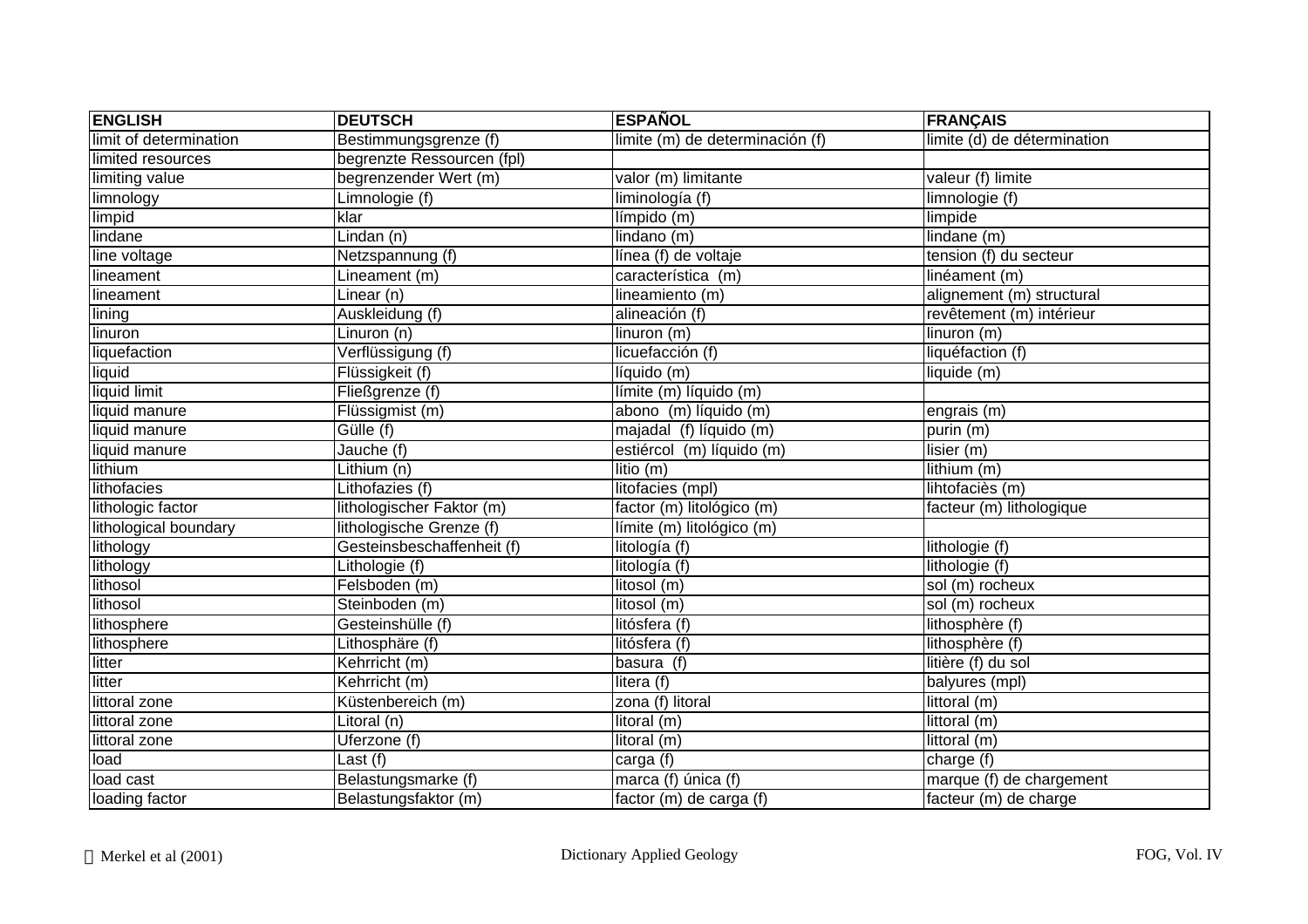| <b>ENGLISH</b>           | <b>DEUTSCH</b>                       | <b>ESPAÑOL</b>                            | <b>FRANÇAIS</b>                           |
|--------------------------|--------------------------------------|-------------------------------------------|-------------------------------------------|
| loading factor           | Eintragsfaktor (m)                   | factor (m) de carga (f)                   | facteur (m) de charge                     |
| loading factor           | Frachtfaktor (m)                     | factor (m) de carga (f)                   | facteur (m) de charge                     |
| loam                     | Lehm (m)                             | marga (f)                                 | limon (m)                                 |
| loam                     | Mutterboden (m)                      | arcilla (f) plástica                      | terre (f) arable                          |
| loam                     | Mutterboden (m)                      | tierra (f) de moldeo (m)                  | terreau (m)                               |
| local properties         | Lokaleigenschaften (fpl)             | propiedades (f) locales                   | proprietés (fpl) locales                  |
| local properties         | punktförmige Kennwerte (mpl)         | propiedades (f) locales                   | proprietés (fpl) locales                  |
| localization             | Ortung (f)                           | localización (f)                          | localisation (f)                          |
| localized seep           | Quellaustritt (m)                    | filtración (f) localizada (f)             | griffon (m)                               |
| lodgment till            | Grundmoränengeschiebe (n)            | incrustación (f) de arcilla (f)           | argile (m) à blocaux                      |
| lodgment till            | Grundmoränengeschiebe (n)            | incrustación (f) de arcilla (f)           | $\overline{\text{éb}$ oulis (m) glaciaire |
| loess                    | $\overline{\text{Lo}}$ ß (m)         | lloes                                     | loss(m)                                   |
| log                      | Bohrprotokoll (n)                    | registro (m)                              | diagraphie (f)                            |
| log                      | Log(n)                               | diario (m)                                | log(m)                                    |
| log interpretation       | Logauswertung (f)                    | interpretación (f) de registro (m)        | interprétation (f) des diagraphies        |
| logging cable            | Meßkabel (n)                         | cable (m) de registro (m)                 | câble (m) de diagraphie                   |
| logging truck            | Meßwagen (m)                         | camión (m) de registros (mpl)             | camion (m) d'enregistrement               |
| logging truck            | Meßwagen (m)                         | unidad (f) de registros (mpl)             | camion (m) de diagraphie                  |
|                          |                                      |                                           | courbe (f) logistique de la croissance    |
| logistic growth curve    | logistische Wachstumskurve (f)       | curva (f) de crecimiento (m) logístico    | des populations                           |
| longitude                | Längengrad (m)                       | longitud (f)                              | longitude (f)                             |
| longitudinal direction   | Längsrichtung (f)                    | dirección (f) longitudinal                | sens (m) longitudinal                     |
| longitudinal fault       | Längsverwerfung (f)                  | falla (f) longitudinal                    | faille (f) longitudinal                   |
| longitudinal section     | Längsschnitt (m)                     | sección (f) longitudinal                  | profil (m) en long                        |
| longitudinal section     | Longitudinalwelle (f)                | sección (f) longitudinal                  | onde (f) longitudinal                     |
| long-term                | langfristig                          | largo (m) plazo (m)                       | à longue échéance                         |
| long-term                | langfristig                          | período (m) largo (m)                     | à longue terme                            |
| long-term average        | langzeitlicher Durchschnittswert (m) | promedio (m) a largo (m) plazo (m)        | débit (m) plurannuel moyen                |
| long-term average        | langzeitlicher Mittelwert (m)        | promedio (m) a largo (m) plazo (m)        | module (m) interannuel                    |
| loop                     | Kreis (m)                            | circuito (m)                              | boucle (f)                                |
| loop                     | Schleife (f)                         | circuito (m)                              | boucle (f)                                |
| loop of the rating curve | Abflußschleife (f)                   | circuito (m) de la curva (f) de velocidad | crochet (m) de la courbe de tarage        |
| loose sediments          | Lockergestein (n)                    | sedimentos (mpl) sueltos (mpl)            | sédiments (mpl) meubles                   |
| loose sediments          | lose Sedimentablagerungen (fpl)      | sedimentos (mpl) flojos (mpl)             | sédiments (mpl) meubles                   |
| loosest packing          | lockerste Packung (f)                | empaque (m) muy suelto (m)                | empilement (m) le plus tâche              |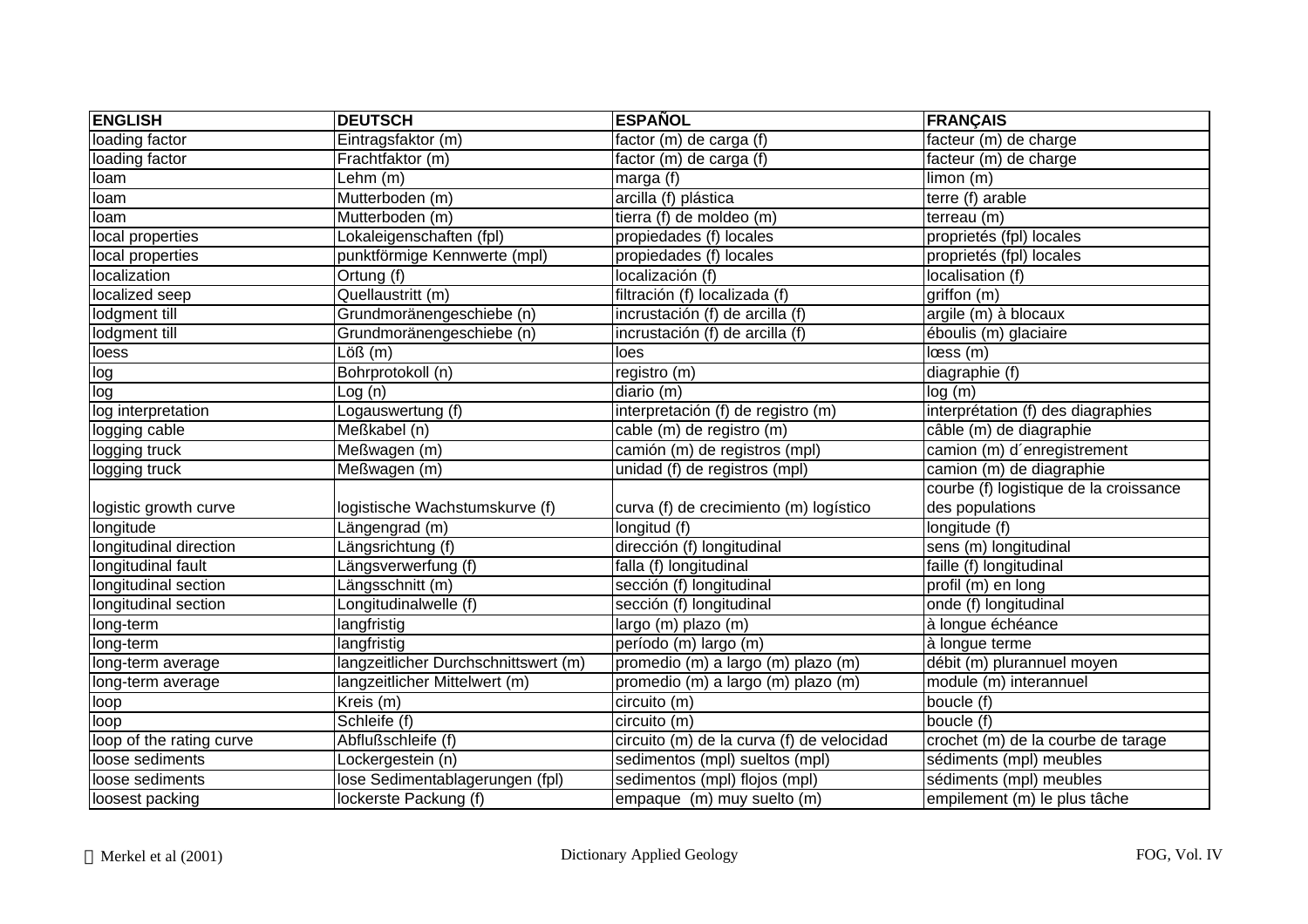| <b>ENGLISH</b>                | <b>DEUTSCH</b>                   | <b>ESPAÑOL</b>                           | <b>FRANÇAIS</b>                      |
|-------------------------------|----------------------------------|------------------------------------------|--------------------------------------|
| loosest packing               | poröseste Packung (f)            | empaque (m) muy suelto (m)               | arrangement (m) le plus tâche        |
| loosing stream                | wasserabgebender Fluß (m)        | pérdida (f) en la corriente (f)          | rivière (f) alimentant la nappe      |
| loss                          | Verlust (m)                      | pérdida (f)                              | perte (f)                            |
| loss pathway                  | Verlustpfad (m)                  | vía (f) de pérdida (f)                   | parcours (m) de perte                |
| loss pathway                  | Verluststrecke (f)               | ruta (f) de pérdida (f)                  | parcours (m) de perte                |
| lost river                    | Flußschwinde (f)                 | río (m) perdido (m)                      | perte (f) de rivière                 |
| low                           | niedrig                          | bajo (m)                                 | bas                                  |
| low flow                      | Niedrigwasserabfluß (m)          | flujo (m) bajo (m)                       | débit (m) d'étiage                   |
|                               |                                  | desecho (m) de bajo nivel (m) radiactivo |                                      |
| low level (radioactive) waste | leicht radioaktive Abfälle (mpl) | (m)                                      | déchets (mpl) de faible activité     |
|                               |                                  | desecho (m) de bajo nivel (m) radiactivo |                                      |
| low level (radioactive) waste | leicht radioaktive Abfälle (mpl) | (m)                                      | déchets (mpl) faiblement radioactifs |
| low pressure system           | Tiefdruckgebiet (n)              |                                          |                                      |
| low tide                      | Ebbe (f)                         | marea (f) baja (f)                       | marée (f) basse                      |
| low tide                      | $E$ <sub>b</sub> $\Theta$ (f)    | marea (f) descendente (m)                | marée (f) descendante                |
| low water                     | Niedrigwasser (n)                | agua (f) baja (f)                        | basses-eaux (fpl)                    |
| low water                     | Niedrigwasser (n)                | estiaje (m)                              | étiage (m)                           |
| lower                         | absenken                         | más bajo (m)                             | abaisser                             |
| lower                         | senken                           | inferior                                 | abaisser                             |
| lower confining bed           | Grundwassersohle (f)             | lecho (m) de bajo confinamiento (m)      | mur (m) imperméable                  |
| lower confining bed           | Sohlschicht (f)                  | substrato (m) impermeable                | substratum (m) imperméable           |
| lower course                  | Unterlauf (m)                    | curso (m) muy bajo                       | cours (m) inférieur                  |
| lowest water level            | niedrigster Wasserstand (m)      | muy bajo nivel (m) de agua (f)           | niveau (m) d'étiage                  |
| low-flow augmentation         | Niedrigwasseraufhöhung (f)       | aumento (m) de flujo (m) bajo            | amélioration (f) du débit d'étiage   |
| low-flow channel              | Normalbett (n)                   | canal (m) de flujo (m) bajo              | lit (m) mineur                       |
| lowland                       | Niederung (f)                    | países (mpl) bajos (mpl)                 | pays-bas                             |
| lowland                       | Tiefebene (f)                    | tierra (f) baja                          | basses terres (fpl)                  |
| lowland                       | Tiefland (n)                     | tierras (fpl) bajas (fpl)                | terrain (m) bas                      |
| lubricant                     | Schmiermittel (n)                | lubricante (m)                           | lubrifiant (m)                       |
| lubricating oil               | Schmieröl (n)                    | aceite (m) lubricante                    | huile (f) de graissage               |
| lumbering                     | Abholzung (f)                    | explotación (f) de maderas (fpl)         | déboissement (f)                     |
| lump lime                     | Stückkalk (m)                    | cal (f) en bulto (m)                     |                                      |
|                               | System (n) mit vereinfachten     |                                          |                                      |
| lumped parameter system       | Parametern                       | sistema (f) global                       | système (m) global                   |
| lysimeter                     | Lysimeter (n)                    | lisímetro (m)                            | Ivsimètre (m)                        |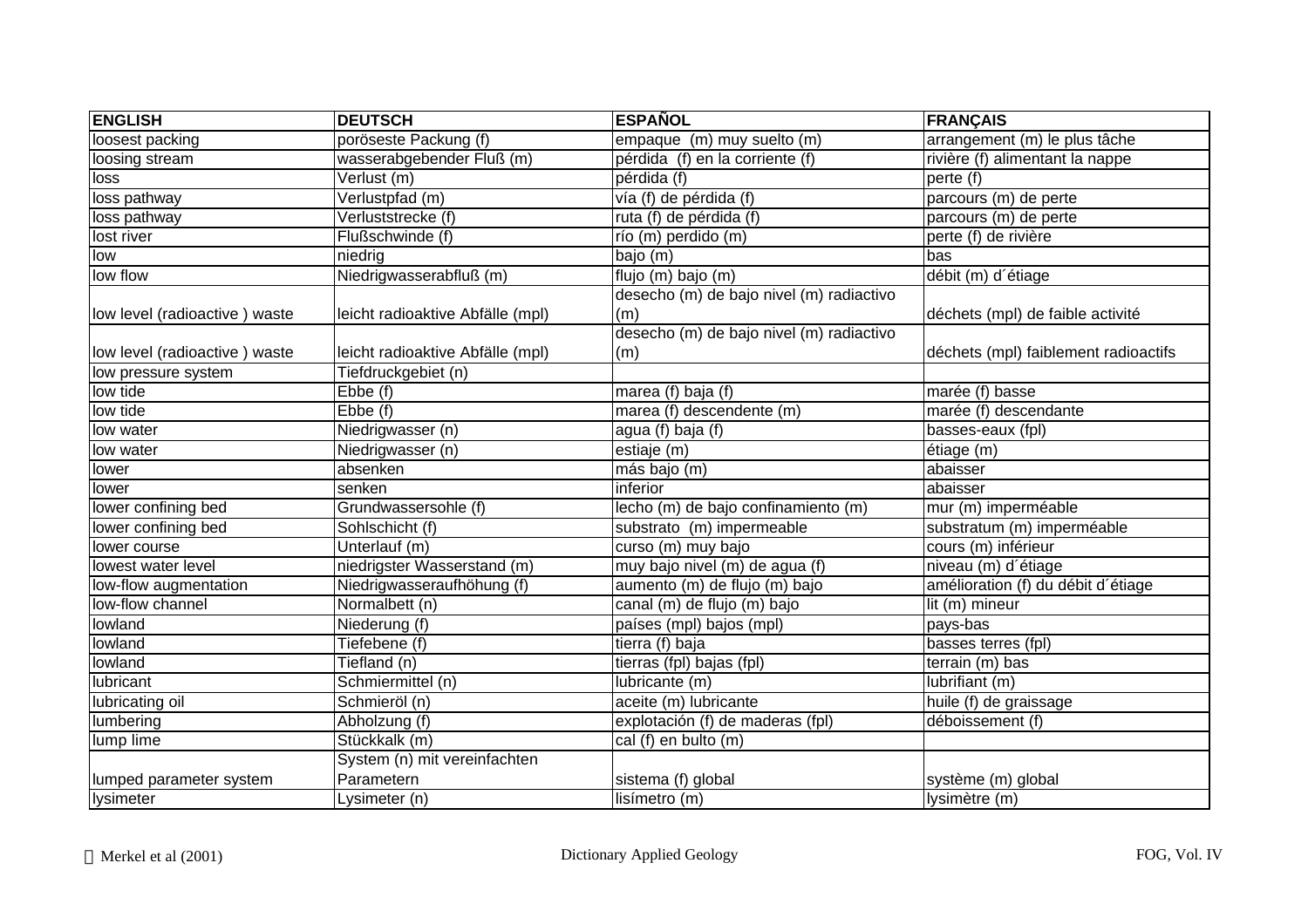| <b>ENGLISH</b>          | <b>DEUTSCH</b>                         | <b>ESPAÑOL</b>                    | <b>FRANÇAIS</b>                   |
|-------------------------|----------------------------------------|-----------------------------------|-----------------------------------|
| Iysimeter tank          | Lysimetertank (m)                      | depósito (m) del lisímetro (m)    | case (f) lysimétrique             |
| macroconsumers          | Makrokonsumenten (mpl)                 | macro (m) consumidores (m)        | consommateurs (mpl)               |
| macrodispersion         | Makrodispersion (f)                    | macrodispersión (m)               | macrodispersion (f)               |
| macroelement            | Makronährstoff (m)                     | macroelemento (m)                 | marcoélélement (m)                |
| macronutrient           | Hauptnährstoff (m)                     | macronutriente (m)                | macrosubstance (f) nutritive      |
| macrophytes             | Makroflora (f)                         | macrofilas (fpl)                  | macrophytes (mpl)                 |
| macrophytes             | Makrophyten (fpl)                      | macrofilas (fpl)                  | macrophytes (mpl)                 |
| macropores              | Großpore (f)                           | macroporos (m)                    | macropore (m)                     |
| macropores              | Makropore (f)                          | macroporos (m)                    | macropore (m)                     |
| magma                   | Magma (n)                              | magna(f)                          | magma (m)                         |
| magma chamber           | Magmenkammer (f)                       | cámara (f) magmática (f)          |                                   |
| magmatic water          | endogenes Wasser (n)                   | agua (f) magmática (f)            | eaux (f) magmatiques              |
| magmatic water          | magmatisches Wasser (n)                | agua (f) magmática (f)            | eaux (f) magmatiques              |
| magmatite               | Magmatit (m)                           | magmatita (f)                     | roche (f) magmatique              |
| magnesium               | Magnesium (n)                          | magnesio (m)                      | magnésium (m)                     |
| magnetic                | Magnetik (f)                           |                                   |                                   |
| magnetic dip            | Einfallen der magnetischen Kraftlinien | inclinación (f) magnética (f)     |                                   |
| magnetic survey         | Magnetometerkartierung (f)             | prospección (f) magnética (f)     | étude (f) magnétique              |
| magnetic susceptibility | magnetische Suszeptibilität (f)        | susceptibilidad (f) magnética (f) | susceptibilité (f) magnétique     |
| magnetite               | Magnetit (m)                           | magnetita (f)                     | magnétite (m)                     |
| magnitude               | Absolutwert (m)                        | valor (m) absoluto (m)            | valeur (f) absolue                |
| magnitude               | Größe (f)                              | magnitud $(f)$                    | grandeur (f)                      |
| magnitude               | Größe (f)                              | valor (m)                         | magnitude (f)                     |
| main channel flow       | Wasserführung (f) im Hauptflußlauf     | canal (m) principal de flujo (m)  | écoulement (m) du cours principal |
| main gate               | Hauptschieber (m)                      | puerta (f) principal              | vanne (f) maîtresse               |
| main ions               | Hauptionen (npl)                       | iones (mpl) principales           |                                   |
| main sewer              | Hauptsammler (m)                       | colector (m) principal            | collecteur (m) principal          |
| maintenance             | Unterhaltung (f)                       | mantenimiento (m)                 | entretien (m)                     |
| make-up water           | Zusatzwasser (n)                       | agua (f) de repuesto (m)          | eau (f) d'appoint                 |
| malfunction             | Funktionsstörung (f)                   | falla $(f)$                       | panne (f)                         |
| malfunction             | technische Störung (f)                 | defecto (m)                       | déficience (f)                    |
| malfunction             | technischer Fehler (m)                 | deficiencia (f)                   | défaut (m) technique              |
| malfunction             | Versagen (n)                           | malfunción (f)                    | défaillance (f)                   |
| management              | Betriebsführung (f)                    | administración (f)                | direction (f)                     |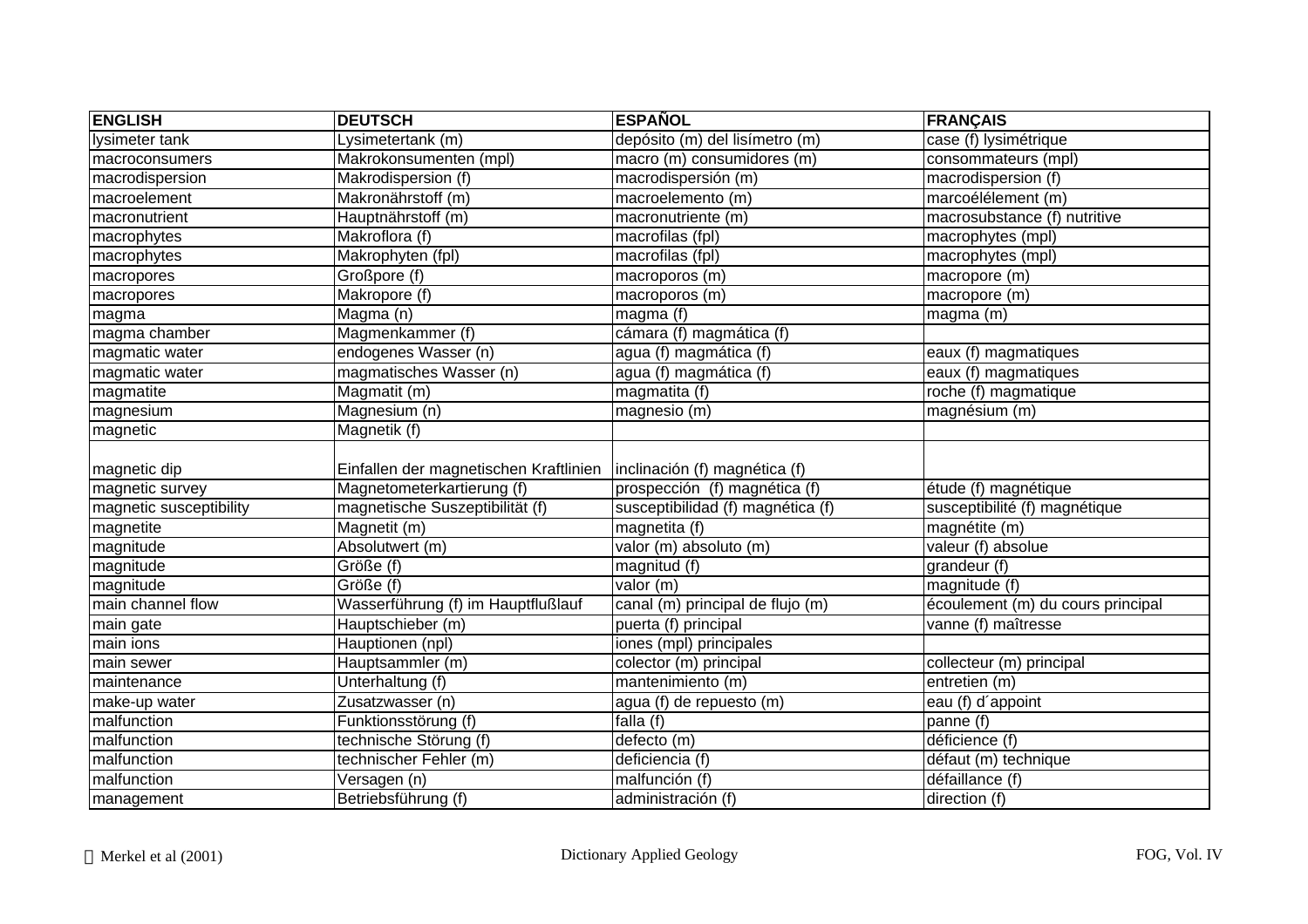| <b>ENGLISH</b>            | <b>DEUTSCH</b>          | <b>ESPAÑOL</b>                                                              | <b>FRANÇAIS</b>            |
|---------------------------|-------------------------|-----------------------------------------------------------------------------|----------------------------|
| management                | Betriebsführung (f)     | gestión (f)                                                                 | gestion (f)                |
| management                | Verwaltung (f)          | manejo (m)                                                                  | aménagement (m)            |
| management goals          | Planziel (n)            | metas (fpl) de administración (f)                                           | buts (mpl) de gestion      |
| management strategies     | Planstrategie (f)       | estrategias (fpl) de administración (f)                                     | stratégie (f) de gestion   |
| manganese                 | Mangan (n)              | manganeso (m)                                                               | manganèse $(m)$            |
| manhole                   | begehbarer Schacht (m)  | compuerta (m)                                                               | regard (m) (d'égout)       |
| manhole                   | Einstiegsöffnung (f)    | escotilla $\overline{(f)}$                                                  | regard (m) (d'égout)       |
| manometer                 | Manometer (n)           | manómetro (m)                                                               | manomètre (m)              |
| mantle                    | Mantel (m)              | manto (m)                                                                   | manteau (m)                |
| manual short core sampler | Stechrohr (n)           | muestrador (m) cilíndrico (m)                                               | sonde (f) cylindrique      |
|                           |                         | muestrador (m) manual (m) de núcleos                                        |                            |
| manual short core sampler | Stechzylinder (m)       | (mpl) cortos (mpl)                                                          | cylindre (m) métallique    |
| map                       | Karte (f)               | mapa $(f)$                                                                  | carte (f)                  |
| marble                    | Marmor (m)              | mármol (m)                                                                  | marbre (m)                 |
| marine water              | Meerwasser (n)          | agua (f) marina (f)                                                         | eau (f) de mer             |
| marker bed                | Leithorizont (m)        | lecho $\overline{(m)}$ marcador $\overline{(m)}$                            | couche (f) caractéristique |
| marl                      | Mergel (m)              | marga (f)                                                                   | marle (f)                  |
| marlstone                 | Mergelstein (m)         | arcilla (f) calcárea                                                        | argile (f) calcaire        |
| marlstone                 | Mergelstein (m)         | arcilla (f) calcárea                                                        | marne (f) indurée          |
| marshy land               | Marsch (f)              | tierra (f) pantanosa (f)                                                    | marschen (mpl)             |
| mass action               | Massenwirkung (f)       | acción (f) de masas (fpl)                                                   | action (f) de masse        |
| mass conservation         | Massenerhaltung (f)     | conservación (f) de masas (fpl)                                             | conservation (f) massique  |
| mass curve                | Mengenlinie (f)         | curva (f) de masas (fpl)                                                    | courbe (f) de masse        |
| mass curve                | Summenkurve (f)         | curva (f) de valores (mpl) acumulados (mpl) courbe (f) des valeurs cumulées |                            |
| mass density              | Dichte (f)              | densidad (f) de masa (f)                                                    | densité (f) massique       |
| mass flowmeter            | Massenflußmeßgerät (n)  | flujómetro (m) másico (m)                                                   | débitmètre (m) massique    |
| mass spectrometry         | Massenspektrometrie (f) | espectrometría (f) de masas (fpl)                                           | spectrométrie (f) de masse |
| mass transfer             | Stoffaustausch (m)      | transferencia (f) de masa (f)                                               | transfert (m) massique     |
| mass transfer             | Stoffübertragung (f)    | transferencia (f) de masa (f)                                               | transfert (m) massique     |
| massive                   | massig                  | masivo (m)                                                                  | massif                     |
| massive                   | massiv                  | masiva (f)                                                                  | massif                     |
| massive structure         | massige Textur (f)      | estructura (f) masiva                                                       | structure (f) massique     |
| mast                      | Bohrmast (m)            | mástil (m)                                                                  | mât (m) de forage          |
| master plan               | Rahmenplan (m)          | plan maestro (m)                                                            | plan (m) directeur         |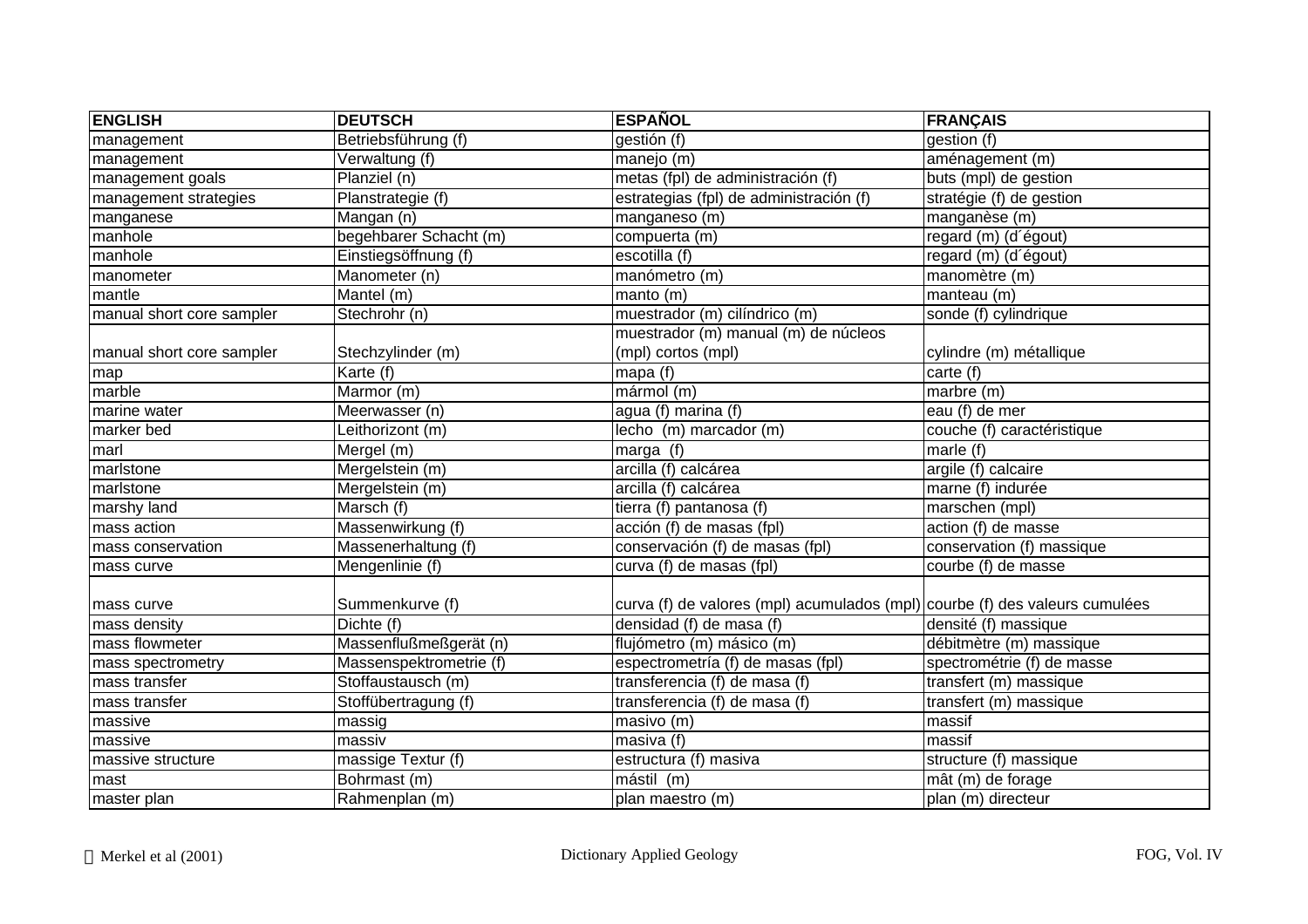| <b>ENGLISH</b>                  | <b>DEUTSCH</b>                                                        | <b>ESPAÑOL</b>                             | <b>FRANÇAIS</b>                       |
|---------------------------------|-----------------------------------------------------------------------|--------------------------------------------|---------------------------------------|
| match point                     | Bezugspunkt (m)                                                       | punto (m) maestro (m)                      | point (m) arbitraire                  |
| mathematical model              | mathematisches Modell (n)                                             | modelo (m) matemático (m)                  | modèle (m) mathématique               |
| matrix                          | Matrix (f)                                                            | matriz $(\overline{f})$                    |                                       |
| matrix permeability             | Gesteinsdurchlässigkeit (f)                                           | permeabilidad (f) de la matriz (f)         | perméabilité (f) matricielle          |
| matrix porosity                 | Gesteinsporosität (f)                                                 | porosidad (f) de matriz (f)                | porosité (f) matricielle              |
| matrix porosity                 | Matrixporosität (f)                                                   | porosidad (f) matricial                    | porosité (f) matricielle              |
| matrix potential                | Saugpotential (n)                                                     | matriz (f) capilar                         | potentiel (m) matriciel               |
| matrix potential                | Saugpotential (n)                                                     | matriz (f) potencial                       | potentiel (m) capillaire              |
| matrix supported                | Matrix gestützt                                                       | matriz (f) soportada (f)                   |                                       |
|                                 | annehmbarer Konzentrationsgrenzwert                                   |                                            |                                       |
| maximum acceptable limit (MAL)  | (m)                                                                   | límite (m) máximo (m) aceptable            | valeur (f) maximale admise            |
| maximum allowable concentration | höchstzulässige Konzentration (f)                                     |                                            | concentration (f) maximale admissible |
| (MAC)                           | (HZK)                                                                 | concentración (f) máxima (f) permisible    | (CMA)                                 |
| maximum basin relief            | größter Höhenunterschied (m)                                          | relieve (m) máximo (m) de la cuenca (f)    | relief (m) maximum                    |
| maximum compactness             | dichteste Lagerung (f)                                                | compactación (f) máxima (f)                |                                       |
| maximum consumption             | Spitzenverbrauch (m)                                                  | consumo (m) máximo (m)                     | consommation (f) maximale             |
| maximum contamination level     |                                                                       |                                            |                                       |
| (MCL)                           | Grenzwert (m)                                                         |                                            |                                       |
| maximum contamination level     |                                                                       |                                            |                                       |
| (MCL)                           | Grenzwert für Kontamination (m)                                       |                                            |                                       |
| maximum discharge               | Spitzenabfluß (m)                                                     | descarga (f) máxima (f)                    | débit (m) de pointe                   |
| maximum event                   | Maximalereignis (n)                                                   | evento (m) máximo (m)                      | événement (m) maximum                 |
|                                 | maximum permitted concentration   maximal zulässige Konzentration (f) |                                            | concentration (f) maximale admissible |
| (MPC)                           | (MZK)                                                                 | concentración (f) máxima (f) permitida (f) | (CMA)                                 |
| meadows (PI)                    | Grünland (n)                                                          | pradera (f)                                | pâturages (mpl)                       |
| mean derivation                 | mittlere Streuung (f)                                                 | derivación (f) media (f)                   | écart (m) moyen                       |
| mean residence time             | mittlere Verweilzeit (f)                                              |                                            |                                       |
| mean sealevel (NGVD)            | mittlere Meereshöhe (f)                                               | nivel (m) medio del mar (m)                | niveau (m) moyen des mers             |
| mean value                      | Mittelwert (m)                                                        | valor (m) medio (m)                        | valeur (f) moyenne                    |
| meander                         | Mäander (m)                                                           | meandro (m)                                | méandre (m)                           |
| meander belt                    | Mäandergürtel (m)                                                     | faja (f) de meandros (mpl)                 | zone (f) des méandres                 |
| measure                         | messen                                                                | medir (m)                                  | mesurer                               |
| measure                         | Messung (f)                                                           | medida (f)                                 | mesure (f)                            |
| measured by means of            | analysiert mit Hilfe von                                              | medido (m) por medio de                    |                                       |
| measurement noise               | Meßgeräusch (n)                                                       | medición (f) de ruido (m)                  | bruit (m) de mesure                   |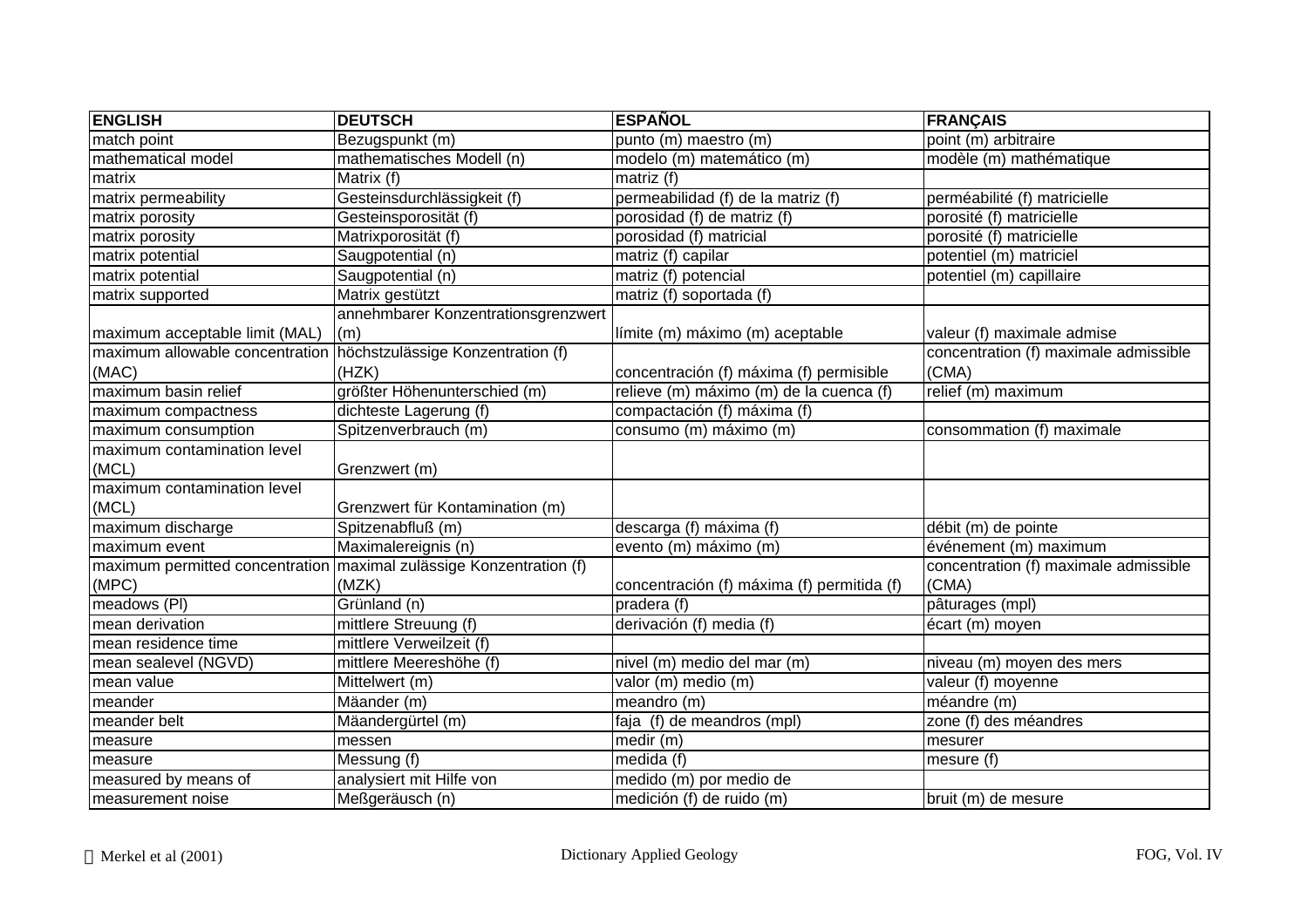| <b>ENGLISH</b>        | <b>DEUTSCH</b>             | <b>ESPAÑOL</b>                       | <b>FRANÇAIS</b>            |
|-----------------------|----------------------------|--------------------------------------|----------------------------|
| measuring cell        | Meßzelle (f)               | celda (f) de medición (f)            | cellule (f) de mesure      |
| measuring circuit     | Meßkreis (m)               | circuito (m) de medición (f)         | circuit (m) de mesure      |
| measuring coil        | Meßspule (f)               | bobina (f) de medición (f)           | bobine (f) de mesure       |
| measuring duct        | Meßgerinne (n)             | ducto (m) de medición (f)            | canal (m) de jaugeage      |
| measuring flume       | Meßrinne (f)               | canal (m) de medición (f)            | jaugeur (m)                |
| measuring point       | Meßpunkt (m)               | punto (m) de medición (f)            | point (m) de mesure        |
| measuring range       | Anzeigebereich (m)         | rango (m) de medición (f)            | champ (m) de mesure        |
| measuring range       | Meßbereich (m)             | campo (m) de medición (f)            | champ (m) de mesure        |
| measuring reel        | Meßwinde (f)               | riel (m) de medición (f)             | treuil (m) de jaugeage     |
| measuring rod         | Meßlatte (f)               | cilindro (m) de medición (f)         | jauge (f)                  |
| measuring section     | Abflußmeßquerschnitt (m)   | sección (f) de medición (f)          | section (f) de mesure      |
| measuring stick       | Meßlatte (f)               | varilla (f) de medición (f)          | échelle (f)                |
| measuring stick       | Pegel (m)                  | vara (f) de medición (f)             | échelle (f)                |
| measuring tube        | Meßzylinder (m)            | conducto (m) de medición (f)         | tube (m) à mesure          |
| measuring tube        | Meßzylinder (m)            | tubo (m) de medición (f)             | éprouvette (f)             |
| measuring weir        | Meßwehr (n)                | medición (f) de desgaste (m)         | déversoir (m) à mesure     |
| mechanical abrasion   | mechanische Abrasion (f)   | abrasión mecánica (f)                | abrasion (f) mécanique     |
| mechanical abrasion   | mechanische Abtragung (f)  | desgaste mecánico (m)                | abrasion (f) mécanique     |
| mechanical cover      | mechanische Abdeckung (f)  | cubierta mecánica (f)                | couverture (f) mécanique   |
| mechanical dispersion | mechanische Dispersion (f) | dispersión (f) cinemática (f)        | dispersion (f) cinématique |
| mechanical dispersion | mechanische Dispersion (f) | dispersión (f) mecánica (f)          | dispersion (f) mécanique   |
| mechanistic model     | mechanistisches Modell (n) | modelo (m) mecanístico               | modèle (m) mécanistique    |
| median                | Medianwert (m)             | $mediana$ (f)                        | médiane (f)                |
| median                | Zentralwert (m)            | media (f) proporcional               | médiane (f)                |
| medicinal spring      | Heilquelle (f)             | fuente (f) medicinal                 | source (f) médicinale      |
| medicinal spring      | Heilquelle (f)             | manantial (m) curativo (m)           | source (f) thérapeutique   |
| medium sand           | mittelkörniger Sand (m)    | arena (f) media (f)                  | sable (m) moyen            |
| melaphyr              | Melaphyr (m)               | melápiro (m)                         | $mélaphyr$ (m)             |
| melt                  | Schmelze (f) (technisch)   | fundición (f)                        | fusion (f)                 |
| melt                  | schmelzen                  | derretir                             | fondre                     |
| melt                  | schmelzen (Metall, Glas)   | fundir                               | fondre                     |
| meltflow              | Schmelzfluß (m)            | flujo $\overline{(m)}$ de fusión (f) | coulée (f)                 |
| melting               | Schmelzen (n)              | fusión                               | fusion (f)                 |
| melting point         | Schmelzpunkt (m)           | punto (m) de fusión (f)              | point (m) de fusion        |
| meltwater             | Schmelzwasser (n)          | agua (f) de fusión                   | eau (f) de fonte           |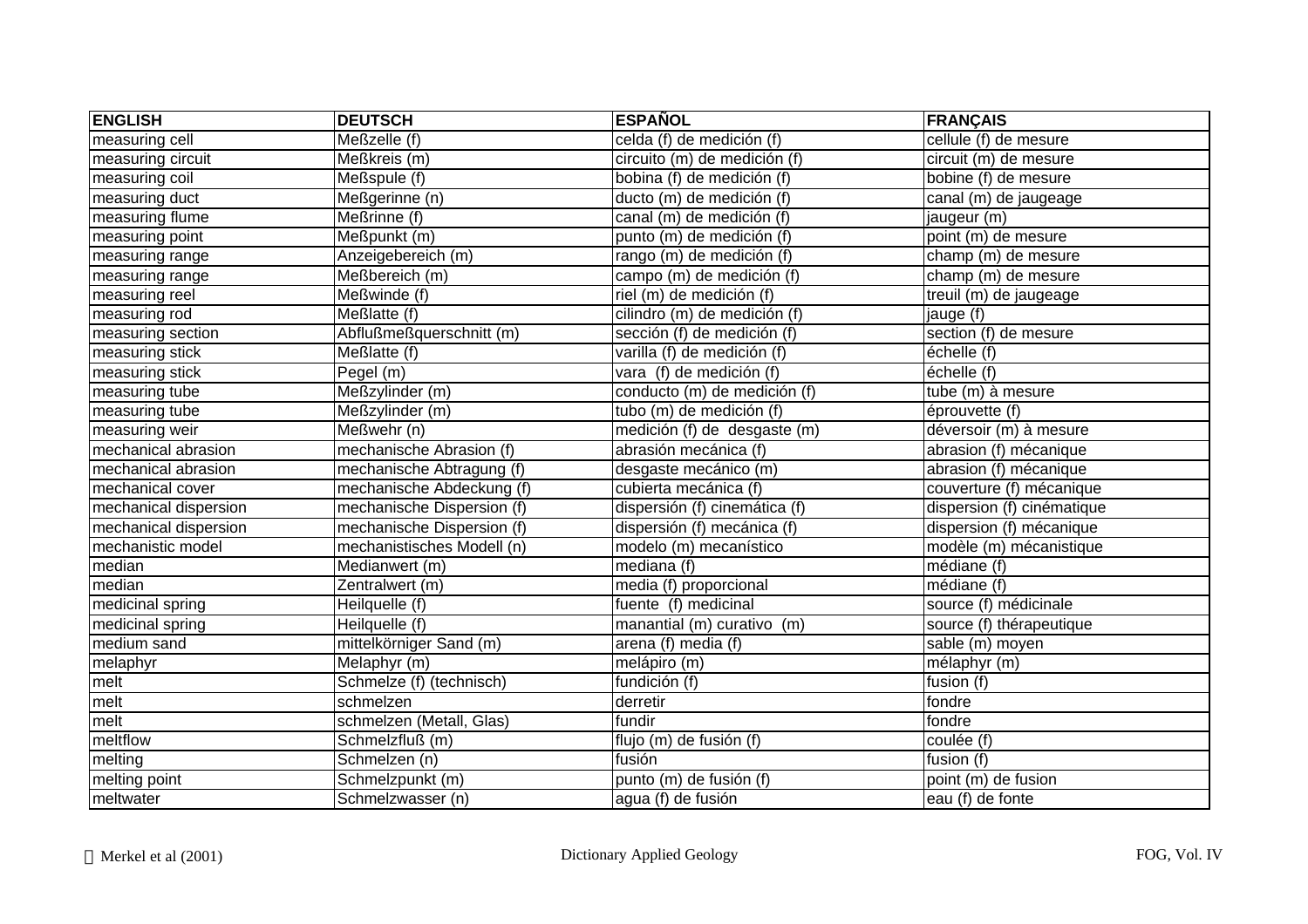| <b>ENGLISH</b>           | <b>DEUTSCH</b>                     | <b>ESPAÑOL</b>                          | FRANÇAIS                             |
|--------------------------|------------------------------------|-----------------------------------------|--------------------------------------|
| membrane filter          | Membranfilter (m)                  |                                         |                                      |
| membrane filtration      | Membranfiltration (f)              |                                         |                                      |
| membrane model           | Membranmodell (n)                  | modelo (m) de membrana (f)              | modèle (m) à membrane élastique      |
| membrane potential       | Membranpotential (n)               | membrana (f) potencial                  | potentiel (m) de membrane            |
| meniscus                 | Meniskus (m)                       | menisco (m)                             | ménisque (m)                         |
| mercuric sulfur          | Zinnober (m)                       | sulfuro mercuríco (m)                   | sulfure (m) mercurique               |
| mercurous chloride       | Kalomel (n)                        | cloruro mercuroso (m)                   | chlorure (m) mercureux               |
| mercury                  | Quecksilber (n)                    | mercurio (m)                            | mercure (m)                          |
| mercury                  | Quecksilber (n)                    | mercurio (m)                            | vif argent (m)                       |
| mercury                  | Quecksilber (n)                    | mercurio (m)                            | vif-argent (m)                       |
| mercury column           | Quecksilbermanometer (n)           | columna (f) de mercurio (m)             | colonne (f) de mercure               |
| mercury injection method | Quecksilberinjektionsverfahren (n) | método (m) de inyección de mercurio (m) | méthode (f) par injection de mercure |
| mesh size                | Gitterabstand (m)                  | tamaño (m) de malla (f)                 | taille (f) des mailles               |
| mesh size                | Maschenweite (f)                   | abertura (f) Mesh                       | ouverture (f) des mailles            |
| mesophyt                 | Mesophyte (f)                      | mesófita (f)                            | mésophyt (m)                         |
| Mesozoic                 | Mesozoikum (n)                     | Mesosoico (m)                           | Mésozo?que (m)                       |
| metabolism               | Stoffumsatz (m)                    | metabolismo (m)                         | métabolisme (m)                      |
| metabolism               | Stoffwechsel (m)                   | metabolismo (m)                         | métabolisme (m)                      |
| metabolite               | Abbauprodukt (n)                   | metabólico (m)                          | produit (m) métabolique              |
| metabolite               | Metabolit (m)                      | metabolito (m)                          | produit (m) métabolique              |
| metabolite               | Stoffwechselprodukt (n)            | metabólico (m)                          | produit (m) métabolique              |
| metal plating            | Metallbeschichtung (f)             | metal (m) laminado (m)                  | métallisation (f)                    |
| metamorphic water        | metamorphes Wasser (n)             | agua metamorfíca (f)                    | eaux (fpl) régénérées                |
| metamorphism             | Metamorphose (f)                   | metamorfismo (m)                        | métamorphose (f)                     |
| metamorphite             | Metamorphite (mpl)                 | metamorfita (f)                         | roche (f) métamorphique              |
| metamorphogenic water    | metamorphogenes Wasser (n)         | agua metamorfogénica (f)                | eau (f) de métamorphisme             |
| meteoric water           | meteorisches Wasser (n)            | agua meteórica (f)                      | eaux (fpl) météoriques               |
| meteorology              | Meteorologie (f)                   | metereología (f)                        | météorologie (f)                     |
| meteorology              | Wetterkunde (f)                    | metereología (f)                        | météorologie (f)                     |
| meter                    | Zähler (m)                         | medidor (m)                             | compteur (m)                         |
| meter                    | $\overline{\mathsf{Z}}$ ähluhr (f) | contador (m)                            | compteur (m)                         |
| metering pump            | Dosierpumpe (f)                    | bomba (f) dosificadora                  | pompe (f) doseuse                    |
| methane                  | Grubengas (n)                      | grisú (m)                               | grisou (m)                           |
| methane                  | Methan (n)                         | metano (m)                              | méthane (m)                          |
| method of application    | Anwendungsmethode (f)              | método de aplicación (m)                | méthode (f) d'application            |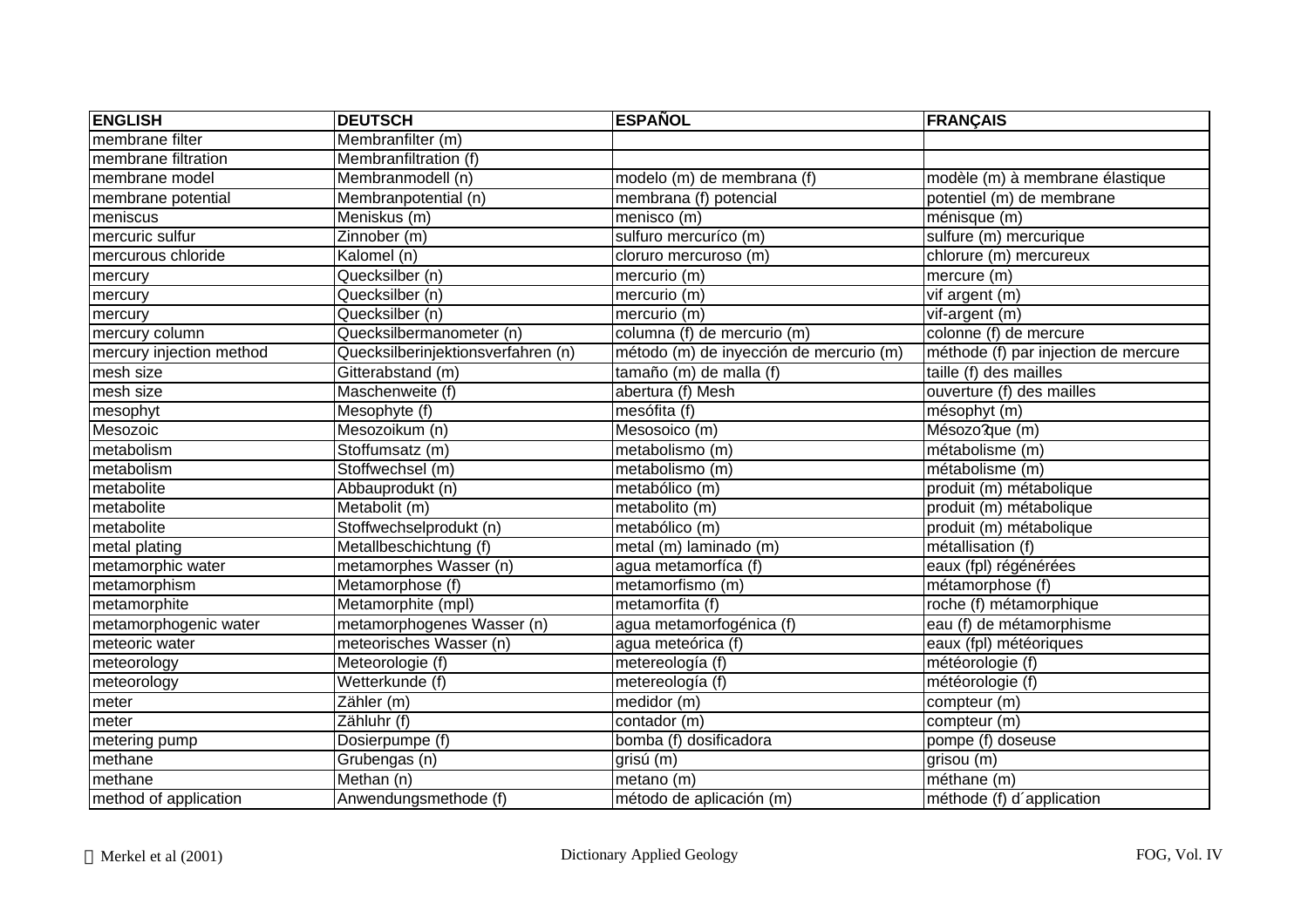| <b>ENGLISH</b>               | <b>DEUTSCH</b>                       | <b>ESPAÑOL</b>                          | <b>FRANÇAIS</b>                  |
|------------------------------|--------------------------------------|-----------------------------------------|----------------------------------|
| method of characteristics    | Charakteristikenverfahren (n)        | método (m) de características (fpl)     | méthode (f) par caractéristique  |
|                              | Verfahren (n) imaginärer Abbildungen |                                         |                                  |
| method of images             | in der komplexen Ebene               | método (m) de imagénes (fpl)            | principe (m) d'images            |
| method of iteration          | Iterationsmethode (f)                | método de iteración (m)                 | méthode (f) par itération        |
|                              | Verfahren (n) der gewichteten        |                                         |                                  |
| method of weighted residuals | Residuale                            | método de ponderación de residuos (mpl) | méthode (f) des résidus pondérés |
| methyl ethyl ketone          | Methylethylketon (n)                 | metil etil acetona (f)                  | cétone (m) méthyléthylique       |
| methyl isobutyl ketone       | Methylisobutylketon (n)              | metil isobutil acetona (f)              | cétone (m) méthylisobutylique    |
| methyl mercury               | Methylquecksilber (n)                | mercurio de metilo (m)                  | mercure (m) méthylique           |
| methyl orange                | Methylorange (n)                     | heliantina (f)                          | méthylorange (m)                 |
| methyl orange                | Methylorange (n)                     | naranja de metilo (m)                   | hélianthine (f)                  |
| methyl parathion             | Methylparation (n)                   | metil paratión (m)                      | méthyle parathion (m)            |
| methylene chloride           | Methylenchlorid (n)                  | cloruro de metileno (m)                 | chlorure (m) de méthylène        |
| metolachlor                  | Metolachlor (n)                      | metolacloro (m)                         | métolachlore (m)                 |
| metribuzin                   | Metribuzin (n)                       | metribusina (f)                         | métribuzine (m)                  |
| mica                         | Glimmer (m)                          | mica(f)                                 | $mica$ ( $m)$                    |
| mica schist                  | Glimmerschiefer (m)                  | esquisto (m) de mica (f)                | micaschiste (m)                  |
| microbial activity           | Mikrobentätigkeit (f)                | actividad microbiana (f)                | activité (f) microbielle         |
| microfissuration             | Haarriß (m)                          | micro (m) fisuración (f)                | fissure (f) capillaire           |
| micrometer                   | Meßschraube (f)                      | micrómetro                              | micromètre (m)                   |
| micrometer                   | Mikrometer (n)                       | tornillo (m) micrométrico (m)           | micromètre (m)                   |
| micropore                    | Kleinstpore (f)                      | microporo (m)                           | micropore (m)                    |
| micropore                    | Mikropore (f)                        | microporo (m)                           | micropore (m)                    |
| microstrainer                | Feinsieb (n)                         | microtámiz (m)                          | microtamis (m)                   |
| microstrainer                | Mikrosieb (n)                        | microtámiz (m)                          | microtamis (m)                   |
| microvane current meter      | Mikroflügelmesser (m)                | micromolinete (m)                       | micromoulinet (m)                |
| migrate                      | migrieren                            | migrar                                  | migrer                           |
| migrate                      | verfrachten                          | migrar                                  | migrer                           |
| migration                    | Migration (f)                        | migración (f)                           | migration (f)                    |
| migration                    | Verfrachtung (f)                     | migración (f)                           | migration (f)                    |
| migration velocity           | Migrationsgeschwindigkeit (f)        | velocidad (f) de migración (f)          | vitesse (f) de migration         |
| migration velocity           | Wanderungsgeschwindigkeit (f)        | velocidad (f) de migración (f)          | vitesse (f) de migration         |
| mild slope                   | mäßige Neigung (f)                   | pendiente (f) moderada (f)              | pente (f) douce                  |
| millhole                     | Bodenkolk (m)                        | tolva (f)                               | marmite (f) de géant             |
| milliequivalent              | Milliäquivalenz (f)                  | miliequivalente (m)                     | milliéquivalent (m)              |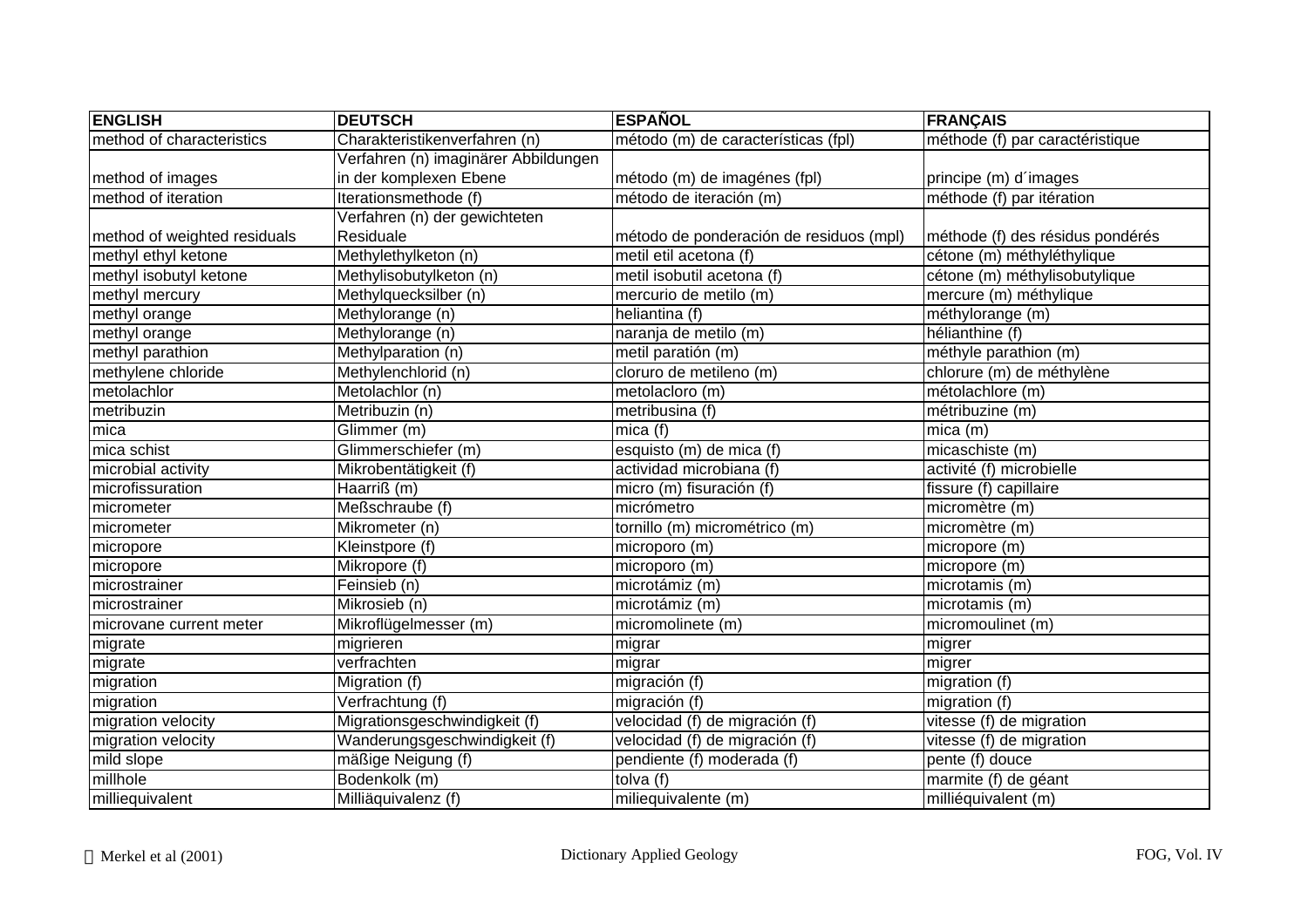| <b>ENGLISH</b>            | <b>DEUTSCH</b>                      | <b>ESPAÑOL</b>                    | <b>FRANÇAIS</b>                        |
|---------------------------|-------------------------------------|-----------------------------------|----------------------------------------|
| milliequivalent           | Milliequivalent (n)                 | adsorbente (m)                    | adsorbant (m)                          |
| milliequivalent           | Milliequivalent (n)                 |                                   |                                        |
| millimole                 | Millimol (n)                        | agua (f) de adsorpción (f)        | eau (f) d'adsorption                   |
| millimole                 | Millimol (n)                        |                                   |                                        |
| millipore filter          | kleinstporiger Filter (m)           | filtro (m) miliporo (m)           | filtre (m) microporeux                 |
| mimimum compactness       | lockerste Lagerung (f)              | compactación (f) mínima (f)       |                                        |
| mine                      | Grube (f)                           | mina(f)                           | mine (f)                               |
| mine dewatering           | Grubenentwässerung (f)              |                                   |                                        |
| mine drainage             | Grubenentwässerung (npl)            | drenaje (m) de mina (f)           | exhaure (m) de mines                   |
| mine dump                 | Abraumhalde (f)                     | basurero (m) de mina (f)          | halde (m) minière                      |
| mine dump                 | Halde (f)                           | depósito (m) de mina (f)          | halde (m) minière                      |
| mine dump                 | Kippe (f)                           | basural (f) de mina (f)           | terril (m)                             |
|                           | Bergbaurückstände (mpl) (~aus der   |                                   |                                        |
| mine tailings             | Erzaufbereitung)                    | desechos (mpl) de mina (f)        | roche (f) stérile                      |
| mine wastes               | Abgänge (mpl)                       | desechos (mpl) de mina (f)        | déchets (mpl) des mines                |
| mine wastes               | Abraum (m)                          | desperdicios (mpl) de mina (f)    | déchets (mpl) des mines                |
| mine wastes               | Bergbaurückstände (mpl)             | residuos (mpl) de mina (f)        | déchets (mpl) des mines                |
| mine water                | Grubenwasser (n)                    | agua (f) de mina (f)              | eau (f) de mine                        |
| mineral coal              | Steinkohle (f)                      | hulla (f)+B4366                   | houille (f)                            |
| mineral oil               | Mineralöl (n)                       | aceite (m) mineral (m)            | huile (f) minérale                     |
| mineral spring            | Mineralquelle (f)                   | manantial (m) de agua (f) mineral | source (f) minérale                    |
| mineral water             | Mineralwasser (n)                   | agua (f) mineral (m)              | eau (f) minérale                       |
| mineralization            | Mineralisierung (f)                 | mineralización (f)                | minéralisation (f)                     |
| mineralized               | mineralisiert                       |                                   |                                        |
| minerals                  | Mineralien (npl)                    | minerales (mpl)                   | minéraux (mpl)                         |
| minimal flow              | Minimalabfluß (m)                   | flujo (m) mínimo (m)              | étiage (m)                             |
| minimum event             | Minimalereignis (n)                 | evento (m) mínimo (m)             | événement (m) minimum                  |
|                           |                                     |                                   |                                        |
| minimum setback to a well | Mindestabstand (m) zu einem Brunnen |                                   |                                        |
| mining                    | Bergbau (m)                         | minería (f)                       | exploitation (f) des mines             |
|                           | Gesamthöffigkeit (f) der            |                                   | ressources (fpl) d'exploitation en eau |
| mining yield              | Grundwasserressourcen               | producción (f) minera (f)         | souterraine                            |
| minnow                    | Elritze (f)                         | pececillo (m) de agua (f) dulce   | varion (m)                             |
| Miocene                   | Miozän (n)                          | Mioceno (m)                       | Miocène (m)                            |
| miscible                  | mischbar                            | miscible (m)                      | miscible                               |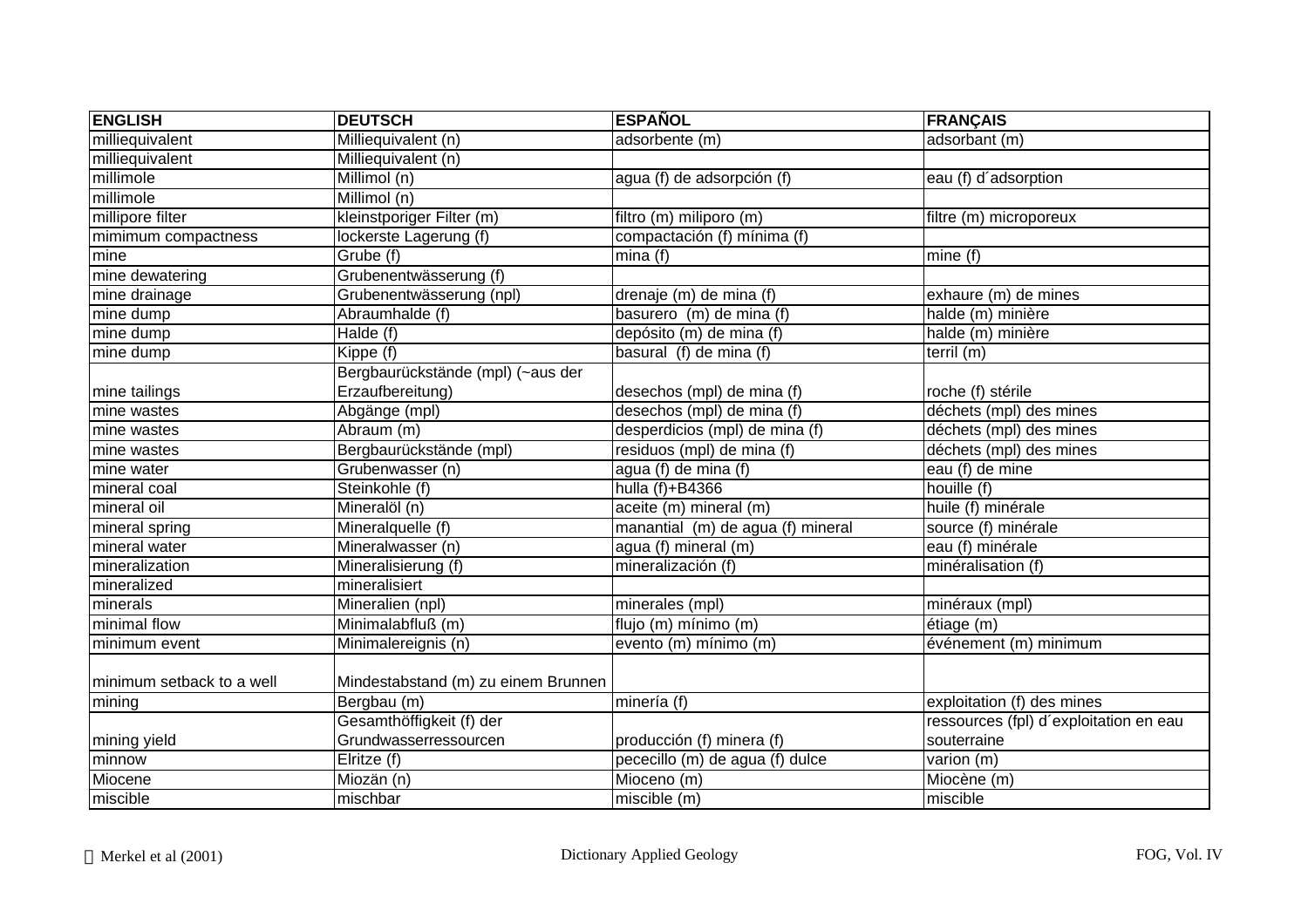| <b>ENGLISH</b>        | <b>DEUTSCH</b>                 | <b>ESPAÑOL</b>                  | <b>FRANÇAIS</b>             |
|-----------------------|--------------------------------|---------------------------------|-----------------------------|
|                       | Verdrängung (f) mit einem      |                                 |                             |
| miscible displacement | Lösungsmittel                  | desplazamiento (m) miscible (m) | déplacement (m) miscible    |
| mist                  | Nebel (m)                      | niebla (f)                      | brume (f)                   |
| mitigation            | Milderung (f) (~Kontamination) |                                 |                             |
| mitigation            | Schadensbegrenzung (f)         | mitigación (f)                  |                             |
| mitigation            | Schadensminderung (f)          | atenuación (f)                  |                             |
| mix                   | mischen                        | mezclar                         | brasser                     |
| mix                   | mischen                        | revolver (m)                    | mélanger                    |
| mixing cell           | Vermischungstank (m)           | celda (f) de mezcado (m)        | boîte (f) de mélange        |
| mixing length         | Durchmischungsstrecke (f)      | longitud (f) de mezclado (m)    | distance (f) de mélange     |
| mixing length         | Mischlänge (f)                 | longitud (f) de mezclado (m)    | longeu (f) de mélange       |
| mixing ration         | Mischverhältnis (n)            | relación (f) de mezclado (m)    | coefficient (m) de mélange  |
| mixing water          | Anmachwasser (n)               | agua (f) de mezcla (f)          | eau (f) de gâchage          |
| mobile channel        | bewegliches Gewässerbett (n)   | canal (m) móvil (m)             | lit (m) instable            |
| mobile dune           | Wanderdüne (f)                 | duna (f) movedizo (f)           | dune (f) mouvante           |
| mobile dune           | Wanderdüne (f)                 | duna (f) móvil (m)              | dune (f) mobile             |
| mode                  | häufigster Wert (m)            | valor (m) dominante             | valeur (f) dominante        |
| mode                  | Modalwert (m)                  | modo                            | mode (m)                    |
| model                 | Modell (n)                     | modelo (m)                      | modèle (m)                  |
| model calibration     | Modelleichung (f)              | modelo (m) calibrado (m)        | étalonnage (m) d'un modèle  |
| model calibration     | Modellkalibrierung (f)         | calibración (f) del modelo (m)  | calage (m)                  |
| model resolution      | Modellauflösung (f)            | resolución (f) del modelo (m)   | résolution (f) du modèle    |
| model technique       | Modellverfahren (n)            | técnica (f) de modelar          | modélisation (f)            |
| model technique       | Modellverfahren (n)            | técnica (f) de modelos (mpl)    | technique (f) des modèles   |
| model test            | Modellversuch (m)              | prueba (f) modelo (m)           | essai (m) sur modèle        |
| modeling              | Modellierung (f)               | modelado (m)                    | modélisation (f)            |
| moisture accumulation | Feuchteansammlung (f)          | acumulación (f) de humedad (f)  | accumulation (f) d'humidité |
| moisture balance      | Bodenfeuchtebilanz (f)         | balanza (f) de humedad (f)      | bilan (m) d'humidité        |
| moisture balance      | Bodenfeuchtebilanz (f)         | balanza (f) de humedad (f)      | bilan (m) hydrique du sol   |
| moisture content      | Feuchtigkeitsgehalt (m)        | contenido (m) de humedad (f)    | état (m) hygroscopique      |
| moisture content      | Feuchtigkeitsgehalt (m)        | contenido (m) de humedad (f)    | teneur (f) en humidité      |
| moisture content      | Feuchtigkeitsgehalt (m)        | grado (m) de humedad            | degré (m) d'humidité        |
| moisture deficiency   | Bodenfeuchtedefizit (n)        | deficiencia (f) de humedad (f)  | déficit (m) en humidité     |
| moisture equivalent   | Feuchteäquivalent (n)          | equivalente (m) de humedad (f)  | équivalent (m) d'humidité   |
| moisture equivalent   | Feuchteäquivalent (n)          | humedad (f) equivalente         | humidité (f) équivalente    |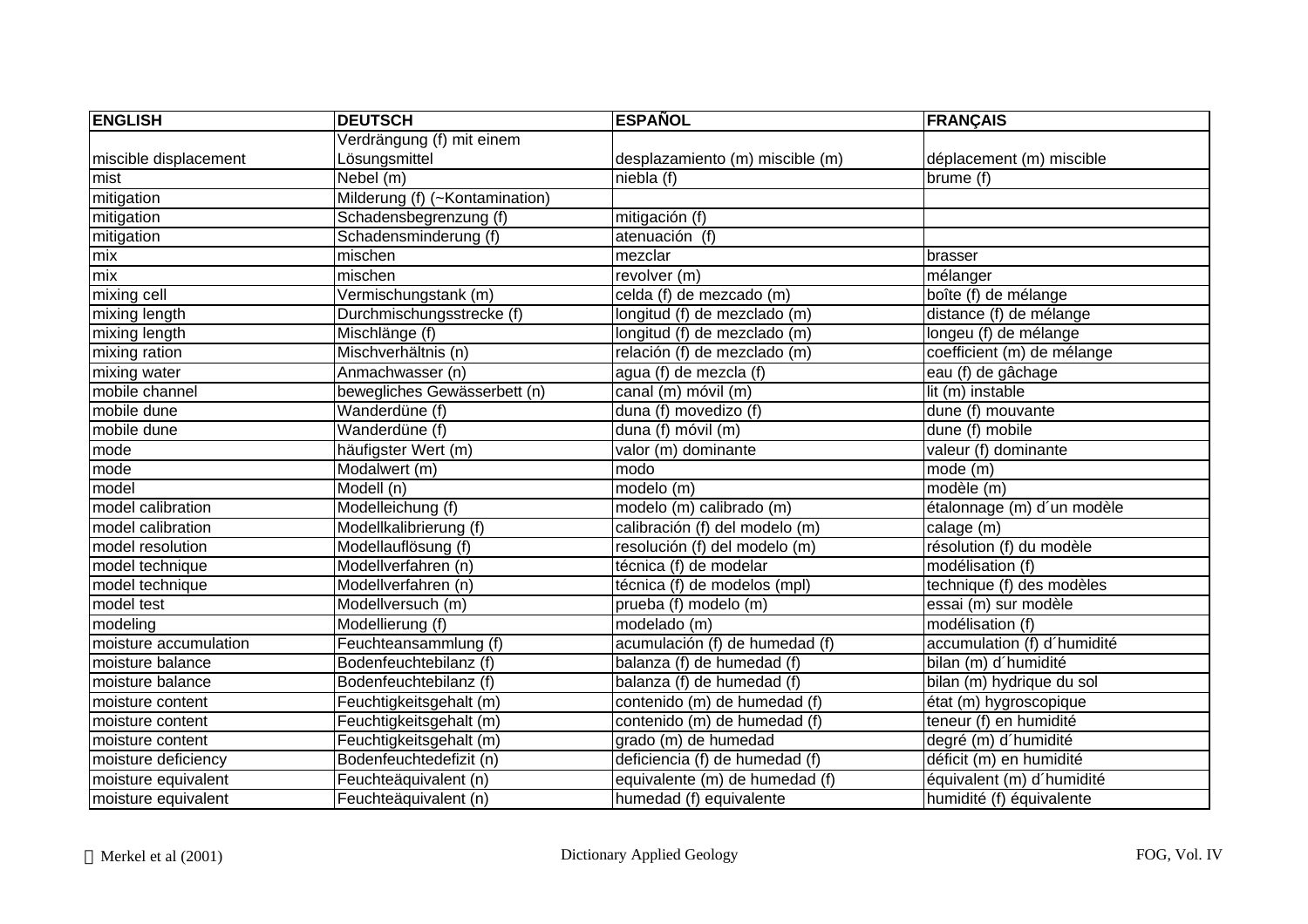| <b>ENGLISH</b>       | <b>DEUTSCH</b>                                                                | <b>ESPAÑOL</b>                   | <b>FRANÇAIS</b>                       |
|----------------------|-------------------------------------------------------------------------------|----------------------------------|---------------------------------------|
| moisture meter       | Feuchtemeßgerät (n)                                                           | medidor (m) de humedad (f)       | humidimètre (m)                       |
| moisture profile     | Bodenfeuchteprofil (n)                                                        | perfil (m) de humedad (f)        | profil (m) d'humidité                 |
| moisture profile     | Bodenfeuchteprofil (n)                                                        | perfil (m) hidríco (m)           | profil (m) hydrique                   |
| moisture storage     | Bodenwasservorrat (m)                                                         | almacenaje (m) de humedad (f)    | réserve (f) d'eau du sol              |
| molal solution       | molare Lösung (f)                                                             | solución (f) molal               | solution (f) molale                   |
| molar solution       | molare Lösung (f)                                                             | solución (f) molar (m)           | solution (f) molaire                  |
| molasse              | Molasse (f)                                                                   | melaza (f)                       | molasse (m)                           |
| moldering            | Vermodern (n)                                                                 | desmoronarse                     | pourriture (f)                        |
| mole                 | Molmasse (n)                                                                  | mol(f)                           | $mol$ (m)                             |
| molecular absorption | Molekularabsorptionsspektrophotometri espectrofotometría (f) de absorción (f) |                                  | spectrophotométrie (f) par absorption |
| spectrophotometry    | e(f)                                                                          | molecular                        | moléculaire                           |
| molecular attraction | molekulare Anziehungskraft (f)                                                | atracción (f) molecular          | attraction (f) moléculaire            |
| molecular diffusion  | Molekulardiffusion (f)                                                        | difusión (f) molecular           | diffusion (f) moléculaire             |
| molecular mass       | molekulare Masse (f)                                                          | masa (f) molecular               |                                       |
| molecular mass       | Molmasse (f)                                                                  | masa (f) molecular               |                                       |
| molecule             | Molekül (n)                                                                   | molécula (f)                     | molécule (f)                          |
| mollisol             | Fließschicht (f)                                                              | mollisol (m)                     | mollisol (m)                          |
| molybdenum           | Molybdän (n)                                                                  | molibdeno (m)                    | molybdèn (m)                          |
| momentum             | Impuls (m)                                                                    | momento (m)                      | moment (m) cinétique                  |
| monitor              | kontrollieren                                                                 | controlar                        | contrôler                             |
| monitor              | überwachen                                                                    | monitorear                       | surveiller                            |
| monitor              | überwachen                                                                    | vigilar                          | surveiller                            |
| monitor well         | Grundwassermeßstelle (f)                                                      | pozo (m) de monitoreo (m)        | puits (m) de surveillance             |
| monitor well         | Überwachungsbrunnen (m)                                                       | pozo (m) de reconocimiento (m)   | puits (m) de surveillance             |
| monitoring bore      | Beobachtungsmeßstelle (f)                                                     |                                  |                                       |
| monitoring network   | $\overline{\mathsf{Me}}$ ßnetz (n)                                            | red (f) de monitoreo (m)         | réseau (m) de mesure                  |
| monitoring point     | Messstelle (f)                                                                |                                  |                                       |
| monitoring well      | Beobachtungsmeßstelle (f)                                                     |                                  |                                       |
| monitoring well      | Grundwassermeßstelle (f)                                                      |                                  |                                       |
| monocline            | monoklinale Flexur (f)                                                        | monoclina (f)                    | monclinal (m)                         |
| monocline            | Schichtflexur (f)                                                             | monoclina (f)                    | monclinal (m)                         |
| monoculture          | Einfruchtwirtschaft (f)                                                       | monocultura (f)                  | monoculture (f)                       |
| monoculture          | Monokultur (f)                                                                | monocultura (f)                  | monoculture (f)                       |
| monoelectrode sonde  | Einzelelektrodensonde (f)                                                     | sonda (f) de electrodo (m) único | sonde (f) monoélectrode               |
| monomictic lake      | monomiktischer See (m)                                                        | lago (m) monomíctico (m)         | lac (m) monomictique                  |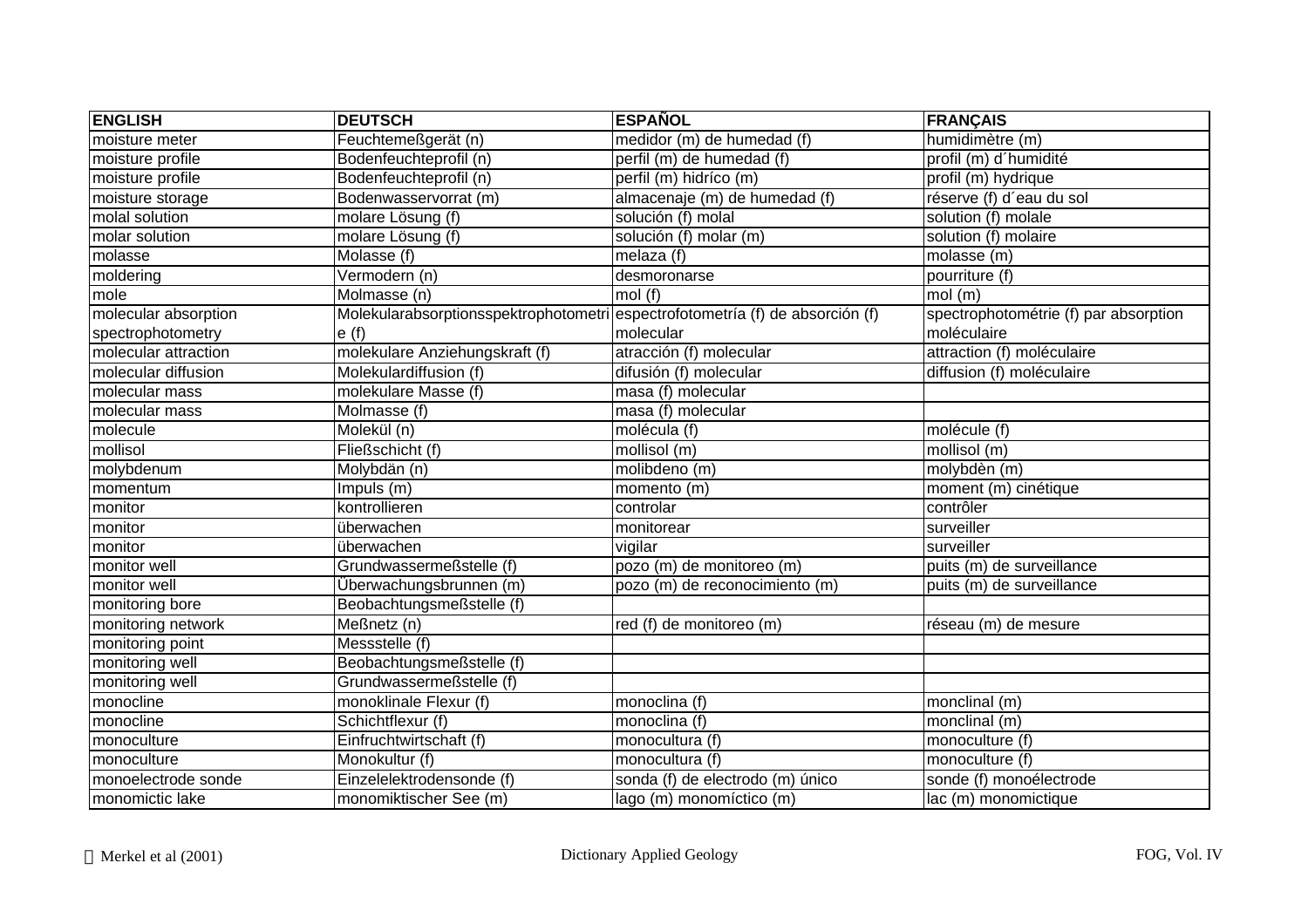| <b>ENGLISH</b>             | <b>DEUTSCH</b>              | <b>ESPAÑOL</b>                    | <b>FRANÇAIS</b>                   |
|----------------------------|-----------------------------|-----------------------------------|-----------------------------------|
| monomolecular film         | monomolekulare Schicht (f)  | película (f) monomolecular        | couche (f) monomoléculaire        |
| monsoon                    | Monsun (m)                  | monzón (m)                        | mousson (f)                       |
| montmorillonite            | Montmorillonit (m)          | montmorillonita (f)               | montmorillonite (m)               |
| moor                       | Moor (n)                    | pantano (m)                       | tourbière (f)                     |
| moraine                    | Moräne $(f)$                | morena (f)                        | moraine (f)                       |
| moraine deposit            | Moränenablagerung (f)       | yacimiento (m) de morena (f)      | dépôt (m) morainique              |
| moraine deposit            | Moränenschutt (m)           | yacimiento (m) de morena (f)      | dépôt (m) morainique              |
| morphometric analysis      | morphometrische Analyse (f) | análisis (m) morfométrico (m)     | analyse (f) hypsmétrique          |
| mortar bed                 | Konkretionskruste (f)       | estrato (m) de mortero (m)        | horizon (m) induré                |
| most probable number (MPN) | wahrscheinlichste Zahl (f)  | número (m) más probable           | nombre (m) le plus probable       |
| most significant digit     | höchstwertige Ziffer (f)    | dígito (m) más significativo      | chiffre (m) de plus grand poids   |
| most significant digit     | höchstwertige Ziffer (f)    | dígito (m) más significativo      | chiffre (m) le plus significatif  |
| mother liquid              | Mutterlauge (f)             | $\overline{liquid}$ (m) madre (f) | eau-mère (f)                      |
| mottled                    | gefleckt                    | abigarrado (m)                    | tacheté                           |
| mottled                    | gefleckt                    | moteado (m)                       | panaché                           |
| mottling                   | Fleckung (f)                | esquizado (m)                     | bariolage (m)                     |
| mottling                   | Marmorierung (f)            | berrendo (m)                      | marmorisation (f)                 |
| mould                      | Schalung (f)                | moldear                           | coffrage (m)                      |
| mountain chain             | Gebirgskette (f)            | cadena (f) montañosa (f)          | chaîne (f) de montagne            |
| mouth                      | Mündung (f)                 | boca (f)                          | bouche (f)                        |
| mouth                      | Mündung (f)                 | desembocadura (f)                 | bouche (f)                        |
| mouth of a well            | Brunnenmund (m)             | cabeza (f) de pozo (m)            | tête (f) de puits                 |
| moving average             | gleitendes Mittel (n)       | media (f) variable                | lissage (m) par moyenne mobile    |
| moving average             | gleitendes Mittel (n)       | promedio (m) variable (f)         | lissage (m) par moyenne glissante |
| moving electrode           | bewegliche Elektrode (f)    | électrode (f) mobile              | électrode (f) mobile              |
| muck                       | Haufwerk (n)                | déblais (mpl)                     | déblais (mpl)                     |
| mud                        | Schlamm (m)                 | lodo (m)                          | boue (f)                          |
| mud additive               | Spülungszusatz (m)          | aditivo (m) para lodo (m)         | additif (m) de boue de forage     |
| mud circulation            | Spülungskreislauf (m)       | circulación (f) de lodo (m)       | circulation (f) de boue           |
| mud column                 | Spülungssäule (f)           | columna (f) de lodo (m)           | colonne (f) de boue               |
| mud crack                  | Trockenriß (m)              | grieta (f) de lodo (m)            | fente (f) de dessication          |
| mud filtrate               | Spülungsfiltrat (n)         | filtrado (m) de lodo (m)          | filtrat (m) de boue               |
| mud loss                   | Spülungsverlust (m)         | pérdida (f) de lodo (m)           | perte (f) de boue                 |
| mud port                   | Spülungsauslaß (m)          | puerto (m) de lodo (m)            | sortie (f) de boue                |
| mud pump                   | Spülungspumpe (f)           | bomba (f) de lodo (m)             | pompe (f) à boue                  |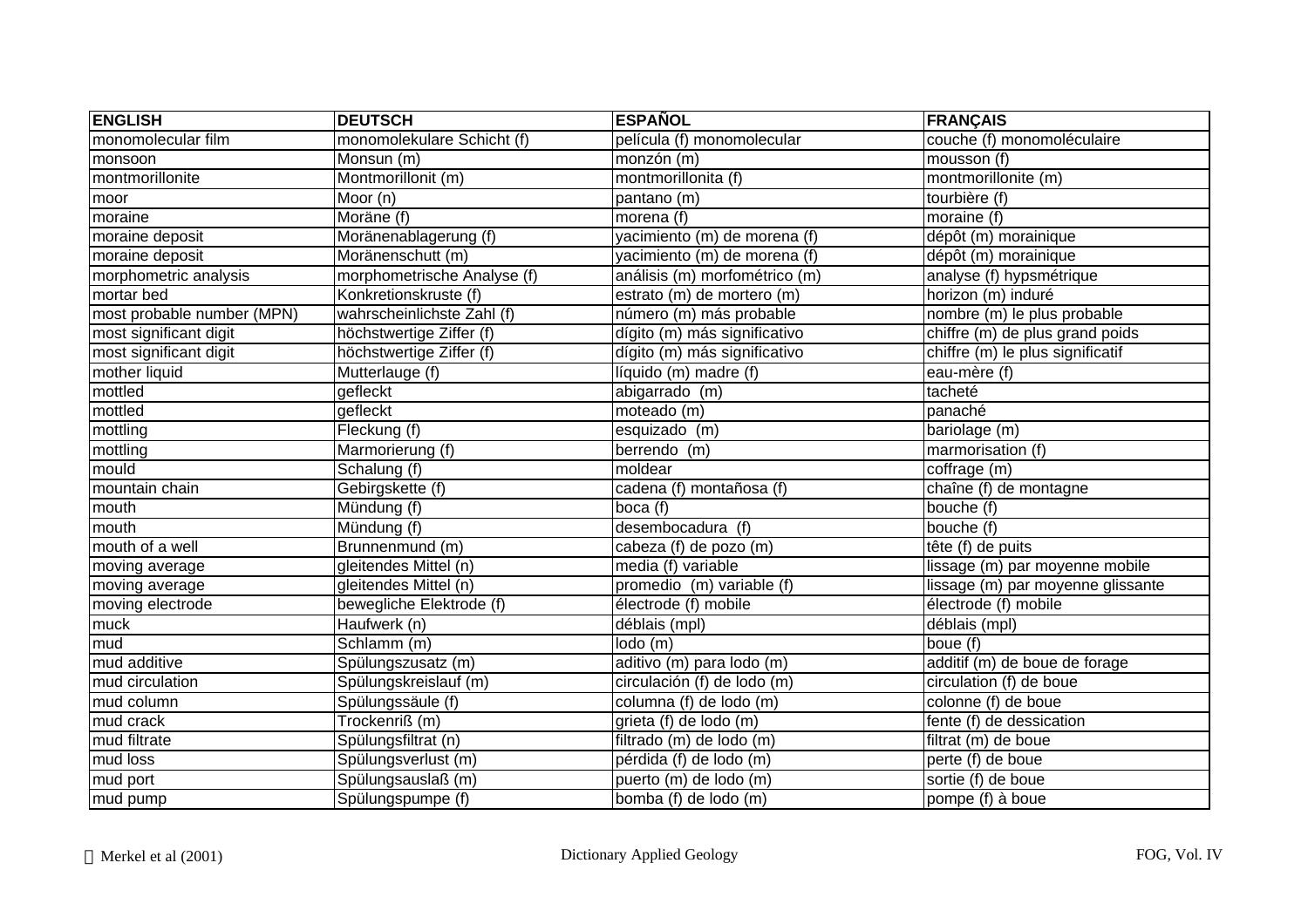| <b>ENGLISH</b>              | <b>DEUTSCH</b>                                                                       | <b>ESPAÑOL</b>                             | <b>FRANÇAIS</b>                                 |
|-----------------------------|--------------------------------------------------------------------------------------|--------------------------------------------|-------------------------------------------------|
| mud volcano                 | Schlammvulkan (m)                                                                    | volcán (m) de lodo (m)                     | volcan (m) de boue                              |
| mudflow                     | Mure (f)                                                                             | flujo (m) de lodo (m)                      | coulée (f) de boue                              |
| mudflow                     | Schlammstrom (m)                                                                     | flujo (m) de lodo (m)                      | coulée (f) de boue                              |
| muffler                     | Schalldämpfer (m)                                                                    |                                            |                                                 |
| mulch                       | Mulch (m)                                                                            | aporcar                                    | mulch (m)                                       |
| mulch                       | Mulch (m)                                                                            | cubierta (f) retenedora (f) de humedad (f) | paillis (m)                                     |
| multiaquifer formation      | Grundwasserstockwerk (n)                                                             | formación (f) de acuíferos (mpl) múltiple  | système (m) de couches aquifères<br>superposées |
|                             | Brunnen (m) in einem                                                                 |                                            | puits (m) développé dans plusieurs              |
| multiaquifer well           | Grundwasserstockwerk                                                                 | pozo (m) de acuíferos (mpl) múltiple       | nappes superposées                              |
|                             |                                                                                      | sistema (m) acuífero (m) de múltiple       |                                                 |
|                             | multicompartiment aquifer system Aquifersystem (n) mit Inhomogenitäten compartimento |                                            | aquifère (m) compartimenté                      |
|                             |                                                                                      | sistema (m) acuífero (m) de múltiple capa  |                                                 |
| multilayered aquifer system | Aquiferstockwerk (n)                                                                 | (f)                                        | aquifère (m) multicouche                        |
| multiphase flow             | Mehrphasenfluß (m)                                                                   | flujo (m) multifásico (m)                  | écoulement (m) polyphasique                     |
| multiple                    | multiple                                                                             | múltiple                                   |                                                 |
| multiple reflections        | multiple Reaktionen (fpl)                                                            | reflexiones (mpl) múltiples                | réflecions (fpl) multiples                      |
| multiple regression         | multiple Regression                                                                  | regresión (m) múltiple                     |                                                 |
|                             |                                                                                      | prueba (f) de abatimiento (m) de paso (m)  |                                                 |
| multiple step drawdown test | mehrstufiger Pumpversuch (m)                                                         | múltiple                                   | essai (m) de puits par paliers                  |
| multi-stage                 | mehrstufig                                                                           | múltiple etapa (f)                         | à plusieurs étages                              |
| multivalent                 | mehrwertig                                                                           | multivalente                               | polyvalent                                      |
| municipal waste             | kommunaler Müll (m)                                                                  | desecho (m) municipal                      | déchets (mpl) municipaux                        |
| municipal waste             | Stadtmüll (m)                                                                        | desperdicio (m) municipal                  | déchets (mpl) urbains                           |
| mutagenic                   | mutagen                                                                              | factor (m) de mutación (f)                 | mutagène                                        |
| mylonite                    | Mylonit (m)                                                                          | milonita (f)                               | mylonite (m)                                    |
| mylonization                | Gesteinszermahlung (f)                                                               | milonisación (f)                           | mylonisation (f)                                |
| mylonization                | Gesteinszerrüttung (f)                                                               | milonisación (f)                           | mylonisation (f)                                |
| mylonization                | Mylonitisierung (f)                                                                  | milonisación (f)                           | mylonisation (f)                                |
| myopia                      | Kurzsichtigkeit (f)                                                                  |                                            |                                                 |
| nano filtration             | Nano-Filtration (f)                                                                  |                                            |                                                 |
| naphthalene                 | Naphthalin (n)                                                                       | naftaleno (m)                              | naphthalène (m)                                 |
| narrows                     | Engpaß (m)                                                                           | desfiladeros (mpl)                         | passe (m)                                       |
| narrows                     | Engpaß (m)                                                                           | estrechos (mpl)                            | goulet (m)                                      |
| native groundwater          | ursprüngliches Grundwasser (n)                                                       | agua (f) freática (f) virgen (f)           | eau (f) phréatique indigène                     |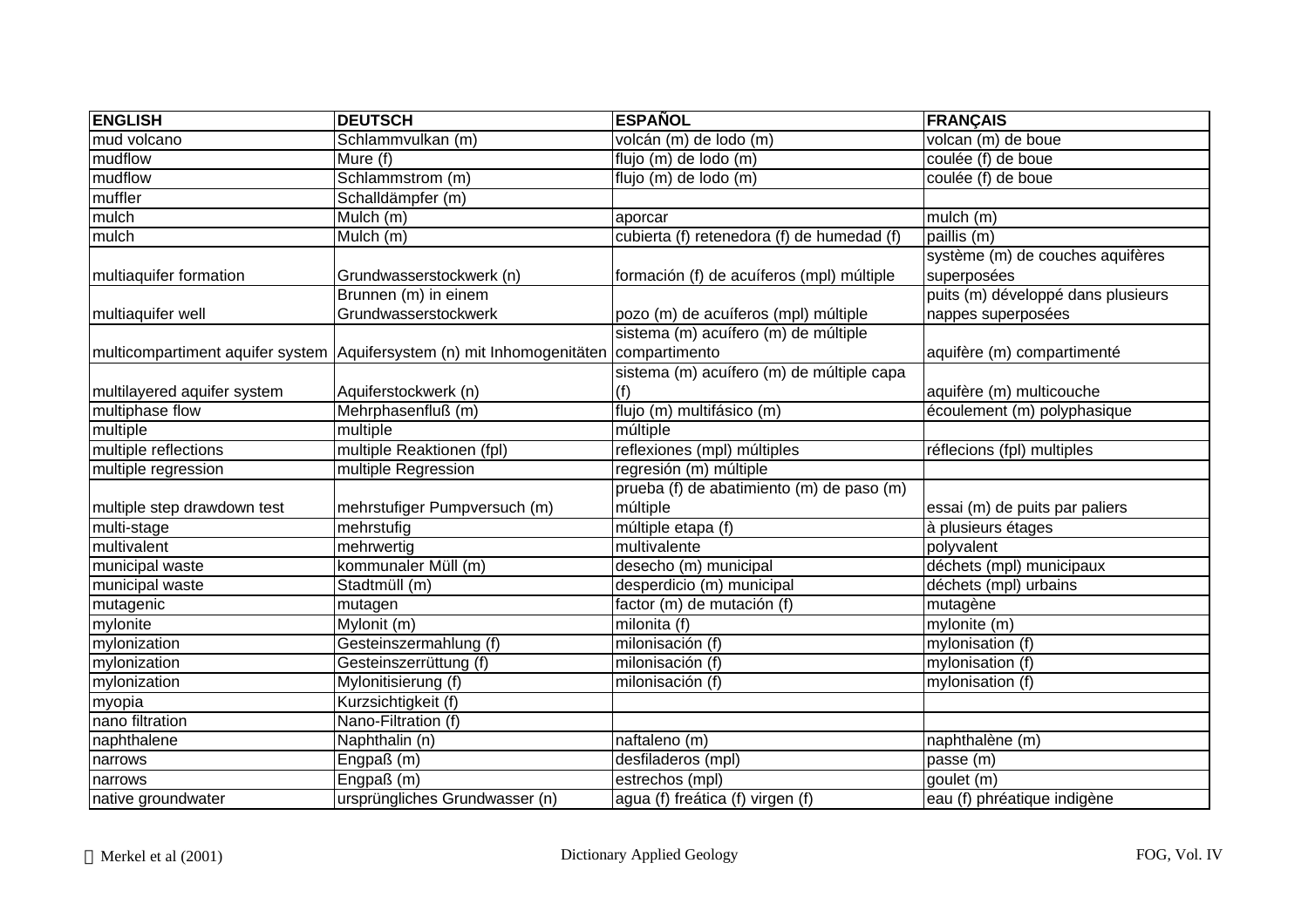| <b>ENGLISH</b>                                              | <b>DEUTSCH</b>                      | <b>ESPAÑOL</b>                         | <b>FRANÇAIS</b>                                  |
|-------------------------------------------------------------|-------------------------------------|----------------------------------------|--------------------------------------------------|
| natural amenities                                           | Naturgegebenheiten (fpl)            | amabilidad (f) natural                 | cadre (m) naturel                                |
| natural arch                                                | Felsenbogen (m)                     | $arco$ (m) natural                     | arche (f) rocheuse                               |
| natural arch                                                | Felsentor (n)                       | arco (m) natural                       | arche (f) rocheuse                               |
| natural attenuation                                         | Selbstreinigungskraft (f)           | capacidad (f) de autolimpieza (f)      | pouvoir (m) auto-épurateur                       |
| natural background concentration   natürliche Grundlast (f) |                                     | concentración (f) de fondo (m) natural | concentration (f) de fond naturelle              |
| natural bridge                                              | Naturbrücke (f)                     | puente (m) natural                     | pont (m) naturel                                 |
| natural discharge                                           | natürlicher Grundwasseraustritt (m) | descarga (f) natural                   | exutoire (m) naturel (de la nappe<br>phréatique) |
| natural drainage                                            | natürliche Entwässerung (f)         | drenaje (m) natural                    | drainabilité (f) naturelle                       |
| natural gas                                                 | Erdgas (n)                          | gas (m) natural                        | gaz (m) naturel                                  |
| natural levee                                               | Uferdamm (m)                        | dique (m) natural                      | levée (f) de rive                                |
| natural load                                                | natürliche Fracht (f)               | $\overline{carga}$ (f) natural         | charge (f) stabilisée                            |
| natural pollutant                                           | natürlicher Schadstoff (m)          | contaminante (m) natural               | polluant (m) naturel                             |
| natural ressources                                          | Naturressourcen (fpl)               | recursos (mpl) naturales               | ressources (mpl) naturelles                      |
| natural state                                               | natürlicher Zustand                 | estado (m) natural                     |                                                  |
| natural stone                                               | Naturwerkstein (m)                  | piedra (f) natural                     |                                                  |
| natural stream                                              | natürlicher Fluß (m)                | corriente (f) natural                  | rivière (f) naturelle                            |
| natural stream                                              | unbeeinflußter Strom (m)            | arroyo (m) natural                     | rivière (f) naturelle                            |
| natural water                                               | natürliches Wasser (n)              | agua (f) natural                       | eau (f) naturelle                                |
| nature reserve                                              | Naturschutzgebiet                   | parque (m) nacional                    | parc (m) national                                |
| near field                                                  | $\overline{\mathsf{Nahfeld}}(n)$    | campo (m) cercano                      | champ (m) proche                                 |
| negative boundary                                           | undurchlässiger Rand (m)            | límite (m) negativo (m)                | limite (f) à flux naturel                        |
| nematocide                                                  | Nematozid (n)                       | nematocida (f)                         | nématocide (m)                                   |
| nephelometer                                                | Trübungsmesser (m)                  | nefelómetro (m)                        | néphélectromètre (m)                             |
| nephelometer                                                | Trübungsmesser (m)                  | nefelómetro (m)                        | néphélomètre (m)                                 |
| net radiation                                               | Nettoeinstrahlung (f)               | radiación (f) neta (f)                 | différence (f) du rayonnement                    |
| net radiation                                               | Nettoeinstrahlung (f)               | radiación (f) neta (f)                 | rayonnement (m) net                              |
| net rainfall                                                | Regenüberschuß (m)                  | precipitación (f) pluvial neta         | pluie (f) nette                                  |
| network                                                     | Netz(n)                             | red $(f)$                              | réseau (m)                                       |
| network operation                                           | Netzbetrieb (m)                     | operación (f) de la red (f)            | exploitation (m) des réseaux                     |
| neutral equilibrium                                         | indifferentes Gleichgewicht (n)     | equilibrio (m) neutral                 | équilibre (m) indifférent                        |
| neutrality point                                            | Neutralitätspunkt (m)               | punto (m) de neutralidad (f)           | point (m) neutre                                 |
| neutron                                                     | Neutron (n)                         | neutrón (m)                            | neutron                                          |
| neutron log                                                 | Neutronenlog (n)                    | registro (m) de neutrones (mpl)        | diagraphie (f) de neutrons                       |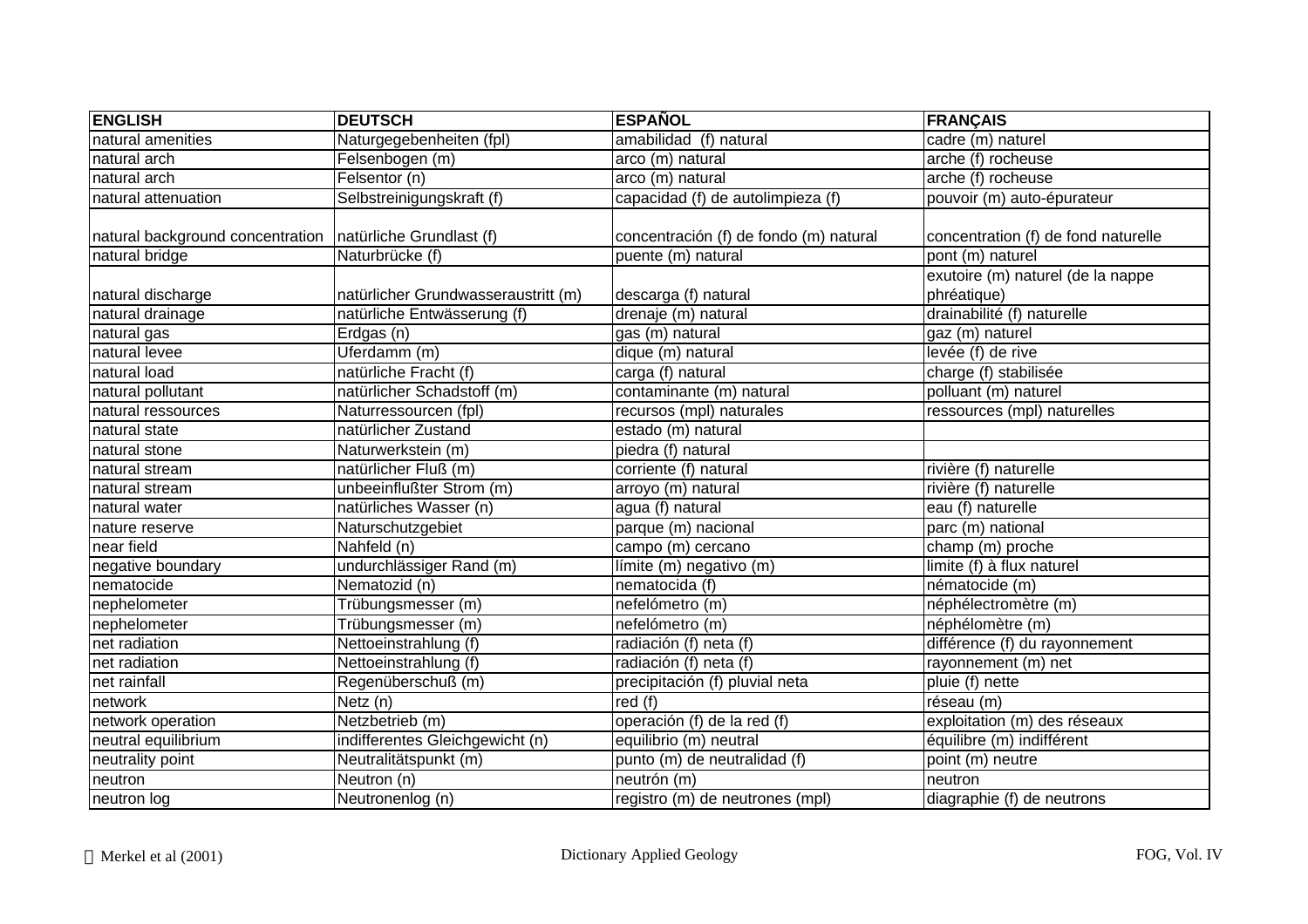| <b>ENGLISH</b>           | <b>DEUTSCH</b>                | <b>ESPAÑOL</b>                                | <b>FRANÇAIS</b>                        |
|--------------------------|-------------------------------|-----------------------------------------------|----------------------------------------|
| neutron log              | Neutronenlog (n)              | sonda (f) de neutrones (mpl)                  | diagraphie (f) neutronique             |
| neutron probe            | Neutronensonde (f)            |                                               |                                        |
| neutron source           | Neutronenquelle (f)           | fuente (f) de neutrones (mpl)                 | source (f) de neutrons                 |
| niche                    | Nische (f)                    | microhabitat (m)                              | microhabitet (m)                       |
| niche                    | Nische (f)                    | nicho (m)                                     | ambiance (f) biotique                  |
| nickel                   | Nickel (n)                    | Níquel (m)                                    | nickel (m)                             |
| Niederschlagssumme (f)   | Fertigstellung (f)            |                                               | achèvement (m)                         |
| Niederschlagssumme (f)   | Schauerniederschläge (mpl)    |                                               | averse (f) complexe                    |
| nitrate                  | Nitrat (n)                    | nitrato (m)                                   | nitrate (m)                            |
| nitrate bacteria         | Nitratbakterien (npl)         | bacteria (f) de nitrato (m)                   | bactéries (fpl) nitrites               |
| nitrate fertilizer       | Stickstoffdünger (m)          | fertilizante (m) de nitrato (m)               | engrais (m) azoté                      |
| nitrate nitrogen         | Nitratstickstoff (m)          | nitrato (m) de nitrógeno (m)                  | azote (m) de nitrate                   |
| nitrate nitrogen         | Nitratstickstoff (m)          | nitrato (m) de nitrógeno (m)                  | azote (m) nitrique                     |
| nitrification            | Nitrifizierung (f)            | nitrificación (f)                             | nitrification (f)                      |
| nitrite                  | Nitrit (n)                    | nitrito (m)                                   | nitrite (m)                            |
| nitrite bacteria         | Nitritbakterien (npl)         | bacteria (f) de nitrito (m)                   | bactéries (fpl) nitreuses              |
| nitrogen                 | Stickstoff (m)                | nitrógeno (m)                                 | azote (m)                              |
| nitrogen fixation        | Stickstofffixierung (f)       | fijación (f) de nitrógeno (m)                 | fixation (f) d'azote                   |
| nitrogen fixing bacteria | Stickstoffbakterien (npl)     | bacteria (f) de fijación (f) de nitrógeno (m) | bactéries (fpl) fixatrices d'azote     |
| nitrogen fixing bacteria | Stickstoffbakterien (npl)     | nitrobacterias (fpl)                          | nitrobactéries (fpl)                   |
| nitrogen stress factor   | Stickstoffstreßfaktor (m)     | factor (m) de fatiga (f) por nitrógeno (m)    | coefficient (m) de contrainte en azote |
| <b>NMR</b>               | kernmagnetische Resonanz (f)  | <b>NMR</b>                                    | <b>RMN</b>                             |
| no flow boundary         | Windablagerung (f)            | deposito (m) eólico                           | depôts (mpl) éoliens                   |
| no flow boundary         |                               |                                               |                                        |
| node point               | Knotenpunkt (m)               | punto (m) nodal                               | point (m) nodal                        |
| node point               | Netzpunkt (m)                 | punto (m) nodal                               | $n$ ceud $(m)$                         |
| nodule                   | kleine Konkretion (f)         | nodúlo (m)                                    | nodule (m)                             |
| nodule                   | Knolle (f)                    | nodúlo (m)                                    | nodule (m)                             |
| nodule bacteria          | Knöllchenbakterien (npl)      | nodúlo (m) de bacterias (fpl)                 | bactéries (fpl) de nodosités           |
| noise                    | Rauschen (n)                  | ruido (m)                                     | bruit (m)                              |
| noise                    | Störung (f)                   | ruido (m)                                     | bruit (m)                              |
| noise abatment           | Lärm-Verminderung (f)         |                                               |                                        |
| nominal diameter         | Nennweite (f)                 | diámetro (m) nominal                          | diamètre (m) nominal                   |
| nominal grain diameter   | nominaler Korndurchmesser (m) | diámetro (m) de grano (m) nominal             | diamètre (m) granulométrique nominal   |
| nominal pressure         | Nenndruck (m)                 | presión (f) nominal                           | pression (f) nominal                   |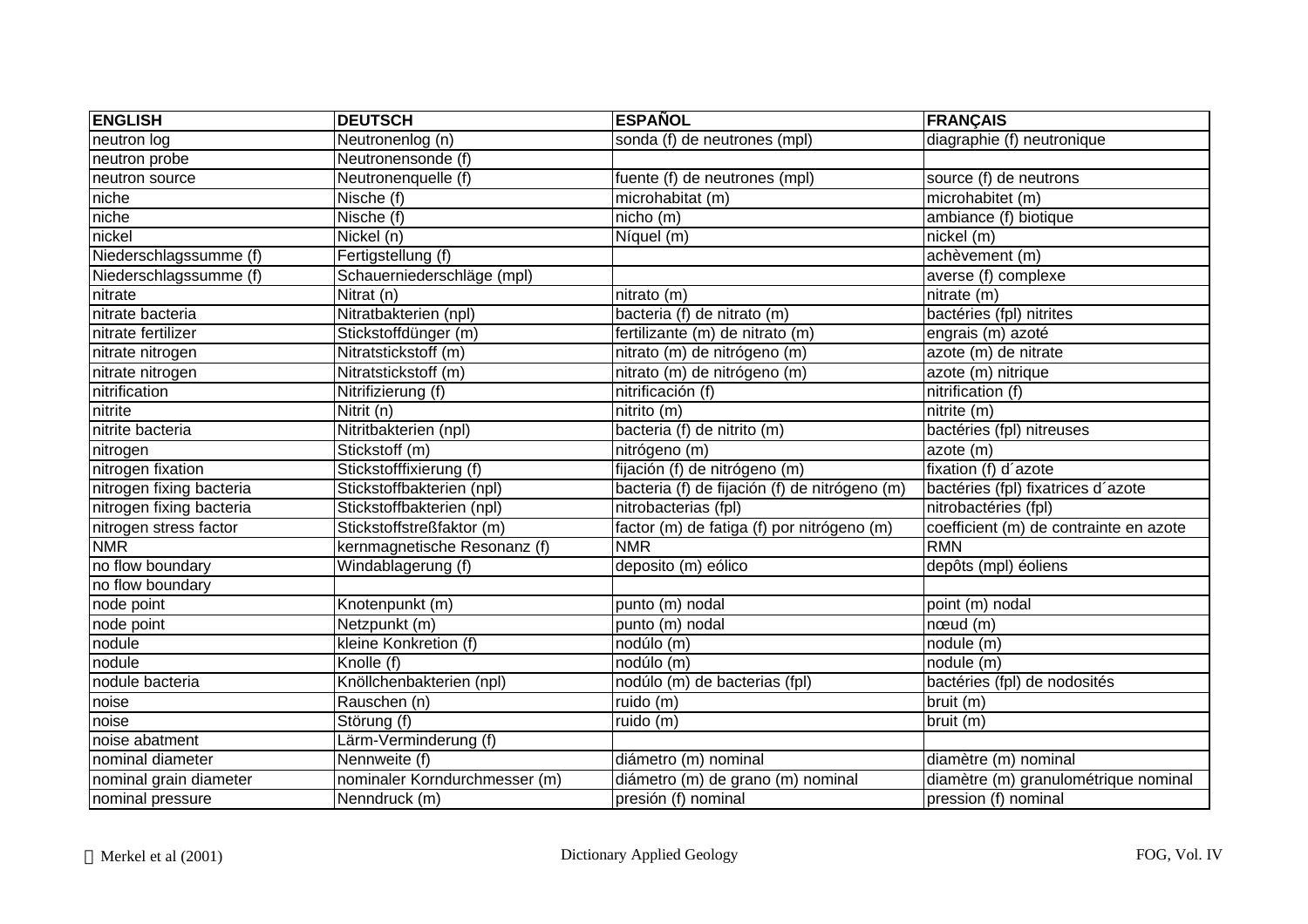| <b>ENGLISH</b>                  | <b>DEUTSCH</b>                     | <b>ESPAÑOL</b>                     | <b>FRANÇAIS</b>                    |
|---------------------------------|------------------------------------|------------------------------------|------------------------------------|
| nomogram                        | Nomogramm (n)                      | nomograma (m)                      | nomogramme (f)                     |
| nomograph                       | Nomogramm (n)                      | nomografía (f)                     | abaque $(f)$                       |
|                                 |                                    |                                    |                                    |
| non aqueous phase liquid (NAPL) | nicht mit Wasser mischbare Phase   | fase (f) líquida (f) no acuosa (f) |                                    |
| non-cohesive                    | nichtbindig                        | no cohesivo (m)                    |                                    |
| non-corrosive                   | korrosionsbeständig                | no corrosivo (m)                   | non-corrosif                       |
| nonequilibrium                  | instationär                        | sin equilibrio (m)                 |                                    |
| non-ferrous metal               | Buntmetall (n)                     | metal (m) no ferroso               | métal (m) non-ferreux              |
| non-homogeneous                 | heterogen                          | no homogéneo                       | hétérogène                         |
| non-homogeneous                 | inhomogen                          | heterogéneo (m)                    | hétérogène                         |
| non-homogeneous                 | ungleichförmig                     | heterogéneo (m)                    | hétérogène                         |
| non-karstifiable                | verkarstungsunfähig                | no karstifiable                    | non-karstifiable                   |
| non-point source                | flächenhafte Eingabe (f)           | fuente (f) difusa (f)              | source (f) diffuse                 |
| non-polluting                   | umweltfreundlich                   | no contaminante (m)                | non-polluant                       |
| non-reactive                    | inert                              | no reactivo (m)                    | inerte                             |
| non-recording gage              | Niederschlagsmesser (m)            | pluviómetro (m) estándar           | pluviomètre (m) standard           |
| non-recording gage              | Standardgerät (n)                  | pluviómetro (m) estándar           | pluviomètre (m) standard           |
|                                 |                                    |                                    |                                    |
| non-structural measures         | Maßnahme (f) ohne Baueinrichtungen | medida (fpl) no estructural        | aménagement (m) non structural     |
| non-zero                        | nicht Null                         | no cero (m)                        | différent de zéro                  |
| non-zero                        | von Null abweichend                | diferente de cero (m)              | différent de zéro                  |
| normal curve                    | Normale (f)                        | curva (f) normal                   | diagraphie (f) à espacement normal |
| normal curve                    | Normale (f)                        | curva (f) normal                   | normale (f)                        |
| normal depth                    | normale Wassertiefe (f)            | profundidad (f) normal             | profondeur (f) normale             |
| normal fault                    | Abschiebung (f)                    | falla (f) normal                   | faille (f) directe                 |
| normal fault                    | Normalverwerfung (f)               | falla (f) directa (m)              | faille (f) normale                 |
| normal solution                 | Normallösung (f)                   | solución (f) normal                | solution (f) normale               |
| normale distribution            | Normalverteilung (f)               | distribución (f) normal            | distribution (f) normale           |
| normality                       | Normalität (f)                     | normalidad (f)                     | normalité (f)                      |
| not potable                     | ungenießbar                        | no apto para consumirse            | impropre à la consommation         |
| notch                           | Einschnitt (m)                     | mella (f)                          |                                    |
| notch                           | Kerbe (f)                          | muesca (f)                         | coche (f)                          |
| notch                           | Nut $(f)$                          | ranura $\overline{(f)}$            | rainure $(f)$                      |
| notched weir                    | Meßwehr (n) mit Dreiecksüberfall   | presa (f) ranurada                 | déversoir (m) à échancrure         |
| noxious                         | schädlich                          | maligno (m)                        | nuisible                           |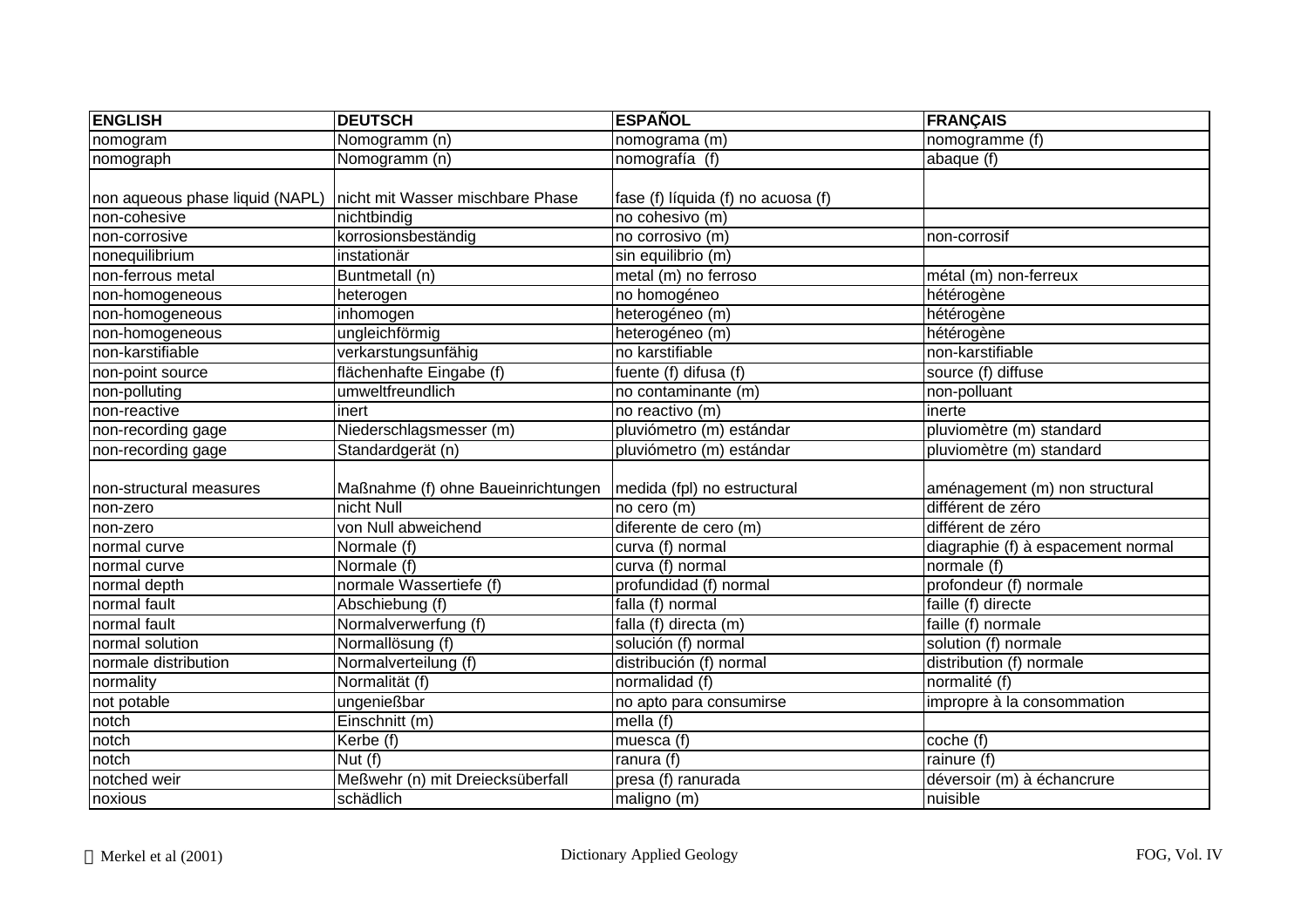| <b>ENGLISH</b>             | <b>DEUTSCH</b>                    | <b>ESPAÑOL</b>                            | <b>FRANÇAIS</b>                      |
|----------------------------|-----------------------------------|-------------------------------------------|--------------------------------------|
| noxious                    | schädlich                         | nocivo (m)                                | délétète                             |
| noxious                    | schädlich                         | perjudicial                               | nocif                                |
| noxious                    | ungesund                          | dañino (m)                                | malsain                              |
| noxious matter             | Schadstoff (m)                    | materia (f) nociva (f)                    | matière (f) nuisible                 |
| nozzle                     | Düse (f)                          | tobera (f)                                | ajutage (m)                          |
| nozzle                     | Spülkopf (m)                      | boquilla f)                               | ajutage (m)                          |
| nuclear energy             | Kernenergie (f)                   | energía (f) nuclear                       | énergie (f) nucléaire                |
| nuclear fission product    | nukleares Spaltprodukt (n)        | producto (m) de fisión (f) nuclear        | produit (m) de la fission nucléaire  |
| nuclear magnetic resonance | kernmagnetische Resonanz (f)      | resonancia (f) magnética (f) nuclear      | résonance (f) magnétique nucléaire   |
| nuclear magnetic resonance |                                   | espectrometría (f) de resonancia (f)      | spectroscopie (f) de résonance       |
| spectrometry               | Kernresonanzspektrometrie (f)     | magnética (f) nuclear                     | magnétique nucléaire                 |
| nuclear power plant        | Atomkraftwerk (n)                 | planta(f) nucléoelectrica (f)             | centrale (f) nucléaire               |
| nuclear power plant        | Kernkraftwerk (n)                 | planta (f) de energía (f) nuclear         | centrale (f) nucléaire               |
| nucleic acid               | Nukleinsäure (f)                  | ácido (m) nucleíco                        | acide (m) nucléique                  |
| number of revolutions      | Drehzahl (f)                      | número (m) de revoluciones (mpl)          | nombre (m) de tours                  |
| numerical approximation    | numerische Annäherung (f)         | aproximación (f) numérica (f)             | approximation (f) numérique          |
| numerical dispersion       | numerische Dispersion (f)         | dispersión (f) numérica (f)               | dispersion (f) numérique             |
| numerical method           | numerische (Lösungs-) Methode (f) | método (m) numérico (m)                   | méthode (f) numérique                |
| numerical model            | numerisches Modell                | modelo (m) numérico (m)                   |                                      |
| numerical solution         | numerische Lösung (f)             | solución (f) numérica (f)                 | solution (f) numérique               |
| nutrient                   | Nährstoff (m)                     | alimento (m)                              | nutriment (m)                        |
| nutrient                   | Nährstoff (m)                     | nutriente (m)                             | nutrient (m)                         |
| nutrient broth             | Nährlösung (f)                    | caldo (m) nutritivo (m)                   | bouillon (m) de culture              |
| nutrient deficiency        | Nährstoffmangel (m)               | deficiencia (f) en nutriente (m)          | carence (f) en substances nutritives |
| nutrient deficiency        | Nährstoffmangel (m)               | insuficiencia (f) nutritiva (f)           | carence (f) en éléments nutritifs    |
| oasis                      | Oase (f)                          | oasis (m)                                 | oasis (m)                            |
| objectives                 | Zielstellungen (fpl)              |                                           |                                      |
| observation well           | Beobachtungsbohrung (f)           | pozo (m) de monitoreo (m)                 | sonde (f)                            |
| observation well           | Grundwasserbeobachtungsrohr (n)   | pozo (m) de estudio (m)                   | puits (m) d'observation              |
| observation well           | Grundwasserbeobachtungsrohr (n)   | pozo (m) de monitoreo (m)                 | puits (m) témoin                     |
| observation well           | Grundwasserbeobachtungsrohr (n)   | pozo (m) de observación (f)               | piézomètre (m) d'observation         |
| observation well network   | Beobachtungsnetz (n)              | red (f) de pozos (mpl) de observación (f) | réseau (m) piézométrique             |
| observe                    | aufzeichnen                       | observar                                  | noter                                |
| observe                    | beobachten                        | observador (m)                            | observer                             |
| observe                    | registrieren                      | presenciar                                | noter                                |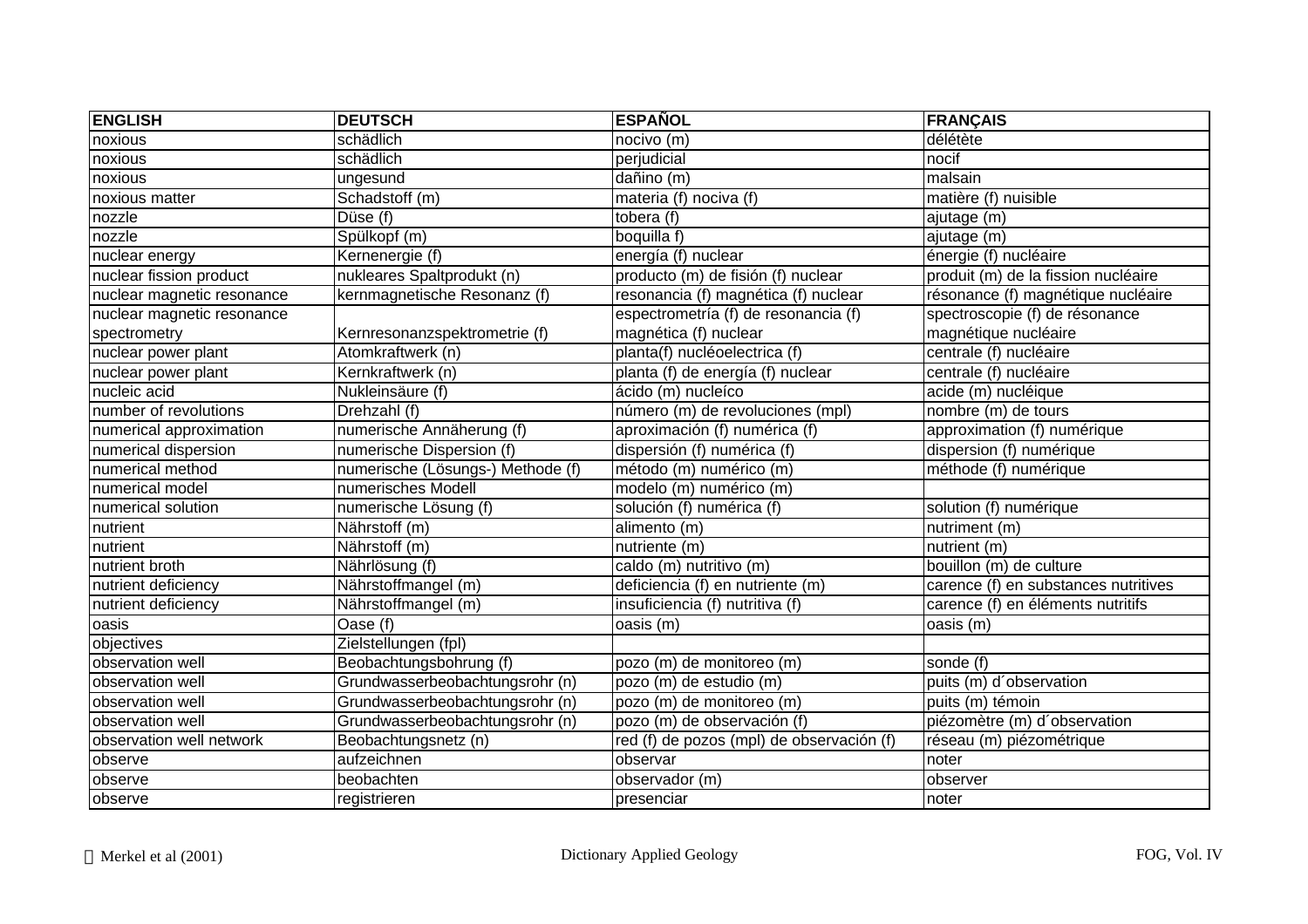| <b>ENGLISH</b>             | <b>DEUTSCH</b>         | <b>ESPAÑOL</b>                                                              | <b>FRANÇAIS</b>                       |
|----------------------------|------------------------|-----------------------------------------------------------------------------|---------------------------------------|
| obsidian                   | Obsidian (m)           | obsidiana (f)                                                               | obsidienne (f)                        |
| obtuse angle               | stumpfer Winkel (m)    | ángulo (m) obtuso                                                           | angle (m) obtus                       |
| ocean                      | Ozean (m)              | océano (m)                                                                  | océan (m)                             |
| ocean                      | Weltmeer (n)           | mar(m)                                                                      | océan (m)                             |
| ocean dumping              | Verklappung (f)        | descarga (f) oceánica                                                       | décharge (f) au large                 |
| oceanis water              | Meerwasser (n)         | agua (f) oceánica                                                           | eau (f) de mer                        |
| octane                     | Oktan (n)              | octano (m)                                                                  | octane (m)                            |
| odor                       | Geruch (m)             | olor (m)                                                                    | odeur (m)                             |
| offset                     | versetzt               | fuera de sitio (m)                                                          | décalé                                |
| offset                     | versetzt               | fuera del centro (m)                                                        | écarté                                |
| offshore                   | auf hoher See          | mar (m) adentro                                                             | de haute mer                          |
| offshore                   | auf offener See        | lejos de la costa (f)                                                       | en mer ouverte                        |
| offshore                   | küstenfern             | costafuera                                                                  | au large                              |
| offshore drilling platform | Bohrinsel (f)          | plataforma (f) de perforación (f) costafuera                                | installation (f) de forage offshore   |
|                            |                        | plataforma (f) de perforación (f) mar (m)                                   |                                       |
| offshore drilling platform | Offshorebohranlage (f) | adentro                                                                     | installation (f) de forage offshore   |
| oil bearing                | ölhaltig               | petrolífero                                                                 |                                       |
| oil boom                   | Ölsperre (f)           | auge del petróleo (m)                                                       | barrage (m) qui retient le pétrole    |
| oil boom                   | Ölsperre (f)           | repunte (m) del petróleo (m)                                                | barrage (m) anti-pétrole              |
| oil contamination          | Ölpest (f)             | contaminación (f) de aceite (m)                                             | marée (f) noire                       |
| oil contamination          | Ölverseuchung (f)      | contaminación (f) de petróleo (m)                                           | pollution (f) par des huiles          |
| oil contamination          | Olverunreinigung (f)   | polución (f) por petróleo (m)                                               | pollution (f) par des huiles          |
| oil pollution              | Ölverschmutzung (f)    | polución (f) de petróleo (m)                                                | pollution (f) par des huiles          |
| oil reservoir              | Erdöllagerstätte (f)   | reservorio (m) de petróleo (m)                                              | gisement (m) de pétrole               |
| oil sand                   | Ölsand (m)             | arena (f) de petróleo (m)                                                   | sable (m) bitumineux                  |
| oil shale                  | Ölschiefer (m)         | esquisto (m) petrolífero (m)                                                | schiste (m) bitumineux                |
| oil shale                  | Ölschiefer (m)         | lutita (f) de petróleo (m)                                                  | argile (f) bitumineuse                |
| oil slick                  | Öllache (f)            | mancha (f) marina (f) de petróleo (m)                                       | marée (f) noire                       |
| oil slick                  | Öllache (f)            | marea (f) negra (f)                                                         | nappe (f) de pétrole                  |
| oil spill (marine)         | Ölkontamination (f)    | marea (f) negra (f)                                                         | rejet (m) d'hydrocarbures en mer      |
| oil spill (marine)         | Ölpest (f)             | derrame marino (m) de petróleo (m)                                          | marée (f) noire                       |
| oil well                   | Ölbohrung (f)          | pozo (m) petrolero (m)                                                      | puits (m) de pétrole                  |
|                            |                        |                                                                             |                                       |
| oilfield brines            | Ölfeldsalzwässer (npl) | salmueras (fpl) de campo (m) petrolero (m) saumure (f) des puits de pétrole |                                       |
| oilfield water             | Ölfeldwässer (npl)     | agua (pl) de campo (m) petrolero (m)                                        | eaux (fpl) des gisements pétrolifères |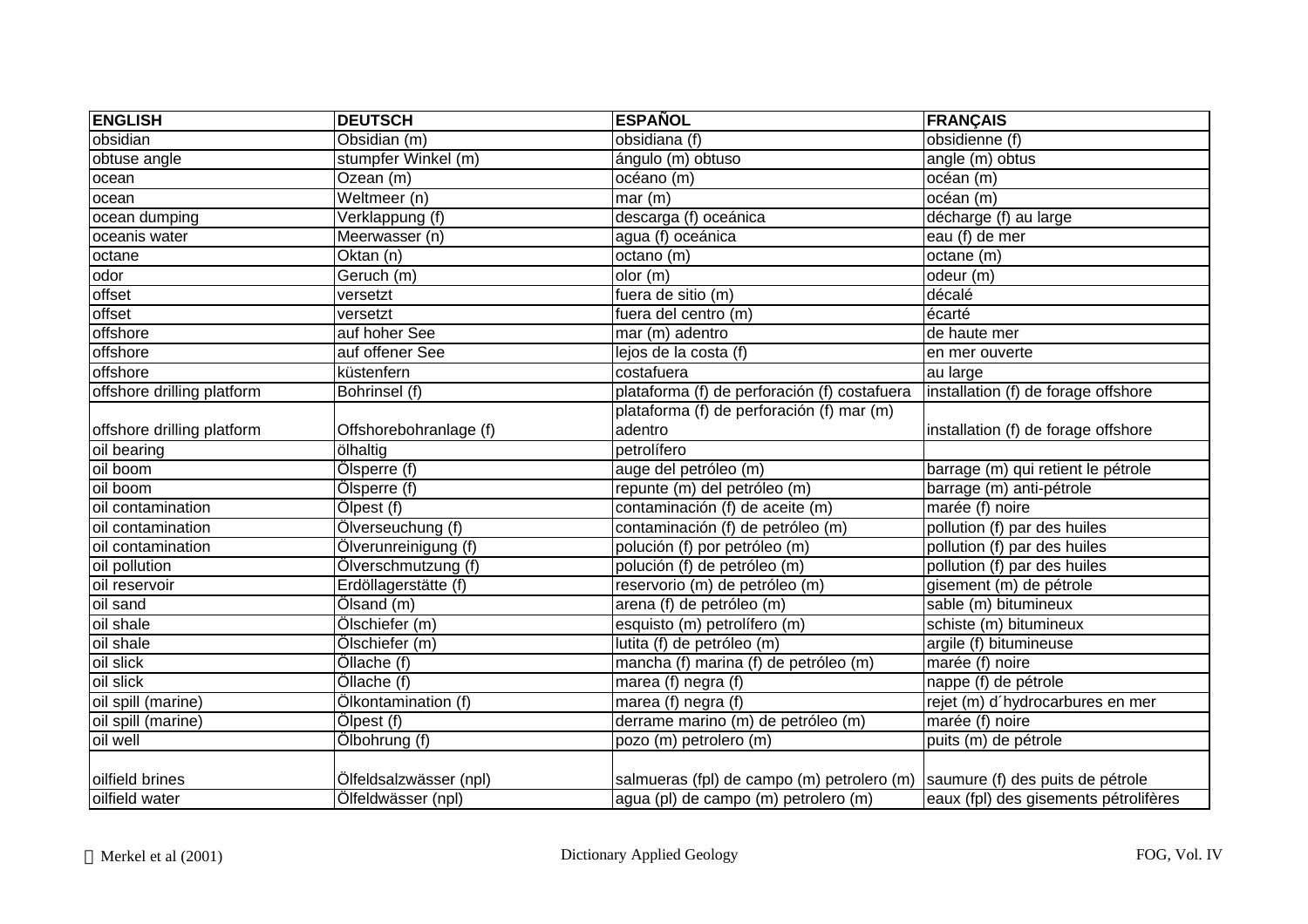| <b>ENGLISH</b>        | <b>DEUTSCH</b>                 | <b>ESPAÑOL</b>                                 | <b>FRANÇAIS</b>                        |
|-----------------------|--------------------------------|------------------------------------------------|----------------------------------------|
| olefin                | Olefin $(n)$                   | olefina (f)                                    | oléfin (f)                             |
| Oligocene             | Oligozän (n)                   | Oligoceno (m)                                  | Oligocène (m)                          |
| oligotrophic          | oligotroph                     | oligotrópico (m)                               | oligotrophe                            |
| olivine               | Olivin $(m)$                   | olivina (f)                                    | olivine (f)                            |
| one way filter        | Einwegfilter (m)               |                                                |                                        |
| oolitic               | oolithisch                     | oolítico (m)                                   | oolithique                             |
| ooze                  | Feinschlamm (m)                | fango (m)                                      | boue (f)                               |
| ooze                  | Feinschlamm (m)                | lama(f)                                        | vase (f)                               |
| ooze                  | sickern                        | percolar                                       | suinter                                |
| open boundary         | offene Berandung (f)           | límite (m) abierto (m)                         | limite (f) ouverte                     |
|                       |                                | explotación (f) minera (f) a cielo (m) abierto |                                        |
| open cast mine        | Tagebau (m)                    | (m)                                            | exploitation (f) minière à ciel ouvert |
| open channel flow     | Fließen (n) in offenem Kanal   | flujo (m) en canal (m) abierto (m)             | écoulement (m) dans un canal           |
| open dump             | Deponie (f)                    | basurero (m) a cielo (m) abierto (m)           | dépotoir (m)                           |
| open hole             | offene Bohrlochwand (f)        | agujero (m) abierto (m)                        | portion (f) dénudée du puits           |
| open screen area      | offene Filterfläche (f)        | área (f) de malla (f) abierta (f)              | surface (f) d'ouverture d'une crépine  |
| open system           | offenes System (n)             | sistema (m) abierto (m)                        | système (m) ouvert                     |
| open truss            | offenes Gitterwerk (n)         |                                                |                                        |
| opening               | Öffnung (f)                    | apertura (f)                                   | ouverture (f)                          |
| operand               | Operand $(m)$                  | operador (m) de cálculo (m)                    | opérande (m)                           |
| operand               | Rechengröße (f)                | operando (m)                                   | donnée (f) de calcul                   |
| operand               | Rechengröße (f)                | operar                                         | opérateur (m) de calcul                |
| operating floor       | Bedienungsbühne (f)            | piso (m) de operación (f)                      | plateforme (f) de service              |
| operating floor       | Werkbühne (f)                  | plataforma (f) de servicio (m)                 | plateforme (f) de service              |
| operating of networks | Betrieb (m) eines Meßnetzes    | operación $(f)$ de redes (fpl)                 | exploitation (m) des réseaux           |
| operating point       | Betriebspunkt (m)              | punto (m) de operación (f)                     | point (m) représentatif                |
| operating rule        | Betriebsregeln (fpl)           | regla (f) de operación (f)                     | consigne (f) d'exploitation            |
| operator              | Bedienungsperson (f)           | operador (m)                                   | opérateur (m)                          |
| operator              | Betreiber (m)                  | operador (m)                                   | pupitreur (m)                          |
| operator              | Operator (m)                   | operario (m)                                   | opérateur (m)                          |
| optical fiber cable   | Glasfaserkabel (n)             |                                                |                                        |
| optical scanning      | lichtelektrische Abtastung (f) | barrido (m) óptico (m)                         | lecture (f) optique                    |
| optical scanning      | optische Abtastung (f)         | lectura (f) óptica (f)                         | lecture (f) optique                    |
| optimization          | Optimierung (f)                | optimización (f)                               | optimisation (f)                       |
| Ordovician            | Ordovizium (n)                 | Ordoviciano (m)                                | Ordovicien (m)                         |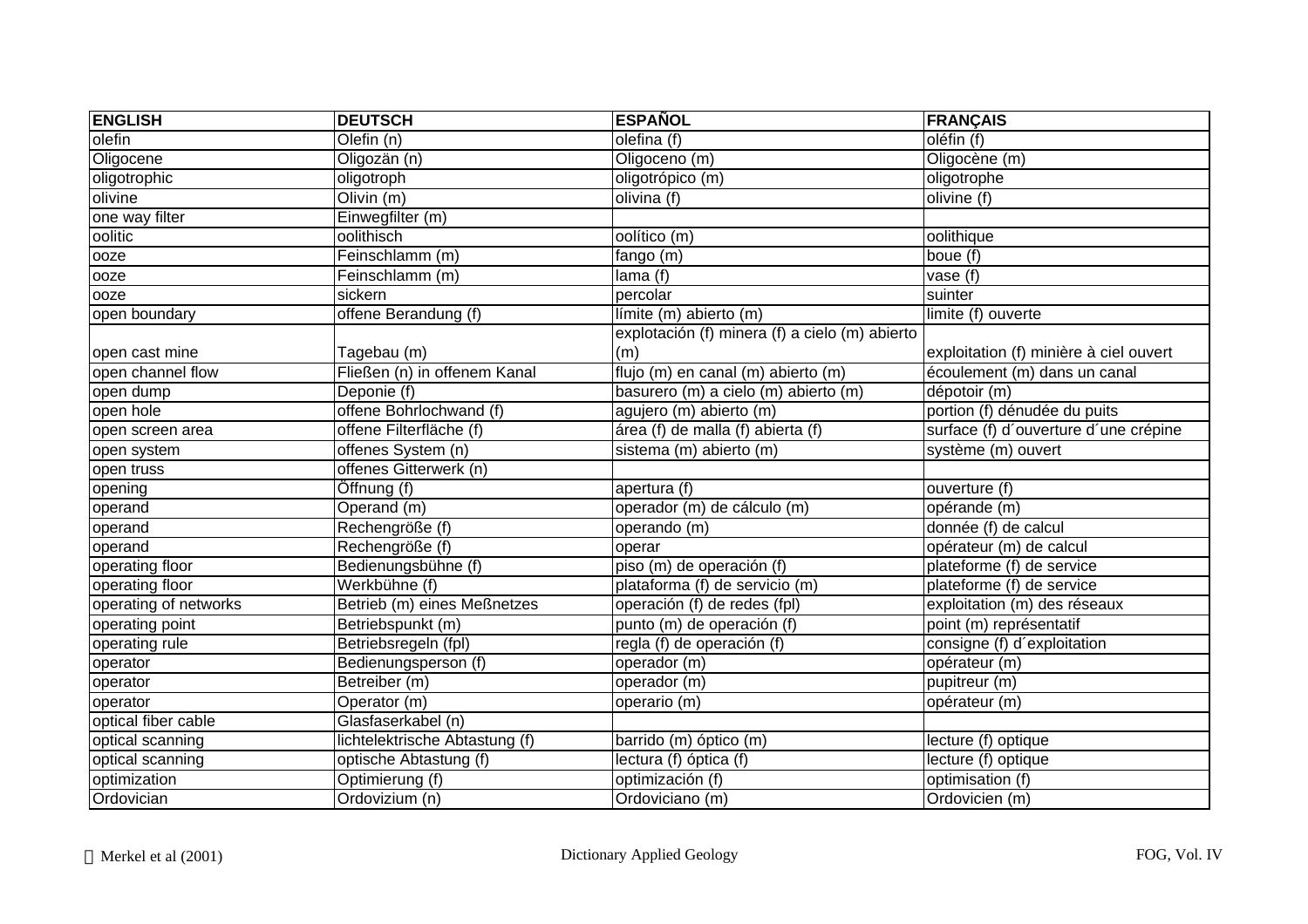| <b>ENGLISH</b>              | <b>DEUTSCH</b>                  | <b>ESPAÑOL</b>                                                          | <b>FRANÇAIS</b>                    |
|-----------------------------|---------------------------------|-------------------------------------------------------------------------|------------------------------------|
| ore                         | Erz(n)                          | mena (f)                                                                | minérai (m)                        |
| ore deposit                 | Erzlagerstätte (f)              | yacimiento (m) de mena                                                  | gisement (m) métallifière          |
|                             |                                 | compuestos (mpl) orgánicos (mpl) de sílice                              |                                    |
| organic compounds of silica | Organosilikatverbindungen (fpl) | (m)                                                                     | composés (mpl) organosiliciés      |
| organic deposit             | organogene Ablagerung (f)       | depósito (m) orgánico (m)                                               | dépôt (m) organogène               |
| organic fertilizer          | Naturdünger (m)                 | fertilizante (m) orgánico (m)                                           | engrais (m) organique              |
| organic matter content      | organischer Stoffinhalt (m)     | contenido (m) de materia (f) orgánica (f)                               | teneur (f) en matière organique    |
| organic nitrogen            | organischer Stickstoff (m)      | nitrógeno (m) orgánico (m)                                              | azote (m) organique                |
| organic pollution           | organische Verunreinigung (f)   | polución (f) orgánica (f)                                               | pollution (f) organique            |
| organic sludge              | organischer Schlamm (m)         | fango (m) orgánico (m)                                                  | vase (f) organique                 |
|                             |                                 |                                                                         |                                    |
| organohalogene compounds    | Organohalogenate (mpl)          | compuestos (mpl) organohalogenados (mpl) composés (mpl) organohalogénés |                                    |
| organoleptic                | organoleptisch                  | organoléptico (m)                                                       | organoleptique                     |
| organoleptic parameter      | organoleptischer Parameter (m)  | parámetro (m) organoléptico (m)                                         | paramètre (m) organoleptique       |
| orientation                 | Orientierung (f)                | orientación (f)                                                         | orientation (f)                    |
| orientation                 | richtungsmäßige Anordnung (f)   | encauzamiento (m)                                                       | orientation (f)                    |
| orifice bucket              | Danaide (f)                     | cubo (m) de orificio (m)                                                | dana?de (m)                        |
| orifice weir                | Staudruck-Rohr (m) (Pitot-Rohr) | vertedero (m) de orificio (m)                                           |                                    |
| orifices                    | Mündung (f)                     | desembocadura (f)                                                       | embouchure (f)                     |
| original dip                | ursprüngliches Einfallen (n)    | depresión (f) original                                                  | pendage (m) original               |
| original interstice         | ursprünglicher Porenraum (m)    | intersticio (m) original                                                | interstice (m) de formation        |
| original interstice         | ursprünglicher Porenraum (m)    | intersticio (m) original                                                | porosité (f) d'interstice primaire |
| orographic precipitation    | orographischer Niederschlag (m) | precipitación (f) orográfica (f)                                        | précipitation (f) de relief        |
| orthogonality               | Orthogonalität (f)              | ortogonalidad (f)                                                       | orthogonalité (f)                  |
| orthophosphorus             | Orthophosphat (n)               | orto-fósforo                                                            | orthophosphate (m)                 |
| osmotic force               | osmotische Kraft (f)            | fuerza (f) ósmotica (f)                                                 | force (f) osmotique                |
| osmotic pressure            | osmotischer Druck (m)           | presión (f) osmótica (f)                                                | pression (f) osmotique             |
| outcrop                     | Aufschluß (m)                   | afloramiento (m)                                                        | affleurement (m)                   |
| outfall                     | Auslaß (m)                      | descarga (f)                                                            | bouche (f) de décharge             |
| outfall                     | Auslaß (m)                      | desembocadero (m)                                                       | exutoire (m)                       |
| outflow                     | Abfluß (m)                      | desagüe (m)                                                             | écoulement (m)                     |
| outflow coefficient         | Abflußbeiwert (m)               | coeficiente (m) de efluente (m)                                         | coefficient (m) de débit           |
| outflow coefficient         | Austrocknungskoeffizient (m)    | coeficiente (m) de derrame (m)                                          | coefficient (m) de l'écoulement    |
| outlet                      | Auslaß (m)                      | salida (f)                                                              | sortie (f) d'eau                   |
| outlet                      | Wasserauslaß (m)                | desembocadura (f)                                                       | sortie (f) d'eau                   |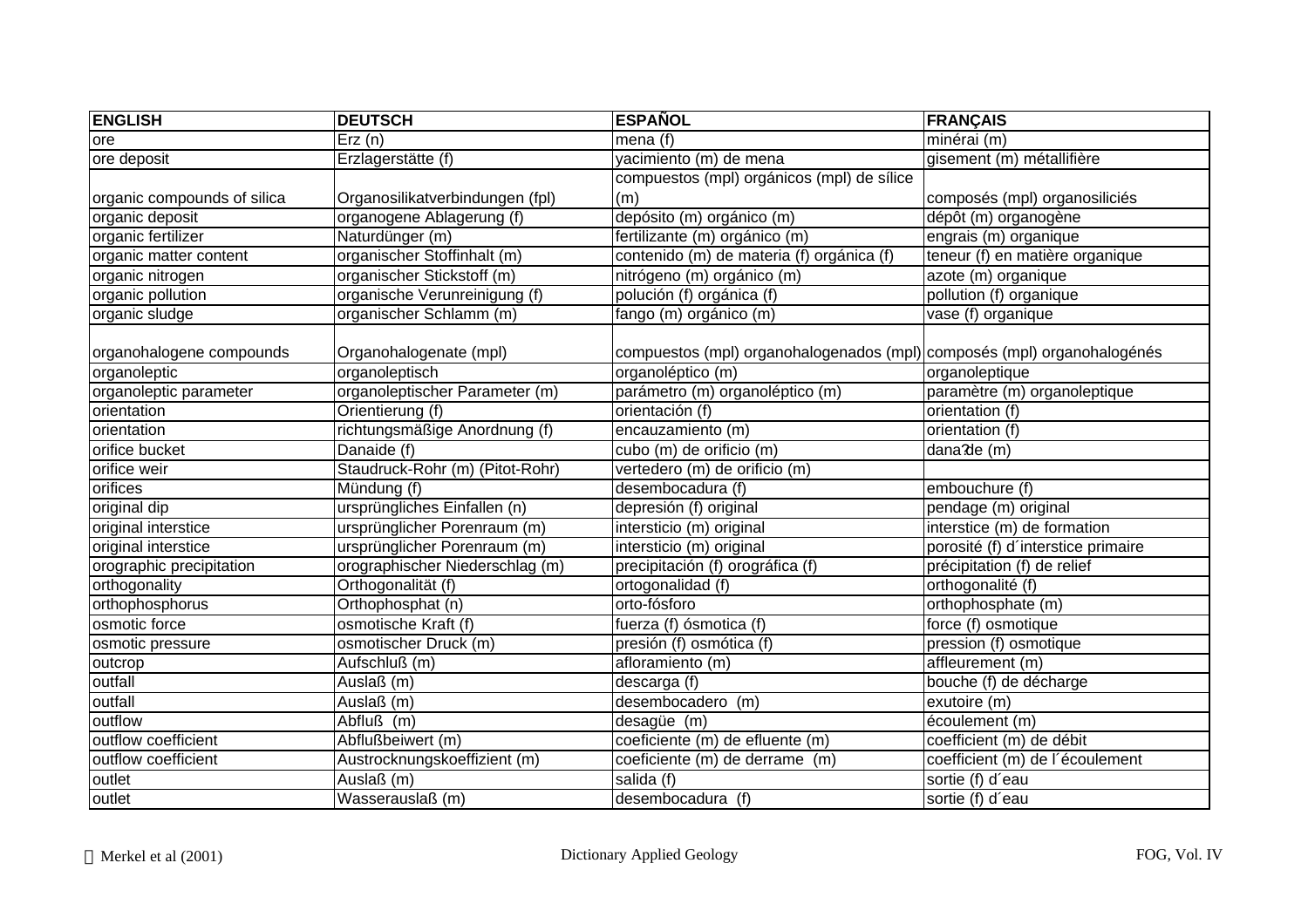| <b>ENGLISH</b>      | <b>DEUTSCH</b>                    | <b>ESPAÑOL</b>                                  | <b>FRANÇAIS</b>                        |
|---------------------|-----------------------------------|-------------------------------------------------|----------------------------------------|
| outlier             | Ausreißer (m)                     | roca (f) apartada (f)                           | observation (f) extrêmes aberrantes    |
| outliers            | Ausreißer (mpl)                   | rocas (fpl) apartada (f)                        | observations (fpl) extrêmes aberrantes |
| outline             | Umriß (m)                         | contorno (m)                                    | contour (m)                            |
| output              | Ausgabe (f)                       | salida (f)                                      | données (fpl) de sortie                |
| output              | Resultat (n)                      | resultado (m)                                   | résultat (m)                           |
| output voltage      | Klemmenspannung (f)               | voltaje (m) de salida (f)                       | tension (f) aux bornes                 |
| outwash             | Schmelzwasserablagerung (f)       | material (m) aluvional                          | dépôt (m) d'eau de fonte               |
| outwash gravel      | fluvioglazialer Kies (m)          | grava (f) de río (m) glaciar (m)                | gravier (m) fluvioglaciaire            |
| outwash plain       | Sander (m)                        | planicie (f) de glaciar (m)                     | plaine (f) fluvioglaciaire             |
| outwash plain       | Sanderebene (f)                   | $\overline{\text{Ilan}}$ ura (f) de glaciar (m) | plaine (f) fluvioglaciaire             |
| oven-dry            | ofentrocken                       | horno (m) de secado (m)                         | sec à l'étuve                          |
| overburden          | Abraum (m)                        | desmontes, descombros, escombrera               | déblai (m)                             |
| overburden          | Deckschicht (f)                   | cubierta (f)                                    | toit (m)                               |
| overburden          | Deckschicht (f)                   | sobrecarga (f)                                  | couverture (f)                         |
| overburden pressure | Überlagerungsdruck (m)            | presión (f) geostática (f)                      | pression (f) géostatique               |
|                     | Überbeanspruchung (f) (~eines     |                                                 |                                        |
| overdevelopment     | Aquifers)                         | sobredesarrollado (m)                           | surexploitation (f)                    |
|                     | Erschöpfung (f) (~eines           |                                                 |                                        |
| overdraft           | Grundwasserleiters)               | cultivo (m) exhaustivo                          | exhaustion (f)                         |
| overdraft           | Raubbau (m)                       | explotación (f) abusiva                         | surexploitation (f)                    |
| overflow            | Überlauf (m)                      | desbordamiento (m)                              | déversoir (m) de trop-plein            |
| overflow            | überlaufen                        | desbordarse                                     | déborder                               |
| overflow dam        | Überflußwehr (n)                  | presa (f) desbordamiento (m)                    | barrage (m) déversoir                  |
| overflow spring     | Überlaufquelle (f)                | fuente (f) de derrame (m)                       | source (f) de déversement              |
| overflow spring     | Überlaufquelle (f)                | fuente (f) de desbordamiento (m)                | source (f) de trop-plein               |
| overflow spring     | Überlaufquelle (f)                | fuente (f) de sobreflujo (m)                    | source (f) de débordement              |
| overland flow       | Oberflächenabfluß (m)             | flujo (m) en tierra (f)                         | ruissellement (m) de surface           |
| overland flow       | Oberflächenabfluß (m)             | fuente (f) terrestre (m)                        | ruissellement (m) sur le terrain       |
| overload            | Überlast (f)                      | sobrecarga (f)                                  | surcharge (f)                          |
| overlying           | überlagernd                       | sobrepuesto                                     | superposé                              |
| overpressure        | Überdruck (m)                     | exceso (m) de presión (f)                       | pression (f) excédentaire              |
| overprint           | Überprägung (f)                   | sobreimpresión (f)                              |                                        |
| overpumping         | überhöhte Grundwasserentnahme (f) | exceso (m) de bombeo (m)                        | surpompage (m)                         |
| oversaturated       | übersättigt                       | sobresaturado (m)                               | sursaturé                              |
| overthrust          | Überschiebung (f)                 | sobreescurrimiento (m)                          | chevauchement (m)                      |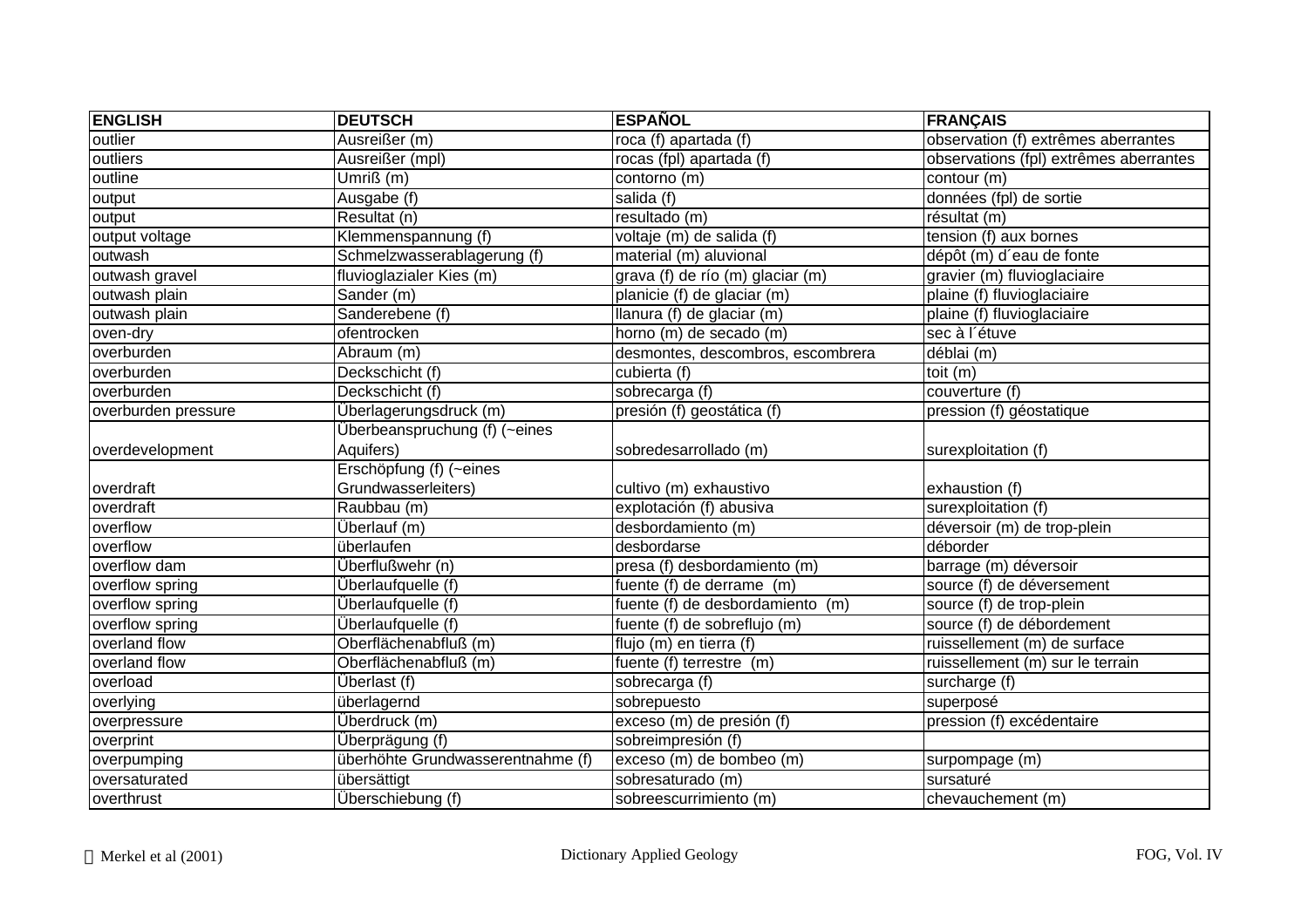| <b>ENGLISH</b>        | <b>DEUTSCH</b>                 | <b>ESPAÑOL</b>                     | <b>FRANÇAIS</b>                      |
|-----------------------|--------------------------------|------------------------------------|--------------------------------------|
|                       |                                |                                    | brassage (m) convectif des eaux d'un |
| overturn              | Seenzirkulation (f)            | volcar                             | lac                                  |
|                       |                                |                                    | brassage (m) convectif des eaux d'un |
| overturn              | Zirkulation (f)                | voltear                            | lac                                  |
| overturned beds       | überkippte Schichtlagerung (f) | lechos (mpl) invertidos            |                                      |
| oxbow                 | Mäanderschleife (f)            | vuelta (f)                         | anse (f)                             |
| oxbow lake            | Altwasser (n)                  | lago (m) en herradura (f)          | bras (m) mort                        |
| oxidation             | Oxidation (f)                  | oxidación (f)                      | oxydation (f)                        |
| oxide                 | $Ox$ id $(n)$                  | óxido (m)                          | oxyde (m)                            |
| oxidizing agent       | Oxidationsmittel (n)           | agente (m) oxidante (m)            | oxydant (m)                          |
| oxidizing environment | oxidierendes Milieu (n)        | medio ambiente (m) oxidante (m)    | milieu (m) oxydant                   |
| oxygen                | Sauerstoff (m)                 | oxígeno (m)                        | oxygène (m)                          |
| oxygen demand         | Sauerstoffbedarf (m)           | demanda (f) de oxígeno (m)         | demande (f) en oxygène               |
| oxygen free condition | Abwesenheit (f) von Sauerstoff | condición (f) libre de oxígeno (m) | anoxie (f)                           |
| oxygen free condition | Sauerstoffmangel (m)           | anoxia $(f)$                       | anoxie (f)                           |
| ozone                 | Ozon (n)                       | ozono (m)                          | ozone (m)                            |
| pack ice              | Packeis (n)                    | banquisa (f)                       | glace (f) de dérive                  |
| packaging waste       | Verpackungsabfall (m)          | envase (m) de desechos (mpl)       | déchets (mpl) d'emballages           |
| packer                | Dichtung (f)                   | empacador (m)                      | bouchon (m) imperméable              |
| packer                | Dichtung (f)                   | empaquetador (m)                   | garniture (f)                        |
| packer                | Dichtung (f)                   | tapón (m)                          | étanchéité (m)                       |
| packer                | Packer (m)                     | obturador (m)                      | packer (m)                           |
| packer test           | Packertest (m)                 | prueba (f) del empacador (m)       | essai (m) à section délimitée        |
| packing               | Anordnung (f)                  | empaque (m)                        | arrangement (m)                      |
| packing               | Lagerung (f)                   | empaquetado (m)                    | empilement (m)                       |
| packing               | Lagerung (f)                   | encajonamiento (m)                 | tassement (m)                        |
| packing               | Lagerungsdichte (f)            | empacamiento (m)                   | arrangement (m)                      |
| packing               | Packung (f)                    | relleno(m)                         | tassement (m)                        |
| packing density       | Lagerungsdichte (f)            | densidad (f) de empaque (m)        | densité (f) du matériau              |
| packing gland         | Stopfbüchse (f)                | portaempaquetadura (f)             | presse-étoupe (m)                    |
| pahoehoe-lava         | Fladenlava (f)                 | lava (f) pahoehoe                  | lave (f) basique                     |
| pahoehoe-lava         | Pahoehoelava (f)               | lava (f) básica                    | lave (f) pahoehoe                    |
| palatable             | genießbar                      | sabroso (m)                        | comestible                           |
| Paleocene             | Paläozän (n)                   | Paleoceno (m)                      | Paléocène (m)                        |
| paleosoils            | Paläoböden (mpl)               | paleosuelos (mpl)                  |                                      |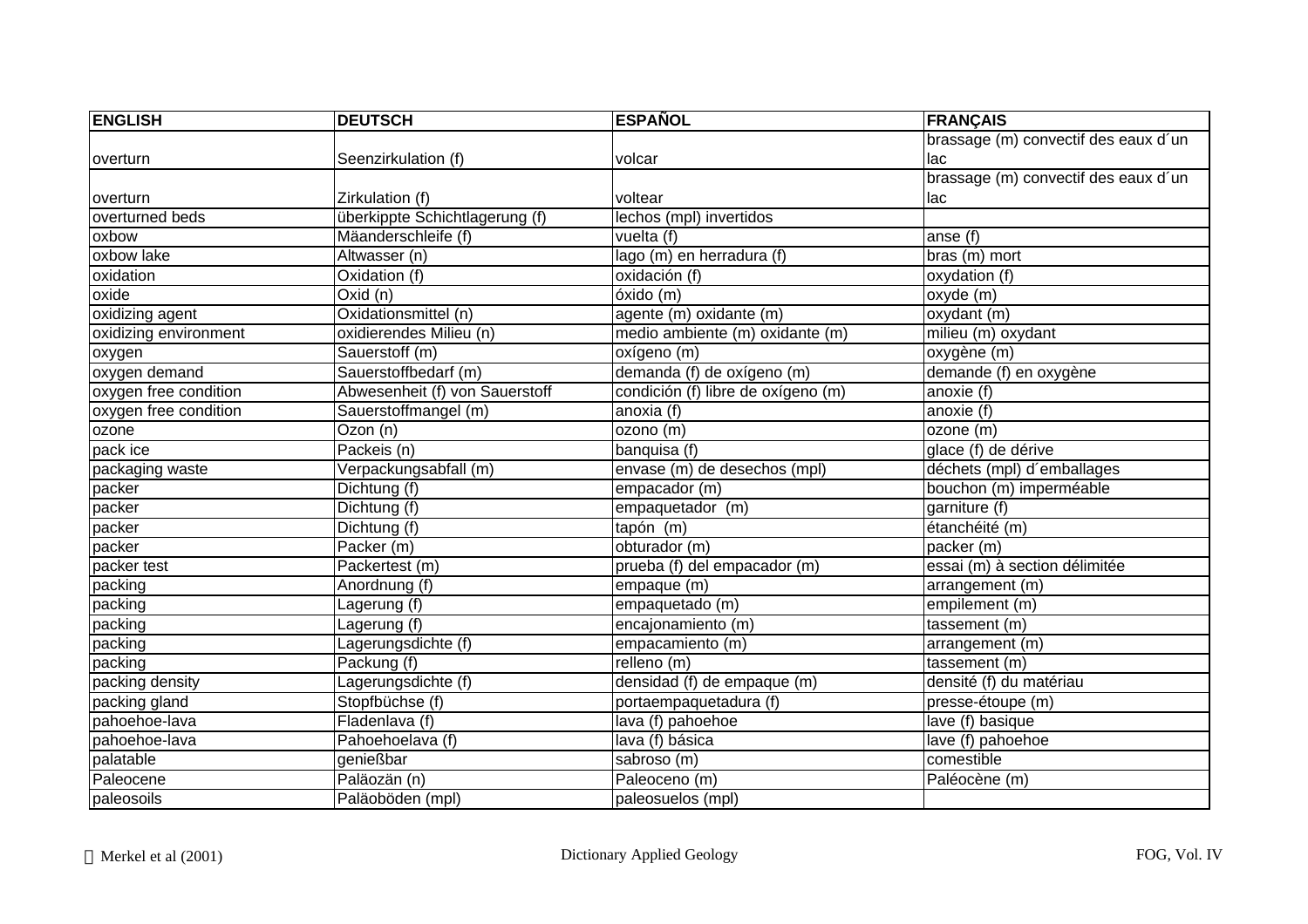| <b>ENGLISH</b>            | <b>DEUTSCH</b>                      | <b>ESPAÑOL</b>                       | <b>FRANÇAIS</b>                   |
|---------------------------|-------------------------------------|--------------------------------------|-----------------------------------|
| Paleozoic                 | Paläozoikum (n)                     | Paleozoico (m)                       | Paléozo?que (m)                   |
| panhole                   | Napfkarren (m)                      | kamenitza (m)                        | kamenitza (m)                     |
| paper chromatography      | Papierchromatographie (f)           | papel (m) cromatográfico (m)         | chromatographie (f) sur papier    |
| parallel plate model      | Parallelplattenmodell (n)           | modelo (m) de placa (f) paralela (f) | modèle (m) à fente mince          |
| parameter                 | Parameter (m)                       | parámetro (m)                        |                                   |
| parameter identification  | Parameterabschätzung (f)            | identificación (f) del parámetro (m) | identification (f) des paramètres |
| parametric hydrology      | parametrische Hydrologie (f)        | hidrología (f) paramétrica (f)       | hydrologie (f) paramétrique       |
| parathion                 | Parathion (n)                       | paratión (m)                         | parathion (m)                     |
| parent material           | Ausgangsgestein (n)                 | material (m) precursor               | roche (f) d'origine               |
| parent material           | Ausgangsmaterial (n)                | roca (f) de original                 | roche (f) d'origine               |
| parent material           | Muttergestein (n)                   | roca (f) de original                 | roche-mère (f)                    |
| <b>Parshall flume</b>     | Parshall-Meßgerinne (n)             | canal (m) de Parshall                | canal (m) de Parshall             |
| part per billion (ppb)    | ein Teil (m) aus einer Milliarde    | parte (f) por billón (m) (ppb)       | partie (f) par milliard           |
| part per million (ppm)    | ein Teil (m) aus einer Million      | parte (f) por millón (m) (ppm)       | partie (f) par million (ppm)      |
| part per thousand (ppt)   | Promille (n)                        | parte (f) por mil (m) (ppt)          | partie (f) pour mille             |
| partial penetration       | unvollkommenes Eindringen (n)       | penetración (f) parcial              | pénétration (f) partielle         |
| partial pressure          | Partialdruck (m)                    | presión (f) parcial                  | pression (f) partielle            |
| partially penetrated well | unvollkommener Brunnen (m)          | pozo (m) incompleto (m)              | puits (m) incomplet               |
| partially penetrated well | unvollkommener Brunnen (m)          | pozo (m) penetrado (m) parcialmente  | puits (m) imparfait               |
| partial-size structure    | Körnungsaufbau (m)                  | estructura (f) de tamaño (m) parcial | structure (f) de la granulation   |
| particle                  | Partikel (m)                        | partícula (f)                        | particule (f)                     |
| particle                  | Teilchen (n)                        | partícula (f)                        | particule (f)                     |
| parting                   | Bankungsfuge (f)                    | partición (f)                        | délitement (m)                    |
| parting                   | Schichtfuge (f)                     | partida (f)                          | délitement (m)                    |
| parting                   | Trennfuge (f)                       | separación (f)                       | délitement (m)                    |
| partition coefficient     | Verteilungskoeffizient (m)          | coeficiente (m) de partición (f)     | coefficient (m) de partition      |
| passage                   | Gang (m)                            | pasaje (m)                           | galerie (f)                       |
| pasture                   | Weide (f)                           | pastura (f)                          | pâturage (m)                      |
| path                      | Bahn (f)                            | ruta $(f)$                           | parcours (m)                      |
| path line                 | Bahnlinie (f)                       | línea (f) de la ruta (f)             | trajectoire (f)                   |
| pathogenic bacteria       | krankheitserregende Bakterien (npl) | bacteria (f) patogénica (f)          | bactéries (fpl) pathogènes        |
| pathway                   | $\overline{\mathsf{W}}$ eg (m)      | sendero (m)                          | voie (f) de passage               |
| pathway                   | Weg(m)                              | vía (f) de la ruta (f)               | cheminement (m)                   |
| pavement                  | Plasterung (f)                      |                                      |                                   |
| pe value                  | pe-Wert                             | valor (m) p                          |                                   |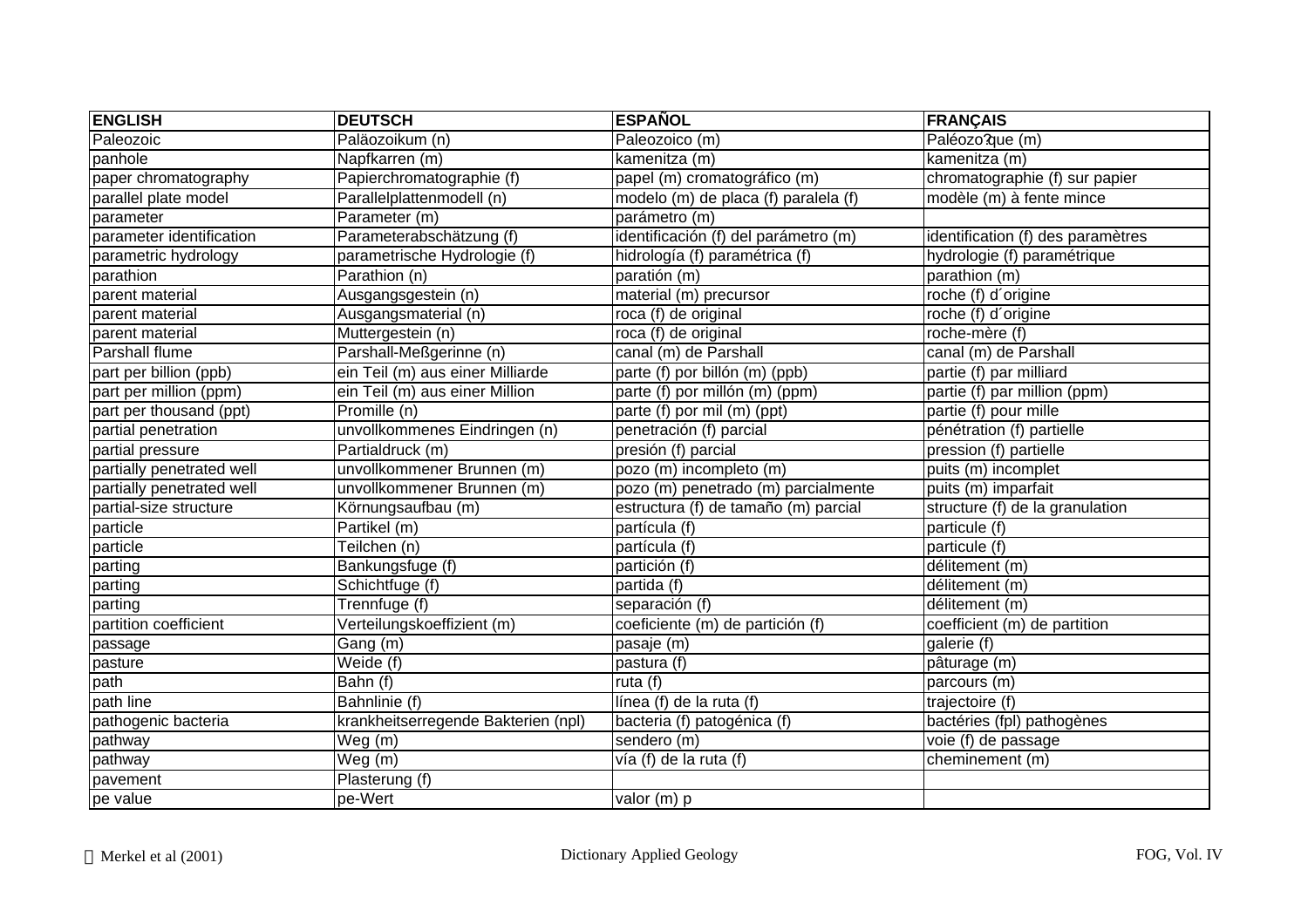| <b>ENGLISH</b>                 | <b>DEUTSCH</b>              | <b>ESPAÑOL</b>                             | <b>FRANÇAIS</b>                  |
|--------------------------------|-----------------------------|--------------------------------------------|----------------------------------|
| peak                           | Höchstwert (m)              | salto (m)                                  | valeur $(f)$ maximale            |
| peak                           | Spitze (f)                  | pico (m)                                   | pointe (f)                       |
| peak                           | Spitzenwert (m)             | cumbre (f)                                 | valeur (f) maximale              |
| peak runoff                    | Spitzenabfluß (m)           | caudal (m) pico (m)                        | écoulement (m) de pointe         |
| peat                           | Torf (m)                    | turba (f)                                  | tourbe (f)                       |
| peat bog                       | Torfmoor (n)                | turbal (f)                                 | tourbière (f)                    |
| peatland management            | Moorkultur (f)              | administración (f) de turbales (mpl)       | culture (f) des tourbières       |
| peatland management            | Moorkultur (f)              | administración (f) de turbas (fpl)         | culture (f) en sol tourbeux      |
| pebble                         | Kiesel (m)                  | canto rodado (m)                           | galet (m)                        |
| pebble                         | Kieselstein (m)             | guijarro (m)                               | $\overline{ca}$ illou $(m)$      |
| ped                            | Bodengefügekörper (m)       | elemento (m) de naturaleza (f) estructural | élément (m) structural naturel   |
| ped                            | Ped (n)                     | ped (m)                                    | péd (m)                          |
| pediment                       | Fußfläche (f)               | pedimento (m)                              | pédiment (m)                     |
| pediment                       | Pediment (n)                | pie (m) de la montaña (f)                  | pédiment (m)                     |
| pelagial                       | Pelagial (n)                | zona (f) pelagiana (f)                     | zone (f) pélagienne              |
| pellicular water               | Häutchenwasser (n)          | agua (f) de adhesión (m)                   | eau (f) d'adhésion               |
| pellicular water               | Häutchenwasser (n)          | agua (f) de tensión superficial (f)        | eau (f) de tension superficielle |
| pellicular water               | Häutchenwasser (n)          | agua (f) pelicular                         | eau (f) pelliculaire             |
| pen trace                      | Schreibspur (f)             | trazo (m) del estilete (m)                 | trace (f) du stylet              |
| pendant                        | Kulissenbildung (f)         | pendiente (m)                              | pendant (m)                      |
| pendular regime                | Porenwinkelwasserregime (n) | régimen (m) de agua cuñeiforme (f)         | régime (m) des eaux cunéiformes  |
| pendular water                 | Porenwinkelwasser (n)       | agua (f) pendular                          | eau (f) pendulaire               |
| peneplain                      | Fastebene (f)               | penillanura (f)                            | pénéplaine (f)                   |
| peneplain                      | Rumpfebene (f)              | penillanura (f)                            | pénéplaine (f)                   |
| penetrable                     | durchdringbar               | penetrable (m)                             | pénétrable                       |
| penetrable                     | durchlässig                 | penetrable (m)                             | pénétrable                       |
| penetration                    | Durchörterung (f)           | penetración (f)                            | pénétration (f)                  |
| penetration rate               | Bohrfortschritt (m)         | rapidez (f) de penetración (f)             | vitesse (f) d'avancement         |
| penetration rate               | Eindringgeschwindigkeit (f) | velocidad (f) de penetración (f)           | vitesse (f) d'avancement         |
| penetration rate               | Vorschubgeschwindigkeit (f) | velocidad (f) de penetración (f)           | vitesse (f) d'avancement         |
| penetration test               | Sondierung (f)              | prueba (f) de penetración (f)              | sondage (f)                      |
| pentachloroethane              | Pentachloethan (n)          | pentacloroetano (m)                        | pentachloroéthane (m)            |
| pentachloronitrobenzene (PCNB) | Pentachlornitrobenzol (n)   | pentacloronitrobenceno (m)                 | pentachloronitrobenzène (m)      |
| pentachlorophenol (PCP)        | Pentachlorphenol (n)        | pentaclorofenol (m)                        | pentachlorophènole (m)           |
| pentane                        | Pentan (n)                  | pentano (m)                                | pentane (m)                      |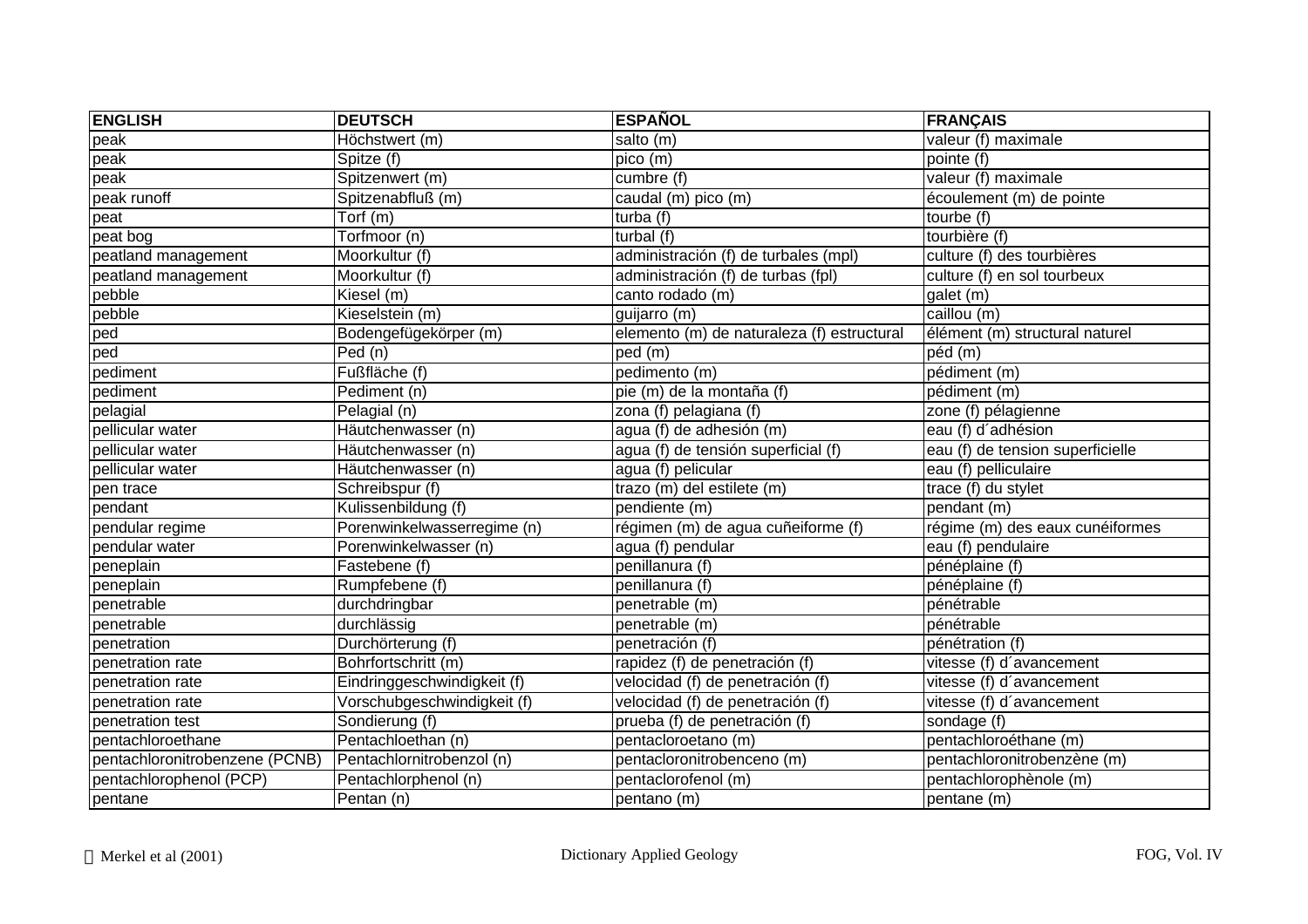| <b>ENGLISH</b>               | <b>DEUTSCH</b>                     | <b>ESPAÑOL</b>                               | <b>FRANÇAIS</b>                        |
|------------------------------|------------------------------------|----------------------------------------------|----------------------------------------|
| percentage                   | Prozentsatz (m)                    | porcentaje (m)                               | pourcentage (f)                        |
| perched aquifer              | schwebender Grundwasserleiter (m)  | acuífero (m) aislado (m)                     | aquifère (m) perché                    |
| perched groundwater          | schwebendes Grundwasser (n)        | agua (f) subterránea aislada (f)             | nappe (f) perchée                      |
| perched stream               | schwebener Wasserlauf (m)          | arroyo (m) de agua aislada (f)               | cours (m) d'eau suspendu               |
| perched stream               | schwebener Wasserlauf (m)          | corriente (f) de agua aislada (f)            | cours (m) d'eau perché                 |
|                              |                                    | superficie (f) de agua (f) subterránea       |                                        |
| perched watertable           | schwebender Grundwasserspiegel (m) | aislada (f)                                  | surface (f) d'une nappe perchée        |
| percolate                    | durchsickern                       | filtrar                                      | s'infiltrer                            |
| percolate                    | durchströmen                       | percolar                                     | percoler                               |
| percolation                  | Durchsickerung (f)                 | difusión (f)                                 | percolation (f)                        |
| percolation                  | Filterfluß (m)                     | percolación (f)                              | filtration (f)                         |
| percolation                  | Filterströmung (f)                 | filtración                                   | filtration (f)                         |
| percolation                  | Sickerströmung (f)                 | transminación (f)                            | percolation (f)                        |
| percussion drilling          | Schlagbohrverfahren (n)            | perforación (f) por percusión (f)            | forage (m) par battage                 |
| perennial spring             | Dauerquelle (f)                    | manantial (m) perene                         | source (f) pérenne                     |
| perennial spring             | perennierende Quelle (f)           | fuente (f) perene                            | source (f) pérenne                     |
| perennial stream             | perennierender Fluß (m)            | corriente (f) perene                         | rivière (f) pérenne                    |
| perennial yield              | Dauerspende (f)                    | producción (f) de agua (f) perene            | débit (m) d'écoulement pérenne         |
|                              |                                    | recursos (mpl) de agua subterránea (f)       | ressources (fpl) en eau souterraine    |
| perennial yield              | Grundwasserdauerspende (f)         | natural                                      | naturelles                             |
|                              |                                    | recursos (mpl) de agua subterránea (f)       | ressources (fpl) en eau souterraine    |
| perennial yield              | Grundwasserhöffigkeit (f)          | natural                                      | naturelles                             |
| perfect well                 | vollkommener Brunnen (m)           | pozo (m) perfecto (m)                        | puits (m) complet                      |
| perforated casing            | perforierte Verrohrung (f)         | ademe (m) perforado (m)                      | crépine (f)                            |
| perforation                  | Durchlöcherung (f)                 | perforación (f)                              | perforation (f)                        |
| perforation                  | Perforation (f)                    | perforación (f)                              | perforation (f)                        |
| performance criteria         | eistungskriterien (npl)            | criterio (m) de rendimiento (m)              | critères (mpl) de performance          |
| performance curve            | Pumpenkennlinie (f)                | curva (f) de rendimiento (m)                 | courbe (f) caractéristique d'une pompe |
|                              |                                    |                                              |                                        |
| performances characteristics | Kennwerte (mpl)                    | caracterísiticas (fpl) de desempeños (mpl)   | valeurs (fpl) caractéristique          |
| performances characteristics | Leistungsdaten (fpl)               | caracterísiticas (fpl) de rendimientos (mpl) | caractéristique (fpl)                  |
|                              |                                    | caracterísiticas (fpl) de funcionamientos    |                                        |
| performances characteristics | Nennwerte (mpl)                    | (mpl)                                        | valeurs (fpl) caractéristique          |
| periglacial                  | periglazial                        | periglacial (f)                              | périglaciare                           |
| period                       | Periode (f)                        | período (m)                                  | période (f)                            |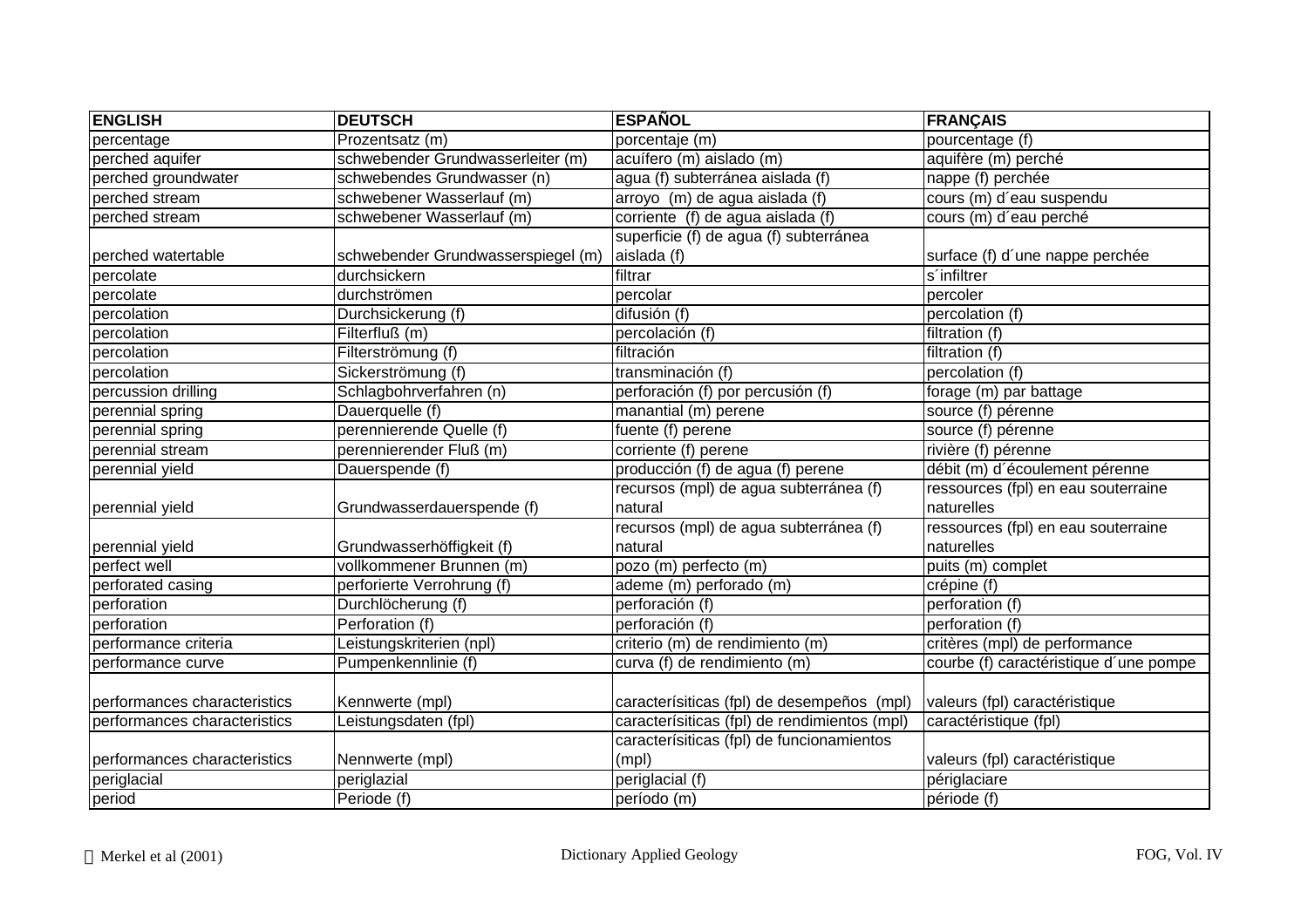| <b>ENGLISH</b>              | <b>DEUTSCH</b>               | <b>ESPAÑOL</b>                              | <b>FRANÇAIS</b>                     |
|-----------------------------|------------------------------|---------------------------------------------|-------------------------------------|
| periodic table of elements  | Periodensystem (n)           | tabla (f) periódica (f) de elementos (mpl)  | tableau (m) périodique des éléments |
| permafrost                  | Dauerfrost (m)               | permanentemente congelado (m)               | pergélisol (m)                      |
| permafrost                  | Permafrost (m)               | hielo (m) permanente                        | pergélisol (m)                      |
|                             |                              | límite (m) superior de la superficie (f) de |                                     |
| permafrost table            | obere Permafrostgrenze (f)   | hielo permamente (m)                        | limite (f) supérieure du pergélisol |
| permanent frost in the soil | Dauerfrost (m) im Boden      | suelo (m) helado                            | gel (m) permanent dans le sol       |
| permanent frost in the soil | Dauerfrost (m) im Boden      | suelo (m) helado                            | permagel (m)                        |
| permanent hardness          | bleibende Härte (f)          | dureza (f) permanente                       | dureté (f) permanente               |
| permanent hardness          | Nicht-Carbonat-Härte (f)     | dureza (f) permanente                       | dureté (f) non-carbonatée           |
| permanent hardness          | permanente Härte (f)         | dureza (f) permanente                       | dureté (f) permanente               |
| permanent load              | Dauerlast (f)                | carga (f) permanente                        | charge (f) permanente               |
| permanent load              | Nennlast (f)                 | carga (f) permanente                        | charge (f) permanente               |
| permanent well              | endgültige Bohrung (f)       | pozo (m) permanente                         | puits (m) permanent                 |
| permanent wilting point     | permanenter Welkepunkt (m)   | punto (m) de marchitado (m) permanente      | point (m) de flétrissues permanente |
| permeability                | Durchlässigkeit (f)          | permeabilidad (f)                           | perméabilité (f)                    |
| permeability                | Permeabilität (f)            | infiltración (f)                            | perméabilité (f)                    |
| permeability barrier        | Permeabilitätsbarriere (f)   | barrera (f) de permeabilidad (f)            | barrière (f) de perméabilité        |
| permeability tensor         | Permeabilitätstensor (m)     | tensor (m) de permeabilidad (f)             | tenseur (m) de perméabilité         |
| permeable                   | durchlässig                  | permeable                                   | perméable                           |
| permeable                   | permeabel                    | filtrable                                   | perméable                           |
| permeable boundary          | durchlässige Begrenzung (f)  | límite (m) permeable                        | limite (f) perméable                |
| permeable boundary          | durchlässige Berandung (f)   | frontera (f) permeable                      | limite (f) perméable                |
| permeameter                 | Durchlässigkeitsmeßgerät (n) | permeámetro (m)                             | perméamètre (m)                     |
| permeameter                 | Permeameter (n)              | permeámetro (m)                             | perméamètre (m)                     |
| Permian                     | Perm (n)                     | Permiano (m)                                | Permien (m)                         |
| permissible                 | zulässig                     | permisible                                  | admissible                          |
| permissible load            | zulässige Belastung (f)      | carga (f) permisible                        | charge (f) admissible               |
| persistence                 | Beständigkeit (f)            | persistencia (f)                            | persistance (f)                     |
| persistence                 | Hartnäckigkeit (f)           | constancia (f)                              | persistance (f)                     |
| persistence                 | Verharren (n)                | insistencia (f)                             | persistance (f)                     |
| perturbation                | Störung (f)                  | perturbación (f)                            | perturbation (f)                    |
| pervasive                   | allgegenwärtig               | de gran difusión (f)                        | pénétrant                           |
| pervasive                   | allgegenwärtig               | omnipresente                                | omniprèsent                         |
| pervasive                   | allgegenwärtig               | penetrante                                  | à large diffusion                   |
| pervious                    | durchlässig                  | permeable                                   | perméable                           |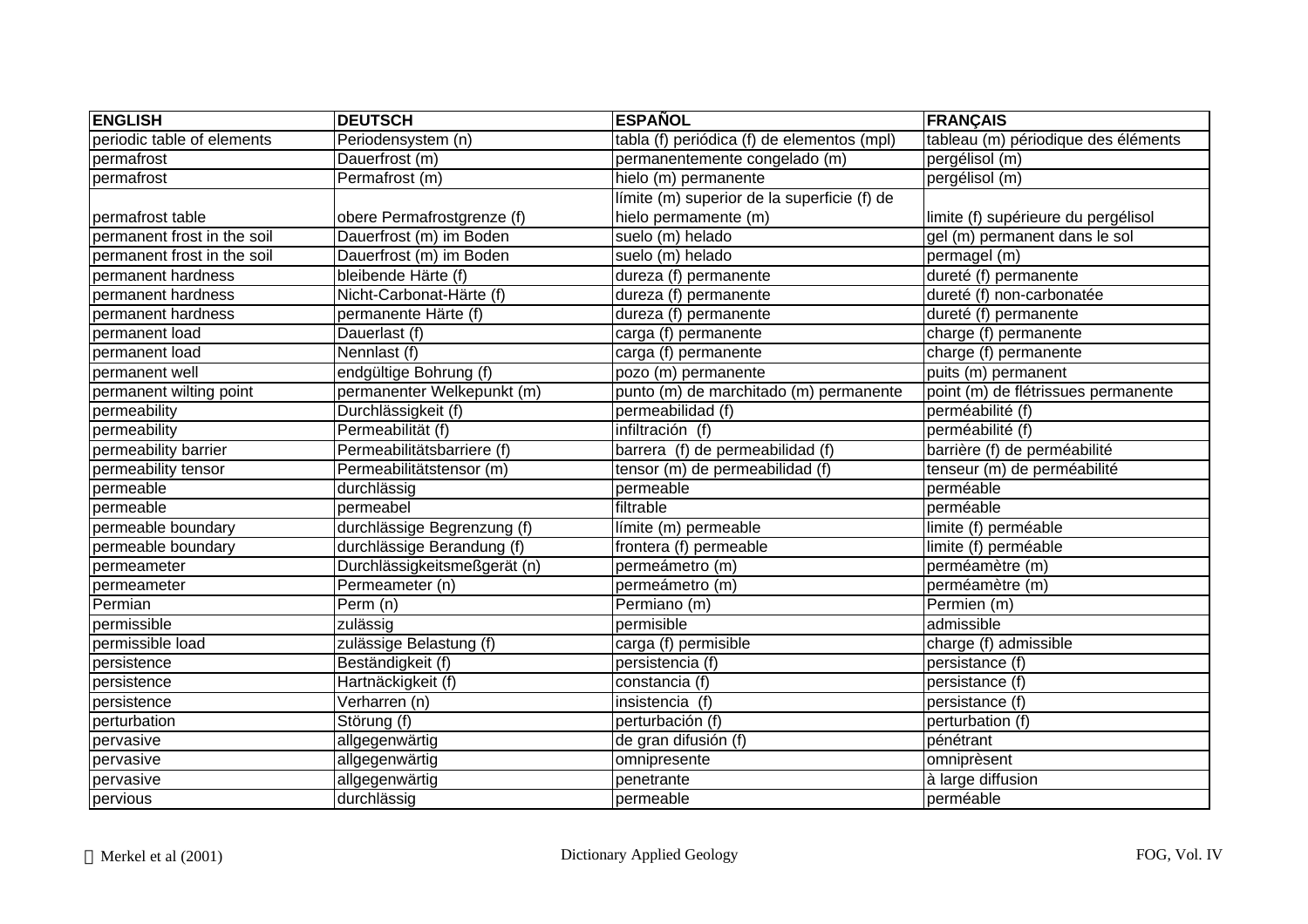| <b>ENGLISH</b>                 | <b>DEUTSCH</b>                  | <b>ESPAÑOL</b>                               | <b>FRANÇAIS</b>                |
|--------------------------------|---------------------------------|----------------------------------------------|--------------------------------|
| pervious pavement              | durchlässiges Pflaster (n)      |                                              |                                |
| pest                           | Schädling (m)                   | plaga (f)                                    | parasite (m)                   |
| pest control                   | Schädlingsbekämpfung (f)        | control (m) de plagas (fpl)                  | lutte (f) contre les parasites |
| pest control                   | Schädlingsüberwachung (f)       | control (m) de insectos (mpl)                | lutte (f) contre les parasites |
| pesticide application          | Auftragung (f) von Pestiziden   | aplicación (f) de pesticida (f)              | épandage (m) de pesticides     |
| pesticides                     | Pestizide (npl)                 | pesticidas (fpl)                             | pesticides (mpl)               |
| pesticides                     | Schädlingsbekämpfungsmittel (n) | pesticidas (fpl)                             | pesticides (mpl)               |
|                                |                                 | pesticidas (fpl) y planta (f) de tratamiento |                                |
| pestizides and plant treatment | <b>PBSM</b>                     | (m)                                          |                                |
| petri dish                     | Petrischale (f)                 | plato (m) de Petri                           | boîte (f) de Pétri             |
| petrification                  | Versteinerung (f)               | petrificación (f)                            | pétrification (f)              |
| petrochemicals                 | petrochemische Produkte (npl)   | petroquímicos (mpl)                          | produits (mpl) pétrochimiques  |
| petrography                    | Gesteinskunde (f)               | petrografía (f)                              | pétrographie (f)               |
| petrography                    | Petrographie (f)                | petrografía (f)                              | pétrographie (f)               |
| petrol                         | Benzin (n)                      | gasolina (f)                                 | essence (f)                    |
| petroleum                      | Erdöl (n)                       | petróleo (m)                                 | pétrole (m)                    |
| petroleum                      | Petroleum (n)                   | petróleo (m)                                 | pétrole (m)                    |
| pH value                       | pH-Wert (m)                     | valor (m) de pH                              | valeur (f) du pH               |
| phase lag                      | Phasennacheilung (f)            | defasamiento (m)                             | déphasage (m)                  |
| phase lag                      | Phasenverzögerung (f)           | retraso (m) de fase (f)                      | déphasage (m)                  |
| phenanthrene                   | Phenanthren (n)                 | fenantreno (m)                               | phénanthrène (m)               |
| phenol                         | Phenol (n)                      | $f$ enol $(m)$                               | phénole (m)                    |
| phenolic compounds             | Phenolverbindungen (fpl)        | compuestos (mpl) fenólicos (mpl)             | composés (mpl) phénoliques     |
| phenolphtaleine                | Phenolphthalein (n)             | fenolftaleína (f)                            |                                |
| phenomen                       | Phänomen (n)                    | fenómeno (m)                                 | phénomène (m)                  |
| phorate                        | $\overline{Ph}$ orat (n)        | forato (m)                                   | phorate (m)                    |
| phosphamidon                   | Phosphamidon (n)                | fosfalmidón (m)                              | phosphamidone (m)              |
| phosphate fertilizer           | Phosphatdünger (m)              | fertilizante (m) de fosfato (m)              | engrais (m) phosphatique       |
| phosphorus                     | Phosphor (m)                    | fósforo (m)                                  | phosphore (m)                  |
| photogeology                   | Photogeologie (f)               | fotogeología (f)                             | photogéologie (f)              |
| photogrammetry                 | Photogrammetrie (f)             | fotogrametría (f)                            | photogrammétrie (f)            |
| photolysis                     | Photolyse (f)                   | fotolísis (f)                                | photolyse (f)                  |
| photometric method             | Photometrie (f)                 | método (m) fotométrico (m)                   | photométrie (f)                |
| photometric method             | Spektrophotometrie (f)          | método (m) fotométrico (m)                   | photométrie (f)                |
| photometry                     | Photometrie (f)                 | fotometría (f)                               |                                |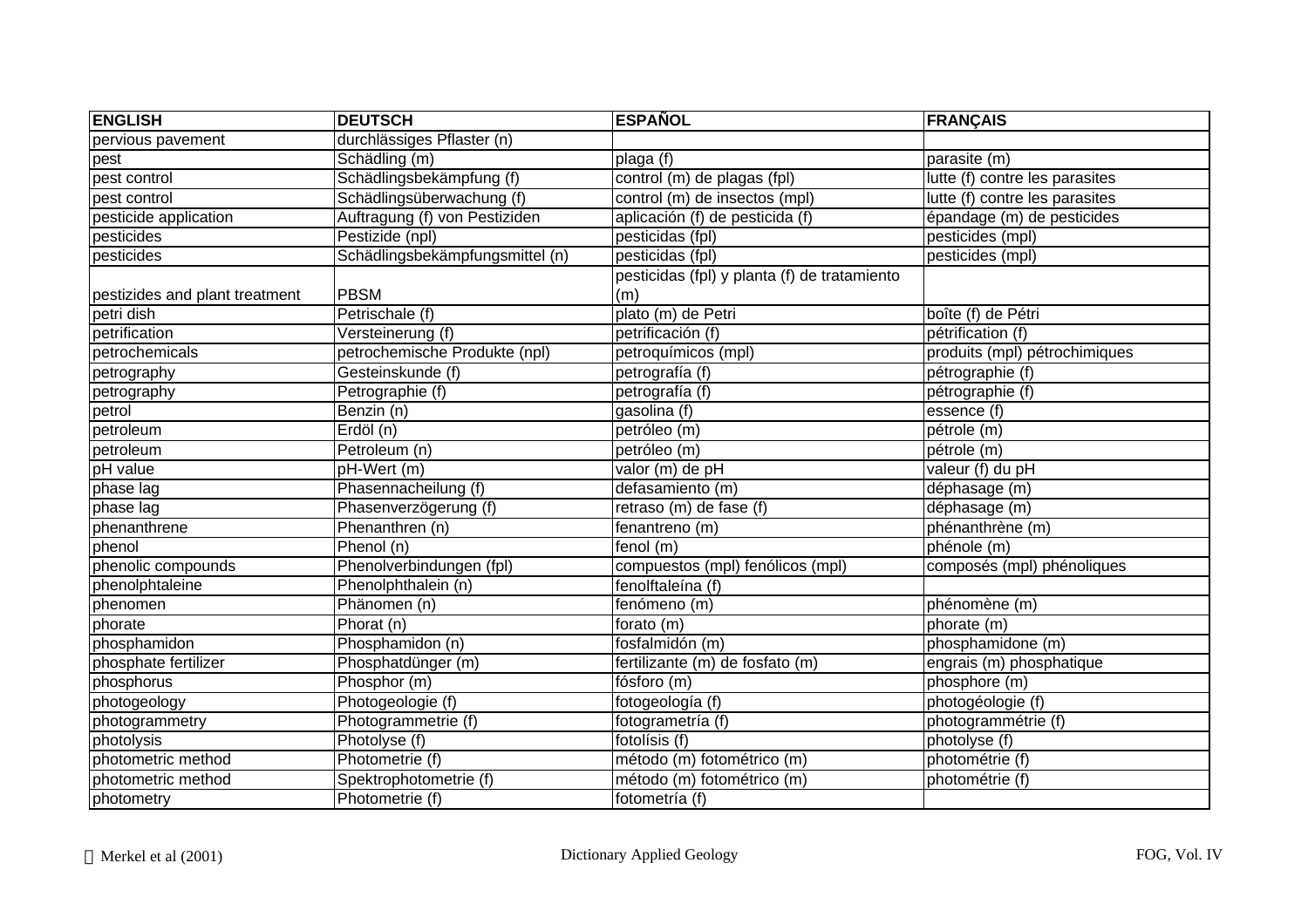| <b>ENGLISH</b>          | <b>DEUTSCH</b>                    | <b>ESPAÑOL</b>                         | <b>FRANÇAIS</b>                     |
|-------------------------|-----------------------------------|----------------------------------------|-------------------------------------|
| photomicrography        | Photomikrographie (f)             | fotomicrografía (f)                    | photomicrographie (f)               |
| photomultiplier         | Photoelektronenverstärker (m)     | fotomultiplicador (m)                  | photomultiplicateur (m)             |
| photoperiod             | Lichteinwirkungszeit (f)          | fotoperíodo (m)                        | photopériode (f)                    |
| phreatic decline        | Grundwasserspiegelabfall (m)      | decaimiento (m) freático (m)           | abaissement (m) phréatique          |
|                         | Schwankung (f) des                |                                        |                                     |
| phreatic fluctuation    | Grundwasserspiegels               | fluctuación (f) freática (f)           | fluctuation (f) phréatique          |
| phreatic rise           | Grundwasserspiegelanstieg (m)     | elevación (m) freática (f)             | remontée (f) phréatique             |
| phreatic surface        | Grundwasseroberfläche (f)         | superficie (f) freática (f)            | surface (f) de la nappe phréatique  |
| phreatic water          | phreatisches Grundwasser (n)      | agua (f) freática (f)                  | eau (f) phréatique                  |
| phreatic zone           | Grundwasserzone (f)               | zona (f) de agua (f) subterránea (f)   | zone (f) d'eau soutenue             |
|                         | Grundwasserzone (f) mit freier    |                                        |                                     |
| phreatic zone           | Oberfläche                        | zona (f) freática (f)                  | zone (f) phréatique                 |
| phreatophyte            | Phreatophyte (f)                  | freatófito (m)                         | phréatophyte (m)                    |
| phthalate esters        | Phthaleinester (m)                | éster ftalato (m)                      | esters (mpl) de l'acide phtalatique |
| phyllite                | Phyllit (m)                       | filita (f)                             | phyllade (m)                        |
| physical analysis       | physikalische Untersuchung (f)    | análisis (m) físico (m)                | analyse (f) physique                |
| physico-chemical        | physikalisch-chemisch             | fisicoquímico (m)                      | physico-chimique                    |
| physico-chemical        | physikochemisch                   | fisicoquímico (m)                      | physico-chimique                    |
| physiography            | Physiographie (f)                 | fisiografía (f)                        | physiographie (f)                   |
| phytometer              | Pflanzenverdunstungsmesser (m)    | fitómetro (m)                          | phytomètre (m)                      |
| phytometer              | Transpirationsmesser (m)          | fitómetro (m)                          | phytomètre (m)                      |
| phytoplankton           | Phytoplankton (n)                 | fitopláncton (m)                       | phytoplancton (m)                   |
| pickling                | Beizen (n)                        | desoxidar                              | décapage (m)                        |
| picloram                | Pikloram (n)                      | piclorame (m)                          | $piclorame$ (m)                     |
|                         | Grundwassermeßstelle (f) (~für    |                                        |                                     |
| piezometer              | Wasserstandsmessung)              | piezómetro (m)                         | piézomètre (m)                      |
| piezometric head        | piezometrische Druckhöhe (f)      | cabezal (m) piezométrico (m)           | hauteur (f) piézométrique           |
| piezometric sonde       | Drucksonde (f)                    | sonda (f) piezométrica (f)             | sonde (f) piézométrique             |
| piezometric surface     | Druckfläche (f)                   | superficie (f) piezométrica (f)        | surface (f) piézométrique           |
| piezometric surface     | piezometrisches Niveau (n)        | superficie (f) piezométrica (f)        | surface (f) piézométrique           |
| piezometric water level | piezometrischer Wasserspiegel (m) | nivel (m) piezométrico (m) de agua (f) | niveau (m) piézométrique            |
| piezometric water level | piezometrisches Niveau (n)        | nivel (m) piezométrico (m) de agua (f) | niveau (m) piézométrique            |
| piezoresistive sensor   | piezoresistiver Sensor            | sensor (m) piezoresistivo (m)          |                                     |
|                         |                                   | lava (f) enfriada (f) en condiciones   |                                     |
| pillow lava             | Kissenlava (f)                    | subacuáticas (fpl)                     | lave (f) en coussins                |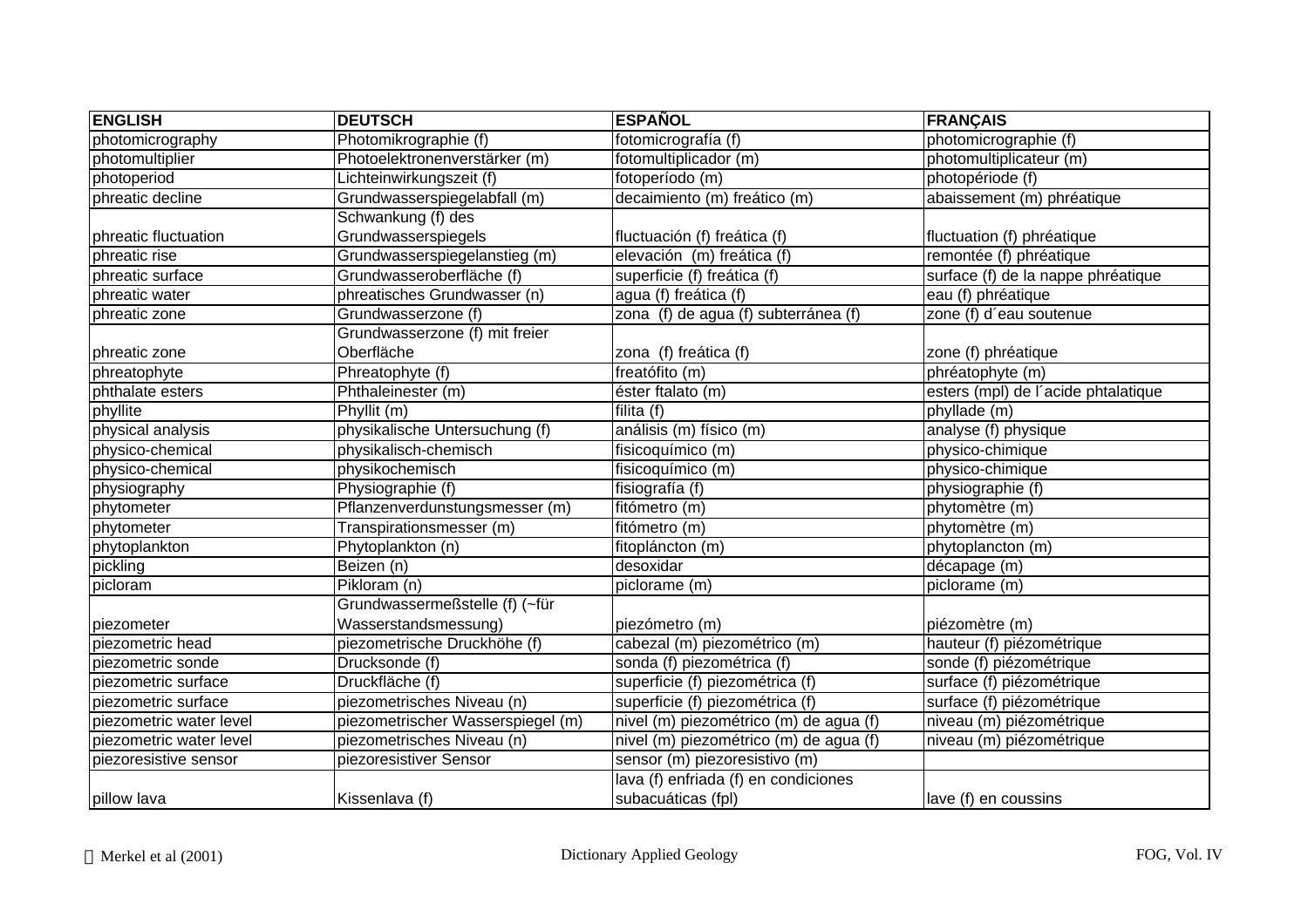| <b>ENGLISH</b>         | <b>DEUTSCH</b>                | <b>ESPAÑOL</b>                          | <b>FRANÇAIS</b>              |
|------------------------|-------------------------------|-----------------------------------------|------------------------------|
| pilot bit              | Vorbohrmeißel (m)             | barrena (f) piloto (m)                  | outil-pilote (m)             |
| pilot scale experiment | halbtechnischer Versuch (m)   | experimento (m) a escala (f) piloto (m) | expérience (f) pilote        |
| pilot scale experiment | Pilotversuch (m)              | experimento (m) a nivel (m) piloto (m)  | expérience (f) pilote        |
| pingo                  | Eislakkolith (m)              | área (f) lacustre glacial               | laccolith (m) de glace       |
| pinnacle               | Karrendorne (f)               | cúspide (f)                             | aiguille (f) de lapiaz       |
| pipe                   | $\overline{Rohr}$ (n)         | tubería (f)                             | tuyau (m)                    |
| pipe                   | Rohr (n)                      | tubo (m)                                | tubage (m)                   |
| pipe casing            | Verrohrung (f)                | tubería (f) de ademe (m)                | tubage (m)                   |
| pipe coupling          | Rohrverbinder (m)             | acoplamiento (f) de tubería (f)         | manchon (m) de tubage        |
| pipe line              | Fernleitung (f)               | conducto (m)                            | pipeline (m)                 |
| pipe line              | Pipeline (f)                  | línea (f) de tubería (f)                | pipeline (m)                 |
| pipe line              | Rohrleitung (f)               | línea (f) de tubería (f)                | conduit (m)                  |
| pipe manifold          | Verteilerrohr (n)             | distribuidor (m) de tubo (m)            | collecteur (m)               |
| pipe wrench            | Rohrzange (f)                 | herramienta (f) para tubo (m)           | $clé(f)$ à tubes             |
| piping                 | Quellenbildung (f)            | entubar                                 | renard (m)                   |
| piping                 | Rohr(netz) (n)                | conducir por tuberías (fpl)             |                              |
| piping                 | Unterläufigkeit (f)           | canalizar                               | érosion (f) par suintement   |
| piston flow            | dispersionsfreie Strömung (f) | flujo (m) pistón (m)                    | écoulement (m) non-dispersif |
| pit                    | Grube (f)                     | presa (f)                               | fosse (f)                    |
| pit fire               | Grubenbrand (m)               | presa (f) para fuego (m)                |                              |
| pit floor              | Grubensohle (f)               |                                         |                              |
| pitch                  | Abtauchen (n)                 | espaciamiento (m)                       |                              |
| pitcher pump           | Tauchkolbenpumpe (f)          | bomba (f) de engranes (mpl)             | pompe (f) à plongeur         |
| pit-coal               | Förderkohle (f)               | foso (m) de carbón (m)                  |                              |
| pit-coal               | Steinkohle (f)                | agujero (m) de hulla (f)                | houille (f)                  |
| pitot tube             | Pitot'sche Röhre (f)          | tubo (m) Pitot                          | tube (m) de Pitot            |
| pitot tube             | Staudruckmesser (m)           | tubo (m) Pitot                          | tube (m) de Pitot            |
| pivot                  | Kreisbewässerungs-System (m)  | pivote (m)                              |                              |
| plain                  | Ebene (f)                     | plano (m)                               | plaine (f)                   |
| plain                  | Flachland (n)                 | planicie (f)                            | terrain (m) plat             |
| planar                 | eben                          | planar                                  | plan                         |
| planet                 | Planet Erde (f)               |                                         |                              |
| planimeter             | Planimeter (n)                | planímetro (m)                          | planimètre (n)               |
| planking               | Verbau (m)                    | entarimado (m)                          |                              |
| plankton               | Plankton (n)                  | plancton (m)                            | plancton (m)                 |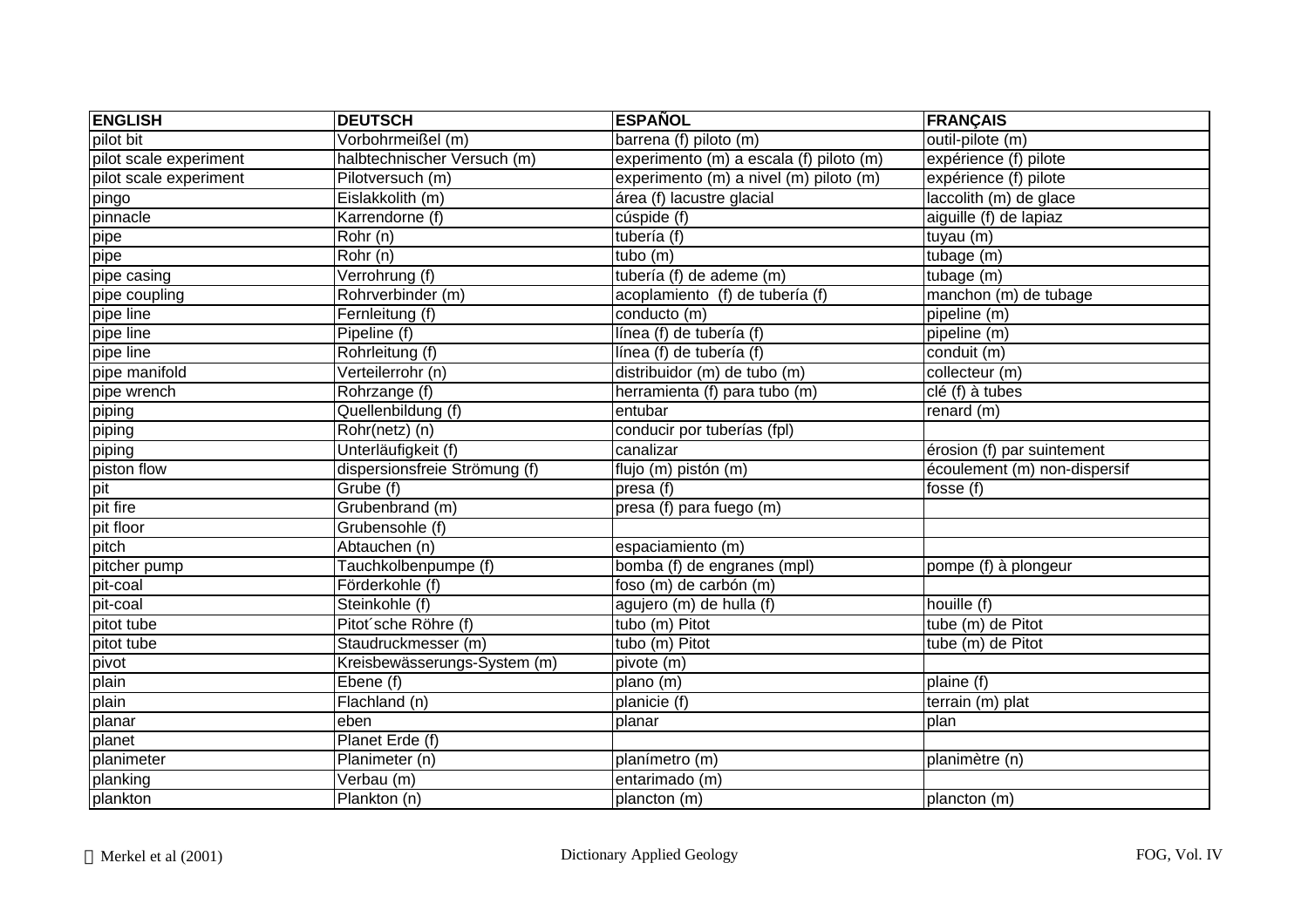| <b>ENGLISH</b>        | <b>DEUTSCH</b>                 | <b>ESPAÑOL</b>                        | <b>FRANÇAIS</b>                     |
|-----------------------|--------------------------------|---------------------------------------|-------------------------------------|
| plant uptake          | Stoffaufnahme (f) von Pflanzen | absorción (f) de la planta (f)        | absorption (f) par plantes          |
| plants                | Anlagen (~Betriebs-) (fpl)     | plantas (fpl)                         |                                     |
| plastic limit         | Plastizitätsgrenze (f)         | límite (m) plástico (m)               |                                     |
| plasticity index      | Plastizitätszahl (f)           | índice (m) de plasticidad (f)         |                                     |
| plat                  | Flurkarte (f)                  | mapa (m) catastrado (m)               | $plan(m)$ cadastral                 |
| plate count           | Plattenkulturmethode (f)       | placa (f) de conteo (m)               | dénombrement (m) sur plaque         |
| plate load test       | Plattendruckversuch (m)        | prueba (f) de carga (f) por placa (f) |                                     |
| plateau               | Hochebene (f)                  | placa (f)                             | plateau (m)                         |
| plateau               | Plateau (n)                    | altiplano (m)                         | plateau (m)                         |
| platform              | Relaisstation (f)              | plataforma (f)                        | balise (f) de transmission          |
| plating wastes        | Galvanisierungsabfälle (mpl)   | desechos (mpl) de galvanoplastia      | déchets (mpl) de galvanoplastie     |
| platinum              | Platin (n)                     | platino $(m)$                         | platine (m)                         |
| platinum cobalt scale | Platin-Kobalt-Skala (f)        | escala (f) de cobalto-platino (m)     | échelle (f) platinum-cobalte        |
| platy                 | plättchenförmig                | plaqueta (f)                          | en forme de plaquettes              |
| playa lake            | Trockensee (m)                 | playa (f) de un lago (m)              | lac (m) assèché                     |
| Pleistocene           | Pleistozän (n)                 | Pleistoceno (m)                       | Pléistocène (m)                     |
| Pliocene              | Pliozän (n)                    | plioceno (m)                          | Pliocène (m)                        |
| plowed layer          | Ackerkrume (f)                 | estrato (m) rebajado (m)              | couche (f) arable                   |
| plug                  | $P$ fropfen $(m)$              | obturador (m)                         | bouchon (m) mâle                    |
| plug                  | Pfropfen (m)                   | tapón (m)                             | bouchon (m)                         |
| plugging agent        | Dichtungsmittel (n)            | agente (m) obturante (m)              | colmatant (m)                       |
| plume                 | Fahne (f)                      | penacho (m)                           | panache (m)                         |
|                       |                                | material ascendente (m) parcialmente  |                                     |
| plume                 | Schadstofffahne (f)            | fundido (m)                           | profile (m) de polluants            |
| plume                 | Schadstofffahne (f)            | zone (f) de diffusion des polluants   | zone (f) de diffusion des polluants |
| plume                 | Tracerfahne (f)                | pluma $(\overline{f})$                | cône (m) de dispersion              |
| plunger pump          | Kolbenpumpe (f)                | pompe (f) à piston                    | pompe (f) à piston                  |
| plunger pump          | Tauchkolbenpumpe (f)           | pompe (f) à plongeur                  | pompe (f) à plongeur                |
| plutonic stock        | Stock (m)                      | amas (m) plutonique                   | amas (m) plutonique                 |
| plutonic stock        | Stock (m)                      | stock (m) plutonique                  | stock (m) plutonique                |
| plutonite             | Plutonite (mpl)                | plutonita (f)                         | roches (fpl) plutoniques            |
|                       | Wasserspeicherung (f) an der   |                                       | emmagasinement (m) dans les         |
| pocket storage        | Bodenoberfläche                | cavidad (f) de almacenamiento (f)     | dépressions du sol                  |
| point gage            | Stechpegel (m)                 | escala (f) de aguja (f)               | pointe (f) limnimétrique droite     |
| point of inflection   | Wendepunkt (m)                 | punto (m) de inflexión (f)            | point (m) d'inflexion               |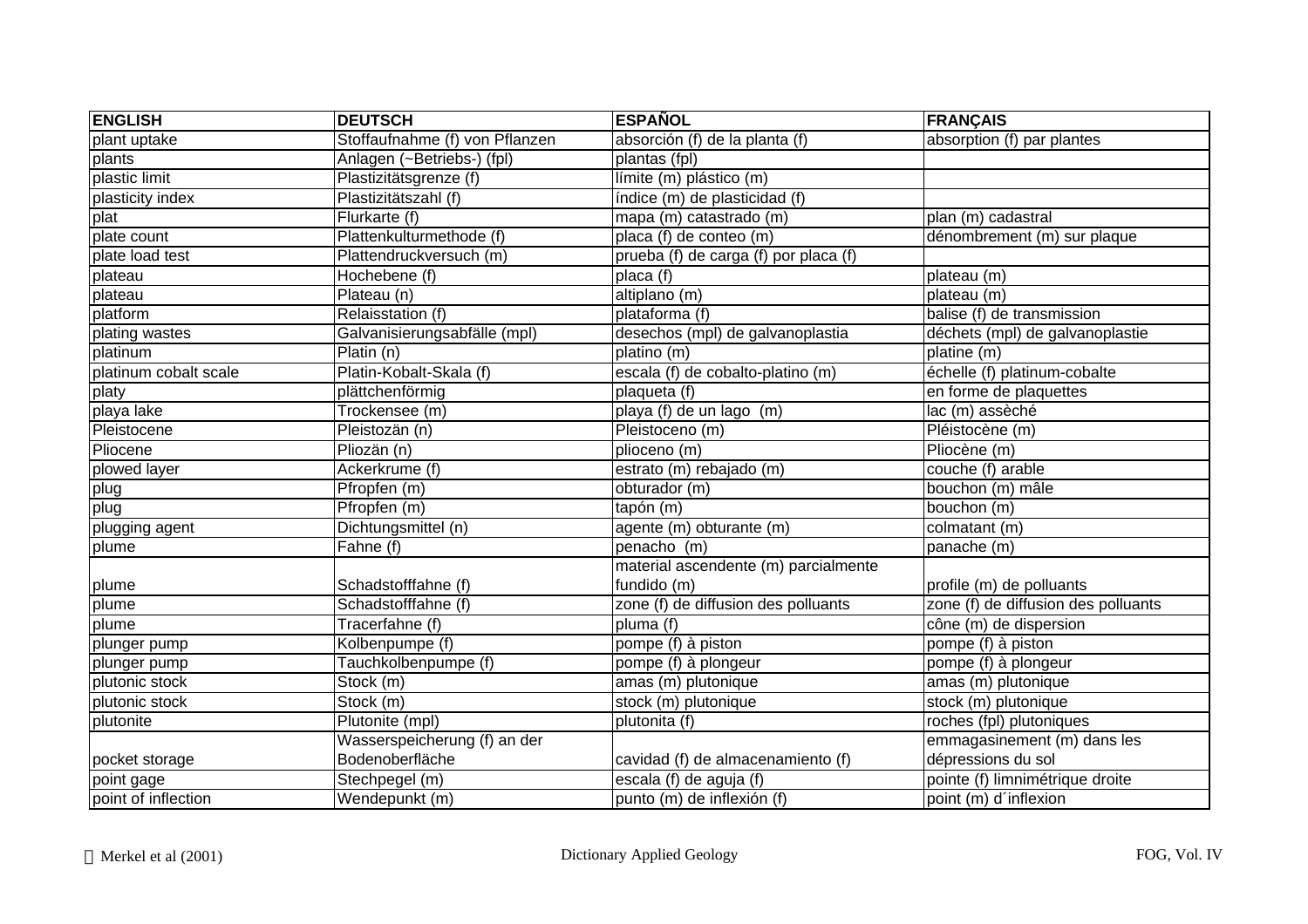| <b>ENGLISH</b>      | <b>DEUTSCH</b>               | <b>ESPAÑOL</b>                            | <b>FRANÇAIS</b>                    |
|---------------------|------------------------------|-------------------------------------------|------------------------------------|
| point of rise       | Anstiegspunkt (m)            | punto (m) de elevación (f)                | point (m) de montée                |
| point source        | Punktquelle (f)              | punto (m) fuente (f)                      | source (f) ponctuelle              |
|                     |                              | yacimiento (m) de arena depositada (f) en | banc (m) de déposition de sable à  |
| point-bar deposit   | Anlandung (f)                | el interior de un meandro (m)             | l'intérieur du méandre             |
|                     |                              | yacimiento (m) de arena depositada (f) en | banc (m) de déposition de sable à  |
| point-bar deposit   | Sandbank (f) am Gleithang    | el interior de un meandro (m)             | l'intérieur du méandre             |
| poise               | Poise (n)                    | Poise                                     | poise (f)                          |
| poison              | Gift(n)                      | veneno $(m)$                              | poison (m)                         |
| poisonous           | giftig                       | venenoso (m)                              | toxique                            |
| polarization        | Polarisation (f)             | polarización (f)                          | polarisation (f)                   |
| polarography        | Polarographie (f)            | polagrafía (f)                            | polarographie (f)                  |
| polder              | Polder (m)                   | pólder (m)                                | polder (m)                         |
| polished section    | Anschliff (m)                | sección (f) de pulido (m)                 | section (f) polie                  |
| polje               | Polje (f)                    | depresión (f) grande                      | dépression (f) karstique           |
| polje               | Polje (f)                    | depresión (f) kárstica                    | polje (m)                          |
| polje               | Polje (f)                    | polje                                     | vaste dépression (f) fermée        |
| pollen analysis     | Pollenanalyse (f)            | análisis (m) de polen (m)                 | analyse (f) des pollens            |
| pollutant           | Schadstoff (m)               | contaminante (m)                          | matière (f) polluante              |
| pollutant           | Schmutzstoff (m)             | sustancia (f) contaminante (f)            | polluant (m)                       |
| pollutant           | Verunreinigung (f)           | polutante (m)                             | matière (f) polluante              |
| polluted water      | Abwasser (n)                 | agua (f) contaminada (f)                  | eaux (fpl) polluées                |
| polluted water      | Schmutzwasser (n)            | aguas (fpl) residuales                    | eaux (fpl) polluées                |
| polluted water      | verunreinigtes Wasser (n)    | aguas (fpl) residuales                    | eaux (fpl) polluées                |
| polluter            | Abwassereinleiter (m)        | contaminador (m)                          | pollueur (m)                       |
| pollution           | Verschmutzung (f)            | contaminación (f)                         | pollution (f)                      |
| pollution           | Verunreinigung (f)           | polución (f)                              | pollution (f)                      |
| pollution abatement | Entsorgungsmaßnahme (f)      | abatimiento (m) de la contaminación (f)   | dépollution                        |
| pollution abatement | Gewässerschutz (m)           | disminución (f) de la contaminación (f)   | protection (f) contre la pollution |
| pollution capacity  | Verschmutzungskapazität (f)  | capacidad (f) de contaminación (f)        | pouvoir (m) polluant               |
| pollution charges   | Verschmutzerabgabe (f)       | cargas (fpl) de polución (f)              | redevances (fpl) de pollution      |
| pollution charges   | Verschmutzungsgebühren (fpl) | acusaciones (fpl) por polución (f)        | redevances (fpl) de pollution      |
|                     | Abwehrmaßnahmen (fpl) gegen  |                                           |                                    |
| pollution control   | Verunreinigung               | control (m) de la contaminación (f)       | lutte (f) contre la pollution      |
|                     | Abwehrmaßnahmen (fpl) gegen  |                                           |                                    |
| pollution control   | Verunreinigung               | control (m) de la polución (f)            | mesures (fpl) anti-pollution       |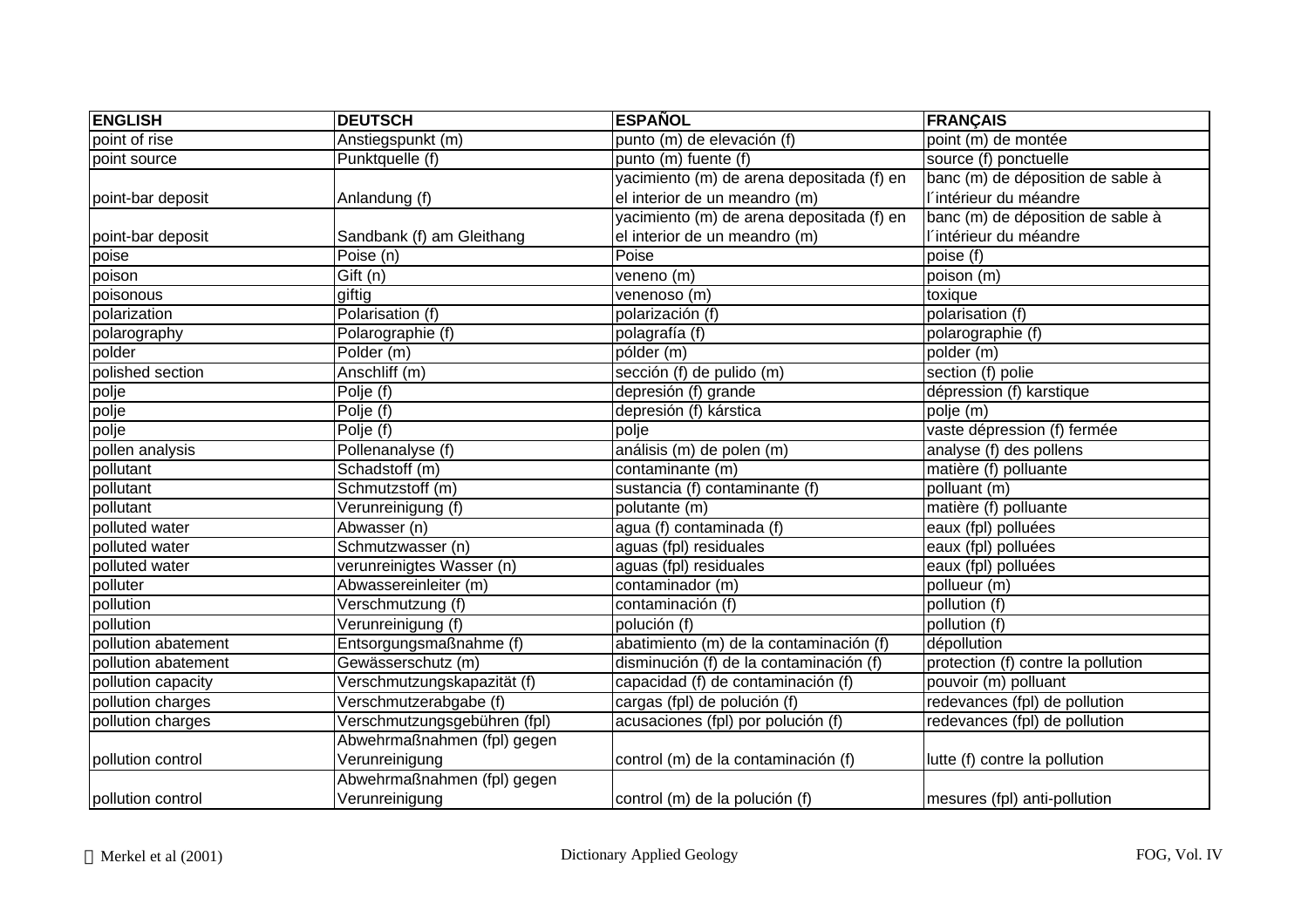| <b>ENGLISH</b>                  | <b>DEUTSCH</b>                       | <b>ESPAÑOL</b>                              | <b>FRANÇAIS</b>                  |
|---------------------------------|--------------------------------------|---------------------------------------------|----------------------------------|
| pollution load                  | Schmutzeintrag (m)                   | carga (f) de polución (f)                   | charge $(f)$ pollutante          |
| pollution load                  | Schmutzlast (f)                      | carga (f) de la contaminación (f)           | charge (f) pollutante            |
| pollution load                  | Schmutzstoffbelastung (f)            | $\overline{carga}$ (f) contaminante (f)     | charge (f) pollutante            |
| pollution prevention            | Reinhaltung (f)                      | prevención (f) de la contaminación (f)      | conservation (f)                 |
| pollution prevention            | Reinhaltung (f)                      | prevención (f) de la polución (f)           | prévention (f) de la pollution   |
|                                 | Bestandsaufnahme (f) der             |                                             |                                  |
| pollution survey                | Verunreinigung                       | panorama (m) de la contaminación (f)        | relevé (m) de pollution          |
|                                 | polyaromatische Kohlenwasserstoffe   |                                             | hydrocarbure (m) aromatique      |
| polyaromatic hydrocarbon        | (mpl)                                | hidrocarburo (m) poli-aromático (m)         | polycyclique                     |
| polychlorinated biphenyl (PCB)  | polychloriertes Biphenyl (n)         | bifenil policlorinado (PCB)                 | biphényle (m) polychloré         |
| polychlorinated biphenyl (PCB)  | polychloriertes Biphenyl (n)         | difenil policlorinado (PCB)                 | diphényle (m) polychloré         |
|                                 | polyzyklische aromatische            | hidrocarburo (m) poli-ciclíco (m) aromático | hydrocarbure (m) aromatique      |
| polycyclic aromatic hydrocarbon | Kohlenwasserstoffe (mpl)             | (m)                                         | polycyclique                     |
| polyethylene pipe               | Polyethylenrohr (n)                  | tubo (m) de polietieleno (m)                | tuyau (m) de polyéthylène        |
| polymer                         | Polymer (n)                          | polímero (m)                                | polymère (m)                     |
| polymictic lake                 | polymiktischer See (m)               | lago (m) polimítico (m)                     | lac (m) playmictique             |
| polynuclear hydrocarbon         | polyzyklischer Kohlenwasserstoff (m) | hidrocarburo (m) poli-nuclear               | hydrocarbure (m) polycyclique    |
| polyvalent                      | mehrwertig                           | multivalente (m)                            | polyvalent                       |
| polyvinyl chloride (PVC)        | Polyvinylchlorid (PVC) (n)           | cloruro (m) de polivinilo                   | chlorure (m) de polyvinyle       |
| pond                            | Teich (m)                            | charco (m)                                  | mare (f)                         |
| pond                            | Teich (m)                            | estanque (m)                                | étang (m)                        |
| pondage                         | Rückhaltung (f)                      | acopio (m)                                  | emmagasinement (m)               |
| pondage                         | Rückhaltung (f)                      | almacenamiento (m)                          | retenue (f)                      |
| ponded water                    | eingedämmtes Wasser (n)              | agua (f) estancada (f)                      | eaux (fpl) retenues              |
| pool                            | Tümpel (m)                           | alberca                                     | mare $(f)$                       |
| poorly drained soil             | stark vernäßter Boden (m)            | suelo (m) pobremente drenado                | sol (m) à mauvais drainage       |
| population equivalent           | Einwohnergleichwert (m)              | población (f) equivalente (m)               | équivalent-habitant (m)          |
| population equivalent           | Einwohnerlastwert (m)                | equivalente (f) de población (f)            | population (f) équivalente       |
| pore                            | Hohlraum (m)                         | poro (m)                                    | pore (m)                         |
| pore                            | Pore (f)                             | poro (m)                                    | pore (m)                         |
| pore entry radius               | Poreneintrittsradius (m)             | radio (m) de acceso (m) al poro (m)         | rayon (m) d'étranglement de pore |
| pore entry radius               | Poreneintrittsradius (m)             | radio (m) de entrada (f) del poro (m)       | rayon (m) d'entrée de pore       |
| pore pressure                   | Porendruck (m)                       | presión (f) de poro (m)                     | pression (f) de pore             |
| pore pressure                   | Porenwasserdruck (m)                 | presión (f) de poro (m)                     | pression (f) de pore             |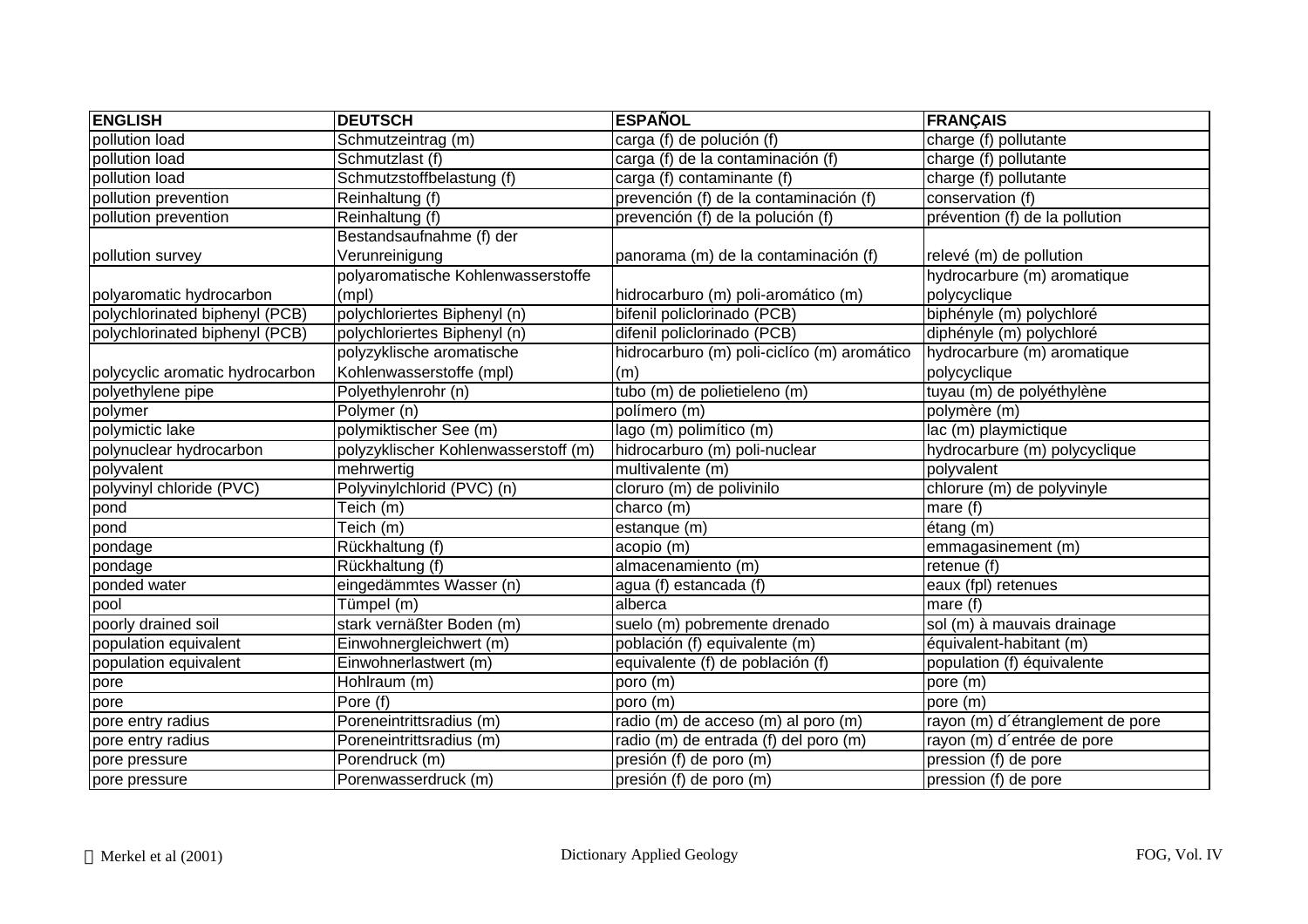| <b>ENGLISH</b>               | <b>DEUTSCH</b>                     | <b>ESPAÑOL</b>                              | <b>FRANÇAIS</b>                           |
|------------------------------|------------------------------------|---------------------------------------------|-------------------------------------------|
|                              |                                    |                                             |                                           |
| pore size distribution       | Porengrößenverteilung (f)          | distribución (f) del tamaño (m) de poro (m) | distribution (f) des dimensions des pores |
| pore solution                | Porenlösung (f)                    | solución (f) del poro (m)                   | solution (f) interstitielle               |
| pore space                   | Porenraum (m)                      | espacio (m) de poro (m)                     | volume (m) de pores                       |
| pore water overpressure      | Porenwasserüberdruck (m)           | sobrepresión (f) del agua (f) intersticial  | surpression (f) de l'eau interstitielle   |
| pore water pressure          | Porenwasserdruck (m)               | presión (f) del agua (f) de poro (m)        | pression (f) de l'eau interstitielle      |
| pore water velocity          | Porenfließgeschwindigkeit (f)      | velocidad (f) del agua (f) de poro (m)      | vitesse (f) d'eau dans les pores          |
| porosimeter                  | Porosimeter (n)                    | porosímetro (m)                             | porosimètre (m)                           |
| porosity                     | Porengehalt (m)                    | porosidad (f)                               | porosité (f)                              |
| porosity                     | Porosität (f)                      | porosidad (f)                               | porosité (f)                              |
| porous                       | porös                              | poroso (m)                                  | poreux                                    |
| porous medium                | poröses Medium (n)                 | medio poroso (m)                            | milieu (m) poreux                         |
| porphyrite                   | Porphyrit (m)                      | porfirita (f)                               | porphyrite (m)                            |
| porphyry                     | Porphyr (n)                        | pórfiro (m)                                 | porphyre (m)                              |
| postproduction               | Nachförderung (f)                  | producción (f) posterior                    | postproduction (f)                        |
| potability                   | Trinkbarkeit (f)                   | potabilidad (f)                             | potabilité (f)                            |
| potable                      | trinkbar                           | gustoso (m)                                 | sipide                                    |
| potable water                | Trinkwasser (n)                    | agua (f) potable                            | eau (f) potable                           |
| potamology                   | Flußkunde (f)                      | potamología (f)                             | potamologie (f)                           |
| potamology                   | Potamologie (f)                    | potamología (f)                             | potamologie (f)                           |
| potash fertilizer            | Kalidünger (m)                     | fertilizante (m) de potasa (f)              | engrais (m) potassique                    |
| potassium                    | Kalium (n)                         | potasio (m)                                 | potassium (m)                             |
| potassium chloride           | Kaliumchlorat (n)                  | cloruro (m) de potasio (m)                  | chlorure (m) de potassium                 |
| potassium cyanide            | Zyankali (n)                       | cianuro (m) de potasio (m)                  | cyanure (m) de potassium                  |
| potential                    | Potential (n)                      | potencial (m)                               | potentiel (m)                             |
| potential electrode          | Meßelektrode (f)                   | potencial (m) de electrodo (m)              | électrode (f) de potentiel                |
| potential electrode          | Potentialelektrode (f)             | electrodo (m) potencial (m)                 | électrode (f) de potentiel                |
| potential evapotranspiration | mögliche Evapotranspiration (f)    | evapotranspiración (f) potencial (m)        | évapotranspiration (f) potentielle        |
| potential evapotranspiration | potentielle Evapotranspiration (f) | evapotranspiración (f) potencial (m)        | évapotranspiration (f) potentielle        |
| potential field              | Potentialfeld (n)                  | campo (m) potencial (m)                     | champ (m) de potentiel                    |
| potential flow               | Potentialströmung (f)              | flujo (m) potencial (m)                     | écoulement (m) potentiel                  |
| potential reserves           | mögliche Vorräte (mpl)             | reservas (fpl) potenciales (fpl)            | réserves (fpl) potentielles               |
| potentiometer                | Potentiometer (n)                  | potenciómetro (m)                           | potentiomètre (m)                         |
| potentiometer                | Spannungsmesser (m)                | medidor (m) de pH                           | potentiomètre (m)                         |
| potentiometric head          | piezometrische Druckhöhe (f)       | cabezal (m) potenciométrico (m)             | énergie (f) potentielle                   |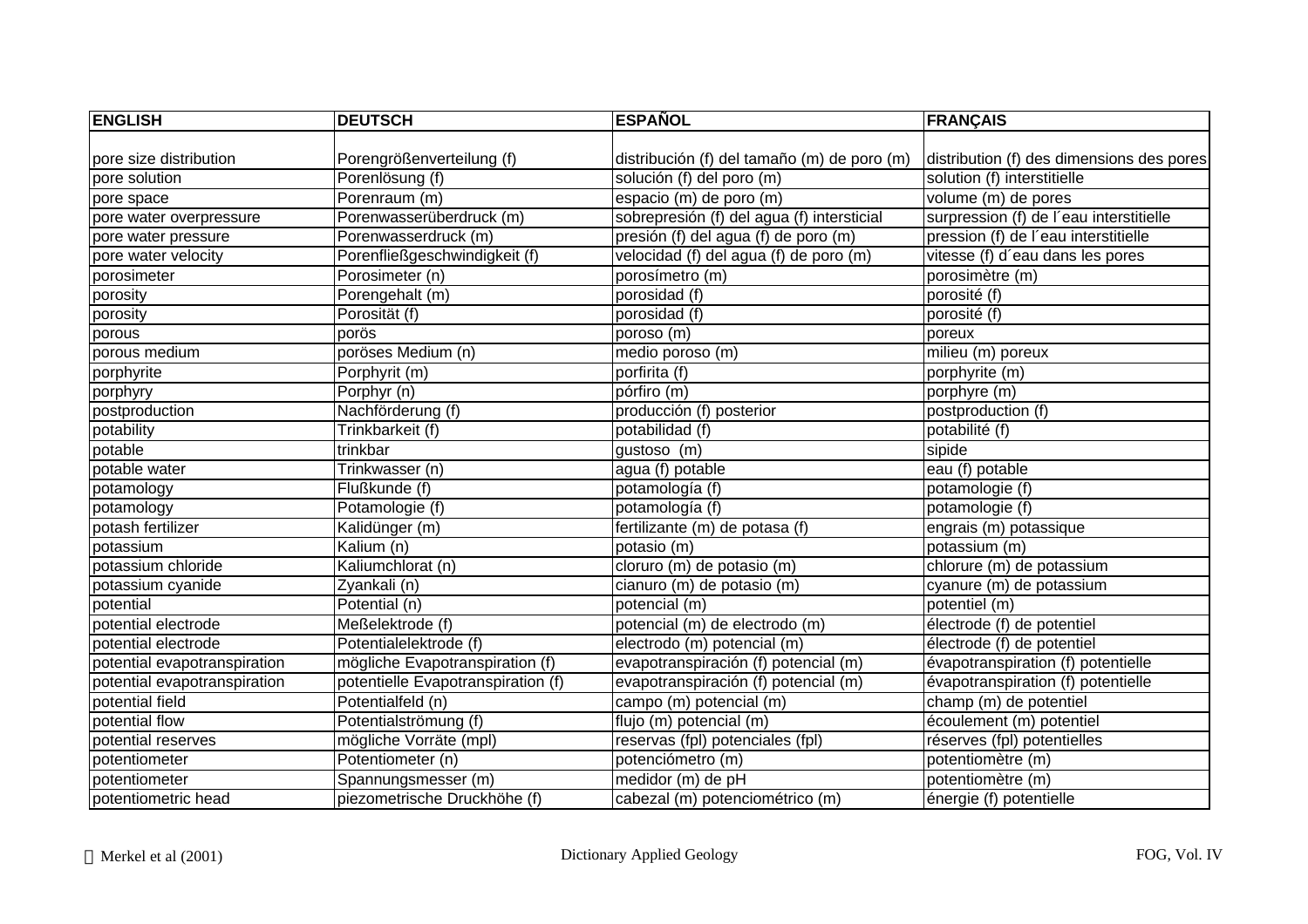| <b>ENGLISH</b>                  | <b>DEUTSCH</b>                       | <b>ESPAÑOL</b>                              | <b>FRANÇAIS</b>                       |
|---------------------------------|--------------------------------------|---------------------------------------------|---------------------------------------|
| potentiometric map              | Karte (f) der Grundwasserhöhenlinien | carta (f) potenciométrica (f)               | carte (f) piézométrique               |
| potentiometric map              | Karte (f) der Grundwasserhöhenlinien | plano (m) potenciométrico (m)               | carte (f) des potentiels              |
| potentiometric surface          | Potentialfläche (f)                  | plano (m) potenciométrico (m)               | surface (f) potentiométrique          |
| potentiometric surface          | Potentialfläche (f)                  | superficie (f) potenciométrica (f)          | surface (f) piézométrique             |
| pothole                         | Erosionskessel (m)                   | poza (f)                                    | marmite $(f)$ torrentielle            |
| pothole                         | $\overline{K}$ olk (m)               | marmita (f) de gigante (m)                  | marmite (f) torrentielle              |
| poultry feed lot                | Geflügelmastanlage (f)               | parcela (f) de alimento (m) para aves (fpl) | parc (m) à volaille                   |
| power pack                      | Netzanschlußgerät (n)                | paquete (m) de potencia (f)                 | bloc (m) d'alimentation secteur       |
| power plant                     | Kraftwerk (n)                        | planta (f) de energía (f)                   | centrale (f) électrique               |
| power rating                    | Belastbarkeit (f)                    | potencia (f) nominal                        | capacité (f) de charge                |
| power supply                    | Stromversorgung (f)                  | suministro (m) de energía (f)               | alimentation (f) (en courant)         |
| practical porosity              | nutzbare Porosität (f)               | porosidad (f) útil                          | porosité (f) utile                    |
| practical porosity              | speichernutzbare Porosität (f)       | porosidad (f) práctica (f)                  | capacité (f) effective d'absorption   |
| practical porosity              | wirksame Porosität (f)               | porosidad (f) libre                         | porosité (f) libre                    |
|                                 | Grundwasser(fließ)verhältnisse (npl) |                                             |                                       |
| pre mining ground water flow    | vor Bergbaubeginn (m)                |                                             |                                       |
| Precambrian                     | Präkambrium (n)                      | Precambriano (m)                            | Antécambrien (m)                      |
| precession                      | Präzision (f)                        |                                             |                                       |
|                                 | atmosphärischer Wasserdampfgehalt    |                                             |                                       |
| precipitable water              | (m) über der Sättigung               | agua (f) precipitable                       | hauteur (f) d'eau précipitable        |
| precipitant                     | Fällmittel (n)                       | precipitante (m)                            | précipitant (m)                       |
| precipitate                     | Ausfällung (f)                       | sedimento (m)                               | condensat (m)                         |
| precipitate                     | fällen                               | precipitado (m)                             | précipiter                            |
| precipitate                     | Kondensat (n)                        | condensado (m)                              | condensat (m)                         |
| precipitate                     | Niederschlag (m)                     | depósito (m)                                | précipité (m)                         |
| precipitating agent             | Fällungsmittel (n)                   | agente (m) precipitante (m)                 | précipitant (m)                       |
| precipitating agent             | Fällungsreagenz (n)                  | agente (m) de precipitación (f)             | réactif (m) de précipitation          |
| precipitation                   | Niederschlag (m)                     | precipitación (f)                           | précipitation (f)                     |
| precipitation                   | Niederschlag (m)                     | precipitación (f)                           | dépôt (m)                             |
| precipitation excess            | Niederschlagsüberschuß (m)           | exceso (m) de precipitación (f)             | précipitation (f) excédentaire        |
| precipitation gage              | Niederschlagsmesser (m)              | medidor (m) de la precipitación (f)         | pluviomètre (m)                       |
| precipitation intensity         | Niederschlagsstärke (f)              | intensidad (f) de la precipitación (f)      | intensité (f) de la précipitation     |
|                                 | Niederschlags-Verdunstungsverhältnis |                                             |                                       |
| precipitation-evaporation ratio | (n)                                  | relación (f) precipitación-evaporación (f)  | rapport (m) précipitation-évaporation |
| precision                       | Genauigkeit (f)                      | precisión (f)                               | précision (f)                         |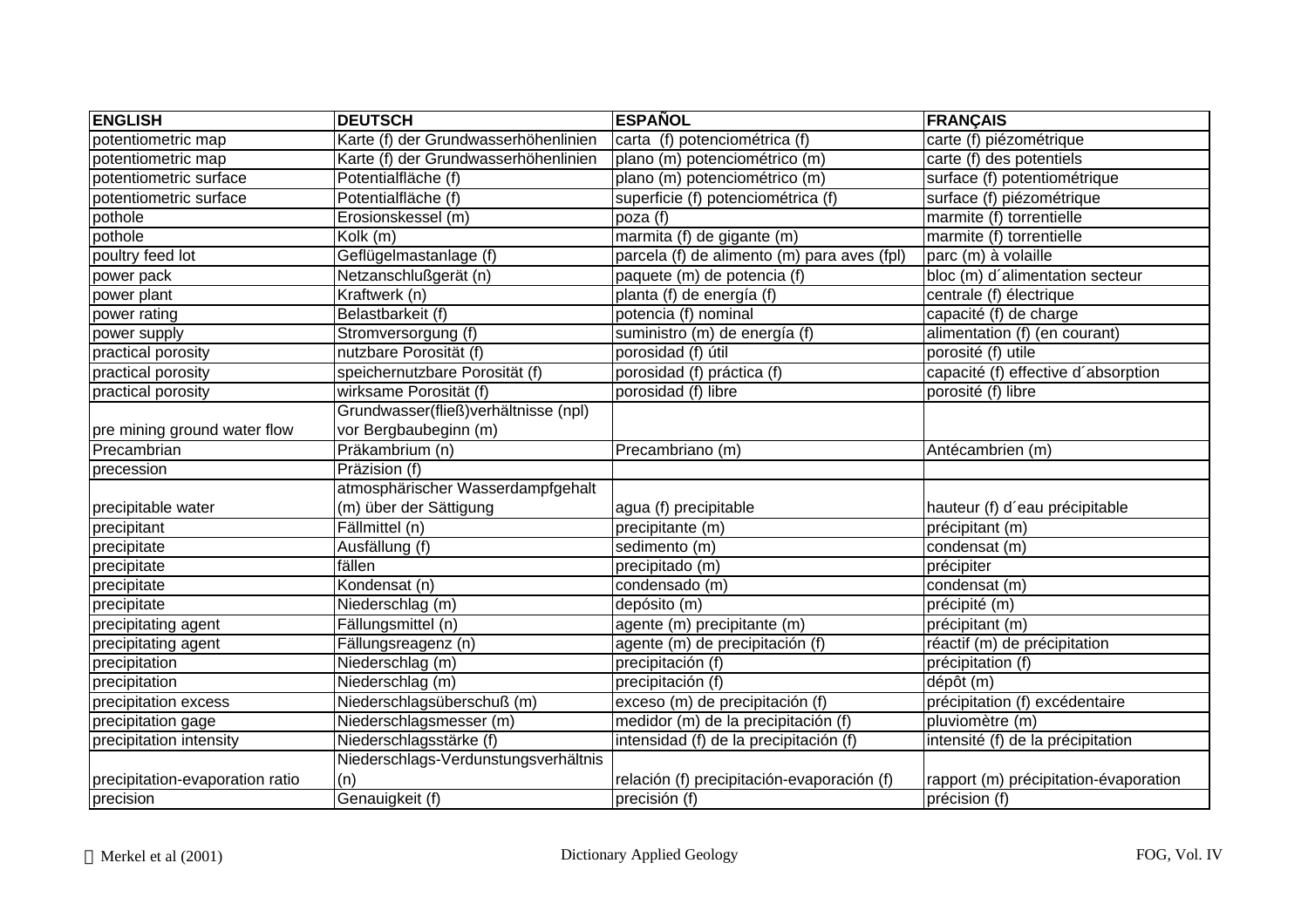| <b>ENGLISH</b>                  | <b>DEUTSCH</b>                 | <b>ESPAÑOL</b>                                      | <b>FRANÇAIS</b>                    |
|---------------------------------|--------------------------------|-----------------------------------------------------|------------------------------------|
| precision                       | Genauigkeitsgrad (m)           | precisión (f)                                       | rigueur (f) mathématique           |
| precoat filter                  | Anschwemmfilter (m)            | filtro (m) precubierto (m)                          |                                    |
| precursor                       | Vorbote (m)                    | precursor (m)                                       |                                    |
| precursor                       | Vorläufer (m)                  | iniciador (m)                                       |                                    |
| predict                         | vorhersagen                    | predecir                                            | prévoir                            |
| predictive model                | Vorhersagemodell (n)           | modelo (m) predictivo (m)                           | modèle (m) pronostique             |
| predominancy                    | Prädominanz                    | dominio (m) de estabilidad                          |                                    |
| prelimiary study                | Vorstudie (f)                  | estudio (m) preliminar                              | étude (f) préliminaire             |
| preparation process             | Aufbereitungsverfahren (n)     | proceso (m) de preparación (f)                      | procédé (m) de préparation         |
| preservation                    | Erhaltung (f)                  | conservación (f)                                    | préservation (f)                   |
| preservation                    | Erhaltung (f)                  | preservación (f)                                    | conservation (f)                   |
| preservative                    | Konservierungsmittel (n)       | condón (m)                                          | agent (m) de conservation          |
| preservative                    | Konservierungsmittel (n)       | preservativo (m)                                    | agent (m) conservateur             |
| pressure                        | Druck (m)                      | presión (m)                                         | pression (f)                       |
| pressure buildup curve          | Druckaufbaukurve (f)           | curva (f) de acumulación (f) de pression            | courbe (f) de remontée de pression |
| pressure cell                   | Druckdose (f)                  | celda (f) de presión (f)                            | cellule (f) piézométrique          |
| pressure cell                   | Druckmeßdose (f)               | celda (f) piezométrica (f)                          | cellule (f) piézométrique          |
| pressure drop                   | Druckabfall (m)                | caída (f) de presión (f)                            | chute (f) de pression              |
| pressure drop                   | Druckverlust (m)               | caída (f) de presión (f)                            | chute (f) de pression              |
| pressure head                   | Druckhöhe (f)                  | cabezal (m) de presión (m)                          | énergie (f) de pression            |
| pressure surge                  | Druckstoß (m)                  | brote (m) de presión (f)                            | à-coup (m) de pression             |
| pressure tank                   | Druckbehälter (m)              | tanque (m) a presión (f)                            | réservoir (m) à pression           |
| pressure tank                   | Druckkessel (m)                | depósito (m) a presión (f)                          | réservoir (m) sous pression        |
| pressure transducer tensiometer | Druckaufnehmer-Tensiometer (n) |                                                     |                                    |
| pressure transmitter            | Druckgeber (m)                 | transmisor (m) de presión (f)                       | transducteur (m) de pression       |
| pressure vessel                 | Druckbehälter (m)              | recipiente (m) de presión (f)                       |                                    |
| prevention                      | Vorbeugung (f)                 | prevención (f)                                      | action (f) préventive              |
| preventive action               | Verhütung (f)                  | acción (f) preventiva (f)                           | action (f) préventive              |
| preventive maintenance          | vorbeugende Wartung (f)        | mantenimiento (m) preventivo (m)                    | entretien (m) préventif            |
| preventive maintenance          | vorbeugende Wartung (f)        | manutención (f) previa (f)                          | maintenance (f) préventive         |
| primary cave                    | ursprüngliche Höhle (f)        | caverna (f) principal                               | cavité (f) syngénétique            |
| primary production              | Primärproduktion (f)           | producción (f) principal                            | production (f) primaire            |
| principal stress                | Hauptspannung (f)              | esfuerzo (m) principal                              | contrainte (f) principale          |
|                                 | Hauptkomponentenanalyse (f)    | principio (m) de análisis (f) por componente<br>(m) |                                    |
| principle component analysis    |                                |                                                     |                                    |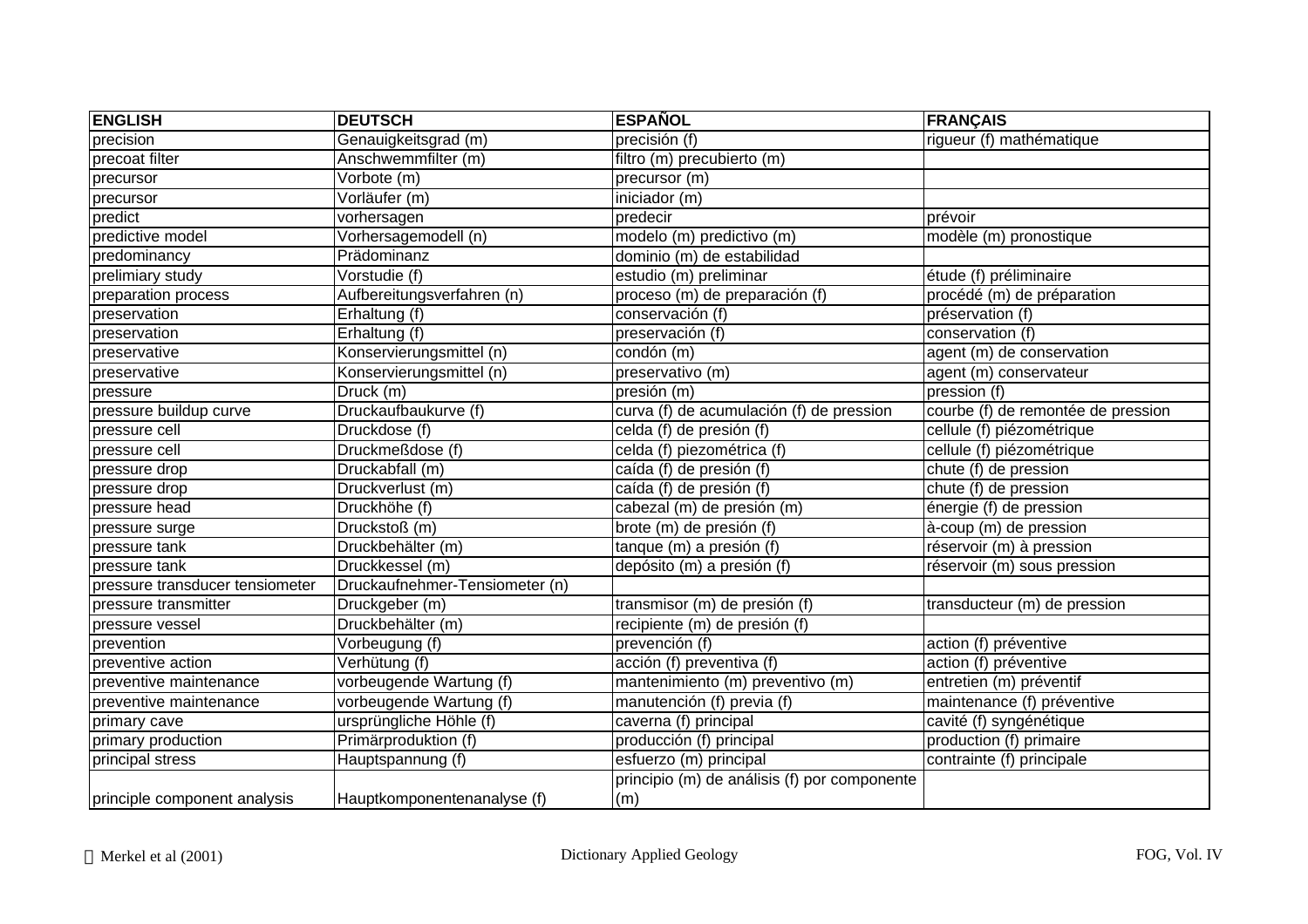| <b>ENGLISH</b>            | <b>DEUTSCH</b>                       | <b>ESPAÑOL</b>                       | <b>FRANÇAIS</b>                   |
|---------------------------|--------------------------------------|--------------------------------------|-----------------------------------|
| priorities                | Prioritäten (fpl)                    | prioridades (fpl)                    | priorités (fpl)                   |
| priorities                | Rangordnung (f)                      | prioridades (fpl)                    | priorités (fpl)                   |
|                           | prismatisch gespeicherres Fallwasser |                                      |                                   |
| prism storage             | (n)                                  | almacenamiento (m) prismático (m)    | emmagasinement (m) prismatique    |
| probability distribution  | Wahrscheinlichkeitsverteilung (f)    | distribución (f) de probabilidad (f) | distribution (f) des probabilités |
|                           | wahrscheinliche Obergrenze (f) des   |                                      |                                   |
| probable maximum flood    | Hochwassers                          | máximo (m) flujo (m) probable        | crue (f) maximale probable        |
| probe                     | Sonde (f)                            | sonda $\overline{(f)}$               | sonde (f)                         |
| probe access tube         | Sondeneinlaßrohr (n)                 | tubo (m) de acceso a la sonda (f)    | tube (m) d'accès                  |
| problem of rehabilitation | Altlastenproblematik (f)             | problema (m) de rehabilitación (f)   |                                   |
| procedure                 | Prozedur (f)                         | proceder                             | procédure (f)                     |
| procedure                 | Verfahrensweise (f)                  | procedimiento (m)                    | mode (m) opératoire               |
| process                   | Prozeß (m)                           | procedimiento (m)                    | processus (m)                     |
| process                   | Verfahren (n)                        | método (m)                           | procédé (m)                       |
| process                   | Verfahren (n)                        | proceso (m)                          | méthode (f)                       |
| process                   | Verfahren (n)                        | técnica (f)                          | technique (f)                     |
| process control           | Prozeßsteuerung (f)                  | control (m) del proceso (m)          | contrôle (m) des processus        |
|                           |                                      |                                      | pompage (m) expérimental          |
| production test           | Dauerpumpversuch (m)                 | prueba (f) de producción (f)         | d'exploitation                    |
| productivity              | Produktivität (f)                    | productividad (f)                    | productivité (f)                  |
| program                   | Programm (n)                         | programa (f)                         | mode (m)                          |
| program                   | Programm (n)                         | rutina (f)                           | programme (m)                     |
| program                   | Routine (f)                          | itinerario (m)                       | routine $(f)$                     |
| projection                | Projektion (f)                       | proyección (f)                       | projection (f)                    |
| propachlor                | Propachlor (n)                       | propacloro (m)                       | propachlore (m)                   |
| propagation velocity      | Ausbreitungsgeschwindigkeit (f)      | velocidad (f) de propagación (f)     | vitesse (f) de propagation        |
|                           | eigentumsrechtlich geschützte        |                                      |                                   |
| proprietary information   | Information (f)                      | información (f) confidencial         | information (f) protégée          |
|                           | eigentumsrechtlich geschützte        |                                      |                                   |
| proprietary information   | Information (f)                      | información (f) propietaria (f)      | information (f) confidentielle    |
| protective casing         | Schutzverrohrung (f)                 | ademe (m) de protector (m)           | tubage (m) de protection          |
| protective embankment     | Uferschutz (m)                       | dique (f) de protección (f)          | digue (f) de protection           |
| protein                   | Eiweiß (n)                           | proteína (f)                         | albumen (m)                       |
| protein                   | Protein (n)                          | albumen (m)                          | protéine (f)                      |
| protein cell wall         | Proteinzellwand (f)                  | envoltura (f) proteíca               | enveloppe (f) protéique           |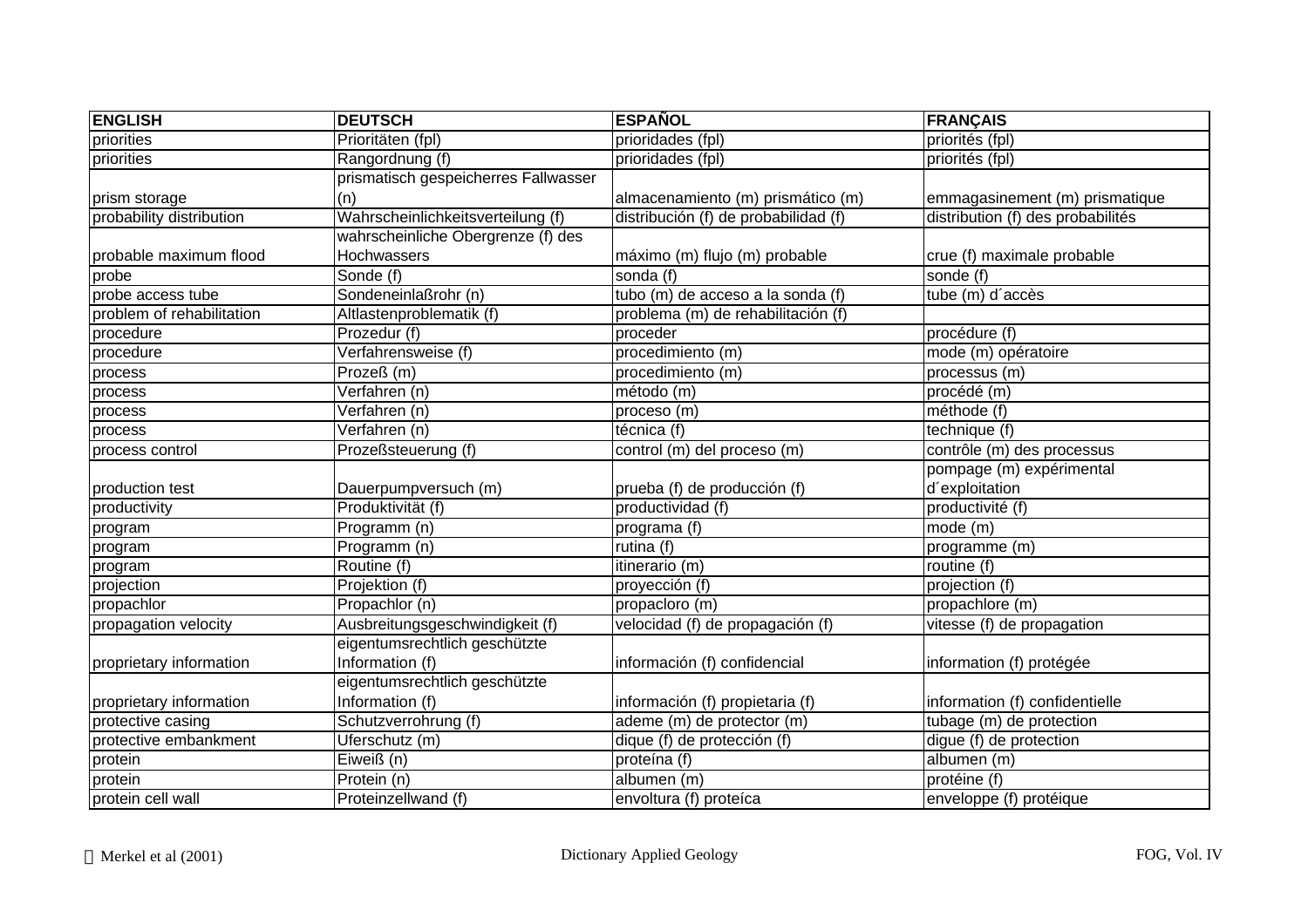| <b>ENGLISH</b>          | <b>DEUTSCH</b>                     | <b>ESPAÑOL</b>                              | <b>FRANÇAIS</b>                     |
|-------------------------|------------------------------------|---------------------------------------------|-------------------------------------|
| protocol                | Versuchsprotokoll (n)              | protocolo (m)                               | mode (m) opératoire                 |
| prototype               | Prototyp (m)                       | prototipo (m)                               | prototype (m)                       |
| provision               | Vorkehrung (f)                     | provisión (f)                               | disposition (f)                     |
| psammitic               | psammitisch                        | psamita (f)                                 | psammitique                         |
| psephitic               | psephitisch                        | psefítico (m)                               | pséphitique                         |
| psychrometer            | Psychrometer (n)                   | psicrómetro (m)                             | psychromètre (m)                    |
| psychrophilic bacteria  | psychrophile Bakterien (npl)       | bacteria (fl) psicrofílica (f)              | bactéroes (mpl) psychrophiles       |
|                         | gesundheitsbehördliche Gütenormen  |                                             |                                     |
| public health standards | (fp)                               | normas (fpl) de salud (f) pública           | normes (fpl) sanitaires             |
| public hearing          | öffentliche Anhörung (f)           | audiencia (f) pública (f)                   | audition (f) publique               |
| public hearing          | öffentliche Diskussion (f)         | audiencia (f) pública (f)                   | audition (f) publique               |
| public services         | öffentliche Dienste (mpl)          | servicios (mpl) públicos (mpl)              | services (mpl) publlics             |
| public services         | öffentliche Dienstleistungen (fpl) | servicios (mpl) públicos (mpl)              | services (mpl) publlics             |
| public utilities        | öffentliche Ämter (mpl)            | equipos (mpl) colectivos (mpl)              | équipements (mpl) collectifs        |
| public utilities        | öffentliche Ämter (mpl)            | servicios (mpl) públicos (mpl)              | services (mpl) publlics             |
| public utilities        | öffentliche Ämter (mpl)            | utilidades (fpl) públicas (fpl)             | entreprises (fpl) de service public |
|                         |                                    |                                             | approvisionnement (m) en eau des    |
| public water supply     | öffentliche Wasserversorgung (f)   | suministro (m) de agua (f) pública (f)      | populations                         |
| puddle                  | $Pfütze$ (f)                       | lagunajo (m)                                | flaque $(f)$ d'eau                  |
| pulley                  | Flaschenzugblock (m)               | polea (f)                                   | moufle (m)                          |
| pulp                    | Zellstoff (m)                      | pulpa (f)                                   | cellulose (f)                       |
| pulse generator         | Pulsgenerator (m)                  | generador (m) de pulsos (mpl)               | générateur (m) de pulsations        |
| pulverized lime         | Feinkalk (m)                       | cal (f) pulverizada (f)                     |                                     |
| pumice                  | Bimsstein (m)                      | pómez                                       | pierre (f) ponce                    |
| pump                    | Pumpe (f)                          | bomba (f)                                   | pompe (f)                           |
| pump                    | pumpen                             | bombear                                     | pomper                              |
| pump discharge          | Pumpenförderung (f)                | descarga (f) de la bomba (f)                | refoulement (m) de la pompe         |
| pump house              | Pumpenkammer (f)                   | casa (f) de bombas (fpl)                    | abri (m) des pompes                 |
| pump liner              | Pumpenauskleidung (f)              | flecha (f) de la bomba (f)                  | chemise (f) de pompe                |
| pump out test           | Pumpversuch (m)                    |                                             |                                     |
| pump stage              | Pumpenstufe (f)                    | etapa (f) de la bomba (f)                   | étage (m) de la pompe               |
| pump suction nozzle     | Ansaugstutzen (m)                  | boquilla (f) de succión (f) de la bomba (f) | tube (m) d'aspiration               |
| pumpage                 | Pumpfördermenge (f)                | bombeo (m)                                  | débit (m) pompé                     |
| pumped well             | Förderbrunnen (m)                  | pozo (m) de bombeo (m)                      | puits (m) de pompage                |
| pumping                 | Pumpen (n)                         | bombeo (m)                                  | pompage (m)                         |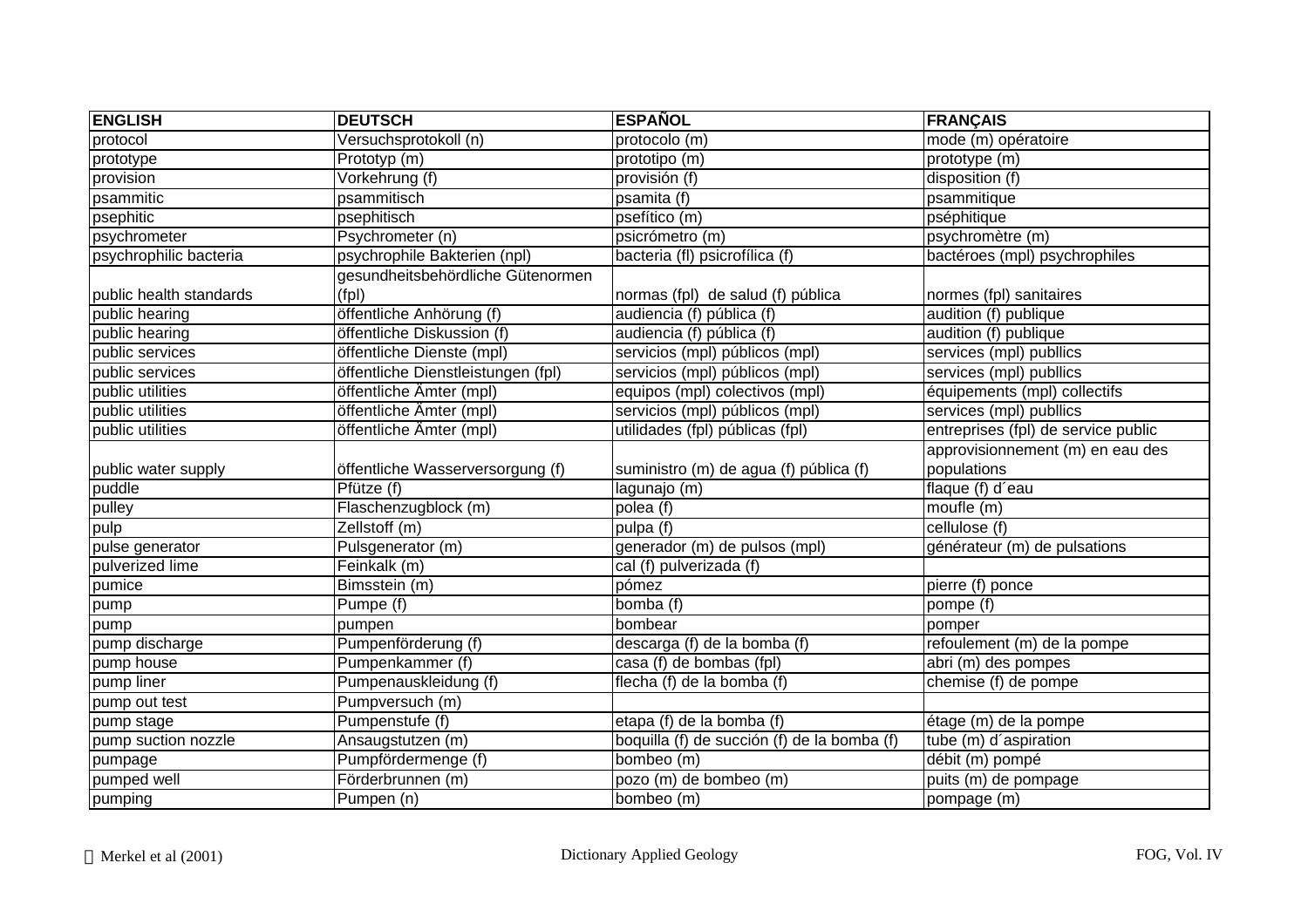| <b>ENGLISH</b>       | <b>DEUTSCH</b>              | <b>ESPAÑOL</b>                       | <b>FRANÇAIS</b>                      |
|----------------------|-----------------------------|--------------------------------------|--------------------------------------|
| pumping head         | Förderhöhe (f)              | cabezal (m) de bombeo (m)            | capacité (f) de refoulement          |
| pumping head         | Pumphöhe (f)                | altura (f) total de bombeo (m)       | capacité (f) de refoulement          |
| pumping pattern      | Förderregime (m)            | patrón (m) de bombeo (m)             | disposition (f) des puits de pompage |
| pumping plant        | Pumpenanlage (f)            | planta (f) de bombeo (m)             | installation (f) de pompage          |
| pumping station      | Pumpstation (f)             | estación (f) de bombeo (m)           | station (f) de pompage               |
| pumping test         | Pumpversuch (m)             | ensayo (m) de bombeo (m)             | essai (m) de puits                   |
| pumping test         | Pumpversuch (m)             | prueba (f) de bombeo (m)             | essai (m) de pompage                 |
| pumping unit         | Pumpanlage (f)              | unidad (f) de bombeo (m)             | groupe (m) de pompes                 |
| pumping water level  | Betriebswasserspiegel (m)   | nivel (m) del agua (f) de bombeo (m) | niveau (m) influencé                 |
| purge                | ablassen                    | purga (f)                            | purger                               |
| purification plant   | Kläranlage (f)              | planta (f) de purificación (f)       | station (f) d'épuration              |
| purity               | Reinheit (f)                | pureza (f)                           | pureté (f)                           |
| putrefaction         | Fäulnis (f)                 | descomposición (f)                   | putréfaction (f)                     |
| putrefaction         | Verfaulung (f)              | degradación $(f)$                    | putréfaction (f)                     |
| putrefaction         | Verwesung (f)               | putrefacción (f)                     | pourissement (m)                     |
| P-wave               | p-Welle (f)                 | onda-P (f)                           | onde (f) de compression              |
| pycnometer           | Pyknometer (n)              | picnómetro (m)                       | pycnomètre (m)                       |
| pygmy current-meter  | Kleinstflügel (m(           | micromolino (m)                      | micromoulinet (m)                    |
| pygmy current-meter  | Miniflügel (m)              | micromedidor (m) de corriente (f)    | micromoulinet (m)                    |
| pyrene               | Pyren (n)                   | pireno (m)                           | pyrène (m)                           |
| pyrite               | Pyrit (m)                   | $\overline{\text{pirita}}$ (f)       | pyrite (m)                           |
| pyrite               | Schwefelkies (m)            | pirita (f)                           | pyrite (m)                           |
| pyroclastic block    | pyroklastischer Block (m)   | bloque (m) piroclástico (m)          | bloc (m) pyroclastique               |
| pyroclastic flow     | Schmelztuff (m)             | flujo (m) piroclástico (m)           | tuf (m) soudé                        |
| pyroclastics         | Pyroklastika (npl)          | piroclásticos (mpl)                  | pyroclases (mpl)                     |
| pyroclastics         | vulkanische Schlacken (fpl) | piroclásticos (mpl)                  | pyroclases (mpl)                     |
| pyroclastics         | vulkanischer Auswurf (m)    | piroclásticos (mpl)                  | pyroclases (mpl)                     |
| pyrolysis            | Pyrolyse (f)                | pirolísis (f)                        | pyrolyse (f)                         |
| pyroxene             | Pyroxen (n)                 | piroxenos (mpl)                      | pyroxène (m)                         |
| quadrilateral        | Viereck (n)                 | cuadrilátero (m)                     | quadrilatère (m)                     |
| quagmire             | Morast (m)                  | ciénaga (f)                          | bourbe (f)                           |
| qualitative analysis | qualitative Analyse (f)     | análisis (m) cualitativo (m)         | analyse (f) qualitative              |
| quality              | Qualität (f)                | calidad (f)                          | qualité (f)                          |
| quality assurance    | Qualitätssicherung (f)      | aseguramiento (m) de calidad (f)     | assurance (f) de qualité             |
| quality control      | Gütekontrolle (f)           | control (m) de calidad (f)           | contrôle (m) de qualité              |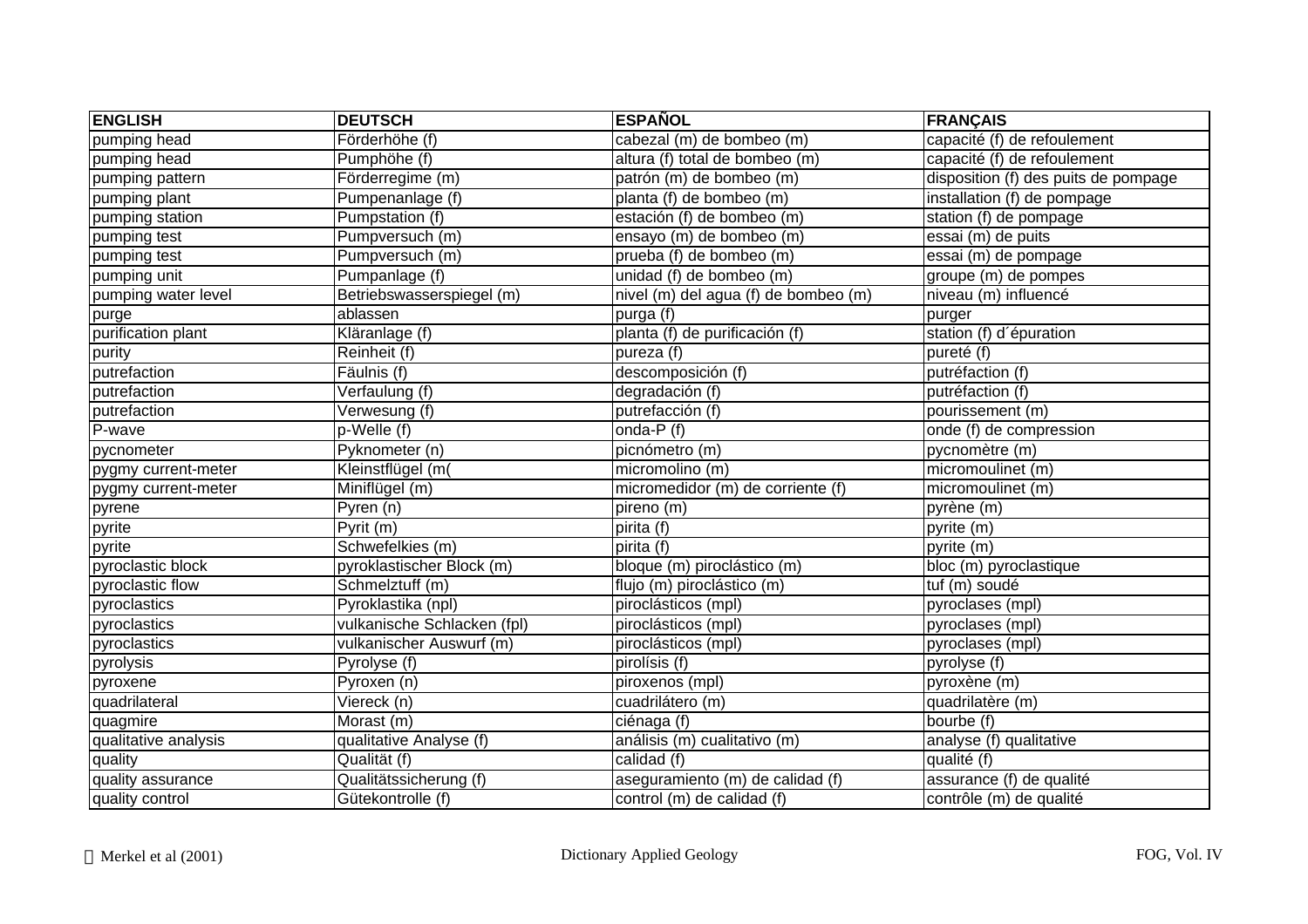| <b>ENGLISH</b>            | <b>DEUTSCH</b>                | <b>ESPAÑOL</b>                    | <b>FRANÇAIS</b>                  |
|---------------------------|-------------------------------|-----------------------------------|----------------------------------|
| quality control           | Qualitätkontrolle (f)         | control (m) de calidad (f)        | contrôle (m) de qualité          |
| quality criteria          | Güteanforderungen (fpl)       | criterio (m) de calidad (f)       | exigeances (fpl) de qualité      |
| quality criteria          | Qualitätsanforderungen (fpl)  | objetivo (m) de calidad (f)       | objectives (mpl) de qualité      |
| quality objective         | Güteanforderungen (fpl)       | objetivo (m) de calidad (f)       | critères (mpl) de qualité        |
| quality of life           | Güte (f) der Lebensumstände   | calidad (f) de vida (f)           | qualité (f) de la vie            |
| quantification            | Quantifizierung (f)           | cuantificación (f)                |                                  |
| quantity                  | Größe (f)                     | cantidad (f)                      | grandeur (f)                     |
| quarry                    | Steinbruch (m)                | cantera (f)                       | carrière (f)                     |
| quartz                    | Quarz (m)                     | cuarzo (m)                        | quartz (m)                       |
| quartz diorite            | Quarzdiorit (m)               | diorita (f) de cuarzo (m)         | diorite (m) quartzique           |
| quartz porphyry           | Quarzporphyr (m)              | pórfido (m) de cuarzo (m)         | porphyre (m) quartzifère         |
| quartz porphyry           | Quarzporphyr (m)              | pórfiro (m) de cuarzo (m)         | porphyre (m) quartzique          |
| quarzite                  | Quarzit (m)                   | cuarzita (f)                      | quartzite (m)                    |
| Quaternary                | Quartär (n)                   | Cuaternario (m)                   | Quarternaire (f)                 |
| quick fastening           | Schnellverschluß (m)          | aseguramiento (m) rápido          |                                  |
| quick lime                | ungelöschter Kalk (m)         | cal (f) viva (f)                  | chaux (f) vive                   |
| quicksand                 | Fließsand (m)                 | arena (f) corrediza (f)           | sable (m) mouvant                |
| quicksand                 | Quicksand (m)                 | arena (f) movediza (f)            | sable (m) boulant                |
| quicksand                 | Schwimmsand (m)               | arena (f) fluída (f)              | sable (m) mouvant                |
| quicksilver               | Quecksilber (n)               | mercurio $(m)$                    | mercure (m)                      |
| rack                      | Gestell (n)                   | chasis (m)                        | châssis (m)                      |
| rack                      | Gestellrahmen (m)             | estructura $(f)$                  | bâti (m)                         |
| radar                     | $\overline{\text{Radar}}$ (n) |                                   |                                  |
| radial flow               | radialer Fluß (m)             | flujo (f) radial                  | écoulement (m) radial circulaire |
| radial well               | Horizontalfilterbrunnen (m)   | pozo (m) radial                   | puits (m) à drains rayonnants    |
| radiation                 | Strahlen (mpl)                | radiación (f)                     | rayons (mpl)                     |
| radiation                 | Strahlung (f)                 | irradiación (f)                   | rayonnement (m)                  |
| radiation                 | Strahlung (f)                 | radiación (f)                     | radiation (f)                    |
| radiation damage          | Strahlungsschaden (m)         | daño (m) por radiación (f)        | radiolésion (f)                  |
| radiation injury          | Strahlenschaden (m)           | daño (m) por radiación (f)        | radiolésion (f)                  |
| radio isotope             | radioaktives Isotop (n)       | radio (m) isotópo (m)             | isotope (m) radioactif           |
| radio waves               | Radiowellen (fpl)             | ondas (fpl) de radio (m)          | ondes (fpl) radio                |
| radioactive contamination | Strahlenverseuchung (f)       | contaminación (f) radioactiva (f) | contamination (f) radioactive    |
| radioactive decay         | radioaktiver Zerfall (m)      | decaimiento (m) radioactivo (m)   | déintegration (f) radioactive    |
| radioactive fall out      | radioaktiver Niederschlag (m) | descenso (m) radioactivo (m)      | retombées (fpl) radioactive      |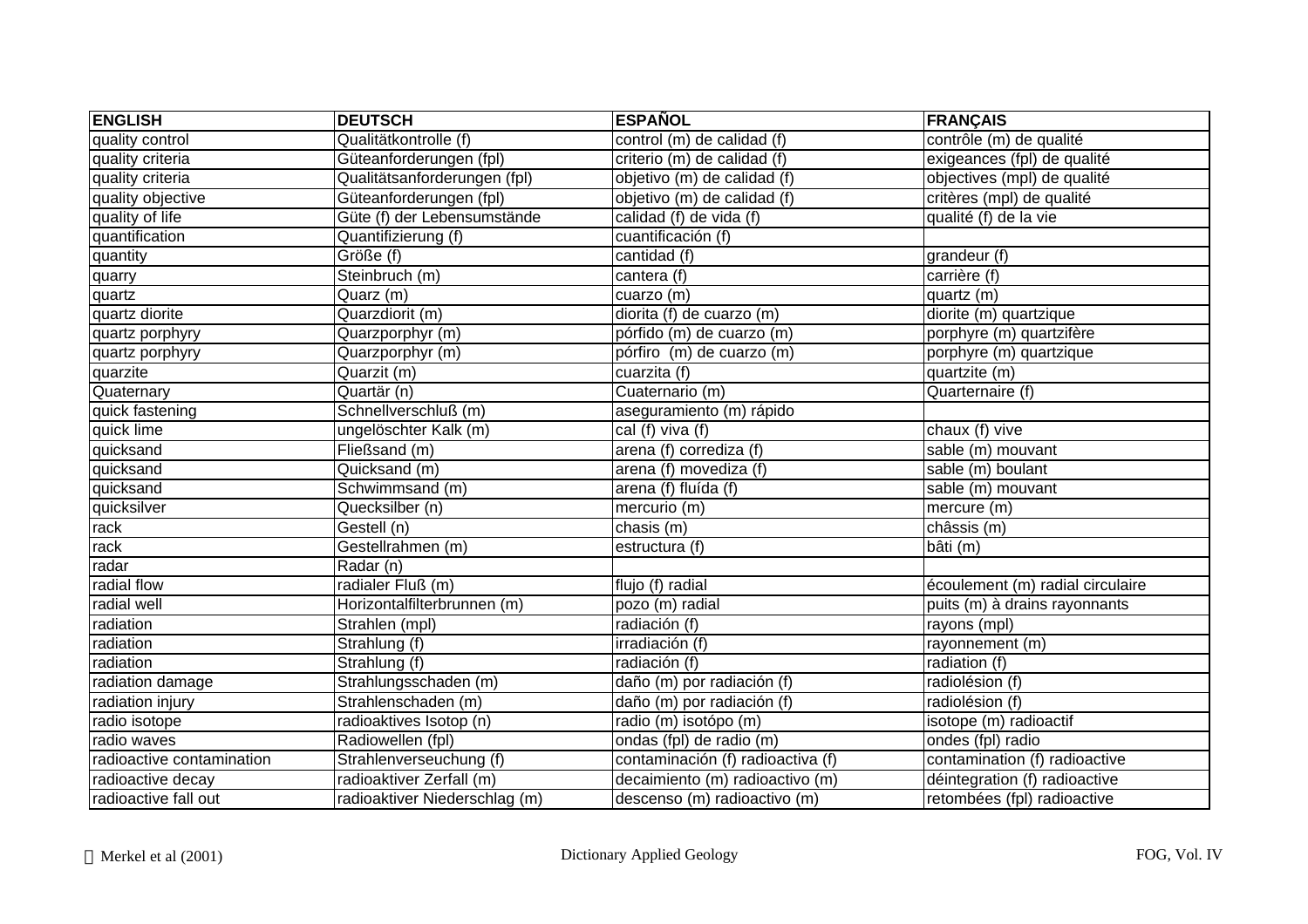| <b>ENGLISH</b>               | <b>DEUTSCH</b>                    | <b>ESPAÑOL</b>                                                         | <b>FRANÇAIS</b>                      |
|------------------------------|-----------------------------------|------------------------------------------------------------------------|--------------------------------------|
| radioactive isotope          | radioaktives Isotop (n)           | isotópo (m) radioactivo (m)                                            | radio-isotope (m)                    |
| radioactive tracer           | radioaktive Markierung (f)        | trazador (m) radioactivo (m)                                           | traceur (m) radioactif               |
| radioactive tracer           | radioaktiver Tracer (m)           | rastreador (m) radioactivo (m)                                         | traceur (m) radioactif               |
| radioactive waste            | Atommüll (m)                      | desecho (m) radiactivo (m)                                             | déchet (m) radioactif                |
| radioactive waste            | radioaktiver Abfall (m)           | desperdicio (m) radiactivo (m)                                         | déchet (m) radioactif                |
|                              |                                   | cementerio (m) de desechos (mpl)                                       |                                      |
| radioactive waste repository | Atommülldeponie (f)               | radioactivos (mpl)                                                     | cimetière (m) de déchets radioactifs |
|                              |                                   | depósito (m) de desechos (mpl)                                         |                                      |
| radioactive waste repository | Atommüllendlager (n)              | radioactivos (mpl)                                                     | cimetière (m) de déchets radioactifs |
| radioactivity log            | Messung (f) der Radioaktivität    | registro (m) de radiactividad (f)                                      | diagraphie (f) de radioactivité      |
| radiometer                   | Radiometer (n)                    | radiómetro (m)                                                         | radiomètre (m)                       |
| radionuclide                 | radioaktives Nukleid (n)          | radionucleónido (m)                                                    | nucléide (m) radioactif              |
| radionuclide                 | Radionukleid (n)                  | núcleo (m) radioactivo (m)                                             | radionucléide (m)                    |
| radium                       | Radium (n)                        | radio (m)                                                              | radium (m)                           |
| radius of influence          | Absenkungsradius (m)              | radio (m) de influencia (f)                                            | rayon (m) d'action fictif            |
| radius of influence          | Absenkungsradius (m)              | radio (m) de influencia (f)                                            | rayon (m) d'appel                    |
| radius of influence          | Absenkungsradius (m)              | radio (m) de influencia (f)                                            | rayon (m) d'influence effectif       |
| radix                        | Basis (f)                         | raíz (f)                                                               | base (f)                             |
| radix                        | Wurzel (f)                        | base $(t)$                                                             | base (f)                             |
| radon                        | Radon (n)                         | radón (m)                                                              | radon (m)                            |
| raft foundation              | Flächengründung (f)               | placa (f) de cimentación (f)                                           |                                      |
| rain                         | Regen (m)                         | Iluvia (f)                                                             | pluie (f)                            |
| rain gage                    | Regenmesser (m)                   | medidor (m) de lluvia (f)                                              | pluviomètre (m)                      |
| rain gage network            | Niederschlagsbeobachtungsnetz (n) | red (f) de medidores (mpl) de lluvia (f)                               | réseau (m) pluviométrique            |
|                              |                                   |                                                                        |                                      |
| rain gage station            | Regenmeßstelle (f)                | estación (f) de medidores (mpl) de lluvia (f) poste (m) pluviométrique |                                      |
| rain shadow                  | Regenschatten (m)                 | región (f) pluviométrica (f)                                           | région (f) abritée de la pluie       |
| rain shadow                  | Regenschatten (m)                 | sombra (f) pluviométrica (f)                                           | ombre (f) pluviométrique             |
| rainbow                      | Regenbogen (m)                    | arcoiris (m)                                                           | arc-en-ciel (m)                      |
| raindrop                     | Regentropfen (m)                  | gota $(f)$ de lluvia $(f)$                                             | goutte (f) de pluie                  |
| raindrop imprints            | Regentropfeneindrücke (mpl)       | marcas (fpl) de gotas (fpl) de lluvia                                  |                                      |
| raindrop splash              | Regenerosion (f)                  | erosión (f) fluvial                                                    | érosion (f) pluviale                 |
|                              |                                   |                                                                        | éclaboussement (m) des gouttes de    |
| raindrop splash              | Zerspratzen (n) der Regentropfen  | salpicadura (f) por gotas (fpl) de lluvia (f)                          | pluie                                |
| rainfall                     | Niederschlag (m)                  | precipitación (f)                                                      | précipitations (fpl)                 |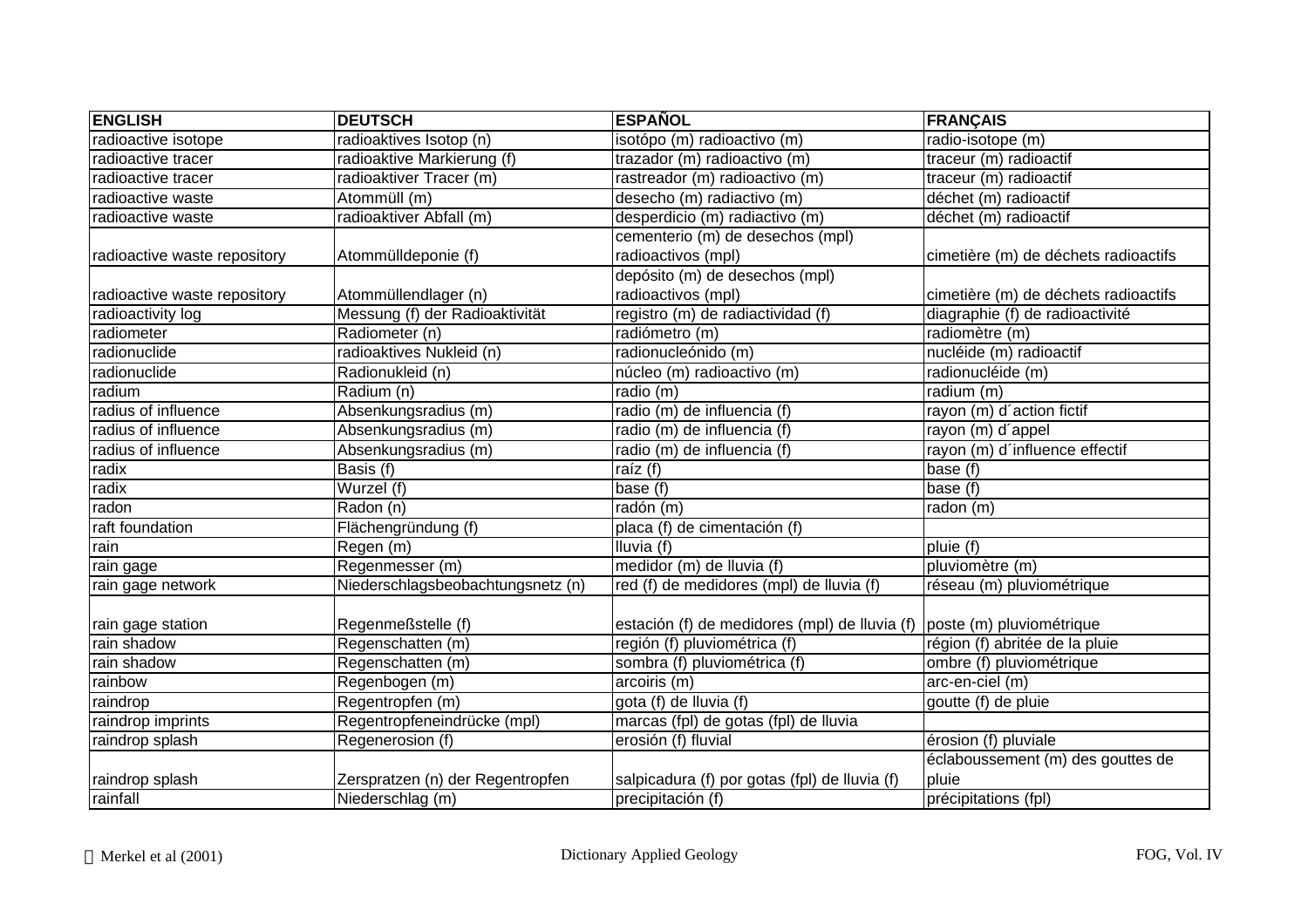| <b>ENGLISH</b>      | <b>DEUTSCH</b>              | <b>ESPAÑOL</b>                              | <b>FRANÇAIS</b>                  |
|---------------------|-----------------------------|---------------------------------------------|----------------------------------|
| rainfall area       | Niederschlagsgebiet (n)     | área (f) de precipitación (f)               | impluvium (m)                    |
| rainfall area       | Regenzone (f)               | región (m) de precipitación (f)             | zone (f) des pluies              |
| rainfall excess     | Regenüberschuß (m)          | exceso (m) de precipitación (f)             | pluie (f) excédentaire           |
| rainfall intensity  | Regenintensität (f)         | intensidad (f) de precipitación (f)         | intensité (f) de la pluie        |
| rainfall intensity  | Regenstärke (f)             | intensidad (f) de la lluvia (f)             | intensité (f) de la pluie        |
| rainfall simulator  | Beregnungsanlage (f)        | simulador (m) de precipitación (f)          | simulateur (m) pluviométrique    |
| rainfall simulator  | Regensimulator (m)          | simulador (m) de pluviométrico (m)          | simulateur (m) pluviométrique    |
| rain-out            | Regenauswaschung (f)        | lixiviación (f) por aire (m)                | lessivage (m) da l'air           |
| rainwater           | Regenwasser (n)             | agua (f) de lluvia (f)                      | eau (f) de pluie                 |
| rain-water flow     | Regenwasserabfluß (m)       | flujo (m) de agua (f) de lluvia             | écoulement (m) de l'eau de pluie |
| raised bog          | Hochmoor (n)                | pantano (m) elevado (m)                     | tourbière (f) bombée             |
| raised bog          | Hochmoor (n)                | pantano (m) elevado (m)                     | tourbière (f) haute              |
| random distribution | Zufallsverteilung (f)       | distribución (f) al azar o aleatoria (f)    | distribution (f) aléatoire       |
| random sample       | Stichprobe (f)              | muestra (f) al azar o aleatoria (f)         | échantillon (m) instantané       |
| random variable     | Zufallsvariable (f)         | variable al azar o aleatoria (f)            | variable (m) aléatoire           |
| random walk         | Zufallsschrittverfahren (n) | marcha (f) al azar                          | marche (f) au hazard             |
| random walk         | Zufallsschrittverfahren (n) | marcha (f) aleatoria                        | marche (f) aleátoire             |
| range               | Spannweite (f)              | rango (m)                                   | étendue (f)                      |
| rangeland           | natürliches Weideland (n)   | prado (m) natural                           | pâturage (m) naturel             |
| rapid               | Stromschnelle (f)           | rápido (m)                                  | rapide (m)                       |
| rapid               | Stromschnelle (f)           | veloz (m)                                   | rapide (m)                       |
| rapid flow          | Schießen (n)                | flujo (m) rápido (m)                        | débit (m) rapide                 |
| rapid flow          | Schießen (n)                | flujo (m) veloz (m)                         | écoulement (m) rapide            |
| raster data         | Rasterdaten (fpl)           |                                             |                                  |
|                     |                             | velocidad (f) de descarga (f) o régimen (m) |                                  |
| rate of discharge   | Förderrate (f)              | de extracción                               | taux (m) de production           |
| rate of draft       | Verbrauchsrate (f)          | velocidad (f) del caudal (m)                | débit (m) d'écoulement           |
| rate of drying      | Trocknungsrate (f)          | velocidad (f) de secado (m)                 | taux (m) de dessèchement         |
| rate of dumping     | Dämpfungsrate (f)           | velocidad (f) de inundación (f)             | taux (m) d'atténuation           |
| rate of production  | Förderrate (f)              | velocidad (f) de producción                 | taux (m) de production           |
| rated power         | Nennleistung (f)            | potencia (f) nominal                        | rendement (m) nominal            |
| rating              | Einstufung (f)              | calificación (f)                            | cotation (f)                     |
| rating              | Einstufung (f)              | categorización $(f)$                        | détermination (f)                |
| rating              | Einstufung (f)              | valuación (f)                               | évaluation (f)                   |
| rating              | Rangordnung (f)             | clasificación (f)                           | classification (f)               |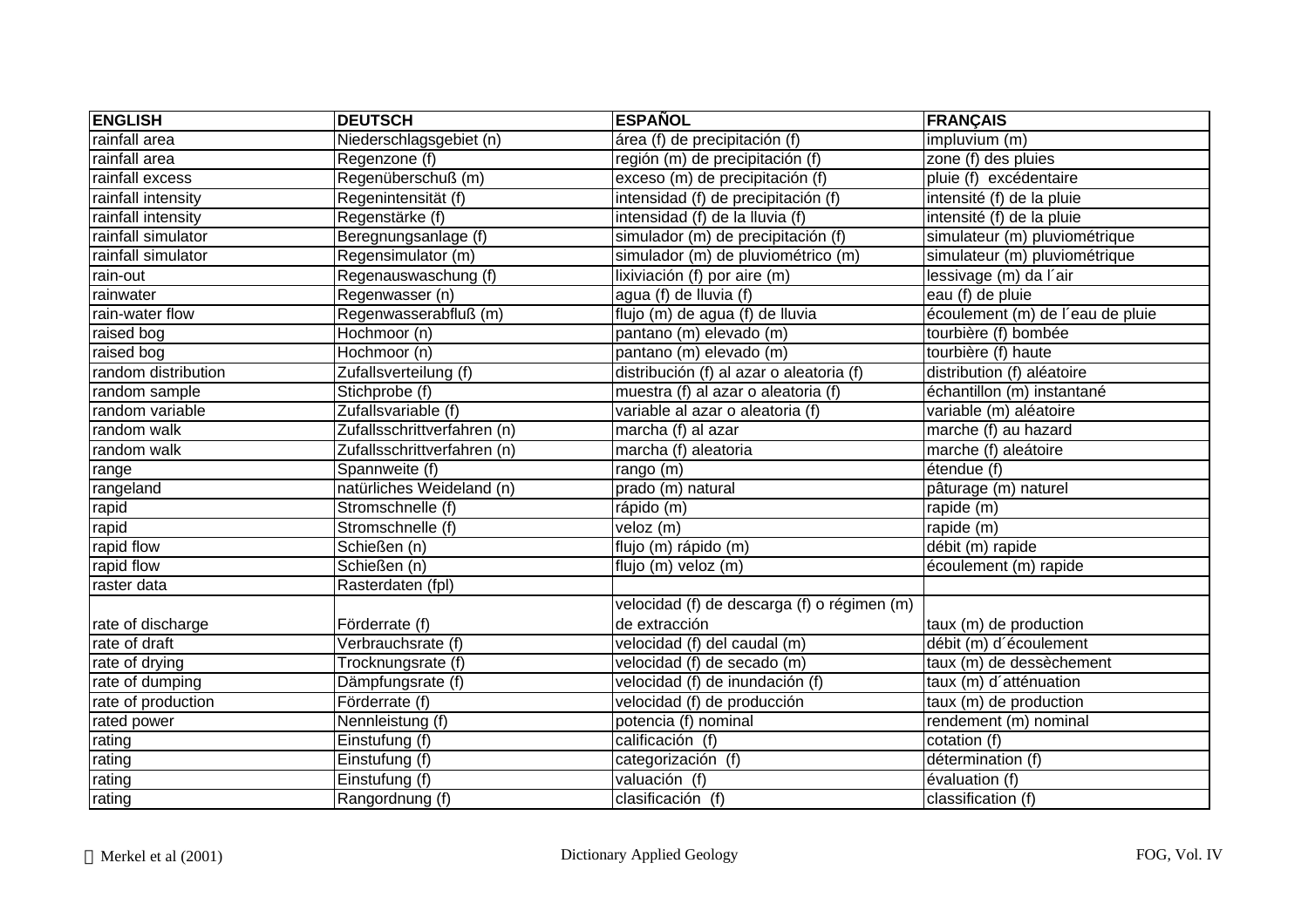| <b>ENGLISH</b>         | <b>DEUTSCH</b>                     | <b>ESPAÑOL</b>                                | <b>FRANÇAIS</b>                        |
|------------------------|------------------------------------|-----------------------------------------------|----------------------------------------|
| rating curve           | Bezugskurve (f)                    | $\overline{\text{curva}}$ (f) de gastos (mpl) | courbe $(f)$ de tarage                 |
| rating flume           | Meßgerinne (n)                     | canal (m) de calibración (f)                  | canal (m) de jaugeage                  |
| rating table           | Abflußtabelle (f)                  | mesa (f) de calibración (f)                   | tableau (m) débit-hauteur              |
| rating table           | Abflußtafel (f)                    | mesa (f) de calibración (f)                   | barème (m) d'étalonnage                |
| rational formula       | rationale Abflußformel (f)         | fórmula (f) racional                          | équation (f) rationelle                |
| ravine                 | Graben (m)                         | barranca (f)                                  | $\overline{r}$ avin (m)                |
| ravine                 | kleine Schlucht (m)                | barranco (m)                                  | ravin $(m)$                            |
| ravine                 | Runse (f)                          | cañada (f)                                    | ravin (m)                              |
| ravine                 | Tobel (m)                          | cañón (m)                                     | ravin (m)                              |
| raw data               | Ausgangsdaten (npl)                | datos (mpl) crudos (mpl)                      | données (fpl) brutes                   |
| raw data               | Rohdaten (npl)                     | datos (mpl) básicos (mpl)                     | données (fpl) brutes                   |
| raw data               | unverarbeitete Daten (npl)         | datos (mpl) sin tratar                        | données (fpl) nontraitées              |
| raw material           | Rohstoff (m)                       | materia (f) prima (f)                         | matière (f) première                   |
| raw water              | Rohwasser (n)                      | agua (f) de alimentación                      | eau (f) brute                          |
| raw water              | unbehandeltes Wasser (n)           | agua (f) de abastecimiento (m)                | eaux (fpl) non-traitées                |
| reaction path          | Reaktionspfad (m)                  | ruta (f) de reacción (f)                      | chemin (m) réactionnel                 |
| reaction time          | Reaktionszeit (f)                  | tiempo (m) de reacción                        | temps (m) de réaction                  |
| reactive               | reagierend                         | reactivo (m)                                  | réactif                                |
| reactive               | reaktionsfähig                     | reactiva (f)                                  | réactif                                |
| reactive wall          | reaktive Wand (f)                  |                                               |                                        |
| reactive wall          | reaktiver Damm (m)                 |                                               |                                        |
| reagent                | Reagenzstoff (m)                   | reactivo (m)                                  | réactif (m)                            |
| real time              | Echtzeit (f)                       | tiempo (m) real                               | temps (m) réel                         |
| reamed well            | erweiterte Bohrung (f)             | pozo (m) ampliado (m) en diámetro             | puits (m) élargi                       |
| reamed well            | überbohrterr Brunnen (m)           | pozo (m) rimado (m)                           | puits (m) alésé                        |
| reamer                 | Nachschneider (m)                  | ampliador (m)                                 | outil (m) aléseur                      |
| reamer                 | Räumer (m)                         | rimador (m)                                   | outil (m) aléseur                      |
|                        |                                    | ampliado de pozo (m) de diámetro (m)          | élargissement (m) d'une sonde à faible |
| reaming of a slim hole | Ausräumen (n) einer kleine Bohrung | reducido                                      | diamètre                               |
|                        |                                    | rimado de pozo (m) de diámetro (m)            | élargissement (m) d'une sonde à faible |
| reaming of a slim hole | Erweiterungsbohrung (f)            | reducido                                      | diamètre                               |
| receiver               | Empfänger (m)                      | recibidor (m)                                 | récepteur (m)                          |
| receiving body         | Vorflut (f)                        | cuerpo (m) receptor                           | cours (m) d'eau récepteur              |
| receiving environment  | Auffangmillieu (n)                 | medio ambiente (m) receptor (m)               | milieu (m) recepteur                   |
| receiving environment  | aufnehmender Milieu (n)            | medio ambiente (m) receptor (m)               | milieu (m) recepteur                   |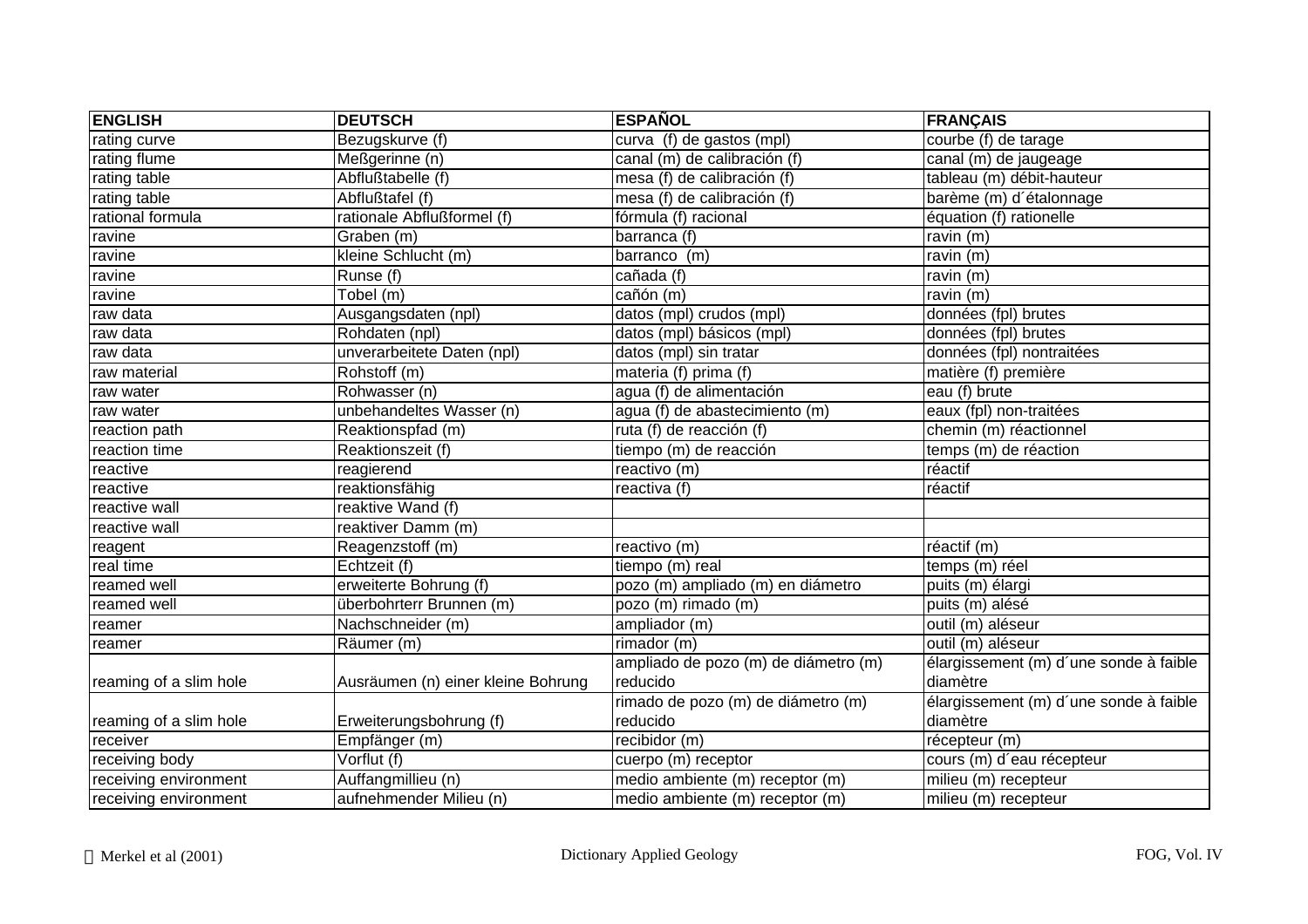| <b>ENGLISH</b>              | <b>DEUTSCH</b>                      | <b>ESPAÑOL</b>                            | <b>FRANÇAIS</b>                      |
|-----------------------------|-------------------------------------|-------------------------------------------|--------------------------------------|
| receiving surface           | Auffangfläche (f)                   | superficie (f) receptora (f)              | surface (f) de réception             |
| receiving water course      | Vorfluter (m)                       | curso (m) del agua (f) receptora (f)      | cours (m) d'eau récepteur            |
| recession                   | Versiegen (n)                       | recesión (f)                              | tarissment (m)                       |
| recession constant          | Rezessionskonstante (f)             | constante (m) de recesión (f)             | constante (f) de récession           |
| recession constant          | Rückgangskonstante (f)              | constante (m) de recesión (f)             | constante (f) de récession           |
|                             | abfallender Kurvenast (m) der       |                                           |                                      |
| recession curve             | Ganglinie                           | curva (f) de recesión (f)                 | courbe (f) de décrue                 |
| recession curve             | Leerlaufkurve (f)                   | curva (f) de recesión (f)                 | courbe (f) de tarissment             |
| recession curve             | Rückgangskurve (f)                  | curva (f) de recesión (f)                 | courbe (f) de tarissment             |
| recession flow              | Abflußrückgang (m)                  | flujo (m) de recesión (f)                 | écoulement (m) en décrue             |
| recession segment           | Trockenwetterlinie (f)              | segmento (m) de recesión (f)              | segment (m) de tarissment            |
| recessional moraine         | Rückzugsmoräne (f)                  | morena (f) terminal de retroceso (m)      | moraine (f) de retrait               |
|                             | Grundwasseranreicherung (f)         |                                           |                                      |
| recharge                    | (künstliche)                        | reabastecimiento (m)                      | recharge (f)                         |
|                             | Grundwasseranreicherung (f)         |                                           |                                      |
| recharge                    | (künstliche)                        | recarga (f)                               | alimentation (f) (atrificielle)      |
| recharge area               | Grundwasseranreicherungsgebiet (n)  | área (f) de recarga (f)                   | aire (f) d'alimentation              |
|                             | Grundwasserneubildung (f) in        |                                           |                                      |
| recharge at high altitude   | Hochlagen                           |                                           |                                      |
| recharge boundary           | Zuflußberandung (f)                 | límite (m) de recarga (f)                 | limite (f) d'alimentation            |
| recharge capacity of a well | Schluckfähigkeit (f) eines Brunnens | capacidad (f) de recarga (f) del pozo (m) | capacité (f) d'absorption d'un puits |
| recharge line               | Versickerungsbrunnenkette (f)       | línea (f) de recarga (f)                  | ligne (f) de recharge                |
| recharge pit                | Senkschacht (m)                     | presa (f) de recarga (f)                  | fossé (m) de recharge                |
| recharge pit                | Sickerschacht (m)                   | foso (m) de recarga (f)                   | fossé (m) de recharge                |
| recharge pit                | Versickerungsschacht (m)            | tanque (m) de recarga (f)                 | fossé (m) de recharge                |
| recharge rate               | Grundwasserneubildungsrate (f)      | rapidez (f) de recarga (f)                | module (m) spécifique d'alimentation |
| recharge rate               | Grundwasserneubildungsrate (f)      | velocidad (f) de recarga (f)              | alimentation (f) spécifique          |
| recharge test               | Auffüllversuch (m)                  | ensayo (m) de reinyección (f)             | essai (m) par injection              |
| recharge test               | Auffüllversuch (m)                  | prueba (f) de recarga (f)                 | essai (m) d'injection                |
| recharge test               | Injektionsversuch (m)               | ensayo (m) de recarga (f)                 | essai (m) d'injection                |
| recharge test               | Injektionsversuch (m)               | ensayo (m) de recarga (f)                 | essai (m) par injection              |
|                             | Wasser (n) zur                      |                                           |                                      |
| recharge water              | Grundwasseranreicherung (f)         | línea (f) de recarga (f)                  | eaux (fpl) de recharge               |
| recharge well               | Schluckbrunnen (m)                  | pozo (m) de absorción                     | puits (m) perdu                      |
| recharge well               | Schluckbrunnen (m)                  | pozo (m) de reacarga (f9                  | puits (m) de recharge                |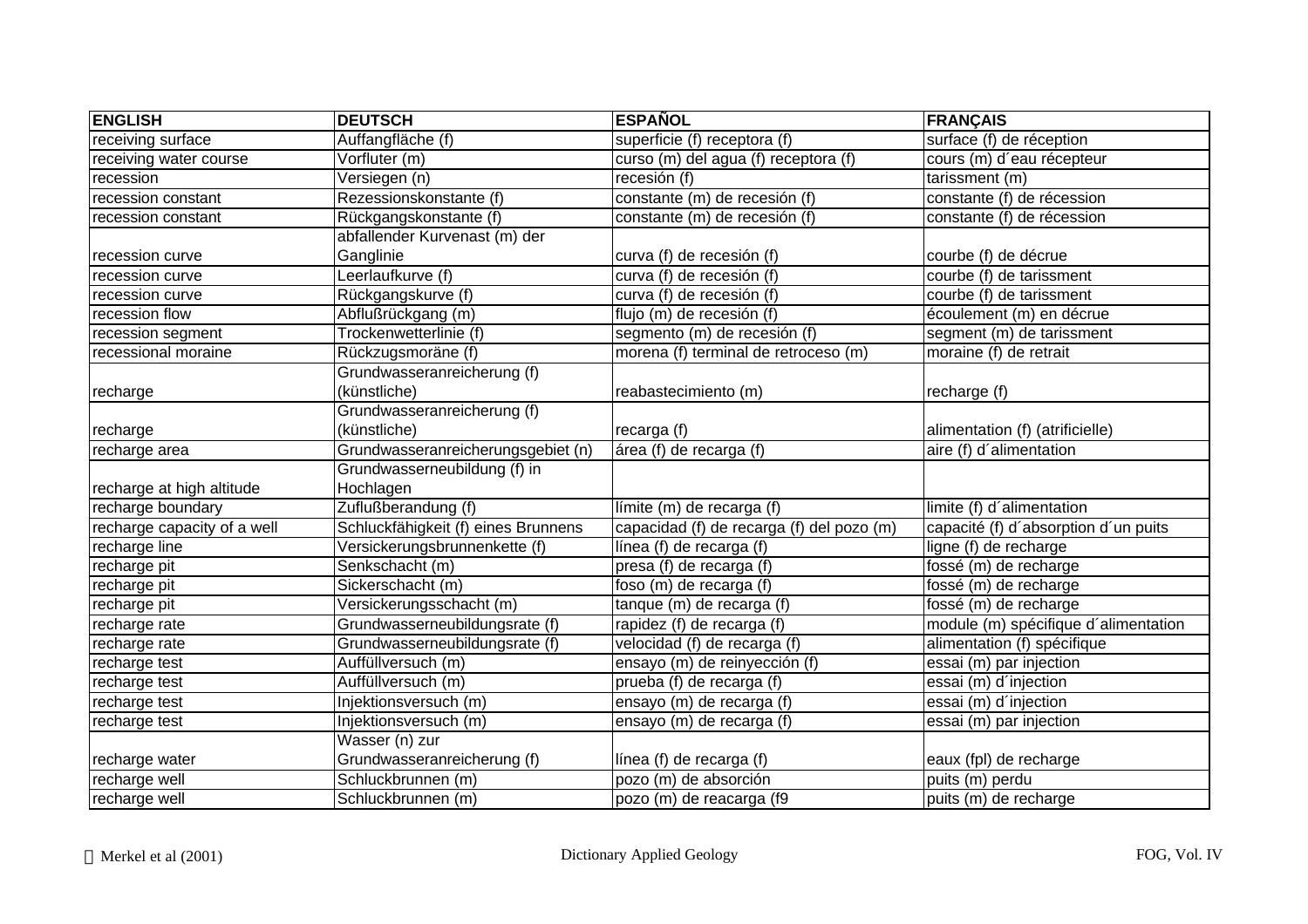| <b>ENGLISH</b>                  | <b>DEUTSCH</b>                   | <b>ESPAÑOL</b>                                                     | <b>FRANÇAIS</b>                                 |
|---------------------------------|----------------------------------|--------------------------------------------------------------------|-------------------------------------------------|
| recharge well                   | Versickerungsbrunnen (m)         | pozo (m) de percolación                                            | puits (m) de recharge                           |
| recharge zone                   | Anreicherungszone (f)            | zona (f) de recarga (f)                                            | aire (f) d'alimentation du captage              |
| recharge zone                   | Neubildungszone (f)              | zona (f) de recarga (f)                                            | aire (f) d'alimentation du captage              |
|                                 | der Grundwasserneubildung (f)    |                                                                    |                                                 |
| recharging infiltration         | dienende Infiltartion (f)        | infiltración (f) de recarga                                        | infiltration (f) efficace                       |
| recipient                       | Auffanggefäß (n)                 | recipiente (m)                                                     | récipient (m)                                   |
| reclamation                     | Melioration (f)                  | reclamación (f)                                                    | bonification (f)                                |
| reclamation                     | Rückgewinnung (f)                | bonificación (f)                                                   | récuperation (f)                                |
| reclamation                     | Wiederherstellung (f)            | enmienda (f)                                                       | remise (f) en état                              |
| reclamation                     | Wiederherstellung (f)            | restauración (f)                                                   | restauration (f)                                |
| recorder                        | Registriergerät (n)              | registrador (m)                                                    | enregistreur (m)                                |
| recorder                        | Schreiber (m)                    | grabador (m)                                                       | enregistreur (m)                                |
| recording drum                  | Registriertrommel (f)            | tambor (m) de registro (m)                                         | tambour (m) enregistreur                        |
| recording drum                  | Registrierwalze (f)              | tambor (m) registrante (m)                                         | tambour (m) enregistreur                        |
| recording gage                  | Niederschlagsschreiber (m)       | medidor (m) de registro (m)                                        | pluviographe (m)                                |
| recording gage                  | Schreibregenmesser (m)           | medidor (m) registrante (m)                                        | pluviographe (m)                                |
| recording oscillograph          | Oszillograph (m)                 | oscilográfo (m) de registro (m)                                    | oscillographe (m) enregistreur                  |
| recovery                        | Wiederanstieg (m)                | reactivación (f)                                                   | remontée (f)'de niveau                          |
| recovery                        | Wiederanstieg (m)                | restablecimiento (m)                                               | remontée (f)                                    |
| recovery (~chemical)            | Ausbeute (f) (~chemisch)         | recuperación (f)                                                   | récuperation (f)                                |
| recovery curve                  | Aufbaukurve (f)                  | curva (f) de recuperación (f)                                      | courbe (f) de remontée                          |
| recovery curve                  | Wiederanstiegskurve (f)          | curva (f) de recuperación (f)                                      | courbe (f) de remontée                          |
| recovery method                 | Druckaufbauverfahren (n)         | método (m) de reactivación (f)                                     | méthode (f) par remontée de pression            |
| recovery method                 | Wiederanstiegsverfahren (n)      | método (m) de recuperación (f)                                     | essai (m) par remontée                          |
| recovery test                   | Wiederanstiegsverfahren (n)      | prueba (f) de recuperación (f)                                     | essai (m) par remontée                          |
| recrystallization               | Rekristallisation (f)            | recristalización (f)                                               | recristallisation (f)                           |
| rectangular pulse               | Rechteckimpuls (m)               | pulso (m) rectangular                                              | impulsion (f) carée                             |
| rectangular pulse               | Rechteckimpuls (m)               | pulso (m) rectangular                                              | $\overline{\text{impulsion (f)}}$ rectangulaire |
|                                 |                                  |                                                                    |                                                 |
| rectification (e.g. air photos) | Entzerrung (f) (z.B. Luftbilder) | rectificación (f) (e.g. fotos (mpl) aéreas (fpl) rectification (f) |                                                 |
| rectify                         | entzerren                        | rectificar                                                         | rectifier                                       |
| recurrence interval             | Wiederkehrsintervall (n)         | intervalo (m) de recurrencia (f)                                   | intervalle (f) de récurrence                    |
| recursive                       | rekursiv                         | recursivo $(m)$                                                    | récursif                                        |
| recycling                       | Wiederverwertung (f)             | reciclado (m)                                                      | recyclage (m)                                   |
| redevelope                      | sanieren                         | rehabilitar                                                        | assainir                                        |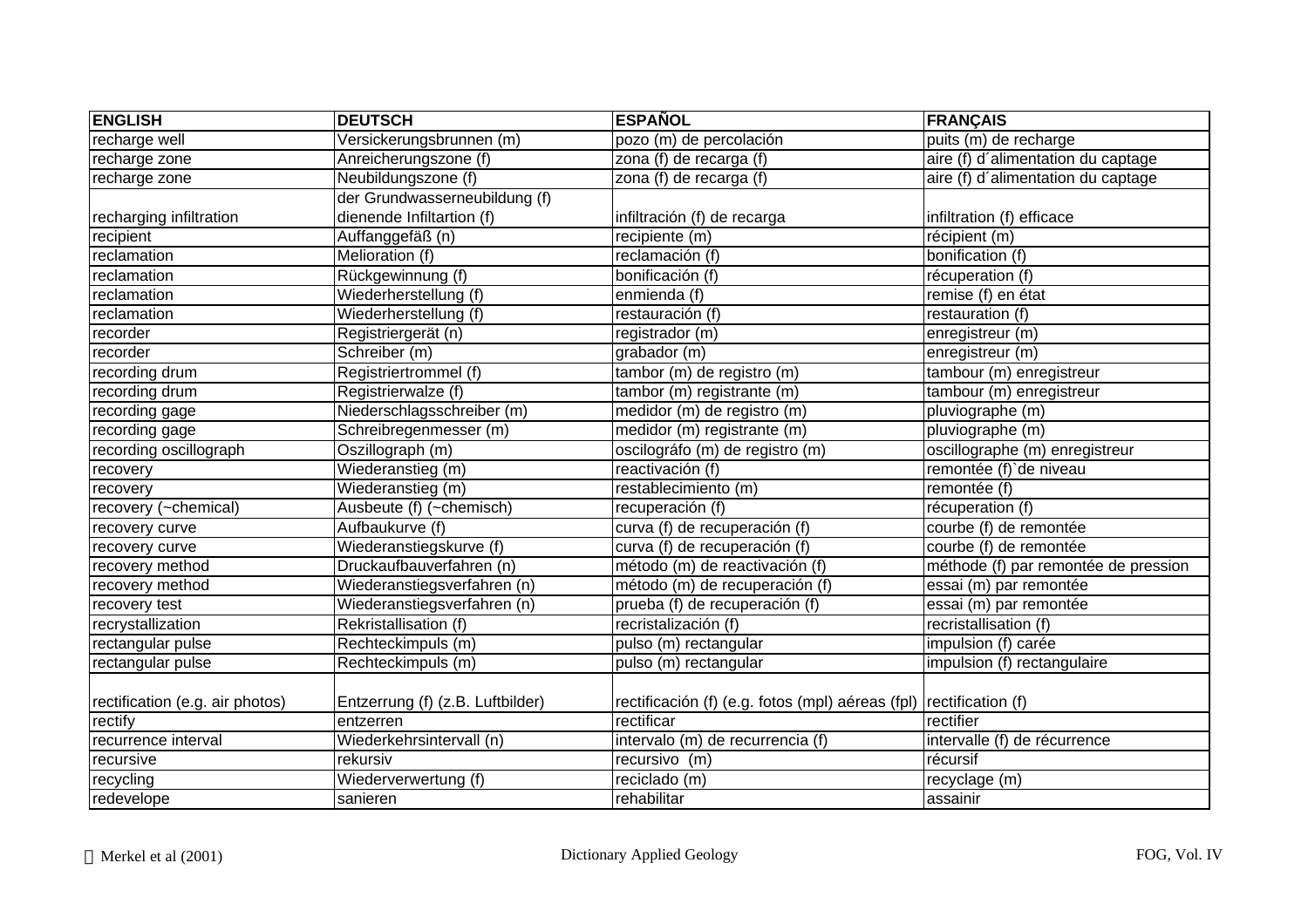| <b>ENGLISH</b>                 | <b>DEUTSCH</b>                | <b>ESPAÑOL</b>                            | <b>FRANÇAIS</b>                   |
|--------------------------------|-------------------------------|-------------------------------------------|-----------------------------------|
| redox potential                | Redoxpotential (n)            | potencial (m) redox                       | potentiel (m) redox               |
| reduce                         | reduzieren                    | reducir                                   | réduire                           |
| reducer                        | Reduzierverbindung (f)        | disminuir                                 | réducteur (m)                     |
| reducing agent                 | Reduktionsmittel (n)          | agente (m) reductor                       |                                   |
| reducing environment           | reduzierendes Milieu (n)      | medio ambiente (m) reductor (m)           | milieu (m) réducteur              |
| reducing joint                 | Reduzierverbindung (f)        | junta (f) reductora (f)                   | raccord (m) réducteur             |
| reduction                      | Untersetzung (f)              | reducción (f)                             | démultiplicateur (m)              |
| reef                           | Riff(n)                       | arrecife (m)                              | récif (m)                         |
| reel                           | Kurbel (f)                    | carrete (m)                               | touret (m)                        |
| reference electrode            | Referenzelektrode (f)         | electrodo (m) de referencia (f)           | électrode (f) de référence        |
| reference electrode            | Vergleichselektrode (f)       | electrodo (m) de referencia (f)           | électrode (f) de référence        |
| reference point                | Bezugspunkt (m)               | punto (m) de referencia (f)               | point (m) de référence            |
| reference point                | Bezugspunkt (m)               | punto (m) de referencia (f)               | point (m) de repère               |
| refinery                       | Raffinerie                    | refinería (f)                             | raffinerie (f)                    |
| refractive index               | Brechungsindex (m)            | índice (m) de refracción (f)              | indice (m) de réfraction          |
| refractory                     | beständig                     | refractario (m)                           | réfractaire                       |
| refractory                     | hitzebeständig                | refractario (m)                           | réfractaire                       |
| refrigerant                    | Kältemittel (n)               | refrigerante (m)                          | réfrigérant (m)                   |
| refrigerant                    | Kühlmittel (n)                | refrigerante (m)                          | réfrigérant (m)                   |
| refrigeration                  | Abkühlung (f)                 | refrigeración (f)                         | réfrigération (f)                 |
| refrigerator                   | Kühlschrank (m)               |                                           |                                   |
| region                         | Gebiet (n)                    | comarca (f)                               | région (f)                        |
| region                         | Gebiet (n)                    | región (f)                                | aire (f)                          |
| region                         | Gebiet (n)                    | territorio (m)                            | domaine (m)                       |
| regional evapotranspiration    | Gebietsevapotranspiration (f) | evapotranspiración (f) regional (f)       | évapotranspiration (f) régionale  |
| regional evapotranspiration    | Gebietsverdunstung (f)        | evapotranspiración (f) regional (f)       | évapotranspiration (f) régionale  |
| regolith                       | Lockerboden (m)               | regolita (f)                              | régolithe (m)                     |
| regolith                       | Schuttdecke (f)               | manto (m) de roca (f) superficial         | manteau (m) de débris superficiel |
| regosol                        | Sandboden (m)                 | suelo (m) arenoso (m)                     | sol (m) sablonneux                |
| regression line                | Regressionsgerade (f)         | regresión (f) lineal                      | courbe (f) de régression          |
|                                | Ausgleichskapazität (f) eines |                                           |                                   |
| regulating capacity            | Grundwasserreservoirs         | capacidad (f) reguladora                  | capacité (f) régulatrice          |
| regulation                     | Regulierung (f)               | reglamentación (f)                        | régulation (f)                    |
|                                | Veränderung (f) der           | reglamentación (f) del almacenamiento (m) |                                   |
| regulation groundwater storage | Grundwasservorräte (mpl)      | de agua (f) subterránea (f)               | réserve (f) régulatrice           |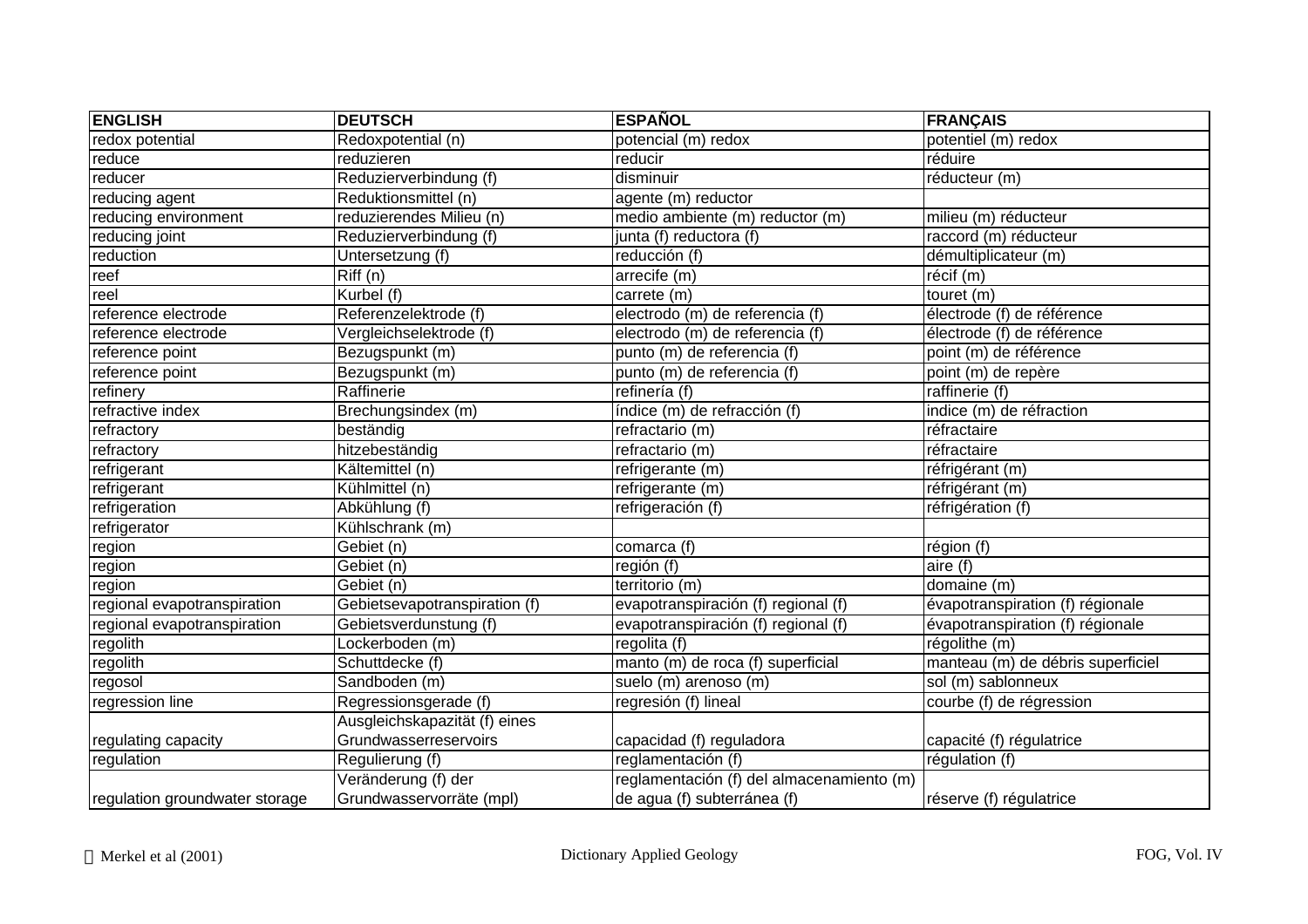| <b>ENGLISH</b>                  | <b>DEUTSCH</b>                 | <b>ESPAÑOL</b>                        | <b>FRANÇAIS</b>                       |
|---------------------------------|--------------------------------|---------------------------------------|---------------------------------------|
| regulation reservoir            | Ausgleichsbehälter (m)         | reglamentación (f) del reservorio (m) | réservoir (m) de compensation         |
| rehabilitate                    | sanieren                       | rehabilitar                           | assainir                              |
| rehabilitation                  | Rehabilitation (f)             | rehabilitación (f)                    | assainissement (m)                    |
| rehabilitation                  | Sanierung (f)                  | reacondicionamiento (m)               | réhabilitation (f)                    |
| rejected recharge               | abgewiesene Anreicherung (f)   | recarga (f) rechazada (f)             | refus (m) d'alimentation              |
| rejuvenation                    | Verjüngung (f)                 | rejuvenecimiento (m)                  | rajeunissement (m)                    |
| relative humidity of atmosphere | relative Luftfeuchte (f)       | humedad (f) relativa atmosférica      | humidité (f) relative                 |
| relative permeability           | relative Durchlässigkeit (f)   | permeabilidad (f) relativa            | perméabilité (f) relative             |
| relative permeability           | relative Permeabilität (f)     | permeabilidad (f) relativa            | perméabilité (f) relative             |
| relief                          | Relief (n)                     | relieve (m)                           | relief (m)                            |
| relief intensity                | Reliefenergie (f)              | intensidad (f) del relieve (m)        | vigueur (m) du relief                 |
| relief joint                    | Absonderungsfuge (f)           | junta (f) de alivio                   | joint (m) de décompression            |
| relief joint                    | Entspannungsfuge (f)           | junta (f) de desfogue                 | joint (m) de décompression            |
| relief joint                    | Entspannungskluft (f)          | junta (f) de desahogo (m)             | joint (m) de décompression            |
| relief ration                   | Geländeneigung (f)             | índice (f) de alivio                  | indice (m) du relief                  |
| relief ration                   | Reliefenergie (f)              | cuota (f) de alivio                   | indice (m) du relief                  |
| relief well                     | Entlastungsbrunnen (m)         | pozo (m) de alivio                    | puits (m) de décompression            |
|                                 | Entlastungsbrunnen (m) [bei    |                                       |                                       |
| relief well                     | gespanntem Grundwasser]        |                                       |                                       |
| remedial action                 | Wiederherstellung (f)          | acción (f) reparadora                 | action (f) curative                   |
| remedial action zone            | Fassungsbereich (m)            | zona (f) de acción (f) reparadora     | périmètre (m) de protection immédiate |
| remedial action zone            | Schutzzone I (f)               | zona (f) de acción (f) reparadora     | périmètre (m) de protection immédiate |
| remediation                     | Wiederherstellung (f)          | remediación (f)                       | mesure (f) corrective                 |
| remolded                        | aufgearbeitet                  | remodelado (m)                        |                                       |
| remote control                  | Fernlenkung (f)                | control (m) remoto                    | télécommande (f)                      |
| remote control                  | Fernsteuerung (f)              | control (m) a distancia               | télécommande (f)                      |
| remote measuring                | Fernmessung (f)                | medición (f) remota                   | télémesure (f)                        |
| remote sensing                  | Fernerkundung (f)              | percepción (f) a distancia (f)        | téléobservation (f)                   |
| remote sensing                  | Fernerkundung (f)              | percepción (f) remota                 | télédétection (f)                     |
| renewable resources             | erneuerbare Rohstoffe (mpl)    | recursos (mpl) renovables             | ressources (fpl) régénérables         |
| renewable resources             | regnerierbare Ressources (fpl) | recursos (mpl) renovables             | ressources (fpl) régénérables         |
| renewal rate                    | Erneuerungsrate (f)            | velocidad (f) de renovación (f)       | taux (m) de renouvellement            |
| replacement resources           | Ersatzressourcen (fpl)         | reemplazo de recursos (mpl)           | ressources (fpl) de substitution      |
| replacement resources           | Substitutionsgüter (npl)       | substitución de recursos (mpl)        | ressources (fpl) de substitution      |
| replenishment                   | Anreicherung (f)               | rellenado (m)                         | alimentation (f)                      |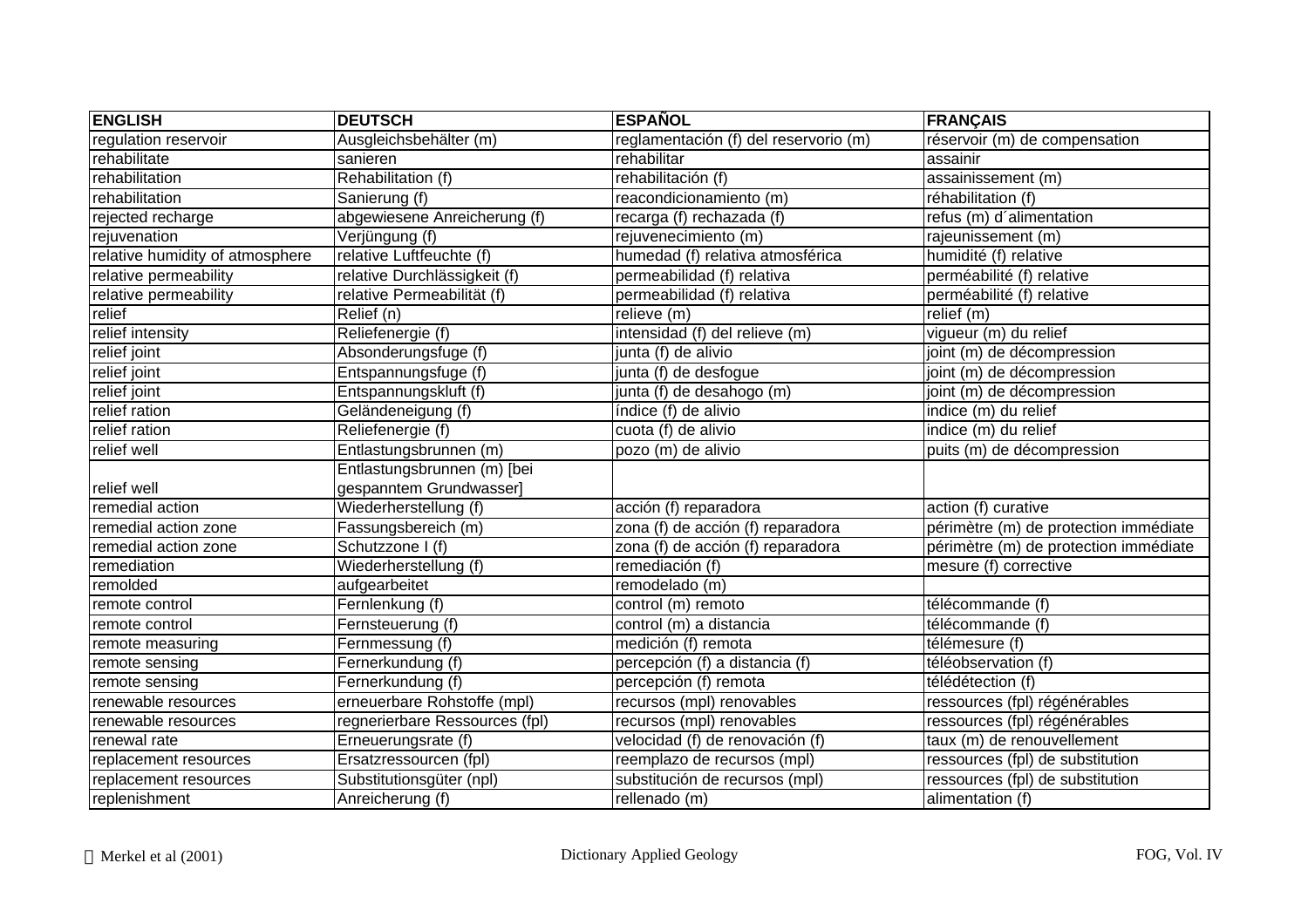| <b>ENGLISH</b>                  | <b>DEUTSCH</b>                     | <b>ESPAÑOL</b>                             | <b>FRANÇAIS</b>                    |
|---------------------------------|------------------------------------|--------------------------------------------|------------------------------------|
| replenishment                   | Anreicherung (f)                   | relleno (m)                                | réalimentation (f)                 |
| repository                      | Endlagerstätte (f)                 | depósito (m)                               | décharge (f) ultime                |
| representative                  | representativ                      | representante (m)                          | représentatif                      |
| representative elemental volume |                                    | volumen (m) elemental representativo       | volume (m) élémental représentatif |
| (REV)                           | repräsentatives Volumenelement (n) | (REV)                                      | (VER)                              |
| reproducibility                 | Reproduzierbarkeit (f)             | reproducibilidad (f)                       | reproducibilité (f)                |
| reproducibility                 | Wiederholbarkeit (f)               | reproducibilidad (f)                       | reproducibilité (f)                |
| reservoir                       | Sammelbehälter (m)                 | yacimiento (m)                             | réservoir (m)                      |
| reservoir                       | Speichersee (m)                    | reservorio (m)                             | réservoir (m)                      |
| reservoir                       | Stausee (m)                        | reservorio (m)                             | lac (m) de barrage                 |
| reservoir evaporation           | Seeverdunstung (f)                 | evaporación (f) del reservorio (m)         | évaporation (f) sur les retenues   |
| reservoir evaporation           | Stauseeverdunstung (f)             | evaporación (f) del yacimiento (m)         | évaporation (f) sur les retenues   |
| reservoir lake                  | Stausee (m)                        | lago (m) o laguna (f) de reserva (f)       | lac (m) de barrage                 |
| residence time                  | Verweilzeit (f)                    | tiempo (m) de residencia (f)               | temps (m) de séjour                |
| residual                        | Bodensatz (m)                      | residual                                   | résidu (m)                         |
| residual                        | Rest (m)                           | residuo (m)                                | résidu (m)                         |
| residual                        | Restbestand (m)                    | remanente                                  | résidu (m)                         |
| residual                        | Rückstand (m)                      | residuo (m)                                | résidu (m)                         |
| residual drawdown               | Restabsenkung (f)                  | abatimiento (m) residual                   | rabattement (m) résiduel           |
| residual drawdown               | verbleibende Absenkung (f)         | abatimiento (m) residual                   | rabattement (m) résiduel           |
| residual energy                 | Restenergie (f)                    | energía (f) residual o remanente           | énergie (f) résiduelle             |
| residual mass curve             | Abweichungssummenkurve (f)         | curva (f) de masa (f) residual             | courbe (f) des écarts cumulés      |
| residual pollution              | Altlast (f)                        | vertederos (mpl) de residuos contaminantes |                                    |
| residual soil                   | Verwitterungskrume (f)             | suelo (m) residual                         | sol (m) résiduel                   |
| residue                         | Abdampfrückstand (m)               | balance (m)                                | résidu (m)                         |
| residue                         | Abfall (m)                         | desecho (m)                                | débris (mpl)                       |
| residue                         | Abfall (m)                         | desecho (m)                                | résidu (m)                         |
| residue                         | Abfall (m)                         | residuo (m)                                | déchet(m)                          |
| residue                         | Rest (m)                           | desecho (m)                                | résidu (m)                         |
| residue                         | Rückstand (m)                      | desecho (m)                                | résidu (m)                         |
| residue                         | Verdunstungsrückstand (m)          | desecho (m)                                | résidu (m) après évaporation       |
| resiliency                      | Rücksprungenergie (f)              | resiliencia (f)                            | résilience (f)                     |
| resiliency                      | Spannkraft (f)                     | elasticidad (f)                            | résilience (f)                     |
| resistance                      | Widerstand (m)                     | resistencia (f)                            | résistance                         |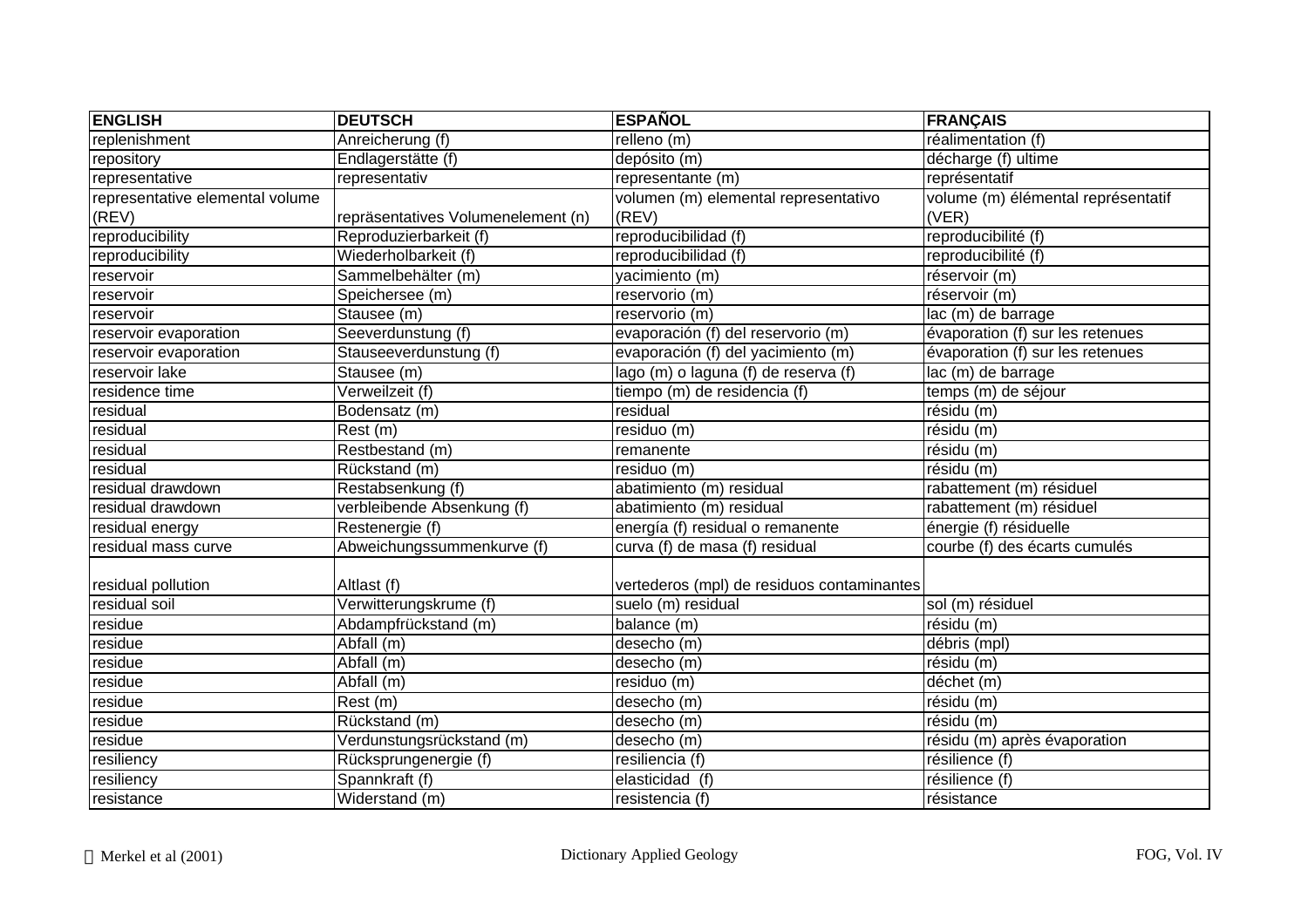| <b>ENGLISH</b>                 | <b>DEUTSCH</b>                             | <b>ESPAÑOL</b>                                    | <b>FRANÇAIS</b>                                              |
|--------------------------------|--------------------------------------------|---------------------------------------------------|--------------------------------------------------------------|
| resistance thermometer         | Widerstandsthermometer (n)                 | térmometro (m) de resistencia (f)                 | thermomètre (m) à résistance                                 |
| resistance to flow             | Fließwiderstand (m)                        | resistencia (f) a fluir                           | résistance (f) à l'écoulement                                |
| resistance-capacitance network | Widerstands-Kapazitätsmodell (n)           | red (f) de resistencia-capacitancia               | réseau (m) à résistances-capacitances                        |
| resistance-capacitance network | Widerstands-Kapazitätsnetz (n)             | red (f) de resistencia-capacitancia               | réseau (m) à résistances-capacitances                        |
| resistivity                    | spezifischer Widerstand (m)                | resistividad (f)                                  | résistivité (f)                                              |
| resistivity log                | Widerstandslog (n)                         | registro (m) de resistividad (f)                  | diagraphie (f) de résistivité                                |
| resistivity profiling          | geoelektrische Profilmethode (f)           | perfilado de resistividad (f)                     | méthode (f) d'exploration géophysique à<br>profil horizontal |
| resistivity sounding           | vertikale Widerstandsmessung (f)           | sonda (f) eléctrica (f) de resistividad (f)       | sondage (m) électrique                                       |
| resistivity sounding           | vertikales Widerstandsverfahren (n)        | resistividad (f) en superficie (f)                | résistivité (f) en surface                                   |
| resistivity survey             | Widerstandsmessung (f)                     | levantamiento (m) de resistividad (f)             | étude (f) de résistivité                                     |
| resistivity-spacing curve      | Widerstands-Elektrodenabstandskurve<br>(f) | curva (f) de resistividad(f)-<br>espaciamiento(m) | courbe (f) résistivité-espacement                            |
| resource recovery              |                                            |                                                   |                                                              |
| resources management           | Ressourcenbewirtschaftung (f)              | administración (f) de recursos (mpl)              | économie (f) des ressources                                  |
| resources management           | Ressourcenmanagement (n)                   | manejo (m) de recursos (mpl)                      | gestion (f) des ressources                                   |
| respiration                    | Atmung (f)                                 | respiración (f)                                   | respiration (f)                                              |
| response                       | Antwort (f)                                | reacción $(t)$                                    | réponse (f)                                                  |
| response                       | Reaktion (f)                               | respuesta (f)                                     | réaction (f)                                                 |
| response function              | Reaktionsverhalten (n)                     | función (f) de respuesta (f)                      | fonction (m) de réponse                                      |
| response test                  | Reaktionsfähigkeitsversuch (m)             | prueba (f) de respuesta (f)                       | essai (m) de réactivité                                      |
| response time                  | Anlaufzeit (f)                             | tiempo (m) de respuesta (f)                       | temps (m) de réponse                                         |
| response time                  | Ansprechzeit (f)                           | tiempo (m) de respuesta (f)                       | temps (m) de réponse                                         |
| response time                  | Antwortzeit (f)                            | tiempo (m) de respuesta (f)                       | temps (m) de réponse                                         |
| response time                  | Einstellzeit (f)                           | tiempo (m) de respuesta (f)                       | temps (m) de réponse                                         |
| rester data                    | Additiv (n)                                | material (m) suplementario                        | adjuvant (m)                                                 |
| restriction                    | Einschränkung (f)                          | restricción (f)                                   | restriction (f)                                              |
| restriction                    | Verengung (f)                              | restricción (f)                                   |                                                              |
| resurgence                     | Wiederausfluß (m)                          | resurgencia (f)                                   | résurgence (f)                                               |
| retardate                      | retardieren                                |                                                   |                                                              |
| retardate                      | zurückhalten                               |                                                   |                                                              |
| retardation factor             | Retardationsfaktor (m)                     | factor (m) de retardo (m)                         | coefficient (m) de retard                                    |
| retardation factor             | Verzögerungsfaktor (m)                     | factor (m) de demora (f)                          | coefficient (m) de retard                                    |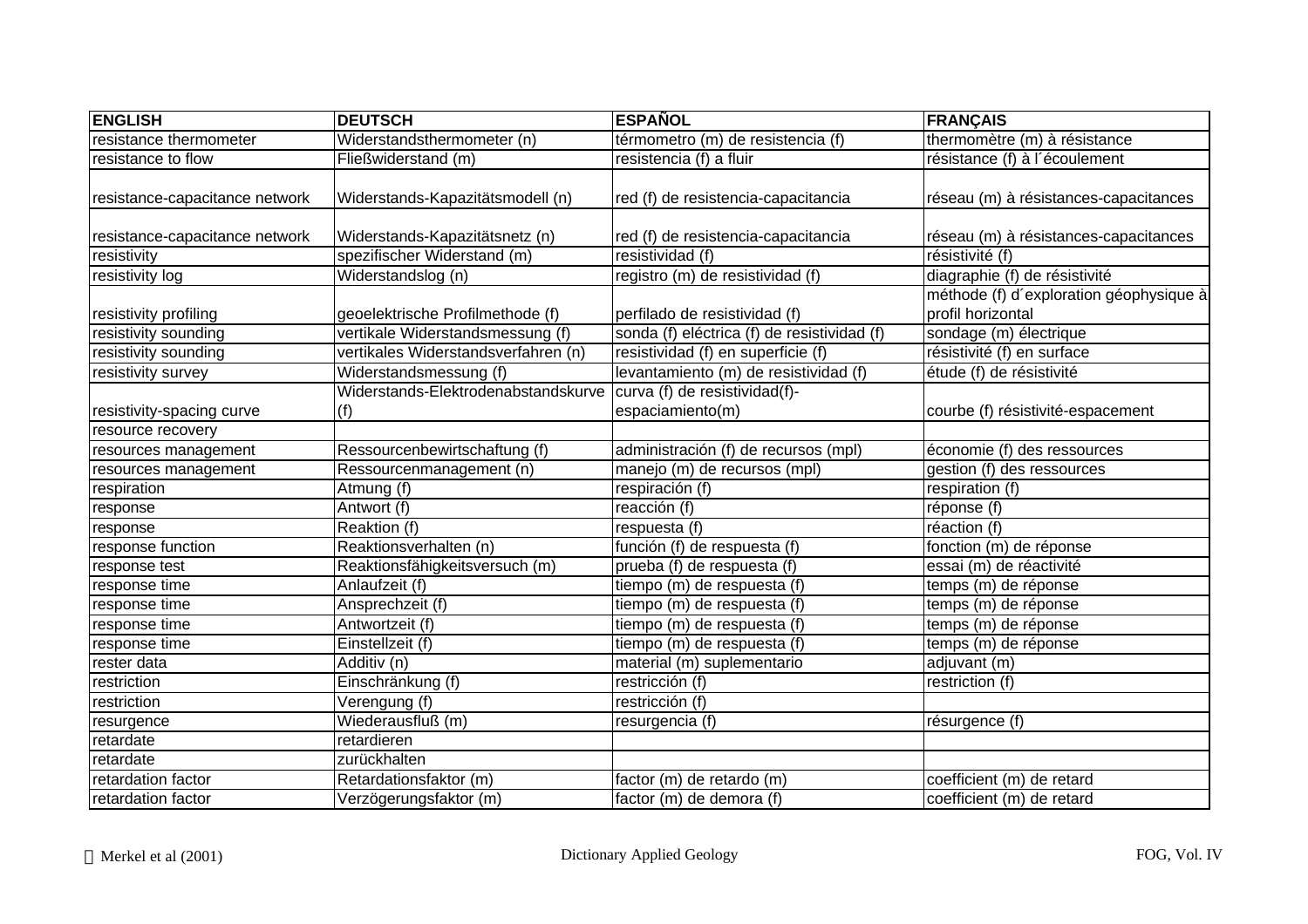| <b>ENGLISH</b>                     | <b>DEUTSCH</b>                      | <b>ESPAÑOL</b>                              | <b>FRANÇAIS</b>                           |
|------------------------------------|-------------------------------------|---------------------------------------------|-------------------------------------------|
| retention                          | Retention (f)                       | retentiva (f)                               | rétetion (f)                              |
| retention                          | Rückhaltevermögen (n)               | retención (f)                               | retenue (f)                               |
| retention deficit                  | Retentionsdefizit (n)               | defícit (m) de retención (f)                | déficit (m) de rétention                  |
| return flow                        | Rückfluß (m)                        | flujo (m) de retorno o recuperación (f)     | reflux(m)                                 |
| return period                      | Wiederkehrsintervall (n)            | período (m) de recuperación (f)             | période (f) de récurrence                 |
| revegetation                       | Begrünung (f)                       | revegetación                                |                                           |
| revenues                           |                                     |                                             |                                           |
| reverse circulation                | Gegenstromspülung (f)               | circulación (f) inversa (f)                 | circulation (f) inverse                   |
| reverse circulation                | Umkehrspülung (f)                   | circulación (f) invertida (f)               | circulation (f) inverse                   |
| reverse fault                      | Aufschiebung (f)                    | falla (f) inversa (f)                       | faille (f) inverse                        |
|                                    | Rotarybohrverfahren (n) mit         |                                             |                                           |
| reverse rotary                     | Gegenstromspülung                   | giratoria (f) inversa (f)                   | forage (m) rotary inverse                 |
|                                    | Rotarybohrverfahren (n) mit         |                                             |                                           |
| reverse rotary drilling            | Gegenstromspülung                   | perforación (f) giratoria (f) inversa (f)   | forage (m) rotary inverse                 |
| reverser circulation air injection |                                     | método (m) de inyección (f) de aire (m) con |                                           |
| method                             | Lufthebeverfahren (n) im Gegenstrom | circulación (f) invertida (f)               | méthode (f) de forage par injection d'air |
| revitalize                         | sanieren                            | revitalizar                                 | assainir                                  |
| rheology                           | Rheologie (f)                       | reología (f)                                | rhéologie (f)                             |
| rhodamine                          | Rhodamin (n)                        | rodamina (f)                                | rhodamine (m)                             |
| rhyolithe                          | Rhyolith (m)                        | riolita (f)                                 | rhyolithe (m)                             |
| ridge                              | Kamm (m)                            | cordillera (f)                              | crête (f)                                 |
| ridge                              | Rücken (m)                          | dorsal (f)                                  | dorsale (f)                               |
| rift valley                        | Bruchtal (n)                        | valle (m) colapsado (m)                     | vallée (f) d'effondrement                 |
| rift valley                        | Grabental (n)                       | valle (m) colapsado (m)                     | vallée (f) d'effondrement                 |
| rigg                               | Bohrturm (m)                        | agua (f) de adsorpción (f)                  | eau (f) adsorbée                          |
| rigg                               | Bohrturm (m)                        | torre (f) de perforación (f)                | tour (f) de sondage                       |
| rill erosion                       | Rillenerosion (f)                   | érosion (f) en rigoles                      | érosion (f) en rigoles                    |
| rill erosion                       | Rillenspülung (f)                   | érosion (f) en rigoles                      | érosion (f) en rigoles                    |
| rimstone                           | Sinter (m)                          | gour (m)                                    | gour (m)                                  |
| rimstone barrier                   | Sinterrand (m)                      | barrera (f) de gour                         | bord (m) de gour                          |
| rimstone barrier                   | Sinterrand (m)                      | cercado (f) de gour                         | margelle (f)                              |
| rimstone pool                      | Sinterbecken (n)                    | estanque (m) de gour (m)                    | gour (m)                                  |
| rimstone pool                      | Sintermuschel (f)                   | charco (m) de gour (m)                      | gour (m)                                  |
| rimstone pool                      | Sinterschale (f)                    | pileta (f) de gour (m)                      | gour (m)                                  |
| rinse                              | spülen                              | enjuagar                                    | rincer                                    |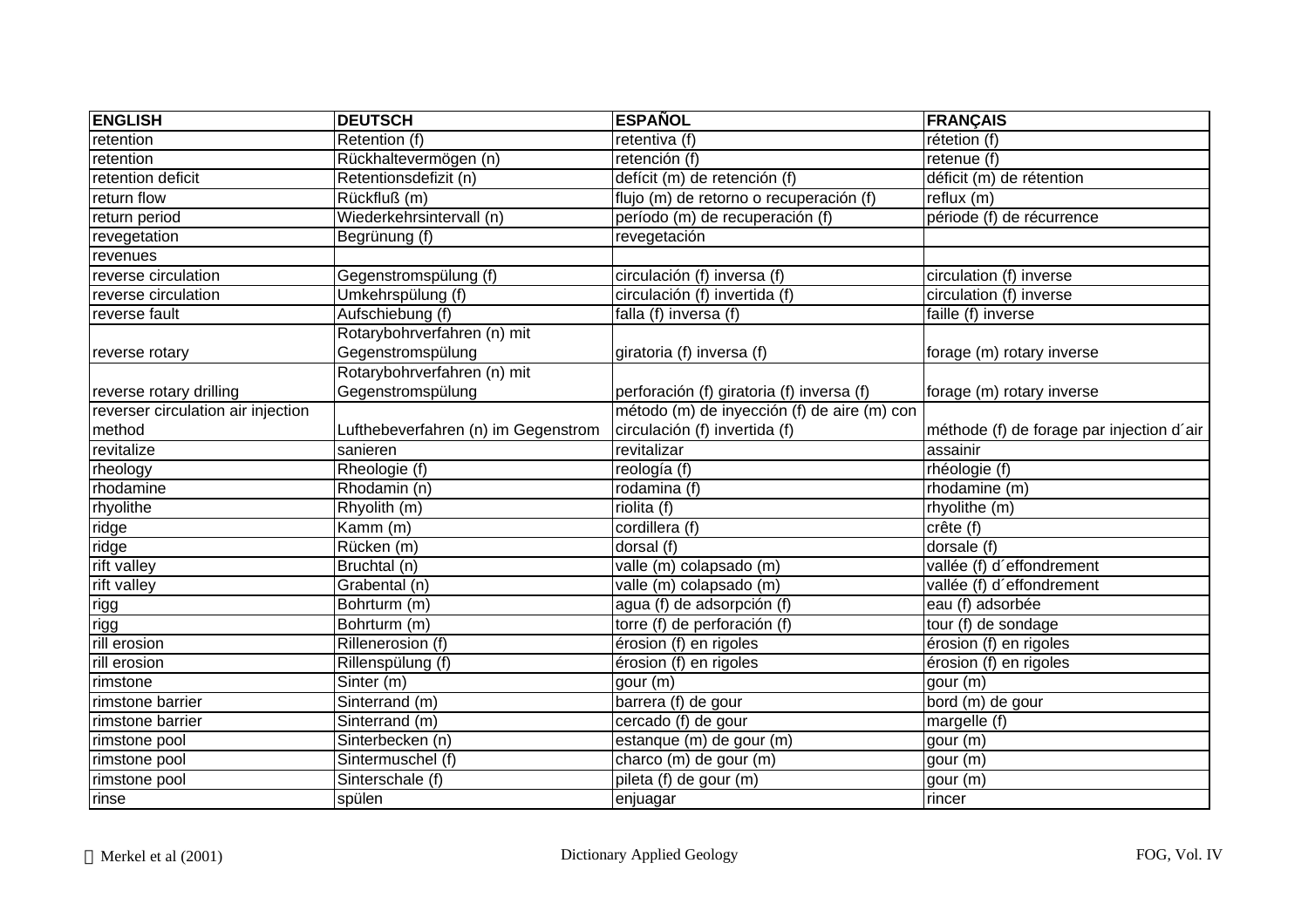| <b>ENGLISH</b>        | <b>DEUTSCH</b>               | <b>ESPAÑOL</b>                          | <b>FRANÇAIS</b>             |
|-----------------------|------------------------------|-----------------------------------------|-----------------------------|
| rinse water           | Spülwasser (n)               | agua (f) de enjuague                    | eau (f) de rinçage          |
| riparian              | Anlieger (m)                 | ribereño (m)                            | riverain (m)                |
| ripple                | Riffel (m)                   | ondulación (f)                          | ondulation (f)              |
| ripple mark           | Rippelmarke (f)              | marca (f) de fondo (m)                  | ride (f) de fond            |
| ripple mark           | Strandrippel (m)             | señal (f) de fondo (m)                  | $ride(f)$ de plage          |
| riprap                | Uferverkleidung (f)          | revestir de piedra (f)                  | perré (m)                   |
| rip-rap               | Steinschüttung (f)           | enrocamiento (m)                        |                             |
| rise                  | Anstieg (m)                  | elevar                                  | montée (f)                  |
| riser                 | Steigrohr (n)                | elevador (m)                            | colonne (f) montante        |
| riser pipe            | Steigrohr (n)                | tubo (m) elevador (m)                   | tube (m) montant            |
| rising segment        | steigender Kurvenast (m)     | segmento (m) de elevación (f)           | courbe (f) de concentration |
| rising velocity       | Steiggeschwindigkeit (f)     | velocidad (f) de elevación (f)          | vitesse (f) ascensionnelle  |
| risk assessment       | Risikoabschätzung (f)        | estimación (f) de riesgo (m)            | relevé (m) des risques      |
| risk assessment       | Risikoabschätzung (f)        | evaluación (f) de riesgo (m)            | évaluation (f) des risques  |
| river                 | Fluß(m)                      | $\overline{r}$ io (m)                   | fleuve (m)                  |
| river                 | Strom (m)                    | río (m)                                 | rivière (f)                 |
| river bed             | Flußbett (n)                 | lecho (m) del río (m)                   | lit (m) d'un rivière        |
| river bend            | Flußbiegung (f)              | curva (f) del río (m)                   | tournant (m) d'un fleuve    |
| river bend            | Flußkrümmung (f)             | viraje (m) del río (m)                  | coude (m) de rivière        |
| river bend            | Flußschleife (f)             | arco (m) del río (m)                    | tournant (m) d'un fleuve    |
| river bottom          | Flußsohle (f)                | fondo (m) del río (m)                   | fond (m) de la rivière      |
| river mouth           | Flußmündung (f)              | desembocadura (f) del río (m)           | embouchure (f)              |
| river reach           | Flußlauf (m)                 | curso (m) del río (m)                   | cours (m) d'un fleuve       |
| river reach           | Flußstrecke (f)              | límites (mpl) del río (m)               | bief (m)                    |
| river swamp           | Flußmorast (m)               | lodazal (f) fluvial                     | marcéage (m) fluvial        |
| river system          | Flußsystem (n)               | sistema (f) fluvial                     | réseau (m) fluvial          |
| river system          | Stromnetz (n)                | sistema (f) del río (m)                 | réseau (m) fluvial          |
| river terrace         | Flußterrasse (f)             | terraza (f) fluvial                     | terrasse (f) fluviale       |
| river valley          | Flußtal (n)                  | cuenca (m) fluvial                      | vallée (f) fluviale         |
| river-level gauge     | Pegel (m)                    | escala (f) fluviométrica (f)            |                             |
| rivulet               | $R$ innsal (n)               | riachuelo (m)                           | ruisseau (m)                |
| road salt             | Salzstreumittel (n)          | camino (m) con sal (f)                  | sel (m) de déneigement      |
| road salt             | Streusalz (n)                | camino (m) con sal (f) antiescarcha (f) | sel (m) de déneigement      |
| robustness of a model | Robustheit (f) eines Modells | robustesse (f) d'un modèle              | robustesse (f) d'un modèle  |
| rock                  | Gestein (n)                  | roca $(f)$                              | roche $(f)$                 |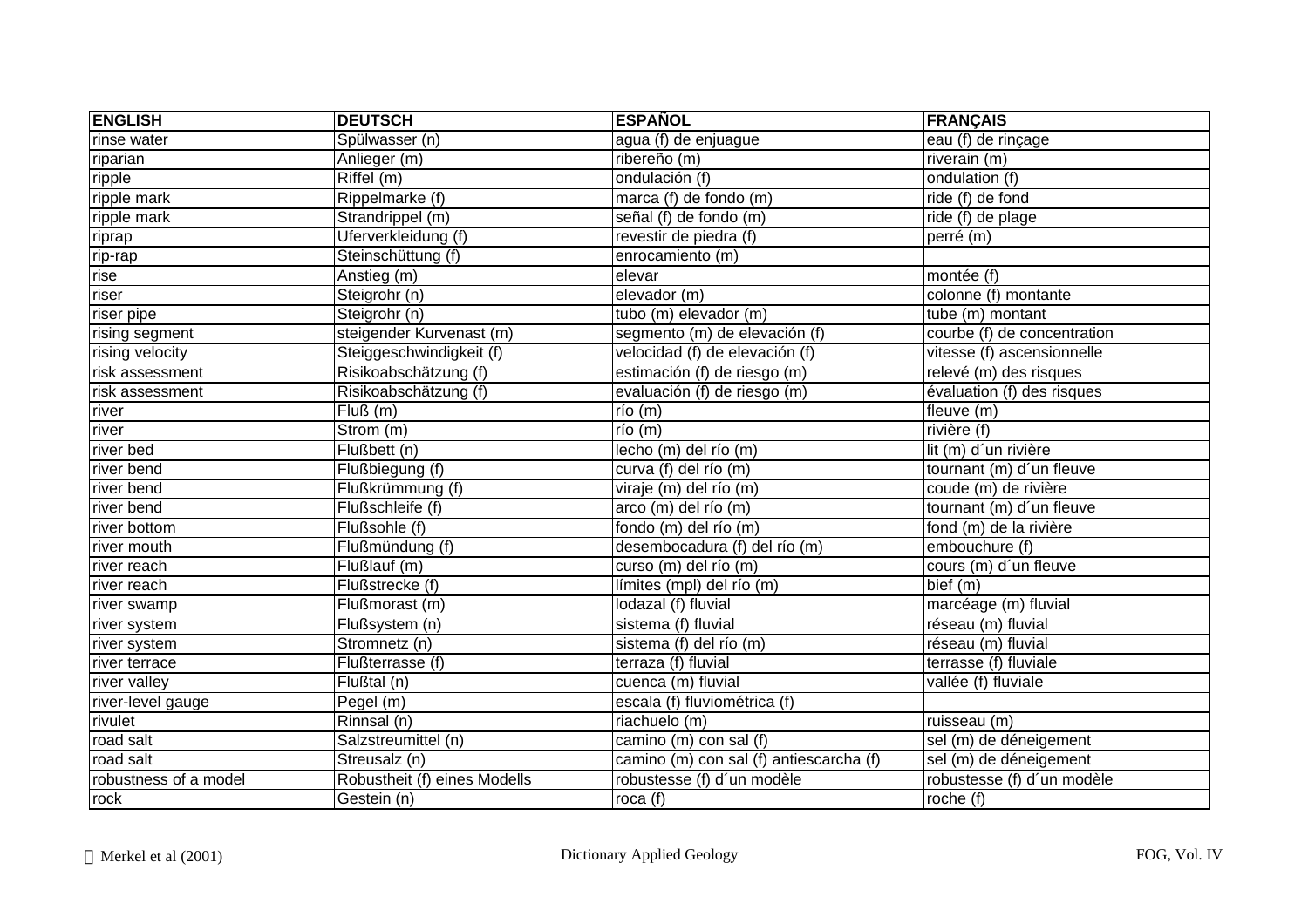| <b>ENGLISH</b>         | <b>DEUTSCH</b>             | <b>ESPAÑOL</b>                          | <b>FRANÇAIS</b>                        |
|------------------------|----------------------------|-----------------------------------------|----------------------------------------|
| rock                   | Stein (m)                  | piedra (f)                              | roche (f)                              |
| rock formation         | Gesteinsformation (f)      | formación (f) rocosa                    | formation (f) (rocheuse)               |
| rock mass              | Fels (m)                   | masa (f) rocosa                         | massif (m) rocheux                     |
| rock mass permeability | Gebirgsdurchlässigkeit (f) | infiltración (f) de la masa (f) rocosa  | perméabilité (f) de roche              |
|                        |                            |                                         | conductivité (f) hydraulique du massif |
| rock mass permeability | Gebirgsdurchlässigkeit (f) | permeabilidad (f) de la masa (f) rocosa | rocheux                                |
| rock mass porosity     | Gebirgsporosität (f)       | porosidad (f) de la masa (f) rocosa     | pororsité (f) de la roche totale       |
| rock rill              | Karren (mpl)               | piedra (f) de arroyo (m)                | lapiaz (m)                             |
| rock rill              | Karren (mpl)               | piedra (f) de riachuelo (m)             | lapiés (mpl)                           |
| rock salt              | Steinsalz (n)              | $roca$ (f) salina                       | sel (m) de roches                      |
| rock shelter           | Felsdach (n)               | abertura grande (f) en roca (f)         | abri (m) sous roche                    |
| rock shelter           | Halbhöhle (f)              | grieta grande (f) en roca (f)           | abri (m) sous roche                    |
| rock system            | Gesteinsfolge (f)          | sistema (m) rocoso                      | système (m) lithologique               |
| rock terrace           | Felsterrasse (f)           | terraza (f) rocosa (f)                  | terrasse (f) rocheuse                  |
| rock texture           | Gesteinstextur (f)         | textura (f) de roca (f)                 | texture (f) des roches                 |
| rockfall               | Bergrutsch (m)             | desmoronamiento (m) de rocas (fpl)      | éboulment (m) des roches               |
| rockfall               | Steinfall (m)              | desgajamiento (m) de rocas (fpl)        | éboulment (m) des roches               |
| rockfill               | Steinpackung (f)           | pedraplén (m)                           | enrochement (m)                        |
| roller bit             | Rollenmeißel (m)           | barrena (f) de rodillos (mpl)           | outil (m) à molettes                   |
| roof drainage          | Dachentwässerung (f)       | evacuación (f) de tejado (m)            | évacuation (f) des eaux de toîture     |
| roof pendant           | Felszapfen (m)             | pendiente (f) del tejado (m)            | pendant (m)                            |
| root                   | Wurzel (f)                 | raíz (f)                                | racine $(f)$                           |
| root layer             | durchwurzelte Zone (f)     | horizonte (m) de la raíz (f)            | horizon (m) d'enracinement             |
| root layer             | Wurzelhorizont (m)         | estrato (m) de la raíz (f)              | horizon (m) d'enracinement             |
| root zone              | Wurzelzone (f)             | zona (f) radical                        | zone (f) radiculaire                   |
| rooting depth          | Durchwurzelungstiefe (f)   | profundidad (f) de la raíz (f)          | profondeur (f) d'enracinement          |
| rope socket            | Kabelschuh (m)             | cabeza (f) de cable (m)                 | cosse (f) de câble                     |
| rope socket            | Kausche (f)                | casquillo (m) sujetacable (m)           | cosse (f) de câble                     |
| rotameter              | Rotameter (n)              | rotámetro (m)                           | rotamètre (m)                          |
| rotary motion          | Drehbewegung (f)           | movimiento (m) giratorio (m)            | mouvement (m) de rotation              |
| rotary pump            | Rotationspumpe (f)         | bomba (f) giratoria (f)                 | pompe (f) rotative                     |
| rotating meter         | Meßflügel (m)              | medidor (m) de rotación (f) o giro (m)  | moulinet (m)                           |
| rotating table         | Drehtisch (m)              | mesa (f) de rotación (f) o giro (m)     | table (f) de rotation                  |
| rotational flow        | Wirbelströmung (f)         | flujo (m) rotacional                    | écoulement (m) rotationnel             |
| rotting                | Vermodern (n)              | desmoronamiento (m)                     | pourriture (f)                         |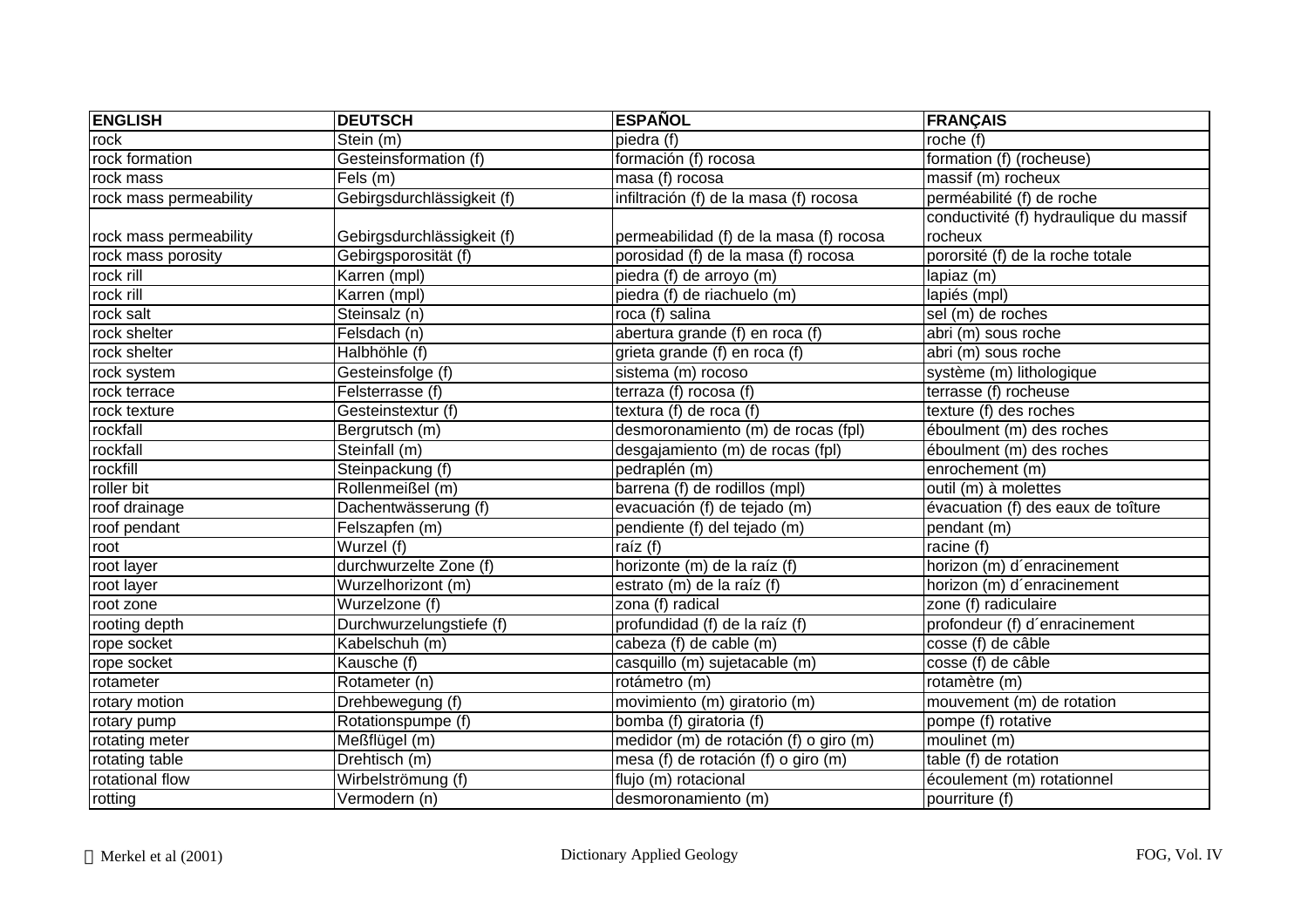| <b>ENGLISH</b>        | <b>DEUTSCH</b>                   | <b>ESPAÑOL</b>                       | <b>FRANÇAIS</b>                       |
|-----------------------|----------------------------------|--------------------------------------|---------------------------------------|
| roughness             | Rauhigkeit (f)                   | $\overline{rugosidad}$ (f)           | rugosité (f)                          |
| roughness coefficient | Bettrauhigkeitszahl (f)          | coeficiente (m) de rugosidad (f)     | coefficient (m) de rugosité           |
| roughness coefficient | Rauhigkeitsbeiwert (m)           | coeficiente (m) de rugosidad (f)     | coefficient (m) de rugosité           |
| rounding error        | Rundungsfehler (m)               | error (m) de aproximación            | erreur (f) d'arrondissement           |
| rounding error        | Rundungsfehler (m)               | error (m) de redondeo                | erreur (f) d'arrondi                  |
| roundness             | Abrundung (f)                    | redondez (f)                         | arrondi (m)                           |
| rout                  | weiterleiten                     | demoler                              | propager                              |
| rubbish               | Abfall (m)                       | desecho (m)                          | rebuts (mpl)                          |
| rubbish               | $\overline{Müll(m)}$             | desecho (m)                          | rebuts (mpl)                          |
| rubble tip            | Schuttabladeplatz (m)            | sitio de descarge de escombros       | décharge (f) publique                 |
| rubble tip            | Schuttabladeplatz (m)            | vertedero (m)                        | voirie (f)                            |
| rule-of-thumb         | Faustformel (f)                  | regla (f) del dedo (m)               | $r$ ègle (f) empirique                |
| rule-of-thumb         | Faustregel (f)                   | regla (f) empírica (f)               | règle (f) empirique                   |
| run dry               | versiegen                        | corrida (f) en seco (m)              | tarir                                 |
| runaround             | Arbeitsbühne (f)                 | aplazamiento (m)                     | passerelle (f) de derrick             |
| runnel                | $R$ inne $(f)$                   | arroyo (m)                           | rigole (f) de lapiaz                  |
| runoff                | Abfluß (m)                       | escurrimiento (m)                    | écoulement (m) total                  |
| runoff                | Oberflächenabfluß (m)            | derrame (m)                          | ruissellement (m)                     |
| runoff coefficient    | Abflußbeiwert (m)                | coeficiente (f) de escurrimiento (m) | coefficient (m) de l'écoulement total |
| runoff plot           | Abflußparzelle (f)               | parcela (f) de escurrimiento (m)     | parcelle (f) de ruissellement         |
| rust                  | Rost (m)                         | sarro (m)                            | rouille $(f)$                         |
| rust                  | Rostfleck (m)                    | herrumbre (m)                        | rouille (f)                           |
| sacrificial anode     | Opferanode (f)                   | ánodo (m) de sacrificio (m)          |                                       |
| safe yield            | sichere Ausbeute (f)             | rendimiento (m) de seguridad (f)     | débit (m) de sécurité                 |
| safe yield            | sichere Entnahme (f)             | producto (m) de seguridad (f)        | débit (m) de sécurité                 |
| safe yield            | sicheres Grundwasserdargebot (n) | producción (m) de seguridad (f)      | débit (m) de sécurité                 |
| safety factor         | Sicherheitsfaktor (m)            | factor (m) de seguridad (f)          | coefficient (m) de sécurité           |
| safety limit          | Sicherheitsgrenze (f)            | límite (m) de seguridad (f)          | limite (f) de sécurité                |
| safety valve          | Sicherheitsventil (n)            | válvula (f) de seguridad (f)         | clapet (m) de sécurité                |
| saline spring         | Saline (f)                       | manantial (m) salino (m)             | source (f) chlorurée                  |
| saline spring         | Solquelle (f)                    | manantial (m) salado (m)             | source (f) chlorurée                  |
| saline water          | Salzwasser (n)                   | agua (f) salada (f)                  | eau (f) salée                         |
| salinity              | Mineralisierung (f)              | salinidad (f)                        | minéralisation (f)                    |
| salinity              | Salzgehalt (m)                   | salinidad (f)                        | salinité (f)                          |
| salinity level        | Höhe (f) des Salzgehaltes        | nivel (m) de salinidad (f)           | degré (m) de salinité                 |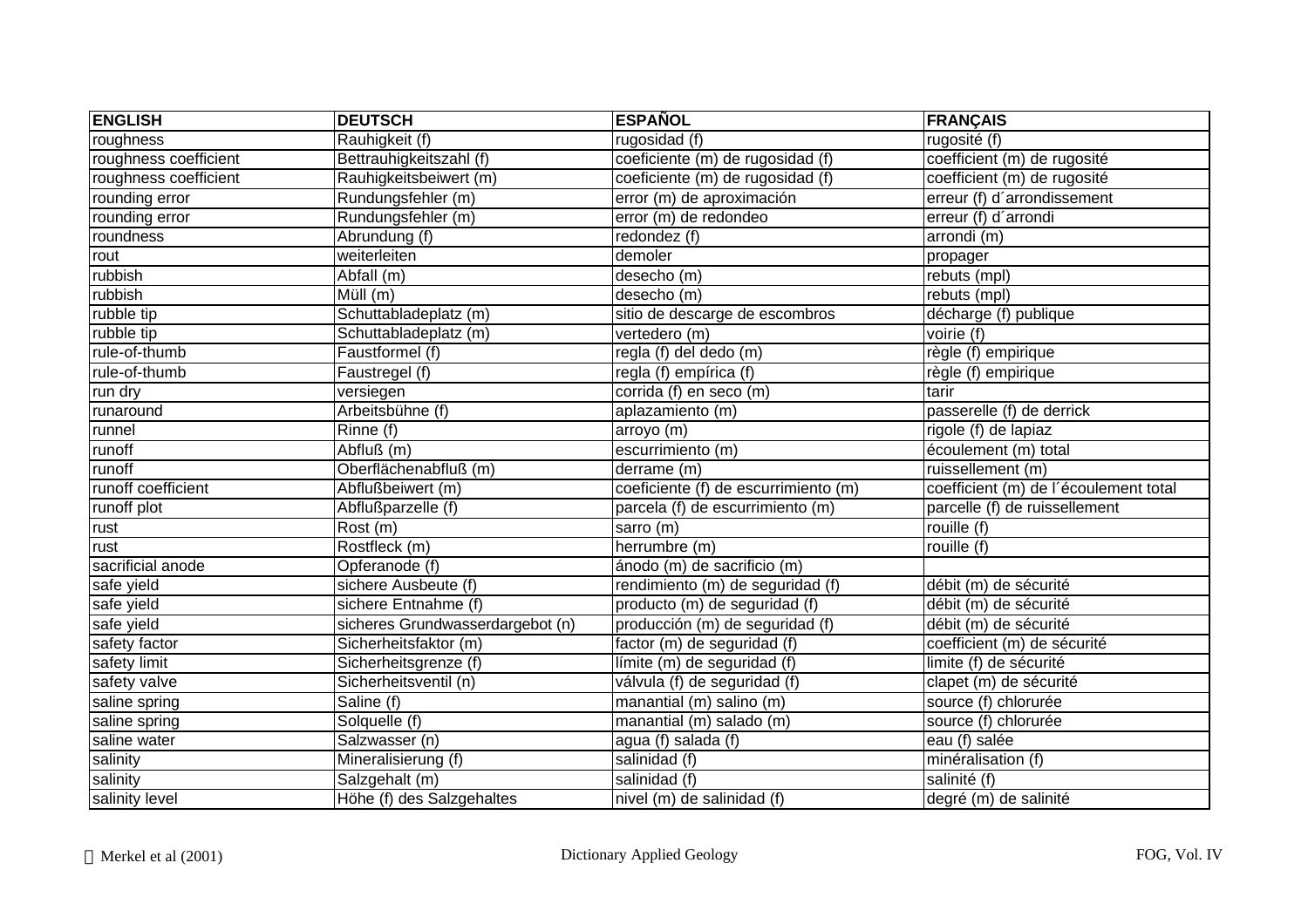| <b>ENGLISH</b>          | <b>DEUTSCH</b>                     | <b>ESPAÑOL</b>                        | <b>FRANÇAIS</b>                 |
|-------------------------|------------------------------------|---------------------------------------|---------------------------------|
| salinity stratification | Schichtung (f) nach dem Salzgehalt | estratificación (f) por salinidad (f) | stratification (f) par salinité |
| salinization            | Versalzung (f)                     | salinización                          | salinisation (f)                |
| salt                    | Salz (n)                           | sal (f)                               | sel (m)                         |
| salt dome               | Salzdom (m)                        | domo (m) salino (m)                   | dôme (m) de sel                 |
| salt dome               | Salzstock (m)                      | domo (m) de sal (f)                   | dôme (m) de sel                 |
| salt lake               | Salzsee (m)                        | lago (m) salino (m)                   | lac (m) salé                    |
| salt secretion          | Salzabscheidung (f)                | secreción (f) salina (f)              |                                 |
| salt storage            | Salzrücklage (f)                   | almacenaje de sal (f)                 | réserve (f) de sel              |
| salt water              | Salzwasser (n)                     | agua (f) salada $(f)$                 | eau (f) saline                  |
| salt water encroachment | Salzwassereinbruch (m)             | invasión (f) de agua (f) salada (f)   | invasion (f) d'eau salée        |
| salt water interface    | Salzwasserfront (f)                | interfase (f) de agua (f) salada (f)  | interface (f) d'eau salée       |
| salt water intrusion    | Salzwasserintrusion (f)            | intrusión (f) de agua (f) salada (f)  | invasion (f) d'eau salée        |
| salt water wedge        | Salzwasserkeil (m)                 | calza (f) de agua (f) salada (f)      | coin (m) salé                   |
| salt water wedge        | Salzwasserkeil (m)                 | cuña (f) de agua (f) salada (f)       | biseau (m) d'eau salée          |
| salt water wedge        | Salzzunge (f)                      | calza (f) de agua (f) salada (f)      | coin (m) salé                   |
| salt water wedge        | Versalzungszunge (f)               | cuña (f) de agua (f) salada (f)       | biseau (m) d'eau salée          |
| saltation load          | Geröllfracht (f)                   | carga (f) de mutación (f)             | charge (f) en saltation         |
| saltation load          | Geschiebefracht (f)                | carga (f) de salto (m)                | charge (f) en saltation         |
| sample                  | Probe(f)                           | muestra (f)                           | échantillon (m)                 |
| sample                  | Probe (f)                          | muestra $(\overline{f})$              | éprouvette (f)                  |
| sampler                 | Probenehmer (m)                    | muestreador (m)                       | échantillonneur (m)             |
| sampling                | Entnahme (f)                       | muestreo                              | prélèvement (m)                 |
| sampling                | Probenahme (f)                     | muestreando                           | prise (f) d'échantillon         |
| sampling pump           | Probenahmepumpe (f)                |                                       |                                 |
| sampling spoon          | Schappe (f)                        | cuchara (f) de muestreo               | échantillonneur (m)             |
| sampling technique      | Probenahmetechnik (f)              |                                       |                                 |
| sampling tube           | Entnahmeleitung (f)                | tubo (m) muestreador (m)              | tube (m) d'échantillonnage      |
| sampling tube           | Entnahmestutzen (m)                | tubo (m) de muestreo                  | tube (m) carottière             |
| sampling well           | Grundwassergütemessstelle (f)      | pozo (m) de muestreo                  | puits (m) d'échantillonnage     |
| sampling well           | Grundwassergütemessstelle (f)      | pozo (m) de muestreo                  | puits (m) de prélèvement        |
| sand                    | Sand (m)                           | arena (f)                             | sable (m)                       |
| sand bar                | Sandbarre (f)                      | banco (m) de arena (f)                | dépôt (m) de sable              |
| sand bar                | Sandbarre (f)                      | barra (f) de arena (f)                | barre (f)                       |
| sand filter             | Sandfilter (m)                     | filtro $(m)$ de arena (f)             | filtre (m) à sable              |
| sand model              | Sandkastenmodell (n)               | modelo (m) de arena (f)               | modèle (m) en sable             |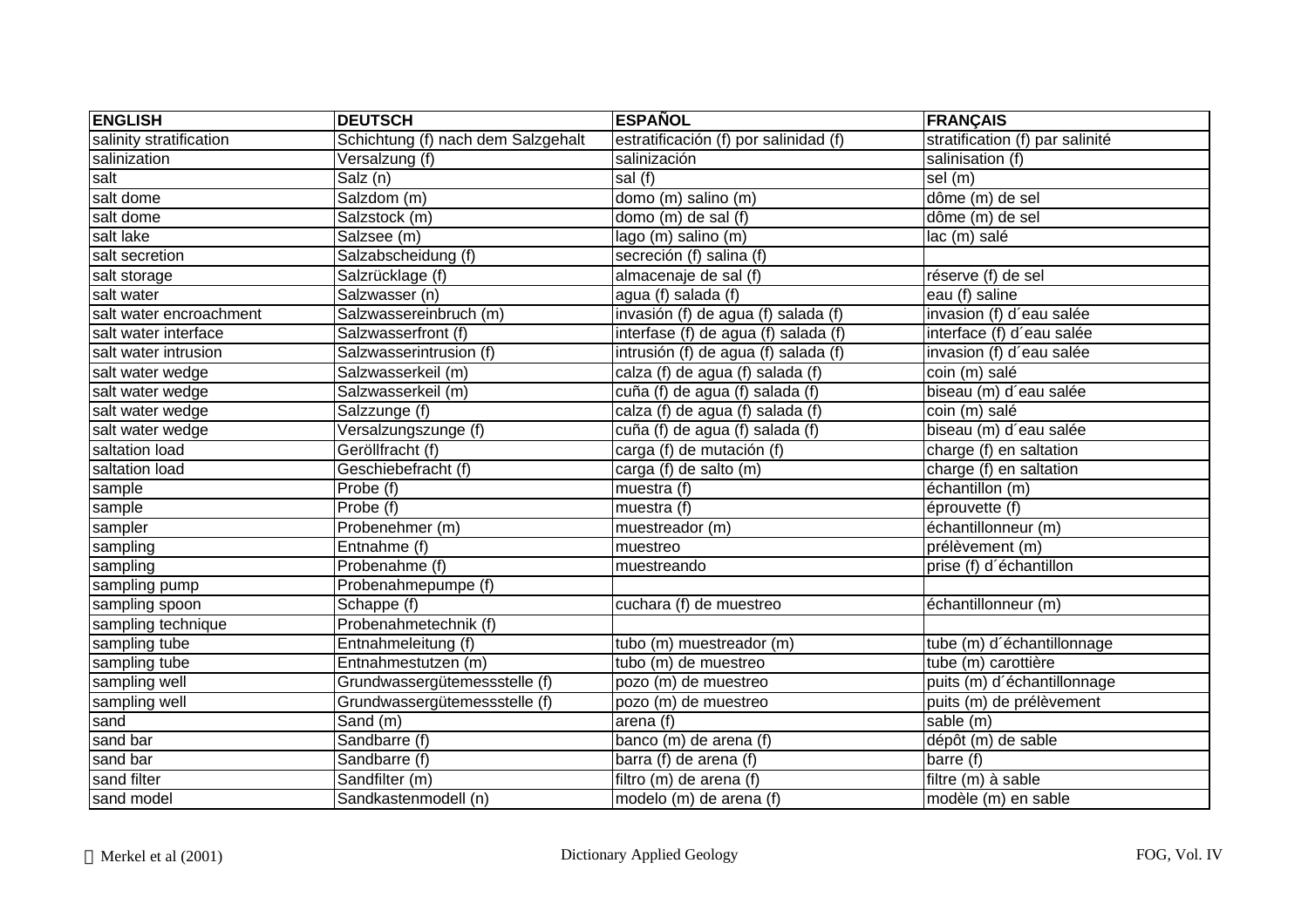| <b>ENGLISH</b>                   | <b>DEUTSCH</b>                     | <b>ESPAÑOL</b>                                | <b>FRANÇAIS</b>                     |
|----------------------------------|------------------------------------|-----------------------------------------------|-------------------------------------|
| sand pit                         | Sandgrube (f)                      | presa (f) de arena (f)                        | sablière (f)                        |
| sand point                       | Filterbohrspitze (f)               | punto (m) de arena (f)                        | pointe (f) filtrante                |
| sand pump                        | Sandpumpe (f)                      | bomba (f) desarenadora (f)                    | cuiller (f)                         |
| sand separator                   | Sandabscheider (m)                 | separador (m) de arena (f)                    | séparateur (m) de sable             |
| sandstone                        | Sandstein (m)                      | arenisca (f)                                  | grès (m)                            |
| sandy soil                       | Sandboden (m)                      | suelo (m) arenoso (m)                         | sol (m) sableux                     |
| sandy soil                       | Sandboden (m)                      | terreno (m) arenoso (m)                       | terre (f) sableuse                  |
| sanitary installations           | hygienische Einrichtungen (fpl)    | instalaciones (mpl) sanitarias (fpl)          | aménagement (m) sanitaire           |
| sanitary installations           | sanitäre Einrichtungen (fpl)       | instalaciones (mpl) sanitarias (fpl)          | aménagement (m) sanitaire           |
| sanitary landfill                | geordnete Mülldeponie (f)          | descarga (f) controlada (f)                   | décharge (f) sanitaire              |
| sanitary landfill                | geordnete Mülldeponie (f)          | descarga (f) sanitaria (f)                    | décharge (f) contrôlée              |
| sanitary sewer                   | Schmutzwasserkanal (m)             | cloaca (f) sanitaria (f)                      | égout (m) séparatif                 |
| sanitary sewer                   | Schmutzwasserleitung (f)           | alcantarilla (f) sanitaria (f)                | égout (m) séparatif                 |
|                                  | Grundwasserschutz (m) in Bezug auf |                                               |                                     |
| sanitary well protection         | fäkale Verunreinigungen            | protección (f) sanitaria (f) de un pozo (m)   | protection (f) sanitaire d'un puits |
|                                  |                                    | perímetro (m) de protección (f) sanitaria (f) |                                     |
| sanitary zone of well protection | Trinkwasserschutzzone II (f)       | de un pozo (m)                                | périmètre (m) de protection         |
| saprolite                        | Saprolith (m)                      | saprolita (f)                                 | saprolite (m)                       |
| saturate                         | mit Wasser füllen                  | saturar                                       | saturer                             |
| saturate                         | sättigen                           | sobrecargar                                   | saturer                             |
| saturated flow                   | gesättigte Strömung (f)            | flujo (m) saturado (m)                        | régime (m) d'écoulement saturé      |
| saturated flow                   | gesättigtes Fließen (n)            | flujo (m) saturado (m)                        | régime (m) d'écoulement saturé      |
| saturated thickness              | wassererfüllte Mächtigkeit (f)     | espesor (m) de la zona (f) saturada (f)       | hauteur (f) de la zone saturée      |
| saturated zone                   | gesättigte Zone (f)                | zona (f) de agua (f) subterránea (f)          | zone (f) saturée                    |
| saturated zone                   | gesättigte Zone (f)                | zona (f) saturada (f)                         | zone (f) de saturation              |
| saturated zone                   | gesättigte Zone (f)                | zona (f) saturada (f)                         | zone (f) des eaux soutenues         |
| saturation                       | Sättigungsgrad (m)                 | saturación (f)                                | degré (m) de saturation             |
| saturation deficit               | Sättigungsdefizit (n)              | déficit (m) de saturación (f)                 | déficit (m) de saturation           |
| saturation distribution          | Sättigungsverteilung (f)           | distribución (f) de la saturación (f)         | distribution (f) de saturation      |
| saturation index                 | Sättigungsindex (m)                | índice (m) de saturación (f)                  | indice (m) de saturation            |
| saturation index                 | Sättigungswert (m)                 | índice (m) de saturación (f)                  | indice (m) de saturation            |
| saturation point                 | Sättigungspunkt (m)                | punto (m) de saturación (f)                   | point (m) de saturation             |
| saturation pressure              | Sättigungsdruck (m)                | presión (f) de saturación (f)                 | pression (f) de saturation          |
| saturation regime                | Sättigungsregime (n)               | régimen (m) de saturación (f)                 | régime (m) saturation               |
| scalar quantity                  | skalare Größe (f)                  | cantidad (f) escalar                          | quantité (f) scalaire               |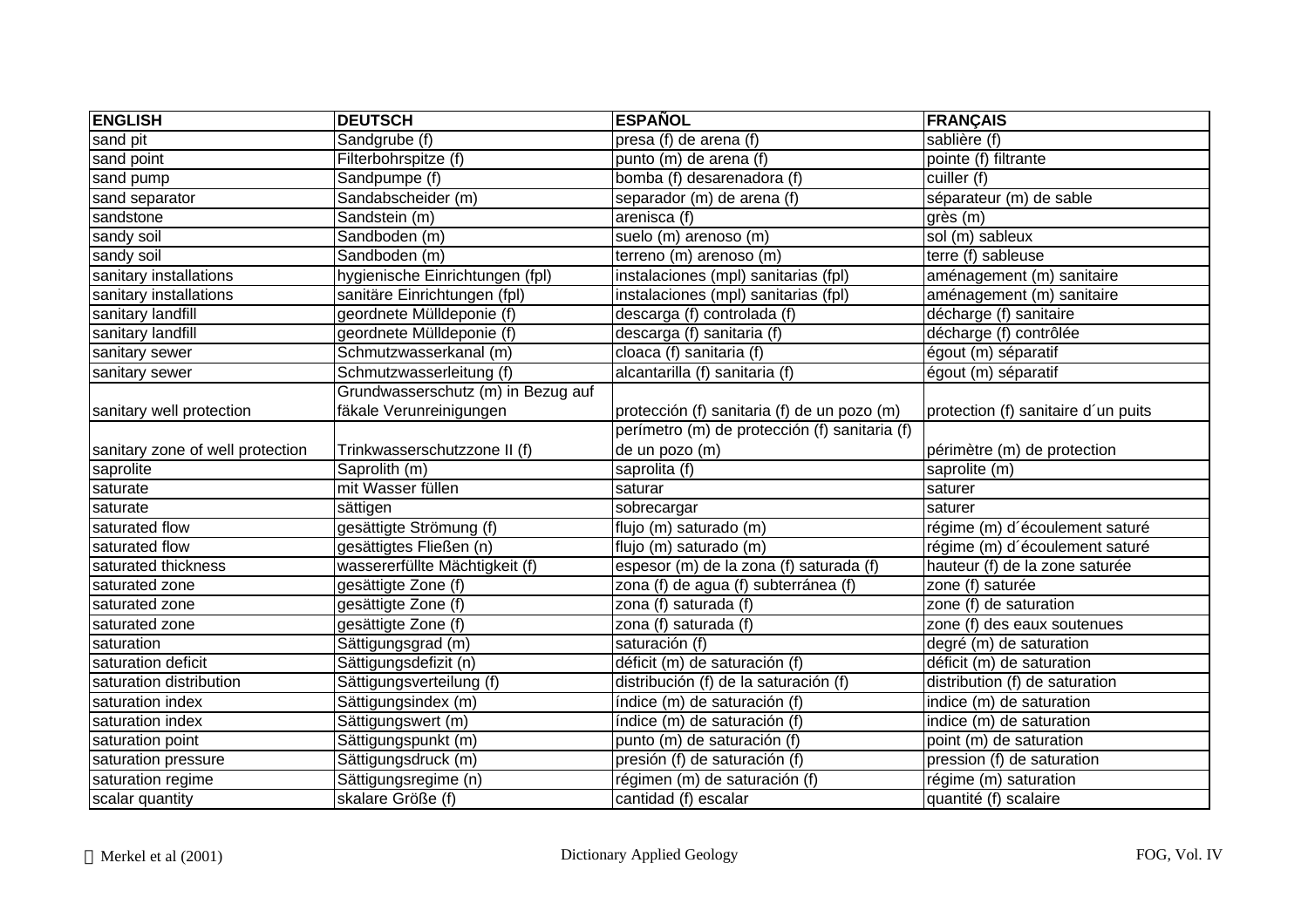| <b>ENGLISH</b>   | <b>DEUTSCH</b>                  | <b>ESPAÑOL</b>                            | <b>FRANÇAIS</b>                      |
|------------------|---------------------------------|-------------------------------------------|--------------------------------------|
| scale            | Ansatz (m)                      | incrustación (f)                          | dépôt (m)                            |
| scale            | Kesselstein (m)                 | escala (f)                                | $cal$ ; calcin $(m)$                 |
| scale            | Maßstab (m)                     | depositación (f)                          | échelle (f)                          |
| scale            | Schuppe (f)                     | depositación (f)                          | $\overline{6}$ caille (f)            |
| scale            | Wasserstein (m)                 | báscula (f)                               | tartre (m)                           |
| scale effect     | Bezugsgrößeneffekt (m)          | efecto (m) a escala (f)                   | effet (m) d'échelle                  |
| scale effect     | Größenordnungseffekt (m)        | efecto (m) de incrustación (f)            | effet (m) d'échelle                  |
| scale effect     | Maßstabseffekt (m)              | efecto (m) de incrustación (f)            | effet (m) d'échelle                  |
| scale preventive | Kesselsteinverhütungsmittel (n) | prevención (f) contra la depositación (f) | tartrifuge (m)                       |
| scale preventive | Kesselsteinverhütungsmittel (n) | prevención (f) contra la incrustación (f) | antitartre (m)                       |
| scale removal    | Kesselsteinentfernung (f)       | eliminación (f) de la incrustación (f)    | décrustation (f)                     |
| scale removal    | Kesselsteinentfernung (f)       | eliminación (f) de la incrustación (f)    | détartrage (m)                       |
| scale removal    | Wassersteinentfernung (f)       | eliminación (f) de la depositación (f)    | décrustation (f)                     |
| scaling          | Verkrustung (f)                 | escalamiento                              | entartrage (m)                       |
| scaling factor   | Maßstabsbeiwert (m)             | factor (m) de escalamiento                | facteur (m) d'échelle                |
| scallop          | Lösungsnapf (m)                 | escalope (m)                              | cupule (m) d'érosion                 |
| scan             | abtasten                        | barrer, copiar                            | balayer                              |
| scanner          | Scanner (m)                     | copiador                                  | explorateur (m)                      |
| scatter          | Streuung (f)                    | dispersión (f)                            | dispersion (f)                       |
| scatter plot     | Streuungsdiagramm (n)           | esquema (m) de dispersion                 | diagramme (m) de dispersion          |
| schist           | kristalliner Schiefer (m)       | esquisto (m) cristalino                   | schiste (m) cristallin               |
| schist           | Schiefer (m)                    | esquisto (m)                              | schiste (m)                          |
| schistosity      | Schieferung (f)                 | esquistosidad (f)                         | schistosité (f)                      |
| scintillation    | Szintillation (f)               | centelleo (m)                             | scintillation (f)                    |
| scintillometer   | Szintillationszähler (m)        | medidor (m) de centelleos (mpl)           | scintillomètre (m)                   |
| scoria           | Lavaschlacke (f)                | escoria (f)                               | scorie (f)                           |
| scoria           | Schlacke (f)                    | lastre (m)                                | scorie $(t)$                         |
| scour            | Tiefenschurf (m)                | socavación (f)                            | affouillement (m)                    |
| scraper          | Schrapper (m)                   | rascador (m)                              | racloir (m)                          |
| scree            | Einsturzkegel (m)               | detrito (m) de falda (f)                  | cône (m) de déjection                |
| scree            | Schuttkegel (m)                 | talud (m) detrítico (m)                   | cône (m) d'éboulis                   |
| screen           | Filterrohr (n)                  | $tamiz$ (m)                               | crépine (f)                          |
| screen           | Sieb (n)                        | cedazo (m)                                | $t$ amis $(m)$                       |
| screen           | verfiltern                      | malla (f)                                 | crépiner                             |
| screen capacity  | Filterleistung (f)              | capacidad (f) de la malla (f)             | rendement (m) du dispositif filtrant |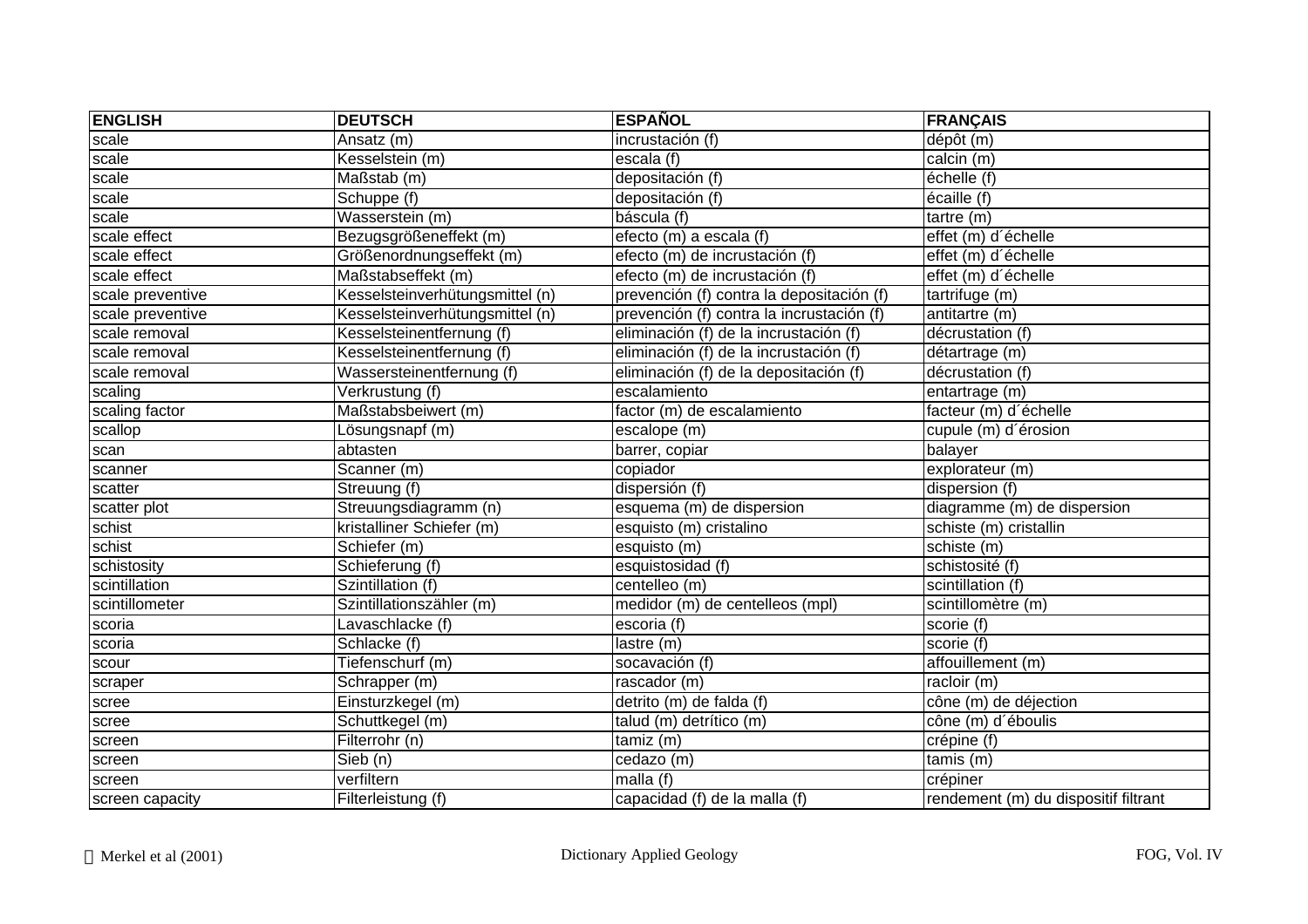| <b>ENGLISH</b>               | <b>DEUTSCH</b>                      | <b>ESPAÑOL</b>                              | <b>FRANÇAIS</b>                    |
|------------------------------|-------------------------------------|---------------------------------------------|------------------------------------|
| screen entrance velocity     | Filter-Eintrittsgeschwindigkeit (f) | velocidad (f) de acceso (m) a la malla (f)  | vitesse (f) d'entrée à la crépine  |
| screen pipe                  | Filterrohr (n)                      | tubo (m) colador (m)                        | crépine (f)                        |
| screen pipe                  | Filterrohr (n)                      | tubo (m) colador (m)                        | crépine (f)                        |
|                              |                                     | capacidad (f) de transmisión de una malla   | capacité (f) de transmission d'une |
| screen transmitting capacity | Durchlaßkapazität (f) des Filters   | (f)                                         | crépine                            |
| screening plant              | Siebanlage (f)                      | planta (f) de cribado o tamizado (m)        | installation (f) de tamisage       |
|                              |                                     |                                             |                                    |
| screening surfaces           | Siebböden (mpl)                     | superficies (fpl) de cribado o tamizado (m) |                                    |
| screw                        | Gewinde (n)                         | tornillo (m)                                | filet (m)                          |
| scum                         | Abschaum (m)                        | espuma (f)                                  | écume (f)                          |
| sea cave                     | Meereshöhle (f)                     | cueva (f) marina (f)                        | grotte (f) marine                  |
| sea level                    | Meeresspiegel (m)                   | nivel (m) del mar (m)                       | niveau (m) de la mer               |
| sea level                    | Seehöhe (f)                         | nivel (m) del mar (m)                       | niveau (m) de la mer               |
| sea water intrusion          | Eindringen (n) von Meerwasser       | intrusión (f) de agua (f) marina (f)        | invasion (f) des eaux de mer       |
| sea water intrusion          | Meerwasserintrusion (f)             | penetración (f) de agua (f) marina (f)      | invasion (f) des eaux de mer       |
| seal                         | abdichten                           | tapar                                       | étancher                           |
| seal                         | Abdichtung (f)                      | sellar                                      | couche (f) de recouvrement         |
| seal                         | versiegeln                          | cerrar                                      | sceller                            |
| seal                         | Versiegelung (f)                    | sello (m)                                   | couche (f) de protection           |
| sealing                      | Dichten (n)                         | sellado                                     | serrement (m)                      |
| sealing grout                | Abdichtungszementbrühe (f)          | lechada (f) de sello (m)                    | laitier (m) de ciment              |
| sealing of a spring          | Versiegeln (n) einer Quelle         | sellado de un manantial (m)                 | serrement (m) d'une source         |
| sealing of a spring          | Versiegeln (n) einer Quelle         | sellamiento de un manantial (m)             | obturation (f) d'une soure         |
| seamless pipe                | nahtloses Rohr (n)                  | tubo (m) sin costura (f)                    | tube (m) sand soudure              |
| seasonal variation           | jahreszeitliche Schwankung (f)      | variación (f) de temporada (f)              | variation (f) saisonnière          |
| secondary interstices        | sekundäre Hohlräume (mpl)           | intersticios (mpl) secundarios (mpl)        | interstices (mpl) secondaires      |
| secondary porosity           | sekundäre Porosität (f)             | porosidad (f) secundaria (f)                | porosité (f) secondaire            |
| secondary voids              | sekundäre Hohlräume (mpl)           | huecos (mpl) secundarios (mpl)              | vides (mpl) secondaires            |
| sediment control structures  |                                     |                                             |                                    |
| sediment transport           | Sedimentfrachtung (f)               | transporte (m) de sedimentos (mpl)          | transports (mpl) solides           |
| sediment transport           | Sedimenttransport (m)               | transporte (m) de sedimento (m)             | transport (m) de sédiments         |
| sedimentary deposit          | Sedimentablagerung (f)              | depósito (m) de sedimentos (mpl)            | dépôt (m) sédimentaire             |
| sedimentary rock             | Sedimentgestein (n)                 | roca (f) sedimentaria                       | roche (f) sédimentaire             |
| sedimentation                | Sedimentation (f)                   | sedimentación (f)                           | sédimentation (f)                  |
| seep                         | einsickern                          | filtración (f)                              | s'infiltrer                        |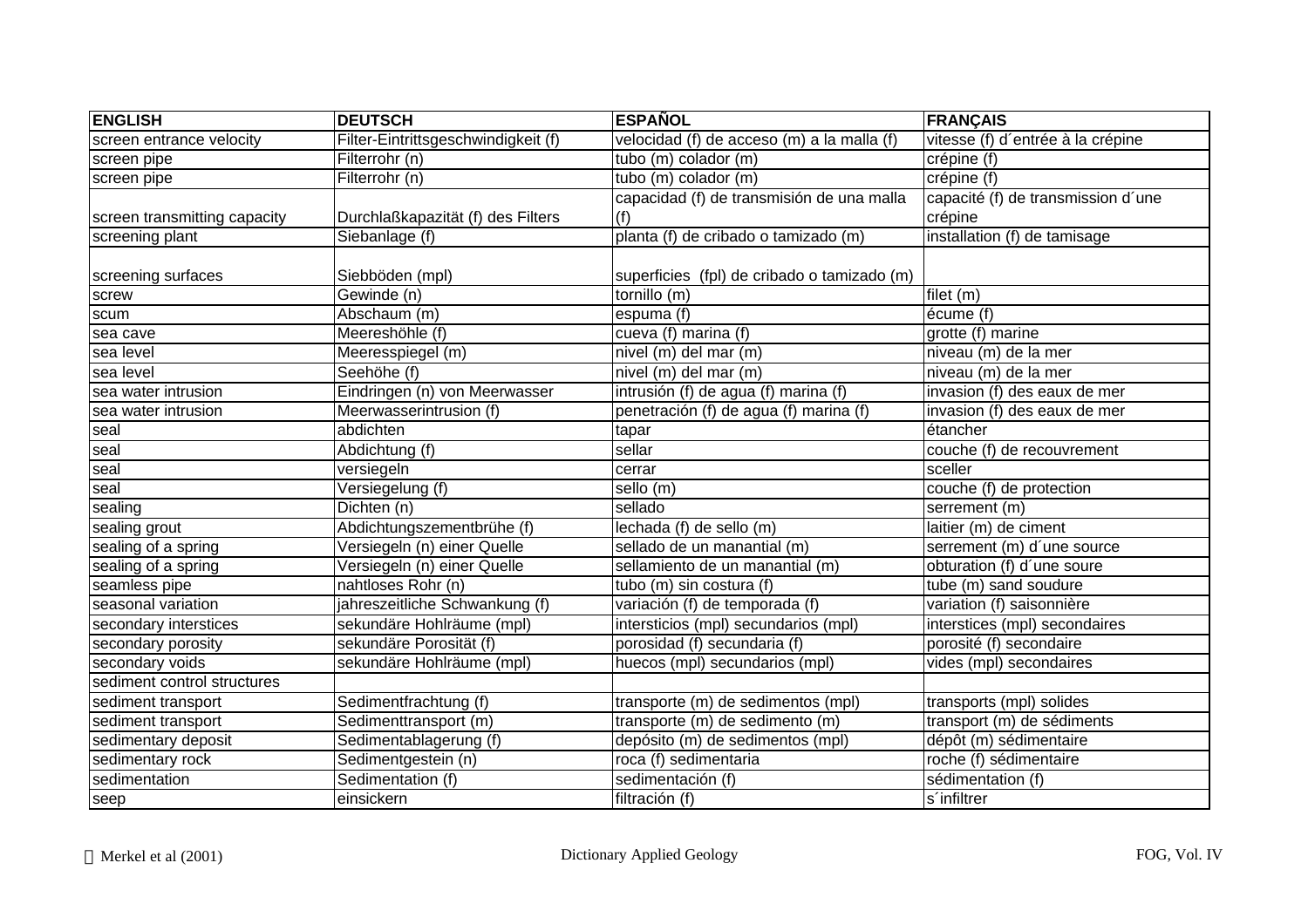| <b>ENGLISH</b>          | <b>DEUTSCH</b>                       | <b>ESPAÑOL</b>                    | <b>FRANÇAIS</b>                 |
|-------------------------|--------------------------------------|-----------------------------------|---------------------------------|
| seep                    | lecken                               | trasminar                         | lécher                          |
| seep                    | tropfen                              | gotear                            | goutter                         |
| seepage                 | Sickerströmung (f)                   | goteo                             | écoulement (m) par infiltration |
| seepage                 | Sickerung (f)                        | infiltración (f)                  | suintement (m)                  |
| seepage coefficient     | Filterbeiwert (m)                    | coeficiente (m) de goteo          | coefficient (m) d'infiltration  |
| seepage face            | Sickerfläche (f)                     | cara (f) de infiltración (f)      | zone (f) de suintement          |
| seepage face            | Sickerfläche (f)                     | frente (m) de filtración (f)      | cyclindre (m) de suintement     |
| seepage loss            | Seihverlust (m)                      | pérdida (f) de filtración (f)     | exfiltration (f)                |
| seepage loss            | Sickerverlust (m)                    | pérdida (f) por infiltración (f)  | exfiltration (f)                |
| seepage path            | Sickerweg (m)                        | trayectoria (f) de filtración (f) | chemin (m) d'infiltration       |
| seepage rate            | Sickerrate (f)                       | índice (m) de filtración (f)      | flux (m) d'infiltration         |
| seepage spring          | Quelle                               | fuente (f) de filtración (f)      | source (f) de ruissellement     |
| seepage velocity        | Infiltrationsgeschwindigkeit (f)     | velocidad (f) de filtración (f)   | vitesse (f) d'infiltration      |
| seepage velocity        | Sickergeschwindigkeit (f)            | velocidad (f) de filtración (f)   | vitesse (f) d'infiltration      |
| seismic                 | Seismik (f)                          |                                   |                                 |
| seismic gap             | seismisch ruhige Zone (f)            | grieta (f) sísmica (f)            |                                 |
| seismic profile         | seismisches Profil (n)               | perfil (m) sísmico (m)            | coupe (f) sismique              |
| seismic profile         | seismisches Profil (n)               | reseña (f) sísmica (f)            | profil (m) sismique             |
| seismic reflection      | seismische Reflexion (f)             | reflección (f) sísmica (f)        | réflecion (f) sismique          |
| seismic refraction      | seismische Brechung (f)              | refracción (f) sísmica (f)        | réfraction (f) sismique         |
| seismic refraction      | seismische Refraktion (f)            | refracción (f) sísmica (f)        | réfraction (f) sismique         |
| seismic wave            | Erschütterungswelle (f)              | onda (f) sísmica (f)              | onde (f) sismique               |
| seismic wave            | seismische Welle (f)                 | onda (f) sísmica (f)              | onde (f) sismique               |
| seismometer             | Seismometer (n)                      | sismómetro (m)                    | sismomètre (m)                  |
| selective absorption    | selektive Absorption (f)             | absorción (f) selectiva (f)       | absorption (f) séléctive        |
| selective absorption    | selektive Absorption (f)             | absorción (f) selectiva (f)       | absorption (f) séléctive        |
| selenium                | Selen (n)                            | selenio (m)                       | sélénium (m)                    |
| self-cleaning capacity  | Selbstreinigungskraft (f)            | capacidad (f) de autolimpieza (f) | pouvoir (m) auto-épurateur      |
| self-cleaning capacity  | Selbstreinigungsvermögen (n)         | capacidad (f) de autolimpieza (f) | pouvoir (m) auto-épurateur      |
| self-potential          | Eigenpotential (n)                   | potencial (m) espontáneo (m)      | potentiel (m) spontané          |
| semi-confined aquifer   | halbgespannter Aquifer (m)           | acuífero (m) semi-confinado (m)   | aquifère (m) semi-captif        |
|                         |                                      |                                   |                                 |
| semi-confined aquifer   | halbgespannter Grundwasserleiter (m) | acuífero (m) semi-confinado (m)   | nappe (f) semi-captive          |
| semi-indurated rock     | halbfeste Gesteine (npl)             | roca (f) semi-endurecida (f)      | roche (f) semi-indurée          |
| semi-permeable membrane | semipermeable Membran (f)            | membrana (f) semipermeable        | cloison (f) semi-perméable      |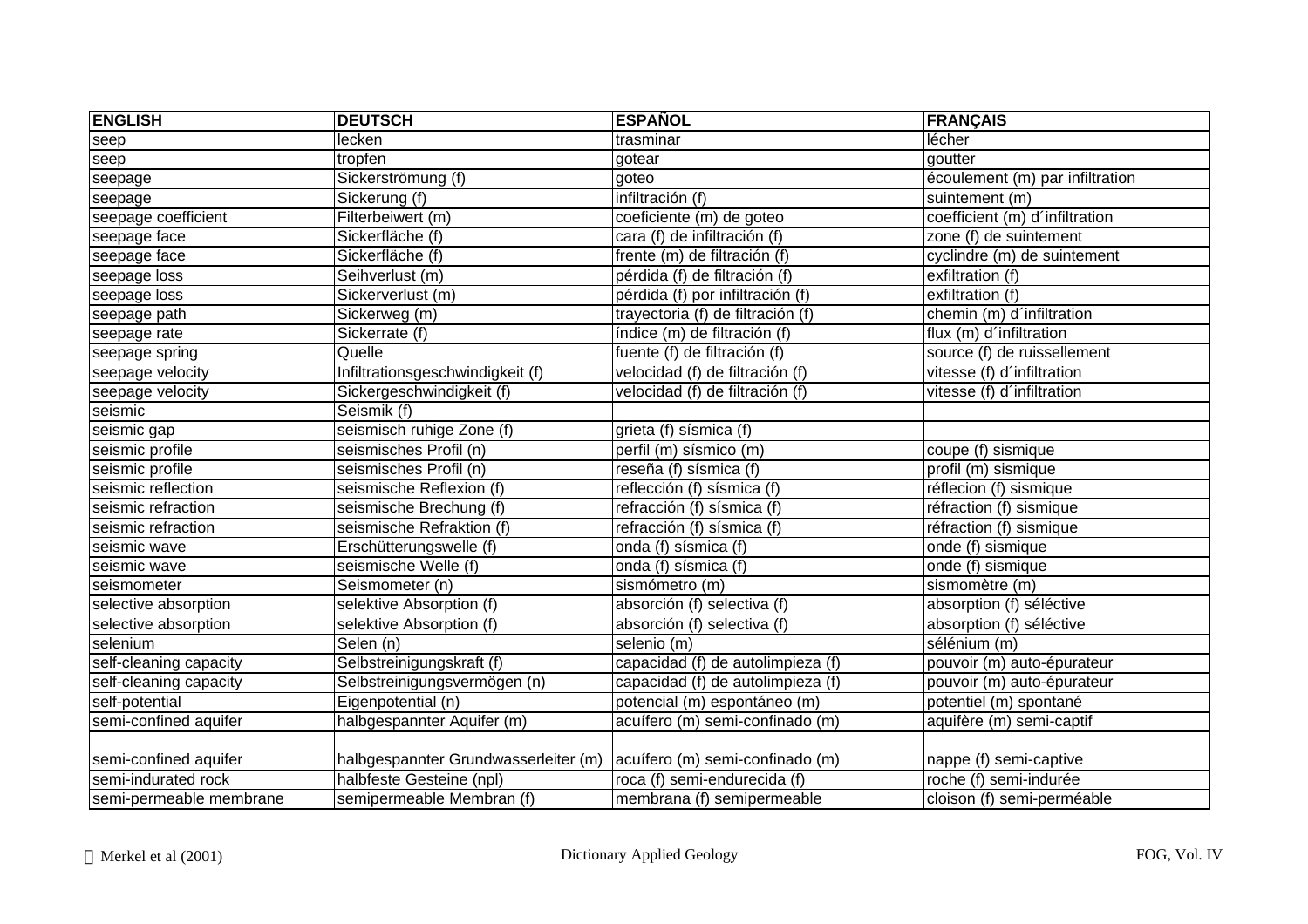| <b>ENGLISH</b>          | <b>DEUTSCH</b>                       | <b>ESPAÑOL</b>                    | <b>FRANÇAIS</b>                     |
|-------------------------|--------------------------------------|-----------------------------------|-------------------------------------|
| semi-pervious           | halbdurchlässig                      | semi-permeable                    | semi-perméable                      |
| semi-unconfined aquifer | halbungespannter Aquifer (m)         | acuífero (m) libre                | aquifère (m) semi-libre             |
| sensible heat           | fühlbare Wärme (f)                   | calor (m) sensible                | chaleur (f) sensible                |
| sensible heat           | wahrnehmbare Wärme (f)               | calor (m) sensible                | chaleur (f) sensible                |
| sensitivity             | Empfindlichkeit (f)                  | sensibilidad (f)                  | sensibilité (f)                     |
| sensitivity             | Sensibilität (f)                     | susceptibilidad (f)               | sensibilité (f)                     |
| sensitivity             | Sensitivität (m)                     | sensibilidad (f)                  | sensibilité (f)                     |
| sensitivity analysis    | Sensitivitätsanalyse (f)             | análisis (m) de sensibilidad (f)  | analyse (f) de sensitivité          |
| sensor                  | Fühler (m)                           | sensor (m)                        | capteur (m)                         |
| sensor                  | Meßfühler (m)                        | detector (m)                      | détecteur (m)                       |
| sensor                  | $\overline{\mathsf{Me}}$ ßfühler (m) | transductor (m)                   | capteur (m)                         |
| sensor                  | Sensor (m)                           | detector (m)                      | détecteur (m)                       |
| separation              | Abscheidung (f)                      | separación (f)                    | séparation (f)                      |
| separation              | $\overline{\text{L}}$ oslösung (f)   | desunión (f)                      | séparation (f)                      |
| separation              | Trennung (f)                         | desvinculación (f)                | séparation (f)                      |
| separation plane        | Trennfläche (f)                      | plano (m) de separación (m)       | surface (f) de séparation           |
| septic system           | septischer Tank (m)                  |                                   |                                     |
| septic tank             | Faulgrube (f)                        | fosa (f) séptica (f)              | fosse (f) septique                  |
| series                  | Schichtenfolge (f)                   | serie                             | série (f) lithologique              |
| setting                 | Einstellung (f)                      | calibración (f)                   | niveau (m)                          |
| setting                 | Einstellung (f)                      | fraguado (m)                      | calage (m)                          |
| setting of cement       | Abbinden (m) des Zements             | fraguado (m) del cemento (m)      | prise (f) du ciment                 |
| settle                  | sich absetzen                        | asentar, sedimentar               | décanter                            |
| settleable solids       | absetzbare Feststoffe (mpl)          | sólidos(mpl) sedimentables (mpl)  | solides (mpl) décantables           |
| settleable solids       | Sinkstoffe (mpl)                     | sólidos(mpl) sedimentables (mpl)  | matières (fpl) décantables          |
| settlement              | Setzung (f)                          | asentamiento                      |                                     |
| settling basin          | Absetzbecken (n)                     | cuenca (f) de asentamiento (m)    | bassin (m) de décantation           |
| settling pit            | Klärbecken (n)                       | presa (f) de asentamiento (m)     | bac (m) de décantation              |
| settling pond           | Spülteich (m)                        | estanque (m) de asentamiento (m)  | fosse (f) à boue                    |
| settling pond           | Spülteich (m)                        | fosa (f) de asentamiento (m)      | bac (m) à boue                      |
| settling rate           | Sedimentationsrate (f)               | rapidez (f) de asentamiento (m)   | taux (m) de sédimentation           |
| settling velocity       | Absetzgeschwindigkeit (f)            | velocidad (f) de asentamiento (m) | vitesse (f) de décantation          |
| settling velocity       | Absetzgeschwindigkeit (f)            | velocidad (f) de asentamiento (m) | vitesse (f) limite de sédimentation |
| sewage                  | Abwasser (n)                         | aguas (fpl) residuales            | eaux (fpl) usées                    |
| sewage                  | Abwässer (npl)                       | aguas (fpl) residuales            | eaux (fpl) usées                    |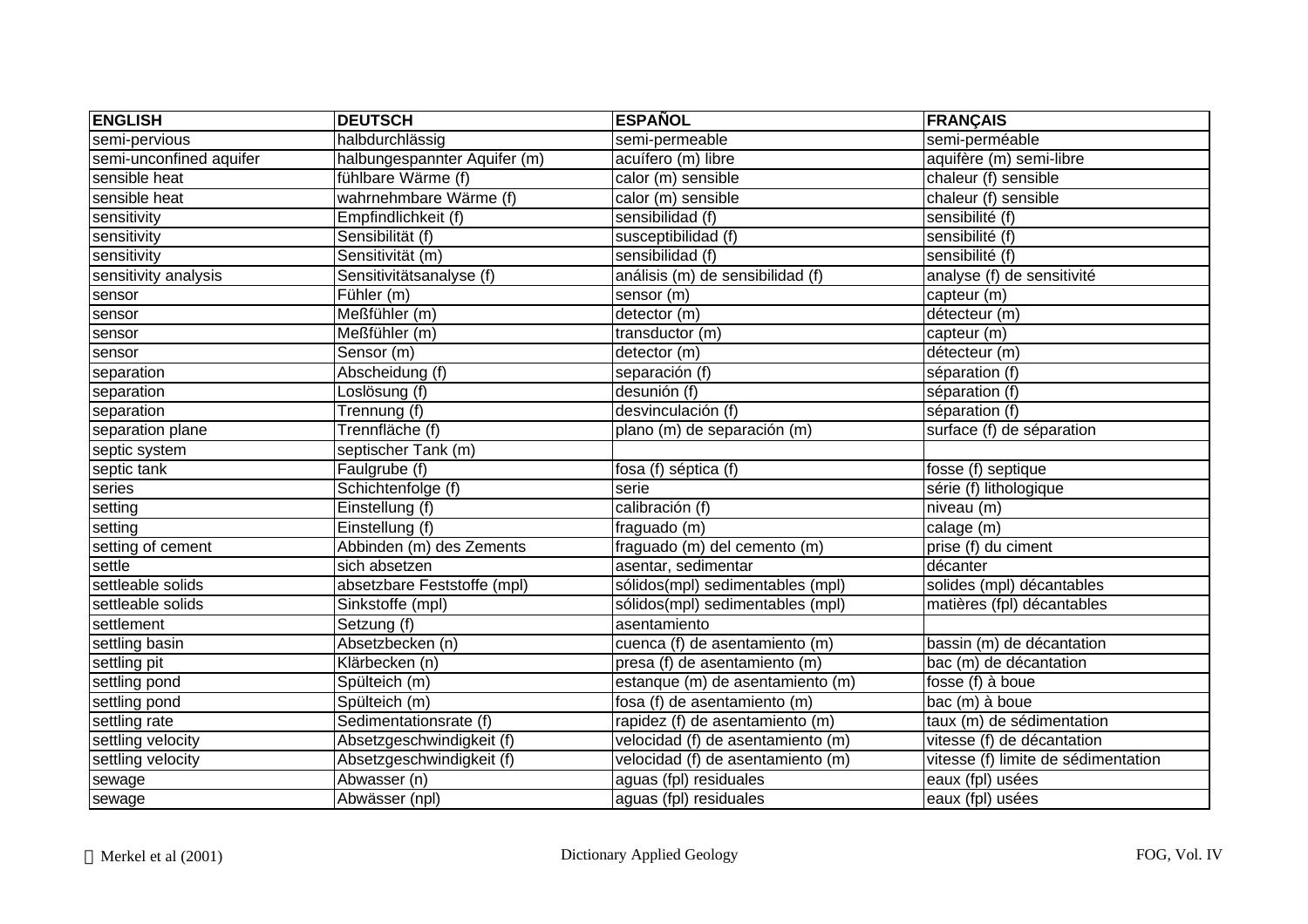| <b>ENGLISH</b>         | <b>DEUTSCH</b>                    | <b>ESPAÑOL</b>                               | <b>FRANÇAIS</b>                         |
|------------------------|-----------------------------------|----------------------------------------------|-----------------------------------------|
| sewage                 | Schmutzwasser (n)                 | aguas (fpl) negras (fpl)                     | eaux (fpl) d'égouts                     |
|                        |                                   | planta (f) depuradora (f) de aguas (fpl)     |                                         |
| sewage farm            | Rieselfeld (n)                    | residuales                                   | champ (m) d'épandage                    |
|                        |                                   |                                              |                                         |
| sewage lagoon          | Abwässerbehandlungsteich (m)      | laguna (f) de aguas (fpl) residuales         | lagune (f) de traitement des eaux usées |
| sewage plume           | Abwasserfahne (f)                 | canal (f) de aguas (fpl) residuales          | batallière (f)                          |
| sewage pond            | Abwasserteich (m)                 | estanque (m) de aguas (fpl) residuales       | étang (m) de décantation                |
| sewage sludge          | Klärschlamm (m)                   | lodo (m) activado                            | boue (f) d'épuration                    |
| sewage sludge          | Klärschlamm (m)                   | lodo (m) activado                            | vase (f) de filtrage                    |
| sewage sludge          | Klärschlamm (m)                   | lodo (m) de aguas (fpl) residuales           | boues (fpl) de curage                   |
| sewage treatment       | Abwasserbehandlung (f)            | tratamiento (m) de aguas residuales          | traitement (m) des eaux d'égouts        |
| sewage treatment       | Abwasserreinigung (f)             | depuración (f) de aguas residuales           | épuration (f) des eaux d'égouts         |
|                        |                                   | planta (f) de depuración de aguas (fpl)      |                                         |
| sewage treatment plant | Kläranlage (f)                    | residuales                                   | installation (f) d'épurateur            |
|                        |                                   | planta (f) de tratamiento (m) de aguas (fpl) |                                         |
| sewage treatment plant | Kläranlage (f)                    | residuales                                   | installation (f) d'épurateur            |
| sewer                  | Abwasserkanal (m)                 | acequia (f)                                  | canal (m) des eaux usées                |
| sewer                  | Abwasserkanal (m)                 | alcantarilla (f)                             | canal (m) des eaux usées                |
| sewer                  | Abwasserleitung (f)               | drenaje                                      |                                         |
| sewer                  | Kloake (f)                        | cloaca $\overline{(f)}$                      | cloaque (m)                             |
| sewer gas              | Faulschlammgas (n)                | gas (m) de aguas (fpl) residuales            |                                         |
| sewer pipe             | Kanalrohr (n)                     | tubo (m) de aguas (fpl) residuales           | tuyau (m) d'égout                       |
| sewerage               | Abwässer (npl)                    | alcantarillado                               | eaux (fpl) d'égout                      |
| sewerage               | Abwasserbeseitigung (f)           | aguas (fpl) residuales                       | évacuation (f) des eaux usées           |
| sewerage               | Kanalisation (f)                  | drenaje de aguas (fpl) residuales            | égouts (mpl)                            |
| shaft                  | Schacht (m)                       | eje (m)                                      | puits (m)                               |
| shaft                  | Welle (m) (~Kurbel-)              | flecha $(f)$                                 | arbre (m)                               |
| shaft rings            | Schachtringe (mpl)                | anillos (mpl) de la flecha (f)               |                                         |
| shaft sinking          | Niederbringen (n) eines Schachtes | profundización (f) de pozos (mpl)            | fonçage (m) de puits                    |
| shaft sinking          | Schachtabteufen (n)               | profundización (f) de pozos (mpl)            | fonçage (m) de puits                    |
| shale                  | Schiefer (m)                      | esquisto (m)                                 | schiste (m)                             |
| shale                  | Schiefer (m)                      | pizarra (f)                                  | ardoise (f)                             |
| shale line             | Basislinie (f)                    | cordón (m) de lutitas (fpl)                  | ligen (f) de base de marnes             |
| shallow foundation     | Flachgründung (f)                 | basamento (m) superficial                    |                                         |
| shallow karst          | flacher Karst (m)                 | karst (m) superficial                        | karst (m) partiel                       |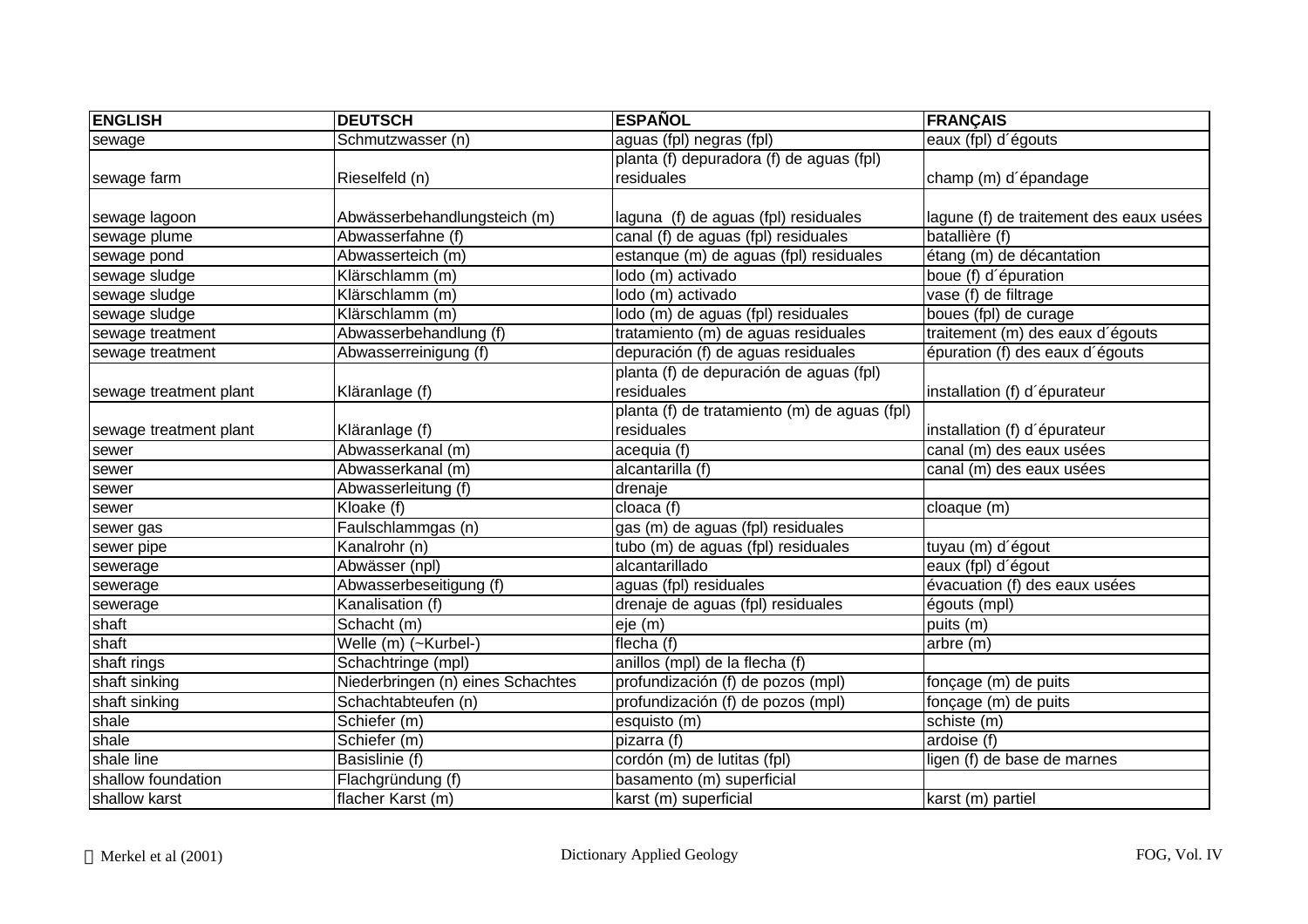| <b>ENGLISH</b>       | <b>DEUTSCH</b>                      | <b>ESPAÑOL</b>                             | FRANÇAIS                           |
|----------------------|-------------------------------------|--------------------------------------------|------------------------------------|
| shallow karst        | Oberflächenkarst (m)                | karst (m) superficial                      | mérokarst (m)                      |
| shallow water        | Flachwasser (n)                     | agua (f) superficial                       |                                    |
| shallow well         | flacher Brunnen (m)                 | pozo (m) superficial o somero (m)          | puits (m) peu profond              |
| shaly sand           | toniger Sand (m)                    | arena (f) esquistosa (f)                   | sable (m) argileux                 |
| shattered fault zone | Rüschelzone (f)                     | zona (f) de falla (f) fracturada (f)       | zone (f) de broyage                |
|                      |                                     |                                            | zone (f) fracturée d'un système de |
| shattered fault zone | Rüschelzone (f)                     | zone (f) fracturée d'un système de failles | failles                            |
| shear                | Scherung (f)                        | corte                                      | cisaillement (m)                   |
| shear intensity      | Scherintensität (f)                 | intensidad (f) del corte                   | intensité (f) de cisaillement      |
| shear strength       | Scherfestigkeit (f)                 | resistencia (f) al corte                   | résistance (f) au cisaillement     |
| shear velocity       | Schergeschwindigkeit (f)            | velocidad (f) de corte                     | vitesse (f) de cisaillement        |
| shear wave           | Transversalwelle (f)                | onda (f) de corte o transversal            | onde (f) transversale              |
| shear zone           | Scherzone (f)                       |                                            |                                    |
| sheave               | Scheibe (f)                         | garrucha (f)                               | poulie (f)                         |
| sheet erosion        | Flächenerosion (f)                  | erosión (f) de la placa (f)                | érosion (f) en nappe               |
| sheet flow           | flächenhafter Erguß (m) (~von Lava) | caudal (m) laminar                         | épanchement (m) effusif en couche  |
| sheet flow           | flächenhafter Abfluß (m)            | flujo (m) laminar                          |                                    |
| sheet piling         | Spundwand (f)                       | apilamiento (m) de placas (fpl)            | écran (m) de palplanches           |
| shelf                | Schelf (m)                          | socle (m) continental                      | socle (m) continental              |
| shield               | Schild (m)                          | bouclier (m)                               | bouclier (m)                       |
| shield volcano       | Schildvulkan (m)                    | cône (m) de lave                           | cône (m) de lave                   |
| shield volcano       | Schildvulkan (m)                    | volcan (m) à cône de laves                 | volcan (m) à cône de laves         |
| shield volcano       | Schildvulkan (m)                    | volcan (m) en bouclier                     | volcan (m) en bouclier             |
| shielding            | Abschirmung (f)                     | écran (m) contre les radiations            | écran (m) contre les radiations    |
| shielding            | Strahlenschutz (m)                  | écran (m) contre les radiations            | écran (m) contre les radiations    |
| shoal                | Untiefe (f)                         | bajío (m)                                  | haut-fond (m)                      |
| shock point          | Schockpunkt (m)                     | punto (m) choque                           | point (m) de choc                  |
| shock wave           | Stoßwelle (f)                       | onda (m) choque                            | onde (f) de choc                   |
| shore                | Ufer (n)                            | orilla (f)                                 | rivage (m)                         |
| shoreline            | $\overline{\text{Küste}}$ (f)       | costa (f)                                  | cote(f)                            |
| shoreline            | $\overline{\text{Küste}}$ (f)       | litoral (m)                                | littoral (m)                       |
| shoreline            | Küstenlinie (f)                     | línea (f) costera (f)                      | ligne (f) cotière                  |
| shoreline            | Uferlinie (f)                       | línea (f) costera (f)                      | ligne (f) de rivage                |
| shortage             | Mangel (m)                          | escasez $(\overline{f})$                   | carence $(f)$                      |
| shot drilling        | Schrotbohren (n)                    | sonda de disparos (mpl)                    | sondage (m) à la grenaille         |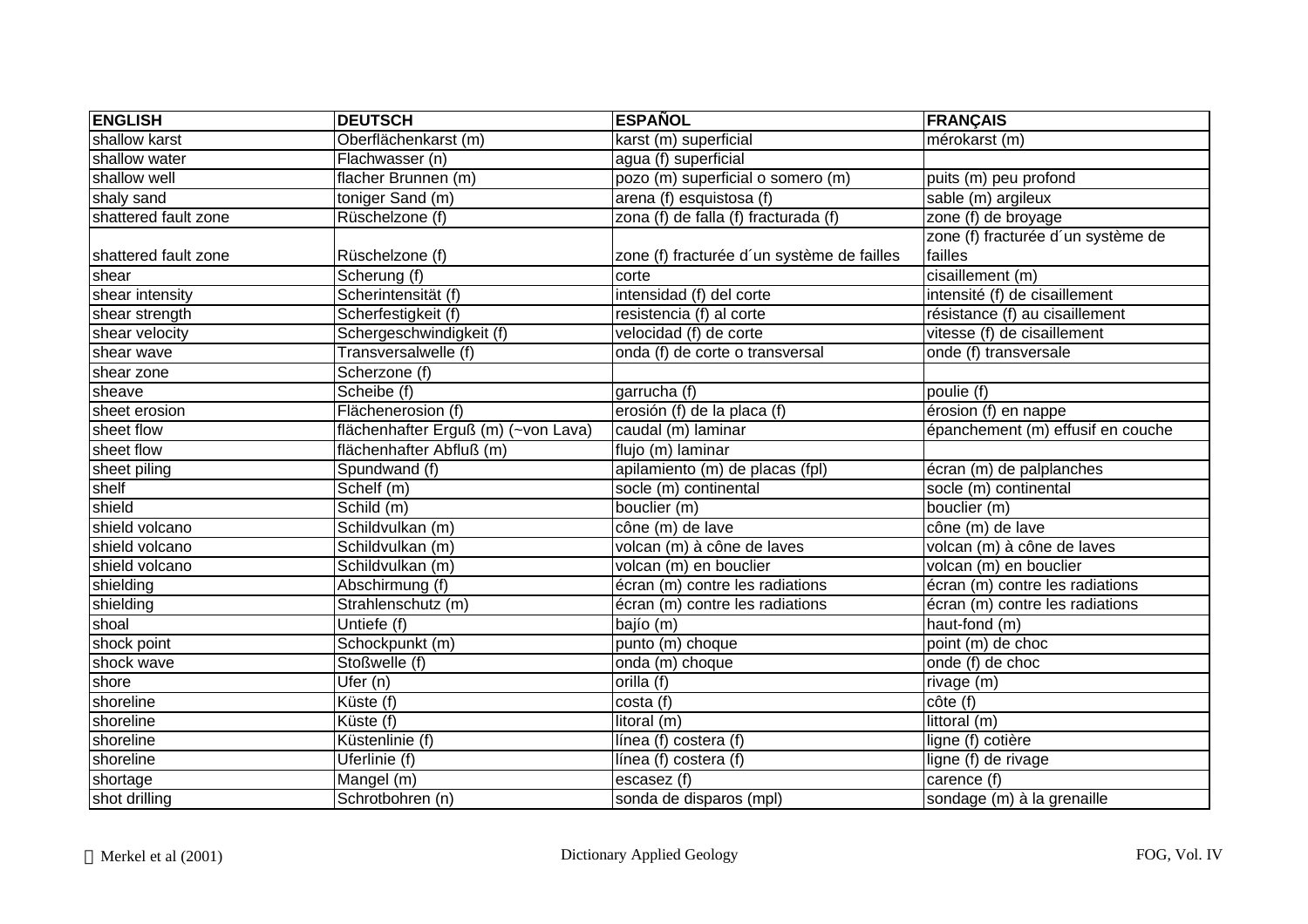| <b>ENGLISH</b>     | <b>DEUTSCH</b>           | <b>ESPAÑOL</b>                           | FRANÇAIS                       |
|--------------------|--------------------------|------------------------------------------|--------------------------------|
| shot point         | Schußpunkt (m)           | punto (m) de disparo (m)                 | point (m) de tir               |
| shrinkage          | Schrumpfung (f)          | contracción (f)                          | rétrécissement (m)             |
| shrinkage          | Schrumpfung (f)          | encogimiento (m)                         | contraction (f)                |
| shrinkage cracks   | Schrumpfungsrisse (mpl)  | grietas (fpl) por contracción (f)        |                                |
| shrinkage limit    | Schrumpfgrenze (f)       | límite (m) de contracción (f)            |                                |
| shroud             | Umhüllung (f)            |                                          |                                |
| side wall          | Bohrlochwandung (f)      | pared (f) del pozo (m)                   | paroi (f) d'un puits           |
| side wall          | Brunnenwandung (f)       | pared (f) del pozo (m)                   | paroi (f) d'un puits           |
| sidecast material  |                          |                                          |                                |
| sieve              | durchsieben              | tamiz (m)                                | cribler                        |
| sieve              | Sieb (n)                 | malla (m)                                | $t$ amis $(m)$                 |
| sieve analysis     | Siebanalyse (f)          | análisis (m) de tamizado                 | granulométrie (f) mécanique    |
| sieve curve        | Kornverteilungskurve (f) | curva (f) de la malla (f)                | diagramme (m) granulométrique  |
| sieve opening      | lichte Maschenweite (f)  | abertura (f) de la malla (f)             | ouverture (f) de maille        |
| sieve retention    | Siebrückstand (m)        | retención (f) de malla (f)               | retenue (f) au tamis           |
|                    |                          | columna (f) de charolas (fpl) con mallas |                                |
| sieve tray column  | Siebbodenkolonne (f)     | (fp)                                     | colonne (f) à plateau perforés |
| sifnificance level | Signifikanz Niveau       | nivel (m) de significancia (f)           |                                |
| significance       | Signifikanz              | significancia (f)                        |                                |
| silicate rock      | Silikatgestein (n)       | roca (f) de silicato (m)                 | roches (fpl) silicieuses       |
| silicic acid       | Kieselsäure (f)          | ácido (m) sílicico (m)                   | acide (m) silicique            |
| silicon brass      | Siliziummessing (n)      | latón (m) silícico (m)                   | laiton (m) silicieux           |
| silicon bronze     | Siliziumbronze (f)       | bronce (m) silícico (m)                  | bronze (m) silicieux           |
| silicon dioxide    | Kieselerde (f)           | óxido (m) de silicio (m)                 | oxyde (m) de silicium          |
| silicon dioxide    | Silikat (n)              | silicato (m)                             | silice (f)                     |
| silicon dioxide    | Siliziumdioxid (n)       | dióxido (m) de silicio                   | oxyde (m) de silicium          |
| sill               | Lagergang (m)            | lámina (f) intrusiva (f)                 | filon-couche (m)               |
| sill               | Schwelle (f)             | fondo (m)del filón (m)                   | seuil (m)                      |
| silt               | Schluff (m)              | limo(m)                                  | silt(m)                        |
| silt               | Schluff (m)              | solera (f)                               | limon (m)                      |
| silting            | Anschwemmung (f)         | sedimentación (f)                        | envasement (m)                 |
| silting            | Verschlickung (f)        | enlodamiento (m)                         | envasement (m)                 |
| siltstone          | Schluffstein (m)         | ftanita (f)                              | phtanite (m)                   |
| siltstone          | Tongestein (n)           | ftanita (f)                              | phtanite (m)                   |
| Silurian           | Silur (n)                | silurien (m)                             | Silurien (m)                   |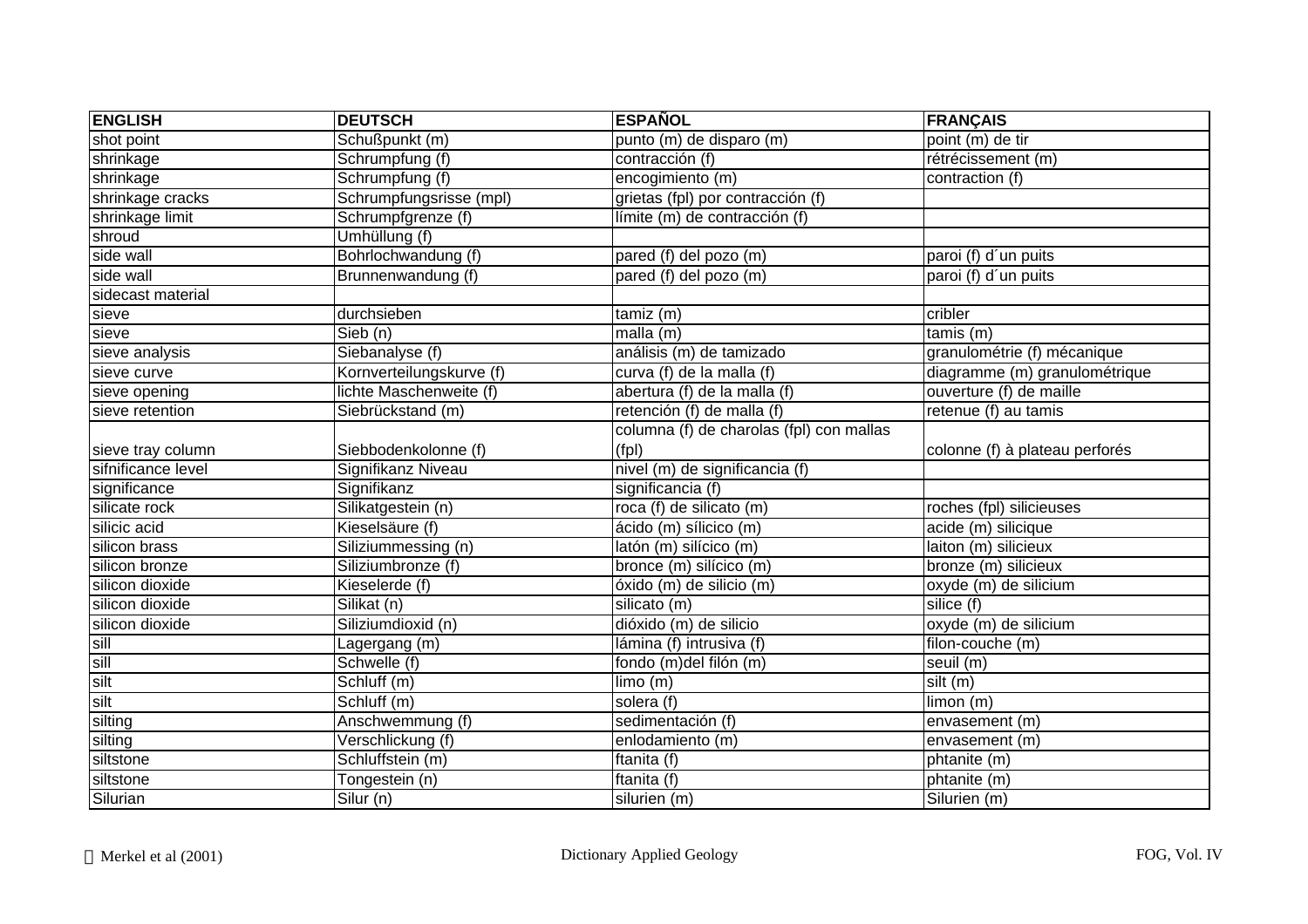| <b>ENGLISH</b>                     | <b>DEUTSCH</b>                  | <b>ESPAÑOL</b>                               | <b>FRANÇAIS</b>                        |
|------------------------------------|---------------------------------|----------------------------------------------|----------------------------------------|
| silver                             | Silber (n)                      | plata (f)                                    | argent (m)                             |
| silver iodide                      | Silberiodid (n)                 | yoduro (m) de plata (f)                      | iodure (m) d'argent                    |
| similarity                         | Ähnlichkeit (f)                 | similaridad (f) o similitud (f)              | similitude (f)                         |
| similarity criteria                | Ähnlichkeitsbedingungen (fpl)   | criterio (m) de similitud (f)                | conditions (fpl) de similitude         |
| simple hydrograph                  | einfache Abflußganglinie (f)    | hidrógrafo (m) sencillo (m)                  | hydrogramme (m) simple                 |
| simulation                         | Simulation (f)                  | modelación (f)                               | simulation (f)                         |
| simulation                         | Simulation (f)                  | simulación (f)                               | modélisation (f)                       |
| simulation model                   | Simulationsmodell (n)           | modelo (m) de simulación (f)                 | modèle (m) simulateur                  |
| simulation model                   | Simulator (m)                   | simulador (m)                                | simulateur (m)                         |
| single outlet                      | Auslaß (m)                      | salida (f) sencilla (f)                      | exutoire (m) unique                    |
|                                    |                                 | técnica (f) de pulso-trazador (m) en un pozo |                                        |
| single well tracer pulse technique | Einbohrlochtracertest (m)       | (m)                                          | méthode (f) de pulsion en puits unique |
| sink                               | absenken                        | depresión (f)                                | rabattre                               |
| sink                               | Senke (f)                       | sumidero (m)                                 | puits (m)                              |
| sinker bar                         | Schwerstange (f)                | barra (f) de percusión (f)                   | tige (f) de battage                    |
| sinkhole                           | Doline (f)                      | sumidero (m)                                 | doline (f)                             |
| sinkhole                           | Karsttrichter (m)               | pozo negro (m)                               | gouffre (m) absorbant                  |
| sinkhole plain                     | Dolinenkarst (m)                | sumidero (m) karst (m)                       | karst (m) à dolines                    |
| sinking river                      | Flußsenke (f)                   | rivera (f) del río (m)                       | perte (f) de rivière                   |
| siphon                             | Saugheber (m)                   | sifón (m)                                    | siphon (m)                             |
| siphon                             | Siphon (m)                      | sifón (m)                                    | siphon (m)                             |
| siphon                             | Siphon (m)                      | sifón (m)                                    | siphon (m)                             |
| siphoning                          | Saugheberwirkung (f)            | sifoneo (m)                                  | siphonnage (m)                         |
| site description                   | Standortbeschreibung (f)        | descripción (f) del sitio (m)                | description (f) du site                |
| site description                   | Standortcharakterisierung (f)   | descripción (f) del lugar (m)                | description (f) du site                |
| site specific parameter            | ortsgebundene Zustandsgröße (f) | parámetro (m) específico (m) del sitio (m)   | paramètre (m) spécifique à l'endroit   |
| site specific parameter            | ortsgebundener Parameter (m)    | parámetro (m) específico (m) del lugar (m)   | paramètre (m) spécifique à l'endroit   |
| site specific parameter            | Standortparameter (m)           | parámetro (m) específico (m) del lugar (m)   | paramètre (m) spécifique à l'endroit   |
| size fraction                      | Kornfraktion (f)                | fracción (f) de tamaño                       | fraction (f) granulométrique           |
| size fraction                      | Korngrößenfraktion (f)          | fracción (f) de granulométrica (f)           | fraction (f) granulométrique           |
| size fraction                      | Korngrößenklasse (f)            | fracción (f) de granulométrica (f)           | fraction (f) granulométrique           |
| skewness                           | Asymmetrie (f)                  | asimetría (f)                                | asymétrie (f)                          |
| skimming tank                      | Abschöpfbecken (n)              | tanque (m) de natas (fpl)                    | bassin (m) d'écumage                   |
| skin cancer                        | Hautkrebs (m)                   | cáncer de piel (f)                           | cancer (m) de la peau                  |
| skin effect                        | Skin-Effekt (m)                 | efecto (m) en la piel (f)                    | effet (m) pariétal                     |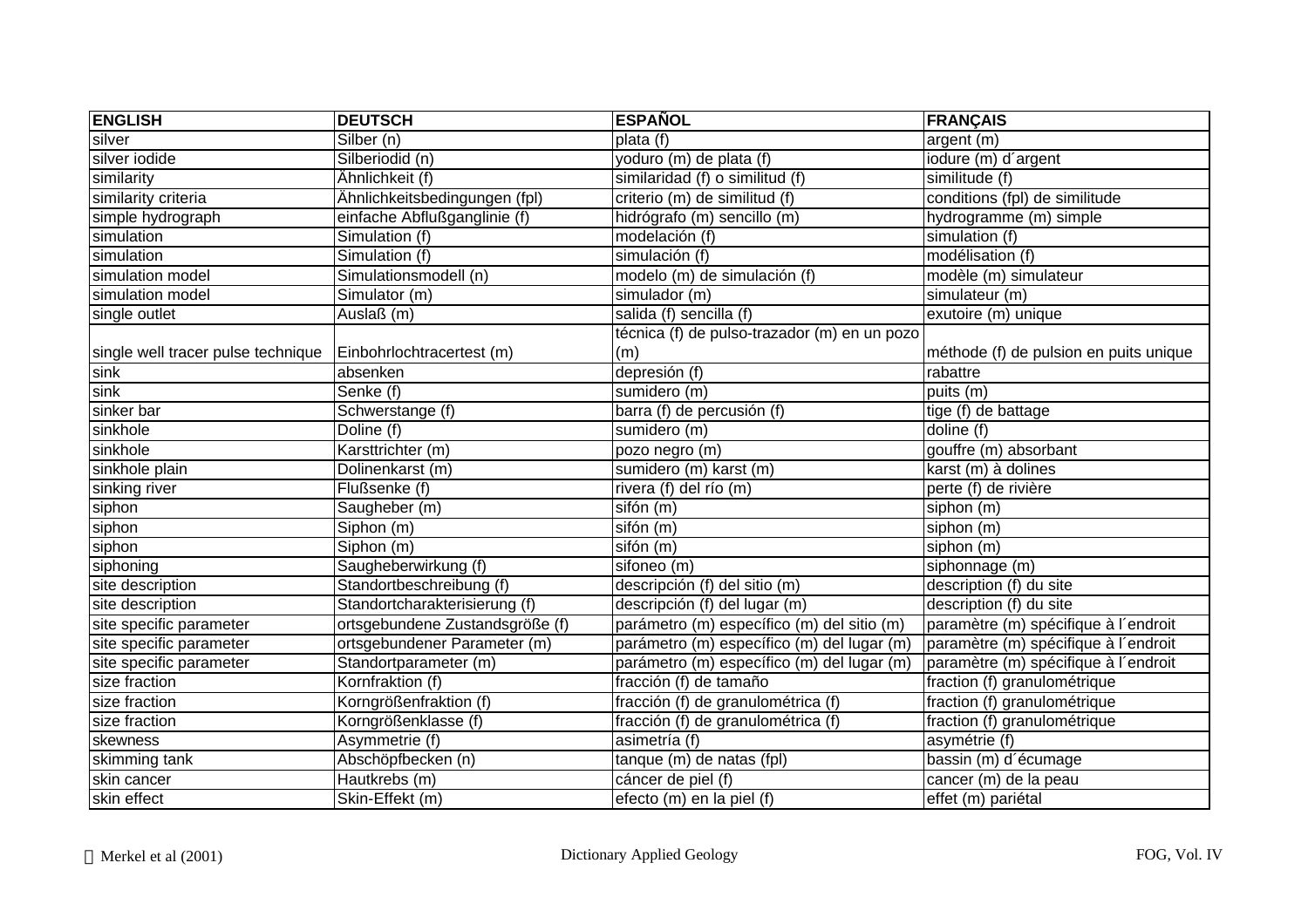| <b>ENGLISH</b>     | <b>DEUTSCH</b>              | <b>ESPAÑOL</b>                   | <b>FRANÇAIS</b>                     |
|--------------------|-----------------------------|----------------------------------|-------------------------------------|
| slag               | Schlacke (f)                | escoria (f)                      | scorie (f)                          |
| slag               | vulkanische Schlacke (f)    | chatarra (f)                     | scorie (f)                          |
| slaked lime        | gelöschter Kalk (m)         | cal viva (f) desmenuzada (f)     | chaux (f) hydratée                  |
| slate              | Plattenschiefer (m)         | pizarra (f)                      | ardoise (f)                         |
| slate              | Schiefer (m)                | pizarra (f)                      | ardoise (f)                         |
| slate              | Tonschiefer (m)             | esquisto (m)                     | schiste (m) argileux                |
| sledge             | Fäustel (m)                 | narria (f)                       | masse (f)                           |
| sledge             | Fäustel (m)                 | trineo (m)                       | maillet (m)                         |
| sleet              | Naßschnee (m)               | aguanieve (f)                    | giboulée (f)                        |
| sleet              | Schlacken (m)               | cellisca (f)                     | giboulée (f)                        |
| sleet              | Schneematsch (m)            | nevisca (f)                      | giboulée (f)                        |
| slickenside        | Rutschspiegel (m)           | espejo (m) de falla (f)          | miroir (m) de faille                |
| sliding            | Abgleiten (n)               | deslizamiento (m)                | glissement (m)                      |
| sling psychrometer | Schleuderpsychrometer (n)   | psicrómetro (m) giratorio        | psychromètre (m) fronde             |
| slipoff slope      | Gleitufer (n)               | declive (m) convexo (m)          | versant (m) convexe                 |
| slips              | Fangkeil (m)                | pizarra (f)                      | coins (mpl) de retenue              |
| slope              | Abhang (m)                  | declive (m)                      | versant (m)                         |
| slope              | Böschung (f)                | terraplén (m)                    | versant (m)                         |
| slope              | Gefälle (n)                 | pendiente (f)                    | pente (f)                           |
| slope              | Hang (m)                    | pendiente (f)                    | pente (f)                           |
| slope wash         | Hangabtrag (m)              | alud (m)                         | érosion (f) de pente                |
| slope wash         | Hangerosion (f)             | erosión (f) por pendiente (m)    | érosion (f) de pente                |
| slot               | Schlitz (m)                 | ranura (f)                       | fissure (f)                         |
| slot perforation   | Schlitzbrückenlochung (f)   | perforación (f) de la ranura (f) |                                     |
| slot size          | Filteröffnungsgröße (f)     | dimensión (f) de la ranura (f)   | taille (f) des fentes de la crépine |
| slot size          | Schlitzweite (f)            | tamaño (m) de la ranura (f)      | taille $(f)$ des fentes             |
| slotted pipe       | geschlitztes Rohr (n)       | tubo (m) ranurado (m)            | crépine (f) à fentes                |
| slotted plate      | Siebblech (n)               | placa (f) ranurada (f)           | tôle (f) perforée                   |
| slotted screen     | Schlitzfilter (m)           | malla (f) ranurada (f)           | crépine (f) à fentes                |
| slough             | Sumpf (m)                   | moca (m)                         | marais (m)                          |
| slough             | Sumpf (m)                   | pantano (m)                      | marécage (m)                        |
| sloughy            | sumpfig                     | pantanoso                        | marécageux                          |
| sludge deposit     | Schlammablagerung (f)       | depósito (m) de fango (m)        | dépôt (m) de boue                   |
| sludge processing  | Klärschlammaufbereitung (f) | tratamiento (m) de lodos (mpl)   | traitement (m) des boues            |
| sludge pump        | Schlammpumpe (f)            | bomba (f) de lodos (mpl)         | pompe (f) à boues                   |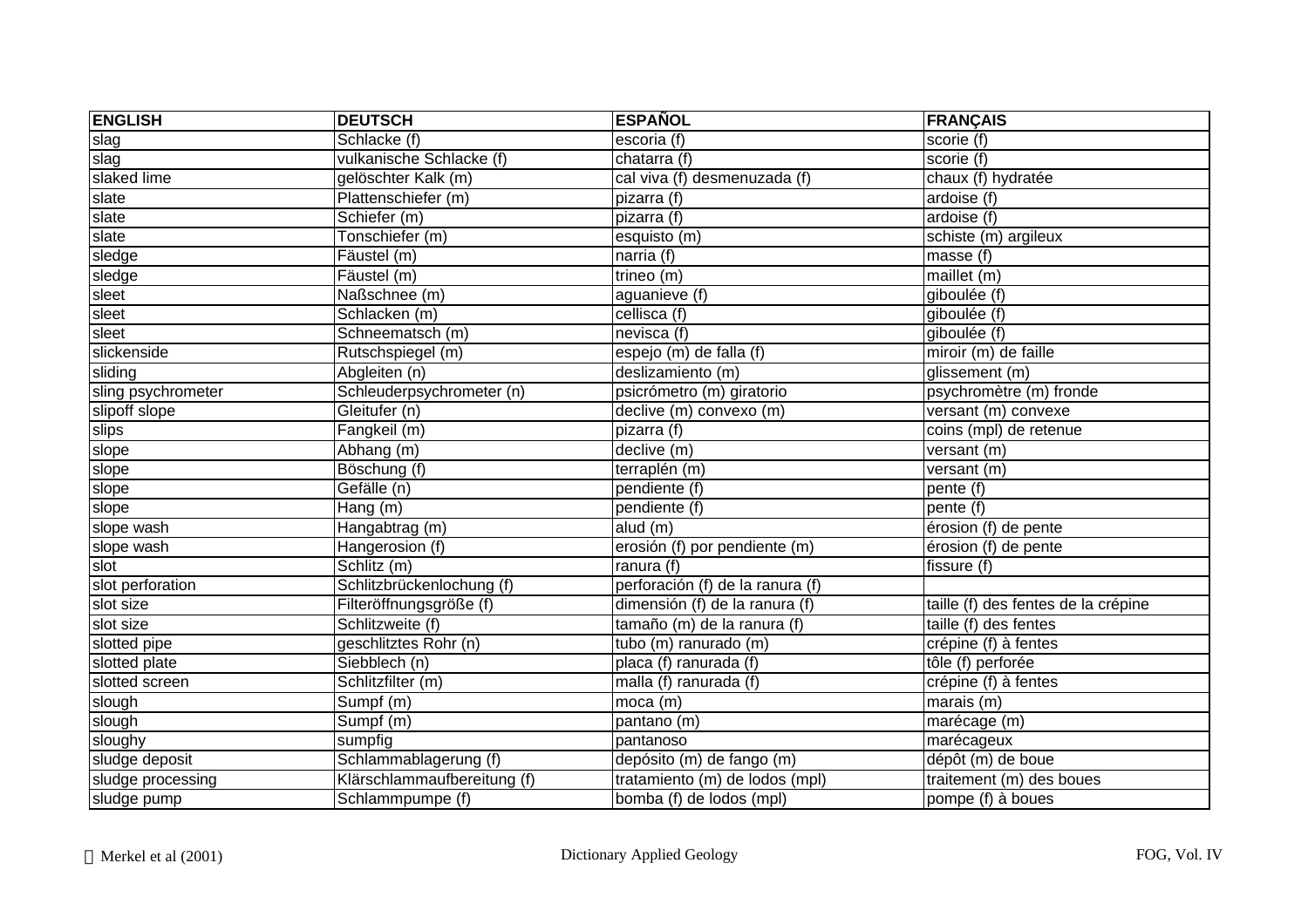| <b>ENGLISH</b>   | <b>DEUTSCH</b>                | <b>ESPAÑOL</b>                                 | <b>FRANÇAIS</b>                  |
|------------------|-------------------------------|------------------------------------------------|----------------------------------|
| slug test        | Auffüllungsverfahren (n)      | impulsión (f) en pozo (m) único (m)            | impulsion (f) en puits unique    |
| slug test        | Auffüllversuch (m)            | impulsión (f) en pozo (m) único (m)            | impulsion (f) en puits unique    |
| slurry           | Aufschwemmung (f)             | lechada (f)                                    | boue (f) liquide                 |
| slurry           | Aufschwemmung (f)             | lechada (f) de cemento (m)                     | lisier (m)                       |
| slurry           | Suspension (f)                | suspensión (f)                                 | suspension (f)                   |
| slush bucket     | Sandpumpe (f)                 | cubo (m) de lodo (m)                           | cuiller (f)                      |
| slush pit        | Absetzbecken (n)              | foso (m) de lodo (m)                           | bac (m) de décantation           |
| smectite         | Smektit (m)                   | arcilla (f)                                    | smectite (f)                     |
| smectite         | Smektit (m)                   | arcilla (f)                                    | terre (f) à foulon               |
| smectite         | Smektit (m)                   | esmectita (f)                                  | smectin (m)                      |
| smelt            | Schmelze (f)                  | fundición (f)                                  | fonte (f)                        |
| smooth           | glätten                       | liso(m)                                        | aplanir                          |
| snow             | Schnee (m)                    | nieve (f)                                      | neige (f)                        |
| snow course      | Schneemeßstrecke (f)          | curso (m) de la nieve (f)                      | parcours (m) d'enneigement       |
| snow cover       | Schneedecke (f)               | cubierta (f) de nieve (f)                      | couche (f) de neige              |
| snow density     | Schneedichte (f)              | densidad (f) de la nieve (f)                   | densité (f) de la neige          |
| snow gage        | Schneeniederschlagsmesser (m) | medidor (m) de nieve (f)                       | nivomètre (m)                    |
| snow line        | Schneegrenze (f)              | límite (m) de las nieves (fpl) perpetuas (fpl) | limite (f) des neiges éternelles |
| snow melt        | Schneeschmelze (f)            | deshielo (m)                                   | fonte (f) des neiges             |
| snow sampler     | Schneeausstecher (m)          | muestreador (m) de nieve (f)                   | échantillonneur (m) de neige     |
| snow sampler     | Schneeprobenehmenr (m)        | muestreador (m) de nieve (f)                   | échantillonneur (m) de neige     |
| snow stake       | Schneepegel (m)               | estaca (f) de nieve (f)                        | échelle (f) de neige             |
| snow survey      | Schneevermessung (f)          | levantamiento (m) nivométrico                  | relève (m) nivométrique          |
| snowdrift        | Schneeverwehung (f)           | ventisca (f)                                   | congère (f)                      |
| snowdrift        | Schneewehe (f)                | ventisquero (m)                                | congère (f)                      |
| snowflake        | Schneeflocke (f)              | $\overline{copo}$ (m) de nieve (f)             | flocon $(m)$ de neige            |
| snowpack         | Schneedecke (f)               | zona (f) nevada                                | couche (f) de neige              |
| sod              | Grasnarbe (f)                 | césped (m)                                     | couche (f) herbeuses             |
| soda             | kohlensaures Natron (n)       | sosa (f)                                       | soude (f)                        |
| soda             | Natriumcarbonat (n)           | carbonato de sodio (m)                         | soude (f)                        |
| soda             | Soda (n)                      | carbonato de sodio (m)                         | soude (f)                        |
| sodium           | Natrium (n)                   | sodio (m)                                      | sodium (m)                       |
| sodium aluminate | Natriumaluminat (n)           | aluminato (m) de sodio (m)                     | aluminate (m) de soude           |
| sodium arsenate  | Natriumarsenat (n)            | arsenato (m) de sodio (m)                      | arsenate (m) de soude            |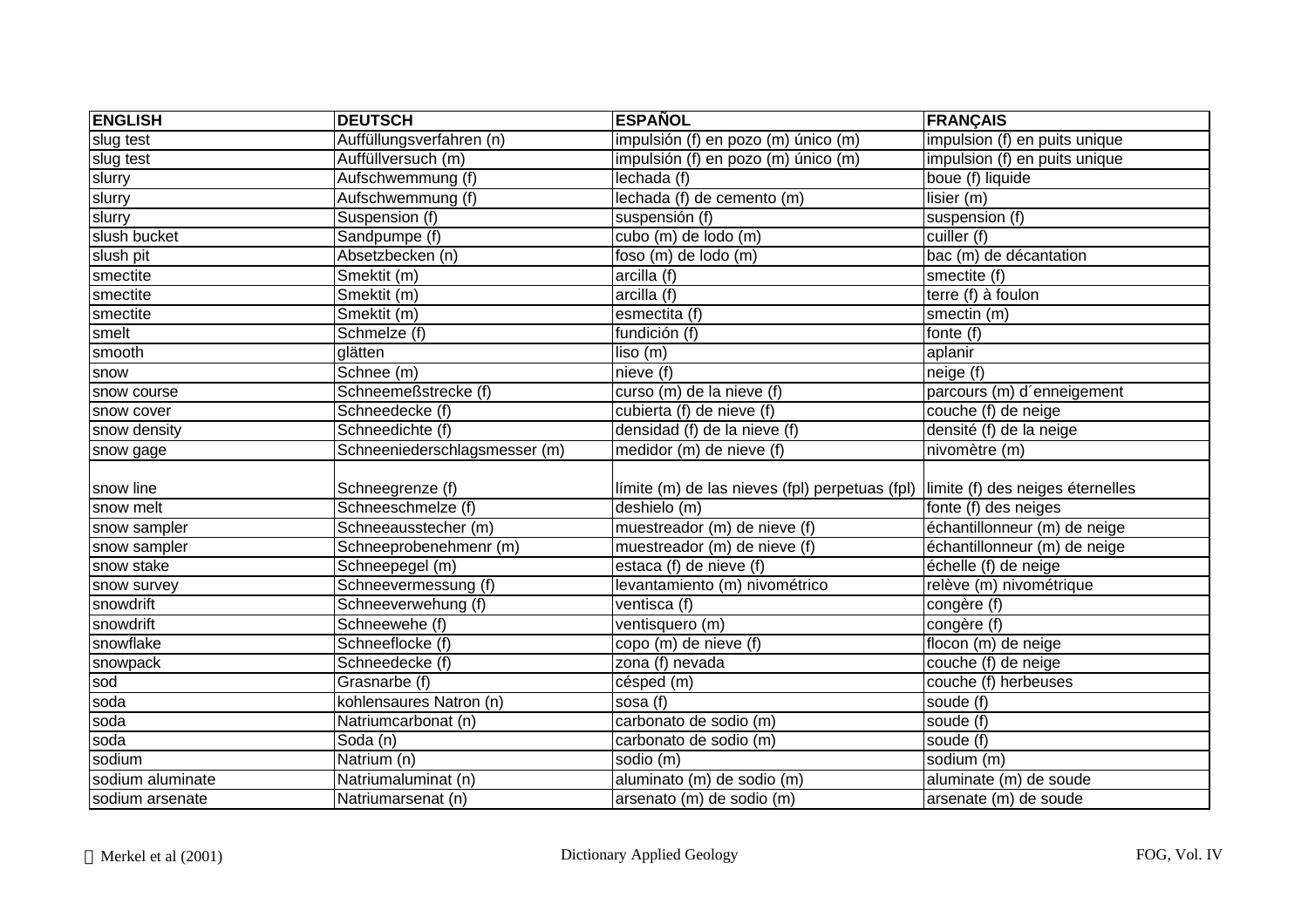| <b>ENGLISH</b>        | <b>DEUTSCH</b>                   | <b>ESPAÑOL</b>                           | <b>FRANÇAIS</b>                         |
|-----------------------|----------------------------------|------------------------------------------|-----------------------------------------|
| soft coal             | Braunkohle (f)                   | carbón (m) suave                         | lignite (m)                             |
| softener              | Enthärtungsmittel (n)            | suavizador (m)                           | adoucisseur (m)                         |
| softening             | Enthärtung (f)                   | suavizado                                | adoucissement (m)                       |
| soil                  | Boden (m)                        | suelo (m)                                | sol (m)                                 |
| soil aggregate        | Bodenaggregat (n)                | agregado (m) de suelos (mpl)             | agrégat (m) des particules de sol       |
| soil column           | Bodensäule (f)                   | columna (f) de suelo (m)                 | colonne (f) de sol                      |
| soil compaction       | Bodenverdichtung (f)             | compactación (f) de suelos (mpl)         | compactage (m) du sol                   |
| soil cover            | Bodendecke (f)                   | cubierta (f) de suelo (m)                | couverture (f) de sol                   |
| soil cover            | Bodenkrume (f)                   | cubierta (f) de suelo (m)                | couverture (f) de sol                   |
| soil crust            | Bodenkruste (f)                  | corteza (f) del suelo (m)                | croûte (f) de sol                       |
| soil depletion        | Bodenerschöpfung (f)             | hundimiento (m) de terreno (m)           | épuisement (m) du sol                   |
| soil erosion          | Bodenerosion (f)                 | erosión (f) del suelo                    | érosion (f) des sols                    |
| soil gas              | Bodengas (m)                     |                                          |                                         |
| soil gas              | Bodenluft (f)                    |                                          |                                         |
| soil horizon          | Bodenschicht (f)                 | horizonte (m) pedológico (m)             | horizon (m) pédologique                 |
| soil map              | Bodenkarte (f)                   | carta (f) de suelos (mpl)                | carte (f) des sols                      |
| soil mapping          | Deckschichtkartierung (f)        |                                          |                                         |
| soil mechanics        | Bodenmechanik (f)                | mecánica (f) de suelos (mpl)             | mécanique (f) des sols                  |
| soil moisture         | Bodenfeuchte (f)                 | humedad (f) de suelos (mpl)              | humidité (f) du sol                     |
|                       |                                  | contenido (m) de humedad (f) de suelos   |                                         |
| soil moisture content | Bodenfeuchtegehalt (m)           | (mpl)                                    | teneur (f) en humidité du sol           |
|                       |                                  | deficiencia (f) de humedad (f) de suelos |                                         |
| soil moisture deficit | Bodenfeuchtedefizit (n)          | (mpl)                                    | assèchement (m) du sol                  |
|                       |                                  | deficiencia (f) de humedad (f) de suelos |                                         |
| soil moisture deficit | Bodenfeuchtedefizit (n)          | (mpl)                                    | déficit (m) de rétention                |
|                       |                                  | medidor (m) de la humedad (f) de suelos  | appareil (m) de mesure de l'humidité du |
| soil moisture meter   | Bodenfeuchtemeßgerät (n)         | (mpl)                                    | sol                                     |
|                       |                                  | succión (f) de la humedad (f) de suelos  |                                         |
| soil moisture suction | Saugwirkung (f) des Bodenwassers | (mpl)                                    | succion (f) de l'eau dans le sol        |
|                       |                                  | tensión (f) de la humedad (f) de suelos  |                                         |
| soil moisture tension | Bodenfeuchtespannung (f)         | (mpl)                                    | tension (f) d'humidité                  |
|                       |                                  | tensión (f) de la humedad (f) de suelos  |                                         |
| soil moisture tension | negative Bodenwasserspannung (f) | (mpl)                                    | tension (f) de l'eau dans le sol        |
| soil organisms        | Bodenorganismen (mpl)            | organismos (mpl) del suelo (m)           | organismes (mpl) du sol                 |
| soil particle         | Bodenpartikel (m)                | partícula (f) del suelo (m)              | particule (f) de sol                    |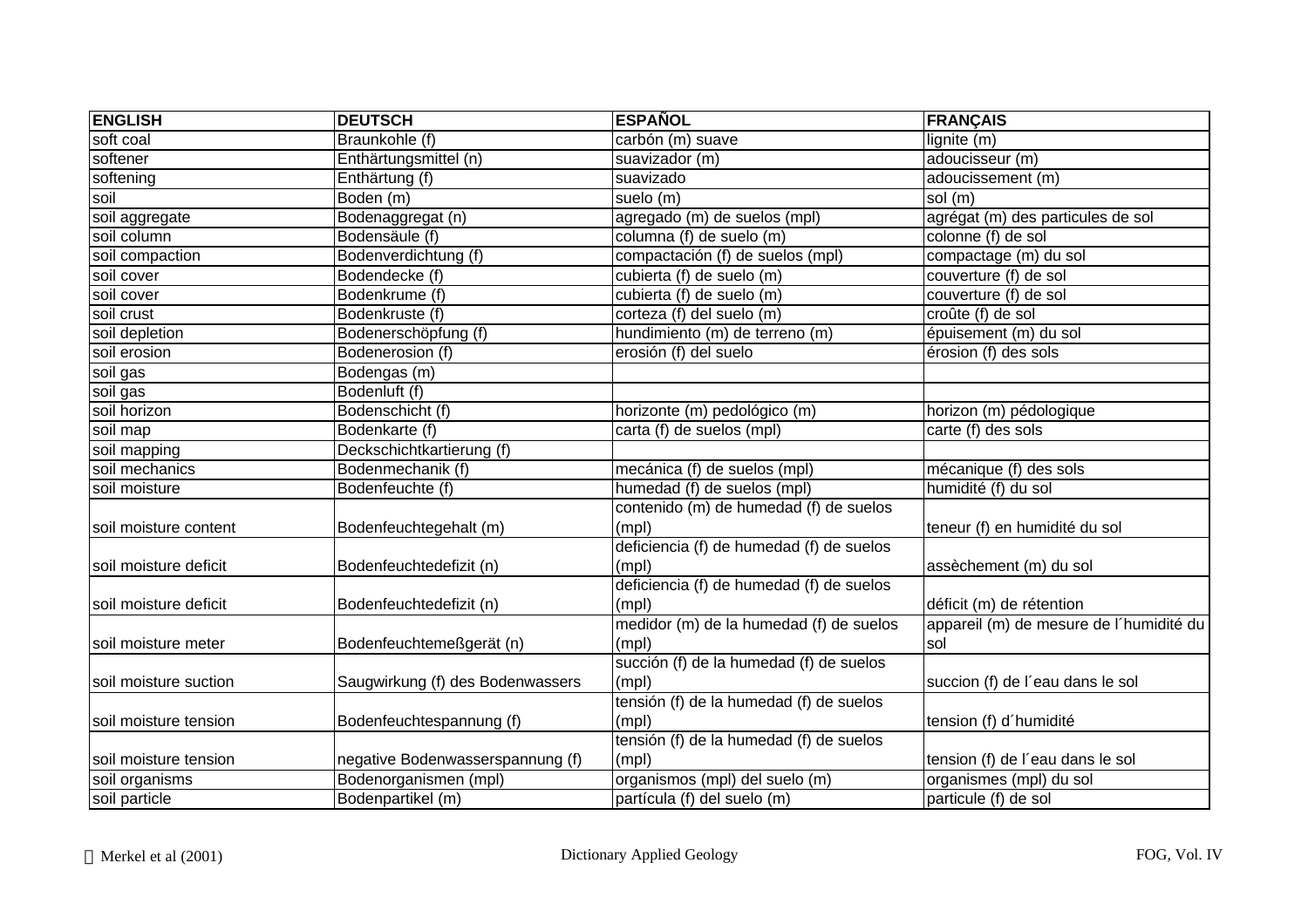| <b>ENGLISH</b>               | <b>DEUTSCH</b>                                 | <b>ESPAÑOL</b>                            | <b>FRANÇAIS</b>                    |
|------------------------------|------------------------------------------------|-------------------------------------------|------------------------------------|
| soil particle                | Bodenteilchen (n)                              | partícula (f) del suelo (m)               | particule (f) de sol               |
| soil profile                 | Bodenprofil (n)                                | perfil (m) del suelo (m)                  | section (f) du sol                 |
| soil sample                  | Bodenprobe (f)                                 | muestra (f) del suelo (m)                 | échantillon (m) de sol             |
| soil structure               | Bodenstruktur (f)                              | estructura (f) del suelo (m)              | structure (f) du sol               |
| soil surface                 | Bodenoberfläche (f)                            | superficie (f) del suelo (m)              | surface (f) du sol                 |
| soil survey                  | Bodenuntersuchung (f)                          | panorama (f) del suelo (m)                | étude (f) pédologique              |
| soil swelling                | Bodenquellung (f)                              | hinchamiento (m) del suelo (m)            | gonflement (m) du sol              |
| soil water                   | Bodenfeuchte (f)                               | agua (f) del suelo (m)                    | eau (f) du sol                     |
| soil water                   | Bodenwasser (n)                                | muestra (f) del suelo (m)                 | eau (f) du sol                     |
|                              |                                                | contenido (m) en volumen del agua (f) del |                                    |
| soil water content by volume | volumetrischer Bodenwassergehalt (m) suelo (m) |                                           | teneur (f) volumique en eau du sol |
| soil water movement          | Bodenwasserbewegung (f)                        | movimiento (m) del agua (f) del suelo (m) | ressuyage (m)                      |
| solar heat storage           | Speicherung (f) von Sonnenenergie              | almacenamiento del calor (m) solar        | héliogéothermie (f)                |
| solar radiation              | Sonneneinstrahlung (f)                         | radiación (f) solar                       | irradiation (f) solaire            |
| solar radiation              | Sonnenstrahlung (f)                            | irradiación (f) solar                     | irradiation (f) solaire            |
| solid matrix                 | Festkörpergerüst (n)                           | matriz (f) sólida (f)                     | phase (f) solide                   |
| solid solution mineral       | Mischkristall                                  | solución (f) sólida (f) del mineral       |                                    |
| solid surface                | Feststoffoberfläche (f)                        | superficie (f) del sólido (m)             | paroi (f) solide                   |
| solid volume                 | Festkörpervolumen (n)                          | volumen del sólido (m)                    | volume (m) de la phase solide      |
| solid volume                 | Festkörpervolumen (n)                          | volumen del sólido (m)                    | volume (m) des pleins              |
| solid wall                   | Feststoffoberfläche (f)                        | pared (f) sólida (f)                      | paroi (f) solide                   |
| solid wastes                 | feste Abfälle (mpl)                            | desechos (mpl) sólidos (mpl)              | déchets (mpl) solides              |
| solifluction                 | Fließrutschung (f)                             | soliflucción (f)                          | solifluction (f)                   |
| solifluction                 | Solifluktion (f)                               | soliflucción (f)                          | solifluction (f)                   |
| solstice                     | Sonnenwende (f)                                | solsticio (m)                             | solstice (m)                       |
| solubility                   | Löslichkeit (f)                                | solubilidad (f)                           | solubilité (f)                     |
| solubility product           | Löslichkeitsprodukt (n)                        | producto (m) de solubilidad (f)           | produit (m) de solubilité          |
| soluble                      | löslich                                        | soluble                                   | soluble                            |
| solum                        | Ackerkrume (f)                                 | solum                                     | sol (m) arrable                    |
| solute                       | gelöste Substanz (f)                           | especie (f) disuelta (f)                  | soluté (m)                         |
| solute                       | gelöste Substanz (f)                           | soluto (m)                                | espèces (fpl) dissoutes            |
| solution                     | Lösung (f)                                     | solución (f)                              | solution (f)                       |
| solution channel             | Lösungshohlraum (m)                            | canal (m) de solución (f)                 | cavité (f) de solution             |
| solution flutes              | Kannelierung (f)                               | estrías (fpl) por solución (f)            | lapiaz (m) à cannelures            |
| solution flutes              | Rillenkarren (m)                               | estrías (fpl) por solución (f)            | lapiaz (m) à cannelures            |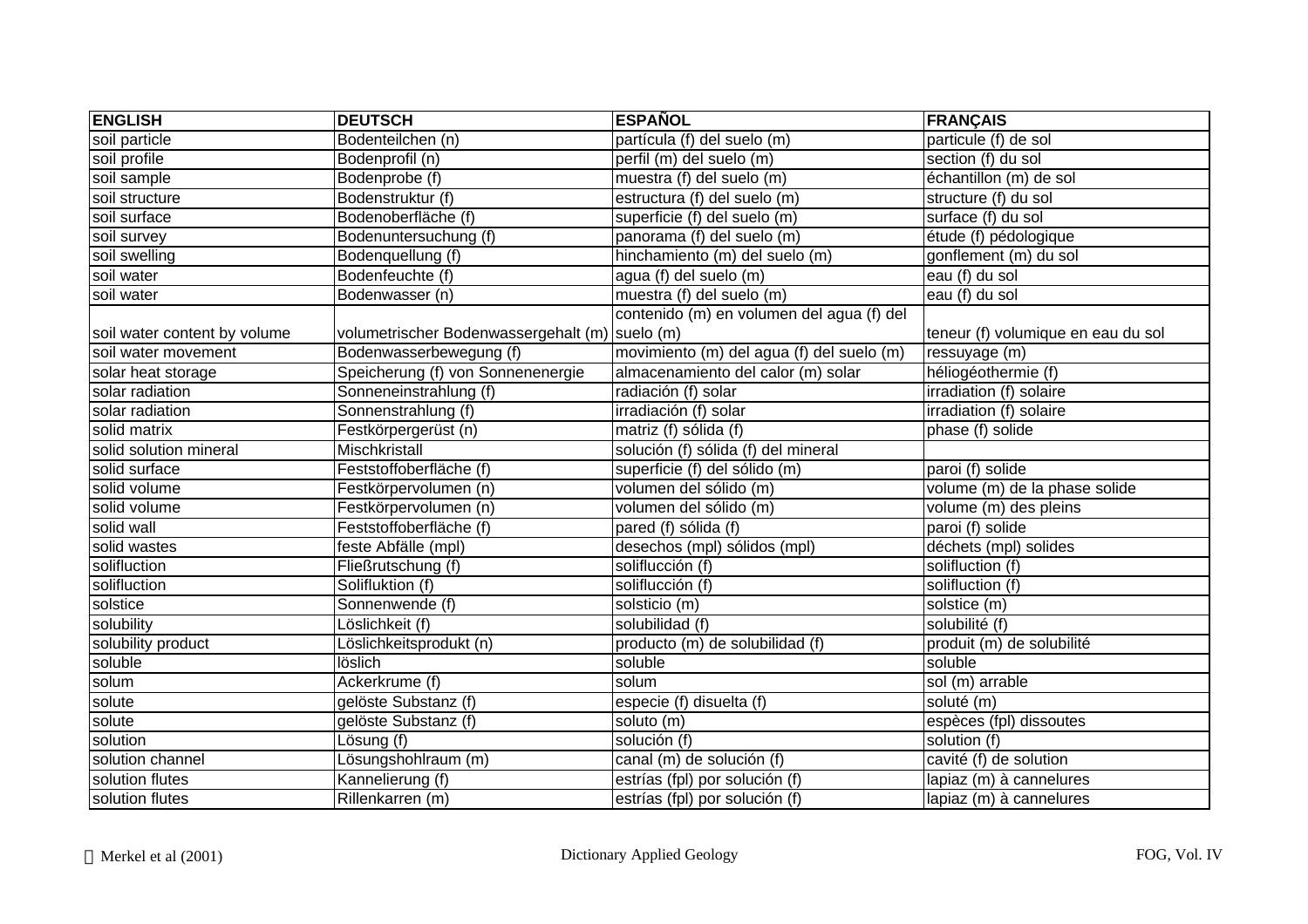| <b>ENGLISH</b>           | <b>DEUTSCH</b>                    | <b>ESPAÑOL</b>                           | <b>FRANÇAIS</b>                    |
|--------------------------|-----------------------------------|------------------------------------------|------------------------------------|
| solution groove          | Rinne (f)                         | surco (m) por solución (f)               | $right (f)$ de lapiaz              |
| solution technique       | Lösungsverfahren (n)              | técnica (f) de solución (f)              | procédé (m) de solution            |
| solvent                  | Lösungsmittel (n)                 | disolvente $(m)$                         | solvant (m)                        |
| solvent extraction       | Lösungsmittelextraktion (f)       | extracción (f) del solvente (m)          | extraction (f) par solvants        |
| sonde                    | Sonde (f)                         | sonda (f)                                | sonde (f)                          |
| sonde spacing            | Sondenmaße (f)                    | espaciamiento (f) de la sonda (f)        | espacement (m) de la sonde         |
| sonic generator          | Schallerzeuger (m)                | generador (m) sónico (m)                 | générateur (m) de son              |
| sorbate                  | sorbierte Phase (f)               | fase (f) absorbente                      | phase (f) sorbée                   |
| sorbent                  | Sorbens (n)                       | adsorbente (m)                           | adsorbant (m)                      |
| sorbent                  | Sorptionsmittel (n)               | adsorbente (m)                           | adsorbant (m)                      |
| sorption                 | Sorption (f)                      | adsorción (f)                            | sorption (f)                       |
| sort                     | sortieren                         | ordenar                                  | trier                              |
| sorting                  | Sortierung (f)                    | ordenamiento (m)                         |                                    |
| sound                    | loten                             | sonido (m)                               | sonder                             |
| sound velocity           | Schallgeschwindigkeit (f)         | velocidad (f) del sonido (m)             | vitesse (f) du son                 |
| sounding                 | Sondierung (f)                    | sondeo (m)                               | sondage                            |
| sounding weight          | $\overline{\mathsf{Me}}$ ßlot (n) | lastre (m) de la sonda (f)               | plomb (m) de sondage               |
| sounding weight          | Meßlot (n)                        | lastre (m) de la sonda (f)               | saumon (m)                         |
| sour crude (petroleum)   | saures Rohöl (n)                  | crudo (m) ácido                          | brut (m) corrosif                  |
| source                   | Quelle (f)                        | fuente (f)                               | source (f)                         |
| source                   | Quellpunkt (m)                    | fuente (f)                               | source (f)                         |
| source chamber           | Quellstube (f)                    | $\overline{c$ ámara (f) fuente (f)       | chambre (f) de captage             |
| source supply zone       | Wassergewinnungsgebiet (n)        | zona (f) de fuente (f) de suministro (m) | zone (f) d'exploitation            |
| spate                    | Sprungschwall (m)                 | crecida (f)                              | avalaison (f)                      |
| spatial interpolation    | räumlich interpolieren            |                                          |                                    |
| speciation               | Bestimmung (f) der Spezies        |                                          |                                    |
| speciation               | Speziesbildung (f)                | especiación (f)                          | évolution (f) d'espèces            |
| speciation               | Speziesbildung (f)                | evolución (f) de las especies (fpl)      | formation (f) d'espèces            |
| species                  | Art $(f)$                         | especies (fpl)                           | espèce (f) d'organismes            |
| species                  | Organismenart (f)                 | organismos (mpl)                         | espèce (f) d'organismes            |
| species                  | Spezies (f)                       | especie (f)                              | espèce (f)                         |
| species diversity        | Artenvielfalt (f)                 | diversidad de especies (fpl)             | diversité (f) des espèces          |
| specific areal discharge | spezifische Abflußspende (f)      | descarga (f) superficial específica (f)  | écoulement (m) spécifique          |
| specific areal discharge | spezifische Gebietsspende (f)     | descarga (f) superficial específica (f)  | module (m) spécifique d'écoulement |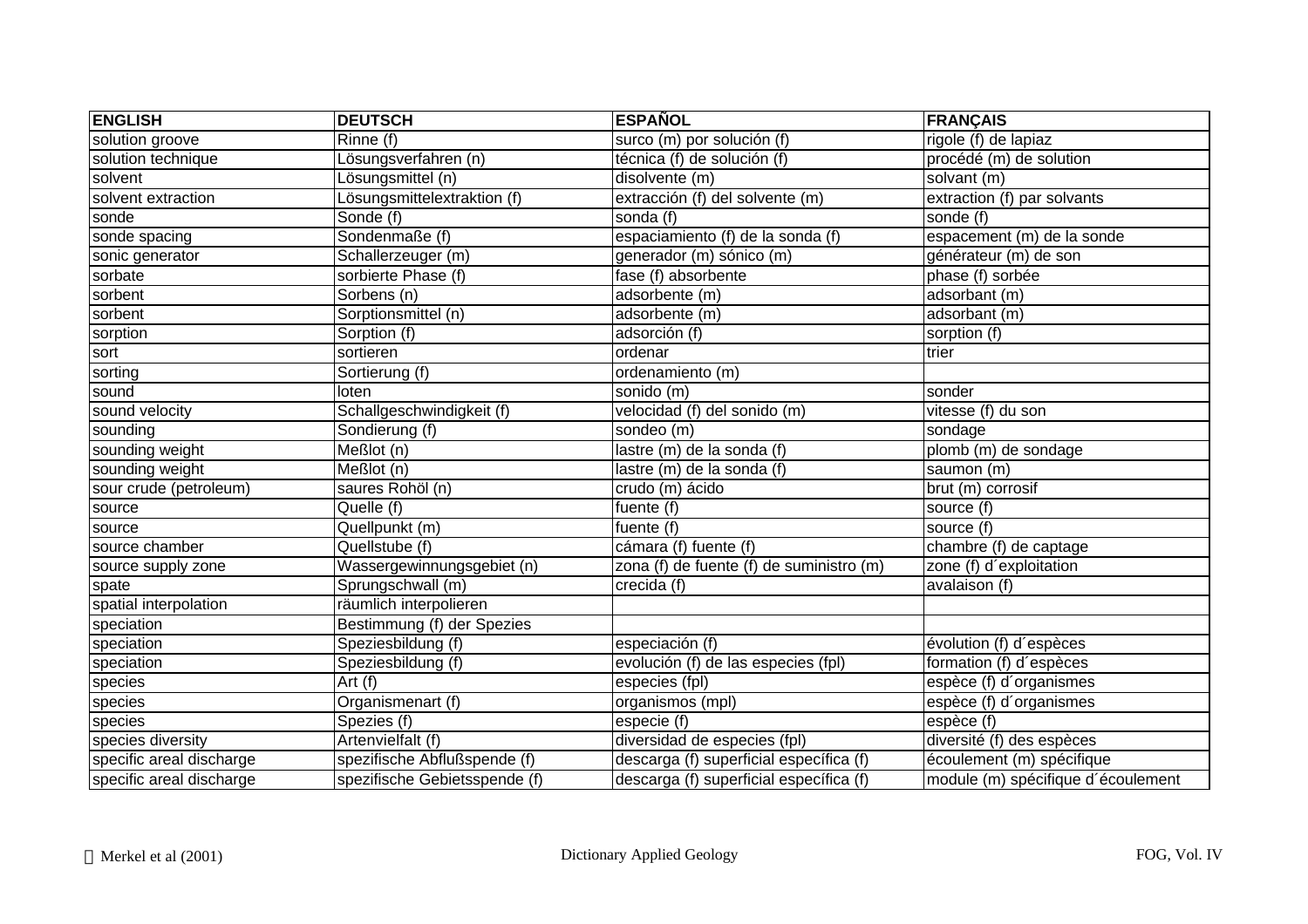| <b>ENGLISH</b>                 | <b>DEUTSCH</b>                       | <b>ESPAÑOL</b>                                | <b>FRANÇAIS</b>                         |
|--------------------------------|--------------------------------------|-----------------------------------------------|-----------------------------------------|
|                                | spezifische Ergiebigkeit (f) (~eines |                                               |                                         |
| specific capacity (~of a well) | Brunnens)                            | capacidad (f) específica (f)                  | débit (m) spécifique                    |
| specific capacity curve        | Leistungs-Absenkungskurve (f)        | curva (f) de capacidad (f) específica (f)     | courbe (f) débits/ rabattements         |
| specific capacity curve        | spezifische Leistung (f)             | curva (f) de capacidad (f) específica (f)     | courbe (f) caractéristique              |
| specific density               | spazifische Dichte (f)               | densidad (f) específica (f)                   | densité (f)                             |
| specific discharge             | spezifischer Abfluß (m)              | descarga (f) específica (f)                   | débit (m) unitaire                      |
| specific discharge             | spezifischer Abfluß (m)              | descarga (f) específica (f)                   | écoulement (m) souterrain spécifique    |
| specific discharge             | spezifischer Abfluß (m)              | flujo (m) específico (m)                      | flux (m) spécifique                     |
| specific drawdown              | spezifische Absenkung (f)            | abatimiento (m) específico (m)                | rabattement (m) spécifique              |
| specific electrial conductance | spezifische Leitfähigkeit (f)        | conductancia (f) eléctrica (f) específica (f) | conductivité (f) spécifique             |
| specific erosion               | spezifische Erosion (f)              | erosión (m) específica (f)                    | érosion (f) spécifique                  |
| specific gravity               | spezifisches Gewicht (n)             | gravedad (f) específica (f)                   | poids (m) spécifique                    |
| specific gravity               | Wichte (f)                           | gravedad (f) específica (f)                   | poids (m) spécifique                    |
|                                |                                      | caudal (m) de agua subterránea (f)            | module (m) spécifique d'écoulement      |
| specific groundwater runoff    | spezifische Grundwasserspende (f)    | específica (f)                                | souterrain                              |
|                                |                                      | abatimiento (m) específico (m) en aumento     |                                         |
| specific incremental drawdown  | spezifisches Absenkungsinkrement (n) | (m)                                           | rabattement (m) spécifique incrémentiel |
|                                | spezifisches Wasserhaltungsvermögen  |                                               |                                         |
| specific retention             | (n)                                  | retención (m) específica (f)                  | eau (f) de rétention                    |
| specific storage               | spezifischer Speicherkoeffizient (m) | almacenaje específico (m)                     | emmagasinement (m) spécifique           |
| specific surface               | spezifische Oberfläche (f)           | superficie (f) específica (f)                 | surface (f) spécifique                  |
| specific surface discharge     | spezifischer Oberflächenabfluß (m)   | superficie (f) de descarga (f) específica (f) | débit (m) spécifique                    |
| specific volume                | spezifisches Volumen (n)             | volumen (m) específico (m)                    | volume (m) spécifique                   |
| specific yield                 | spezifische Ergiebigkeit (f)         | rendimiento (m) específico (m)                | capacité (f) de libre écoulement        |
| specified head boundary        | vorgegebenes Festpotential (m)       | límite (m) de potencial impuesto (m)          | limite (f) à potentiel imposé           |
| speleogenesis                  | Höhlenbildung (f)                    | espeleogénesis (f)                            | spéléogenèse (f)                        |
| speleogenesis                  | Speleogenese (f)                     | espeleogénesis (f)                            | spéléogenèse (f)                        |
| speleology                     | Höhlenforschung (f)                  | espeleología (f)                              | spéléologie (f)                         |
|                                |                                      | estudio (m) de fauna (f) y flora (f) de       |                                         |
| speleology                     | Höhlenkunde (f)                      | cavernas (fpl)                                | spéléologie (f)                         |
| speleotherm                    | Sinter (m)                           | espeleoterma (f)                              | remplissage (m) de cavité               |
|                                |                                      | incrustaciones (fpl) secundarias (fpl) de     |                                         |
| speleotherm                    | Tropfstein (m)                       | carbonato de calcio (m) en cavernas (fpl)     | remplissage (m) de cavité               |
| spent nuclear fuel             | abgebranntes Brennelement (n)        | combustible (m) nuclear agotado (m)           | combustible (m) nucléaire irradié       |
| spent oil                      | Altöl (n)                            | aceite (m) usado (m)                          | huile (f) usagée                        |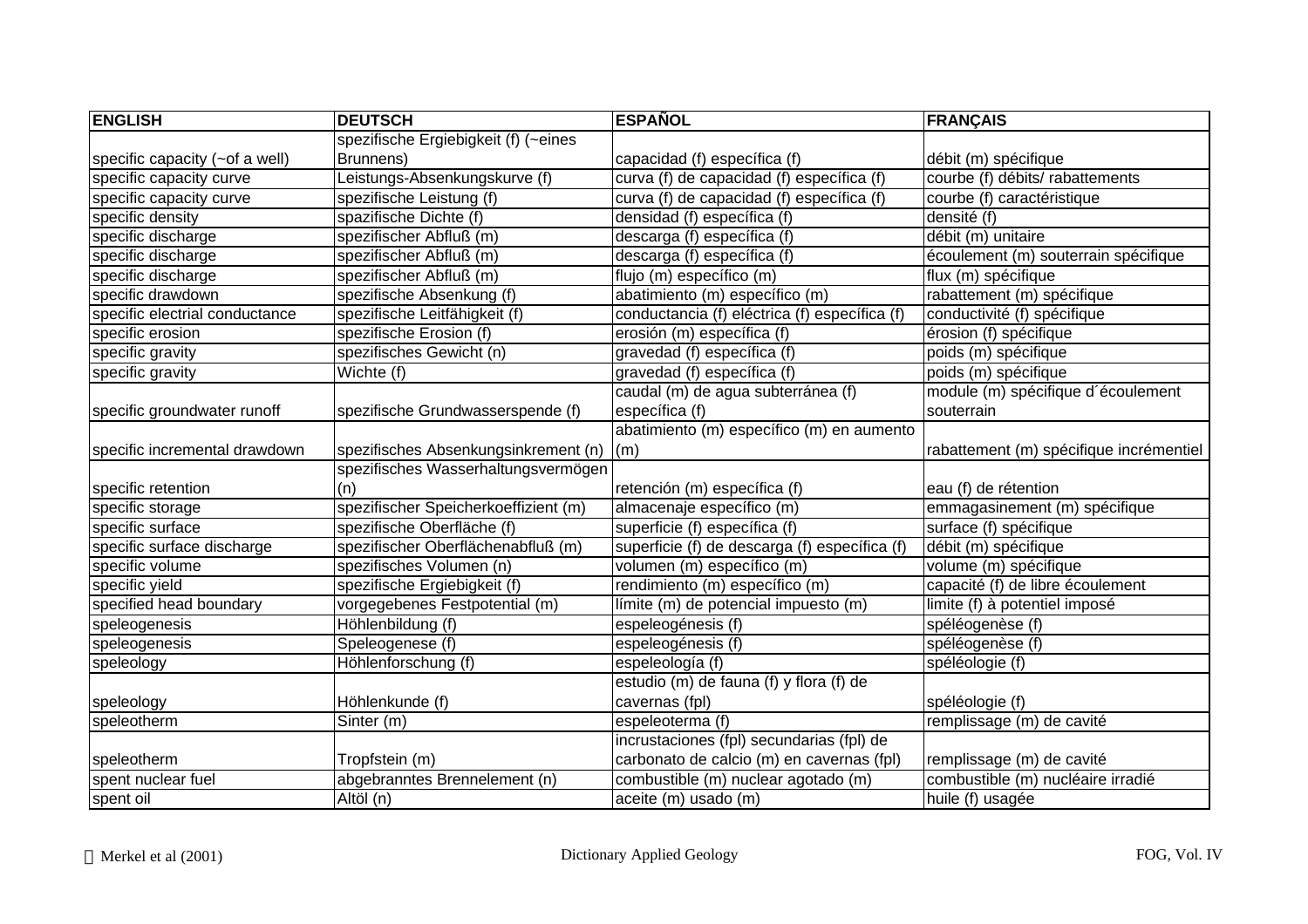| <b>ENGLISH</b>        | <b>DEUTSCH</b>           | <b>ESPAÑOL</b>                             | <b>FRANÇAIS</b>                |
|-----------------------|--------------------------|--------------------------------------------|--------------------------------|
| spherical shape       | kugelförmige Gestalt (f) | forma (f) esférica (f)                     | forme (f) sphérique            |
| spike                 | Eichzusatz (m)           | púa (f)                                    | dosage (m) témoin              |
| spill                 | Leck (n)                 | chorrear                                   | déversement (m)                |
| spill                 | Leck (n)                 | derramar                                   | déperdition (f)                |
| spill                 | Leck (n)                 | desparramar                                | gaspillage (m)                 |
| spill                 | Leck (n)                 | verter                                     | perte (f)                      |
| spillage boom         | Ölsperre (f)             | barrera (m) flotante contra derrames (mpl) | barrage (m) flottant           |
| spillway              | Überfallwehr (n)         | desaguadero (m)                            | évacuateur (m) de crue         |
| spillway              | Überlauf (m)             | derramadero (m)                            | déversoir (m)                  |
| spillway              | Überlauf (m)             | vertedero (m)                              | évacuateur (m) de crue         |
| spillway              | Wehr (n)                 | rebosadero (m)                             | évacuateur (m) de crue         |
| splash                | Spritzer (m)             | salpicadura (f)                            | éclaboussement (m)             |
| split spoo sampler    | Rammbohrkernstutzen (m)  | muestreador (m) de cuchara                 | tube (f) carottier par battage |
| spoil                 | Abraum (m)               | arruinar                                   | délai (m)                      |
| spoil                 | Abraum (m)               | escombros (mpl)                            | rejet (m)                      |
| spoil                 | Abraum (m)               | estropear                                  | décombre (m)                   |
| spoil                 | Aushub (m)               | desechos (mpl)                             | rejets (mpl) de dragage        |
| sponsor ship          | Bürgschaft               | buque (m) patrocinador (m)                 | caution (f)                    |
| sponsor ship          | finanzielle Förderung    | buque (m) madrina (f)                      |                                |
| spontaneous potential | Eigenpotential (n)       | potencial (m) espontáneo                   | potentiel (m) spontané         |
| spore                 | Spore (f)                | espora (f)                                 | spore (f)                      |
| spray can             | Sprühdose (f)            | lata (f) de aerosol                        | bombe (f) d'aérosol            |
| spray irrigation      | Beregnung (f)            | riego (m) atomizado (m)                    | irrigation (f) par aspersion   |
| spray irrigation      | Sprühbewässerung (f)     | riego (m) por aspersión (f)                | irrigation (f) par aspersion   |
| spray nozzle          | Sprühdüse (f)            | boquilla (f) atomizadora (f)               | bec (m) pulvérisateur          |
| spreading basin       | Infilltrationsbecken (n) | cuenca (f) dispersa (f)                    | casier (m) d'épandage          |
| spring                | hervorquellen            | ojo de agua (m)                            | sourdre                        |
| spring                | hervorsprudeln           | resorte(m)                                 | jaillir                        |
| spring                | Quelle (f)               | manantial (m)                              | source (f)                     |
| spring                | sprudeln                 | ojo de agua (m)                            | sourdre                        |
| spring discharge      | Quellschüttung (f)       | descarga del manantial (m)                 | débit (m) de source            |
| spring line           | Quellhorizont (m)        | línea del manantial (m)                    | ligne (f) de sources           |
| sprinkle              | beregnen                 | aspersor (m)                               | asperger                       |
| sprinkle              | besprengen               | rociador (m)                               | asperger                       |
| sprinkle              | sprengen                 | aspersor (m)                               | asperger                       |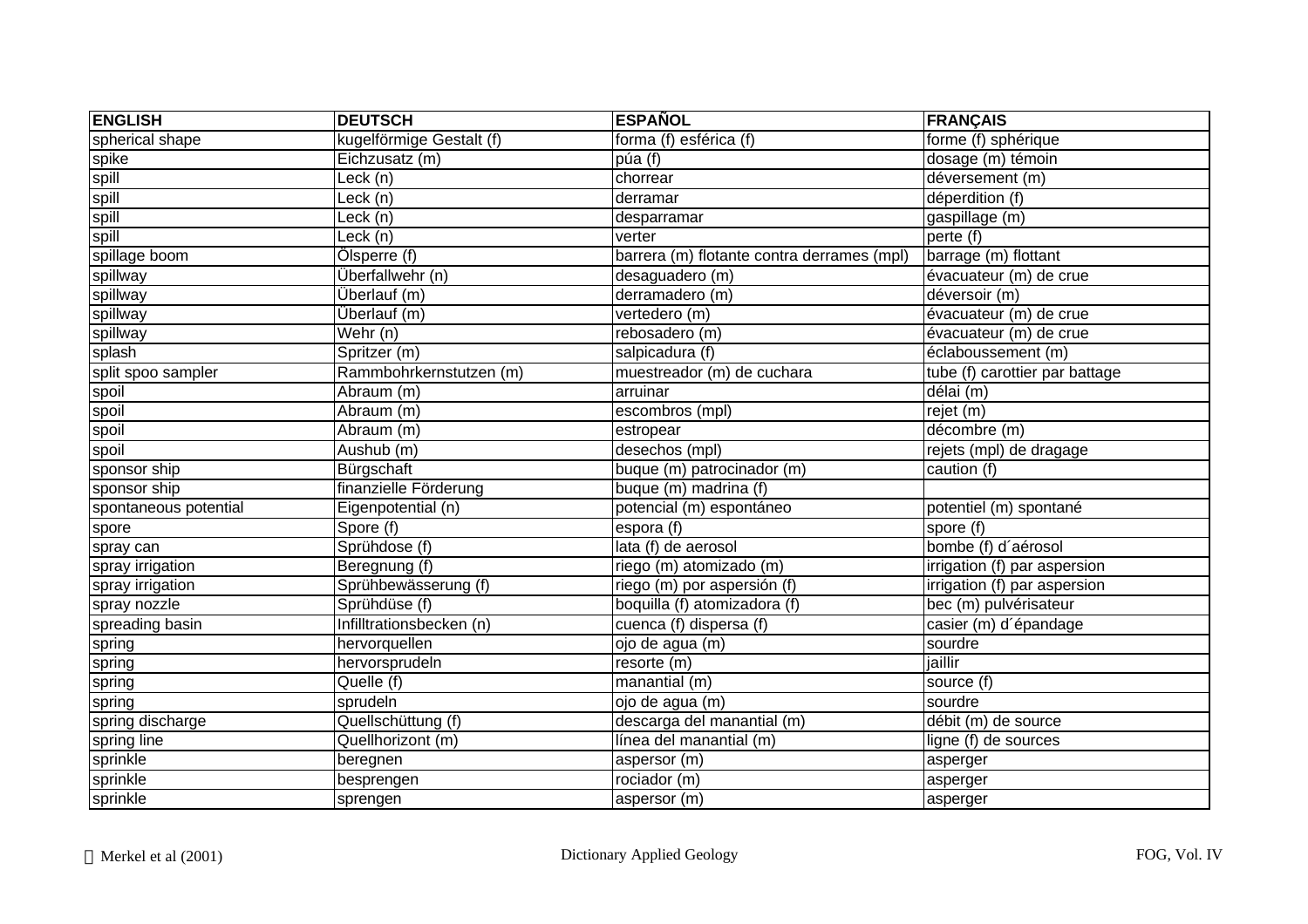| <b>ENGLISH</b>              | <b>DEUTSCH</b>                      | <b>ESPAÑOL</b>                                                             | <b>FRANÇAIS</b>                          |
|-----------------------------|-------------------------------------|----------------------------------------------------------------------------|------------------------------------------|
| sprinkling                  | Begießen (n)                        | aspersión (f)                                                              | aspersion (f)                            |
| sprinkling                  | Besprühen (n)                       | riego (m)                                                                  | aspersion (f)                            |
| spud                        | Pfahl (m)                           | escarda (f)                                                                | pilotis (m)                              |
| spud                        | Stutzen (m)                         | escardillo (m)                                                             | pilotis (m)                              |
| spud in                     | ansetzen                            | inicio de la perforación (f) del pozo (m)                                  | débuter                                  |
|                             |                                     |                                                                            | installation (f) de forage pour l'avant- |
| spudder                     | Vorbohrer (m)                       | perforadora (f) inicial                                                    | trou                                     |
| squeeze                     | ausdrücken                          | exprimir                                                                   | exprimer                                 |
| squeeze                     | Ausdrücken (n)                      | exprimir                                                                   | esquichage (m)                           |
| squeeze                     | auswringen                          |                                                                            | tordre                                   |
| squeeze                     | Auswringen (n)                      | constricción (f)                                                           | esquichage (m)                           |
| squeeze                     | Drücken (n)                         | apretón                                                                    | esquichage (m)                           |
| squelch                     | zerdrücken                          |                                                                            |                                          |
| stability constant          | Stabilitätskonstante (Komplex~) (f) | ángulo (m) de punta                                                        | angle (m) aigu                           |
| stability constant          | Stabilitätskonstante (Komplex~) (f) |                                                                            |                                          |
| stable equilibrium          | stabiles Gleichgewicht (n)          | equilibrio (m) estable                                                     | équilibre (m) stable                     |
| stable isotop               | stabiles Isotop (n)                 | isótopo (m) estable                                                        | isotope (m) stable                       |
| staff gage                  | Lattenpegel (m)                     | escala (f) hidrométrica (f)                                                | échelle (f) limnimétrique                |
| staff gage                  | Meßlatte (f)                        | limnímetro (m)                                                             | échelle (f) limnimétrique                |
| stage                       | Höhe (f) des Wasserspiegels         | etapa (f)                                                                  | hauteur (f) d'eau                        |
| stage                       | Wasserstand (m)                     | fase $(f)$                                                                 | hauteur (f) d'eau                        |
| stage hydrograph            | Wasserstandsganglinie (f)           | relación (f) de altura (f) contra tiempo (m)                               | relation (f) hauteur-temps               |
| stage indicator             | Pegel (m)                           | indicador (m) limnimétrico (m)                                             | indicateur (m) limnimétrique             |
| stage indicator             | Wasserstandsanzeiger (m)            | indicador (m) limnimétrico (m)                                             | indicateur (m) limnimétrique             |
| stage record                | Abflußtabelle (f)                   | registro (m) por etapa (f)                                                 | tableau (m) des hauteurs                 |
| stage record                | Abflußtafel (f)                     | registro (m) de alturas (fpl) de agua (f)                                  | tableau (m) des hauteurs                 |
| stage-distribution relation | Abflußkurve (f)                     | curva (f) de distribución (f) de alturas (fpl)                             | courbe (f) hauteur-débit                 |
|                             |                                     |                                                                            |                                          |
| stage-distribution relation | Abflußkurve (f)                     | relación (f) de distribución (f) de alturas (fpl) barème (m) hauteur-débit |                                          |
| stagnant region             | stagnierendes Fließsystem (n)       | región (m) de flujo (m) estancado (m)                                      | région (f) d'écoulement stagnant         |
| stagnant water              | stagnierendes Wasser (n)            | agua (f) estancada (f)                                                     | eau (f) stagnante                        |
| stagnant water              | Standgewässer (n)                   | aguacha (f)                                                                | eau (f) stagnante                        |
| stagnant water              | stehendes Gewässer (n)              | agua (f) estancada (f)                                                     | eau (f) stagnante                        |
| stagnant water              | stehendes Wasser (n)                | agua (f) estancada (f)                                                     | eau (f) stagnante                        |
| stagnation point            | Kulminationspunkt (m)               | punto (m) de estancamiento (m)                                             | point (m) de stagnation                  |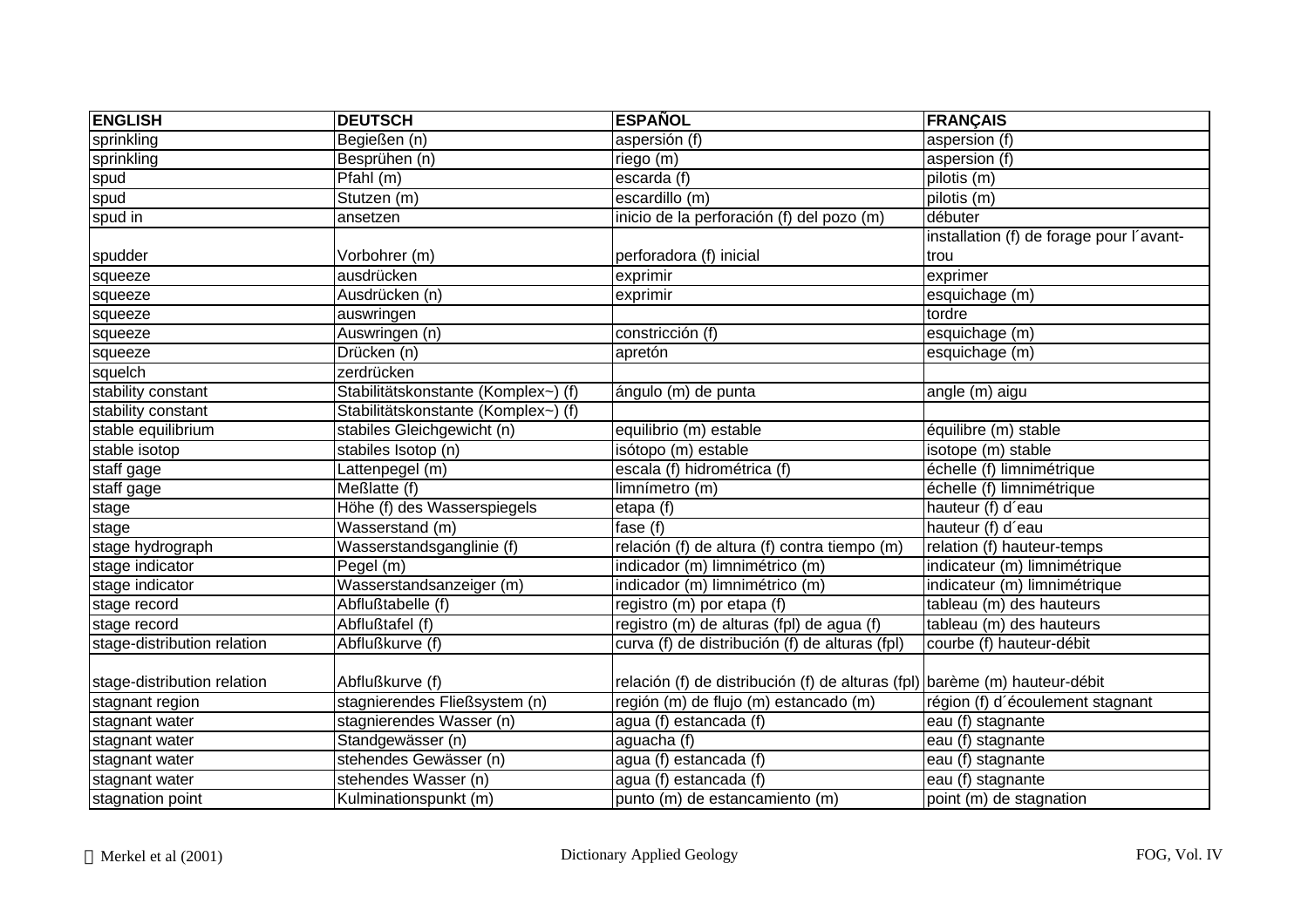| <b>ENGLISH</b>                | <b>DEUTSCH</b>                       | <b>ESPAÑOL</b>                             | <b>FRANÇAIS</b>                          |
|-------------------------------|--------------------------------------|--------------------------------------------|------------------------------------------|
| stagnation point              | Staupunkt (m)                        | punto (m) de estancamiento (m)             | point (m) de stagnation                  |
| stainless steel               | rostfreier Stahl (m)                 | acero (m) inoxidable                       | acier (m) inoxydable                     |
| stakeholder                   | Unparteiischer (m)                   |                                            |                                          |
| stalactite                    | Deckenzapfen (m)                     | estalactita (f)                            | stalactite (m)                           |
| stalactite                    | Stalaktit (m)                        | estalactita (f)                            | stalactite (m)                           |
| stalacto-stalagmite           | Säule (f)                            | estalacto-estalagmita (f)                  | colonne (f)                              |
| stalacto-stalagmite           | Sintersäule (f)                      | estalacto-estalagmita (f)                  | pilier (m) stalagmitique                 |
| stalagmite                    | Stalagmit (m)                        | estalagmita (f)                            | stalagmite (m)                           |
| standard                      | Grenzwert (m)                        |                                            |                                          |
| standard                      | Norm (f)                             | estándar                                   | norme (f)                                |
| standard                      | Vorschrift (f)                       | norma (f)                                  | standard (m)                             |
| standard coefficient of       |                                      | coeficiente (m) de permeabilidad (f)       | coefficient (m) de perméabilité du       |
| permeability                  | Standard-Durchlässigkeitsbeiwert (m) | estándar                                   | laboratoire                              |
| standard deviation            | Standardabweichung (f)               | desviación (f) estándar                    | écart-type (m)                           |
| standard error                | Standardfehler (m)                   | error (m) estándar                         | $error(f)$ type                          |
| standard mean ocean water     |                                      | estándar media (f) del agua (f) de los     |                                          |
| (SMOW)                        | Meerwasserstandard (m)               | oceános (mpl)                              | étalon (m) moyen d'eau de mer            |
|                               |                                      | procedimientos (mpl) estándar de operación |                                          |
| standard operating procedures | Standardbetriebsverfahren (n)        | (m)                                        | modes (mpl) opératoire normalisés        |
| standard potential            | Normalpotential (n)                  | potencial (m) estándar                     | potentiel (m) normal                     |
| standard potential            | Standardpotential (n)                | potencial (m) estándar                     | potentiel (m) normal                     |
| standard temperature and      |                                      |                                            |                                          |
| pressure                      | Standardbedingungen (fpl)            | temperatura (f) y presión (f) estándar     | température (f) et pression (f) normales |
| standard tool                 | Standardbohrgerät (n)                | herramienta (f) estándar                   | installation (f) de forage standard      |
| standardization               | Normierung (f)                       | estandarización (f)                        | normalisation (f)                        |
| standardization               | Normung (f)                          | normalización (f)                          | normalisation (f)                        |
| standpipe                     | Standrohr (n)                        | tubo (m) vertical                          | colonne (f) montante                     |
| state of a system             | Systemzustand (m)                    | estado (m) de un sistema (f)               | état (m) d'un système                    |
| state of a system             | Zustand (m) eines Systems            | estado (m) de un sistema (f)               | état (m) d'un système                    |
| state of solution             | Lösungszustand (m)                   | estado (m) de un solución (f)              | degré (m) de dissolution                 |
| state variable                | variable Zustandsgröße (f)           | variable (f) de estado (m)                 | variable (f) d'état                      |
| static head                   | hydrostatische Druckhöhe (f)         | cabeza (f) estática (f)                    | charge (f) hydrostatique                 |
| static head                   | hydrostatische Druckhöhe (f)         | carga (f) estática (f)                     | charge (f) statique                      |
| static level                  | statischer Wasserspiegel (m)         | nivel (m) estático (m)                     | niveau (m) naturel                       |
| static level                  | unbeeinflußter Wasserspiegel (m)     | nivel (m) estático (m)                     | niveau (m) naturel                       |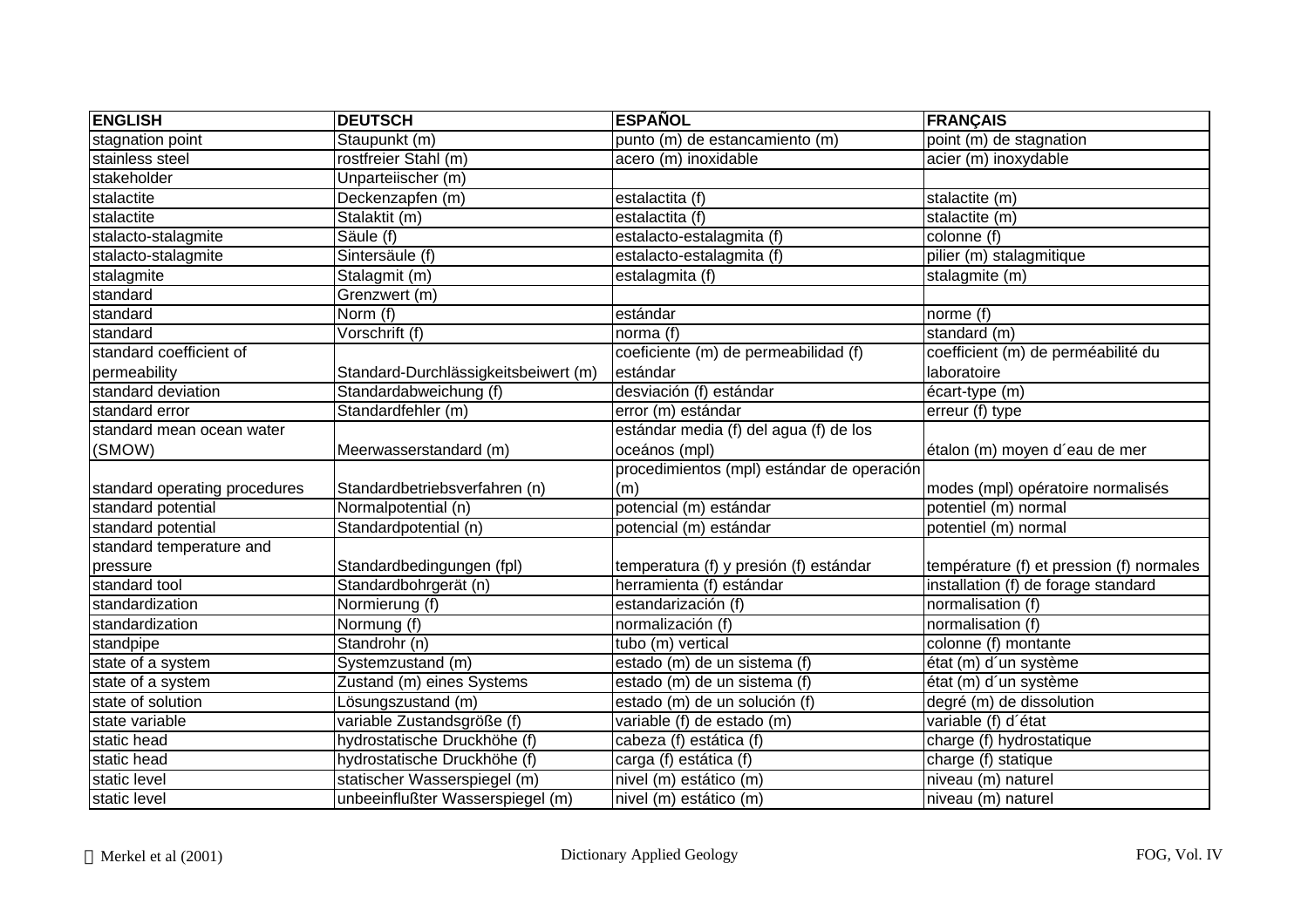| <b>ENGLISH</b>           | <b>DEUTSCH</b>                                                  | <b>ESPAÑOL</b>                             | <b>FRANÇAIS</b>                                       |
|--------------------------|-----------------------------------------------------------------|--------------------------------------------|-------------------------------------------------------|
| static pressure          | hydrostatische Druckhöhe (f)                                    | presión (f) estática (f)                   | charge (f) hydrostatique                              |
| static pressure          | hydrostatischer Druck (m)                                       | carga (f) hidroestática (f)                | pression (f) interstitielle                           |
| static pressure          | hydrostatischer Druck (m)                                       | presión (f) intersticial                   | pression (f) statique                                 |
| static water level       | Ruhewasserspiegel (m)                                           | nivel (m) de presión (f) estática (f)      |                                                       |
| stationary flow          | stationäre Strömung (f)                                         | flujo (m) estacionario (m)                 | écoulement (m) stationnaire                           |
| statistical analysis     | statistische Analyse (f)                                        | análisis (m) estadístico                   | analyse (f) statistique                               |
| statistical analysis     | statistische Auswertung (f)                                     | análisis (m) estadístico                   | analyse (f) statistique                               |
| statistical expectation  | statistische Erwartung (f)                                      | esperanza (f) estadística (f)              | espérance (f) statistique                             |
| statistical expectation  | statistische Erwartung (f)                                      | expectación (f) estadística (f)            | espérance (f) mathématique                            |
| statutory requirements   | gesetzliche Erfordernisse (fpl)                                 | requerimientos (mpl) de estatutos (mpl)    | obligations (fpl) réglementaires                      |
| steady                   | gleichförmig                                                    | estable                                    | permanent                                             |
| steady                   | stationär                                                       | permanente                                 | permanent                                             |
| steady flow              | stationäre Strömung (f)                                         | flujo (m) estable                          | écoulement (m) permanent                              |
| steady flow              | stetige Strömung (f)                                            | flujo (m) permanente                       | écoulement (m) permanent                              |
| steady state             | Beharrungszustand (m)                                           | estado (m) estable                         | état (m) permanent                                    |
| steady state             | Beharrungszustand (m)                                           | estado (m) permanente                      | régime (m) établi                                     |
| steady state calibration | stationäre Kalibrierung (f)                                     | isotérmia (f) de adsorpción (f)            | isotherme (f) d'adsorption                            |
| steady state calibration | stationäre Kalibrierung (f)                                     |                                            |                                                       |
| steady state conditions  | Beharrungszustand (m)                                           | condiciones (fpl) de estado (m) estable    | niveau (m) d'équilibre                                |
|                          |                                                                 | condiciones (fpl) de estado (m) estilizado |                                                       |
| steady state conditions  | Beharrungszustand (m)                                           | (m)                                        | niveau (m) stabilisé                                  |
| steady water level       | stabilisierter Wasserspiegel (m)                                | nivel (m) estable de agua (f)              | niveau (m) stabilisé                                  |
| steel                    | Stahl (m)                                                       | acero (m)                                  | acier (m)                                             |
| steep                    | steil                                                           | empapar                                    | à pente raide                                         |
| steep                    | steil                                                           | escarpado $(m)$                            | escarpé                                               |
| steep                    | steil                                                           | impregnar                                  | abrupt                                                |
| steephead valley         | Sacktal (n)                                                     | valle (m) escarpado (m)                    | $\overline{\mathsf{v}^{all\'ee}(\mathsf{f})}$ reculée |
| stemflow                 | Stammabfluß (m)                                                 | caudal (m) de derrame (m)                  | ruissellement (m) le long du tronc                    |
| step                     | Stufe (f)                                                       | paso (m)                                   | palier (m) de pompage                                 |
|                          |                                                                 |                                            |                                                       |
| step drawdown            | stufenweise stabilisierte Absenkung (f)   paso (m) de nivel (m) |                                            | palier (m) de niveau                                  |
| step drawdown test       | stufenweiser Pumpversuch (m)                                    | prueba (f) de bombeo (m) por pasos (mpl)   | essai (m) de pompage par paliers                      |
| stereoscopic pair        | Stereopaar (n)                                                  | par (m) estereoscópico                     | couple (m) stéréoscopique                             |
| sterile                  | keimfrei                                                        | estéril                                    | stérile                                               |
| sterilize                | keimfrei machen                                                 | esterilizar                                | stériliser                                            |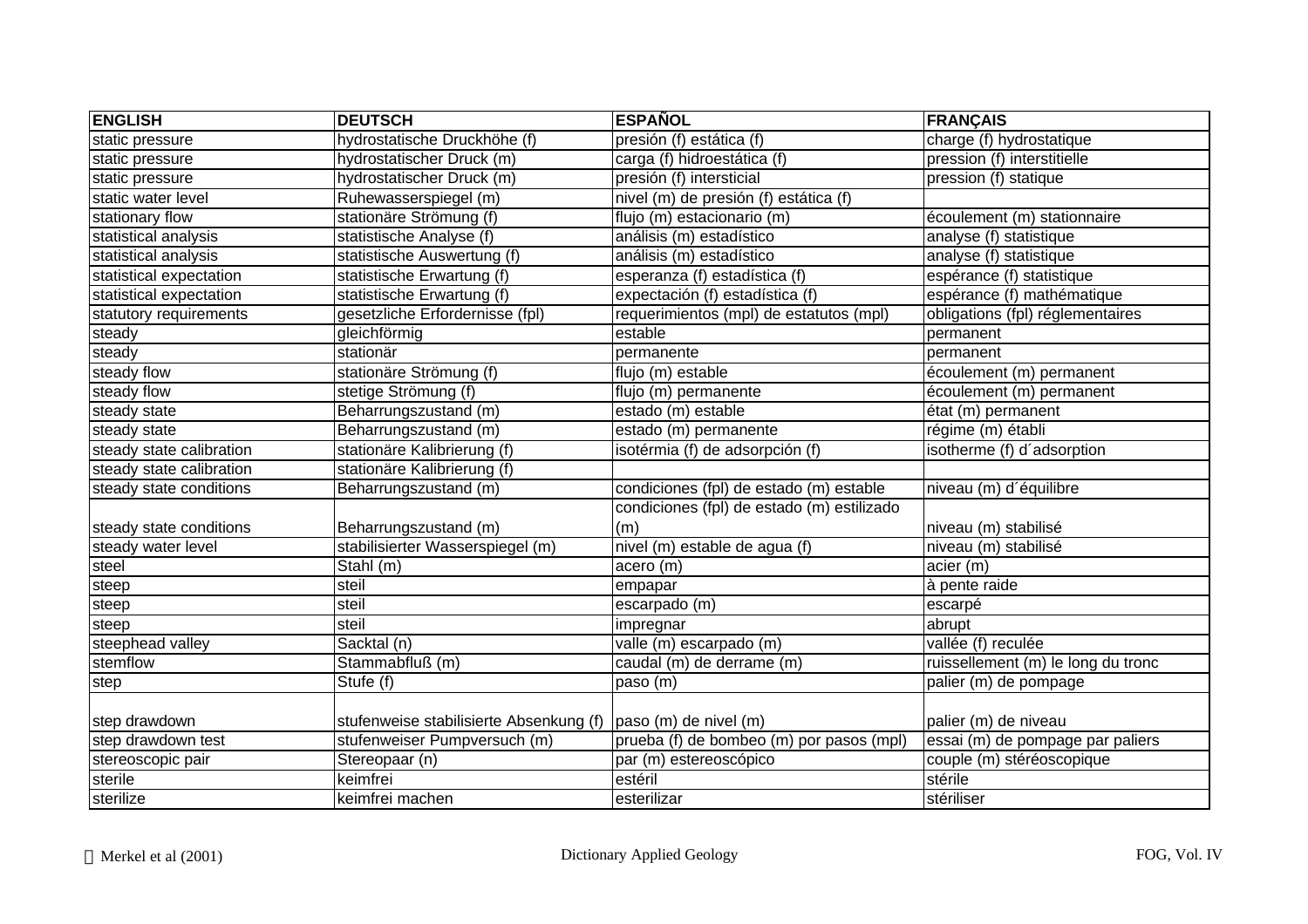| <b>ENGLISH</b>         | <b>DEUTSCH</b>                  | <b>ESPAÑOL</b>                                  | <b>FRANÇAIS</b>                         |
|------------------------|---------------------------------|-------------------------------------------------|-----------------------------------------|
| sterilize              | sterilisieren                   | esterilizar                                     | stériliser                              |
|                        |                                 |                                                 | hauteur (f) de la margelle dépassant le |
| stick-up               | Über-Grund-Verrohrung (f)       | altura (f) de la arcilla (f) sobre el suelo (m) | Isol                                    |
| stilling well          | Beruhigungsschacht (m)          | pozo (m) amortiguador (m)                       | puits (m) de mesure                     |
| stilling well          | Pegelschacht (m)                | pozo (m) de calma                               | puits (m) de mesure                     |
| stimulation            | Anregung (f)                    | estimulación (f)                                | stimulation (f)                         |
| stimulation            | Stimulierung (f)                | estimulación (f)                                | stimulation (f)                         |
| stipulations           | Auflagen (fpl)                  | cláusulas (fpl)                                 | charges (fpl)                           |
| stockpile              | Lagerhalde (f)                  | almacenamiento (m)                              | pile (f) (de stockage)                  |
| stockpile              | Lagerhalde (f)                  | arsenal (m)                                     | tas(m)                                  |
| stockpile              | Lagerhalde (f)                  | provisión (f)                                   | monceau (m)                             |
| stockpile              | Lagerhalde (f)                  | reservas (fpl)                                  | amas (m)                                |
| storage                | Vorrat (m)                      | almacenaje (m)                                  | stock (m)                               |
| storage bin            | Lagersilo (n)                   | silo (m) de almacenamiento (m)                  | silo (m) de stockage                    |
| storage capacity       | Rückhaltevermögen (n)           | capacidad (f) de almacenaje (m)                 | capacité (f) d'emmagasinement           |
| storage capacity       | Speicherfähigkeit (f)           | capacidad (f) de almacenaje (m)                 | capacité (f) d'emmagasinement           |
| storage capacity       | Speichervermögen (n)            | capacidad (f) de almacenaje (m)                 | capacité (f) d'emmagasinement           |
| storage capacity       | Wasseraufnahmevermögen (n)      | capacidad (f) de almacenaje (m)                 | capacité (f) d'emmagasinement           |
| storage change         | Vorratsänderung (f)             | cambio (m) de almacenaje (m)                    | différence (f) de réserves              |
| storage coefficient    | Speicherkoeffizient (m)         | coeficiente (m) de almacenaje (m)               | coefficient (m) de stockage             |
| storage coefficient    | Speicherkoeffizient (m)         | coeficiente (m) de almacenamiento (m)           | coefficient (m) d'emmagasinement        |
| storage coefficient    | Speicherungsbeiwert (m)         | coeficiente (m) de bodegaje                     | storativité (f)                         |
| storage gage           | Niederschlagssammler (m)        | totalizador (m) pluviométrico (m)               | pluviomètre (m) totalisateur            |
| storage gage           | Totalisator (m)                 | totalizador (m) pluviométrico (m)               | pluviomètre (m) totalisateur            |
|                        |                                 | almacenamiento (m) de las depresiones           | stockage (m) dans les dépressions du    |
| storage in depressions | Wasserspeicherung (f) in Senken | (fp)                                            | sol                                     |
| storativity            | Speicherkoeffizient (m)         | almacenabilidad (f)                             | coefficient (m) d'emmagasinement        |
| storativity            | Speicherungsbeiwert (m)         | almacenabilidad (f)                             | emmagasinement (m)                      |
| storm                  | Gewitter (n)                    | tempestad (f)                                   | orage (m)                               |
| storm                  | Niederschlagsperiode (f)        | temporal (f)                                    | période (f) de précipitation            |
| storm                  | Regenfall (n)                   | borrasca (f)                                    | grain (m)                               |
| storm                  | Schauer (m)                     | tormenta (f)                                    | averse (f)                              |
| storm                  | Sturm (m)                       | procela (f)                                     | tempête (f)                             |
| storm duration         | Starkregendauer (f)             | duración (f) de la tormenta (f)                 | durée (f) d'une averse                  |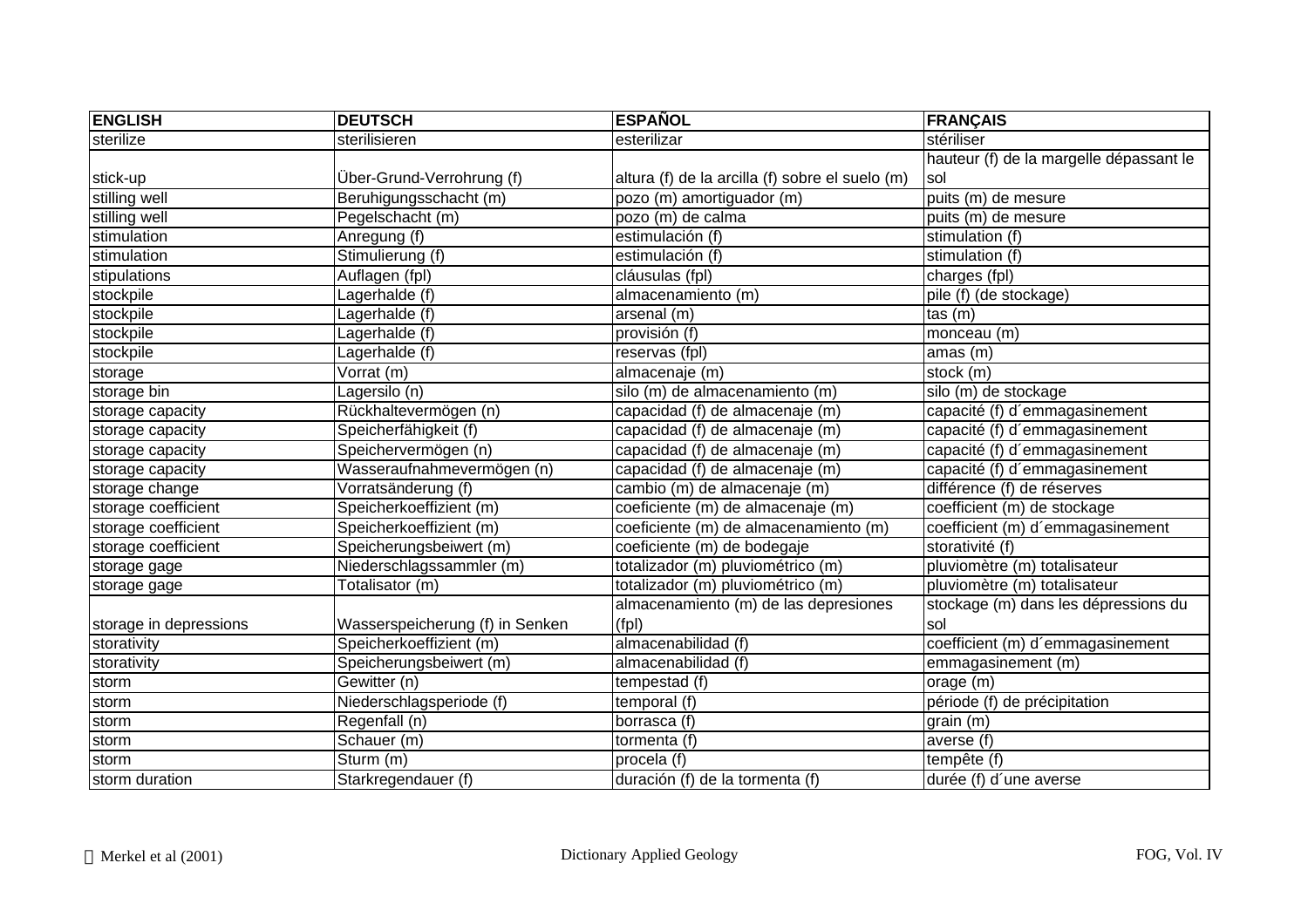| <b>ENGLISH</b>          | <b>DEUTSCH</b>                   | <b>ESPAÑOL</b>                               | <b>FRANÇAIS</b>                          |
|-------------------------|----------------------------------|----------------------------------------------|------------------------------------------|
|                         | Verteilung (f) der               | patrón (m) de intensidad (f) de la tormenta  |                                          |
| storm intensity pattern | Niederschlagsintensität          | (f)                                          | hyétogramme (m)                          |
| storm runoff            | direkter Oberflächenabfluß (m)   | venida (f) de la tormenta (f)                | ruissellement (m) de surface direct      |
| storm runoff            | Starkregenabfluß (m)             | escurrimiento (f) de la tormenta (f)         | écoulement (m) d'averse                  |
| storm sewer             | Regenwasserkanal (m)             | alcantarilla (f) de tormenta (f)             | égout (m) pluvial                        |
| storm sewer             | Regenwasserleitung (f)           | toma (f) de tormenta (f)                     | égout (m) d'orage                        |
| storm-water flow        | Starkregenabfluß (m)             | caudal (m) de agua (f) de la tormenta (f)    | écoulement (m) das eaux de pluie         |
| stoss side              | Luv (n)                          | lof(m)                                       | lof(m)                                   |
| stove pipe              | Doppelverrohrung (f)             | tubo (m) doble                               | tubage (m) double                        |
| straight-line method    | Geradlinienverfahren (n)         | método (m) de la línea (f) recta (f)         | méthode (f) graphique de linéarisation   |
| strain gage             | Dehnungsmeßstreifen (m)          | medidor (m) de deformación (f)               | extensomètre (m)                         |
| strainer                | Filter (m)                       | tamiz(m)                                     | tamis (m)                                |
| strainer                | Filterkorb (m)                   | colador (m)                                  | crépine (f) filtrante                    |
| strainer                | Saugkorb (m)                     | cedazo (m)                                   | crépine (f) filtrante                    |
| strainer                | Seiher (m)                       | malla (f)                                    | tamis (m)                                |
| strath terrace          | Erosionsterrasse (f) im Vorrumpf | terraza (f)                                  | terrasse (f) du replat de versant        |
| stratification          | Schichtung (f)                   | estratificación (f)                          | stratification (f)                       |
| stratigraphic column    | Schichtfolge (f)                 | columna (f) de estratificación (f)           | colonne (f) stratigraphique              |
| stratigraphy            | Stratigraphie (f)                | estratigrafía (f)                            | stratigraphie (f)                        |
| stratovulcano           | Stratovulkan (m)                 | estratovolcano (m)                           | stratovolcan (m)                         |
| stratovulcano           | Stratovulkan (m)                 | volcán (m) estratiforme                      | volcan (m) à cône de débris              |
| stratovulcano           | Stratovulkan (m)                 | volcán (m) estratiforme                      | volcan (m) stratiforme                   |
| stratum                 | Schicht (f)                      | estrato(m)                                   | $\overline{\text{lit}(m)}$               |
| stratum                 | Schicht (f)                      | lecho (m)                                    | couche $(t)$                             |
|                         |                                  |                                              |                                          |
| straw stalactite        | Tropfsteinröhrchen (n)           | estalactita (f) tubiforme monocristalina (f) | stalactite (m) tubiforme monocristalline |
| straw stalactite        | Tropfsteinröhrchen (n)           | fistolosa (f)                                | fistuleuse (f)                           |
| stray currents          | Streuströme (mpl)                | corrientes (fpl) extraviadas (fpl)           | courrants (mpl) vagabonds                |
| streak line             | Streichlinie (f)                 | filón (m)                                    | ligne (f) d'émission                     |
| streak line             | Stromstrich (m)                  | límite (m) del filón (m)                     | ligne (f) d'émission                     |
| stream                  | $\overline{Flu}$ ß $(m)$         | corriente (f)                                | fleuve (m)                               |
| stream                  | Strom (m)                        | caudal (m)                                   | rivière $(f)$                            |
| stream bed              | Flußbett (n)                     | lecho (m) de una rivera (f)                  | lit (m) d'un rivière                     |
| stream bed              | Gewässerbett (n)                 | lecho (m) de una rivera (f)                  | lit (m) d'un rivière                     |
| stream channel          | Flußlauf (m)                     | canal (m) de corriente (f)                   | chenal (m)                               |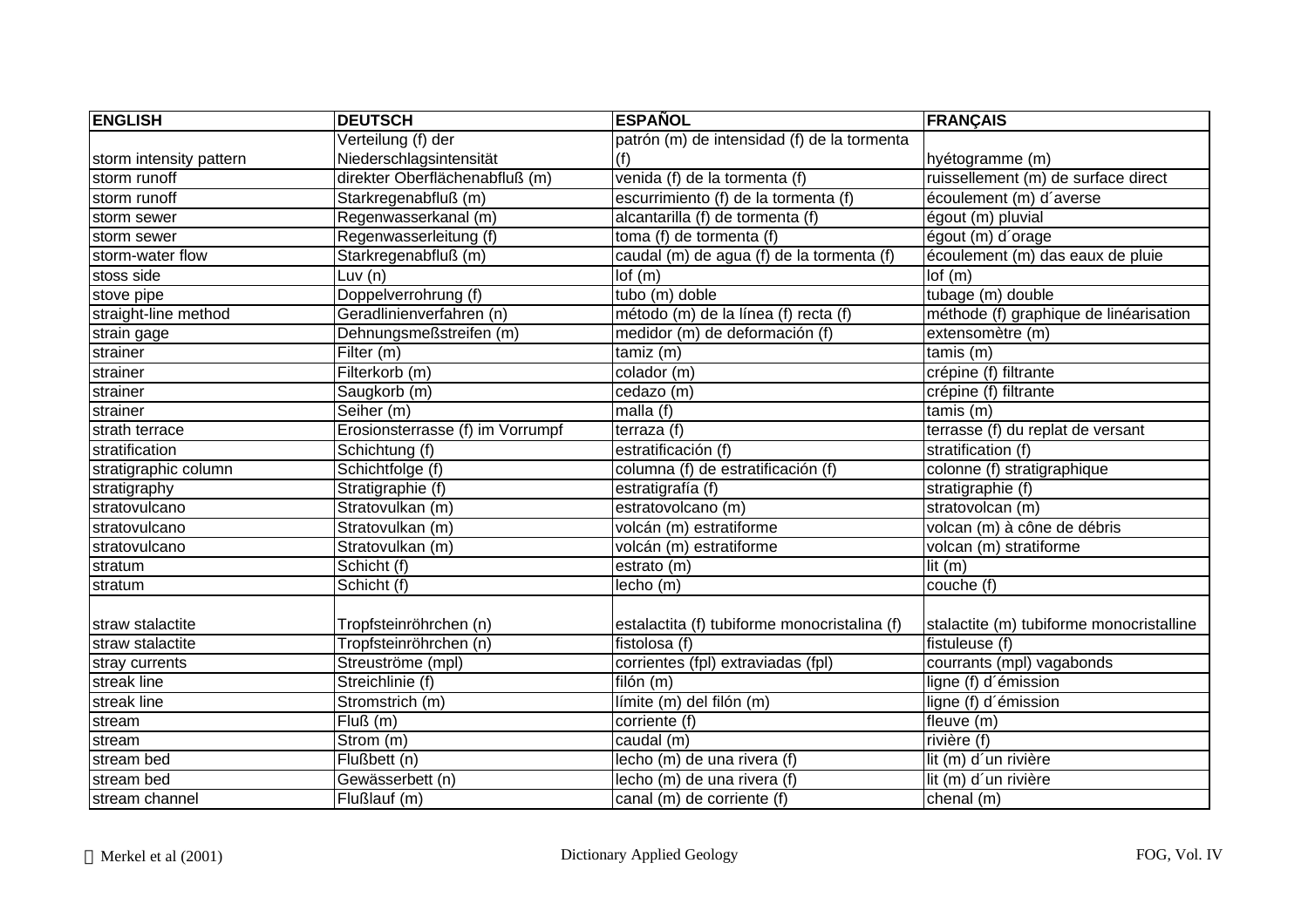| <b>ENGLISH</b>        | <b>DEUTSCH</b>                                       | <b>ESPAÑOL</b>                              | <b>FRANÇAIS</b>                        |
|-----------------------|------------------------------------------------------|---------------------------------------------|----------------------------------------|
| stream channel        | Rinne (f)                                            | canal (m) de corriente (f)                  | chenal (m)                             |
| stream development    | Stromentwicklung (f)                                 | desarrollo (m) de la corriente (f)          | développement (m) du cours             |
| stream flow           | Gesamtabfluß (m) im Flußbett                         | flujo (m) de corriente (f)                  | écoulement (m) total en rivière        |
| stream frequency      | Flußstreckenhäufigkeit (f)                           | frecuencia (f) del flujo (m)                | fréquence (f) des éléments du réseau   |
| stream gaging         | Abflußmessung (f) eines Wasserlaufes hidrometría (f) |                                             | jaugeage (m) d'un cours d'eau          |
| stream order          | Ordnungsstufe (f) eines Flusses                      | distribución (f) del curso (m) del agua (f) | numéro (m) d'ordre d'un cours d'eau    |
| stream profile        | Flußprofil (n)                                       | perfil (m) de corriente (f)                 | profil (m) en long d'une rivière       |
| stream profile        | hydrologischer Längsschnitt (m)                      | perfil (m) del caudal (m) de agua (f)       | profil (m) en long d'une rivière       |
| stream sink           | Flußschwinde (f)                                     | engouffrement (m)                           | engouffrement (m)                      |
| stream sink           | Stromschwinde (f)                                    | goule (f)                                   | goule (f)                              |
| streaming potential   | Strömungspotential (n)                               | potencial (m) electrocinético (m)           | potentiel (m) électrocinétique         |
| streamline            | Stromlinie (f)                                       | línea (f) de flujo                          | ligne (f) de courant                   |
| streamline            | Stromlinie (f)                                       | línea (f) de flujo                          | trajcetoire (f) d'une particule fluide |
| streamtube            | Stromfaden (m)                                       | franja (f) fluída (f)                       | filet (m) fluide                       |
| streamtube            | Stromröhre (f)                                       | franja (f) fluída (f)                       | filet (m) fluide                       |
| stree limit           | Grenzbelastung (f)                                   | tension (f) límite                          | tension (f) limite                     |
| stress                | Beanspruchung (f)                                    | fatiga (f)                                  | effort (m)                             |
| stress                | Druck (m)                                            | esfuerzo (m)                                | contrainte (f)                         |
| stress                | Spannung (f)                                         | tensión (m)                                 | contrainte (f)                         |
| strike                | Streichen (n)                                        | golpear                                     | direction (f)                          |
| strike valley         | subsequentes Tal (n)                                 | valle (m) subsecuente                       | vallée (f) subséquente                 |
| stringent             | streng                                               | severo (m)                                  | sévère                                 |
|                       | Aufzeichnung (f) mittels Band- oder                  |                                             |                                        |
| strip chart recording | Trommelschreiber                                     | carta (f) de registro (m) continuo          | enregistrement (m) continu             |
| structural dome       | Domstruktur (f)                                      | domo (m) estructural                        | dôme (m) de structure                  |
| structural factor     | Strukturfaktor (m)                                   | factor (m) estructural                      | facteur (m) de structure               |
| structural geology    | Strukturgeologie (f)                                 | geología (f) estructural                    | géologie (f) structurale               |
| structural geology    | Tektonik (f)                                         | tectónica (f)                               | tectonique (f)                         |
| structure             | Struktur (f)                                         | estructura (f)                              | structure (f)                          |
| structure work        | Bauwerk (n)                                          | estructura (f) de trabajo (m)               | ouvrage (m)                            |
| strut                 | verstreben                                           | puntal (m)                                  | étrésillonner                          |
| strutting             | Verstrebung (f)                                      | apuntalamiento (m)                          | étrésillon (m)                         |
| study                 | Untersuchung (f)                                     | estudio (m)                                 | enquête (f)                            |
| stuffing box          | Stopfbüchse (f)                                      | prensaestopas (fpl)                         | presse-étoupe (m)                      |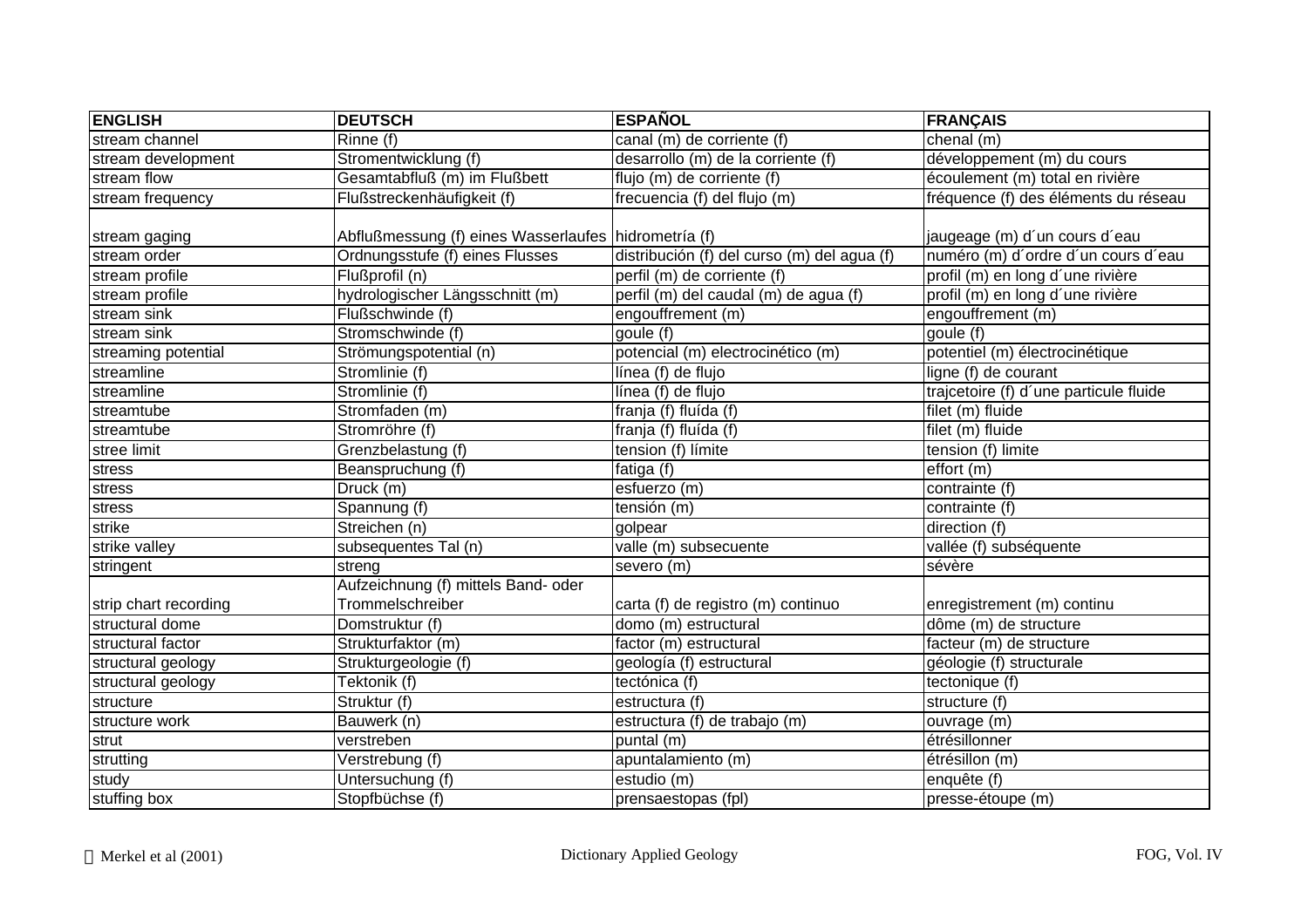| <b>ENGLISH</b>      | <b>DEUTSCH</b>                               | <b>ESPAÑOL</b>                                                              | <b>FRANÇAIS</b>                          |
|---------------------|----------------------------------------------|-----------------------------------------------------------------------------|------------------------------------------|
| subaerial           | subaerisch                                   | sub-aéreo (m)                                                               | subaérien                                |
| subaquatic          | subaquatisch                                 | sub-acuático (m)                                                            | subaquatique                             |
| subaqueous          | subaquatisch                                 | sub-acuático (m)                                                            | subaquatique                             |
| subaqueous          | subaquatisch                                 | sub-acuoso (m)                                                              | immergé                                  |
| subaqueous spring   | subaquatische Quelle (f)                     | manantial (m) sub-acuático (m)                                              | exutoire (m) subaquatique                |
| subaqueous spring   | subaquatische Quelle (f)                     | manantial (m) sub-acuoso (m)                                                | exutoire (m) subaquatique                |
| subartesian well    | subartesischer Brunnen (m)                   | pozo (m) sub-artesanal                                                      | puits (m) artésien sans écoulement libre |
| subhedral           | hypidiomorph                                 | hipidiomórfico (m)                                                          |                                          |
| sublimation         | Sublimation (f)                              | sublimación (f)                                                             | sublimation (f)                          |
| submarine           | submarin                                     | submarino (m)                                                               | sous-marin                               |
| submarine spring    | Quelle im Meer (f)                           | manatial (m) submarino (m)                                                  | source (f) sous-marine                   |
| submarine spring    | submarine Quelle (f)                         | manantial (m) submarino (m)                                                 | source (f) sous-marine                   |
| submerged spring    | Grundquelle (f)                              | manantial (m) sumergido (m)                                                 | source (f) submergée                     |
| submersible pump    | Tauchmotorpumpe (f)                          | bomba (f) sumersible                                                        | pompe (f) immergée                       |
| submersible pump    | Tauchpumpe (f)                               | bomba (f) sumersible                                                        | pompe (f) submersible                    |
| submersible pump    | Unterwasserpumpe (f)                         | bomba (f) sumersible                                                        | pompe (f) immergée                       |
| subpermafrost water |                                              | Grundwasser (n) unter dem Permafrost agua (f) de zonas sub-congeladas (fpl) | eau (f) sous la zone de pergélisol       |
| subsequent river    | subsequenter Fluß (m)                        | río (m) subsecuente (m)                                                     | rivière (f) subséquente                  |
| subsequent river    | subsequenter Fluß (m)                        | río (m) subsecuente (m)                                                     | rivière (f) subséquente                  |
| subsided            | qesenkt                                      | disminuído                                                                  |                                          |
| subsided terrain    | abgesunkenes Gelände (n)                     | terreno (m) hundido (m)                                                     | terrain (m) affaissé                     |
| subsidence          | Absinken (n)                                 | subsidencia (f)                                                             | effondrement (m)                         |
| subsoil             | Untergrund (m)                               | sub-suelo (m)                                                               | sous-sol                                 |
| substratum          | Liegendes (n)                                | subestrato (m)                                                              | profond (m)                              |
| substratum          | Substratum (n)                               | subestrato (m)                                                              | substratum (m)                           |
| substratum          | Untergrund (m)                               | subestrato (m)                                                              | sous-sol                                 |
| subsurface dam      | unterirdische künstliche Wassersperre<br>(f) | presa (f) sub-superficial                                                   | barrage (m) souterrain                   |
| subsurface dam      | unterirdischer Damm (m)                      | dique (m) sub-superficial                                                   | barrage (m) souterrain                   |
| subsurface drainage | unterirdischer Abfluß (m)                    | desagüe (m) sub-superficial                                                 | drainage (m) souterrain                  |
| subsurface ice      | unterirdisches Eis (n)                       | hielo (m) sub-superficial                                                   | glace (f) souterraine                    |
| subsurface runoff   | unterirdischer Abfluß (m)                    | derrame (m) hipodérmico (m)                                                 | écoulement (m) hypodermique              |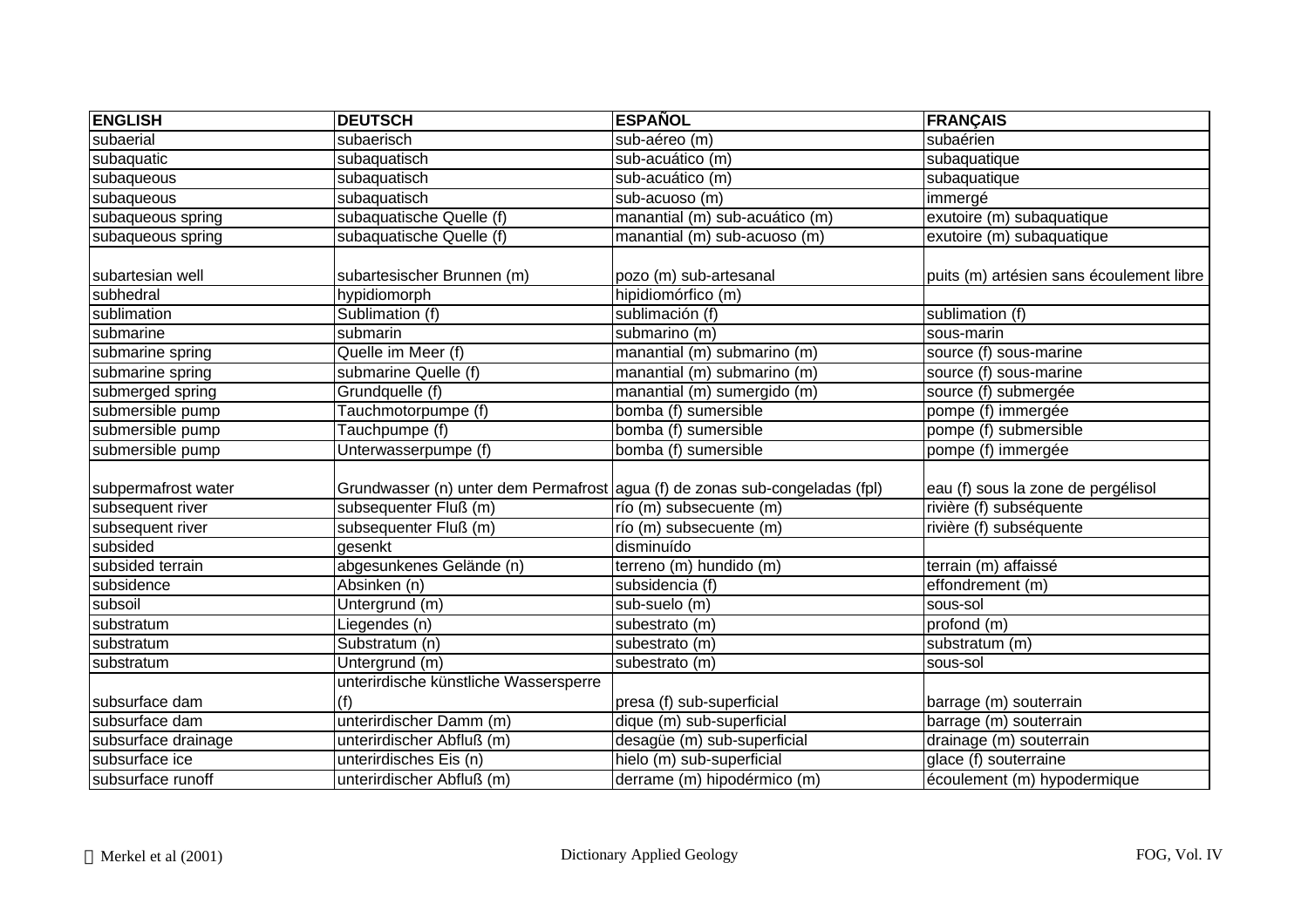| <b>ENGLISH</b>                | <b>DEUTSCH</b>            | <b>ESPAÑOL</b>                         | <b>FRANÇAIS</b>                  |
|-------------------------------|---------------------------|----------------------------------------|----------------------------------|
|                               |                           | escurrimiento (m) de tormenta (f) sub- |                                  |
| subsurface storm flow         | unterirdischer Abfluß (m) | superficial                            | écoulement (m) hypodermique      |
| subterranean                  | unterirdisch              | subterráneo (m)                        | souterrain                       |
| subterranean stream           | unterirdischer Fluß (m)   | corriente (f) subterránea (f)          | rivière (f) souterraine          |
| succession of formations      | Schichtenfolge (f)        | sucesión (f) de formaciones (fpl)      | succession (f) stratigraphique   |
| succession of formations      | Schichtenfolge (f)        | sucesión (f) estratigráfica (f)        | suite (f) de couches             |
| suction                       | kapillare Saugwirkung (f) | succión (f)                            | succion (f)                      |
| suction                       | kapillare Saugwirkung (f) | tiro(m)                                | tension (f) d'humidité           |
| suction                       | Saugwirkung (f)           | aspiración (f)                         | tension (f)                      |
| suction cup                   | Saugkerze                 | copa (f) de succión (f)                |                                  |
| suction head                  | Saughöhe (f)              | cabeza (f) de succión (f)              | hauteur (f) d'aspiration         |
| suction lift                  | Saughöhe (f)              | diferencial de succión (f)             | hauteur (f) d'aspiration         |
| suction limit                 | Grenzsaugfähigkeit (f)    | límite (m) de succión (f)              | hauteur (f) de succion           |
| suction line                  | Saugleitung (f)           | línea (f) de succión (f)               | tuyau (m) d'aspiration           |
| suction lysimeter             | Unterdrucklysimeter (m)   | lisímetro (m) de succión (f)           | lysimètre (f) à bougie céramique |
| suction pump                  | Saugpumpe (f)             | bomba (f) de succión (f)               | pompe (f) aspirante              |
| suction strainer              | Filterkorb (m)            | estrangulador (m) de succión (f)       | crépine (f) filtrante            |
| suffusion                     | Suffusion (f)             | difusión (f)                           | érosion (f) souterraine          |
| sulfate                       | Sulfat (n)                | sulfato (m)                            | sulfate (m)                      |
| sulfide                       | Sulfid (n)                | sulfito (m)                            | sulfite (m)                      |
| sulfur                        | Schwefel (m)              | sulfuro (m)                            | soufre (m)                       |
| sulfur bacteria               | Schwefelbakterien (npl)   | bacteria (f) de sulfuro (m)            | bactéries (mpl) du soufre        |
| sulfuric acid                 | Schwefelsäure (f)         | ácido (m) sulfúrico (m)                | acide (m) sulfurique             |
| sulfurous acid                | schwefelige Säure (f)     | ácido (m) sulfuroso (m)                | acide (m) sulfureux              |
| sulphidic interseam sediments |                           |                                        |                                  |
| summation curve               | Summenkurve (f)           | curva (f) acumulativa (f)              | courbe (f) cumulative            |
| summit                        | Gipfel (m)                | cima (f)                               | sommet (m)                       |
| summit                        | Gipfel (m)                | cumbre (f)                             | sommet (m)                       |
| summit                        | Gipfel (m)                | punto (m) culminante                   | sommet (m)                       |
| sump                          | Ölwanne (f)               | letrina (f)                            |                                  |
| sump                          | Pumpensumpf (m)           | sumidero (m)                           | puisard (m)                      |
| sump                          | Sumpf (m)                 | pozo negro (m)                         | puisard (m)                      |
|                               | im Boden installierter    |                                        |                                  |
| sunken pan                    | Verdunstungskessel (m)    | banco (m) hundido (m)                  | bac (m) enterré                  |
| superimposed valley           | aufgesetztes Tal (n)      | valle (m) sobrepuesto (m)              | vallée (f) surimposée            |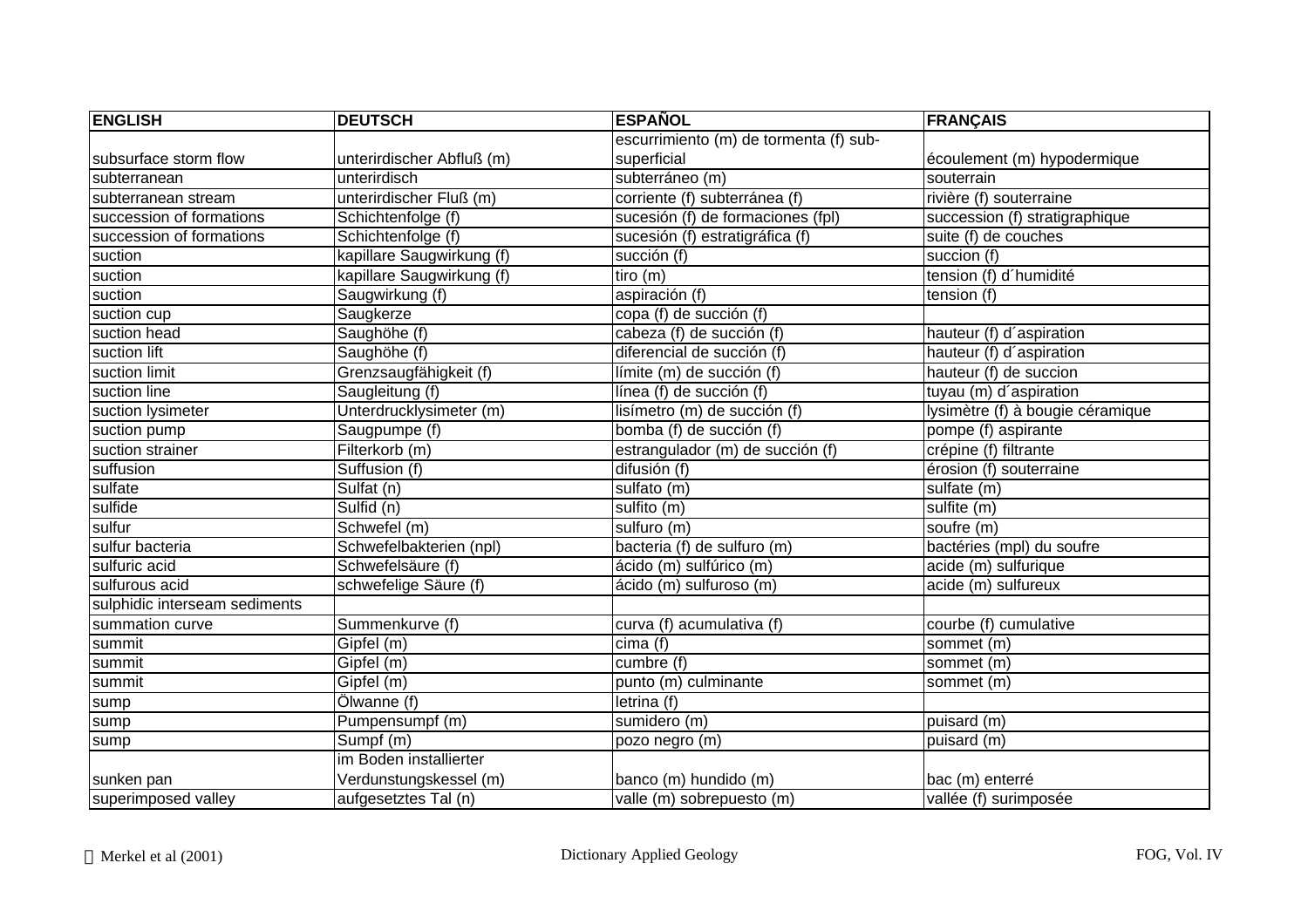| <b>ENGLISH</b>             | <b>DEUTSCH</b>                                             | <b>ESPAÑOL</b>                                                                           | <b>FRANÇAIS</b>                                |
|----------------------------|------------------------------------------------------------|------------------------------------------------------------------------------------------|------------------------------------------------|
| superimposed valley        | epigenetisches Tal (n)                                     | valle (m) sobrepuesto (m)                                                                | percée (f) épigénétique                        |
| superposition              | Superposition (f)                                          | superposición (f)                                                                        | superposition (f)                              |
| superposition              | Überlagerung (f)                                           | superposición (f)                                                                        | superposition (f)                              |
| superposition method       | Kurvendeckungsverfahren (n)                                | método de superposición (f)                                                              | méthode (f) d'identification graphique         |
| superposition method       | Überlagerungsmethode (f)                                   | método de identificación (f) gráfica (f)                                                 | méthode (f) d'identification graphique         |
| supersaturation            | Übersättigung (f)                                          | sobresaturación (f)                                                                      | saturation (f)                                 |
| supersaturation            | Übersättigung (f)                                          | sobresaturación (f)                                                                      | sursaturation (f)                              |
| supersaturation            | Übersättigung (f)                                          | supersaturación (f)                                                                      | excédentaire (f)                               |
| supersaturation            | Übersättigung (f)                                          | supersaturación (f)                                                                      | supersaturation (f)                            |
| supplementary water supply | Zusatzwasserversorgung (f)                                 | suministro (m) de agua (f) complementaria<br>(f)                                         | approvisionnement (m) supplémentaire<br>en eau |
| supply system              | Versorgungsnetz (n)                                        | sistema (m) de suministro (m)                                                            | réseau (m) d'alimentation                      |
| supporting liquid          | Stützflüssigkeit (f)                                       | líquido (m) de soporte                                                                   |                                                |
| suprapermafrost water      |                                                            | Grundwasser (n) über dem Permafrost   agua (f) de zonas supra-congeladas (fpl)           | eau (f) au dessus de la zone de<br>pergélisol  |
| surf                       | Brandung (f)                                               | oleaje                                                                                   | déferlement (m)                                |
| surface area reduction     | Oberflächenverkleinerung (f)                               | reducción (f) del área (f) superficial                                                   | réduction (f) de la superficie                 |
| surface casing             | Standrohr (n)                                              | ademe (m) superficial                                                                    | colonne (f) de surface                         |
| surface charge             | elektrostatische Oberflächenladung (f)                     | carga (f) superficial                                                                    | charge (f) superficielle                       |
| surface complexation       | Oberflächenkomplexierung (f)                               |                                                                                          |                                                |
| surface detention          | Oberflächenrückhaltung (f)                                 | retención (f) superficial                                                                | rétention (f) provisoire                       |
| surface detention          | Oberflächenspeicherung (f)                                 | almacenamiento (m) superficial                                                           | stockage (m) de surface                        |
| surface entry              | Eindringöffnung (f)                                        | entrada (f) de superficie (f)                                                            | entrée (f) de surface                          |
| surface equipment          | Übertageausrüstung (f)                                     | equipo (m) de superficie (f)                                                             | appareillage (m) de surface                    |
| surface film               | Oberflächenfilm (m)                                        | película (f) de superficie (f)                                                           | pellicule (f) de surface                       |
| surface film               | Oberflächenfilm (m)                                        | película (f) superficial                                                                 | film (m) de surface                            |
| surface mapping            | topographische Kartierung (f)                              | mapeo (m) superficial                                                                    | levée (f) topographique                        |
| surface mine               | Tagebau (m)                                                | mina (f) superficial                                                                     | exploitation (f) minière à ciel ouvert         |
| surface reading            | Übertageaufnahme (f)                                       | lectura (f) de superficie (f)                                                            | enregistrement (m) en surface                  |
| surface retention          | Oberflächenrückhaltung (f)<br>Wasserspeicherung (f) an der | retención (f) superficial (f)                                                            | rétention (f) dans les dépression du sol       |
| surface retention          | Bodenoberfläche                                            | retentiva (f) de la depresión (f) del suelo (m) rétention (f) dans les dépression du sol |                                                |
| surface runoff             | Oberflächenabfluß (m)                                      | escurrimiento (m) superficial (f)                                                        | ruissellement (m) de surface                   |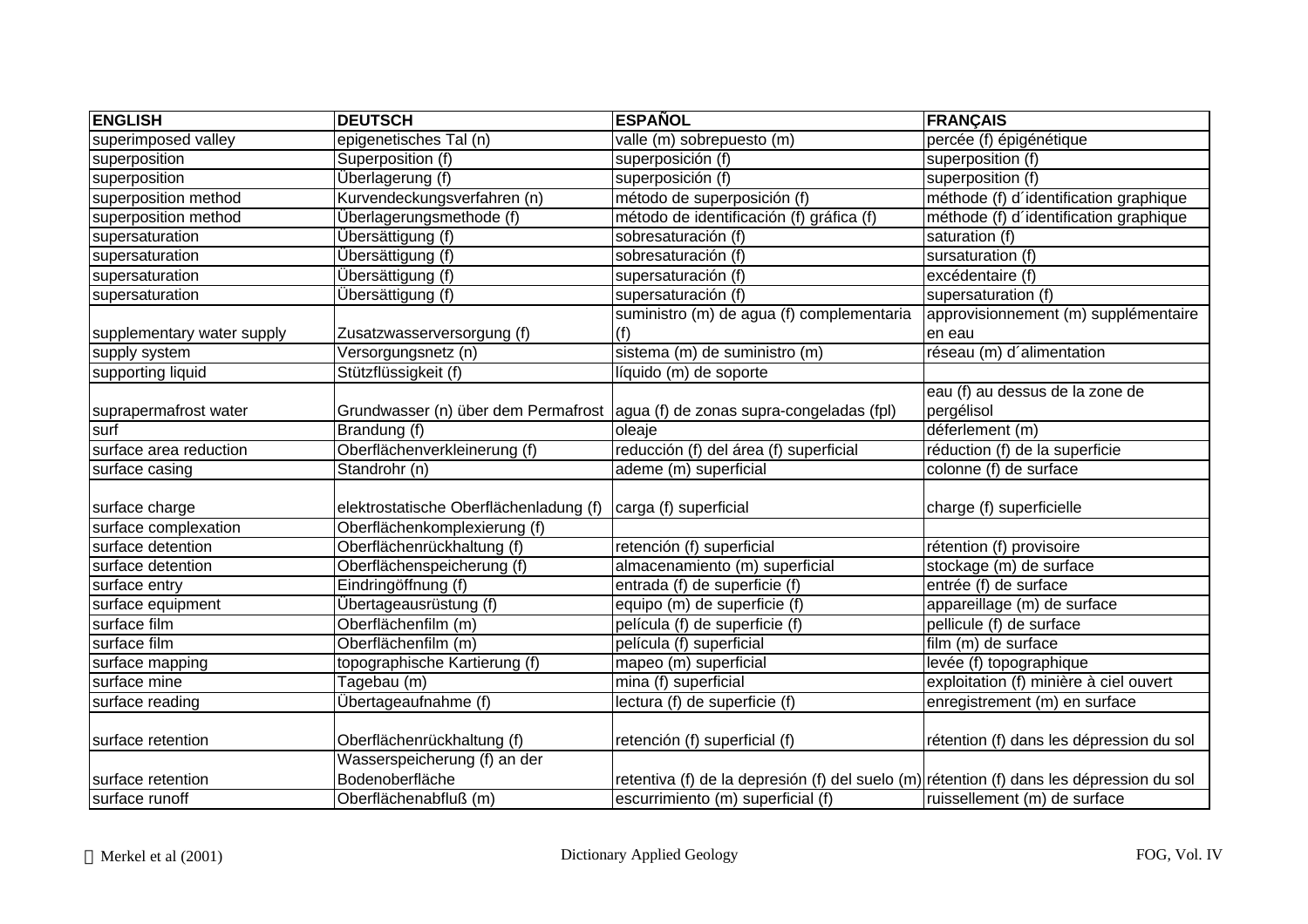| <b>ENGLISH</b>       | <b>DEUTSCH</b>                   | <b>ESPAÑOL</b>                             | <b>FRANÇAIS</b>                    |
|----------------------|----------------------------------|--------------------------------------------|------------------------------------|
| surface seep         | Oberflächenversickerung (f)      |                                            |                                    |
| surface seepage      | flächenhafter Wasseraustritt (m) | infiltración (f) superficial (f)           | suintement (m) de surface          |
| surface seepage      | Flächensickerung (f)             | transminación (f) superficial (f)          | suintement (m) de surface          |
| surface spreading    | Flächenberieselung (f)           | propagación (f) superficial (f)            | épandage (m) en surface            |
| surface tension      | Oberflächenspannung (f)          | tensión (m) superficial (f)                | tension (f) superficielle          |
| surface water        | Oberflächenwasser (n)            | agua (f) superficial (f)                   | eau (f) de surface                 |
| surface water supply | Oberflächenwasservorräte (mpl)   | suministro (m) de agua (f) superficial (f) | alimentation (f) en eau de surface |
| surface wave         | Oberflächenwelle (f)             | onda (f) superficial                       |                                    |
| surfactant           | Tensid (n)                       | surfactante (m)                            | surfactif (m)                      |
| surfactant           | Tensid (n)                       | tensoactivo (m)                            | tensioactif (m)                    |
| surge                | Druckstoß (m)                    | brote (m)                                  | à-coup (m)                         |
| surge                | Druckstoß (m)                    | oleada (f)                                 | contre-foulement (m)               |
| surge                | Druckstoß (m)                    | sobretensión (f)                           | surpression (f)                    |
| surge tank           | Druckausgleichskessel (m)        | tanque (m) de brotes (mpl)                 | cheminée (f) d'équilibre           |
| surrogate            | Ersatzprobe (f)                  | substituto (m)                             | substitut (m)                      |
| surveillance         | Überwachung (f)                  | supervisión (f)                            | surveillance (f)                   |
| survey               | Aufnahme (f)                     | prospección (f)                            | levé (m)                           |
| survey               | Vermessung (f)                   | reconocimiento (m)                         | levé(m)                            |
| surveying            | Landvermessung (f)               | levantamiento (m)                          | arpentage (m)                      |
| surveying            | Vermessung (f)                   | levantamiento (m)                          | arpentage (m)                      |
| suspended load       | Schwebfracht (f)                 | carga (f) suspendida (f)                   | charge (f) en suspension           |
| suspended load       | Schwebstoffbelastung (f)         | carga (f) suspendida (f)                   | charge (f) en suspension           |
| suspended matter     | Schwebstoff (m)                  | materia (f) suspendida (f)                 | matière (f) en suspension          |
| sustainability       | Nachhaltigkeit (f)               |                                            |                                    |
| sustainable          | nachhaltig                       |                                            |                                    |
| sustained yield      | Dauerspende (f)                  | rendimiento (m) sostenido (m)              | débit (m) permanent                |
| sustained yield      | nachhaltige Spende (f)           | rendimiento (m) estabilizado (m)           | rendement (m) stabilisé            |
| swabbing             | Reinigen (n) eines Filters       | achique                                    | décolmatage (m)                    |
| swale                | Grundmoränentümpel (m)           | bajal (m)                                  | vallon (m) plat                    |
| swale                | Tümpel (m)                       | pantano (m)                                | mare $(f)$                         |
| swallow              | Flußschwinde (f)                 | deglución (f)                              | entonnoir (m) absorbant            |
| swallow hole         | Schluckloch (m)                  | foso (m) de absorción (f)                  | abîme (m)                          |
| swallow hole         | Schwinde (f)                     | foso (m) absorbente (m)                    | aven $(m)$                         |
| swallow hole         | Schwinde (f)                     | pozo (m) absorbente (m)                    | gouffre (m) absorbant              |
| swamp                | Sumpf                            | ciénaga (f)                                | marcéage (m)                       |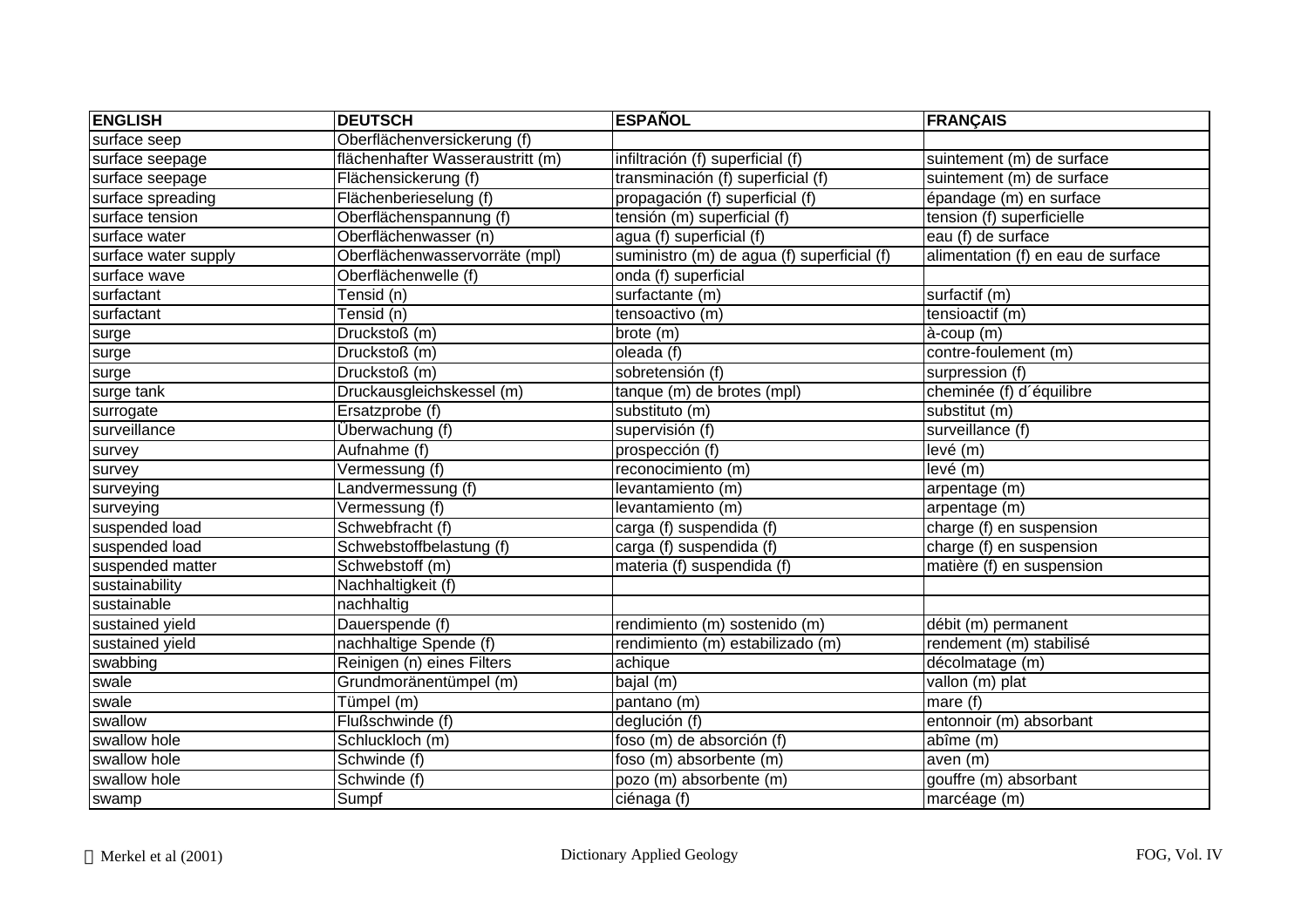| <b>ENGLISH</b>            | <b>DEUTSCH</b>                       | <b>ESPAÑOL</b>                               | <b>FRANÇAIS</b>                        |
|---------------------------|--------------------------------------|----------------------------------------------|----------------------------------------|
| swamp                     | Sumpf (m)                            | pantano (m)                                  | marais $(m)$                           |
| S-wave                    | Scherwelle (f)                       | onda $(f)$ S                                 | onde (f) transversale                  |
| swelling                  | Anschwellen (n)                      | hinchamiento (m)                             | gonflement (m)                         |
| swelling                  | Aufquellen (n)                       | esponjamiento (m)                            | gonflement (m)                         |
| swelling                  | Quellen (n)                          | esponjamiento (m)                            | gonflement (m)                         |
| swelling rate             | Anschwellrate (f)                    | velocidad (f) de hinchamiento (m)            | vitesse (f) de gonflement              |
| swivel                    | Bohrkopf (m)                         | polea (f) giratoria (f)                      | tête (f) d'injection                   |
| syenite                   | Syenit (m)                           | sienita (f)                                  | syénite (m)                            |
| syllabus                  | Lehrplan (m)                         |                                              |                                        |
| synclinal valley          | Muldental (n)                        | valle (m) sinclinal                          | vallée (f) synclinale                  |
| syncline                  | Mulde (f)                            | sinclinal                                    | synclinal (m)                          |
| syncrude                  | Syntheseöl (n)                       | carbón (m) sintético (m)                     | charbon (m) liquéfié                   |
| syncrude                  | Syntheseöl (n)                       | crudo (m) de sintésis (f)                    | brut (m) de synthèse                   |
| syngenetic cave           | ursprüngliche Höhle (f)              | caverna (f) singenética (f)                  | cavité (f) syngénétique                |
| syngenetic water          | syngenetisches Wasser (n)            | agua (f) singenética (f)                     | eau (f) syngénétique                   |
|                           | synoptisches Beobachtungsnetzwerk    |                                              |                                        |
| synoptic network          | (n)                                  | red (f) sinóptica (f)                        | réseau (m) synoptique                  |
|                           | synthetische Einheitskurve (f) der   |                                              |                                        |
| synthetic unit hydrograph | Abflußganglinie                      | hidrógrafo (m) de unidad (f) sintética (f)   | hydrogramme (m) unitaire synthétique   |
| synthetic unit hydrograph | theoretischer Einheitshydrograph (m) | hidrógrafo (m) de unidad (f) sintética (f)   | hydrogramme (m) unitaire synthétique   |
| syring                    | Spritze (f)                          |                                              |                                        |
|                           |                                      |                                              | système (m) de transferts des eaux par |
| system of water transfer  | Wasserverbund (m)                    | sistema (f) de transferencia (f) de agua (f) | circulation                            |
| table mountain            | Tafelberg (m)                        | meseta (f) de la montaña (f)                 | montagne (f) tabulaire                 |
| tabular                   | tafelig                              | tabular                                      |                                        |
| tag                       | markieren                            | etiqueta (f)                                 | marquer                                |
| tag line                  | Spannseil (n)                        | cable (m) de maniobra (f)                    | câble (m) gradué                       |
| tail race                 | Unterwasserkanal (m)                 | canal (m) de descarga (f)                    | canal (m) de fuite                     |
| tailing                   | Schlämmteich (m) (~Bergbau)          |                                              |                                        |
| tailwater                 | Unterlauf (m)                        | agua (f) de descarga (f)                     | cours (m) inférieur                    |
| tailwater                 | Unterwasser (n)                      | eau (f) perdida (f)                          | eau (f) d'aval                         |
| tainted                   | verschmutzt                          | impura (f)                                   | pollué                                 |
| tainted                   | verschmutzt                          | manchar                                      | alteré                                 |
| tainted                   | verseucht                            | contaminada (f)                              | contaminé                              |
| taking into storage       | Einspeichern (n)                     | almacenando                                  | emmagasinement (m)                     |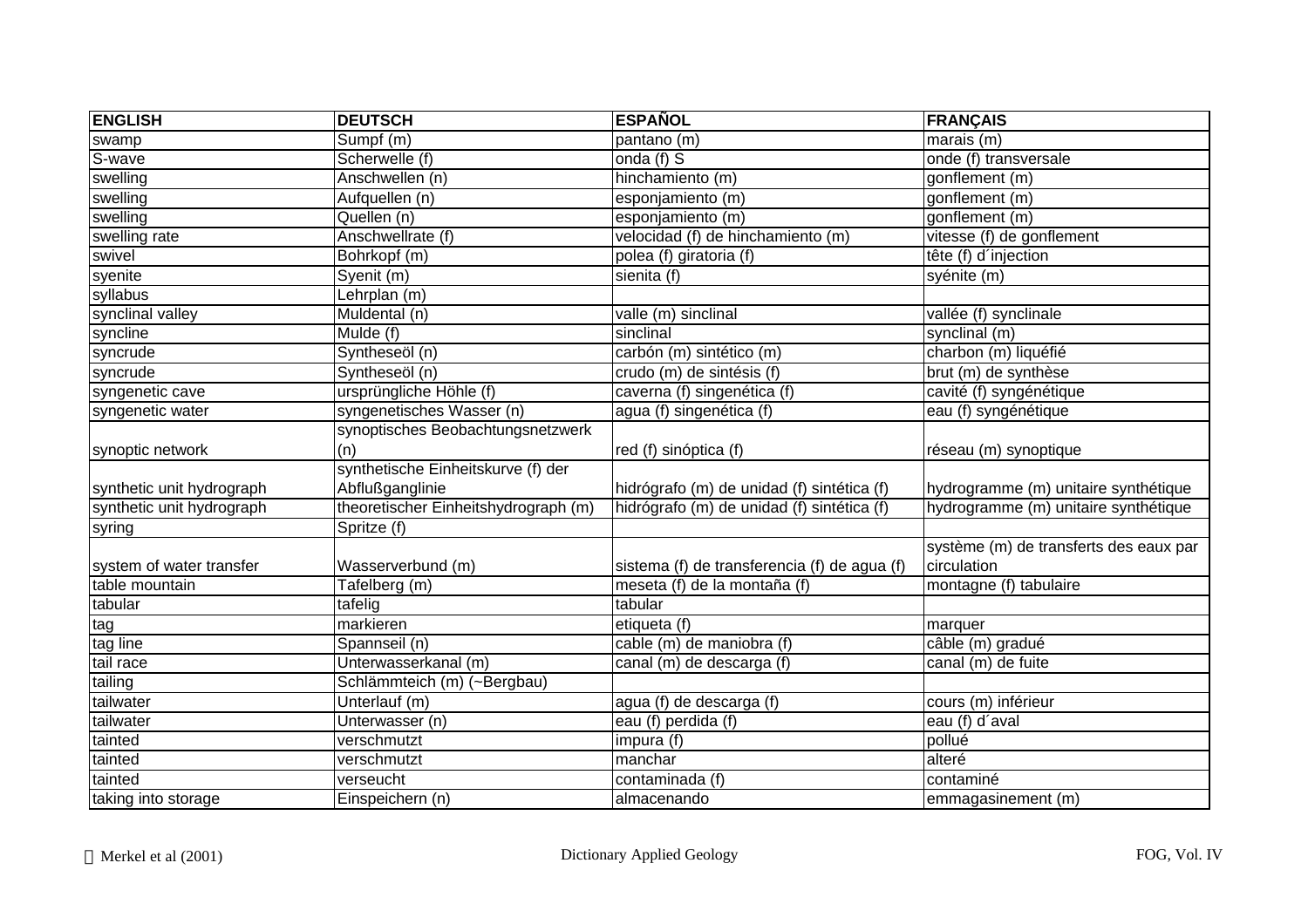| <b>ENGLISH</b>         | <b>DEUTSCH</b>             | <b>ESPAÑOL</b>                     | <b>FRANÇAIS</b>               |
|------------------------|----------------------------|------------------------------------|-------------------------------|
| talc                   | Talk $(m)$                 | talco(m)                           | talc(m)                       |
| talus cone             | Einsturzkegel (m)          | cono (m) de talud detrítico (m)    | cône (m) de déjection         |
| talus cone             | Schuttkegel (m)            | cono (m) de talud detrítico (m)    | cône (m) d'éboulis            |
| talus fan              | Schuttfächer (m)           | abanico (m) de talud detrítico (m) | cône (m) d'alluvions aplati   |
| tank car               | Kesselwagen (m)            | $carro$ (m) tanque (m)             | wagon-citerne (m)             |
| tank truck             | Tankwagen (m)              | camión (f) cisterna (f)            | camion-citerne (m)            |
| tanker                 | Tanker (m)                 | buque (m) cisterna (f)             | navire-citerne (m)            |
| tanker                 | Tanker (m)                 | buque (m) petrolero (m)            | pétrolier (m)                 |
| tanker                 | Tanker (m)                 | tanquero (m)                       | tanker(m)                     |
| tannin                 | Tannin (n)                 | tanino (m)                         | tannin (m)                    |
| tap                    | anzapfen                   | captador                           | capter                        |
| tap                    | anzapfen                   | machuelar                          | tarauder                      |
| tap                    | Wasserhahn (m)             | grifo(m)                           | robinet (m) d'eau             |
| tap                    | Wasserhahn (m)             | llave (m) del agua                 | robinet (m) d'eau             |
| tap                    | Wasserhahn (m)             | válvula (f) para agua              | robinet (m) d'eau             |
| tape gage              | Bandmaßpegel (m)           | aforador (m) de cinta (f)          | décamètre (m) en ruban        |
| tape gage              | Maßband (n)                | escala (f) de cinta (f)            | ruban (m) de mesure           |
| tape measure           | Maßband (n)                | cable (m) graduado (m)             | câble (m) gradué              |
| tapping of a spring    | Quellenfassung (f)         | captación (f) de un manatial (m)   | captage (m) d'une source      |
| tar                    | Teer (m)                   | alquitrán (m)                      | goudron (m)                   |
| tar sand               | pechhaltiger Sand          | arena (f) asfáltica (f)            | sable (m) asphaltique         |
| tar sand               | Teersand (m)               | arena (f) asfáltica (f)            | sable (m) asphaltique         |
| taste                  | Geschmack (m)              | catar                              | saveur $(f)$                  |
| taste                  | Geschmack (m)              | probar                             | goût (m)                      |
| <b>TCDD</b>            | Dioxin (n)                 | dioxina (f)                        | dioxine (f)                   |
| tectonic               | tektonisch                 | tectónica (f)                      | tectonique                    |
| tectonic basin         | tektonischer Graben (m)    | depresión (f) tectónica (f)        | fosse (f) tectonique          |
| tectonic basin         | Tiefscholle (f)            | fosa (f) tectónica (f)             | bloc (m) affaissé             |
| tectonic valley        | tektonisches Tal (n)       | valle (m) estructural              | vallée (f) structurale        |
| teflon                 | Teflon (n)                 | teflón (m)                         | teflon $(m)$                  |
| telemetering           | Telemetrie (f)             | telemedición (f)                   | télémesure (f)                |
| tellurium              | Tellur (n)                 | teluro (m)                         | tellure (m)                   |
| temperature            | Temperatur $(f)$           | temperatura (f)                    | température (f)               |
| temperature efficiency | Temperaturwirksamkeit (f)  | eficiencia (f) de temperatura (f)  | efficacité (f) de température |
| temperature log        | Temperaturaufzeichnung (f) | registro (m) de temperatura (f)    | diagraphie (f) de température |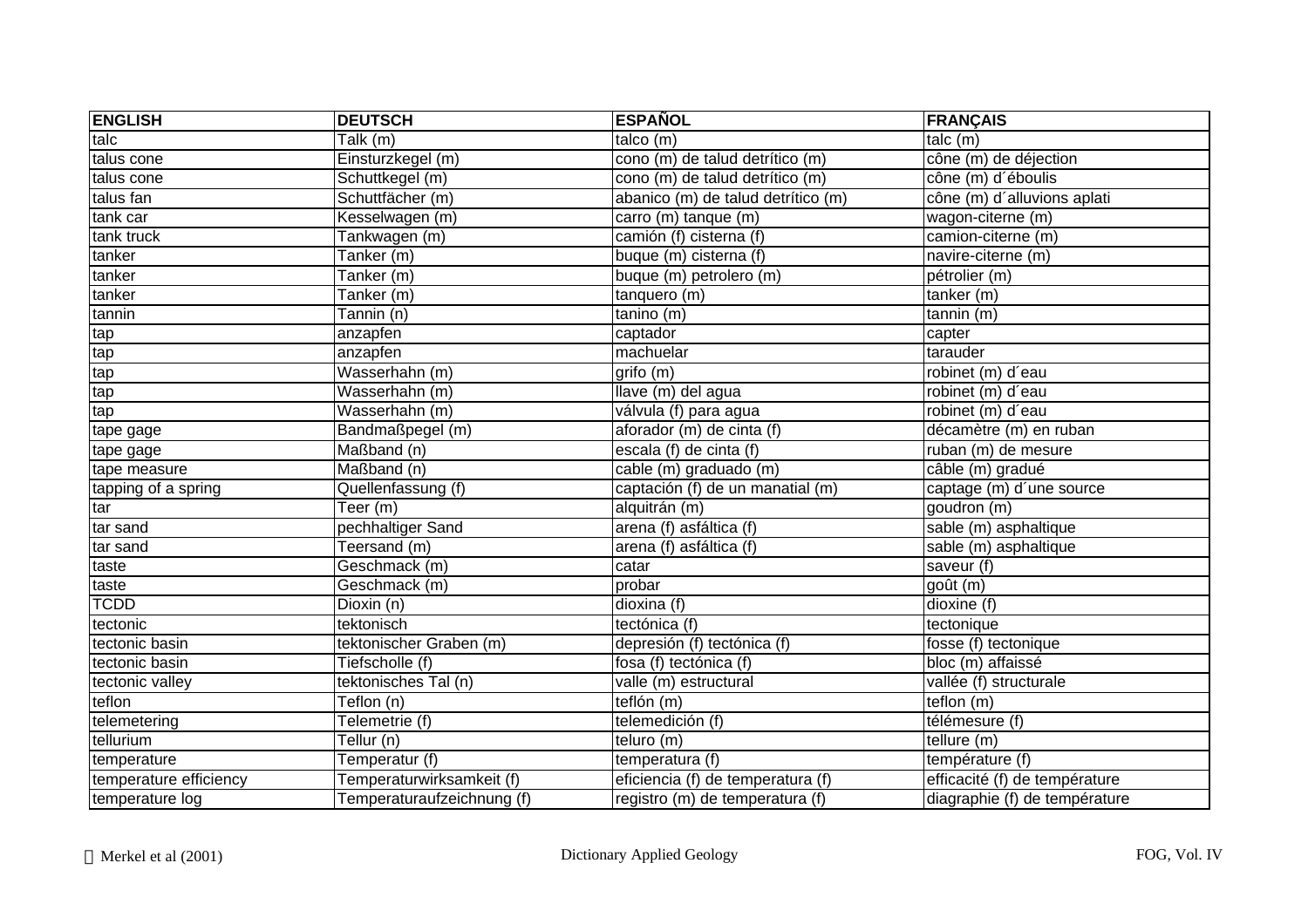| <b>ENGLISH</b>             | <b>DEUTSCH</b>                 | <b>ESPAÑOL</b>                             | <b>FRANÇAIS</b>                  |
|----------------------------|--------------------------------|--------------------------------------------|----------------------------------|
| temperature log            | Temperaturlog (n)              | sonda (f) de temperatura (f)               | diagraphie (f) de température    |
| temperature stratification | Temperaturschichtung (f)       | estratificación (f) de temperatura (f)     | stratification (f) thermique     |
|                            |                                | factor (m) de esfuerzo (m) por temperatura | coefficient (m) de contrainte de |
| temperature stress factor  | Temperaturbelastungsfaktor (m) | (f)                                        | température                      |
|                            |                                | factor (m) de esfuerzo (m) por temperatura | coefficient (m) de contrainte de |
| temperature stress factor  | Temperaturstreßfaktor (m)      | (f)                                        | température                      |
| template                   | Schablone (f)                  | plantilla (f)                              | gabarit (m)                      |
| temporary casing           | vorläufige Verrohrung (f)      | ademe (m) temporal                         | tubage (m) temporaire            |
| temporary hardness         | Carbonathärte (f)              | dureza (f) temporal                        | dureté (f) carbonatée            |
| temporary hardness         | temporäre Härte (f)            | endurecimiento (m) temporal                | dureté (f) temporaire            |
| temporary hardness         | vorübergehende Härte (f)       | endurecimiento (m) temporal                | dureté (f) temporaire            |
| temporary storage          | Zwischenlagerung (f)           | almacenaje (m) temporal                    | entrepossage (m)                 |
| Tenax tube                 | Tenax-Röhrchen (n)             |                                            |                                  |
| tenside                    | Tensid (n)                     | agente (m) tensoactivo (m)                 | agent (m) tensio-actif           |
| tensile strength           | Zugfestigkeit (f)              | resistencia (f) a la tensión (f)           | résistance (f) à la traction     |
| tensile yield              | Zugfestigkeit (f)              | cedencia (f) a la tensión (f)              |                                  |
| tensiometer                | Tensiometer (n)                | tensómetro (m)                             | tensiomètre (m)                  |
| tensor quantity            | Tensorgröße (f)                | tensor (m) de cantidad                     | quantité (f) tensorielle         |
| tephra                     | Tephra (f)                     | ceniza (f) volátil                         | téphrite (f)                     |
| tephra                     | Tephra (f)                     | fragmento (m) volcánico (m)                | téphra (m)                       |
| tephra                     | Tephra (f)                     | proyecciones (fpl) volcánicas (fpl)        | projections (fpl) volcaniques    |
| teratogenic                | mißbildend                     | drogra(f)                                  | tératogène                       |
| teratogenic                | teratogen                      | teratogénico (m)                           | tératogène                       |
| terbufos                   | Terbufos (n)                   | terbufo (m)                                | terbufose (m)                    |
| terminal moraine           | Endmoräne (f)                  | morena (f) frontal                         | moraine (f) frontale             |
| terminal velocity          | Endgeschwindigkeit (f)         | velocidad (f) terminal (f)                 | vitesse (f) d'èquilibre          |
| terms                      | Auflagen (fpl)                 | plazos (mpl)                               | conditions (fpl)                 |
| terrace                    | Absatz (m)                     | terraza (f)                                | terrasse (f)                     |
| terrace                    | Terrasse (f)                   | terraza(f)                                 | terrasse (f)                     |
| terra-fusca                | Roterde (f)                    | tierra (f) rosa (f)                        | terra rossa (f)                  |
| terrane                    | Gelände (n)                    | terreno (m)                                | terrain (m)                      |
| terra-rossa                | Terra rossa (f)                | tierra (f) rosa (f)                        | terra rossa (f)                  |
| terrestrial vegetation     | terrestrische Vegetation (f)   | vegetación (f) terrestre                   | végétation (f) terrestre         |
| <b>Tertiary</b>            | Tertiär (n)                    | Terciario (m)                              | Tertiaire (f)                    |
| test                       | Versuch (m)                    | $prueba$ (f)                               | essai (m)                        |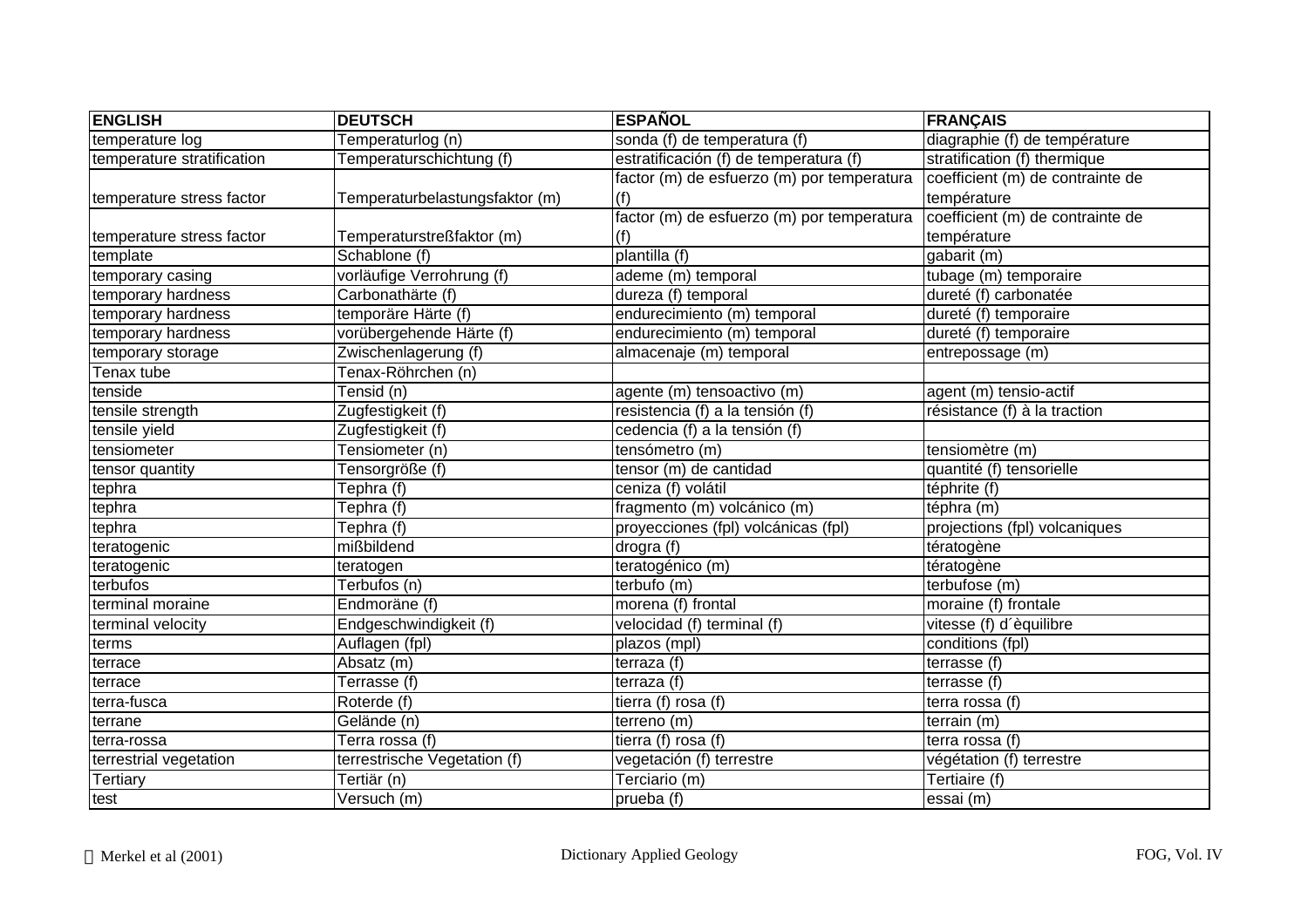| <b>ENGLISH</b>         | <b>DEUTSCH</b>                  | <b>ESPAÑOL</b>                          | <b>FRANÇAIS</b>              |
|------------------------|---------------------------------|-----------------------------------------|------------------------------|
| test facility          | Versuchsanlage (f)              | instalación (f) de prueba (f)           | installation (f) d'essais    |
| test hole              | Testbohrung (f)                 | agujero (m) de prueba (f)               | puits (m) d'essai            |
| test hole              | Untersuchungsbohrung (f)        | pozo (m) de ensayo (m)                  | sondage (m) d'essai          |
| test hole              | Versuchsbohrung (f)             | pozo (m) de prueba (f)                  | puits (m) d'essai            |
| test pit               | Schürfloch (n)                  | foso (m) de prueba (f)                  | fouille (f) de recherche     |
| test tube              | Reagenzglas (n)                 | tubo (m) de prueba (f)                  | éprouvette (f)               |
| test tube              | Reagenzröhrchen (n)             | tubo (m) de ensayo (m)                  | éprouvette (f)               |
| test well              | Testbohrung (f)                 | pozo (m) de prueba (f)                  | sondage (m) d'essai          |
| tested well capacity   | getestete Brunnenleistung (f)   | pozo (m) con capacidad (f) probada (f)  | débit (m) d'eassai en régime |
| tested well capacity   | getestete Brunnenschüttung (f)  | pozo (m) de capacidad (f) probada (f)   | débit (m) d'eassai en régime |
| testing enclosure      | Versuchsbehälter (m)            | documento (m) de prueba (f)             | enceinte (f) d'essai         |
| tetrachloroethane      | Tetrachlorethan (n)             | tetracloroetano (m)                     | tétrachloroéthane (m)        |
| tetrachloroethene      | Tetrachlorethen (n)             | tetracloroeteno (m)                     | tétrachloroéthène (m)        |
| tetraethylene lead     | Tetraethylblei (n)              | tetraetileno de plomo (m)               | plomb (m) tétraéthyle        |
| tetrahydrofuran        | Tetrahydrofuran (n)             | tetrahidrofurano (m)                    | tétrahydrofurane (m)         |
| texture of soil        | Bodentextur (f)                 | textura (f) del suelo (m)               | texture (f) du sol           |
| thallium               | Thallium (n)                    | Talio (m)                               | thallium (m)                 |
| thaw                   | $\overline{T}$ au (m)           | rocío (m)                               | rosée (f)                    |
| thaw                   | tauen                           | derretirse                              | dégèler                      |
| thawing                | Auftauen (n)                    | descongelación (f)                      | décongélation (f)            |
| thawing                | Schmelze (f)                    | deshielo (m)                            | dégel (m)                    |
| thawing                | Tauen (n)                       | derretir                                | fonte (f)                    |
| thawing medium         | Taumittel (n)                   | medio (m) descongelación (f)            |                              |
| Theis equation         | Theis'sche Brunnenformel (f)    | ecuación (f) de Theis                   | équation (f) de Theis        |
| Theis equation         | Theis'sche Brunnengleichung (f) | ecuación (f) de Theis                   | équation (f) de Theis        |
| thermal conductivity   | Wärmeleitfähigkeit (f)          | conductividad (f) termal (f)            | conductivitè (f) thermique   |
| thermal conductivity   | Wärmeleitfähigkeit (f)          | conductividad (f) térmica (f)           | conductibilité (f) thermique |
| thermal energy         | Wärmeenergie (f)                | energía (f) térmica (f)                 | énergie (f) thermique        |
| thermal inertia        | Wärmebeharrung (f)              | inercia (f) térmica (f)                 | inertie (f) thermique        |
| thermal insulation     | Wärmeschutz (m)                 | aislamiento (m) térmico (m)             |                              |
| thermal insulator      | Wärmedämmung (f)                | aislador (m) térmico (m)                | calorifuge (m)               |
| thermal pollution      | thermische Belastung (f)        | contaminación (f) térmica (f)           | charge (f) thermique         |
| thermal pollution      | Wärmebelastung (f)              | impacto (m) de la contaminación térmica | pollution (f) thermique      |
| thermal spring         | Thermalquelle (f)               | manantial (m) termal                    | source (f) thermale          |
| thermal stratification | Temperaturschichtung (f)        | estratificación (f) térmica (f)         | stratification (f) thermique |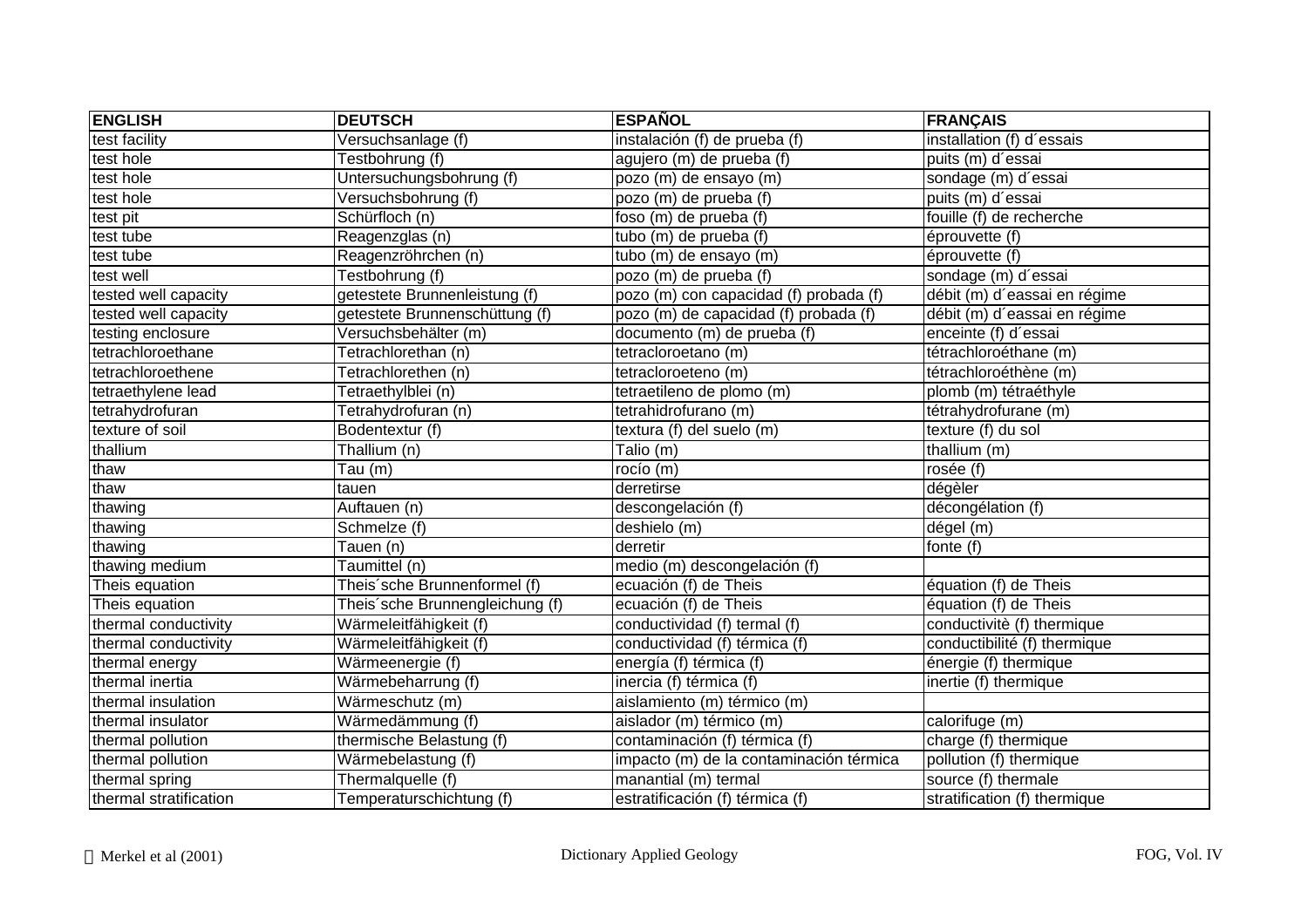| <b>ENGLISH</b>            | <b>DEUTSCH</b>                 | <b>ESPAÑOL</b>                               | <b>FRANÇAIS</b>                          |
|---------------------------|--------------------------------|----------------------------------------------|------------------------------------------|
| thermal stratification    | Wärmeschichtung (f)            | estratificación (f) térmica (f)              | stratification (f) thermique             |
| thermal water             | Thermalwasser (n)              | agua (f) termal                              | eau (f) thermale                         |
| thermistor                | Heißleiter (m)                 | termistor (m)                                | thermistance (f)                         |
| thermistor                | Kaltleiter (m)                 | termistor (m)                                | thermistance (f)                         |
| thermistor                | Thermistor (m)                 | reóstato (m) sensible al calor (m)           | thermistor $(m)$                         |
| thermocline               | Metalimnion (n)                | termoclinal (f)                              | métalimnion (m)                          |
| thermocline               | Sprungschicht (f)              | termoclina (f)                               | couche (f) de saut                       |
| thermocline               | Sprungschicht (f)              | termoclinal (f)                              | thermocline (m)                          |
| thermocouple              | Thermoelement (n)              | termocople (m)                               | thermophil (f)                           |
| thermocouple              | Thermoelement (n)              | termopar (m)                                 | thermocouple (m)                         |
| thermokarst               | Thermokarst (m)                | termokarst                                   | thermokarst (m)                          |
| thermometer               | Thermometer (n)                | termómetro (m)                               | thermomètre (m)                          |
| thermonuclear             | thermonuklear                  | termonuclear                                 | thermonucléaire                          |
| thermoplastic             | thermoplastisch                | termoplástico                                | thermoplastique                          |
| thickness                 | Mächtigkeit (f)                | espesor (m)                                  | épaisseur (f)                            |
| thickness                 | Schichtmächtigkeit (f)         | grosor (m)                                   | puissance (f) d'une couche               |
| Thiem equation            | Thiem sche Brunnenformel (f)   | ecuación (f) de Thiem                        | formule (f) de Thiem                     |
| thightening               | Abdichtung (f)                 | apritete(m)                                  | étanchement (m)                          |
| thin section              | Dünnschliff (m)                | sección (m) delgada (f)                      | coupe (f) mince                          |
| thin-layer chromatography | Dünnschichtchromatographie (f) | cromatografía (f) capa (f) delgada (f)       | chromatographie (f) en couche mince      |
| thiobacillus              | Thiobazillus (m)               | tiobacteria (f)                              | thiobactérie (m)                         |
| thixotrpy                 | Thixotropie (f)                | tixotropía (f)                               | thixotropie (f)                          |
| threaded joint            | Gewindeverbinder (m)           | junta (f) enroscada (f)                      | joint (m) fileté                         |
| threshold saturation      | Schwellensättigungswert (m)    | umbral (m) de saturación (f)                 | saturation (f) de seuil                  |
| threshold value           | Schwellenwert (m)              | valor (m) umbral (m)                         | valeur (f) seuil                         |
| throat                    | Kehle (f)                      | garganta (f)                                 | col (m)                                  |
| throttle valve            | Drosselventil (n)              | válvula (f) de estrangulación (f)            | clapet (m) étrangleur                    |
| throttling curve          | Drosselkurve (f)               | curva (f) de estrangulamiento (m)            | courbe (f) caractéristique               |
|                           |                                | Iluvia (f) caída directamente sobre el suelo |                                          |
| throughfall               | Bestandsniederschlag (m)       | (m)                                          | pluie (f) tombant directement sur le sol |
| throw                     | seigere Sprunghöhe (f)         | lanzamiento (m)                              | rejet (m) vertical                       |
| throw                     | vertikale Sprunghöhe (f)       | tiro (m)                                     | rejet (m) vertical                       |
| thrust                    | Schubkaft (f)                  |                                              |                                          |
| thrust                    | Überschiebung (f)              | corrimiento (m)                              | charriage (m)                            |
| thrust                    | Überschiebung (f)              | deslizamiento (m)                            | chevauchement (m)                        |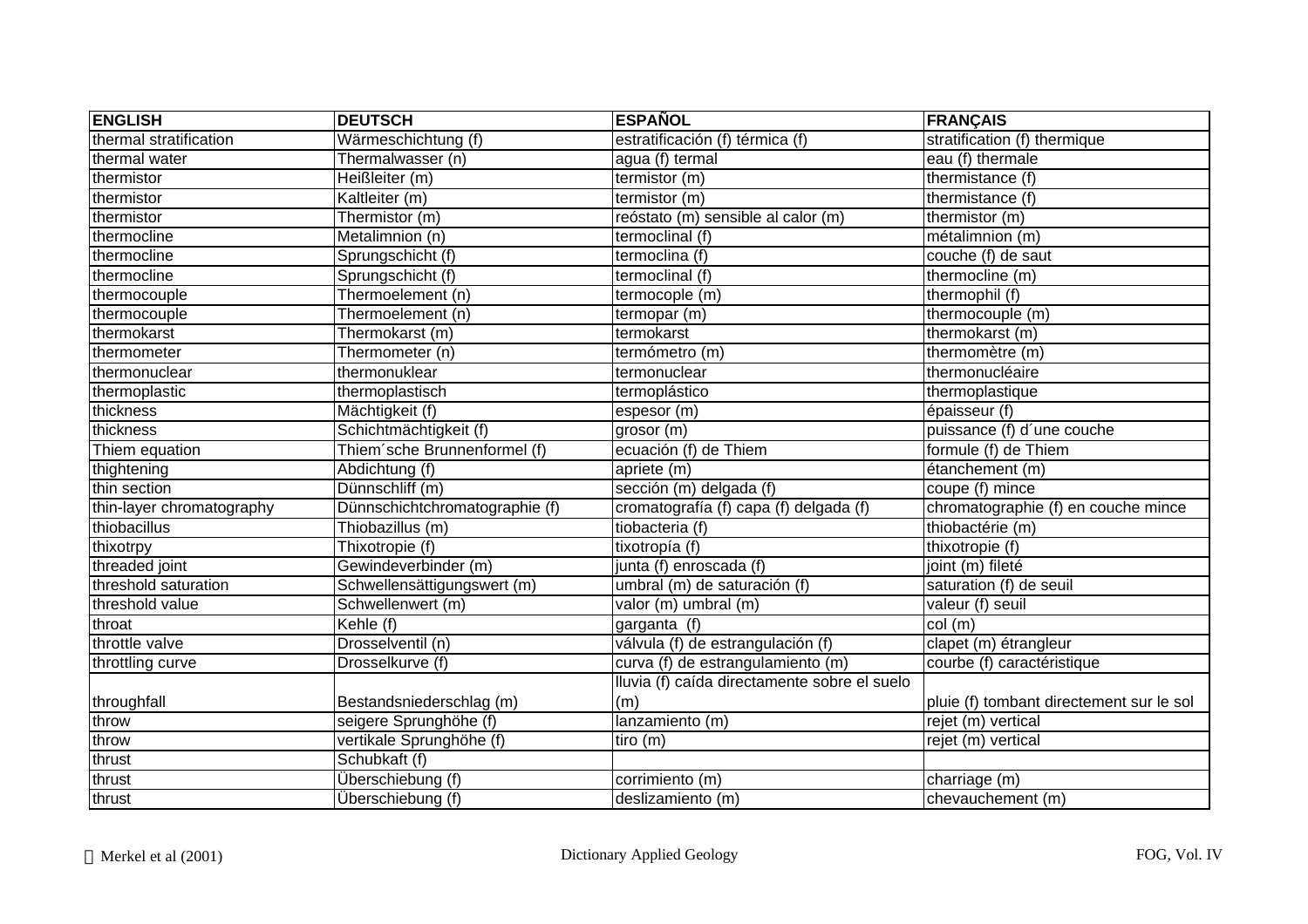| <b>ENGLISH</b>             | <b>DEUTSCH</b>                     | <b>ESPAÑOL</b>                              | <b>FRANÇAIS</b>                          |
|----------------------------|------------------------------------|---------------------------------------------|------------------------------------------|
| thunderstorm               | Gewitter (n)                       | tormenta (f)                                | orage (m)                                |
| tidal current              | Gezeitenstrom (m)                  | corriente (f) de la marea (f)               | courant (m) de marée                     |
| tidal efficiency           | Gezeitenwirkungsgrad (m)           | eficiencia (f) mareomotriz                  | efficacité (f) marémotrice               |
| tidal efficiency           | Gezeitenwirkungsgrad (m)           | eficiencia (f) piezométrica de la marea (f) | efficacité (f) piézométrique da la marée |
|                            |                                    | coeficiente (m) de fluctuación de la marea  | coefficient (m) de fluctuation par       |
| tidal efficiency           | Tidenkoeffizient (m)               | (f)                                         | marées                                   |
| tidal flap                 | Watt (n)                           | compuerta (f) en dique (m)                  | slikke (m)                               |
| tidal flap                 | Watt (n)                           | compuerta (f) en malecón (m)                | vey (m)                                  |
| tidal fluctuation          | Gezeitenschwankung (f)             | fluctuación (f) de la marea (f)             | fluctuation (f) dûe aux marées           |
| tidal river                | Pril (m)                           | oleaje de río                               | rivière (f) à marées                     |
| tidal wave                 | Gezeitenwell (f)                   | ola alta                                    | barre (f)                                |
| tide                       | Gezeiten (npl)                     | marea                                       | marées (fpl)                             |
| tide power                 | Gezeitenkraft (f)                  | mareomotriz                                 | houille (f) bleue                        |
| tier                       | Stockwerk (n)                      | hilera (f)                                  | ètage (f) de conduits                    |
| tight                      | dicht                              | apretar                                     | étanche                                  |
| tightening                 | Abdichten (n)                      | apretamiento (m)                            | étanchement (m)                          |
| tightening                 | Dichten (n)                        | apriete (m)                                 | étanchement (m)                          |
| tightest packing           | dichteste Packung (f)              | empaque (m) apretado                        | empilement (m) le plus serré             |
| tightest packing           | dichteste Packung (f)              | empaque (m) muy apretado                    | arrangement (m) le plus compact          |
| tile pipe                  | Tonrohr (n)                        | tubo (m) de barro (m) cocido (m)            | tuyau (m) en terre cuite                 |
| tile pipe                  | Dränagerohr (n)                    | tubo (m) de barro (m) cocido (m)            | tuyau (m) en terre cuite                 |
| till                       | Geschiebemergel (m)                | arar                                        | dépôt (m) glacial                        |
| till                       | Geschiebemergel (m)                | labrar                                      | argile (m) à blocaux                     |
| tillage                    | Bodenbestellung (f)                | arado (m)                                   | travail (m) du sol                       |
| tillage                    | Bodenbestellung (f)                | labranza (f)                                | labourage (m)                            |
| tilled layer               | Krume (f)                          | estrato (m) arado (m)                       | couche (f) arable                        |
| tilt                       | Kippung (f)                        | inclinar                                    | basculement (m)                          |
| tilted aquifer             | einfallender Grundwasserleiter (m) | acuífero (m) inclinado (m)                  | nappe (f) aquifère inclinée              |
| tiltmeter                  | Klinograph (m)                     | inclinómetro (m)                            | clinomètre (m)                           |
| tiltmeter                  | Tiltmeter (n)                      | medidor (m) de inclinación (f)              | clinomètre (m)                           |
| timberline                 | Baumgrenze (f)                     | límite (m) de la zona (f) de bosques (mpl)  | limite (f) de la zone des forêts         |
| time base                  | Basiszeit (f)                      | base (f) de tiempo (m)                      | temps (m) de base                        |
| time dependant calibration | instationäre Kalibrierung (f)      | cinética (f) de adsorpción (f)              | cinétique (f) d'adsorption               |
| time dependant calibration | instationäre Kalibrierung (f)      |                                             |                                          |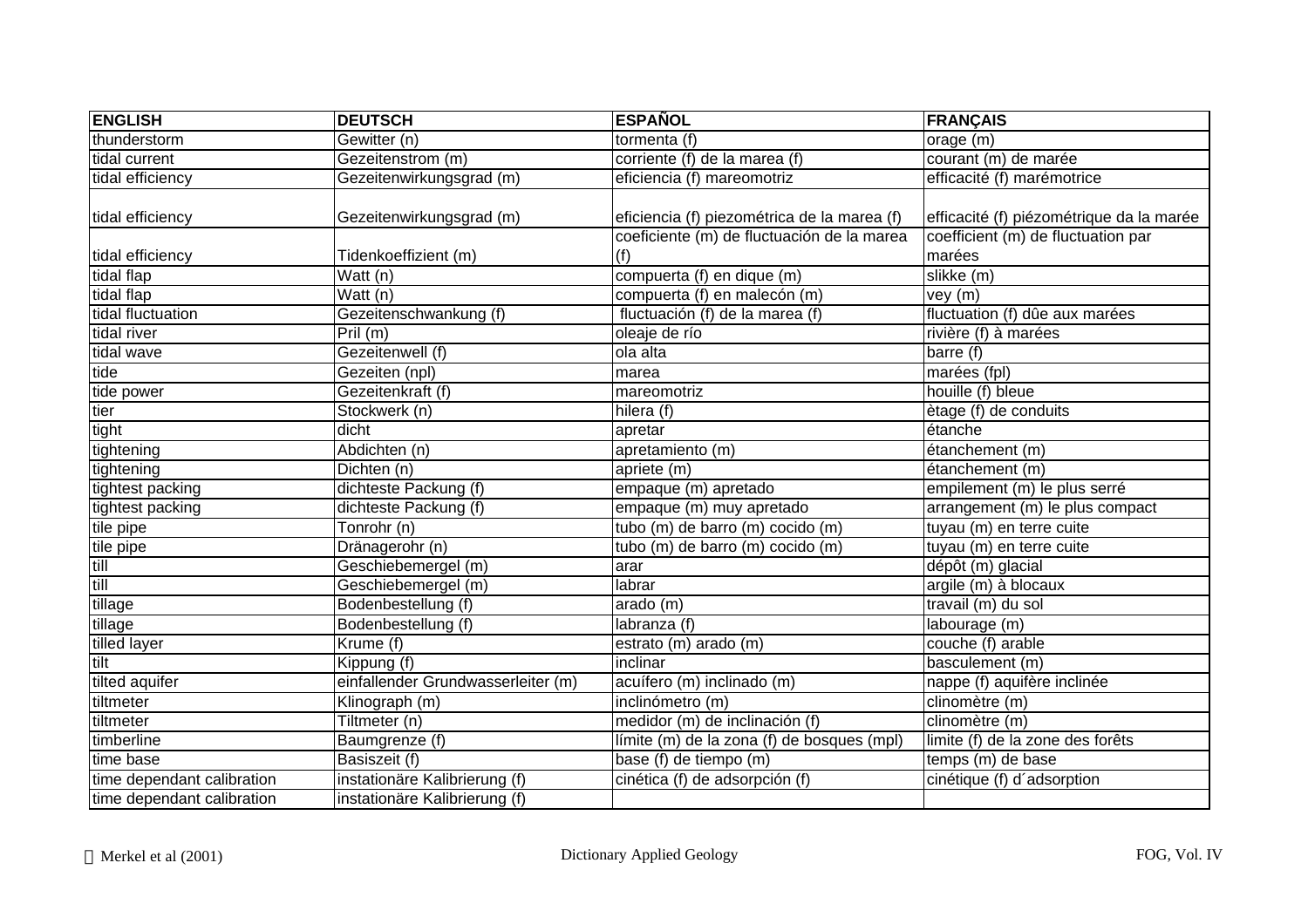| <b>ENGLISH</b>                  | <b>DEUTSCH</b>                     | <b>ESPAÑOL</b>                                                           | <b>FRANÇAIS</b>                         |
|---------------------------------|------------------------------------|--------------------------------------------------------------------------|-----------------------------------------|
| time domain reflectometry (TDR) | TDR-Verfahren (m)                  |                                                                          |                                         |
| time lag                        | Verspätung (f)                     | espacio (m) de tiempo (m)                                                | retard (m)                              |
| time lag                        | Verzögerung (f)                    | lapso (m) de tiempo (m)                                                  | retard (m)                              |
| time lag                        | Verzögerungszeit (f)               | atraso (m) de tiempo (m)                                                 | temps (m) de décalage                   |
| time of concentration           | Konzentrationszeit (f)             | tiempo (m) de concentración (f)                                          | temps $\overline{(m)}$ de concentration |
| time of rise                    | Steigdauer (f)                     | tiempo (m) de elevación (f)                                              | temps (m) de montée                     |
| time of travel (TOT)            | Fließzeit (f)                      | tiempo (m) de viaje (m)                                                  | temps (m) de parcours                   |
| time of travel (TOT)            | Transportzeit (f)                  | registro (m) del tiempo (m) del viaje (m)                                | temps (m) de parcours                   |
| time of travel (TOT)            | Verweilzeit (f)                    | registro (m) del tiempo (m) del viaje (m)                                | temps (m) de parcours                   |
| time series                     | Zeitreihe (f)                      | series (fpl) de tiempo (m)                                               | chronique (f)                           |
| time step                       | Zeitintervall (n)                  | paso (m) de tiempo (m)                                                   | pas (m) de temps                        |
| time-drawdown curve             | Absenkungskurve (f)                | curva (f) de descenso (m) contra tiempo (m) courbe (f) de descente       |                                         |
| time-drawdown curve             | Zeitabsenkungskurve (f)            | curva (f) de descenso (m) contra tiempo (m) courbe (f) rabattement-temps |                                         |
| time-related capture zone       | zeitabhängiger Entnahmebereich (m) | zona (f) de captura (f) transitoria (f)                                  | zone (f) d'appel transitoire            |
| tin                             | Zinn (m)                           | Estaño (m)                                                               | étain (m)                               |
| tip                             | ablagern                           | consejo (m)                                                              | mettre en décharge                      |
| tip                             | kippen                             | sugerencia (f)                                                           | mettre en décharge                      |
| tipping bucket                  | Wippe (f)                          | cubo (m) volteado (m)                                                    | auget (m) basculeur                     |
| tipping bucket                  | Hornersche Wippe (f)               | cubo (m) volteado (m)                                                    | auget (m) basculeur                     |
| titanium                        | Titan (n)                          | Titanio(m)                                                               | titane (m)                              |
| titration                       | Titrierung (f)                     | titulación (f)                                                           | titrage (m)                             |
| toggle                          | Kippschalter (m)                   | rótula                                                                   | basculement (m)                         |
| toluene                         | $\overline{\text{Toluol}}(n)$      | Tolueno (m)                                                              | toluène (m)                             |
| tomography                      | Tomographie (f)                    | tomografía (f)                                                           | tomographie (f)                         |
| tomography                      | Tomographie (f)                    | tomografía (f)                                                           | tomographie (f)                         |
| tool body                       | Meißelkörper (m)                   | cuerpo (m) de la herramienta (f)                                         | matrice (f) d'outil                     |
| tool joint                      | Gestängeverbinder (m)              | herramienta (f) para juntas (fpl)                                        | joint (m) de tige                       |
| topographic divide              | topographische Wasserscheide (f)   | separación (f) topográfica (f)                                           | ligne (f) de partage topographique      |
| topographic watershed           | topographisches Einzugsgebiet (n)  | cuenca (f) topográfica (f)                                               | bassin (m) versant topographique        |
| topography                      | Lagebeschreibung (f)               | topografía (f)                                                           | topographie (f)                         |
| topography                      | Topographie (f)                    | agrimensura (f)                                                          | topographie (f)                         |
| topsoil                         | Mutterboden (m)                    | humus (m)                                                                | terre (f) arable                        |
| topsoil                         | Mutterboden (m)                    | mantillo (m)                                                             | terre (f) végétale                      |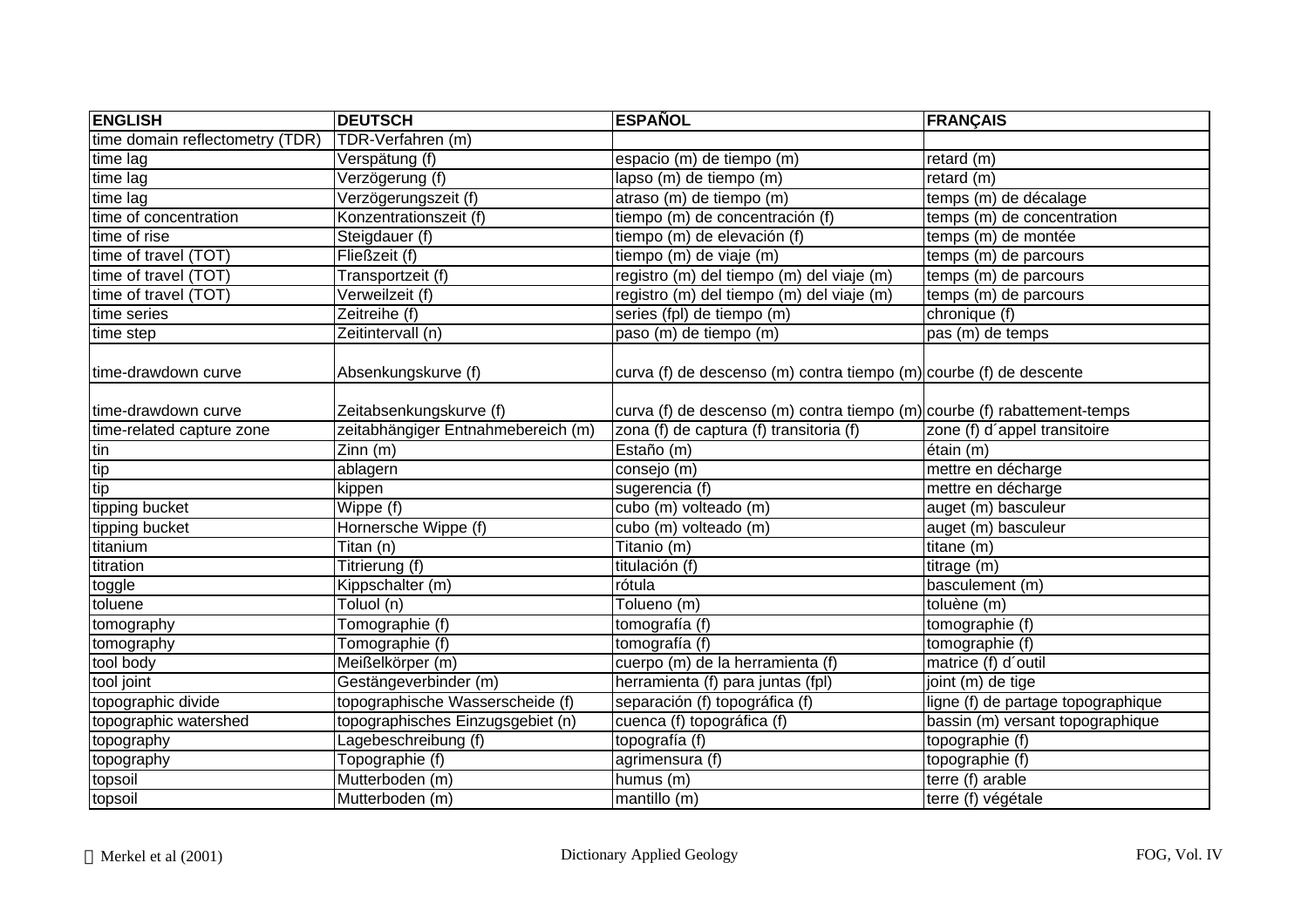| <b>ENGLISH</b>               | <b>DEUTSCH</b>                       | <b>ESPAÑOL</b>                              | <b>FRANÇAIS</b>                        |
|------------------------------|--------------------------------------|---------------------------------------------|----------------------------------------|
| topsoil                      | Mutterboden (m)                      | tierra (f) vegetal                          | couverture (f) de sol                  |
| tornado                      | Wirbelsturm (m)                      | culebra (f) de agua (f)                     | tourbillon (m)                         |
| tornado                      | Wirbelsturm (m)                      | Tornado (m)                                 | cyclone (m)                            |
| torque                       | Drehmoment (n)                       | torque (m)                                  |                                        |
| torque                       | Drehmoment (n)                       |                                             |                                        |
| torrent                      | reißender Strom (m)                  | raudal                                      |                                        |
| torrent                      | Sturzbach (m)                        | granizada $(t)$                             | torrent (m)                            |
| torrent                      | Sturzbach (m)                        | torrente (m)                                | ravine (f)                             |
| torsion                      | Torsion (f)                          | torsión (f)                                 | torsion (f)                            |
| torsion                      | Verdrehung (f)                       | torsión (f)                                 | torsion (f)                            |
| torsion                      | Verdrillung (f)                      | torsión (f)                                 | torsion (f)                            |
| torsion balance              | Drehwaage (f)                        | balance (m) de torsión (f)                  | balance (f) de torsion                 |
| torsion balance              | Torsionswaage (f)                    | balance (m) de torsión (f)                  | balance (f) de torsion                 |
| torsional yield              | Drehmoment (n)                       | rendimiento (m) torsional                   |                                        |
| tortuosity                   | Tortuosität (f)                      | tortuosidad (f)                             | tortuosité (f)                         |
| total capacity               | Maximalschüttung (f)                 | capacidad (f) total                         | débit (m) maximum                      |
|                              |                                      | sólidos (mpl) totales (mpl) disueltos (mpl) |                                        |
| total dissolved solids (TDS) | Summe (f) der gelösten Feststoffe    | (TDS)                                       | matières (fpl) totales en solution     |
|                              |                                      | sólidos (mpl) totales (mpl) disueltos (mpl) |                                        |
| total dissolved solids (TDS) | Summe (f) der gelösten Feststoffe    | (TDS)                                       | total (m) des solides dissous          |
| total hardness               | Gesamthärte (f)                      | dureza (f) total                            | dureté (f) totale                      |
| total head                   | Gesamtdruckhöhe (f)                  | cabeza (f) total                            | charge (f) hydraulique                 |
| total inorganic carbon (TIC) | gesamter anorganischer Kohlenstoff   | carbón (m) inorgánico (m) total (TIC)       |                                        |
| total organic carbon (TOC)   | gesamter organischer Kohlenstoff (m) | carbón (m) orgánico (m) total (TIC)         | carbone (m) organique total (COT)      |
| total permeability           | Gebirgsdurchlässigkeit (f)           | permeabilidad (f) total                     | perméabilité (f) totale                |
| total pore space             | Gesamtporenraum (m)                  | espacio (m) total de poros (mpl)            | volume (m) total des pores             |
| total pore space             | Gesamtporenvolumen (n)               | espacio (m) total de poros (mpl)            | volume (m) total des pores             |
| total porosity               | Gesamtporosität (f)                  | porosidad (f) total                         | porosité (f) totale                    |
| total pressure               | Gesamtdruck (m)                      | presión (f) total                           | pression (f) totale                    |
| total runoff                 | Gesamtabfluß (m)                     | carrera (f) total                           | ruissellement (m) total                |
| total runoff                 | Gesamtabfluß (m)                     | corrida (f) completa                        | écoulement (m) total                   |
|                              |                                      | sólidos (mpl) totales (mpl) suspendidos     |                                        |
| total suspended solids       | Gesamtsumme (f) der Schwebstoffe     | (mpl)                                       | teneur (f) totale en matière suspendue |
| toxaphene                    | Toxaphen (n)                         | toxafén                                     | toxaphène (m)                          |
| toxic                        | giftig                               | tóxico (m)                                  | toxique                                |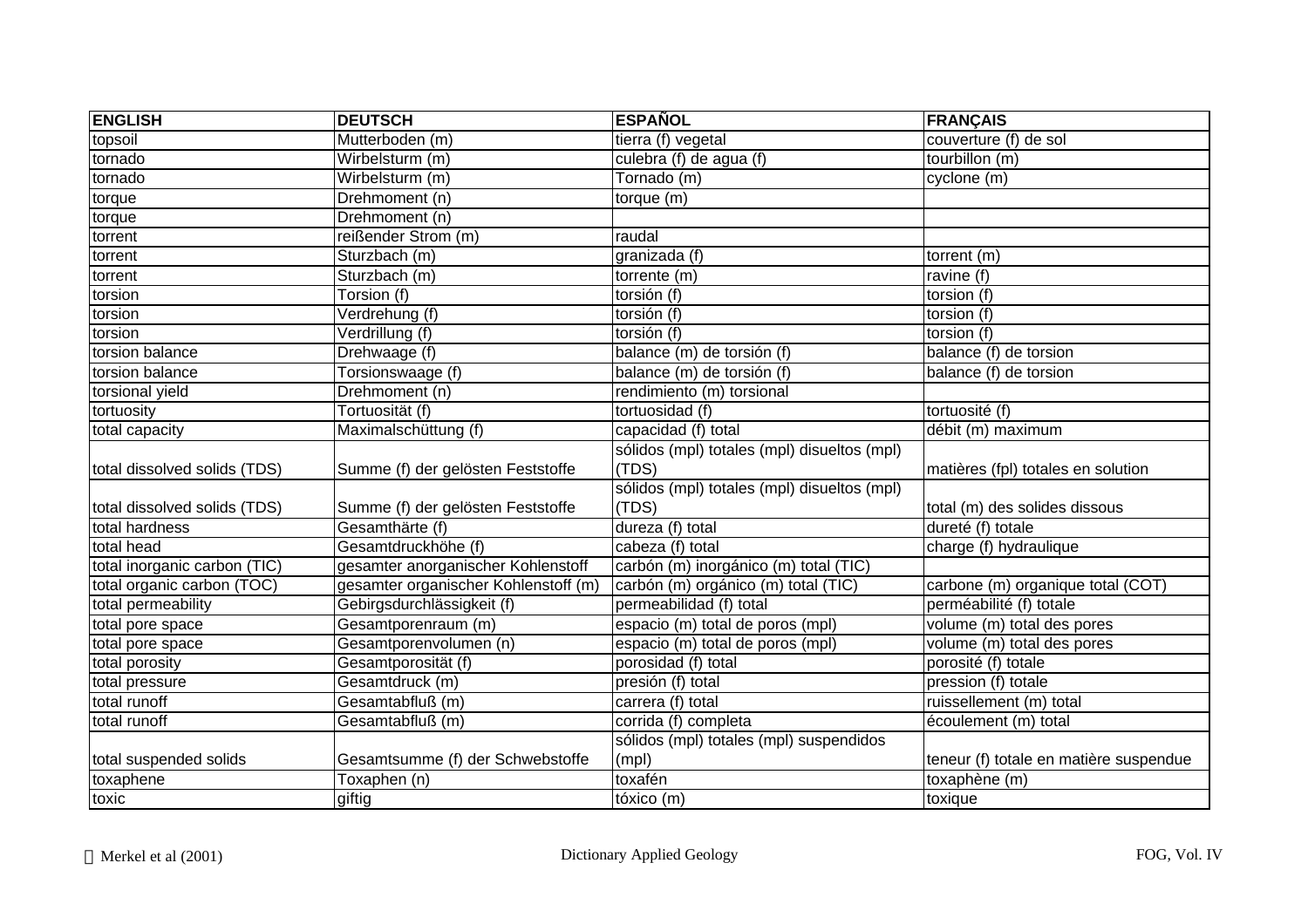| <b>ENGLISH</b>        | <b>DEUTSCH</b>                   | <b>ESPAÑOL</b>                          | <b>FRANÇAIS</b>               |
|-----------------------|----------------------------------|-----------------------------------------|-------------------------------|
| toxic                 | toxisch                          | tóxico (m)                              | toxique                       |
| toxic waste           | Giftmüll (m)                     | desecho (m) tóxico (m)                  |                               |
| trace                 | Spur (f)                         | traza (f)                               | trace $(f)$                   |
| trace constituent     | Spurenbestandteil (m)            | constituyente (m) traza (f)             | constituant (m) en trace      |
| trace constituent     | Spurenelement (n)                | componente (m) traza (f)                | constituant (m) en trace      |
| trace element         | Spurenelement (n)                | elemento (m) traza (f)                  | élément (m) en trace          |
| trace element         | Spurenelement (n)                | susbtancia (f) traza (f)                | oligoélément (m)              |
| tracer                | Indikator (m)                    | indicador (m)                           | marqueur (m)                  |
| tracer                | Markierungsstoff (m)             | trazador (m)                            | repère (m)                    |
| tracer                | Tracer (m)                       | rastreador (m)                          | traceur (m)                   |
| tracer flow method    | Tracerverfahren (n)              | método (m) de flujo (m) de trazador (m) | méthode de traceurs           |
| tracer test           | Impfverfahren (n)                | prueba (f) de calcador (m)              | repérage (m)                  |
| tracer test           | Impfversuch (m)                  | prueba (f) de rastreador (m)            | tracage (m)                   |
| tracer test           | Tracertest (m)                   | prueba (f) de indicador (m)             | essai (m) de traçage          |
| tracer test           | Tracertest (m)                   | prueba (f) de trazador (m)              | détermination (f) du trajet   |
| track                 | Spur (f)                         | pista (f)                               | piste (f)                     |
| traction load         | Geschiebefracht (f)              | carga (f) de tracción (f)               | charge (m) du lit             |
| traction load         | Geschiebefracht (f)              | fuerza (f) de tracción (f)              | charriage (m)                 |
| tranquil flow         | ruhige Strömung (f)              | flujo (m) sin perturbar                 | écoulement (m) tranquille     |
| transboundary         | grenzüberschreitend              |                                         |                               |
| transducer            | Geber (m)                        | sensor (m)                              | transmetteur (m)              |
| transducer            | Geber (m)                        | transductor (m)                         | transducteur (m)              |
| transfer function     | Transferfunktion (f)             | función (f) de transferencia (f)        | fontion (f) de transfert      |
| transgression         | Transgression (f)                | transgresión (f)                        | transgression (f)             |
| transient conditions  | unstetige Fließbedingungen (fpl) | condiciones (mpl) transitorias (fpl)    | conditions (fpl) transitoires |
| transient conditions  | unstetige Verhältnisse (npl)     | condiciones (mpl) transientes (fpl)     | conditions (fpl) transitoires |
| transit time          | Laufzeit (f)                     | tiempo (m) de paso (m)                  | temps (m) transit             |
| transit time          | Laufzeit (f)                     | tiempo (m) de tránsito (m)              | temps (m) de passage          |
| transit time          | Laufzeit (f)                     | tiempo (m) transitorio (m)              | durée (f) de parcours         |
| transition            | Übergang (m)                     | transición (m)                          | transition $(f)$              |
| transition metals     | Übergangsmetalle (npl)           | metales (mpl) de transición (m)         | métaux (mpl) de transition    |
| transition zone       | Übergangszone (f)                | zona (f) de transición (m)              | zone (f) de transition        |
| transmission          | Durchleitung (f)                 | transmisión (f)                         | transmission (f)              |
| transmission          | Weiterleitung (f)                | comunicación (f)                        | transmission (f)              |
| transmission capacity | Leitvermögen (n)                 | capacidad (f) de transmisión (f)        | capacité (f) de transmission  |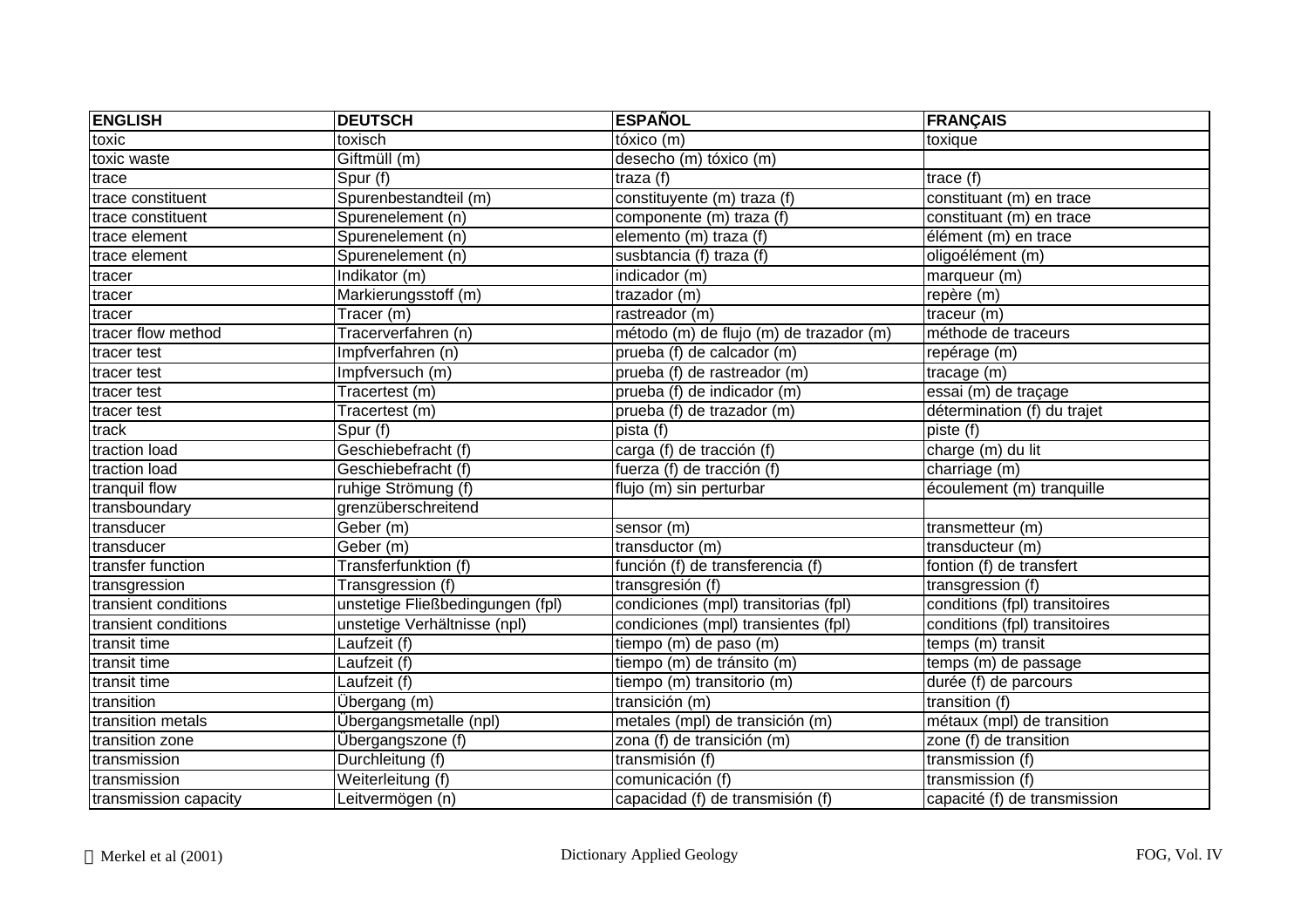| <b>ENGLISH</b>           | <b>DEUTSCH</b>                   | <b>ESPAÑOL</b>                           | <b>FRANÇAIS</b>                      |
|--------------------------|----------------------------------|------------------------------------------|--------------------------------------|
| transmissivity           | Einheitsergiebigkeit (f)         | transmisividad (f)                       | transmissivité (f)                   |
| transmissivity           | Transmissivität (f)              | transmisividad (f)                       | transmissivité (f)                   |
| transparency             | Durchsichtigkeit (f)             | transparencia (f)                        | transparence (f)                     |
| transpiration            | Pflanzenverdunstung (f)          | transpiración (f)                        | transpiration (f)                    |
| transpiration            | Transpiration (f)                | evaporación (f) a través de membrana (f) | transpiration (f)                    |
| transpiration depth      | Transpirationshöhe (f)           | profundidad (f) de transpiración (f)     | hauteur (f) de transpiration         |
| transpiration ratio      | Transpirationskoeffizient (m)    | relación (f) de transpiración (f)        | coefficient (m) de transpiration     |
| transport parameter      | Transportparameter (m)           | parámetro (m) de transporte              | paramètre (m) de transport           |
| transportational process | Transportvorgang (m)             | proceso (m) de transporte                | procédé (m) de transport             |
| transportational process | Transportvorgang (m)             | proceso (m) transportacional             | procédé (m) de transport             |
| transportational process | Verfrachtung (f)                 | proceso (m) del arrastre                 | procédé (m) de transport             |
| transverse permeability  | quergerichtete Permeabilität (f) | permeabilidad (f) transversa (f)         | perméabilité (f) transversale        |
| transverse permeability  | transversale Permeabilität (f)   | infiltración (f) transversa (f)          | perméabilité (f) transversale        |
| transverse wave          | Scherwelle (f)                   | onda (f) transversa (f)                  | onde (f) de cisaillement             |
| trap                     | Wasserverschluß (m)              | trampa (f)                               |                                      |
| trash removal            | Abfallbeseitigung (f)            | eliminación (f) de basura (f)            |                                      |
| travel time              | Laufzeit (f)                     | tiempo (m) de viaje                      | temps (m) de parcours                |
| travel time              | Laufzeit (f)                     | lapso (m) de tiempo (m)                  | temps (m) de propagation             |
| traverse                 | Durchörterung (f)                | recorrer                                 | pénétration (f)                      |
| travertine               | Sinter (m)                       | travertina (f)                           | travertin (m)                        |
| travertine               | Travertin (m)                    | travertina (f)                           | travertin (m)                        |
| treatment plant          | Aufbereitungsanlage (f)          | planta (f) de tratamiento (m)            | station (f) de traitement            |
| treatment process        | Aufbereitungsverfahren (n)       | proceso (m) de tratamiento (m)           | procédé (m) de traitement            |
| tree mold                | Lavamatrix (f)                   | horma (f)                                | eismorphose (f)                      |
| tree mold                | Baumgußform (f)                  | molde (m)                                | eismorphose (f)                      |
| trellis                  | Flechtmuster (n)                 | enrejado                                 | treillis (m)                         |
| trellis drainage pattern | gitterförmiges Dränagemuster (n) | patrón (m) del enrejado de drenaje (m)   | configuration (f) en espalier        |
| tremie                   | Schüttrohr (n)                   | tolva (f)                                | tube (m) de mise en place du gravier |
| trench                   | Graben (m)                       | trinchera (f)                            | fossé (m)                            |
| treshold                 | Schwelle (f)                     |                                          | seuil (m)                            |
| trial                    | Versuch (m)                      | prueba (f)                               | essai (m)                            |
| Triassic                 | Trias (f)                        | Triásico $(m)$                           | Trias (m)                            |
| triaxial test            | Triaxialversuch (m)              | prueba (f) triaxial                      |                                      |
| tributary                | Nebenfluß (m)                    | tributario (m)                           | tributiare (m)                       |
| tributary river          | Zufließender Fluß (m)            | afluente (m) de un río (m)               | affluent (m)                         |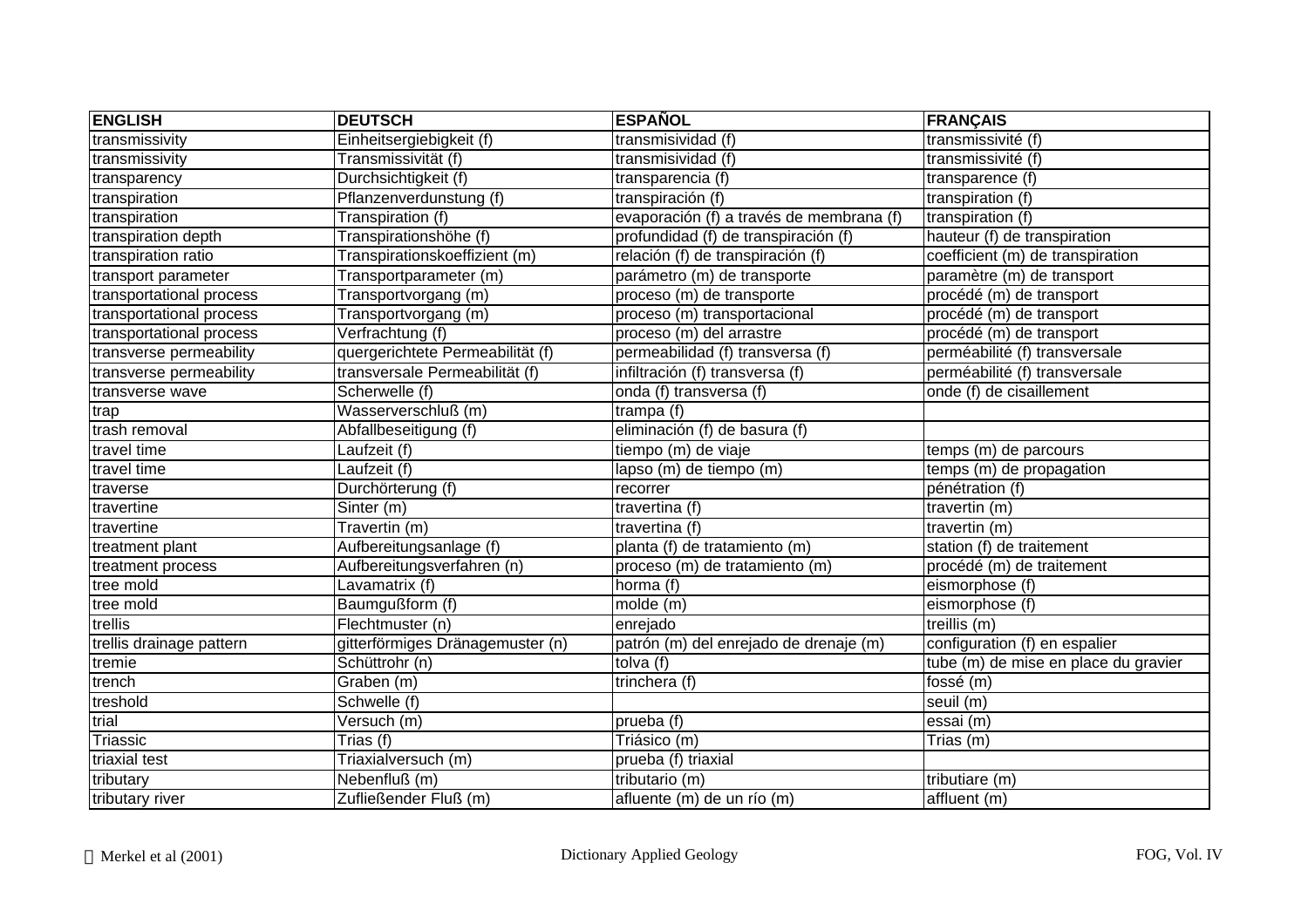| <b>ENGLISH</b>           | <b>DEUTSCH</b>                    | <b>ESPAÑOL</b>                          | <b>FRANÇAIS</b>                   |
|--------------------------|-----------------------------------|-----------------------------------------|-----------------------------------|
| tributary valley         | Seitental (n)                     | afluente (m) de cuenca (f)              | vallée (f) tributaire             |
| trichloroehtane          | Trichlorethan (n)                 | Tricloroetano (m)                       | trichloeoéthane (m)               |
| trichloroethylene        | Trichloroethylen (n)              | Tricloroetileno (m)                     | trichloroéthylène (m)             |
| trichlorofluoromethane   | Trichlorfluormethan (n)           | Triclorofluoromethano (m)               | trichlorofluorométhane (m)        |
| trichlorophenol          | Trichlorphenol (n)                | Triclorofenol (m)                       | trichlorophénole (m)              |
| trichloropropane         | Trichlorpropan (n)                | Tricloropropano (m)                     | trichloropropane (m)              |
| trichlorotrifluoroethane | Trichlortrifluorethan (n)         | Triclorotrifluoroetano (m)              | trichlorotrifluoroéthane (m)      |
| trickle irrigation       | Tropfenbewässerung (f)            | riego (m) por goteo (f)                 | irrigation (f) au goutte-à-goutte |
| trickling filter         | Tropfkörper (m)                   | filtro (m) para goteo                   | lit (m) bactérien                 |
| tricone rock bit         | Dreirollenmeißel (m)              | barrena (f) tricónica (f) para roca (f) | tricône (m)                       |
| trifluralin              | Trifluralin (n)                   | trifuralin                              | trifluraline (m)                  |
| trigger                  | auslösen                          | compensación (f)                        | compensation (f)                  |
| trigger                  | auslösen                          |                                         |                                   |
| triple point             | Tripelpunkt (m)                   | punto (m) triple                        | point (m) triple                  |
| tripoly                  | Kieselgur (m)                     | Tripolí                                 | tripoli (m)                       |
| tritium                  | Tritium (n)                       | tritio (m)                              | tritium $(m)$                     |
| trivalent chromium       | dreiwertiges Chrom (n)            | cromo (m) trivalente                    | chrome (m) trivalent              |
| tropical rain forest     | tropischer Regenwald (m)          | selva (f) de lluvia tropical            |                                   |
| trough                   | Mulde (f)                         | pesebre (m)                             | bassin (m)                        |
| trough                   | Senke (f)                         | artesa (f)                              | bassin (m)                        |
| trough                   | Trog (m)                          | pilón (m)                               | dépression (f)                    |
| truck-mounted            | auf einem Fahrzeug (LKW) montiert | autocamión (m) montado                  | mobile                            |
| true velocity            | Bahngeschwindigkeit (f)           | velocidad (f) real                      | vitesse (f) interstitielle        |
| true velocity            | wahre Geschwindigkeit (f)         | velocidad (f) real                      | vitesse (f) dans les pores        |
| truncation               | Abschleifung (f)                  | rapidez (f) real                        | rabotage (m)                      |
| tubular spring           |                                   | resorte (m) tubular                     | source (f) tubulaire              |
| tufa                     | Tuff $(m)$                        | toba $(f)$                              | tuf $(m)$                         |
| tuff                     | Tuff $(m)$                        | toba (f)                                | tuf (m)                           |
| tungsten                 | Wolfram (m)                       |                                         |                                   |
| turbidity                | Trübe (f)                         | turbidez (f)                            | trouble (m)                       |
| turbidity                | Trübung (f)                       | turbiedad (f)                           | turbidité (f)                     |
| turbine pump             | Turbinenpumpe (f)                 | bomba (f) de turbina (f)                | pompe (f) à turbine               |
| turbodrill               | Bohrturbine (f)                   | turboperforador (m)                     | turboforeuse (f)                  |
| turbulence               | Turbulenz (f)                     | turbulencia (f)                         | turbulence (f)                    |
| turbulent flow           | Wirbelströmung (f)                | flujo (m) turbulento (m)                | écoulement (m) turbulent          |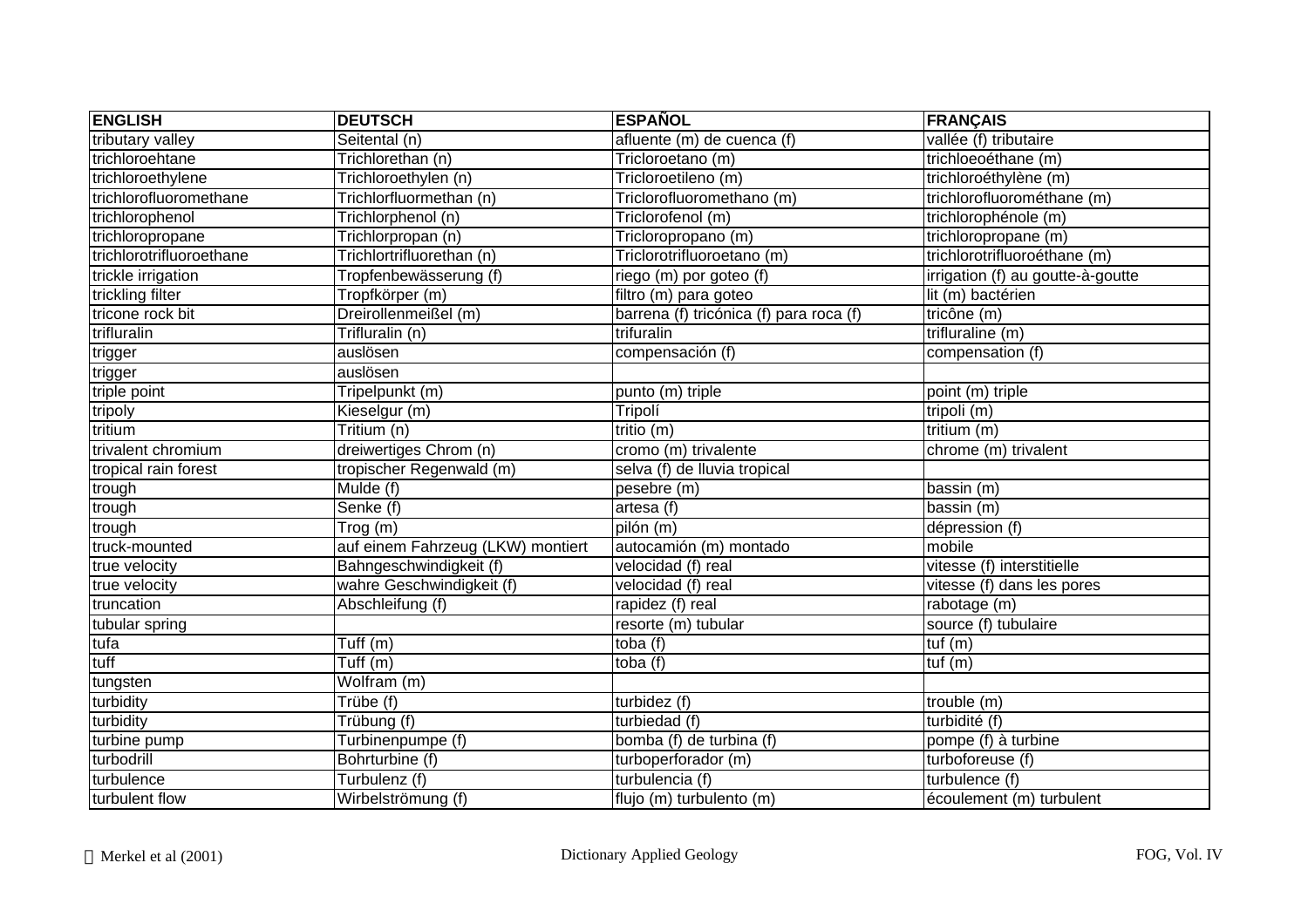| <b>ENGLISH</b>              | <b>DEUTSCH</b>                      | <b>ESPAÑOL</b>                                                   | <b>FRANÇAIS</b>                        |
|-----------------------------|-------------------------------------|------------------------------------------------------------------|----------------------------------------|
| turbulent mixing            | Turbulenzmischung (f)               | mezcla (f) turbulenta (f)                                        | mélange (m) turbulent                  |
| turnover rate               | Erneuerungsrate (f)                 | velocidad (f) de cambio (m)                                      | taux (m) de renouvellement             |
| turnover rate               | Umsatzrate (f)                      | velocidad (f) de rendimiento (m)                                 | taux (m) de renouvellement             |
| turnover time               | Erneuerungsdauer (f)                | tiempo (m) de cambio (m)                                         | durée (f) de renouvellement            |
| turnover time               | Umwälzzeit (f)                      | tiempo (m) de productividad (f)                                  | durée (f) de renouvellement            |
| turnover time               | Umsatzzeit (f)                      | tiempo (m) de rendimiento (m)                                    | durée (f) de renouvellement            |
| type curve                  | Bezugskurve (f) der Brunnenfunktion | tipo (m) de curva (f)                                            | courbe (f) standard                    |
| type-curve method           | Typkurvenverfahren (n)              | método de la curva (f) tipo (m)                                  | méthode (f) d'identification graphique |
| ultrabasic                  | ultrabasisch                        | ultrabásico (m)                                                  |                                        |
| ultra-basic rock            | ultrabasisches Gestein (n)          | roca (f) ultrabásica (f)                                         | roche (f) ultra-basique                |
| ultraviolet                 | Ultraviolett (n)                    | ultravioleta (f)                                                 | ultraviolet                            |
| unaltered                   | unverändert                         | no alterada (f)                                                  | inalteré                               |
| unaltered rock              | unverwittertes Gestein (m)          | roca (f) sana (f)                                                | roche (f) saine                        |
| uncased hole                | unverrohrte Bohrung (f)             | agujero (m) sin ademe (m)                                        | puits (m) ouvert                       |
| uncertainty                 | Ungewißheit (f)                     | incertidumbre (f)                                                | incertitude (f)                        |
| unconfined                  | ungespannt                          | no confinado (m)                                                 | libre                                  |
| unconfined aquifer          | ungespannter Aquifer (m)            | acuífero (m) no confinado (m)                                    | aquifère (f) à nappe libre             |
| unconfined aquifer          | ungespannter Grundwasserleiter (m)  | acuífero (m) sin límites                                         | aquifère (f) à nappe libre             |
|                             |                                     | prueba (f) de compresión (f) no confinada                        |                                        |
| unconfined compression test | Einaxialversuch (m)                 | (f)                                                              |                                        |
| unconfined flow             | ungespannter Grundwasserfluß (m)    | flujo (m) no confinado (m)                                       | écoulement (m) en nappe libre          |
| unconfined water            | freies Grundwasser (n)              | agua (f) no confinada (f)                                        | eau (f) libre                          |
| unconfined water            | ungespanntes Grundwasser (n)        | agua (f) sin límites                                             | nappe (f) libre                        |
| unconformity                | Schichtlücke (f)                    | discontinuidad (f) estratigráfica (f)                            | discontinuité (f) stratigraphique      |
|                             |                                     | nacimiento (m) de discontinuidad (f)                             |                                        |
| unconformity spring         | Verwerfungsquelle (f)               | estratigráfica (f)                                               | source (f) de faille                   |
| unconsolidated sediments    | Lockergestein (n)                   | sedimentos (mpl) no consolidados (mpl)                           | sédiments (mpl) meubles                |
| uncontaminated zone         | nicht kontaminierte Zone (f)        | zona (f) no contaminada (f)                                      | zone (f) non-contaminée                |
|                             |                                     |                                                                  |                                        |
| uncontrolled disposal site  | wilde Müllablagerung (f)            | sitio (m) de desecho (m) no controllado (m) décharge (f) sauvage |                                        |
| uncontrolled dump           | wilde Kippe (f)                     | descarga (f) libre de basura (f)                                 | dépotoir (m) sauvage                   |
| undercut bank               | Prallufer (n)                       | banco (m) cóncavo (m)                                            | rive (f) concave                       |
| undercut bank               | Prallufer (n)                       | socava (f) de cantera (f) de arena (f)                           | rive (f) raide                         |
| undercutting                | Untergrabung (f)                    | socavación (f)                                                   | affouillement (m)                      |
| undercutting                | Unterhöhlung (f)                    | descalce (m)                                                     | affouillement (m)                      |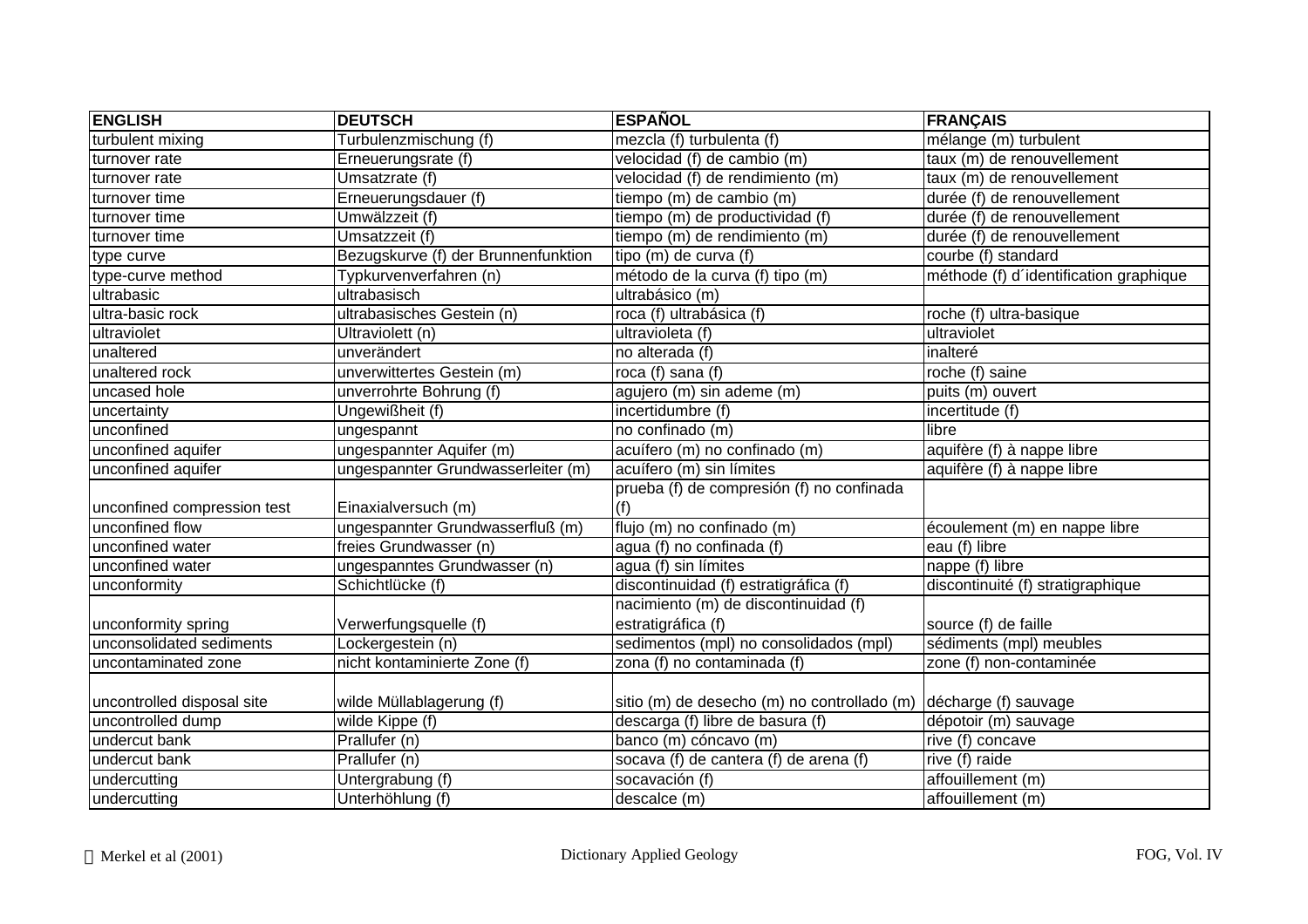| <b>ENGLISH</b>             | <b>DEUTSCH</b>                          | <b>ESPAÑOL</b>                             | <b>FRANÇAIS</b>                         |
|----------------------------|-----------------------------------------|--------------------------------------------|-----------------------------------------|
| underdrainage              | Unterströmung (f)                       | drenaje (m) inferior                       | infradrainage (m)                       |
| underflow                  | unterirdischer Abstrom (m)              | corriente (f) subterránea (f)              | nappe (f) sous-fluviale                 |
| underflow                  | unterirdischer Abstrom (m)              | flujo (m) subterráneo (m)                  | inféro-flux (m)                         |
| underground storage        | Untergrundspeicherung (f)               | almacenaje (m) bajo tierra (f)             | entreposage (m) souterrain              |
| underground stream         | Höhlenfluß (m)                          | corriente (f) subterránea (f)              | fleuve (m) souterrain                   |
| underground stream         | Höhlengerinne (n)                       | corriente (f) bajo tierra (f)              | ruisseau (m) souterrain                 |
| underground tank           | Tiefbehälter (m)                        | tanque (m) subterráneo (m)                 | réservoir (m) souterrain                |
| underground waters         | unterirdische Wässer (npl)              | aguas (fpl) subterráneas (fpl)             | eaux (fpl) souterraines                 |
| underlain                  | unterlagert                             | capa (f) inferior                          |                                         |
| underlying                 | unterlagernd                            | subyacente                                 | sous-jacent                             |
| underpinning               | Unterfangung (f)                        | apuntalamiento (m)                         |                                         |
| undersaturated             | untersättigt                            | infrasaturada (f)                          | sous-saturé                             |
| undersaturated zone        | untersättigte Zone (f)                  | zona (f) infrasaturada (f)                 | zone (f) sous-saturée                   |
| undisturbed sample         | ungestörte Probe (f)                    | muestra (f) no alterada (f)                | échantillon (m) intact                  |
| undisturbed sample         | ungestörte Probe (f)                    | muestra (f) no disturbada (f)              | échantillon (m) non-remanié             |
| undulate                   | wellig                                  | ondulante                                  | onduleux                                |
| uniform                    | einheitlich                             | uniforme                                   | uniforme                                |
| uniform flow               | gleichförmige Strömung (f)              | flujo (m) uniforme                         | écoulement (m) uniforme                 |
| uniformity coefficient     | Gleichförmigkeitsziffer (f)             | coeficiente (m) de uniformidad (f)         | coefficient (m) d'uniformité            |
| unit cell                  | Elementarzelle (f)                      | celda (f) unitaria (f)                     | maille (f) élémentaire                  |
| unit hydrograph            | Einheitsganglinie (f)                   | hidrógrafo (m) unitario                    | hydrogramme (m) unitaire                |
| unit hydrograph            | Einheitsganglinienverfahren (n)         | unidad (f) de hidrografía                  | hydrogramme (m) unitaire                |
| unit hydrograph            | Einheitskurve (f) der Abflußganglinie   | hidrógrafo (m) unitario                    | hydrogramme (m) unitaire                |
| unit reference volume      | Einheitsvolumen (n)                     | volumen (m) de referencia (f) unitaria (f) | cube (m) unitaire                       |
| unit reference volume      | Einheitswürfel (m)                      | volumen (m) unitario (m)                   | cube (m) unitaire                       |
| univariate                 | univariat                               | un grado (m) de libertad (f)               |                                         |
| unproductive               | unproduktiv                             | no productivo (m)                          | improductif                             |
| unsanitary                 | unhygienisch                            | antihigiénico                              | insalubre                               |
| unsaturated coefficient of |                                         | coeficiente (m) de permeabilidad (f) no    |                                         |
| permeability               | relativer Durchlässigkeitsbeiwert (m)   | saturado (m)                               | coefficient (m) de perméablité relative |
| unsaturated coefficient of |                                         | coeficiente (m) de permeabilidad (f)       |                                         |
| permeability               | ungesättigte Durchlässigkeitsziffer (f) | insaturado (m)                             | coefficient (m) de perméablité relative |
| unsaturated flow           | Strömung (f) in der belüfteten Zone     | flujo (m) no saturado (m)                  | écoulement (m) en régime non-saturé     |
| unsaturated flow           | ungesättigte Strömung (f)               | caudal (m) no saturado (m)                 | écoulement (m) en régime non-saturé     |
| unsaturated flow           | ungesättigter Fluß (m)                  | corriente (f) no saturada (f)              | flux (m) d'infiltration                 |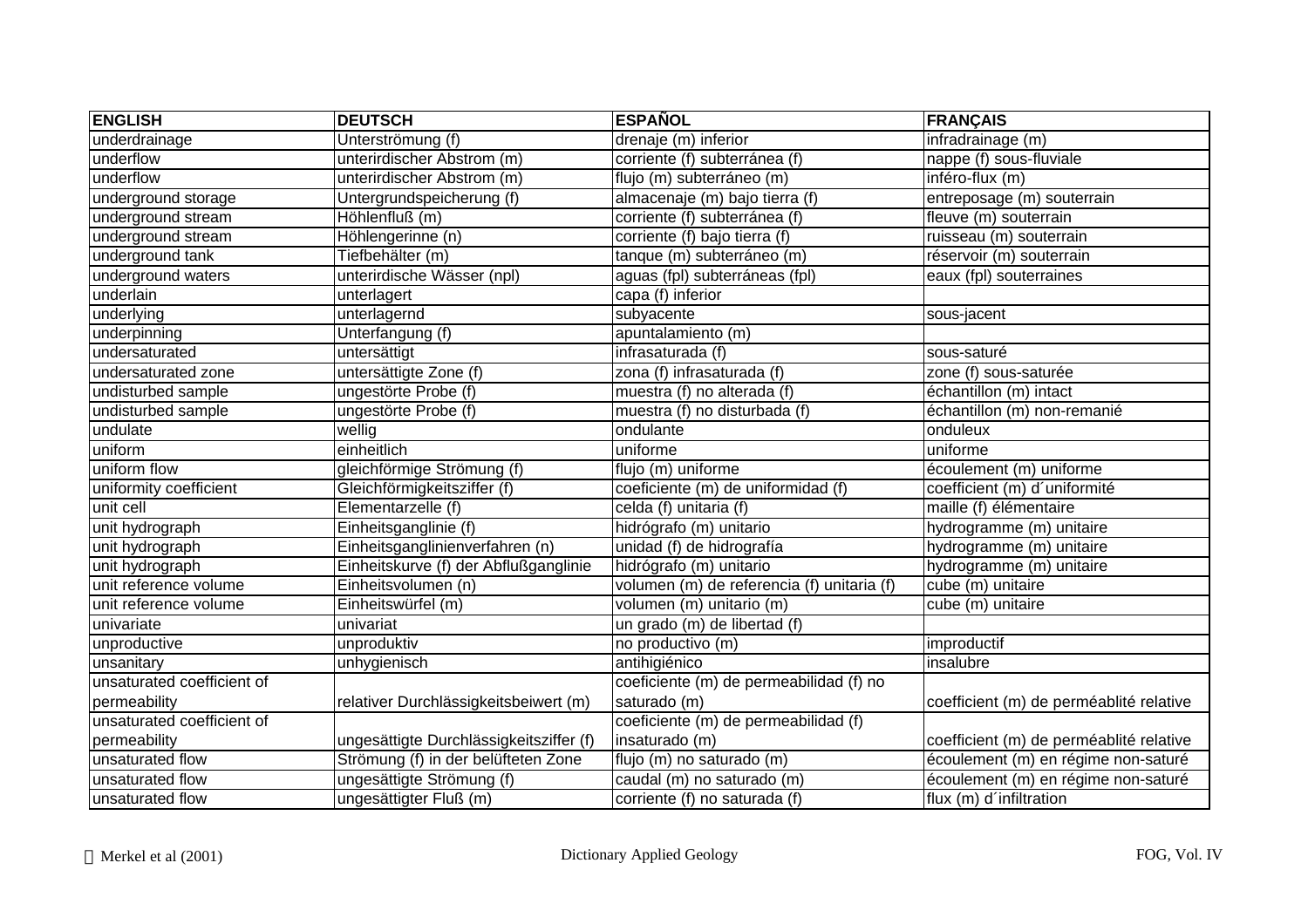| <b>ENGLISH</b>         | <b>DEUTSCH</b>                     | <b>ESPAÑOL</b>                             | <b>FRANÇAIS</b>                     |
|------------------------|------------------------------------|--------------------------------------------|-------------------------------------|
| unsaturated zone       | ungesättigte Zone                  | zona (f) no saturada (f)                   | zone (f) non-saturée                |
| unstable equilibrium   | labiles Gleichgewicht (n)          | equilibrio (m) inestable                   | équilibre (m) instable              |
| unsteady               | instationär                        | inestable (m)                              | transitoire                         |
| unsteady               | unstetig                           | no estacionario (m)                        | non-permanent                       |
| unsteady flow          | instationäre Strömung (f)          | flujo (m) inestable (m)                    | écoulement (m) transitoire          |
| unsteady flow          | unstetige Strömung (f)             | flujo (m) no estacionario (m)              | écoulement (m) non-permanent        |
| upconing               | Aufsatzkegelbildung (f)            | levantamiento (m) de la interfase (f)      | soulèvement (m) d'interface         |
| updating               | auf den neuesten Stand bringen     | actualización (f)                          | remise (f) à jour                   |
| upland-to-lowland flow |                                    |                                            |                                     |
| uplift                 | Anhebung (f)                       | alzar                                      | soulèvement (m)                     |
| uplift                 | Aufstieg (m)                       | elevar                                     | montée (f)                          |
| uplift                 | Hebung (f)                         | elevación (f)                              | soulèvement (m)                     |
| uplift pressure        | Auftriebsdruck (m)                 | presión (f) de elevación (f)               | pression (f) d'infiltration         |
| uplift pressure        | Auftriebsdruck (m)                 | presión (f) de levantamiento (m)           | sous-pression (f)                   |
| uplifted               | gehoben                            | elevado                                    | élevé                               |
| upper confining bed    | oberer Stauer (m)                  | lecho (m) de confinamiento (m) superior    | toit (m) imperméable d'un aquifer   |
| upstream               | flußaufwärts                       | corriente (f) arriba                       | en amont                            |
| uranium                | Uran (n)                           | Uranio                                     | uranium (m)                         |
| uranyl                 | Uranyl (n)                         | Uranil                                     |                                     |
| urban catchment        | städtisches Einzugsgebiet (n)      | captación (f) de aguas (fpl) urbanas (fpl) | bassin (m) urbain                   |
| urban runoff           | Abfluß (m) aus einem Stadtgebiet   | afluencia (f) urbana (f)                   | effluents (mpl) urbains             |
| urban runoff           | urbaner Abfluß (m)                 | aporte (m) urbano (m)                      | effluents (mpl) urbains             |
| urban watershed        | städtisches Einzugsgebiet (n)      | cuenca (f) urbana (f)                      | bassin (m) urbain                   |
| urbanization           | Urbanisierung (f)                  | urbanización (f)                           | urbanisation (f)                    |
| urbanization           | Verstädterung (f)                  | residencial                                | urbanisation (f)                    |
| urea                   | Harnstoff (m)                      | Urea                                       | urée (f)                            |
| use limitation         | Nutzungsbeschränkung (f)           | limitación (f) de uso                      | limitation (f) d'usage              |
| used oil               | Altöl (n)                          | aceite (m) usado                           | huile (f) usagée                    |
| used tires             | Altreifen (m)                      | llantas (fpl) usadas                       |                                     |
| useful power output    | Nutzleistung (f)                   | potencia (f) útil de salida (f)            | puissance (f) utile                 |
| useful power output    | nutzbare Leistung (f)              | producción (f) útil de energía (f)         | rendement (m) réel                  |
| user charges           | Verbraucherabgaben (fpl)           | cargos (mpl) de usuario (m)                | redevances (fpl) pour service rendu |
| user interface         | Benutzeroberfläche (f)             | interfase (f) del usuario (m)              |                                     |
| U-shaped valley        | $U-Tal(n)$                         | valle (m) en forma (f) de U                |                                     |
| utility                | öffentliche Versorgungsanstalt (f) | utilidad (f)                               | service (m) public                  |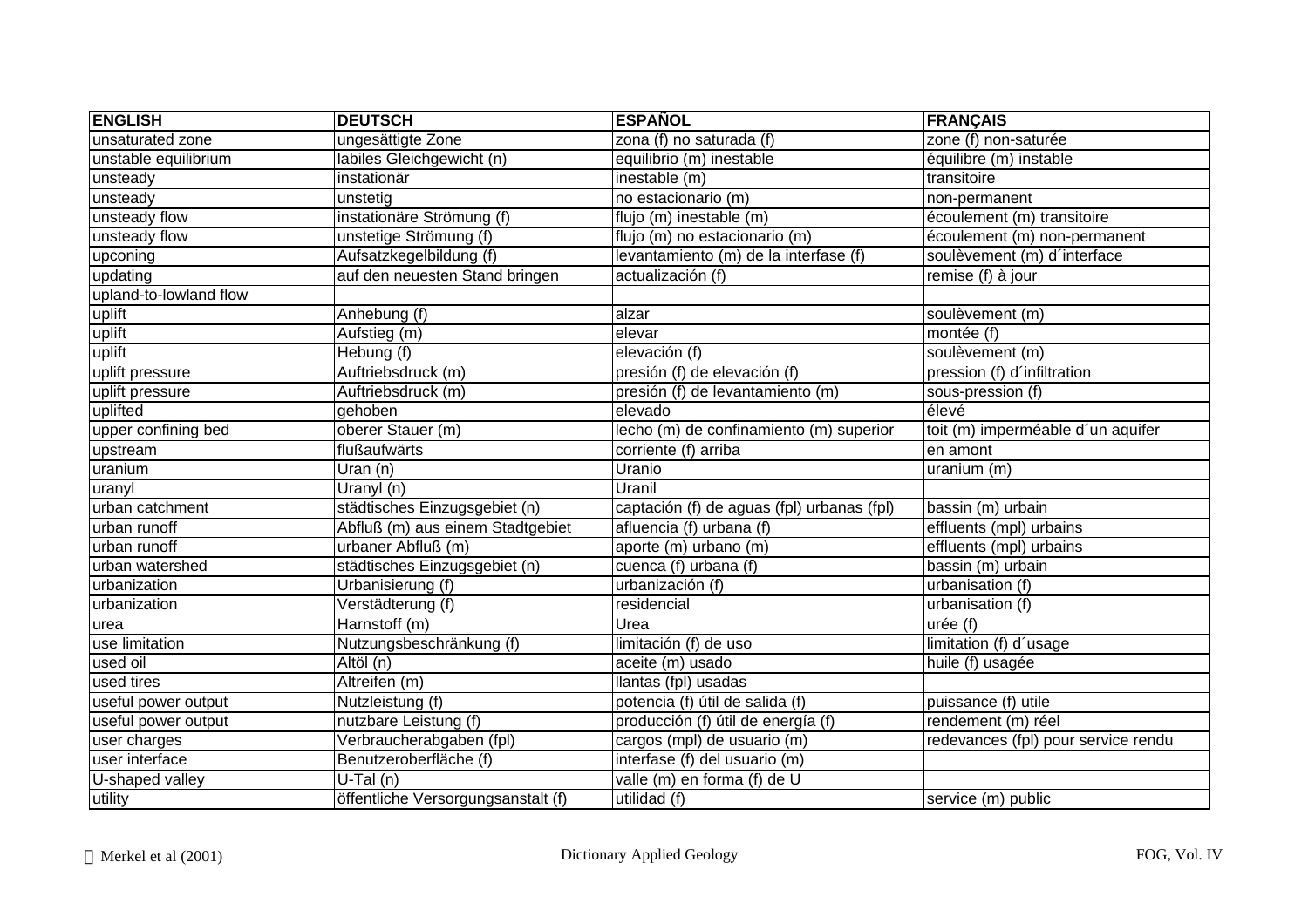| <b>ENGLISH</b>     | <b>DEUTSCH</b>                      | <b>ESPAÑOL</b>                         | <b>FRANÇAIS</b>             |
|--------------------|-------------------------------------|----------------------------------------|-----------------------------|
| uvala              | Karstmulde (f)                      | uvala (f)                              | ouvala (f)                  |
| vacuum             | Vakuum (n)                          | vacío (m)                              | vide (m)                    |
| vacuum pump        | Saugpumpe (f)                       | bomba (f) de vacío (m)                 | pompe (f) à vide            |
| vacuum pump        | Vakuumpumpe (f)                     | bomba (f) al vacío (m)                 | pompe (f) à vide            |
| vadose water       | vadoses Wasser (n)                  | agua (f) vadosa (f)                    | eaux (fpl) vadoses          |
| vadose zone        | Aerationszone (f)                   | zona (f) de ventilación (f)            | zone (f) d'aération         |
| vadose zone        | Sickerzone (f)                      | zona (f) no saturada (f)               | zone (f) non-saturée        |
| vadose zone        | ungesättigte Zone (f)               | zona (f) vadosa (f)                    | zone (f) non-saturée        |
| valence state      | Valenz (f)                          | estado (m) de valencia (f)             | valence (f)                 |
| valence state      | Valenzzustand (m)                   | estado (m) de valencia (f)             | valence (f)                 |
| valence state      | Wertigkeit (f)                      | estado (m) de valencia (f)             | valence (f)                 |
| valley             | Tal (n)                             | valle (m)                              | vallée (f)                  |
| valley fill        | Talschutt (m)                       | relleno (m) del valle (m)              | remblaiement (m) de vallée  |
| valley flank       | Talflanke (f)                       | flanco (m) del valle (m)               | versant (m)                 |
| valley flank       | Talwand (f)                         | ladera (f) del valle (m)               | versant (m)                 |
| valley floor       | Talboden (m)                        | piso (m) del valle (m)                 | fond (m) de vallée          |
| valley floor       | $\overline{\mathsf{T}}$ algrund (m) | llanura (f) del valle (m)              | fond (m) de vallée          |
| valley spring      | Talquelle (f)                       | manantial (m) del valle (m)            | source (f) de vallée        |
| valleyside slope   | Talhang (m)                         | pendiente (f) lateral del valle (m)    | versant (m) d'une vallée    |
| valve              | Ventil (n)                          | válvula (f)                            | vanne (f)                   |
| vanadium           | Vanadium (n)                        | Vanadio                                | vanadium (m)                |
| vane testing       | Flügelsondierung (f)                | Prueba (f) de leva (f)                 |                             |
| vapor pressure     | Dampfdruck (m)                      | presión (f) de vapor (m)               | pression (f) de vapeur      |
| vaporization       | Verdampfung (f)                     | vaporización (f)                       | vaporisation (f)            |
|                    | Durchlässigkeitsversuch (m) mit     |                                        |                             |
| variable head test | fallender Druckhöhe                 | prueba (f) de cabezal (m) variable (f) | test (m) en charge variable |
| variance           | Abweichung (f)                      | discrepancia (f)                       | dérogation (f)              |
| variance           | Varianz (f)                         | variación (f)                          | dérogation (f)              |
| variance           | Varianz (f)                         | varianza (f)                           | $\overline{variance}$ (f)   |
| variance analysis  | Varianzanalyse                      | análisis (m) de la varianza (f)        |                             |
| variogram          | Variogramm (n)                      | variograma (m)                         | variogramme (m)             |
| varve              | $\overline{\text{Wave}}$ (f)        | estrato (m)                            | varve $(f)$                 |
| varved clay        | Warventon (m)                       | arcilla (f) estratificada (f)          | argile (f) varvée           |
| vascular plants    | Gefäßpflanzen (fpl)                 | plantas (fpl) vasculosas (fpl)         | plantes (fpl) vasculaires   |
| vascular plants    | höhere Pflanzen (fpl)               | plantas (fpl) vasculares (fpl)         | végétaux (mpl) supérieurs   |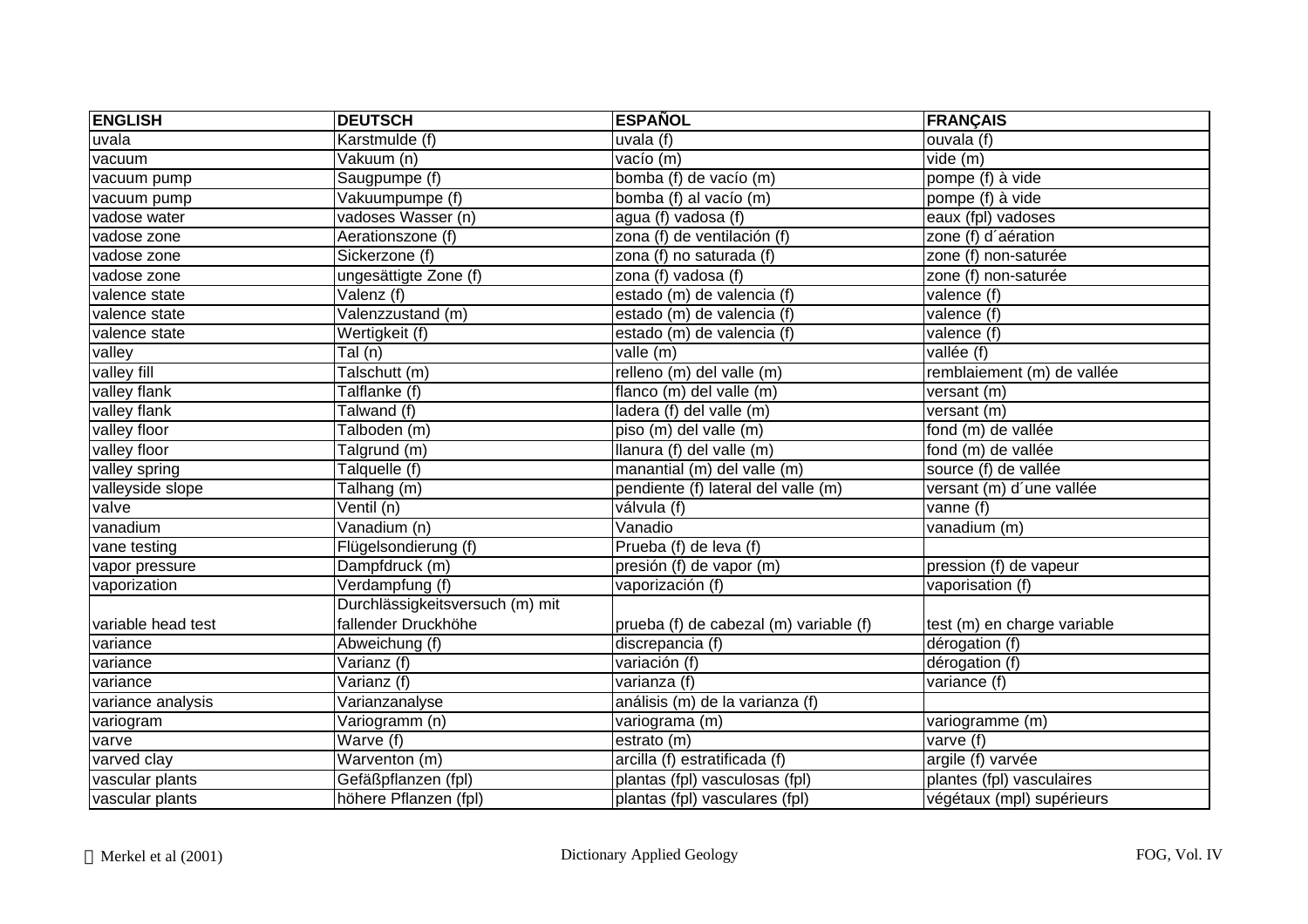| <b>ENGLISH</b>             | <b>DEUTSCH</b>                         | <b>ESPAÑOL</b>                    | <b>FRANÇAIS</b>                  |
|----------------------------|----------------------------------------|-----------------------------------|----------------------------------|
| vector date                | Vektordaten (fpl)                      |                                   |                                  |
| vector date                | Zuschlagstoff (m)                      | relleno (m)                       | adjuvant (m)                     |
| vector field               | Vektorfeld (n)                         | campo (m) del vector (m)          | champ (m) vectoriel              |
| vegetal invasion           | Verunkrautung (f)                      | invasión (f) vegetal (m)          | enherbement (m)                  |
| vegetation cover           | Pflanzendecke (f)                      | cubierta (f) de la vegetación (f) | couverture (f) végétale          |
| vegetation dieback         | Absterben (m) der Vegetation           |                                   |                                  |
| vein                       | Gang (m)                               | vena (f)                          | filon (m)                        |
| velocity                   | Geschwindigkeit (f)                    | velocidad (f)                     | vitesse (f)                      |
| velocity potential         | Geschwindigkeitspotential (n)          | velocidad (f) potencial (m)       | potentiel (m) de vélocité        |
| ventilated at rear         | hinterlüftet                           | ventilado en el fondo (m)         |                                  |
| ventilation                | Belüftung (f)                          | ventilación (f)                   | aération (f)                     |
| verfication                | Nachweis (m)                           | comprobación (f)                  | décèlement (m)                   |
| verfication                | Verifikation (f)                       | constatación (f)                  | vérification (f)                 |
| vermiculite                | Vermikulit (m)                         | Vermiculita (f)                   | vermiculite (m)                  |
| vertical drain             | Vertikaldränrohr (n)                   | drene (m) vertical                | drain (m) vertical               |
| vertical drainage          | Dränage (f) durch Infiltrationsbrunnen | drenaje (m) vertical              | drainage (m) par puits absorbant |
| very fine sand             | Feinstsand (m)                         | arena (f) muy fina                | sable (m) très fin               |
| vesicular                  | bläschenförmig                         | vesicular                         | vésiculeux                       |
| vessel                     | Behälter (m)                           | recipiente (m)                    | réservoir (m)                    |
| vibration wire piezometers |                                        |                                   |                                  |
| vinyl chloride             | Vinylchlorid (n)                       | cloruro de vinilo (m)             | chlorure (m) de vinyle           |
| virgin flow                | unbeeinflußte Strömung (f)             | flujo (m) virgen                  | écoulement (m) vierge            |
| viscosimeter               | Viskosimeter (n)                       | viscosímetro (m)                  | viscomètre (m)                   |
| viscosity                  | Viskosität (f)                         | viscosidad (f)                    | viscosité (f)                    |
| viscosity                  | Zähigkeit (f)                          | viscosidad (f)                    | viscosité (f)                    |
| visible waveband           | sichtbares Wellenspektrum (n)          | banda $(f)$ de onda $(f)$ visible | bande $(t)$ des ondes visibles   |
| void ratio                 | Hohlraumanteil (m)                     | relación (f) de hueco (m)         | indice (m) des vides             |
| void ratio                 | Hohlraumgehalt (m)                     | relación (f) de oquedad (m)       | indice (m) des vides             |
| void ratio                 | relativer Porenraum (m)                | relación (f) de vacío (m)         | indice (m) des vides             |
| voids                      | Hohlräume (mpl)                        | cavernas (fpl), huecos (mpl)      | vides (mpl)                      |
| volatile components        | flüchtige Bestandteile (mpl)           | componentes (mpl) volátiles       | composants (mpl) volatils        |
| volatile fatty acids       | flüchtige Fettsäuren (fpl)             | ácidos (mpl) grasos volátiles     | acides (mpl) gras volatils       |
|                            | leichtflüchtige                        |                                   |                                  |
| volatile hydrocarbons      | Kohlenwasserstoffverbindungen (fpl)    | hidrocarburos (mpl) volátiles     | hydrocarbures (mpl) volatils     |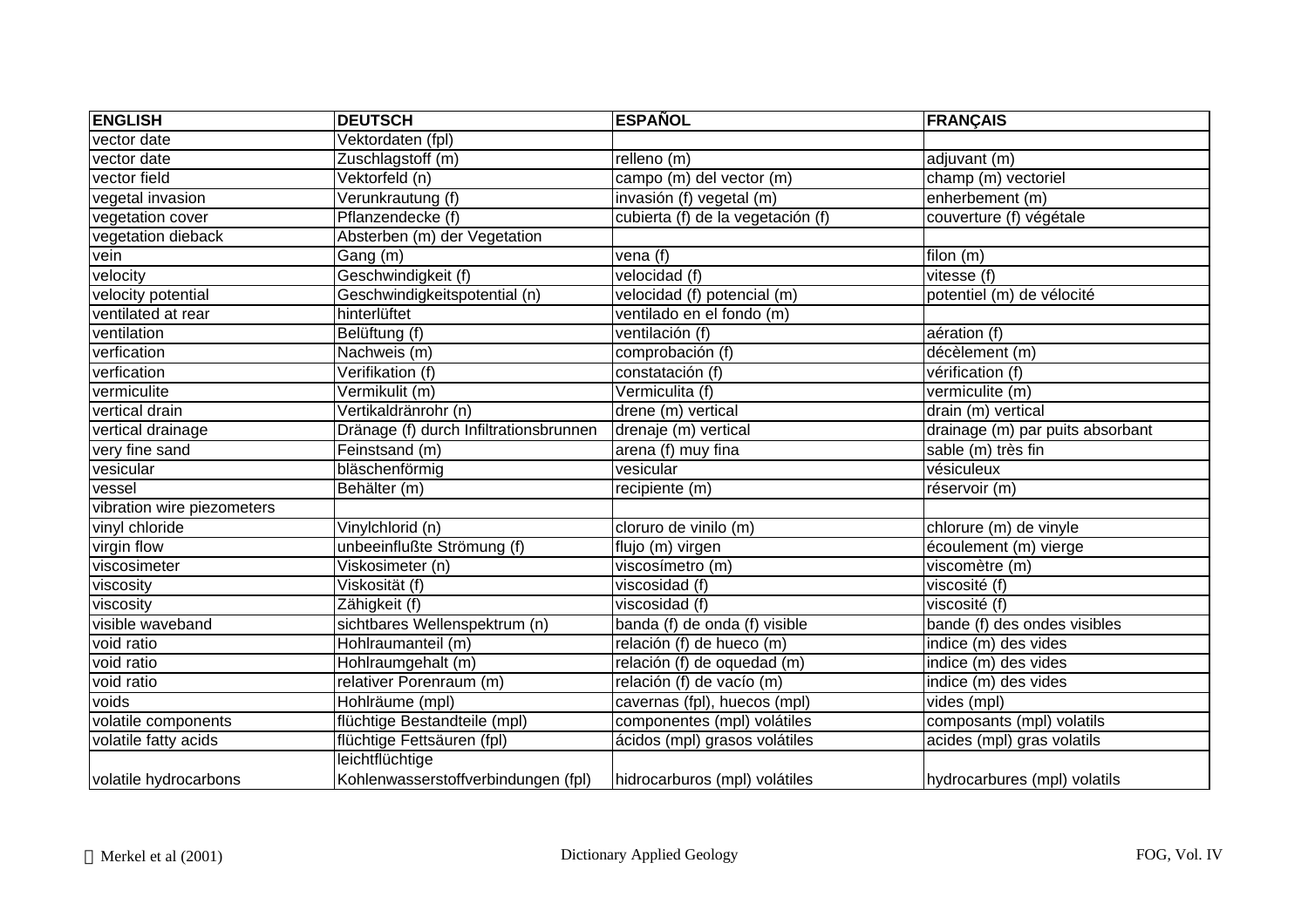| <b>ENGLISH</b>                | <b>DEUTSCH</b>                    | <b>ESPAÑOL</b>                               | <b>FRANÇAIS</b>                         |
|-------------------------------|-----------------------------------|----------------------------------------------|-----------------------------------------|
|                               | leichtflüchtige organische        |                                              |                                         |
| volatile organic compounds    | Verbindungen (fpl)                | compuestos (mpl) orgánicos (mpl) volátiles   | composés (mpl) organiques volatils      |
| volatilization                | Verflüchtigung (f)                | volatilización (f)                           | volatilisation (f)                      |
| volatilization                | Volatisierung (f)                 | volatilización (f)                           | volatilisation (f)                      |
| volcanic activity             | Vulkanismus (m)                   | actividad (f) volcánica (f)                  | activité (f) volcanique                 |
| volcanic activity             | Vulkanismus (m)                   | vulcanismo (m)                               | volcanisme (m)                          |
| volcanic ashes                | Vulkanasche (f)                   | cenizas (fpl) volcánicas (fpl)               | cendres (fpl) volcaniques               |
| volcanic ashes                | vulkanische Aschen (fpl)          | escorias (fpl)                               | cendres (fpl) volcaniques               |
| volcanic conduit              | Vulkanschlot (m)                  | conducto (m) volcánico (m)                   |                                         |
| volcanic lake                 | Mar $(n)$                         | lago (m) volcánico (m)                       | lac (m) volcanique                      |
| volcanic lake                 | Vulkansee (m)                     | laguna (f) volcánico (f)                     | lac (m) volcanique                      |
| volcanic mud                  | vulkanischer Schlamm (m)          | lodo (m) volcánico (m)                       | boue (f) volcanique                     |
| volcanic water                | vulkanisches Wasser (n)           | agua (f) volcánica (f)                       | eaux (fpl) volcaniques                  |
| voltmeter                     | Spannungsmesser (m)               | voltímetro (m)                               | voltmètre (m)                           |
| voltmeter                     | Voltmeter (n)                     | medidor (m) de voltaje (m)                   | voltmètre (m)                           |
| volume                        | Fassungsvermögen (f)              | volumen (m)                                  | contenance (f)                          |
| volume                        | Rauminhalt (m)                    | bulto (m)                                    | contenance (f)                          |
| volume                        | Volumen (n)                       | contenido (m)                                | volume (f)                              |
| volume element                | Volumenelement (n)                | elemento (m) de volumen (m)                  | volume (f) élémentaire                  |
|                               |                                   | fracción (f) en volumen (m) de suelo (m)     | fraction (f) volumique de l'eau dans le |
| volume fraction of soil water | Wasservolumenanteil (m) im Boden  | /agua (f)                                    | sol                                     |
|                               |                                   | densidad (f) en volumen (m) del flujo (m) de |                                         |
| volume water flux density     | Volumenflußdichte (f) des Wassers | agua (f)                                     | densité (f) de flux d'eau volumétrique  |
| volume wetness                | Wasservolumenanteil (m) im Boden  | contenido (m) de humedad (f)                 | humidité (f) volumique du sol           |
| volume wetness                | Wasservolumenanteil (m) im Boden  | contenido (m) de humedad (f)                 | teneur (f) en eau volumique             |
| volumetric flowmeter          | Volumenflußmeßgerät (n)           | medidor (m) de flujo (m) volumétrico         | débitmètre (m) volumétrique             |
| volumetric moisture content   | volumetrischer Feuchtegehalt (m)  | contenido (m) volumétrico de humedad (f)     | teneur (f) en eau par volume            |
| vugular pore space            | Lösungshohlraum (m)               | espacio (m) de poro vugular (m)              | espace (m) des vides par solution       |
| vulcanite                     | Vulkanit (m)                      | roca (f) volcánica                           | volcanite (f)                           |
| vulcanite                     | $\sqrt{\text{ulkanit}}$ (m)       | Vulcanita (f)                                | roche (f) volcanique                    |
| Vulkanschlot (m)              | Vulkanschlot (m)                  |                                              | diatrème (m)                            |
| Vulkanschlot (m)              | Vulkanschlot (m)                  |                                              | évent (m)                               |
| wading rod                    | Meßflügelstange (f)               | varilla (f) de vado (m)                      | perche (f) de moulinet                  |
| walking beam                  | Bohrschwengel (m)                 | balancín (m)                                 | balancier (m)                           |
| wall of a well                | Bohrlochwandung (f)               | pared (f) del pozo (m)                       | paroi (f) d'un puits                    |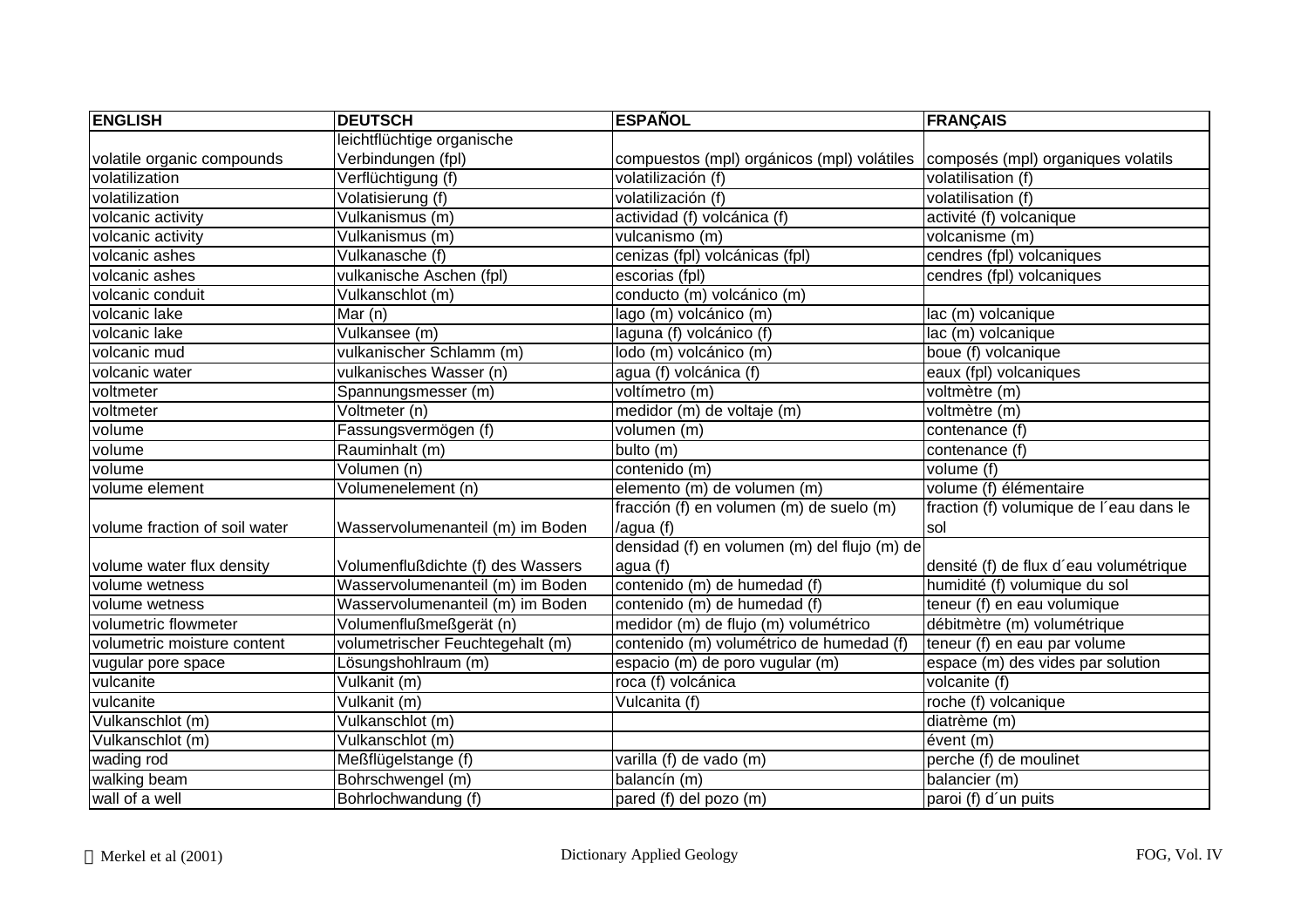| <b>ENGLISH</b>       | <b>DEUTSCH</b>                     | <b>ESPAÑOL</b>                                                                         | <b>FRANÇAIS</b>                     |
|----------------------|------------------------------------|----------------------------------------------------------------------------------------|-------------------------------------|
| wallrock             | Nebengestein (n)                   | pared (f) de roca (f)                                                                  | éponte (f)                          |
| warm front           | Warmfront (f)                      | frente (m) cálido                                                                      |                                     |
| warm spring          | Akratotherme (f)                   | manantial (m) tibio                                                                    | source (f) chaude                   |
| warning system       | Warnsystem (n)                     | sistema (f) de aviso (m)                                                               | système (m) d'alterte               |
| wash                 | $\overline{\text{Wadi}}$ (n)       | lavar                                                                                  | oued (m)                            |
| wash load            | eingeleitete Materialfrachtung (f) | carga (f) de lavar                                                                     | charge (f) de ruissellement         |
| wash slope           | Haldenhang (m)                     | pendiente (f) de lavar                                                                 | versant (m) colluvial               |
| washer               | Unterlegscheibe (f)                | roldana $(f)$                                                                          | rondelle (f)                        |
| washover             | Überbohren (n)                     |                                                                                        | surforage (m)                       |
| waste crushing       | Abfallzerkleinerung (f)            | trituración (f) de desechos (mpl)                                                      | broyage (m) des déchets             |
| waste cycle          | Abfallkreislauf (m)                | ciclo (m) del desecho (m)                                                              | cycle (m) des déchets               |
| waste cycle          | Abfallzyklus (m)                   | $\overline{ciclo}$ (m) de la basura (f)                                                | cycle (m) des déchets               |
| waste disposal       | Abfallbeseitigung (f)              | disposición (f) del desecho (m)                                                        | élimination (f) des résidus         |
|                      |                                    |                                                                                        |                                     |
| waste disposal well  | Abwasserschluckbrunnen (m)         | pozo (m) de disposición (f) del desecho (m)  puits (m) d'injection des rejets liquides |                                     |
| waste emplacement    | Abfalllagerung (f)                 | emplazamiento (m) de desechos (mpl)                                                    | stockage (m) de résidus             |
| waste emplacement    | Abfalllagerung (f)                 | localización (f) de desechos (mpl)                                                     | dépôt (m) de déchets                |
| waste handling       | Abfallbehandlung (f)               | manejo (m) de desechos (mpl)                                                           | gestion (f) des déchets             |
| waste handling       | Abfallhandhabung (f)               | manipulación (f) de desechos (mpl)                                                     | manutention (f) des déchets         |
| waste heat           | Abwärme (f)                        | calor (m) de desecho (m)                                                               | chaleur $(f)$ résiduelle            |
|                      |                                    |                                                                                        |                                     |
| waste injection well | Abwasserschluckbrunnen (m)         | pozo (m) de inyección (f) de desechos (mpl) puits (m) de rejet                         |                                     |
| waste load           | Abwasserlast (f)                   | carga (f) de desechos (mpl)                                                            | charge (f) en résidus               |
| waste management     | Abfallwirtschaft (f)               |                                                                                        |                                     |
| waste oil            | Altöl (n)                          | aceite (m) de desecho (m)                                                              | huile (f) usée                      |
| waste paper          | Altpapier (n)                      | papel (m) de desecho (m)                                                               | vieux papiers (mpl)                 |
| waste pile           | Schutthalde (f)                    | escombrera (f)                                                                         | crassier (m)                        |
| waste products       | Abfälle (mpl)                      | productos (mpl) de desecho (m)                                                         | déchets (mpl)                       |
| waste products       | Abfallstoffe (mpl)                 | productos (mpl) de desperdicios (mpl)                                                  | produits (mpl) rédiuaires           |
| waste recycling      | Abfallrückgewinnung (f)            | reciclaje (m) de desechos (mpl)                                                        | recyclage (m) des déchets           |
| waste recycling      | Abfallwiederverwertung (f)         | reconversión (f) de desechos (mpl)                                                     | recyclage (m) des déchets           |
| waste water          | Abwasser (n)                       | agua (f) de desecho (m)                                                                | eau (f) usée                        |
| waste water          | Abwasser (n)                       | agua (f) de desperdicio (m)                                                            | eaux (fpl) d'égouts                 |
| waste water disposal | Abwasserbeseitigung (f)            | disposición (f) del agua (f) de desecho (m)                                            | évacuation (f) des eaux résiduaires |
| waste water lagoon   | Abwasserteich (m)                  | laguna (f) de agua (f) de desecho (m)                                                  | étang (m) de décantation            |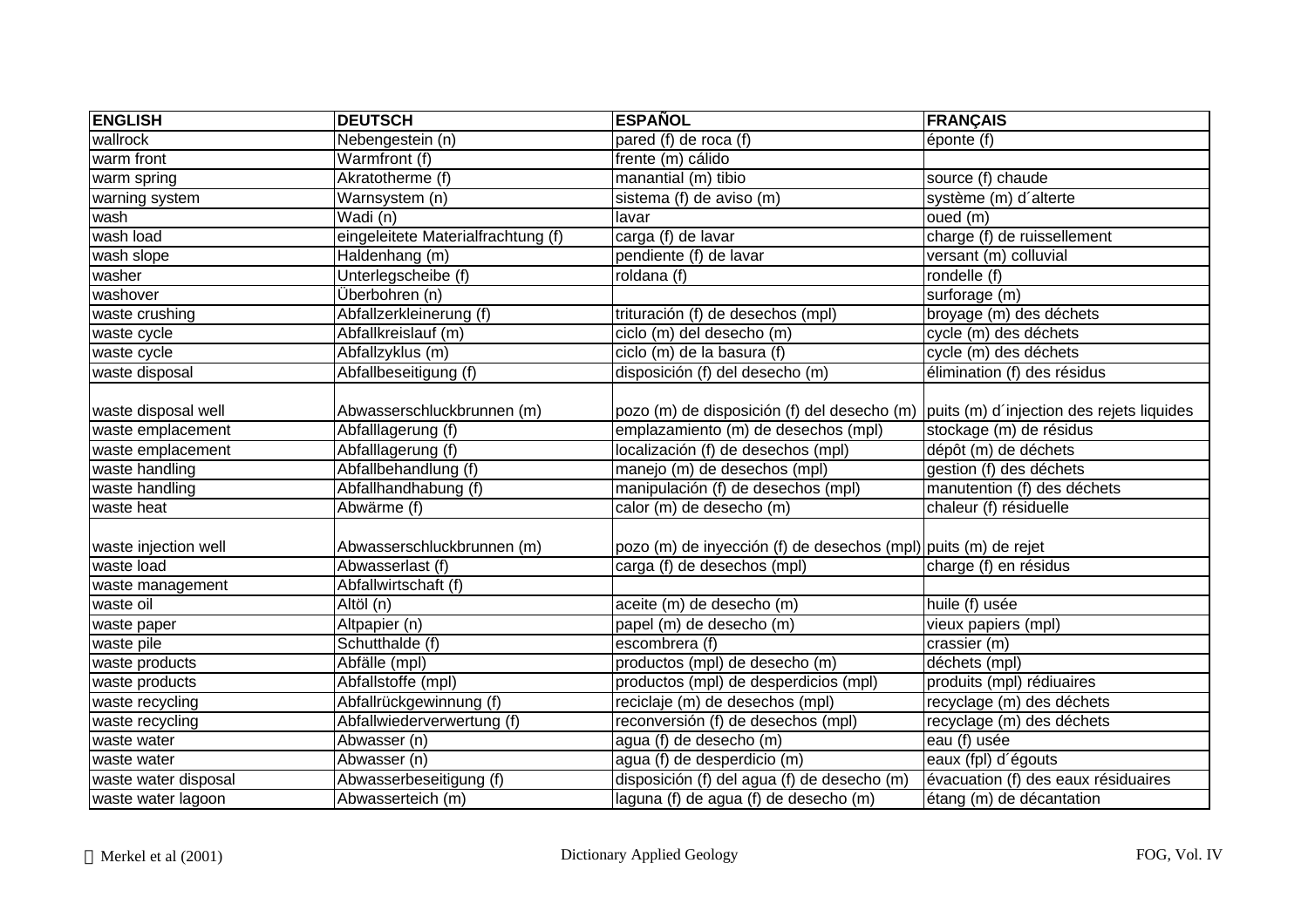| <b>ENGLISH</b>                 | <b>DEUTSCH</b>                     | <b>ESPAÑOL</b>                                 | <b>FRANÇAIS</b>                |
|--------------------------------|------------------------------------|------------------------------------------------|--------------------------------|
| water                          | Wasser (n)                         | agua (f)                                       | eau (f)                        |
| water absorption               | Wasseraufnahme (f)                 | absorción (f) de agua                          |                                |
| water authority                | Wasserverwaltungsbehörde (f)       | entidad (f) gestora de cuencas                 | agence (f) de agua             |
| water balance                  | Verdunstungswaage (f)              | equilibrio (m) de agua (f)                     | évaporomètre (m)               |
| water balance                  | Wasserbilanz (f)                   | balance (m) de agua (f)                        | bilan (m) hydrologique         |
| water bearing                  | wasserführend                      | manto (m) acuífero (m)                         | aquifère                       |
| water bearing                  | wasserführend                      | manto (m) freático (m)                         | aquifère                       |
| water bearing complex          | Grundwasserhorizont (m)            | complejo (m) freático (m)                      | complexe (m) aquifère          |
|                                |                                    | red (f) de fractura (f) del manto (m) freático |                                |
| water bearing fracture network | wasserführendes Trennfugennetz (n) | (m)                                            | réseau (m) augifère            |
| water body                     | Gewässer (n)                       | cuerpo (m) acuático (m)                        | masses (fpl) d'eau naturelle   |
| water borne                    | durch Wasser verbreitet            | transportado (m) por agua (f)                  | propagé par l'eau              |
|                                | durch Wasser übertragene Krankheit |                                                |                                |
| water borne disease            | (f)                                | enfermedad (f) ocasionada (f) por agua (f)     | maladie (f) d'origine hydrique |
| water budget                   | Wasserbilanz (f)                   | balance (m) hidrológico                        | bilan (m) hydrologique         |
| water catchment                | Wasserfassung (f)                  | captación (f) del agua (f)                     | puissage (m) d'eau             |
| water catchment                | Wassergewinnung (f)                | obtención (f) de agua (f)                      | captage (m) d'eau              |
| water column                   | Wassersäule (f)                    | columna (f) de agua (f)                        | colonne (f) d'eau              |
| water conservation             | Wasserbewirtschaftung (f)          | conservación (f) del agua (f)                  | conservation (f) d'eau         |
| water consumption              | Wasserverbrauch (m)                | consumo (m) de agua (f)                        | consommation (f) d'eau         |
| water content                  | Wassergehalt (m)                   | contenido (m) de agua (f)                      | teneur (f) en eau              |
| water cooling (system)         | Wasserkühlung (f)                  | sistema (f) de enfriamiento de agua (f)        | refroidissement (m) par eau    |
| water course                   | Wasserlauf (m)                     | curso (m) del agua (f)                         | cours (m) d'eau                |
| water cycle                    | Wasserkreislauf (m)                | ciclo (m) hidrológico; ciclo (m) del agua (f)  | cycle (m) d'eau                |
| water deficit                  | Wasserdefizit (n)                  | déficit (m) de agua (f)                        | déficit (m) hydrique           |
| water demand                   | Wasserbedarf (m)                   | demanda (f) de agua (f)                        | besoin (m) en eau              |
| water demand                   | Wassernachfrage (f)                | demanda (f) de agua (f)                        | besoin (m) en eau              |
| water depth                    | Wassertiefe (f)                    | profundidad (f) del agua (f)                   |                                |
| water discharge                | Wasserförderung (f)                | descarga (f) de agua (f)                       |                                |
| water economy                  | Wasserhaushalt (m)                 | régimen (m) hídrico                            |                                |
| water equivalent               | Wasseräquivalent (n)               | contraparte (m) de agua (f)                    | hauteur (f) d'eau équivalente  |
| water equivalent               | Wasseräquivalent (n)               | equivalente (m) de agua (f)                    | hauteur (f) d'eau équivalente  |
| water gaging                   | Wassermessung (f)                  | hidrometría (f)                                | hydrométrie (f)                |
| water hammer                   | hydraulischer Stoß (m)             | martillo (m) de agua (f)                       | coup (m) de bélier             |
| water hammer                   | Wasserhammer (m)                   | ariete (m) hidráulico (m)                      | coup (m) de bélier             |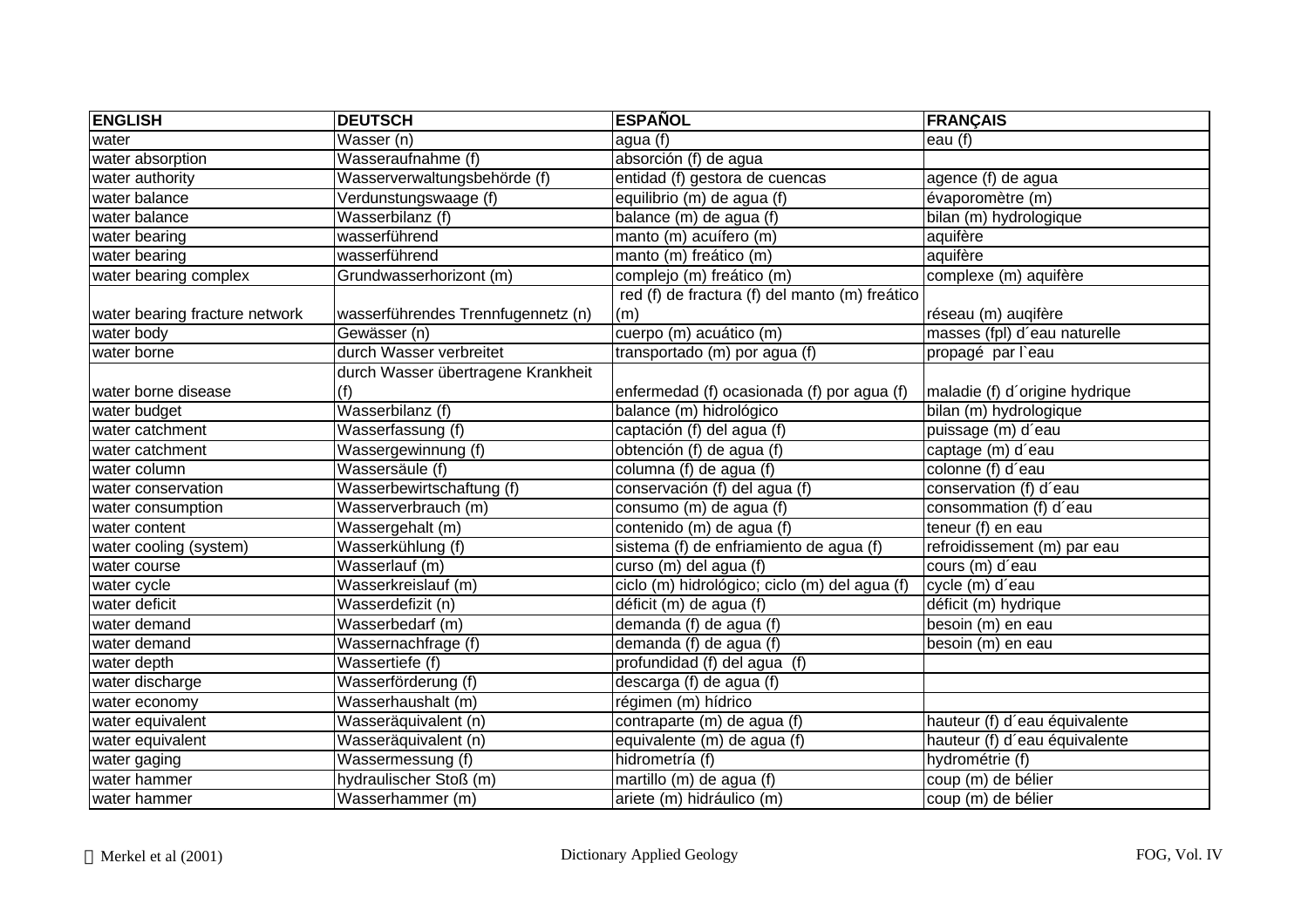| <b>ENGLISH</b>           | <b>DEUTSCH</b>                      | <b>ESPAÑOL</b>                                                       | <b>FRANÇAIS</b>                            |
|--------------------------|-------------------------------------|----------------------------------------------------------------------|--------------------------------------------|
| water hose               | Wasserschlauch (m)                  | manguera (f) para agua (f)                                           | outre (f) à eau                            |
| water ingress            | Wassereintritt (m)                  | entrada (f) de agua (f)                                              | rentrée (f) d'eau                          |
|                          |                                     | invasión (f) de agua (f); aguada (f),                                |                                            |
| water invasion           | Wassereinbruch (m)                  | anegación (f)                                                        | invasion (f) d'eau                         |
| water jet                | Wasserstrahl (m)                    | chorro (m) de agua (f)                                               | jet (m) d'eau                              |
| water law                | Wassergesetzgebung (f)              | legislación (f) concerniente al agua (f)                             | législation (f) des eaux                   |
| water law                | Wassergesetzgebung (f)              | ley (f) concerniente al agua (f)                                     | législation (f) concernant l'eau           |
| water law                | Wasserrecht (n)                     | legislación (f) concerniente al agua (f)                             | droit (m) d'eau                            |
| water level              | Wasserspiegel (m)                   | nivel (m) de agua (f)                                                | niveau (m) d'eau                           |
| water level              | Wasserstand (m)                     | nivel (m) del agua (f)                                               | niveau (m) d'eau                           |
| water level recorder     | Schreibpegel (m)                    | registrador (m) del nivel (m) del agua (f)                           | limnigraphe (m)                            |
| water level recorder     | Wasserstandsschreiber (m)           | limnígrafo (m)                                                       | limnigraphe (m)                            |
| water logged             | durchtränkt                         | empapado (m) de agua (f)                                             | noyé                                       |
| water logged soil        | vernäßter Boden (m)                 | suelo (m) inundado (m) por agua (f)                                  | sol (m) gorgé d'eau                        |
| water logged soil        | vernäßter Boden (m)                 | terreno (m) anegado (m) de agua (f)                                  | sol (m) hydromorphe                        |
| water main               | Hauptwasserleitung (f)              | conducto (m) principal de agua                                       | conduite (f) principale d'eau              |
| water meter              | Wasseruhr (f)                       | medidor (m) de agua (Am)                                             | compteur (m) d'eau                         |
| water meter              | Wasserzähler (m)                    | contador (m) de(l) agua; hidrómetro (m)                              | compteur (m) d'eau                         |
| water of compaction      | Kompaktionswasser (n)               | agua (f) de compactación (f)                                         | eau (f) de tassement                       |
| water of constitution    | Konstitutionswasser (n)             | aqua (f) de constitución (f)                                         | eau (f) de constitution                    |
| water of crystallization | Kristallisationswasser (n)          | agua (f) de cristalización (f)                                       | eau (f) de cristallisation                 |
| water of dehydration     | Dehydrationswasser (n)              | agua (f) de deshidratación (f)                                       | eau (f) de constitution                    |
|                          |                                     | tubería (f) de agua (f); can(~)ería (f) de                           |                                            |
| water pipe               | Wasserleitung (f)                   | agua (f)                                                             | conduite (f) d'eau                         |
|                          | Maßnahmen (fpl) zur Reinhaltung des | control (m) de la contaminación (f) del agua                         |                                            |
| water pollution control  | Wassers                             | (f)                                                                  | dépollution (f) de l'eau                   |
|                          | Maßnahmen (fpl) zur Reinhaltung des |                                                                      | protection (f) contre la pollution des     |
| water pollution control  | Wassers                             | control (m) de la polución (f) del agua (f)                          | eaux                                       |
|                          |                                     |                                                                      |                                            |
| water power              | Wasserkraft (f)                     | potencia (f) del agua (f); fuerza (f) hidráulica houille (f) blanche |                                            |
| water pumpage            | Wasserhebung (f)                    | bombeo (m) de agua (f)                                               | pompage (m) de l'eau                       |
| water pumpage            | Wasserhebung (f)                    | elevación (f) de agua (f)                                            | élévation (f) de l'eau                     |
|                          |                                     |                                                                      |                                            |
| water quality            | Wasserbeschaffenheit (f)            | calidad (f) del agua (f)                                             | propriétés (fpl) caractéristiques de l'eau |
| water quality            | Wassergüte (f)                      | calidad (f) de las aguas (fpl)                                       | qualité (f) de l'eau                       |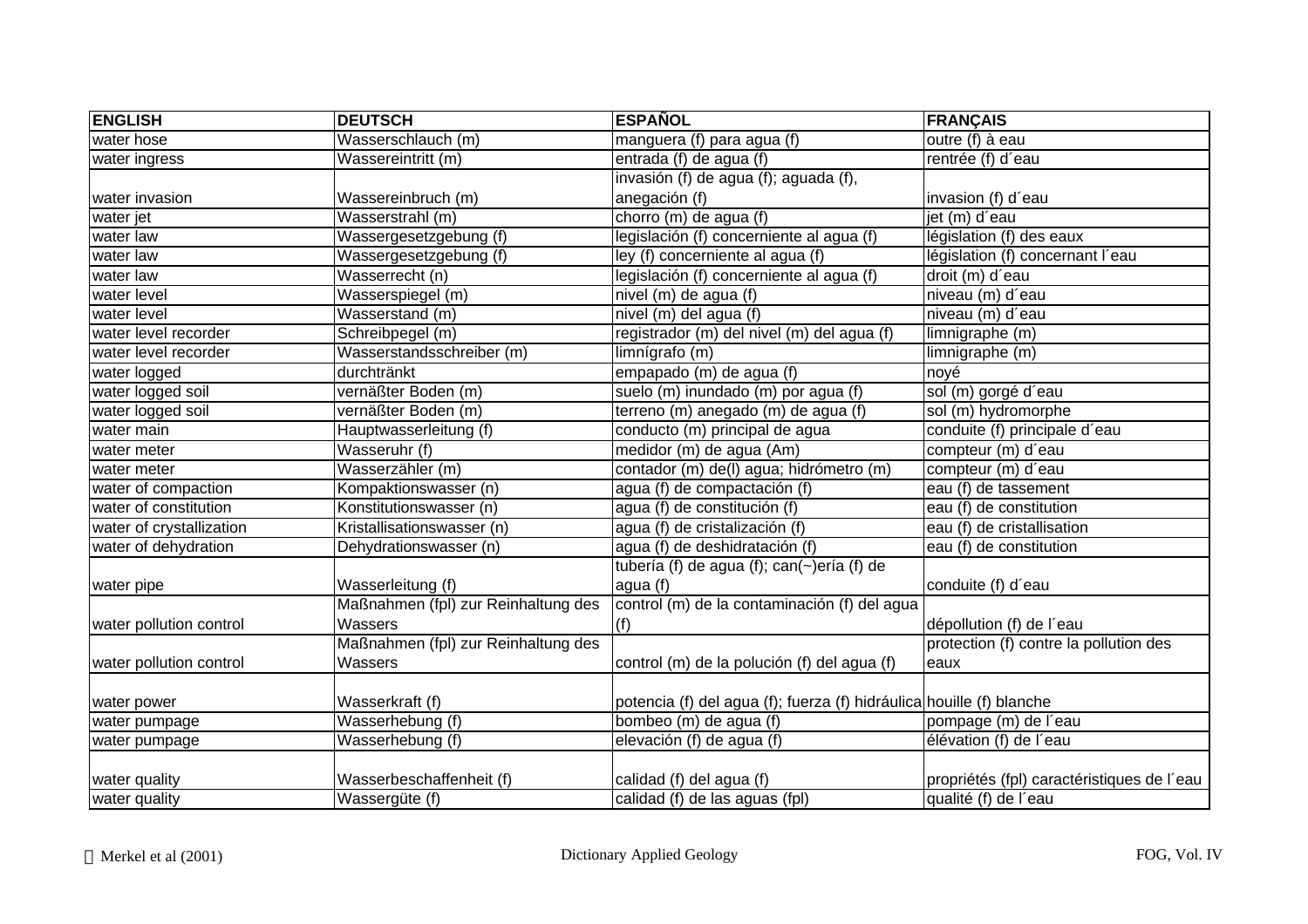| <b>ENGLISH</b>             | <b>DEUTSCH</b>                     | <b>ESPAÑOL</b>                                                         | <b>FRANÇAIS</b>                         |
|----------------------------|------------------------------------|------------------------------------------------------------------------|-----------------------------------------|
| water reclamation          | Wasserrückgewinnung (f)            | enmienda (f) de agua (f)                                               | récupération (f) d'eau                  |
| water reclamation          | Wasserrückgewinnung (f)            | reclamación (f) del agua (f)                                           | récupération (f) d'eau                  |
|                            |                                    | requerimiento (m) de agua (f); demanda (f)                             |                                         |
| water requirement          | Wasserbedarf (m)                   | de agua (f)                                                            | demande (f) en eau                      |
| water resources            | Wasserressourcen (fpl)             | recursos aquáticos                                                     | ressources (fpl) en eau                 |
| water resources            | Wasservorräte (mpl)                | reserva (f) de agua                                                    | ressources (fpl) en eau                 |
| water resources management | Wasserwirtschaft (f)               | administración (f) de las aguas                                        | gestion (f) des ressources en eau       |
| water resources management | Wasserwirtschaft (f)               | economía (m) hidráulica, hidroeconomía (f), economie (f) des eaux      |                                         |
| water retaining capacity   | Wasserrückhaltevermögen (n)        | capacidad (f) de retención de agua                                     | capacité (f) de rétention               |
| water retaining capacity   | Wasserrückhaltevermögen (n)        | higroscopicidad (f)                                                    | pouvoir (m) de rétention d'eau          |
| water rights               | Wassernutzungsrecht (n)            | derecho (m) del uso del agua                                           | droits (mpl) d'usage des eaux           |
| water sample               | Wasserprobe (f)                    | muestra (f) de agua                                                    | échantillon (m) d'eau                   |
| water separator            | Wasserabscheider (m)               | separador (m) de agua                                                  | séparateur (m) d'eau                    |
| water shortage             | Wassermangel (m)                   | escazes (f) de agua                                                    | pénurie (f) d'eau                       |
| water soluble              | wasserlöslich                      | soluble en agua, hidrosoluble                                          | soluble dans l'eau                      |
| water stage                | Wasserstand (m)                    | nivel (m) de agua                                                      | hauteur (f) d'eau                       |
| water stage recorder       | Schreibpegel (m)                   | limnígrafo (m)                                                         | limnigraphe (m)                         |
| water supply               | Wasserdargebot (n)                 | abastecimiento (m) de agua                                             | approvisionnement (m) en eau            |
| water supply               | Wasserversorgung (f)               | abastecimiento (m) de agua                                             | alimentation (f) en eau                 |
| water supply               | Wasserzufuhr (f)                   | abastecimiento (m) de agua                                             | approvisionnement (m) en eau            |
| water surface slope        | Wasserspiegelgefälle (n)           | pendiente (f) de la superficie del agua                                | pente (f) de la ligne d'eau             |
| water table                | Grundwasseroberfläche (f)          | nivel (m) hidroestático del agua subterránea surface (f) hydrostatique |                                         |
| water table                | Grundwasseroberfläche (f)          | superficie (f) de aguas subterránea                                    | surface (f) libre des eaux souterraines |
| water table                | Grundwasserspiegel (m)             | nivel (m) friático del agua subterránea                                | niveau (m) phréatique                   |
|                            | Aquifer (m) mit freiem             |                                                                        |                                         |
| water table aquifer        | Grundwasserspiegel                 | mesa (m) de agua (f) freática (f)                                      | aquifère (f) à nappe libre              |
| water table contour        | Grundwassergleichen (fpl)          | perfil (m) de la mesa (f) de agua                                      | hydro-isohypse (f)                      |
| water table contour        | Grundwasserspiegelhöhengleiche (f) | silueta (m) de la mesa (f) de agua                                     | hydro-isohypse (f)                      |
|                            | Höhenlinie (f) des                 |                                                                        |                                         |
| water table contour        | Grundwasserspiegels                | contorno (m) de la mesa (f) de agua                                    | courbe (f) hydrohypse                   |
| water tank                 | Wasserbehälter (m)                 | recipiente (m), tanque (m) de agua                                     | citerne (f) d'eau                       |
| water transfer             | Wasseraustausch (m)                | intercambio (m) de agua                                                | transfert (m) par circulation des eaux  |
| water transfer             | Wassertransfer (m)                 | reemplazo (m) de agua                                                  | transfert (m) par circulation des eaux  |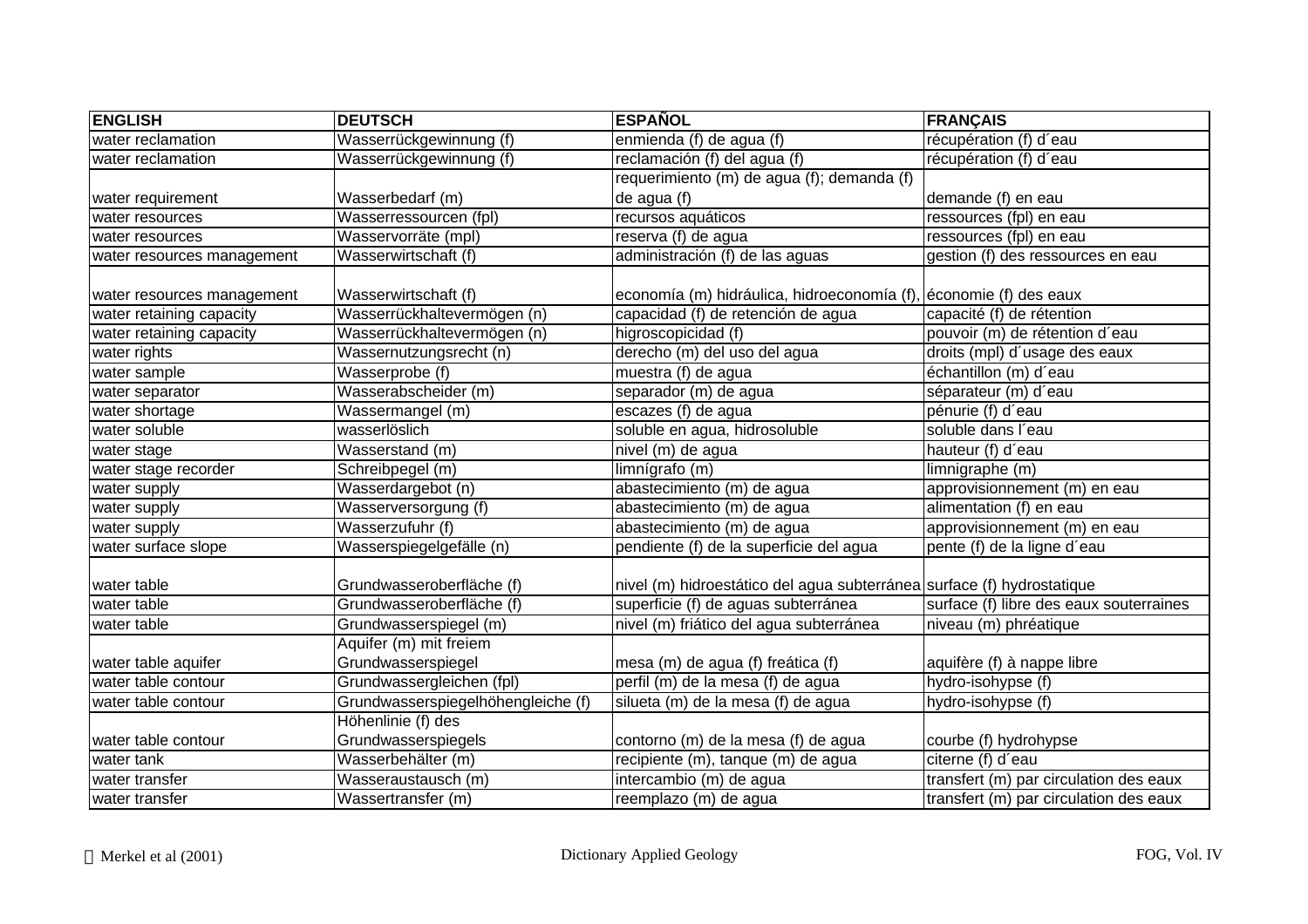| <b>ENGLISH</b>        | <b>DEUTSCH</b>                | <b>ESPAÑOL</b>                               | <b>FRANÇAIS</b>                   |
|-----------------------|-------------------------------|----------------------------------------------|-----------------------------------|
| water trap            | Wasserfalle (f)               | $t$ rampa $(f)$ de agua                      | siphon (m)                        |
| water treatment       | Wasseraufbereitung (f)        | tratamiento (m) del agua                     | traitement (m) d'eau              |
| water treatment       | Wasserbehandlung (f)          | tratamiento (m) del agua                     | traitement (m) d'eau              |
| water treatment plant | Wasseraufbereitungsanlage (f) | instalación (f) de tratamiento del agua      | station (f) de traitment des eaux |
| water treatment plant | Wasserwerk (n)                | planta (f) de tratamiento (m) de aguas (fpl) | usine (f) d'eau                   |
| water treatment plant | Wasserwerk (n)                | planta (f) tratadora (f) de aguas (fpl)      | station (f) de traitment des eaux |
| water use             | Wassernutzung (f)             | utilización (f) del agua (f)                 | utilisation (f) de l'eau          |
| water use             | Wasserverbrauch (m)           | uso (m) del agua (f)                         | utilisation (f) de l'eau          |
| water vapor           | Wasserdampf (m)               | vapor (m) de agua (f)                        | vapeur (f) d'eau                  |
| water wheel           | Wasserrad (n)                 | rueda (f) de hidráulica (f)                  | roue (f) hydraulique              |
| water witch           | Wünschelrutengänger (m)       |                                              | baguettisant (m)                  |
|                       | Wassersuche (f) durch         |                                              |                                   |
| water witching        | Wünschelrutengänger           | hidromancia (f)                              | hydromancie (f)                   |
| water works           | Wasserwerk (n)                | servicio (m) de agua (f)                     | service (m) des eaux              |
| water year            | Abflußjahr (n)                | año (m) hidrológico (m)                      | année (f) hydrologique            |
| water year            | hydrologisches Jahr (n)       | año (m) hidrológico (m)                      | année (f) hydrologique            |
| water yield           | Ergiebigkeit (Wasser~) (f)    | aporte (m) de agua (f)                       | fourniture (f) d'eau              |
| water yield           | Ergiebigkeit (Wasser~) (f)    | producción (f) de agua (f)                   | apport (m) d'eau                  |
| water yield           | Wasserspende (f)              | rendimiento (m) de agua (f)                  | débit (m) d'exploitation          |
| watercourse           | Wasserlauf (m)                | corriente (f) de agua (f)                    | cours (m) d'eau                   |
| waterproof            | wasserdicht                   | resistente al agua (f)                       | waterproof                        |
| waterpurification     | Wasserreinigung (f)           | purificación (f) del agua (f)                |                                   |
| waters meet           | Zusammenfluß (m)              | confluencia (f)                              | confluence (f)                    |
| watershed             | Einzugsgebiet (n)             | cuenca (f)                                   | bassin (m) hydrologique           |
| watershed             | Einzugsgebiet (n)             | vertiente $(t)$                              | bassin (m) versant                |
| watertight            | wasserdicht                   | hermético (m)                                | étanche                           |
| watertower            | Hochbehälter (m)              | aguatorre (m) para incendios (mpl)           | châteu (m) d'eau                  |
| watertower            | Wasserturm (m)                | torre (m) de agua (f) para incendios (mpl)   | châteu (m) d'eau                  |
| waterway              | Wasserstraße (f)              | canal (m) navegable                          | voie (f) fluviatile               |
| waterway              | Wasserstraße (f)              | río (m) navegable                            | voie (f) navigable                |
| waterway              | Wasserweg (m)                 | vía (f) acuática (f)                         | canal (m)                         |
| waterway              | Wasserweg (m)                 | vía (f) fluvial                              | cours (m) d'eau                   |
| wave front            | Wellenfront (f)               | frente (m) de onda (f)                       | front (m) d'onde                  |
| wave path             | Wellenweg (m)                 | ruta (f) de onda (f)                         | trajectoire (f) des ondes         |
| wave path             | Wellenweg (m)                 | trayectoria $(f)$ de la onda $(f)$           | rayon (m)                         |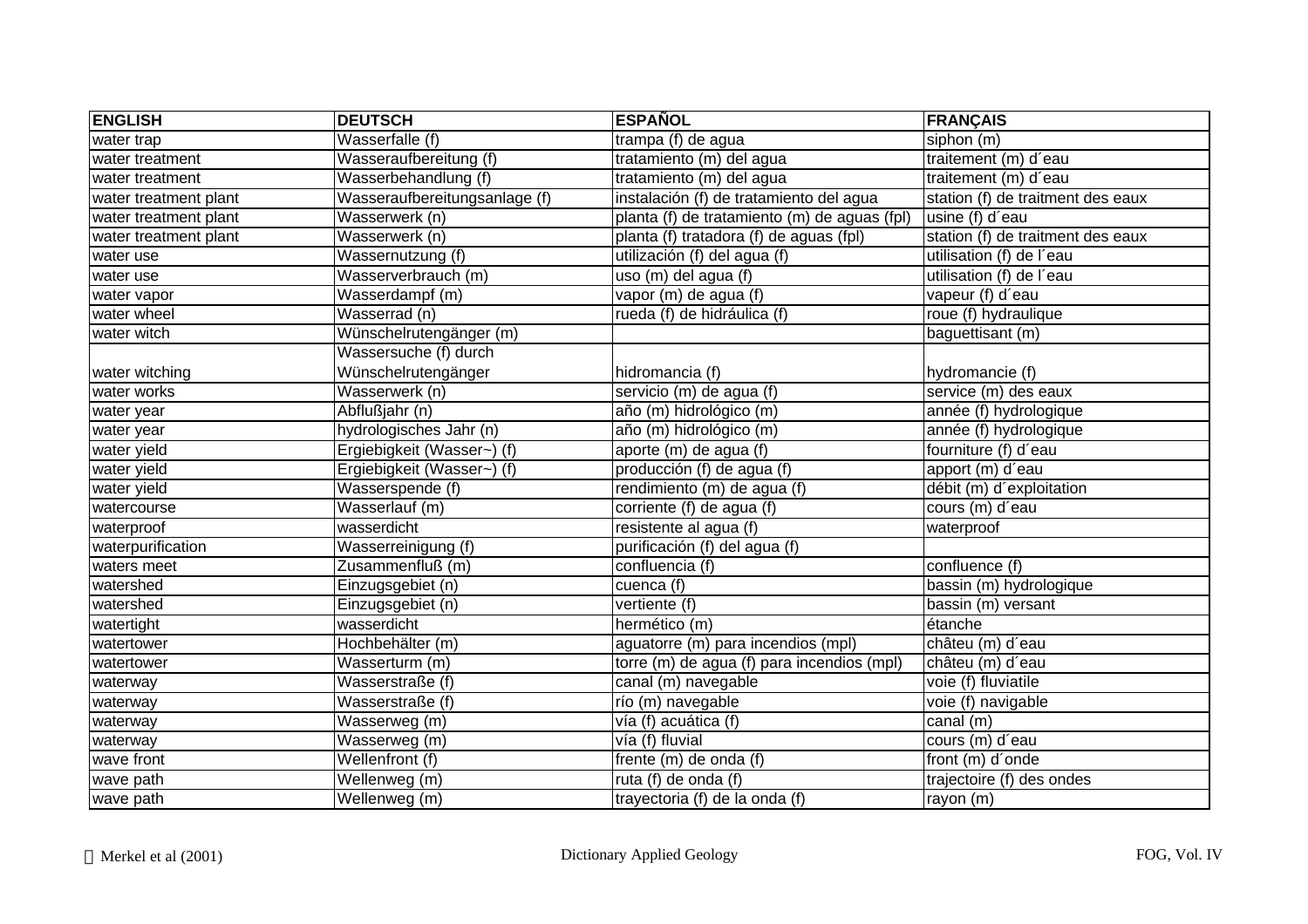| <b>ENGLISH</b>           | <b>DEUTSCH</b>                     | <b>ESPAÑOL</b>                                           | <b>FRANÇAIS</b>                        |
|--------------------------|------------------------------------|----------------------------------------------------------|----------------------------------------|
| wave propagation         | Wellenausbreitung (f)              | propagación (f) de la onda (f)                           | propagation (f) des ondes              |
| wave velocity            | Wellengeschwindigkeit (f)          | velocidad (f) de la onda (f)                             | célérité (f) d'une onde                |
| wear resistance          | Verschleißfestigkeit (f)           | resistencia (f) al desgaste                              | résistance (f) à l'usure               |
| weather modification     | künstliche Wetterbeeinflussung (f) | modificación (f) del clima (m)                           | modification (f) artificielle du temps |
| weathered                | verwittert                         | intemperie (f)                                           | décomposé                              |
| weathered surface layer  | Verwitterungsdecke (f)             | capa (f) superficial intemperizada                       | couche (f) surficielle altérée         |
| weathering               | Verwitterung (f)                   | intemperismo (m)                                         | altération (f) des roches              |
| weathering resistance    | Verwitterungsbeständigkeit (f)     | resistencia (f) al intemperismo (m)                      | résistance (f) à la décomposition      |
| wedge                    | $\overline{Keil}$ (m)              | cuña (f)                                                 | coin (m)                               |
| weephole                 | Entwässerungsöffnung (f)           | agujero (m) de drene                                     | barbacane (f)                          |
| weephole                 | Entwässerungsöffnung (f)           | lloradero (m)                                            | chantepleure (f)                       |
| weephole                 | Sickeröffnung (f)                  | barbacana (f)                                            | barbacane (f)                          |
| weephole                 | Sickeröffnung (f)                  | gotero (m)                                               | chantepleure (f)                       |
| weighing factor          | Gewichtszahl (f)                   | factor (m) de ponderación (f)                            | coefficient (m) de pondération         |
| weight carrying capacity | Belastbarkeit (f)                  | capacidad (f) de acarreo (m) de carga (f)                | capacité (f)                           |
| weight carrying capacity | Belastbarkeit (f)                  | capacidad (f) de acarreo (m) de peso (m)                 | portance (f)                           |
| weight carrying capacity | Tragfähigkeit (f)                  | capacidad (f) de transporte (m) de carga (f)             | capacité (f)                           |
| weight carrying capacity | Tragfähigkeit (f)                  | capacidad (f) de transporte (m) de peso (m) portance (f) |                                        |
| weight density           | spezifisches Gewicht (n)           | densidad (f) en peso (m)                                 | poids (m) spécifique                   |
| weight density           | Wichte (f)                         | densidad (f) en peso (m)                                 | poids (m) spécifique                   |
| weighted                 | gewogen                            | pesado (m), ponderado (m)                                | ponderé                                |
| weighting                | Wichtung (f)                       | compensación (f), ponderación (f)                        | pondération (f)                        |
| weighting function       | Bewertungsfunktion (f)             | función (f) de compensación (f)                          | fonction (f) de pondération            |
| weir                     | Stauanlage (f)                     | vertedero (m)                                            | barrage (m)                            |
| weir                     | Wehr (n)                           | presa (f)                                                | déversoir (m)                          |
| weir coefficient         | Beiwert (m) eines Wehres           | coeficiente (m) de vertedero (m)                         | coefficient (m) du déversoir           |
| welded joint             | Schweißverbindung (f)              | junta (f) soldada (f)                                    | joint (m) soudé                        |
| welded tuff              | gefritteter Tuff (m)               | toba (f) soldada (f)                                     | tuf (m) soudé                          |
| welding                  | schweißen                          | soldar                                                   | souder                                 |
| welding seam             | Schweißnaht (f)                    | soldadura (f)                                            | soudure (f)                            |
| well                     | Bohrloch (m)                       | noria (m)                                                | forure (f)                             |
| well                     | Brunnen (m)                        | pozo (m)                                                 | puits (m)                              |
| well                     | Quelle (f)                         | fuente (f)                                               | fontaine (f)                           |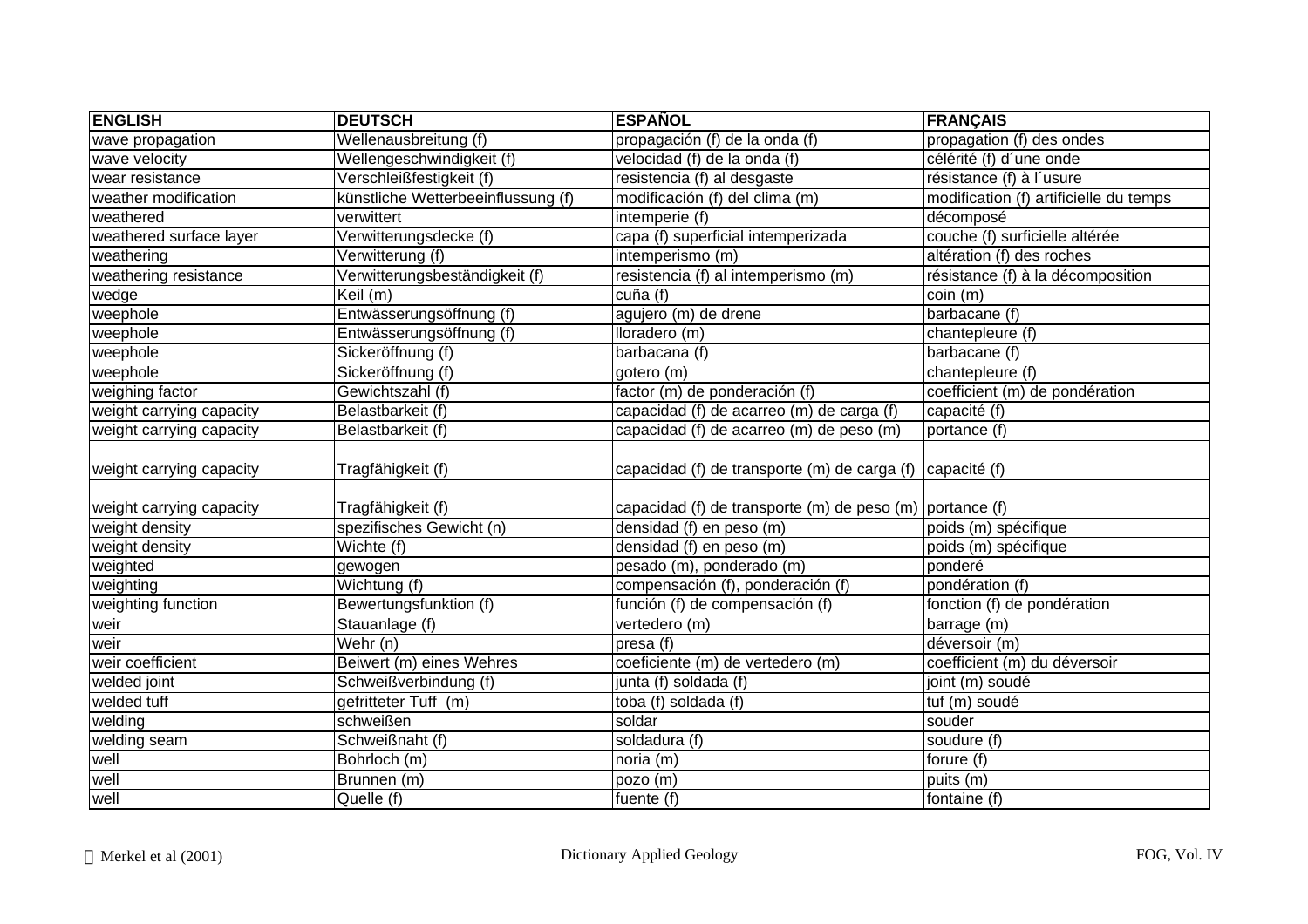| <b>ENGLISH</b>             | <b>DEUTSCH</b>                      | <b>ESPAÑOL</b>                             | <b>FRANÇAIS</b>                      |
|----------------------------|-------------------------------------|--------------------------------------------|--------------------------------------|
| well                       | Quelle (f)                          | fuente (f)                                 | source (f)                           |
| well abandonment           | Auflassen (n) einer Bohrung         | abandono del pozo (m)                      | abandonnement (m) d'un puits         |
| well abandonment           | Brunnenauflassung (f)               | abandonamiento del pozo (m)                | abandonnement (m) d'un puits         |
| well alignment             | Brunnenausrichtung (f)              | alineación (f) del pozo (m)                | alignement (m) des puits             |
| well alignment             | Reihenbildung (f) von Bohrungen     | alineamiento del pozo (m)                  | alignement (m) des puits             |
| well bottom                | Brunnensohle (f)                    | fondo (m) del pozo (m)                     | fond (m) du puits                    |
| well capacity              | Brunnenergiebigkeit (f)             | capacidad (f) del pozo (m)                 | débit (m) d'un puits                 |
| well capacity              | Brunnenergiebigkeit (f)             | productividad (f) del pozo (m)             | productivité (f) d'un puits          |
| well capacity              | Schüttung (f) eines Brunnen         | capacidad (f) del pozo (m)                 | débit (m) d'un puits                 |
| well capacity              | Schüttung (f) eines Brunnen         | productividad (f) del pozo (m)             | productivité (f) d'un puits          |
|                            |                                     | tubería (f) de revestimiento (m) del pozo  |                                      |
| well casing                | Brunnenverrohrung (f)               | (m)                                        | tubage (m) de puits                  |
|                            | Auflassen (n) einer Bohrung/eines   |                                            | abandonnement (m) réglementaire d'un |
| well closure               | <b>Brunnens</b>                     | cierre (m) del pozo (m)                    | puits                                |
|                            | Verwahren (n) einer Bohrung/eines   |                                            | abandonnement (m) réglementaire d'un |
| well closure               | <b>Brunnens</b>                     | clausura (f) del pozo (m)                  | puits                                |
| well completion            | Inbetriebnahme (f) eines Brunnens   | terminación (f) del pozo (m)               | complétion (f) des puits             |
| well construction          | Brunnenbau (m)                      | construcción (f) del pozo (m)              | construction (f) d'un puits          |
| well cribbing              | Brunnenauskleidung (f)              | enjaulado (m) del pozo (m)                 | cuvelage (m) d'un puits              |
| well curb                  | Brunnenumrandung (f)                | brocal (m) del pozo (m)                    | bordure (f) d'un puits               |
| well design                | Brunnenausbau (m)                   | diseño (m) del pozo (m)                    | équipement (m) d'un puits            |
| well development           | Brunnenentwicklung (f)              | pozo (m) de desarrollo                     | développement (m) d'un puits         |
| well development           | Entsandung (f) eines Brunnens       | desarrollo del pozo (m)                    | dessablage (m) d'un puits            |
| well development           | Klarpumpen (n) eines Brunnens       | pozo (m) de desarrollo                     | dessablage (m) d'un puits            |
| well diameter              | Brunnendurchmesser (m)              | diámetro (m) del pozo (m)                  | diamètre (m) du puits                |
| well dilution method       | Einbohrlochverdünnungsverfahren (n) | método (m) de dilución (f) del pozo (m)    | dilution (f) en trou de forage       |
| well efficiency            | Brunnenwirkungsgrad (m)             | eficiencia (f) del pozo (m)                | efficacité (f) du puits              |
| well enclosure             | Brunnenrand (m)                     | cercado (m) del pozo (m)                   | margelle (f) d'un puits              |
| well enclosure             | Brunnenumrandung (f)                | coto (m) del pozo (m)                      | margelle (f) d'un puits              |
| well failure               | Versagen (n) eines Brunnens         | falla (f) del pozo (m)                     | défaillance (f) d'un puits           |
| well field                 | Brunnenfeld (n)                     | campo (m) de pozos (mpl)                   | champ (m) de captage                 |
| well field                 | Brunnenfeld (n)                     | terreno (m) de pozos (mpl)                 | champ (m) de puits                   |
|                            |                                     | sector (m) de administración (f) del campo |                                      |
| well field management zone | Schutzzone III (f)                  | (f) de pozos (mpl)                         | périmètre (m) de protection éloigné  |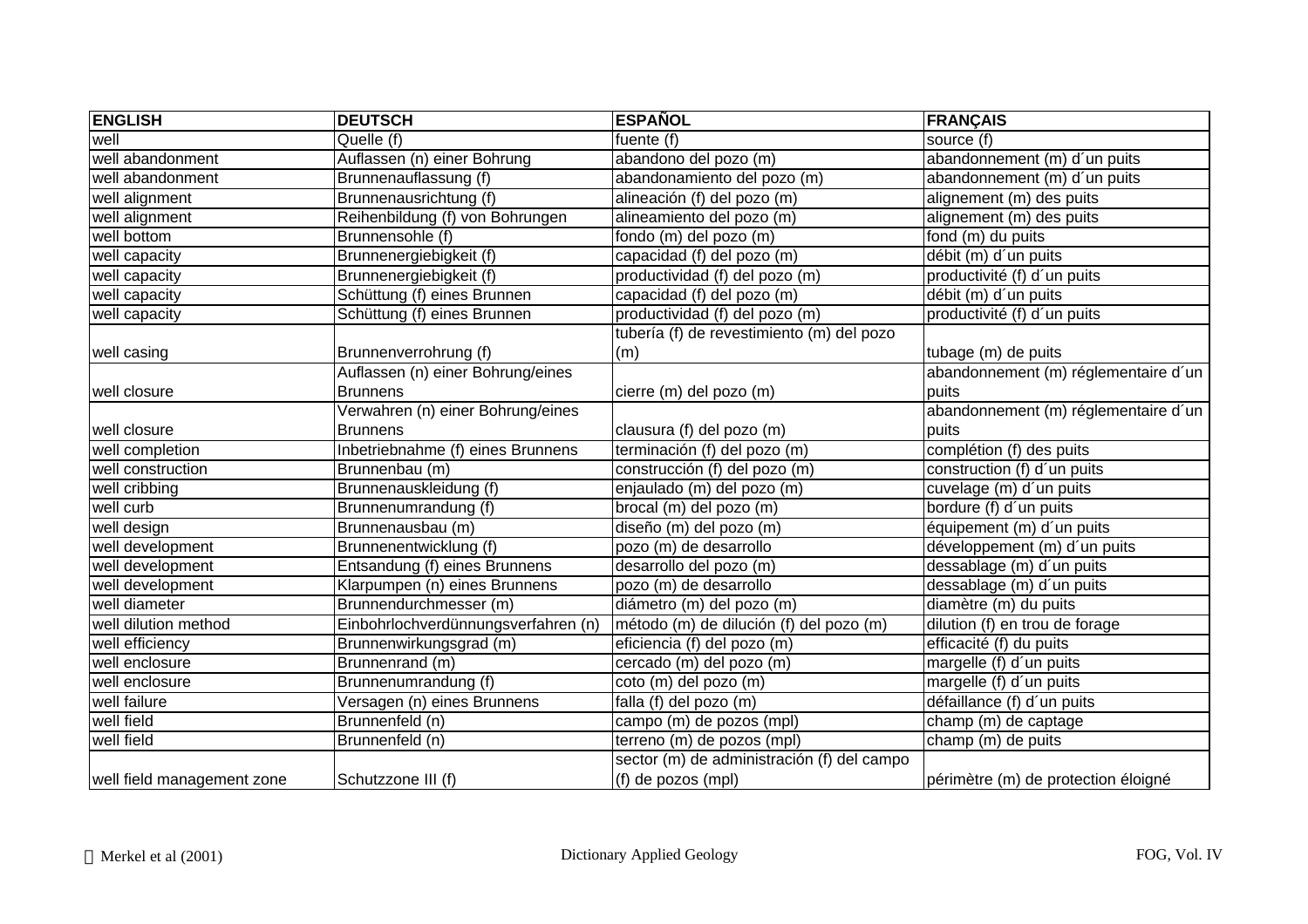| <b>ENGLISH</b>             | <b>DEUTSCH</b>                     | <b>ESPAÑOL</b>                              | <b>FRANÇAIS</b>                        |
|----------------------------|------------------------------------|---------------------------------------------|----------------------------------------|
|                            |                                    | sector (m) de gerencia (f) del campo (f) de |                                        |
| well field management zone | weitere Schutzzone (f)             | pozos (mpl)                                 | périmètre (m) de protection éloigné    |
|                            | hydraulische Rißbildung (f) in     |                                             |                                        |
| well fracturing            | Bohrlöchern                        | fracturamiento del pozo (m)                 | fracturation (f) hydraulique des puits |
| well function              | Brunnenfunktion (f)                | función (f) del pozo (m)                    | fonction (f) caractéristique           |
| well hydrograph            | Wasserstandsganglinie (f)          | hidrografía (f) del pozo (m)                | hydrogramme (m) du puits               |
| well interference          | Brunnenbeeinflussung (f)           | interferencia (f) del pozo (m)              | interférence (f) de puits              |
| well interference          | Brunnenbeeinflussung (f)           | interferencia (f) estática (f) del pozo (m) | interférence (f) de puits              |
| well knife                 | Rohrschneider (m)                  | cuchilla (f) del pozo (m)                   | coupe-tubage (m)                       |
| well lining                | Brunnenauskleidung (f)             | recubrimiento (m) del pozo (m)              | cuvelage (m)                           |
| well loss                  | Brunneneintrittsverlust (m)        | pérdida (f) del pozo (m)                    | pertes (fpl) de charge dues au puits   |
| well loss                  | Reibungsverlust (m) im Brunnen     | pérdida (f) del pozo (m)                    | perte (f) de charge dans un puits      |
| well maintenance           | Brunneninstandhaltung (f)          | mantenimiento (m) del pozo (m)              | entretien (m) d'un puits               |
| well maintenance           | Brunnenunterhaltung (f)            | mantenimiento (m) del pozo (m)              | entretien (m) d'un puits               |
| well penetration           | Durchörterungsanteil (m)           | penetración (f) del pozo (m)                | pénétration (f) du puits               |
| well penetration           | Eindringtiefe (f) eines Brunnens   | profundidad (f) del pozo (m)                | pénétration (f) du puits               |
| well perforator            | Brunnen-Perforiergerät             | perforador (m) del pozo (m)                 | perforateur (m)                        |
| well performance test      | Leistungspumpversuch (m)           | prueba (f) de desempeño (m) del pozo (m)    | essai (m) de pompage par paliers       |
| well pit                   | Brunnenschacht (m)                 | foso auxiliar (m) del pozo (m)              | trou (m) de puits                      |
| well point                 | Schlagbrunnenspitze (f)            | punto (m) de sondeo                         | cône (m) de sondage                    |
| well point system          | Brunnenkette (f)                   | batería (f) de pozos                        | batterie (f) de puits                  |
| well production test       | Brunnenergiebigkeitsversuch (m)    | prueba (f) de producción (f) del pozo (m)   | essai (m) de puits                     |
| well record                | Brunnenaufzeichnung (f)            | registro (m) de pozo (m)                    | rapport (m) sur le puits               |
| well record                | Brunnenprotokoll (n)               | expediente (m) del pozo (m)                 | rapport (m) sur le puits               |
| well sorted                | gut sortiert                       | pozo (m) clasificado (m)                    |                                        |
| well spacing               | Brunnenabstand (m)                 | espaciado (f) del pozo (m)                  | espacement (m) des puits               |
| well spacing               | Brunnenabstand (m)                 | espaciamiento (f) del pozo (m)              | distance (f) entre puits               |
|                            | Brunnenbehandlung (f) zur Erhöhung |                                             |                                        |
| well stimulation           | der Schüttung                      | estimulación (f) del pozo (m)               | traitement (m) des puits               |
| well structure             | mechanische Brunnenstruktur (f)    | estructura (f) del pozo (m)                 | structure (f) mécanique d'un puits     |
| well top                   | Brunnenkopf (m)                    | brocal (m)                                  | avant-puits (m)                        |
| well top                   | Brunnenkopf (m)                    | brocal (m)                                  | tête (f) de puits                      |
| well treatment             | Bohrlochbehandlung (f)             | tratamiento (m) del pozo (m)                | traitement (m) des puits               |
| well tubbing               | Brunnenbau (m)                     | construcción (f) del pozo (m)               | construction (f) d'un puits            |
| well tubbing               | Brunnenbau (m)                     | tubería (f) del pozo (m)                    | construction (f) d'un puits            |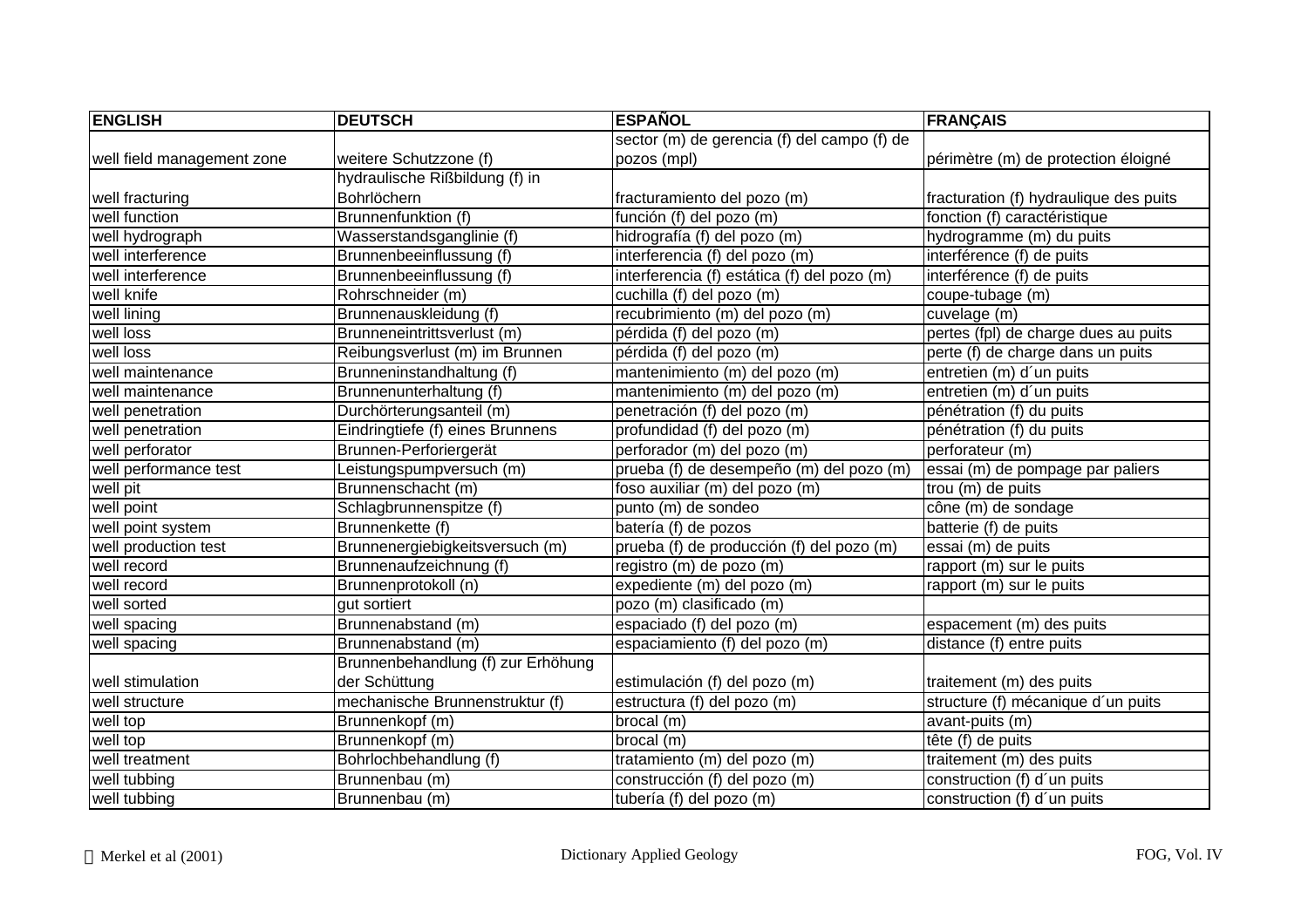| <b>ENGLISH</b>           | <b>DEUTSCH</b>               | <b>ESPAÑOL</b>                             | <b>FRANÇAIS</b>                        |
|--------------------------|------------------------------|--------------------------------------------|----------------------------------------|
| well water               | Brunnenwasser (n)            | agua (f) de pozo (m)                       | eau (f) de puits                       |
| well water level         | Brunnenwasserspiegel (m)     | nivel (m) friático                         | niveau (m) du plan d'eau dans le puits |
| well water level         | Standrohrspiegelhöhe (f)     | nivel (m) de agua (f) del pozo (m)         | niveau (m) du plan d'eau dans le puits |
| well yield               | Brunnenergiebigkeit (f)      | rendimiento (m) del pozo (m9               | débit (m) d'un puits                   |
| well yield               | Brunnenschüttung (f)         | gasto (m) del pozo (m)                     | débit (m) d'un puits                   |
| wellhead                 | Brunnenkopf (f)              | cabezal (m) del pozo (m)                   | entrée (f) du puits                    |
| wellhead protection zone | Grundwasserschutzzone (f)    | zona (f) de protección del cabezal (m)     | périmètre (m) de protection            |
| well-sorted grains       | gut sortierte Kornklasse (f) | clasificación (f) granulométrica           | granulométrie (f) uniforme             |
|                          |                              | diferencia (f) de temperatura (f) de bulbo |                                        |
| wet bulb depression      | Psychrometerdekrement (n)    | (m) seco (m) y húmedo (m)                  | décrément (m) psychométrique           |
| wet gas scrubbing        | Gaswäsche (f)                | enjuague de gas (m) por vía (f) húmeda (f) | lavage (m) de gaz                      |
| wet gas scrubbing        | Gaswäsche (f)                | lavado (m) de gas (m)                      | épuration (f) des gaz par voie humide  |
| wet line                 | Unterwasserkabel (n)         | cable (m) subterráneo (m)                  | câble (m) immergé                      |
| wet mechanical analysis  | Schlämmanalyse (f)           | análisis sedimentológico (m)               | analyse (f) sédimentologique           |
| wet precipitation        | nasse Deposition (f)         |                                            |                                        |
| wet sieving              | Naßsiebung (f)               | támizado (m) húmedo (m)                    | tamisage (m) humide                    |
| wetland                  | Feuchtgebiete (npl)          | territorio (m) mojado                      | terrains (mpl) marécageux              |
| wetland                  | Moor (n)                     | territorio (m) pantanoso                   | marécages (mpl)                        |
| wetland                  | Naßstellen (fpl)             | territorio (m) mojado                      | terres (fpl) humides                   |
| wetland                  | Sumpfgebiete (npl)           | territorio (m) pantanoso                   | terrains (mpl) marécageux              |
|                          |                              | mojabilidad (f), humectabilidad (f),       |                                        |
| wettability              | Benetzbarkeit (f)            | capacidad (f) de humectación               | mouillabilité (f)                      |
| wetted area              | benetzter Querschnitt (m)    | superficie (f) húmeda (f)                  | surface (f) mouillée                   |
| wetted area              | Fließquerschnitt (m)         | área (f) húmeda (f)                        | section (f) mouillée                   |
| wetted perimeter         |                              | perímetro (m) mojado (m)                   | périmètre (m) mouillé                  |
| wetted roof              |                              | techo (m) mojado (m)                       | siphon (m)                             |
| wetting agent            | Benetzungsmittel (n)         | agente (m) para remojo (m)                 | agent (m) mouillant                    |
| wetting angle            | Benetzungswinkel (m)         | ángulo (m) de mojado (m)                   | angle (m) de mouillage                 |
| wetting front            | Befeuchtungsfront (f)        | frente (m) húmedo (m)                      | front (m) d'humectation                |
| wetting period           | Benetzungsdauer (f)          | período (m) húmedo (m)                     | temps (m) de mouillage                 |
| whipstock                | Ablenkkeil (m)               | desviador (m) de sondeo                    | sifflet (m) déviateur                  |
| whirl                    | Mahlstrom (m)                | $r$ emolino $(m)$                          | tourbillon (m)                         |
| whirl                    | Strudel (m)                  | giro (m)                                   | tourbillon (m)                         |
| whirl                    | Wirbel (m)                   | torbellino (m)                             | tourbillon (m)                         |
| whirling psychrometer    | Schleuderpsychrometer (n)    | psicómetro (m) de giro (m)                 | psychromètre (m) fronde                |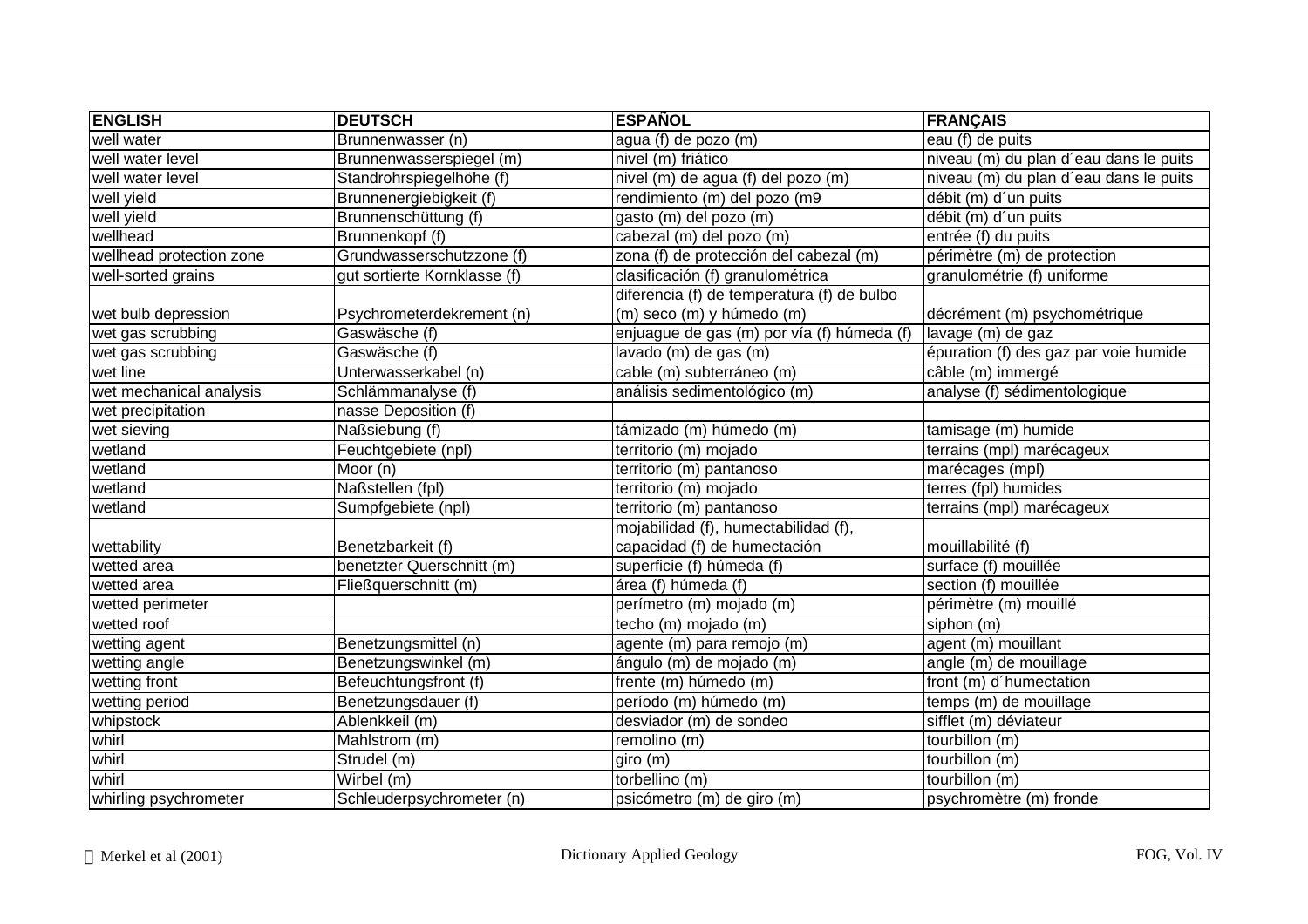| <b>ENGLISH</b>        | <b>DEUTSCH</b>         | <b>ESPAÑOL</b>                             | <b>FRANÇAIS</b>                |
|-----------------------|------------------------|--------------------------------------------|--------------------------------|
| white lime            | Weißkalk (m)           | cal (f) blanca (f)                         |                                |
| white lime            | Weißkalk (m)           |                                            |                                |
| white noise           | Hintergrundsignal (n)  | ruido (m) de fondo (m)                     | bruit (m) de fond              |
| white noise           | weißes Rauschen (n)    | ruido (m) de fondo (m)                     | bruit (m) de fond              |
| wide mouth pycnometer | Weithalspyknometer (n) | pícnometro (m) de boca (f) ancha (f)       |                                |
| wide mouth pycnometer | Weithalspyknometer (n) |                                            |                                |
| width of contribution | Entnahmebreite (f)     | aporte (m) amplio (m)                      | front (m) d'emprunt            |
| width of contribution | Entnahmebreite (f)     | contribución (f) amplia (f)                | front (m) d'appel              |
| wilt                  | welken                 | marchitarse                                | flétir                         |
| wilting coefficient   | Welkepunkt (m)         | coeficiente (m) de marchitación (f)        | point (m) de flétrissure       |
| wilting point         | Welkepunkt (m)         | punto (m) de marchitación (f)              | point (m) de flétrissure       |
| wind action           | Windwirkung (f)        | acción (f) del viento (m)                  | action (f) du vent             |
| wind deposit          | Windablagerung (f)     | sedimento (m) del viento (m)               | depôts (mpl) éoliens           |
| wind direction        | Windrichtung (f)       | dirección (f) del viento (m)               | direction (f) du vent          |
| wind factor           | Windfaktor (m)         | factor (m) de viento (m)                   | facteur (m) de vent            |
| wind field            | Windfeld (n)           | área (f) del viento (m)                    | champ (m) des vitesses du vent |
| wind mill             | Windturbine (f)        | molino (m) de viento (m)                   | aéromoteur (m)                 |
| wind power            | Windenergie (f)        | potencia (f) éolica                        | énergie (f) éolienne           |
| wind power            | Windkraft (f)          | energía (f) éolica                         | énergie (f) éolienne           |
| wind power plant      | Windkraftwerk (n)      | central (f) de energía (f) eólica (f)      |                                |
| wind screen           | Windschirm (m)         | pantalla (f) de viento (m)                 | brise-vent (m)                 |
| wind screen           | Windschutz (m)         | cedazo (m) de viento (m)                   | brise-vent (m)                 |
|                       |                        | bomba (f) accionada por energía (f) eólica |                                |
| windpump              | Windrad (n)            | (f)                                        | moteur (m) à vent              |
| wire                  | Draht (m)              | alambre (m)                                | $\overline{\text{fil}}$ (m)    |
| wire                  | Draht (m)              | hilo (m) metálico                          | fil $(m)$                      |
| wire                  | Draht (m)              | hilo (m) metálico                          | fil $(m)$                      |
| wire frame            | Gitter-Modell (n)      |                                            |                                |
| wire gauge            | Seilpegel (m)          | calibrador (m) de alambres (m)             | jaugeur (m) à cable            |
| wire line             | Kabel (n)              | cable (m) de acero (m)                     | câble (m)                      |
| wire line             | Seil (n)               | cable (m)                                  | câble (m)                      |
| wire mesh sieve       | Drahtmaschensieb (n)   | criba (f) de malla (f) de alambre (m)      | tamis (m) en toile métallique  |
| wire mesh sieve       | Drahtsieb (n)          | támiz (m) de malla (f) de alambre (m)      | tamis (m) en toile métallique  |
| wire screens          | Drahtsiebe (npl)       | cedazo (m) de alambre (m)                  | tamis (m) en toile métallique  |
| wire screens          | Drahtsiebe (npl)       | támiz (m) de malla (f) de alambre (m)      | tamis (m) en toile métallique  |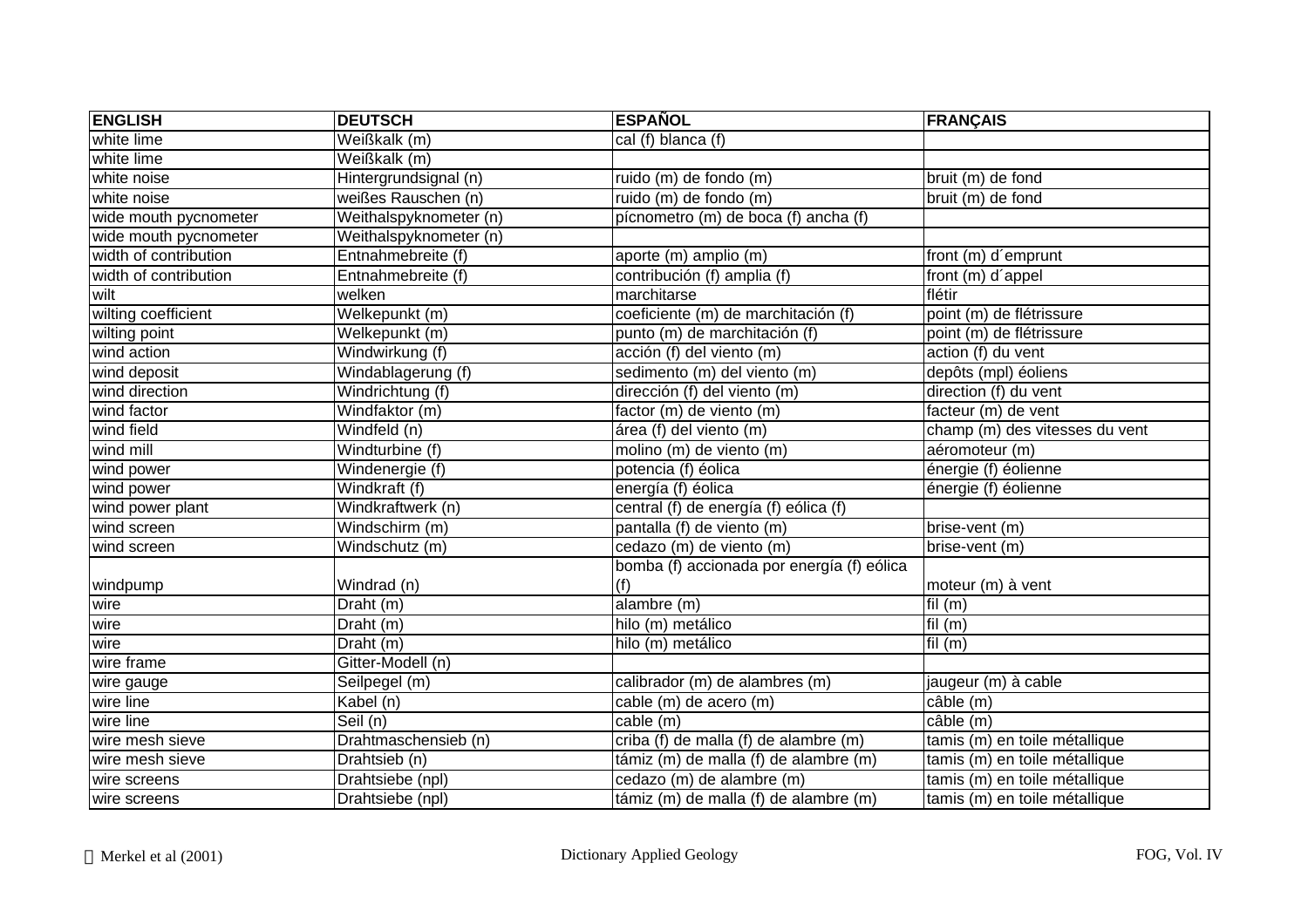| <b>ENGLISH</b>       | <b>DEUTSCH</b>           | <b>ESPAÑOL</b>                       | <b>FRANÇAIS</b>                 |
|----------------------|--------------------------|--------------------------------------|---------------------------------|
| withdraw             | entnehmen                | retirarse                            | soustraire                      |
| withdrawal           | Entnahme (f)             | repliegue (m)                        | prélèvement (m)                 |
| withdrawal           | Entnahme (f)             | retiro (m)                           | prélèvement (m)                 |
| wolfram              | Wolfram (n)              | tungsteno (m)                        | $\overline{\text{wolfram (m)}}$ |
| wolfram              | Wolfram (n)              | $\overline{\text{volframio}}(m)$     | tungstène (m)                   |
| wolframite           | Wolframit (m)            | volframita (f)                       |                                 |
| wolframite           | Wolframit (m)            |                                      |                                 |
| working face         | Stoß (m)                 | descarga frontal                     | front (m) de décharge           |
| working pressure     | Betriebsdruck (m)        | presión (f) de trabajo (m)           | pression (m) de service         |
| workover             | Überarbeitung (f)        | reacondicionamiento del pozo (m)     | reconcitionnement (m)           |
| workover             | Wiederaufwältigung (f)   | reparación (f) del pozo (m)          | reconcitionnement (m)           |
| woven wire cloth     | Drahtgewebe (n)          | tela (f) de alambre (m) tejido (m)   | grillage (m) métallique         |
| woven wire cloth     | Drahtgewebe (n)          | tela (f) de alambre (m) tejido (m)   | grillage (m) métallique         |
| xerophyte            | Trockenpflanze (f)       | $overline{plan}$ (f) xerófila (f)    | xérophyte (f)                   |
| x-rays               | Röntgenstrahlen (mpl)    | rayos (mpl) X                        | rayons $(mpl)$ X                |
| xylene               | Xylol (n)                | xileno (m)                           | xylène (m)                      |
| yaw                  | gieren                   |                                      |                                 |
| yaw                  | scheren                  |                                      |                                 |
| yield                | Ausbeute (f)             | rendimiento                          | rendement (m)                   |
| yield                | Dargebot (n)             | producción                           | rendement (m)                   |
| yield                | Ergiebigkeit (f)         | cosecha                              | rendement (m)                   |
| vield increase       | Ertragssteigerung (f)    | incremento (m) de la producción (f)  | augmentation (f) du rendement   |
| yield increase       | Ertragszuwachs (m)       | incremento (m) del rendimiento       | accroissement (m) du rendement  |
| yoke                 | Tragbügel (m)            | yugo (m), horqueta (f)               | anse (f)                        |
| Young's modulus      | Elastizitätsmodul (n)    | módulo (m) de elasticidad (f)        | module (m) d'élasticité         |
| zeolite              | Zeolit (m)               | ceolita (f), zeolita (f)             | zéolite (m)                     |
| zero adjustment      | Nullpunkteinstellung (f) | ajuste (m) a cero (m)                | mise (f) à zéro                 |
| zero datum           | Nullhöhe (f)             | nivel (m) de referencia (f) cero (m) | niveau (m) de référence zéro    |
| zero discharge       | kein Abfluß (m)          | descarga (f) nula (f)                | sans-rejet (m)                  |
| zeta potential       | Zeta-Potential (n)       | potencial (m) zeta                   | potentiel (m) zêta              |
| zinc                 | Zink (n)                 | cinc (m), zinc (m)                   | zinc (m)                        |
| zircon               | Zirkon (m)               | circón (m)                           | zircon (m)                      |
| zonal soil profile   | zonales Bodenprofil (n)  | perfil (m) de terreno (m) zonal      | profil (m) de sol à horizons    |
| zone of accumulation | Anreicherungszone (f)    | zona (f) de acumulación (f)          | horizon (m) d'accumulation      |
| zone of accumulation | B-Horizont (m)           | zona (f) de aglomeración (f)         | horizon (m) d'accumulation      |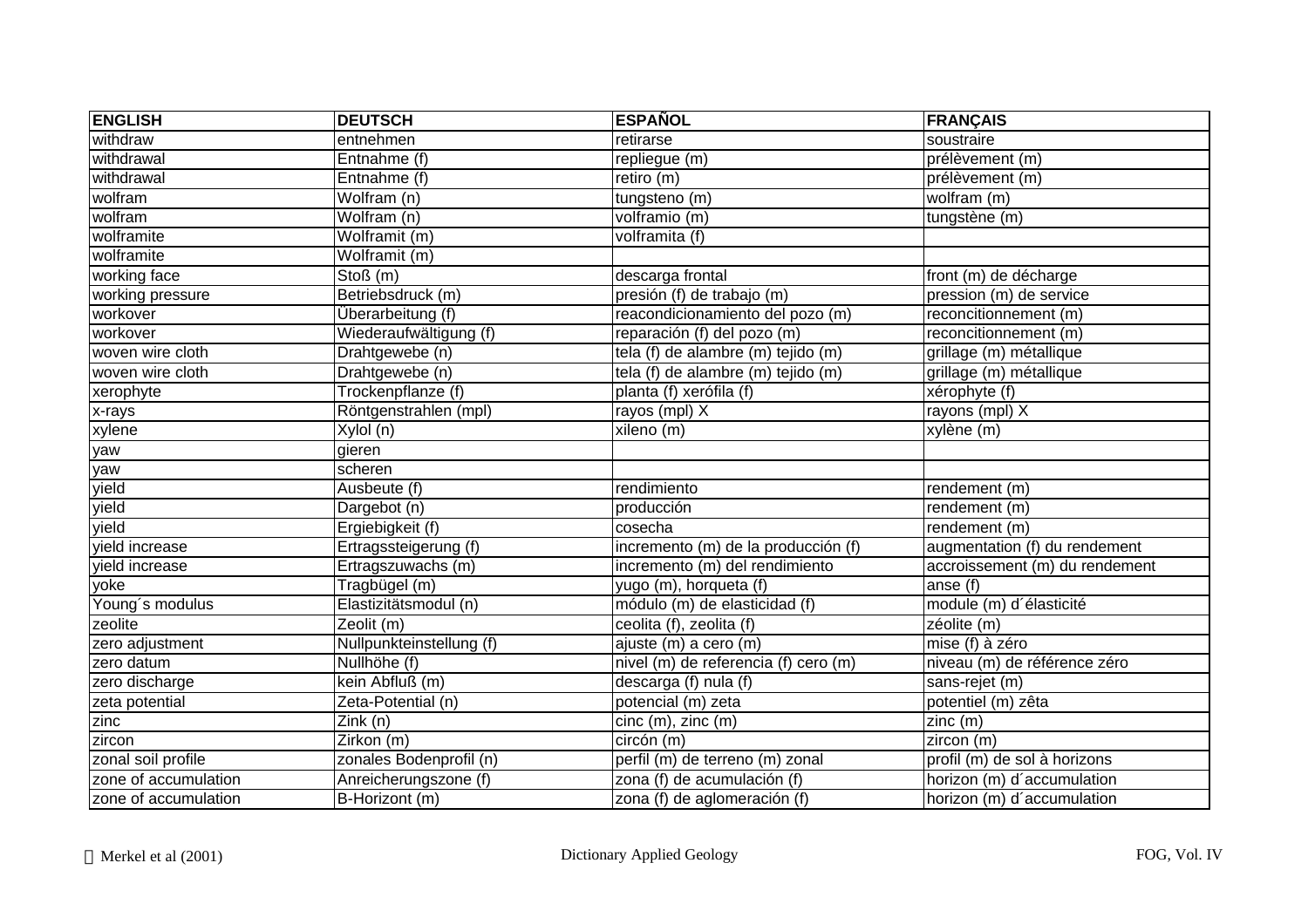| <b>ENGLISH</b>                   | <b>DEUTSCH</b>                                    | <b>ESPAÑOL</b>                                            | <b>FRANÇAIS</b>                          |
|----------------------------------|---------------------------------------------------|-----------------------------------------------------------|------------------------------------------|
| zone of accumulation             | Illuvialhorizont (m)                              | zona (f) de acumulamiento (m)                             | horizon (m) d'apport                     |
| zone of aeration                 | Aerationszone (f)                                 | zona (f) de aeración (f)                                  | zone (f) d'aération                      |
| zone of aeration                 | Haftwasserzone (f)                                | zona (f) de ventilación $}(f)$                            | zone (f) de rétention                    |
| zone of aeration                 | ungesättigte Zone (f)                             | zona (f) de oxigenación (f)                               | zone (f) d'aération                      |
| zone of contribution (ZOC)       | Entnahmebereich (m)                               | zona (f) de aportación (f)                                | zone (f) d'appel                         |
| zone of fluctuation              | Grundwasserschwankungsbereich (m)                 | zona (f) de oscilación (f)                                | zone (f) de fluctuation                  |
| zone of fluctuation              | Schwankungsbereich (m) des<br>Grundwasserspiegels | zona (f) de fluctuación (f)                               | zone (f) d'oscillations                  |
| zone of influence                | Absenkungsbereich (m)                             | zona (f) de influencia (f)                                | zone (f) d'influence                     |
| zone of investigation            | untersuchte Zone (f)                              | zona (f) de investigación (f)                             | zone (f) d'investigation                 |
| zone of leaching                 | A-Horizont (m)                                    | zona (f) de lixiviado (m)                                 | horizon (m) éluvial                      |
| zone of leaching                 | Auslaugungszone (f)                               | zona (f) de percolación (f)                               | horizon (m) de lessivage                 |
| zone of leaching                 | Eluvialhorizont (m)                               | zona (f) de deslave (m)                                   | horizon (m) éluvial                      |
| zone of permafrost               | Permafrostzone (f)                                | zona (f) congelada (f) permanente                         | pergélisol (m)                           |
| zone of permafrost               | Permafrostzone (f)                                | zona (f) de congelación (f) permanente                    | pergélisol (m)                           |
| zone of protection               | Schutzgebiet (n)                                  | zona (f) de protección (f)                                | zone (f) de protection                   |
| zone of protection               | Schutzzone (f)                                    | reserva (f) natural                                       | zone (f) de protection                   |
| zone of rainfall                 | Regenstrich (m)                                   | zona (f) de precipitación (f)                             | zone $(f)$ de pluie                      |
| zone of rock fracture            | obere Zone (f) der Gesteinshülle                  | zona (f) superior de la litósfera (f)                     | zone (f) supérieure de la lithosphère    |
| zone of saturation (groundwater) | gesättigte Zone (des Grundwasser) (f)             | zona (f) de saturación (f) de agua (f)<br>subterránea (f) | zone (f) de saturation                   |
| zone of soil water               | Bodenwasserzone (f)                               | zona (f) de evaporación (f)                               | zone (f) d'évaporation                   |
| zone of soil water               | Bodenwasserzone (f)                               | zona (f) de evapotranspiración (f)                        | zone (f) d'évapotranspiration            |
| zone of soil water               | Bodenwasserzone (f)                               | zona (f) de terreno (m) acuoso (m)                        | zone (f) d'eau du sol                    |
| zone of transport                | Transportzone (f)                                 | zona (f) de arrastre (m)                                  | zone (f) de transfert                    |
| zone of weathering               | Verwitterungszone (f)                             | zona (f) de alteración (f) o de intemperismo<br>(m)       | zone (f) d'altération                    |
|                                  | Aufstellen (n) eines                              |                                                           | établissment (m) d'un plan d'utilisation |
| zoning                           | Flächennutzungsplanes                             | distribución (f) de zonas (fpl)                           | de surface                               |
| zoning                           | Zonierung (f)                                     | zonificación                                              | zonage (m)                               |
| zoning map                       | Flächennutzungsplan (m)                           | mapa (f) de utilización (f) de zonas (fpl)                | plan (m) d'occupation des sols           |
| zoning map                       | Flächennutzungsplan (m)                           | plano (m) de distribución (f) de zonas (fpl)              | contrôle (m) de l'utilisation des terres |
| zoobethos                        | Zoobenthos (n)                                    | zoobethos (mpl)                                           | benthon (m)                              |
| zoobethos                        | Zoobenthos (n)                                    | zoobethos (mpl)                                           | benthos (m)                              |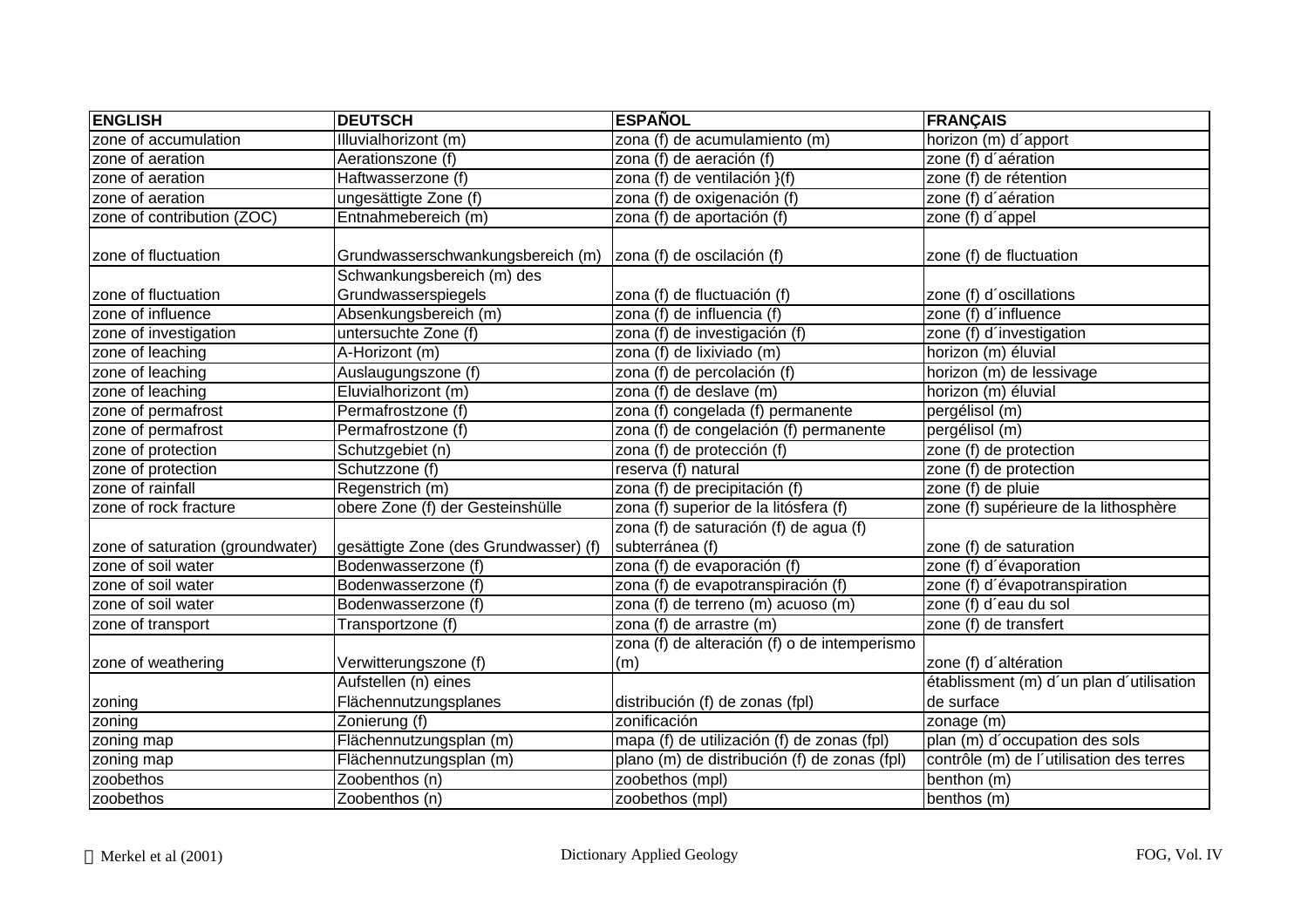| <b>ENGLISH</b> | <b>DEUTSCH</b>                       | <b>ESPAÑOL</b>                 | <b>FRANÇAIS</b> |
|----------------|--------------------------------------|--------------------------------|-----------------|
| zooplankton    | Zooplankton (n)                      | zooplancton (m)                | zooplancton (m) |
|                | Abstandshalter (m)                   |                                |                 |
|                | anstehend                            |                                |                 |
|                | aufhärten                            |                                |                 |
|                | Aufschluß (m) [chemisch]             |                                |                 |
|                | Bergfeuchte (f)                      |                                |                 |
|                | Ganggestein (n)                      | ganga (f)                      |                 |
|                | Gebirgsausläufer (mpl)               | estribaciones (fpl)            |                 |
|                | geoelektrische Sanierung (f)         |                                |                 |
|                | Gütemessstelle (f)                   |                                |                 |
|                | Hammerschlagseismik (f)              |                                |                 |
|                |                                      |                                |                 |
|                | Herkunftsgebiet (m) (von Sedimenten) |                                |                 |
|                | Heyer-Versuch (m)                    |                                |                 |
|                | Horizontalbohrung (f)                |                                |                 |
|                | Intervallskalenniveau (n)            |                                |                 |
|                | Irrtumswahrscheinlichkeit (f)        |                                |                 |
|                | Komplextitration (f)                 | titulación (f) complejométrica |                 |
|                | Krümmer (m) (~Brunnen)               |                                |                 |
|                | Lesestein (m)                        |                                |                 |
|                | Lesesteinkartierung (f)              |                                |                 |
|                | Liefergebiet (m) (von Sedimenten)    |                                |                 |
|                | Mammutpumpe (f)                      |                                |                 |
|                | Marmorlöseversuch (m)                |                                |                 |
|                | Nominalskalenniveau (n)              |                                |                 |
|                | Ordinalskalenniveau (n)              |                                |                 |
|                | Probenahmehahn (m)                   |                                |                 |
|                | Quartil (n)                          |                                |                 |
|                | regionalisieren                      |                                |                 |
|                | Regionalisierung (f)                 |                                |                 |
|                | Schnittzahlrose (f)                  |                                |                 |
|                | Setzungsfliessen (n)                 |                                |                 |
|                | Skalenniveau (n)                     |                                |                 |
|                | Sprengverdichtung (f)                |                                |                 |
|                | Stammlösung (f)                      | solución (f) patrón            |                 |